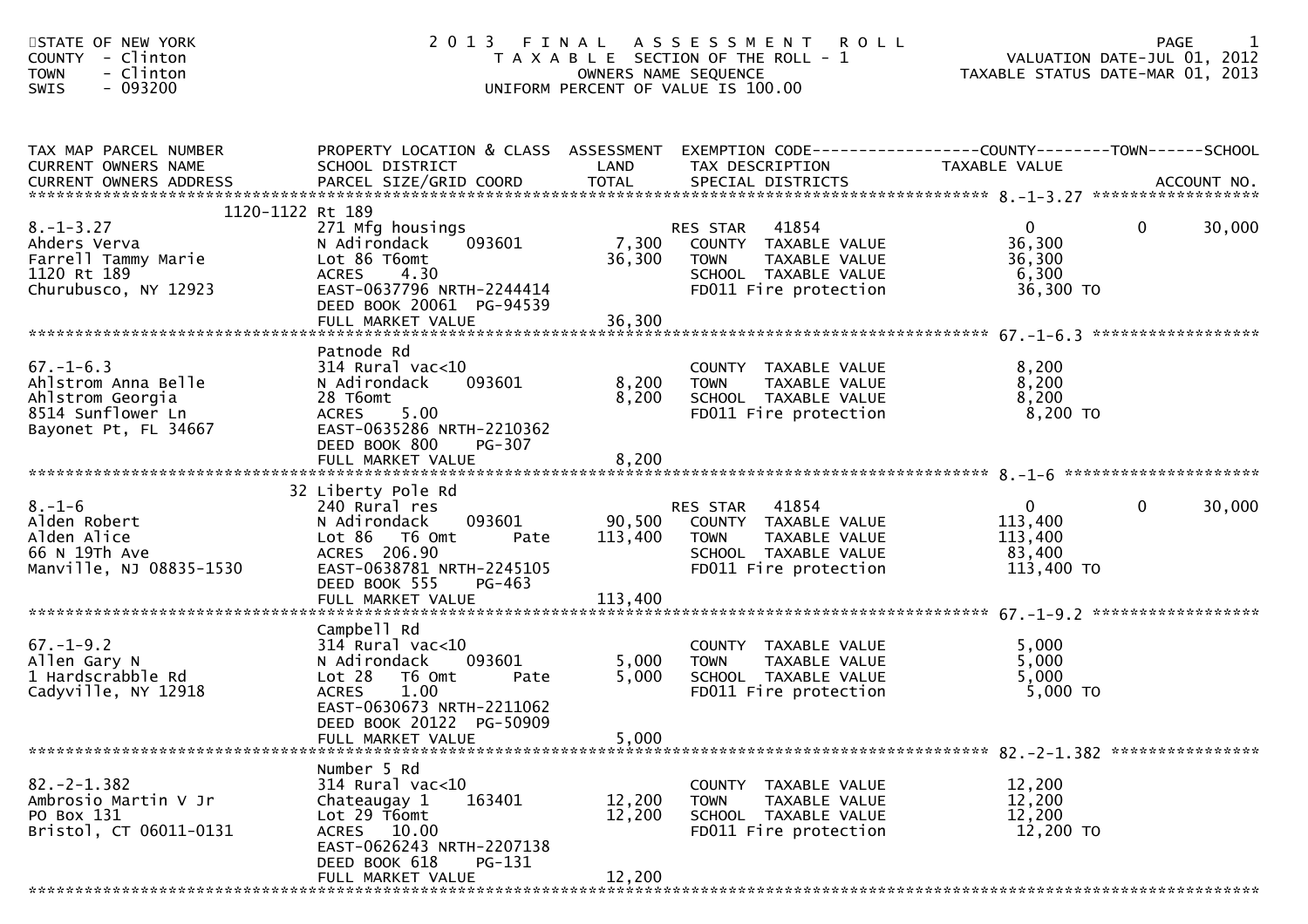| STATE OF NEW YORK<br>- Clinton<br><b>COUNTY</b><br>- Clinton<br><b>TOWN</b><br>$-093200$<br><b>SWIS</b>                     |                                                                                                                                                                                                    |                            | 2013 FINAL ASSESSMENT<br><b>ROLL</b><br>T A X A B L E SECTION OF THE ROLL - 1<br>OWNERS NAME SEQUENCE<br>UNIFORM PERCENT OF VALUE IS 100.00 | <b>PAGE</b><br>VALUATION DATE-JUL 01, 2012<br>TAXABLE STATUS DATE-MAR 01, 2013                                    |
|-----------------------------------------------------------------------------------------------------------------------------|----------------------------------------------------------------------------------------------------------------------------------------------------------------------------------------------------|----------------------------|---------------------------------------------------------------------------------------------------------------------------------------------|-------------------------------------------------------------------------------------------------------------------|
| TAX MAP PARCEL NUMBER<br><b>CURRENT OWNERS NAME</b>                                                                         | SCHOOL DISTRICT                                                                                                                                                                                    | LAND                       | TAX DESCRIPTION                                                                                                                             | PROPERTY LOCATION & CLASS ASSESSMENT EXEMPTION CODE----------------COUNTY-------TOWN------SCHOOL<br>TAXABLE VALUE |
| $23. -1 - 9$<br>Anavil Trustee Apichit<br>Anavil Living Trust Apichit & Lot 66 T6 Omt<br>2 Lark St<br>Pearl River, NY 10965 | Rt 189<br>321 Abandoned ag<br>093601<br>N Adirondack<br>Pate<br>ACRES 324.50<br>EAST-0642050 NRTH-2233826<br>DEED BOOK 20092 PG-25862                                                              | 99,700<br>99,700           | COUNTY TAXABLE VALUE<br><b>TOWN</b><br>TAXABLE VALUE<br>SCHOOL TAXABLE VALUE<br>FD011 Fire protection                                       | 99,700<br>99,700<br>99,700<br>99,700 TO                                                                           |
|                                                                                                                             |                                                                                                                                                                                                    |                            |                                                                                                                                             |                                                                                                                   |
| $7. - 1 - 20. - 2$<br>Apostles Of Infinite Love Inc N Adirondack<br>113 Frontier Rd<br>Churubusco, NY 12923                 | Frontier Rd<br>321 Abandoned ag<br>093601<br>Lot 87 T6 Omt<br>ACRES 186.10<br>EAST-0635865 NRTH-2242234<br>DEED BOOK 558<br>PG-00964                                                               | 75,000<br>75,000           | COUNTY TAXABLE VALUE<br>TAXABLE VALUE<br><b>TOWN</b><br>SCHOOL TAXABLE VALUE<br>FD011 Fire protection                                       | 75,000<br>75,000<br>75,000<br>75,000 TO                                                                           |
|                                                                                                                             | FULL MARKET VALUE                                                                                                                                                                                  | 75,000                     |                                                                                                                                             |                                                                                                                   |
|                                                                                                                             |                                                                                                                                                                                                    |                            |                                                                                                                                             |                                                                                                                   |
| $38.1 - 2 - 2$<br>Argobast Edward<br>12 Juniper Ave<br>Patchogue, NY 11772                                                  | Broad St<br>311 Res vac land<br>093601<br>N Adirondack<br>Lot 66 T6omt<br>82.50 DPTH 260.00<br><b>FRNT</b><br>EAST-0639699 NRTH-2232220<br>DEED BOOK 20061 PG-97805<br>FULL MARKET VALUE           | 4,100<br>4,100<br>4,100    | COUNTY TAXABLE VALUE<br>TAXABLE VALUE<br><b>TOWN</b><br>SCHOOL TAXABLE VALUE<br>FD011 Fire protection                                       | 4,100<br>4,100<br>4,100<br>4,100 TO                                                                               |
|                                                                                                                             | Frontier Rd                                                                                                                                                                                        |                            |                                                                                                                                             |                                                                                                                   |
| $7. - 1 - 2.2$<br>Arnaud Cecil<br>Arnaud Norma<br>800 Rue Gagne Apt 302<br>LaSalle QC, Canada H8P3W3                        | 321 Abandoned ag<br>163401<br>Chateaugay 1<br>Lot 89 T6omt<br>ACRES 21.00<br>EAST-0625073 NRTH-2245415<br>DEED BOOK 604<br>$PG-35$<br>FULL MARKET VALUE                                            | 18,000<br>18,000<br>18,000 | COUNTY TAXABLE VALUE<br>TAXABLE VALUE<br><b>TOWN</b><br>SCHOOL TAXABLE VALUE<br>FD011 Fire protection                                       | 18,000<br>18,000<br>18,000<br>18,000 TO                                                                           |
|                                                                                                                             |                                                                                                                                                                                                    |                            |                                                                                                                                             |                                                                                                                   |
| $7. - 1 - 30$<br>Aschettino Franklin<br>Aschettino Pamela<br>29 North Locust Ave<br>West Long Beach, NJ 07764               | 351 Frontier Rd<br>210 1 Family Res<br>163401<br>Chateaugay 1<br>Lot 88 T6 Omt<br>Pate<br>FRNT 120.00 DPTH 102.00<br>7.40<br><b>ACRES</b><br>EAST-0629436 NRTH-2242604<br>DEED BOOK 20112 PG-44985 | 9,500<br>56,100            | COUNTY TAXABLE VALUE<br><b>TOWN</b><br>TAXABLE VALUE<br>SCHOOL TAXABLE VALUE<br>FD011 Fire protection                                       | 56,100<br>56,100<br>56,100<br>56,100 TO                                                                           |
|                                                                                                                             | FULL MARKET VALUE                                                                                                                                                                                  | 56,100                     |                                                                                                                                             |                                                                                                                   |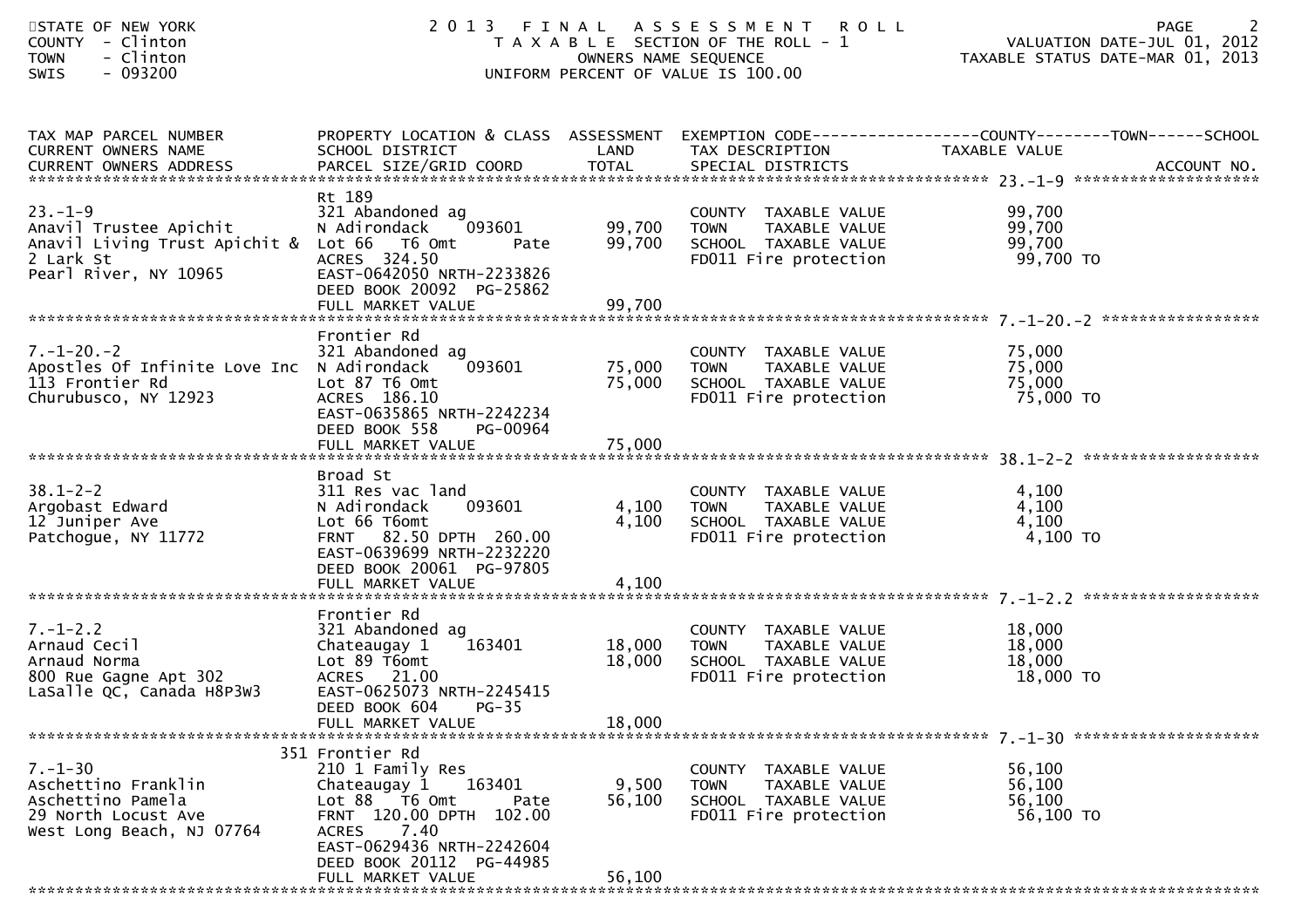| STATE OF NEW YORK<br>COUNTY - Clinton<br>- Clinton<br><b>TOWN</b><br>$-093200$<br><b>SWIS</b>           |                                                                                                                                                                                                 |                            | 2013 FINAL ASSESSMENT ROLL<br>T A X A B L E SECTION OF THE ROLL - 1<br>OWNERS NAME SEQUENCE<br>UNIFORM PERCENT OF VALUE IS 100.00 | VALUATION DATE-JUL 01, 2012<br>TAXABLE STATUS DATE-MAR 01, 2013 | <b>PAGE</b>            |
|---------------------------------------------------------------------------------------------------------|-------------------------------------------------------------------------------------------------------------------------------------------------------------------------------------------------|----------------------------|-----------------------------------------------------------------------------------------------------------------------------------|-----------------------------------------------------------------|------------------------|
| TAX MAP PARCEL NUMBER<br>CURRENT OWNERS NAME                                                            | PROPERTY LOCATION & CLASS ASSESSMENT<br>SCHOOL DISTRICT                                                                                                                                         | LAND                       | EXEMPTION CODE------------------COUNTY--------TOWN------SCHOOL<br>TAX DESCRIPTION                                                 | TAXABLE VALUE                                                   |                        |
| $21. - 1 - 1.1$<br>Bachand Andrew<br>Bachand Kristen<br>PO Box 49<br>St Albans Bay, VT 05481            | Mcnierney Rd<br>321 Abandoned ag<br>Chateaugay 1<br>163401<br>Lot 90 76 0<br>Pate<br>ACRES 11.30<br>EAST-0616881 NRTH-2240017<br>DEED BOOK 20021 PG-50306<br>FULL MARKET VALUE                  | 13,200<br>13,200<br>13,200 | COUNTY TAXABLE VALUE<br>TAXABLE VALUE<br><b>TOWN</b><br>SCHOOL TAXABLE VALUE<br>FD011 Fire protection                             | 13,200<br>13,200<br>13,200<br>13,200 TO                         |                        |
| $21.-1-1.2$<br>Bachand Andrew<br>Bachand Kristen<br>PO Box 49<br>St Albans Bay, VT 05481                | County Line Rd<br>260 Seasonal res<br>163401<br>Chateaugay 1<br>Lot $71 \& 90$ T6omt<br>ACRES 112.28<br>EAST-0616561 NRTH-2238150<br>DEED BOOK 20021 PG-50306<br>FULL MARKET VALUE              | 60,300<br>70,500<br>70,500 | COUNTY TAXABLE VALUE<br><b>TOWN</b><br>TAXABLE VALUE<br>SCHOOL TAXABLE VALUE<br>FD011 Fire protection                             | 70,500<br>70,500<br>70,500<br>70,500 TO                         |                        |
| $69. -1 - 13.11$<br>Backus Michael<br>508 Brandy Brook Rd<br>Ellenburg Center, NY 12935                 | 508 Brandy Brook Rd<br>270 Mfg housing<br>N Adirondack<br>093601<br>Lot 25 T6 Omt<br>Pate<br>FRNT 208.00 DPTH 183.00<br>EAST-0647586 NRTH-2210555<br>DEED BOOK 728<br>PG-178                    | 4,900<br>32,700            | 41854<br>RES STAR<br>COUNTY TAXABLE VALUE<br>TAXABLE VALUE<br><b>TOWN</b><br>SCHOOL TAXABLE VALUE<br>FD011 Fire protection        | $\mathbf{0}$<br>32,700<br>32,700<br>2,700<br>32,700 TO          | $\mathbf{0}$<br>30,000 |
| $69. - 1 - 14.4$<br>Baker Allan J<br>Baker Kathy E<br>524 Brandy Brook Rd<br>Ellenburg Center, NY 12934 | 524 Brandy Brook Rd<br>210 1 Family Res<br>093601<br>N Adirondack<br>Lot 25 T6 Omt<br>850<br><b>ACRES</b><br>1.70 BANK<br>EAST-0647621 NRTH-2210959<br>DEED BOOK 853 PG-51<br>FULL MARKET VALUE | 5,600<br>87,500<br>87,500  | 41854<br>RES STAR<br>COUNTY TAXABLE VALUE<br>TAXABLE VALUE<br><b>TOWN</b><br>SCHOOL TAXABLE VALUE<br>FD011 Fire protection        | $\mathbf{0}$<br>87,500<br>87,500<br>57,500<br>87,500 TO         | $\mathbf{0}$<br>30,000 |
| $22. - 1 - 20.1$<br>Baker Edward<br>Baker Janice<br>6 Baker Rd<br>Morrisonville, NY 12962               | 464 Whalen Rd<br>321 Abandoned ag<br>093601<br>N Adirondack<br>Lot 72 T6 Omt<br>ACRES<br>76.00<br>EAST-0625653 NRTH-2237380<br>DEED BOOK 796<br>$PG-19$<br>FULL MARKET VALUE                    | 54,500<br>54,500<br>54,500 | COUNTY TAXABLE VALUE<br>TAXABLE VALUE<br><b>TOWN</b><br>SCHOOL TAXABLE VALUE<br>FD011 Fire protection                             | 54,500<br>54,500<br>54,500<br>54,500 TO                         |                        |
| STATE OF NEW YORK                                                                                       | 2 0 1 3                                                                                                                                                                                         | FINAL                      | ASSESSMENT ROLL                                                                                                                   |                                                                 | 4<br>PAGE              |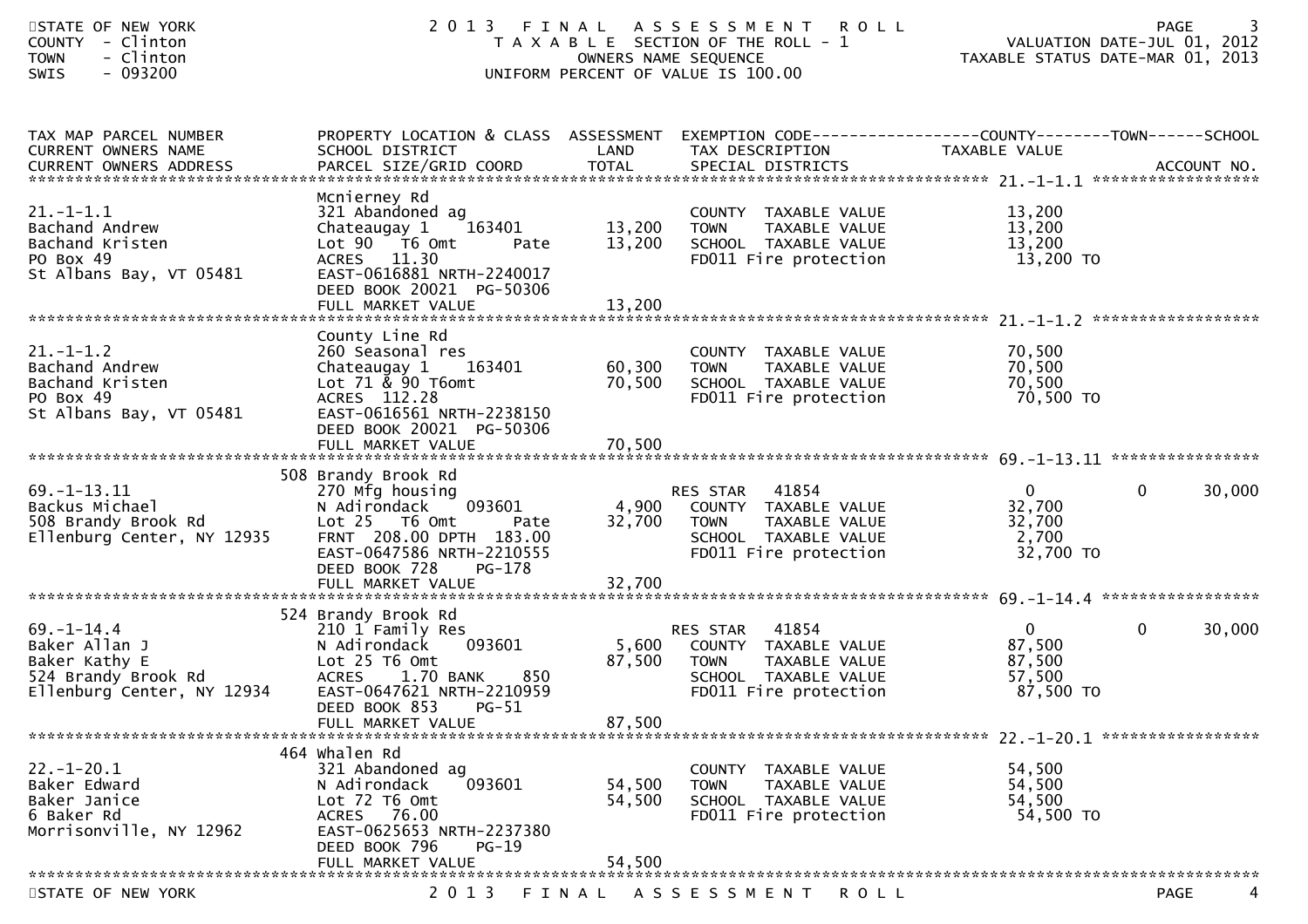| <b>COUNTY</b> | Clinton   |
|---------------|-----------|
| <b>TOWN</b>   | - Clinton |
| $\sim$ $\sim$ | ______    |

| TAX MAP PARCEL NUMBER<br><b>CURRENT OWNERS NAME</b>                                                          | PROPERTY LOCATION & CLASS ASSESSMENT<br>SCHOOL DISTRICT                                                                                                                                              | LAND                      | EXEMPTION CODE-----------------COUNTY-------TOWN------SCHOOL<br>TAX DESCRIPTION                                                   | TAXABLE VALUE                                             |                                                  |
|--------------------------------------------------------------------------------------------------------------|------------------------------------------------------------------------------------------------------------------------------------------------------------------------------------------------------|---------------------------|-----------------------------------------------------------------------------------------------------------------------------------|-----------------------------------------------------------|--------------------------------------------------|
|                                                                                                              |                                                                                                                                                                                                      |                           |                                                                                                                                   |                                                           |                                                  |
|                                                                                                              |                                                                                                                                                                                                      |                           |                                                                                                                                   |                                                           |                                                  |
| $38.1 - 2 - 1$<br>Baker Edward J Jr<br>6 Baker Rd<br>Morrisonville, NY 12962                                 | North St<br>311 Res vac land<br>N Adirondack<br>093601<br>Lot 66 T6 Omt<br>82.50 DPTH 260.00<br><b>FRNT</b><br>EAST-0639945 NRTH-2232262<br>DEED BOOK 20011 PG-35519<br>FULL MARKET VALUE            | 4,100<br>4.100<br>4.100   | COUNTY TAXABLE VALUE<br>TAXABLE VALUE<br><b>TOWN</b><br>SCHOOL TAXABLE VALUE<br>FD011 Fire protection                             | 4.100<br>4,100<br>4,100<br>$4,100$ TO                     |                                                  |
|                                                                                                              |                                                                                                                                                                                                      |                           |                                                                                                                                   |                                                           |                                                  |
| $69. - 1 - 14.3$<br>Baker Kevin J<br>Baker Penelope A<br>516 Brandy Brook Rd<br>Ellenburg Center, NY 12934   | 516 Brandy Brook Rd<br>210 1 Family Res<br>093601<br>N Adirondack<br>Lot 25 T6 Omt<br><b>ACRES</b><br>1.70 BANK<br>080<br>EAST-0647649 NRTH-2210767<br>DEED BOOK 20041 PG-78111<br>FULL MARKET VALUE | 5,600<br>68,200<br>68,200 | 41854<br>RES STAR<br>COUNTY TAXABLE VALUE<br>TAXABLE VALUE<br><b>TOWN</b><br>SCHOOL TAXABLE VALUE<br>FD011 Fire protection        | $\mathbf{0}$<br>68,200<br>68,200<br>38,200<br>68,200 TO   | $\Omega$<br>30,000                               |
|                                                                                                              | 478 whalen Rd                                                                                                                                                                                        |                           |                                                                                                                                   |                                                           |                                                  |
| $22. - 1 - 1.2$<br>Barnes Life Use Lillian<br>Barnes Johanna C<br>995 Kinsington Ave<br>Plainfield, NJ 07060 | 260 Seasonal res<br>N Adirondack<br>093601<br>89 T6omt<br>10.00<br><b>ACRES</b><br>EAST-0624732 NRTH-2238026<br>DEED BOOK 20001 PG-23935                                                             | 12,200<br>23,100          | COUNTY TAXABLE VALUE<br>TAXABLE VALUE<br><b>TOWN</b><br>SCHOOL TAXABLE VALUE<br>FD011 Fire protection                             | 23,100<br>23,100<br>23,100<br>23,100 TO                   |                                                  |
|                                                                                                              |                                                                                                                                                                                                      |                           |                                                                                                                                   |                                                           |                                                  |
|                                                                                                              | 1048 Rt 189                                                                                                                                                                                          |                           |                                                                                                                                   |                                                           |                                                  |
| $8. - 1 - 5$<br>Barney Craig M<br>Weissman Elizabeth<br>1048 Rt 189<br>Churubusco, NY 12923                  | 210 1 Family Res<br>093601<br>N Adirondack<br>Lot 86<br>T6 Omt<br>Pate<br>2.10<br><b>ACRES</b><br>EAST-0637946 NRTH-2242715<br>DEED BOOK 962<br><b>PG-68</b><br>FULL MARKET VALUE                    | 5,800<br>53,100<br>53,100 | 41854<br><b>RES STAR</b><br>COUNTY TAXABLE VALUE<br><b>TOWN</b><br>TAXABLE VALUE<br>SCHOOL TAXABLE VALUE<br>FD011 Fire protection | $\overline{0}$<br>53,100<br>53,100<br>23,100<br>53,100 TO | 30,000<br>$\Omega$                               |
|                                                                                                              | Campbell Rd                                                                                                                                                                                          |                           |                                                                                                                                   |                                                           |                                                  |
| $52. - 1 - 9.34$<br>Barwis Jesse<br>264 Woodlawn Dr<br>Landsdale, PA 19446                                   | $314$ Rural vac<10<br>Chateaugay 1<br>163401<br>Lot 49 T6omt<br><b>ACRES</b><br>5.50<br>EAST-0628134 NRTH-2223537<br>DEED BOOK 20082 PG-16242                                                        | 8,600<br>8.600            | COUNTY TAXABLE VALUE<br><b>TOWN</b><br>TAXABLE VALUE<br>SCHOOL TAXABLE VALUE<br>FD011 Fire protection                             | 8,600<br>8,600<br>8,600<br>8,600 TO                       |                                                  |
|                                                                                                              |                                                                                                                                                                                                      |                           |                                                                                                                                   |                                                           |                                                  |
| STATE OF NEW YORK<br>COUNTY - Clinton                                                                        | 2 0 1 3                                                                                                                                                                                              |                           | FINAL ASSESSMENT<br><b>ROLL</b><br>T A X A B L E SECTION OF THE ROLL - 1                                                          |                                                           | <b>PAGE</b><br>-5<br>VALUATION DATE-JUL 01, 2012 |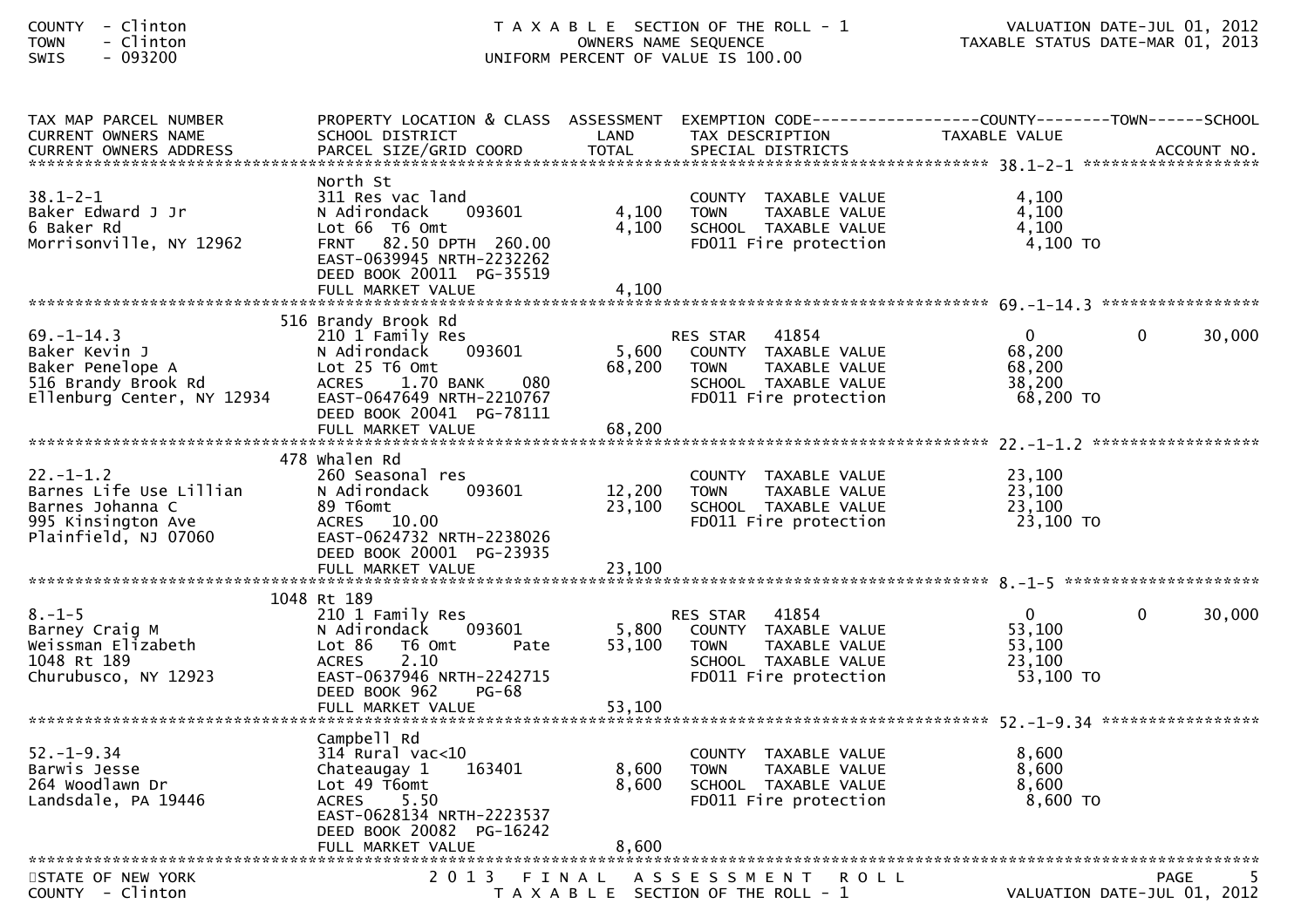| TAX MAP PARCEL NUMBER<br><b>CURRENT OWNERS NAME</b>                                         | PROPERTY LOCATION & CLASS ASSESSMENT<br>SCHOOL DISTRICT                                                                                                                                              | LAND                       | TAX DESCRIPTION                                                                                       | EXEMPTION CODE-----------------COUNTY-------TOWN------SCHOOL<br><b>TAXABLE VALUE</b> |
|---------------------------------------------------------------------------------------------|------------------------------------------------------------------------------------------------------------------------------------------------------------------------------------------------------|----------------------------|-------------------------------------------------------------------------------------------------------|--------------------------------------------------------------------------------------|
| $82 - 2 - 1.2$<br>Barwis Jesse<br>264 Woodlawn Dr<br>Lansdale, PA 19446                     | 216 Number 5 Rd<br>312 Vac w/imprv<br>163401<br>Chateaugay 1<br>Lot $29$ T6omt<br><b>ACRES</b><br>8.16<br>EAST-0625700 NRTH-2206780<br>DEED BOOK 20092 PG-28088<br>FULL MARKET VALUE                 | 10,700<br>25,000<br>25,000 | COUNTY TAXABLE VALUE<br>TAXABLE VALUE<br><b>TOWN</b><br>SCHOOL TAXABLE VALUE<br>FD011 Fire protection | 25,000<br>25,000<br>25,000<br>25,000 TO                                              |
| $54. - 2 - 18$<br>Barwis Jesse Lee<br>264 Woodlawn Dr<br>Lansdale, PA 19446                 | Lafrancis Rd<br>321 Abandoned ag<br>N Adirondack<br>093601<br>Lot 44 T6 Omt<br>Survey Map 20061/99069 Lo<br>ACRES 51.87<br>EAST-0654263 NRTH-2221939<br>DEED BOOK 20062 PG-1044<br>FULL MARKET VALUE | 33,400<br>33,400<br>33,400 | COUNTY TAXABLE VALUE<br><b>TOWN</b><br>TAXABLE VALUE<br>SCHOOL TAXABLE VALUE<br>FD011 Fire protection | 33,400<br>33,400<br>33,400<br>33,400 TO                                              |
| $21. - 1 - 18$<br>Baughn Albert W Jr<br>232 Bradford Rd<br>Plattsburgh, NY 12901            | County Line Rd<br>321 Abandoned ag<br>Chateaugay 1<br>163401<br>Lot $71$ T6 Omt<br>Pate<br>ACRES 40.00<br>EAST-0617139 NRTH-2235193<br>DEED BOOK 959<br>$PG-4$<br>FULL MARKET VALUE                  | 27,500<br>27,500<br>27,500 | COUNTY TAXABLE VALUE<br><b>TOWN</b><br>TAXABLE VALUE<br>SCHOOL TAXABLE VALUE<br>FD011 Fire protection | 27,500<br>27,500<br>27,500<br>27,500 TO                                              |
| $52 - 1 - 21.2$<br>Baus Richard<br>Hunnewell Donna M<br>3170 State Rd<br>Bensalem, PA 19020 | 621 Patnode Rd<br>312 Vac w/imprv<br>093601<br>N Adirondack<br>Lots $33$ & $48$ T6omt<br>ACRES 107.10<br>EAST-0634141 NRTH-2218701<br>DEED BOOK 20061 PG-92526<br>FULL MARKET VALUE                  | 61,700<br>74,500<br>74,500 | COUNTY TAXABLE VALUE<br><b>TOWN</b><br>TAXABLE VALUE<br>SCHOOL TAXABLE VALUE<br>FD011 Fire protection | 74,500<br>74,500<br>74,500<br>74,500 TO                                              |
| $22. - 1 - 14$<br>Beach Brian<br>Parmeter Dale<br>630 Cassidy Rd<br>Chateaugay, NY 12920    | Merchia Rd<br>321 Abandoned ag<br>093601<br>N Adirondack<br>Lot 73  T6 0mt<br>Pate<br>ACRES 93.00<br>EAST-0628404 NRTH-2235887<br>DEED BOOK 936<br>PG-345                                            | 41,800<br>41,800           | COUNTY TAXABLE VALUE<br><b>TOWN</b><br>TAXABLE VALUE<br>SCHOOL TAXABLE VALUE<br>FD011 Fire protection | 41.800<br>41,800<br>41,800<br>41,800 TO                                              |
| STATE OF NEW YORK<br>COUNTY - Clinton                                                       |                                                                                                                                                                                                      |                            | 2013 FINAL ASSESSMENT ROLL<br>T A X A B L E SECTION OF THE ROLL - 1                                   | PAGE<br>6<br>VALUATION DATE-JUL 01, 2012                                             |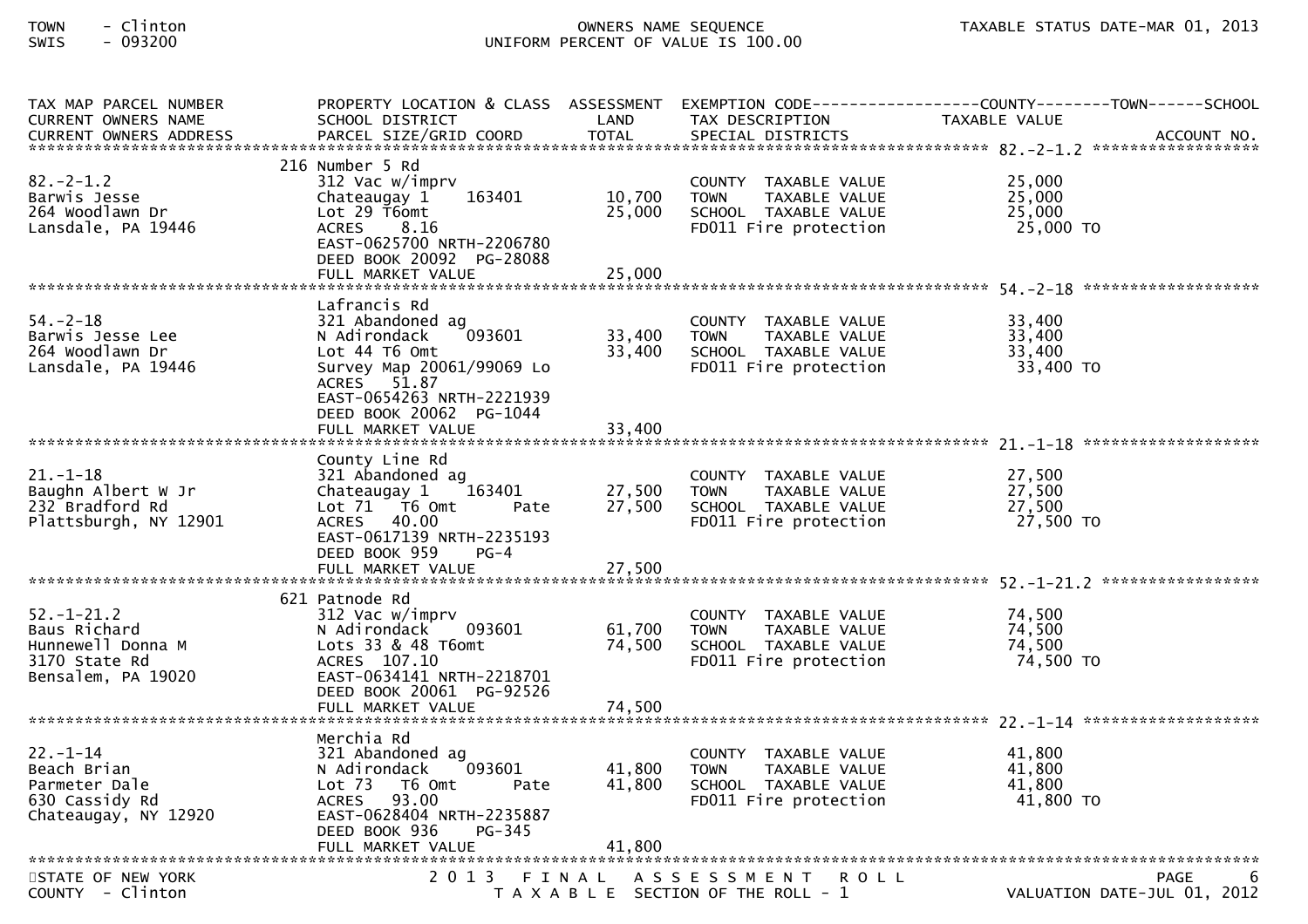| TAX MAP PARCEL NUMBER<br>CURRENT OWNERS NAME<br><b>CURRENT OWNERS ADDRESS</b>                         | PROPERTY LOCATION & CLASS ASSESSMENT<br>SCHOOL DISTRICT<br>PARCEL SIZE/GRID COORD                                                                                                   | LAND<br><b>TOTAL</b>       | EXEMPTION CODE-----------------COUNTY--------TOWN------SCHOOL<br>TAX DESCRIPTION<br>SPECIAL DISTRICTS                      | <b>TAXABLE VALUE</b>                               | ACCOUNT NO.            |
|-------------------------------------------------------------------------------------------------------|-------------------------------------------------------------------------------------------------------------------------------------------------------------------------------------|----------------------------|----------------------------------------------------------------------------------------------------------------------------|----------------------------------------------------|------------------------|
| $21. - 1 - 15.22$<br>Bennett Richard M Jr<br>505 Lost Nation Rd<br>Churubusco, NY 12923               | 501/505 Lost Nation Rd<br>270 Mfg housing<br>093601<br>N Adirondack<br>Lot 71 T6omt<br>ACRES 21.50<br>EAST-0619864 NRTH-2235460<br>DEED BOOK 20072 PG-5187<br>FULL MARKET VALUE     | 20,100<br>35,100<br>35,100 | 41854<br>RES STAR<br>COUNTY TAXABLE VALUE<br>TAXABLE VALUE<br><b>TOWN</b><br>SCHOOL TAXABLE VALUE<br>FD011 Fire protection | $\Omega$<br>35,100<br>35,100<br>5,100<br>35,100 TO | $\mathbf{0}$<br>30,000 |
|                                                                                                       | Lafrancis Rd                                                                                                                                                                        |                            |                                                                                                                            |                                                    |                        |
| $54. - 2 - 15$<br>Benway Walter L<br>Benway Marie L<br>121 Missing Link Rd<br>Bellows Falls, VT 05101 | 321 Abandoned ag<br>093601<br>N Adirondack<br>Lot 44 76 0mt<br>Survey Map 20061/99069 Lo<br>ACRES 21.12<br>EAST-0651769 NRTH-2223927<br>DEED BOOK 20061 PG-99985                    | 18,100<br>18,100           | COUNTY TAXABLE VALUE<br><b>TOWN</b><br>TAXABLE VALUE<br>SCHOOL TAXABLE VALUE<br>FD011 Fire protection                      | 18,100<br>18,100<br>18,100<br>$18,100$ TO          |                        |
|                                                                                                       | 632 Rt 189                                                                                                                                                                          |                            |                                                                                                                            |                                                    |                        |
| $38. - 1 - 7$<br>Berberoglu Tayfun<br>Berberoglu Susanne<br>127 Sharon Valley Rd<br>Sharon, CT 06069  | 311 Res vac land<br>N Adirondack<br>093601<br>Lot 66  T6 0mt<br>Pate<br>FRNT 100.00 DPTH 132.00<br>EAST-0639040 NRTH-2232667<br>DEED BOOK 775<br><b>PG-280</b><br>FULL MARKET VALUE | 3,900<br>3,900<br>3,900    | COUNTY TAXABLE VALUE<br>TAXABLE VALUE<br><b>TOWN</b><br>SCHOOL TAXABLE VALUE<br>FD011 Fire protection                      | 3,900<br>3,900<br>3,900<br>$3,900$ TO              |                        |
|                                                                                                       | Rt 11                                                                                                                                                                               |                            |                                                                                                                            |                                                    |                        |
| $53. - 1 - 19.1$<br>Besaw William<br>Besaw James<br>68 Pond Meadow Rd<br>Killingworth, CT 06419       | 321 Abandoned ag<br>093601<br>N Adirondack<br>Lot 47 T6 Omt<br>ACRES 73.20<br>EAST-0635834 NRTH-2223034<br>DEED BOOK 739<br>PG-114                                                  | 46,100<br>46,100           | COUNTY TAXABLE VALUE<br><b>TOWN</b><br>TAXABLE VALUE<br>SCHOOL TAXABLE VALUE<br>FD011 Fire protection                      | 46,100<br>46,100<br>46,100<br>46,100 TO            |                        |
|                                                                                                       | Lafrancis Rd                                                                                                                                                                        |                            |                                                                                                                            |                                                    |                        |
| $54. - 2 - 10$<br>Bevvino Theresa R<br>67-11 Balance Rock<br>Seymour, CT 06483                        | 321 Abandoned ag<br>093601<br>N Adirondack<br>Lot 37 T6 Omt<br>Survey Map 20061/99069 Lo<br>ACRES 22.94<br>EAST-0652380 NRTH-2220539<br>DEED BOOK 20061 PG-99535                    | 19,000<br>19,000           | COUNTY TAXABLE VALUE<br><b>TOWN</b><br>TAXABLE VALUE<br>SCHOOL TAXABLE VALUE<br>FD011 Fire protection                      | 19,000<br>19,000<br>19,000<br>19,000 TO            |                        |
|                                                                                                       | FULL MARKET VALUE                                                                                                                                                                   | 19,000                     |                                                                                                                            |                                                    |                        |
| STATE OF NEW YORK                                                                                     | 2 0 1 3                                                                                                                                                                             |                            | FINAL ASSESSMENT<br><b>ROLL</b>                                                                                            |                                                    | 7<br><b>PAGE</b>       |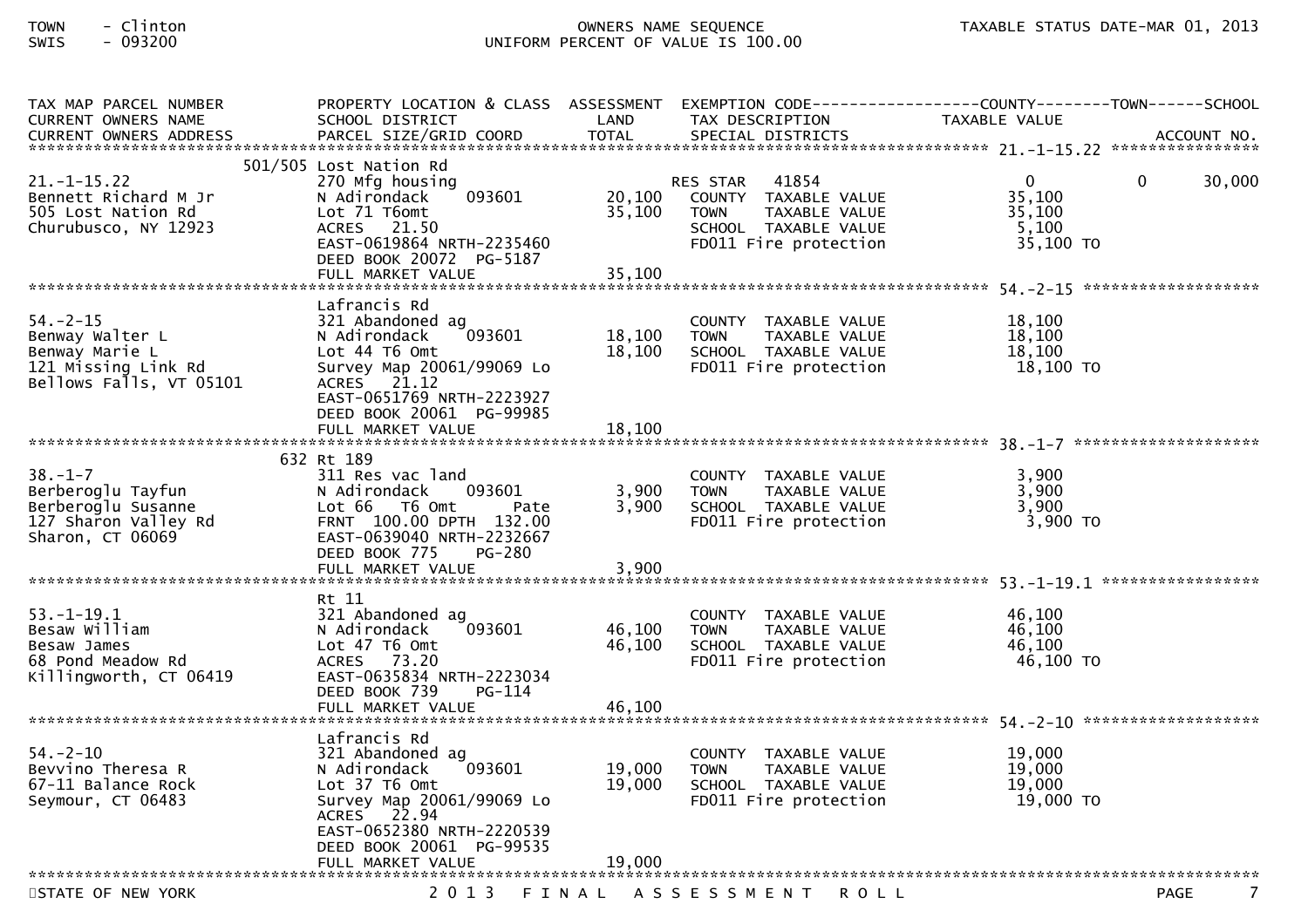| COUNTY - Clinton<br>TOWN<br>- Clinton<br>SWIS<br>$-093200$                                    |                                                                                                                                                                                      | OWNERS NAME SEQUENCE       | T A X A B L E SECTION OF THE ROLL - 1<br>UNIFORM PERCENT OF VALUE IS 100.00                                                      | VALUATION DATE-JUL 01, 2012<br>TAXABLE STATUS DATE-MAR 01, 2013                      |        |
|-----------------------------------------------------------------------------------------------|--------------------------------------------------------------------------------------------------------------------------------------------------------------------------------------|----------------------------|----------------------------------------------------------------------------------------------------------------------------------|--------------------------------------------------------------------------------------|--------|
| TAX MAP PARCEL NUMBER<br>CURRENT OWNERS NAME                                                  | PROPERTY LOCATION & CLASS ASSESSMENT<br>SCHOOL DISTRICT                                                                                                                              | LAND                       | TAX DESCRIPTION                                                                                                                  | EXEMPTION CODE-----------------COUNTY-------TOWN------SCHOOL<br><b>TAXABLE VALUE</b> |        |
| $7. - 1 - 4.2$<br>Bezio James T<br>455 Calkins Rd<br>Peru, NY 12972                           | Frontier Rd<br>321 Abandoned ag<br>163401<br>Chateaugay 1<br>lot 89 T6omt<br>ACRES 14.00<br>EAST-0625335 NRTH-2243656<br>DEED BOOK 20011 PG-34723<br>FULL MARKET VALUE               | 14,500<br>14,500<br>14,500 | COUNTY TAXABLE VALUE<br>TAXABLE VALUE<br><b>TOWN</b><br>SCHOOL TAXABLE VALUE<br>FD011 Fire protection                            | 14,500<br>14,500<br>14,500<br>14,500 TO                                              |        |
|                                                                                               |                                                                                                                                                                                      |                            |                                                                                                                                  |                                                                                      |        |
| $54. - 2 - 11$<br>Bhagraj Sukhdea<br>Sookhoo Azard<br>40 NE 207th St<br>Miami, FL 33179       | Lafrancis Rd<br>321 Abandoned ag<br>093601<br>N Adirondack<br>Lot 37 & 44 T6 Omt<br>Survey Map 20061/99069 Lo<br>ACRES 22.06<br>EAST-0652272 NRTH-2221178<br>DEED BOOK 20062 PG-1675 | 18,500<br>18,500           | COUNTY TAXABLE VALUE<br><b>TOWN</b><br>TAXABLE VALUE<br>SCHOOL TAXABLE VALUE<br>FD011 Fire protection                            | 18,500<br>18,500<br>18,500<br>18,500 TO                                              |        |
|                                                                                               |                                                                                                                                                                                      |                            |                                                                                                                                  |                                                                                      |        |
| $54. - 2 - 6$<br>Bhagraj Sukhdeo<br>Sookhoo Azard<br>40 NE 207th St<br>Miami, FL 33179        | Lafrancis Rd<br>321 Abandoned ag<br>093601<br>N Adirondack<br>Lot 37 T6 Omt<br>Survey Map 20061/99069 Lo<br>ACRES 25.67<br>EAST-0651098 NRTH-2219119<br>DEED BOOK 20062 PG-1675      | 20,300<br>20,300           | COUNTY TAXABLE VALUE<br><b>TOWN</b><br>TAXABLE VALUE<br>SCHOOL TAXABLE VALUE<br>FD011 Fire protection                            | 20,300<br>20,300<br>20,300<br>20,300 TO                                              |        |
|                                                                                               | FULL MARKET VALUE                                                                                                                                                                    | 20,300                     |                                                                                                                                  |                                                                                      |        |
|                                                                                               | Rt 11                                                                                                                                                                                |                            |                                                                                                                                  |                                                                                      |        |
| 52. – 1–5.4<br>Bilow Darlene R<br>Bilow Darla D<br>2035 Plank Rd<br>Ellenburg Depot, NY 12935 | 321 Abandoned ag<br>Chateaugay 1<br>163401<br>Lot 52 T6omt<br>ACRES 73.10<br>EAST-0626810 NRTH-2225411<br>DEED BOOK 99001 PG-14405                                                   | 49,300                     | OS AG DIST 41730<br>49,300 COUNTY TAXABLE VALUE<br>TAXABLE VALUE<br><b>TOWN</b><br>SCHOOL TAXABLE VALUE<br>FD011 Fire protection | 18,721<br>18,721<br>30,579<br>30,579<br>30,579<br>49,300 TO                          | 18,721 |
| MAY BE SUBJECT TO PAYMENT<br>UNDER AGDIST LAW TIL 2020                                        | FULL MARKET VALUE                                                                                                                                                                    | 49,300                     |                                                                                                                                  |                                                                                      |        |
|                                                                                               |                                                                                                                                                                                      |                            |                                                                                                                                  |                                                                                      |        |
| 21.-1-16.1<br>Bilow John<br>8 Grace Ave<br>Plattsburgh, NY 12901                              | County Line Rd<br>321 Abandoned ag<br>Chateaugay 1<br>163401<br>Lot 71  T6 0mt<br>Pate<br>ACRES 44.60<br>EAST-0616868 NRTH-2233061<br>DEED BOOK 20051 PG-85535<br>FULL MARKET VALUE  | 27,500<br>27,500<br>27,500 | COUNTY TAXABLE VALUE<br>TAXABLE VALUE<br><b>TOWN</b><br>SCHOOL TAXABLE VALUE<br>FD011 Fire protection                            | 27,500<br>27,500<br>27,500<br>27,500 TO                                              |        |
|                                                                                               |                                                                                                                                                                                      |                            |                                                                                                                                  |                                                                                      |        |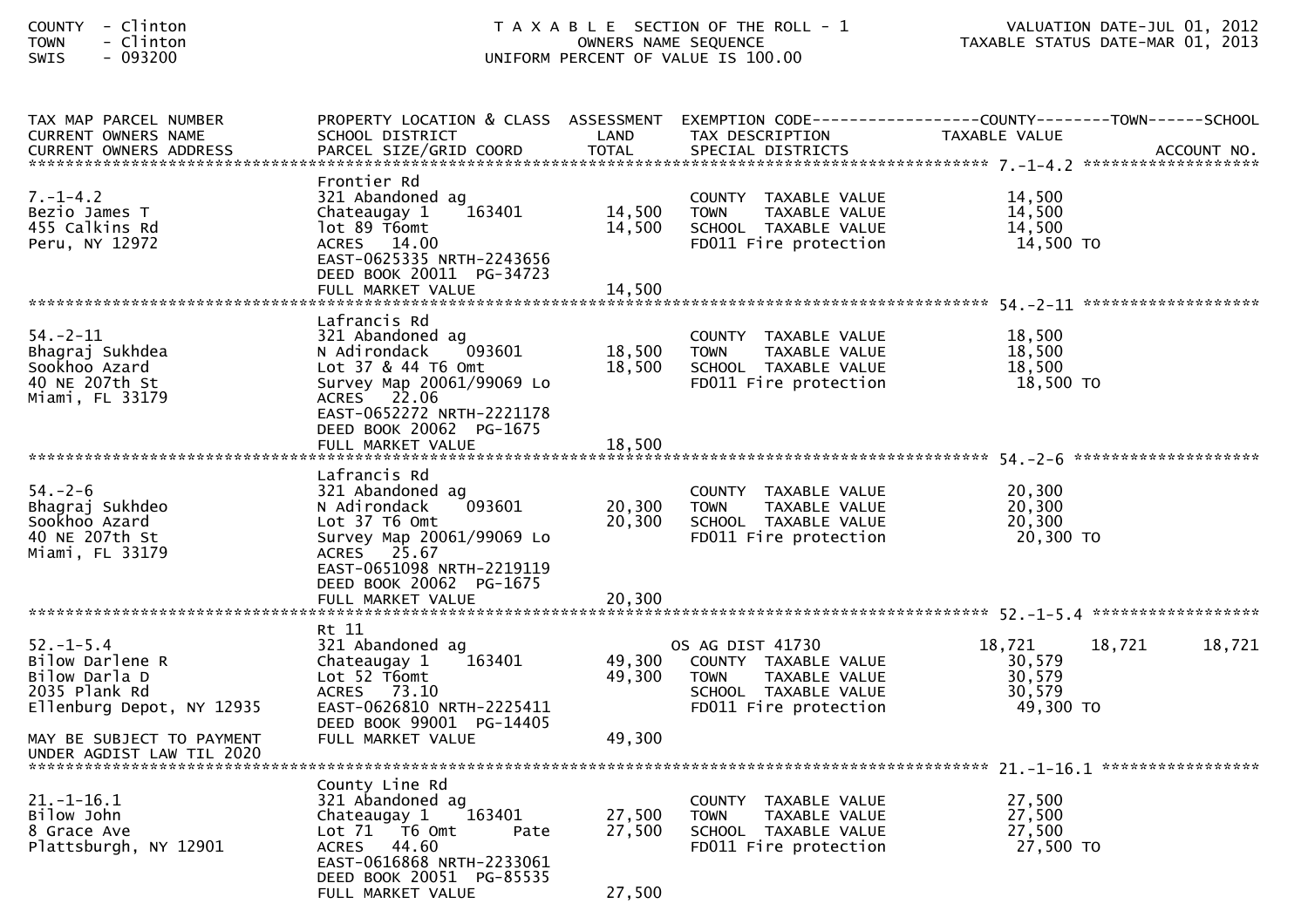| STATE OF NEW YORK<br>2013 FINAL ASSESSMENT ROLL<br>8 PAGE<br>VALUATION DATE-JUL 01, 2012<br>TAXARLE STATUS DATE WAS 01, 2012<br>COUNTY - Clinton<br>T A X A B L E SECTION OF THE ROLL - 1<br>- Clinton<br>TAXABLE STATUS DATE-MAR 01, 2013<br><b>TOWN</b><br>OWNERS NAME SEQUENCE |                        |
|-----------------------------------------------------------------------------------------------------------------------------------------------------------------------------------------------------------------------------------------------------------------------------------|------------------------|
| $-093200$<br>UNIFORM PERCENT OF VALUE IS 100.00<br><b>SWIS</b>                                                                                                                                                                                                                    |                        |
|                                                                                                                                                                                                                                                                                   |                        |
| PROPERTY LOCATION & CLASS ASSESSMENT<br>EXEMPTION CODE------------------COUNTY--------TOWN------SCHOOL<br>TAX MAP PARCEL NUMBER<br>CURRENT OWNERS NAME<br>SCHOOL DISTRICT<br>LAND<br>TAX DESCRIPTION<br>TAXABLE VALUE                                                             |                        |
|                                                                                                                                                                                                                                                                                   |                        |
| 178 Liberty Pole Rd<br>$8. - 1 - 10.2$<br>41854<br>271 Mfg housings<br>RES STAR<br>0                                                                                                                                                                                              | 20,000<br>$\mathbf{0}$ |
| 093601<br>20,000<br>7,200 COUNTY TAXABLE VALUE<br>Blair Tracy<br>N Adirondack                                                                                                                                                                                                     |                        |
| Hendrie Thomas<br>Lot 86 T6omt<br>20,000<br>20,000<br><b>TOWN</b><br>TAXABLE VALUE<br>178 Liberty Pole Rd<br>ACRES 3.80<br>SCHOOL TAXABLE VALUE<br>$\overline{0}$                                                                                                                 |                        |
| Churubusco, NY 12923<br>EAST-0642271 NRTH-2244107<br>FD011 Fire protection<br>20,000 TO<br>DEED BOOK 20102 PG-31839                                                                                                                                                               |                        |
| 20,000<br>FULL MARKET VALUE                                                                                                                                                                                                                                                       |                        |
| Clinton Mills Rd<br>$24. - 1 - 6$<br>86,000<br>323 Vacant rural<br>COUNTY TAXABLE VALUE                                                                                                                                                                                           |                        |
| 86,000<br>Blau Family Ltd Partnership<br>093601<br>86,000<br>N Adirondack<br>TAXABLE VALUE<br><b>TOWN</b>                                                                                                                                                                         |                        |
| 16 Royal Park Ter<br>86,000<br>Lot 64 T6 Omt<br>86,000<br>SCHOOL TAXABLE VALUE<br>Pate                                                                                                                                                                                            |                        |
| Hillsdale, NY 07642<br>ACRES 241.00<br>86,000 TO<br>FD011 Fire protection<br>EAST-0653958 NRTH-2235797<br>DEED BOOK 1019<br>PG-329                                                                                                                                                |                        |
|                                                                                                                                                                                                                                                                                   |                        |
| 368 Number 5 Rd                                                                                                                                                                                                                                                                   |                        |
| $81. - 1 - 2.2$<br>105 Vac farmland<br>10 YR AGR 41700<br>2,900<br>2,900                                                                                                                                                                                                          | 2,900                  |
| Boadway Donald A<br>163401<br>73,500 10 YR AGR 41700<br>15,000<br>15,000<br>Chateaugay 1                                                                                                                                                                                          | 15,000                 |
| 16,224<br>Lot 30 T6omt<br>91,000 AGRI DISTR 41720<br>16,224<br>Boadway Gary D<br>56,876<br>379 No 5 Rd<br>ACRES 113.90<br>COUNTY TAXABLE VALUE                                                                                                                                    | 16,224                 |
| EAST-0622193 NRTH-2207723<br>Chateaugay, NY 12920<br>56,876<br><b>TOWN</b><br>TAXABLE VALUE                                                                                                                                                                                       |                        |
| DEED BOOK 20031 PG-52433<br>56,876<br>SCHOOL TAXABLE VALUE<br>91,000 TO<br>91,000<br>FD011 Fire protection<br>MAY BE SUBJECT TO PAYMENT<br>FULL MARKET VALUE                                                                                                                      |                        |
| UNDER AGDIST LAW TIL 2018                                                                                                                                                                                                                                                         |                        |
|                                                                                                                                                                                                                                                                                   |                        |
| 340 Number 5 Rd<br>$81. - 1 - 3$<br>4,400<br>311 Res vac land<br>COUNTY TAXABLE VALUE                                                                                                                                                                                             |                        |
| 4,400<br>Boadway Joseph S<br>163401<br>4,400<br>Chateaugay 1<br><b>TOWN</b><br>TAXABLE VALUE                                                                                                                                                                                      |                        |
| Boadway Bonnie<br>Lot 30 T6omt<br>4,400<br>4,400<br>SCHOOL TAXABLE VALUE<br>$4.400$ TO                                                                                                                                                                                            |                        |
| 603 Seymour Rd<br>FRNT 165.00 DPTH 148.50<br>FD011 Fire protection<br>EAST-0622678 NRTH-2206130<br>Chateaugay, NY 12920                                                                                                                                                           |                        |
| DEED BOOK 20031 PG-51070                                                                                                                                                                                                                                                          |                        |
| 4,400<br>FULL MARKET VALUE                                                                                                                                                                                                                                                        |                        |
| 291 Patnode Rd                                                                                                                                                                                                                                                                    |                        |
| $67. - 1 - 6.5$<br>260 Seasonal res<br>14,000<br>COUNTY TAXABLE VALUE                                                                                                                                                                                                             |                        |
| 14,000<br>Boadway Lyn<br>N Adirondack<br>093601<br>8,200<br><b>TOWN</b><br>TAXABLE VALUE<br>322 Ryan Rd<br>28 T6omt<br>14,000<br>SCHOOL TAXABLE VALUE<br>14,000                                                                                                                   |                        |
| 5.00<br>Chateaugay, NY 12920<br><b>ACRES</b><br>FD011 Fire protection<br>14,000 TO                                                                                                                                                                                                |                        |
| EAST-0635342 NRTH-2209694<br>DEED BOOK 947<br>$PG-129$                                                                                                                                                                                                                            |                        |
| 14,000<br>FULL MARKET VALUE                                                                                                                                                                                                                                                       |                        |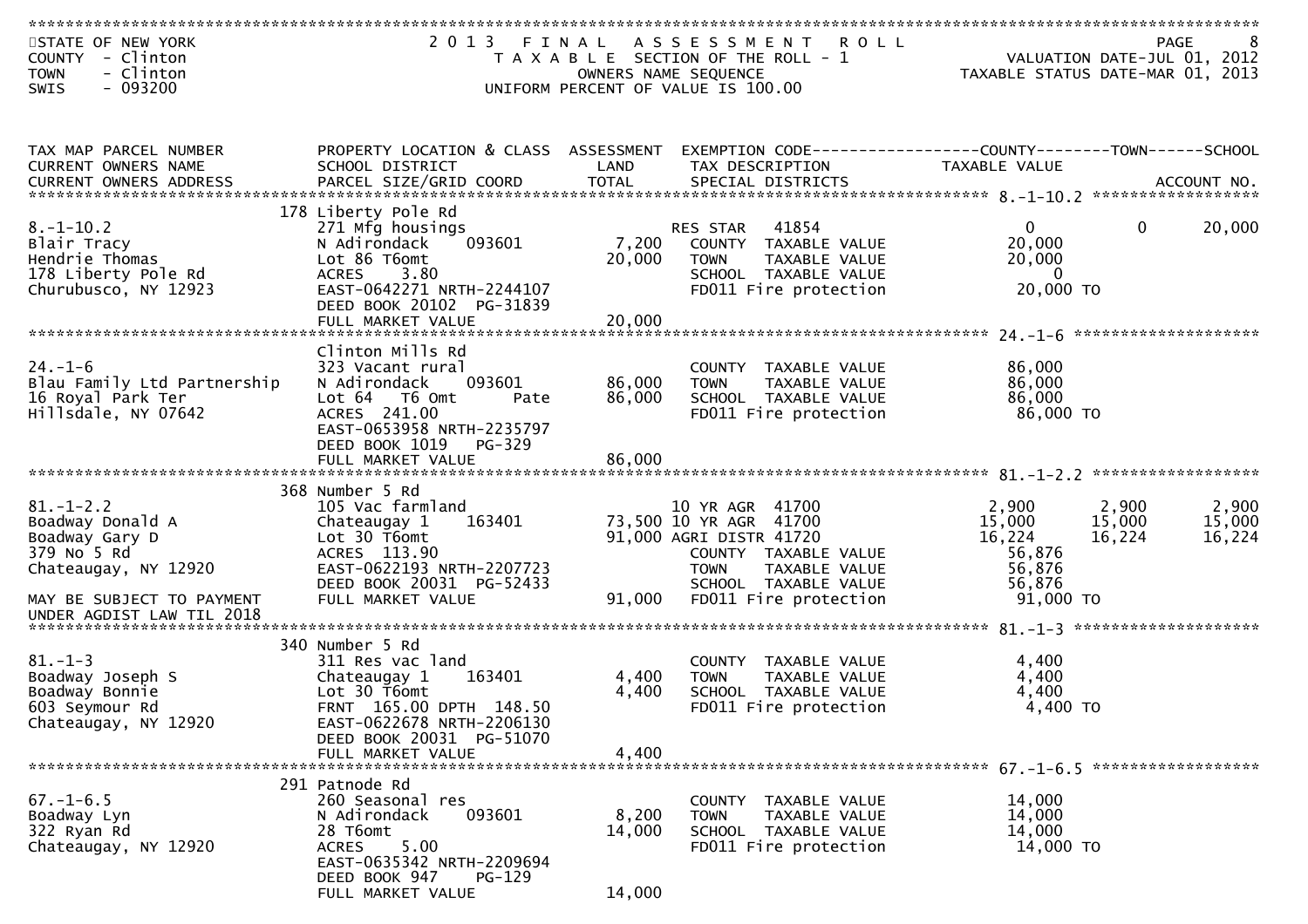| STATE OF NEW YORK<br>COUNTY - Clinton<br>- Clinton<br><b>TOWN</b><br>SWIS<br>$-093200$                                                   |                                                                                                                                                                     | OWNERS NAME SEQUENCE | 2013 FINAL ASSESSMENT ROLL<br>T A X A B L E SECTION OF THE ROLL - 1<br>UNIFORM PERCENT OF VALUE IS 100.00                                              | 0 L L<br>VALUATION DATE-JUL 01, 2012<br>TAXABLE STATUS DATE-MAR 01, 2013        | 9<br>PAGE              |
|------------------------------------------------------------------------------------------------------------------------------------------|---------------------------------------------------------------------------------------------------------------------------------------------------------------------|----------------------|--------------------------------------------------------------------------------------------------------------------------------------------------------|---------------------------------------------------------------------------------|------------------------|
|                                                                                                                                          |                                                                                                                                                                     |                      |                                                                                                                                                        |                                                                                 |                        |
| TAX MAP PARCEL NUMBER<br>CURRENT OWNERS NAME                                                                                             | PROPERTY LOCATION & CLASS ASSESSMENT<br>SCHOOL DISTRICT<br><b>Example 18 The LAND</b>                                                                               |                      | TAX DESCRIPTION                                                                                                                                        | EXEMPTION CODE------------------COUNTY--------TOWN------SCHOOL<br>TAXABLE VALUE |                        |
| $54. - 1 - 4$<br>Bombard Donald<br>Bombard Judith A<br>4525 Rt 11<br>Ellenburg Depot, NY 12935                                           | Bombard Rd<br>323 Vacant rural<br>093601<br>N Adirondack<br>Lot 2438 T6 Omt<br>Pate<br>ACRES 295.00<br>EAST-0658959 NRTH-2218238<br>DEED BOOK 633<br>PG-470         | 94,500<br>94,500     | COUNTY TAXABLE VALUE<br>TOWN     TAXABLE VALUE<br>IOWN<br>SCHOOL TAXABLE VALUE<br>ID011 Fire protection<br>FD011 Fire protection                       | 94,500<br>94,500<br>94,500<br>94,500 TO                                         |                        |
|                                                                                                                                          |                                                                                                                                                                     |                      |                                                                                                                                                        |                                                                                 |                        |
| $70. - 2 - 6$<br>Formbard Donald<br>Bombard Judith A<br>4525 Rt 11<br>Ellenburg Depot, NY 12935                                          | 253 Bombard Rd<br>312 Vac w/imprv<br>093601<br>N Adirondack<br>Lot 23 T6omt<br>ACRES 282.30<br>EAST-0661054 NRTH-2216390<br>DEED BOOK 647<br>PG-1043                | 105,100<br>109,800   | COUNTY TAXABLE VALUE<br><b>TOWN</b><br>TAXABLE VALUE<br>SCHOOL TAXABLE VALUE<br>FD011 Fire protection                                                  | 109,800<br>109,800<br>109,800<br>109,800 TO                                     |                        |
|                                                                                                                                          |                                                                                                                                                                     |                      |                                                                                                                                                        |                                                                                 |                        |
| $70. -2 - 5$<br>ro.<br>Bombard Gary W Sr<br>Bombard Brenda M<br>2 Bombard Rd<br>Ellenburg Center, NY 12934<br>Ellenburg Center, NY 12934 | 221 Bombard Rd<br>260 Seasonal res<br>093601<br>N Adirondack<br>Lot 23 T6omt<br>ACRES 50.00<br>EAST-0662241 NRTH-2214417<br>DEED BOOK 647<br>PG-1040                | 36,500<br>38,500     | COUNTY TAXABLE VALUE<br>TOWN TAXABLE VALUE<br>COUOCL TAXABLE VALUE<br>TOWN TAXAPLE<br>SCHOOL TAXABLE VALUE<br>Time protection<br>FD011 Fire protection | 38,500<br>38,500<br>38,500<br>38,500 TO                                         |                        |
|                                                                                                                                          | FULL MARKET VALUE                                                                                                                                                   | 38,500               |                                                                                                                                                        |                                                                                 |                        |
|                                                                                                                                          | 41 Whalen Rd                                                                                                                                                        |                      |                                                                                                                                                        |                                                                                 |                        |
| $37. - 1 - 20$<br>Bordeau Carroll A<br>41 Whalen Rd<br>Churubusco, NY 12923                                                              | 210 1 Family Res<br>093601<br>N Adirondack<br>Lot 53 T6 Omt<br>Pate<br><b>ACRES</b><br>7.70<br>EAST-0630026 NRTH-2229006<br>DEED BOOK 20062 PG-157                  | 10,400<br>35,700     | RES STAR 41854<br>COUNTY TAXABLE VALUE<br><b>TOWN</b><br>TAXABLE VALUE<br>SCHOOL TAXABLE VALUE<br>FD011 Fire protection                                | $\overline{0}$<br>35,700<br>35,700<br>5,700<br>35,700 TO                        | $\mathbf{0}$<br>30,000 |
|                                                                                                                                          | FULL MARKET VALUE                                                                                                                                                   | 35,700               |                                                                                                                                                        |                                                                                 |                        |
|                                                                                                                                          |                                                                                                                                                                     |                      |                                                                                                                                                        |                                                                                 |                        |
| $6. - 1 - 1.2$<br>Bouchard Anthony S<br>Bouchard Jean N<br>852 Mason St<br>Morrisonville, NY 12962                                       | Mcnierney Rd<br>260 Seasonal res<br>Chateaugay 1<br>163401<br>Lot $90$ $\overline{16}$ Omt<br>ACRES 247.60<br>EAST-0615743 NRTH-2242993<br>DEED BOOK 20072 PG-10982 | 117,600<br>147,600   | COUNTY TAXABLE VALUE<br><b>TOWN</b><br>TAXABLE VALUE<br>SCHOOL TAXABLE VALUE<br>FD011 Fire protection                                                  | 147,600<br>147,600<br>147,600<br>147,600 TO                                     |                        |
|                                                                                                                                          | FULL MARKET VALUE                                                                                                                                                   | 147,600              |                                                                                                                                                        |                                                                                 |                        |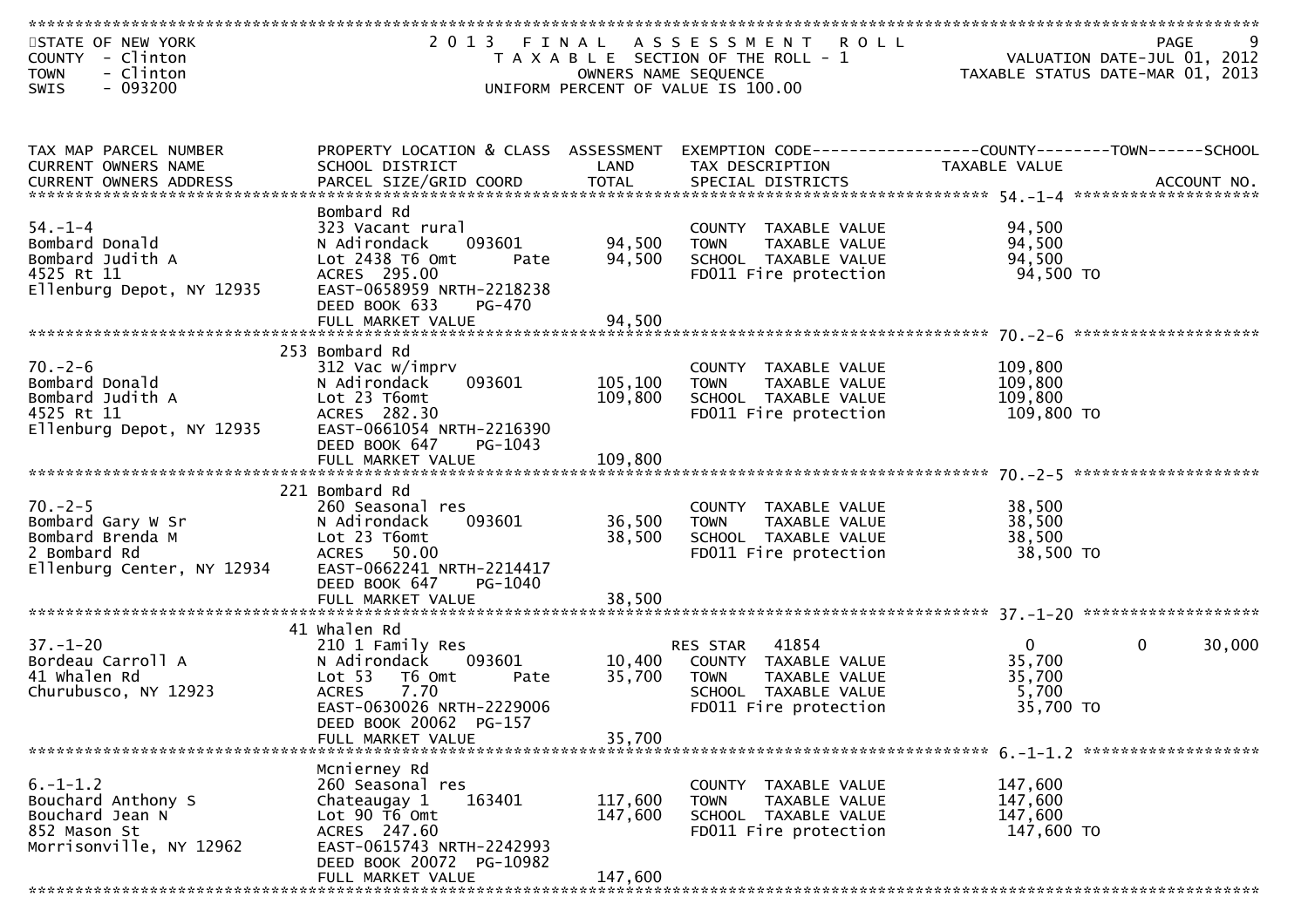| STATE OF NEW YORK<br>COUNTY - Clinton<br>- Clinton<br><b>TOWN</b><br>$-093200$<br><b>SWIS</b>        |                                                                                                                                                                                                    | OWNERS NAME SEQUENCE       | 2013 FINAL ASSESSMENT<br><b>ROLL</b><br>T A X A B L E SECTION OF THE ROLL - 1<br>UNIFORM PERCENT OF VALUE IS 100.00 | 10<br><b>PAGE</b><br>VALUATION DATE-JUL 01, 2012<br>TAXABLE STATUS DATE-MAR 01, 2013                              |
|------------------------------------------------------------------------------------------------------|----------------------------------------------------------------------------------------------------------------------------------------------------------------------------------------------------|----------------------------|---------------------------------------------------------------------------------------------------------------------|-------------------------------------------------------------------------------------------------------------------|
| TAX MAP PARCEL NUMBER<br>CURRENT OWNERS NAME                                                         | SCHOOL DISTRICT                                                                                                                                                                                    | LAND                       | TAX DESCRIPTION                                                                                                     | PROPERTY LOCATION & CLASS ASSESSMENT EXEMPTION CODE----------------COUNTY-------TOWN------SCHOOL<br>TAXABLE VALUE |
| $67. - 1 - 17$<br>Bouchard Anthony S<br>Bouchard Jean N<br>852 Mason St<br>Morrisonville, NY 12962   | Ryan Rd<br>920 Priv Hunt/Fi<br>Chateaugay 1<br>163401<br>Lot $29$ $\overline{16}$ Omt<br>Pate<br>Also Title Bk 886 Pg 85<br>ACRES 275.00<br>EAST-0626295 NRTH-2209698<br>DEED BOOK 886<br>$PG-131$ | 101,700<br>112,100         | COUNTY TAXABLE VALUE<br>TAXABLE VALUE<br>TOWN<br>SCHOOL TAXABLE VALUE<br>FD011 Fire protection                      | 112,100<br>112,100<br>112,100<br>112,100 TO                                                                       |
|                                                                                                      |                                                                                                                                                                                                    |                            |                                                                                                                     |                                                                                                                   |
| $51. - 1 - 8$<br>Bouchard Jay W<br>Clark Herbert<br>80 S Allen St<br>Albany, NY 12208                | 7504 Rt 11<br>210 1 Family Res<br>Chateaugay 1 163401<br>Lot 51 76 0mt<br>Pate<br>9.70<br><b>ACRES</b><br>EAST-0620681 NRTH-2223372<br>DEED BOOK 685<br>PG-166<br>FULL MARKET VALUE                | 12,000<br>77,600<br>77,600 | COUNTY TAXABLE VALUE<br>TAXABLE VALUE<br>TOWN<br>SCHOOL TAXABLE VALUE<br>FD011 Fire protection                      | 77,600<br>77,600<br>77,600<br>77,600 TO                                                                           |
| $23. - 1 - 17$<br>Boulanger Raymond E<br>6621 Rt 374<br>Chateaugay, NY 12920                         | Rt 189<br>$314$ Rural vac<10<br>093601<br>N Adirondack<br>Lot 67<br>T6 Omt<br>Pate<br>5.00<br><b>ACRES</b><br>EAST-0638366 NRTH-2235378<br>DEED BOOK 20021 PG-47111<br>FULL MARKET VALUE           | 7,800<br>7,800<br>7,800    | COUNTY TAXABLE VALUE<br>TAXABLE VALUE<br>TOWN<br>SCHOOL TAXABLE VALUE<br>FD011 Fire protection                      | 7,800<br>7,800<br>7,800<br>7,800 TO                                                                               |
|                                                                                                      | Rt 11                                                                                                                                                                                              |                            |                                                                                                                     |                                                                                                                   |
| $52. - 1 - 10.2$<br>Boulerice David P<br>Boulerice Mary<br>7395 S Auto Cluck Pt<br>Lecanto, FL 34461 | 312 Vac w/imprv<br>093601<br>N Adirondack<br>Lot 48 T6omt<br>ACRES 1.71<br>EAST-0629162 NRTH-2224127                                                                                               | 5,600<br>23,200            | COUNTY TAXABLE VALUE<br>TAXABLE VALUE<br>TOWN<br>SCHOOL TAXABLE VALUE<br>FD011 Fire protection                      | 23,200<br>23,200<br>23,200<br>23,200 TO                                                                           |
|                                                                                                      | DEED BOOK 98001 PG-02736<br>FULL MARKET VALUE                                                                                                                                                      | 23,200                     |                                                                                                                     |                                                                                                                   |
| $53. - 1 - 16$<br>Bownath Tamara<br>702 Clark Cir<br>Flemington, NJ 08822                            | Rt 11<br>323 Vacant rural<br>093601<br>N Adirondack<br>Lot <sub>35</sub><br>T6 Omt<br>Pate<br>ACRES 25.00<br>EAST-0644077 NRTH-2219587<br>DEED BOOK 20092 PG-21774<br>FULL MARKET VALUE            | 9,800<br>9,800<br>9,800    | COUNTY TAXABLE VALUE<br><b>TOWN</b><br>TAXABLE VALUE<br>SCHOOL TAXABLE VALUE<br>FD011 Fire protection               | 9,800<br>9,800<br>9,800<br>9,800 TO                                                                               |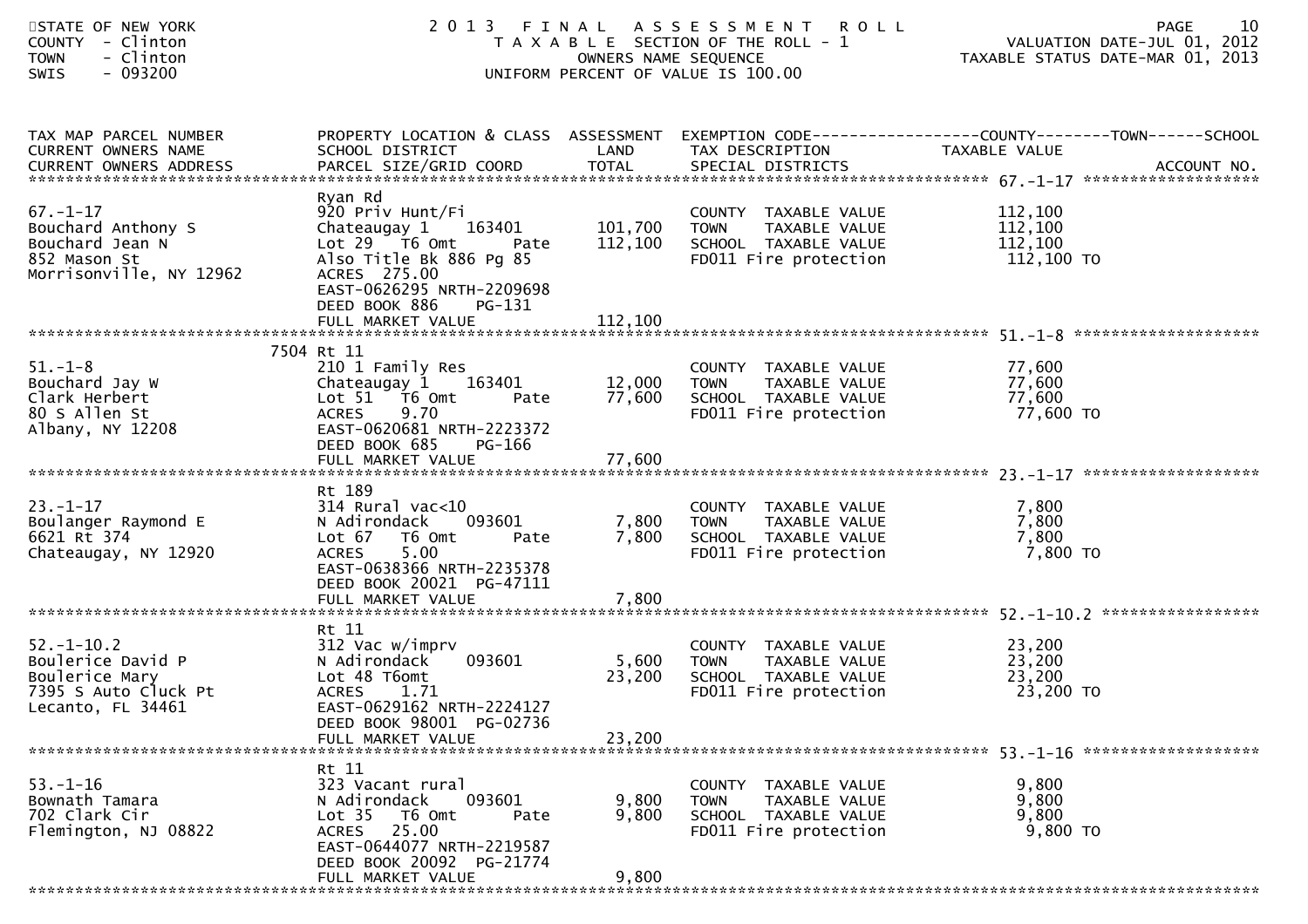| STATE OF NEW YORK<br>COUNTY - Clinton<br>- Clinton<br><b>TOWN</b><br>$-093200$<br><b>SWIS</b>      | 2 0 1 3                                                                                                                                                                        | OWNERS NAME SEQUENCE       | FINAL ASSESSMENT ROLL<br>T A X A B L E SECTION OF THE ROLL - 1<br>UNIFORM PERCENT OF VALUE IS 100.00                       |                                                         | 11<br>PAGE<br>VALUATION DATE-JUL 01, 2012<br>TAXABLE STATUS DATE-MAR 01, 2013 |
|----------------------------------------------------------------------------------------------------|--------------------------------------------------------------------------------------------------------------------------------------------------------------------------------|----------------------------|----------------------------------------------------------------------------------------------------------------------------|---------------------------------------------------------|-------------------------------------------------------------------------------|
| TAX MAP PARCEL NUMBER<br>CURRENT OWNERS NAME                                                       | PROPERTY LOCATION & CLASS ASSESSMENT EXEMPTION CODE----------------COUNTY-------TOWN------SCHOOL<br>SCHOOL DISTRICT                                                            | LAND                       | TAX DESCRIPTION                                                                                                            | TAXABLE VALUE                                           |                                                                               |
| $23. - 1 - 13$<br>Boyd Wilson E<br>Boyd Peggy S<br>1501 Fords Way<br>Muscle Shoals, AL 35661       | 844 Rt 189<br>321 Abandoned ag<br>N Adirondack<br>093601<br>Lot 75 T6 Omt<br>Pate<br>32.00<br><b>ACRES</b><br>EAST-0639724 NRTH-2237788<br>DEED BOOK 20001 PG-23115            | 25,500<br>25,500           | COUNTY TAXABLE VALUE<br>TAXABLE VALUE<br><b>TOWN</b><br>SCHOOL TAXABLE VALUE<br>FD011 Fire protection                      | 25,500<br>25,500<br>25,500<br>25,500 TO                 |                                                                               |
|                                                                                                    |                                                                                                                                                                                |                            |                                                                                                                            |                                                         |                                                                               |
| $69. - 1 - 11.3$<br>Boyea Michael B<br>Boyea Sheilah A<br>6151 Rt 11<br>Ellenburg Center, NY 12934 | 6151 Rt 11<br>240 Rural res<br>093601<br>N Adirondack<br>Lot 25 T6omt<br>ACRES 12.80<br>EAST-0649292 NRTH-2211178<br>DEED BOOK 841<br>$PG-215$<br>FULL MARKET VALUE            | 13,900<br>52,200<br>52,200 | RES STAR<br>41854<br>COUNTY TAXABLE VALUE<br>TAXABLE VALUE<br><b>TOWN</b><br>SCHOOL TAXABLE VALUE<br>FD011 Fire protection | $\mathbf{0}$<br>52,200<br>52,200<br>22,200<br>52,200 TO | 0<br>30,000                                                                   |
| $82 - 2 - 1.37$<br>Boyland William<br>206 Vischers Ferry Rd<br>Rexford, NY 12148                   | Number 5 Rd<br>321 Abandoned ag<br>Chateaugay 1<br>163401<br>Lot $29$ T6omt<br>ACRES 20.00<br>EAST-0626716 NRTH-2207187<br>DEED BOOK 847<br>$PG-243$                           | 17,500<br>17,500           | COUNTY TAXABLE VALUE<br>TAXABLE VALUE<br><b>TOWN</b><br>SCHOOL TAXABLE VALUE<br>FD011 Fire protection                      | 17,500<br>17,500<br>17,500<br>17,500 TO                 |                                                                               |
|                                                                                                    | 549 Frontier Rd                                                                                                                                                                |                            |                                                                                                                            |                                                         |                                                                               |
| $7. - 1 - 10.3$<br>Brady Donald<br>549 Frontier Rd<br>Churubusco, NY 12923                         | 210 1 Family Res<br>163401<br>Chateaugay 1<br>Lot 88 T6 Omt<br>Pate<br>6.00<br><b>ACRES</b><br>EAST-0628375 NRTH-2244345<br>DEED BOOK 457 PG-143<br>FULL MARKET VALUE          | 8,600<br>53,000<br>53,000  | COUNTY TAXABLE VALUE<br><b>TOWN</b><br>TAXABLE VALUE<br>SCHOOL TAXABLE VALUE<br>FD011 Fire protection                      | 53,000<br>53,000<br>53,000<br>53,000 TO                 |                                                                               |
|                                                                                                    |                                                                                                                                                                                |                            |                                                                                                                            |                                                         |                                                                               |
| $7. - 1 - 5$<br>Brady Francis<br>860 Frontier Rd<br>Churubusco, NY 12923                           | Frontier Rd<br>$314$ Rural vac<10<br>163401<br>Chateaugay 1<br>Lot 89<br>T6 Omt<br>Pate<br>1.00<br><b>ACRES</b><br>EAST-0625647 NRTH-2244479<br>DEED BOOK 618<br><b>PG-269</b> | 5,000<br>5,000             | COUNTY TAXABLE VALUE<br><b>TOWN</b><br>TAXABLE VALUE<br>SCHOOL TAXABLE VALUE<br>FD011 Fire protection                      | 5,000<br>5,000<br>5,000<br>5,000 TO                     |                                                                               |
|                                                                                                    | FULL MARKET VALUE                                                                                                                                                              | 5,000                      |                                                                                                                            |                                                         |                                                                               |
| STATE OF NEW YORK                                                                                  | 2 0 1 3                                                                                                                                                                        | FINAL                      | ASSESSMENT ROLL                                                                                                            |                                                         | 12<br>PAGE                                                                    |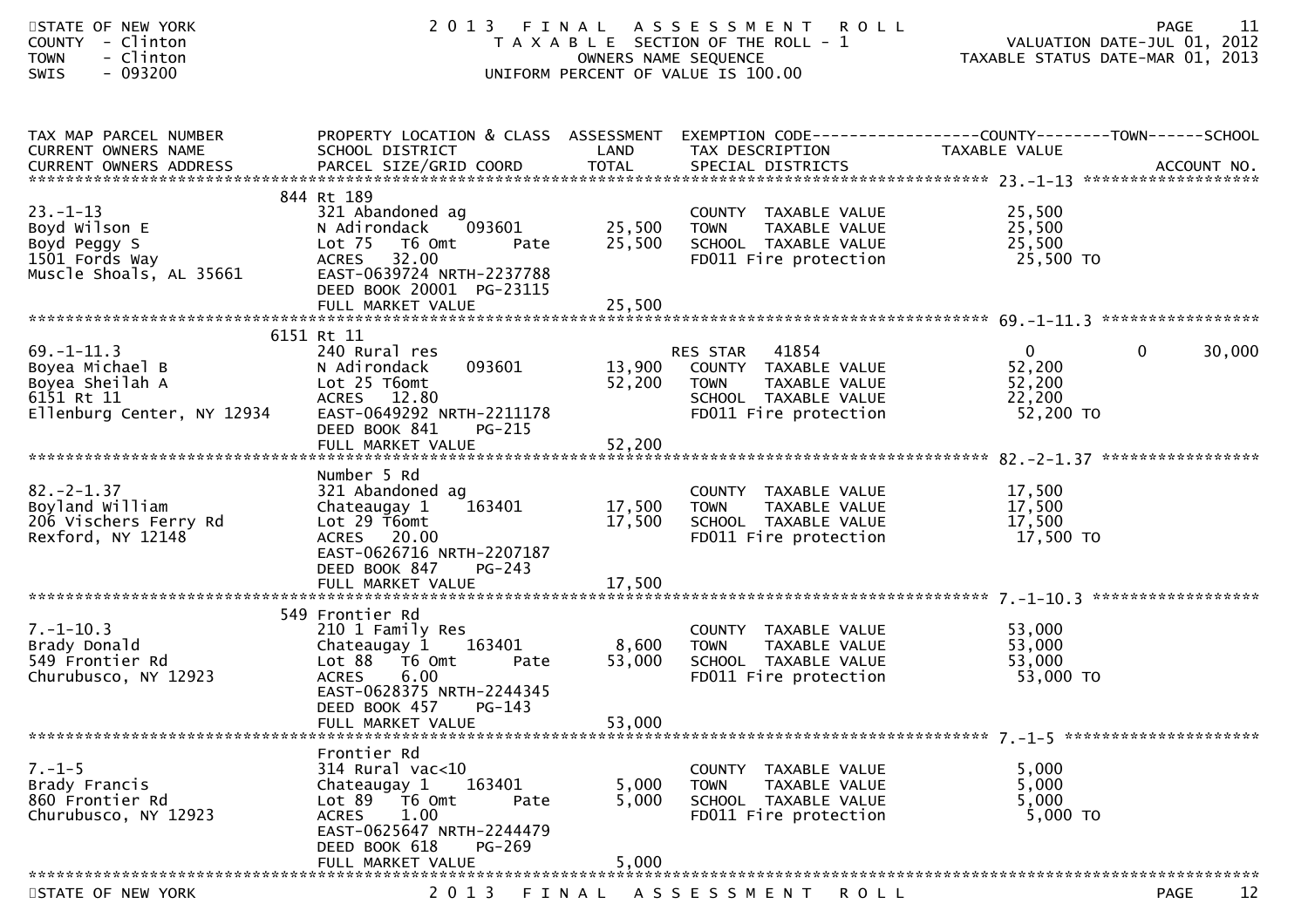| TAX MAP PARCEL NUMBER<br><b>CURRENT OWNERS NAME</b>                                     | PROPERTY LOCATION & CLASS ASSESSMENT<br>SCHOOL DISTRICT                                                                                                                   | LAND               | TAX DESCRIPTION                                                                                                                                                   | TAXABLE VALUE                                                        |                   |                 |
|-----------------------------------------------------------------------------------------|---------------------------------------------------------------------------------------------------------------------------------------------------------------------------|--------------------|-------------------------------------------------------------------------------------------------------------------------------------------------------------------|----------------------------------------------------------------------|-------------------|-----------------|
|                                                                                         |                                                                                                                                                                           |                    |                                                                                                                                                                   |                                                                      |                   |                 |
| $6. - 1 - 10$<br>Brady John<br>Brady Francis<br>860 Frontier Rd<br>Churubusco, NY 12923 | 845/851 Frontier Rd<br>112 Dairy farm<br>163401<br>Chateaugay 1<br>89 T6 Omt<br>ACRES 117.50<br>EAST-0622005 NRTH-2240805<br>DEED BOOK 453<br>PG-295<br>FULL MARKET VALUE | 136,100<br>136,100 | 41854<br>RES STAR<br>42100<br>80,800 483A EX<br>COUNTY TAXABLE VALUE<br>TAXABLE VALUE<br><b>TOWN</b><br>SCHOOL TAXABLE VALUE<br>FD011 Fire protection<br>3,700 EX | $\mathbf{0}$<br>3,700<br>132,400<br>132,400<br>102,400<br>132,400 TO | $\Omega$<br>3,700 | 30,000<br>3,700 |
|                                                                                         | Frontier Rd                                                                                                                                                               |                    |                                                                                                                                                                   |                                                                      |                   |                 |
| $7. - 1 - 8.1$<br>Brady John<br>860 Frontier Rd<br>Churubusco, NY 12923                 | 312 Vac w/imprv<br>163401<br>Chateaugay 1<br>Lot $88$ $\overline{76}$ Omt<br>Pate<br>ACRES 26.00<br>EAST-0626795 NRTH-2245964<br>DEED BOOK 571<br>PG-397                  | 22,800<br>24,000   | COUNTY TAXABLE VALUE<br><b>TOWN</b><br>TAXABLE VALUE<br>SCHOOL TAXABLE VALUE<br>FD011 Fire protection                                                             | 24,000<br>24,000<br>24,000<br>24,000 TO                              |                   |                 |
|                                                                                         | FULL MARKET VALUE                                                                                                                                                         | 24,000             |                                                                                                                                                                   |                                                                      |                   |                 |
|                                                                                         | 860 Frontier Rd                                                                                                                                                           |                    |                                                                                                                                                                   |                                                                      |                   |                 |
| $6. - 1 - 7.1$<br>Brady Kevin<br>Brady David<br>RR#1 Box 549<br>Churubusco, NY 12923    | 321 Abandoned ag<br>163401<br>Chateaugay 1<br>Lot 89 T6omt<br>will<br>ACRES 51.70<br>EAST-0621264 NRTH-2242516                                                            | 39,400<br>39,400   | COUNTY TAXABLE VALUE<br><b>TOWN</b><br>TAXABLE VALUE<br>SCHOOL TAXABLE VALUE<br>FD011 Fire protection                                                             | 39,400<br>39,400<br>39,400<br>39,400 TO                              |                   |                 |
|                                                                                         | DEED BOOK 99001 PG-10341<br>FULL MARKET VALUE                                                                                                                             | 39,400             |                                                                                                                                                                   |                                                                      |                   |                 |
|                                                                                         | Campbell Rd                                                                                                                                                               |                    |                                                                                                                                                                   |                                                                      |                   |                 |
| $82 - 2 - 2.3$<br>Breen John P<br>Breen Sue S<br>139 Northwind Dr<br>Stamford, CT 06903 | 920 Priv Hunt/Fi<br>093601<br>N Adirondack<br>Lot 29 T6 Omt<br>ACRES 143.40<br>EAST-0629089 NRTH-2209219<br>DEED BOOK 922<br>$PG-24$                                      | 66,500<br>79,900   | COUNTY TAXABLE VALUE<br><b>TOWN</b><br>TAXABLE VALUE<br>SCHOOL TAXABLE VALUE<br>FD011 Fire protection                                                             | 79,900<br>79,900<br>79,900<br>79,900 TO                              |                   |                 |
|                                                                                         |                                                                                                                                                                           |                    |                                                                                                                                                                   |                                                                      |                   |                 |
| $66. - 1 - 2.2$<br>Broadie Thomas<br>793 Ryan Rd<br>Churubusco, NY 12923                | 793-789 Ryan Rd<br>270 Mfg housing<br>Chateaugay 1<br>163401<br>Lot 31 T6omt<br>FRNT 120.00 DPTH 120.00<br>EAST-0623589 NRTH-2217438<br>DEED BOOK 20051 PG-78772          | 3,800<br>29,600    | COUNTY TAXABLE VALUE<br>TAXABLE VALUE<br><b>TOWN</b><br>SCHOOL TAXABLE VALUE<br>FD011 Fire protection                                                             | 29,600<br>29,600<br>29,600<br>29,600 TO                              |                   |                 |
|                                                                                         | FULL MARKET VALUE                                                                                                                                                         | 29,600             |                                                                                                                                                                   |                                                                      |                   |                 |
| STATE OF NEW YORK                                                                       | 2 0 1 3                                                                                                                                                                   |                    | FINAL ASSESSMENT ROLL                                                                                                                                             |                                                                      | <b>PAGE</b>       | 13              |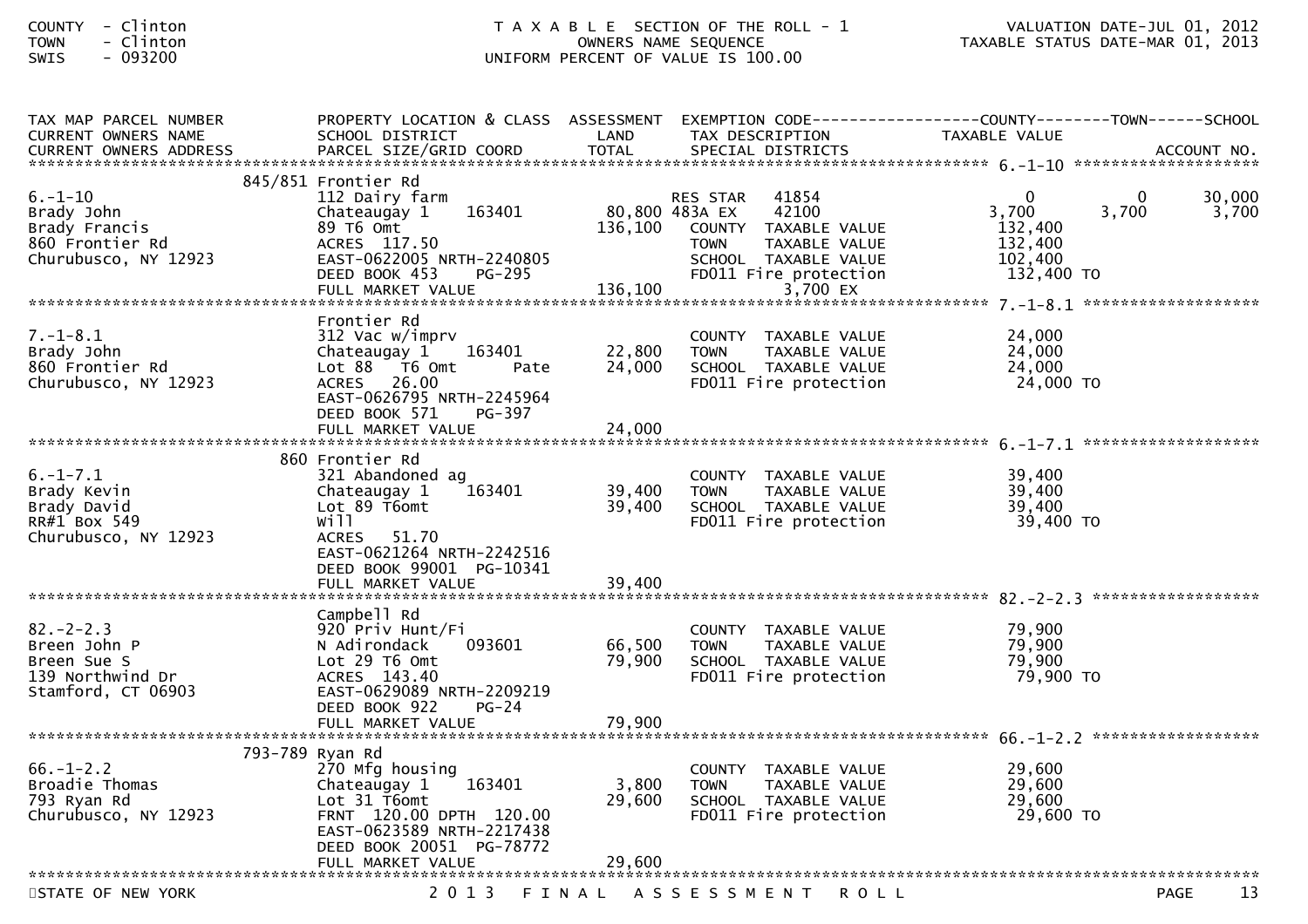| COUNTY        | Clinton |
|---------------|---------|
| <b>TOWN</b>   | Clinton |
| <b>CINITC</b> | nazznn  |

| TAX MAP PARCEL NUMBER     |                           |         |                                             | PROPERTY LOCATION & CLASS ASSESSMENT EXEMPTION CODE----------------COUNTY-------TOWN------SCHOOL |
|---------------------------|---------------------------|---------|---------------------------------------------|--------------------------------------------------------------------------------------------------|
| CURRENT OWNERS NAME       | SCHOOL DISTRICT           | LAND    | TAX DESCRIPTION                             | TAXABLE VALUE                                                                                    |
|                           |                           |         |                                             |                                                                                                  |
|                           |                           |         |                                             |                                                                                                  |
|                           | 160 Lost Nation Rd        |         |                                             |                                                                                                  |
| $37. - 1 - 25$            | 241 Rural res&ag          |         | COUNTY TAXABLE VALUE                        | 121,000                                                                                          |
| Brown Barry               | 163401<br>Chateaugay 1    | 66,800  | TAXABLE VALUE<br><b>TOWN</b>                | 121,000                                                                                          |
| 916 Tiffany Ln            | Lot 52  T6 Omt<br>Pate    | 121,000 | SCHOOL TAXABLE VALUE                        | 121,000                                                                                          |
| N Myrtle Beach, SC 29582  | ACRES 145.00              |         | FD011 Fire protection                       | 121,000 TO                                                                                       |
|                           | EAST-0623779 NRTH-2227729 |         |                                             |                                                                                                  |
|                           | DEED BOOK 444<br>$PG-19$  |         |                                             |                                                                                                  |
|                           | FULL MARKET VALUE         | 121,000 |                                             |                                                                                                  |
|                           |                           |         |                                             |                                                                                                  |
|                           | Soucia Rd                 |         |                                             |                                                                                                  |
| $24. - 1 - 1.11$          | 321 Abandoned ag          |         | COUNTY TAXABLE VALUE                        | 16,500                                                                                           |
| Brown Kevin F             | 093601<br>N Adirondack    | 16,500  | TAXABLE VALUE<br><b>TOWN</b>                | 16,500                                                                                           |
| PO Box 84                 | Lot 63 T6omt              | 16,500  | SCHOOL TAXABLE VALUE                        | 16,500                                                                                           |
| Ellenburg Depot, NY 12935 | ACRES 22.50               |         | FD011 Fire protection                       | 16,500 TO                                                                                        |
|                           | EAST-0658745 NRTH-2238301 |         |                                             |                                                                                                  |
|                           | DEED BOOK 20051 PG-82952  |         |                                             |                                                                                                  |
|                           | FULL MARKET VALUE         | 16,500  |                                             |                                                                                                  |
|                           |                           |         |                                             |                                                                                                  |
|                           | 187 Soucia Rd             |         |                                             |                                                                                                  |
| $24. - 1 - 2$             | 920 Priv Hunt/Fi          |         | COUNTY TAXABLE VALUE                        | 30,300                                                                                           |
| Brown Kevin F             | N Adirondack<br>093601    | 18,800  | <b>TOWN</b><br>TAXABLE VALUE                | 30,300                                                                                           |
| PO Box 84                 | Lot 78<br>T6 Omt<br>Pate  | 30.300  | SCHOOL TAXABLE VALUE                        | 30,300                                                                                           |
| Ellenburg Depot, NY 12935 | 22.50<br><b>ACRES</b>     |         | FD011 Fire protection                       | 30,300 TO                                                                                        |
|                           | EAST-0658786 NRTH-2237884 |         |                                             |                                                                                                  |
|                           | DEED BOOK 20082 PG-12809  |         |                                             |                                                                                                  |
|                           |                           |         |                                             |                                                                                                  |
|                           |                           |         |                                             |                                                                                                  |
|                           | 984 Ryan Rd               |         |                                             |                                                                                                  |
| $52 - 1 - 2$              | 241 Rural res&ag          |         | COUNTY TAXABLE VALUE                        | 129,900                                                                                          |
| Brown Ryan J              | Chateaugay 1<br>163401    | 116,300 | <b>TOWN</b><br>TAXABLE VALUE                | 129,900                                                                                          |
| 78 E Cedar St             | Lot 49 T6 Omt<br>Pate     | 129,900 | SCHOOL TAXABLE VALUE                        | 129,900                                                                                          |
| Poughkeepsie, NY 12601    | ACRES 249.40              |         | FD011 Fire protection                       | 129,900 TO                                                                                       |
|                           | EAST-0624291 NRTH-2221395 |         |                                             |                                                                                                  |
|                           | DEED BOOK 216<br>PG-193   |         |                                             |                                                                                                  |
|                           | FULL MARKET VALUE         | 129,900 |                                             |                                                                                                  |
|                           |                           |         |                                             |                                                                                                  |
|                           | 538 County Line Rd        |         | 61 PCT OF VALUE USED FOR EXEMPTION PURPOSES |                                                                                                  |
| $66. - 1 - 8.1$           | 240 Rural res             |         | WARNONALL 41121                             | 7,613<br>7,613                                                                                   |
| Brown William J           | Chateaugay 1<br>163401    |         | 37,500 RES STAR<br>41854                    | 30,000<br>$\mathbf{0}$<br>$\Omega$                                                               |
| Brown Debra L             | Lot 31 T6 Omt Patent      | 83,200  | COUNTY TAXABLE VALUE                        | 75,587                                                                                           |
| 538 County Line Rd        | ACRES 74.40 BANK<br>- 080 |         | TAXABLE VALUE<br><b>TOWN</b>                | 75,587                                                                                           |
| Chateaugay, NY 12920      | EAST-0620326 NRTH-2214262 |         | SCHOOL TAXABLE VALUE                        | 53,200                                                                                           |
|                           | $PG-39$<br>DEED BOOK 956  |         | FD011 Fire protection                       | 83,200 TO                                                                                        |
|                           |                           |         |                                             |                                                                                                  |
|                           |                           |         |                                             |                                                                                                  |
| STATE OF NEW YORK         |                           |         | 2013 FINAL ASSESSMENT<br><b>ROLL</b>        | PAGE<br>14                                                                                       |
| COUNTY - Clinton          |                           |         | T A X A B L E SECTION OF THE ROLL - 1       | VALUATION DATE-JUL 01, 2012                                                                      |
|                           |                           |         |                                             |                                                                                                  |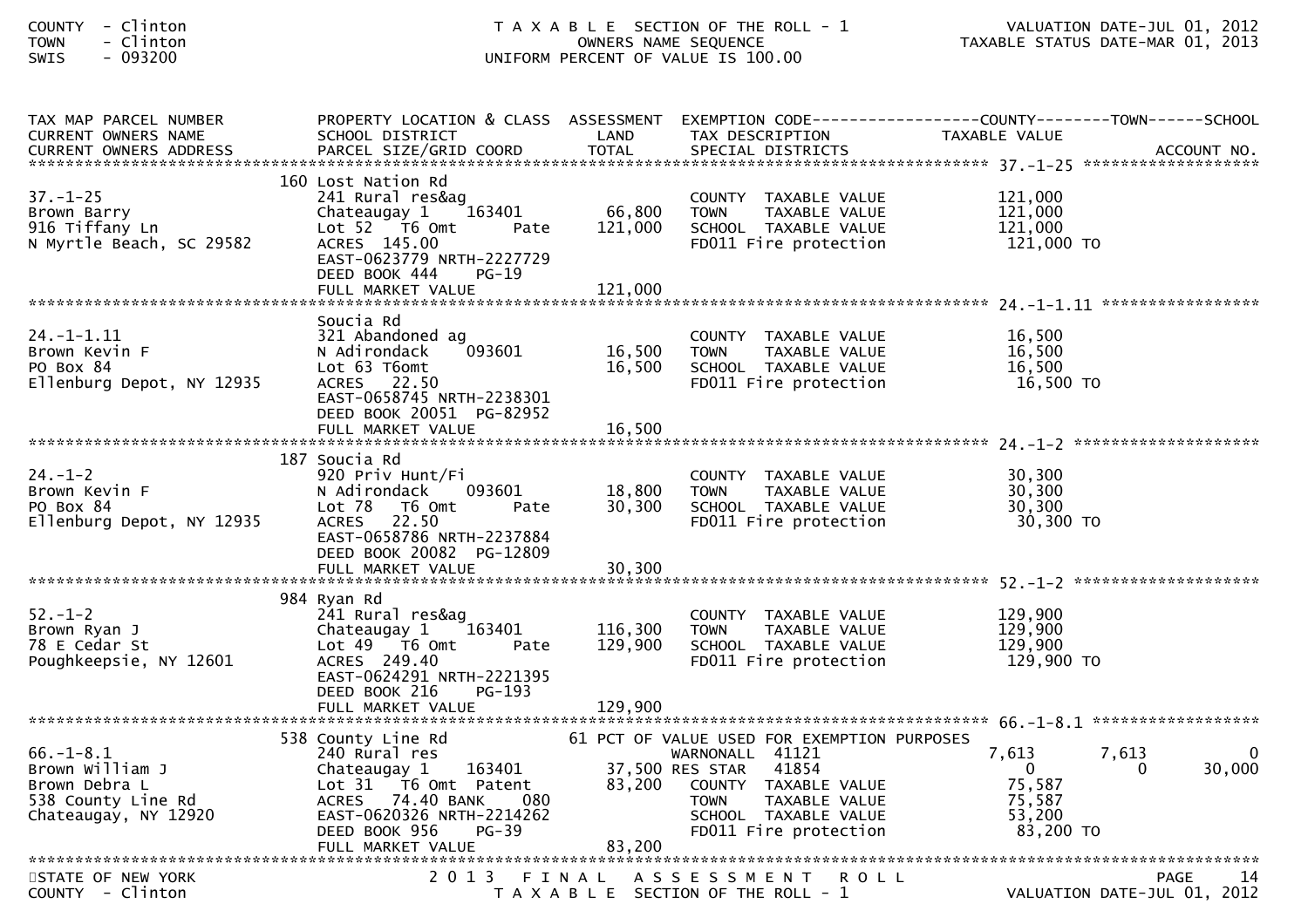| TAX MAP PARCEL NUMBER<br>CURRENT OWNERS NAME<br>CURRENT OWNERS ADDRESS                                                                                                      | PROPERTY LOCATION & CLASS ASSESSMENT<br>SCHOOL DISTRICT<br>PARCEL SIZE/GRID COORD                                                                                                                 | LAND<br><b>TOTAL</b>       | EXEMPTION        CODE-----------------COUNTY-------TOWN------SCHOOL<br>TAX DESCRIPTION<br>SPECIAL DISTRICTS                              | TAXABLE VALUE                                         | ACCOUNT NO.       |
|-----------------------------------------------------------------------------------------------------------------------------------------------------------------------------|---------------------------------------------------------------------------------------------------------------------------------------------------------------------------------------------------|----------------------------|------------------------------------------------------------------------------------------------------------------------------------------|-------------------------------------------------------|-------------------|
| $67. - 1 - 18.1$<br>Brudvig Poupore Christine<br>Morrison Poupore Barbara<br>18 Independence Dr<br>Plattsburgh, NY 12901                                                    | Campbell Rd<br>321 Abandoned ag<br>093601<br>N Adirondack<br>Lot 32 76 0mt<br>Pate<br>ACRES 150.80<br>EAST-0626925 NRTH-2213925<br>DEED BOOK 20061 PG-93367<br>FULL MARKET VALUE                  | 73,000<br>73,000<br>73,000 | COUNTY TAXABLE VALUE<br><b>TOWN</b><br>TAXABLE VALUE<br>SCHOOL TAXABLE VALUE<br>FD011 Fire protection                                    | 73,000<br>73,000<br>73,000<br>73,000 TO               |                   |
| $39. - 1 - 6.2$<br>Bruno Michael D<br>193 Salmon River Rd<br>Plattsburgh, NY 12901                                                                                          | 617 Lafrancis Rd<br>270 Mfg housing<br>093601<br>N Adirondack<br>Lot 45 T6omt<br>Rural Haven Sub Bk7 Pg13<br>Lots 91 & 92<br>ACRES 11.30<br>EAST-0650293 NRTH-2225165<br>DEED BOOK 1028<br>PG-298 | 13,200<br>20,100           | COUNTY TAXABLE VALUE<br><b>TOWN</b><br>TAXABLE VALUE<br>SCHOOL TAXABLE VALUE<br>FD011 Fire protection                                    | 20,100<br>20,100<br>20,100<br>20,100 TO               |                   |
| $52. - 1 - 21.3$<br>Buettner Family Living Partner N Adirondack<br>1626 Meadow Branch Ave<br>Winchester, VA 22601<br>MAY BE SUBJECT TO PAYMENT                              | Patnode Rd<br>321 Abandoned ag<br>093601<br>Lot 33 T6omt<br>ACRES 43.10<br>EAST-0634127 NRTH-2217085<br>DEED BOOK 20082 PG-20773                                                                  | 34,600<br>34,600           | AGRI DISTR 41720<br>COUNTY TAXABLE VALUE<br><b>TOWN</b><br>TAXABLE VALUE<br>SCHOOL TAXABLE VALUE<br>FD011 Fire protection                | 14,895<br>19,705<br>19,705<br>19,705<br>34,600 TO     | 14,895<br>14,895  |
| $67. - 1 - 2.5$<br>Buettner Family Living Partner N Adirondack<br>1626 Meadow Branch Ave<br>Winchester, VA 22601<br>MAY BE SUBJECT TO PAYMENT                               | 362 Campbell Rd<br>112 Dairy farm<br>093601<br>Lot 33 T6omt<br>ACRES 241.60<br>EAST-0631836 NRTH-2215734<br>DEED BOOK 20082 PG-20773                                                              | 135,000<br>193,100         | AGRI DISTR 41720<br>COUNTY TAXABLE VALUE<br><b>TOWN</b><br>TAXABLE VALUE<br>SCHOOL TAXABLE VALUE<br>FD011 Fire protection                | 3,510<br>189,590<br>189,590<br>189,590<br>193,100 TO  | 3,510<br>3,510    |
| $68. - 1 - 18.3$<br>Buettner Family Living Partner N Adirondack<br>1626 Meadow Branch Ave<br>Winchester, VA 22601<br>MAY BE SUBJECT TO PAYMENT<br>UNDER AGDIST LAW TIL 2017 | 230-293 Gagnier Rd<br>140 Truck crops<br>093601<br>Lots 27 28 33 & 34 T6omt<br>ACRES 588.40<br>EAST-0634670 NRTH-2215267<br>DEED BOOK 20082 PG-20516<br>FULL MARKET VALUE                         | 359,200<br>359,200         | AGRI DISTR 41720<br>273,300 COUNTY TAXABLE VALUE<br><b>TOWN</b><br><b>TAXABLE VALUE</b><br>SCHOOL TAXABLE VALUE<br>FD011 Fire protection | 12,687<br>346,513<br>346,513<br>346,513<br>359,200 TO | 12,687<br>12,687  |
| STATE OF NEW YORK                                                                                                                                                           | 2 0 1 3<br>FINAL                                                                                                                                                                                  |                            | A S S E S S M E N T<br>R O L L                                                                                                           |                                                       | 15<br><b>PAGE</b> |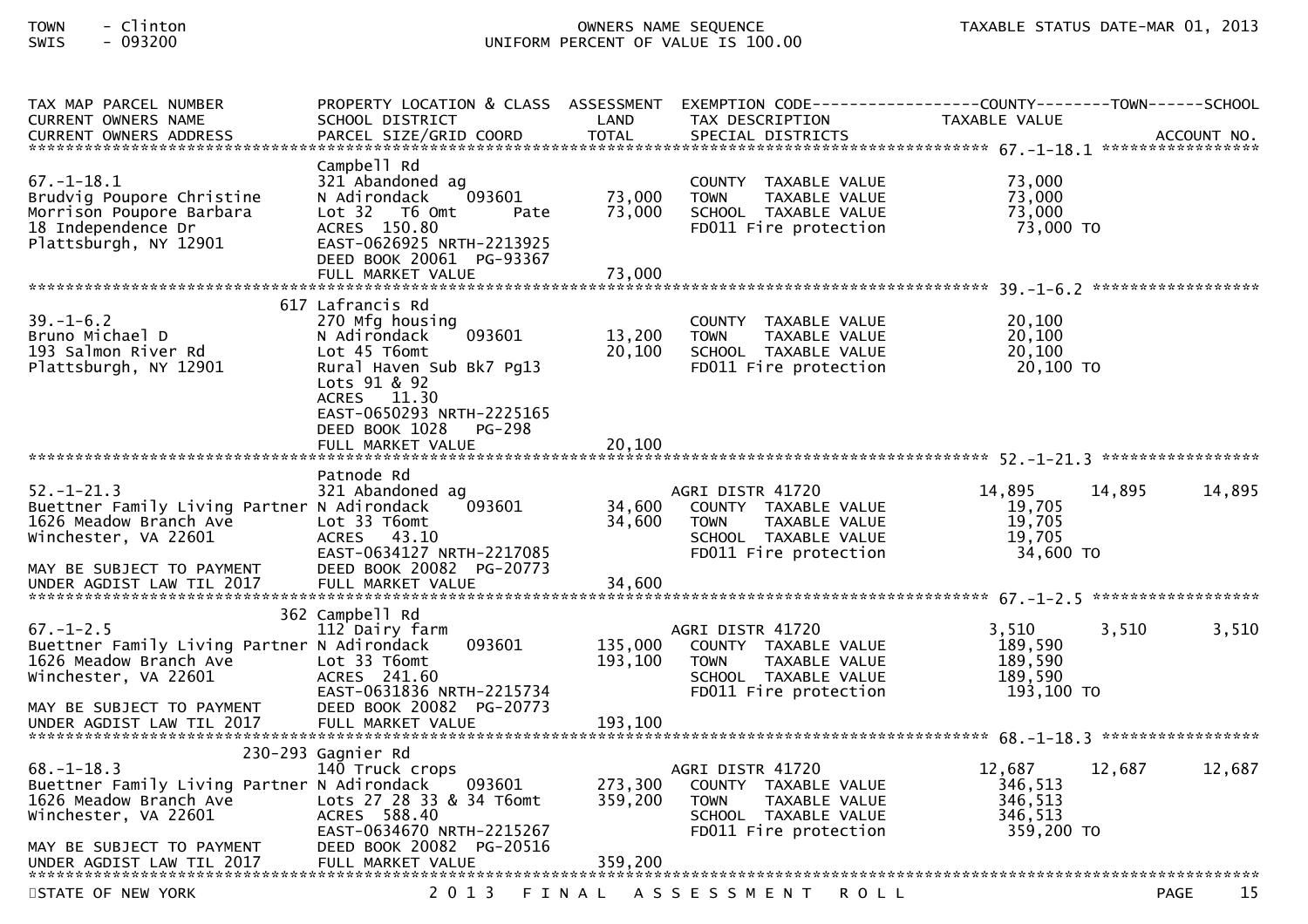| - Clinton<br><b>COUNTY</b><br>- Clinton<br><b>TOWN</b><br>$-093200$<br>SWIS                                                                                                                                           | T A X A B L E SECTION OF THE ROLL - 1<br>OWNERS NAME SEQUENCE<br>UNIFORM PERCENT OF VALUE IS 100.00                                                                                            |                            |                                                                                                                                   | VALUATION DATE-JUL 01, 2012<br>TAXABLE STATUS DATE-MAR 01, 2013               |        |
|-----------------------------------------------------------------------------------------------------------------------------------------------------------------------------------------------------------------------|------------------------------------------------------------------------------------------------------------------------------------------------------------------------------------------------|----------------------------|-----------------------------------------------------------------------------------------------------------------------------------|-------------------------------------------------------------------------------|--------|
| TAX MAP PARCEL NUMBER<br>CURRENT OWNERS NAME<br>CURRENT OWNERS ADDRESS PARCEL SIZE/GRID COORD TOTAL SPECIAL DISTRICTS AND MOLE ACCOUNT NOLE AND MOTHERS ADDRESS THE SPECIAL SPECIAL DISTRICTS AND MOLE AND ACCOUNT NO | PROPERTY LOCATION & CLASS ASSESSMENT<br>SCHOOL DISTRICT                                                                                                                                        | LAND                       | TAX DESCRIPTION                                                                                                                   | EXEMPTION CODE-----------------COUNTY-------TOWN------SCHOOL<br>TAXABLE VALUE |        |
| $7. - 1 - 31.3$<br>Burgoyne Kathryn Leclair<br>101 Santamore Rd<br>Churubusco, NY 12923                                                                                                                               | 100 Santamore Rd<br>312 Vac w/imprv<br>163401<br>Chateaugay 1<br>Lot 88 T6omt<br>FRNT 250.00 DPTH 75.00<br>EAST-0627339 NRTH-2241968<br>DEED BOOK 599<br><b>PG-296</b><br>FULL MARKET VALUE    | 3,400<br>4,900<br>4,900    | COUNTY TAXABLE VALUE<br><b>TOWN</b><br>TAXABLE VALUE<br>SCHOOL TAXABLE VALUE<br>FD011 Fire protection                             | 4,900<br>4,900<br>4,900<br>4,900 TO                                           |        |
| $7. - 1 - 31.5$<br>Burgoyne Stephen<br>Burgoyne Kathryn<br>101 Santamore Rd<br>Churubusco, NY 12923                                                                                                                   | Santamore Rd<br>314 Rural vac<10<br>163401<br>Chateaugay 1<br>Lot 88 T6omt<br><b>ACRES</b><br>5.90<br>EAST-0627110 NRTH-2242167<br>DEED BOOK 99001 PG-08141<br>FULL MARKET VALUE               | 8,400<br>8,400<br>8,400    | COUNTY TAXABLE VALUE<br>TAXABLE VALUE<br><b>TOWN</b><br>SCHOOL TAXABLE VALUE<br>FD011 Fire protection                             | 8,400<br>8,400<br>8,400<br>8,400 TO                                           |        |
| $7. - 1 - 31.121$<br>Burgoyne Stephen J<br>Burgoyne Kathryn R<br>101 Santamore Rd<br>Churubusco, NY 12923                                                                                                             | 99 Santamore Rd<br>117 Horse farm<br>163401<br>Chateaugay 1<br>Lot 88 T6 OMT<br>ACRES 16.80<br>EAST-0627286 NRTH-2241264<br>DEED BOOK 20051 PG-85321                                           | 15,900<br>25,900<br>25,900 | 10 YR AGR 41700<br>COUNTY TAXABLE VALUE<br>TAXABLE VALUE<br><b>TOWN</b><br>SCHOOL TAXABLE VALUE<br>FD011 Fire protection          | 10,000<br>10,000<br>15,900<br>15,900<br>15,900<br>25,900 TO                   | 10,000 |
| MAY BE SUBJECT TO PAYMENT<br>UNDER RPTL483 UNTIL 2019                                                                                                                                                                 | FULL MARKET VALUE                                                                                                                                                                              |                            |                                                                                                                                   |                                                                               |        |
| $52. - 1 - 15.33$<br>Burl Jason<br>LaClair Cassandra<br>498 Campbell Rd<br>Churubusco, NY 12923                                                                                                                       | 498 Campbell Rd<br>210 1 Family Res<br>093601<br>N Adirondack<br>Lot 48 T6omt<br>2.00<br>ACRES<br>EAST-0629693 NRTH-2219108<br>DEED BOOK 1021<br>PG-137<br>FULL MARKET VALUE                   | 5,800<br>75,000<br>75,000  | 41854<br><b>RES STAR</b><br>COUNTY TAXABLE VALUE<br>TAXABLE VALUE<br><b>TOWN</b><br>SCHOOL TAXABLE VALUE<br>FD011 Fire protection | $\mathbf{0}$<br>$\Omega$<br>75,000<br>75,000<br>45,000<br>75,000 TO           | 30,000 |
| $21. - 1 - 4$<br>Bush Aaron D<br>Bush April M<br>3106 Miner Farm Rd<br>PO Box 153<br>Altona, NY 12910                                                                                                                 | Lost Nation Rd<br>321 Abandoned ag<br>163401<br>Chateaugay 1<br>Lot $71$ T6 Omt<br>Pate<br>65.20<br><b>ACRES</b><br>EAST-0619074 NRTH-2236867<br>DEED BOOK 20082 PG-20633<br>FULL MARKET VALUE | 43,100<br>43,100<br>43,100 | COUNTY TAXABLE VALUE<br><b>TOWN</b><br>TAXABLE VALUE<br>SCHOOL TAXABLE VALUE<br>FD011 Fire protection                             | 43,100<br>43,100<br>43,100<br>43,100 TO                                       |        |

STATE OF NEW YORK 2013 FINAL ASSESSMENT ROLL PAGE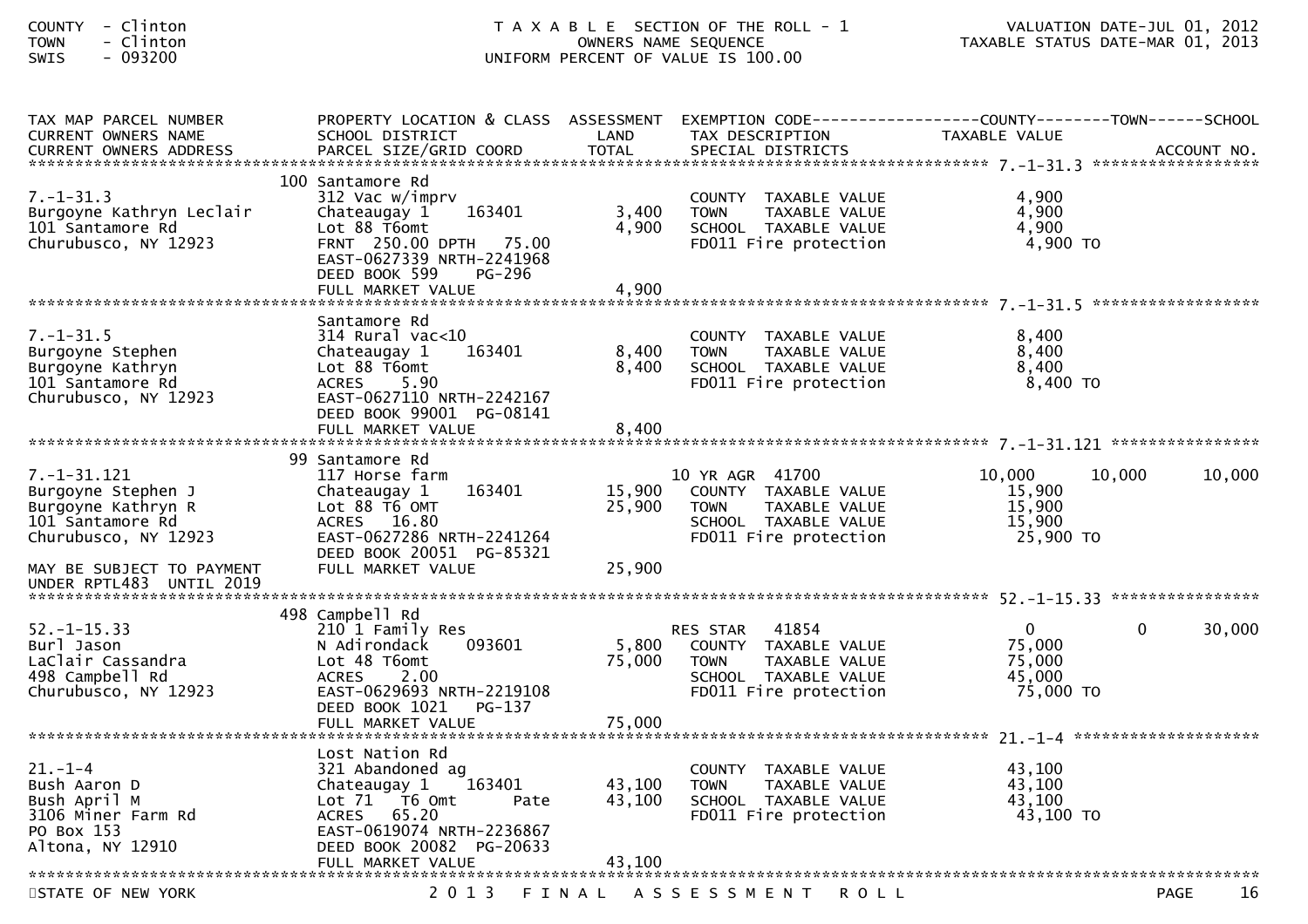| <b>COUNTY</b> | Clinton |
|---------------|---------|
| <b>TOWN</b>   | Clinton |
| -----         | 003300  |

| TAX MAP PARCEL NUMBER<br><b>CURRENT OWNERS NAME</b>                                                                                      | PROPERTY LOCATION & CLASS ASSESSMENT<br>SCHOOL DISTRICT                                                                                                                              | LAND                         | EXEMPTION        CODE-----------------COUNTY-------TOWN------SCHOOL<br>TAX DESCRIPTION                                            | TAXABLE VALUE                                              |             |        |
|------------------------------------------------------------------------------------------------------------------------------------------|--------------------------------------------------------------------------------------------------------------------------------------------------------------------------------------|------------------------------|-----------------------------------------------------------------------------------------------------------------------------------|------------------------------------------------------------|-------------|--------|
|                                                                                                                                          |                                                                                                                                                                                      |                              |                                                                                                                                   |                                                            |             |        |
|                                                                                                                                          |                                                                                                                                                                                      |                              |                                                                                                                                   |                                                            |             |        |
| $67. - 1 - 2.11$<br>Bush Kelly J<br>1 Looby Rd Apt 8<br>Churubusco, NY 12923                                                             | 574 Ryan Rd<br>240 Rural res<br>N Adirondack<br>093601<br>Lot 29 & 32 T6 Omt<br>080<br>ACRES 78.00 BANK<br>EAST-0625869 NRTH-2212382<br>DEED BOOK 20062 PG-1677<br>FULL MARKET VALUE | 35,300<br>100,000<br>100,000 | 41854<br>RES STAR<br>COUNTY TAXABLE VALUE<br><b>TOWN</b><br>TAXABLE VALUE<br>SCHOOL TAXABLE VALUE<br>FD011 Fire protection        | $\mathbf{0}$<br>100,000<br>100,000<br>70,000<br>100,000 TO | $\Omega$    | 30,000 |
|                                                                                                                                          |                                                                                                                                                                                      |                              |                                                                                                                                   |                                                            |             |        |
| $25. - 1 - 8$<br>Bush Wade<br>1826 Rt 191<br>West Chazy, NY 12992                                                                        | Clinton Mills Rd<br>920 Priv Hunt/Fi<br>093601<br>N Adirondack<br>Lot 61 76 0mt<br>Pate<br>80.20<br>ACRES<br>EAST-0667841 NRTH-2237120<br>DEED BOOK 20021 PG-45060                   | 40,300<br>58,000             | COUNTY TAXABLE VALUE<br><b>TOWN</b><br>TAXABLE VALUE<br>SCHOOL TAXABLE VALUE<br>FD011 Fire protection                             | 58,000<br>58,000<br>58,000<br>58,000 TO                    |             |        |
|                                                                                                                                          | FULL MARKET VALUE                                                                                                                                                                    | 58,000                       |                                                                                                                                   |                                                            |             |        |
| $66. - 1 - 6.2$<br>Bushey 50% ownership Ethel<br>Sorrell 50% life estate Abbie Lot 30 T6omt<br>10 Williams St<br>Lyon Mountain, NY 12952 | 422 County Line Rd<br>260 Seasonal res<br>163401<br>Chateaugay 1<br><b>ACRES</b><br>5.10<br>EAST-0620232 NRTH-2211112<br>DEED BOOK 20061 PG-97490                                    | 8,300<br>21,000              | COUNTY TAXABLE VALUE<br>TAXABLE VALUE<br><b>TOWN</b><br>SCHOOL TAXABLE VALUE<br>FD011 Fire protection                             | 21,000<br>21,000<br>21,000<br>21,000 TO                    |             |        |
|                                                                                                                                          | FULL MARKET VALUE                                                                                                                                                                    | 21,000                       |                                                                                                                                   |                                                            |             |        |
| $38.1 - 1 - 56$<br>Bushey Deborah<br>Rabideau Mary<br>9 Summit Dr<br>Churubusco, NY 12923                                                | Broad St<br>$314$ Rural vac< $10$<br>093601<br>N Adirondack<br>Lot 66 T6omt<br>Old Railroad Bed<br>2.20<br><b>ACRES</b><br>EAST-0639604 NRTH-2231649                                 | 5,800<br>5,800               | COUNTY TAXABLE VALUE<br><b>TOWN</b><br>TAXABLE VALUE<br>SCHOOL TAXABLE VALUE<br>FD011 Fire protection                             | 5,800<br>5,800<br>5,800<br>5,800 TO                        |             |        |
|                                                                                                                                          | DEED BOOK 20102 PG-31949                                                                                                                                                             |                              |                                                                                                                                   |                                                            |             |        |
|                                                                                                                                          |                                                                                                                                                                                      |                              |                                                                                                                                   |                                                            |             |        |
|                                                                                                                                          | 1067 Rt 189                                                                                                                                                                          |                              |                                                                                                                                   |                                                            |             |        |
| 8.–1–4<br>Bushnoe Lloyd P<br>1067 Rt 189<br>Churubusco, NY 12923-2320                                                                    | 270 Mfg housing<br>N Adirondack<br>093601<br>Lot 87 76 0mt<br>Pate<br>FRNT 235.00 DPTH 180.00<br>EAST-0637645 NRTH-2243263<br>DEED BOOK 20041 PG-70202                               | 4,600<br>30,700              | 41854<br>RES STAR<br>COUNTY TAXABLE VALUE<br><b>TAXABLE VALUE</b><br><b>TOWN</b><br>SCHOOL TAXABLE VALUE<br>FD011 Fire protection | $\Omega$<br>30,700<br>30,700<br>700<br>30,700 TO           | 0           | 30,000 |
|                                                                                                                                          | FULL MARKET VALUE                                                                                                                                                                    | 30,700                       |                                                                                                                                   |                                                            |             |        |
| STATE OF NEW YORK                                                                                                                        | 2 0 1 3                                                                                                                                                                              | FINAL                        | A S S E S S M E N T<br><b>ROLL</b>                                                                                                |                                                            | <b>PAGE</b> | 17     |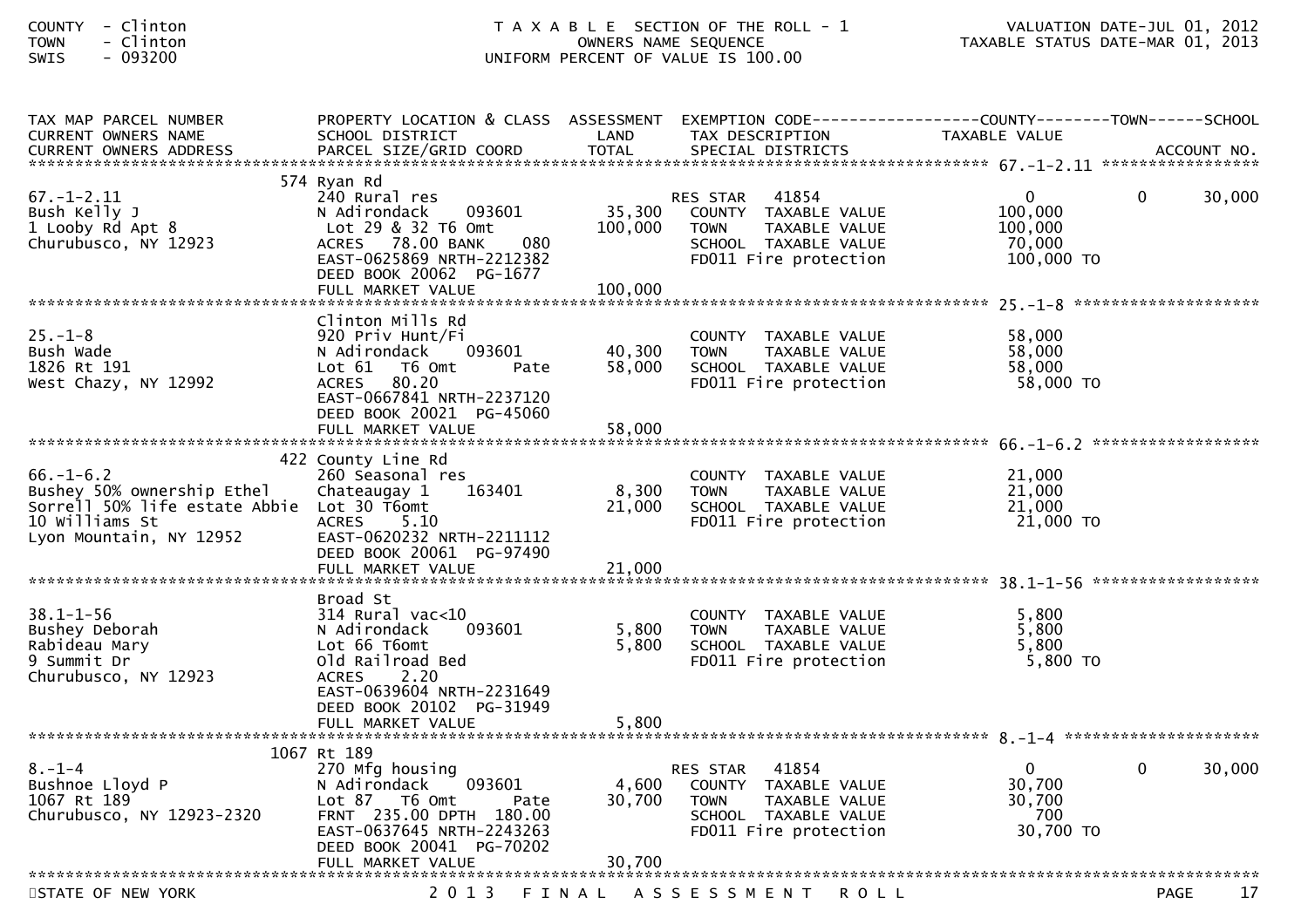| TAX MAP PARCEL NUMBER<br><b>CURRENT OWNERS NAME</b>                                                            | PROPERTY LOCATION & CLASS ASSESSMENT<br>SCHOOL DISTRICT                                                                                                | LAND                         | EXEMPTION CODE-----------------COUNTY-------TOWN------SCHOOL<br>TAX DESCRIPTION                                                   | TAXABLE VALUE                                          |              |        |
|----------------------------------------------------------------------------------------------------------------|--------------------------------------------------------------------------------------------------------------------------------------------------------|------------------------------|-----------------------------------------------------------------------------------------------------------------------------------|--------------------------------------------------------|--------------|--------|
| $67. - 1 - 9.3$                                                                                                | 148-146 Campbell Rd<br>240 Rural res                                                                                                                   |                              | 41854                                                                                                                             | $\mathbf 0$                                            | $\mathbf{0}$ | 30,000 |
| Caivattone Ressieris<br>Attn: Anthony M & Susan Buttar Lot 28 T6omt<br>146 Campbell Rd<br>Churubusco, NY 12923 | 093601<br>N Adirondack<br>ACRES 12.40<br>EAST-0632144 NRTH-2210733<br>DEED BOOK 20021 PG-43057<br>FULL MARKET VALUE                                    | 16,000<br>119,800<br>119,800 | RES STAR<br>COUNTY TAXABLE VALUE<br><b>TOWN</b><br>TAXABLE VALUE<br>SCHOOL TAXABLE VALUE<br>FD011 Fire protection                 | 119,800<br>119,800<br>89,800<br>119,800 TO             |              |        |
|                                                                                                                | Patnode Rd                                                                                                                                             |                              |                                                                                                                                   |                                                        |              |        |
| $82 - 2 - 7$<br>Caldwell Robert<br>Maloney Joseph<br>62 Rick Ln<br>Cortlandt Manor, NY 10567                   | 321 Abandoned ag<br>093601<br>N Adirondack<br>Lot 28 T6 Omt<br>ACRES 38.00<br>EAST-0634700 NRTH-2208973<br>DEED BOOK 549<br>PG-585                     | 26,500<br>26,500             | COUNTY TAXABLE VALUE<br><b>TOWN</b><br>TAXABLE VALUE<br>SCHOOL TAXABLE VALUE<br>FD011 Fire protection                             | 26.500<br>26,500<br>26,500<br>26,500 TO                |              |        |
|                                                                                                                | FULL MARKET VALUE                                                                                                                                      | 26,500                       |                                                                                                                                   |                                                        |              |        |
| $66. - 1 - 8.23$<br>Camp Acres LLC<br>PO Box 117<br>Milton, VT 05468                                           | County Line Rd<br>321 Abandoned ag<br>163401<br>Chateaugay 1<br>Lot 31 T6 Omt<br>ACRES 123.00<br>EAST-0620609 NRTH-2212862<br>DEED BOOK 20051 PG-84956 | 62,400<br>62,400             | COUNTY TAXABLE VALUE<br><b>TOWN</b><br>TAXABLE VALUE<br>SCHOOL TAXABLE VALUE<br>FD011 Fire protection                             | 62,400<br>62,400<br>62,400<br>62,400 TO                |              |        |
|                                                                                                                | FULL MARKET VALUE                                                                                                                                      | 62,400                       |                                                                                                                                   |                                                        |              |        |
|                                                                                                                | Town Line Rd                                                                                                                                           |                              |                                                                                                                                   |                                                        |              |        |
| $82 - 2 - 1.33$<br>Camp William G<br>Camp Mary Loue<br>17 W Forest Dr<br>Enfield, CT 06082                     | 321 Abandoned ag<br>163401<br>Chateaugay 1<br>Lot 29 T6omt<br>ACRES 12.00<br>EAST-0627527 NRTH-2207275<br>DEED BOOK 608<br>PG-504                      | 13,500<br>13.500             | COUNTY TAXABLE VALUE<br><b>TOWN</b><br>TAXABLE VALUE<br>SCHOOL TAXABLE VALUE<br>FD011 Fire protection                             | 13,500<br>13,500<br>13.500<br>13,500 TO                |              |        |
|                                                                                                                | FULL MARKET VALUE                                                                                                                                      | 13,500                       |                                                                                                                                   |                                                        |              |        |
|                                                                                                                | 26 Broad St                                                                                                                                            |                              |                                                                                                                                   |                                                        |              |        |
| $38.1 - 1 - 4$<br>Campbell Amy B<br>PO Box 24<br>Churubusco, NY 12923                                          | 210 1 Family Res<br>N Adirondack<br>093601<br>Lot 66  T6 0mt<br>Pate<br>82.50 DPTH 260.00<br><b>FRNT</b><br><b>BANK</b><br>080                         | 4,100<br>65,300              | 41854<br><b>RES STAR</b><br>COUNTY TAXABLE VALUE<br>TAXABLE VALUE<br><b>TOWN</b><br>SCHOOL TAXABLE VALUE<br>FD011 Fire protection | $\mathbf 0$<br>65,300<br>65,300<br>35,300<br>65,300 TO | $\Omega$     | 30,000 |
|                                                                                                                | EAST-0639488 NRTH-2231870<br>DEED BOOK 20031 PG-64550                                                                                                  |                              |                                                                                                                                   |                                                        |              |        |
|                                                                                                                | FULL MARKET VALUE                                                                                                                                      | 65,300                       |                                                                                                                                   |                                                        |              |        |
| STATE OF NEW YORK                                                                                              | 2 0 1 3                                                                                                                                                |                              | FINAL ASSESSMENT ROLL                                                                                                             |                                                        | <b>PAGE</b>  | 18     |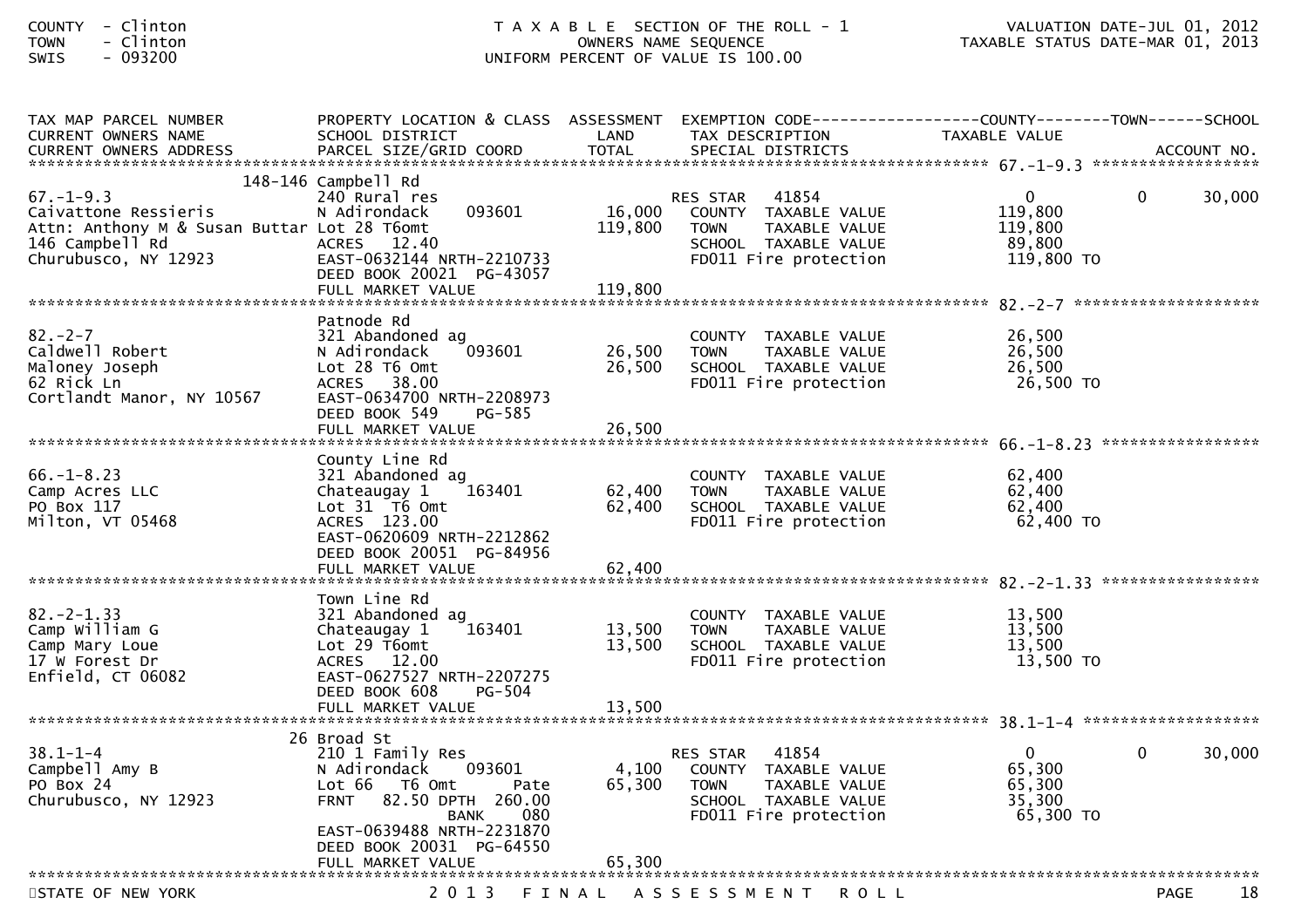| <b>COUNTY</b> | Clinton   |
|---------------|-----------|
| <b>TOWN</b>   | - Clinton |
|               | .         |

| TAX MAP PARCEL NUMBER<br>CURRENT OWNERS NAME                                                                       | PROPERTY LOCATION & CLASS ASSESSMENT<br>SCHOOL DISTRICT                                                                                                                                 | LAND                    | EXEMPTION CODE------------------COUNTY--------TOWN------SCHOOL<br>TAX DESCRIPTION                                                                   | <b>TAXABLE VALUE</b>                                                |                          |                  |
|--------------------------------------------------------------------------------------------------------------------|-----------------------------------------------------------------------------------------------------------------------------------------------------------------------------------------|-------------------------|-----------------------------------------------------------------------------------------------------------------------------------------------------|---------------------------------------------------------------------|--------------------------|------------------|
|                                                                                                                    |                                                                                                                                                                                         |                         |                                                                                                                                                     |                                                                     |                          |                  |
| $67. - 1 - 4$<br>Campbell Jane E<br>PO Box 56<br>Churubusco, NY 12923                                              | 327 Gagnier Rd<br>240 Rural res<br>093601<br>N Adirondack<br>Lot 28<br>T6 Omt<br>Pate<br>25.00<br><b>ACRES</b><br>EAST-0634787 NRTH-2212165<br>DEED BOOK 888<br>PG-248                  | 18,700<br>134,700       | 41854<br><b>RES STAR</b><br>COUNTY TAXABLE VALUE<br>TAXABLE VALUE<br><b>TOWN</b><br>SCHOOL TAXABLE VALUE<br>FD011 Fire protection                   | $\mathbf{0}$<br>134,700<br>134,700<br>104,700<br>134,700 TO         | 0                        | 30,000           |
|                                                                                                                    |                                                                                                                                                                                         |                         |                                                                                                                                                     |                                                                     |                          |                  |
| $67. - 1 - 2.6$<br>Campbell John<br>Campbell Annabelle<br>444 Gagnier Rd<br>Churubusco, NY 12923                   | 444 Gagnier Rd<br>210 1 Family Res<br>093601<br>N Adirondack<br>Lot 33 T6omt<br><b>ACRES</b><br>1.10<br>EAST-0631874 NRTH-2213483<br>DEED BOOK 907<br>$PG-78$<br>FULL MARKET VALUE      | 66,000<br>66,000        | AGED COUN 41802<br>5,000 SR STAR<br>41834<br>COUNTY TAXABLE VALUE<br><b>TOWN</b><br>TAXABLE VALUE<br>SCHOOL TAXABLE VALUE<br>FD011 Fire protection  | 19,800<br>$\mathbf{0}$<br>46,200<br>66,000<br>2,700<br>66,000 TO    | 0<br>0                   | 63,300           |
|                                                                                                                    | 332 Campbell Rd                                                                                                                                                                         |                         |                                                                                                                                                     |                                                                     |                          |                  |
| $67. - 1 - 2.111$<br>Campbell Life Use Irene<br>Campbell Nichols Jane E<br>332 Campbell Rd<br>Churubusco, NY 12923 | 210 1 Family Res<br>093601<br>N Adirondack<br>Lot 33 T6omt<br>FRNT 175.00 DPTH 225.00<br>EAST-0630155 NRTH-2215024<br>DEED BOOK 20112 PG-39822                                          | 73,900                  | AGED - ALL 41800<br>4,900 SR STAR<br>41834<br>COUNTY TAXABLE VALUE<br><b>TOWN</b><br>TAXABLE VALUE<br>SCHOOL TAXABLE VALUE<br>FD011 Fire protection | 36,950<br>$\mathbf{0}$<br>36,950<br>36,950<br>$\Omega$<br>73,900 TO | 36,950<br>$\overline{0}$ | 36,950<br>36,950 |
|                                                                                                                    |                                                                                                                                                                                         |                         |                                                                                                                                                     |                                                                     |                          |                  |
| $8. - 1 - 3.23$<br>Canton Patrick<br>4627 Chateau Pierrefonds<br>Pierrefonds QC, Canada<br><b>H9K 1L9</b>          | Rt 189<br>$314$ Rural vac<10<br>N Adirondack<br>093601<br>Lot 86 T6omt<br>5.40<br><b>ACRES</b><br>EAST-0637258 NRTH-2244861<br>DEED BOOK 633<br>PG-817<br>FULL MARKET VALUE             | 8,500<br>8,500<br>8,500 | COUNTY TAXABLE VALUE<br>TAXABLE VALUE<br><b>TOWN</b><br>SCHOOL TAXABLE VALUE<br>FD011 Fire protection                                               | 8,500<br>8,500<br>8,500<br>8,500 TO                                 |                          |                  |
|                                                                                                                    |                                                                                                                                                                                         |                         |                                                                                                                                                     |                                                                     |                          |                  |
| $21. - 1 - 6.1$<br>Carlisto Michael<br>528 Lost Nation Rd<br>Churubusco, NY 12923                                  | 528 Lost Nation Rd<br>210 1 Family Res<br>Chateaugay 1<br>163401<br>Lot 72  T6 Omt<br>Pate<br><b>ACRES</b><br>3.70 BANK<br>080<br>EAST-0621390 NRTH-2236331<br>DEED BOOK 20011 PG-36572 | 7,200<br>43,400         | 41854<br><b>RES STAR</b><br>COUNTY TAXABLE VALUE<br>TAXABLE VALUE<br><b>TOWN</b><br>SCHOOL TAXABLE VALUE<br>FD011 Fire protection                   | $\overline{0}$<br>43,400<br>43,400<br>13,400<br>43,400 TO           | $\Omega$                 | 30,000           |
|                                                                                                                    |                                                                                                                                                                                         |                         |                                                                                                                                                     |                                                                     |                          |                  |
| STATE OF NEW YORK<br>COUNTY - Clinton                                                                              |                                                                                                                                                                                         |                         | 2013 FINAL ASSESSMENT<br><b>ROLL</b><br>T A X A B L E SECTION OF THE ROLL - 1                                                                       | VALUATION DATE-JUL 01, 2012                                         | <b>PAGE</b>              | 19               |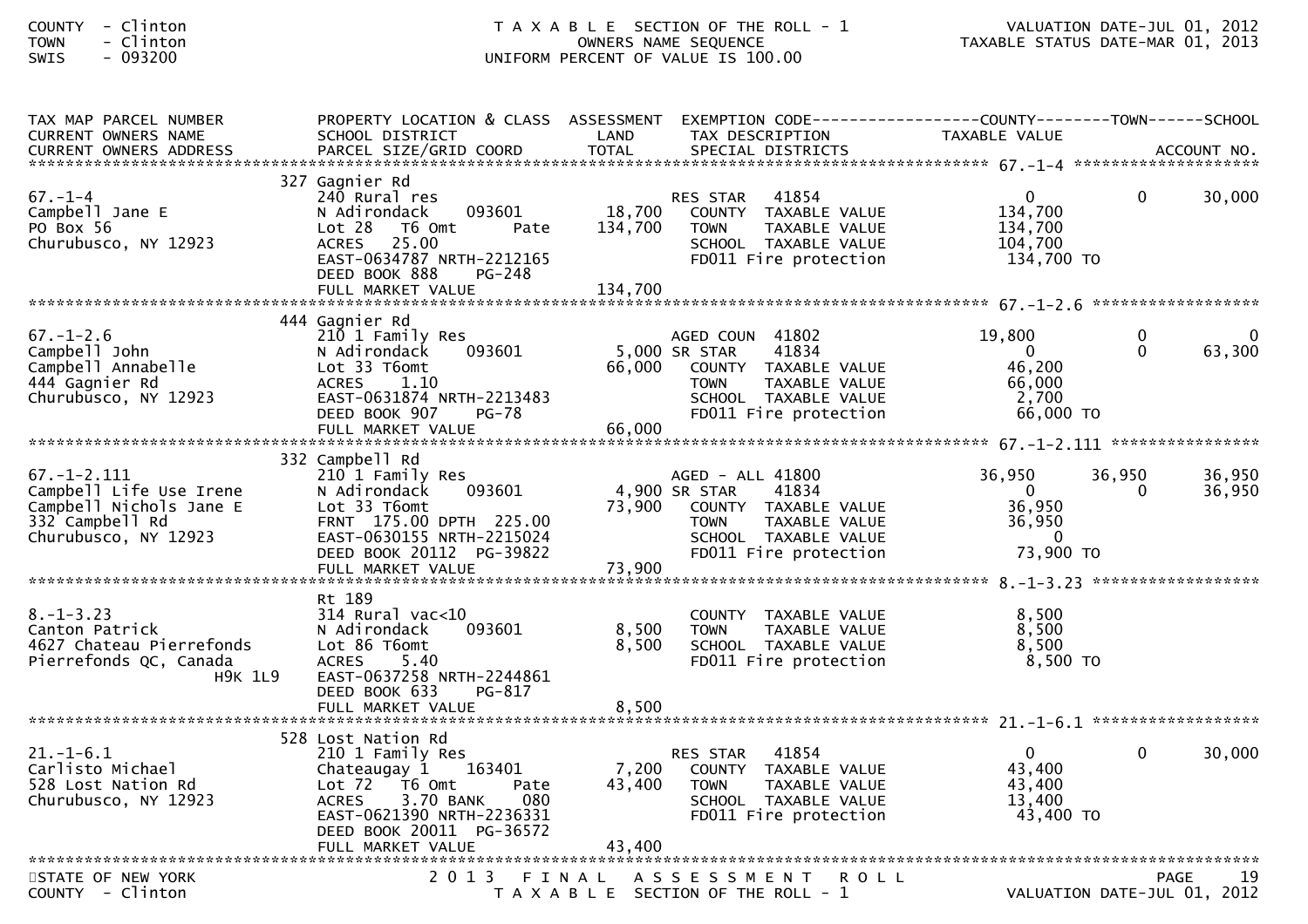| TAX MAP PARCEL NUMBER                        |                           |                      |                                       | PROPERTY LOCATION & CLASS ASSESSMENT EXEMPTION CODE----------------COUNTY-------TOWN------SCHOOL |
|----------------------------------------------|---------------------------|----------------------|---------------------------------------|--------------------------------------------------------------------------------------------------|
| <b>CURRENT OWNERS NAME</b>                   | SCHOOL DISTRICT           | LAND                 | TAX DESCRIPTION                       | TAXABLE VALUE                                                                                    |
| CURRENT OWNERS ADDRESS                       | PARCEL SIZE/GRID COORD    | <b>TOTAL</b>         | SPECIAL DISTRICTS                     | ACCOUNT NO.                                                                                      |
|                                              |                           |                      |                                       |                                                                                                  |
|                                              | Rt 11                     |                      |                                       |                                                                                                  |
| $68. - 1 - 8.3$                              | 312 Vac w/imprv           |                      | COUNTY TAXABLE VALUE                  | 7,400                                                                                            |
| Carr John William                            | N Adirondack<br>093601    | 3,400                | <b>TOWN</b><br>TAXABLE VALUE          | 7,400                                                                                            |
| Carr Donna W                                 | $Lot 26$ T6 Omt<br>Pate   | 7,400                | SCHOOL TAXABLE VALUE                  | 7,400                                                                                            |
| PO Box 74                                    | FRNT 313.70 DPTH<br>76.49 |                      | FD011 Fire protection                 | 7,400 TO                                                                                         |
| Ellenburg Center, NY 12934                   | EAST-0644330 NRTH-2213800 |                      |                                       |                                                                                                  |
|                                              | DEED BOOK 20072 PG-6530   |                      |                                       |                                                                                                  |
|                                              | FULL MARKET VALUE         | 7,400                |                                       |                                                                                                  |
|                                              |                           |                      |                                       |                                                                                                  |
|                                              | Lafrancis Rd              |                      |                                       |                                                                                                  |
| $69. - 1 - 6$                                | 321 Abandoned ag          |                      | COUNTY TAXABLE VALUE                  | 25,400                                                                                           |
| Carter Richard                               | 093601<br>N Adirondack    | 25,400               | <b>TOWN</b><br>TAXABLE VALUE          | 25,400                                                                                           |
| Yasment Michael                              | Lot 24  T6 0mt<br>Pate    | 25,400               | SCHOOL TAXABLE VALUE                  | 25,400                                                                                           |
| 32 Village Dr                                | ACRES 127.00              |                      | FD011 Fire protection                 | 25,400 TO                                                                                        |
| Plattsburgh, NY 12901                        | EAST-0657211 NRTH-2213783 |                      |                                       |                                                                                                  |
|                                              | DEED BOOK 20132 PG-54270  |                      |                                       |                                                                                                  |
|                                              |                           |                      |                                       |                                                                                                  |
|                                              |                           |                      |                                       |                                                                                                  |
|                                              | Lafrancis Rd              |                      |                                       |                                                                                                  |
| $69. - 1 - 8.4$                              | 920 Priv Hunt/Fi          |                      | COUNTY TAXABLE VALUE                  | 71,400                                                                                           |
| Carter Richard                               | 093601<br>N Adirondack    | 71,400               | TAXABLE VALUE<br><b>TOWN</b>          | 71,400                                                                                           |
| Yasment Michael                              | Lot 24 T6omt              | 71,400               | SCHOOL TAXABLE VALUE                  | 71,400                                                                                           |
| 32 Village Dr                                | ACRES 158.20              |                      | FD011 Fire protection                 | 71,400 TO                                                                                        |
| Plattsburgh, NY 12901                        | EAST-0656060 NRTH-2215171 |                      |                                       |                                                                                                  |
|                                              | DEED BOOK 20132 PG-54270  |                      |                                       |                                                                                                  |
|                                              |                           |                      |                                       |                                                                                                  |
|                                              |                           |                      |                                       |                                                                                                  |
|                                              | 6601 Rt 11                |                      |                                       |                                                                                                  |
| $68. - 1 - 2.22$                             | 260 Seasonal res          |                      | COUNTY TAXABLE VALUE                  | 111,300                                                                                          |
| Cassani Anthony                              | N Adirondack<br>093601    | 75,200               | <b>TOWN</b><br>TAXABLE VALUE          | 111,300                                                                                          |
| Cassani Jean                                 | Lot 34 T6omt              | 111,300              | SCHOOL TAXABLE VALUE                  | 111,300                                                                                          |
| 424 Sierra Lavin Rd                          | ACRES 179.00              |                      | FD011 Fire protection                 | 111,300 TO                                                                                       |
| Barre, VT 05641                              | EAST-0638603 NRTH-2216986 |                      |                                       |                                                                                                  |
|                                              | DEED BOOK 20021 PG-44003  |                      |                                       |                                                                                                  |
|                                              |                           |                      |                                       |                                                                                                  |
|                                              |                           |                      |                                       |                                                                                                  |
|                                              | 559 Frontier Rd           |                      |                                       |                                                                                                  |
| $7. - 1 - 10.2$                              | 311 Res vac land          |                      | COUNTY TAXABLE VALUE                  | 4,300                                                                                            |
| Casselman Mary Lynn                          | 163401<br>Chateaugay 1    | 4,300                | TAXABLE VALUE<br><b>TOWN</b>          | 4,300                                                                                            |
| 559 Frontier Rd                              | Lot 88 T6omt              | 4,300                | SCHOOL TAXABLE VALUE                  | 4,300                                                                                            |
| Churubusco, NY 12923                         | FRNT 150.00 DPTH 162.00   |                      | FD011 Fire protection                 | 4,300 TO                                                                                         |
|                                              | EAST-0628112 NRTH-2246027 |                      |                                       |                                                                                                  |
|                                              | DEED BOOK 923<br>$PG-241$ |                      |                                       |                                                                                                  |
|                                              |                           |                      |                                       |                                                                                                  |
|                                              |                           |                      |                                       |                                                                                                  |
| STATE OF NEW YORK                            |                           |                      | 2013 FINAL ASSESSMENT<br><b>ROLL</b>  | 20<br><b>PAGE</b>                                                                                |
| COUNTY - Clinton<br>- Clinton<br><b>TOWN</b> |                           |                      | T A X A B L E SECTION OF THE ROLL - 1 | VALUATION DATE-JUL 01, 2012                                                                      |
|                                              |                           | OWNERS NAME SEQUENCE |                                       | TAXABLE STATUS DATE-MAR 01, 2013                                                                 |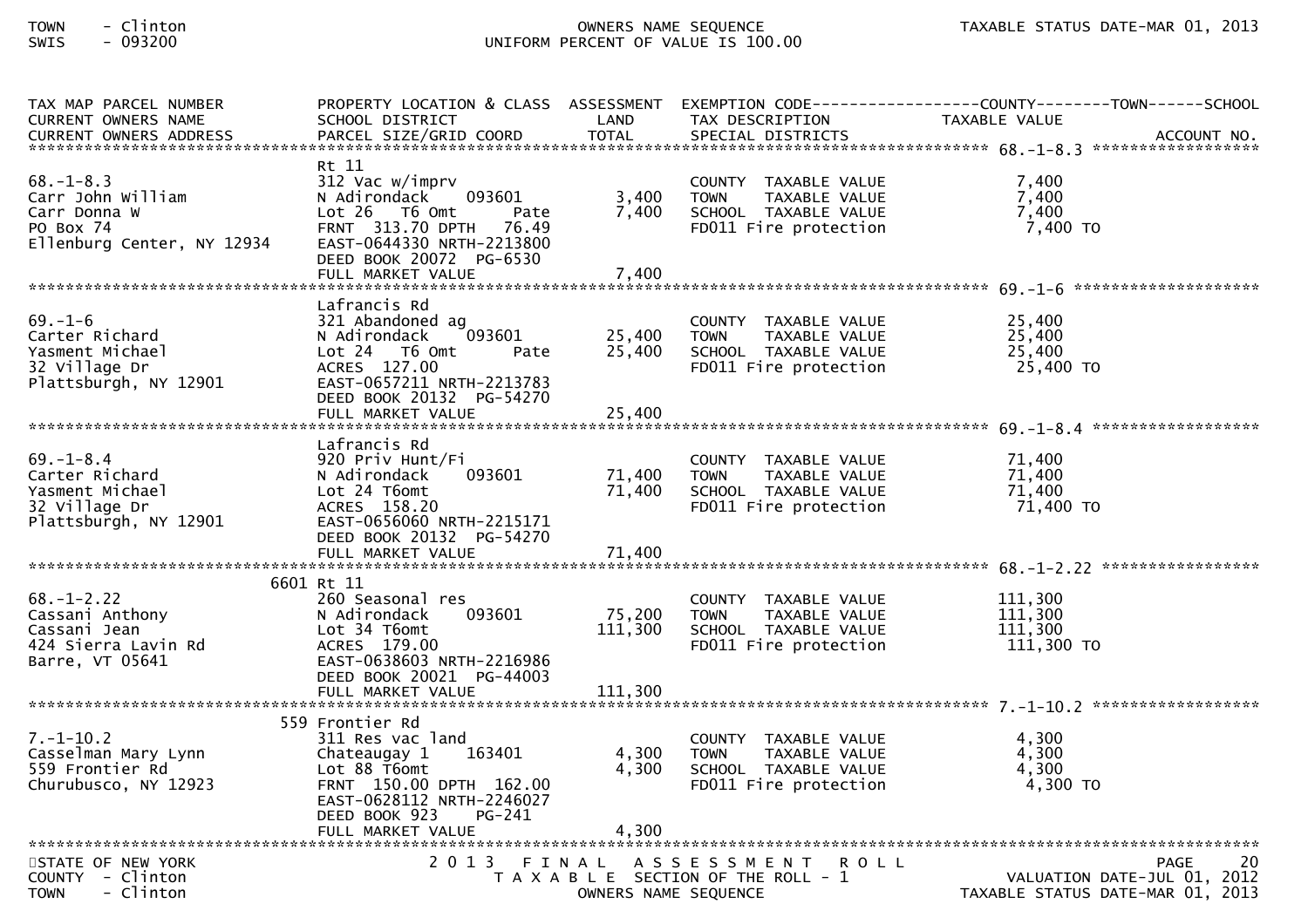# SWIS - 093200 CONTROLLER UNIFORM PERCENT OF VALUE IS 100.00

| TAX MAP PARCEL NUMBER<br>CURRENT OWNERS NAME                                                               | PROPERTY LOCATION & CLASS ASSESSMENT<br>SCHOOL DISTRICT                                                                                                                   | LAND                       | EXEMPTION CODE-----------------COUNTY-------TOWN------SCHOOL<br>TAX DESCRIPTION                                                                                            | TAXABLE VALUE                                                      |                                                                               |
|------------------------------------------------------------------------------------------------------------|---------------------------------------------------------------------------------------------------------------------------------------------------------------------------|----------------------------|----------------------------------------------------------------------------------------------------------------------------------------------------------------------------|--------------------------------------------------------------------|-------------------------------------------------------------------------------|
| CONNERS ADDRESS FORCEL SIZE/GRID COORD TOTAL SPECIAL DISTRICTS AND BELL OF ACCOUNT NO.                     |                                                                                                                                                                           |                            |                                                                                                                                                                            |                                                                    |                                                                               |
| $82 - 2 - 1.34$<br>Caswell Casey A<br>Caswell Kathleen I<br>PO Box 753<br>Chateaugay, NY 12920             | 338/340 Ryan Rd<br>210 1 Family Res<br>163401<br>Chateaugay 1<br>Lot 29 T6omt<br>ACRES 14.10<br>EAST-0625602 NRTH-2207270                                                 | 132,200                    | 86 PCT OF VALUE USED FOR EXEMPTION PURPOSES<br>WARNONALL 41121<br>23,700 RES STAR<br>41854<br>COUNTY TAXABLE VALUE<br>TAXABLE VALUE<br><b>TOWN</b><br>SCHOOL TAXABLE VALUE | 17,054<br>$\overline{\mathbf{0}}$<br>115,146<br>120,200<br>102,200 | 12,000<br>0<br>30,000<br>$\Omega$                                             |
|                                                                                                            | DEED BOOK 20122 PG-51043<br>FULL MARKET VALUE                                                                                                                             | 132,200                    | FD011 Fire protection                                                                                                                                                      | 132,200 TO                                                         |                                                                               |
|                                                                                                            |                                                                                                                                                                           |                            |                                                                                                                                                                            |                                                                    |                                                                               |
| $21. - 1 - 13$<br>Cavaleri Gerald G<br>Cavaleri Frank<br>23 Ch. Edgehill<br>Westmount QC, Canada<br>H3Y1E8 | Lost Nation Rd<br>321 Abandoned ag<br>093601<br>N Adirondack<br>Lot 69 T6 Omt<br>Pate<br><b>ACRES</b><br>35.00<br>EAST-0623323 NRTH-2233047<br>DEED BOOK 613<br>PG-276    | 25,000<br>25,000           | COUNTY TAXABLE VALUE<br>TAXABLE VALUE<br><b>TOWN</b><br>SCHOOL TAXABLE VALUE<br>FDO11 Fire protection                                                                      | 25,000<br>25,000<br>25,000<br>25,000 TO                            |                                                                               |
|                                                                                                            | FULL MARKET VALUE                                                                                                                                                         | 25,000                     |                                                                                                                                                                            |                                                                    |                                                                               |
|                                                                                                            | 6111 Rt 11                                                                                                                                                                |                            | 77 PCT OF VALUE USED FOR EXEMPTION PURPOSES                                                                                                                                |                                                                    |                                                                               |
| $69. - 1 - 10$<br>oy.-1-10<br>Cayea Terry A<br>Cayea Margaret<br>6111 Rt 11<br>Ellenburg Center, NY 12934  | 240 Rural res<br>093601<br>N Adirondack<br>Lot <sub>25</sub><br>T6 Omt<br>Pate<br><b>ACRES</b><br>21.20<br>EAST-0649786 NRTH-2210323<br>DEED BOOK 565<br>PG-647           |                            | WARCOMALL 41131<br>18,700 WARDISALL 41141<br>60,300 RES STAR 41854<br>COUNTY TAXABLE VALUE<br><b>TOWN</b><br>TAXABLE VALUE<br>TAXABLE VALUE<br>SCHOOL TAXABLE VALUE        | 11,608<br>2,322<br>$\overline{0}$<br>46,370<br>46,370<br>30,300    | 11,608<br>$\mathbf{0}$<br>$\mathbf{0}$<br>2,322<br>30,000<br>$\Omega$         |
|                                                                                                            | Rt 11                                                                                                                                                                     |                            |                                                                                                                                                                            |                                                                    |                                                                               |
| 69.-1-12<br>Cayea Terry A<br>Cayea Margaret<br>6111 Rt 11<br>Ellenburg Center, NY 12934                    | 321 Abandoned ag<br>093601<br>N Adirondack<br>Lot 25 T6 Omt<br>Pate<br><b>ACRES</b><br>11.80<br>EAST-0648882 NRTH-2211030<br>DEED BOOK 565<br>PG-647<br>FULL MARKET VALUE | 12,000<br>12,000<br>12,000 | COUNTY TAXABLE VALUE<br><b>TOWN</b><br>TOWN     TAXABLE VALUE<br>SCHOOL  TAXABLE VALUE<br>FDO11 Fire protection<br>FD011 Fire protection                                   | 12,000<br>12,000<br>12,000<br>12,000 TO                            |                                                                               |
|                                                                                                            |                                                                                                                                                                           |                            |                                                                                                                                                                            |                                                                    |                                                                               |
| $54. - 2 - 9$<br>S4.-2<br>Cerbone Joseph A<br>Cerbone Rose R<br>107 Tocco Pl Apt B<br>Yonkers, NY 10704    | Lafrancis Rd<br>321 Abandoned ag<br>093601<br>N Adirondack<br>Lot 37 T6 Omt<br>Survey Map 20061/99069 Lo<br>ACRES 40.00<br>EAST-0652778 NRTH-2220096                      | 27,500<br>27,500           | COUNTY<br>TAXABLE VALUE<br><b>TOWN</b><br>TAXABLE VALUE<br>SCHOOL TAXABLE VALUE<br>FD011 Fire protection                                                                   | 27,500<br>27,500<br>27,500<br>27,500 TO                            |                                                                               |
|                                                                                                            | DEED BOOK 20062 PG-519<br>FULL MARKET VALUE                                                                                                                               | 27,500                     |                                                                                                                                                                            |                                                                    |                                                                               |
|                                                                                                            |                                                                                                                                                                           |                            |                                                                                                                                                                            |                                                                    |                                                                               |
| STATE OF NEW YORK<br>COUNTY - Clinton<br>- Clinton<br><b>TOWN</b>                                          | 2 0 1 3<br>FINAL                                                                                                                                                          |                            | ASSESSMENT ROLL<br>T A X A B L E SECTION OF THE ROLL - 1<br>OWNERS NAME SEQUENCE                                                                                           |                                                                    | 21<br>PAGE<br>VALUATION DATE-JUL 01, 2012<br>TAXABLE STATUS DATE-MAR 01, 2013 |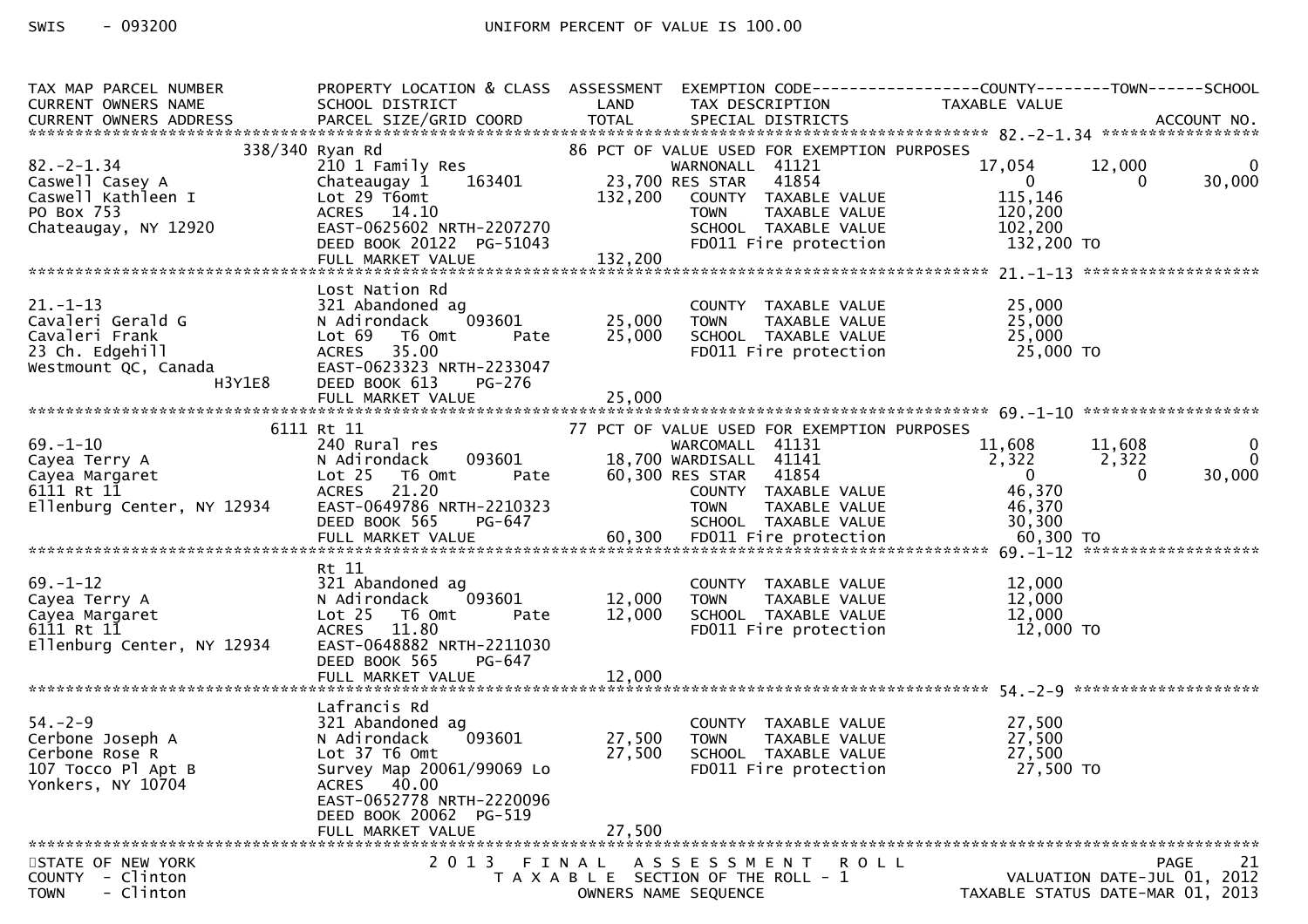| TAX MAP PARCEL NUMBER<br>CURRENT OWNERS NAME<br>CURRENT OWNERS ADDRESS                                                 | PROPERTY LOCATION & CLASS ASSESSMENT<br>SCHOOL DISTRICT                                                                                                                     | LAND                          | EXEMPTION CODE------------------COUNTY--------TOWN------SCHOOL<br>TAX DESCRIPTION                                                | TAXABLE VALUE                                           |                                                                                      |
|------------------------------------------------------------------------------------------------------------------------|-----------------------------------------------------------------------------------------------------------------------------------------------------------------------------|-------------------------------|----------------------------------------------------------------------------------------------------------------------------------|---------------------------------------------------------|--------------------------------------------------------------------------------------|
|                                                                                                                        |                                                                                                                                                                             |                               |                                                                                                                                  |                                                         |                                                                                      |
| $82 - 2 - 1.8$<br>Chapman Bryan S<br>443 Ryan Rd<br>Churubusco, NY 12923                                               | 443 Ryan Rd<br>240 Rural res<br>163401<br>Chateaugay 1<br>Lot 30 T6omt<br>ACRES 10.00 BANK<br>020<br>EAST-0624155 NRTH-2208706<br>DEED BOOK 99001 PG-09316                  | 9,500<br>90,500               | 41854<br>RES STAR<br>COUNTY TAXABLE VALUE<br><b>TOWN</b><br>TAXABLE VALUE<br>SCHOOL TAXABLE VALUE<br>FD011 Fire protection       | $\mathbf{0}$<br>90,500<br>90,500<br>60,500<br>90,500 TO | 30,000<br>$\mathbf{0}$                                                               |
|                                                                                                                        |                                                                                                                                                                             |                               |                                                                                                                                  |                                                         |                                                                                      |
| $38.1 - 1 - 12$<br>Charette Arthur<br>Charette Ann T<br>Main St Box 55<br>Churubusco, NY 12923                         | 34 Smith St<br>210 1 Family Res<br>N Adirondack 093601<br>Lot 66 T6 Omt<br>Pate<br>FRNT 102.00 DPTH 284.40<br>EAST-0640340 NRTH-2231674<br>DEED BOOK 709<br>PG-316          | 58,500                        | 41854<br>RES STAR<br>4,600 COUNTY TAXABLE VALUE<br>TAXABLE VALUE<br><b>TOWN</b><br>SCHOOL TAXABLE VALUE<br>FD011 Fire protection | $\mathbf{0}$<br>58,500<br>58,500<br>28,500<br>58,500 TO | 30,000<br>$\mathbf{0}$                                                               |
|                                                                                                                        |                                                                                                                                                                             |                               |                                                                                                                                  |                                                         |                                                                                      |
| $22. - 1 - 21$<br>Cheney Shawn<br>10 Broadway St<br>Swanton, VT 05488                                                  | Santamore Rd<br>321 Abandoned ag<br>163401<br>Chateaugay 1<br>Lot 88 T6 Omt<br>ACRES 25.00<br>EAST-0628075 NRTH-2238214<br>DEED BOOK 20092 PG-24984                         | 9,800<br>9,800                | COUNTY TAXABLE VALUE<br>TAXABLE VALUE<br><b>TOWN</b><br>SCHOOL TAXABLE VALUE<br>FD011 Fire protection                            | 9,800<br>9,800<br>9,800<br>$9,800$ TO                   |                                                                                      |
|                                                                                                                        |                                                                                                                                                                             |                               |                                                                                                                                  |                                                         |                                                                                      |
| $82. -2 - 1.11$<br>Cheng Kee Shun<br>302 No 5 Rd<br>Chateaugay, NY 12920                                               | 302 Number 5 Rd<br>270 Mfg housing<br>163401<br>Chateaugay 1<br>Lot 30 T6omt<br>7.80<br>ACRES<br>EAST-0623463 NRTH-2206510<br>DEED BOOK 20082 PG-14586<br>FULL MARKET VALUE | 9,800<br>45,000<br>45,000     | COUNTY TAXABLE VALUE<br><b>TOWN</b><br>TAXABLE VALUE<br>SCHOOL TAXABLE VALUE<br>FD011 Fire protection                            | 45,000<br>45,000<br>45,000<br>45,000 TO                 |                                                                                      |
|                                                                                                                        | Soucia Rd                                                                                                                                                                   |                               |                                                                                                                                  |                                                         |                                                                                      |
| $10.-1-1.1$<br>Churubusco Lodge Inc<br>Attn: Mortgage Services Inc<br>350 Main St Apt 100<br>Burlington, VT 05401-3413 | 321 Abandoned ag<br>N Adirondack<br>093601<br>Lot 79-80-81-82 T6omt<br>ACRES 1110.00<br>EAST-0665727 NRTH-2244708<br>DEED BOOK 1002<br><b>PG-78</b><br>FULL MARKET VALUE    | 239,700<br>239,700<br>239,700 | COUNTY TAXABLE VALUE<br>TAXABLE VALUE<br><b>TOWN</b><br>SCHOOL TAXABLE VALUE<br>FD011 Fire protection                            | 239,700<br>239,700<br>239,700<br>239,700 TO             |                                                                                      |
| STATE OF NEW YORK<br>COUNTY - Clinton<br>- Clinton<br><b>TOWN</b><br>$-093200$<br>SWIS                                 | 2 0 1 3                                                                                                                                                                     | FINAL                         | ASSESSMENT ROLL<br>T A X A B L E SECTION OF THE ROLL - 1<br>OWNERS NAME SEQUENCE<br>UNIFORM PERCENT OF VALUE IS 100.00           |                                                         | 22<br><b>PAGE</b><br>VALUATION DATE-JUL 01, 2012<br>TAXABLE STATUS DATE-MAR 01, 2013 |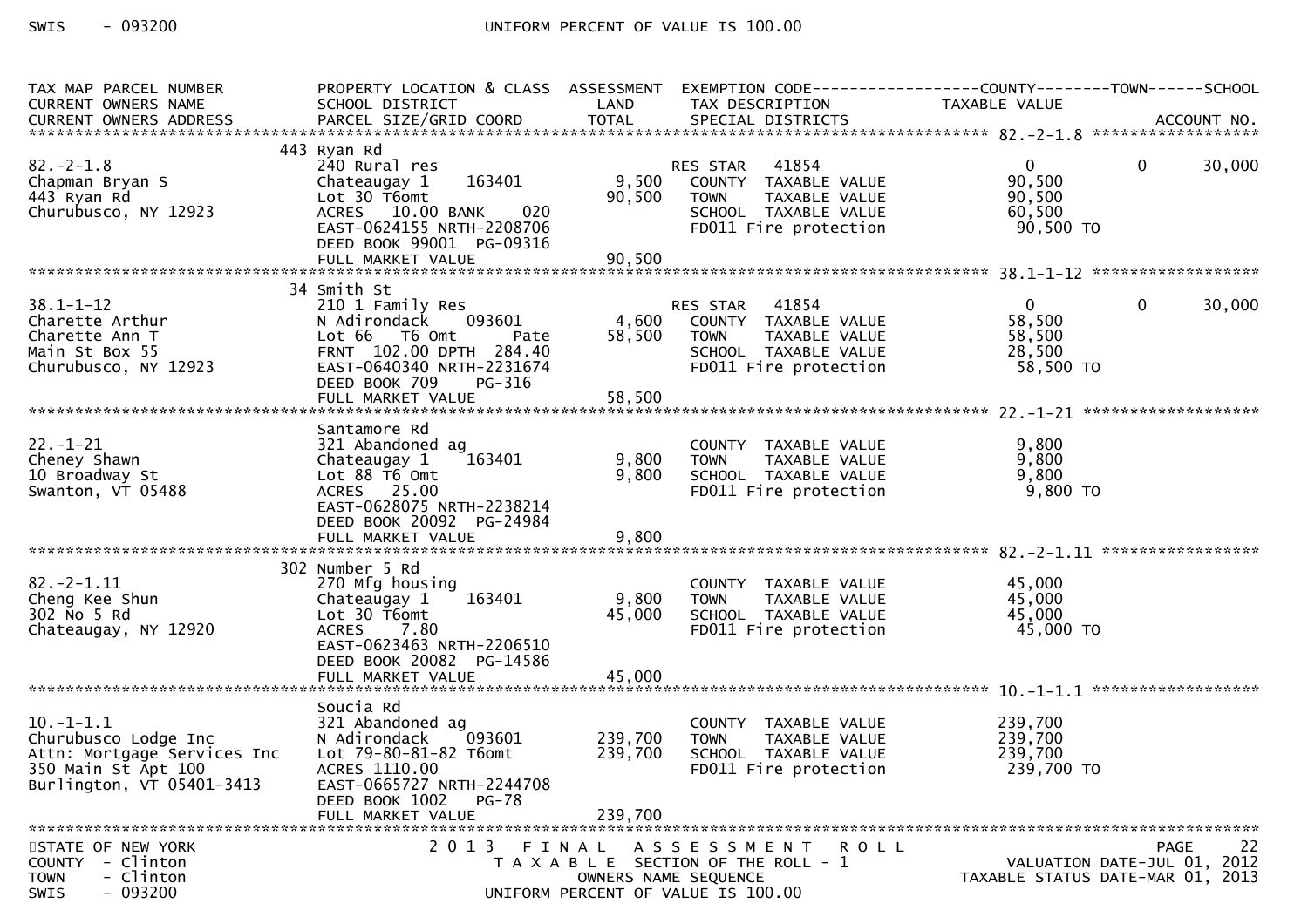| TAX MAP PARCEL NUMBER<br>CURRENT OWNERS NAME                                                                             | PROPERTY LOCATION & CLASS ASSESSMENT<br>SCHOOL DISTRICT                                                                                                                                                                                                                                                                                                                    | LAND                          | TAX DESCRIPTION                                                                                                                                                                                        | EXEMPTION CODE-----------------COUNTY-------TOWN------SCHOOL<br>TAXABLE VALUE                 |                                          |
|--------------------------------------------------------------------------------------------------------------------------|----------------------------------------------------------------------------------------------------------------------------------------------------------------------------------------------------------------------------------------------------------------------------------------------------------------------------------------------------------------------------|-------------------------------|--------------------------------------------------------------------------------------------------------------------------------------------------------------------------------------------------------|-----------------------------------------------------------------------------------------------|------------------------------------------|
| $53. - 1 - 19.25$<br>Pierre Fonds QC, Canada<br>H9H4C2                                                                   | 6825 Rt 11<br>270 Mfg housing<br>093601<br><b>ACRES</b><br>5.00<br>EAST-0635993 NRTH-2220630<br>DEED BOOK 20021 PG-43013                                                                                                                                                                                                                                                   | 7,800<br>36,400               | COUNTY TAXABLE VALUE<br><b>TOWN</b><br>TAXABLE VALUE<br>SCHOOL TAXABLE VALUE<br>FD011 Fire protection                                                                                                  | 36,400<br>36,400<br>36,400<br>36,400 TO                                                       |                                          |
|                                                                                                                          |                                                                                                                                                                                                                                                                                                                                                                            |                               |                                                                                                                                                                                                        |                                                                                               |                                          |
| $38.1 - 1 - 45$<br>Clark William<br>Clark Bertha<br>c/o Heather Miller<br>PO Rox 58<br>PO Box 58<br>Churubusco, NY 12923 | 11 Smith St<br>220 2 Family Res<br>093601<br>N Adirondack<br>Pate<br>Lot 66<br>T6 Omt<br><b>ACRES</b><br>1.00<br>EAST-0640034 NRTH-2231068<br>DEED BOOK 20061 PG-91439<br>FULL MARKET VALUE                                                                                                                                                                                | 5,000 SR STAR<br>58,600       | WARCOMALL 41131<br>41834<br>58,600 COUNTY TAXABLE VALUE<br><b>TOWN</b><br>TAXABLE VALUE<br>SCHOOL TAXABLE VALUE<br>FD011 Fire protection                                                               | 14,650<br>14,650<br>$\overline{0}$<br>0<br>43,950<br>43,950<br>$\overline{0}$<br>58,600 TO    | $\bf{0}$<br>58,600                       |
| $25. - 1 - 13.1$<br>Cole Dennis H<br>Cole Patricia<br>478 Clinton Mills Rd<br>Ellenburg Depot, NY 12935                  | 478 Clinton Mills Rd<br>$\begin{array}{r} 270 \text{ m} \\ \text{N} \text{ Adirondeck} \\ \text{Lot } 63 \text{ T6} \\ \text{Tot } 63 \text{ V} \\ \text{FRNT } 289.00 \text{ DP} \\ \text{CAT} - 0660246 \text{ N} \\ \text{DRED B0OK } 658 \\ \text{NFT V} \end{array}$<br>N Adirondack 093601<br>Pate<br>FRNT 289.00 DPTH 144.00<br>EAST-0660246 NRTH-2233615<br>PG-328 | 20,000                        | RES STAR 41854<br>4,600 COUNTY TAXABLE VALUE<br><b>TOWN</b><br>TAXABLE VALUE<br>SCHOOL TAXABLE VALUE<br>FD011 Fire protection                                                                          | $\mathbf{0}$<br>$\mathbf 0$<br>20,000<br>20,000<br>$\overline{0}$<br>20,000 TO                | 20,000                                   |
| $24. - 1 - 4$<br>Cole Life Use Florence<br>Cole Richard A<br>822 Hayford Rd<br>Champlain, NY 12919                       | 584 Clinton Mills Rd<br>210 1 Family Res<br>Res<br>093601<br>N Adirondack<br>Lot 63<br>T6 Omt<br>Pate<br>4.00<br><b>ACRES</b><br>EAST-0657819 NRTH-2233459<br>DEED BOOK 889<br>$PG-50$                                                                                                                                                                                     |                               | 97 PCT OF VALUE USED FOR EXEMPTION PURPOSES<br>41101<br>VETERANS<br>7,400 AGED C&T<br>41801<br>71,300 SR STAR<br>41834<br>COUNTY TAXABLE VALUE<br><b>TOWN</b><br>TAXABLE VALUE<br>SCHOOL TAXABLE VALUE | 1,600<br>1,600<br>33,805<br>33,805<br>$\overline{0}$<br>$\Omega$<br>35,895<br>35,895<br>8,000 | $\mathbf{0}$<br>$\overline{0}$<br>63,300 |
| $39. - 1 - 2$<br>Cole Richard<br>Fayette Hugh<br>822 Hayford Rd<br>Champlain, NY 12919                                   | Clinton Mills Rd<br>321 Abandoned ag<br>093601<br>N Adirondack<br>Lot 57 T6 Omt<br>Pate<br>ACRES 940.00<br>EAST-0657145 NRTH-2232119<br>DEED BOOK 20021 PG-49704<br>FULL MARKET VALUE                                                                                                                                                                                      | 194,600<br>194,600<br>194,600 | COUNTY TAXABLE VALUE<br><b>TOWN</b><br>TAXABLE VALUE<br>SCHOOL TAXABLE VALUE<br>FD011 Fire protection                                                                                                  | 194,600<br>194,600<br>194,600<br>194,600 TO                                                   |                                          |
| STATE OF NEW YORK<br>COUNTY - Clinton<br>- Clinton<br><b>TOWN</b><br>$-093200$<br><b>SWIS</b>                            | 2013 FINAL                                                                                                                                                                                                                                                                                                                                                                 |                               | ASSESSMENT ROLL<br>T A X A B L E SECTION OF THE ROLL - 1<br>OWNERS NAME SEQUENCE<br>UNIFORM PERCENT OF VALUE IS 100.00                                                                                 | VALUATION DATE-JUL 01, 2012<br>TAXABLE STATUS DATE-MAR 01, 2013                               | 23<br>PAGE                               |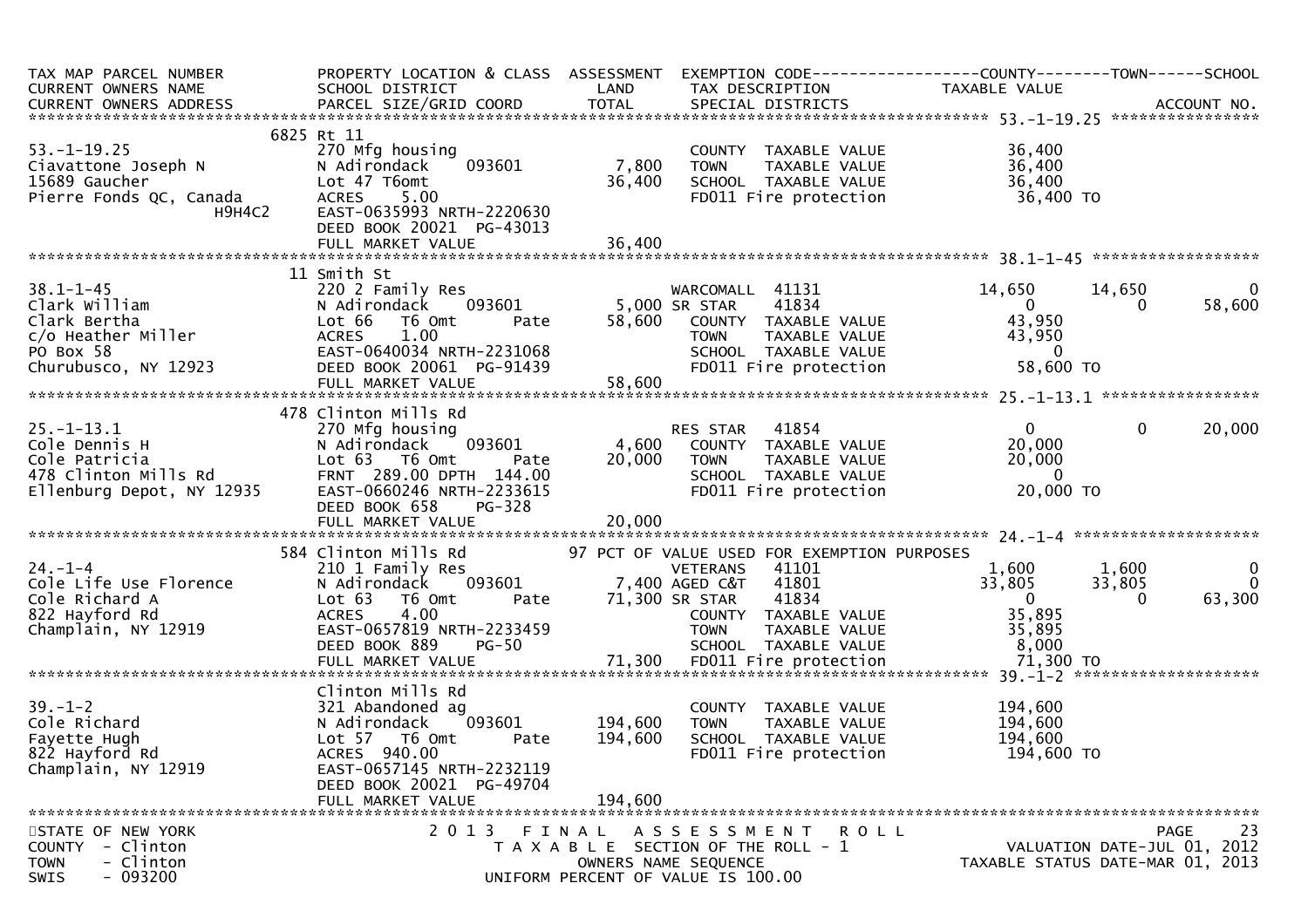| TAX MAP PARCEL NUMBER<br><b>CURRENT OWNERS NAME</b>                                                     | PROPERTY LOCATION & CLASS ASSESSMENT EXEMPTION CODE----------------COUNTY-------TOWN------SCHOOL<br>SCHOOL DISTRICT                                                                                                     | LAND                 | TAX DESCRIPTION                                                                                                                                                                                       | TAXABLE VALUE                                                        |                                                                   |
|---------------------------------------------------------------------------------------------------------|-------------------------------------------------------------------------------------------------------------------------------------------------------------------------------------------------------------------------|----------------------|-------------------------------------------------------------------------------------------------------------------------------------------------------------------------------------------------------|----------------------------------------------------------------------|-------------------------------------------------------------------|
| $24. - 1 - 3.21$<br>Cole Richard A<br>822 Hayford Rd<br>Champlain, NY 12919                             | Clinton Mills Rd<br>920 Priv Hunt/Fi<br>093601<br>N Adirondack<br>Lot 63 T6omt<br>ACRES 231.50<br>EAST-0657123 NRTH-2235731<br>DEED BOOK 889<br>PG-56                                                                   | 85,900<br>85,900     | COUNTY TAXABLE VALUE<br>TAXABLE VALUE<br><b>TOWN</b><br>SCHOOL TAXABLE VALUE<br>FD011 Fire protection                                                                                                 | 85,900<br>85,900<br>85,900<br>85,900 TO                              |                                                                   |
|                                                                                                         |                                                                                                                                                                                                                         |                      |                                                                                                                                                                                                       |                                                                      |                                                                   |
| $38. - 1 - 10$<br>Cole Richard A<br>822 Hayford Rd<br>Champlain, NY 12919                               | Rt 189<br>323 Vacant rural<br>093601<br>N Adirondack<br>Lot 43 T6 Omt<br>Pate<br>ACRES 104.50<br>EAST-0647380 NRTH-2234262<br>DEED BOOK 20031 PG-58429                                                                  | 44,900<br>44,900     | COUNTY TAXABLE VALUE<br><b>TOWN</b><br>TAXABLE VALUE<br>SCHOOL TAXABLE VALUE<br>FD011 Fire protection                                                                                                 | 44,900<br>44,900<br>44,900<br>44,900 TO                              |                                                                   |
|                                                                                                         |                                                                                                                                                                                                                         |                      |                                                                                                                                                                                                       |                                                                      |                                                                   |
| $24. - 1 - 3.23$<br>Cole Ronald<br>Cole Jason<br>15 Erwin Ave<br>Massena, NY 13662                      | 614 Clinton Mills Rd<br>270 Mfg housing<br>093601<br>N Adirondack<br>Lot 63 T6OMT<br>1.90<br><b>ACRES</b><br>EAST-0656873 NRTH-2233353<br>DEED BOOK 20102 PG-36998                                                      | 5,700<br>17,000      | COUNTY TAXABLE VALUE<br>TAXABLE VALUE<br><b>TOWN</b><br>SCHOOL TAXABLE VALUE<br>FD011 Fire protection                                                                                                 | 17,000<br>17,000<br>17,000<br>17,000 TO                              |                                                                   |
|                                                                                                         | 126 Rogers Rd                                                                                                                                                                                                           |                      |                                                                                                                                                                                                       |                                                                      |                                                                   |
| $24. - 1 - 7$<br>Cole Timothy L<br>Cole Mary J<br>4341 Meadow View Dr<br>Canfield, OH 44406             | 210 1 Family Res<br>093601<br>N Adirondack<br>Lot 64 T6 Omt<br>Pate<br>FRNT 150.00 DPTH 150.00<br>EAST-0652507 NRTH-2233175<br>DEED BOOK 20031 PG-64837                                                                 | 4,300<br>21,400      | COUNTY TAXABLE VALUE<br><b>TOWN</b><br>TAXABLE VALUE<br>SCHOOL TAXABLE VALUE<br>FD011 Fire protection                                                                                                 | 21,400<br>21,400<br>21,400<br>21,400 TO                              |                                                                   |
|                                                                                                         | FULL MARKET VALUE                                                                                                                                                                                                       | 21,400               |                                                                                                                                                                                                       |                                                                      |                                                                   |
| $51. - 1 - 11.1$<br>Cole William C<br>Cole Shirley L<br>915 Ryan Rd<br>Churubusco, NY 12923             | 911/929 Ryan Rd<br>240 Rural res<br>Chateaugay 1 163401 64,300 SR STAR<br>Lot 50 T6 Omt<br>Pate<br>Survey Map 2008/217885<br>ACRES 108.63<br>EAST-0622068 NRTH-2218931<br>DEED BOOK 20082 PG-17888<br>FULL MARKET VALUE | 126,000              | 53 PCT OF VALUE USED FOR EXEMPTION PURPOSES<br>AGED COUN 41802<br>41834<br>126,000 RS STAR MH 41864<br>COUNTY TAXABLE VALUE<br>TAXABLE VALUE<br>TOWN<br>SCHOOL TAXABLE VALUE<br>FD011 Fire protection | 26,712<br>0<br>$\Omega$<br>99,288<br>126,000<br>55,700<br>126,000 TO | $\mathbf 0$<br>$\overline{0}$<br>$\Omega$<br>63,300<br>0<br>7,000 |
| STATE OF NEW YORK<br>- Clinton<br><b>COUNTY</b><br>- Clinton<br><b>TOWN</b><br>$-093200$<br><b>SWIS</b> |                                                                                                                                                                                                                         | OWNERS NAME SEQUENCE | 2013 FINAL ASSESSMENT ROLL<br>T A X A B L E SECTION OF THE ROLL - 1<br>UNIFORM PERCENT OF VALUE IS 100.00                                                                                             | TAXABLE STATUS DATE-MAR 01, 2013                                     | 24<br><b>PAGE</b><br>VALUATION DATE-JUL 01, 2012                  |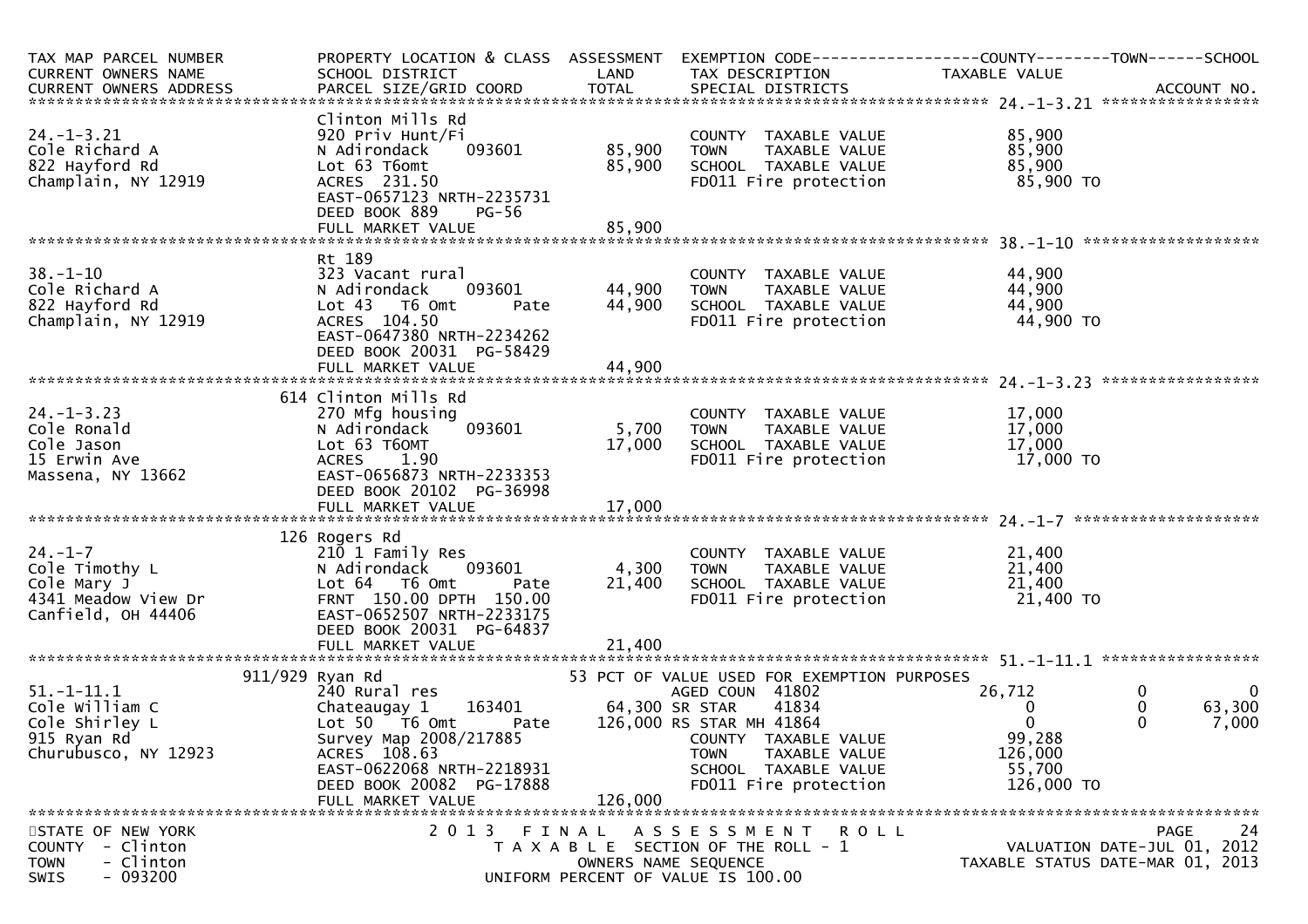| TAX MAP PARCEL NUMBER<br>CURRENT OWNERS NAME                                                                                               | PROPERTY LOCATION & CLASS ASSESSMENT<br>SCHOOL DISTRICT                                                                                                                                        | LAND                      | TAX DESCRIPTION                                                                                                            | EXEMPTION CODE-----------------COUNTY-------TOWN------SCHOOL<br>TAXABLE VALUE |                                                  |
|--------------------------------------------------------------------------------------------------------------------------------------------|------------------------------------------------------------------------------------------------------------------------------------------------------------------------------------------------|---------------------------|----------------------------------------------------------------------------------------------------------------------------|-------------------------------------------------------------------------------|--------------------------------------------------|
|                                                                                                                                            |                                                                                                                                                                                                |                           |                                                                                                                            |                                                                               |                                                  |
|                                                                                                                                            |                                                                                                                                                                                                |                           |                                                                                                                            |                                                                               |                                                  |
| $21. - 1 - 8.2$<br>Collins Jeremy<br>Box 100 Harris Rd<br>Merrill, NY 12955                                                                | 624 Lost Nation Rd<br>210 1 Family Res<br>163401<br>Chateaugay 1<br>Lot 89 T6omt<br>2.40<br><b>ACRES</b><br>EAST-0621100 NRTH-2238687<br>DEED BOOK 20082 PG-19871                              | 6,000<br>11,200           | COUNTY TAXABLE VALUE<br>TAXABLE VALUE<br><b>TOWN</b><br>SCHOOL TAXABLE VALUE<br>FD011 Fire protection                      | 11,200<br>11,200<br>11,200<br>11,200 TO                                       |                                                  |
|                                                                                                                                            |                                                                                                                                                                                                |                           |                                                                                                                            |                                                                               |                                                  |
| $53. - 1 - 21.1$<br>Cook Christopher R<br>854 County Route 33<br>Burke, NY 12917<br>PRIOR OWNER ON 3/01/2013                               | 640 Patnode Rd<br>240 Rural res<br>093601<br>N Adirondack<br>Lot <sub>34</sub><br>T6 Omt<br>Pate<br>35.80 BANK<br>080<br><b>ACRES</b><br>EAST-0636196 NRTH-2218536<br>DEED BOOK 20132 PG-55581 | 26,600<br>80,000          | COUNTY TAXABLE VALUE<br><b>TOWN</b><br>TAXABLE VALUE<br>SCHOOL TAXABLE VALUE<br>FD011 Fire protection                      | 80,000<br>80,000<br>80,000<br>80,000 TO                                       |                                                  |
|                                                                                                                                            |                                                                                                                                                                                                |                           |                                                                                                                            |                                                                               |                                                  |
|                                                                                                                                            |                                                                                                                                                                                                |                           |                                                                                                                            |                                                                               |                                                  |
| $22. - 1 - 20.2$<br>Coryer Rickey<br>2014 Rt 374<br>Ellenburg Depot, NY 12935                                                              | whalen Rd<br>321 Abandoned ag<br>093601<br>N Adirondack<br>Lot 72 T6omt<br>ACRES 113.00<br>EAST-0625934 NRTH-2235533<br>DEED BOOK 791<br>PG-240                                                | 43,600<br>43,600          | COUNTY TAXABLE VALUE<br>TAXABLE VALUE<br><b>TOWN</b><br>SCHOOL TAXABLE VALUE<br>FD011 Fire protection                      | 43,600<br>43,600<br>43,600<br>43,600 TO                                       |                                                  |
|                                                                                                                                            |                                                                                                                                                                                                |                           |                                                                                                                            |                                                                               |                                                  |
| $24. - 1 - 3.24$<br>Cote Pierre<br>117 Route 201<br>St-Louis-Gonz QC, JOS 1TO                                                              | Clinton Mills Rd<br>$314$ Rural vac<10<br>093601<br>N Adirondack<br>Lot 63 T6omt<br><b>ACRES</b><br>2.20<br>EAST-0657103 NRTH-2233381<br>DEED BOOK 20102 PG-36997<br>FULL MARKET VALUE         | 6,000<br>6,000<br>6,000   | COUNTY TAXABLE VALUE<br><b>TOWN</b><br>TAXABLE VALUE<br>SCHOOL TAXABLE VALUE<br>FD011 Fire protection                      | 6,000<br>6,000<br>6,000<br>6,000 TO                                           |                                                  |
|                                                                                                                                            |                                                                                                                                                                                                |                           |                                                                                                                            |                                                                               |                                                  |
| $37 - 1 - 14$<br>County of Clinton<br>137 Margaret St Ste 205<br>Plattsburgh, NY 12901<br>PRIOR OWNER ON 3/01/2013<br>Trombley Jr Gerald J | 7132 Rt 11<br>210 1 Family Res<br>N Adirondack<br>093601<br>Lot 53  T6 Omt<br>Pate<br>FRNT 186.00 DPTH 215.00<br>EAST-0629793 NRTH-2224663<br>DEED BOOK 20132 PG-56174<br>FULL MARKET VALUE    | 4,900<br>71,500<br>71,500 | 41854<br>RES STAR<br>COUNTY TAXABLE VALUE<br><b>TOWN</b><br>TAXABLE VALUE<br>SCHOOL TAXABLE VALUE<br>FD011 Fire protection | $\overline{0}$<br>71,500<br>71,500<br>41,500<br>71,500 TO                     | $\mathbf 0$<br>30,000                            |
| STATE OF NEW YORK<br>COUNTY - Clinton<br><b>TOWN</b><br>- Clinton<br>$-093200$<br>SWIS                                                     | 2 0 1 3<br>FINAL                                                                                                                                                                               | OWNERS NAME SEQUENCE      | A S S E S S M E N T<br>R O L L<br>T A X A B L E SECTION OF THE ROLL - 1<br>UNIFORM PERCENT OF VALUE IS 100.00              | TAXABLE STATUS DATE-MAR 01, 2013                                              | 25<br><b>PAGE</b><br>VALUATION DATE-JUL 01, 2012 |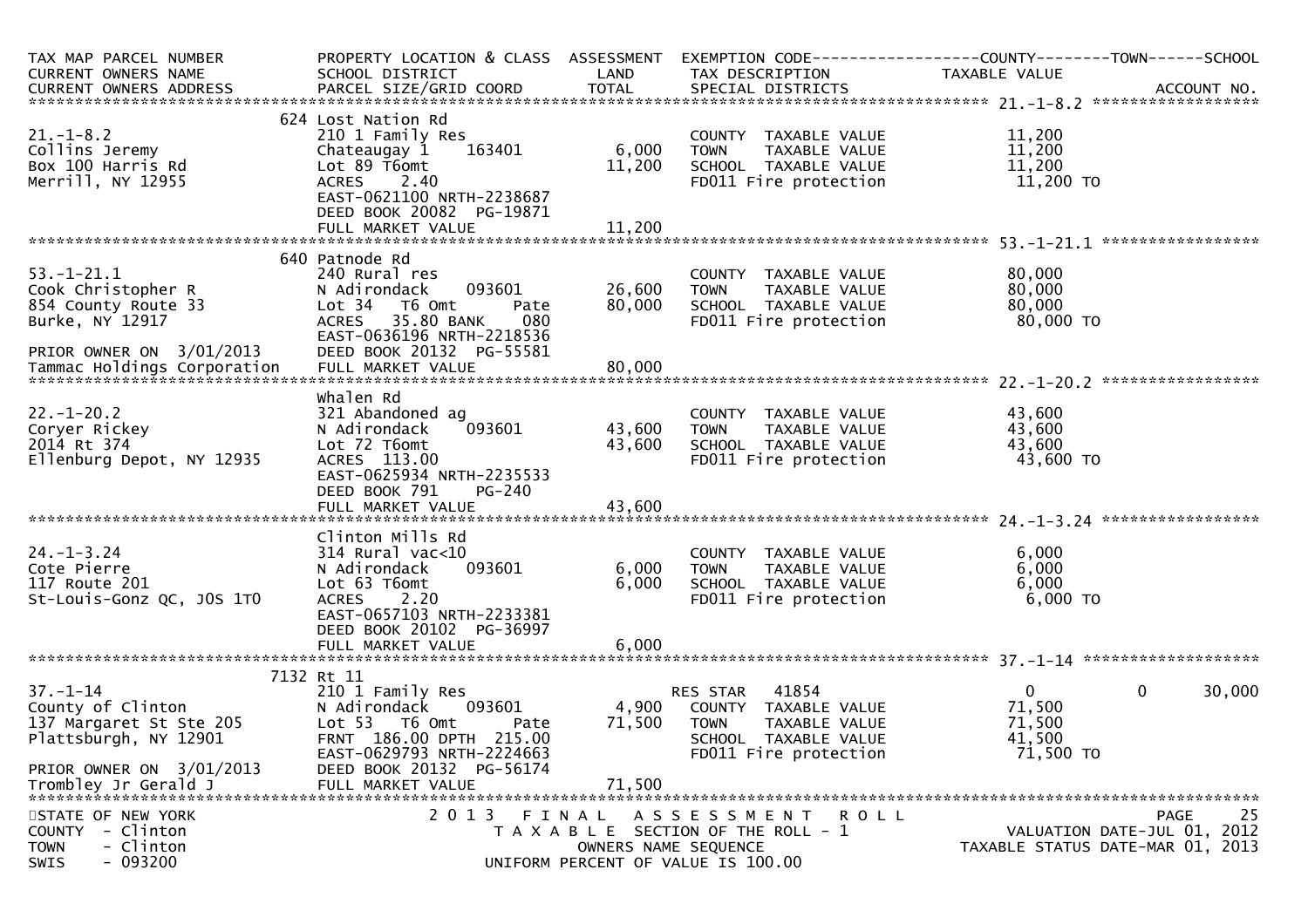| TAX MAP PARCEL NUMBER      | PROPERTY LOCATION & CLASS ASSESSMENT                 |        | EXEMPTION CODE------------------COUNTY--------TOWN------SCHOOL      |                                  |              |            |
|----------------------------|------------------------------------------------------|--------|---------------------------------------------------------------------|----------------------------------|--------------|------------|
| CURRENT OWNERS NAME        | SCHOOL DISTRICT                                      | LAND   | TAX DESCRIPTION                                                     | TAXABLE VALUE                    |              |            |
|                            |                                                      |        |                                                                     |                                  |              |            |
|                            |                                                      |        |                                                                     |                                  |              |            |
|                            | 22 Railroad St                                       |        |                                                                     |                                  |              |            |
| $38.1 - 1 - 21$            | 210 1 Family Res                                     |        | RES STAR 41854                                                      | $\overline{0}$                   | $\mathbf{0}$ | 24,700     |
| County of Clinton          | 093601<br>N Adirondack                               |        | 4,500 COUNTY TAXABLE VALUE                                          | 24,700                           |              |            |
| Augus Lagree Property      | Lot 66 T6 Omt<br>Pate                                | 24,700 | <b>TOWN</b><br>TAXABLE VALUE                                        | 24,700                           |              |            |
| 137 Margaret St Ste 208    | FRNT 181.30 DPTH 152.00                              |        | SCHOOL TAXABLE VALUE                                                | $\bf{0}$                         |              |            |
| Plattsburgh, NY 12901      | EAST-0641080 NRTH-2231507<br>DEED BOOK 497<br>PG-179 |        | FD011 Fire protection                                               | 24,700 TO                        |              |            |
|                            |                                                      |        |                                                                     |                                  |              |            |
|                            |                                                      |        |                                                                     |                                  |              |            |
|                            | Church St                                            |        |                                                                     |                                  |              |            |
| $38.1 - 1 - 43$            | 311 Res vac land                                     |        | COUNTY TAXABLE VALUE                                                | 4,600                            |              |            |
| County of Clinton          | 093601<br>N Adirondack                               | 4,600  | TAXABLE VALUE<br><b>TOWN</b>                                        | 4,600                            |              |            |
| 137 Margaret St Ste 205    | Lot 66 T6 Omt                                        | 4,600  |                                                                     | 4,600                            |              |            |
| Plattsburgh, NY 12901      | Pate<br>FRNT 100.00 DPTH 244.00                      |        | SCHOOL TAXABLE VALUE<br>FDO11 Fire protection                       | 4,600 TO                         |              |            |
|                            | EAST-0640091 NRTH-2230962                            |        |                                                                     |                                  |              |            |
| PRIOR OWNER ON 3/01/2013   |                                                      |        |                                                                     |                                  |              |            |
|                            | DEED BOOK 20132 PG-56174                             |        |                                                                     |                                  |              |            |
|                            |                                                      |        |                                                                     |                                  |              |            |
|                            |                                                      |        |                                                                     |                                  |              |            |
|                            | Brandy Brook Rd                                      |        |                                                                     |                                  |              |            |
| $69. - 1 - 14.5$           | $314$ Rural vac<10                                   |        | COUNTY TAXABLE VALUE                                                | 6,600                            |              |            |
| County of Clinton          | 093601<br>N Adirondack                               | 6,600  | TOWN      TAXABLE  VALUE<br>SCHOOL    TAXABLE  VALUE                | 6,600                            |              |            |
| 137 Margaret St Ste 205    | Lot 25 T6omt                                         | 6,600  |                                                                     | 6,600                            |              |            |
| Plattsburgh, NY 12901      | 3.00<br><b>ACRES</b>                                 |        | FD011 Fire protection                                               | 6,600 TO                         |              |            |
|                            | EAST-0647739 NRTH-2210415                            |        |                                                                     |                                  |              |            |
| PRIOR OWNER ON 3/01/2013   | DEED BOOK 20132 PG-56174                             |        |                                                                     |                                  |              |            |
|                            |                                                      |        |                                                                     |                                  |              |            |
|                            |                                                      |        |                                                                     |                                  |              |            |
|                            | Brandy Brook Rd                                      |        |                                                                     |                                  |              |            |
| $69. - 1 - 14.6$           | $314$ Rural vac< $10$                                |        | COUNTY TAXABLE VALUE                                                | 5,600                            |              |            |
| County of Clinton          | 093601<br>N Adirondack                               | 5,600  | TOWN TAXABLE VALUE<br>SCHOOL TAXABLE VALUE<br>FD011 Fire protection | 5,600                            |              |            |
| 137 Margaret St Ste 205    | Lot 25 T6 Omt                                        | 5,600  |                                                                     | 5,600                            |              |            |
| Plattsburgh, NY 12901      | 1.70<br><b>ACRES</b>                                 |        |                                                                     | 5,600 TO                         |              |            |
|                            | EAST-0647590 NRTH-2211157                            |        |                                                                     |                                  |              |            |
| PRIOR OWNER ON 3/01/2013   | DEED BOOK 20132 PG-56174                             |        |                                                                     |                                  |              |            |
| Robles Reinaldo            | FULL MARKET VALUE                                    | 5,600  |                                                                     |                                  |              |            |
|                            |                                                      |        |                                                                     |                                  |              |            |
|                            | 459 Ryan Rd                                          |        |                                                                     |                                  |              |            |
| $82. -2 - 1.62$            | 240 Rural res                                        |        | RES STAR 41854                                                      | $\overline{0}$                   | $\mathbf{0}$ | 30,000     |
| Courtney Jennifer Lynn     | 163401<br>Chateaugay 1                               | 25,800 | COUNTY TAXABLE VALUE                                                | 67,600                           |              |            |
| 459 Ryan Rd                | Lot 30 T60MT                                         | 67,600 | <b>TOWN</b><br>TAXABLE VALUE                                        | 67,600                           |              |            |
| Churubusco, NY 12923       | ACRES 36.50                                          |        | SCHOOL TAXABLE VALUE                                                | 37,600                           |              |            |
|                            | EAST-0623521 NRTH-2209092                            |        | FD011 Fire protection                                               | 67,600 TO                        |              |            |
|                            | DEED BOOK 20041 PG-77976                             |        |                                                                     |                                  |              |            |
|                            | FULL MARKET VALUE                                    | 67,600 |                                                                     |                                  |              |            |
|                            |                                                      |        |                                                                     |                                  |              |            |
| STATE OF NEW YORK          | 2013 FINAL                                           |        | A S S E S S M E N T<br>R O L L                                      |                                  |              | 26<br>PAGE |
| - Clinton<br><b>COUNTY</b> |                                                      |        | T A X A B L E SECTION OF THE ROLL - 1                               | VALUATION DATE-JUL 01, 2012      |              |            |
| <b>TOWN</b><br>- Clinton   |                                                      |        | OWNERS NAME SEQUENCE                                                | TAXABLE STATUS DATE-MAR 01, 2013 |              |            |
| $-093200$<br><b>SWIS</b>   |                                                      |        | UNIFORM PERCENT OF VALUE IS 100.00                                  |                                  |              |            |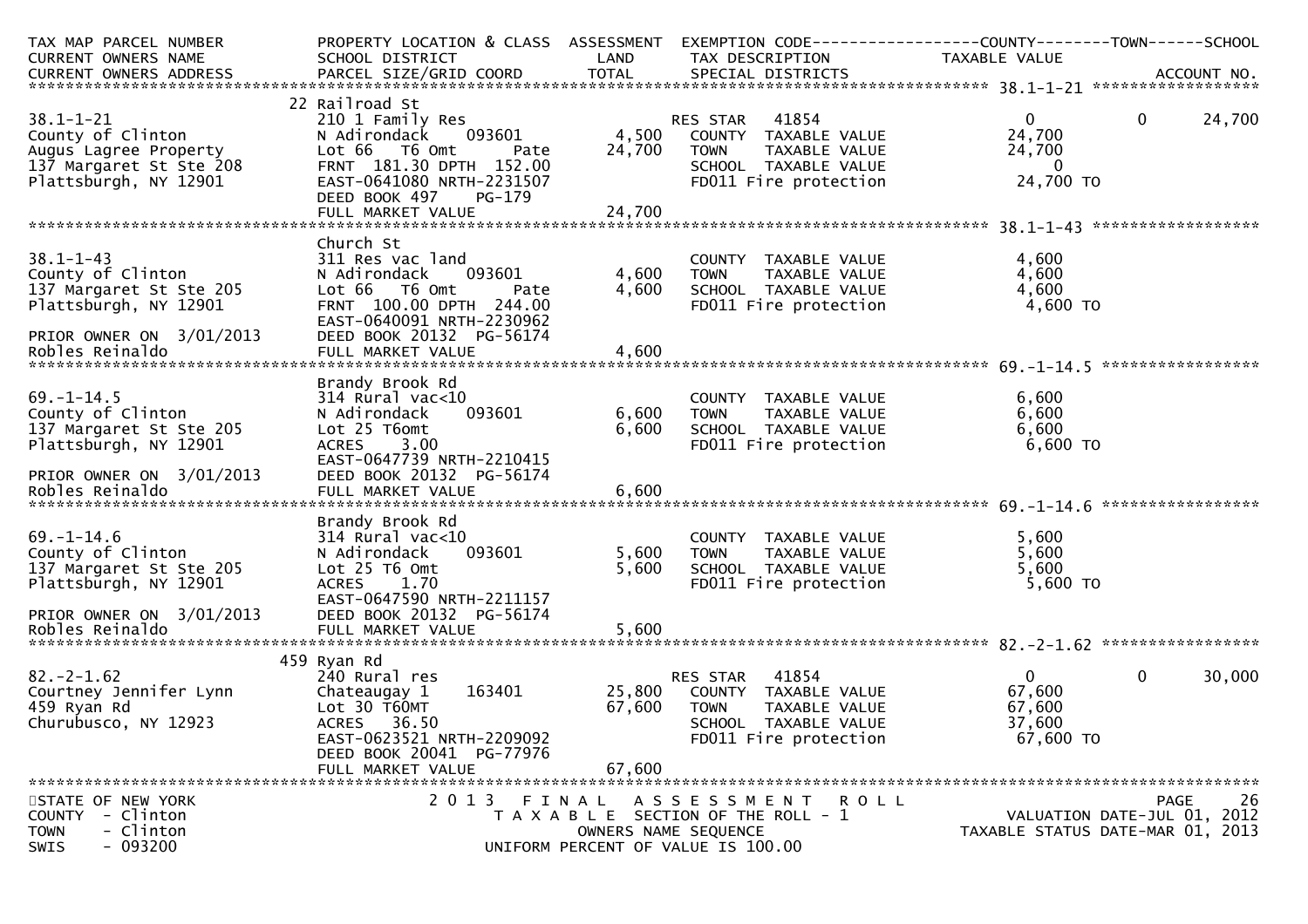| TAX MAP PARCEL NUMBER                                                                                                                                                                                                                  | PROPERTY LOCATION & CLASS ASSESSMENT          |                 | EXEMPTION CODE------------------COUNTY--------TOWN------SCHOOL      |                           |                                  |
|----------------------------------------------------------------------------------------------------------------------------------------------------------------------------------------------------------------------------------------|-----------------------------------------------|-----------------|---------------------------------------------------------------------|---------------------------|----------------------------------|
| CURRENT OWNERS NAME                                                                                                                                                                                                                    | SCHOOL DISTRICT<br><b>Example 18 The LAND</b> |                 | TAX DESCRIPTION                                                     | <b>TAXABLE VALUE</b>      |                                  |
|                                                                                                                                                                                                                                        |                                               |                 |                                                                     |                           |                                  |
|                                                                                                                                                                                                                                        |                                               |                 |                                                                     |                           |                                  |
|                                                                                                                                                                                                                                        | 6501 Rt 11                                    |                 | 97 PCT OF VALUE USED FOR EXEMPTION PURPOSES                         | 11,669 11,669<br>13.225   |                                  |
| $68. - 1 - 4.3$                                                                                                                                                                                                                        | 210 1 Family Res                              |                 | WARNONALL 41121                                                     |                           | $\overline{0}$                   |
| $Cowan$ $Alvin$ $L$                                                                                                                                                                                                                    | N Adirondack 093601                           |                 | 7,200 AGED COUN 41802                                               |                           | $\mathbf 0$                      |
| Cowan Isabelle                                                                                                                                                                                                                         | Lot 35<br>T6 Omt<br>Pate                      | 80,200 SR STAR  | 41834                                                               | $\overline{0}$            | 63,300<br>$\Omega$               |
|                                                                                                                                                                                                                                        |                                               |                 |                                                                     |                           |                                  |
|                                                                                                                                                                                                                                        |                                               |                 |                                                                     |                           |                                  |
|                                                                                                                                                                                                                                        |                                               |                 |                                                                     |                           |                                  |
|                                                                                                                                                                                                                                        |                                               |                 |                                                                     |                           |                                  |
| COWAL ISSUE IT AND TAXABLE VALUE<br>6501 Rt 11 65,306 ACRES 3.70 COUNTY TAXABLE VALUE 55,306<br>Churubusco, NY 12923 BEED BOOK 794 PG-190 SCHOOL TAXABLE VALUE 68,531<br>FULL MARKET VALUE 80,200 FD011 Fire protection 80,200 TO FULL |                                               |                 |                                                                     |                           |                                  |
|                                                                                                                                                                                                                                        | 343 Lost Nation Rd                            |                 |                                                                     |                           |                                  |
| $36. - 1 - 2.2$                                                                                                                                                                                                                        | 240 Rural res                                 |                 | RES STAR 41854                                                      | $\overline{0}$            | $\mathbf 0$<br>30,000            |
| Cowan Brian                                                                                                                                                                                                                            |                                               |                 |                                                                     | 165,100                   |                                  |
|                                                                                                                                                                                                                                        | Lot 70 T6omt Patent                           | 165,100         | TOWN<br>TAXABLE VALUE                                               | 165,100                   |                                  |
|                                                                                                                                                                                                                                        | ACRES 99.50                                   |                 |                                                                     | 135,100                   |                                  |
| Cowan Brian<br>Cowan Tamara<br>343 Lost Nation Rd<br>Allenson NY 12923                                                                                                                                                                 | EAST-0619819 NRTH-2231455                     |                 | SCHOOL TAXABLE VALUE<br>FDO11 Fire protection                       | $135,100$ TO $165,100$ TO |                                  |
|                                                                                                                                                                                                                                        | DEED BOOK 20001 PG-20806                      |                 |                                                                     |                           |                                  |
|                                                                                                                                                                                                                                        |                                               |                 |                                                                     |                           |                                  |
|                                                                                                                                                                                                                                        |                                               |                 |                                                                     |                           |                                  |
|                                                                                                                                                                                                                                        | Frontier Rd                                   |                 |                                                                     |                           |                                  |
| $7. - 1 - 7.2$                                                                                                                                                                                                                         | 321 Abandoned ag                              |                 | COUNTY TAXABLE VALUE                                                | 14,900                    |                                  |
| Cranker John W                                                                                                                                                                                                                         | Chateaugay 1                                  | $163401$ 14,900 | <b>TOWN</b>                                                         | 14,900                    |                                  |
| 47337 Dingman Pl                                                                                                                                                                                                                       | Lot 88 T6omt                                  | 14,900          | TOWN TAXABLE VALUE<br>SCHOOL TAXABLE VALUE                          | 14,900                    |                                  |
| Alexandria Bay, NY 13607                                                                                                                                                                                                               | ACRES 14.30                                   |                 | FD011 Fire protection                                               | 14,900 TO                 |                                  |
|                                                                                                                                                                                                                                        | EAST-0627275 NRTH-2244954                     |                 |                                                                     |                           |                                  |
|                                                                                                                                                                                                                                        | DEED BOOK 977<br>PG-235                       |                 |                                                                     |                           |                                  |
|                                                                                                                                                                                                                                        |                                               |                 |                                                                     |                           |                                  |
|                                                                                                                                                                                                                                        |                                               |                 |                                                                     |                           |                                  |
|                                                                                                                                                                                                                                        | Lost Nation Rd                                |                 |                                                                     |                           |                                  |
| $37 - 1 - 26$                                                                                                                                                                                                                          | $314$ Rural vac<10                            |                 | COUNTY TAXABLE VALUE                                                | 6,600                     |                                  |
| Cruz Oligario                                                                                                                                                                                                                          | 163401<br>Chateaugay 1                        | 6,600           |                                                                     | 6,600                     |                                  |
| Cruz Thomas                                                                                                                                                                                                                            | Lot 51 T6 Omt<br>Pate                         | 6,600           | TOWN TAXABLE VALUE<br>SCHOOL TAXABLE VALUE<br>FD011 Fire protection | 6,600                     |                                  |
| 1946 Landover Blvd                                                                                                                                                                                                                     | 3.00<br><b>ACRES</b>                          |                 |                                                                     | 6,600 TO                  |                                  |
| Spring Hill, FL 34608                                                                                                                                                                                                                  | EAST-0621876 NRTH-2228263                     |                 |                                                                     |                           |                                  |
|                                                                                                                                                                                                                                        | DEED BOOK 572<br>PG-1080                      |                 |                                                                     |                           |                                  |
|                                                                                                                                                                                                                                        |                                               |                 |                                                                     |                           |                                  |
|                                                                                                                                                                                                                                        |                                               |                 |                                                                     |                           |                                  |
|                                                                                                                                                                                                                                        | Campbell Rd                                   |                 |                                                                     |                           |                                  |
| $67. - 1 - 9.1$                                                                                                                                                                                                                        | 321 Abandoned ag                              |                 | COUNTY TAXABLE VALUE                                                | 36,300                    |                                  |
| Cummings Associates Inc                                                                                                                                                                                                                | 093601<br>N Adirondack                        | 36,300          | TAXABLE VALUE<br><b>TOWN</b>                                        | 36,300                    |                                  |
| 15 Lupine Ln                                                                                                                                                                                                                           | Lot 28<br>T6 Omt<br>Pate                      | 36,300          | SCHOOL TAXABLE VALUE                                                | 36,300                    |                                  |
| Queensbury, NY 12804                                                                                                                                                                                                                   | 57.50<br><b>ACRES</b>                         |                 | FD011 Fire protection                                               | 36,300 TO                 |                                  |
|                                                                                                                                                                                                                                        | EAST-0632187 NRTH-2211627                     |                 |                                                                     |                           |                                  |
|                                                                                                                                                                                                                                        | DEED BOOK 857<br>PG-279                       |                 |                                                                     |                           |                                  |
|                                                                                                                                                                                                                                        | FULL MARKET VALUE                             | 36,300          |                                                                     |                           |                                  |
|                                                                                                                                                                                                                                        |                                               |                 |                                                                     |                           |                                  |
| STATE OF NEW YORK                                                                                                                                                                                                                      | 2013 FINAL                                    |                 | A S S E S S M E N T<br>R O L L                                      |                           | 27<br><b>PAGE</b>                |
| - Clinton<br>COUNTY                                                                                                                                                                                                                    |                                               |                 | T A X A B L E SECTION OF THE ROLL - 1                               |                           | VALUATION DATE-JUL 01, 2012      |
| - Clinton<br><b>TOWN</b>                                                                                                                                                                                                               |                                               |                 | OWNERS NAME SEQUENCE                                                |                           | TAXABLE STATUS DATE-MAR 01, 2013 |
| $-093200$<br>SWIS                                                                                                                                                                                                                      |                                               |                 | UNIFORM PERCENT OF VALUE IS 100.00                                  |                           |                                  |
|                                                                                                                                                                                                                                        |                                               |                 |                                                                     |                           |                                  |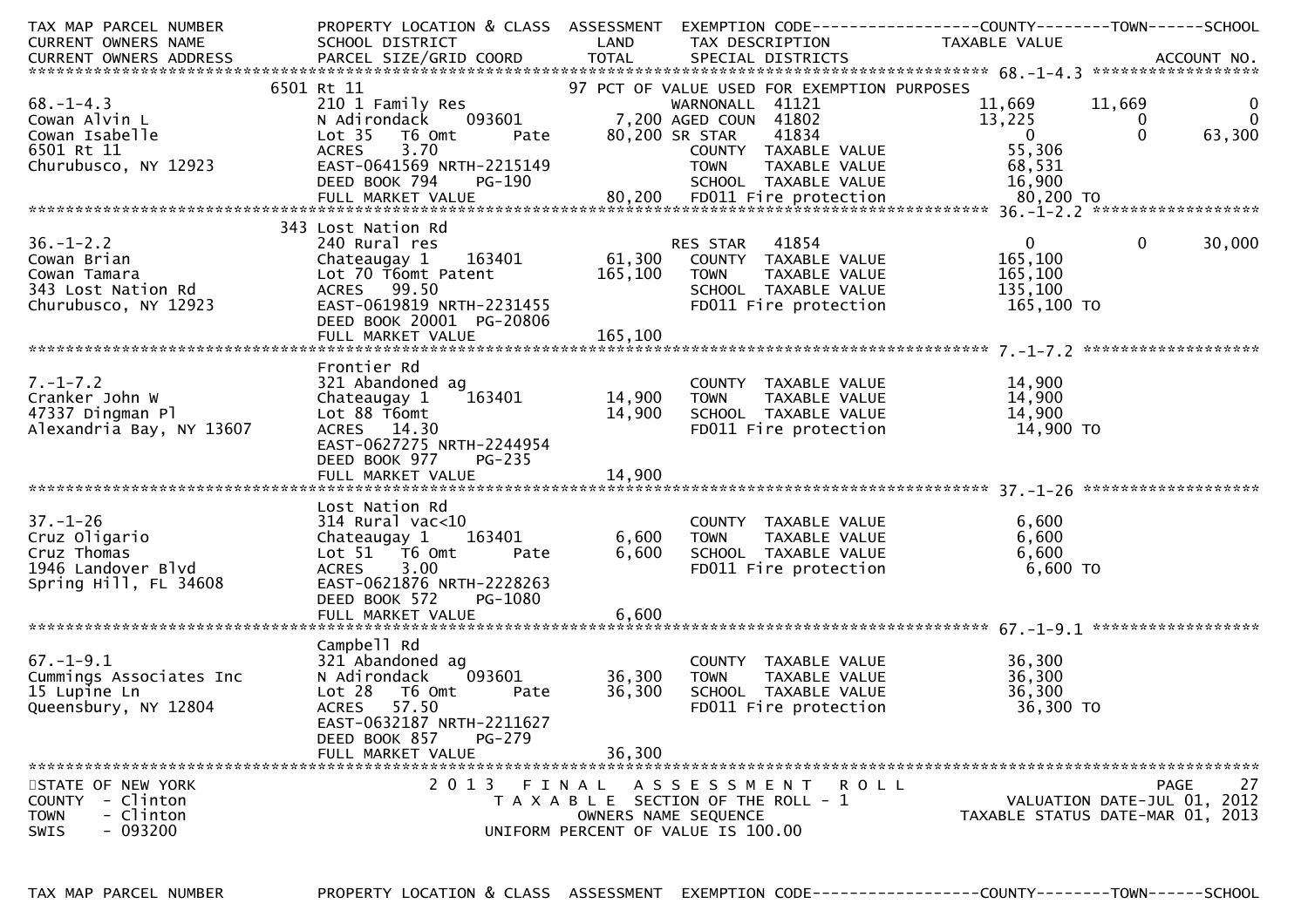| ACCOUNT NO.<br>******************<br>43 Damour Rd<br>$37. - 1 - 6.2$<br>30,000<br>41854<br>$\mathbf{0}$<br>210 1 Family Res<br>RES STAR<br>0<br>66,000<br>Damour Life Estate David J<br>3,000<br>N Adirondack<br>093601<br>COUNTY TAXABLE VALUE<br>66,000<br>Damour Richard<br>Lot 68 T6 Omt<br>66,000<br>Pate<br>TAXABLE VALUE<br><b>TOWN</b><br>37 Jones Rd<br>FRNT 196.00 DPTH<br>36,000<br>67.00<br>SCHOOL TAXABLE VALUE<br>66,000 TO<br>Churubusco, NY 12923<br>EAST-0632626 NRTH-2230391<br>FD011 Fire protection<br>DEED BOOK 20112 PG-44506<br>66,000<br>FULL MARKET VALUE<br>35 Damour Rd<br>16,386<br>112 Dairy farm<br>AGRI DISTR 41720<br>16,386<br>16,386<br>093601<br>75,000 RS STAR MH 41864<br>11,600<br>0<br>N Adirondack<br>0<br>2,000<br>T6 Omt<br>106,600 483A EX<br>2,000<br>2,000<br>Lot 68<br>42100<br>Pate<br>ACRES 124.70<br>88,214<br>COUNTY TAXABLE VALUE<br>EAST-0631842 NRTH-2231422<br>88,214<br>Churubusco, NY 12923<br><b>TOWN</b><br>TAXABLE VALUE<br>DEED BOOK 771<br>76,614<br>$PG-57$<br>SCHOOL TAXABLE VALUE<br>106,600<br>FULL MARKET VALUE<br>FD011 Fire protection<br>104,600 TO<br>MAY BE SUBJECT TO PAYMENT<br>2,000 EX<br>UNDER AGDIST LAW TIL 2017<br>37 Jones Rd<br>$38. - 1 - 1$<br>241 Rural res&ag<br>AGRI DISTR 41720<br>1,025<br>1,025<br>1,025<br>115,200 RES STAR<br>41854<br>$\mathbf{0}$<br>30,000<br>Damour Richard<br>N Adirondack<br>093601<br>0<br>156,975<br>Damour Carmen<br>T6 Omt<br>158,000<br>Lot 67<br>COUNTY<br>TAXABLE VALUE<br>Pate<br>ACRES 309.00<br>37 Jones Rd<br><b>TOWN</b><br>156,975<br>TAXABLE VALUE<br>EAST-0637256 NRTH-2232638<br>126,975<br>Churubusco, NY 12923<br>SCHOOL TAXABLE VALUE<br>DEED BOOK 20031 PG-57315<br>FD011 Fire protection<br>158,000 TO<br>158,000<br>FULL MARKET VALUE<br>MAY BE SUBJECT TO PAYMENT<br>UNDER AGDIST LAW TIL 2017<br>191 Looby Rd<br>12,240<br>105 Vac farmland<br>AGRI DISTR 41720<br>12,240<br>12,240<br>40,100<br>N Adirondack<br>093601<br>27,860<br>COUNTY TAXABLE VALUE<br>27,860<br>T6 Omt<br>40,100<br>TAXABLE VALUE<br>Lot $54$<br>Pate<br><b>TOWN</b><br>58.00<br>27,860<br>SCHOOL TAXABLE VALUE<br><b>ACRES</b><br>EAST-0634170 NRTH-2228918<br>FD011 Fire protection<br>40,100 TO<br>DEED BOOK 774<br>PG-159<br>FULL MARKET VALUE<br>40,100<br>MAY BE SUBJECT TO PAYMENT<br>UNDER AGDIST LAW TIL 2017<br>Rt 11<br>$52. - 1 - 6$<br>125,000<br>433 Auto body<br><b>COUNTY</b><br>TAXABLE VALUE<br>163401<br>22,300<br>125,000<br>Danforth Darwin<br>Chateaugay 1<br><b>TOWN</b><br><b>TAXABLE VALUE</b><br>Danforth Sandra<br>T6 Omt<br>125,000<br>SCHOOL TAXABLE VALUE<br>125,000<br>Lot <sub>49</sub><br>Pate<br>154 Jones Rd<br>29.60<br>FD011 Fire protection<br>125,000 TO<br><b>ACRES</b><br>EAST-0625878 NRTH-2222523<br>Churubusco, NY 12923<br>DEED BOOK 98001 PG-02896<br>FULL MARKET VALUE<br>125,000<br>2 0 1 3<br>FINAL ASSESSMENT<br>28<br><b>PAGE</b><br>R O L L<br>- Clinton<br>VALUATION DATE-JUL 01, 2012<br>T A X A B L E SECTION OF THE ROLL - 1<br>- Clinton<br>OWNERS NAME SEQUENCE<br>TAXABLE STATUS DATE-MAR 01, 2013<br>UNIFORM PERCENT OF VALUE IS 100.00 | CURRENT OWNERS NAME    | SCHOOL DISTRICT        | LAND         | TAX DESCRIPTION   | TAXABLE VALUE |  |
|---------------------------------------------------------------------------------------------------------------------------------------------------------------------------------------------------------------------------------------------------------------------------------------------------------------------------------------------------------------------------------------------------------------------------------------------------------------------------------------------------------------------------------------------------------------------------------------------------------------------------------------------------------------------------------------------------------------------------------------------------------------------------------------------------------------------------------------------------------------------------------------------------------------------------------------------------------------------------------------------------------------------------------------------------------------------------------------------------------------------------------------------------------------------------------------------------------------------------------------------------------------------------------------------------------------------------------------------------------------------------------------------------------------------------------------------------------------------------------------------------------------------------------------------------------------------------------------------------------------------------------------------------------------------------------------------------------------------------------------------------------------------------------------------------------------------------------------------------------------------------------------------------------------------------------------------------------------------------------------------------------------------------------------------------------------------------------------------------------------------------------------------------------------------------------------------------------------------------------------------------------------------------------------------------------------------------------------------------------------------------------------------------------------------------------------------------------------------------------------------------------------------------------------------------------------------------------------------------------------------------------------------------------------------------------------------------------------------------------------------------------------------------------------------------------------------------------------------------------------------------------------------------------------------------------------------------------------------------------------------------------------------------------------------------------------------------------------------------------------------|------------------------|------------------------|--------------|-------------------|---------------|--|
|                                                                                                                                                                                                                                                                                                                                                                                                                                                                                                                                                                                                                                                                                                                                                                                                                                                                                                                                                                                                                                                                                                                                                                                                                                                                                                                                                                                                                                                                                                                                                                                                                                                                                                                                                                                                                                                                                                                                                                                                                                                                                                                                                                                                                                                                                                                                                                                                                                                                                                                                                                                                                                                                                                                                                                                                                                                                                                                                                                                                                                                                                                                     | CURRENT OWNERS ADDRESS | PARCEL SIZE/GRID COORD | <b>TOTAL</b> | SPECIAL DISTRICTS |               |  |
|                                                                                                                                                                                                                                                                                                                                                                                                                                                                                                                                                                                                                                                                                                                                                                                                                                                                                                                                                                                                                                                                                                                                                                                                                                                                                                                                                                                                                                                                                                                                                                                                                                                                                                                                                                                                                                                                                                                                                                                                                                                                                                                                                                                                                                                                                                                                                                                                                                                                                                                                                                                                                                                                                                                                                                                                                                                                                                                                                                                                                                                                                                                     |                        |                        |              |                   |               |  |
|                                                                                                                                                                                                                                                                                                                                                                                                                                                                                                                                                                                                                                                                                                                                                                                                                                                                                                                                                                                                                                                                                                                                                                                                                                                                                                                                                                                                                                                                                                                                                                                                                                                                                                                                                                                                                                                                                                                                                                                                                                                                                                                                                                                                                                                                                                                                                                                                                                                                                                                                                                                                                                                                                                                                                                                                                                                                                                                                                                                                                                                                                                                     |                        |                        |              |                   |               |  |
|                                                                                                                                                                                                                                                                                                                                                                                                                                                                                                                                                                                                                                                                                                                                                                                                                                                                                                                                                                                                                                                                                                                                                                                                                                                                                                                                                                                                                                                                                                                                                                                                                                                                                                                                                                                                                                                                                                                                                                                                                                                                                                                                                                                                                                                                                                                                                                                                                                                                                                                                                                                                                                                                                                                                                                                                                                                                                                                                                                                                                                                                                                                     |                        |                        |              |                   |               |  |
|                                                                                                                                                                                                                                                                                                                                                                                                                                                                                                                                                                                                                                                                                                                                                                                                                                                                                                                                                                                                                                                                                                                                                                                                                                                                                                                                                                                                                                                                                                                                                                                                                                                                                                                                                                                                                                                                                                                                                                                                                                                                                                                                                                                                                                                                                                                                                                                                                                                                                                                                                                                                                                                                                                                                                                                                                                                                                                                                                                                                                                                                                                                     |                        |                        |              |                   |               |  |
|                                                                                                                                                                                                                                                                                                                                                                                                                                                                                                                                                                                                                                                                                                                                                                                                                                                                                                                                                                                                                                                                                                                                                                                                                                                                                                                                                                                                                                                                                                                                                                                                                                                                                                                                                                                                                                                                                                                                                                                                                                                                                                                                                                                                                                                                                                                                                                                                                                                                                                                                                                                                                                                                                                                                                                                                                                                                                                                                                                                                                                                                                                                     |                        |                        |              |                   |               |  |
|                                                                                                                                                                                                                                                                                                                                                                                                                                                                                                                                                                                                                                                                                                                                                                                                                                                                                                                                                                                                                                                                                                                                                                                                                                                                                                                                                                                                                                                                                                                                                                                                                                                                                                                                                                                                                                                                                                                                                                                                                                                                                                                                                                                                                                                                                                                                                                                                                                                                                                                                                                                                                                                                                                                                                                                                                                                                                                                                                                                                                                                                                                                     |                        |                        |              |                   |               |  |
|                                                                                                                                                                                                                                                                                                                                                                                                                                                                                                                                                                                                                                                                                                                                                                                                                                                                                                                                                                                                                                                                                                                                                                                                                                                                                                                                                                                                                                                                                                                                                                                                                                                                                                                                                                                                                                                                                                                                                                                                                                                                                                                                                                                                                                                                                                                                                                                                                                                                                                                                                                                                                                                                                                                                                                                                                                                                                                                                                                                                                                                                                                                     |                        |                        |              |                   |               |  |
|                                                                                                                                                                                                                                                                                                                                                                                                                                                                                                                                                                                                                                                                                                                                                                                                                                                                                                                                                                                                                                                                                                                                                                                                                                                                                                                                                                                                                                                                                                                                                                                                                                                                                                                                                                                                                                                                                                                                                                                                                                                                                                                                                                                                                                                                                                                                                                                                                                                                                                                                                                                                                                                                                                                                                                                                                                                                                                                                                                                                                                                                                                                     |                        |                        |              |                   |               |  |
|                                                                                                                                                                                                                                                                                                                                                                                                                                                                                                                                                                                                                                                                                                                                                                                                                                                                                                                                                                                                                                                                                                                                                                                                                                                                                                                                                                                                                                                                                                                                                                                                                                                                                                                                                                                                                                                                                                                                                                                                                                                                                                                                                                                                                                                                                                                                                                                                                                                                                                                                                                                                                                                                                                                                                                                                                                                                                                                                                                                                                                                                                                                     |                        |                        |              |                   |               |  |
|                                                                                                                                                                                                                                                                                                                                                                                                                                                                                                                                                                                                                                                                                                                                                                                                                                                                                                                                                                                                                                                                                                                                                                                                                                                                                                                                                                                                                                                                                                                                                                                                                                                                                                                                                                                                                                                                                                                                                                                                                                                                                                                                                                                                                                                                                                                                                                                                                                                                                                                                                                                                                                                                                                                                                                                                                                                                                                                                                                                                                                                                                                                     |                        |                        |              |                   |               |  |
|                                                                                                                                                                                                                                                                                                                                                                                                                                                                                                                                                                                                                                                                                                                                                                                                                                                                                                                                                                                                                                                                                                                                                                                                                                                                                                                                                                                                                                                                                                                                                                                                                                                                                                                                                                                                                                                                                                                                                                                                                                                                                                                                                                                                                                                                                                                                                                                                                                                                                                                                                                                                                                                                                                                                                                                                                                                                                                                                                                                                                                                                                                                     | $37. - 1 - 6.1$        |                        |              |                   |               |  |
|                                                                                                                                                                                                                                                                                                                                                                                                                                                                                                                                                                                                                                                                                                                                                                                                                                                                                                                                                                                                                                                                                                                                                                                                                                                                                                                                                                                                                                                                                                                                                                                                                                                                                                                                                                                                                                                                                                                                                                                                                                                                                                                                                                                                                                                                                                                                                                                                                                                                                                                                                                                                                                                                                                                                                                                                                                                                                                                                                                                                                                                                                                                     | Damour Richard         |                        |              |                   |               |  |
|                                                                                                                                                                                                                                                                                                                                                                                                                                                                                                                                                                                                                                                                                                                                                                                                                                                                                                                                                                                                                                                                                                                                                                                                                                                                                                                                                                                                                                                                                                                                                                                                                                                                                                                                                                                                                                                                                                                                                                                                                                                                                                                                                                                                                                                                                                                                                                                                                                                                                                                                                                                                                                                                                                                                                                                                                                                                                                                                                                                                                                                                                                                     | Damour Carmen          |                        |              |                   |               |  |
|                                                                                                                                                                                                                                                                                                                                                                                                                                                                                                                                                                                                                                                                                                                                                                                                                                                                                                                                                                                                                                                                                                                                                                                                                                                                                                                                                                                                                                                                                                                                                                                                                                                                                                                                                                                                                                                                                                                                                                                                                                                                                                                                                                                                                                                                                                                                                                                                                                                                                                                                                                                                                                                                                                                                                                                                                                                                                                                                                                                                                                                                                                                     | 37 Jones Rd            |                        |              |                   |               |  |
|                                                                                                                                                                                                                                                                                                                                                                                                                                                                                                                                                                                                                                                                                                                                                                                                                                                                                                                                                                                                                                                                                                                                                                                                                                                                                                                                                                                                                                                                                                                                                                                                                                                                                                                                                                                                                                                                                                                                                                                                                                                                                                                                                                                                                                                                                                                                                                                                                                                                                                                                                                                                                                                                                                                                                                                                                                                                                                                                                                                                                                                                                                                     |                        |                        |              |                   |               |  |
|                                                                                                                                                                                                                                                                                                                                                                                                                                                                                                                                                                                                                                                                                                                                                                                                                                                                                                                                                                                                                                                                                                                                                                                                                                                                                                                                                                                                                                                                                                                                                                                                                                                                                                                                                                                                                                                                                                                                                                                                                                                                                                                                                                                                                                                                                                                                                                                                                                                                                                                                                                                                                                                                                                                                                                                                                                                                                                                                                                                                                                                                                                                     |                        |                        |              |                   |               |  |
|                                                                                                                                                                                                                                                                                                                                                                                                                                                                                                                                                                                                                                                                                                                                                                                                                                                                                                                                                                                                                                                                                                                                                                                                                                                                                                                                                                                                                                                                                                                                                                                                                                                                                                                                                                                                                                                                                                                                                                                                                                                                                                                                                                                                                                                                                                                                                                                                                                                                                                                                                                                                                                                                                                                                                                                                                                                                                                                                                                                                                                                                                                                     |                        |                        |              |                   |               |  |
|                                                                                                                                                                                                                                                                                                                                                                                                                                                                                                                                                                                                                                                                                                                                                                                                                                                                                                                                                                                                                                                                                                                                                                                                                                                                                                                                                                                                                                                                                                                                                                                                                                                                                                                                                                                                                                                                                                                                                                                                                                                                                                                                                                                                                                                                                                                                                                                                                                                                                                                                                                                                                                                                                                                                                                                                                                                                                                                                                                                                                                                                                                                     |                        |                        |              |                   |               |  |
|                                                                                                                                                                                                                                                                                                                                                                                                                                                                                                                                                                                                                                                                                                                                                                                                                                                                                                                                                                                                                                                                                                                                                                                                                                                                                                                                                                                                                                                                                                                                                                                                                                                                                                                                                                                                                                                                                                                                                                                                                                                                                                                                                                                                                                                                                                                                                                                                                                                                                                                                                                                                                                                                                                                                                                                                                                                                                                                                                                                                                                                                                                                     |                        |                        |              |                   |               |  |
|                                                                                                                                                                                                                                                                                                                                                                                                                                                                                                                                                                                                                                                                                                                                                                                                                                                                                                                                                                                                                                                                                                                                                                                                                                                                                                                                                                                                                                                                                                                                                                                                                                                                                                                                                                                                                                                                                                                                                                                                                                                                                                                                                                                                                                                                                                                                                                                                                                                                                                                                                                                                                                                                                                                                                                                                                                                                                                                                                                                                                                                                                                                     |                        |                        |              |                   |               |  |
|                                                                                                                                                                                                                                                                                                                                                                                                                                                                                                                                                                                                                                                                                                                                                                                                                                                                                                                                                                                                                                                                                                                                                                                                                                                                                                                                                                                                                                                                                                                                                                                                                                                                                                                                                                                                                                                                                                                                                                                                                                                                                                                                                                                                                                                                                                                                                                                                                                                                                                                                                                                                                                                                                                                                                                                                                                                                                                                                                                                                                                                                                                                     |                        |                        |              |                   |               |  |
|                                                                                                                                                                                                                                                                                                                                                                                                                                                                                                                                                                                                                                                                                                                                                                                                                                                                                                                                                                                                                                                                                                                                                                                                                                                                                                                                                                                                                                                                                                                                                                                                                                                                                                                                                                                                                                                                                                                                                                                                                                                                                                                                                                                                                                                                                                                                                                                                                                                                                                                                                                                                                                                                                                                                                                                                                                                                                                                                                                                                                                                                                                                     |                        |                        |              |                   |               |  |
|                                                                                                                                                                                                                                                                                                                                                                                                                                                                                                                                                                                                                                                                                                                                                                                                                                                                                                                                                                                                                                                                                                                                                                                                                                                                                                                                                                                                                                                                                                                                                                                                                                                                                                                                                                                                                                                                                                                                                                                                                                                                                                                                                                                                                                                                                                                                                                                                                                                                                                                                                                                                                                                                                                                                                                                                                                                                                                                                                                                                                                                                                                                     |                        |                        |              |                   |               |  |
|                                                                                                                                                                                                                                                                                                                                                                                                                                                                                                                                                                                                                                                                                                                                                                                                                                                                                                                                                                                                                                                                                                                                                                                                                                                                                                                                                                                                                                                                                                                                                                                                                                                                                                                                                                                                                                                                                                                                                                                                                                                                                                                                                                                                                                                                                                                                                                                                                                                                                                                                                                                                                                                                                                                                                                                                                                                                                                                                                                                                                                                                                                                     |                        |                        |              |                   |               |  |
|                                                                                                                                                                                                                                                                                                                                                                                                                                                                                                                                                                                                                                                                                                                                                                                                                                                                                                                                                                                                                                                                                                                                                                                                                                                                                                                                                                                                                                                                                                                                                                                                                                                                                                                                                                                                                                                                                                                                                                                                                                                                                                                                                                                                                                                                                                                                                                                                                                                                                                                                                                                                                                                                                                                                                                                                                                                                                                                                                                                                                                                                                                                     |                        |                        |              |                   |               |  |
|                                                                                                                                                                                                                                                                                                                                                                                                                                                                                                                                                                                                                                                                                                                                                                                                                                                                                                                                                                                                                                                                                                                                                                                                                                                                                                                                                                                                                                                                                                                                                                                                                                                                                                                                                                                                                                                                                                                                                                                                                                                                                                                                                                                                                                                                                                                                                                                                                                                                                                                                                                                                                                                                                                                                                                                                                                                                                                                                                                                                                                                                                                                     |                        |                        |              |                   |               |  |
|                                                                                                                                                                                                                                                                                                                                                                                                                                                                                                                                                                                                                                                                                                                                                                                                                                                                                                                                                                                                                                                                                                                                                                                                                                                                                                                                                                                                                                                                                                                                                                                                                                                                                                                                                                                                                                                                                                                                                                                                                                                                                                                                                                                                                                                                                                                                                                                                                                                                                                                                                                                                                                                                                                                                                                                                                                                                                                                                                                                                                                                                                                                     |                        |                        |              |                   |               |  |
|                                                                                                                                                                                                                                                                                                                                                                                                                                                                                                                                                                                                                                                                                                                                                                                                                                                                                                                                                                                                                                                                                                                                                                                                                                                                                                                                                                                                                                                                                                                                                                                                                                                                                                                                                                                                                                                                                                                                                                                                                                                                                                                                                                                                                                                                                                                                                                                                                                                                                                                                                                                                                                                                                                                                                                                                                                                                                                                                                                                                                                                                                                                     |                        |                        |              |                   |               |  |
|                                                                                                                                                                                                                                                                                                                                                                                                                                                                                                                                                                                                                                                                                                                                                                                                                                                                                                                                                                                                                                                                                                                                                                                                                                                                                                                                                                                                                                                                                                                                                                                                                                                                                                                                                                                                                                                                                                                                                                                                                                                                                                                                                                                                                                                                                                                                                                                                                                                                                                                                                                                                                                                                                                                                                                                                                                                                                                                                                                                                                                                                                                                     |                        |                        |              |                   |               |  |
|                                                                                                                                                                                                                                                                                                                                                                                                                                                                                                                                                                                                                                                                                                                                                                                                                                                                                                                                                                                                                                                                                                                                                                                                                                                                                                                                                                                                                                                                                                                                                                                                                                                                                                                                                                                                                                                                                                                                                                                                                                                                                                                                                                                                                                                                                                                                                                                                                                                                                                                                                                                                                                                                                                                                                                                                                                                                                                                                                                                                                                                                                                                     | $38. - 1 - 17$         |                        |              |                   |               |  |
|                                                                                                                                                                                                                                                                                                                                                                                                                                                                                                                                                                                                                                                                                                                                                                                                                                                                                                                                                                                                                                                                                                                                                                                                                                                                                                                                                                                                                                                                                                                                                                                                                                                                                                                                                                                                                                                                                                                                                                                                                                                                                                                                                                                                                                                                                                                                                                                                                                                                                                                                                                                                                                                                                                                                                                                                                                                                                                                                                                                                                                                                                                                     | Damour Richard         |                        |              |                   |               |  |
|                                                                                                                                                                                                                                                                                                                                                                                                                                                                                                                                                                                                                                                                                                                                                                                                                                                                                                                                                                                                                                                                                                                                                                                                                                                                                                                                                                                                                                                                                                                                                                                                                                                                                                                                                                                                                                                                                                                                                                                                                                                                                                                                                                                                                                                                                                                                                                                                                                                                                                                                                                                                                                                                                                                                                                                                                                                                                                                                                                                                                                                                                                                     | Damour Carmen          |                        |              |                   |               |  |
|                                                                                                                                                                                                                                                                                                                                                                                                                                                                                                                                                                                                                                                                                                                                                                                                                                                                                                                                                                                                                                                                                                                                                                                                                                                                                                                                                                                                                                                                                                                                                                                                                                                                                                                                                                                                                                                                                                                                                                                                                                                                                                                                                                                                                                                                                                                                                                                                                                                                                                                                                                                                                                                                                                                                                                                                                                                                                                                                                                                                                                                                                                                     | 37 Jones Rd            |                        |              |                   |               |  |
|                                                                                                                                                                                                                                                                                                                                                                                                                                                                                                                                                                                                                                                                                                                                                                                                                                                                                                                                                                                                                                                                                                                                                                                                                                                                                                                                                                                                                                                                                                                                                                                                                                                                                                                                                                                                                                                                                                                                                                                                                                                                                                                                                                                                                                                                                                                                                                                                                                                                                                                                                                                                                                                                                                                                                                                                                                                                                                                                                                                                                                                                                                                     | Churubusco, NY 12923   |                        |              |                   |               |  |
|                                                                                                                                                                                                                                                                                                                                                                                                                                                                                                                                                                                                                                                                                                                                                                                                                                                                                                                                                                                                                                                                                                                                                                                                                                                                                                                                                                                                                                                                                                                                                                                                                                                                                                                                                                                                                                                                                                                                                                                                                                                                                                                                                                                                                                                                                                                                                                                                                                                                                                                                                                                                                                                                                                                                                                                                                                                                                                                                                                                                                                                                                                                     |                        |                        |              |                   |               |  |
|                                                                                                                                                                                                                                                                                                                                                                                                                                                                                                                                                                                                                                                                                                                                                                                                                                                                                                                                                                                                                                                                                                                                                                                                                                                                                                                                                                                                                                                                                                                                                                                                                                                                                                                                                                                                                                                                                                                                                                                                                                                                                                                                                                                                                                                                                                                                                                                                                                                                                                                                                                                                                                                                                                                                                                                                                                                                                                                                                                                                                                                                                                                     |                        |                        |              |                   |               |  |
|                                                                                                                                                                                                                                                                                                                                                                                                                                                                                                                                                                                                                                                                                                                                                                                                                                                                                                                                                                                                                                                                                                                                                                                                                                                                                                                                                                                                                                                                                                                                                                                                                                                                                                                                                                                                                                                                                                                                                                                                                                                                                                                                                                                                                                                                                                                                                                                                                                                                                                                                                                                                                                                                                                                                                                                                                                                                                                                                                                                                                                                                                                                     |                        |                        |              |                   |               |  |
|                                                                                                                                                                                                                                                                                                                                                                                                                                                                                                                                                                                                                                                                                                                                                                                                                                                                                                                                                                                                                                                                                                                                                                                                                                                                                                                                                                                                                                                                                                                                                                                                                                                                                                                                                                                                                                                                                                                                                                                                                                                                                                                                                                                                                                                                                                                                                                                                                                                                                                                                                                                                                                                                                                                                                                                                                                                                                                                                                                                                                                                                                                                     |                        |                        |              |                   |               |  |
|                                                                                                                                                                                                                                                                                                                                                                                                                                                                                                                                                                                                                                                                                                                                                                                                                                                                                                                                                                                                                                                                                                                                                                                                                                                                                                                                                                                                                                                                                                                                                                                                                                                                                                                                                                                                                                                                                                                                                                                                                                                                                                                                                                                                                                                                                                                                                                                                                                                                                                                                                                                                                                                                                                                                                                                                                                                                                                                                                                                                                                                                                                                     |                        |                        |              |                   |               |  |
|                                                                                                                                                                                                                                                                                                                                                                                                                                                                                                                                                                                                                                                                                                                                                                                                                                                                                                                                                                                                                                                                                                                                                                                                                                                                                                                                                                                                                                                                                                                                                                                                                                                                                                                                                                                                                                                                                                                                                                                                                                                                                                                                                                                                                                                                                                                                                                                                                                                                                                                                                                                                                                                                                                                                                                                                                                                                                                                                                                                                                                                                                                                     |                        |                        |              |                   |               |  |
|                                                                                                                                                                                                                                                                                                                                                                                                                                                                                                                                                                                                                                                                                                                                                                                                                                                                                                                                                                                                                                                                                                                                                                                                                                                                                                                                                                                                                                                                                                                                                                                                                                                                                                                                                                                                                                                                                                                                                                                                                                                                                                                                                                                                                                                                                                                                                                                                                                                                                                                                                                                                                                                                                                                                                                                                                                                                                                                                                                                                                                                                                                                     |                        |                        |              |                   |               |  |
|                                                                                                                                                                                                                                                                                                                                                                                                                                                                                                                                                                                                                                                                                                                                                                                                                                                                                                                                                                                                                                                                                                                                                                                                                                                                                                                                                                                                                                                                                                                                                                                                                                                                                                                                                                                                                                                                                                                                                                                                                                                                                                                                                                                                                                                                                                                                                                                                                                                                                                                                                                                                                                                                                                                                                                                                                                                                                                                                                                                                                                                                                                                     |                        |                        |              |                   |               |  |
|                                                                                                                                                                                                                                                                                                                                                                                                                                                                                                                                                                                                                                                                                                                                                                                                                                                                                                                                                                                                                                                                                                                                                                                                                                                                                                                                                                                                                                                                                                                                                                                                                                                                                                                                                                                                                                                                                                                                                                                                                                                                                                                                                                                                                                                                                                                                                                                                                                                                                                                                                                                                                                                                                                                                                                                                                                                                                                                                                                                                                                                                                                                     |                        |                        |              |                   |               |  |
|                                                                                                                                                                                                                                                                                                                                                                                                                                                                                                                                                                                                                                                                                                                                                                                                                                                                                                                                                                                                                                                                                                                                                                                                                                                                                                                                                                                                                                                                                                                                                                                                                                                                                                                                                                                                                                                                                                                                                                                                                                                                                                                                                                                                                                                                                                                                                                                                                                                                                                                                                                                                                                                                                                                                                                                                                                                                                                                                                                                                                                                                                                                     |                        |                        |              |                   |               |  |
|                                                                                                                                                                                                                                                                                                                                                                                                                                                                                                                                                                                                                                                                                                                                                                                                                                                                                                                                                                                                                                                                                                                                                                                                                                                                                                                                                                                                                                                                                                                                                                                                                                                                                                                                                                                                                                                                                                                                                                                                                                                                                                                                                                                                                                                                                                                                                                                                                                                                                                                                                                                                                                                                                                                                                                                                                                                                                                                                                                                                                                                                                                                     |                        |                        |              |                   |               |  |
|                                                                                                                                                                                                                                                                                                                                                                                                                                                                                                                                                                                                                                                                                                                                                                                                                                                                                                                                                                                                                                                                                                                                                                                                                                                                                                                                                                                                                                                                                                                                                                                                                                                                                                                                                                                                                                                                                                                                                                                                                                                                                                                                                                                                                                                                                                                                                                                                                                                                                                                                                                                                                                                                                                                                                                                                                                                                                                                                                                                                                                                                                                                     |                        |                        |              |                   |               |  |
|                                                                                                                                                                                                                                                                                                                                                                                                                                                                                                                                                                                                                                                                                                                                                                                                                                                                                                                                                                                                                                                                                                                                                                                                                                                                                                                                                                                                                                                                                                                                                                                                                                                                                                                                                                                                                                                                                                                                                                                                                                                                                                                                                                                                                                                                                                                                                                                                                                                                                                                                                                                                                                                                                                                                                                                                                                                                                                                                                                                                                                                                                                                     | STATE OF NEW YORK      |                        |              |                   |               |  |
|                                                                                                                                                                                                                                                                                                                                                                                                                                                                                                                                                                                                                                                                                                                                                                                                                                                                                                                                                                                                                                                                                                                                                                                                                                                                                                                                                                                                                                                                                                                                                                                                                                                                                                                                                                                                                                                                                                                                                                                                                                                                                                                                                                                                                                                                                                                                                                                                                                                                                                                                                                                                                                                                                                                                                                                                                                                                                                                                                                                                                                                                                                                     | <b>COUNTY</b>          |                        |              |                   |               |  |
|                                                                                                                                                                                                                                                                                                                                                                                                                                                                                                                                                                                                                                                                                                                                                                                                                                                                                                                                                                                                                                                                                                                                                                                                                                                                                                                                                                                                                                                                                                                                                                                                                                                                                                                                                                                                                                                                                                                                                                                                                                                                                                                                                                                                                                                                                                                                                                                                                                                                                                                                                                                                                                                                                                                                                                                                                                                                                                                                                                                                                                                                                                                     | <b>TOWN</b>            |                        |              |                   |               |  |
|                                                                                                                                                                                                                                                                                                                                                                                                                                                                                                                                                                                                                                                                                                                                                                                                                                                                                                                                                                                                                                                                                                                                                                                                                                                                                                                                                                                                                                                                                                                                                                                                                                                                                                                                                                                                                                                                                                                                                                                                                                                                                                                                                                                                                                                                                                                                                                                                                                                                                                                                                                                                                                                                                                                                                                                                                                                                                                                                                                                                                                                                                                                     | $-093200$<br>SWIS      |                        |              |                   |               |  |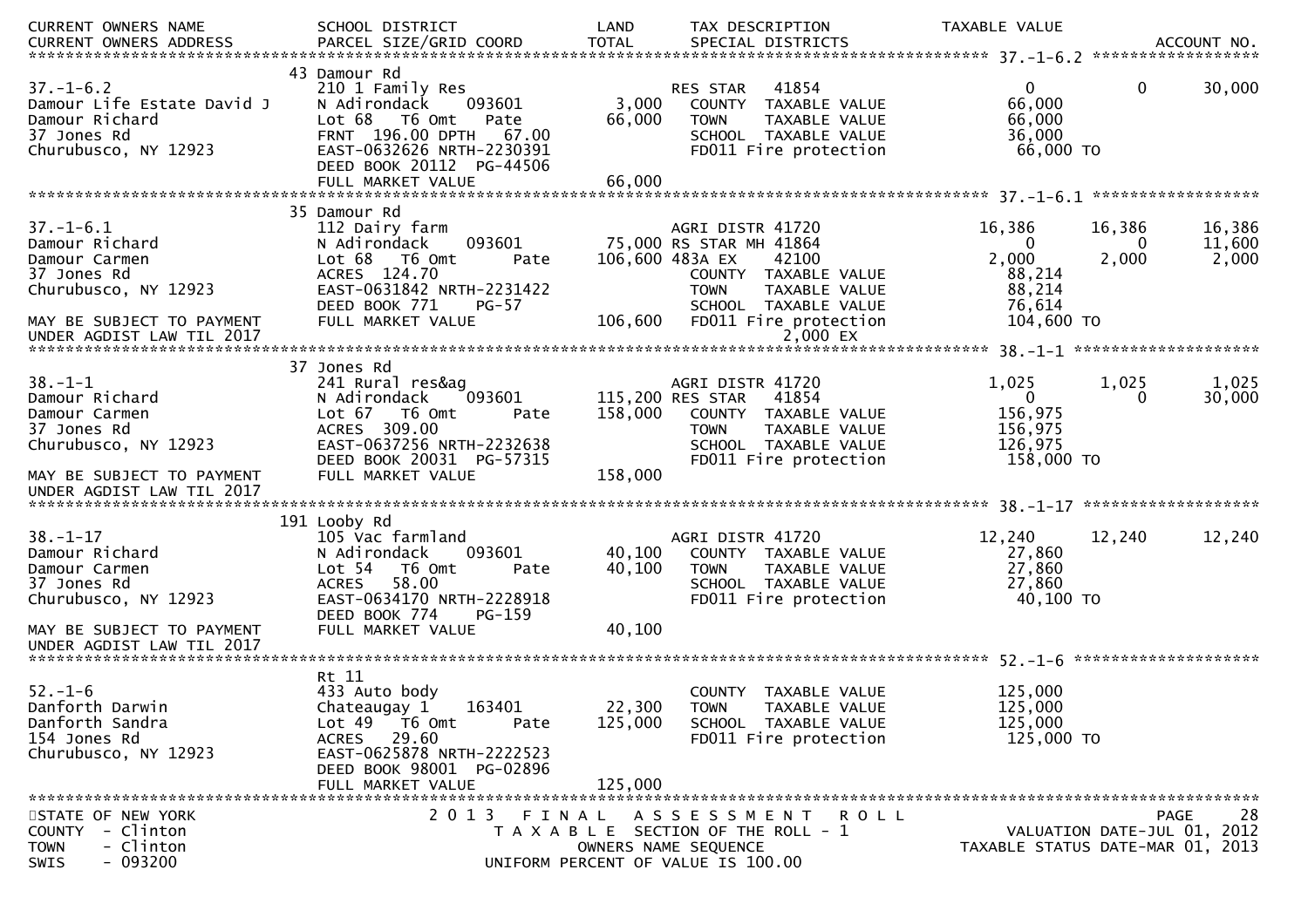| TAX MAP PARCEL NUMBER<br>CURRENT OWNERS NAME                                                            | PROPERTY LOCATION & CLASS ASSESSMENT<br>SCHOOL DISTRICT                                                                                                                                         | LAND                       | EXEMPTION CODE------------------COUNTY--------TOWN------SCHOOL<br>TAX DESCRIPTION                                                                        | TAXABLE VALUE                                             |                                                                               |
|---------------------------------------------------------------------------------------------------------|-------------------------------------------------------------------------------------------------------------------------------------------------------------------------------------------------|----------------------------|----------------------------------------------------------------------------------------------------------------------------------------------------------|-----------------------------------------------------------|-------------------------------------------------------------------------------|
|                                                                                                         |                                                                                                                                                                                                 |                            |                                                                                                                                                          |                                                           |                                                                               |
| $23. - 1 - 22.1$<br>Danforth Darwin D<br>Danforth Sandra L<br>154 Jones Rd<br>Churubusco, NY 12923      | 154 Jones Rd<br>210 1 Family Res<br>093601<br>N Adirondack<br>Lot 67 T6 Omt<br><b>ACRES</b><br>1.30<br>EAST-0635548 NRTH-2234354<br>DEED BOOK 776<br>PG-333                                     | 54,400                     | RES STAR 41854<br>RES STAR     41854<br>6,500    COUNTY   TAXABLE VALUE<br><b>TOWN</b><br>TAXABLE VALUE<br>SCHOOL TAXABLE VALUE<br>FDO11 Fire protection | $\overline{0}$<br>54,400<br>54,400<br>24,400<br>54,400 TO | $\mathbf 0$<br>30,000                                                         |
|                                                                                                         | Jones Rd                                                                                                                                                                                        |                            |                                                                                                                                                          |                                                           |                                                                               |
| $23. - 1 - 22.292$<br>Danforth Darwin D<br>Danforth Sandra L<br>154 Jones Rd<br>Churubusco, NY 12923    | $314$ Rural vac<10<br>093601<br>N Adirondack<br>Lot 67 T6omt<br><b>ACRES</b><br>4.10<br>EAST-0635761 NRTH-2234675<br>DEED BOOK 20011 PG-30939                                                   | 7,500<br>7,500             | COUNTY TAXABLE VALUE<br>COUNTY TAXABLE VALUE<br>TOWN   TAXABLE VALUE<br>SCHOOL  TAXABLE VALUE<br>FDO11 Fire protection                                   | 7,500<br>7,500<br>7,500<br>7,500 TO                       |                                                                               |
|                                                                                                         |                                                                                                                                                                                                 |                            |                                                                                                                                                          |                                                           |                                                                               |
| $39. - 1 - 6.1$<br>Danussi Stephen A Jr<br>107 old State Rd<br>Ellenburg Center, NY 12934               | Lafrancis Rd<br>321 Abandoned ag<br>093601<br>N Adirondack<br>Sub Map 7 Pg 13<br>Lots 83-90<br>ACRES 62.70<br>EAST-0649165 NRTH-2225367<br>DEED BOOK 20122 PG-47782                             | 38,900<br>38,900           | COUNTY TAXABLE VALUE<br>TAXABLE VALUE<br><b>TOWN</b><br>SCHOOL TAXABLE VALUE<br>FD011 Fire protection                                                    | 38,900<br>38,900<br>38,900<br>38,900 TO                   |                                                                               |
| $66. - 1 - 7$<br>Darrah Richard D<br>Darrah Linda<br>206 Pine Ave<br>Plattsburgh, NY 12901              | County Line Rd<br>321 Abandoned ag<br>Chateaugay $1$ $163401$<br>Lot 30 T6 Omt<br>Pate<br>ACRES 90.50<br>EAST-0620405 NRTH-2209779<br>DEED BOOK 98001 PG-06753<br>FULL MARKET VALUE             | 50,300<br>50,300<br>50,300 | COUNTY TAXABLE VALUE<br><b>TOWN</b><br>TAXABLE VALUE<br>TOWN IAANDLE<br>SCHOOL TAXABLE VALUE<br>Time protection                                          | 50,300<br>50,300<br>50,300<br>50,300 TO                   |                                                                               |
| $7. - 1 - 31.42$<br>Decosse Casey M<br>Sheehan Kierstin A<br>78 Santamore Rd<br>Churubusco, NY 12923    | Santamore Rd<br>$314$ Rural vac<10<br>163401<br>Chateaugay 1<br>Lot $88\overline{7}6$ Omt<br><b>ACRES</b><br>1.00<br>EAST-0627591 NRTH-2242036<br>DEED BOOK 20092 PG-23964<br>FULL MARKET VALUE | 5,000<br>5,000<br>5,000    | COUNTY TAXABLE VALUE<br><b>TOWN</b><br>TAXABLE VALUE<br>SCHOOL TAXABLE VALUE<br>FD011 Fire protection                                                    | 5,000<br>5,000<br>5,000<br>5,000 TO                       |                                                                               |
| STATE OF NEW YORK<br><b>COUNTY</b><br>- Clinton<br>- Clinton<br><b>TOWN</b><br>$-093200$<br><b>SWIS</b> |                                                                                                                                                                                                 | OWNERS NAME SEQUENCE       | 2013 FINAL ASSESSMENT<br>R O L L<br>T A X A B L E SECTION OF THE ROLL - 1<br>UNIFORM PERCENT OF VALUE IS 100.00                                          |                                                           | 29<br>PAGE<br>VALUATION DATE-JUL 01, 2012<br>TAXABLE STATUS DATE-MAR 01, 2013 |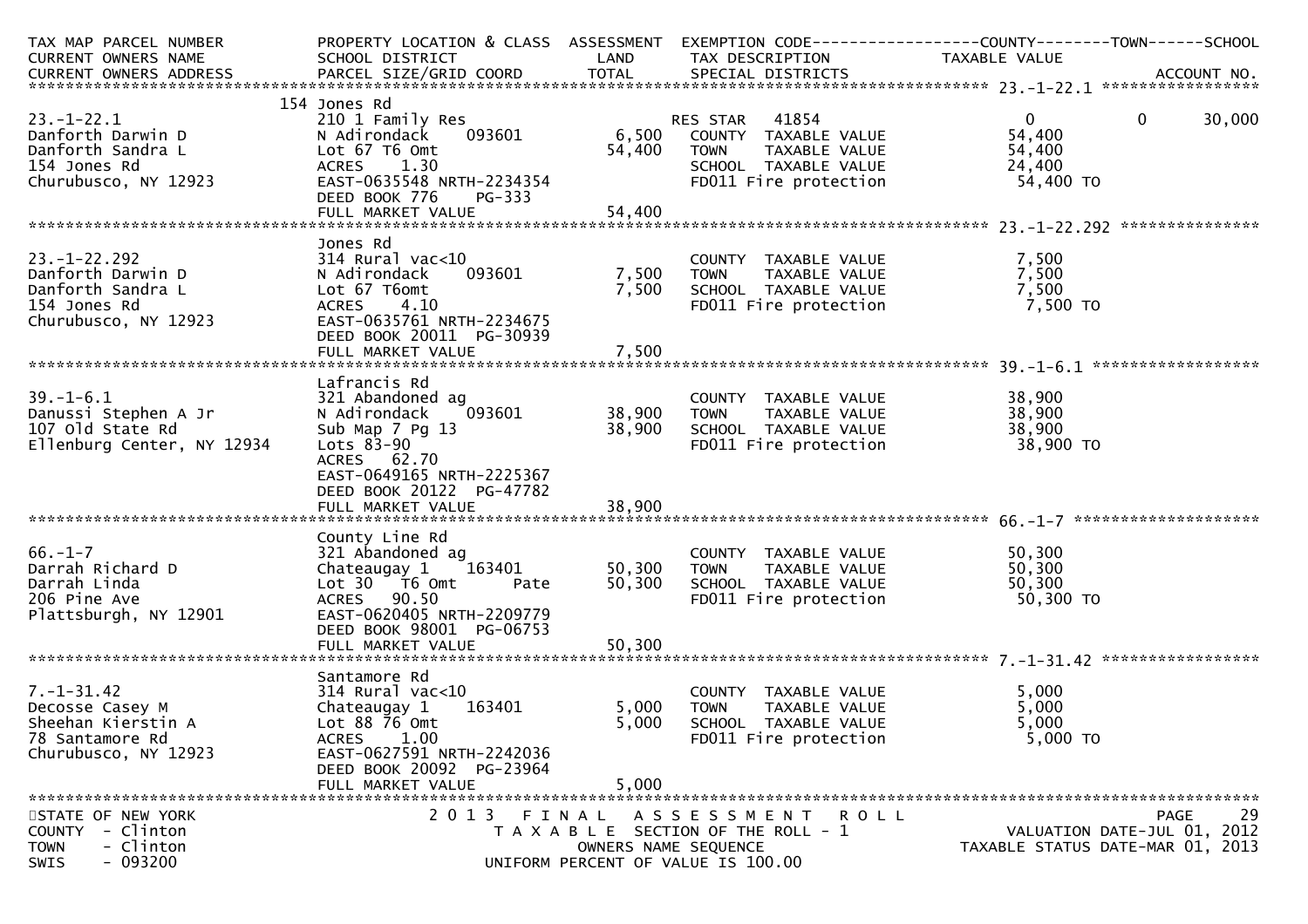| CURRENT OWNERS NAME<br>SCHOOL DISTRICT<br>LAND<br>TAX DESCRIPTION<br>TAXABLE VALUE                                                                     | EXEMPTION CODE------------------COUNTY--------TOWN------SCHOOL |
|--------------------------------------------------------------------------------------------------------------------------------------------------------|----------------------------------------------------------------|
|                                                                                                                                                        |                                                                |
|                                                                                                                                                        |                                                                |
|                                                                                                                                                        |                                                                |
| Frontier Rd                                                                                                                                            |                                                                |
| $\mathbf 0$<br>$7. - 1 - 22. - 1$<br>240 Rural res<br>41854<br>$\overline{0}$<br>RES STAR                                                              | 30,000                                                         |
| Chateaugay 1 163401<br>35,700<br>95,000<br>COUNTY TAXABLE VALUE<br>Decosse Cynthia A                                                                   |                                                                |
| PO Box 856<br>95,000<br>95,000<br>Lot 89 T6 Omt<br>TAXABLE VALUE<br>Pate<br>TOWN                                                                       |                                                                |
| Chateaugay, NY 12920<br>ACRES 54.00<br>SCHOOL TAXABLE VALUE<br>65,000                                                                                  |                                                                |
| FD011 Fire protection<br>95,000 TO<br>EAST-0631641 NRTH-2242667                                                                                        |                                                                |
| DEED BOOK 99001 PG-13424                                                                                                                               |                                                                |
|                                                                                                                                                        |                                                                |
|                                                                                                                                                        |                                                                |
| Frontier Rd                                                                                                                                            |                                                                |
| $7. - 1 - 22. - 2$<br>321 Abandoned ag<br>37,400<br>COUNTY TAXABLE VALUE                                                                               |                                                                |
| 37,400<br>$\sim$ 093601<br>37,400<br>Decosse Cynthia A<br>N Adirondack<br><b>TOWN</b><br>TAXABLE VALUE                                                 |                                                                |
| 37,400<br>PO Box 856<br>SCHOOL TAXABLE VALUE<br>37,400<br>Lot 87 T6 Omt<br>Pate                                                                        |                                                                |
| ACRES 58.80<br>FD011 Fire protection<br>37,400 TO<br>Chateaugay, NY 12920                                                                              |                                                                |
| EAST-0632960 NRTH-2243687                                                                                                                              |                                                                |
| DEED BOOK 20041 PG-73983                                                                                                                               |                                                                |
| 37,400<br>FULL MARKET VALUE                                                                                                                            |                                                                |
|                                                                                                                                                        |                                                                |
| 140 Frontier Rd                                                                                                                                        |                                                                |
| RES STAR 41854<br>$\mathbf{0}$<br>$7. - 1 - 21.5$<br>270 Mfg housing<br>$\overline{0}$                                                                 | 30,000                                                         |
| 093601<br>10,400 COUNTY TAXABLE VALUE<br>54,300<br>Decosse Dean A<br>N Adirondack                                                                      |                                                                |
| 54,300<br>54,300<br>140 Frontier Rd<br>Lot 87 T6omt<br><b>TOWN</b><br>TAXABLE VALUE                                                                    |                                                                |
| ACRES 8.70<br>Churubusco, NY 12923<br>SCHOOL TAXABLE VALUE<br>24,300                                                                                   |                                                                |
| EAST-0634238 NRTH-2243438<br>54,300 TO<br>FD011 Fire protection                                                                                        |                                                                |
| DEED BOOK 20041 PG-73981                                                                                                                               |                                                                |
|                                                                                                                                                        |                                                                |
|                                                                                                                                                        |                                                                |
| 133 Frontier Rd                                                                                                                                        |                                                                |
| $7. - 1 - 23.1$<br>26,300<br>210 1 Family Res<br>COUNTY TAXABLE VALUE                                                                                  |                                                                |
| 7,200<br>26,300<br>093601<br>TAXABLE VALUE<br>Decosse Dean A<br>N Adirondack<br><b>TOWN</b>                                                            |                                                                |
| Lot 87 T6omt<br>26,300<br>SCHOOL TAXABLE VALUE<br>26,300<br>133 Frontier Rd                                                                            |                                                                |
|                                                                                                                                                        |                                                                |
| 26,300 TO<br>ACRES 4.20<br>FD011 Fire protection<br>Churubusco, NY 12923<br>EAST-0634370 NRTH-2242622                                                  |                                                                |
|                                                                                                                                                        |                                                                |
| DEED BOOK 20041 PG-73982                                                                                                                               |                                                                |
|                                                                                                                                                        |                                                                |
|                                                                                                                                                        |                                                                |
| 78 Santamore Rd                                                                                                                                        |                                                                |
|                                                                                                                                                        | 30,000                                                         |
| $7. - 1 - 36$<br>$\mathbf{0}$<br>RES STAR 41854<br>$\overline{0}$<br>210 1 Family Res                                                                  |                                                                |
| 8,300<br>58,000<br>Decosse Dennis Marcel<br>163401<br>Chateaugay 1<br>COUNTY TAXABLE VALUE                                                             |                                                                |
| 58,000<br>58,000<br>78 Santamore Rd<br>Lot 88 T6omt<br><b>TOWN</b><br>TAXABLE VALUE                                                                    |                                                                |
| 28,000<br>Churubusco, NY 12923<br><b>ACRES</b><br>5.10<br>SCHOOL TAXABLE VALUE                                                                         |                                                                |
| EAST-0627780 NRTH-2242184<br>FD011 Fire protection<br>58,000 TO                                                                                        |                                                                |
| DEED BOOK 20011 PG-30695                                                                                                                               |                                                                |
| 58,000<br>FULL MARKET VALUE                                                                                                                            |                                                                |
|                                                                                                                                                        |                                                                |
| 2013 FINAL ASSESSMENT<br>STATE OF NEW YORK<br>R O L L                                                                                                  | 30<br>PAGE                                                     |
| VALUATION DATE-JUL 01, 2012<br>COUNTY - Clinton<br>T A X A B L E SECTION OF THE ROLL - 1                                                               |                                                                |
| <b>TOWN</b><br>- Clinton<br>TAXABLE STATUS DATE-MAR 01, 2013<br>OWNERS NAME SEQUENCE<br>$-093200$<br><b>SWIS</b><br>UNIFORM PERCENT OF VALUE IS 100.00 |                                                                |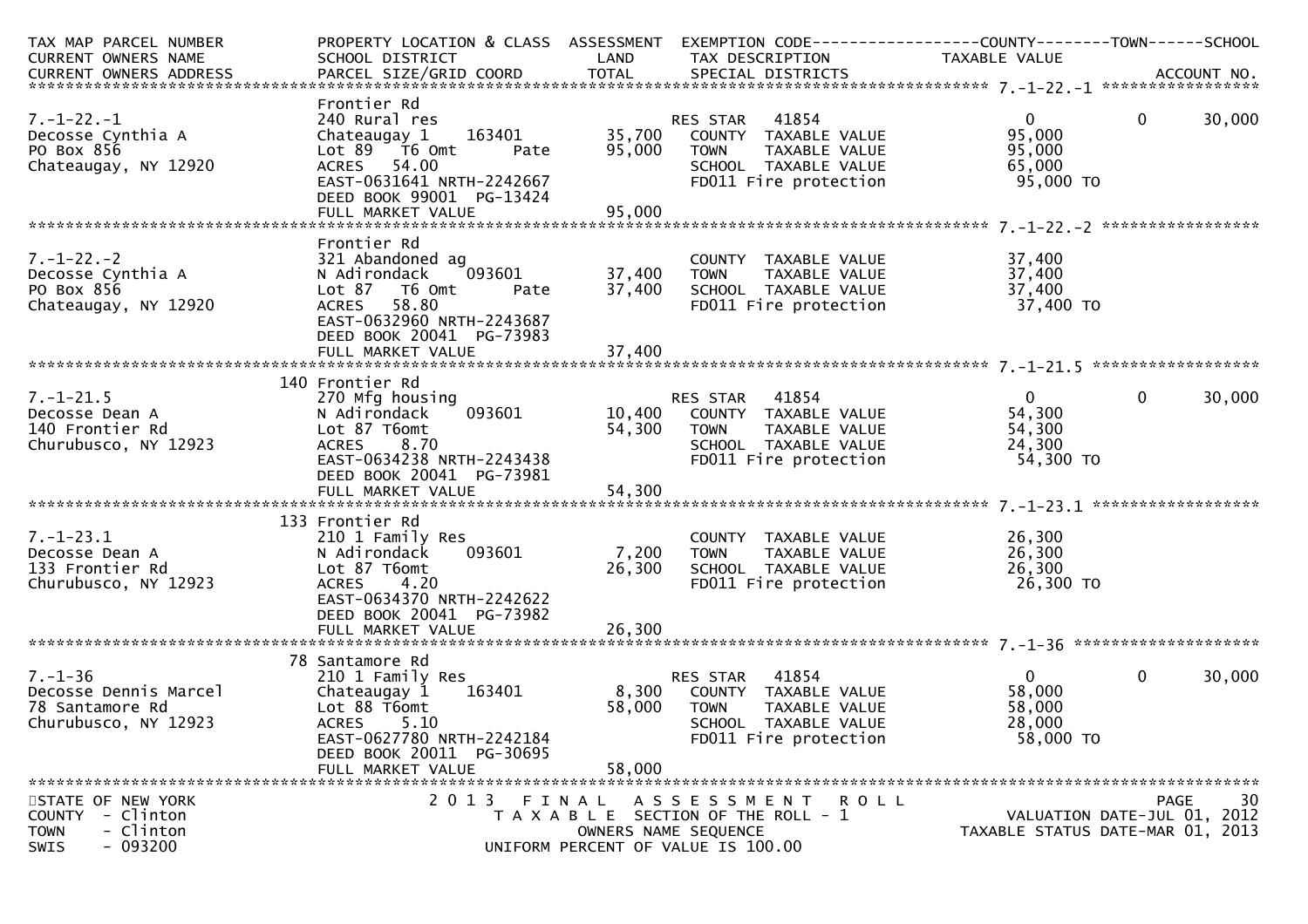| TAX MAP PARCEL NUMBER                 | PROPERTY LOCATION & CLASS ASSESSMENT          |                      | EXEMPTION CODE-----------------COUNTY-------TOWN------SCHOOL |                         |                                  |
|---------------------------------------|-----------------------------------------------|----------------------|--------------------------------------------------------------|-------------------------|----------------------------------|
| CURRENT OWNERS NAME                   | SCHOOL DISTRICT                               | LAND                 | TAX DESCRIPTION                                              | TAXABLE VALUE           |                                  |
|                                       |                                               |                      |                                                              |                         |                                  |
|                                       |                                               |                      |                                                              |                         |                                  |
|                                       | 173 Frontier Rd                               |                      |                                                              |                         |                                  |
| 7.-1-23.2-1                           | 240 Rural res<br>093601<br>N Adirondack       | 51,500               | <b>RES STAR 41854</b>                                        | $\mathbf{0}$<br>141,400 | $\mathbf{0}$<br>30,000           |
| Decosse Lawrence J<br>173 Frontier Rd | Lot 87 T6omt                                  | 141,400              | COUNTY TAXABLE VALUE<br>TAXABLE VALUE<br><b>TOWN</b>         | 141,400                 |                                  |
| Churubusco, NY 12923                  | ACRES 81.70                                   |                      | SCHOOL TAXABLE VALUE                                         | 111,400                 |                                  |
|                                       | EAST-0634436 NRTH-2240598                     |                      | FD011 Fire protection                                        | 141,400 TO              |                                  |
|                                       | DEED BOOK 20001 PG-20473                      |                      |                                                              |                         |                                  |
|                                       |                                               |                      |                                                              |                         |                                  |
|                                       |                                               |                      |                                                              |                         |                                  |
|                                       | Frontier Rd                                   |                      |                                                              |                         |                                  |
| $7. - 1 - 23.2 - 2$                   | 321 Abandoned ag                              |                      | COUNTY TAXABLE VALUE                                         | 35,800                  |                                  |
| Decosse Lawrence J                    | Chateaugay 1<br>163401                        | 35,800               | TAXABLE VALUE<br><b>TOWN</b>                                 | 35,800                  |                                  |
| 173 Frontier Rd                       | Lot 74 T6omt                                  | 35,800               | SCHOOL TAXABLE VALUE                                         | 35,800                  |                                  |
| Churubusco, NY 12923                  | ACRES 65.50                                   |                      | FD011 Fire protection                                        | $35,000$ TO             |                                  |
|                                       | EAST-0634436 NRTH-2240598                     |                      |                                                              |                         |                                  |
|                                       | DEED BOOK 20021 PG-49144                      |                      |                                                              |                         |                                  |
|                                       |                                               |                      |                                                              |                         |                                  |
|                                       | Lost Nation Rd                                |                      |                                                              |                         |                                  |
| $36. - 1 - 1$                         | 105 Vac farmland                              |                      | COUNTY TAXABLE VALUE                                         | 50,700                  |                                  |
| Decosse Richard L Sr                  | Chateaugay 1<br>163401                        | 50,700               | <b>TOWN</b><br>TAXABLE VALUE                                 | 50,700                  |                                  |
| Decosse Janet R                       | Lot 70 T6 Omt<br>Pate                         | 50,700               | SCHOOL TAXABLE VALUE                                         | 50,700                  |                                  |
| 7429 Rt 11                            | ACRES 66.30                                   |                      | FD011 Fire protection                                        | 50,700 TO               |                                  |
| Churubusco, NY 12923                  | EAST-0619692 NRTH-2232393                     |                      |                                                              |                         |                                  |
|                                       | DEED BOOK 20051 PG-81579                      |                      |                                                              |                         |                                  |
|                                       |                                               |                      |                                                              |                         |                                  |
|                                       |                                               |                      |                                                              |                         |                                  |
|                                       | 244 Lost Nation Rd                            |                      |                                                              |                         |                                  |
| $37. - 1 - 2.2$                       | 220 2 Family Res                              |                      | COUNTY TAXABLE VALUE                                         | 118,500                 |                                  |
| Decosse Richard L Sr                  | 163401<br>Chateaugay 1                        | 81,400               | <b>TOWN</b><br>TAXABLE VALUE                                 | 118,500                 |                                  |
| Decosse Janet R<br>7429 Rt 11         | Lot 69 T6 Omt<br>ACRES 218.10<br>Pate         | 118,500              | SCHOOL TAXABLE VALUE<br>FD011 Fire protection                | 118,500<br>118,500 TO   |                                  |
| Churubusco, NY 12923                  | EAST-0625023 NRTH-2230440                     |                      |                                                              |                         |                                  |
|                                       | DEED BOOK 20051 PG-84393                      |                      |                                                              |                         |                                  |
|                                       |                                               |                      |                                                              |                         |                                  |
|                                       |                                               |                      |                                                              |                         |                                  |
|                                       | Old Railroad Bed                              |                      |                                                              |                         |                                  |
| $37. - 1 - 19$                        | 323 Vacant rural                              |                      | COUNTY TAXABLE VALUE                                         | 8,100                   |                                  |
| Decosse Richard L Sr                  | 163401<br>Chateaugay 1                        | 8,100                | <b>TOWN</b><br>TAXABLE VALUE                                 | 8,100                   |                                  |
| Decosse Janet R                       | Lot $52$ T60mt                                | 8,100                | SCHOOL TAXABLE VALUE                                         | 8,100                   |                                  |
| 7429 Rt 11                            | R.r. Bed                                      |                      | FD011 Fire protection                                        | 8,100 TO                |                                  |
| Churubusco, NY 12923                  | Lost Nations To Whalen Ro                     |                      |                                                              |                         |                                  |
|                                       | ACRES 13.50                                   |                      |                                                              |                         |                                  |
|                                       | EAST-0626759 NRTH-2226822                     |                      |                                                              |                         |                                  |
|                                       | DEED BOOK 20051 PG-81579<br>FULL MARKET VALUE | 8,100                |                                                              |                         |                                  |
|                                       |                                               |                      |                                                              |                         |                                  |
| STATE OF NEW YORK                     | 2 0 1 3                                       | FINAL                | A S S E S S M E N T<br>ROLL                                  |                         | 31<br>PAGE                       |
| COUNTY - Clinton                      |                                               |                      | T A X A B L E SECTION OF THE ROLL - 1                        |                         | VALUATION DATE-JUL 01, 2012      |
| - Clinton<br><b>TOWN</b>              |                                               | OWNERS NAME SEQUENCE |                                                              |                         | TAXABLE STATUS DATE-MAR 01, 2013 |
| $-093200$<br>SWIS                     |                                               |                      | UNIFORM PERCENT OF VALUE IS 100.00                           |                         |                                  |
|                                       |                                               |                      |                                                              |                         |                                  |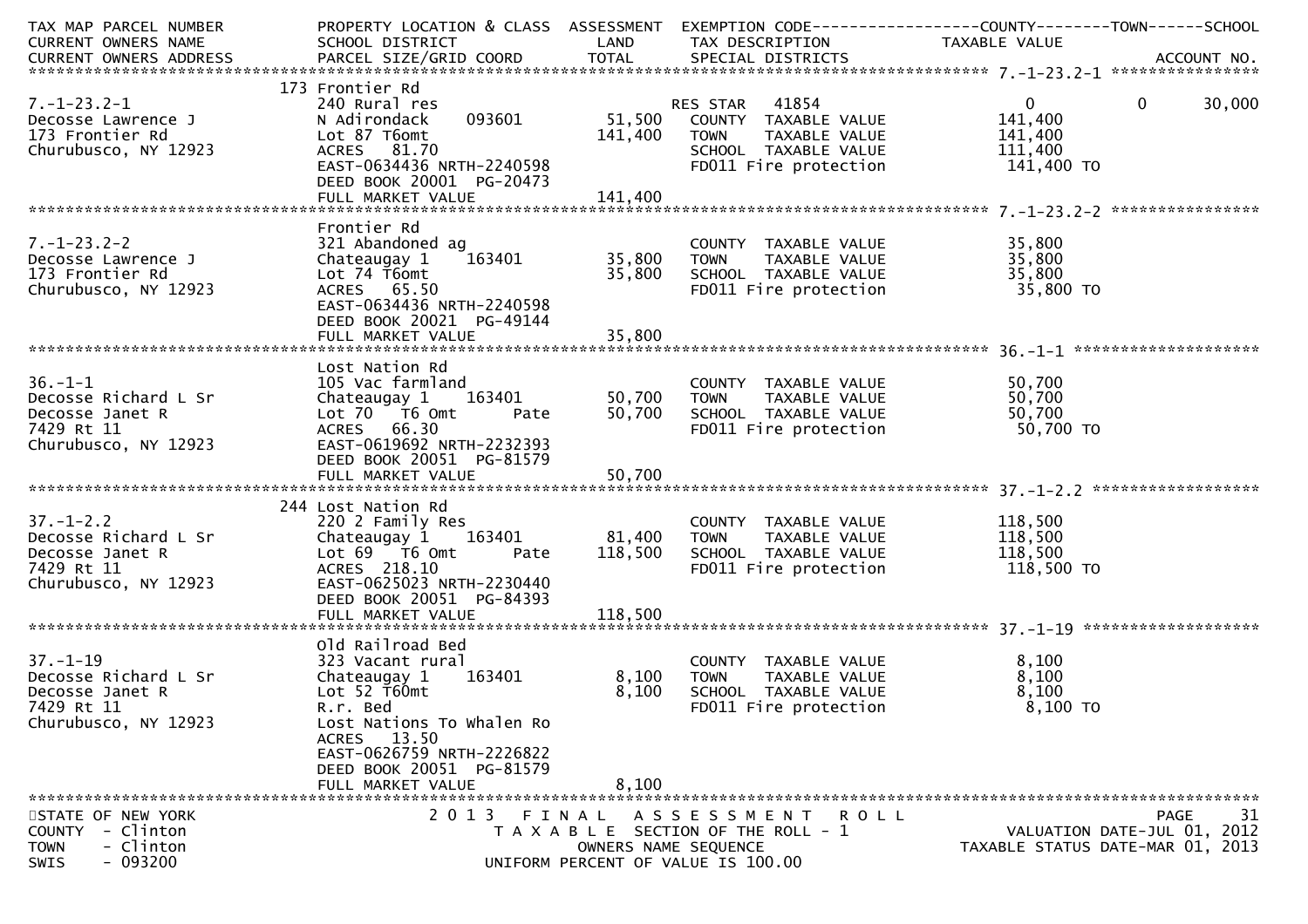| TAX MAP PARCEL NUMBER<br>CURRENT OWNERS NAME                                                                | SCHOOL DISTRICT                                                                                                                                                                         | LAND                          | TAX DESCRIPTION                                                                                               | PROPERTY LOCATION & CLASS ASSESSMENT EXEMPTION CODE---------------COUNTY-------TOWN------SCHOOL<br>TAXABLE VALUE                                                                                                               |    |
|-------------------------------------------------------------------------------------------------------------|-----------------------------------------------------------------------------------------------------------------------------------------------------------------------------------------|-------------------------------|---------------------------------------------------------------------------------------------------------------|--------------------------------------------------------------------------------------------------------------------------------------------------------------------------------------------------------------------------------|----|
|                                                                                                             | 108 Lost Nation Rd                                                                                                                                                                      |                               |                                                                                                               | .4CCOUNT NO . PARCEL SIZE/GRID COORD TOTAL SPECIAL DISTRICTS . ACCOUNT NO . ACCOUNT NO . ACCOUNT NO . بالمحدثة المستوى المستوى المستوى المستوى المستوى المستوى المستوى المستوى المستوى المستوى المستوى المستوى المستوى المستوى |    |
| $37. - 1 - 24.1$<br>Decosse Richard L Sr<br>Decosse Janet R<br>7429 Rt 11<br>Churubusco, NY 12923           | 241 Rural res&ag<br>Chateaugay $1$<br>163401<br>Lot $515\overline{2}$ T6 Omt<br>Pate<br>survey map 2010/231470<br>ACRES 117.20<br>EAST-0622310 NRTH-2224182<br>DEED BOOK 20051 PG-81579 | 71,500<br>109,600             | COUNTY TAXABLE VALUE<br>TAXABLE VALUE<br><b>TOWN</b><br>SCHOOL TAXABLE VALUE<br>FD011 Fire protection         | 109,600<br>109,600<br>109,600<br>109,600 TO                                                                                                                                                                                    |    |
|                                                                                                             |                                                                                                                                                                                         |                               |                                                                                                               |                                                                                                                                                                                                                                |    |
|                                                                                                             | 7433 Rt 11                                                                                                                                                                              |                               |                                                                                                               |                                                                                                                                                                                                                                |    |
| $51.-1-10.1$<br>Decosse Richard L Sr<br>Decosse Janet R<br>7429 Rt 11<br>Churubusco, NY 12923               | 270 Mfg housing<br>Chateaugay 1 163401<br>Lot 50 T6 Omt<br>Pate<br>FRNT 50.00 DPTH 175.00<br>EAST-0622565 NRTH-2223209<br>DEED BOOK 20051 PG-81579                                      | 3,100<br>21,600               | COUNTY TAXABLE VALUE<br><b>TOWN</b><br>TAXABLE VALUE<br>SCHOOL TAXABLE VALUE<br>FD011 Fire protection         | 21,600<br>21,600<br>21,600<br>21,600 TO                                                                                                                                                                                        |    |
|                                                                                                             |                                                                                                                                                                                         |                               |                                                                                                               |                                                                                                                                                                                                                                |    |
|                                                                                                             | 7429 Rt 11                                                                                                                                                                              |                               |                                                                                                               |                                                                                                                                                                                                                                |    |
| $51.-1-10.2$<br>51.-1-10.∠<br>Decosse Richard L Sr<br>Decosse Janet R<br>7429 Rt 11<br>Churubusco, NY 12923 | 486 Mini-mart<br>163401<br>Chateaugay 1<br>Lot 50 T6omt<br><b>ACRES</b><br>1.10<br>EAST-0622697 NRTH-2223244<br>DEED BOOK 20051 PG-81579                                                | 5,500<br>196,500              | COUNTY TAXABLE VALUE<br>TAXABLE VALUE<br><b>TOWN</b><br>SCHOOL TAXABLE VALUE<br>FD011 Fire protection         | 196,500<br>$\frac{196}{100}$ , 500<br>196,500<br>196,500 то                                                                                                                                                                    |    |
|                                                                                                             |                                                                                                                                                                                         |                               |                                                                                                               |                                                                                                                                                                                                                                |    |
| $51.-1-11.3$<br>Decosse Richard L Sr<br>Decosse Janet R<br>7429 Rt 11<br>Churubusco, NY 12923               | Ryan Rd<br>321 Abandoned ag<br>163401<br>Chateaugay 1<br>Lot 50 T6 Omt<br>Pate<br>survey map 20082/17885<br>ACRES 102.80<br>EAST-0622068 NRTH-2218931<br>DEED BOOK 20092 PG-22191       | 58,400<br>58,400              | COUNTY TAXABLE VALUE<br><b>TOWN</b><br>TAXABLE VALUE<br>SCHOOL TAXABLE VALUE<br>FD011 Fire protection         | 58,400<br>58,400<br>58,400<br>58,400 TO                                                                                                                                                                                        |    |
|                                                                                                             |                                                                                                                                                                                         |                               |                                                                                                               |                                                                                                                                                                                                                                |    |
| $52. - 1 - 1$<br>Decosse Richard L Sr<br>Decosse Janet R<br>7429 Rt 11<br>Churubusco, NY 12923              | Rt 11<br>311 Res vac land<br>Chateaugay 1<br>163401<br>Lot $49$ T6 Omt<br>Pate<br>FRNT 140.00 DPTH 100.00<br>EAST-0622933 NRTH-2223330<br>DEED BOOK 20051 PG-81579<br>FULL MARKET VALUE | 3,500<br>3,500<br>3,500       | COUNTY TAXABLE VALUE<br><b>TOWN</b><br>TAXABLE VALUE<br>SCHOOL TAXABLE VALUE<br>FD011 Fire protection         | 3,500<br>3,500<br>3,500<br>3,500 TO                                                                                                                                                                                            |    |
| STATE OF NEW YORK<br>- Clinton<br><b>COUNTY</b><br>- Clinton<br><b>TOWN</b><br>$-093200$<br>SWIS            | 2 0 1 3                                                                                                                                                                                 | FINAL<br>OWNERS NAME SEQUENCE | A S S E S S M E N T<br>R O L L<br>T A X A B L E SECTION OF THE ROLL - 1<br>UNIFORM PERCENT OF VALUE IS 100.00 | <b>PAGE</b><br>VALUATION DATE-JUL 01, 2012<br>TAXABLE STATUS DATE-MAR 01, 2013                                                                                                                                                 | 32 |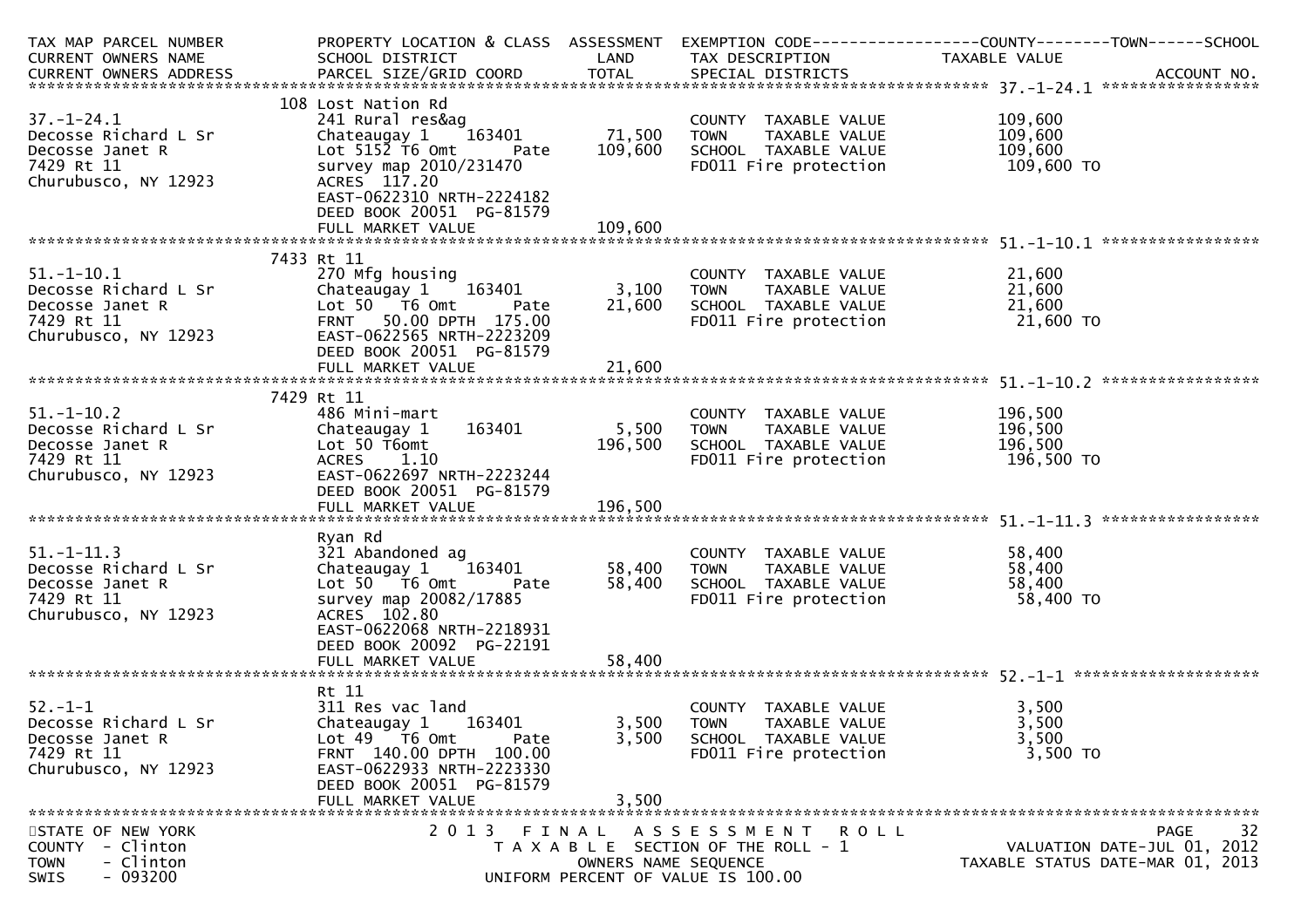| TAX MAP PARCEL NUMBER<br>CURRENT OWNERS NAME                                                      | SCHOOL DISTRICT                                                                                                                                                                      | LAND                       | TAX DESCRIPTION                                                                                                     | PROPERTY LOCATION & CLASS ASSESSMENT EXEMPTION CODE----------------COUNTY-------TOWN------SCHOOL<br>TAXABLE VALUE<br>CURRENT OWNERS ADDRESS PARCEL SIZE/GRID COORD TOTAL SPECIAL DISTRICTS (2007) ACCOUNT NO. |
|---------------------------------------------------------------------------------------------------|--------------------------------------------------------------------------------------------------------------------------------------------------------------------------------------|----------------------------|---------------------------------------------------------------------------------------------------------------------|---------------------------------------------------------------------------------------------------------------------------------------------------------------------------------------------------------------|
|                                                                                                   |                                                                                                                                                                                      |                            |                                                                                                                     |                                                                                                                                                                                                               |
| $52. - 1 - 9.21$<br>Decosse Richard L Sr<br>Decosse Janet R<br>7429 Rt 11<br>Churubusco, NY 12923 | 7239 Rt 11<br>$314$ Rural vac<10<br>163401<br>Chateaugay 1<br>Lot 49 T6 Omt<br>Pate<br>1.50<br>ACRES<br>EAST-0627306 NRTH-2223915<br>DEED BOOK 20051 PG-81579                        | 5,400<br>5,400             | COUNTY TAXABLE VALUE<br>TOWN     TAXABLE VALUE<br>SCHOOL   TAXABLE VALUE<br>FD011 Fire protection                   | 5,400<br>5,400<br>5,400<br>5,400 TO                                                                                                                                                                           |
|                                                                                                   |                                                                                                                                                                                      |                            |                                                                                                                     |                                                                                                                                                                                                               |
| $7. - 1 - 33.1$<br>Demarco Joseph<br>11675 18th Ave<br>Montreal QC, Canada H1E3K1                 | Santamore Rd<br>321 Abandoned ag<br>163401<br>Chateaugay 1<br>Lot 88 T6omt<br>ACRES 37.00<br>EAST-0626808 NRTH-2240526<br>DEED BOOK 693<br>$PG-30$                                   | 25,500<br>25,500           | COUNTY TAXABLE VALUE<br>COUNTY TAXABLE VALUE<br>TOWN TAXABLE VALUE<br>SCHOOL TAXABLE VALUE<br>FDO11 Fire protection | 25,500<br>25,500<br>25,500<br>25,500 TO                                                                                                                                                                       |
|                                                                                                   |                                                                                                                                                                                      |                            |                                                                                                                     |                                                                                                                                                                                                               |
|                                                                                                   | 741 Lafrancis Rd                                                                                                                                                                     |                            |                                                                                                                     |                                                                                                                                                                                                               |
| $39. - 1 - 7$<br>Demarse John P<br>6499 Rt 22<br>Plattsburgh, NY 12901                            | 920 Priv Hunt/Fi<br>093601<br>N Adirondack<br>Lot 56 T6omt<br>Rural Haven Est Lots 68-7<br>ACRES 24.80<br>EAST-0649727 NRTH-2227980<br>DEED BOOK 20051 PG-82987                      | 16,500<br>39,500           | COUNTY TAXABLE VALUE<br>TAXABLE VALUE<br><b>TOWN</b><br>SCHOOL TAXABLE VALUE<br>FD011 Fire protection               | 39,500<br>39,500<br>39,500<br>39,500 TO                                                                                                                                                                       |
|                                                                                                   |                                                                                                                                                                                      |                            |                                                                                                                     |                                                                                                                                                                                                               |
| $7. - 1 - 2.4$<br>Desimone Velia<br>5435 Monkland Ave<br>Montreal QC, Canada H4A1C5               | 174 Santamore Rd<br>260 Seasonal res<br>163401<br>Chateaugay 1<br>Lot 89 T6omt<br>ACRES 5.00<br>EAST-0625445 NRTH-2242432<br>DEED BOOK 604<br>PG-461                                 | 8,200<br>19,700            | COUNTY TAXABLE VALUE<br>TAXABLE VALUE<br><b>TOWN</b><br>SCHOOL TAXABLE VALUE<br>FD011 Fire protection               | 19,700<br>19,700<br>19,700<br>19,700 TO                                                                                                                                                                       |
|                                                                                                   |                                                                                                                                                                                      |                            |                                                                                                                     |                                                                                                                                                                                                               |
| $21. - 1 - 19.2$<br>Desotelle William J<br>483 Hayford Rd<br>Champlain, NY 12919                  | 1436 County Line Rd<br>321 Abandoned ag<br>163401<br>Chateaugay 1<br>Lot 71 T6omt<br>ACRES 41.00<br>EAST-0616881 NRTH-2235836<br>DEED BOOK 898<br><b>PG-227</b><br>FULL MARKET VALUE | 28,000<br>28,000<br>28,000 | COUNTY TAXABLE VALUE<br><b>TOWN</b><br>TAXABLE VALUE<br>SCHOOL TAXABLE VALUE<br>FD011 Fire protection               | 28,000<br>28,000<br>28,000<br>28,000 TO                                                                                                                                                                       |
| STATE OF NEW YORK<br>- Clinton<br><b>COUNTY</b><br>- Clinton<br><b>TOWN</b><br>$-093200$<br>SWIS  |                                                                                                                                                                                      | OWNERS NAME SEQUENCE       | 2013 FINAL ASSESSMENT ROLL<br>T A X A B L E SECTION OF THE ROLL - 1<br>UNIFORM PERCENT OF VALUE IS 100.00           | 33<br><b>PAGE</b><br>VALUATION DATE-JUL 01, 2012<br>TAXABLE STATUS DATE-MAR 01, 2013                                                                                                                          |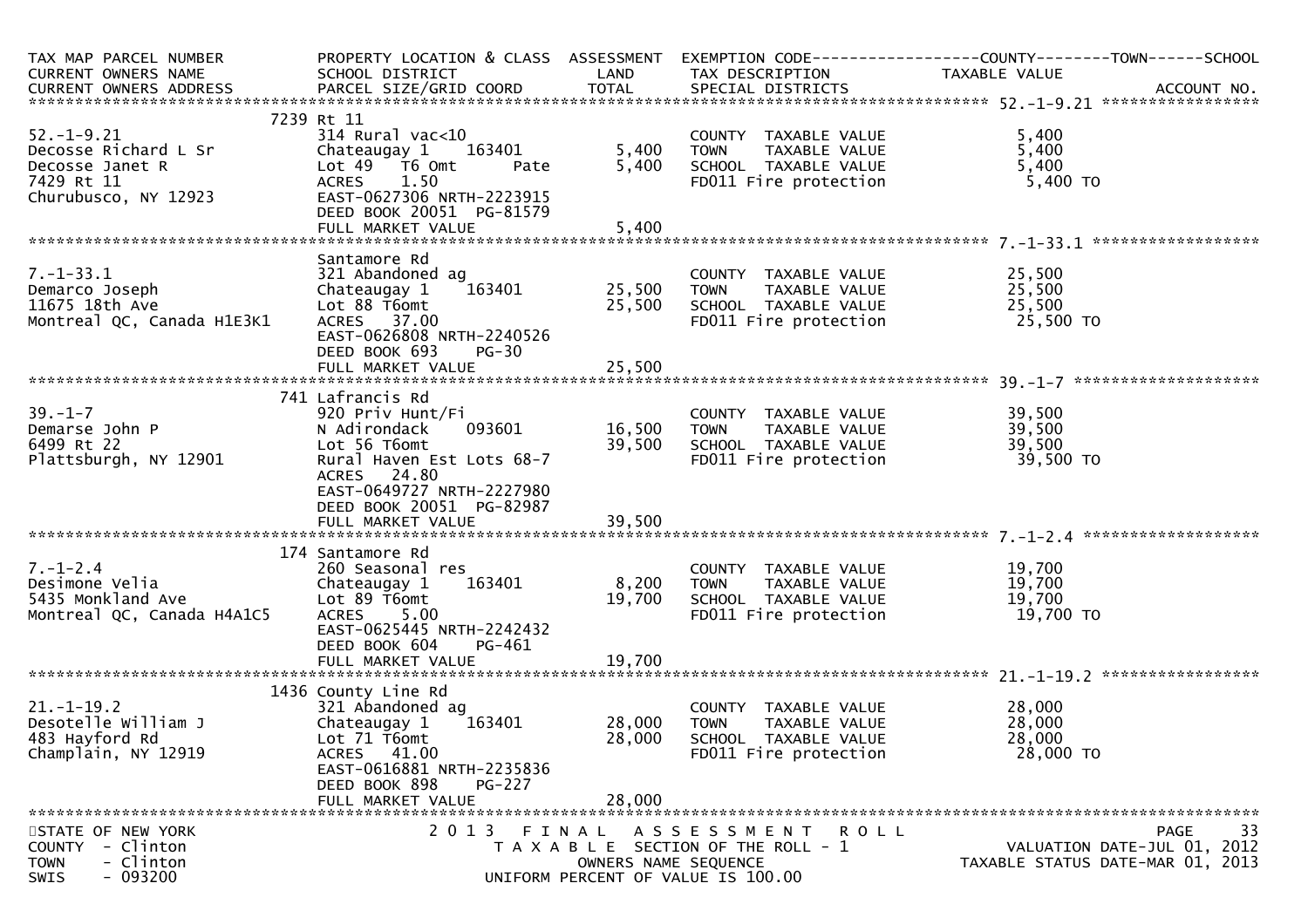| TAX MAP PARCEL NUMBER<br>CURRENT OWNERS NAME                                                                 | PROPERTY LOCATION & CLASS ASSESSMENT<br>SCHOOL DISTRICT                                                                                                                                                        | LAND                      | EXEMPTION CODE-----------------COUNTY-------TOWN------SCHOOL<br>TAX DESCRIPTION                                               | TAXABLE VALUE                                              |                                                                               |
|--------------------------------------------------------------------------------------------------------------|----------------------------------------------------------------------------------------------------------------------------------------------------------------------------------------------------------------|---------------------------|-------------------------------------------------------------------------------------------------------------------------------|------------------------------------------------------------|-------------------------------------------------------------------------------|
| $21. - 1 - 10$<br>Dimassimo Robert A<br>Tudor Croft<br>Farm Lane Headley<br>Epsom Surrey, England<br>KT186BZ | Lost Nation Rd<br>321 Abandoned ag<br>163401<br>Chateaugay 1<br>Lot 72  T6 0mt<br>Pate<br>ACRES 29.80<br>EAST-0622423 NRTH-2236210<br>DEED BOOK 519<br><b>PG-362</b>                                           | 22,400<br>22,400          | COUNTY TAXABLE VALUE<br><b>TOWN</b><br>TAXABLE VALUE<br>SCHOOL TAXABLE VALUE<br>FD011 Fire protection                         | 22,400<br>22,400<br>22,400<br>22,400 TO                    |                                                                               |
| $66. - 1 - 4.2$<br>Dominic James William<br>6559 Military Tpke<br>Ellenburg Center, NY 12934                 | 674 Ryan Rd<br>260 Seasonal res<br>163401<br>Chateaugay 1<br>Lot 32 T6omt<br>ACRES 30.00<br>EAST-0625416 NRTH-2214838<br>DEED BOOK 20102 PG-36837                                                              | 22,500<br>44,700          | COUNTY TAXABLE VALUE<br>TAXABLE VALUE<br><b>TOWN</b><br>SCHOOL TAXABLE VALUE<br>FDO11 Fire protection                         | 44,700<br>44,700<br>44,700<br>44,700 TO                    |                                                                               |
| $69. - 1 - 14.1$<br>Donah James J<br>Donah Cindy L<br>488 Brandy Brook Rd<br>Ellenburg Center, NY 12934      | 488 Brandy Brook Rd<br>210 1 Family Res<br>093601<br>N Adirondack<br>Lot <sub>25</sub><br>T6 Omt<br>Pate<br>3.00<br><b>ACRES</b><br>EAST-0647784 NRTH-2210042<br>DEED BOOK 1017<br>PG-185                      | 115,000                   | RES STAR 41854<br>6,600 COUNTY TAXABLE VALUE<br><b>TOWN</b><br>TAXABLE VALUE<br>SCHOOL TAXABLE VALUE<br>FD011 Fire protection | $\mathbf{0}$<br>115,000<br>115,000<br>85,000<br>115,000 TO | $\mathbf{0}$<br>30,000<br>******************                                  |
| $7. - 1 - 34.6$<br>Doner Michael D<br>PO Box 526<br>Peru, NY 12972                                           | 227 Santamore Rd<br>270 Mfg housing<br>163401<br>Chateaugay 1<br>Lot 89 T60mt<br>4.10<br><b>ACRES</b><br>EAST-0623924 NRTH-2241901<br>DEED BOOK 20112 PG-44384<br>FULL MARKET VALUE                            | 7,200<br>40,000<br>40,000 | COUNTY TAXABLE VALUE<br><b>TOWN</b><br>TAXABLE VALUE<br>SCHOOL TAXABLE VALUE<br>FD011 Fire protection                         | 40,000<br>40,000<br>40,000<br>40,000 TO                    |                                                                               |
| $66. - 1 - 3.1$<br>Dowd Kathleen T<br>699 Ryan Rd<br>Churubusco, NY 12923                                    | 699 Ryan Rd<br>210 1 Family Res<br>Chateaugay 1 163401<br>Lot 31 T6 Omt<br>Pate<br>FRNT 165.00 DPTH 132.00<br>080<br><b>BANK</b><br>EAST-0623893 NRTH-2215277<br>DEED BOOK 20122 PG-46735<br>FULL MARKET VALUE | 4,400<br>50,000<br>50,000 | RES STAR 41854<br>COUNTY TAXABLE VALUE<br><b>TOWN</b><br>TAXABLE VALUE<br>SCHOOL TAXABLE VALUE<br>FD011 Fire protection       | $\overline{0}$<br>50,000<br>50,000<br>20,000<br>50,000 TO  | $\mathbf 0$<br>30,000                                                         |
| STATE OF NEW YORK<br>- Clinton<br><b>COUNTY</b><br>- Clinton<br><b>TOWN</b><br>$-093200$<br><b>SWIS</b>      | 2013 FINAL                                                                                                                                                                                                     | OWNERS NAME SEQUENCE      | A S S E S S M E N T<br>ROLL<br>T A X A B L E SECTION OF THE ROLL - 1<br>UNIFORM PERCENT OF VALUE IS 100.00                    |                                                            | 34<br>PAGE<br>VALUATION DATE-JUL 01, 2012<br>TAXABLE STATUS DATE-MAR 01, 2013 |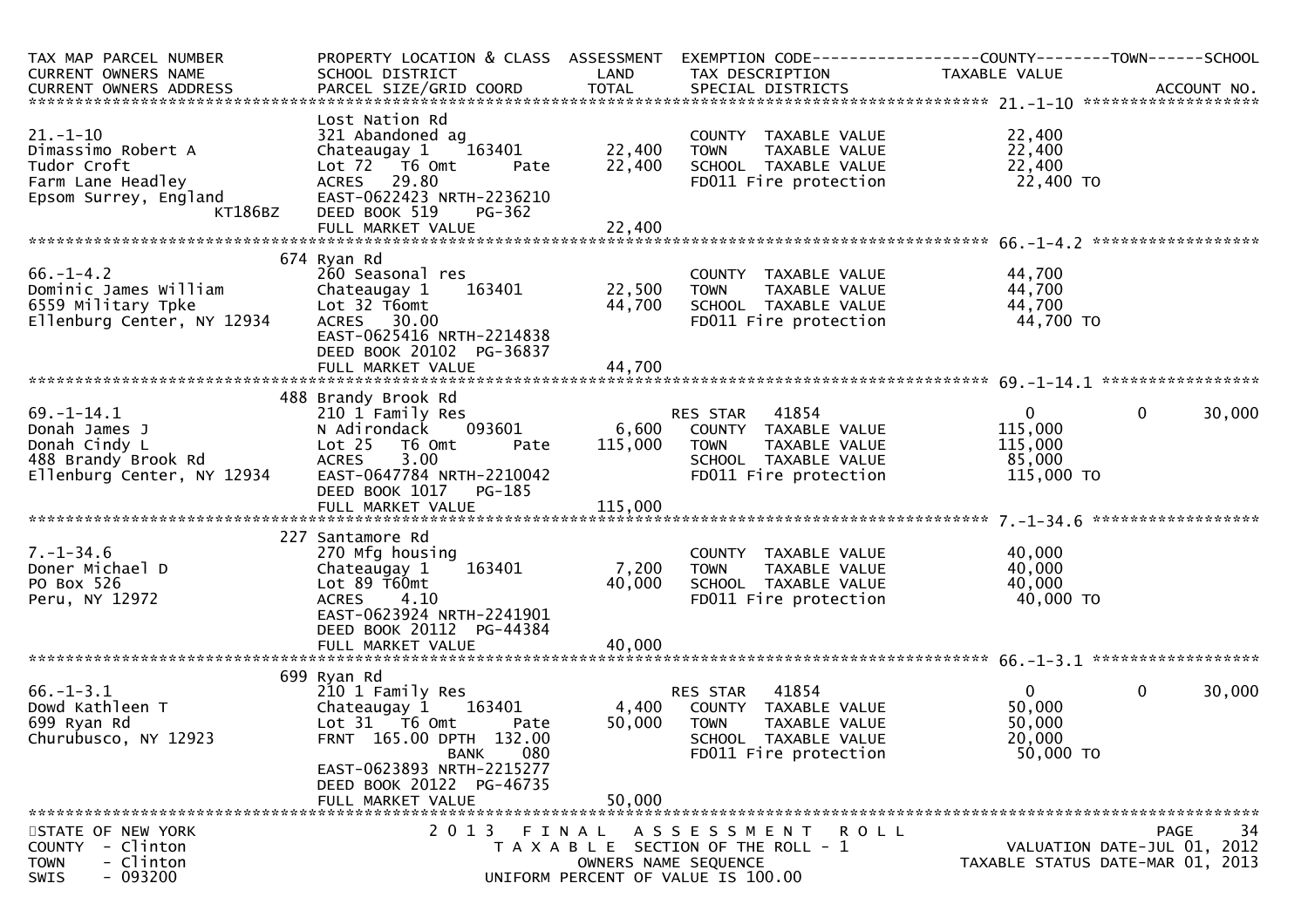| TAX MAP PARCEL NUMBER<br>CURRENT OWNERS NAME                                                                                    | PROPERTY LOCATION & CLASS ASSESSMENT<br>SCHOOL DISTRICT                                                                                                           | LAND             | TAX DESCRIPTION                                                                                                                                     | TAXABLE VALUE                                                          |                                                                                      |
|---------------------------------------------------------------------------------------------------------------------------------|-------------------------------------------------------------------------------------------------------------------------------------------------------------------|------------------|-----------------------------------------------------------------------------------------------------------------------------------------------------|------------------------------------------------------------------------|--------------------------------------------------------------------------------------|
| $68. - 1 - 11.1$<br>Drown Frank L<br>Drown Lori Ann<br>452 Brandy Brook Rd<br>Ellenburg Center, NY 12934                        | Brandy Brook Rd<br>321 Abandoned ag<br>093601<br>N Adirondack<br>$Lot 26$ T6 Omt<br>Pate<br>ACRES 47.10<br>EAST-0645288 NRTH-2210670<br>DEED BOOK 20001 PG-24865  | 31,100<br>31,100 | COUNTY TAXABLE VALUE<br>TAXABLE VALUE<br>TOWN<br>SCHOOL TAXABLE VALUE<br>FD011 Fire protection                                                      | 31,100<br>31,100<br>31,100<br>31,100 TO                                |                                                                                      |
|                                                                                                                                 |                                                                                                                                                                   |                  |                                                                                                                                                     |                                                                        |                                                                                      |
| $68. - 1 - 11.2$<br>Drown Frank L<br>Drown Pat F<br>452 Brandy Brook Rd<br>Ellenburg Center, NY 12934                           | 529 Brandy Brook Rd<br>270 Mfg housing<br>093601<br>N Adirondack<br>Lot 26 T6omt<br><b>ACRES</b><br>1.90<br>EAST-0647138 NRTH-2211116<br>DEED BOOK 20082 PG-15303 | 5,600<br>13,200  | COUNTY TAXABLE VALUE<br>TAXABLE VALUE<br><b>TOWN</b><br>SCHOOL TAXABLE VALUE<br>FD011 Fire protection                                               | 13,200<br>13,200<br>13,200<br>13,200 TO                                |                                                                                      |
|                                                                                                                                 | 80 Pete LeClair Rd                                                                                                                                                |                  |                                                                                                                                                     |                                                                        |                                                                                      |
| $7. - 1 - 19$<br>Dumas Arthur<br>Dumas Carolyn L<br>5381 Rt 374<br>Merrill, NY 12955                                            | 260 Seasonal res<br>093601<br>N Adirondack<br>Lot 87 T6 Omt<br>Pate<br>ACRES 101.00<br>EAST-0633074 NRTH-2245706<br>DEED BOOK 20021 PG-48525                      | 58,000<br>82,500 | COUNTY TAXABLE VALUE<br>TAXABLE VALUE<br>TOWN<br>SCHOOL TAXABLE VALUE<br>FD011 Fire protection                                                      | 82,500<br>82,500<br>82,500<br>82,500 TO                                |                                                                                      |
|                                                                                                                                 |                                                                                                                                                                   |                  |                                                                                                                                                     |                                                                        |                                                                                      |
|                                                                                                                                 | 6242 Rt 11                                                                                                                                                        |                  |                                                                                                                                                     |                                                                        |                                                                                      |
| $69. - 1 - 17$<br>Dunn Life Use Elmer & Francis N Adirondack<br>Dunn Judy Katherine<br>6242 Rt 11<br>Ellenburg Center, NY 12934 | 220 2 Family Res<br>093601<br>Lot 25<br>T6 Omt<br>Pate<br><b>ACRES</b><br>1.05<br>EAST-0647305 NRTH-2212343<br>DEED BOOK 673<br>PG-218                            |                  | WARCOMALL 41131<br>5,300 AGED COUN 41802<br>50,500 SR STAR<br>41834<br>COUNTY TAXABLE VALUE<br><b>TOWN</b><br>TAXABLE VALUE<br>SCHOOL TAXABLE VALUE | 12,625<br>18,938<br>$\overline{0}$<br>18,937<br>37,875<br>$\mathbf{0}$ | 12,625<br>$\mathbf 0$<br>$\overline{0}$<br>0<br>$\Omega$<br>50,500                   |
|                                                                                                                                 |                                                                                                                                                                   |                  |                                                                                                                                                     |                                                                        |                                                                                      |
| $8. - 1 - 10.42$<br>Dupras Louis A<br>Dupras Elaine M<br>136 Liberty Pole Rd<br>Churubusco, NY 12923                            | Liberty Pole Rd<br>321 Abandoned ag<br>093601<br>N Adirondack<br>Lot 86 T6omt<br>ACRES 23.40<br>EAST-0641914 NRTH-2242129<br>DEED BOOK 99001 PG-11709             | 4,700<br>4,700   | COUNTY TAXABLE VALUE<br>TAXABLE VALUE<br>TOWN<br>SCHOOL TAXABLE VALUE<br>FD011 Fire protection                                                      | 4,700<br>4,700<br>4,700<br>4,700 TO                                    |                                                                                      |
|                                                                                                                                 | FULL MARKET VALUE                                                                                                                                                 | 4,700            |                                                                                                                                                     |                                                                        |                                                                                      |
| STATE OF NEW YORK<br>COUNTY - Clinton<br>- Clinton<br>TOWN<br>$-093200$<br>SWIS                                                 | 2013 FINAL                                                                                                                                                        |                  | A S S E S S M E N T R O L L<br>T A X A B L E SECTION OF THE ROLL - 1<br>OWNERS NAME SEQUENCE<br>UNIFORM PERCENT OF VALUE IS 100.00                  |                                                                        | 35<br><b>PAGE</b><br>VALUATION DATE-JUL 01, 2012<br>TAXABLE STATUS DATE-MAR 01, 2013 |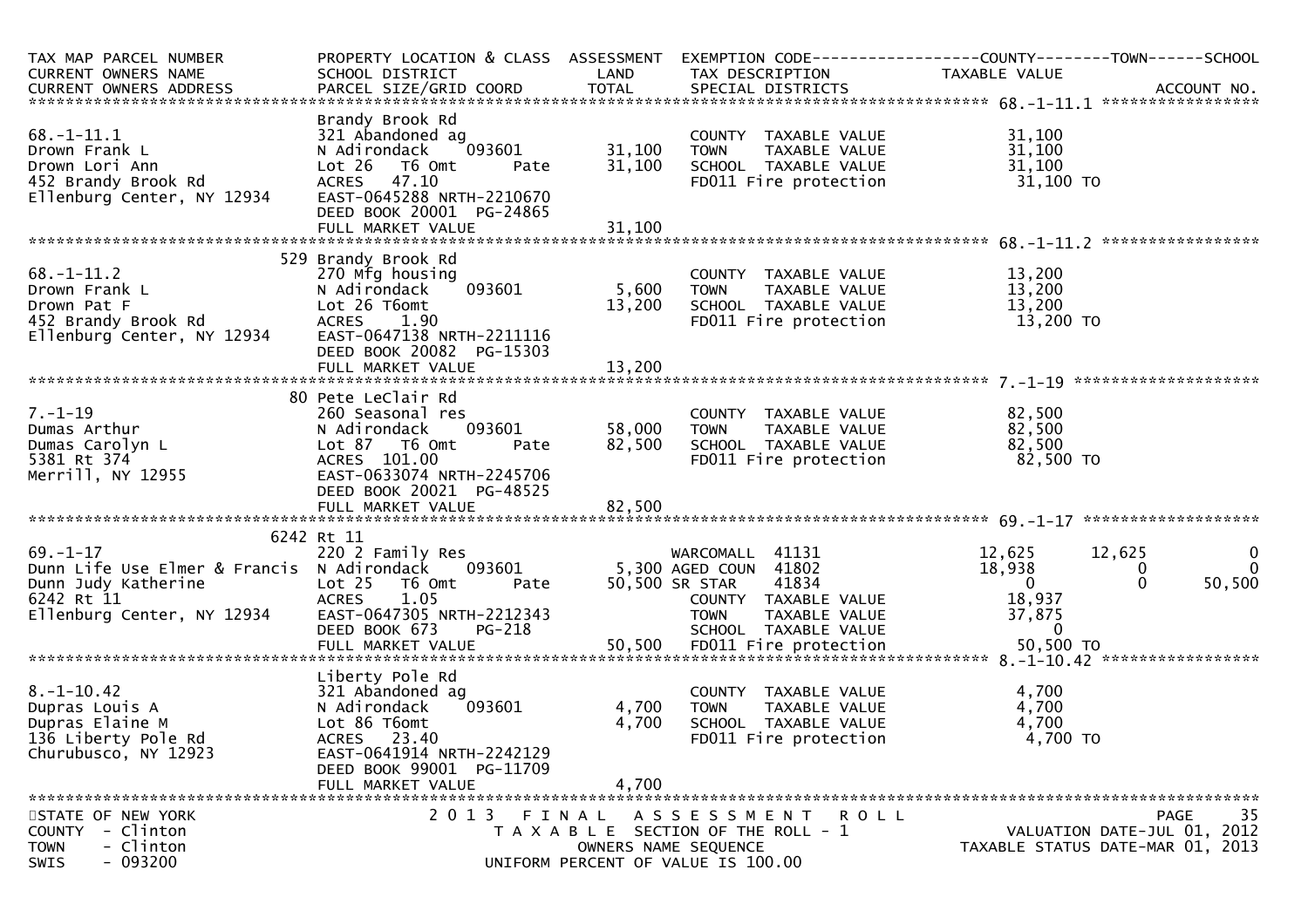| TAX MAP PARCEL NUMBER    | PROPERTY LOCATION & CLASS ASSESSMENT |                      |                                       |                                  |  |  |
|--------------------------|--------------------------------------|----------------------|---------------------------------------|----------------------------------|--|--|
| CURRENT OWNERS NAME      | SCHOOL DISTRICT                      | LAND                 | TAX DESCRIPTION                       | TAXABLE VALUE                    |  |  |
|                          |                                      |                      |                                       |                                  |  |  |
|                          |                                      |                      |                                       |                                  |  |  |
|                          | Liberty Pole Rd                      |                      |                                       |                                  |  |  |
| $8. -1 - 10.451$         | 311 Res vac land                     |                      | COUNTY TAXABLE VALUE                  | 15,300                           |  |  |
| Dupras Louis A           | 093601<br>N Adirondack               | 15,300               | TAXABLE VALUE<br><b>TOWN</b>          | 15,300                           |  |  |
| Dupras Elaine M          | Lot 86 T6omt                         | 15,300               | SCHOOL TAXABLE VALUE                  | 15,300                           |  |  |
| 136 Liberty Pole Rd      | ACRES 42.30                          |                      | FD011 Fire protection                 | 15,300 TO                        |  |  |
| Churubusco, NY 12923     | EAST-0640876 NRTH-2242800            |                      |                                       |                                  |  |  |
|                          | DEED BOOK 20001 PG-23821             |                      |                                       |                                  |  |  |
|                          | FULL MARKET VALUE                    | 15,300               |                                       |                                  |  |  |
|                          |                                      |                      |                                       |                                  |  |  |
|                          | 136 Liberty Pole Rd                  |                      |                                       |                                  |  |  |
| $8. -1 - 10.452$         | 210 1 Family Res                     |                      | COUNTY TAXABLE VALUE                  | 80,900                           |  |  |
| Dupras Louis A           | 093601<br>N Adirondack               | 5,000                | TAXABLE VALUE<br><b>TOWN</b>          | 80,900                           |  |  |
| Dupras Elaine M          | Lot 86 T6omt                         | 80,900               | SCHOOL TAXABLE VALUE                  | 80,900                           |  |  |
| 136 Liberty Pole Rd      | ACRES 1.00                           |                      | FD011 Fire protection                 | 80,900 то                        |  |  |
| Churubusco, NY 12923     | EAST-0641025 NRTH-2244006            |                      |                                       |                                  |  |  |
|                          | DEED BOOK 20122 PG-50978             |                      |                                       |                                  |  |  |
|                          | FULL MARKET VALUE                    | 80,900               |                                       |                                  |  |  |
|                          |                                      |                      |                                       |                                  |  |  |
|                          | Liberty Pole Rd                      |                      |                                       |                                  |  |  |
| $8. - 1 - 12.3$          | 321 Abandoned ag                     |                      | COUNTY TAXABLE VALUE                  | 5,800                            |  |  |
| Dupras Louis A           | 093601<br>N Adirondack               | 5,800                | TAXABLE VALUE<br><b>TOWN</b>          | 5,800                            |  |  |
| Dupras Elaine M          | Lot 76 & 85 T6omt                    | 5,800                | SCHOOL TAXABLE VALUE                  | 5,800                            |  |  |
| 136 Liberty Pole Rd      | ACRES 29.20                          |                      | FD011 Fire protection                 | 5,800 TO                         |  |  |
|                          | EAST-0644299 NRTH-2241434            |                      |                                       |                                  |  |  |
| Churubusco, NY 12923     |                                      |                      |                                       |                                  |  |  |
|                          | DEED BOOK 99001 PG-11711             |                      |                                       |                                  |  |  |
|                          | FULL MARKET VALUE                    | 5,800                |                                       |                                  |  |  |
|                          |                                      |                      |                                       |                                  |  |  |
|                          | Rt 189                               |                      |                                       |                                  |  |  |
| $23. - 1 - 4.24$         | 920 Priv Hunt/Fi                     |                      | COUNTY TAXABLE VALUE                  | 93,300                           |  |  |
| Dupras Louis A           | N Adirondack<br>093601               | 78,200               | <b>TOWN</b><br>TAXABLE VALUE          | 93,300                           |  |  |
| Basmajian Haig K         | Lot 75 & 76 T6omt                    | 93,300               | SCHOOL TAXABLE VALUE                  | 93,300                           |  |  |
| Attn: Terrance Dupras    | ACRES 216.70                         |                      | FD011 Fire protection                 | 93,300 TO                        |  |  |
| 16 Facteau Ave           | EAST-0644007 NRTH-2239419            |                      |                                       |                                  |  |  |
| Plattsburgh, NY 12901    | DEED BOOK 940<br>PG-333              |                      |                                       |                                  |  |  |
|                          | FULL MARKET VALUE                    | 93,300               |                                       |                                  |  |  |
|                          |                                      |                      |                                       |                                  |  |  |
|                          | Rt 189                               |                      |                                       |                                  |  |  |
| $23. - 1 - 4.21$         | 321 Abandoned ag                     |                      | COUNTY TAXABLE VALUE                  | 34,700                           |  |  |
| Dupras Terrence G        | 093601<br>N Adirondack               | 34,700               | <b>TOWN</b><br>TAXABLE VALUE          | 34,700                           |  |  |
| Basmajian Haig K         | 75 T6omt                             | 34,700               | SCHOOL TAXABLE VALUE                  | 34,700                           |  |  |
| 16 Facteau Ave           | ACRES 74.80                          |                      | FD011 Fire protection                 | 34,700 TO                        |  |  |
| Plattsburgh, NY 12901    | EAST-0641878 NRTH-2240793            |                      |                                       |                                  |  |  |
|                          | DEED BOOK 949<br><b>PG-199</b>       |                      |                                       |                                  |  |  |
|                          | FULL MARKET VALUE                    | 34,700               |                                       |                                  |  |  |
|                          |                                      |                      |                                       |                                  |  |  |
| STATE OF NEW YORK        |                                      |                      | 2013 FINAL ASSESSMENT ROLL            | 36<br>PAGE                       |  |  |
| COUNTY - Clinton         |                                      |                      | T A X A B L E SECTION OF THE ROLL - 1 | VALUATION DATE-JUL 01, 2012      |  |  |
| - Clinton<br><b>TOWN</b> |                                      | OWNERS NAME SEQUENCE |                                       | TAXABLE STATUS DATE-MAR 01, 2013 |  |  |
| $-093200$<br><b>SWIS</b> |                                      |                      | UNIFORM PERCENT OF VALUE IS 100.00    |                                  |  |  |
|                          |                                      |                      |                                       |                                  |  |  |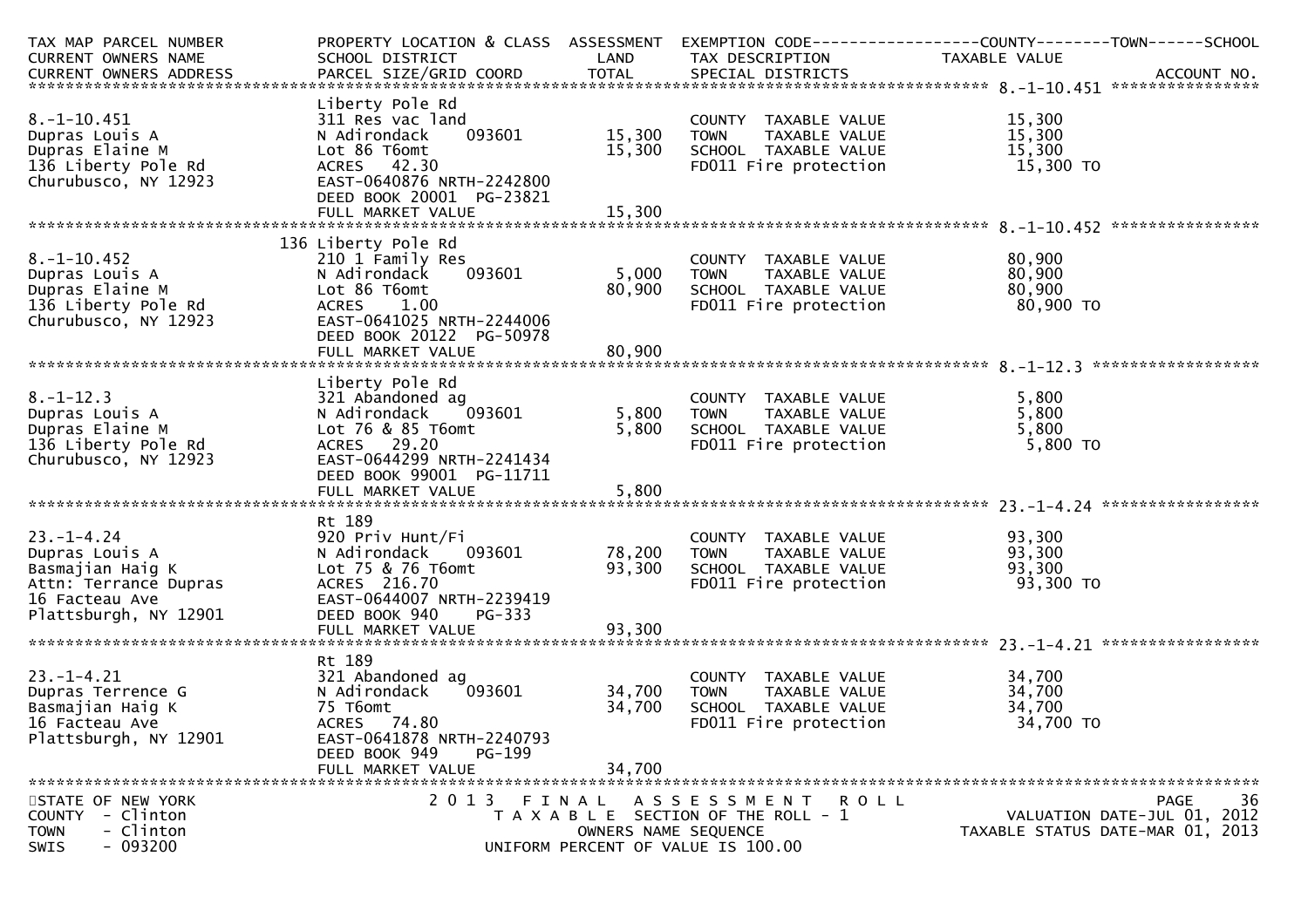| TAX MAP PARCEL NUMBER                                                                                                                                                                                                                                                                                                                                                                              | PROPERTY LOCATION & CLASS ASSESSMENT                          |               | EXEMPTION CODE------------------COUNTY--------TOWN------SCHOOL                                                                                     |                                  |                             |        |
|----------------------------------------------------------------------------------------------------------------------------------------------------------------------------------------------------------------------------------------------------------------------------------------------------------------------------------------------------------------------------------------------------|---------------------------------------------------------------|---------------|----------------------------------------------------------------------------------------------------------------------------------------------------|----------------------------------|-----------------------------|--------|
| CURRENT OWNERS NAME                                                                                                                                                                                                                                                                                                                                                                                | SCHOOL DISTRICT                                               | LAND          | TAX DESCRIPTION                                                                                                                                    | TAXABLE VALUE                    |                             |        |
|                                                                                                                                                                                                                                                                                                                                                                                                    |                                                               |               |                                                                                                                                                    |                                  |                             |        |
|                                                                                                                                                                                                                                                                                                                                                                                                    |                                                               |               |                                                                                                                                                    |                                  |                             |        |
|                                                                                                                                                                                                                                                                                                                                                                                                    | 7259 Rt 11                                                    |               |                                                                                                                                                    |                                  |                             |        |
| $52. - 1 - 8.2$                                                                                                                                                                                                                                                                                                                                                                                    | 210 1 Family Res<br>210 1 Famııy кеs<br>Chateaugay 1   163401 |               | SR STAR       41834<br>5,000    COUNTY   TAXABLE  VALUE                                                                                            | $\overline{0}$                   | $\overline{0}$              | 63,300 |
| Dupree Louis Jr                                                                                                                                                                                                                                                                                                                                                                                    |                                                               |               |                                                                                                                                                    | 97,300                           |                             |        |
|                                                                                                                                                                                                                                                                                                                                                                                                    |                                                               | 97,300        | TAXABLE VALUE<br><b>TOWN</b>                                                                                                                       | 97,300                           |                             |        |
| Laclair Dupree Manya M<br>Taclair Dupree Manya M<br>7259 Rt 11 FRNT 261.00<br>Churubusco, NY 12923 EAST-0626794                                                                                                                                                                                                                                                                                    | FRNT 261.00 DPTH 164.00                                       |               | SCHOOL TAXABLE VALUE<br>FDO11 Fire protection                                                                                                      | 34,000                           |                             |        |
| Churubusco, NY 12923                                                                                                                                                                                                                                                                                                                                                                               | EAST-0626794 NRTH-2223896                                     |               |                                                                                                                                                    | 97,300 TO                        |                             |        |
|                                                                                                                                                                                                                                                                                                                                                                                                    | DEED BOOK 852<br>PG-171                                       |               |                                                                                                                                                    |                                  |                             |        |
|                                                                                                                                                                                                                                                                                                                                                                                                    |                                                               |               |                                                                                                                                                    |                                  |                             |        |
|                                                                                                                                                                                                                                                                                                                                                                                                    |                                                               |               |                                                                                                                                                    |                                  |                             |        |
|                                                                                                                                                                                                                                                                                                                                                                                                    | 245 Campbell Rd                                               |               |                                                                                                                                                    |                                  |                             |        |
| $67. - 1 - 14.1$                                                                                                                                                                                                                                                                                                                                                                                   | 210 1 Family Res                                              |               |                                                                                                                                                    | $\mathbf{0}$                     | $\mathbf 0$                 | 30,000 |
| Dupuis Rolland L                                                                                                                                                                                                                                                                                                                                                                                   | N Adirondack                                                  |               |                                                                                                                                                    | 86,900                           |                             |        |
| Dupuis Carol                                                                                                                                                                                                                                                                                                                                                                                       | Lot 29<br>T6 Omt<br>Pate                                      | 86,900        | <b>TOWN</b><br>TAXABLE VALUE                                                                                                                       | 86,900                           |                             |        |
| 245 Campbell Rd<br>Churubusco, NY 12923                                                                                                                                                                                                                                                                                                                                                            | 1.20<br><b>ACRES</b>                                          |               | SCHOOL TAXABLE VALUE<br>FDO11 Fire protection                                                                                                      | 56,900                           |                             |        |
|                                                                                                                                                                                                                                                                                                                                                                                                    | EAST-0630127 NRTH-2212852                                     |               |                                                                                                                                                    | 86,900 TO                        |                             |        |
|                                                                                                                                                                                                                                                                                                                                                                                                    | DEED BOOK 1023<br>PG-67                                       |               |                                                                                                                                                    |                                  |                             |        |
|                                                                                                                                                                                                                                                                                                                                                                                                    |                                                               |               |                                                                                                                                                    |                                  |                             |        |
|                                                                                                                                                                                                                                                                                                                                                                                                    |                                                               |               |                                                                                                                                                    |                                  |                             |        |
|                                                                                                                                                                                                                                                                                                                                                                                                    | Rt 189                                                        |               |                                                                                                                                                    |                                  |                             |        |
|                                                                                                                                                                                                                                                                                                                                                                                                    | 323 Vacant rural                                              |               | COUNTY TAXABLE VALUE                                                                                                                               | 12,700                           |                             |        |
|                                                                                                                                                                                                                                                                                                                                                                                                    | N Adirondack<br>093601                                        | 12,700        | TAXABLE VALUE<br><b>TOWN</b>                                                                                                                       | 12,700                           |                             |        |
| 53.-1-10<br>Earl Floyd<br>3521 Jerusalen Ave                                                                                                                                                                                                                                                                                                                                                       | Lot 46<br>T6 Omt<br>Pate                                      | 12,700        | SCHOOL TAXABLE VALUE                                                                                                                               | 12,700                           |                             |        |
| Wantagh, NY 11793                                                                                                                                                                                                                                                                                                                                                                                  | ACRES 31.90                                                   |               | FD011 Fire protection                                                                                                                              | 12,700 TO                        |                             |        |
|                                                                                                                                                                                                                                                                                                                                                                                                    | EAST-0640197 NRTH-2224557                                     |               |                                                                                                                                                    |                                  |                             |        |
|                                                                                                                                                                                                                                                                                                                                                                                                    | DEED BOOK 613<br>$PG-57$                                      |               |                                                                                                                                                    |                                  |                             |        |
|                                                                                                                                                                                                                                                                                                                                                                                                    |                                                               |               |                                                                                                                                                    |                                  |                             |        |
|                                                                                                                                                                                                                                                                                                                                                                                                    |                                                               |               |                                                                                                                                                    |                                  |                             |        |
|                                                                                                                                                                                                                                                                                                                                                                                                    | 756 Rt 189                                                    |               |                                                                                                                                                    |                                  |                             |        |
| $23 - 1 - 8$                                                                                                                                                                                                                                                                                                                                                                                       | 270 Mfg housing                                               |               |                                                                                                                                                    | $\overline{0}$                   | $\mathbf{0}$                | 30,000 |
| Eastman Peter J                                                                                                                                                                                                                                                                                                                                                                                    | N Adirondack                                                  |               |                                                                                                                                                    | 35,300                           |                             |        |
| Eastman Orina E                                                                                                                                                                                                                                                                                                                                                                                    | Lot 75<br>T6 Omt                                              |               |                                                                                                                                                    | 35,300                           |                             |        |
| 799 Rt 189                                                                                                                                                                                                                                                                                                                                                                                         | ACRES 75.00                                                   |               |                                                                                                                                                    | 5,300                            |                             |        |
| Churubusco, NY 12923                                                                                                                                                                                                                                                                                                                                                                               | EAST-0641591 NRTH-2236426                                     |               | RES STAR 41854<br>093601 32,500 COUNTY TAXABLE VALUE<br>Pate 35,300 TOWN TAXABLE VALUE<br>SCHOOL TAXABLE VALUE<br>TH-2236426 FD011 Fire protection | 35,300 TO                        |                             |        |
|                                                                                                                                                                                                                                                                                                                                                                                                    | DEED BOOK 20031 PG-53936                                      |               |                                                                                                                                                    |                                  |                             |        |
|                                                                                                                                                                                                                                                                                                                                                                                                    |                                                               |               |                                                                                                                                                    |                                  |                             |        |
| $\begin{array}{llll}\n\text{Answer:} & \text{40.1}\n\text{70.}-2-2 & \text{40.1}\n\end{array}\n\text{ECO Captiva LLC} & \text{N Adi Torr}\n\begin{array}{llll}\n\text{710 Fast 41st St} & \text{Lot 23} \\ \text{N210 Fast 41st St} & \text{Lot 23} \\ \text{N3100 Fast 41st} & \text{R1100 Fast 41st} \\ \text{R220 Fast 41st} & \text{R230 Fast 41st} \\ \text{R3100 Fast 41st} & \text{R4100 F$ |                                                               |               |                                                                                                                                                    |                                  |                             |        |
|                                                                                                                                                                                                                                                                                                                                                                                                    | 167 Bombard Rd                                                |               |                                                                                                                                                    |                                  |                             |        |
|                                                                                                                                                                                                                                                                                                                                                                                                    | 240 Rural res                                                 |               | COUNTY TAXABLE VALUE                                                                                                                               | 135,000                          |                             |        |
|                                                                                                                                                                                                                                                                                                                                                                                                    | N Adirondack                                                  | 093601 71,300 | TAXABLE VALUE<br><b>TOWN</b>                                                                                                                       | 135,000                          |                             |        |
|                                                                                                                                                                                                                                                                                                                                                                                                    | T6 Omt<br>Pate                                                | 135,000       | SCHOOL TAXABLE VALUE                                                                                                                               | 135,000                          |                             |        |
|                                                                                                                                                                                                                                                                                                                                                                                                    | ACRES 123.00                                                  |               | FD011 Fire protection                                                                                                                              | 135,000 TO                       |                             |        |
|                                                                                                                                                                                                                                                                                                                                                                                                    | EAST-0662462 NRTH-2212978                                     |               |                                                                                                                                                    |                                  |                             |        |
|                                                                                                                                                                                                                                                                                                                                                                                                    | DEED BOOK 20102 PG-33679                                      |               |                                                                                                                                                    |                                  |                             |        |
|                                                                                                                                                                                                                                                                                                                                                                                                    | FULL MARKET VALUE                                             | 135,000       |                                                                                                                                                    |                                  |                             |        |
|                                                                                                                                                                                                                                                                                                                                                                                                    |                                                               |               |                                                                                                                                                    |                                  |                             |        |
| STATE OF NEW YORK                                                                                                                                                                                                                                                                                                                                                                                  |                                                               |               | 2013 FINAL ASSESSMENT ROLL                                                                                                                         |                                  | PAGE                        | 37     |
| COUNTY - Clinton                                                                                                                                                                                                                                                                                                                                                                                   |                                                               |               | T A X A B L E SECTION OF THE ROLL - 1                                                                                                              |                                  | VALUATION DATE-JUL 01, 2012 |        |
| <b>TOWN</b><br>- Clinton                                                                                                                                                                                                                                                                                                                                                                           |                                                               |               | OWNERS NAME SEQUENCE                                                                                                                               | TAXABLE STATUS DATE-MAR 01, 2013 |                             |        |
| $-093200$<br><b>SWIS</b>                                                                                                                                                                                                                                                                                                                                                                           |                                                               |               | UNIFORM PERCENT OF VALUE IS 100.00                                                                                                                 |                                  |                             |        |
|                                                                                                                                                                                                                                                                                                                                                                                                    |                                                               |               |                                                                                                                                                    |                                  |                             |        |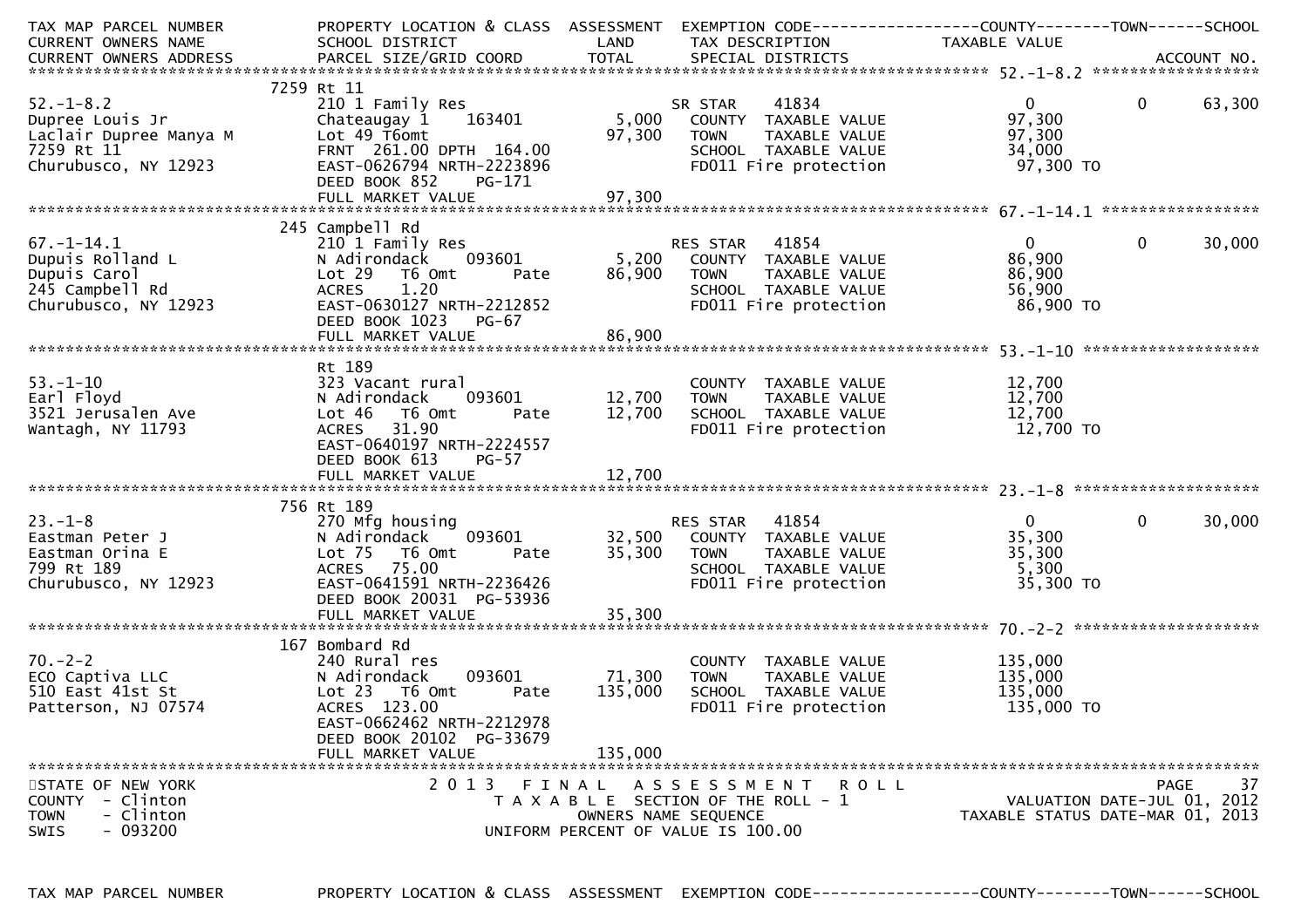| CURRENT OWNERS NAME<br>. CURRENT OWNERS ADDRESS PARCEL SIZE/GRID COORD TOTAL SPECIAL DISTRICTS ACCOUNT NO ACCOUNT NO ACCOUNT NO ACCOUNT | SCHOOL DISTRICT                                                                                                                                                         | LAND                       | TAX DESCRIPTION                                                                                                            | TAXABLE VALUE                                           |                                                                                      |
|-----------------------------------------------------------------------------------------------------------------------------------------|-------------------------------------------------------------------------------------------------------------------------------------------------------------------------|----------------------------|----------------------------------------------------------------------------------------------------------------------------|---------------------------------------------------------|--------------------------------------------------------------------------------------|
| $70. - 2 - 3$<br>ECO Captiva LLC<br>510 East 41st St<br>Patterson, NJ 07574                                                             | Bombard Rd<br>321 Abandoned ag<br>093601<br>N Adirondack<br>Lot 23 T6 Omt<br>Pate<br>ACRES 107.80<br>EAST-0660057 NRTH-2212624<br>DEED BOOK 20102 PG-33679              | 59,400<br>59,400           | COUNTY TAXABLE VALUE<br>TAXABLE VALUE<br><b>TOWN</b><br>SCHOOL TAXABLE VALUE<br>FD011 Fire protection                      | 59,400<br>59,400<br>59,400<br>59,400 TO                 |                                                                                      |
|                                                                                                                                         | FULL MARKET VALUE                                                                                                                                                       | 59,400                     |                                                                                                                            |                                                         |                                                                                      |
| $70 - 2 - 4$<br>ECO Captiva LLC<br>510 East 41st St<br>Patterson, NJ 07574                                                              | Bombard Rd<br>321 Abandoned ag<br>093601<br>N Adirondack<br>Lot 23 T6 Omt<br>Pate<br>ACRES 100.00<br>EAST-0659749 NRTH-2214607<br>DEED BOOK 20102 PG-33679              | 35,600<br>35,600           | COUNTY TAXABLE VALUE<br>TAXABLE VALUE<br><b>TOWN</b><br>SCHOOL TAXABLE VALUE<br>FD011 Fire protection                      | 35,600<br>35,600<br>35,600<br>35,600 TO                 |                                                                                      |
|                                                                                                                                         |                                                                                                                                                                         |                            |                                                                                                                            |                                                         |                                                                                      |
|                                                                                                                                         | 538 Brandy Brook Rd                                                                                                                                                     |                            |                                                                                                                            |                                                         |                                                                                      |
| $69. - 1 - 14.12$<br>Elmer Timothy J<br>Gratton Charlene M<br>538 Brandy Brook Rd<br>Ellenburg Center, NY 12934                         | 210 1 Family Res<br>093601<br>N Adirondack<br>Lot 25 T6 Omt<br>ACRES 1.70 BANK<br>080<br>EAST-0647560 NRTH-2211354<br>DEED BOOK 20132 PG-54387                          | 5,600<br>72,900            | RES STAR<br>41854<br>COUNTY TAXABLE VALUE<br><b>TOWN</b><br>TAXABLE VALUE<br>SCHOOL TAXABLE VALUE<br>FD011 Fire protection | $\mathbf{0}$<br>72,900<br>72,900<br>42,900<br>72,900 TO | $\mathbf 0$<br>30,000                                                                |
|                                                                                                                                         |                                                                                                                                                                         |                            |                                                                                                                            |                                                         |                                                                                      |
| $7. - 1 - 9$<br>Elshafay Hefney<br>Aly Lamiaa H<br>33 Hamilton St<br>Plattsburgh, NY 12901                                              | 550 Frontier Rd<br>210 1 Family Res<br>163401<br>Chateaugay 1<br>Lot 88 T6 Omt<br>Pate<br>5.20<br><b>ACRES</b><br>EAST-0628022 NRTH-2246347<br>DEED BOOK 20132 PG-55415 | 7,900<br>44,000            | COUNTY TAXABLE VALUE<br><b>TOWN</b><br>TAXABLE VALUE<br>SCHOOL TAXABLE VALUE<br>FD011 Fire protection                      | 44,000<br>44,000<br>44,000<br>44,000 TO                 |                                                                                      |
| PRIOR OWNER ON 3/01/2013                                                                                                                | FULL MARKET VALUE                                                                                                                                                       | 44,000                     |                                                                                                                            |                                                         |                                                                                      |
|                                                                                                                                         |                                                                                                                                                                         |                            |                                                                                                                            |                                                         |                                                                                      |
|                                                                                                                                         | 15 Santamore Rd                                                                                                                                                         |                            |                                                                                                                            |                                                         |                                                                                      |
| $7. - 1 - 29.1$<br>Fairchild Kenneth<br>Fairchild Jean<br>4 Bayview Dr<br>St Albans, VT 05478                                           | 240 Rural res<br>163401<br>Chateaugay 1<br>Lot 88 T6 Omt<br>Pate<br>ACRES 37.80<br>EAST-0629262 NRTH-2240818<br>DEED BOOK 982<br>$PG-323$<br>FULL MARKET VALUE          | 28,400<br>71,200<br>71,200 | 41854<br>RES STAR<br>COUNTY TAXABLE VALUE<br><b>TOWN</b><br>TAXABLE VALUE<br>SCHOOL TAXABLE VALUE<br>FD011 Fire protection | $\mathbf{0}$<br>71,200<br>71,200<br>41,200<br>71,200 TO | $\mathbf 0$<br>30,000                                                                |
|                                                                                                                                         | 2 0 1 3                                                                                                                                                                 |                            |                                                                                                                            |                                                         |                                                                                      |
| STATE OF NEW YORK<br>- Clinton<br>COUNTY<br>- Clinton<br><b>TOWN</b><br>$-093200$<br><b>SWIS</b>                                        | FINAL                                                                                                                                                                   | OWNERS NAME SEQUENCE       | ASSESSMENT ROLL<br>T A X A B L E SECTION OF THE ROLL - 1<br>UNIFORM PERCENT OF VALUE IS 100.00                             |                                                         | <b>PAGE</b><br>38<br>VALUATION DATE-JUL 01, 2012<br>TAXABLE STATUS DATE-MAR 01, 2013 |

PROPERTY LOCATION & CLASS ASSESSMENT EXEMPTION CODE----------------COUNTY-------TOWN------SCHOOL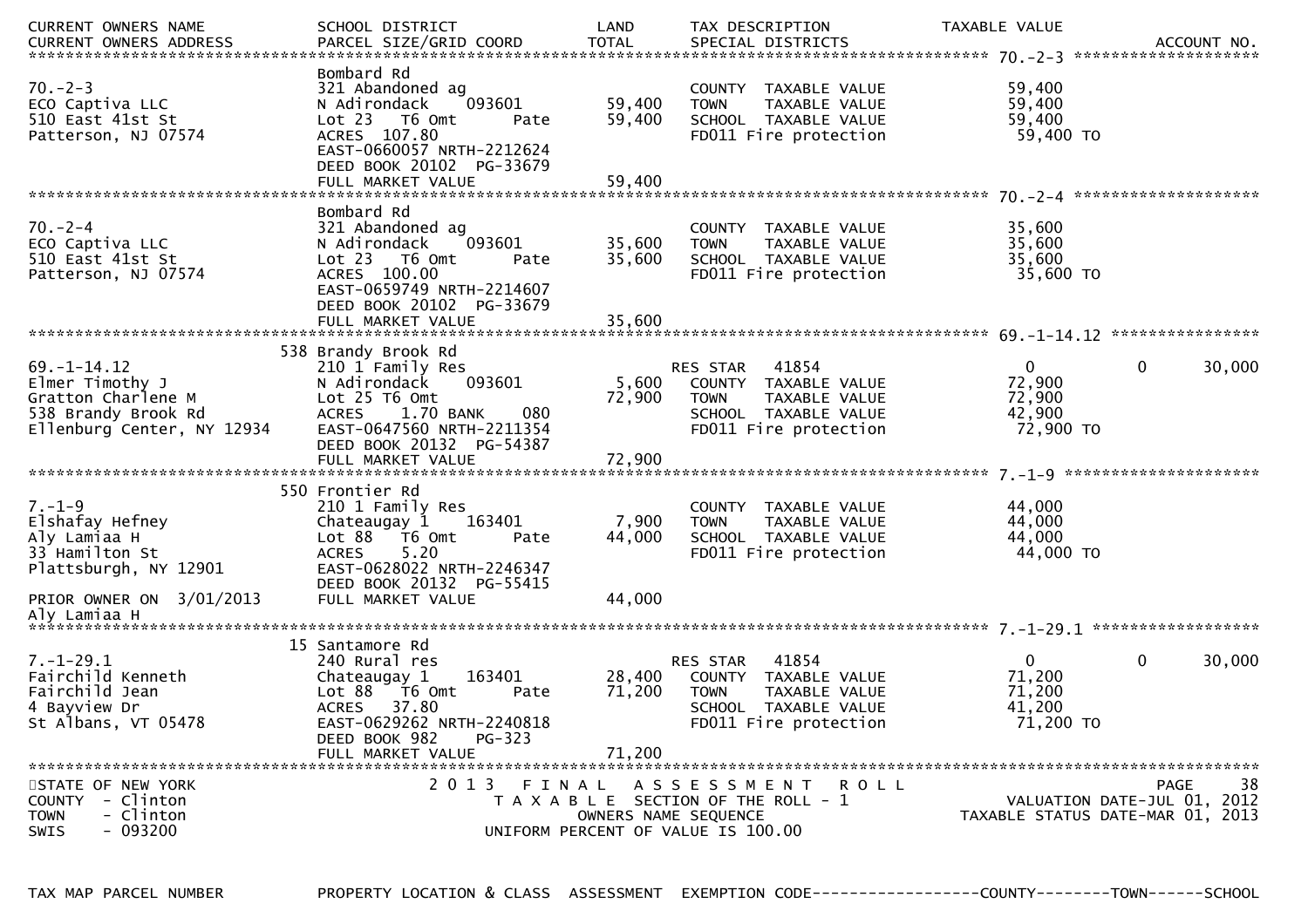| CURRENT OWNERS NAME                                                                           | SCHOOL DISTRICT                                                                                                                                                                        | LAND               | TAX DESCRIPTION                                                                                                                                                | TAXABLE VALUE                                                                                     |
|-----------------------------------------------------------------------------------------------|----------------------------------------------------------------------------------------------------------------------------------------------------------------------------------------|--------------------|----------------------------------------------------------------------------------------------------------------------------------------------------------------|---------------------------------------------------------------------------------------------------|
| $37. - 1 - 23$<br>Fayette Vernon J<br>241 Lost Nation Rd<br>Churubusco, NY 12923              | 241 Lost Nation Rd<br>241 Rural res&ag<br>163401<br>Chateaugay 1<br>Lot 52 T6 Omt<br>Pate<br>ACRES 321.40<br>EAST-0625435 NRTH-2228720<br>DEED BOOK 245<br>PG-235<br>FULL MARKET VALUE | 165,200<br>165,200 | <b>VETERANS</b><br>41101<br>41854<br>119,400 RES STAR<br>COUNTY TAXABLE VALUE<br><b>TOWN</b><br>TAXABLE VALUE<br>SCHOOL TAXABLE VALUE<br>FD011 Fire protection | 1,200<br>1,200<br>0<br>30,000<br>$\mathbf{0}$<br>0<br>164,000<br>164,000<br>135,200<br>165,200 TO |
|                                                                                               |                                                                                                                                                                                        |                    |                                                                                                                                                                |                                                                                                   |
| $52. - 1 - 26$<br>Fayette Vernon J<br>241 Lost Nation Rd<br>Churubusco, NY 12923              | Ryan Rd<br>321 Abandoned ag<br>Chateaugay 1<br>163401<br>Lot 49  T6 Omt<br>Pate<br>50.00<br><b>ACRES</b><br>EAST-0626087 NRTH-2220175                                                  | 10,000<br>10,000   | COUNTY TAXABLE VALUE<br><b>TOWN</b><br>TAXABLE VALUE<br>SCHOOL TAXABLE VALUE<br>FD011 Fire protection                                                          | 10,000<br>10,000<br>10,000<br>10,000 TO                                                           |
|                                                                                               | DEED BOOK 245<br>PG-235<br>FULL MARKET VALUE                                                                                                                                           | 10,000             |                                                                                                                                                                |                                                                                                   |
|                                                                                               |                                                                                                                                                                                        |                    |                                                                                                                                                                |                                                                                                   |
| $23. - 1 - 18$<br>Feller Aaron<br>725 Rt 189<br>PO Box 182                                    | 725 Rt 189<br>210 1 Family Res<br>093601<br>N Adirondack<br>Lot 67<br>T6 Omt<br>Pate<br>5.00<br><b>ACRES</b>                                                                           | 7,800<br>125,000   | 41834<br>SR STAR<br>COUNTY TAXABLE VALUE<br><b>TOWN</b><br>TAXABLE VALUE<br>SCHOOL TAXABLE VALUE                                                               | $\mathbf{0}$<br>63,300<br>$\mathbf{0}$<br>125,000<br>125,000<br>61,700                            |
| Churubusco, NY 12923-0182                                                                     | EAST-0638411 NRTH-2234979                                                                                                                                                              |                    | FD011 Fire protection                                                                                                                                          | 125,000 TO                                                                                        |
|                                                                                               | DEED BOOK 20011 PG-37505                                                                                                                                                               |                    |                                                                                                                                                                |                                                                                                   |
|                                                                                               |                                                                                                                                                                                        |                    |                                                                                                                                                                |                                                                                                   |
| $38. - 1 - 12$<br>Fievisohn Robert<br>1222 Rt 189<br>Churubusco, NY 12923                     | Clinton Mills Rd<br>323 Vacant rural<br>093601<br>N Adirondack<br>Lot 55  T6 Omt<br>Pate<br>ACRES 300.00<br>EAST-0643228 NRTH-2228959                                                  | 79,800<br>79,800   | COUNTY TAXABLE VALUE<br><b>TOWN</b><br>TAXABLE VALUE<br>SCHOOL TAXABLE VALUE<br>FD011 Fire protection                                                          | 79,800<br>79,800<br>79,800<br>79,800 TO                                                           |
|                                                                                               | DEED BOOK 618<br>PG-929<br>FULL MARKET VALUE                                                                                                                                           | 79,800             |                                                                                                                                                                |                                                                                                   |
|                                                                                               |                                                                                                                                                                                        |                    |                                                                                                                                                                |                                                                                                   |
| $8. - 1 - 3.26$<br>Fievisohn Robert T<br>1222 Rt 189<br>Churubusco, NY 12923                  | Rt 189<br>$314$ Rural vac<10<br>093601<br>N Adirondack<br>Lot 86 T6omt<br>ACRES 10.00<br>EAST-0637592 NRTH-2245757<br>DEED BOOK 970<br><b>PG-127</b>                                   | 9,700<br>9,700     | COUNTY TAXABLE VALUE<br><b>TOWN</b><br>TAXABLE VALUE<br>SCHOOL TAXABLE VALUE<br>FD011 Fire protection                                                          | 9,700<br>9,700<br>9,700<br>9,700 TO                                                               |
|                                                                                               | FULL MARKET VALUE                                                                                                                                                                      | 9,700              |                                                                                                                                                                |                                                                                                   |
| STATE OF NEW YORK<br>COUNTY - Clinton<br>- Clinton<br><b>TOWN</b><br>$-093200$<br><b>SWIS</b> | 2 0 1 3                                                                                                                                                                                | FINAL              | A S S E S S M E N T R O L L<br>T A X A B L E SECTION OF THE ROLL - 1<br>OWNERS NAME SEQUENCE<br>UNIFORM PERCENT OF VALUE IS 100.00                             | 39<br><b>PAGE</b><br>VALUATION DATE-JUL 01, 2012<br>TAXABLE STATUS DATE-MAR 01, 2013              |
| TAX MAP PARCEL NUMBER<br>CURRENT OWNERS NAME                                                  | PROPERTY LOCATION & CLASS ASSESSMENT<br>SCHOOL DISTRICT                                                                                                                                | LAND               | TAX DESCRIPTION                                                                                                                                                | EXEMPTION        CODE-----------------COUNTY-------TOWN------SCHOOL<br>TAXABLE VALUE              |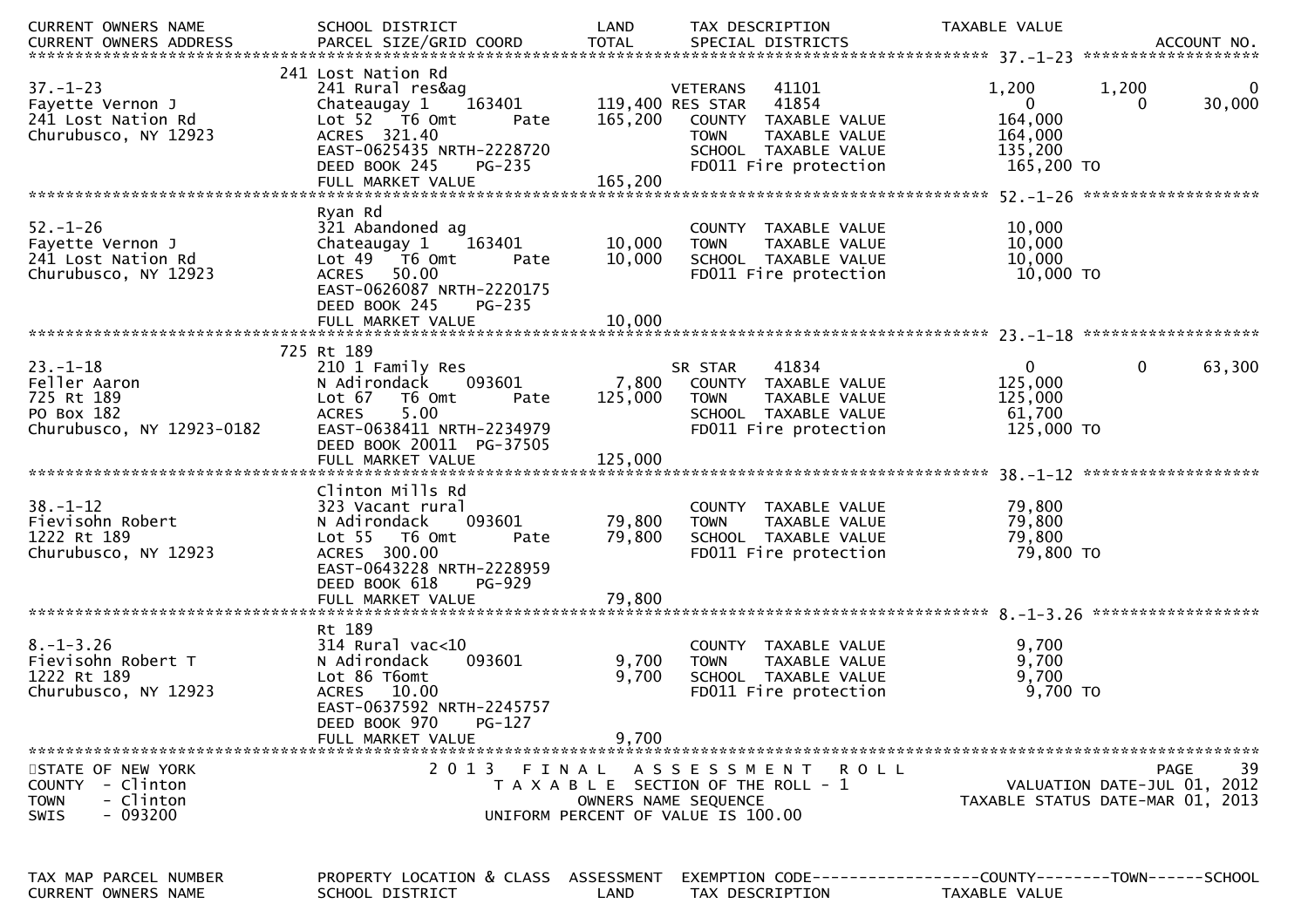| $8. - 1 - 7$<br>Fievisohn Robert T<br>Fievisohn Mary<br>1222 Rt 189<br>Churubusco, NY 12923 | 1222 Rt 189<br>241 Rural res&ag<br>093601<br>N Adirondack<br>Lot 86<br>T6 Omt<br>Pate<br>63.40<br><b>ACRES</b><br>EAST-0638992 NRTH-2246804<br>DEED BOOK 862<br><b>PG-274</b>               | 39,200<br>173,000                  | 41854<br>RES STAR<br>COUNTY TAXABLE VALUE<br><b>TOWN</b><br>TAXABLE VALUE<br>SCHOOL TAXABLE VALUE<br>FD011 Fire protection            | 0<br>0<br>173,000<br>173,000<br>143,000<br>173,000 TO       | 30,000                    |
|---------------------------------------------------------------------------------------------|---------------------------------------------------------------------------------------------------------------------------------------------------------------------------------------------|------------------------------------|---------------------------------------------------------------------------------------------------------------------------------------|-------------------------------------------------------------|---------------------------|
| $67. - 1 - 6.2$<br>Figurniak Bruce P<br>PO Box 559<br>Cutchogue, NY 11935-0559              | Patnode Rd<br>$314$ Rural vac<10<br>093601<br>N Adirondack<br>28 T6omt<br><b>ACRES</b><br>5.00<br>EAST-0635263 NRTH-2210564<br>DEED BOOK 585<br><b>PG-297</b>                               | 8,200<br>8,200                     | COUNTY TAXABLE VALUE<br>TAXABLE VALUE<br><b>TOWN</b><br>SCHOOL TAXABLE VALUE<br>FD011 Fire protection                                 | 8,200<br>8,200<br>8,200<br>8,200 TO                         |                           |
| $68. - 1 - 1.31$<br>Filion Gilles<br>Filion Amy<br>540 Patnode Rd<br>Churubusco, NY 12923   | Patnode Rd<br>321 Abandoned ag<br>093601<br>N Adirondack<br>Lot 34 T6omt<br><b>ACRES</b><br>18.20<br>EAST-0636386 NRTH-2215777<br>DEED BOOK 842<br><b>PG-236</b>                            | 17,000<br>17,000                   | COUNTY TAXABLE VALUE<br>TAXABLE VALUE<br><b>TOWN</b><br>SCHOOL TAXABLE VALUE<br>FD011 Fire protection                                 | 17,000<br>17,000<br>17,000<br>17,000 TO                     |                           |
| $68. - 1 - 1.32$<br>Filion Gilles<br>Filion Amy<br>540 Patnode Rd<br>Churubusco, NY 12923   | 540 Patnode Rd<br>210 1 Family Res<br>093601<br>N Adirondack<br>Lot 34 T6omt<br>2.00<br><b>ACRES</b><br>EAST-0635636 NRTH-2215752<br>DEED BOOK 845<br>PG-217                                | 5,700<br>125,000                   | 41854<br>RES STAR<br>COUNTY TAXABLE VALUE<br><b>TOWN</b><br>TAXABLE VALUE<br>SCHOOL TAXABLE VALUE<br>FD011 Fire protection            | $\Omega$<br>0<br>125,000<br>125,000<br>95,000<br>125,000 TO | 30,000                    |
| $37. - 1 - 11$<br>Filion Marcel<br>Filion Beverly<br>350 Lagree Rd<br>Churubusco, NY 12923  | 535 Looby Rd<br>210 1 Family Res<br>N Adirondack<br>093601<br>Lot 53<br>T6 Omt<br>Pate<br>1.00<br><b>ACRES</b><br>EAST-0631139 NRTH-2224778<br>DEED BOOK 533<br>PG-116<br>FULL MARKET VALUE | 5,000<br>82,100<br>82,100          | 41834<br>SR STAR<br>COUNTY TAXABLE VALUE<br><b>TOWN</b><br>TAXABLE VALUE<br>SCHOOL TAXABLE VALUE<br>FD011 Fire protection             | 0<br>0<br>82,100<br>82,100<br>18,800<br>82,100 TO           | 63,300                    |
| STATE OF NEW YORK<br>COUNTY - Clinton<br><b>TOWN</b><br>- Clinton<br>$-093200$<br>SWIS      | 2 0 1 3<br>FINAL                                                                                                                                                                            |                                    | A S S E S S M E N T<br>R O L L<br>T A X A B L E SECTION OF THE ROLL - 1<br>OWNERS NAME SEQUENCE<br>UNIFORM PERCENT OF VALUE IS 100.00 | VALUATION DATE-JUL 01,<br>TAXABLE STATUS DATE-MAR 01, 2013  | 40<br><b>PAGE</b><br>2012 |
| TAX MAP PARCEL NUMBER<br><b>CURRENT OWNERS NAME</b><br><b>CURRENT OWNERS ADDRESS</b>        | PROPERTY LOCATION & CLASS<br>SCHOOL DISTRICT<br>PARCEL SIZE/GRID COORD                                                                                                                      | ASSESSMENT<br>LAND<br><b>TOTAL</b> | EXEMPTION CODE------------------COUNTY--------TOWN------SCHOOL<br>TAX DESCRIPTION<br>SPECIAL DISTRICTS                                | TAXABLE VALUE                                               | ACCOUNT NO.               |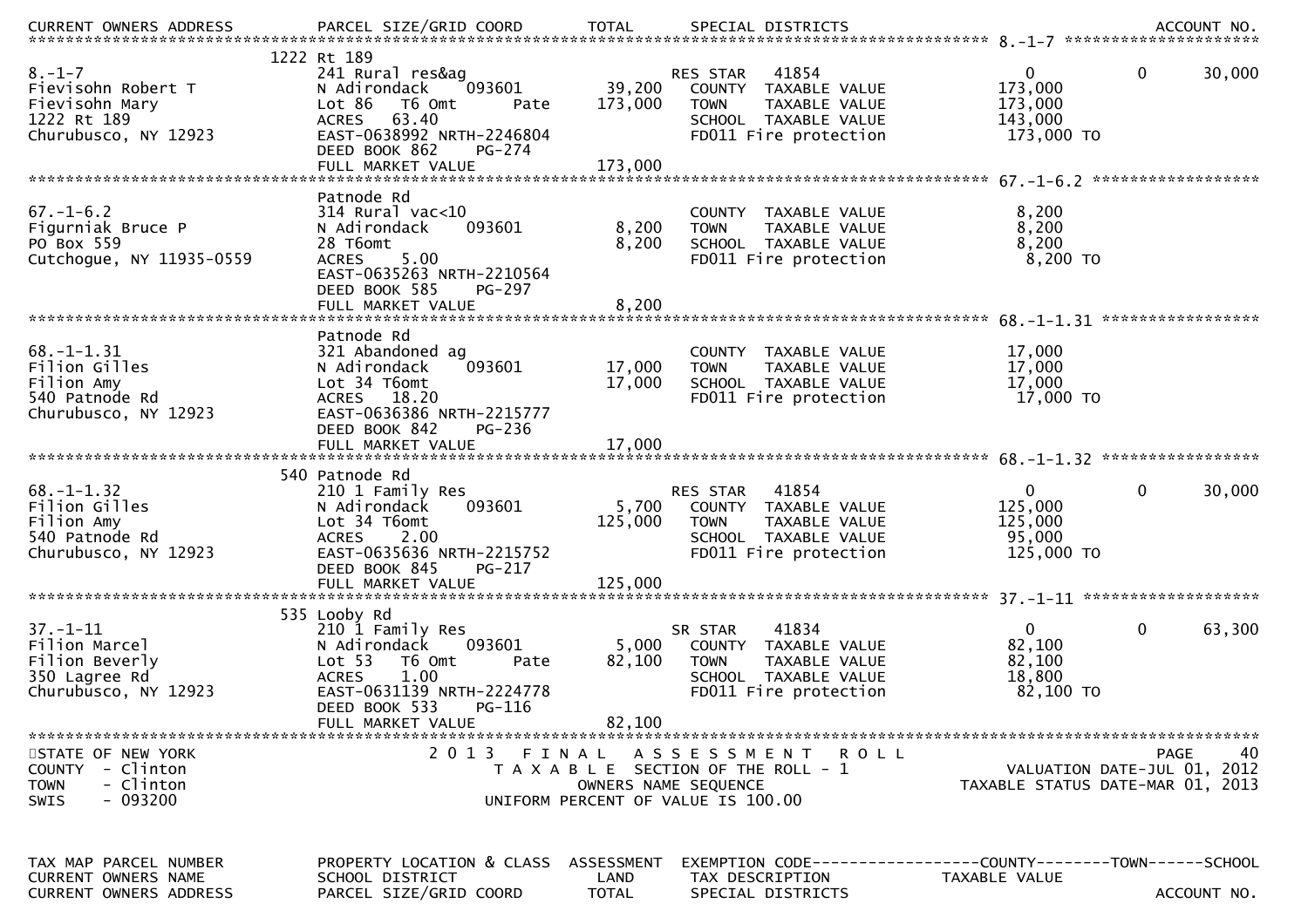| $52. - 1 - 12.2$<br>Filion Michael<br>Filion Julie<br>7026 Rt 11<br>Churubusco, NY 12923                        | 7012 Rt 11<br>422 Diner/lunch<br>093601<br>N Adirondack<br>Lot 48 T60mt<br>Also Deeds Bk 866 Pg 104<br>ACRES 19.20<br>EAST-0632494 NRTH-2224262<br>DEED BOOK 98000 PG-98463<br>FULL MARKET VALUE | 240,000<br>240,000                 | RES STAR<br>41854<br>26,900 RS STAR MH 41864<br>COUNTY TAXABLE VALUE<br><b>TOWN</b><br>TAXABLE VALUE<br>SCHOOL TAXABLE VALUE<br>FD011 Fire protection | 0<br>0<br>$\mathbf{0}$<br>0<br>240,000<br>240,000<br>180,000<br>240,000 TO     | 30,000<br>30,000 |
|-----------------------------------------------------------------------------------------------------------------|--------------------------------------------------------------------------------------------------------------------------------------------------------------------------------------------------|------------------------------------|-------------------------------------------------------------------------------------------------------------------------------------------------------|--------------------------------------------------------------------------------|------------------|
| $22. - 1 - 16.1$<br>Filion Michael Francis<br>Filion Dawn Marie C<br>17 Westland Ave<br>Morrisonville, NY 12962 | Merchia Rd<br>321 Abandoned ag<br>093601<br>N Adirondack<br>Lot 72 T6omt<br>ACRES 50.00<br>EAST-0626754 NRTH-2234653<br>DEED BOOK 20122 PG-47067<br>FULL MARKET VALUE                            | 23,800<br>23,800<br>23,800         | COUNTY TAXABLE VALUE<br><b>TOWN</b><br>TAXABLE VALUE<br>SCHOOL TAXABLE VALUE<br>FD011 Fire protection                                                 | 23,800<br>23,800<br>23,800<br>23,800 TO                                        |                  |
| $38.1 - 1 - 1$<br>Filion Scott<br>Filion Mandy<br>592 Rt 189<br>Churubusco, NY 12923                            | 592 Rt 189<br>210 1 Family Res<br>093601<br>N Adirondack<br>T6 Omt<br>Lot 66<br>Pate<br>FRNT 158.00 DPTH 260.00<br>EAST-0639148 NRTH-2231811<br>DEED BOOK 20061 PG-92286                         | 4,900<br>48,400                    | RES STAR<br>41854<br>COUNTY TAXABLE VALUE<br><b>TOWN</b><br>TAXABLE VALUE<br>SCHOOL TAXABLE VALUE<br>FD011 Fire protection                            | 0<br>0<br>48,400<br>48,400<br>18,400<br>48,400 TO                              | 30,000           |
| $69. - 1 - 3.5$<br>Finlayson John F<br>44 West Hill Rd<br>PO Box 44<br>Ellenburg Center, NY 12934               | Lafrancis Rd<br>321 Abandoned ag<br>093601<br>N Adirondack<br>Lot 25 T6omt<br>ACRES 41.10<br>EAST-0650378 NRTH-2215206<br>DEED BOOK 99001 PG-14735<br>FULL MARKET VALUE                          | 28,100<br>28,100<br>28,100         | COUNTY TAXABLE VALUE<br><b>TOWN</b><br>TAXABLE VALUE<br>SCHOOL TAXABLE VALUE<br>FD011 Fire protection                                                 | 28,100<br>28,100<br>28,100<br>28,100 TO                                        |                  |
| $69. - 1 - 3.2$<br>Finlayson Katherine A<br>Duquette Brad L<br>196 Lafrancis Rd<br>Ellenburg Center, NY 12934   | 196 Lafrancis Rd<br>210 1 Family Res<br>093601<br>N Adirondack<br>Lot 24 T6 Omt<br>Pate<br>FRNT 303.00 DPTH 130.00<br>EAST-0652641 NRTH-2214762<br>DEED BOOK 98001 PG-03407<br>FULL MARKET VALUE | 4,700<br>128,400<br>128,400        | RES STAR<br>41854<br>COUNTY TAXABLE VALUE<br><b>TOWN</b><br>TAXABLE VALUE<br>SCHOOL TAXABLE VALUE<br>FD011 Fire protection                            | 0<br>0<br>128,400<br>128,400<br>98,400<br>128,400 TO                           | 30,000           |
| STATE OF NEW YORK<br>COUNTY - Clinton<br><b>TOWN</b><br>- Clinton<br>$-093200$<br><b>SWIS</b>                   | 2013 FINAL                                                                                                                                                                                       |                                    | A S S E S S M E N T R O L L<br>T A X A B L E SECTION OF THE ROLL - 1<br>OWNERS NAME SEQUENCE<br>UNIFORM PERCENT OF VALUE IS 100.00                    | <b>PAGE</b><br>VALUATION DATE-JUL 01, 2012<br>TAXABLE STATUS DATE-MAR 01, 2013 | 41               |
| TAX MAP PARCEL NUMBER<br>CURRENT OWNERS NAME<br>CURRENT OWNERS ADDRESS                                          | PROPERTY LOCATION & CLASS<br>SCHOOL DISTRICT<br>PARCEL SIZE/GRID COORD                                                                                                                           | ASSESSMENT<br>LAND<br><b>TOTAL</b> | TAX DESCRIPTION<br>SPECIAL DISTRICTS                                                                                                                  | EXEMPTION CODE-----------------COUNTY-------TOWN------SCHOOL<br>TAXABLE VALUE  | ACCOUNT NO.      |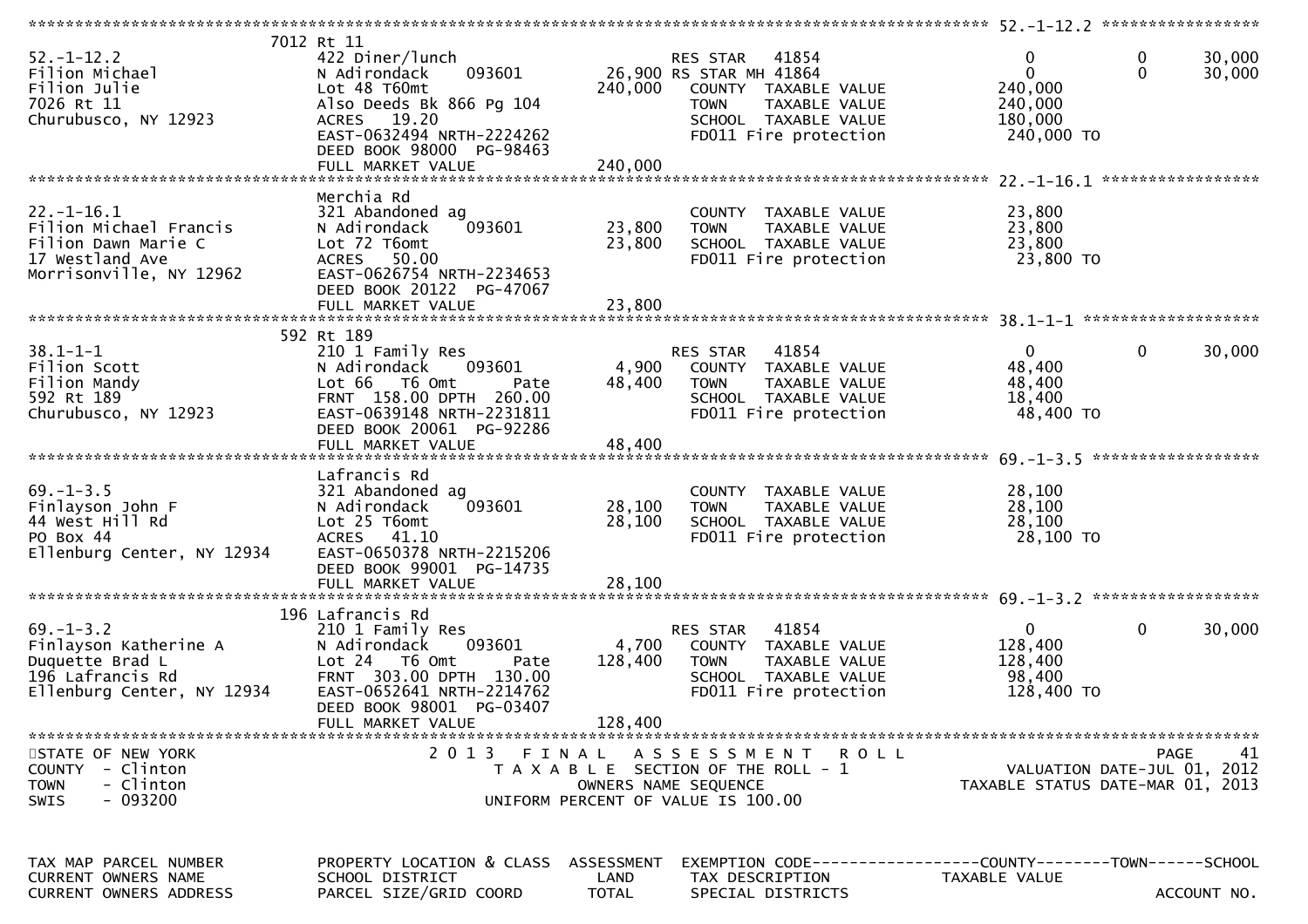| $69. - 1 - 3.1$<br>Finlayson Shane<br>Finlayson Clair<br>245 Lafrancis Rd<br>Ellenburg Center, NY 12934<br>MAY BE SUBJECT TO PAYMENT | 239/245 Lafrancis Rd<br>112 Dairy farm<br>093601<br>N Adirondack<br>Lot <sub>25</sub><br>T6 Omt<br>Pate<br>ACRES 69.70<br>EAST-0651501 NRTH-2215802<br>DEED BOOK 20112 PG-43298<br>FULL MARKET VALUE | 176,800<br>176,800         | 10 YR AGR 41700<br>56,900 RES STAR<br>41854<br>COUNTY TAXABLE VALUE<br><b>TOWN</b><br>TAXABLE VALUE<br>SCHOOL TAXABLE VALUE<br>FD011 Fire protection | 25,225<br>25,225<br>$\mathbf{0}$<br>151,575<br>151,575<br>121,575<br>176,800 TO      | 25,225<br>30,000<br>$\Omega$ |
|--------------------------------------------------------------------------------------------------------------------------------------|------------------------------------------------------------------------------------------------------------------------------------------------------------------------------------------------------|----------------------------|------------------------------------------------------------------------------------------------------------------------------------------------------|--------------------------------------------------------------------------------------|------------------------------|
| UNDER AGDIST LAW TIL 2019                                                                                                            |                                                                                                                                                                                                      |                            |                                                                                                                                                      |                                                                                      |                              |
| $69. - 1 - 3.3$<br>Finlayson Shane<br>Finlayson Clair<br>245 Lafrancis Rd<br>Ellenburg Center, NY 12934                              | 235 Lafrancis Rd<br>210 1 Family Res<br>093601<br>N Adirondack<br>Lot 25 T6omt<br><b>ACRES</b><br>3.00<br>EAST-0652181 NRTH-2215581<br>DEED BOOK 20112 PG-43298                                      | 6,400<br>57,200            | COUNTY TAXABLE VALUE<br><b>TOWN</b><br>TAXABLE VALUE<br>SCHOOL TAXABLE VALUE<br>FD011 Fire protection                                                | 57,200<br>57,200<br>57,200<br>57,200 TO                                              |                              |
|                                                                                                                                      |                                                                                                                                                                                                      |                            |                                                                                                                                                      |                                                                                      |                              |
| $37. - 1 - 16$<br>Finnell Mark R Jr<br>Carter Jessica L<br>7168 Rt 11<br>Churubsco, NY 12920                                         | 7168 Rt 11<br>240 Rural res<br>163401<br>Chateaugay 1<br>Lot $52$ $\overline{76}$ Omt<br>Pate<br>ACRES 146.60 BANK<br>080<br>EAST-0628506 NRTH-2225851<br>DEED BOOK 20051 PG-81885                   | 76,100<br>115,000          | 41854<br>RES STAR<br>COUNTY TAXABLE VALUE<br>TAXABLE VALUE<br><b>TOWN</b><br>SCHOOL TAXABLE VALUE<br>FD011 Fire protection                           | $\mathbf{0}$<br>115,000<br>115,000<br>85,000<br>115,000 TO                           | $\mathbf{0}$<br>30,000       |
| $7. - 1 - 7.1$<br>Fleury Bert<br>Fleury Shirley<br>225 County Rt 24<br>Malone, NY 12953                                              | 571 Frontier Rd<br>260 Seasonal res<br>163401<br>Chateaugay 1<br>Lot 88 T6 Omt<br>ACRES 21.30<br>EAST-0627741 NRTH-2245154<br>DEED BOOK 99001 PG-08526<br>FULL MARKET VALUE                          | 20,000<br>31,200<br>31,200 | COUNTY TAXABLE VALUE<br>TAXABLE VALUE<br><b>TOWN</b><br>SCHOOL TAXABLE VALUE<br>FD011 Fire protection                                                | 31,200<br>31,200<br>31,200<br>31,200 TO                                              |                              |
| $23. - 1 - 22.25$<br>Foley Mary ann<br>78 Kent Falls Rd<br>Morrisonville, NY 12962                                                   | Jones Rd<br>321 Abandoned ag<br>093601<br>N Adirondack<br>Lot 67 T6omt<br>ACRES 11.00<br>EAST-0635875 NRTH-2233867<br>DEED BOOK 20001 PG-19212<br>FULL MARKET VALUE                                  | 12,000<br>12,000<br>12,000 | COUNTY TAXABLE VALUE<br>TAXABLE VALUE<br><b>TOWN</b><br>SCHOOL TAXABLE VALUE<br>FD011 Fire protection                                                | 12,000<br>12,000<br>12,000<br>12,000 TO                                              |                              |
| STATE OF NEW YORK<br>COUNTY - Clinton<br>- Clinton<br><b>TOWN</b><br>$-093200$<br>SWIS                                               |                                                                                                                                                                                                      | OWNERS NAME SEOUENCE       | 2013 FINAL ASSESSMENT ROLL<br>T A X A B L E SECTION OF THE ROLL - 1<br>UNIFORM PERCENT OF VALUE IS 100.00                                            | VALUATION DATE-JUL 01, 2012<br>TAXABLE STATUS DATE-MAR 01, 2013                      | 42<br>PAGE                   |
| TAX MAP PARCEL NUMBER<br>CURRENT OWNERS NAME<br>CURRENT OWNERS ADDRESS                                                               | PROPERTY LOCATION & CLASS ASSESSMENT<br>SCHOOL DISTRICT<br>PARCEL SIZE/GRID COORD                                                                                                                    | LAND<br>TOTAL              | TAX DESCRIPTION<br>SPECIAL DISTRICTS                                                                                                                 | EXEMPTION        CODE-----------------COUNTY-------TOWN------SCHOOL<br>TAXABLE VALUE | ACCOUNT NO.                  |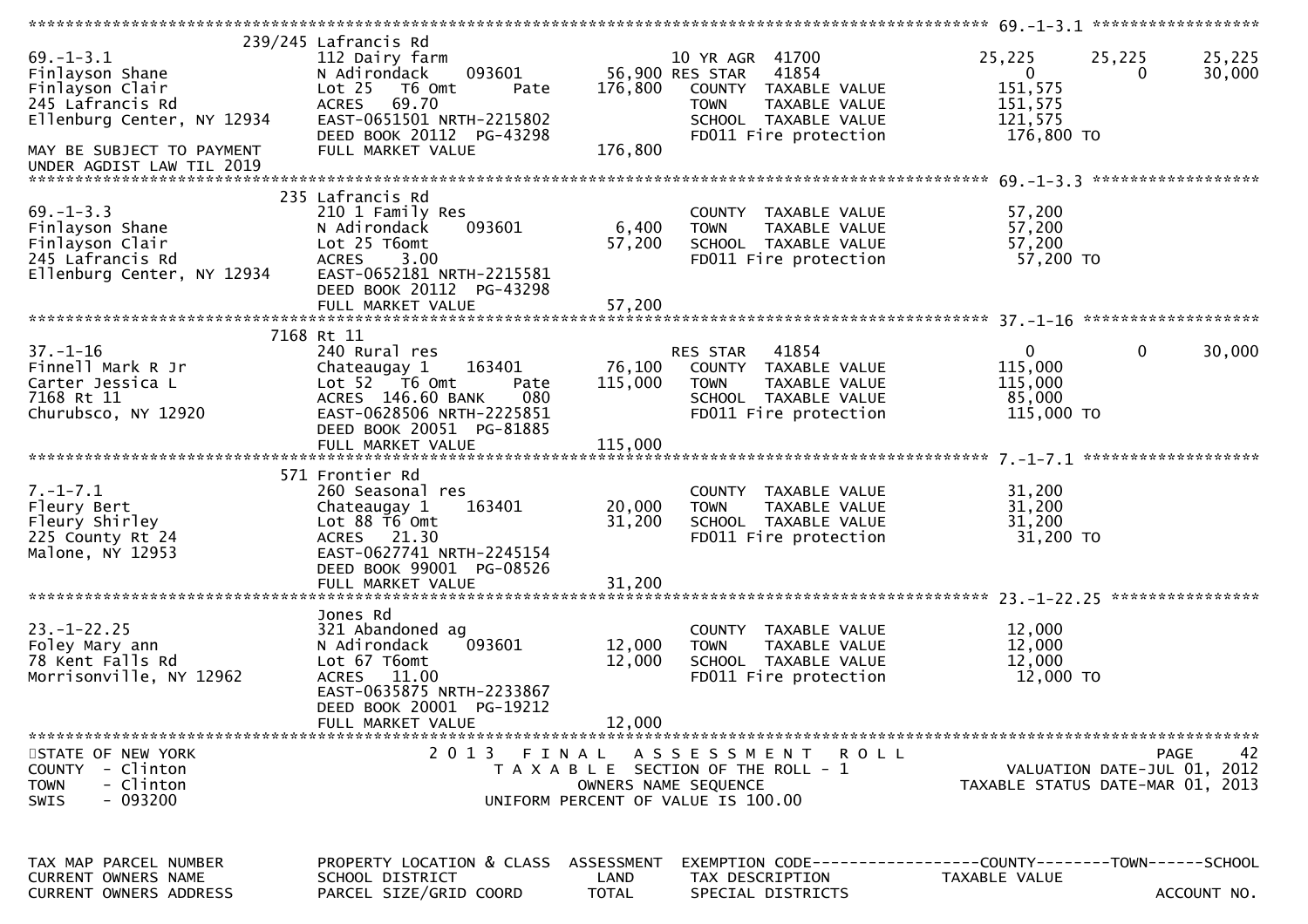| $52. - 1 - 16.3$<br>Fortin Patricia L<br>582 Campbell Rd<br>Churubusco, NY 12923                                              | 582 Campbell Rd<br>240 Rural res<br>093601<br>N Adirondack<br>Lot 48 T6 OMT Pate<br>ACRES 21.40<br>EAST-0629843 NRTH-2221320<br>DEED BOOK 20122 PG-50003                        | 18,200<br>85,100              | VETERANS 41101<br>COUNTY TAXABLE VALUE<br><b>TOWN</b><br>TAXABLE VALUE<br>SCHOOL TAXABLE VALUE<br>FD011 Fire protection | 2,000<br>2,000<br>83,100<br>83,100<br>85,100<br>85,100 TO                                     | $\mathbf 0$ |
|-------------------------------------------------------------------------------------------------------------------------------|---------------------------------------------------------------------------------------------------------------------------------------------------------------------------------|-------------------------------|-------------------------------------------------------------------------------------------------------------------------|-----------------------------------------------------------------------------------------------|-------------|
| $23. - 1 - 22.22$<br>Fouad Dr Fouad Mounir<br>Mena Fouad Mary<br>Attn: Isis Guirguis<br>2043A Palerme St<br>Laval, QC, H7M5J3 | Jones Rd<br>321 Abandoned ag<br>093601<br>N Adirondack<br>Lot 67 T6omt<br>ACRES 14.50<br>EAST-0635943 NRTH-2233091<br>DEED BOOK 994<br>PG-338                                   | 14,800<br>14,800              | COUNTY TAXABLE VALUE<br><b>TOWN</b><br>TAXABLE VALUE<br>SCHOOL TAXABLE VALUE<br>FD011 Fire protection                   | 14,800<br>14,800<br>14,800<br>14,800 TO                                                       |             |
| $22. - 1 - 4.1$<br>Fountain Glen<br>Fountain Faith E<br>17 Bushey Blvd<br>Plattsburgh, NY 12901                               | Jones Rd<br>920 Priv Hunt/Fi<br>Chateaugay 1<br>163401<br>Lot 73 T6 Omt<br>Pate<br>ACRES 29.20<br>EAST-0632069 NRTH-2238383<br>DEED BOOK 956<br>PG-313                          | 22,100<br>26,600              | COUNTY TAXABLE VALUE<br>TAXABLE VALUE<br><b>TOWN</b><br>SCHOOL TAXABLE VALUE<br>FD011 Fire protection                   | 26,600<br>26,600<br>26,600<br>26,600 TO                                                       |             |
| $22. - 1 - 4.2$<br>Fountain Glen<br>Fountain Faith E<br>17 Bushey Blvd<br>Plattsburgh, NY 12901                               | Jones Rd<br>314 Rural vac<10<br>093601<br>N Adirondack<br>Lot 74 T6omt<br>5.30<br>ACRES<br>EAST-0633482 NRTH-2237058<br>DEED BOOK 956<br>PG-313                                 | 1,100<br>1,100                | COUNTY TAXABLE VALUE<br>TAXABLE VALUE<br><b>TOWN</b><br>SCHOOL TAXABLE VALUE<br>FD011 Fire protection                   | 1,100<br>1,100<br>1,100<br>$1,100$ TO                                                         |             |
| $7. - 1 - 26$<br>Fountain Glenn L Sr<br>Bruso William G Jr<br>17 Bushey Blvd<br>Plattsburgh, NY 12901                         | Frontier Rd<br>321 Abandoned ag<br>163401<br>Chateaugay 1<br>Lot 88 T6 Omt<br>Pate<br>ACRES 95.10<br>EAST-0631568 NRTH-2241019<br>DEED BOOK 20061 PG-91177<br>FULL MARKET VALUE | 35,100<br>35,100<br>35,100    | COUNTY TAXABLE VALUE<br><b>TOWN</b><br>TAXABLE VALUE<br>SCHOOL TAXABLE VALUE<br>FD011 Fire protection                   | 35,100<br>35,100<br>35,100<br>35,100 TO                                                       |             |
| STATE OF NEW YORK<br>COUNTY - Clinton<br>- Clinton<br><b>TOWN</b><br>- 093200<br><b>SWIS</b>                                  | 2 0 1 3                                                                                                                                                                         | FINAL<br>OWNERS NAME SEQUENCE | ASSESSMENT ROLL<br>T A X A B L E SECTION OF THE ROLL - 1<br>UNIFORM PERCENT OF VALUE IS 100.00                          | PAGE<br>VALUATION DATE-JUL 01, 2012<br>TAXABLE STATUS DATE-MAR 01, 2013                       | 43          |
| TAX MAP PARCEL NUMBER<br>CURRENT OWNERS NAME<br>CURRENT OWNERS ADDRESS                                                        | PROPERTY LOCATION & CLASS ASSESSMENT<br>SCHOOL DISTRICT<br>PARCEL SIZE/GRID COORD                                                                                               | LAND<br><b>TOTAL</b>          | TAX DESCRIPTION<br>SPECIAL DISTRICTS                                                                                    | EXEMPTION CODE-----------------COUNTY--------TOWN------SCHOOL<br>TAXABLE VALUE<br>ACCOUNT NO. |             |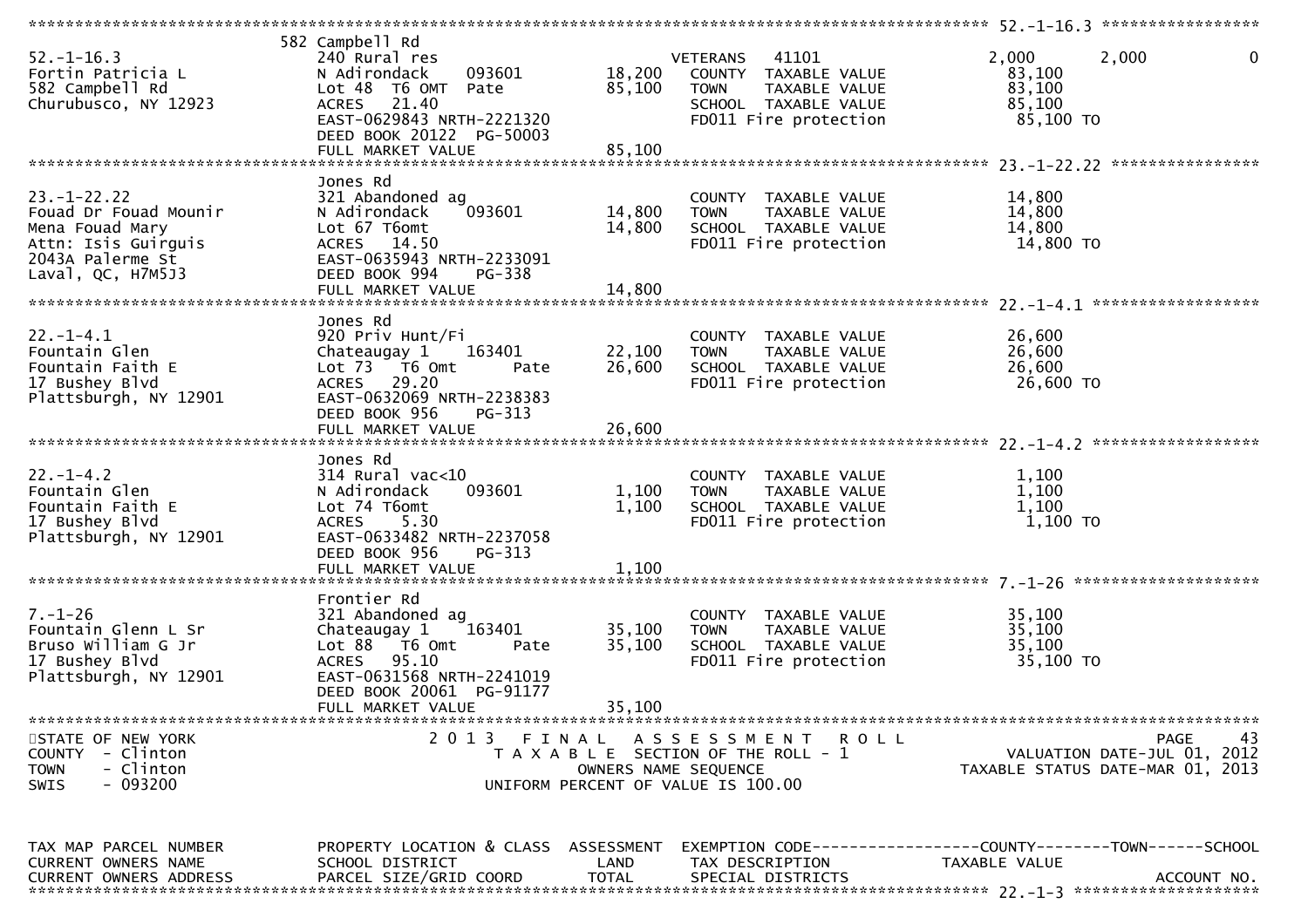| $22. - 1 - 3$<br>Fountain Glenn Sr<br>17 Bushey Blvd<br>Plattsburgh, NY 12901                           | Jones Rd<br>321 Abandoned ag<br>Chateaugay 1<br>163401<br>Lot 73  T6 Omt<br>Pate<br>ACRES 150.00<br>EAST-0631359 NRTH-2239889<br>DEED BOOK 98001 PG-02431<br>FULL MARKET VALUE                                 | 60,300<br>60,300<br>60,300  | COUNTY TAXABLE VALUE<br><b>TOWN</b><br>TAXABLE VALUE<br>SCHOOL TAXABLE VALUE<br>FD011 Fire protection                                                  | 60,300<br>60,300<br>60,300                  | 60,300 TO                                                                            |
|---------------------------------------------------------------------------------------------------------|----------------------------------------------------------------------------------------------------------------------------------------------------------------------------------------------------------------|-----------------------------|--------------------------------------------------------------------------------------------------------------------------------------------------------|---------------------------------------------|--------------------------------------------------------------------------------------|
| $22. - 1 - 6$<br>Fountain Glenn Sr<br>17 Bushey Blvd<br>Plattsburgh, NY 12901                           | Jones Rd<br>321 Abandoned ag<br>Chateaugay 1<br>163401<br>Lot $74 - 76$ Omt<br>Pate<br>ACRES 142.00<br>EAST-0633839 NRTH-2238318<br>DEED BOOK 98001 PG-02431<br>FULL MARKET VALUE                              | 46,500<br>46,500<br>46,500  | COUNTY TAXABLE VALUE<br><b>TOWN</b><br>TAXABLE VALUE<br>SCHOOL TAXABLE VALUE<br>FD011 Fire protection                                                  | 46,500<br>46,500<br>46,500                  | 46,500 TO                                                                            |
|                                                                                                         | 7473 Rt 11                                                                                                                                                                                                     |                             |                                                                                                                                                        |                                             |                                                                                      |
| $51. - 1 - 1.2$<br>Fowler Donald H<br>Fowler Loretta D<br>7473 Rt 11<br>Chateaugay, NY 12920            | 112 Dairy farm<br>Chateaugay 1<br>163401<br>Lot 50 $\&$ 51 T6omt<br>ACRES 361.00<br>EAST-0621743 NRTH-2221873<br>DEED BOOK 20001 PG-26479                                                                      | 243,800                     | 41854<br>RES STAR<br>153,000 483A EX<br>42100<br>COUNTY TAXABLE VALUE<br>TAXABLE VALUE<br><b>TOWN</b><br>SCHOOL TAXABLE VALUE<br>FD011 Fire protection | 0<br>7,000<br>236,800<br>236,800<br>206,800 | 0<br>30,000<br>7,000<br>7,000<br>236,800 TO                                          |
|                                                                                                         |                                                                                                                                                                                                                |                             |                                                                                                                                                        |                                             |                                                                                      |
|                                                                                                         | Rt 11                                                                                                                                                                                                          |                             |                                                                                                                                                        |                                             |                                                                                      |
| $51.-1-13.1$<br>Fowler Donald H<br>Fowler Loretta D<br>7473 Rt 11<br>Chateaugay, NY 12920-9608          | 105 Vac farmland<br>163401<br>Chateaugay 1<br>Lot $50$ $\overline{76}$ Omt<br>Pate<br>61.70<br>ACRES<br>EAST-0619966 NRTH-2221487<br>DEED BOOK 20001 PG-26479<br>FULL MARKET VALUE                             | 40,400<br>40,400<br>40,400  | COUNTY TAXABLE VALUE<br><b>TOWN</b><br>TAXABLE VALUE<br>SCHOOL TAXABLE VALUE<br>FD011 Fire protection                                                  | 40,400<br>40,400<br>40,400                  | 40,400 TO                                                                            |
|                                                                                                         |                                                                                                                                                                                                                |                             |                                                                                                                                                        |                                             |                                                                                      |
| $51 - 1 - 14$<br>Fowler Donald H<br>Fowler Loretta D<br>7473 Rt 11<br>Chateaugay, NY 12920-9608         | Lost Nation Rd<br>$314$ Rural vac< $10$<br>Chateaugay 1<br>163401<br>Lot 51 T60mt<br>Rr Bed Lost Nations Rd<br>To Soucia Farm<br><b>ACRES</b><br>4.60<br>EAST-0621191 NRTH-2224433<br>DEED BOOK 20001 PG-26479 | 5,900<br>5,900              | COUNTY TAXABLE VALUE<br>TAXABLE VALUE<br><b>TOWN</b><br>SCHOOL TAXABLE VALUE<br>FD011 Fire protection                                                  | 5,900<br>5,900<br>5,900                     | 5,900 TO                                                                             |
|                                                                                                         | FULL MARKET VALUE                                                                                                                                                                                              | 5,900                       |                                                                                                                                                        |                                             |                                                                                      |
| STATE OF NEW YORK<br><b>COUNTY</b><br>- Clinton<br><b>TOWN</b><br>- Clinton<br>$-093200$<br><b>SWIS</b> |                                                                                                                                                                                                                |                             | 2013 FINAL ASSESSMENT ROLL<br>T A X A B L E SECTION OF THE ROLL - 1<br>OWNERS NAME SEQUENCE<br>UNIFORM PERCENT OF VALUE IS 100.00                      |                                             | 44<br><b>PAGE</b><br>VALUATION DATE-JUL 01, 2012<br>TAXABLE STATUS DATE-MAR 01, 2013 |
| TAX MAP PARCEL NUMBER<br>CURRENT OWNERS NAME<br><b>CURRENT OWNERS ADDRESS</b>                           | PROPERTY LOCATION & CLASS<br>SCHOOL DISTRICT<br>PARCEL SIZE/GRID COORD                                                                                                                                         | ASSESSMENT<br>LAND<br>TOTAL | TAX DESCRIPTION<br>SPECIAL DISTRICTS                                                                                                                   | <b>TAXABLE VALUE</b>                        | ACCOUNT NO.                                                                          |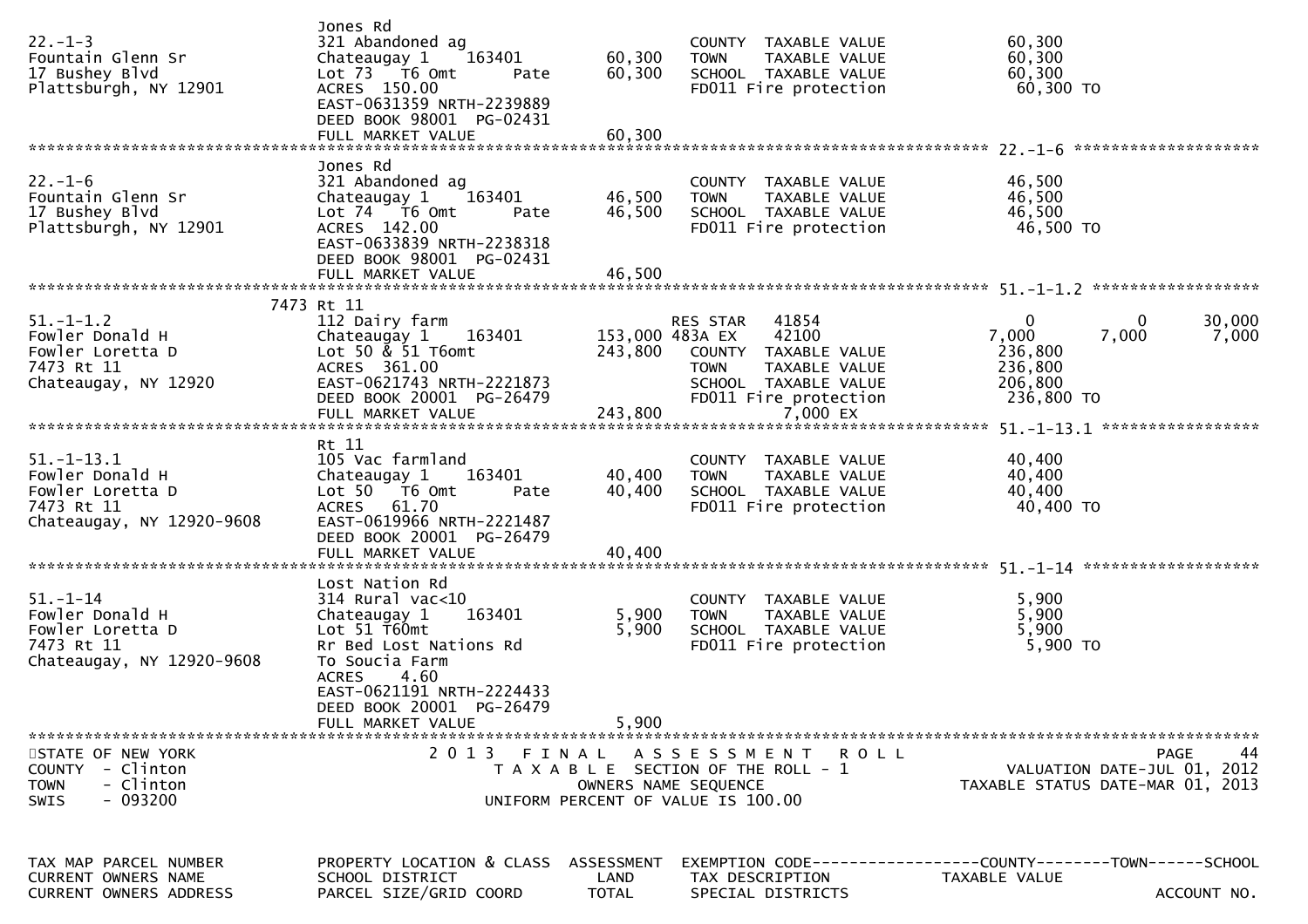| $38.1 - 1 - 38$<br>Franklin Life Use Veronica<br>Franklin Thomas G & James<br>1330 Clinton Mills Rd<br>Churubusco, NY 12923 | 1330 Clinton Mills Rd<br>210 1 Family Res<br>093601<br>N Adirondack<br>Lot 66<br>T6 Omt<br>Pate<br>FRNT 82.00 DPTH 255.00<br>EAST-0639656 NRTH-2230915<br>DEED BOOK 20031 PG-51477<br>FULL MARKET VALUE | 4,000<br>65,900<br>65,900  | 41834<br>SR STAR<br>COUNTY TAXABLE VALUE<br><b>TOWN</b><br>TAXABLE VALUE<br>SCHOOL TAXABLE VALUE<br>FD011 Fire protection | $\mathbf 0$<br>$\mathbf{0}$<br>63,300<br>65,900<br>65,900<br>2,600<br>65,900 TO<br>******************                            |
|-----------------------------------------------------------------------------------------------------------------------------|---------------------------------------------------------------------------------------------------------------------------------------------------------------------------------------------------------|----------------------------|---------------------------------------------------------------------------------------------------------------------------|----------------------------------------------------------------------------------------------------------------------------------|
| $66. - 1 - 6.1$<br>Friendly Family Camp LLC<br>107 Wilfred King Rd<br>Ellenburg Depot, NY 12935                             | 428 County Line Rd<br>260 Seasonal res<br>Chateaugay 1<br>163401<br>Lot 30 T6 Omt<br>Pate<br>57.20<br>ACRES<br>EAST-0621226 NRTH-2210805<br>DEED BOOK 20092 PG-22900<br>FULL MARKET VALUE               | 36,100<br>64,100<br>64,100 | COUNTY TAXABLE VALUE<br><b>TOWN</b><br>TAXABLE VALUE<br>SCHOOL TAXABLE VALUE<br>FD011 Fire protection                     | 64,100<br>64,100<br>64,100<br>64,100 TO                                                                                          |
| $51. - 1 - 9$<br>Gadway Thelma<br>663 Cannon Corners Rd<br>Mooers Forks, NY 12959                                           | 7456 Rt 11<br>210 1 Family Res<br>Chateaugay 1<br>163401<br>Lot 51 76 0mt<br>Pate<br>FRNT 85.00 DPTH<br>60.00<br>EAST-0621997 NRTH-2223356<br>DEED BOOK 573<br>PG-724<br>FULL MARKET VALUE              | 2,300<br>9,000<br>9,000    | COUNTY TAXABLE VALUE<br>TAXABLE VALUE<br><b>TOWN</b><br>SCHOOL TAXABLE VALUE<br>FD011 Fire protection                     | 9,000<br>9,000<br>9,000<br>$9,000$ TO                                                                                            |
| $69. -1 - 8.531$<br>Gagnier Cindy L<br>Gagnier John H<br>PO Box 327<br>Ellenburg Depot, NY 12935                            | Lafrancis Rd<br>$314$ Rural vac< $10$<br>093601<br>N Adirondack<br>Lot 25 T6omt<br><b>ACRES</b><br>3.50<br>EAST-0653029 NRTH-2210510<br>DEED BOOK 1033<br><b>PG-65</b><br>FULL MARKET VALUE             | 7,000<br>7,000<br>7,000    | COUNTY TAXABLE VALUE<br>TAXABLE VALUE<br><b>TOWN</b><br>SCHOOL TAXABLE VALUE<br>FD011 Fire protection                     | 7,000<br>7,000<br>7,000<br>7,000 TO<br>****************                                                                          |
| $68. - 1 - 18.11$<br>Gagnier Edgar G<br>PO Box 2020<br>Plattsburgh, NY 12901<br>**********************                      | Patnode Rd<br>321 Abandoned ag<br>093601<br>N Adirondack<br>Lots 27 & 28 T6omt<br>ACRES 31.20<br>EAST-0636140 NRTH-2211292<br>DEED BOOK 20122 PG-49086<br>FULL MARKET VALUE                             | 23,100<br>23,100<br>23,100 | COUNTY TAXABLE VALUE<br><b>TOWN</b><br>TAXABLE VALUE<br>SCHOOL TAXABLE VALUE<br>FD011 Fire protection                     | 23,100<br>23,100<br>23,100<br>23,100 TO                                                                                          |
| STATE OF NEW YORK<br>COUNTY - Clinton<br>- Clinton<br><b>TOWN</b><br>$-093200$<br><b>SWIS</b>                               |                                                                                                                                                                                                         | OWNERS NAME SEQUENCE       | 2013 FINAL ASSESSMENT ROLL<br>T A X A B L E SECTION OF THE ROLL - 1<br>UNIFORM PERCENT OF VALUE IS 100.00                 | 45<br><b>PAGE</b><br>VALUATION DATE-JUL 01, 2012<br>TAXABLE STATUS DATE-MAR 01, 2013                                             |
| TAX MAP PARCEL NUMBER<br>CURRENT OWNERS NAME<br><b>CURRENT OWNERS ADDRESS</b>                                               | SCHOOL DISTRICT<br>PARCEL SIZE/GRID COORD                                                                                                                                                               | LAND<br><b>TOTAL</b>       | TAX DESCRIPTION<br>SPECIAL DISTRICTS                                                                                      | PROPERTY LOCATION & CLASS ASSESSMENT EXEMPTION CODE----------------COUNTY-------TOWN------SCHOOL<br>TAXABLE VALUE<br>ACCOUNT NO. |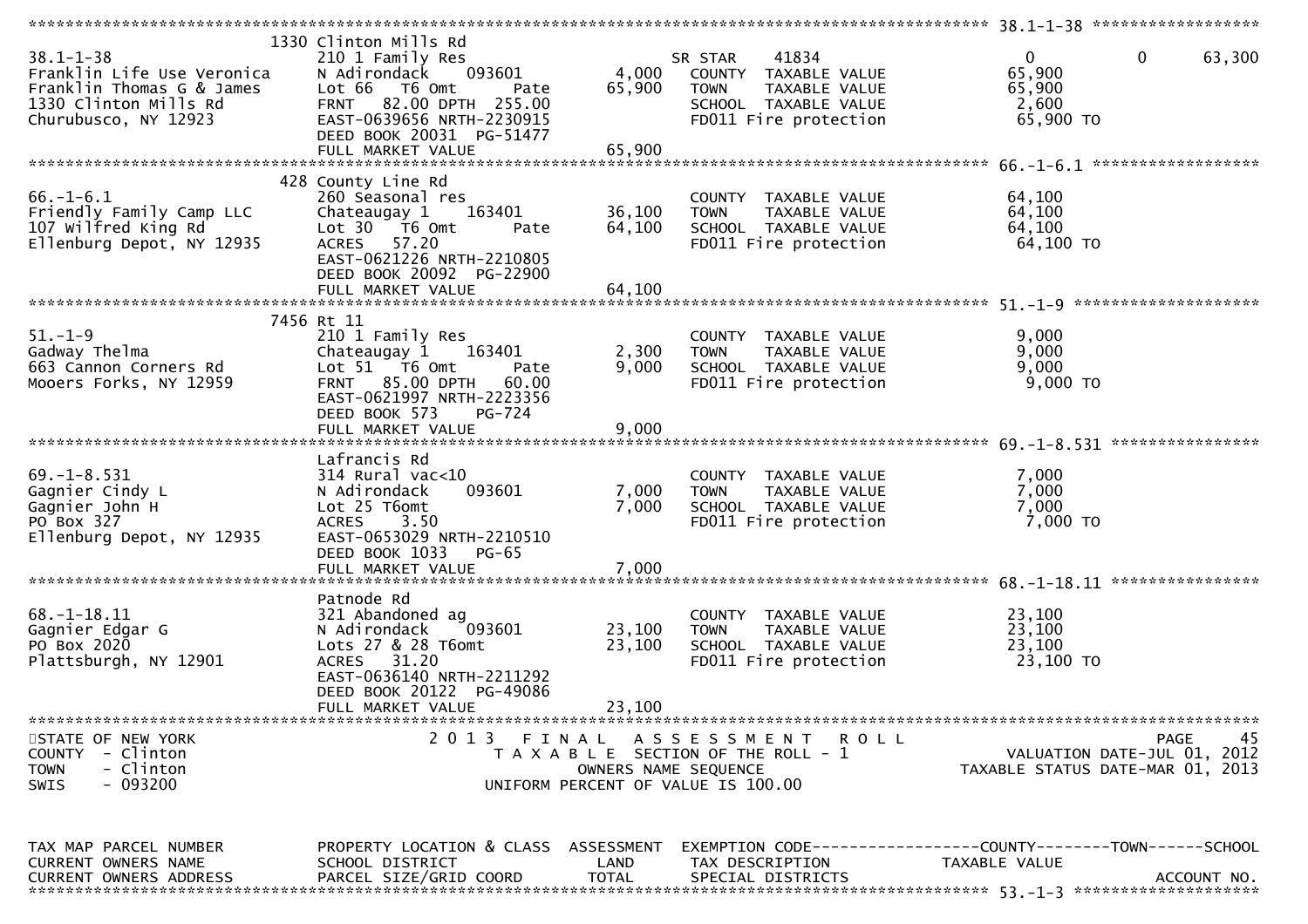| $53. - 1 - 3$<br>Gardenier Dr Turkan<br>115 St Andrews Dr NE<br>Vienna, VA 22180                                     | Lagree Rd<br>321 Abandoned ag<br>093601<br>N Adirondack<br>Lot 47 T6 Omt<br>Pate<br>ACRES 91.90<br>EAST-0637380 NRTH-2224355<br>DEED BOOK 547<br><b>PG-382</b><br>FULL MARKET VALUE | 53,500<br>53,500<br>53,500                                                  | <b>TOWN</b>                   | COUNTY TAXABLE VALUE<br>TAXABLE VALUE<br>SCHOOL TAXABLE VALUE<br>FD011 Fire protection                               | 53,500<br>53,500<br>53,500<br>53,500 TO                                                                                           |          |         |
|----------------------------------------------------------------------------------------------------------------------|-------------------------------------------------------------------------------------------------------------------------------------------------------------------------------------|-----------------------------------------------------------------------------|-------------------------------|----------------------------------------------------------------------------------------------------------------------|-----------------------------------------------------------------------------------------------------------------------------------|----------|---------|
| $82 - 2 - 6$<br>Gardenier Dr Turkan K<br>115 St Andrews Dr NE<br>Vienna, VA 22180                                    | Campbell Rd<br>321 Abandoned ag<br>093601<br>N Adirondack<br>Lot 28 T6 Omt<br>ACRES 67.00<br>EAST-0632470 NRTH-2207795<br>DEED BOOK 557<br>PG-481<br>FULL MARKET VALUE              | 41,000<br>41,000<br>41,000                                                  | <b>TOWN</b>                   | COUNTY TAXABLE VALUE<br>TAXABLE VALUE<br>SCHOOL TAXABLE VALUE<br>FD011 Fire protection                               | 41,000<br>41,000<br>41,000<br>41,000 TO                                                                                           |          |         |
| $22. - 1 - 7.2$<br>Garrell Martin H<br>Garrell Janet<br>212 Jones Rd<br>Churubusco, NY 12923                         | 212 Jones Rd<br>240 Rural res<br>N Adirondack<br>093601<br>Lot 74 T6omt<br>ACRES 103.90<br>EAST-0634700 NRTH-2235975<br>DEED BOOK 726<br>$PG-127$                                   | 65,500<br>116,100                                                           | RES STAR 41854<br><b>TOWN</b> | COUNTY TAXABLE VALUE<br>TAXABLE VALUE<br>SCHOOL TAXABLE VALUE<br>FD011 Fire protection                               | $\mathbf{0}$<br>116,100<br>116,100<br>86,100<br>116,100 TO                                                                        | $\Omega$ | 30,000  |
| $22. - 1 - 8. - 1$<br>Garrell Martin H<br>Garrell Janet<br>212 Jones Rd<br>Churubusco, NY 12923                      | Merchia Rd<br>321 Abandoned ag<br>093601<br>N Adirondack<br>Lot 73 T6 Omt<br>Pate<br>ACRES 24.80<br>EAST-0633178 NRTH-2236387<br>DEED BOOK 946<br>$PG-29$<br>FULL MARKET VALUE      | 19,900<br>19,900<br>19,900                                                  | <b>TOWN</b>                   | COUNTY TAXABLE VALUE<br>TAXABLE VALUE<br>SCHOOL TAXABLE VALUE<br>FD011 Fire protection                               | 19,900<br>19,900<br>19,900<br>19,900 TO                                                                                           |          |         |
| $22. - 1 - 8. - 2$<br>Garrell Martin H<br>Garrell Janet<br>212 Jones Rd<br>Churubusco, NY 12923<br>STATE OF NEW YORK | Jones Rd<br>311 Res vac land<br>163401<br>Chateaugay 1<br>ACRES 0.20<br>EAST-0633178 NRTH-2236387<br>DEED BOOK 946<br>$PG-29$<br>FULL MARKET VALUE                                  | 1,000<br>1,000<br>1,000                                                     | <b>TOWN</b>                   | COUNTY TAXABLE VALUE<br>TAXABLE VALUE<br>SCHOOL TAXABLE VALUE<br>FD011 Fire protection<br>2013 FINAL ASSESSMENT ROLL | 1,000<br>1,000<br>1,000<br>1,000 TO                                                                                               |          | PAGE 46 |
| - Clinton<br><b>COUNTY</b><br><b>TOWN</b><br>- Clinton<br>$-093200$<br><b>SWIS</b><br>TAX MAP PARCEL NUMBER          | PROPERTY LOCATION & CLASS ASSESSMENT                                                                                                                                                | T A X A B L E SECTION OF THE ROLL - 1<br>UNIFORM PERCENT OF VALUE IS 100.00 | OWNERS NAME SEQUENCE          |                                                                                                                      | VALUATION DATE-JUL 01, 2012<br>TAXABLE STATUS DATE-MAR 01, 2013<br>EXEMPTION CODE------------------COUNTY--------TOWN------SCHOOL |          |         |
| <b>CURRENT OWNERS NAME</b>                                                                                           | SCHOOL DISTRICT                                                                                                                                                                     | LAND                                                                        | TAX DESCRIPTION               |                                                                                                                      | TAXABLE VALUE                                                                                                                     |          |         |
| $53. - 1 - 21.2$                                                                                                     | 662 Patnode Rd<br>210 1 Family Res                                                                                                                                                  |                                                                             | RES STAR                      | 41854                                                                                                                | 0                                                                                                                                 | 0        | 30,000  |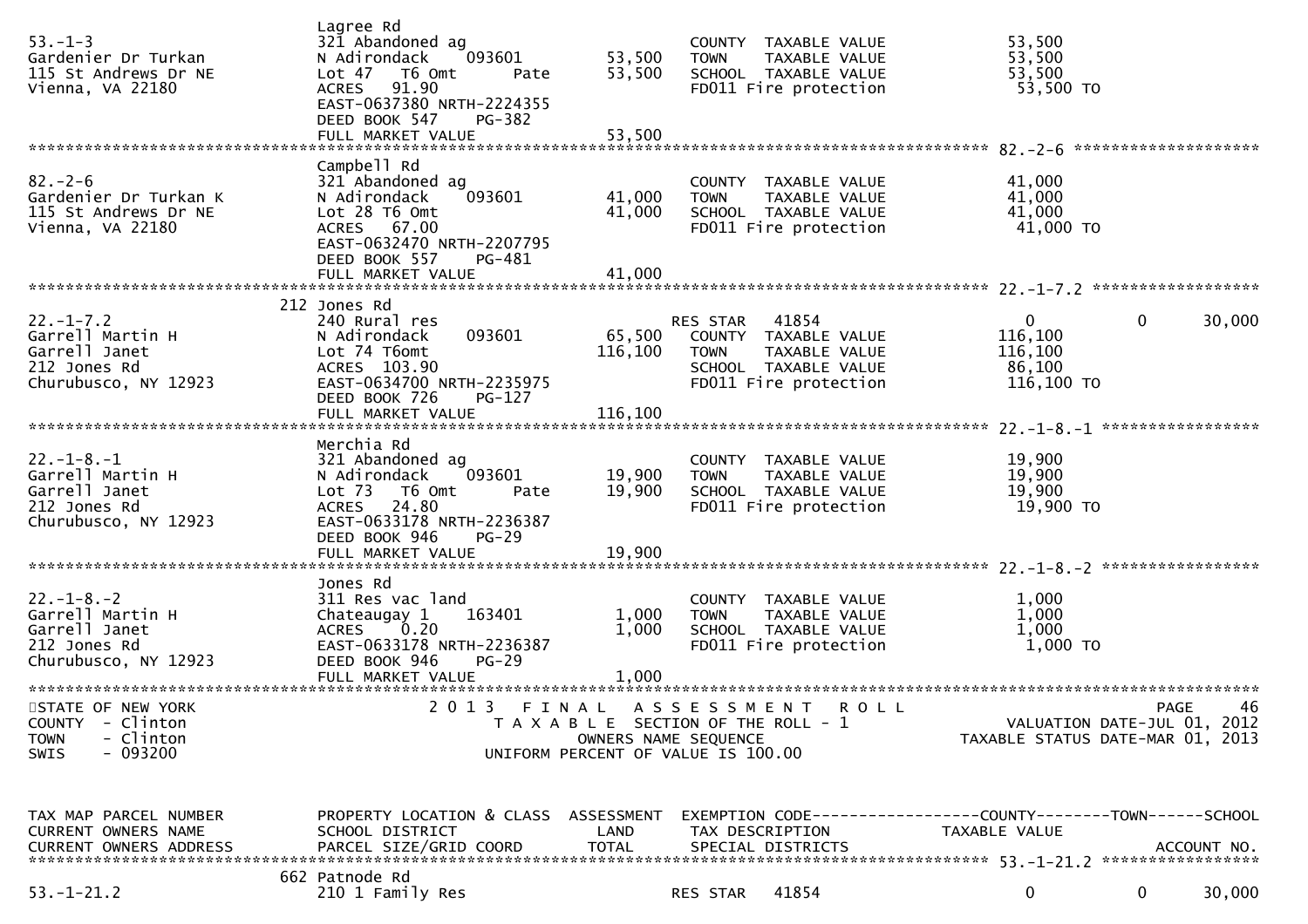| Garrow Chad H<br>Garrow Roseann<br>662 Patnode Rd<br>Churubusco, NY 12923                                                    | N Adirondack<br>093601<br>Lot 34 T6omt<br>4.50<br><b>ACRES</b><br>EAST-0635365 NRTH-2218753<br>DEED BOOK 837<br>PG-317<br>FULL MARKET VALUE                                      | 7,500<br>107,700<br>107,700 | COUNTY TAXABLE VALUE<br><b>TOWN</b><br>TAXABLE VALUE<br>SCHOOL TAXABLE VALUE<br>FD011 Fire protection | 107,700<br>107,700<br>77,700<br>107,700 TO                                                   |
|------------------------------------------------------------------------------------------------------------------------------|----------------------------------------------------------------------------------------------------------------------------------------------------------------------------------|-----------------------------|-------------------------------------------------------------------------------------------------------|----------------------------------------------------------------------------------------------|
|                                                                                                                              |                                                                                                                                                                                  |                             |                                                                                                       |                                                                                              |
| $68. - 1 - 13$<br>Gartner Allen A<br>Gartner Edward M<br>Attn: Mintzer Bros Inc<br>41 N Street Ext<br>Rutland, VT 05701-2536 | Town Line Rd<br>321 Abandoned ag<br>093601<br>N Adirondack<br>Lot 26 T6 Omt<br>Pate<br>ACRES 223.00<br>EAST-0644150 NRTH-2209641<br>DEED BOOK 574<br>PG-511<br>FULL MARKET VALUE | 82,400<br>82,400<br>82,400  | COUNTY TAXABLE VALUE<br><b>TOWN</b><br>TAXABLE VALUE<br>SCHOOL TAXABLE VALUE<br>FD011 Fire protection | 82,400<br>82,400<br>82,400<br>82,400 TO                                                      |
|                                                                                                                              |                                                                                                                                                                                  |                             |                                                                                                       |                                                                                              |
| $25. - 1 - 11$<br>Gaudreau Raymond G<br>Anctil Mark<br>417 Irona Rd<br>Altona, NY 12910                                      | 376 Clinton Mills Rd<br>920 Priv Hunt/Fi<br>N Adirondack<br>093601<br>Lot 62  T6 0mt<br>Pate<br>ACRES 132.00<br>EAST-0662350 NRTH-2235197<br>DEED BOOK 20082 PG-14402            | 64,200<br>84,200            | COUNTY TAXABLE VALUE<br><b>TOWN</b><br>TAXABLE VALUE<br>SCHOOL TAXABLE VALUE<br>FD011 Fire protection | 84,200<br>84,200<br>84,200<br>84,200 TO                                                      |
|                                                                                                                              |                                                                                                                                                                                  |                             |                                                                                                       |                                                                                              |
| $67. - 1 - 11$<br>Gazdzicki Frank M Jr<br>837 Old Hartford Rd<br>Colchester, CT 06415                                        | Campbell Rd<br>321 Abandoned ag<br>093601<br>N Adirondack<br>Lot 28 T6 Omt<br>ACRES 25.00<br>EAST-0631985 NRTH-2212182<br>DEED BOOK 20061 PG-91963<br>FULL MARKET VALUE          | 20,000<br>20,000<br>20,000  | COUNTY TAXABLE VALUE<br><b>TOWN</b><br>TAXABLE VALUE<br>SCHOOL TAXABLE VALUE<br>FD011 Fire protection | 20,000<br>20,000<br>20,000<br>20,000 TO                                                      |
|                                                                                                                              |                                                                                                                                                                                  |                             |                                                                                                       |                                                                                              |
| $54. - 1 - 7$<br>Gehrke Herman D<br>18 Cami Way<br>Morrisonville, NY 12962                                                   | Lafrancis Rd<br>321 Abandoned ag<br>N Adirondack<br>093601<br>Lot 36 T6 Omt<br>Pate<br>ACRES 567.00<br>EAST-0648226 NRTH-2218022<br>DEED BOOK 20001 PG-22192                     | 142,500<br>142,500          | COUNTY TAXABLE VALUE<br><b>TOWN</b><br>TAXABLE VALUE<br>SCHOOL TAXABLE VALUE<br>FD011 Fire protection | 142,500<br>142,500<br>142,500<br>142,500 TO                                                  |
|                                                                                                                              |                                                                                                                                                                                  |                             |                                                                                                       |                                                                                              |
| STATE OF NEW YORK<br>COUNTY - Clinton<br>- Clinton<br><b>TOWN</b><br>$-093200$<br><b>SWIS</b>                                | 2013                                                                                                                                                                             | OWNERS NAME SEQUENCE        | FINAL ASSESSMENT ROLL<br>T A X A B L E SECTION OF THE ROLL - 1<br>UNIFORM PERCENT OF VALUE IS 100.00  | 47<br>PAGE<br>VALUATION DATE-JUL 01, 2012<br>TAXABLE STATUS DATE-MAR 01, 2013                |
|                                                                                                                              |                                                                                                                                                                                  |                             |                                                                                                       |                                                                                              |
| TAX MAP PARCEL NUMBER<br><b>CURRENT OWNERS NAME</b><br>CURRENT OWNERS ADDRESS                                                | PROPERTY LOCATION & CLASS ASSESSMENT<br>SCHOOL DISTRICT<br>PARCEL SIZE/GRID COORD                                                                                                | LAND<br><b>TOTAL</b>        | TAX DESCRIPTION<br>SPECIAL DISTRICTS                                                                  | EXEMPTION CODE-----------------COUNTY-------TOWN------SCHOOL<br>TAXABLE VALUE<br>ACCOUNT NO. |
| $54. - 2 - 3$<br>Geno Mark E                                                                                                 | Lafrancis Rd<br>321 Abandoned ag<br>N Adirondack<br>093601                                                                                                                       | 17,500                      | COUNTY<br>TAXABLE VALUE<br><b>TOWN</b><br>TAXABLE VALUE                                               | 17,500<br>17,500                                                                             |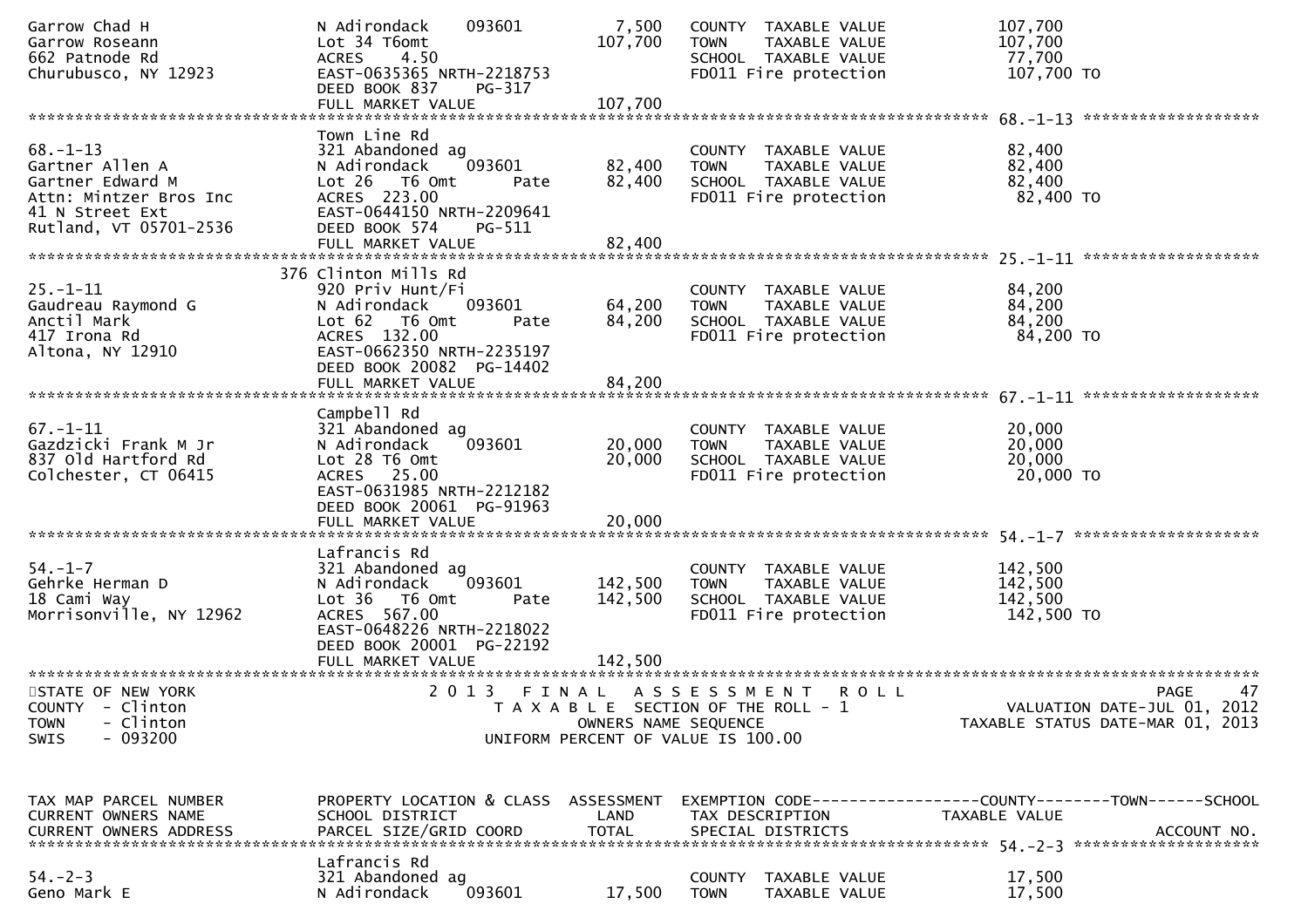| Geno Tracie L<br>13 Pike Dr<br>Swanton, VT 05488                                                        | Lot 37 T6 Omt<br>Survey Map 20061/99069 Lo<br>ACRES 20.00<br>EAST-0651446 NRTH-2217057<br>DEED BOOK 20072 PG-6941<br>FULL MARKET VALUE                                                                       | 17,500<br>17,500           | SCHOOL TAXABLE VALUE<br>FD011 Fire protection                                                         | 17,500<br>17,500 TO                                                                           |
|---------------------------------------------------------------------------------------------------------|--------------------------------------------------------------------------------------------------------------------------------------------------------------------------------------------------------------|----------------------------|-------------------------------------------------------------------------------------------------------|-----------------------------------------------------------------------------------------------|
|                                                                                                         |                                                                                                                                                                                                              |                            |                                                                                                       |                                                                                               |
| $54. - 2 - 4$<br>Geno Mark E<br>Geno Tracie L<br>13 Pike Dr<br>Swanton, VT 05488                        | Lafrancis Rd<br>321 Abandoned ag<br>093601<br>N Adirondack<br>Lot 37 T6 Omt<br>Survey Map 20061/99069 Lo<br>ACRES 20.00<br>EAST-0651333 NRTH-2217702<br>DEED BOOK 20072 PG-6941<br>FULL MARKET VALUE         | 17,500<br>17,500<br>17,500 | COUNTY TAXABLE VALUE<br><b>TOWN</b><br>TAXABLE VALUE<br>SCHOOL TAXABLE VALUE<br>FD011 Fire protection | 17,500<br>17,500<br>17,500<br>17,500 TO                                                       |
|                                                                                                         |                                                                                                                                                                                                              |                            |                                                                                                       |                                                                                               |
| $7. - 1 - 29.4$<br>Gernassnig Adolf<br>Gernassnig Helene<br>290 7th Ave<br>Lasalle QC, Canada H8P2M4    | Santamore Rd<br>321 Abandoned ag<br>163401<br>Chateaugay 1<br>Lot 88 T6 Omt<br>ACRES 12.70<br>EAST-0628912 NRTH-2242607<br>DEED BOOK 860<br><b>PG-326</b>                                                    | 12,700<br>12,700           | COUNTY TAXABLE VALUE<br><b>TOWN</b><br>TAXABLE VALUE<br>SCHOOL TAXABLE VALUE<br>FD011 Fire protection | 12,700<br>12,700<br>12,700<br>12,700 TO                                                       |
|                                                                                                         |                                                                                                                                                                                                              |                            |                                                                                                       |                                                                                               |
| $7. - 1 - 31.11$<br>Giagnorio Joseph<br>54 Bronson Rd<br>Southport, CT 06890                            | 64 Santamore Rd<br>270 Mfg housing<br>Chateaugay 1<br>163401<br>Lot 88 T6 Omt<br>Previous Deed 382-349<br>6.80<br><b>ACRES</b><br>EAST-0627697 NRTH-2243245<br>DEED BOOK 20112 PG-44650<br>FULL MARKET VALUE | 9,100<br>26,600<br>26,600  | COUNTY TAXABLE VALUE<br>TAXABLE VALUE<br><b>TOWN</b><br>SCHOOL TAXABLE VALUE<br>FD011 Fire protection | 26,600<br>26,600<br>26,600<br>26,600 TO                                                       |
|                                                                                                         | Colgan Rd                                                                                                                                                                                                    |                            |                                                                                                       |                                                                                               |
| $25 - 1 - 4.2$<br>Gibson Eric I<br>Gibson Leigh J<br>130 Vley Rd<br>Scotia, NY 12302                    | 920 Priv Hunt/Fi<br>093601<br>N Adirondack<br>Lot 61 & 80 T6omt<br>ACRES 252.00<br>EAST-0668333 NRTH-2240506<br>DEED BOOK 1009<br>PG-312<br>FULL MARKET VALUE                                                | 88,200<br>96,000<br>96,000 | COUNTY TAXABLE VALUE<br><b>TOWN</b><br>TAXABLE VALUE<br>SCHOOL TAXABLE VALUE<br>FD011 Fire protection | 96,000<br>96,000<br>96,000<br>96,000 TO                                                       |
|                                                                                                         |                                                                                                                                                                                                              |                            |                                                                                                       |                                                                                               |
| STATE OF NEW YORK<br>- Clinton<br><b>COUNTY</b><br>- Clinton<br><b>TOWN</b><br>$-093200$<br><b>SWIS</b> | 2 0 1 3                                                                                                                                                                                                      | OWNERS NAME SEQUENCE       | FINAL ASSESSMENT ROLL<br>T A X A B L E SECTION OF THE ROLL - 1<br>UNIFORM PERCENT OF VALUE IS 100.00  | 48<br><b>PAGE</b><br>VALUATION DATE-JUL 01, 2012<br>TAXABLE STATUS DATE-MAR 01, 2013          |
| TAX MAP PARCEL NUMBER<br>CURRENT OWNERS NAME<br><b>CURRENT OWNERS ADDRESS</b>                           | PROPERTY LOCATION & CLASS ASSESSMENT<br>SCHOOL DISTRICT<br>PARCEL SIZE/GRID COORD                                                                                                                            | LAND<br><b>TOTAL</b>       | TAX DESCRIPTION<br>SPECIAL DISTRICTS                                                                  | EXEMPTION CODE-----------------COUNTY--------TOWN------SCHOOL<br>TAXABLE VALUE<br>ACCOUNT NO. |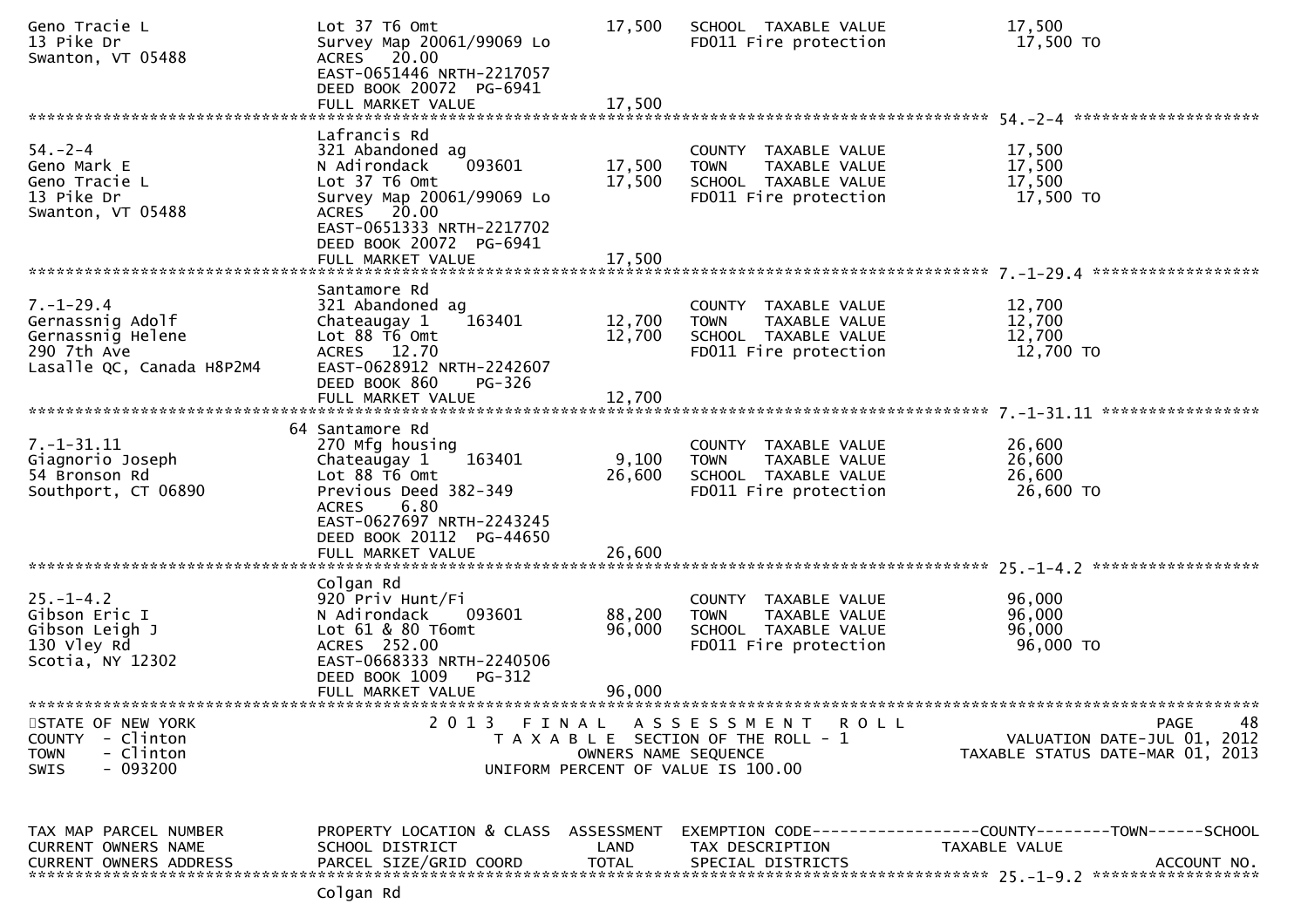| $25. - 1 - 9.2$<br>Gibson Erin<br>5548 Rt 11<br>Ellenburg Center, NY                                                        | 321 Abandoned ag<br>093601<br>N Adirondack<br>Lot 62 T6omt<br>ACRES 19.70<br>12934-2904 EAST-0665403 NRTH-2236216<br>DEED BOOK 20001 PG-25031<br>FULL MARKET VALUE     | 17,400<br>17,400<br>17,400 | COUNTY TAXABLE VALUE<br>TAXABLE VALUE<br><b>TOWN</b><br>SCHOOL TAXABLE VALUE<br>FD011 Fire protection     | 17,400<br>17,400<br>17,400<br>17,400 TO                                       |
|-----------------------------------------------------------------------------------------------------------------------------|------------------------------------------------------------------------------------------------------------------------------------------------------------------------|----------------------------|-----------------------------------------------------------------------------------------------------------|-------------------------------------------------------------------------------|
|                                                                                                                             | 648 Frontier Rd                                                                                                                                                        |                            |                                                                                                           |                                                                               |
| $7. - 1 - 3$<br>Gillette Randy<br>8333 Beverly Jane Ln<br>Sacramento, CA 95830                                              | 260 Seasonal res<br>Chateaugay 1<br>163401<br>Lot 88 T6 Omt<br>Pate<br>ACRES 38.80<br>EAST-0625777 NRTH-2245629<br>DEED BOOK 98000 PG-99211                            | 26,900<br>31,300           | COUNTY TAXABLE VALUE<br><b>TOWN</b><br>TAXABLE VALUE<br>SCHOOL TAXABLE VALUE<br>FD011 Fire protection     | 31,300<br>31,300<br>31,300<br>31,300 TO                                       |
|                                                                                                                             |                                                                                                                                                                        |                            |                                                                                                           |                                                                               |
| $67. - 1 - 2.3$<br>Gilmore Kelley P<br>Gilmore Jessica L<br>79 white Rd<br>Mooers Forks, NY 12959                           | 261 Campbell Rd<br>270 Mfg housing<br>093601<br>N Adirondack<br>Lot 32 T6 Omt<br>FRNT 100.00 DPTH 225.00<br>850<br><b>BANK</b><br>EAST-0630072 NRTH-2213284            | 4,600<br>32,800            | COUNTY TAXABLE VALUE<br><b>TOWN</b><br>TAXABLE VALUE<br>SCHOOL TAXABLE VALUE<br>FD011 Fire protection     | 32,800<br>32,800<br>32,800<br>32,800 TO                                       |
|                                                                                                                             | DEED BOOK 20082 PG-12362<br>FULL MARKET VALUE                                                                                                                          | 32,800                     |                                                                                                           |                                                                               |
|                                                                                                                             | Rt 189                                                                                                                                                                 |                            |                                                                                                           |                                                                               |
| $8. - 1 - 3.24$<br>Goodrow David & Gina<br>Goodrow Life Est Ronald & Marg Lot 86 T6omt<br>PO Box 42<br>Churubusco, NY 12923 | 260 Seasonal res<br>N Adirondack<br>093601<br>ACRES 12.00<br>EAST-0637109 NRTH-2245743<br>DEED BOOK 99001 PG-14556                                                     | 13,500<br>14,800           | COUNTY TAXABLE VALUE<br>TAXABLE VALUE<br><b>TOWN</b><br>SCHOOL TAXABLE VALUE<br>FD011 Fire protection     | 14,800<br>14,800<br>14,800<br>14,800 TO                                       |
|                                                                                                                             |                                                                                                                                                                        |                            |                                                                                                           |                                                                               |
| $38.1 - 1 - 10.1$<br>Goodrow David R<br>Goodrow Gina S<br>29 Smith St<br>Churubusco, NY 12923                               | 2 Broad St<br>210 1 Family Res<br>093601<br>N Adirondack<br>Lot 66  T6 0mt<br>Pate<br>FRNT 200.00 DPTH 170.00<br>EAST-0640052 NRTH-2231919<br>DEED BOOK 20051 PG-82237 | 4,800<br>50,000            | COUNTY TAXABLE VALUE<br><b>TOWN</b><br>TAXABLE VALUE<br>SCHOOL TAXABLE VALUE<br>FD011 Fire protection     | 50,000<br>50,000<br>50,000<br>50,000 TO                                       |
|                                                                                                                             | FULL MARKET VALUE                                                                                                                                                      | 50,000                     |                                                                                                           |                                                                               |
| STATE OF NEW YORK<br>COUNTY - Clinton<br>- Clinton<br><b>TOWN</b><br>SWIS<br>- 093200                                       |                                                                                                                                                                        | OWNERS NAME SEQUENCE       | 2013 FINAL ASSESSMENT ROLL<br>T A X A B L E SECTION OF THE ROLL - 1<br>UNIFORM PERCENT OF VALUE IS 100.00 | PAGE<br>49<br>VALUATION DATE-JUL 01, 2012<br>TAXABLE STATUS DATE-MAR 01, 2013 |
| TAX MAP PARCEL NUMBER                                                                                                       | PROPERTY LOCATION & CLASS ASSESSMENT                                                                                                                                   |                            |                                                                                                           | EXEMPTION CODE-----------------COUNTY--------TOWN------SCHOOL                 |
| CURRENT OWNERS NAME<br><b>CURRENT OWNERS ADDRESS</b>                                                                        | SCHOOL DISTRICT<br>PARCEL SIZE/GRID COORD                                                                                                                              | LAND<br><b>TOTAL</b>       | TAX DESCRIPTION<br>SPECIAL DISTRICTS                                                                      | TAXABLE VALUE<br>ACCOUNT NO.                                                  |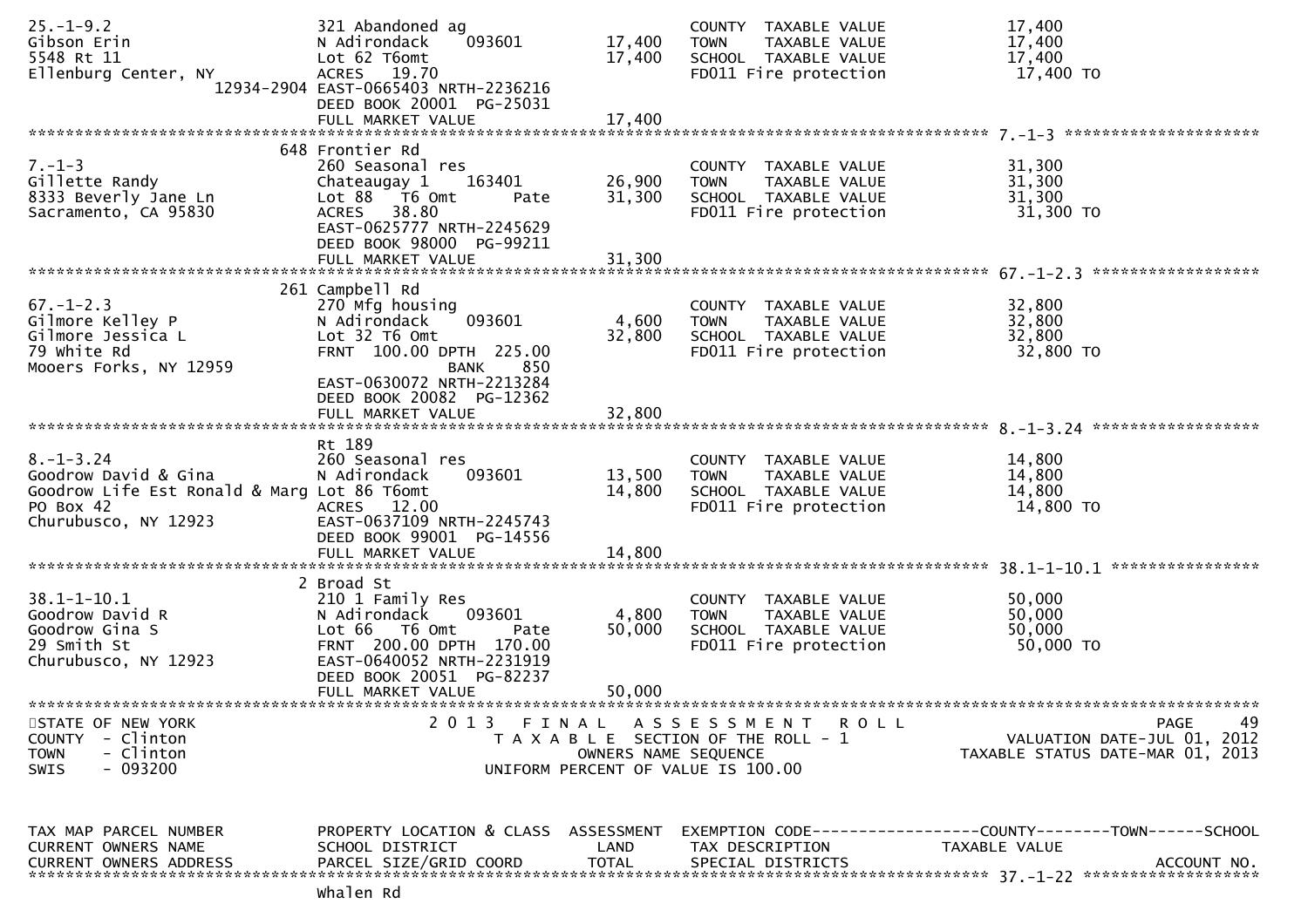| $37. - 1 - 22$<br>Goodrow Life Est Ronald & Marg Chateaugay 1<br>Goodrow David A & Gina S<br>PO Box 42<br>Churubusco, NY 12923  | 323 Vacant rural<br>163401<br>Lot <sub>52</sub><br>T6 Omt<br>Pate<br><b>ACRES</b><br>61.80<br>EAST-0627818 NRTH-2228324                                                                | 18,900<br>18,900                   | COUNTY TAXABLE VALUE<br><b>TOWN</b><br>TAXABLE VALUE<br>SCHOOL TAXABLE VALUE<br>FD011 Fire protection                             | 18,900<br>18,900<br>18,900<br>18,900 TO                              |                    |
|---------------------------------------------------------------------------------------------------------------------------------|----------------------------------------------------------------------------------------------------------------------------------------------------------------------------------------|------------------------------------|-----------------------------------------------------------------------------------------------------------------------------------|----------------------------------------------------------------------|--------------------|
|                                                                                                                                 | DEED BOOK 99001 PG-14556<br>FULL MARKET VALUE                                                                                                                                          | 18,900                             |                                                                                                                                   |                                                                      | ****************** |
| $38.1 - 1 - 11$<br>Goodrow Life Est Ronald & Marg N Adirondack<br>Goodrow David A & Gina S<br>PO Box 42<br>Churubusco, NY 12923 | 38 Smith St<br>210 1 Family Res<br>093601<br>Lot 66<br>T6 Omt<br>Pate<br>FRNT 170.00 DPTH 156.00<br>EAST-0640248 NRTH-2231900<br>DEED BOOK 99001 PG-14556<br>FULL MARKET VALUE         | 4,500<br>68,700<br>68,700          | <b>RES STAR</b><br>41854<br>COUNTY TAXABLE VALUE<br><b>TOWN</b><br>TAXABLE VALUE<br>SCHOOL TAXABLE VALUE<br>FD011 Fire protection | $\mathbf{0}$<br>0<br>68,700<br>68,700<br>38,700<br>68,700 TO         | 30,000             |
|                                                                                                                                 |                                                                                                                                                                                        |                                    |                                                                                                                                   |                                                                      |                    |
| $38.1 - 1 - 52$<br>Goodrow Ronald<br>Goodrow Margaret<br>38 Smith St<br>PO Box 42                                               | 29 Smith St<br>270 Mfg housing<br>N Adirondack<br>093601<br>Lot 66<br>T6 Omt<br>Pate<br>FRNT 102.50 DPTH 244.00<br>EAST-0640028 NRTH-2231638                                           | 4,600<br>25,000                    | TAXABLE VALUE<br><b>COUNTY</b><br><b>TOWN</b><br>TAXABLE VALUE<br>SCHOOL TAXABLE VALUE<br>FD011 Fire protection                   | 25,000<br>25,000<br>25,000<br>25,000 TO                              |                    |
| Churubusco, NY 12923                                                                                                            | DEED BOOK 973<br>$PG-1$<br>FULL MARKET VALUE                                                                                                                                           | 25,000                             |                                                                                                                                   |                                                                      | ****************   |
| $69. - 1 - 14.7$<br>Goss Veronica A<br>Goss Alden L<br>476 Brandy Brook Rd<br>Ellenburg Center, NY 12934                        | 476 Brandy Brook Rd<br>270 Mfg housing<br>093601<br>N Adirondack<br>Lot 25 T6omt<br><b>ACRES</b><br>1.70<br>EAST-0647837 NRTH-2209769<br>DEED BOOK 20031 PG-53940<br>FULL MARKET VALUE | 5,600<br>27,600<br>27,600          | 41854<br><b>RES STAR</b><br>COUNTY TAXABLE VALUE<br><b>TOWN</b><br>TAXABLE VALUE<br>SCHOOL TAXABLE VALUE<br>FD011 Fire protection | $\mathbf{0}$<br>0<br>27,600<br>27,600<br>$\overline{0}$<br>27,600 TO | 27,600             |
|                                                                                                                                 |                                                                                                                                                                                        |                                    |                                                                                                                                   |                                                                      |                    |
| $21. - 1 - 14.2$<br>Graymont Materials (NY) Inc<br>111 Quarry Rd<br>Plattsburgh, NY 12901                                       | Lost Nation Rd<br>321 Abandoned ag<br>093601<br>N Adirondack<br>Lot 71 T6omt<br>ACRES 105.00<br>EAST-0620061 NRTH-2233727<br>DEED BOOK 20112 PG-40530                                  | 88,200<br>88,200                   | <b>COUNTY</b><br>TAXABLE VALUE<br><b>TOWN</b><br>TAXABLE VALUE<br>SCHOOL TAXABLE VALUE<br>FD011 Fire protection                   | 88,200<br>88,200<br>88,200<br>88,200 TO                              |                    |
|                                                                                                                                 | FULL MARKET VALUE                                                                                                                                                                      | 88,200                             |                                                                                                                                   |                                                                      |                    |
| STATE OF NEW YORK<br>COUNTY<br>- Clinton<br>- Clinton<br><b>TOWN</b><br>$-093200$<br>SWIS                                       | 2 0 1 3<br>FINAL                                                                                                                                                                       | OWNERS NAME SEQUENCE               | A S S E S S M E N T<br>R O L L<br>T A X A B L E SECTION OF THE ROLL - 1<br>UNIFORM PERCENT OF VALUE IS 100.00                     | VALUATION DATE-JUL 01, 2012<br>TAXABLE STATUS DATE-MAR 01, 2013      | 50<br>PAGE         |
| TAX MAP PARCEL NUMBER<br>CURRENT OWNERS NAME<br><b>CURRENT OWNERS ADDRESS</b>                                                   | PROPERTY LOCATION & CLASS<br>SCHOOL DISTRICT<br>PARCEL SIZE/GRID COORD                                                                                                                 | ASSESSMENT<br>LAND<br><b>TOTAL</b> | TAX DESCRIPTION<br>SPECIAL DISTRICTS                                                                                              | TAXABLE VALUE                                                        | ACCOUNT NO.        |
| $21. - 1 - 15.1$                                                                                                                | Lost Nation Rd<br>321 Abandoned ag                                                                                                                                                     |                                    | COUNTY TAXABLE VALUE                                                                                                              | 14,300                                                               |                    |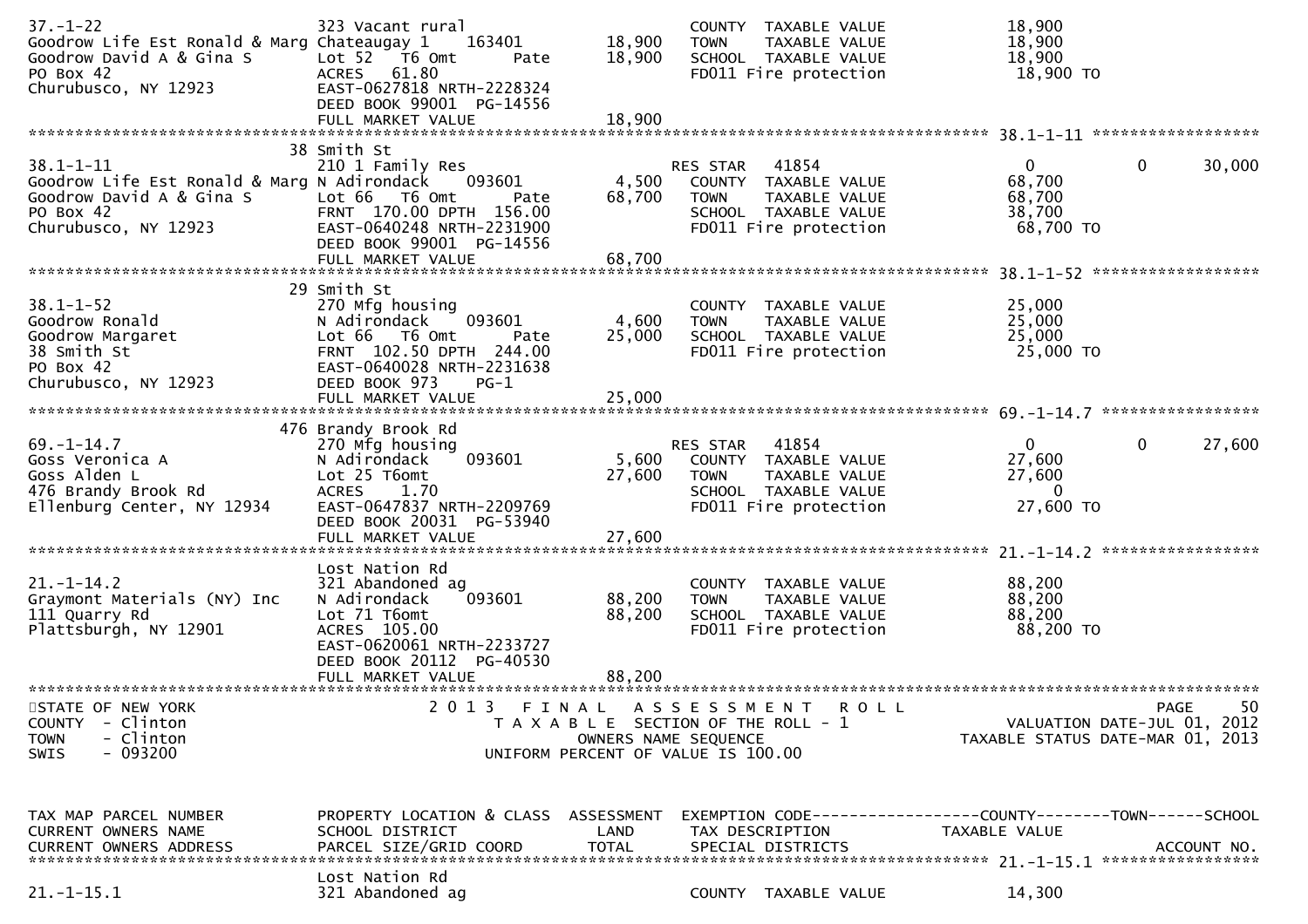| Graymont Materials (NY) Inc<br>111 Quarry Rd<br>Plattsburgh, NY 12901                                    | 093601<br>N Adirondack<br>Lot 71<br>T6 Omt<br>Pate<br>ACRES 13.50<br>EAST-0619952 NRTH-2234681<br>DEED BOOK 20092 PG-26144<br>FULL MARKET VALUE                                     | 14,300<br>14,300<br>14,300    | <b>TAXABLE VALUE</b><br><b>TOWN</b><br>SCHOOL TAXABLE VALUE<br>FD011 Fire protection                                                                                                              | 14,300<br>14,300<br>14,300 TO                                                                |
|----------------------------------------------------------------------------------------------------------|-------------------------------------------------------------------------------------------------------------------------------------------------------------------------------------|-------------------------------|---------------------------------------------------------------------------------------------------------------------------------------------------------------------------------------------------|----------------------------------------------------------------------------------------------|
| $21. -1 - 15.21$<br>Graymont Materials (NY) Inc<br>111 Quarry Rd<br>Plattsburgh, NY 12901                | 499 Lost Nation Rd<br>321 Abandoned ag<br>093601<br>N Adirondack<br>71 T6omt<br><b>ACRES</b><br>18.50<br>EAST-0619885 NRTH-2235174<br>DEED BOOK 20092 PG-26276<br>FULL MARKET VALUE | 16,800<br>16,800<br>16,800    | COUNTY TAXABLE VALUE<br><b>TOWN</b><br>TAXABLE VALUE<br>SCHOOL TAXABLE VALUE<br>FD011 Fire protection                                                                                             | 16,800<br>16,800<br>16,800<br>16,800 TO                                                      |
| $21. - 1 - 15.3$<br>Graymont Materials Inc.<br>111 Quarry Rd<br>Plattsburgh, NY 12901                    | 481 Lost Nation Rd<br>321 Abandoned ag<br>093601<br>N Adirondack<br>Lot 71 T6omt<br>ACRES 13.50<br>EAST-0619924 NRTH-2234894<br>DEED BOOK 20092 PG-25548                            | 14,300<br>14,300              | COUNTY TAXABLE VALUE<br><b>TOWN</b><br>TAXABLE VALUE<br>SCHOOL TAXABLE VALUE<br>FD011 Fire protection                                                                                             | 14,300<br>14,300<br>14,300<br>14,300 TO                                                      |
| $24. - 1 - 1.21$<br>Green Richard A II<br>656 Clinton Mills Rd<br>Ellenburg Depot, NY 12935              | 656 Clinton Mills Rd<br>270 Mfg housing<br>093601<br>N Adirondack<br>Lot 63<br>51.60<br>ACRES<br>EAST-0655613 NRTH-2235499<br>DEED BOOK 99001 PG-13963                              | 33,300<br>38,600              | COUNTY TAXABLE VALUE<br><b>TOWN</b><br>TAXABLE VALUE<br>SCHOOL TAXABLE VALUE<br>FD011 Fire protection                                                                                             | 38,600<br>38,600<br>38,600<br>38,600 TO                                                      |
| $68. - 1 - 12$<br>Gregory John J<br>Gregory Mamie M<br>487 Brandy Brook Rd<br>Ellenburg Center, NY 12934 | 487 Brandy Brook Rd<br>210 1 Family Res<br>093601<br>N Adirondack<br>Lot 26<br>T6 Omt<br>Patent<br>3.10<br><b>ACRES</b><br>EAST-0647297 NRTH-2209959<br>DEED BOOK 570<br>PG-561     | 46,900                        | 96 PCT OF VALUE USED FOR EXEMPTION PURPOSES<br>WARNONALL 41121<br>41834<br>6,700 SR STAR<br>COUNTY TAXABLE VALUE<br>TAXABLE VALUE<br><b>TOWN</b><br>SCHOOL TAXABLE VALUE<br>FD011 Fire protection | 6,754<br>6,754<br>46,900<br>$\Omega$<br>0<br>40,146<br>40,146<br>0<br>46,900 TO              |
| STATE OF NEW YORK<br>COUNTY - Clinton<br>- Clinton<br><b>TOWN</b><br>$-093200$<br><b>SWIS</b>            | 2 0 1 3                                                                                                                                                                             | FINAL<br>OWNERS NAME SEQUENCE | A S S E S S M E N T<br><b>ROLL</b><br>T A X A B L E SECTION OF THE ROLL - 1<br>UNIFORM PERCENT OF VALUE IS 100.00                                                                                 | 51<br>PAGE<br>VALUATION DATE-JUL 01, 2012<br>TAXABLE STATUS DATE-MAR 01, 2013                |
| TAX MAP PARCEL NUMBER<br>CURRENT OWNERS NAME<br><b>CURRENT OWNERS ADDRESS</b>                            | PROPERTY LOCATION & CLASS ASSESSMENT<br>SCHOOL DISTRICT<br>PARCEL SIZE/GRID COORD                                                                                                   | LAND<br><b>TOTAL</b>          | TAX DESCRIPTION<br>SPECIAL DISTRICTS                                                                                                                                                              | EXEMPTION CODE-----------------COUNTY-------TOWN------SCHOOL<br>TAXABLE VALUE<br>ACCOUNT NO. |
| $51.-1-11.2$<br>Grenier David M                                                                          | Ryan Rd<br>105 Vac farmland<br>163401<br>Chateaugay 1                                                                                                                               | 37,400                        | COUNTY TAXABLE VALUE<br><b>TOWN</b><br>TAXABLE VALUE                                                                                                                                              | 37,400<br>37,400                                                                             |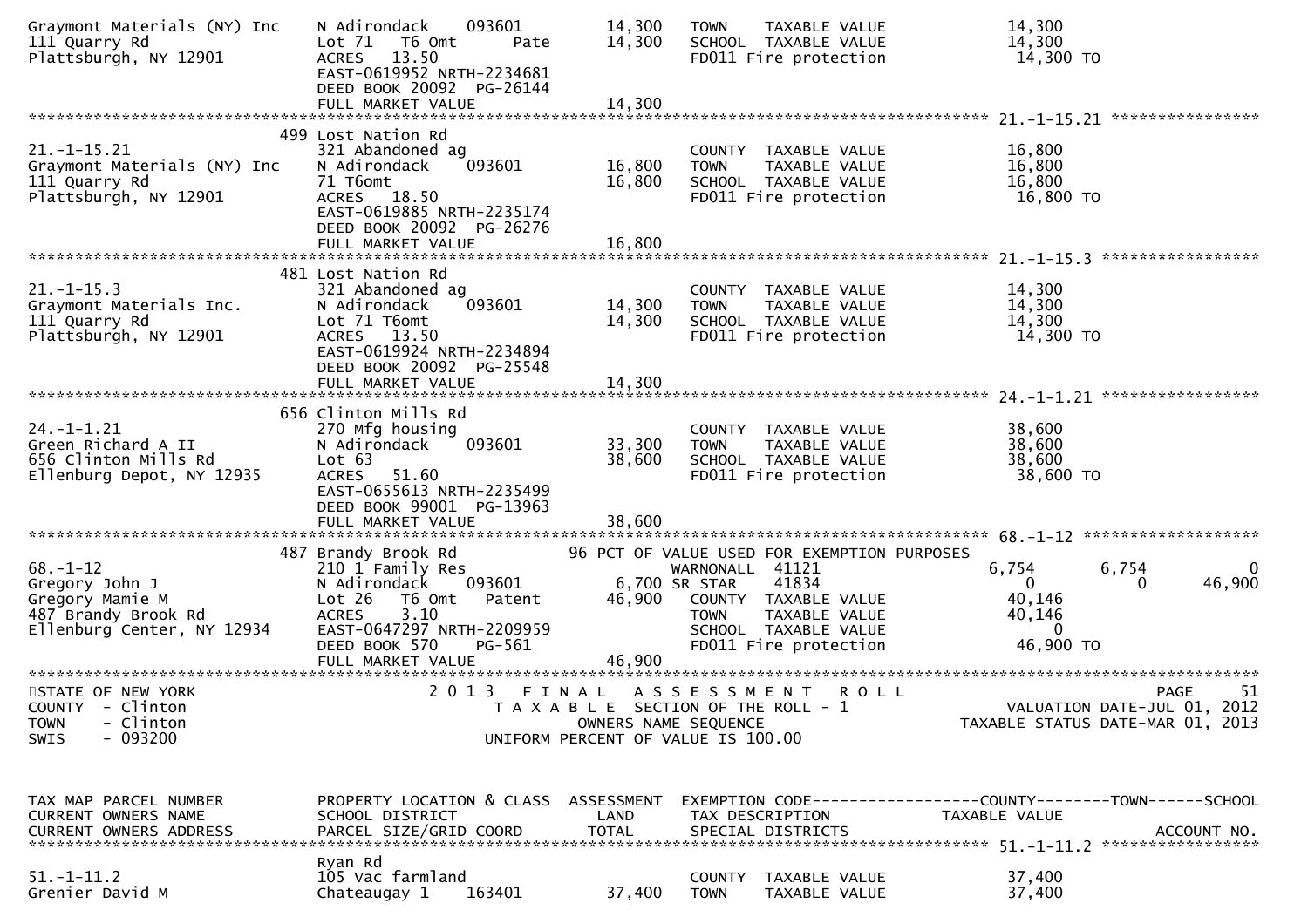| Grenier Harriet R<br>111 Miller Ln<br>Waterbury Center, VT 05677                              | Lot 50<br>T6 Omt<br>Pate<br><b>ACRES</b><br>50.12<br>EAST-0623901 NRTH-2219811<br>DEED BOOK 871<br>$PG-198$                                                                                | 37,400                     | SCHOOL TAXABLE VALUE<br>FD011 Fire protection                                                                     | 37,400<br>37,400 TO                                                              |
|-----------------------------------------------------------------------------------------------|--------------------------------------------------------------------------------------------------------------------------------------------------------------------------------------------|----------------------------|-------------------------------------------------------------------------------------------------------------------|----------------------------------------------------------------------------------|
|                                                                                               |                                                                                                                                                                                            |                            |                                                                                                                   |                                                                                  |
| $52. - 1 - 5.2$<br>Grenier David M<br>111 Miller Ln<br>Waterbury Center, VT 05677             | 7280 Rt 11<br>260 Seasonal res<br>Chateaugay 1<br>163401<br>Lot 52  T6 Omt<br>Pate<br>51.00<br><b>ACRES</b><br>EAST-0625769 NRTH-2225061<br>DEED BOOK 871<br>$PG-193$<br>FULL MARKET VALUE | 32,500<br>67,300<br>67,300 | COUNTY TAXABLE VALUE<br>TAXABLE VALUE<br><b>TOWN</b><br>SCHOOL TAXABLE VALUE<br>FD011 Fire protection             | 67,300<br>67,300<br>67,300<br>67,300 TO                                          |
|                                                                                               |                                                                                                                                                                                            |                            |                                                                                                                   |                                                                                  |
| $52. - 1 - 5.3$<br>Grenier David M<br>111 Miller Ln<br>Waterbury Center, VT 05677             | Rt 11<br>321 Abandoned ag<br>163401<br>Chateaugay 1<br>Lot 49 T6omt<br>ACRES 53.00<br>EAST-0625177 NRTH-2222407<br>DEED BOOK 871<br>PG-193<br>FULL MARKET VALUE                            | 32,000<br>32,000<br>32,000 | COUNTY TAXABLE VALUE<br>TAXABLE VALUE<br><b>TOWN</b><br>SCHOOL TAXABLE VALUE<br>FD011 Fire protection             | 32,000<br>32,000<br>32,000<br>32,000 TO                                          |
|                                                                                               |                                                                                                                                                                                            |                            |                                                                                                                   |                                                                                  |
| $52. - 1 - 5.11$<br>Grenier David M<br>111 Miller Ln<br>Waterbury Center, VT 05677            | Rt 11<br>321 Abandoned ag<br>163401<br>Chateaugay 1<br>Lot 52 T6omt<br>ACRES 50.70<br>EAST-0624884 NRTH-2224837<br>DEED BOOK 871<br>PG-196<br>FULL MARKET VALUE                            | 34,900<br>34,900<br>34,900 | COUNTY TAXABLE VALUE<br>TAXABLE VALUE<br><b>TOWN</b><br>SCHOOL TAXABLE VALUE<br>FD011 Fire protection             | 34,900<br>34,900<br>34,900<br>34,900 TO                                          |
|                                                                                               | Campbell Rd                                                                                                                                                                                |                            |                                                                                                                   |                                                                                  |
| $67. - 1 - 9.4$<br>Hahn Richard Eric<br>90 Fairview Ave Apt 3-12<br>Kingston, NY 12401        | 321 Abandoned ag<br>093601<br>N Adirondack<br>Lot 28 T6omt<br>ACRES 25.00<br>EAST-0632141 NRTH-2210995<br>DEED BOOK 595<br>PG-974<br>FULL MARKET VALUE                                     | 20,000<br>20,000<br>20,000 | COUNTY TAXABLE VALUE<br>TAXABLE VALUE<br><b>TOWN</b><br>SCHOOL TAXABLE VALUE<br>FD011 Fire protection             | 20,000<br>20,000<br>20,000<br>20,000 TO                                          |
|                                                                                               |                                                                                                                                                                                            |                            |                                                                                                                   |                                                                                  |
| STATE OF NEW YORK<br>COUNTY - Clinton<br><b>TOWN</b><br>- Clinton<br>$-093200$<br><b>SWIS</b> | 2 0 1 3<br>FINAL                                                                                                                                                                           | OWNERS NAME SEQUENCE       | A S S E S S M E N T<br><b>ROLL</b><br>T A X A B L E SECTION OF THE ROLL - 1<br>UNIFORM PERCENT OF VALUE IS 100.00 | 52<br>PAGE<br>VALUATION DATE-JUL 01, 2012<br>TAXABLE STATUS DATE-MAR 01,<br>2013 |
| TAX MAP PARCEL NUMBER<br><b>CURRENT OWNERS NAME</b>                                           | PROPERTY LOCATION & CLASS ASSESSMENT<br>SCHOOL DISTRICT                                                                                                                                    | LAND                       | TAX DESCRIPTION                                                                                                   | EXEMPTION CODE-----------------COUNTY-------TOWN------SCHOOL<br>TAXABLE VALUE    |
| $22. - 1 - 13$<br>Hammond Stephen<br>Hammond Colleen                                          | Merchia Rd<br>321 Abandoned ag<br>093601<br>N Adirondack<br>Lot <sub>73</sub><br>T6 Omt<br>Pate                                                                                            | 38,500<br>38,500           | COUNTY TAXABLE VALUE<br><b>TOWN</b><br>TAXABLE VALUE<br>SCHOOL TAXABLE VALUE                                      | 38,500<br>38,500<br>38,500                                                       |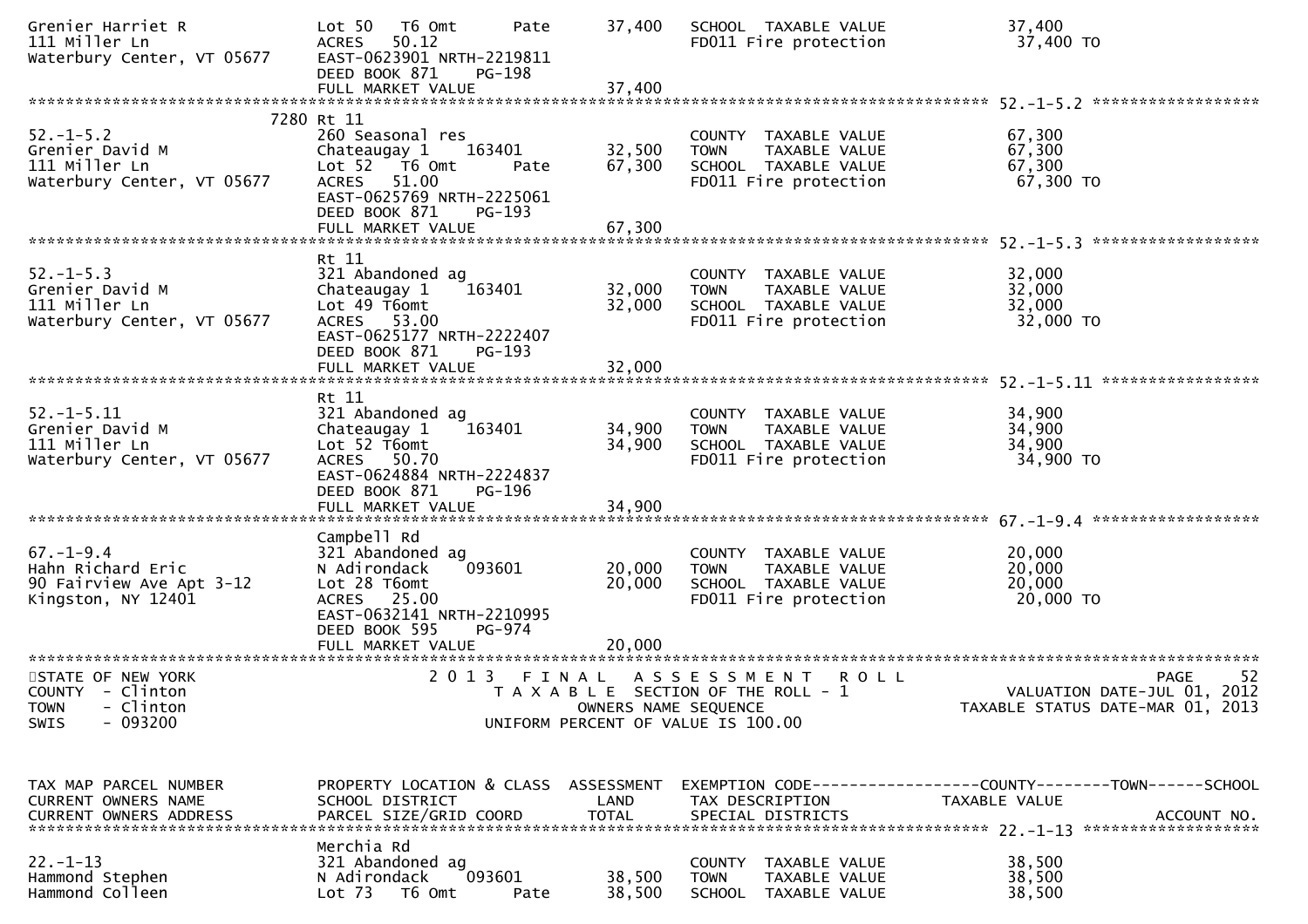22 Moore St ACRES 62.00 FD011 Fire protection 38,500 TO<br>Moorestown. NJ 08057 EAST-0629684 NRTH-2235864 EAST-0629684 NRTH-2235864<br>DEED BOOK 719 PG-110 DEED BOOK 719<br>FULL MARKET VALUE FULL MARKET VALUE 38,500 \*\*\*\*\*\*\*\*\*\*\*\*\*\*\*\*\*\*\*\*\*\*\*\*\*\*\*\*\*\*\*\*\*\*\*\*\*\*\*\*\*\*\*\*\*\*\*\*\*\*\*\*\*\*\*\*\*\*\*\*\*\*\*\*\*\*\*\*\*\*\*\*\*\*\*\*\*\*\*\*\*\*\*\*\*\*\*\*\*\*\*\*\*\*\*\*\*\*\*\*\*\*\* 53.-1-19.212 \*\*\*\*\*\*\*\*\*\*\*\*\*\*\* 764 Patnode Rd210 1 Family Res 53.-1-19.212 210 1 Family Res RES STAR <sup>41854</sup> <sup>0</sup> 0 30,000Hansen Joel A N Adirondack 093601 3,800 COUNTY TAXABLE VALUE 75,70075,700 Hansen Jennifer Lot 47 T6omt 75,700 TOWN TAXABLE VALUE 75,70045.700 764 Patnode Rd FRNT 100.00 DPTH 125.00 SCHOOL TAXABLE VALUE Churubusco, NY 12923 FRNT 100.00 DPTH 125.00 75,700 TO FD011 Fire protection EAST-0635025 NRTH-2221184DEED BOOK 923 PG-235 FULL MARKET VALUE 75,700 \*\*\*\*\*\*\*\*\*\*\*\*\*\*\*\*\*\*\*\*\*\*\*\*\*\*\*\*\*\*\*\*\*\*\*\*\*\*\*\*\*\*\*\*\*\*\*\*\*\*\*\*\*\*\*\*\*\*\*\*\*\*\*\*\*\*\*\*\*\*\*\*\*\*\*\*\*\*\*\*\*\*\*\*\*\*\*\*\*\*\*\*\*\*\*\*\*\*\*\*\*\*\* 81.-1-1 \*\*\*\*\*\*\*\*\*\*\*\*\*\*\*\*\*\*\*\* 236 County Line Rd240 Rural res 81.-1-1 240 Rural res AGRI DISTR 41720 7,696 7,696 7,696Harrigan Brothers Dairy Farm Chateaugay 1 163401 67,500 COUNTY TAXABLE VALUE 79,70479,704 PO Box 155 Lot 30 T6 Omt Pate 87,400 TOWN TAXABLE VALUE 79,70479,704 Brainardsville, NY 12915 ACRES 100.00 ACRES 100.00 SCHOOL TAXABLE VALUE 75,704 ACRES 100.00 87,400 TO EAST-0620695 NRTH-2207201<br>DEED BOOK 20112 PG-40693 PRIOR OWNER ON 3/01/2013 DEED BOOK 20112<br>Harrigan Bros Dairy Farm FULL MARKET VALUE Harrigan Bros Dairy Farm FULL MARKET VALUE 87,400MAY BE SUBJECT TO PAYMENT UNDER AGDIST LAW TIL 2017 \*\*\*\*\*\*\*\*\*\*\*\*\*\*\*\*\*\*\*\*\*\*\*\*\*\*\*\*\*\*\*\*\*\*\*\*\*\*\*\*\*\*\*\*\*\*\*\*\*\*\*\*\*\*\*\*\*\*\*\*\*\*\*\*\*\*\*\*\*\*\*\*\*\*\*\*\*\*\*\*\*\*\*\*\*\*\*\*\*\*\*\*\*\*\*\*\*\*\*\*\*\*\* 23.-1-11 \*\*\*\*\*\*\*\*\*\*\*\*\*\*\*\*\*\*\* 748-750 Rt 189 68 PCT OF VALUE USED FOR EXEMPTION PURPOSES23.-1-11 240 Rural res WARNONALL <sup>41121</sup> 4,845 4,845 <sup>0</sup> $\Omega$ Harriman Richard L Sr N Adirondack 093601 20,000 AGED COUN <sup>41802</sup> 1,373 <sup>0</sup> <sup>0</sup>47,500 Harriman Doris Lot 66 T6 Omt Pate 47,500 SR STAR <sup>41834</sup> <sup>0</sup> 0 47,500748 Route 189 ACRES 25.00 COUNTY TAXABLE VALUE 41,28242.655 EAST-0638691 NRTH-2235358<br>DEED BOOK 747 PG-300  $\Omega$ DEED BOOK 747 PG-300 SCHOOL TAXABLE VALUE<br>FULL MARKET VALUE 47,500 FD011 Fire protection 47,500 TO FULL MARKET VALUE 47,500 FD011 Fire protection 47,500 TO \*\*\*\*\*\*\*\*\*\*\*\*\*\*\*\*\*\*\*\*\*\*\*\*\*\*\*\*\*\*\*\*\*\*\*\*\*\*\*\*\*\*\*\*\*\*\*\*\*\*\*\*\*\*\*\*\*\*\*\*\*\*\*\*\*\*\*\*\*\*\*\*\*\*\*\*\*\*\*\*\*\*\*\*\*\*\*\*\*\*\*\*\*\*\*\*\*\*\*\*\*\*\* 67.-1-2.22 \*\*\*\*\*\*\*\*\*\*\*\*\*\*\*\*\* 618 Ryan Rd210 1 Family Res 67.-1-2.22 210 1 Family Res RES STAR <sup>41854</sup> <sup>0</sup> 0 30,000Harris Theodore J N Adirondack 093601 5,800 COUNTY TAXABLE VALUE 107,400107,400 618 Ryan Rd Lot 32 T6omt 107,400 TOWN TAXABLE VALUE 107,40077.400 Churubusco, NY 12923 ACRES 2.10 BANK 080 SCHOOL TAXABLE VALUE 77,400107,400 TO EAST-0624430 NRTH-2213631 DEED BOOK 20051 PG-83784<br>FULL MARKET VALUE FULL MARKET VALUE 107,400 \*\*\*\*\*\*\*\*\*\*\*\*\*\*\*\*\*\*\*\*\*\*\*\*\*\*\*\*\*\*\*\*\*\*\*\*\*\*\*\*\*\*\*\*\*\*\*\*\*\*\*\*\*\*\*\*\*\*\*\*\*\*\*\*\*\*\*\*\*\*\*\*\*\*\*\*\*\*\*\*\*\*\*\*\*\*\*\*\*\*\*\*\*\*\*\*\*\*\*\*\*\*\*\*\*\*\*\*\*\*\*\*\*\*\*\*\*\*\*\*\*\*\*\*\*\*\*\*\*\*\*\*53 STATE OF NEW YORK 2 0 1 3 F I N A L A S S E S S M E N T R O L L PAGE <sup>53</sup>VALUATION DATE-JUL 01, 2012 COUNTY - Clinton T A X A B L E SECTION OF THE ROLL - 1<br>TOWN - Clinton DWNERS NAME SEQUENCE TOWN - Clinton OWNERS NAME SEQUENCE TAXABLE STATUS DATE-MAR 01, 2013SWIS - 093200 UNIFORM PERCENT OF VALUE IS 100.00TAX MAP PARCEL NUMBER PROPERTY LOCATION & CLASS ASSESSMENT EXEMPTION CODE------------------COUNTY--------TOWN------SCHOOLCURRENT OWNERS NAME SCHOOL DISTRICT LAND TAX DESCRIPTION TAXABLE VALUE<br>CURRENT OWNERS ARRRESS RARGEL SIZE(CRIR)COORR TOTAL SRECIAL RICTRICTS CURRENT OWNERS ADDRESS PARCEL SIZE/GRID COORD TOTAL SPECIAL DISTRICTS ACCOUNT NO. \*\*\*\*\*\*\*\*\*\*\*\*\*\*\*\*\*\*\*\*\*\*\*\*\*\*\*\*\*\*\*\*\*\*\*\*\*\*\*\*\*\*\*\*\*\*\*\*\*\*\*\*\*\*\*\*\*\*\*\*\*\*\*\*\*\*\*\*\*\*\*\*\*\*\*\*\*\*\*\*\*\*\*\*\*\*\*\*\*\*\*\*\*\*\*\*\*\*\*\*\*\*\* 55.-1-1 \*\*\*\*\*\*\*\*\*\*\*\*\*\*\*\*\*\*\*\*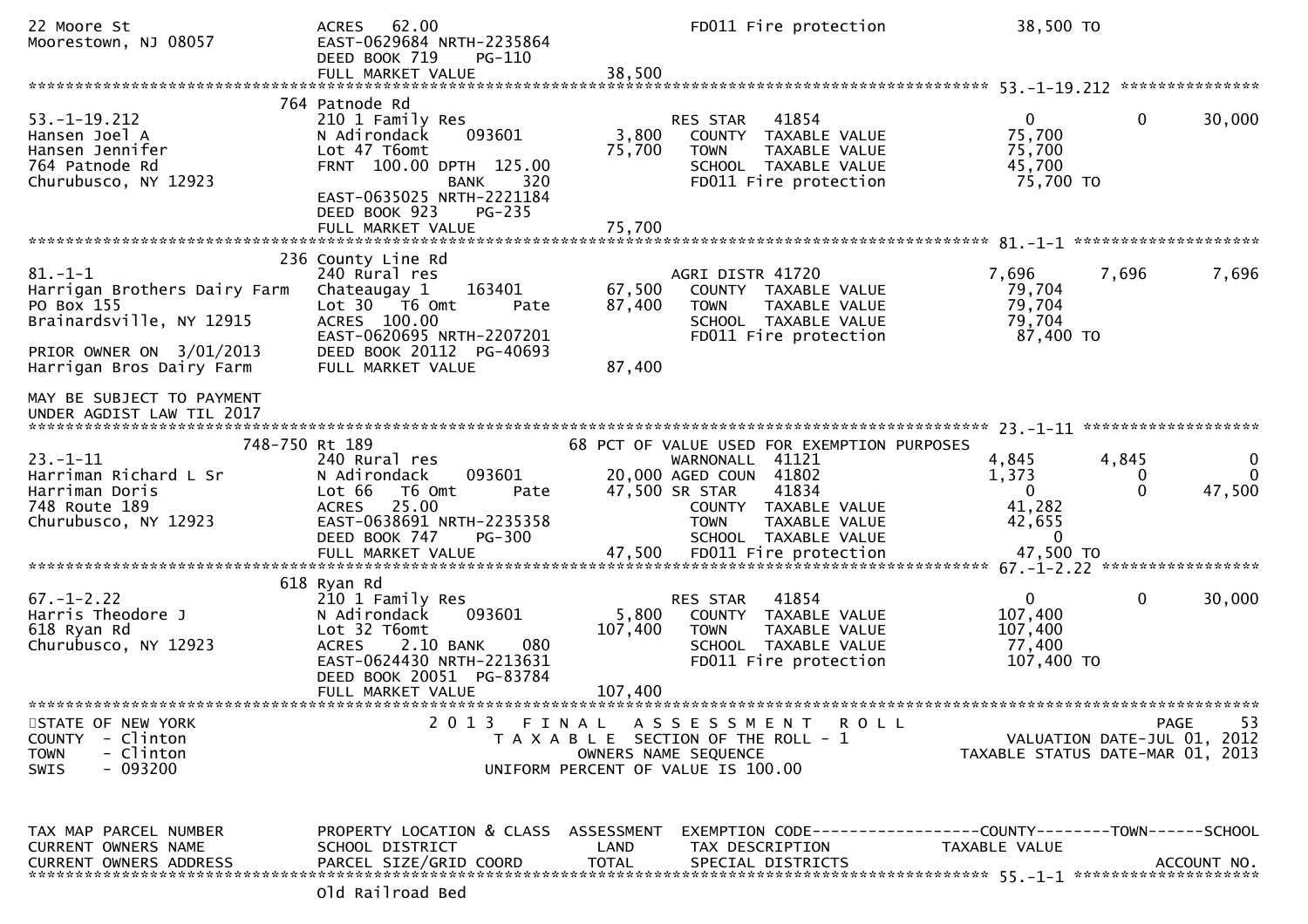| $55. - 1 - 1$<br>Hart Life Use George H<br>Hart Delbert R & Deborah A<br>637 Bull Run Rd<br>Ellenburg Depot, NY 12935 | 321 Abandoned ag<br>N Adirondack<br>093601<br>Lot <sub>43</sub><br>T6 Omt<br>Pate<br>ACRES 42.00<br>EAST-0661393 NRTH-2224363<br>DEED BOOK 20011 PG-34806                                            | 8,400<br>8,400                     | COUNTY TAXABLE VALUE<br>TAXABLE VALUE<br><b>TOWN</b><br>SCHOOL TAXABLE VALUE<br>FD011 Fire protection                      | 8,400<br>8,400<br>8,400<br>8,400 TO                       |                                                  |
|-----------------------------------------------------------------------------------------------------------------------|------------------------------------------------------------------------------------------------------------------------------------------------------------------------------------------------------|------------------------------------|----------------------------------------------------------------------------------------------------------------------------|-----------------------------------------------------------|--------------------------------------------------|
|                                                                                                                       |                                                                                                                                                                                                      |                                    |                                                                                                                            |                                                           | ******************                               |
| $69. - 1 - 8.3$<br>Head Annette<br>Puglise Jennifer<br>351 Cemetery Rd<br>Plattsburgh, NY 12901                       | Rt 11<br>484 1 use sm bld<br>N Adirondack<br>093601<br>Lot 25 T6omt<br><b>ACRES</b><br>2.70<br>EAST-0651825 NRTH-2210275<br>DEED BOOK 20122 PG-49530<br>FULL MARKET VALUE                            | 6,200<br>35,000<br>35,000          | COUNTY TAXABLE VALUE<br>TAXABLE VALUE<br><b>TOWN</b><br>SCHOOL TAXABLE VALUE<br>FD011 Fire protection                      | 35,000<br>35,000<br>35,000<br>35,000 TO                   |                                                  |
|                                                                                                                       |                                                                                                                                                                                                      |                                    |                                                                                                                            |                                                           |                                                  |
| $52. - 1 - 9.11$<br>Helm Cindy Marie<br>7173 Rt 11<br>Churubusco, NY 12923                                            | 7173 Rt 11<br>210 1 Family Res<br>Chateaugay 1<br>163401<br>Lot 49  T6 Omt<br>Pate<br>1.10<br><b>ACRES</b><br>EAST-0628742 NRTH-2224251<br>DEED BOOK 20061 PG-94478<br>FULL MARKET VALUE             | 5,100<br>59,700<br>59,700          | 41854<br>RES STAR<br>COUNTY TAXABLE VALUE<br>TAXABLE VALUE<br><b>TOWN</b><br>SCHOOL TAXABLE VALUE<br>FD011 Fire protection | $\overline{0}$<br>59,700<br>59,700<br>29,700<br>59,700 TO | $\mathbf{0}$<br>30,000                           |
|                                                                                                                       |                                                                                                                                                                                                      |                                    |                                                                                                                            |                                                           |                                                  |
| $38.1 - 1 - 24$<br>Helm Francis L<br>PO Box 23<br>Churubusco, NY 12923                                                | 1281 Clinton Mills Rd<br>270 Mfg housing<br>093601<br>N Adirondack<br>Lot 55 T6 Omt<br>Pate<br>FRNT 247.50 DPTH 173.00<br>EAST-0640831 NRTH-2230794<br>DEED BOOK 20051 PG-87761<br>FULL MARKET VALUE | 5,000<br>33,200<br>33,200          | RES STAR<br>41854<br>COUNTY TAXABLE VALUE<br><b>TOWN</b><br>TAXABLE VALUE<br>SCHOOL TAXABLE VALUE<br>FD011 Fire protection | $\Omega$<br>33,200<br>33,200<br>3,200<br>33,200 TO        | $\mathbf 0$<br>30,000                            |
|                                                                                                                       |                                                                                                                                                                                                      |                                    |                                                                                                                            |                                                           |                                                  |
| $52. - 1 - 9.12$<br>Helm Francis L<br>PO Box 23<br>Churubusco, NY 12923<br>MAY BE SUBJECT TO PAYMENT                  | Rt 11<br>$322$ Rural vac $>10$<br>Chateaugay 1<br>163401<br>Lot 49 T6 OMT<br>ACRES 10.70<br>EAST-0628507 NRTH-2223950<br>DEED BOOK 20051 PG-82724                                                    | 11,800<br>11,800                   | COUNTY TAXABLE VALUE<br>TAXABLE VALUE<br><b>TOWN</b><br>SCHOOL TAXABLE VALUE<br>FD011 Fire protection                      | 11,800<br>11,800<br>11,800<br>11,800 TO                   |                                                  |
| UNDER RPTL483 UNTIL 2017                                                                                              | FULL MARKET VALUE                                                                                                                                                                                    | 11,800                             |                                                                                                                            |                                                           |                                                  |
| STATE OF NEW YORK<br><b>COUNTY</b><br>- Clinton<br>- Clinton<br><b>TOWN</b><br>$-093200$<br>SWIS                      | 2 0 1 3                                                                                                                                                                                              | FINAL<br>OWNERS NAME SEQUENCE      | A S S E S S M E N T<br>R O L L<br>T A X A B L E SECTION OF THE ROLL - 1<br>UNIFORM PERCENT OF VALUE IS 100.00              | TAXABLE STATUS DATE-MAR 01, 2013                          | 54<br><b>PAGE</b><br>VALUATION DATE-JUL 01, 2012 |
| TAX MAP PARCEL NUMBER<br>CURRENT OWNERS NAME<br><b>CURRENT OWNERS ADDRESS</b>                                         | PROPERTY LOCATION & CLASS<br>SCHOOL DISTRICT<br>PARCEL SIZE/GRID COORD                                                                                                                               | ASSESSMENT<br>LAND<br><b>TOTAL</b> | EXEMPTION CODE-----------------COUNTY-------TOWN------SCHOOL<br>TAX DESCRIPTION<br>SPECIAL DISTRICTS                       | TAXABLE VALUE                                             | ACCOUNT NO.                                      |
| $39. - 1 - 5$                                                                                                         | Lafrancis Rd<br>920 Priv Hunt/Fi                                                                                                                                                                     |                                    | COUNTY TAXABLE VALUE                                                                                                       | 42,800                                                    |                                                  |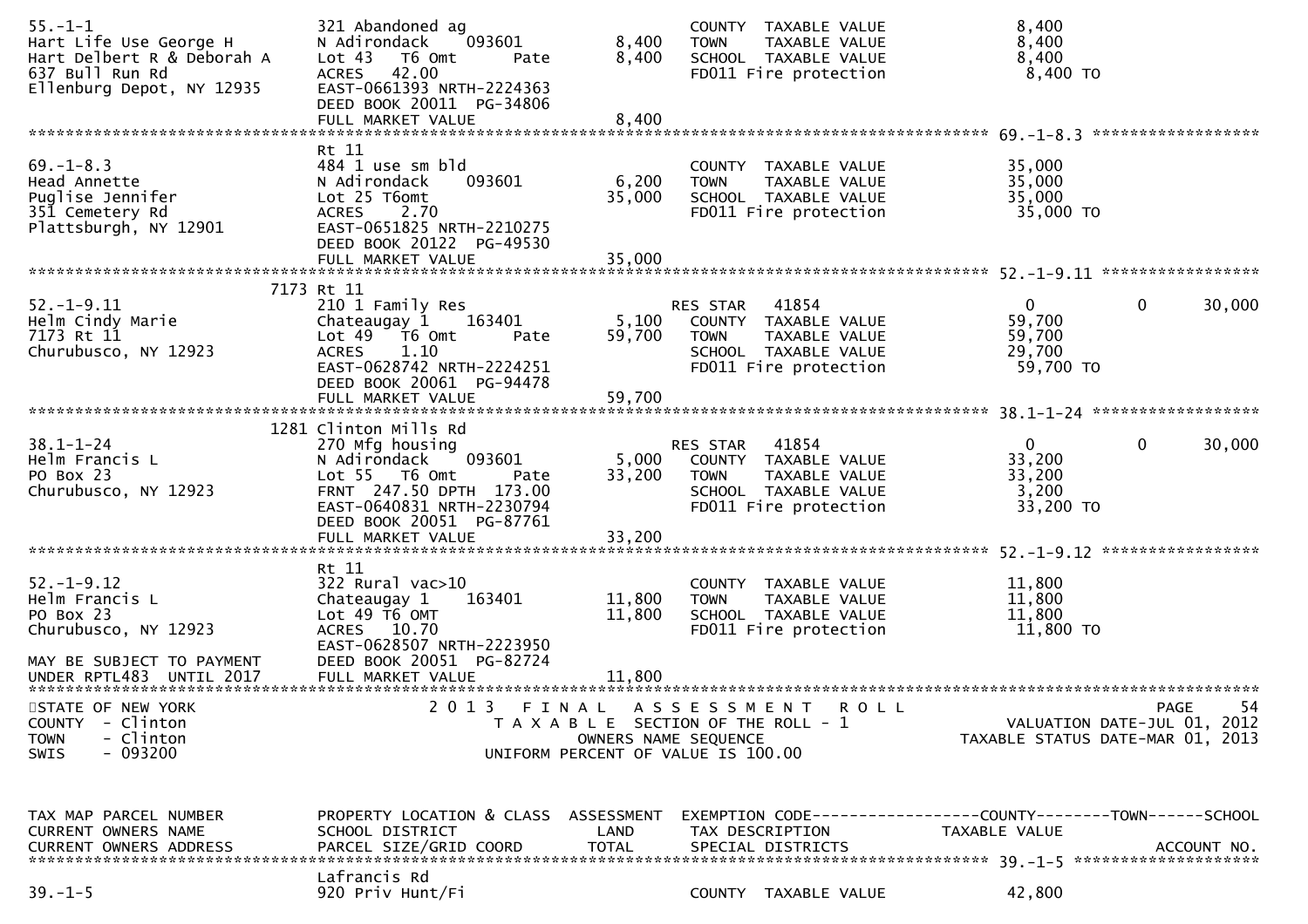| Hemingway Lenore<br>Fiedler Steve<br>15 Redrock Ct<br>Sedona, AZ 86351-7247                                                | 093601<br>N Adirondack<br>Lot 44 T6omt<br>ACRES 68.00<br>EAST-0651912 NRTH-2226338<br>DEED BOOK 20021 PG-47500<br>FULL MARKET VALUE                                               | 35,500<br>42,800<br>42,800    | <b>TOWN</b><br>TAXABLE VALUE<br>SCHOOL TAXABLE VALUE<br>FD011 Fire protection                                              | 42,800<br>42,800<br>42,800 TO                                                                |
|----------------------------------------------------------------------------------------------------------------------------|-----------------------------------------------------------------------------------------------------------------------------------------------------------------------------------|-------------------------------|----------------------------------------------------------------------------------------------------------------------------|----------------------------------------------------------------------------------------------|
|                                                                                                                            |                                                                                                                                                                                   |                               |                                                                                                                            |                                                                                              |
| $39. - 1 - 9$<br>Hemingway Vitchel<br>Hemingway Ellen<br>12 Bears Den Way<br>Mooers Forks, NY 12959                        | Lafrancis Rd<br>321 Abandoned ag<br>093601<br>N Adirondack<br>Lot 44 T6omt<br>ACRES 300.00<br>EAST-0654495 NRTH-2225739<br>DEED BOOK 20021 PG-47199<br>FULL MARKET VALUE          | 89,800<br>89,800<br>89,800    | COUNTY TAXABLE VALUE<br><b>TOWN</b><br>TAXABLE VALUE<br>SCHOOL TAXABLE VALUE<br>FD011 Fire protection                      | 89,800<br>89,800<br>89,800<br>89,800 TO                                                      |
|                                                                                                                            |                                                                                                                                                                                   |                               |                                                                                                                            |                                                                                              |
| $54. - 1 - 2.3$<br>Hemingway Vitchel<br>Magoon Ellen A<br>12 Bears Den Way<br>Mooers Forks, NY 12959                       | Lafrancis Rd<br>920 Priv Hunt/Fi<br>N Adirondack<br>093601<br>Lot 45 T6omt<br>ACRES 140.00<br>EAST-0649943 NRTH-2221943<br>DEED BOOK 20092 PG-22268                               | 59,600<br>64,600              | COUNTY TAXABLE VALUE<br><b>TOWN</b><br>TAXABLE VALUE<br>SCHOOL TAXABLE VALUE<br>FD011 Fire protection                      | 64,600<br>64,600<br>64,600<br>64,600 TO                                                      |
|                                                                                                                            | FULL MARKET VALUE                                                                                                                                                                 | 64,600                        |                                                                                                                            |                                                                                              |
|                                                                                                                            |                                                                                                                                                                                   |                               |                                                                                                                            |                                                                                              |
| $66. - 1 - 4.1$<br>Henderson Hebert Brenda<br>Henderson Hebert Raymond Jr<br>Ryan Rd<br>PO Box 613<br>Churubusco, NY 12923 | 613-617 Ryan Rd<br>240 Rural res<br>163401<br>Chateaugay 1<br>Lot 31 76 0mt<br>Pate<br>ACRES 212.70<br>EAST-0623072 NRTH-2213225<br>DEED BOOK 20051 PG-82302<br>FULL MARKET VALUE | 110,600<br>173,900<br>173,900 | 41854<br>RES STAR<br>COUNTY TAXABLE VALUE<br><b>TOWN</b><br>TAXABLE VALUE<br>SCHOOL TAXABLE VALUE<br>FD011 Fire protection | 0<br>$\mathbf{0}$<br>30,000<br>173,900<br>173,900<br>143,900<br>173,900 TO                   |
|                                                                                                                            |                                                                                                                                                                                   |                               |                                                                                                                            |                                                                                              |
| $66. - 1 - 1$<br>Herrmann Arno H<br>Herrmann Irma E<br>71 Horanway<br>Stoughton, MA 02072                                  | County Line Rd<br>321 Abandoned ag<br>Chateaugay 1<br>163401<br>Lot 31 76 0mt<br>Pate<br>ACRES 148.00<br>EAST-0619928 NRTH-2216037<br>DEED BOOK 614<br>PG-1040                    | 91,500<br>91,500              | COUNTY TAXABLE VALUE<br>TAXABLE VALUE<br><b>TOWN</b><br>SCHOOL TAXABLE VALUE<br>FD011 Fire protection                      | 91,500<br>91,500<br>91,500<br>91,500 TO                                                      |
|                                                                                                                            |                                                                                                                                                                                   |                               |                                                                                                                            |                                                                                              |
| STATE OF NEW YORK<br>COUNTY - Clinton<br>- Clinton<br><b>TOWN</b><br>$-093200$<br>SWIS                                     |                                                                                                                                                                                   | OWNERS NAME SEQUENCE          | 2013 FINAL ASSESSMENT ROLL<br>T A X A B L E SECTION OF THE ROLL - 1<br>UNIFORM PERCENT OF VALUE IS 100.00                  | 55<br>PAGE<br>VALUATION DATE-JUL 01, 2012<br>TAXABLE STATUS DATE-MAR 01, 2013                |
| TAX MAP PARCEL NUMBER<br>CURRENT OWNERS NAME<br>CURRENT OWNERS ADDRESS                                                     | PROPERTY LOCATION & CLASS ASSESSMENT<br>SCHOOL DISTRICT<br>PARCEL SIZE/GRID COORD                                                                                                 | LAND<br><b>TOTAL</b>          | TAX DESCRIPTION<br>SPECIAL DISTRICTS                                                                                       | EXEMPTION CODE-----------------COUNTY-------TOWN------SCHOOL<br>TAXABLE VALUE<br>ACCOUNT NO. |
| $69. - 1 - 8.62$<br>Heslop Mark K                                                                                          | Lafrancis Rd<br>321 Abandoned ag<br>N Adirondack<br>093601                                                                                                                        | 28,400                        | COUNTY TAXABLE VALUE<br><b>TOWN</b><br>TAXABLE VALUE                                                                       | 28,400<br>28,400                                                                             |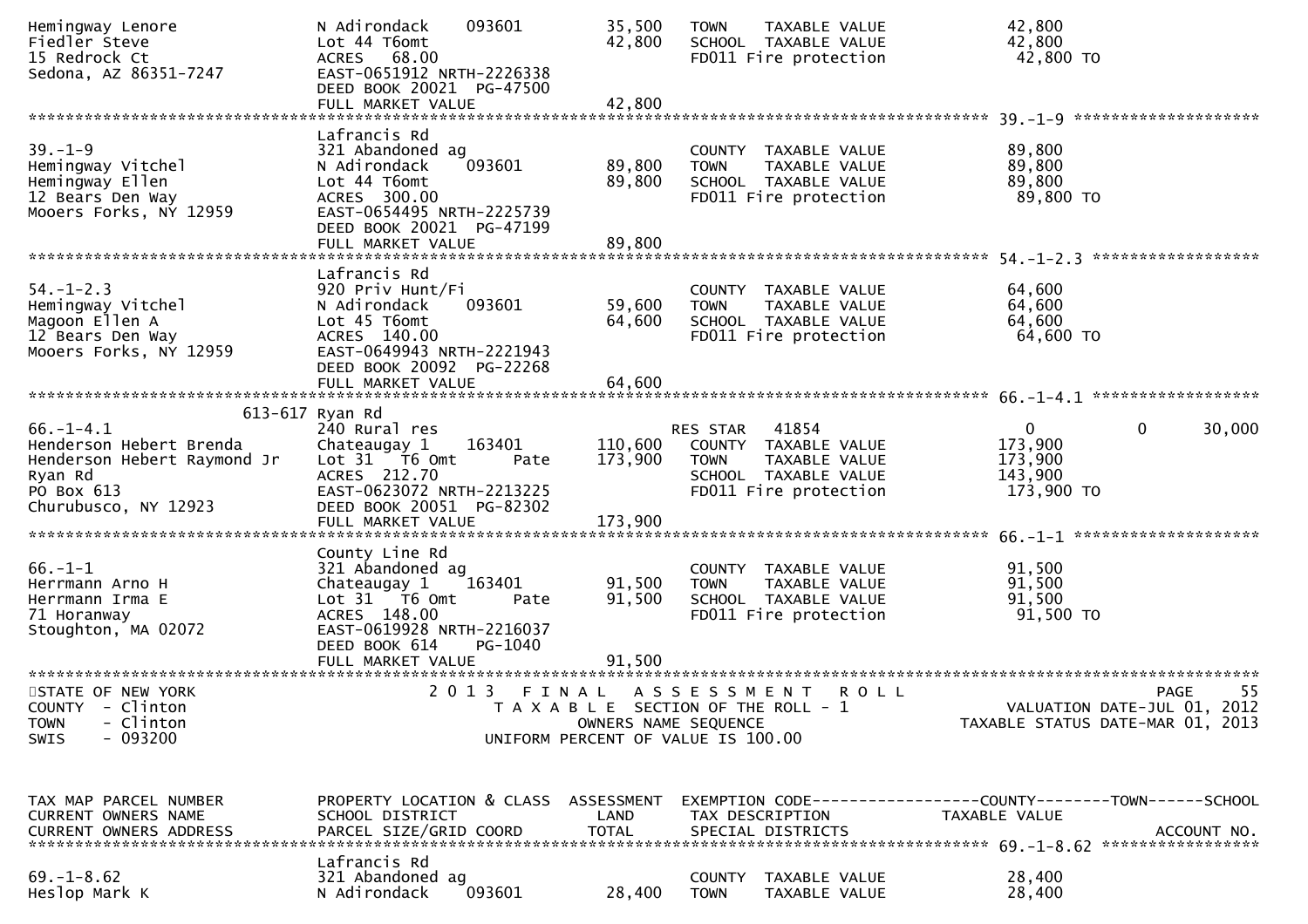| 24 Rue Du Park W<br>Chateauguay QC, Canada<br>J6K1P8                                             | Lot 24 T6omt<br>50.30<br><b>ACRES</b><br>EAST-0654210 NRTH-2213782<br>DEED BOOK 20072 PG-9493                                                                                                    | 28,400                                                                      |                                                  | SCHOOL TAXABLE VALUE<br>FD011 Fire protection                                                   | 28,400<br>28,400 TO                                                           |                                                                                      |
|--------------------------------------------------------------------------------------------------|--------------------------------------------------------------------------------------------------------------------------------------------------------------------------------------------------|-----------------------------------------------------------------------------|--------------------------------------------------|-------------------------------------------------------------------------------------------------|-------------------------------------------------------------------------------|--------------------------------------------------------------------------------------|
| $7. - 1 - 31.13$<br>Hicks Jordon V<br>28 Monty St<br>Plattsburgh, NY 12901                       | Santamore Rd<br>321 Abandoned ag<br>Chateaugay 1<br>163401<br>Lot 88 T6 OMT<br>ACRES 54.20<br>EAST-0628386 NRTH-2242217<br>DEED BOOK 20112 PG-41914                                              | 22,400<br>22,400                                                            | <b>TOWN</b>                                      | COUNTY TAXABLE VALUE<br>TAXABLE VALUE<br>SCHOOL TAXABLE VALUE<br>FD011 Fire protection          | 22,400<br>22,400<br>22,400<br>22,400 TO                                       |                                                                                      |
|                                                                                                  |                                                                                                                                                                                                  |                                                                             |                                                  |                                                                                                 |                                                                               | *****************                                                                    |
| $52. - 1 - 9.36$<br>Hoagg Thomas<br>Hoagg Genevieve<br>54 Poland St<br>Trenton, NJ 08638         | Campbell Rd<br>$314$ Rural vac<10<br>163401<br>Chateaugay 1<br>Lot 49 T6omt<br>ACRES 10.00<br>EAST-0628198 NRTH-2223073<br>DEED BOOK 625<br>PG-457                                               | 11,900<br>11,900                                                            | <b>TOWN</b>                                      | COUNTY TAXABLE VALUE<br>TAXABLE VALUE<br>SCHOOL TAXABLE VALUE<br>FD011 Fire protection          | 11,900<br>11,900<br>11,900<br>$11,900$ TO                                     |                                                                                      |
|                                                                                                  |                                                                                                                                                                                                  |                                                                             |                                                  |                                                                                                 |                                                                               |                                                                                      |
| $22. - 1 - 11$<br>Holinka Donald S<br>Smoczynski Elaine<br>22 Insley Ave<br>Rutherford, NY 07070 | Merchia Rd<br>321 Abandoned ag<br>093601<br>N Adirondack<br>Lot <sub>73</sub><br>T6 Omt<br>Pate<br>61.00<br><b>ACRES</b><br>EAST-0631547 NRTH-2236155<br>DEED BOOK 772<br>$PG-97$                | 21,100<br>21,100                                                            | <b>TOWN</b>                                      | COUNTY TAXABLE VALUE<br>TAXABLE VALUE<br>SCHOOL TAXABLE VALUE<br>FD011 Fire protection          | 21,100<br>21,100<br>21,100<br>21,100 TO                                       |                                                                                      |
|                                                                                                  | 6514 Rt 11                                                                                                                                                                                       |                                                                             |                                                  | 59 PCT OF VALUE USED FOR EXEMPTION PURPOSES                                                     |                                                                               |                                                                                      |
| $68. - 1 - 5$<br>Holmes Arnold K<br>Holmes Julia A<br>Box 179<br>Churubusco, NY 12923            | 240 Rural res<br>093601<br>N Adirondack<br>Lot <sub>35</sub><br>T6 Omt<br>Pate<br>74.00 BANK<br>320<br><b>ACRES</b><br>EAST-0641828 NRTH-2217381<br>PG-299<br>DEED BOOK 821<br>FULL MARKET VALUE | 97,000<br>97,000                                                            | WARNONALL 41121<br>44,500 SR STAR<br><b>TOWN</b> | 41834<br>COUNTY TAXABLE VALUE<br>TAXABLE VALUE<br>SCHOOL TAXABLE VALUE<br>FD011 Fire protection | 8,585<br>$\Omega$<br>88,415<br>88,415<br>33,700<br>97,000 TO                  | 8,585<br>0<br>63,300                                                                 |
| STATE OF NEW YORK<br>COUNTY - Clinton<br>TOWN - Clinton<br>$-093200$<br><b>SWIS</b>              | 2 0 1 3<br>FINAL                                                                                                                                                                                 | T A X A B L E SECTION OF THE ROLL - 1<br>UNIFORM PERCENT OF VALUE IS 100.00 | ASSESSMENT<br>OWNERS NAME SEQUENCE               | <b>ROLL</b>                                                                                     |                                                                               | 56<br><b>PAGE</b><br>VALUATION DATE-JUL 01, 2012<br>TAXABLE STATUS DATE-MAR 01, 2013 |
| TAX MAP PARCEL NUMBER<br><b>CURRENT OWNERS NAME</b>                                              | PROPERTY LOCATION & CLASS ASSESSMENT<br>SCHOOL DISTRICT                                                                                                                                          | LAND                                                                        | TAX DESCRIPTION                                  |                                                                                                 | EXEMPTION CODE-----------------COUNTY--------TOWN-----SCHOOL<br>TAXABLE VALUE |                                                                                      |
| $51. - 1 - 5.3$<br>Holmes Robbie E<br>Holmes Dawn M                                              | 820 County Line Rd<br>210 1 Family Res<br>163401<br>Chateaugay 1<br>Lot 50 T6omt Patent                                                                                                          | 7,300<br>76,600                                                             | RES STAR<br><b>TOWN</b>                          | 41854<br>COUNTY TAXABLE VALUE<br>TAXABLE VALUE                                                  | $\mathbf{0}$<br>76,600<br>76,600                                              | $\mathbf 0$<br>30,000                                                                |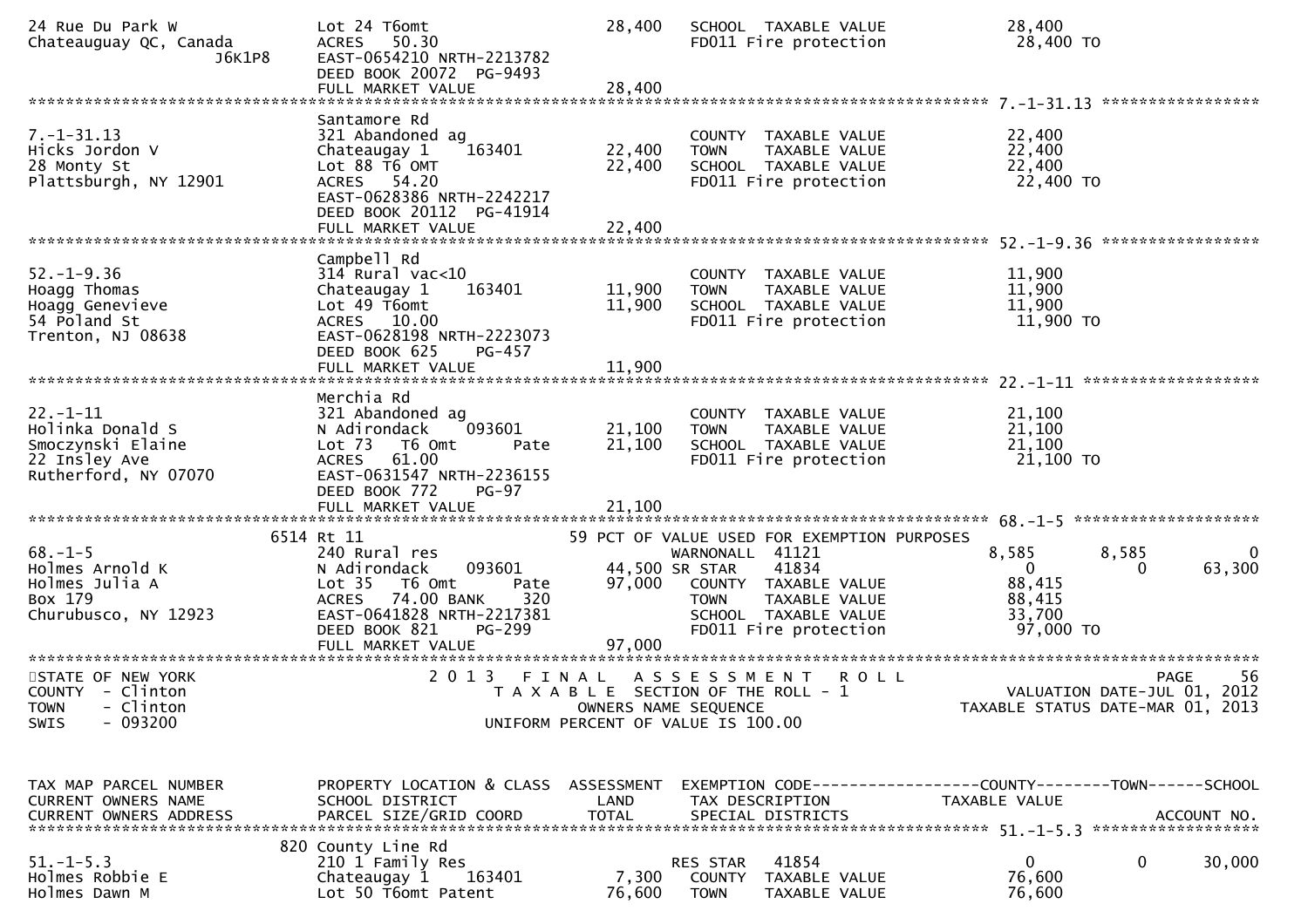| 820 County Line Rd<br>Chateaugay, NY 12920                                                                              | 4.10<br><b>ACRES</b><br>EAST-0618253 NRTH-2220873<br>DEED BOOK 20051 PG-89428<br>FULL MARKET VALUE                                                                                       | 76,600                        | SCHOOL TAXABLE VALUE<br>FD011 Fire protection                                                                                                                 | 46,600<br>76,600 TO                                                   |                                                   |
|-------------------------------------------------------------------------------------------------------------------------|------------------------------------------------------------------------------------------------------------------------------------------------------------------------------------------|-------------------------------|---------------------------------------------------------------------------------------------------------------------------------------------------------------|-----------------------------------------------------------------------|---------------------------------------------------|
| $7. - 1 - 17.2$<br>Hoomans John T<br>Hoomans Marla M<br>1084 Lawrence Rd<br>Hilton, NY 14468                            | 400 Frontier Rd<br>270 Mfg housing<br>163401<br>Chateaugay 1<br>Lot 88 T6omt<br>ACRES 2.50<br>EAST-0629600 NRTH-2243464<br>DEED BOOK 863<br>$PG-35$<br>FULL MARKET VALUE                 | 6,100<br>26,300<br>26,300     | COUNTY TAXABLE VALUE<br><b>TOWN</b><br>TAXABLE VALUE<br>SCHOOL TAXABLE VALUE<br>FD011 Fire protection                                                         | 26,300<br>26,300<br>26,300<br>26,300 TO                               |                                                   |
| $37. - 1 - 7.2$<br>Hunter Linda<br>186 Looby Rd<br>Churubusco, NY 12923                                                 | 186 Looby Rd<br>241 Rural res&ag<br>093601<br>N Adirondack<br>Lot 67 & 68 T60mt<br>ACRES 20.50 BANK<br>080<br>EAST-0634054 NRTH-2230415<br>DEED BOOK 20112 PG-41862<br>FULL MARKET VALUE | 82,000<br>82,000              | RES STAR<br>41854<br>19,000 COUNTY TAXABLE VALUE<br><b>TOWN</b><br>TAXABLE VALUE<br>SCHOOL TAXABLE VALUE<br>FD011 Fire protection<br>OT002 Omitted Tax-County | $\overline{0}$<br>82,000<br>82,000<br>52,000<br>82,000 TO<br>$.00$ MT | $\mathbf 0$<br>30,000                             |
| $67. - 1 - 15$<br>Israel Maurice<br>Strawczynski Marilyn<br>608-7905 Cote St Luc Rd<br>Cote St Luc QC, Canada<br>H4W2W4 | 215 Campbell Rd<br>312 Vac w/imprv<br>N Adirondack<br>093601<br>Lot 29 T6omt<br>ACRES 50.30<br>EAST-0628901 NRTH-2211850<br>DEED BOOK 856<br>$PG-125$                                    | 33,500<br>52,900              | COUNTY TAXABLE VALUE<br>TAXABLE VALUE<br><b>TOWN</b><br>SCHOOL TAXABLE VALUE<br>FD011 Fire protection                                                         | 52,900<br>52,900<br>52,900<br>52,900 TO                               |                                                   |
| $53.-1-1$<br>Jarvis Allen M<br>Jarvis Eloise L<br>103 Lagree Rd<br>Churubusco, NY 12923                                 | 103 Lagree Rd<br>270 Mfg housing<br>093601<br>N Adirondack<br>Lot 47 76 0mt<br>Pate<br>2.00<br><b>ACRES</b><br>EAST-0637208 NRTH-2225021<br>DEED BOOK 770<br>PG-121<br>FULL MARKET VALUE | 5,700<br>33,100<br>33,100     | 41854<br>RES STAR<br>COUNTY TAXABLE VALUE<br>TOWN<br>TAXABLE VALUE<br>SCHOOL TAXABLE VALUE<br>FD011 Fire protection                                           | $\overline{0}$<br>33,100<br>33,100<br>3,100<br>33,100 TO              | $\mathbf{0}$<br>30,000                            |
| STATE OF NEW YORK<br>COUNTY - Clinton<br>- Clinton<br><b>TOWN</b><br>SWIS - 093200                                      | 2 0 1 3                                                                                                                                                                                  | FINAL<br>OWNERS NAME SEQUENCE | A S S E S S M E N T<br><b>ROLL</b><br>T A X A B L E SECTION OF THE ROLL - 1<br>UNIFORM PERCENT OF VALUE IS 100.00                                             | TAXABLE STATUS DATE-MAR 01, 2013                                      | -57<br><b>PAGE</b><br>VALUATION DATE-JUL 01, 2012 |
| TAX MAP PARCEL NUMBER<br>CURRENT OWNERS NAME                                                                            | PROPERTY LOCATION & CLASS ASSESSMENT<br>SCHOOL DISTRICT                                                                                                                                  | LAND                          | EXEMPTION        CODE-----------------COUNTY-------TOWN------SCHOOL<br>TAX DESCRIPTION                                                                        | TAXABLE VALUE                                                         |                                                   |
| $7. - 1 - 34.3$<br>Jewett Revocable Trust James & Chateaugay 1<br>Jewett Trustee James W<br>40 Bear Crossing Rd         | 212 Santamore Rd<br>210 1 Family Res<br>163401<br>Lot 89 T6omt<br><b>ACRES</b><br>5.30                                                                                                   | 8,400<br>125,000              | 41854<br>RES STAR<br>COUNTY TAXABLE VALUE<br><b>TOWN</b><br>TAXABLE VALUE<br>SCHOOL TAXABLE VALUE                                                             | $\mathbf{0}$<br>125,000<br>125,000<br>95,000                          | 30,000<br>0                                       |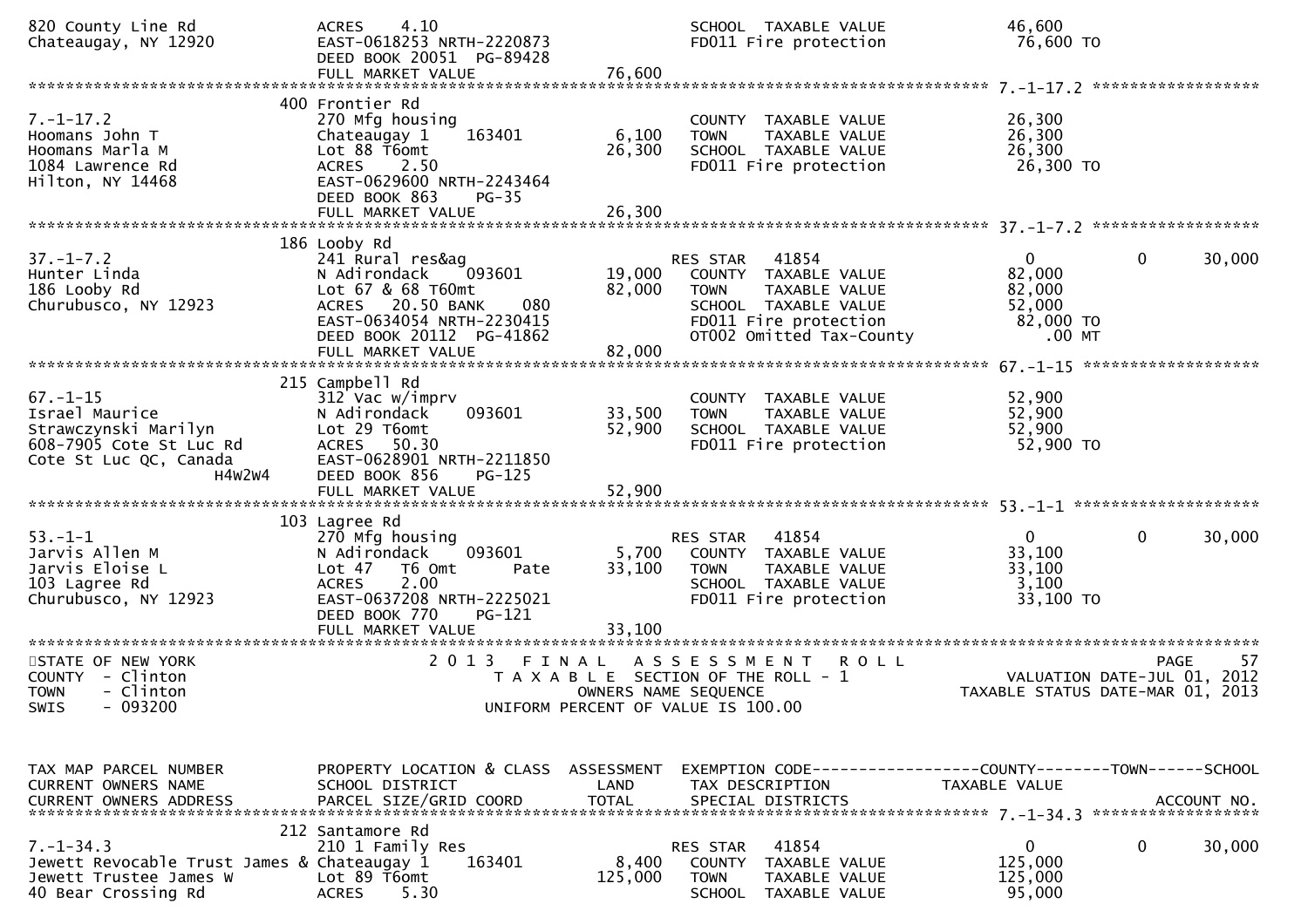| Jay, VT 05859                                                                                                                    | EAST-0624558 NRTH-2242183<br>DEED BOOK 20092 PG-26419                                                                                                                            |                                    | FD011 Fire protection                                                                                                      | 125,000 TO                                                                                          |
|----------------------------------------------------------------------------------------------------------------------------------|----------------------------------------------------------------------------------------------------------------------------------------------------------------------------------|------------------------------------|----------------------------------------------------------------------------------------------------------------------------|-----------------------------------------------------------------------------------------------------|
| $7. - 1 - 34.4$<br>Jewett Revocable Trust James & Chateaugay 1<br>Jewett Trustee James W<br>40 Bear Crossing Rd<br>Jay, VT 05859 | Santamore Rd<br>321 Abandoned ag<br>163401<br>Lot 89 T6omt<br>ACRES 33.70<br>EAST-0623942 NRTH-2242781<br>DEED BOOK 20092 PG-26419<br>FULL MARKET VALUE                          | 24,400<br>24,400<br>24,400         | COUNTY TAXABLE VALUE<br>TAXABLE VALUE<br><b>TOWN</b><br>SCHOOL TAXABLE VALUE<br>FD011 Fire protection                      | 24,400<br>24,400<br>24,400<br>24,400 TO                                                             |
|                                                                                                                                  | 586 whalen Rd                                                                                                                                                                    |                                    |                                                                                                                            |                                                                                                     |
| $7. - 1 - 34.5$<br>Jewett Revocable Trust James & Chateaugay 1<br>Jewett Trustee James W<br>40 Bear Crossing Rd<br>Jay, VT 05859 | 312 Vac w/imprv<br>163401<br>Lot 89 T6omt<br>ACRES 123.00<br>EAST-0624878 NRTH-2240554<br>DEED BOOK 20092 PG-26419                                                               | 68,500<br>75,600                   | COUNTY TAXABLE VALUE<br>TAXABLE VALUE<br><b>TOWN</b><br>SCHOOL TAXABLE VALUE<br>FD011 Fire protection                      | 75,600<br>75,600<br>75,600<br>75,600 TO                                                             |
|                                                                                                                                  | FULL MARKET VALUE                                                                                                                                                                | 75,600                             |                                                                                                                            |                                                                                                     |
| $52 - 1 - 24$<br>Johnson Donald<br>PO Box 524<br>Milford, DE 19963-0524                                                          | Ryan Rd<br>321 Abandoned ag<br>Chateaugay 1<br>163401<br>Lot 32 76 0mt<br>Pate<br>ACRES 30.00<br>EAST-0625164 NRTH-2216634<br>DEED BOOK 817<br><b>PG-69</b><br>FULL MARKET VALUE | 17,800<br>17,800<br>17,800         | COUNTY TAXABLE VALUE<br>TAXABLE VALUE<br><b>TOWN</b><br>SCHOOL TAXABLE VALUE<br>FD011 Fire protection                      | 17,800<br>17,800<br>17,800<br>17,800 TO                                                             |
|                                                                                                                                  |                                                                                                                                                                                  |                                    |                                                                                                                            |                                                                                                     |
| $52. - 1 - 25$<br>Johnson Donald<br>PO Box 524<br>Milford, DE 19963-0524                                                         | 828 Ryan Rd<br>241 Rural res&ag<br>Chateaugay 1<br>163401<br>Lot 32 76 0mt<br>Pate<br>ACRES 127.00<br>EAST-0625269 NRTH-2218040<br>DEED BOOK 817<br>PG-69<br>FULL MARKET VALUE   | 81,000<br>100,100<br>100,100       | 41854<br>RES STAR<br>COUNTY TAXABLE VALUE<br><b>TOWN</b><br>TAXABLE VALUE<br>SCHOOL TAXABLE VALUE<br>FD011 Fire protection | $\mathbf{0}$<br>30,000<br>0<br>100,100<br>100,100<br>70,100<br>100,100 TO                           |
| *********************                                                                                                            | ********************                                                                                                                                                             |                                    |                                                                                                                            |                                                                                                     |
| STATE OF NEW YORK<br>COUNTY - Clinton<br><b>TOWN</b><br>- Clinton<br>$-093200$<br><b>SWIS</b>                                    | 2 0 1 3<br>FINAL                                                                                                                                                                 | OWNERS NAME SEQUENCE               | A S S E S S M E N T<br><b>ROLL</b><br>T A X A B L E SECTION OF THE ROLL - 1<br>UNIFORM PERCENT OF VALUE IS 100.00          | 58<br>PAGE<br>VALUATION DATE-JUL 01,<br>2012<br>TAXABLE STATUS DATE-MAR 01, 2013                    |
|                                                                                                                                  |                                                                                                                                                                                  |                                    |                                                                                                                            |                                                                                                     |
| TAX MAP PARCEL NUMBER<br>CURRENT OWNERS NAME<br><b>CURRENT OWNERS ADDRESS</b>                                                    | PROPERTY LOCATION & CLASS<br>SCHOOL DISTRICT<br>PARCEL SIZE/GRID COORD                                                                                                           | ASSESSMENT<br>LAND<br><b>TOTAL</b> | TAX DESCRIPTION<br>SPECIAL DISTRICTS                                                                                       | EXEMPTION        CODE-----------------COUNTY-------TOWN------SCHOOL<br>TAXABLE VALUE<br>ACCOUNT NO. |
| $66. - 1 - 2.4$<br>Johnson Donald<br>PO Box 524<br>Milford, DE 19963-0524                                                        | Ryan Rd<br>321 Abandoned ag<br>163401<br>Chateaugay 1<br>Lot 32 T6omt<br>ACRES 77.80<br>EAST-0625335 NRTH-2215732                                                                | 39,700<br>39,700                   | COUNTY TAXABLE VALUE<br><b>TOWN</b><br>TAXABLE VALUE<br>SCHOOL TAXABLE VALUE<br>FD011 Fire protection                      | 39,700<br>39,700<br>39,700<br>39,700 TO                                                             |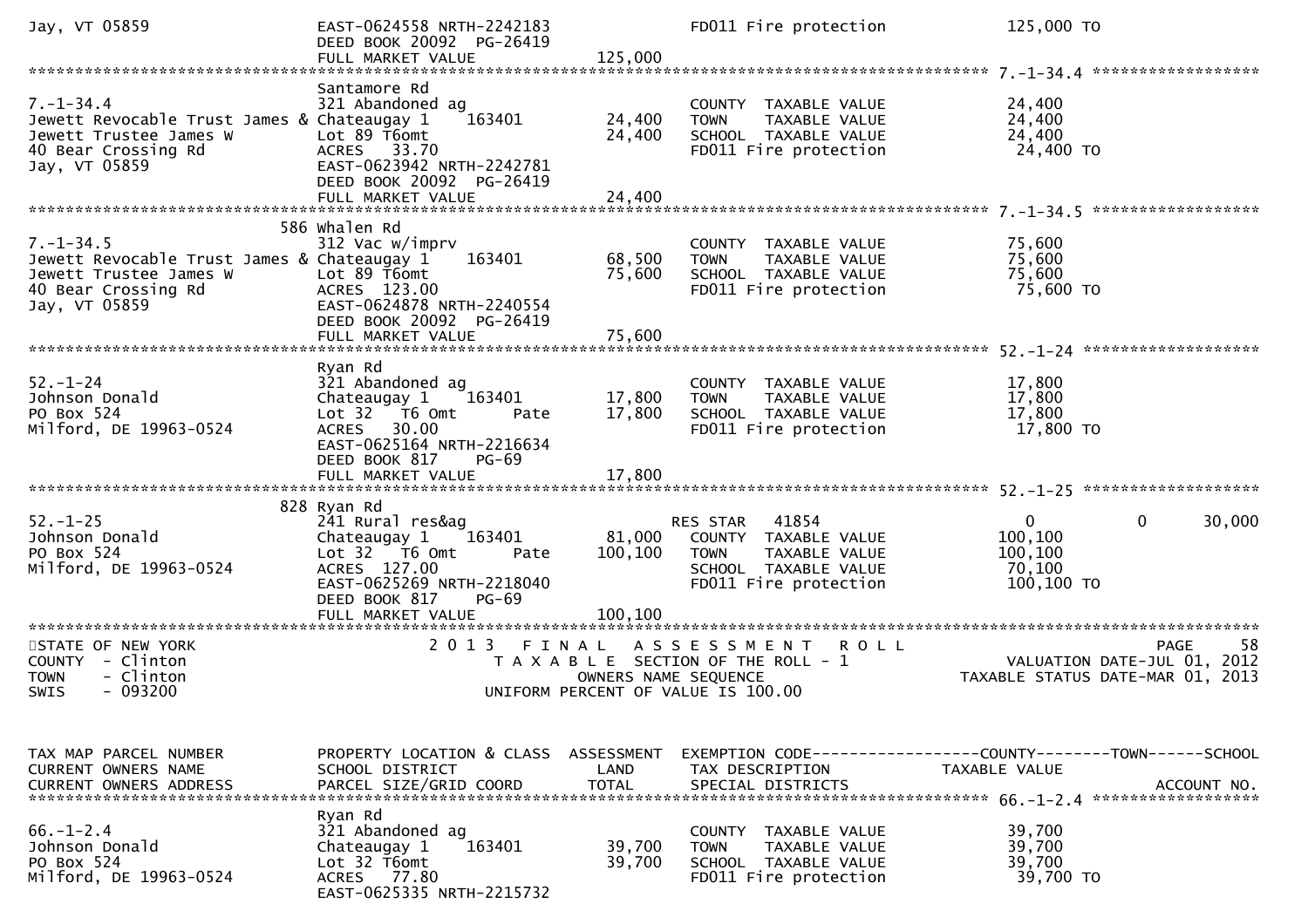|                                                                                                                 | PG-69<br>DEED BOOK 817<br>FULL MARKET VALUE                                                                                                                             | 39,700                     |                                                                                                                            | ******************                                                                                                                                                                                                                              |        |
|-----------------------------------------------------------------------------------------------------------------|-------------------------------------------------------------------------------------------------------------------------------------------------------------------------|----------------------------|----------------------------------------------------------------------------------------------------------------------------|-------------------------------------------------------------------------------------------------------------------------------------------------------------------------------------------------------------------------------------------------|--------|
| $66. - 1 - 2.5$<br>Johnson Donald<br>PO Box 524<br>Milford, DE 19963-0524                                       | Ryan Rd<br>321 Abandoned ag<br>163401<br>Chateaugay 1<br>Lot 31 T6omt<br>ACRES 65.00<br>EAST-0622415 NRTH-2216745<br>DEED BOOK 817<br><b>PG-69</b><br>FULL MARKET VALUE | 40,000<br>40,000<br>40,000 | COUNTY TAXABLE VALUE<br><b>TOWN</b><br>TAXABLE VALUE<br>SCHOOL TAXABLE VALUE<br>FD011 Fire protection                      | 40,000<br>40,000<br>40,000<br>40,000 TO                                                                                                                                                                                                         |        |
|                                                                                                                 |                                                                                                                                                                         |                            |                                                                                                                            |                                                                                                                                                                                                                                                 |        |
| $66. - 1 - 5$<br>Jones Roland<br>Jones Patricia<br>21-18 29th Ave<br>Astoria, NY 11102                          | Ryan Rd<br>321 Abandoned ag<br>Chateaugay 1<br>163401<br>Lot 30 T6 Omt<br>Pate<br>ACRES 100.00<br>EAST-0623329 NRTH-2210467<br>DEED BOOK 778<br>PG-194                  | 51,300<br>51,300           | COUNTY TAXABLE VALUE<br><b>TOWN</b><br>TAXABLE VALUE<br>SCHOOL TAXABLE VALUE<br>FD011 Fire protection                      | 51,300<br>51,300<br>51,300<br>51,300 TO                                                                                                                                                                                                         |        |
|                                                                                                                 | FULL MARKET VALUE                                                                                                                                                       | 51,300                     |                                                                                                                            |                                                                                                                                                                                                                                                 |        |
|                                                                                                                 | 6061 Rt 11                                                                                                                                                              |                            |                                                                                                                            |                                                                                                                                                                                                                                                 |        |
| $69. - 1 - 8.1$<br>Kaska Jesse P<br>6061 Rt 11<br>Ellenburg Center, NY 12934                                    | 433 Auto body<br>093601<br>N Adirondack<br>Lot 24<br>T6 Omt<br>Pate<br>8.20<br><b>ACRES</b><br>EAST-0651221 NRTH-2210286<br>DEED BOOK 20021 PG-45348                    | 10,000<br>106,000          | 41854<br>RES STAR<br>COUNTY TAXABLE VALUE<br><b>TOWN</b><br>TAXABLE VALUE<br>SCHOOL TAXABLE VALUE<br>FD011 Fire protection | 0<br>0<br>106,000<br>106,000<br>76,000<br>106,000 TO                                                                                                                                                                                            | 30,000 |
|                                                                                                                 | FULL MARKET VALUE                                                                                                                                                       | 106,000                    |                                                                                                                            |                                                                                                                                                                                                                                                 |        |
| $7. - 1 - 2.5$<br>Kaziberdov Alexander<br>Kaziberdov Maria<br>166 Santamore Rd<br>Churubusco, NY 12923          | 166 Santamore Rd<br>270 Mfg housing<br>163401<br>Chateaugay 1<br>Lot 89 T6omt<br>5.00<br><b>ACRES</b><br>EAST-0625643 NRTH-2242460<br>DEED BOOK 604<br>PG-676           | 8,200<br>15,000            | COUNTY TAXABLE VALUE<br><b>TOWN</b><br>TAXABLE VALUE<br>SCHOOL TAXABLE VALUE<br>FD011 Fire protection                      | 15,000<br>15,000<br>15,000<br>15,000 TO                                                                                                                                                                                                         |        |
|                                                                                                                 | FULL MARKET VALUE                                                                                                                                                       | 15,000                     |                                                                                                                            |                                                                                                                                                                                                                                                 |        |
| *********************<br>STATE OF NEW YORK<br>COUNTY - Clinton<br>- Clinton<br><b>TOWN</b><br>$-093200$<br>SWIS | ***********************<br>2 0 1 3<br>FINAL                                                                                                                             | OWNERS NAME SEQUENCE       | ASSESSMENT ROLL<br>T A X A B L E SECTION OF THE ROLL - 1<br>UNIFORM PERCENT OF VALUE IS 100.00                             | <b>PAGE</b><br>VALUATION DATE-JUL 01, 2012<br>TAXABLE STATUS DATE-MAR 01, 2013                                                                                                                                                                  | 59     |
| TAX MAP PARCEL NUMBER<br>CURRENT OWNERS NAME                                                                    | PROPERTY LOCATION & CLASS<br>SCHOOL DISTRICT                                                                                                                            | ASSESSMENT<br>LAND         | TAX DESCRIPTION                                                                                                            | TAXABLE VALUE<br>CURRENT OWNERS ADDRESS PARCEL SIZE/GRID COORD TOTAL SPECIAL DISTRICTS (ACCOUNT NO . ACCOUNT NO . ) AND REALL TOTAL SPECIAL DISTRICTS (ACTOUNT NO . ) AND . A REALL AND . A REALL AND . A REALL AND . IS AN ARRAY WAS TO THE SE |        |
| $37. - 1 - 21.3$<br>Kennison Peggy M<br>414 Ecker Hallow Rd<br>Schoharie, NY 12157                              | Whalen Rd<br>321 Abandoned ag<br>093601<br>N Adirondack<br>Lot 68<br>T6 Omt<br>Pate<br>18.41<br><b>ACRES</b><br>EAST-0629124 NRTH-2228592<br>DEED BOOK 20072 PG-1990    | 16,700<br>16,700           | COUNTY TAXABLE VALUE<br>TAXABLE VALUE<br><b>TOWN</b><br>SCHOOL TAXABLE VALUE<br>FD011 Fire protection                      | 16,700<br>16,700<br>16,700<br>16,700 TO                                                                                                                                                                                                         |        |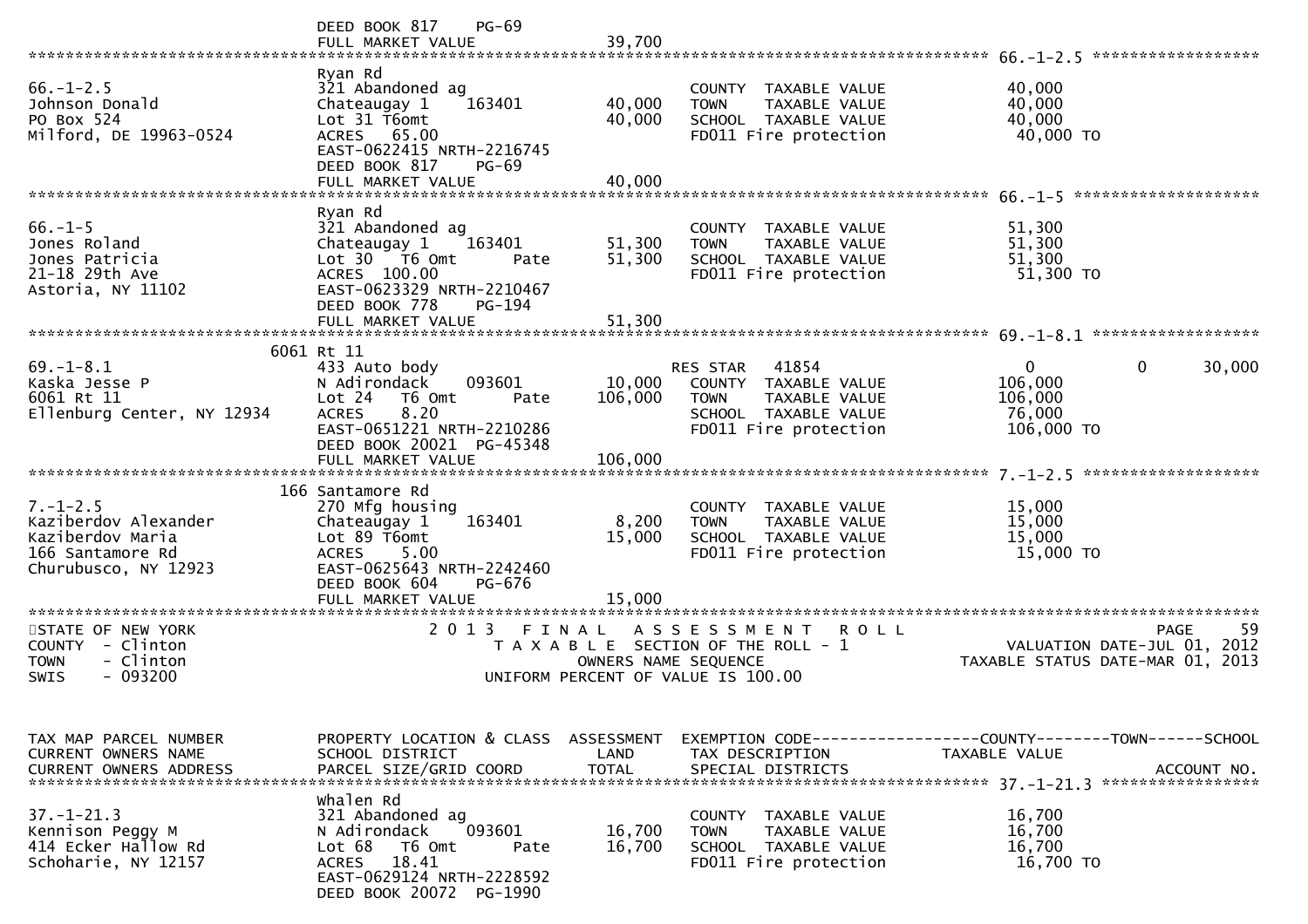|                                                                                                                     | FULL MARKET VALUE                                                                                                                                                                                           | 16,700                        |                                                                                                                                                                                                    |                                                                                 |                                                  |
|---------------------------------------------------------------------------------------------------------------------|-------------------------------------------------------------------------------------------------------------------------------------------------------------------------------------------------------------|-------------------------------|----------------------------------------------------------------------------------------------------------------------------------------------------------------------------------------------------|---------------------------------------------------------------------------------|--------------------------------------------------|
| $52. - 1 - 5.1$<br>Keough Life Use Naomi<br>Bilow Darlene R & Darla D<br>2035 Plank Rd<br>Ellenburg Depot, NY 12935 | 7272 Rt 11<br>210 1 Family Res<br>Chateaugay 1<br>163401<br>Lot <sub>52</sub><br>T6 Omt<br>Pate<br>3.40<br><b>ACRES</b><br>EAST-0626500 NRTH-2224206<br>DEED BOOK 99001 PG-14403<br>FULL MARKET VALUE       | 56,500<br>56,500              | 97 PCT OF VALUE USED FOR EXEMPTION PURPOSES<br>AGED - ALL 41800<br>6,700 SR STAR<br>41834<br>COUNTY TAXABLE VALUE<br>TAXABLE VALUE<br><b>TOWN</b><br>SCHOOL TAXABLE VALUE<br>FD011 Fire protection | 27,403<br>$\Omega$<br>29,097<br>29,097<br>$\mathbf 0$<br>56,500 TO              | 27,403<br>27,403<br>29,097<br>$\Omega$           |
| $54. - 2 - 12$<br>Kerley Charles O<br>40 Dolphin Ave<br>Northfield, NJ 08225                                        | 486 Lafrancis Rd<br>260 Seasonal res<br>N Adirondack<br>093601<br>Lot 44 T6 Omt<br>Survey Map 20061/99069 Lo<br>33.61<br>ACRES<br>EAST-0652137 NRTH-2221923<br>DEED BOOK 20072 PG-3753<br>FULL MARKET VALUE | 24,300<br>53,300<br>53,300    | COUNTY TAXABLE VALUE<br><b>TOWN</b><br>TAXABLE VALUE<br>SCHOOL TAXABLE VALUE<br>FD011 Fire protection                                                                                              | 53,300<br>53,300<br>53,300<br>53,300 TO                                         |                                                  |
|                                                                                                                     |                                                                                                                                                                                                             |                               |                                                                                                                                                                                                    |                                                                                 |                                                  |
| $23 - 1 - 21$<br>King Leonard W<br>King Leonard J<br>876 Rt 189<br>Churubusco, NY 12923                             | Rt 189<br>321 Abandoned ag<br>N Adirondack<br>093601<br>Lot 67<br>T6 Omt<br>Pate<br>12.00<br><b>ACRES</b><br>EAST-0636435 NRTH-2234929<br>DEED BOOK 20112 PG-44064                                          | 13,500<br>13,500              | COUNTY TAXABLE VALUE<br><b>TOWN</b><br>TAXABLE VALUE<br>SCHOOL TAXABLE VALUE<br>FD011 Fire protection                                                                                              | 13,500<br>13,500<br>13,500<br>13,500 TO                                         |                                                  |
|                                                                                                                     | FULL MARKET VALUE                                                                                                                                                                                           | 13,500                        |                                                                                                                                                                                                    |                                                                                 |                                                  |
| $37. - 1 - 21.1 - 1$<br>King Life Use Janet M<br>Soucia Gerald & James<br>61 Whalen Rd<br>Churubusco, NY 12923      | 45-47 whalen Rd<br>241 Rural res&ag<br>093601<br>N Adirondack<br>Lot 68<br>T6 Omt<br>Pate<br><b>ACRES</b><br>51.28<br>EAST-0628655 NRTH-2229344<br>DEED BOOK 20072 PG-01988<br>FULL MARKET VALUE            | 37,600<br>74,000<br>74,000    | 41854<br><b>RES STAR</b><br>COUNTY TAXABLE VALUE<br><b>TOWN</b><br>TAXABLE VALUE<br>SCHOOL TAXABLE VALUE<br>FD011 Fire protection                                                                  | $\Omega$<br>74,000<br>74,000<br>44,000<br>74,000 TO                             | $\mathbf{0}$<br>30,000                           |
| STATE OF NEW YORK<br>COUNTY<br>- Clinton<br>- Clinton<br><b>TOWN</b><br>SWIS<br>- 093200                            | 2 0 1 3                                                                                                                                                                                                     | FINAL<br>OWNERS NAME SEQUENCE | A S S E S S M E N T<br><b>ROLL</b><br>T A X A B L E SECTION OF THE ROLL - 1<br>UNIFORM PERCENT OF VALUE IS 100.00                                                                                  | TAXABLE STATUS DATE-MAR 01, 2013                                                | <b>PAGE</b><br>60<br>VALUATION DATE-JUL 01, 2012 |
| TAX MAP PARCEL NUMBER<br>CURRENT OWNERS NAME                                                                        | PROPERTY LOCATION & CLASS ASSESSMENT<br>SCHOOL DISTRICT                                                                                                                                                     | LAND                          | TAX DESCRIPTION                                                                                                                                                                                    | EXEMPTION CODE------------------COUNTY--------TOWN------SCHOOL<br>TAXABLE VALUE |                                                  |
| $37. - 1 - 21.1 - 2$<br>King Life Use Janet M<br>Soucia Gerald & James<br>61 Whalen Rd<br>Churubusco, NY 12923      | Whalen Rd<br>321 Abandoned ag<br>163401<br>Chateaugay 1<br>Lot 69 T6omt<br>ACRES 22.40<br>EAST-0629548 NRTH-2230046<br>DEED BOOK 20072 PG-01988                                                             | 14,200<br>14,200              | COUNTY TAXABLE VALUE<br><b>TOWN</b><br>TAXABLE VALUE<br>SCHOOL TAXABLE VALUE<br>FD011 Fire protection                                                                                              | 14,200<br>14,200<br>14,200<br>14,200 TO                                         |                                                  |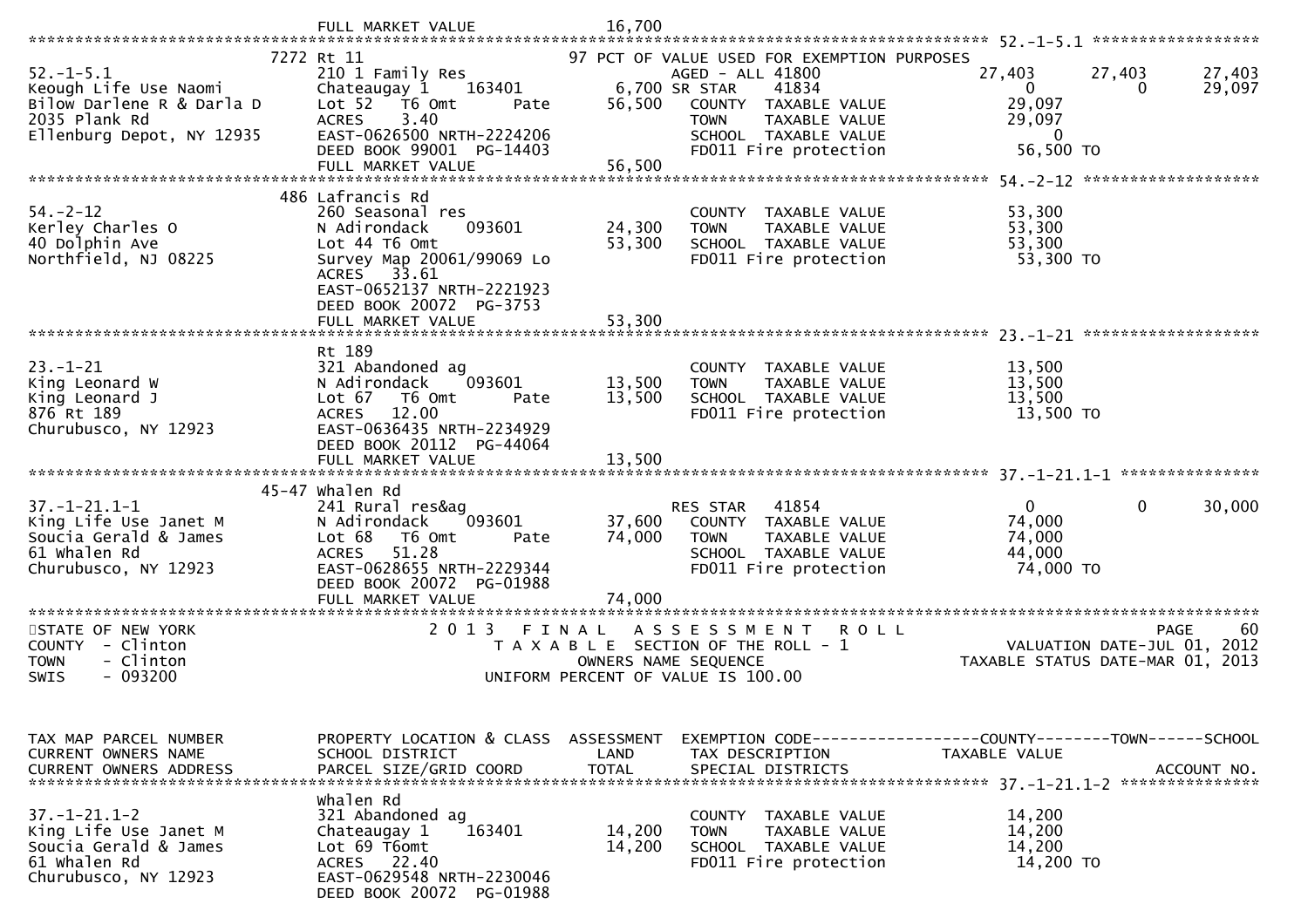|                                                                                               | FULL MARKET VALUE                                                                                                                                                                                           | 14,200                     |                                                                                                                            |                                                                                              |
|-----------------------------------------------------------------------------------------------|-------------------------------------------------------------------------------------------------------------------------------------------------------------------------------------------------------------|----------------------------|----------------------------------------------------------------------------------------------------------------------------|----------------------------------------------------------------------------------------------|
|                                                                                               |                                                                                                                                                                                                             |                            |                                                                                                                            |                                                                                              |
| $23. - 1 - 4.1$<br>King Michael E<br>King Doris E<br>876 Rt 189<br>Churubusco, NY 12923       | 876 Rt 189<br>240 Rural res<br>093601<br>N Adirondack<br>Lot <sub>75</sub><br>T6 Omt<br>Pate<br>ACRES 100.00<br>EAST-0640890 NRTH-2239042<br>DEED BOOK 967<br>PG-129<br>FULL MARKET VALUE                   | 61,500<br>94,200<br>94,200 | 41854<br>RES STAR<br>COUNTY TAXABLE VALUE<br>TAXABLE VALUE<br><b>TOWN</b><br>SCHOOL TAXABLE VALUE<br>FD011 Fire protection | $\mathbf{0}$<br>$\mathbf{0}$<br>30,000<br>94,200<br>94,200<br>64,200<br>94,200 TO            |
|                                                                                               |                                                                                                                                                                                                             |                            |                                                                                                                            |                                                                                              |
| $67. - 1 - 9.5$<br>King Sandra M<br>King Patrick J<br>PO Box 78<br>Ellenburg Center, NY 12934 | 170 Campbell Rd<br>271 Mfg housings<br>N Adirondack<br>093601<br>Lot 28 T6OMT<br>5.00<br><b>ACRES</b><br>EAST-0631059 NRTH-2211187<br>DEED BOOK 20031 PG-61029                                              | 8,200<br>40,400            | COUNTY TAXABLE VALUE<br><b>TOWN</b><br>TAXABLE VALUE<br>SCHOOL TAXABLE VALUE<br>FD011 Fire protection                      | 40,400<br>40,400<br>40,400<br>40,400 TO                                                      |
|                                                                                               |                                                                                                                                                                                                             |                            |                                                                                                                            |                                                                                              |
| $7. - 1 - 33.2$<br>Krisa John M<br>3890 St Zotique E Apt 2<br>Montreal QC, Canada H1X1E8      | 155 Santamore Rd<br>270 Mfg housing<br>Chateaugay 1<br>163401<br>Lot 89 T6omt<br>ACRES 16.00<br>EAST-0625904 NRTH-2241459<br>DEED BOOK 20021 PG-48056<br>FULL MARKET VALUE                                  | 16,500<br>37,000<br>37,000 | COUNTY TAXABLE VALUE<br><b>TOWN</b><br>TAXABLE VALUE<br>SCHOOL TAXABLE VALUE<br>FD011 Fire protection                      | 37,000<br>37,000<br>37,000<br>37,000 TO                                                      |
| $23 - 1 - 20$<br>Krispien Gilson R<br>49 Teresa Rd<br>Hopkinton, MA 01748                     | Merchia Rd<br>321 Abandoned ag<br>N Adirondack<br>093601<br>Lot 67<br>T6 Omt<br>Pate<br>13.00<br><b>ACRES</b><br>EAST-0637098 NRTH-2235013<br>DEED BOOK 548<br>PG-613<br>FULL MARKET VALUE                  | 14,000<br>14,000<br>14,000 | COUNTY TAXABLE VALUE<br><b>TAXABLE VALUE</b><br><b>TOWN</b><br>SCHOOL TAXABLE VALUE<br>FD011 Fire protection               | 14,000<br>14,000<br>14,000<br>14,000 TO                                                      |
| STATE OF NEW YORK<br>COUNTY - Clinton                                                         | ***************************<br>2 0 1 3<br>FINAL                                                                                                                                                             |                            | ASSESSMENT ROLL<br>T A X A B L E SECTION OF THE ROLL - 1                                                                   | <b>PAGE</b><br>61<br>2012<br>VALUATION DATE-JUL 01,                                          |
| <b>TOWN</b><br>- Clinton<br>$-093200$<br>SWIS                                                 |                                                                                                                                                                                                             |                            | OWNERS NAME SEQUENCE<br>UNIFORM PERCENT OF VALUE IS 100.00                                                                 | TAXABLE STATUS DATE-MAR 01,<br>2013                                                          |
| TAX MAP PARCEL NUMBER<br>CURRENT OWNERS NAME<br><b>CURRENT OWNERS ADDRESS</b>                 | PROPERTY LOCATION & CLASS ASSESSMENT<br>SCHOOL DISTRICT<br>PARCEL SIZE/GRID COORD                                                                                                                           | LAND<br><b>TOTAL</b>       | TAX DESCRIPTION<br>SPECIAL DISTRICTS                                                                                       | EXEMPTION CODE-----------------COUNTY-------TOWN------SCHOOL<br>TAXABLE VALUE<br>ACCOUNT NO. |
| $68. - 1 - 1.1$<br>LaBarge Clarence J Jr<br>6646 Star Rd<br>Ellenburg Center, NY 12934        | 566 Patnode Rd<br>$314$ Rural vac<10<br>093601<br>N Adirondack<br>Lot <sub>34</sub><br>T6 Omt<br>Pate<br>1.00<br><b>ACRES</b><br>EAST-0635451 NRTH-2216441<br>DEED BOOK 20082 PG-18347<br>FULL MARKET VALUE | 5,000<br>5,000<br>5,000    | COUNTY TAXABLE VALUE<br>TAXABLE VALUE<br><b>TOWN</b><br>SCHOOL TAXABLE VALUE<br>FD011 Fire protection                      | 5,000<br>5,000<br>5,000<br>5,000 TO                                                          |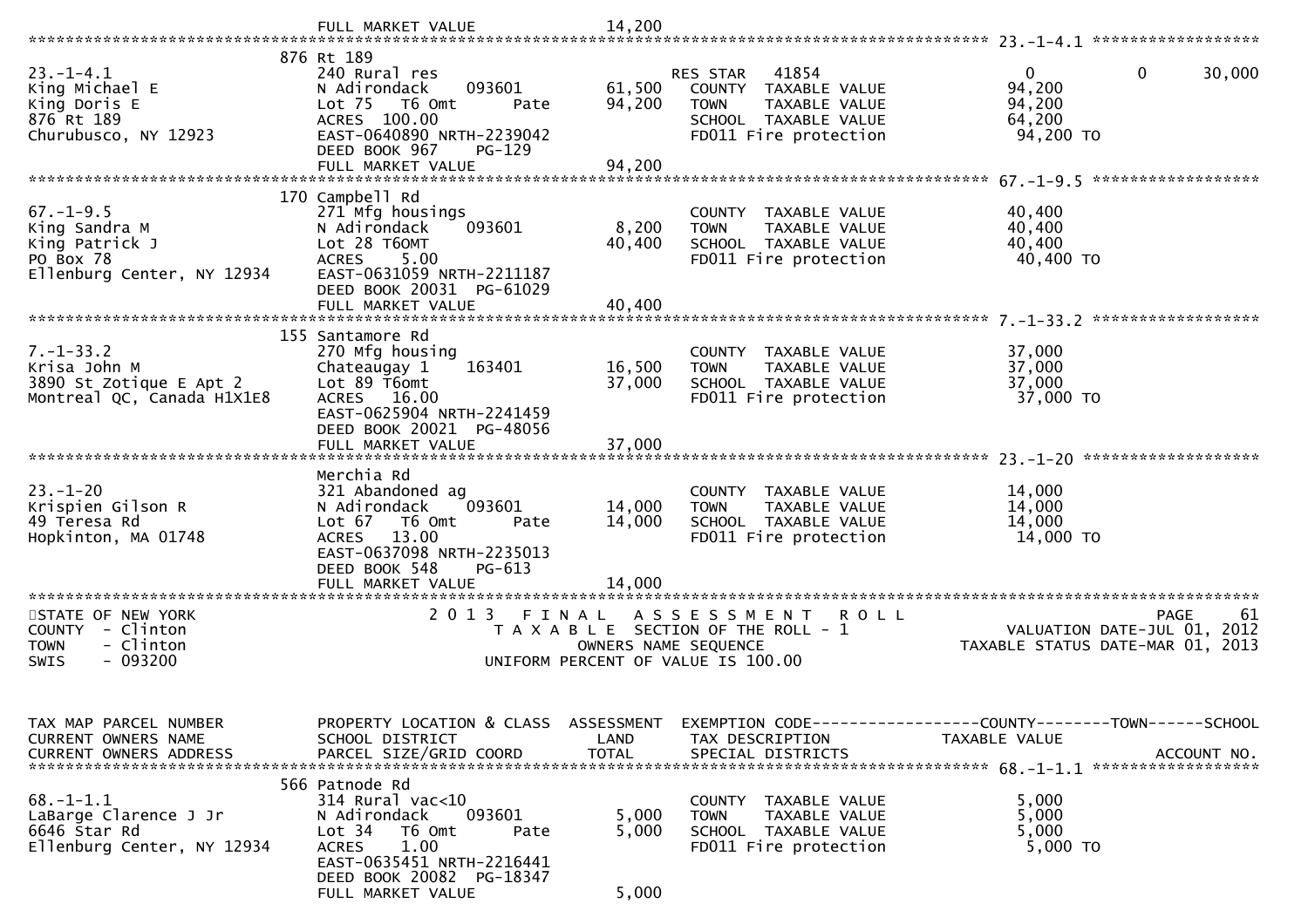| $52. - 1 - 11$<br>Labarge Daniel<br>7103 Rt 11<br>Churubusco, NY 12923                                             | 7103 Rt 11<br>270 Mfg housing<br>093601<br>N Adirondack<br>Lot 48 T6 Omt<br>Pate<br><b>ACRES</b><br>13.60<br>EAST-0630720 NRTH-2224269<br>DEED BOOK 614<br><b>PG-196</b>                              | 35,000                    | 41854<br>RES STAR<br>14,300 COUNTY TAXABLE VALUE<br><b>TOWN</b><br>TAXABLE VALUE<br>SCHOOL TAXABLE VALUE<br>FD011 Fire protection | $\mathbf{0}$<br>35,000<br>35,000<br>5,000<br>35,000 TO                   | $\mathbf 0$<br>30,000  |
|--------------------------------------------------------------------------------------------------------------------|-------------------------------------------------------------------------------------------------------------------------------------------------------------------------------------------------------|---------------------------|-----------------------------------------------------------------------------------------------------------------------------------|--------------------------------------------------------------------------|------------------------|
|                                                                                                                    | 142 Rogers Rd                                                                                                                                                                                         |                           |                                                                                                                                   |                                                                          |                        |
| $24. - 1 - 9$<br>LaBombard Amy A<br>142 Rogers Rd<br>Ellenburg Depot, NY 12935                                     | 210 1 Family Res<br>093601<br>N Adirondack<br>Lot 56<br>T6 Omt<br>Pate<br>2.00 BANK<br>860<br><b>ACRES</b><br>EAST-0652164 NRTH-2233067<br>DEED BOOK 20041 PG-66214                                   | 56,800                    | RES STAR 41854<br>5,300 COUNTY TAXABLE VALUE<br>TAXABLE VALUE<br><b>TOWN</b><br>SCHOOL TAXABLE VALUE<br>FD011 Fire protection     | $\overline{0}$<br>56,800<br>56,800<br>26,800<br>56,800 TO                | $\mathbf 0$<br>30,000  |
|                                                                                                                    |                                                                                                                                                                                                       |                           |                                                                                                                                   |                                                                          |                        |
| $52 - 1 - 3$<br>Labombard Audrey<br>7366 Rt 11<br>Churubusco, NY 12923                                             | 7366 Rt 11<br>270 Mfg housing<br>Chateaugay 1 163401<br>Lot 52 T6 Omt<br>Pate<br><b>ACRES</b><br>2.20<br>EAST-0624136 NRTH-2223796<br>DEED BOOK 677<br>PG-181                                         | 6,000<br>26,100           | 41834<br>SR STAR<br>COUNTY TAXABLE VALUE<br><b>TOWN</b><br>TAXABLE VALUE<br>SCHOOL TAXABLE VALUE<br>FD011 Fire protection         | $\overline{0}$<br>26,100<br>26,100<br>$\overline{0}$<br>26,100 ТО        | 26,100<br>$\mathbf{0}$ |
|                                                                                                                    |                                                                                                                                                                                                       |                           |                                                                                                                                   |                                                                          |                        |
| $69. - 1 - 8.61$<br>LaBombard Christopher G<br>LaBombard Debbie L<br>48 Lafrancis Rd<br>Ellenburg Center, NY 12934 | 48 Lafrancis Rd<br>240 Rural res<br>093601<br>N Adirondack<br>Lot 24 T6omt<br>Survey Map 20082/12925 Lo<br>ACRES 105.30<br>EAST-0654613 NRTH-2211441<br>DEED BOOK 20021 PG-43035<br>FULL MARKET VALUE | 173,700<br>173,700        | RES STAR 41854<br>35,300 COUNTY TAXABLE VALUE<br>TAXABLE VALUE<br>TOWN<br>SCHOOL TAXABLE VALUE<br>FD011 Fire protection           | $\overline{0}$<br>173,700<br>173,700<br>143,700<br>173,700 TO            | $\mathbf 0$<br>30,000  |
| *************************                                                                                          | **************************                                                                                                                                                                            |                           |                                                                                                                                   |                                                                          |                        |
| STATE OF NEW YORK<br>COUNTY - Clinton<br>- Clinton<br><b>TOWN</b><br>$-093200$<br><b>SWIS</b>                      |                                                                                                                                                                                                       |                           | 2013 FINAL ASSESSMENT ROLL<br>T A X A B L E SECTION OF THE ROLL - 1<br>OWNERS NAME SEQUENCE<br>UNIFORM PERCENT OF VALUE IS 100.00 | O L L<br>VALUATION DATE-JUL 01, 2012<br>TAXABLE STATUS DATE-MAR 01, 2013 | <b>PAGE</b><br>62      |
| TAX MAP PARCEL NUMBER<br>CURRENT OWNERS NAME<br>CURRENT OWNERS ADDRESS                                             | PROPERTY LOCATION & CLASS ASSESSMENT<br>SCHOOL DISTRICT<br>PARCEL SIZE/GRID COORD                                                                                                                     | LAND<br><b>TOTAL</b>      | EXEMPTION CODE------------------COUNTY--------TOWN------SCHOOL<br>TAX DESCRIPTION<br>SPECIAL DISTRICTS                            | TAXABLE VALUE                                                            | ACCOUNT NO.            |
| $52 - 1 - 4$<br>LaBombard Randy S<br>LaBombard Denise M<br>7360 Rt 11<br>Churubusco, NY 12923                      | 7360 Rt 11<br>210 1 Family Res<br>Chateaugay 1<br>163401<br>Lot <sub>52</sub><br>T6 Omt<br>Pate<br>1.80<br><b>ACRES</b><br>EAST-0624392 NRTH-2223834<br>DEED BOOK 20031 PG-57705<br>FULL MARKET VALUE | 5,600<br>60,800<br>60,800 | 41854<br>RES STAR<br>COUNTY<br>TAXABLE VALUE<br><b>TOWN</b><br>TAXABLE VALUE<br>SCHOOL TAXABLE VALUE<br>FD011 Fire protection     | $\mathbf{0}$<br>60,800<br>60,800<br>30,800<br>60,800 TO                  | 0<br>30,000            |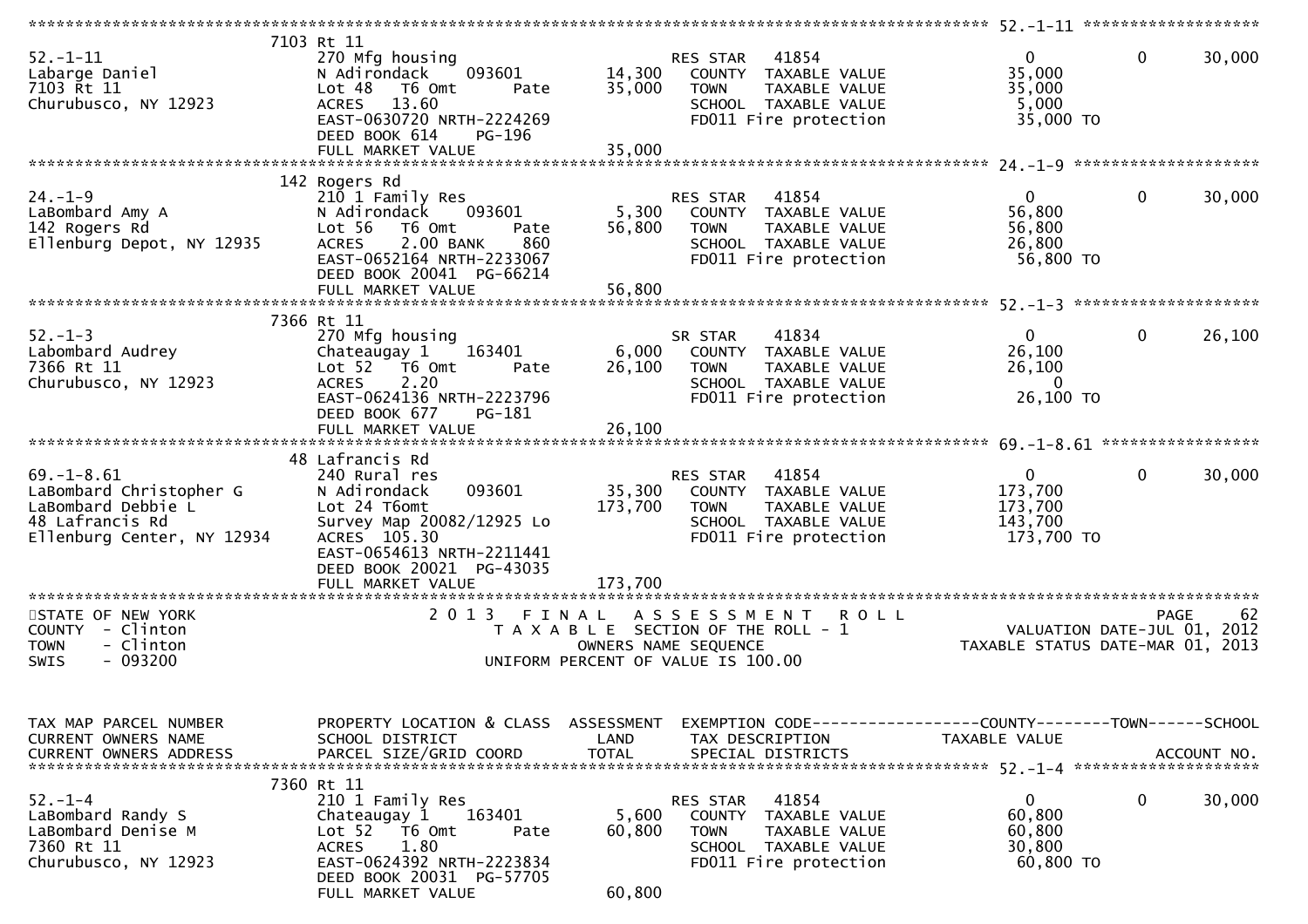|                                                                                                          |                                                                                                                                                                                    |                              |                                                                                                                                                                                                    | ****************** 68.-1-15 ********************                   |                                  |
|----------------------------------------------------------------------------------------------------------|------------------------------------------------------------------------------------------------------------------------------------------------------------------------------------|------------------------------|----------------------------------------------------------------------------------------------------------------------------------------------------------------------------------------------------|--------------------------------------------------------------------|----------------------------------|
| $68. - 1 - 15$<br>Lacey Donald<br>Moore Dennis<br>15 Newell Ave<br>Plattsburgh, NY 12901                 | Town Line Rd<br>321 Abandoned ag<br>093601<br>N Adirondack<br>Lot $27$<br>T6 Omt<br>Pate<br><b>ACRES</b><br>97.00<br>EAST-0640181 NRTH-2209054<br>DEED BOOK 20112 PG-43826         | 51,500<br>51,500             | COUNTY TAXABLE VALUE<br><b>TOWN</b><br>TAXABLE VALUE<br>SCHOOL TAXABLE VALUE<br>FD011 Fire protection                                                                                              | 51,500<br>51,500<br>51,500<br>51,500 TO                            |                                  |
|                                                                                                          | 258 Patnode Rd                                                                                                                                                                     |                              |                                                                                                                                                                                                    |                                                                    |                                  |
| $68. - 1 - 16.1$<br>Lacey Donald<br>Moore Dennis<br>15 Newell Ave<br>Plattsburgh, NY 12901               | 260 Seasonal res<br>093601<br>N Adirondack<br>Lot 27 T6omt<br>ACRES 86.30<br>EAST-0637411 NRTH-2208606<br>DEED BOOK 20112 PG-43826<br>FULL MARKET VALUE                            | 42,900<br>64,000<br>64,000   | COUNTY TAXABLE VALUE<br>TAXABLE VALUE<br><b>TOWN</b><br>SCHOOL TAXABLE VALUE<br>FD011 Fire protection                                                                                              | 64,000<br>64,000<br>64,000<br>64,000 TO                            |                                  |
|                                                                                                          |                                                                                                                                                                                    |                              |                                                                                                                                                                                                    |                                                                    |                                  |
| $22. - 1 - 7.3$<br>LaClair Amos J<br>128 Merchia Rd<br>Churubusco, NY 12923                              | 118 Merchia Rd<br>210 1 Family Res<br>093601<br>N Adirondack<br>Lot 74 T6omt<br><b>ACRES</b><br>4.90<br>EAST-0635694 NRTH-2235485<br>DEED BOOK 20051 PG-86030<br>FULL MARKET VALUE | 61,400<br>61,400             | 96 PCT OF VALUE USED FOR EXEMPTION PURPOSES<br>WARNONALL 41121<br>7,700 RES STAR<br>41854<br>COUNTY TAXABLE VALUE<br><b>TOWN</b><br>TAXABLE VALUE<br>SCHOOL TAXABLE VALUE<br>FD011 Fire protection | 8,842<br>$\overline{0}$<br>52,558<br>52,558<br>31,400<br>61,400 TO | 8,842<br>0<br>30,000<br>$\Omega$ |
|                                                                                                          |                                                                                                                                                                                    |                              |                                                                                                                                                                                                    |                                                                    |                                  |
| $69. - 1 - 11.2$<br>LaClair Carol A<br>Monette Maynard<br>6110 State Rt 11<br>Ellenburg Center, NY 12934 | 6110 Rt 11<br>240 Rural res<br>093601<br>N Adirondack<br>Lot 25 T6omt<br>ACRES 48.00<br>EAST-0650117 NRTH-2211970<br>DEED BOOK 20072 PG-7225                                       | 63,000                       | RES STAR 41854<br>31,500 COUNTY TAXABLE VALUE<br><b>TOWN</b><br>TAXABLE VALUE<br>SCHOOL TAXABLE VALUE<br>FD011 Fire protection                                                                     | $\overline{0}$<br>63,000<br>63,000<br>33,000<br>63,000 TO          | $\mathbf 0$<br>30,000            |
|                                                                                                          | FULL MARKET VALUE                                                                                                                                                                  | 63,000                       |                                                                                                                                                                                                    |                                                                    |                                  |
| STATE OF NEW YORK<br>COUNTY - Clinton<br>- Clinton<br><b>TOWN</b><br>$-093200$<br>SWIS                   | 2013 FINAL                                                                                                                                                                         |                              | ASSESSMENT ROLL<br>T A X A B L E SECTION OF THE ROLL - 1<br>OWNERS NAME SEQUENCE CONTRACT THE TRAVABLE STATUS DATE-MAR 01, 2013<br>UNIFORM PERCENT OF VALUE IS 100.00                              |                                                                    | <b>PAGE</b><br>63                |
| TAX MAP PARCEL NUMBER<br>CURRENT OWNERS NAME<br><b>CURRENT OWNERS ADDRESS</b>                            | PROPERTY LOCATION & CLASS ASSESSMENT<br>SCHOOL DISTRICT<br>PARCEL SIZE/GRID COORD                                                                                                  | LAND<br><b>TOTAL</b>         | TAX DESCRIPTION<br>SPECIAL DISTRICTS                                                                                                                                                               | TAXABLE VALUE                                                      | ACCOUNT NO.                      |
| $52. - 1 - 20.2$<br>Laclair Daniel L<br>Laclair Bonnie<br>470 Campbell Rd<br>Churubusco, NY 12923        | 470 Campbell Rd<br>240 Rural res<br>093601<br>N Adirondack<br>48 T6omt<br>ACRES 74.20<br>EAST-0631490 NRTH-2218676<br>DEED BOOK 610<br>PG-612<br>FULL MARKET VALUE                 | 53,100<br>106,100<br>106,100 | 41854<br>RES STAR<br>COUNTY TAXABLE VALUE<br><b>TOWN</b><br>TAXABLE VALUE<br>SCHOOL TAXABLE VALUE<br>FD011 Fire protection                                                                         | $\mathbf{0}$<br>106,100<br>106,100<br>76,100<br>106,100 TO         | 0<br>30,000                      |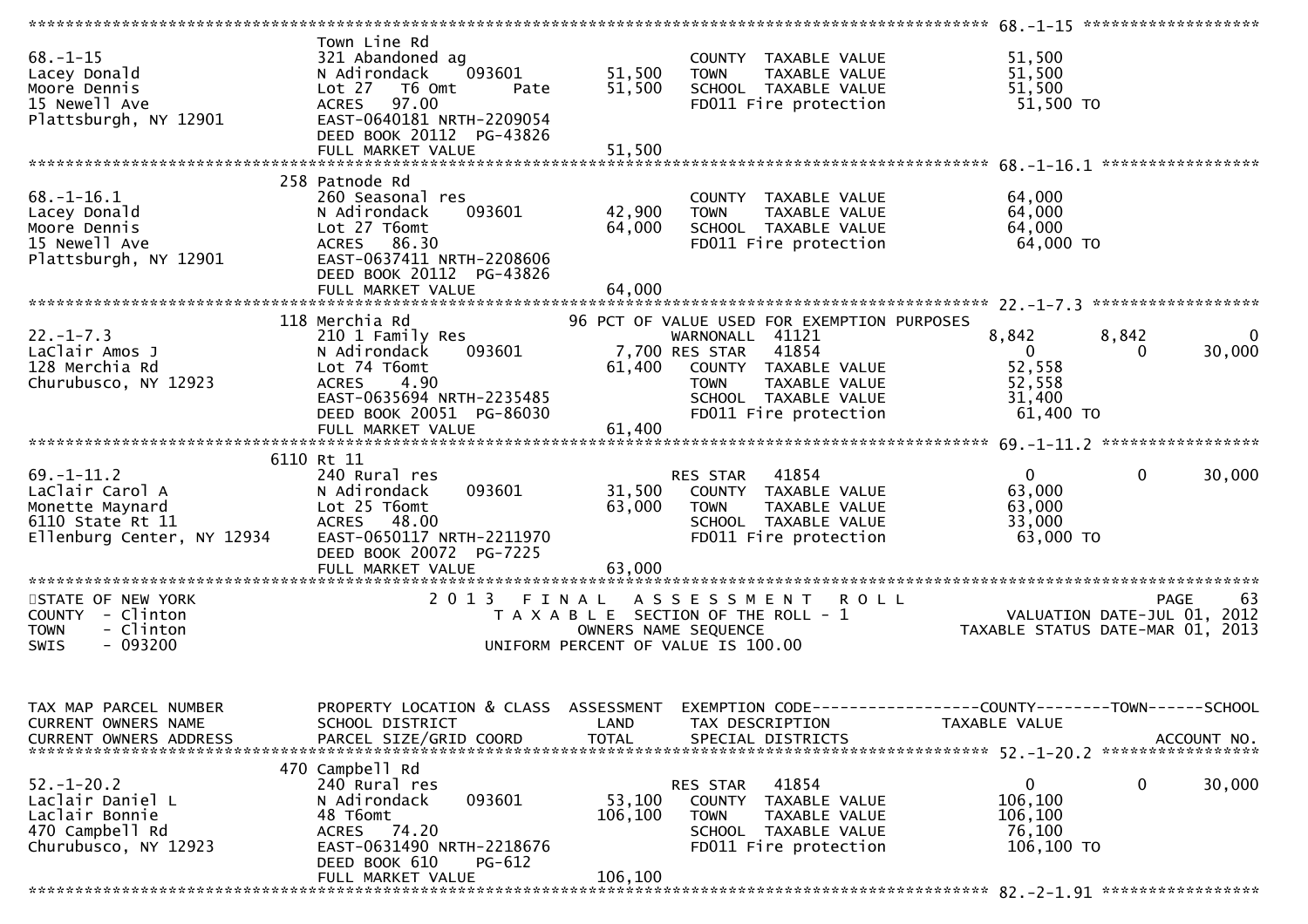| $82 - 2 - 1.91$<br>LaClair Gerald<br>413 Ryan Rd<br>Churubusco, NY 12923                                   | 413 Ryan Rd<br>240 Rural res<br>163401<br>Chateaugay 1<br>Lot 30 T6omt<br>ACRES 14.80<br>EAST-0624203 NRTH-2208326<br>DEED BOOK 20001 PG-23715<br>FULL MARKET VALUE   | 14,900<br>70,300<br>70,300         | 41854<br>RES STAR<br>COUNTY TAXABLE VALUE<br>TAXABLE VALUE<br><b>TOWN</b><br>SCHOOL TAXABLE VALUE<br>FD011 Fire protection                | 0<br>$\mathbf 0$<br>30,000<br>70,300<br>70,300<br>40,300<br>70,300 TO                |
|------------------------------------------------------------------------------------------------------------|-----------------------------------------------------------------------------------------------------------------------------------------------------------------------|------------------------------------|-------------------------------------------------------------------------------------------------------------------------------------------|--------------------------------------------------------------------------------------|
|                                                                                                            | 456 Campbell Rd                                                                                                                                                       |                                    |                                                                                                                                           |                                                                                      |
| $52. - 1 - 20.1$<br>LaClair Life Use Oliver<br>LaClair Daniel L<br>470 Campbell Rd<br>Churubusco, NY 12923 | 210 1 Family Res<br>N Adirondack<br>093601<br>Lot 48 T6 Omt<br>Pate<br>FRNT 100.00 DPTH 350.00<br>EAST-0629878 NRTH-2218075<br>DEED BOOK 20072 PG-7199                | 4,700<br>37,200                    | COUNTY TAXABLE VALUE<br><b>TOWN</b><br>TAXABLE VALUE<br>SCHOOL TAXABLE VALUE<br>FD011 Fire protection                                     | 37,200<br>37,200<br>37,200<br>37,200 TO                                              |
|                                                                                                            |                                                                                                                                                                       |                                    |                                                                                                                                           |                                                                                      |
| $66. - 1 - 3.2$<br>Laclair Todd<br>204 Coal Hill Rd<br>North Bangor, NY 12966                              | 709 Ryan Rd<br>$314$ Rural vac<10<br>163401<br>Chateaugay 1<br>Lot 31 T6omt<br>FRNT 100.00 DPTH 187.00<br>EAST-0623851 NRTH-2215450<br>DEED BOOK 817<br><b>PG-207</b> | 4,400<br>4,400                     | COUNTY TAXABLE VALUE<br>TAXABLE VALUE<br><b>TOWN</b><br>SCHOOL TAXABLE VALUE<br>FD011 Fire protection                                     | 4,400<br>4,400<br>4,400<br>4,400 TO                                                  |
|                                                                                                            | FULL MARKET VALUE                                                                                                                                                     | 4,400                              |                                                                                                                                           |                                                                                      |
|                                                                                                            | 6211 Rt 11                                                                                                                                                            |                                    |                                                                                                                                           |                                                                                      |
| $69. -1 - 15$<br>Lafave Ida<br>6211 Rt 11<br>Ellenburg Center, NY 12934                                    | 210 1 Family Res<br>N Adirondack<br>093601<br>Lot 25<br>T6 Omt<br>Pate<br>2.30<br><b>ACRES</b><br>EAST-0647668 NRTH-2211810<br>DEED BOOK 940<br>PG-315                | 6,000<br>38,800                    | COUNTY TAXABLE VALUE<br>TAXABLE VALUE<br><b>TOWN</b><br>SCHOOL TAXABLE VALUE<br>FD011 Fire protection                                     | 38,800<br>38,800<br>38,800<br>38,800 TO                                              |
|                                                                                                            |                                                                                                                                                                       |                                    |                                                                                                                                           |                                                                                      |
| STATE OF NEW YORK<br>COUNTY - Clinton<br>- Clinton<br><b>TOWN</b><br>SWIS<br>- 093200                      | 2 0 1 3                                                                                                                                                               | FINAL                              | A S S E S S M E N T<br><b>ROLL</b><br>T A X A B L E SECTION OF THE ROLL - 1<br>OWNERS NAME SEQUENCE<br>UNIFORM PERCENT OF VALUE IS 100.00 | 64<br><b>PAGE</b><br>VALUATION DATE-JUL 01, 2012<br>TAXABLE STATUS DATE-MAR 01, 2013 |
| TAX MAP PARCEL NUMBER<br><b>CURRENT OWNERS NAME</b><br><b>CURRENT OWNERS ADDRESS</b>                       | PROPERTY LOCATION & CLASS<br>SCHOOL DISTRICT<br>PARCEL SIZE/GRID COORD                                                                                                | ASSESSMENT<br>LAND<br><b>TOTAL</b> | EXEMPTION CODE-<br>TAX DESCRIPTION<br>SPECIAL DISTRICTS                                                                                   | -----COUNTY--------TOWN------SCHOOL<br>TAXABLE VALUE<br>ACCOUNT NO.                  |
| 6187/6203 Rt 11                                                                                            |                                                                                                                                                                       |                                    | 41854                                                                                                                                     |                                                                                      |
| $69. - 1 - 13.31$<br>LaFave Marshall<br>LaFave Tammy<br>6203 Rt 11<br>Ellenburg Center, NY 12934           | 240 Rural res<br>093601<br>N Adirondack<br>Lot 25 T6omt<br>ACRES 41.10<br>EAST-0648281 NRTH-2210953<br>DEED BOOK 20051 PG-79540                                       | 34,800<br>74,200                   | RES STAR<br>COUNTY TAXABLE VALUE<br><b>TOWN</b><br>TAXABLE VALUE<br>SCHOOL TAXABLE VALUE<br>FD011 Fire protection                         | 0<br>0<br>30,000<br>74,200<br>74,200<br>44,200<br>74,200 TO                          |
|                                                                                                            | FULL MARKET VALUE                                                                                                                                                     | 74,200                             |                                                                                                                                           |                                                                                      |
|                                                                                                            | 940 County Line Rd                                                                                                                                                    |                                    |                                                                                                                                           |                                                                                      |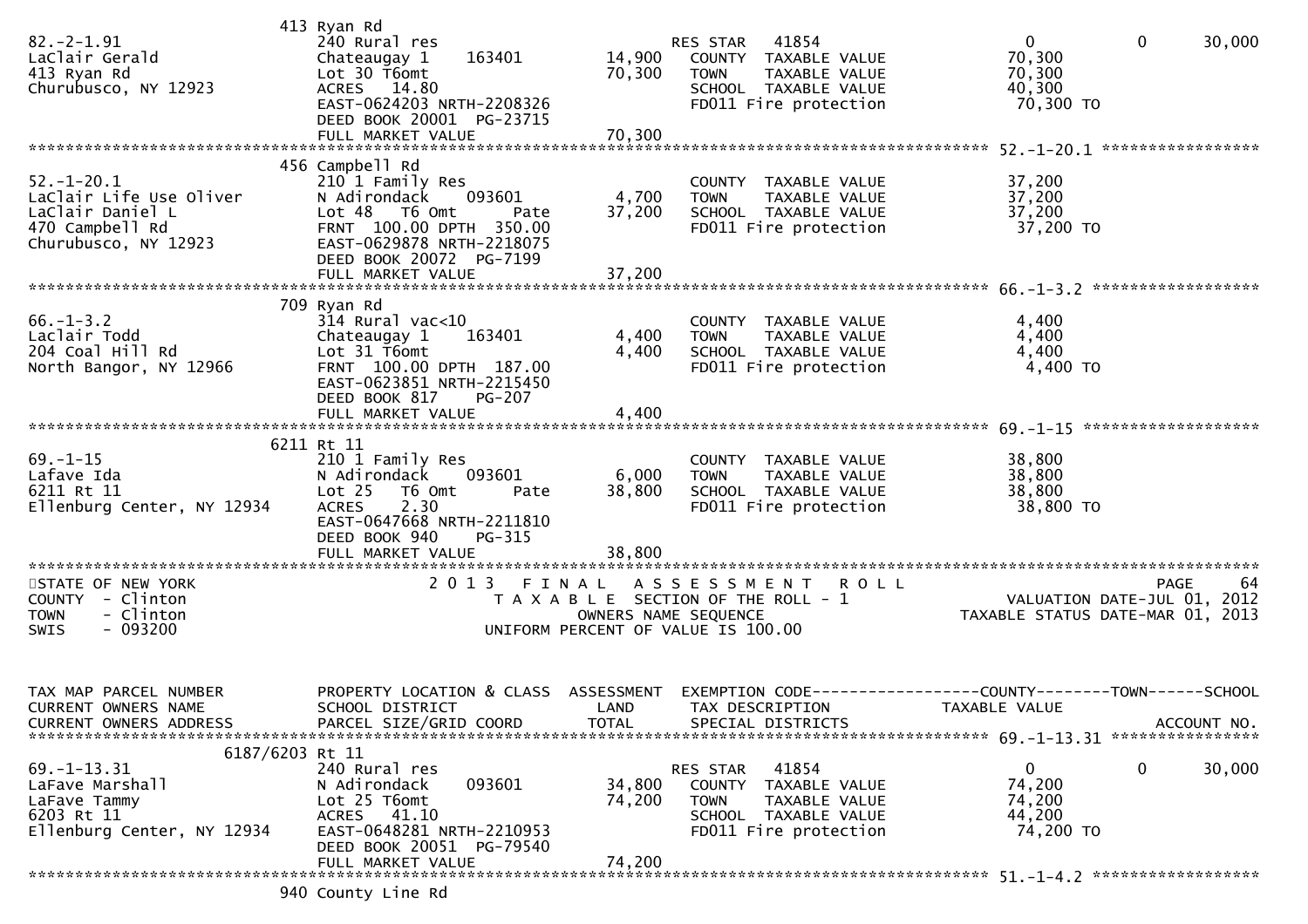| $51. - 1 - 4.2$<br>Laflesh Darrell E<br>Laflesh Carol<br>96 Washington Ave<br>Chazy, NY 12921               | 240 Rural res<br>Chateaugay 1<br>163401<br>Lot 51 T6omt<br>ACRES 16.20<br>EAST-0617660 NRTH-2223640<br>DEED BOOK 20092 PG-23758<br>FULL MARKET VALUE                                    | 14,400<br>39,900<br>39,900         | COUNTY TAXABLE VALUE<br><b>TOWN</b><br>TAXABLE VALUE<br>SCHOOL TAXABLE VALUE<br>FD011 Fire protection     | 39,900<br>39,900<br>39,900<br>39,900 TO                                              |
|-------------------------------------------------------------------------------------------------------------|-----------------------------------------------------------------------------------------------------------------------------------------------------------------------------------------|------------------------------------|-----------------------------------------------------------------------------------------------------------|--------------------------------------------------------------------------------------|
|                                                                                                             | Santamore Rd                                                                                                                                                                            |                                    |                                                                                                           |                                                                                      |
| $7. - 1 - 31.122$<br>LaFountain Henry<br>LaFountain Loulinda<br>210 Rand Hill Rd<br>Morrisonville, NY 12962 | $314$ Rural vac< $10$<br>163401<br>Chateaugay 1<br>Lot 88 T6 OMT<br>7.20<br><b>ACRES</b><br>EAST-0627848 NRTH-2241618<br>DEED BOOK 20082 PG-14421<br>FULL MARKET VALUE                  | 10,000<br>10,000<br>10,000         | COUNTY TAXABLE VALUE<br><b>TOWN</b><br>TAXABLE VALUE<br>SCHOOL TAXABLE VALUE<br>FD011 Fire protection     | 10,000<br>10,000<br>10,000<br>10,000 TO                                              |
|                                                                                                             |                                                                                                                                                                                         |                                    |                                                                                                           |                                                                                      |
| $7. - 1 - 32$<br>LaFountain Henry<br>LaFountain Loulinda<br>210 Rand Hill Rd<br>Morrisonville, NY 12962     | Santamore Rd<br>321 Abandoned ag<br>163401<br>Chateaugay 1<br>Lot 88 T6 Omt<br>ACRES 70.00<br>EAST-0628090 NRTH-2239559<br>DEED BOOK 20011 PG-37554                                     | 42,500<br>42,500                   | COUNTY TAXABLE VALUE<br>TAXABLE VALUE<br><b>TOWN</b><br>SCHOOL TAXABLE VALUE<br>FD011 Fire protection     | 42,500<br>42,500<br>42,500<br>42,500 TO                                              |
|                                                                                                             | FULL MARKET VALUE                                                                                                                                                                       | 42,500                             |                                                                                                           |                                                                                      |
|                                                                                                             | 206 Rt 189                                                                                                                                                                              |                                    |                                                                                                           |                                                                                      |
| $53. - 1 - 8$<br>Lagoy Louise<br>PO Box 227<br>Altona, NY 12910                                             | 210 1 Family Res<br>093601<br>N Adirondack<br>Lot 46 T6 Omt<br>Pate<br>FRNT 100.00 DPTH 400.00<br>080<br><b>BANK</b>                                                                    | 4,700<br>39,300                    | COUNTY TAXABLE VALUE<br>TAXABLE VALUE<br><b>TOWN</b><br>SCHOOL TAXABLE VALUE<br>FD011 Fire protection     | 39,300<br>39,300<br>39,300<br>39,300 TO                                              |
|                                                                                                             | EAST-0640176 NRTH-2222320<br>DEED BOOK 20102 PG-33664<br>FULL MARKET VALUE                                                                                                              | 39,300                             |                                                                                                           |                                                                                      |
| STATE OF NEW YORK<br>COUNTY - Clinton<br>- Clinton<br><b>TOWN</b><br>$-093200$<br>SWIS                      |                                                                                                                                                                                         | OWNERS NAME SEQUENCE               | 2013 FINAL ASSESSMENT ROLL<br>T A X A B L E SECTION OF THE ROLL - 1<br>UNIFORM PERCENT OF VALUE IS 100.00 | 65<br>PAGE<br>VALUATION DATE-JUL 01, 2012<br>TAXABLE STATUS DATE-MAR 01, 2013        |
|                                                                                                             |                                                                                                                                                                                         |                                    |                                                                                                           |                                                                                      |
| TAX MAP PARCEL NUMBER<br><b>CURRENT OWNERS NAME</b><br><b>CURRENT OWNERS ADDRESS</b>                        | PROPERTY LOCATION & CLASS<br>SCHOOL DISTRICT<br>PARCEL SIZE/GRID COORD                                                                                                                  | ASSESSMENT<br>LAND<br><b>TOTAL</b> | EXEMPTION CODE--<br>TAX DESCRIPTION<br>SPECIAL DISTRICTS                                                  | ---------------COUNTY--------TOWN------SCHOOL<br><b>TAXABLE VALUE</b><br>ACCOUNT NO. |
| $38. - 1 - 24$<br>Lagree George<br>10 Looby Rd<br>Churubusco, NY 12923                                      | 15 Looby Rd<br>312 Vac w/imprv<br>093601<br>N Adirondack<br>Lot 54 T6 Omt<br>Pate<br>FRNT 66.00 DPTH 305.00<br>EAST-0638746 NRTH-2230484<br>DEED BOOK 929<br>PG-88<br>FULL MARKET VALUE | 3,600<br>7,000<br>7,000            | COUNTY TAXABLE VALUE<br>TAXABLE VALUE<br><b>TOWN</b><br>SCHOOL TAXABLE VALUE<br>FD011 Fire protection     | 7,000<br>7,000<br>7,000<br>7,000 TO                                                  |
|                                                                                                             | 10 Looby Rd                                                                                                                                                                             |                                    |                                                                                                           |                                                                                      |
|                                                                                                             |                                                                                                                                                                                         |                                    |                                                                                                           |                                                                                      |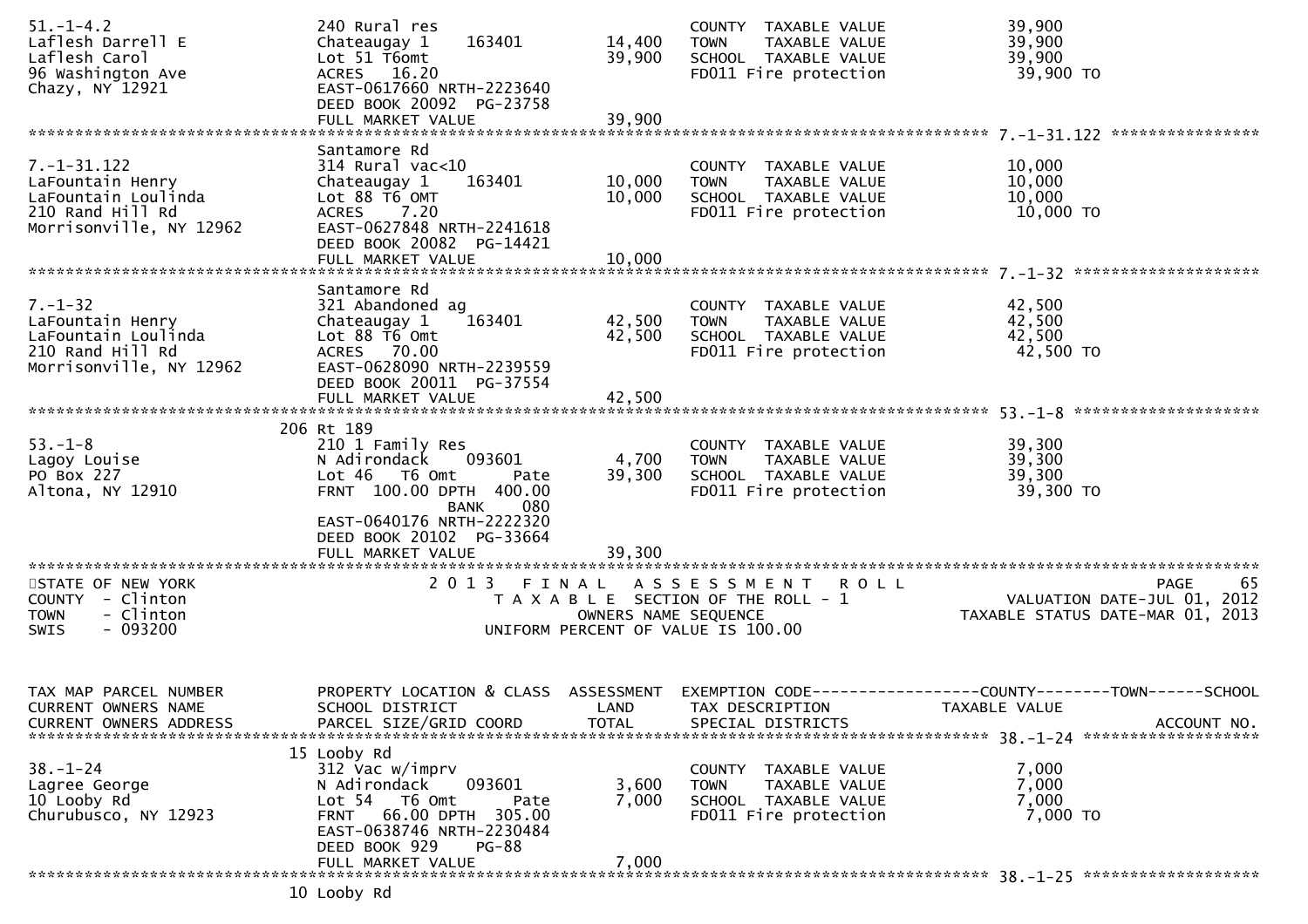| $38. - 1 - 25$<br>Lagree George<br>10 Looby Rd<br>Churubusco, NY 12923                                                              | 210 1 Family Res<br>N Adirondack<br>093601<br>Lot 67 T6 Omt<br>Pate<br>FRNT 165.00 DPTH 230.00<br>EAST-0638818 NRTH-2230810<br>DEED BOOK 520<br>PG-639<br>FULL MARKET VALUE | 90,000<br>90,000                                                                                    | AGED COUN 41802<br>4,900 SR STAR<br><b>TOWN</b> | 41834<br>COUNTY TAXABLE VALUE<br><b>TAXABLE VALUE</b><br>SCHOOL TAXABLE VALUE<br>FD011 Fire protection | 4,500<br>$\mathbf{0}$<br>85,500<br>90,000<br>26,700<br>90,000 TO               | 0<br>$\Omega$ | - 0<br>63,300 |
|-------------------------------------------------------------------------------------------------------------------------------------|-----------------------------------------------------------------------------------------------------------------------------------------------------------------------------|-----------------------------------------------------------------------------------------------------|-------------------------------------------------|--------------------------------------------------------------------------------------------------------|--------------------------------------------------------------------------------|---------------|---------------|
|                                                                                                                                     | 13 Smith St                                                                                                                                                                 |                                                                                                     |                                                 |                                                                                                        |                                                                                |               |               |
| $38.1 - 1 - 46$<br>Lagree Life Use William & Ther N Adirondack<br>Lagree Michael W & Randy K<br>13 Smith St<br>Churubusco, NY 12923 | 210 1 Family Res<br>093601<br>Lot $66T6$ Omt<br>Pate<br>FRNT 65.00 DPTH 150.00<br>EAST-0640137 NRTH-2231198<br>DEED BOOK 1003<br><b>PG-28</b><br>FULL MARKET VALUE          | 2,900<br>60,000<br>60,000                                                                           | <b>RES STAR</b><br><b>TOWN</b>                  | 41854<br>COUNTY TAXABLE VALUE<br>TAXABLE VALUE<br>SCHOOL TAXABLE VALUE<br>FD011 Fire protection        | $\mathbf{0}$<br>60,000<br>60,000<br>30,000<br>60,000 TO                        | 0             | 30,000        |
|                                                                                                                                     | Rt 11                                                                                                                                                                       |                                                                                                     |                                                 |                                                                                                        |                                                                                |               |               |
| $37. - 1 - 15$<br>Lagree Trustee Gary P<br>Gary P Lagree Revocable Living Lot 53<br>1213 Blackberry Cir<br>Folsom, CA 95630         | 321 Abandoned ag<br>093601<br>N Adirondack<br>T6 Omt<br>Pate<br><b>ACRES</b><br>72.11<br>EAST-0630210 NRTH-2225911<br>DEED BOOK 20102 PG-29982                              | 52,600<br>52,600                                                                                    | AGRI DISTR 41720<br><b>TOWN</b>                 | COUNTY TAXABLE VALUE<br>TAXABLE VALUE<br>SCHOOL TAXABLE VALUE<br>FD011 Fire protection                 | 21,386<br>31,214<br>31,214<br>31,214<br>52,600 TO                              | 21,386        | 21,386        |
| MAY BE SUBJECT TO PAYMENT<br>UNDER AGDIST LAW TIL 2017                                                                              | FULL MARKET VALUE                                                                                                                                                           | 52,600                                                                                              |                                                 |                                                                                                        |                                                                                |               |               |
|                                                                                                                                     | 629 Rt 189                                                                                                                                                                  |                                                                                                     |                                                 |                                                                                                        |                                                                                |               |               |
| $38. - 1 - 5$<br>LaMarche Gerald<br>629 Rt 189<br>Churubusco, NY 12923                                                              | 210 1 Family Res<br>N Adirondack<br>093601<br>Lot 67<br>T6 Omt<br>Pate<br>5.00 BANK<br>890<br><b>ACRES</b><br>EAST-0638596 NRTH-2232637<br>DEED BOOK 20102 PG-30927         | 8,200<br>63,500                                                                                     | <b>COUNTY</b><br><b>TOWN</b>                    | TAXABLE VALUE<br>TAXABLE VALUE<br>SCHOOL TAXABLE VALUE<br>FD011 Fire protection                        | 63,500<br>63,500<br>63,500<br>63,500 TO                                        |               |               |
| STATE OF NEW YORK                                                                                                                   |                                                                                                                                                                             |                                                                                                     |                                                 |                                                                                                        |                                                                                | PAGE          | 66            |
| COUNTY - Clinton<br>- Clinton<br><b>TOWN</b><br>$-093200$<br><b>SWIS</b>                                                            |                                                                                                                                                                             | T A X A B L E SECTION OF THE ROLL - 1<br>OWNERS NAME SEQUENCE<br>UNIFORM PERCENT OF VALUE IS 100.00 |                                                 | 2013 FINAL ASSESSMENT ROLL                                                                             | VALUATION DATE-JUL 01, 2012<br>TAXABLE STATUS DATE-MAR 01, 2013                |               |               |
| TAX MAP PARCEL NUMBER<br>CURRENT OWNERS NAME<br>CURRENT OWNERS ADDRESS                                                              | PROPERTY LOCATION & CLASS<br>SCHOOL DISTRICT<br>PARCEL SIZE/GRID COORD                                                                                                      | ASSESSMENT<br>LAND<br><b>TOTAL</b>                                                                  | TAX DESCRIPTION                                 | SPECIAL DISTRICTS                                                                                      | EXEMPTION CODE-----------------COUNTY--------TOWN------SCHOOL<br>TAXABLE VALUE |               | ACCOUNT NO.   |
|                                                                                                                                     | 20 Smith St                                                                                                                                                                 |                                                                                                     |                                                 |                                                                                                        |                                                                                |               |               |
| $38.1 - 1 - 14$<br>Lamb Mary M<br>Lamb Kenneth C<br>PO Box 82<br>Churubusco, NY 12923                                               | 210 1 Family Res<br>093601<br>N Adirondack<br>Lot 66<br>T6 Omt<br>Pate<br>Survey map 20102/30447<br>1.00<br>ACRES<br>EAST-0640359 NRTH-2231398                              | 5,000<br>58,800                                                                                     | SR STAR<br><b>TOWN</b>                          | 41834<br>COUNTY TAXABLE VALUE<br>TAXABLE VALUE<br>SCHOOL TAXABLE VALUE<br>FD011 Fire protection        | $\mathbf 0$<br>58,800<br>58,800<br>0<br>58,800 TO                              | $\mathbf{0}$  | 58,800        |
|                                                                                                                                     | DEED BOOK 20011 PG-32631<br>FULL MARKET VALUE                                                                                                                               | 58,800                                                                                              |                                                 |                                                                                                        |                                                                                |               |               |
|                                                                                                                                     |                                                                                                                                                                             |                                                                                                     |                                                 |                                                                                                        |                                                                                |               |               |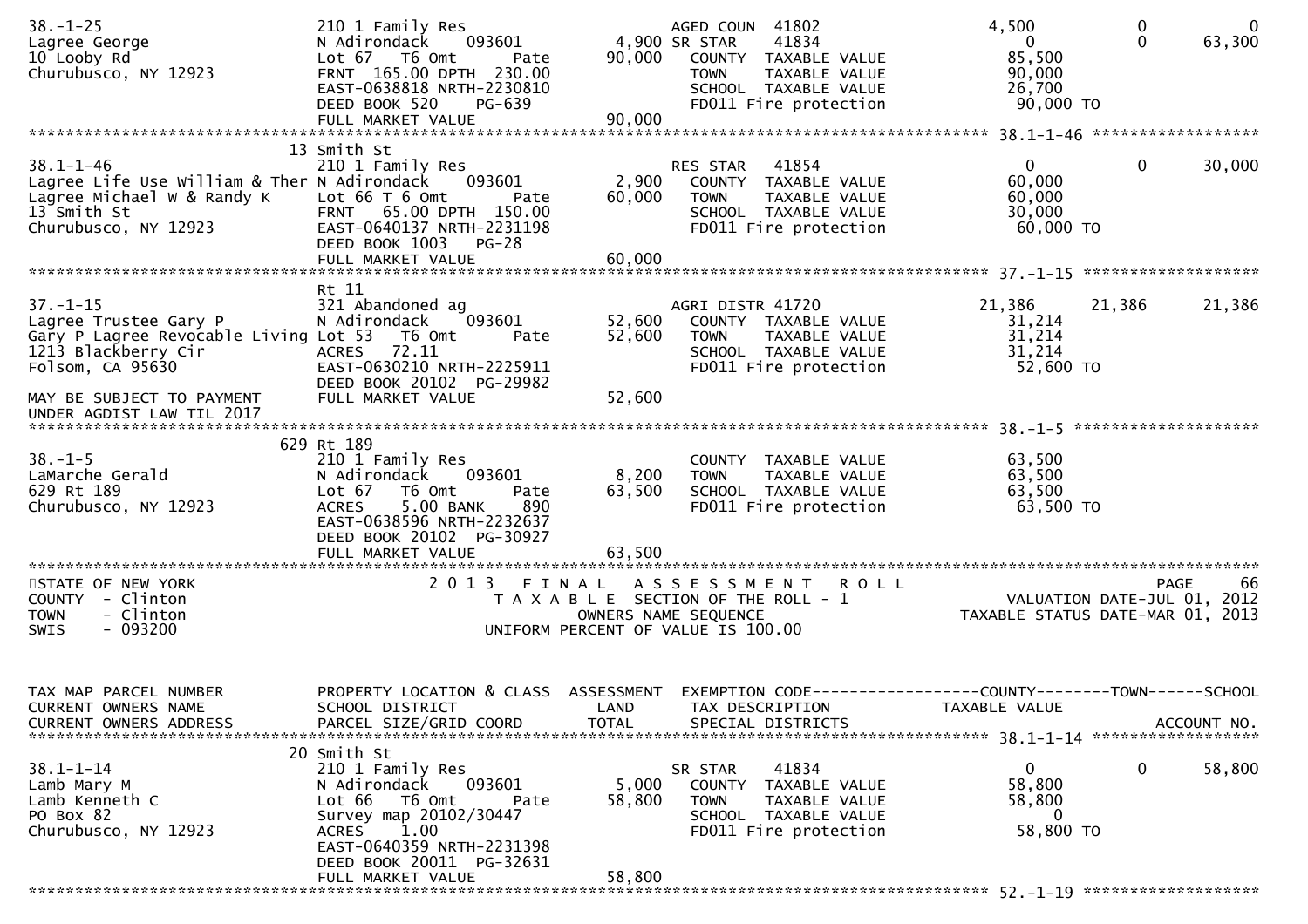| $52 - 1 - 19$<br>Lamb Ross<br>60 Lamb Rd<br>Churubusco, NY 12923                              | Campbell Rd<br>105 Vac farmland<br>N Adirondack<br>093601<br>Lot <sub>48</sub><br>T6 Omt<br>Pate<br>ACRES 49.00<br>EAST-0631140 NRTH-2220010<br>DEED BOOK 451<br>PG-565         | 17,000<br>17,000              | COUNTY TAXABLE VALUE<br><b>TOWN</b><br>TAXABLE VALUE<br>SCHOOL TAXABLE VALUE<br>FD011 Fire protection                             | 17,000<br>17,000<br>17,000<br>17,000 TO                                                                                           |
|-----------------------------------------------------------------------------------------------|---------------------------------------------------------------------------------------------------------------------------------------------------------------------------------|-------------------------------|-----------------------------------------------------------------------------------------------------------------------------------|-----------------------------------------------------------------------------------------------------------------------------------|
|                                                                                               | FULL MARKET VALUE                                                                                                                                                               | 17,000                        |                                                                                                                                   |                                                                                                                                   |
| $52. - 1 - 23.1$<br>Lamb Ross<br>60 Lamb Rd<br>Churubusco, NY 12923                           | 60 Lamb Rd<br>112 Dairy farm<br>093601<br>N Adirondack<br>Lot 49 T6 Omt<br>Pate<br>ACRES 231.30<br>EAST-0627554 NRTH-2218638<br>DEED BOOK 451<br>PG-565<br>FULL MARKET VALUE    | 123,900<br>194,000<br>194,000 | RES STAR<br>41854<br>COUNTY TAXABLE VALUE<br>TAXABLE VALUE<br><b>TOWN</b><br>SCHOOL TAXABLE VALUE<br>FD011 Fire protection        | $\Omega$<br>0<br>30,000<br>194,000<br>194,000<br>164,000<br>194,000 TO                                                            |
|                                                                                               |                                                                                                                                                                                 |                               |                                                                                                                                   |                                                                                                                                   |
| $52. - 1 - 23.2$<br>Lamb Wayne<br>Lamb Mary<br>43 Lamb Rd<br>Churubusco, NY 12923             | 43 Lamb Rd<br>210 1 Family Res<br>N Adirondack<br>093601<br>Lot 32 T6omt<br>FRNT 280.00 DPTH 260.00<br>080<br>BANK                                                              | 4,900<br>71,700               | 41854<br>RES STAR<br>COUNTY TAXABLE VALUE<br><b>TOWN</b><br>TAXABLE VALUE<br>SCHOOL TAXABLE VALUE<br>FD011 Fire protection        | 0<br>$\overline{0}$<br>30,000<br>71,700<br>71,700<br>41,700<br>71,700 TO                                                          |
|                                                                                               | EAST-0628444 NRTH-2218067<br>DEED BOOK 20031 PG-55592<br>FULL MARKET VALUE                                                                                                      | 71,700                        |                                                                                                                                   |                                                                                                                                   |
| $67. - 1 - 2.21$<br>Lancto Donald<br>610 Ryan Rd<br>Churubusco, NY 12923                      | 610 Ryan Rd<br>210 1 Family Res<br>N Adirondack<br>093601<br>Lot 32 T60mt<br><b>ACRES</b><br>4.90<br>EAST-0624501 NRTH-2213142<br>DEED BOOK 98000 PG-99142                      | 7,700<br>144,800              | 41854<br>RES STAR<br>COUNTY TAXABLE VALUE<br>TAXABLE VALUE<br><b>TOWN</b><br>SCHOOL TAXABLE VALUE<br>FD011 Fire protection        | $\mathbf{0}$<br>$\mathbf{0}$<br>30,000<br>144,800<br>144,800<br>114,800<br>144,800 TO                                             |
|                                                                                               | FULL MARKET VALUE                                                                                                                                                               | 144,800                       |                                                                                                                                   |                                                                                                                                   |
| STATE OF NEW YORK<br>COUNTY - Clinton<br>- Clinton<br><b>TOWN</b><br>$-093200$<br><b>SWIS</b> |                                                                                                                                                                                 |                               | 2013 FINAL ASSESSMENT ROLL<br>T A X A B L E SECTION OF THE ROLL - 1<br>OWNERS NAME SEQUENCE<br>UNIFORM PERCENT OF VALUE IS 100.00 | <b>PAGE</b><br>67<br>VALUATION DATE-JUL 01, 2012<br>TAXABLE STATUS DATE-MAR 01, 2013                                              |
| TAX MAP PARCEL NUMBER<br>CURRENT OWNERS NAME<br><b>CURRENT OWNERS ADDRESS</b>                 | SCHOOL DISTRICT<br>PARCEL SIZE/GRID COORD                                                                                                                                       | LAND<br><b>TOTAL</b>          | TAX DESCRIPTION<br>SPECIAL DISTRICTS                                                                                              | PROPERTY LOCATION & CLASS ASSESSMENT EXEMPTION CODE-----------------COUNTY-------TOWN------SCHOOL<br>TAXABLE VALUE<br>ACCOUNT NO. |
| $52. - 1 - 9.22$<br>Langevin Wilfred<br>170 Mill St<br>East Barre, VT 05649                   | Rt 11<br>314 Rural vac<10<br>Chateaugay 1<br>163401<br>Lot 49 T6omt<br><b>ACRES</b><br>1.50<br>EAST-0627509 NRTH-2223951<br>DEED BOOK 944<br><b>PG-108</b><br>FULL MARKET VALUE | 5,400<br>5,400<br>5,400       | COUNTY TAXABLE VALUE<br><b>TOWN</b><br>TAXABLE VALUE<br>SCHOOL TAXABLE VALUE<br>FD011 Fire protection                             | 5,400<br>5,400<br>5,400<br>5,400 TO                                                                                               |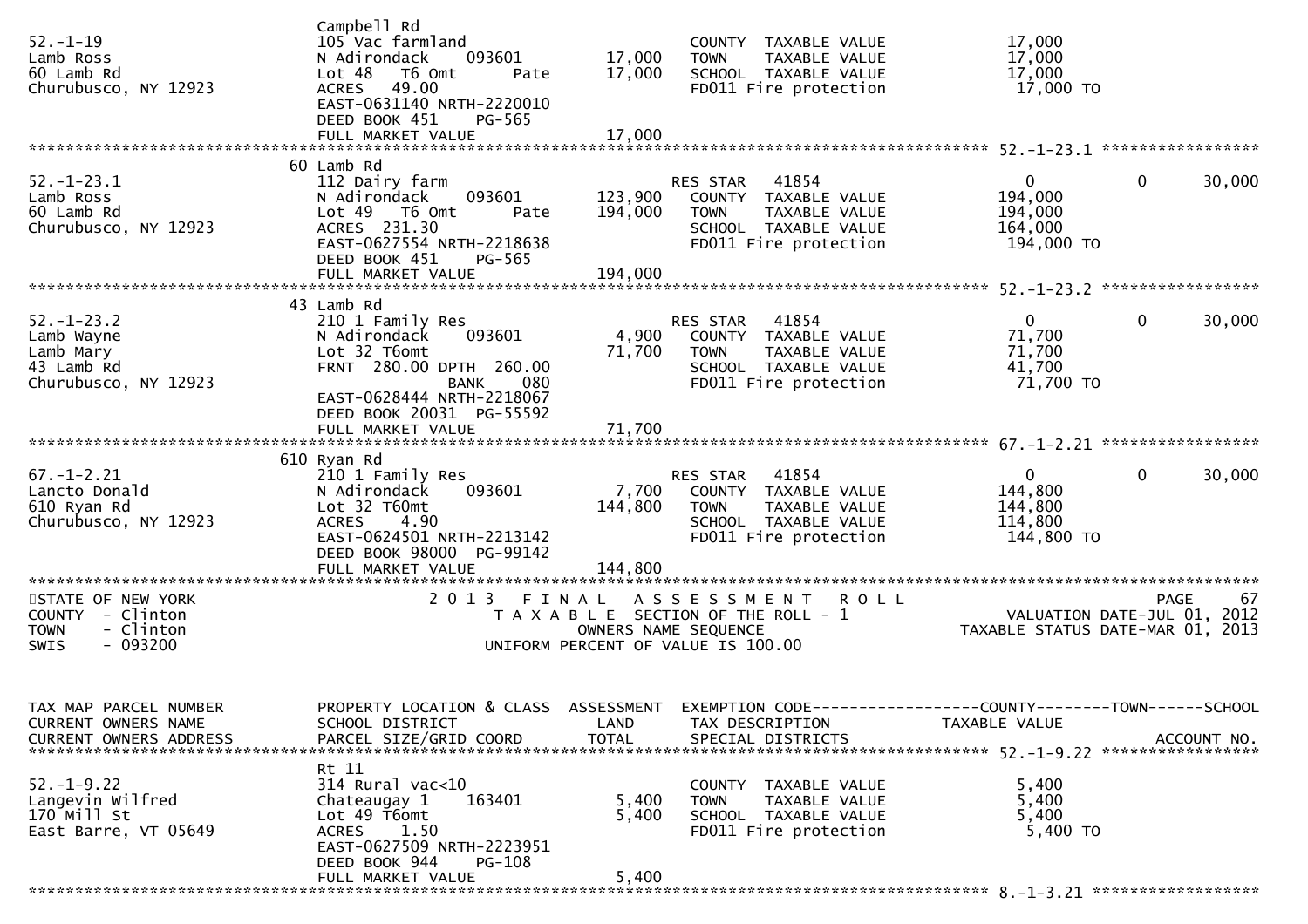| $8. - 1 - 3.21$<br>Laplant Susan<br>Laplant Edward L<br>112 Maude Ln<br>Clayton, NC 27520     | Rt 189<br>$314$ Rural vac<10<br>N Adirondack<br>093601<br>Lot 86 T6omt<br><b>ACRES</b><br>4.60<br>EAST-0637720 NRTH-2244926<br>DEED BOOK 984<br>PG-194<br>FULL MARKET VALUE | 7,900<br>7,900<br>7,900 | COUNTY TAXABLE VALUE<br>TAXABLE VALUE<br><b>TOWN</b><br>SCHOOL TAXABLE VALUE<br>FD011 Fire protection               | 7,900<br>7,900<br>7,900<br>7,900 TO                                                                   |
|-----------------------------------------------------------------------------------------------|-----------------------------------------------------------------------------------------------------------------------------------------------------------------------------|-------------------------|---------------------------------------------------------------------------------------------------------------------|-------------------------------------------------------------------------------------------------------|
|                                                                                               | Rt 189                                                                                                                                                                      |                         |                                                                                                                     |                                                                                                       |
| $23. - 1 - 22.26$<br>Lashway Eric D<br>136 Turkey Hill Rd<br>Richmond, VT 05477               | $314$ Rural vac<10<br>093601<br>N Adirondack<br>Lot 67 T6omt<br>5.00<br><b>ACRES</b><br>EAST-0638181 NRTH-2234373<br>DEED BOOK 715<br>PG-111                                | 8,200<br>8,200          | COUNTY TAXABLE VALUE<br><b>TOWN</b><br>TAXABLE VALUE<br>SCHOOL TAXABLE VALUE<br>FD011 Fire protection               | 8,200<br>8,200<br>8,200<br>8,200 TO                                                                   |
|                                                                                               | FULL MARKET VALUE                                                                                                                                                           | 8,200                   |                                                                                                                     |                                                                                                       |
| $10. -1 - 1.2$<br>Lashway Ricky<br>737 Ashley Rd<br>West Chazy, NY 12992                      | Soucia Rd<br>321 Abandoned ag<br>093601<br>N Adirondack<br>Lot 79 T60mt<br>ACRES 256.00<br>EAST-0661412 NRTH-2241431<br>DEED BOOK 20031 PG-53683                            | 90,700<br>90,700        | COUNTY TAXABLE VALUE<br><b>TOWN</b><br>TAXABLE VALUE<br>SCHOOL TAXABLE VALUE<br>FD011 Fire protection               | 90,700<br>90,700<br>90,700<br>90,700 TO                                                               |
|                                                                                               | FULL MARKET VALUE                                                                                                                                                           | 90.700                  |                                                                                                                     |                                                                                                       |
| $10.-1-1.3$<br>Lashway Ricky S<br>737 Ashley Rd<br>West Chazy, NY 12992                       | Soucia Rd<br>321 Abandoned ag<br>093601<br>N Adirondack<br>ACRES 365.00<br>EAST-0660459 NRTH-2246028<br>DEED BOOK 20051 PG-84556                                            | 110,800<br>110,800      | COUNTY TAXABLE VALUE<br>TAXABLE VALUE<br><b>TOWN</b><br>SCHOOL TAXABLE VALUE<br>FD011 Fire protection               | 110,800<br>110,800<br>110,800<br>110,800 TO                                                           |
| STATE OF NEW YORK<br>COUNTY - Clinton<br>- Clinton<br><b>TOWN</b><br>$-093200$<br><b>SWIS</b> |                                                                                                                                                                             | OWNERS NAME SEQUENCE    | 2013 FINAL ASSESSMENT<br><b>ROLL</b><br>T A X A B L E SECTION OF THE ROLL - 1<br>UNIFORM PERCENT OF VALUE IS 100.00 | 68<br>PAGE<br>VALUATION DATE-JUL 01, 2012<br>TAXABLE STATUS DATE-MAR 01, 2013                         |
| TAX MAP PARCEL NUMBER<br>CURRENT OWNERS NAME<br>CURRENT OWNERS ADDRESS                        | PROPERTY LOCATION & CLASS ASSESSMENT<br>SCHOOL DISTRICT<br>PARCEL SIZE/GRID COORD                                                                                           | LAND<br><b>TOTAL</b>    | TAX DESCRIPTION<br>SPECIAL DISTRICTS                                                                                | EXEMPTION CODE------------------COUNTY--------TOWN------SCHOOL<br><b>TAXABLE VALUE</b><br>ACCOUNT NO. |
| $25. - 1 - 1$                                                                                 | 232 Soucia Rd<br>260 Seasonal res                                                                                                                                           |                         | COUNTY TAXABLE VALUE                                                                                                | 95,000                                                                                                |
| Lashway Ricky S<br>737 Ashley Rd<br>West Chazy, NY 12992                                      | 093601<br>N Adirondack<br>Lot 79 T6 Omt<br>Pate<br>ACRES 100.00<br>EAST-0661830 NRTH-2239494                                                                                | 57,500<br>95,000        | <b>TOWN</b><br>TAXABLE VALUE<br>SCHOOL TAXABLE VALUE<br>FD011 Fire protection                                       | 95,000<br>95,000<br>95,000 TO                                                                         |
|                                                                                               | DEED BOOK 20001 PG-25975<br>FULL MARKET VALUE                                                                                                                               | 95,000                  |                                                                                                                     |                                                                                                       |
|                                                                                               | Lafrancis Rd                                                                                                                                                                |                         |                                                                                                                     |                                                                                                       |
| $69. - 1 - 3.6$                                                                               | 321 Abandoned ag                                                                                                                                                            |                         | COUNTY TAXABLE VALUE                                                                                                | 34,200                                                                                                |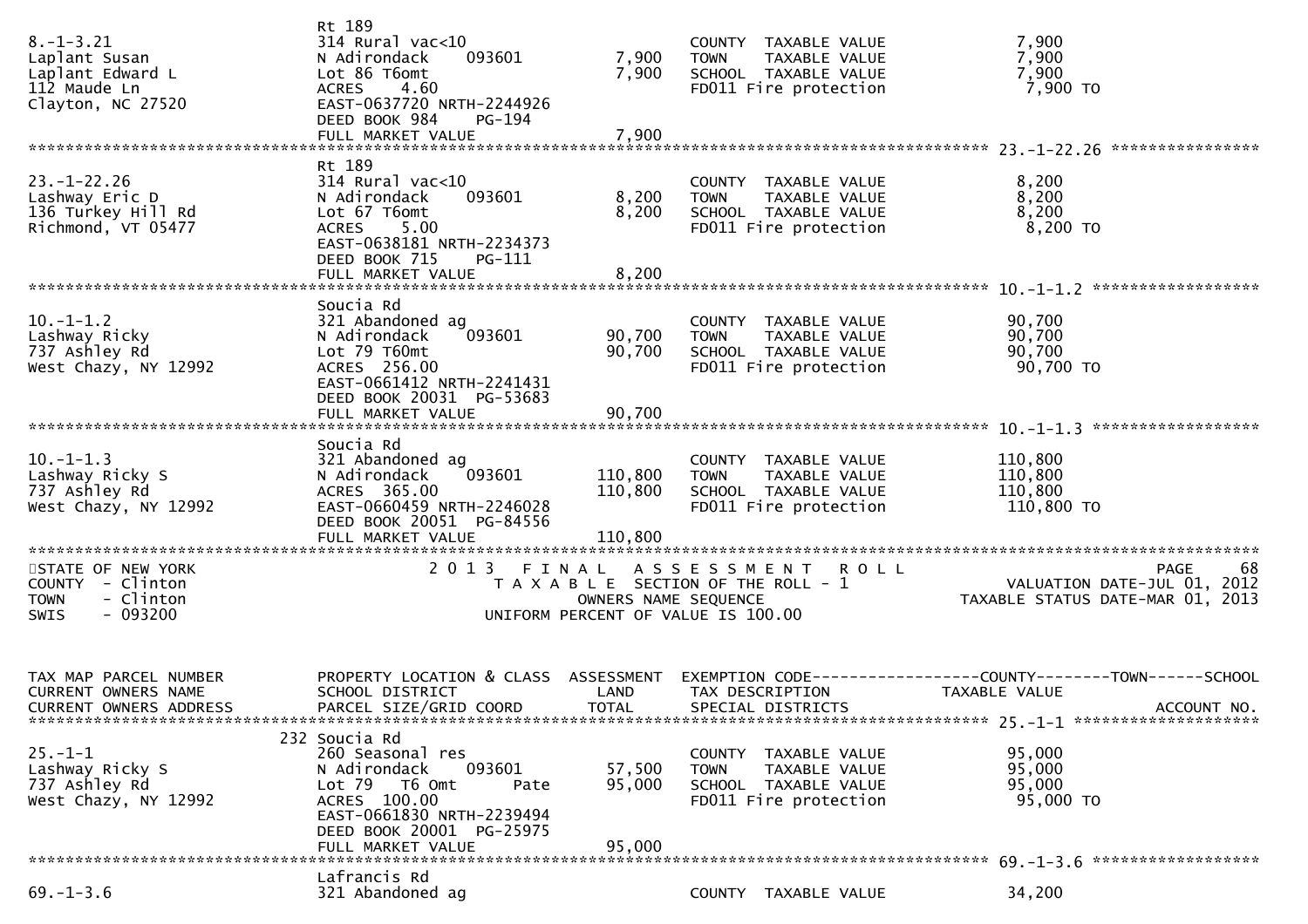| Lashway Ricky S<br>737 Ashley Rd<br>West Chazy, NY 12992                                              | 093601<br>N Adirondack<br>Lot 24 T6omt<br>ACRES 53.40<br>EAST-0653972 NRTH-2215274<br>DEED BOOK 99001 PG-14736<br>FULL MARKET VALUE                                                  | 34,200<br>34,200<br>34,200 | TAXABLE VALUE<br><b>TOWN</b><br>SCHOOL TAXABLE VALUE<br>FD011 Fire protection                                                    | 34,200<br>34,200<br>34,200 TO                                                                       |    |
|-------------------------------------------------------------------------------------------------------|--------------------------------------------------------------------------------------------------------------------------------------------------------------------------------------|----------------------------|----------------------------------------------------------------------------------------------------------------------------------|-----------------------------------------------------------------------------------------------------|----|
|                                                                                                       |                                                                                                                                                                                      |                            |                                                                                                                                  |                                                                                                     |    |
| $69. - 1 - 3.4$<br>Lashway Sheila<br>205 LaFrancis Rd<br>Ellenburg Center, NY 12934                   | 205 Lafrancis Rd<br>210 1 Family Res<br>N Adirondack<br>093601<br>Lot 25 T6omt<br><b>ACRES</b><br>5.00<br>EAST-0652246 NRTH-2215144<br>DEED BOOK 20092 PG-25472<br>FULL MARKET VALUE | 8,200<br>33,000<br>33,000  | COUNTY TAXABLE VALUE<br><b>TOWN</b><br>TAXABLE VALUE<br>SCHOOL TAXABLE VALUE<br>FD011 Fire protection                            | 33,000<br>33,000<br>33,000<br>33,000 TO                                                             |    |
|                                                                                                       |                                                                                                                                                                                      |                            |                                                                                                                                  |                                                                                                     |    |
| $38.1 - 1 - 5$<br>LaValley Kenneth J<br>LaValley Ammy L<br>22 Broad St<br>Churubusco, NY 12923        | 22 Broad St<br>210 1 Family Res<br>N Adirondack<br>093601<br>Lot 66 T6 Omt<br>Pate<br>82.50 DPTH 260.00<br><b>FRNT</b><br><b>BANK</b><br>320                                         | 4,000<br>64,300            | 41854<br>RES STAR<br>COUNTY TAXABLE VALUE<br><b>TOWN</b><br>TAXABLE VALUE<br>SCHOOL TAXABLE VALUE<br>FD011 Fire protection       | $\Omega$<br>$\mathbf{0}$<br>30,000<br>64,300<br>64,300<br>34,300<br>64,300 TO                       |    |
|                                                                                                       | EAST-0639570 NRTH-2231883<br>DEED BOOK 20041 PG-76200                                                                                                                                |                            |                                                                                                                                  |                                                                                                     |    |
|                                                                                                       | 6232 Rt 11                                                                                                                                                                           |                            |                                                                                                                                  |                                                                                                     |    |
| $69. - 1 - 16$<br>Lavalley Lee R Jr<br>Lavalley Melinda S<br>6232 Rt 11<br>Ellenburg Center, NY 12934 | 210 1 Family Res<br>N Adirondack<br>093601<br>1.05 BANK<br><b>ACRES</b><br>080<br>EAST-0647522 NRTH-2212284<br>DEED BOOK 20092 PG-27679                                              | 74,000                     | WARCOMALL 41131<br>5,300 RES STAR<br>41854<br>COUNTY TAXABLE VALUE<br><b>TOWN</b><br>TAXABLE VALUE<br>SCHOOL TAXABLE VALUE       | 18,500<br>18,500<br>30,000<br>$\overline{0}$<br>55,500<br>55,500<br>44,000                          | 0  |
|                                                                                                       |                                                                                                                                                                                      |                            |                                                                                                                                  |                                                                                                     |    |
| STATE OF NEW YORK<br>COUNTY - Clinton<br>- Clinton<br><b>TOWN</b><br>$-093200$<br><b>SWIS</b>         | 2 0 1 3                                                                                                                                                                              | FINAL                      | ASSESSMENT<br><b>ROLL</b><br>T A X A B L E SECTION OF THE ROLL - 1<br>OWNERS NAME SEQUENCE<br>UNIFORM PERCENT OF VALUE IS 100.00 | PAGE<br>VALUATION DATE-JUL 01, 2012<br>TAXABLE STATUS DATE-MAR 01, 2013                             | 69 |
| TAX MAP PARCEL NUMBER<br><b>CURRENT OWNERS NAME</b><br><b>CURRENT OWNERS ADDRESS</b>                  | PROPERTY LOCATION & CLASS ASSESSMENT<br>SCHOOL DISTRICT<br>PARCEL SIZE/GRID COORD                                                                                                    | LAND<br><b>TOTAL</b>       | TAX DESCRIPTION<br>SPECIAL DISTRICTS                                                                                             | EXEMPTION CODE-----------------COUNTY-------TOWN------SCHOOL<br><b>TAXABLE VALUE</b><br>ACCOUNT NO. |    |
|                                                                                                       | 348-328 Number 5 Rd                                                                                                                                                                  |                            |                                                                                                                                  |                                                                                                     |    |
| $81.-1-2.1$<br>Lavalley Leo E                                                                         | 210 1 Family Res<br>Chateaugay 1<br>163401                                                                                                                                           | 8,700                      | COUNTY TAXABLE VALUE<br><b>TOWN</b><br>TAXABLE VALUE                                                                             | 10,000<br>10,000                                                                                    |    |
| PO Box 569<br>Chateaugay, NY 12920                                                                    | Lot 30 T6 Omt<br>Pate<br>5.60<br><b>ACRES</b><br>EAST-0622573 NRTH-2206182<br>DEED BOOK 20092 PG-29015                                                                               | 10,000                     | SCHOOL TAXABLE VALUE<br>FD011 Fire protection                                                                                    | 10,000<br>10,000 TO                                                                                 |    |
|                                                                                                       | FULL MARKET VALUE                                                                                                                                                                    | 10,000                     |                                                                                                                                  |                                                                                                     |    |
| $36. - 1 - 2.4$<br>Lavoie Matthew J                                                                   | Merchia Rd<br>322 Rural vac>10<br>163401<br>Chateaugay 1                                                                                                                             | 28,700                     | COUNTY TAXABLE VALUE<br><b>TOWN</b><br>TAXABLE VALUE                                                                             | 28,700<br>28,700                                                                                    |    |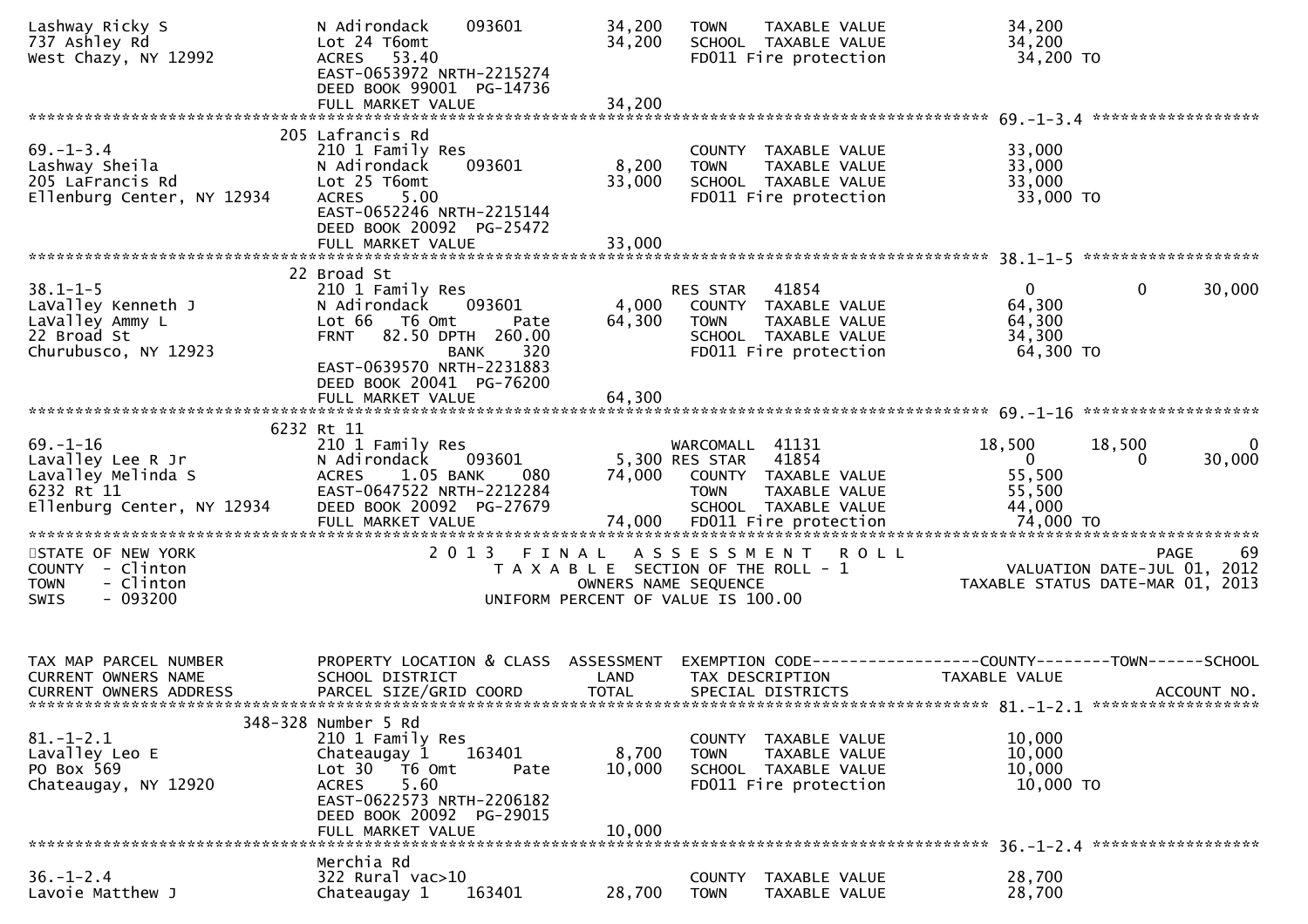| 21 Primrose St<br>Malone, NY 12953                                                                                      | Lot 70 T6 Omt Pate<br>ACRES 35.00<br>EAST-0617038 NRTH-2232060<br>DEED BOOK 20112 PG-42955<br>FULL MARKET VALUE                                                                                  | 28,700<br>28,700           | SCHOOL TAXABLE VALUE<br>FD011 Fire protection                                                                                | 28,700<br>28,700 TO                                                           |
|-------------------------------------------------------------------------------------------------------------------------|--------------------------------------------------------------------------------------------------------------------------------------------------------------------------------------------------|----------------------------|------------------------------------------------------------------------------------------------------------------------------|-------------------------------------------------------------------------------|
|                                                                                                                         | Campbell Rd                                                                                                                                                                                      |                            |                                                                                                                              |                                                                               |
| $52. - 1 - 9.32$<br>Lawrence Christopher<br>Lawrence David<br>Attn: Claire Nemcik<br>2 Furnace Ct<br>Thurmont, MD 21788 | 321 Abandoned ag<br>163401<br>Chateaugay 1<br>Lot 49 T6omt<br>ACRES 21.00<br>EAST-0628355 NRTH-2221867<br>DEED BOOK 938<br>$PG-24$                                                               | 19,000<br>19,000           | COUNTY TAXABLE VALUE<br>TAXABLE VALUE<br><b>TOWN</b><br>SCHOOL TAXABLE VALUE<br>FD011 Fire protection                        | 19,000<br>19,000<br>19,000<br>19,000 TO                                       |
|                                                                                                                         | FULL MARKET VALUE                                                                                                                                                                                | 19,000                     |                                                                                                                              |                                                                               |
| $53. - 1 - 2$<br>Leary Melvin F<br>Leary Marilyn<br>25 Olde Wagon Rd<br>Warwick, NY 10990                               | Lagree Rd<br>$314$ Rural vac<10<br>093601<br>N Adirondack<br>Lot 47<br>T6 Omt<br>Pate<br>4.00<br><b>ACRES</b><br>EAST-0637667 NRTH-2225059<br>DEED BOOK 515<br><b>PG-95</b><br>FULL MARKET VALUE | 7,100<br>7,100<br>7,100    | COUNTY TAXABLE VALUE<br><b>TOWN</b><br>TAXABLE VALUE<br>SCHOOL TAXABLE VALUE<br>FD011 Fire protection                        | 7,100<br>7,100<br>7,100<br>7,100 то                                           |
|                                                                                                                         |                                                                                                                                                                                                  |                            |                                                                                                                              |                                                                               |
| $22. - 1 - 17$<br>LeClair Carol A<br>Monette Maynard N<br>6110 Rt 11<br>Ellenburg Center, NY 12934                      | 455 Merchia Rd<br>270 Mfg housing<br>093601<br>N Adirondack<br>Lot 69 T6 Omt<br>Pate<br><b>ACRES</b><br>9.70<br>EAST-0627327 NRTH-2233638<br>DEED BOOK 20072 PG-8045                             | 12,000<br>27,000           | COUNTY TAXABLE VALUE<br>TAXABLE VALUE<br><b>TOWN</b><br>SCHOOL TAXABLE VALUE<br>FD011 Fire protection                        | 27,000<br>27,000<br>27,000<br>27,000 TO                                       |
|                                                                                                                         |                                                                                                                                                                                                  |                            |                                                                                                                              |                                                                               |
| STATE OF NEW YORK<br>COUNTY - Clinton<br>- Clinton<br><b>TOWN</b><br>$-093200$<br><b>SWIS</b>                           |                                                                                                                                                                                                  | OWNERS NAME SEQUENCE       | 2013 FINAL ASSESSMENT ROLL<br>T A X A B L E SECTION OF THE ROLL - 1<br>UNIFORM PERCENT OF VALUE IS 100.00                    | 70<br>PAGE<br>VALUATION DATE-JUL 01, 2012<br>TAXABLE STATUS DATE-MAR 01, 2013 |
| TAX MAP PARCEL NUMBER<br><b>CURRENT OWNERS NAME</b>                                                                     | PROPERTY LOCATION & CLASS ASSESSMENT<br>SCHOOL DISTRICT                                                                                                                                          | LAND                       | TAX DESCRIPTION                                                                                                              | EXEMPTION CODE-----------------COUNTY-------TOWN------SCHOOL<br>TAXABLE VALUE |
| 38. – 1–18<br>LeClair James D<br>LeClair Eunice<br>173 Looby Rd<br>Churubusco, NY 12923-9704                            | 173 Looby Rd<br>240 Rural res<br>N Adirondack<br>093601<br>Lot 54<br>T6 Omt<br>Pate<br>68.20<br><b>ACRES</b><br>EAST-0635192 NRTH-2229078<br>DEED BOOK 561<br>PG-550<br>FULL MARKET VALUE        | 47,600<br>97,000<br>97,000 | 41834<br>SR STAR<br>COUNTY<br>TAXABLE VALUE<br><b>TOWN</b><br>TAXABLE VALUE<br>SCHOOL TAXABLE VALUE<br>FD011 Fire protection | 0<br>0<br>63,300<br>97,000<br>97,000<br>33,700<br>97,000 TO                   |
|                                                                                                                         | 101-105 Santamore Rd                                                                                                                                                                             |                            |                                                                                                                              |                                                                               |
| $7. - 1 - 31.2$<br>LeClair Life Use Susanna<br>Burgoyne Stephen J                                                       | 271 Mfg housings<br>163401<br>Chateaugay 1<br>88 T6omt                                                                                                                                           | 3,300<br>40,400            | 41854<br>RES STAR<br>COUNTY<br>TAXABLE VALUE<br><b>TOWN</b><br>TAXABLE VALUE                                                 | 0<br>0<br>30,000<br>40,400<br>40,400                                          |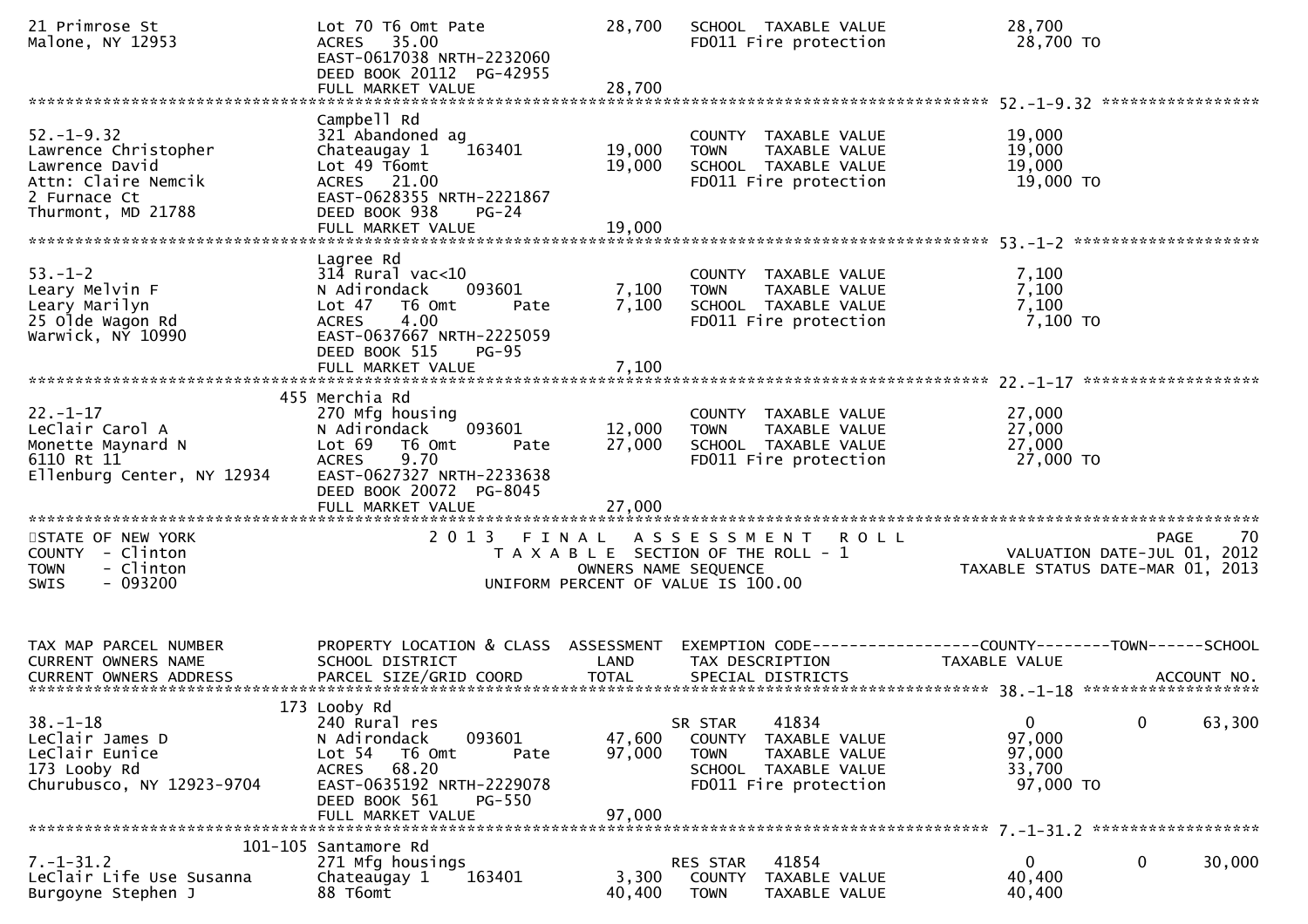| 101 Santamore Rd<br>Churubusco, NY 12923                                                                                                                           | FRNT 150.00 DPTH 85.00<br>EAST-0627194 NRTH-2241818<br>DEED BOOK 20102 PG-36068<br>FULL MARKET VALUE                                                                                         | 40,400                     | SCHOOL TAXABLE VALUE<br>FD011 Fire protection                                                                                                                            | 10,400<br>40,400 TO                                                      |                                                                                                           |
|--------------------------------------------------------------------------------------------------------------------------------------------------------------------|----------------------------------------------------------------------------------------------------------------------------------------------------------------------------------------------|----------------------------|--------------------------------------------------------------------------------------------------------------------------------------------------------------------------|--------------------------------------------------------------------------|-----------------------------------------------------------------------------------------------------------|
|                                                                                                                                                                    |                                                                                                                                                                                              |                            |                                                                                                                                                                          |                                                                          |                                                                                                           |
| $8. - 1 - 3.28$<br>Leclair Michael T<br>Leclair Mary L<br>238 Liberty Pole Rd<br>Churubusco, NY 12923<br>MAY BE SUBJECT TO PAYMENT                                 | Rt 189<br>$314$ Rural vac<10<br>093601<br>N Adirondack<br>Lot 86 T6omt<br>4.30<br><b>ACRES</b><br>EAST-0637870 NRTH-2243910<br>DEED BOOK 20001 PG-26490<br>FULL MARKET VALUE                 | 7,300<br>7,300<br>7,300    | AGRI DISTR 41720<br>COUNTY TAXABLE VALUE<br><b>TOWN</b><br>TAXABLE VALUE<br>SCHOOL TAXABLE VALUE<br>FD011 Fire protection                                                | 4,782<br>2,518<br>2,518<br>2,518<br>7,300 TO                             | 4,782<br>4,782                                                                                            |
| UNDER AGDIST LAW TIL 2017                                                                                                                                          |                                                                                                                                                                                              |                            |                                                                                                                                                                          |                                                                          | ******************                                                                                        |
| $8. - 1 - 10.3$<br>Leclair Michael T<br>238 Liberty Pole Rd<br>Churubusco, NY 12923                                                                                | 149 Liberty Pole Rd<br>270 Mfg housing<br>093601<br>N Adirondack<br>Lot 86 T6omt<br>2.40<br><b>ACRES</b><br>EAST-0641362 NRTH-2244307<br>DEED BOOK 833<br><b>PG-230</b><br>FULL MARKET VALUE | 6,100<br>16,000<br>16,000  | COUNTY TAXABLE VALUE<br><b>TOWN</b><br>TAXABLE VALUE<br>SCHOOL TAXABLE VALUE<br>FD011 Fire protection                                                                    | 16,000<br>16,000<br>16,000<br>16,000 TO                                  |                                                                                                           |
|                                                                                                                                                                    | Liberty Pole Rd                                                                                                                                                                              |                            |                                                                                                                                                                          |                                                                          |                                                                                                           |
| $8. - 1 - 10.41$<br>Leclair Michael T<br>Leclair Mary Lou<br>238 Liberty Pole Rd<br>Churubusco, NY 12923<br>MAY BE SUBJECT TO PAYMENT<br>UNDER AGDIST LAW TIL 2017 | 105 Vac farmland<br>N Adirondack<br>093601<br>Lot 86 T6omt<br>ACRES 33.40<br>EAST-0641459 NRTH-2242765<br>DEED BOOK 20001 PG-21657<br>FULL MARKET VALUE                                      | 28,400<br>28,400<br>28,400 | AGRI DISTR 41720<br>COUNTY TAXABLE VALUE<br>TAXABLE VALUE<br>TOWN<br>SCHOOL TAXABLE VALUE<br>FD011 Fire protection                                                       | 9,177<br>19,223<br>19,223<br>19,223<br>28,400 TO                         | 9,177<br>9,177                                                                                            |
|                                                                                                                                                                    |                                                                                                                                                                                              |                            |                                                                                                                                                                          |                                                                          |                                                                                                           |
| STATE OF NEW YORK<br>COUNTY - Clinton<br>- Clinton<br><b>TOWN</b><br>$-093200$<br><b>SWIS</b>                                                                      |                                                                                                                                                                                              |                            | 2013 FINAL ASSESSMENT ROLL<br>T A X A B L E SECTION OF THE ROLL - 1<br>OWNERS NAME SEQUENCE<br>UNIFORM PERCENT OF VALUE IS 100.00                                        |                                                                          | 71<br>PAGE<br>VALUATION DATE-JUL 01, 2012<br>TAXABLE STATUS DATE-MAR 01, 2013                             |
| TAX MAP PARCEL NUMBER<br>CURRENT OWNERS NAME<br><b>CURRENT OWNERS ADDRESS</b>                                                                                      | PROPERTY LOCATION & CLASS ASSESSMENT<br>SCHOOL DISTRICT<br>PARCEL SIZE/GRID COORD                                                                                                            | LAND<br><b>TOTAL</b>       | EXEMPTION CODE-----------------COUNTY-------TOWN-----SCHOOL<br>TAX DESCRIPTION<br>SPECIAL DISTRICTS                                                                      | TAXABLE VALUE                                                            | ACCOUNT NO.                                                                                               |
|                                                                                                                                                                    | 238/239 Liberty Pole Rd                                                                                                                                                                      |                            |                                                                                                                                                                          |                                                                          |                                                                                                           |
| $8. - 1 - 12.1$<br>LeClair Michael T<br>LeClair Mary Lou<br>Attn: JoEllen LeClair Life Lea ACRES 141.13<br>238 Liberty Pole Rd<br>Churubusco, NY 12923             | 112 Dairy farm<br>093601<br>N Adirondack<br>Lot 85 T6 Omt<br>EAST-0644035 NRTH-2245340<br>DEED BOOK 20041 PG-72180<br>FULL MARKET VALUE                                                      | 308,500                    | 10 YR AGR 41700<br>97,100 10 YR AGR<br>41700<br>308,500 10 YR AGR<br>41700<br>10 YR AGR 41700<br>AGRI DISTR 41720<br>41854<br>RES STAR<br><b>COUNTY</b><br>TAXABLE VALUE | 4,413<br>3,231<br>1,000<br>10,965<br>26,340<br>$\overline{0}$<br>262,551 | 4,413<br>4,413<br>3,231<br>3,231<br>1,000<br>1,000<br>10,965<br>10,965<br>26,340<br>26,340<br>30,000<br>0 |
| MAY BE SUBJECT TO PAYMENT<br>UNDER AGDIST LAW TIL 2017                                                                                                             |                                                                                                                                                                                              |                            | <b>TOWN</b><br>TAXABLE VALUE<br>SCHOOL TAXABLE VALUE<br>FD011 Fire protection                                                                                            | 262,551<br>232,551<br>308,500 TO                                         |                                                                                                           |
|                                                                                                                                                                    |                                                                                                                                                                                              |                            |                                                                                                                                                                          |                                                                          | $23. -1 - 3$ **********************                                                                       |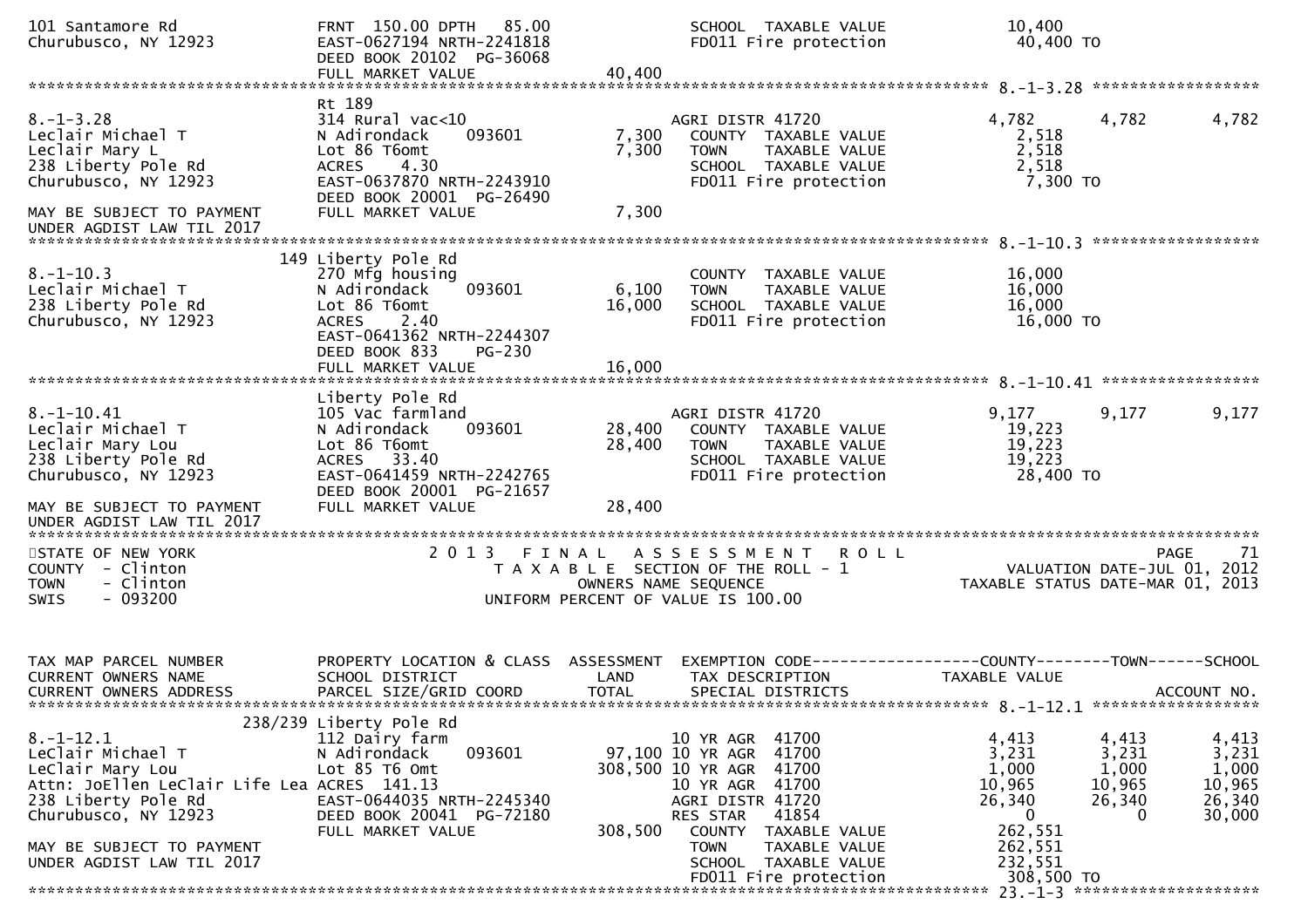| $23. - 1 - 3$<br>Leclair Michael T<br>Leclair Patrick G<br>238 Liberty Pole Rd<br>Churubusco, NY 12923<br>MAY BE SUBJECT TO PAYMENT | Rt 189<br>105 Vac farmland<br>093601<br>N Adirondack<br>Lot 75 T6 Omt<br>Pate<br>ACRES 115.30<br>EAST-0639321 NRTH-2240153<br>DEED BOOK 20001 PG-21629<br>FULL MARKET VALUE | 75,200<br>85,200<br>85,200 | AGRI DISTR 41720<br>COUNTY TAXABLE VALUE<br><b>TOWN</b><br>TAXABLE VALUE<br>SCHOOL TAXABLE VALUE<br>FD011 Fire protection                                | 21,796<br>63,404<br>63,404<br>63,404<br>85,200 TO                 | 21,796       | 21,796           |
|-------------------------------------------------------------------------------------------------------------------------------------|-----------------------------------------------------------------------------------------------------------------------------------------------------------------------------|----------------------------|----------------------------------------------------------------------------------------------------------------------------------------------------------|-------------------------------------------------------------------|--------------|------------------|
|                                                                                                                                     |                                                                                                                                                                             |                            |                                                                                                                                                          |                                                                   |              |                  |
|                                                                                                                                     | 871 Rt 189                                                                                                                                                                  |                            |                                                                                                                                                          |                                                                   |              |                  |
| $23. - 1 - 15.21$<br>Leclair Michael T<br>Leclair Mary Lou<br>238 Liberty Pole Rd<br>Churubusco, NY 12923                           | 105 Vac farmland<br>N Adirondack<br>093601<br>Lot 74 T6omt<br>ACRES 37.00<br>EAST-0637410 NRTH-2238086<br>DEED BOOK 20092 PG-22402                                          | 30,400<br>30,400           | AGRI DISTR 41720<br>COUNTY TAXABLE VALUE<br><b>TOWN</b><br>TAXABLE VALUE<br>SCHOOL TAXABLE VALUE<br>FD011 Fire protection                                | 5,277<br>25,123<br>25,123<br>25,123<br>30,400 TO                  | 5,277        | 5,277            |
| MAY BE SUBJECT TO PAYMENT<br>UNDER AGDIST LAW TIL 2017                                                                              | FULL MARKET VALUE                                                                                                                                                           | 30,400                     |                                                                                                                                                          |                                                                   |              |                  |
|                                                                                                                                     | 922 Rt 189                                                                                                                                                                  |                            |                                                                                                                                                          |                                                                   |              |                  |
| $23. - 1 - 2$<br>Leclair Patrick<br>Leclair Julie<br>922 Rt 189<br>Churubusco, NY 12923                                             | 210 1 Family Res<br>N Adirondack<br>093601<br>Lot 75 T6 Omt<br>Pate<br>FRNT 232.00 DPTH 177.00<br>EAST-0638259 NRTH-2239770<br>DEED BOOK 697<br>PG-196                      | 5,100<br>100,700           | 41854<br>RES STAR<br>COUNTY TAXABLE VALUE<br><b>TOWN</b><br>TAXABLE VALUE<br>SCHOOL TAXABLE VALUE<br>FD011 Fire protection                               | $\mathbf{0}$<br>100,700<br>100,700<br>70,700<br>100,700 TO        | $\mathbf{0}$ | 30,000           |
|                                                                                                                                     | FULL MARKET VALUE                                                                                                                                                           | 100,700                    |                                                                                                                                                          |                                                                   |              |                  |
|                                                                                                                                     |                                                                                                                                                                             |                            |                                                                                                                                                          |                                                                   |              |                  |
| STATE OF NEW YORK<br>COUNTY - Clinton<br>- Clinton<br><b>TOWN</b><br>$-093200$<br><b>SWIS</b>                                       |                                                                                                                                                                             |                            | 2013 FINAL ASSESSMENT<br><b>ROLL</b><br>T A X A B L E SECTION OF THE ROLL - 1<br>OWNERS NAME SEQUENCE<br>UNIFORM PERCENT OF VALUE IS 100.00              | VALUATION DATE-JUL $01, 2012$<br>TAXABLE STATUS DATE-MAR 01, 2013 |              | -72<br>PAGE      |
| TAX MAP PARCEL NUMBER<br>CURRENT OWNERS NAME                                                                                        | PROPERTY LOCATION & CLASS ASSESSMENT<br>SCHOOL DISTRICT                                                                                                                     | LAND                       | EXEMPTION CODE------------------COUNTY--------TOWN------SCHOOL<br>TAX DESCRIPTION                                                                        | TAXABLE VALUE                                                     |              |                  |
|                                                                                                                                     | 251 Campbell Rd                                                                                                                                                             |                            |                                                                                                                                                          |                                                                   |              |                  |
| $67. - 1 - 14.2$<br>Leclair Toby<br>Leclair Cindy<br>251 Campbell Rd<br>Churubusco, NY 12923                                        | 210 1 Family Res<br>093601<br>N Adirondack<br>Lot 29 T6omt<br><b>ACRES</b><br>1.30<br>EAST-0630095 NRTH-2213105                                                             | 5,200<br>151,800           | 41854<br>RES STAR<br>COUNTY TAXABLE VALUE<br><b>TOWN</b><br>TAXABLE VALUE<br>SCHOOL TAXABLE VALUE<br>FD011 Fire protection                               | $\overline{0}$<br>151,800<br>151,800<br>121,800<br>151,800 TO     | $\mathbf 0$  | 30,000           |
|                                                                                                                                     | PG-111<br>DEED BOOK 773<br>FULL MARKET VALUE                                                                                                                                | 151,800                    |                                                                                                                                                          |                                                                   |              |                  |
|                                                                                                                                     |                                                                                                                                                                             |                            |                                                                                                                                                          |                                                                   |              |                  |
| $22. - 1 - 10$<br>Lesniak Lucien J<br>Lesniak Victoria<br>229 Merchia Rd<br>Churubusco, NY 12923                                    | 229-231 Merchia Rd<br>240 Rural res<br>093601<br>N Adirondack<br>Lot 68<br>T6 Omt<br>Pate<br>92.60<br><b>ACRES</b><br>EAST-0632486 NRTH-2233955<br>DEED BOOK 20041 PG-76008 | 136,400                    | AGRI DISTR 41720<br>64,900 RES STAR<br>41854<br>COUNTY<br>TAXABLE VALUE<br>TAXABLE VALUE<br><b>TOWN</b><br>SCHOOL TAXABLE VALUE<br>FD011 Fire protection | 27,794<br>$\bf{0}$<br>108,606<br>108,606<br>78,606<br>136,400 TO  | 27,794<br>0  | 27,794<br>30,000 |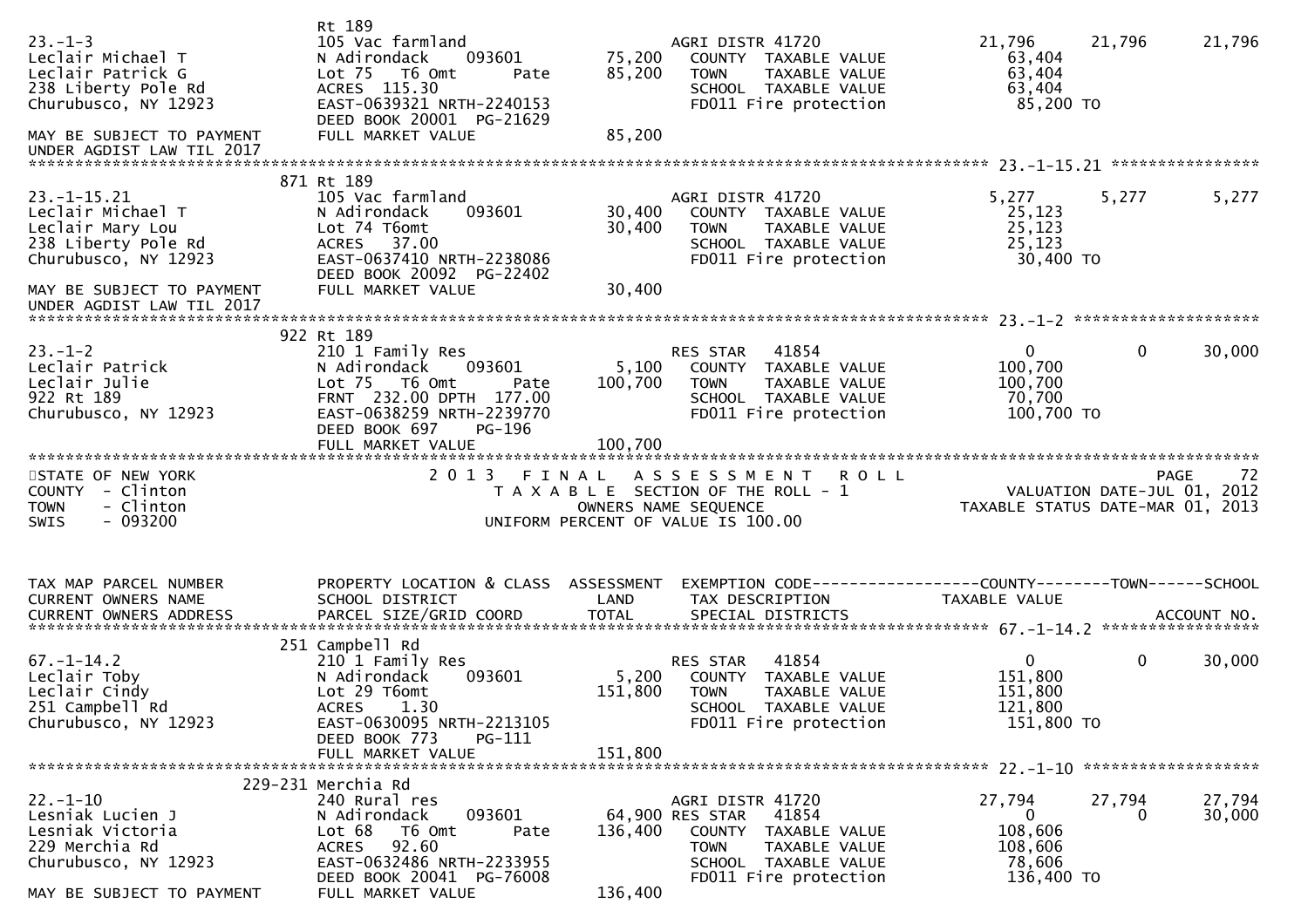| Merchia Rd<br>321 Abandoned ag<br>093601<br>N Adirondack<br>Lot 67<br>T6 Omt<br>Pate<br>17.00<br><b>ACRES</b><br>EAST-0634358 NRTH-2234828<br>DEED BOOK 20082 PG-13001<br>FULL MARKET VALUE | 16,000<br>16,000<br>16,000                      | COUNTY TAXABLE VALUE<br><b>TAXABLE VALUE</b><br><b>TOWN</b><br>SCHOOL TAXABLE VALUE<br>FD011 Fire protection      | 16,000<br>16,000<br>16,000<br>16,000 TO                                                                                                           |                                                                               |
|---------------------------------------------------------------------------------------------------------------------------------------------------------------------------------------------|-------------------------------------------------|-------------------------------------------------------------------------------------------------------------------|---------------------------------------------------------------------------------------------------------------------------------------------------|-------------------------------------------------------------------------------|
|                                                                                                                                                                                             |                                                 |                                                                                                                   |                                                                                                                                                   |                                                                               |
| 321 Abandoned ag<br>093601<br>N Adirondack<br>Lot 35  T6 Omt<br>Pate<br>ACRES 118.30<br>EAST-0641981 NRTH-2215246<br>DEED BOOK 596<br>PG-668                                                | 61,500<br>61,500                                | COUNTY TAXABLE VALUE<br>TAXABLE VALUE<br><b>TOWN</b><br>SCHOOL TAXABLE VALUE<br>FD011 Fire protection             | 61,500<br>61,500<br>61,500<br>61,500 TO                                                                                                           |                                                                               |
|                                                                                                                                                                                             |                                                 |                                                                                                                   |                                                                                                                                                   | ******************                                                            |
| 9 Summit Dr<br>220 2 Family Res<br>N Adirondack<br>093601<br>Lot 66<br>T6 Omt<br>Pate<br>6.32<br><b>ACRES</b><br>EAST-0639672 NRTH-2231317<br>DEED BOOK 20102 PG-31949<br>FULL MARKET VALUE | 9,300<br>92,000<br>92,000                       | 41834<br>COUNTY<br>TAXABLE VALUE<br><b>TOWN</b><br>TAXABLE VALUE<br>SCHOOL TAXABLE VALUE<br>FD011 Fire protection | $\mathbf{0}$<br>92,000<br>92,000<br>28,700<br>92,000 TO                                                                                           | $\mathbf{0}$<br>63,300                                                        |
| 2 0 1 3                                                                                                                                                                                     |                                                 |                                                                                                                   | TAXABLE STATUS DATE-MAR 01, 2013                                                                                                                  | -73<br><b>PAGE</b><br>VALUATION DATE-JUL 01, 2012                             |
| SCHOOL DISTRICT<br>PARCEL SIZE/GRID COORD                                                                                                                                                   | LAND<br><b>TOTAL</b>                            | TAX DESCRIPTION<br>SPECIAL DISTRICTS                                                                              | <b>TAXABLE VALUE</b>                                                                                                                              | ACCOUNT NO.                                                                   |
| 345 Campbell Rd<br>240 Rural res<br>N Adirondack<br>093601<br>Lot 32 T6omt<br>080<br><b>ACRES</b><br>50.00 BANK<br>EAST-0628362 NRTH-2215146<br>DEED BOOK 20011 PG-33448                    | 32,500<br>129,000                               | 41854<br>COUNTY TAXABLE VALUE<br><b>TOWN</b><br>TAXABLE VALUE<br>SCHOOL TAXABLE VALUE<br>FD011 Fire protection    | $\mathbf{0}$<br>129,000<br>129,000<br>99,000<br>129,000 TO                                                                                        | 0<br>30,000                                                                   |
|                                                                                                                                                                                             |                                                 |                                                                                                                   |                                                                                                                                                   |                                                                               |
| 816 County Line Rd<br>241 Rural res&ag<br>163401<br>Chateaugay 1<br>Lot 50 T6omt<br>ACRES 11.90<br>EAST-0619206 NRTH-2220718<br>DEED BOOK 20122 PG-49922<br>FULL MARKET VALUE               | 11,000<br>28,400<br>28,400                      | COUNTY TAXABLE VALUE<br>TAXABLE VALUE<br><b>TOWN</b><br>SCHOOL TAXABLE VALUE<br>FD011 Fire protection             | 28,400<br>28,400<br>28,400<br>28,400 TO                                                                                                           |                                                                               |
|                                                                                                                                                                                             | Rt 11<br>FULL MARKET VALUE<br>FULL MARKET VALUE | 61,500<br>FINAL<br>PROPERTY LOCATION & CLASS ASSESSMENT<br>129,000                                                | SR STAR<br>A S S E S S M E N T<br>T A X A B L E SECTION OF THE ROLL - 1<br>OWNERS NAME SEQUENCE<br>UNIFORM PERCENT OF VALUE IS 100.00<br>RES STAR | <b>ROLL</b><br>EXEMPTION CODE------------------COUNTY--------TOWN------SCHOOL |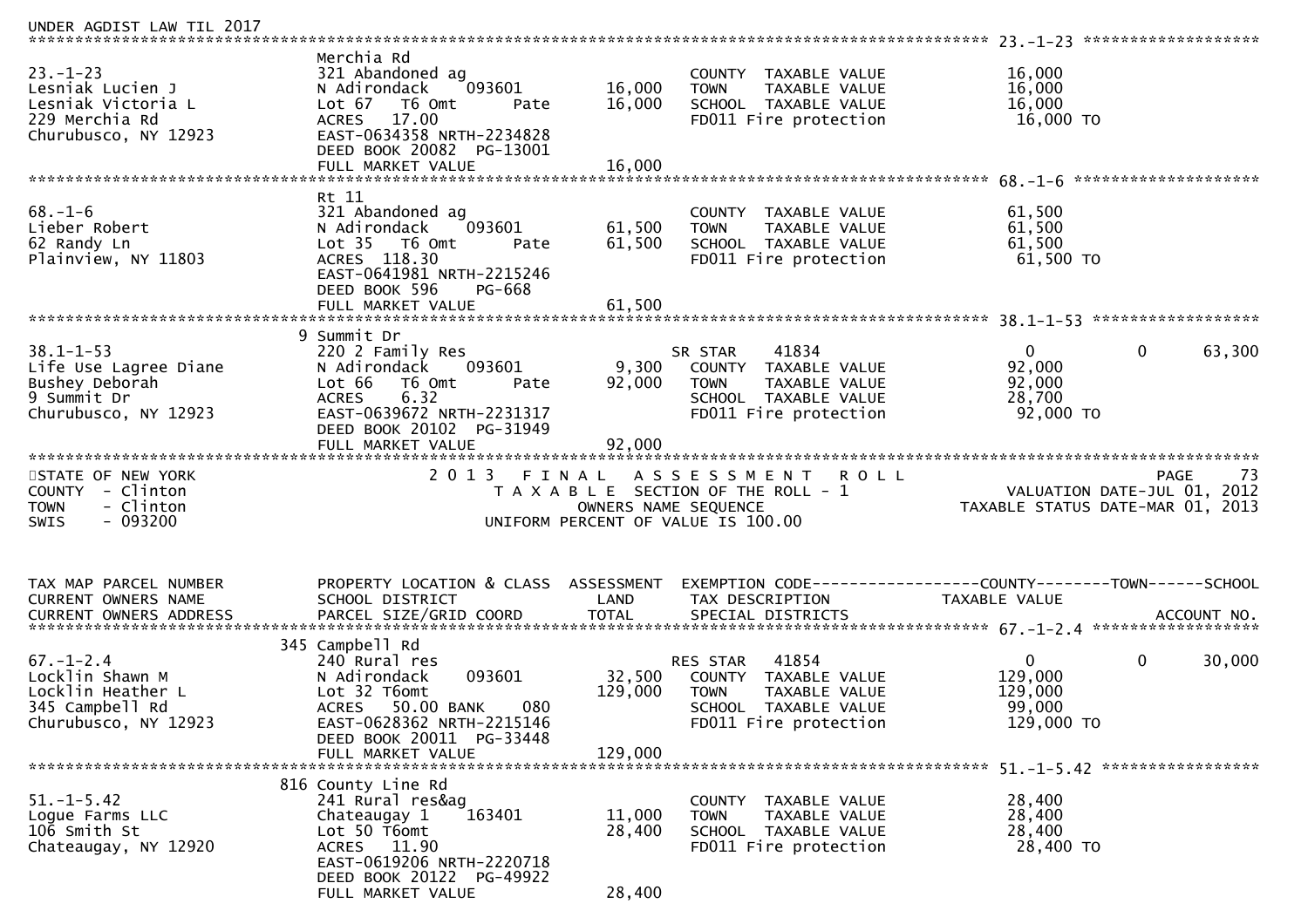| $51. - 1 - 12$<br>Loque Farms LLC<br>106 Smith St<br>Chateaugay, NY 12920                                  | 748 County Line Rd<br>112 Dairy farm<br>163401<br>Chateaugay 1<br>Lot 50  T6 0mt<br>Pate<br>164 A<br>ACRES 164.00<br>EAST-0619461 NRTH-2218716<br>DEED BOOK 20122 PG-49922<br>FULL MARKET VALUE | 99,500<br>232,000<br>232,000 | 483A EX<br>42100<br>COUNTY TAXABLE VALUE<br>TAXABLE VALUE<br><b>TOWN</b><br>SCHOOL TAXABLE VALUE<br>FD011 Fire protection<br>13,500 EX | 13,500<br>13,500<br>13,500<br>218,500<br>218,500<br>218,500<br>218,500 TO       |
|------------------------------------------------------------------------------------------------------------|-------------------------------------------------------------------------------------------------------------------------------------------------------------------------------------------------|------------------------------|----------------------------------------------------------------------------------------------------------------------------------------|---------------------------------------------------------------------------------|
|                                                                                                            | Clinton Mills Rd                                                                                                                                                                                |                              |                                                                                                                                        |                                                                                 |
| $39. - 1 - 8$<br>Lopez Bartholomew<br>PO Box 105<br>Constable, NY 12926                                    | 240 Rural res<br>093601<br>N Adirondack<br>Lot 56 T6omt<br>Lot 13 Rural Haven Est<br>ACRES 10.10<br>EAST-0649386 NRTH-2231763                                                                   | 12,300<br>37,000             | COUNTY TAXABLE VALUE<br>TAXABLE VALUE<br><b>TOWN</b><br>SCHOOL TAXABLE VALUE<br>FD011 Fire protection                                  | 37,000<br>37,000<br>37,000<br>37,000 TO                                         |
|                                                                                                            | DEED BOOK 20092 PG-25161<br>FULL MARKET VALUE                                                                                                                                                   | 37,000                       |                                                                                                                                        |                                                                                 |
|                                                                                                            |                                                                                                                                                                                                 |                              |                                                                                                                                        |                                                                                 |
| $38. - 1 - 9.1$<br>Lozano Carlos<br>Lozano Grace I<br>11820 NY Blvd<br>Jamaica, NY 11434                   | Rt 189<br>$314$ Rural vac<10<br>N Adirondack<br>093601<br>Lot 66<br>T6 Omt<br>Pate<br>3.60<br><b>ACRES</b><br>EAST-0639306 NRTH-2232134<br>DEED BOOK 621<br>PG-338                              | 6,800<br>6,800               | COUNTY TAXABLE VALUE<br>TAXABLE VALUE<br><b>TOWN</b><br>SCHOOL TAXABLE VALUE<br>FD011 Fire protection                                  | 6,800<br>6,800<br>6,800<br>6,800 TO                                             |
|                                                                                                            | FULL MARKET VALUE                                                                                                                                                                               | 6,800                        |                                                                                                                                        |                                                                                 |
| STATE OF NEW YORK<br>COUNTY - Clinton<br>- Clinton<br><b>TOWN</b><br>- 093200<br><b>SWIS</b>               |                                                                                                                                                                                                 | OWNERS NAME SEQUENCE         | 2013 FINAL ASSESSMENT ROLL<br>T A X A B L E SECTION OF THE ROLL - 1<br>UNIFORM PERCENT OF VALUE IS 100.00                              | PAGE 74<br>VALUATION DATE-JUL 01, 2012<br>TAXABLE STATUS DATE-MAR 01, 2013      |
|                                                                                                            |                                                                                                                                                                                                 |                              |                                                                                                                                        |                                                                                 |
| TAX MAP PARCEL NUMBER<br>CURRENT OWNERS NAME                                                               | PROPERTY LOCATION & CLASS ASSESSMENT<br>SCHOOL DISTRICT                                                                                                                                         | LAND                         | TAX DESCRIPTION                                                                                                                        | EXEMPTION CODE------------------COUNTY--------TOWN------SCHOOL<br>TAXABLE VALUE |
|                                                                                                            |                                                                                                                                                                                                 |                              |                                                                                                                                        |                                                                                 |
| $38. - 1 - 9.2$<br>Lozano Carlos<br>Lozano Grace I<br>11820 NY Blvd<br>Jamaica, NY 11434                   | 603 Rt 189<br>210 1 Family Res<br>093601<br>N Adirondack<br>Lot 67 T6omt<br>7.10<br><b>ACRES</b><br>EAST-0638628 NRTH-2232097                                                                   | 9,900<br>54,300              | COUNTY TAXABLE VALUE<br>TAXABLE VALUE<br><b>TOWN</b><br>SCHOOL TAXABLE VALUE<br>FD011 Fire protection                                  | 54,300<br>54,300<br>54,300<br>54,300 TO                                         |
|                                                                                                            | DEED BOOK 592<br>PG-349                                                                                                                                                                         |                              |                                                                                                                                        |                                                                                 |
|                                                                                                            | FULL MARKET VALUE                                                                                                                                                                               | 54,300                       |                                                                                                                                        |                                                                                 |
|                                                                                                            | 6231 Rt 11                                                                                                                                                                                      |                              |                                                                                                                                        |                                                                                 |
| $69. - 1 - 13.1$<br>Lubold Cordone E<br>Lubold Kerry L<br>381 Burke-Belmont Townline Rd<br>Burke, NY 12917 | 210 1 Family Res<br>N Adirondack<br>093601<br>Lot <sub>25</sub><br>T6 Omt<br>Pate<br>3.50<br><b>ACRES</b><br>EAST-0647466 NRTH-2211944<br>DEED BOOK 99001 PG-11337                              | 7,000<br>44,000              | 41854<br>RES STAR<br>COUNTY TAXABLE VALUE<br><b>TOWN</b><br>TAXABLE VALUE<br>SCHOOL TAXABLE VALUE<br>FD011 Fire protection             | 0<br>30,000<br>0<br>44,000<br>44,000<br>14,000<br>44,000 TO                     |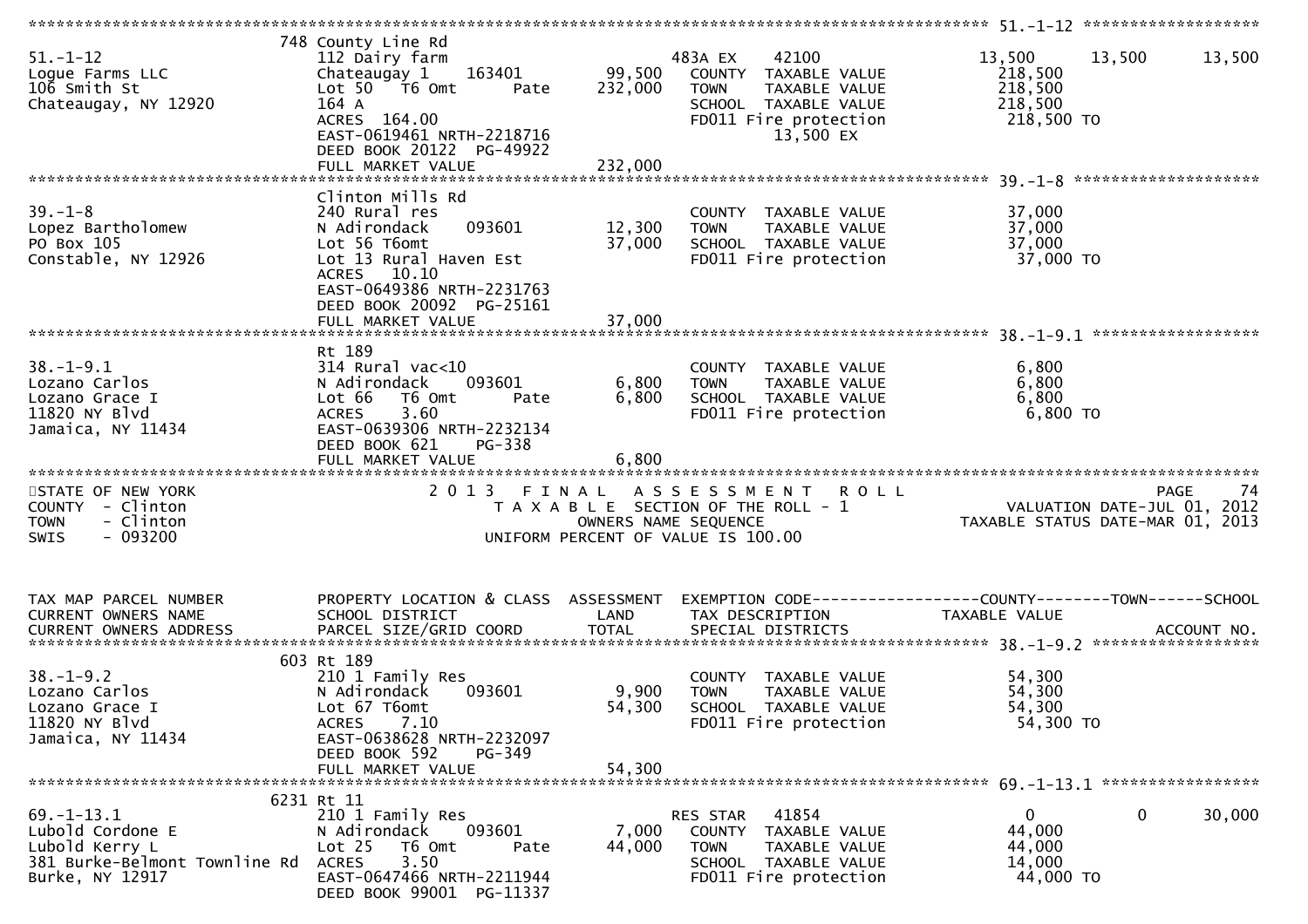|                                                                                                   | FULL MARKET VALUE                                                                                                                                                                  | 44,000                        |                                                                                                                   |                                                                               |
|---------------------------------------------------------------------------------------------------|------------------------------------------------------------------------------------------------------------------------------------------------------------------------------------|-------------------------------|-------------------------------------------------------------------------------------------------------------------|-------------------------------------------------------------------------------|
| $68. - 1 - 17.4$<br>Lynch Edward D<br>Parrott Raymond P<br>PO Box 31<br>Ellenburg Depot, NY 12935 | 288 Patnode Rd<br>240 Rural res<br>093601<br>N Adirondack<br>Lot 27 T6omt<br>ACRES 22.80<br>EAST-0637234 NRTH-2209920<br>DEED BOOK 20031 PG-59756<br>FULL MARKET VALUE             | 16,500<br>94,000<br>94,000    | COUNTY TAXABLE VALUE<br>TAXABLE VALUE<br><b>TOWN</b><br>SCHOOL TAXABLE VALUE<br>FD011 Fire protection             | 94,000<br>94,000<br>94,000<br>94,000 TO                                       |
| $54. - 2 - 17$<br>M & R Restorations Inc<br>2878 Church View Rd<br>Coopersburg, PA 18036          | Lafrancis Rd<br>321 Abandoned ag<br>N Adirondack<br>093601<br>Lot 44 T6 Omt<br>Survey Map 20061/99069 Lo<br>ACRES 50.18<br>EAST-0653362 NRTH-2221840<br>DEED BOOK 20062 PG-1479    | 32,600<br>32,600              | COUNTY TAXABLE VALUE<br>TAXABLE VALUE<br><b>TOWN</b><br>SCHOOL TAXABLE VALUE<br>FD011 Fire protection             | 32,600<br>32,600<br>32,600<br>32,600 TO                                       |
|                                                                                                   | FULL MARKET VALUE                                                                                                                                                                  | 32,600                        |                                                                                                                   | ****************                                                              |
| $23 - 1 - 22.21$<br>Macey Diane M<br>PO Box 84<br>Churubusco, NY 12923                            | Off Rt 189<br>$314$ Rural vac<10<br>N Adirondack<br>093601<br>Lot 67 T6omt<br><b>ACRES</b><br>4.80<br>EAST-0637112 NRTH-2234242<br>DEED BOOK 20102 PG-31016                        | 7,700<br>7,700                | COUNTY TAXABLE VALUE<br>TAXABLE VALUE<br><b>TOWN</b><br>SCHOOL TAXABLE VALUE<br>FD011 Fire protection             | 7,700<br>7,700<br>7,700<br>7,700 TO                                           |
|                                                                                                   |                                                                                                                                                                                    |                               |                                                                                                                   |                                                                               |
| STATE OF NEW YORK<br>COUNTY - Clinton<br>- Clinton<br><b>TOWN</b><br>$-093200$<br>SWIS            | FULL MARKET VALUE<br>2013 FINAL                                                                                                                                                    | 7,700<br>OWNERS NAME SEQUENCE | A S S E S S M E N T<br><b>ROLL</b><br>T A X A B L E SECTION OF THE ROLL - 1<br>UNIFORM PERCENT OF VALUE IS 100.00 | 75<br>PAGE<br>VALUATION DATE-JUL 01, 2012<br>TAXABLE STATUS DATE-MAR 01, 2013 |
| TAX MAP PARCEL NUMBER<br>CURRENT OWNERS NAME                                                      | PROPERTY LOCATION & CLASS ASSESSMENT<br>SCHOOL DISTRICT                                                                                                                            | LAND                          | TAX DESCRIPTION                                                                                                   | EXEMPTION CODE-----------------COUNTY-------TOWN------SCHOOL<br>TAXABLE VALUE |
| $23. - 1 - 22.212$<br>Macey Diane M<br>78 Pleasant Ridge Rd<br>Plattsburgh, NY 12901              | Off Rt 189<br>311 Res vac land<br>N Adirondack<br>093601<br>Lot 67 T6 Omt<br>FRNT 100.00 DPTH 200.00<br>EAST-0637546 NRTH-2234562<br>DEED BOOK 20112 PG-42634<br>FULL MARKET VALUE | 4,500<br>4,500<br>4,500       | COUNTY TAXABLE VALUE<br>TAXABLE VALUE<br><b>TOWN</b><br>SCHOOL TAXABLE VALUE<br>FD011 Fire protection             | 4,500<br>4,500<br>4,500<br>4,500 TO                                           |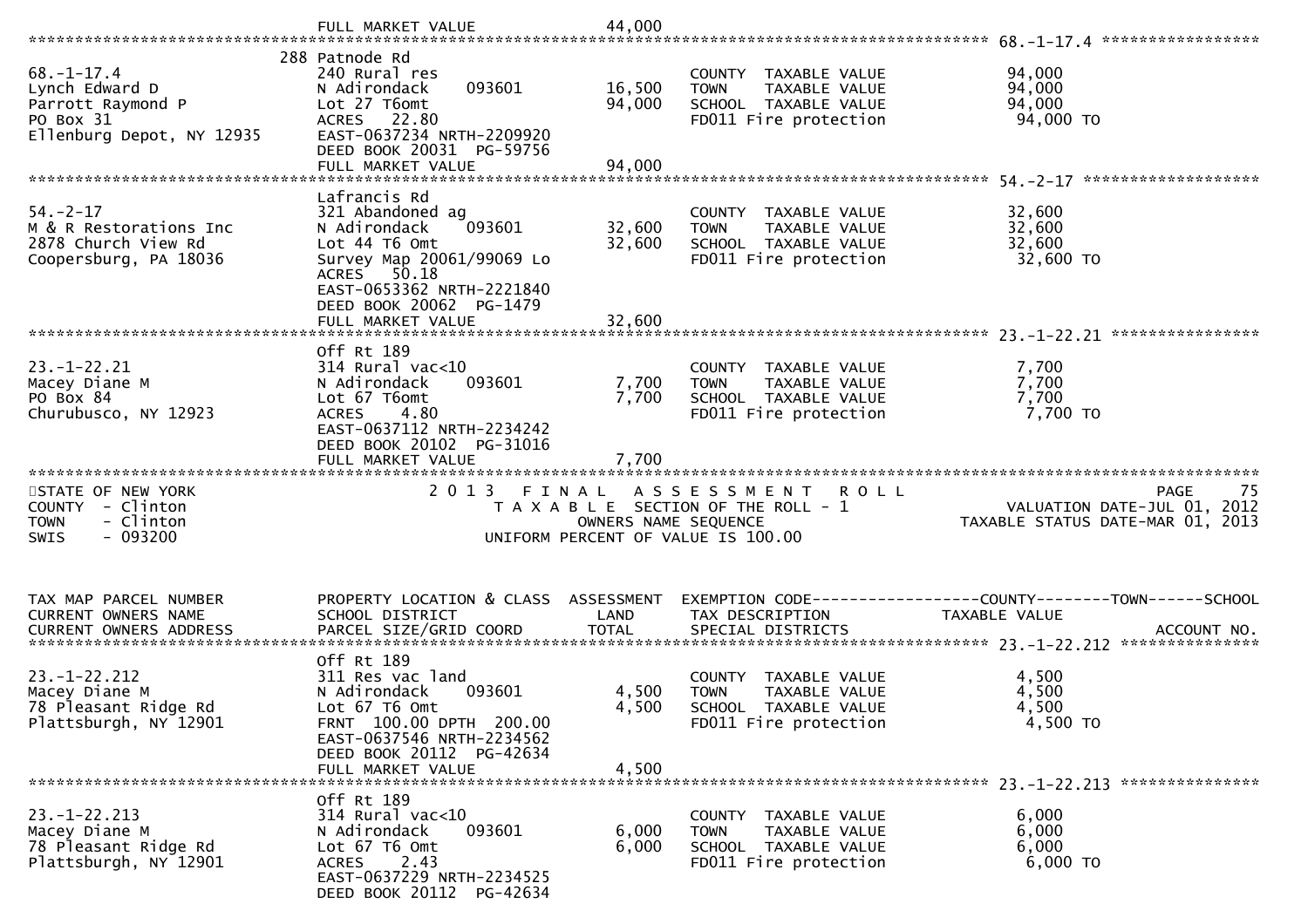|                                                                                        | FULL MARKET VALUE                                                                                                                                                                                   | 6,000                         |                                                                                                                   |                                                                                      |
|----------------------------------------------------------------------------------------|-----------------------------------------------------------------------------------------------------------------------------------------------------------------------------------------------------|-------------------------------|-------------------------------------------------------------------------------------------------------------------|--------------------------------------------------------------------------------------|
| $23. - 1 - 22.272$<br>Macey Diane M<br>78 Pleasant Ridge Rd<br>Plattsburgh, NY 12901   | Rt 189<br>$314$ Rural vac<10<br>N Adirondack<br>093601<br>Lot 67 T60mt<br><b>ACRES</b><br>1.30<br>EAST-0638011 NRTH-2234622<br>DEED BOOK 20112 PG-42633<br>FULL MARKET VALUE                        | 5,200<br>5,200<br>5,200       | COUNTY TAXABLE VALUE<br>TAXABLE VALUE<br><b>TOWN</b><br>SCHOOL TAXABLE VALUE<br>FD011 Fire protection             | 5,200<br>5,200<br>5,200<br>5,200 TO                                                  |
|                                                                                        | 709 Rt 189                                                                                                                                                                                          |                               |                                                                                                                   |                                                                                      |
| $23. - 1 - 22.273$<br>Macey Diane M<br>78 Pleasant Ridge Rd<br>Plattsburgh, NY 12901   | 270 Mfg housing<br>N Adirondack<br>093601<br>Lot 67 T60mt<br><b>ACRES</b><br>1.30<br>EAST-0637739 NRTH-2234589<br>DEED BOOK 20112 PG-42633                                                          | 5,200<br>30,000               | COUNTY TAXABLE VALUE<br>TAXABLE VALUE<br><b>TOWN</b><br>SCHOOL TAXABLE VALUE<br>FD011 Fire protection             | 30,000<br>30,000<br>30,000<br>30,000 TO                                              |
|                                                                                        |                                                                                                                                                                                                     |                               |                                                                                                                   |                                                                                      |
| $23 - 1 - 22.23$<br>Mack-Harris Edna<br>1 Sunset View Rd<br>South Hero, VT 05486       | Jones Rd<br>321 Abandoned ag<br>N Adirondack<br>093601<br>Lot 67 T6omt<br>ACRES 17.60<br>EAST-0634633 NRTH-2233201<br>DEED BOOK 713<br>$PG-253$<br>FULL MARKET VALUE                                | 17,500<br>17,500<br>17,500    | COUNTY TAXABLE VALUE<br><b>TOWN</b><br>TAXABLE VALUE<br>SCHOOL TAXABLE VALUE<br>FD011 Fire protection             | 17,500<br>17,500<br>17,500<br>17,500 TO                                              |
|                                                                                        |                                                                                                                                                                                                     |                               |                                                                                                                   |                                                                                      |
| STATE OF NEW YORK<br>COUNTY - Clinton<br>- Clinton<br><b>TOWN</b><br>$-093200$<br>SWIS | 2 0 1 3                                                                                                                                                                                             | FINAL<br>OWNERS NAME SEQUENCE | A S S E S S M E N T<br><b>ROLL</b><br>T A X A B L E SECTION OF THE ROLL - 1<br>UNIFORM PERCENT OF VALUE IS 100.00 | <b>PAGE</b><br>76<br>VALUATION DATE-JUL 01, 2012<br>TAXABLE STATUS DATE-MAR 01, 2013 |
| TAX MAP PARCEL NUMBER<br>CURRENT OWNERS NAME                                           | PROPERTY LOCATION & CLASS ASSESSMENT<br>SCHOOL DISTRICT                                                                                                                                             | LAND                          | TAX DESCRIPTION                                                                                                   | TAXABLE VALUE                                                                        |
| $70. -2 - 1$<br>Maggy Donald P<br>14 Florence Jean Ln<br>Morrisonville, NY 12962       | 255 Bombard Rd<br>$314$ Rural vac< $10$<br>093601<br>N Adirondack<br>Lot 23<br>T6 Omt<br>Pate<br><b>ACRES</b><br>5.70<br>EAST-0662818 NRTH-2217794<br>DEED BOOK 632<br>$PG-93$<br>FULL MARKET VALUE | 8,800<br>8,800<br>8,800       | COUNTY<br>TAXABLE VALUE<br>TAXABLE VALUE<br><b>TOWN</b><br>SCHOOL TAXABLE VALUE<br>FD011 Fire protection          | 8,800<br>8,800<br>8,800<br>8,800 TO                                                  |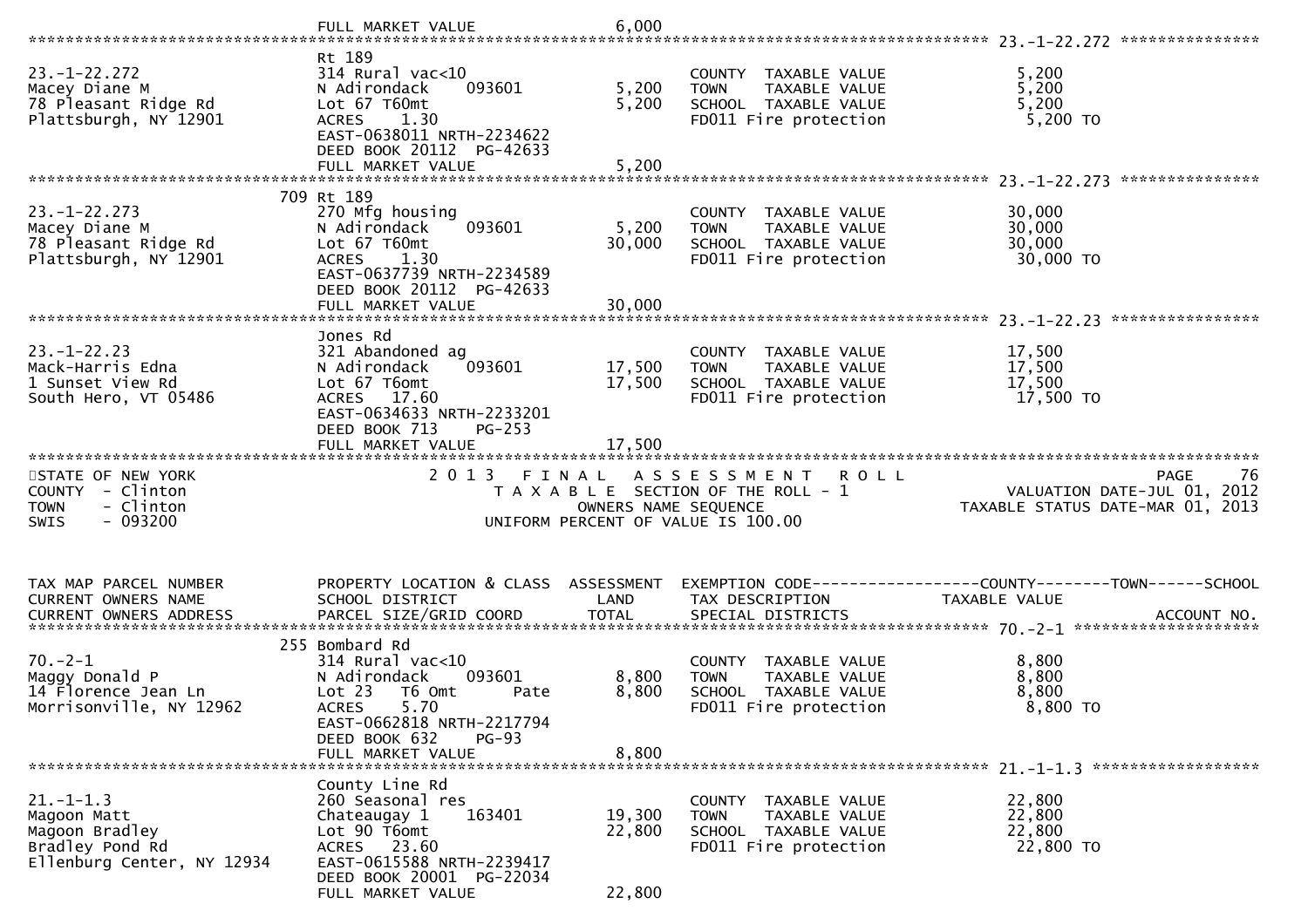| $54. - 2 - 16$<br>Mahay Mark E<br>Mahay Heidi A<br>49 Steven Ct<br>Saratoga Springs, NY 12866 | Lafrancis Rd<br>321 Abandoned ag<br>093601<br>N Adirondack<br>Lot 44 T6 Omt<br>Survey Map 20061/99069 Lo<br>ACRES 20.23<br>EAST-0651653 NRTH-2224499<br>DEED BOOK 20062 PG-808<br>FULL MARKET VALUE      | 17,600<br>17,600<br>17,600 | COUNTY TAXABLE VALUE<br><b>TOWN</b><br>TAXABLE VALUE<br>SCHOOL TAXABLE VALUE<br>FD011 Fire protection                             | 17,600<br>17,600<br>17,600<br>17,600 TO                                         |
|-----------------------------------------------------------------------------------------------|----------------------------------------------------------------------------------------------------------------------------------------------------------------------------------------------------------|----------------------------|-----------------------------------------------------------------------------------------------------------------------------------|---------------------------------------------------------------------------------|
|                                                                                               |                                                                                                                                                                                                          |                            |                                                                                                                                   |                                                                                 |
| $38. - 1 - 15$<br>Mahoney John G<br>64 Sycamore Ave<br>Berkeley Hgts, NJ 07922                | 403 Rt 189<br>241 Rural res&ag<br>N Adirondack<br>093601<br>Lot 54 T6 Omt<br>Pate<br>ACRES 235.40<br>EAST-0638335 NRTH-2227504<br>DEED BOOK 538<br>PG-100                                                | 123,500<br>178,000         | COUNTY TAXABLE VALUE<br>TAXABLE VALUE<br><b>TOWN</b><br>SCHOOL TAXABLE VALUE<br>FD011 Fire protection                             | 178,000<br>178,000<br>178,000<br>178,000 TO                                     |
|                                                                                               |                                                                                                                                                                                                          |                            |                                                                                                                                   |                                                                                 |
| $7. - 1 - 37$<br>Maibroda Wasyl<br>185 Santamore Rd<br>Churubusco, NY 12923                   | 185 Santamore Rd<br>270 Mfg housing<br>163401<br>Chateaugay 1<br>Lot 89 T6omt<br>ACRES 24.80<br>EAST-0624947 NRTH-2241373<br>DEED BOOK 617<br><b>PG-953</b>                                              | 16,900<br>30,500           | COUNTY TAXABLE VALUE<br>TAXABLE VALUE<br><b>TOWN</b><br>SCHOOL TAXABLE VALUE<br>FD011 Fire protection                             | 30,500<br>30,500<br>30,500<br>30,500 TO                                         |
|                                                                                               | FULL MARKET VALUE                                                                                                                                                                                        | 30,500                     |                                                                                                                                   |                                                                                 |
| STATE OF NEW YORK<br>COUNTY - Clinton<br><b>TOWN</b><br>- Clinton<br>$-093200$<br><b>SWIS</b> | 2013 FINAL                                                                                                                                                                                               | OWNERS NAME SEQUENCE       | A S S E S S M E N T R O L L<br>T A X A B L E SECTION OF THE ROLL - 1<br>UNIFORM PERCENT OF VALUE IS 100.00                        | 77<br>PAGE<br>VALUATION DATE-JUL 01, 2012<br>TAXABLE STATUS DATE-MAR 01, 2013   |
| TAX MAP PARCEL NUMBER<br>CURRENT OWNERS NAME<br>CURRENT OWNERS ADDRESS                        | PROPERTY LOCATION & CLASS ASSESSMENT<br>SCHOOL DISTRICT                                                                                                                                                  | LAND                       | TAX DESCRIPTION                                                                                                                   | EXEMPTION CODE------------------COUNTY--------TOWN------SCHOOL<br>TAXABLE VALUE |
| $54. - 2 - 2$<br>Maille Scott<br>26 LaVoie Dr<br>Essex Junction, VT 05452                     | 350 Lafrancis Rd<br>260 Seasonal res<br>N Adirondack<br>093601<br>Lot 37 T6 Omt<br>Survey Map 20061/99069 Lo<br>ACRES 83.32<br>EAST-0653421 NRTH-2218249<br>DEED BOOK 20072 PG-6497<br>FULL MARKET VALUE | 51,200<br>64,200<br>64,200 | COUNTY TAXABLE VALUE<br><b>TOWN</b><br>TAXABLE VALUE<br>SCHOOL TAXABLE VALUE<br>FD011 Fire protection                             | 64,200<br>64,200<br>64,200<br>64,200 TO                                         |
|                                                                                               | 562 Clinton Mills Rd                                                                                                                                                                                     |                            |                                                                                                                                   |                                                                                 |
| $25. - 1 - 13.22$<br>Manor Brett D<br>562 Clinton Mills Rd<br>Ellenburg Depot, NY 12935       | 210 1 Family Res<br>N Adirondack<br>093601<br>Lot 63 T6omt<br>5.00<br><b>ACRES</b><br>EAST-0658231 NRTH-2233581<br>DEED BOOK 20001 PG-21045                                                              | 8,200<br>133,000           | 41854<br><b>RES STAR</b><br>COUNTY TAXABLE VALUE<br><b>TOWN</b><br>TAXABLE VALUE<br>SCHOOL TAXABLE VALUE<br>FD011 Fire protection | 0<br>0<br>30,000<br>133,000<br>133,000<br>103,000<br>133,000 TO                 |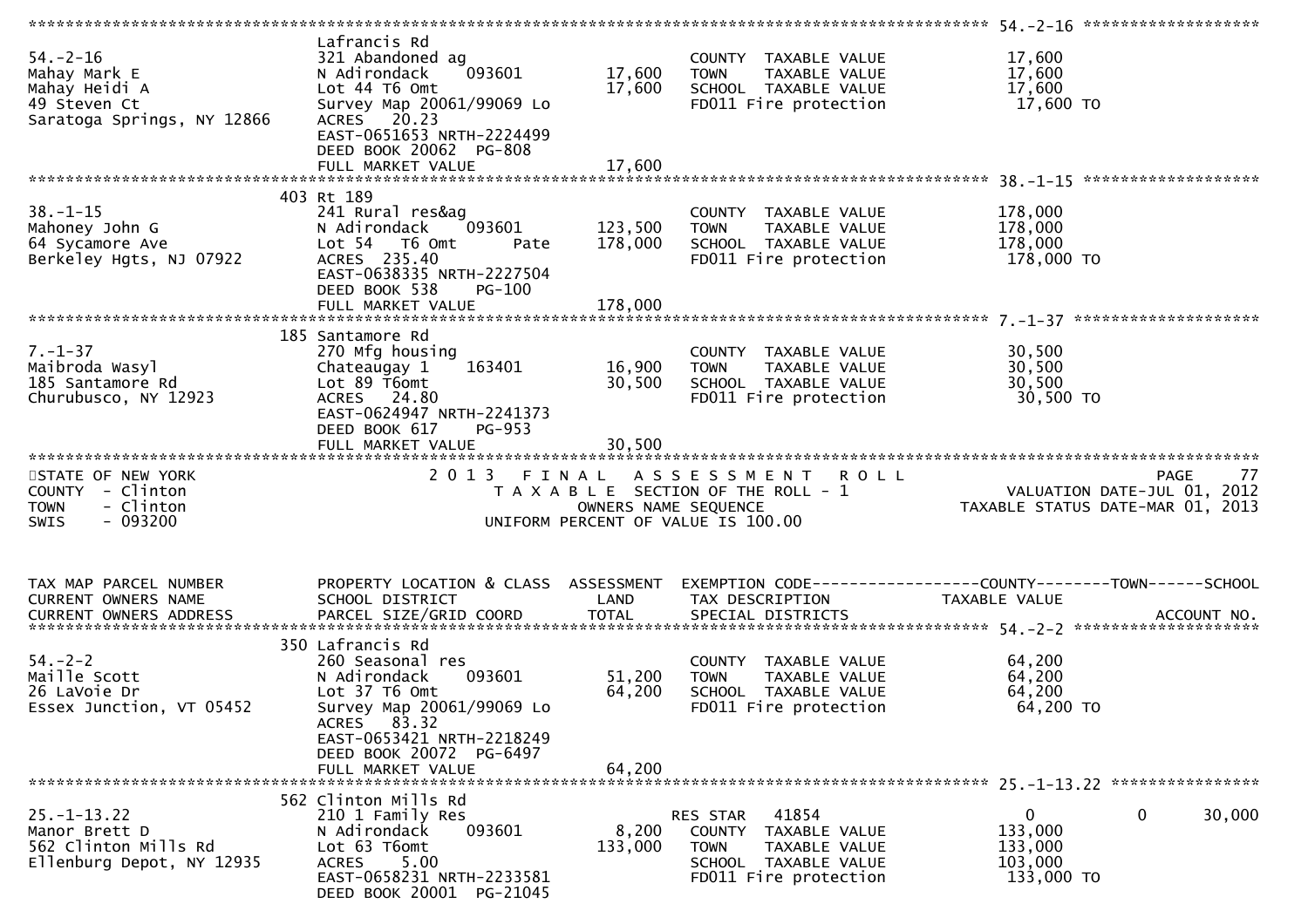|                                                                                                         | FULL MARKET VALUE                                                                                                                                                                | 133,000              |                                                                                                                            |                                                                               |
|---------------------------------------------------------------------------------------------------------|----------------------------------------------------------------------------------------------------------------------------------------------------------------------------------|----------------------|----------------------------------------------------------------------------------------------------------------------------|-------------------------------------------------------------------------------|
| $51. - 1 - 13.11$<br>Marks Todd E<br>Marks Mary Anne<br>28 Lake St<br>Rouses Point, NY 12979            | 7544 Rt 11<br>260 Seasonal res<br>163401<br>Chateaugay 1<br>Lot 51 T6omt<br><b>ACRES</b><br>4.30<br>EAST-0620131 NRTH-2223258<br>DEED BOOK 20061 PG-97806                        | 7,600<br>41,200      | COUNTY TAXABLE VALUE<br><b>TOWN</b><br>TAXABLE VALUE<br>SCHOOL TAXABLE VALUE<br>FD011 Fire protection                      | 41,200<br>41,200<br>41,200<br>41,200 TO                                       |
|                                                                                                         | FULL MARKET VALUE                                                                                                                                                                | 41,200               |                                                                                                                            |                                                                               |
| $7. - 1 - 2.32$<br>Martin Theodore<br>732 Frontier Rd<br>Churubusco, NY 12923                           | 732 Mcnierney Rd<br>240 Rural res<br>163401<br>Chateaugay 1<br>Lot 89 T6omt<br>ACRES 23.10<br>EAST-0624271 NRTH-2245088<br>DEED BOOK 20051 PG-86013                              | 20,500<br>70,800     | RES STAR<br>41854<br>COUNTY TAXABLE VALUE<br>TAXABLE VALUE<br><b>TOWN</b><br>SCHOOL TAXABLE VALUE<br>FD011 Fire protection | $\overline{0}$<br>0<br>30,000<br>70,800<br>70,800<br>40,800<br>70,800 TO      |
|                                                                                                         |                                                                                                                                                                                  |                      |                                                                                                                            |                                                                               |
| $24. - 1 - 1.13$<br>Martineau Ronald L<br>Martineau Novalee C<br>415 Laphams Mills Rd<br>Peru, NY 12972 | Clinton Mills Rd<br>321 Abandoned ag<br>093601<br>N Adirondack<br>Lot 64 T60mt<br><b>PLD 500</b><br>ACRES 44.79<br>EAST-0653410 NRTH-2233974<br>DEED BOOK 20011 PG-30040         | 26,400<br>26,400     | COUNTY TAXABLE VALUE<br>TAXABLE VALUE<br><b>TOWN</b><br>SCHOOL TAXABLE VALUE<br>FD011 Fire protection                      | 26,400<br>26,400<br>26,400<br>26,400 TO                                       |
|                                                                                                         | FULL MARKET VALUE                                                                                                                                                                | 26,400               |                                                                                                                            |                                                                               |
| STATE OF NEW YORK<br>COUNTY - Clinton<br><b>TOWN</b><br>- Clinton<br>$-093200$<br><b>SWIS</b>           |                                                                                                                                                                                  | OWNERS NAME SEQUENCE | 2013 FINAL ASSESSMENT ROLL<br>T A X A B L E SECTION OF THE ROLL - 1<br>UNIFORM PERCENT OF VALUE IS 100.00                  | 78<br>PAGE<br>VALUATION DATE-JUL 01, 2012<br>TAXABLE STATUS DATE-MAR 01, 2013 |
| TAX MAP PARCEL NUMBER<br>CURRENT OWNERS NAME                                                            | PROPERTY LOCATION & CLASS ASSESSMENT<br>SCHOOL DISTRICT                                                                                                                          | LAND                 | TAX DESCRIPTION                                                                                                            | EXEMPTION CODE-----------------COUNTY-------TOWN------SCHOOL<br>TAXABLE VALUE |
| $54. - 2 - 8$<br>Mathura Jewel<br>Ascione Gina<br>18 Glenna Dr<br>Carmel, NY 10512                      | Lafrancis Rd<br>321 Abandoned ag<br>N Adirondack<br>093601<br>Lot 37 T6 Omt<br>Survey Map 20061/99069 Lo<br>ACRES 20.00<br>EAST-0650861 NRTH-2220510<br>DEED BOOK 20061 PG-99536 | 17,500<br>17,500     | COUNTY TAXABLE VALUE<br><b>TOWN</b><br>TAXABLE VALUE<br>SCHOOL TAXABLE VALUE<br>FD011 Fire protection                      | 17,500<br>17,500<br>17,500<br>17,500 TO                                       |
|                                                                                                         | FULL MARKET VALUE                                                                                                                                                                | 17,500               |                                                                                                                            |                                                                               |
| $23. - 1 - 10$<br>Matthews Allan<br>249 Rt 189<br>Churubusco, NY 12923                                  | 724 Rt 189<br>240 Rural res<br>093601<br>N Adirondack<br>Lot 66<br>T6 Omt<br>Pate                                                                                                | 45,300<br>95,900     | COUNTY TAXABLE VALUE<br>TAXABLE VALUE<br><b>TOWN</b><br>SCHOOL TAXABLE VALUE                                               | 95,900<br>95,900<br>95,900                                                    |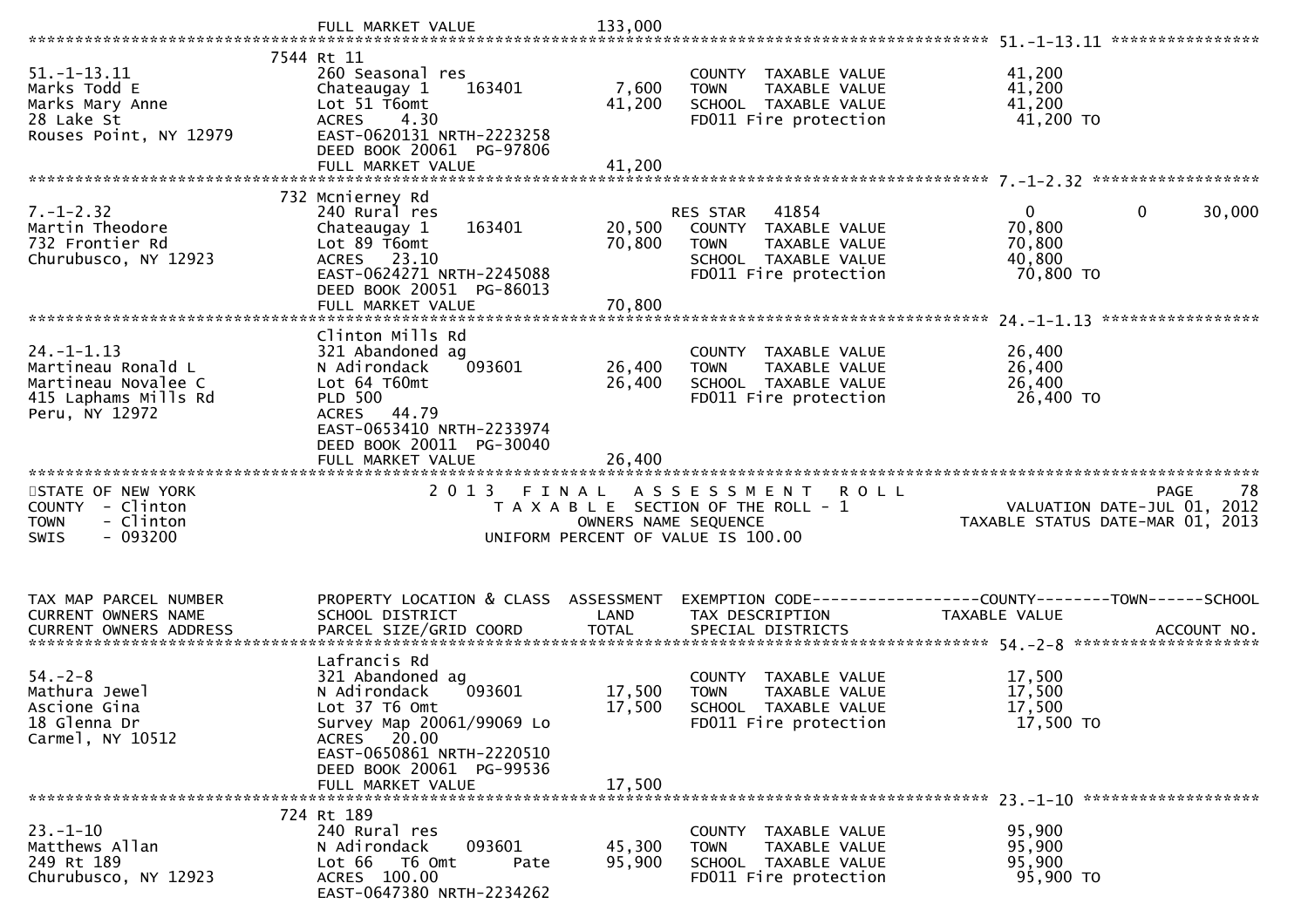|                                                                                               | DEED BOOK 20112 PG-44917<br>FULL MARKET VALUE                                                                                                                                                  | 95,900                    |                                                                                                                            | *******************                                                                                 |
|-----------------------------------------------------------------------------------------------|------------------------------------------------------------------------------------------------------------------------------------------------------------------------------------------------|---------------------------|----------------------------------------------------------------------------------------------------------------------------|-----------------------------------------------------------------------------------------------------|
| $38.1 - 1 - 2$<br>Matthews Allan<br>592 Route 189<br>Churubusco, NY 12923                     | 32 Broad St<br>270 Mfg housing<br>093601<br>N Adirondack<br>Lot 66<br>T6 Omt<br>Pate<br>FRNT 151.50 DPTH 260.00<br>EAST-0639295 NRTH-2231838<br>DEED BOOK 994<br>$PG-263$<br>FULL MARKET VALUE | 4,800<br>24,300<br>24,300 | COUNTY TAXABLE VALUE<br>TAXABLE VALUE<br><b>TOWN</b><br>SCHOOL TAXABLE VALUE<br>FD011 Fire protection                      | 24,300<br>24,300<br>24,300<br>24,300 TO                                                             |
|                                                                                               | Rt 189                                                                                                                                                                                         |                           |                                                                                                                            |                                                                                                     |
| $53. - 1 - 4$<br>Matthews Allan W<br>Laclair Colleen<br>249 Rt 189<br>Churubusco, NY 12923    | 312 Vac w/imprv<br>N Adirondack<br>093601<br>Lot $47$<br>T6 Omt<br>Pate<br>34.80<br><b>ACRES</b><br>EAST-0639220 NRTH-2224550                                                                  | 23,700<br>32,000          | COUNTY TAXABLE VALUE<br>TAXABLE VALUE<br><b>TOWN</b><br>SCHOOL TAXABLE VALUE<br>FD011 Fire protection                      | 32,000<br>32,000<br>32,000<br>32,000 TO                                                             |
|                                                                                               | DEED BOOK 99001 PG-14101<br>FULL MARKET VALUE                                                                                                                                                  | 32,000                    |                                                                                                                            |                                                                                                     |
|                                                                                               |                                                                                                                                                                                                |                           |                                                                                                                            |                                                                                                     |
| $53. - 1 - 5$<br>Matthews Allan W<br>Laclair Colleen<br>249 Rt 189<br>Churubusco, NY 12923    | 249 Rt 189<br>210 1 Family Res<br>093601<br>N Adirondack<br>Lot $47$ T6 Omt<br>1.80<br><b>ACRES</b><br>EAST-0639606 NRTH-2223300<br>DEED BOOK 99001 PG-09382                                   | 5,200<br>85,200           | 41854<br>RES STAR<br>COUNTY TAXABLE VALUE<br><b>TOWN</b><br>TAXABLE VALUE<br>SCHOOL TAXABLE VALUE<br>FD011 Fire protection | $\mathbf 0$<br>0<br>30,000<br>85,200<br>85,200<br>55,200<br>85,200 TO                               |
|                                                                                               | FULL MARKET VALUE                                                                                                                                                                              | 85,200                    |                                                                                                                            |                                                                                                     |
| STATE OF NEW YORK<br>COUNTY - Clinton<br><b>TOWN</b><br>- Clinton<br>$-093200$<br><b>SWIS</b> | 2013 FINAL                                                                                                                                                                                     | OWNERS NAME SEQUENCE      | A S S E S S M E N T<br><b>ROLL</b><br>T A X A B L E SECTION OF THE ROLL - 1<br>UNIFORM PERCENT OF VALUE IS 100.00          | 79<br>PAGE<br>VALUATION DATE-JUL 01, 2012<br>TAXABLE STATUS DATE-MAR 01, 2013                       |
| TAX MAP PARCEL NUMBER<br>CURRENT OWNERS NAME<br>CURRENT OWNERS ADDRESS                        | PROPERTY LOCATION & CLASS ASSESSMENT<br>SCHOOL DISTRICT<br>PARCEL SIZE/GRID COORD                                                                                                              | LAND<br><b>TOTAL</b>      | TAX DESCRIPTION<br>SPECIAL DISTRICTS                                                                                       | EXEMPTION        CODE-----------------COUNTY-------TOWN------SCHOOL<br>TAXABLE VALUE<br>ACCOUNT NO. |
|                                                                                               |                                                                                                                                                                                                |                           |                                                                                                                            |                                                                                                     |
| $82. -2 - 1.61$<br>Matthews Allan W<br>249 Rt 189<br>Churubusco, NY 12923                     | Ryan Rd<br>$322$ Rural vac $>10$<br>Chateaugay 1<br>163401<br>Lot 30 T6omt<br>ACRES 13.00<br>EAST-0623447 NRTH-2209505                                                                         | 14,000<br>14,000          | COUNTY TAXABLE VALUE<br><b>TOWN</b><br>TAXABLE VALUE<br>SCHOOL TAXABLE VALUE<br>FD011 Fire protection                      | 14,000<br>14,000<br>14,000<br>14,000 TO                                                             |
|                                                                                               | DEED BOOK 20061 PG-95076<br>FULL MARKET VALUE                                                                                                                                                  | 14,000                    |                                                                                                                            |                                                                                                     |
|                                                                                               |                                                                                                                                                                                                |                           |                                                                                                                            |                                                                                                     |
|                                                                                               | Campbell Rd                                                                                                                                                                                    |                           |                                                                                                                            |                                                                                                     |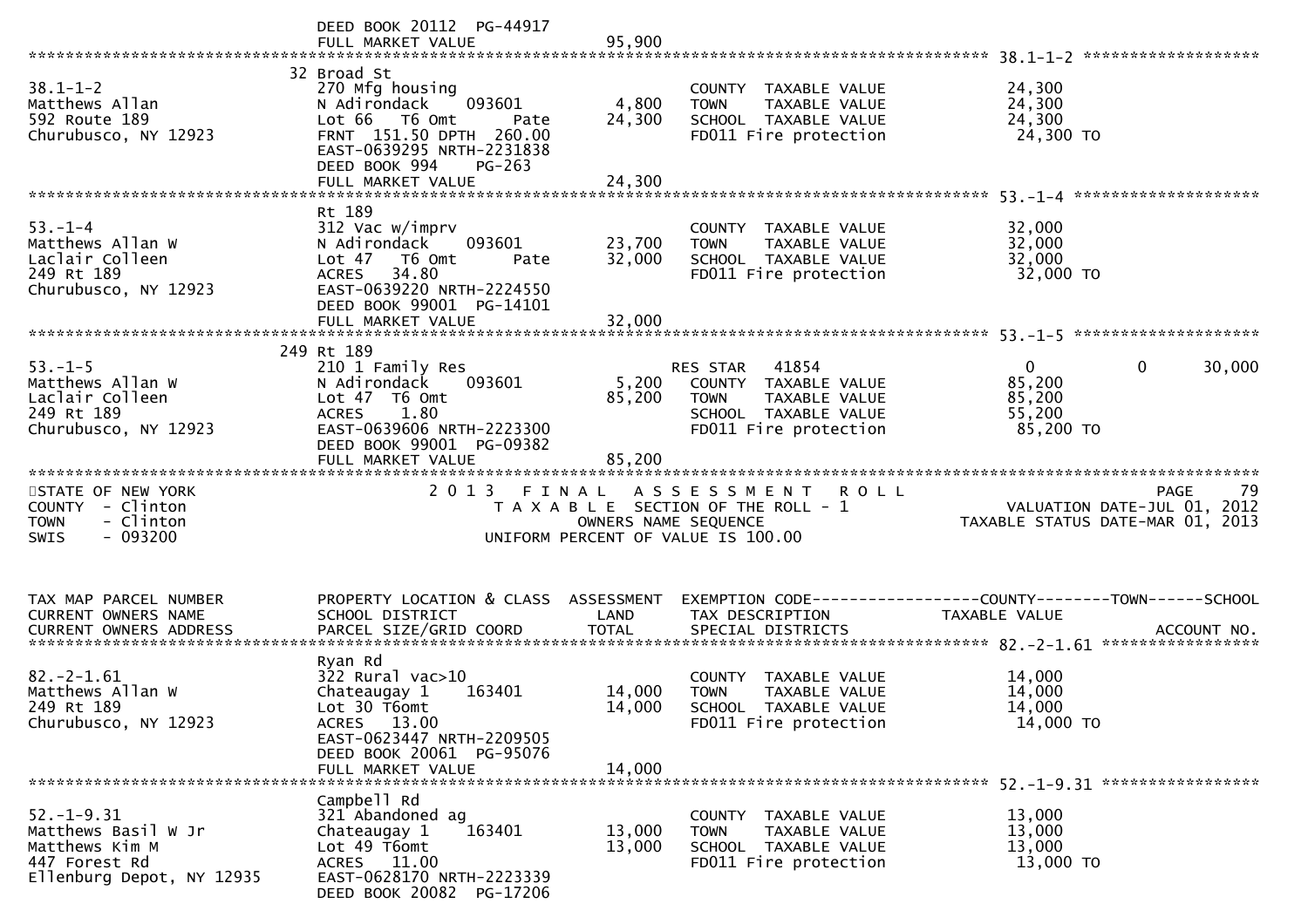|                                                                                               | FULL MARKET VALUE                                                                                                                                                            | 13,000               |                                                                                                                            |                                                                                      |
|-----------------------------------------------------------------------------------------------|------------------------------------------------------------------------------------------------------------------------------------------------------------------------------|----------------------|----------------------------------------------------------------------------------------------------------------------------|--------------------------------------------------------------------------------------|
|                                                                                               |                                                                                                                                                                              |                      |                                                                                                                            |                                                                                      |
| $37. - 1 - 10$<br>Matthews David<br>497 Looby Rd<br>Churubusco, NY 12923                      | 497 Looby Rd<br>210 1 Family Res<br>093601<br>N Adirondack<br>Lot 53<br>T6 Omt<br>Pate<br>1.00<br><b>ACRES</b><br>EAST-0630881 NRTH-2227125<br>DEED BOOK 830<br>$PG-203$     | 5,000<br>90,000      | 41854<br>RES STAR<br>COUNTY TAXABLE VALUE<br>TAXABLE VALUE<br><b>TOWN</b><br>SCHOOL TAXABLE VALUE<br>FD011 Fire protection | $\mathbf{0}$<br>$\mathbf 0$<br>30,000<br>90,000<br>90,000<br>60,000<br>90,000 TO     |
|                                                                                               | FULL MARKET VALUE                                                                                                                                                            | 90,000               |                                                                                                                            |                                                                                      |
| $52. - 1 - 8.1$<br>Matthews David<br>Jones Dorothy<br>3175 Michael Dr<br>Newbury Pk, CA 91320 | Rt 11<br>321 Abandoned ag<br>Chateaugay 1<br>163401<br>Lot 49  T6 0mt<br>Pate<br>ACRES 47.10<br>EAST-0626973 NRTH-2222693<br>DEED BOOK 20031 PG-55080                        | 31,100<br>31,100     | COUNTY TAXABLE VALUE<br>TAXABLE VALUE<br><b>TOWN</b><br>SCHOOL TAXABLE VALUE<br>FD011 Fire protection                      | 31,100<br>31,100<br>31,100<br>31,100 TO                                              |
|                                                                                               |                                                                                                                                                                              |                      |                                                                                                                            | ******************                                                                   |
| $23 - 1 - 1.1$<br>Matthews David J<br>497 Looby Rd<br>Churubusco, NY 12923                    | Rt 189<br>$314$ Rural vac<10<br>N Adirondack<br>093601<br>Lot 74<br>T6 Omt<br>Pate<br>85.30<br><b>ACRES</b><br>EAST-0636639 NRTH-2241064                                     | 54,300<br>54,300     | COUNTY TAXABLE VALUE<br>TAXABLE VALUE<br><b>TOWN</b><br>SCHOOL TAXABLE VALUE<br>FD011 Fire protection                      | 54,300<br>54,300<br>54,300<br>54,300 TO                                              |
| MAY BE SUBJECT TO PAYMENT                                                                     | DEED BOOK 20122 PG-50135                                                                                                                                                     |                      |                                                                                                                            |                                                                                      |
|                                                                                               |                                                                                                                                                                              |                      |                                                                                                                            |                                                                                      |
| STATE OF NEW YORK<br>COUNTY - Clinton<br>- Clinton<br><b>TOWN</b><br>$-093200$<br><b>SWIS</b> | 2 0 1 3<br>FINAL                                                                                                                                                             | OWNERS NAME SEQUENCE | A S S E S S M E N T<br><b>ROLL</b><br>T A X A B L E SECTION OF THE ROLL - 1<br>UNIFORM PERCENT OF VALUE IS 100.00          | 80<br><b>PAGE</b><br>VALUATION DATE-JUL 01, 2012<br>TAXABLE STATUS DATE-MAR 01, 2013 |
| TAX MAP PARCEL NUMBER<br>CURRENT OWNERS NAME                                                  | PROPERTY LOCATION & CLASS ASSESSMENT<br>SCHOOL DISTRICT                                                                                                                      | LAND                 | TAX DESCRIPTION                                                                                                            | TAXABLE VALUE                                                                        |
| $39. - 1 - 1$<br>Matthews Gertrude<br>4802 State Rt 37<br>Malone, NY 12953                    | 714 Lafrancis Rd<br>321 Abandoned ag<br>093601<br>N Adirondack<br>Lot 57 T6 Omt<br>Pate<br>ACRES 160.00<br>EAST-0651646 NRTH-2228217<br>DEED BOOK 20051 PG-79506             | 55,100<br>55,100     | COUNTY TAXABLE VALUE<br>TAXABLE VALUE<br><b>TOWN</b><br>SCHOOL TAXABLE VALUE<br>FD011 Fire protection                      | 55,100<br>55,100<br>55,100<br>55,100 TO                                              |
|                                                                                               | FULL MARKET VALUE                                                                                                                                                            | 55,100               |                                                                                                                            |                                                                                      |
| $53. - 1 - 11$<br>Matthews Lester<br>370 Rt 189<br>Churubusco, NY 12923                       | 2 Swamp Rd<br>311 Res vac land<br>N Adirondack<br>093601<br>Patent<br>Lot 46<br>T6 Omt<br>FRNT 104.00 DPTH<br>72.00<br>EAST-0639762 NRTH-2225337<br>DEED BOOK 20102 PG-32197 | 2,800<br>2,800       | COUNTY TAXABLE VALUE<br>TAXABLE VALUE<br><b>TOWN</b><br>SCHOOL TAXABLE VALUE<br>FD011 Fire protection                      | 2,800<br>2,800<br>2,800<br>2,800 TO                                                  |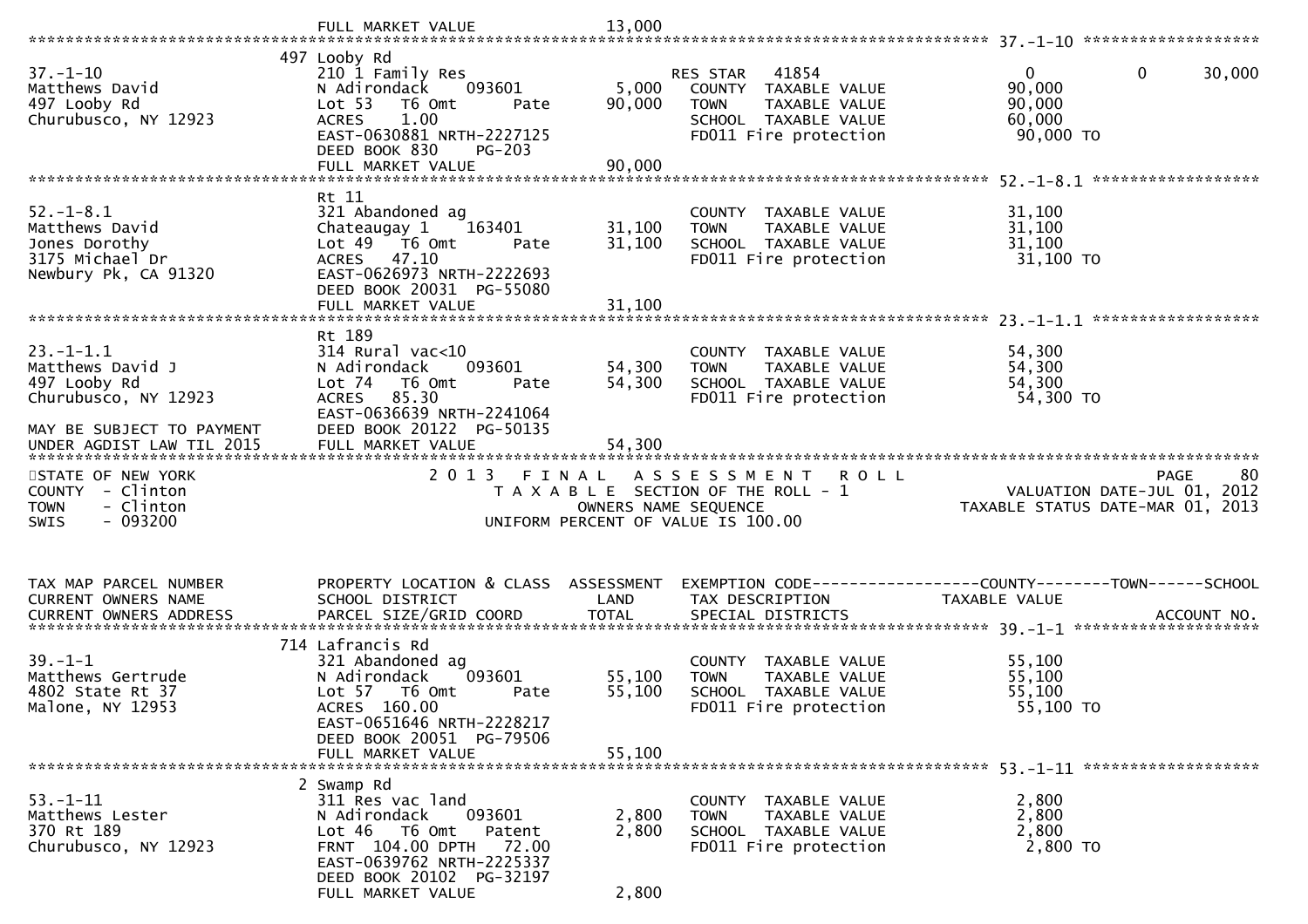| $38. - 1 - 13.1$<br>Matthews Lester W<br>Matthews Marjorie<br>Box 54<br>Churubusco, NY 12923             | 370 Rt 189<br>210 1 Family Res<br>N Adirondack 093601<br>Lot <sub>55</sub><br>T6 Omt<br>Pate<br>4.50<br><b>ACRES</b><br>EAST-0639829 NRTH-2226322<br>DEED BOOK 819<br>PG-164              | 7,400 SR STAR<br>52,000    | 95 PCT OF VALUE USED FOR EXEMPTION PURPOSES<br>AGED COUN 41802<br>41834<br>COUNTY TAXABLE VALUE<br><b>TOWN</b><br>TAXABLE VALUE<br>SCHOOL TAXABLE VALUE<br>FD011 Fire protection | 24,700<br>$\overline{0}$<br>27,300<br>52,000<br>$\mathbf{0}$<br>52,000 TO | $\mathbf 0$<br>$\overline{0}$<br>$\mathbf{0}$<br>52,000 |
|----------------------------------------------------------------------------------------------------------|-------------------------------------------------------------------------------------------------------------------------------------------------------------------------------------------|----------------------------|----------------------------------------------------------------------------------------------------------------------------------------------------------------------------------|---------------------------------------------------------------------------|---------------------------------------------------------|
| $37. - 1 - 8$<br>Matthews Life Estate John T<br>Matthews David J<br>497 Looby Rd<br>Churubusco, NY 12923 | Lagree Rd<br>321 Abandoned ag<br>093601<br>N Adirondack<br>Lot <sub>53</sub><br>T6 Omt<br>Pate<br>ACRES 67.50<br>EAST-0633918 NRTH-2226255<br>DEED BOOK 20102 PG-29967                    | 32,100<br>32,100           | COUNTY TAXABLE VALUE<br><b>TOWN</b><br>TAXABLE VALUE<br>SCHOOL TAXABLE VALUE<br>FD011 Fire protection                                                                            | 32,100<br>32,100<br>32,100<br>32,100 TO                                   |                                                         |
| $38. - 1 - 27$<br>Matthews Steve<br>Matthews Marion<br>404 Rt 189<br>Churubusco, NY 12923                | Looby Rd<br>321 Abandoned ag<br>093601<br>N Adirondack<br>Lot 67<br>T6 Omt<br>Pate<br>21.00<br><b>ACRES</b><br>EAST-0638428 NRTH-2231044<br>DEED BOOK 20122 PG-48443<br>FULL MARKET VALUE | 15,500<br>15,500<br>15,500 | COUNTY TAXABLE VALUE<br>TAXABLE VALUE<br><b>TOWN</b><br>SCHOOL TAXABLE VALUE<br>FD011 Fire protection                                                                            | 15,500<br>15,500<br>15,500<br>15,500 TO                                   |                                                         |
| STATE OF NEW YORK<br>COUNTY - Clinton<br>- Clinton<br><b>TOWN</b><br>$-093200$<br><b>SWIS</b>            | 2 0 1 3<br>FINAL                                                                                                                                                                          | OWNERS NAME SEQUENCE       | ASSESSMENT ROLL<br>T A X A B L E SECTION OF THE ROLL - 1<br>UNIFORM PERCENT OF VALUE IS 100.00                                                                                   | VALUATION DATE-JUL 01, 2012<br>TAXABLE STATUS DATE-MAR 01, 2013           | <b>PAGE</b><br>81                                       |
| TAX MAP PARCEL NUMBER<br>CURRENT OWNERS NAME                                                             | PROPERTY LOCATION & CLASS ASSESSMENT EXEMPTION CODE----------------COUNTY-------TOWN------SCHOOL<br>SCHOOL DISTRICT                                                                       | LAND                       | TAX DESCRIPTION                                                                                                                                                                  | TAXABLE VALUE                                                             |                                                         |
| $38 - 1 - 14$<br>Matthews Steven<br>Matthews Marion<br>404 Rt 189<br>Churubusco, NY 12923                | Rt 189<br>$314$ Rural vac<10<br>093601<br>N Adirondack<br>Lot <sub>55</sub><br>T6 Omt<br>Pate<br>1.90<br><b>ACRES</b><br>EAST-0639610 NRTH-2227674<br>DEED BOOK 20122 PG-46107            | 5,700                      | 41854<br>RES STAR<br>5,700 COUNTY TAXABLE VALUE<br><b>TOWN</b><br>TAXABLE VALUE<br>SCHOOL TAXABLE VALUE<br>FD011 Fire protection                                                 | $\Omega$<br>5,700<br>5,700<br>$\overline{0}$<br>5,700 TO                  | $\mathbf 0$<br>5,700                                    |
|                                                                                                          | FULL MARKET VALUE                                                                                                                                                                         | 5,700                      |                                                                                                                                                                                  |                                                                           |                                                         |
| $38. - 1 - 26$<br>Matthews Steven                                                                        | 575 Rt 189<br>210 1 Family Res                                                                                                                                                            | 4,100                      | COUNTY TAXABLE VALUE<br><b>TOWN</b><br>TAXABLE VALUE                                                                                                                             | 58,000<br>58,000                                                          |                                                         |
| Matthews Marion<br>404 Route 189<br>Churubusco, NY 12923                                                 | 093601<br>N Adirondack<br>Lot 67 76 0mt<br>Pate<br>FRNT 82.50 DPTH 231.00<br>EAST-0638950 NRTH-2231348<br>DEED BOOK 20082 PG-17944<br>FULL MARKET VALUE                                   | 58,000<br>58,000           | SCHOOL TAXABLE VALUE<br>FD011 Fire protection                                                                                                                                    | 58,000<br>58,000 TO                                                       |                                                         |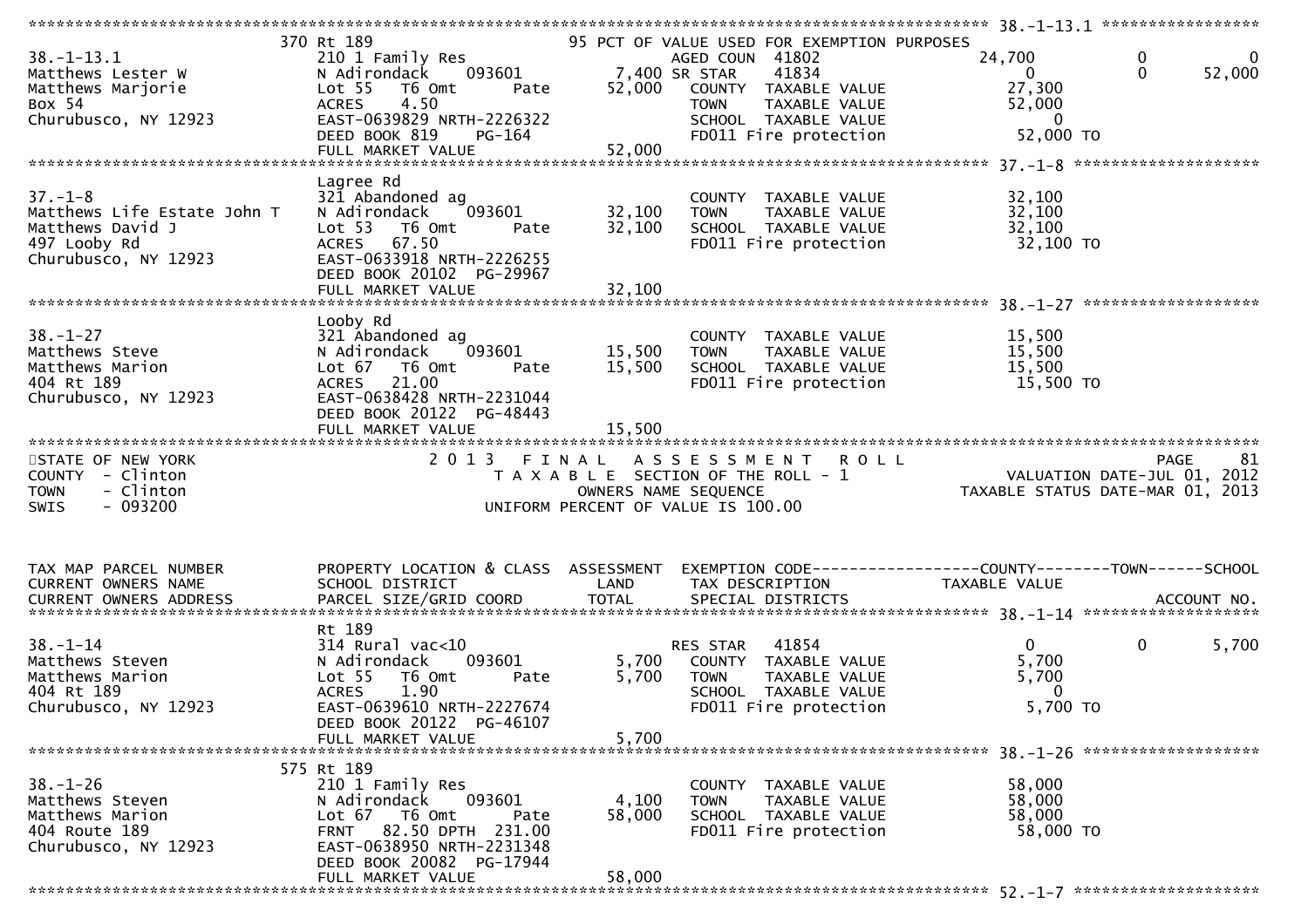| $52. - 1 - 7$<br>Matthews Steven<br>Matthews Marion<br>404 Rt 189<br>Churubusco, NY 12923     | Rt 11<br>321 Abandoned ag<br>163401<br>Chateaugay 1<br>Lot $49$ $\overline{76}$ Omt<br>Pate<br>ACRES 26.50<br>EAST-0626355 NRTH-2222585<br>DEED BOOK 20122 PG-46106<br>FULL MARKET VALUE | 20,800<br>20,800<br>20,800    | COUNTY TAXABLE VALUE<br>TAXABLE VALUE<br><b>TOWN</b><br>SCHOOL TAXABLE VALUE<br>FD011 Fire protection                                                                                       | 20,800<br>20,800<br>20,800<br>20,800 TO                                                               |             |
|-----------------------------------------------------------------------------------------------|------------------------------------------------------------------------------------------------------------------------------------------------------------------------------------------|-------------------------------|---------------------------------------------------------------------------------------------------------------------------------------------------------------------------------------------|-------------------------------------------------------------------------------------------------------|-------------|
|                                                                                               | 434 County Line Rd                                                                                                                                                                       |                               |                                                                                                                                                                                             |                                                                                                       |             |
| $66. - 1 - 6.3$<br>McCann Steven<br>McCann Tracy L<br>510 Seymour Rd<br>Chateaugay, NY 12920  | $314$ Rural vac<10<br>163401<br>Chateaugay 1<br>Lot 30 T6omt<br>ACRES 18.30<br>EAST-0620572 NRTH-2211732<br>DEED BOOK 20051 PG-87790                                                     | 16,700<br>16,700              | COUNTY TAXABLE VALUE<br><b>TOWN</b><br>TAXABLE VALUE<br>SCHOOL TAXABLE VALUE<br>FD011 Fire protection                                                                                       | 16,700<br>16,700<br>16,700<br>16,700 TO                                                               |             |
|                                                                                               |                                                                                                                                                                                          |                               |                                                                                                                                                                                             |                                                                                                       |             |
| $68. - 1 - 9$<br>McCauley Virginia B<br>78 East Cedar St<br>Poughkeepsie, NY 12601            | Rt 11<br>321 Abandoned ag<br>093601<br>N Adirondack<br>Lot 26 T6 Omt<br>Pate<br>ACRES 118.30<br>EAST-0644314 NRTH-2212852<br>DEED BOOK 20011 PG-30718                                    | 61,500<br>61,500              | COUNTY TAXABLE VALUE<br><b>TOWN</b><br>TAXABLE VALUE<br>SCHOOL TAXABLE VALUE<br>FD011 Fire protection                                                                                       | 61,500<br>61,500<br>61,500<br>61,500 TO                                                               |             |
|                                                                                               | FULL MARKET VALUE                                                                                                                                                                        | 61,500                        |                                                                                                                                                                                             |                                                                                                       |             |
| STATE OF NEW YORK<br>COUNTY - Clinton<br>- Clinton<br><b>TOWN</b><br>$-093200$<br><b>SWIS</b> | 2 0 1 3                                                                                                                                                                                  | FINAL<br>OWNERS NAME SEQUENCE | A S S E S S M E N T<br><b>ROLL</b><br>T A X A B L E SECTION OF THE ROLL - 1<br>UNIFORM PERCENT OF VALUE IS 100.00                                                                           | PAGE 82<br>VALUATION DATE-JUL 01, 2012<br>TAXARLE STATUS DATE :::<br>TAXABLE STATUS DATE-MAR 01, 2013 |             |
| TAX MAP PARCEL NUMBER<br>CURRENT OWNERS NAME                                                  | PROPERTY LOCATION & CLASS ASSESSMENT<br>SCHOOL DISTRICT                                                                                                                                  | LAND                          | TAX DESCRIPTION                                                                                                                                                                             | EXEMPTION CODE------------------COUNTY--------TOWN------SCHOOL<br>TAXABLE VALUE                       |             |
|                                                                                               |                                                                                                                                                                                          |                               |                                                                                                                                                                                             |                                                                                                       |             |
|                                                                                               | 646 Patnode Rd                                                                                                                                                                           |                               |                                                                                                                                                                                             |                                                                                                       |             |
| $53. - 1 - 21.3$<br>McClure Jonathan C<br>646 Patnode Rd<br>Churubusco, NY 12923              | 210 1 Family Res<br>093601<br>N Adirondack<br>Lot 34 T6omt<br>FRNT 295.00 DPTH 112.00<br>EAST-0635238 NRTH-2218349                                                                       | 4,400<br>32,000               | 41854<br>RES STAR<br>COUNTY TAXABLE VALUE<br>TAXABLE VALUE<br><b>TOWN</b><br>SCHOOL TAXABLE VALUE<br>FD011 Fire protection                                                                  | $\mathbf{0}$<br>$\mathbf{0}$<br>32,000<br>32,000<br>2,000<br>32,000 TO                                | 30,000      |
|                                                                                               | DEED BOOK 20082 PG-13719<br>FULL MARKET VALUE                                                                                                                                            | 32,000                        |                                                                                                                                                                                             |                                                                                                       |             |
|                                                                                               |                                                                                                                                                                                          |                               |                                                                                                                                                                                             |                                                                                                       |             |
| $38. - 1 - 8$<br>Mccomb Daniel<br>Mccomb Deborah<br>618 Rt 189<br>Churubusco, NY 12923        | 618 Rt 189<br>210 1 Family Res<br>N Adirondack<br>093601<br>Lot 66<br>T6 Omt<br>Pate<br>230<br>6.50 BANK<br><b>ACRES</b><br>EAST-0639407 NRTH-2232493<br>DEED BOOK 667<br>$PG-262$       | 91,100                        | 95 PCT OF VALUE USED FOR EXEMPTION PURPOSES<br>WARNONALL 41121<br>41854<br>9,400 RES STAR<br>COUNTY TAXABLE VALUE<br>TAXABLE VALUE<br>TOWN<br>SCHOOL TAXABLE VALUE<br>FD011 Fire protection | 12,982<br>12,000<br>$\overline{0}$<br>0<br>78,118<br>79,100<br>61,100<br>91,100 TO                    | 0<br>30,000 |
|                                                                                               | FULL MARKET VALUE<br>Campbell Rd                                                                                                                                                         | 91,100                        |                                                                                                                                                                                             |                                                                                                       |             |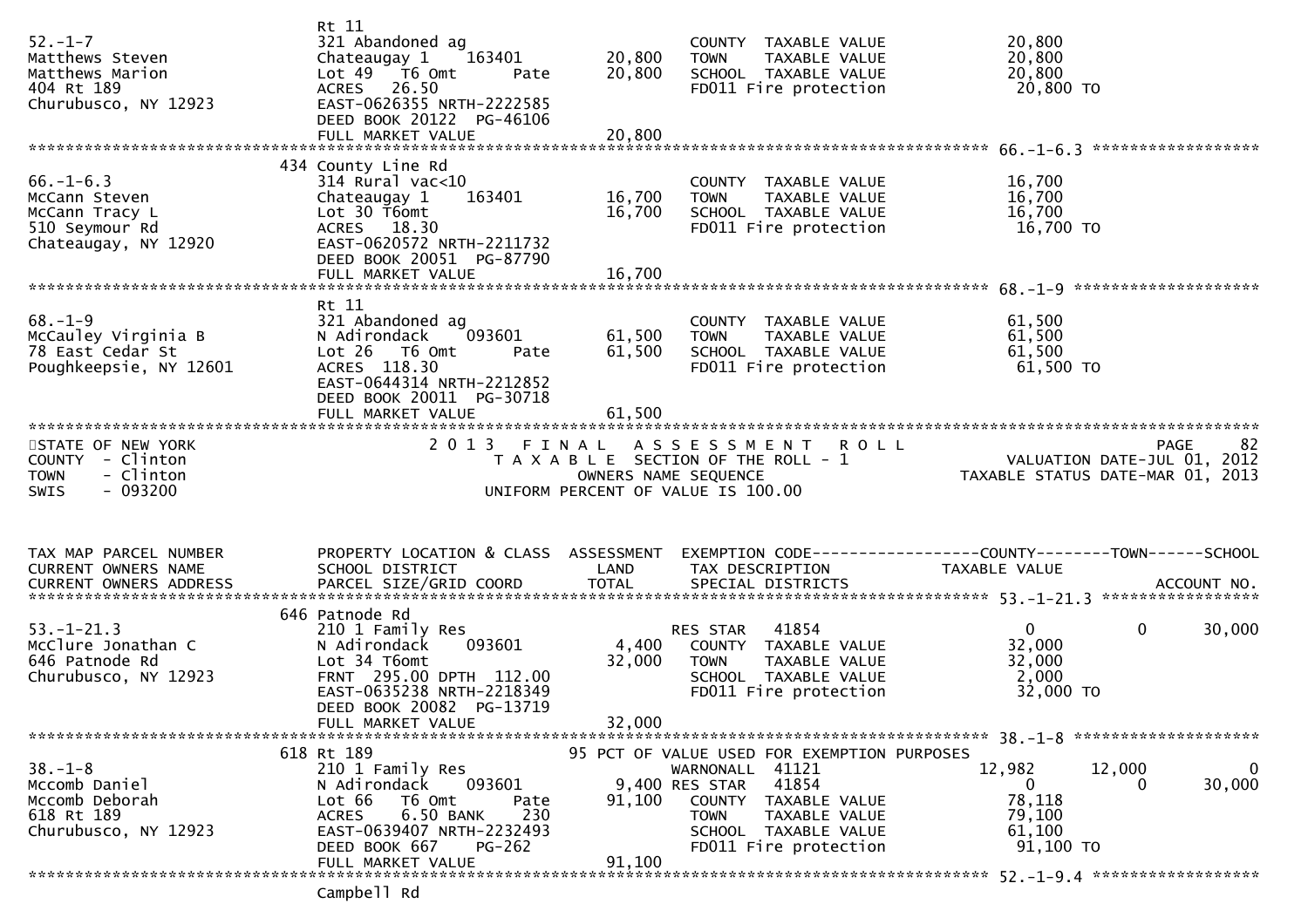| $52. - 1 - 9.4$<br>McDonald Christopher<br>Lapierre McDonald Lisa<br>1816 Bradley Pond Rd<br>Ellenburg Center, NY 12934 | 321 Abandoned ag<br>Chateaugay 1<br>163401<br>Lot 49 T6omt<br>ACRES 27.40<br>EAST-0628279 NRTH-2222464<br>DEED BOOK 20112 PG-40723                                    | 22,000<br>22,000     | COUNTY TAXABLE VALUE<br>TAXABLE VALUE<br><b>TOWN</b><br>SCHOOL TAXABLE VALUE<br>FD011 Fire protection     | 22,000<br>22,000<br>22,000<br>22,000 TO                                              |
|-------------------------------------------------------------------------------------------------------------------------|-----------------------------------------------------------------------------------------------------------------------------------------------------------------------|----------------------|-----------------------------------------------------------------------------------------------------------|--------------------------------------------------------------------------------------|
|                                                                                                                         |                                                                                                                                                                       |                      |                                                                                                           | ****************                                                                     |
| $69. - 1 - 13.32$<br>McDonald Dale<br>550 Brandy Brook Rd<br>Ellenburg Center, NY 12934                                 | 550 Brandy Brook Rd<br>270 Mfg housing<br>093601<br>N Adirondack<br>Lot 25 T6omt<br>1.60<br><b>ACRES</b><br>EAST-0647546 NRTH-2211560<br>DEED BOOK 20021 PG-43260     | 5,500<br>39,000      | COUNTY TAXABLE VALUE<br><b>TOWN</b><br>TAXABLE VALUE<br>SCHOOL TAXABLE VALUE<br>FD011 Fire protection     | 39,000<br>39,000<br>39,000<br>39,000 TO                                              |
|                                                                                                                         |                                                                                                                                                                       |                      |                                                                                                           |                                                                                      |
| $38. - 1 - 19$<br>McDonald Hermett W<br>Attn: Poilina Palmer<br>734 Hemlock St<br>Brooklyn, NY 11208                    | Looby Rd<br>321 Abandoned ag<br>N Adirondack<br>093601<br>Lot 54 T6 Omt<br>Pate<br>ACRES 55.50<br>EAST-0636219 NRTH-2229038<br>DEED BOOK 542<br>PG-364                | 37,100<br>37,100     | COUNTY TAXABLE VALUE<br>TAXABLE VALUE<br><b>TOWN</b><br>SCHOOL TAXABLE VALUE<br>FD011 Fire protection     | 37,100<br>37,100<br>37,100<br>37,100 TO                                              |
|                                                                                                                         | FULL MARKET VALUE                                                                                                                                                     | 37,100               |                                                                                                           |                                                                                      |
| STATE OF NEW YORK<br>COUNTY - Clinton<br>- Clinton<br><b>TOWN</b><br>$-093200$<br>SWIS                                  |                                                                                                                                                                       | OWNERS NAME SEQUENCE | 2013 FINAL ASSESSMENT ROLL<br>T A X A B L E SECTION OF THE ROLL - 1<br>UNIFORM PERCENT OF VALUE IS 100.00 | 83<br><b>PAGE</b><br>VALUATION DATE-JUL 01, 2012<br>TAXABLE STATUS DATE-MAR 01, 2013 |
| TAX MAP PARCEL NUMBER<br>CURRENT OWNERS NAME                                                                            | PROPERTY LOCATION & CLASS ASSESSMENT<br>SCHOOL DISTRICT                                                                                                               | LAND                 | TAX DESCRIPTION                                                                                           | EXEMPTION CODE-----------------COUNTY--------TOWN------SCHOOL<br>TAXABLE VALUE       |
|                                                                                                                         |                                                                                                                                                                       |                      |                                                                                                           |                                                                                      |
|                                                                                                                         |                                                                                                                                                                       |                      |                                                                                                           |                                                                                      |
| $69. - 1 - 1$<br>McDonald Lawrence                                                                                      | 6188 Rt 11<br>240 Rural res                                                                                                                                           |                      | COUNTY TAXABLE VALUE                                                                                      | 159,000                                                                              |
| 24 McDonald Rd<br>Mooers Forks, NY 12959                                                                                | 093601<br>N Adirondack<br>$Lot 25$ T6 Omt<br>Pate<br>ACRES 212.00<br>EAST-0649455 NRTH-2211628                                                                        | 78,100<br>159,000    | <b>TOWN</b><br>TAXABLE VALUE<br>SCHOOL TAXABLE VALUE<br>FD011 Fire protection                             | 159,000<br>159,000<br>159,000 TO                                                     |
|                                                                                                                         | DEED BOOK 20041 PG-65030                                                                                                                                              |                      |                                                                                                           |                                                                                      |
|                                                                                                                         | FULL MARKET VALUE                                                                                                                                                     | 159,000              |                                                                                                           |                                                                                      |
| $23. - 1 - 1.2$<br>McPherson Michael J<br>McPherson Sharon M<br>2881 Macedon Center Rd Lot 65<br>Palmyra, NY 14522      | 963 Rt 189<br>240 Rural res<br>093601<br>N Adirondack<br>Lot $74$<br>T6 Omt<br>Pate<br>34.60<br><b>ACRES</b><br>EAST-0636785 NRTH-2240517<br>DEED BOOK 20122 PG-50143 | 25,800<br>58,000     | COUNTY TAXABLE VALUE<br>TAXABLE VALUE<br>TOWN<br>SCHOOL TAXABLE VALUE<br>FD011 Fire protection            | 58,000<br>58,000<br>58,000<br>58,000 TO                                              |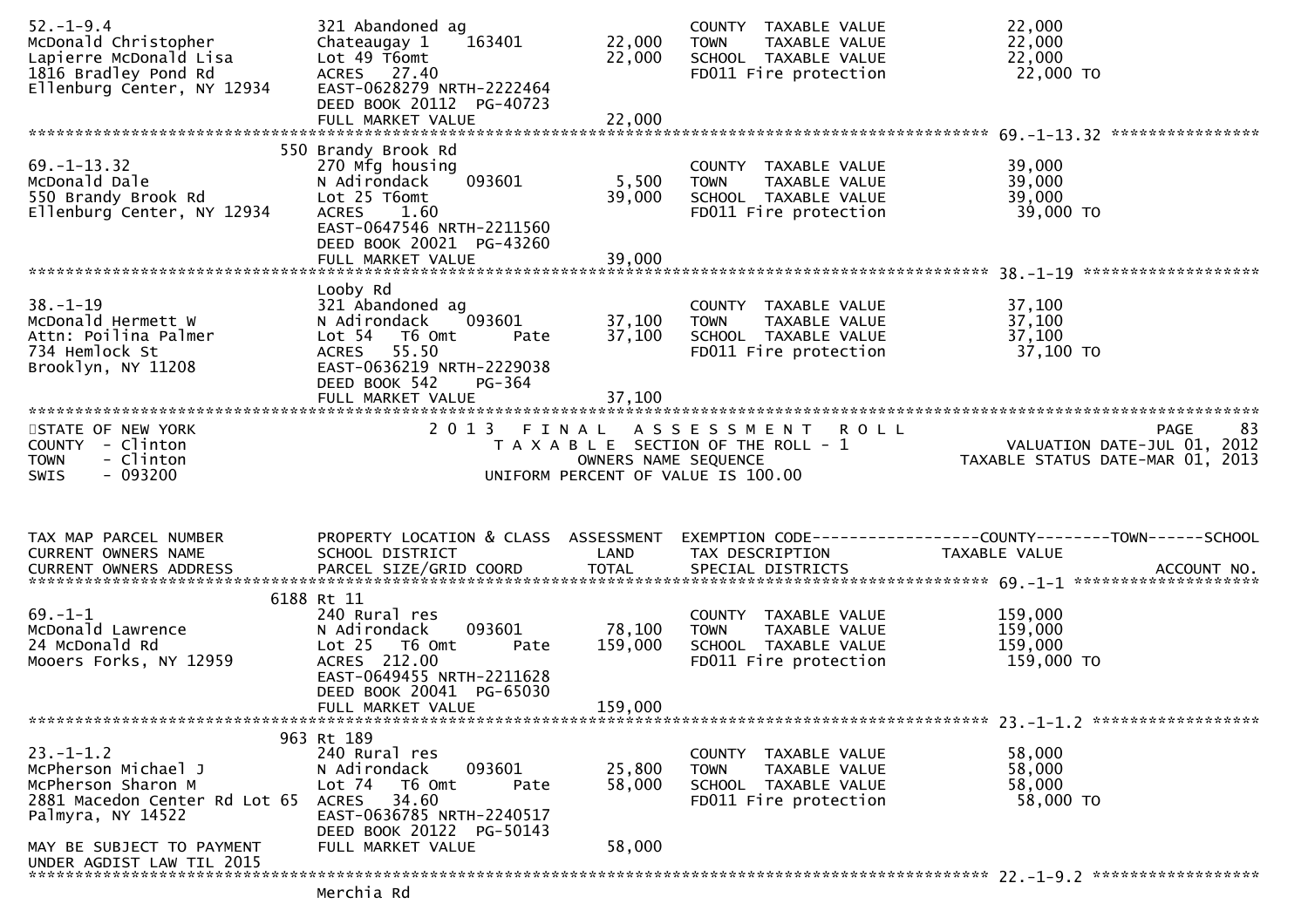| $22. - 1 - 9.2$<br>Meister John C<br>Meister Loretta<br>58-45 59th St<br>Maspeth, NY 11378 | 321 Abandoned ag<br>093601<br>N Adirondack<br>Lot 73 T6 Omt<br>Pate<br>ACRES 18.20<br>EAST-0632847 NRTH-2236371<br>DEED BOOK 564<br>PG-401                                                 | 17,600<br>17,600           | COUNTY TAXABLE VALUE<br>TAXABLE VALUE<br><b>TOWN</b><br>SCHOOL TAXABLE VALUE<br>FD011 Fire protection | 17,600<br>17,600<br>17,600<br>17,600 TO                                       |
|--------------------------------------------------------------------------------------------|--------------------------------------------------------------------------------------------------------------------------------------------------------------------------------------------|----------------------------|-------------------------------------------------------------------------------------------------------|-------------------------------------------------------------------------------|
|                                                                                            |                                                                                                                                                                                            |                            |                                                                                                       |                                                                               |
| $23. - 1 - 12.2$<br>Menard Gerald<br>1 Firehouse Ln<br>Plattsburgh, NY 12901               | 799/805 Rt 189<br>270 Mfg housing<br>093601<br>N Adirondack<br>Lot 74 T6 Omt<br>ACRES 65.10<br>EAST-0637121 NRTH-2236831<br>DEED BOOK 20041 PG-72620                                       | 32,500<br>59,100           | COUNTY TAXABLE VALUE<br><b>TOWN</b><br>TAXABLE VALUE<br>SCHOOL TAXABLE VALUE<br>FD011 Fire protection | 59,100<br>59,100<br>59,100<br>59,100 TO                                       |
|                                                                                            | 544 whalen Rd                                                                                                                                                                              |                            |                                                                                                       |                                                                               |
| $22. -1 - 1.1 - 1$<br>Meyer Michele<br>544 whalen Rd<br>Churubusco, NY 12923               | 260 Seasonal res<br>Chateaugay 1<br>163401<br>Lot 89 T6 Omt<br>Pate<br>ACRES 64.20<br>EAST-0625427 NRTH-2238959<br>DEED BOOK 603<br>PG-863<br>FULL MARKET VALUE                            | 39,600<br>77,000<br>77,000 | COUNTY TAXABLE VALUE<br>TAXABLE VALUE<br>TOWN<br>SCHOOL TAXABLE VALUE<br>FD011 Fire protection        | 77,000<br>77,000<br>77,000<br>77,000 TO                                       |
|                                                                                            |                                                                                                                                                                                            |                            |                                                                                                       |                                                                               |
| STATE OF NEW YORK<br>COUNTY - Clinton                                                      |                                                                                                                                                                                            |                            | 2013 FINAL ASSESSMENT ROLL<br>T A X A B L E SECTION OF THE ROLL - 1                                   | 84<br>PAGE<br>VALUATION DATE-JUL 01, 2012<br>TAXABLE STATUS DATE-MAR 01, 2013 |
| - Clinton<br><b>TOWN</b><br>$-093200$<br>SWIS                                              |                                                                                                                                                                                            | OWNERS NAME SEQUENCE       | UNIFORM PERCENT OF VALUE IS 100.00                                                                    |                                                                               |
| TAX MAP PARCEL NUMBER                                                                      | PROPERTY LOCATION & CLASS ASSESSMENT                                                                                                                                                       |                            |                                                                                                       | EXEMPTION CODE------------------COUNTY--------TOWN------SCHOOL                |
| CURRENT OWNERS NAME                                                                        | SCHOOL DISTRICT                                                                                                                                                                            | LAND                       | TAX DESCRIPTION                                                                                       | TAXABLE VALUE                                                                 |
|                                                                                            |                                                                                                                                                                                            |                            |                                                                                                       |                                                                               |
| $22. -1 - 1.1 - 2$<br>Meyer Michele<br>544 whalen Rd<br>Churubusco, NY 12923-0069          | whalen Rd<br>321 Abandoned ag<br>093601<br>N Adirondack<br>Lot 72 T6omt<br>ACRES 43.40<br>EAST-0625427 NRTH-2238959<br>DEED BOOK 603<br>$PG-863$                                           | 24,700<br>24,700           | COUNTY TAXABLE VALUE<br>TAXABLE VALUE<br><b>TOWN</b><br>SCHOOL TAXABLE VALUE<br>FD011 Fire protection | 24,700<br>24,700<br>24,700<br>24,700 TO                                       |
|                                                                                            | FULL MARKET VALUE                                                                                                                                                                          | 24,700                     |                                                                                                       |                                                                               |
|                                                                                            |                                                                                                                                                                                            |                            |                                                                                                       |                                                                               |
| $37. - 1 - 12$<br>Miller Daniel<br>Miller Dinah<br>PO Box 175<br>Churubusco, NY 12923      | 7088 Rt 11<br>311 Res vac land<br>093601<br>N Adirondack<br>Lot 53 T6 Omt<br>Pate<br>FRNT 132.00 DPTH 165.00<br>EAST-0630909 NRTH-2224741<br>DEED BOOK 99001 PG-10393<br>FULL MARKET VALUE | 4,400<br>4,400<br>4,400    | COUNTY TAXABLE VALUE<br><b>TOWN</b><br>TAXABLE VALUE<br>SCHOOL TAXABLE VALUE<br>FD011 Fire protection | 4,400<br>4,400<br>4,400<br>4,400 TO                                           |
|                                                                                            | 1311 Clinton Mills Rd                                                                                                                                                                      |                            |                                                                                                       |                                                                               |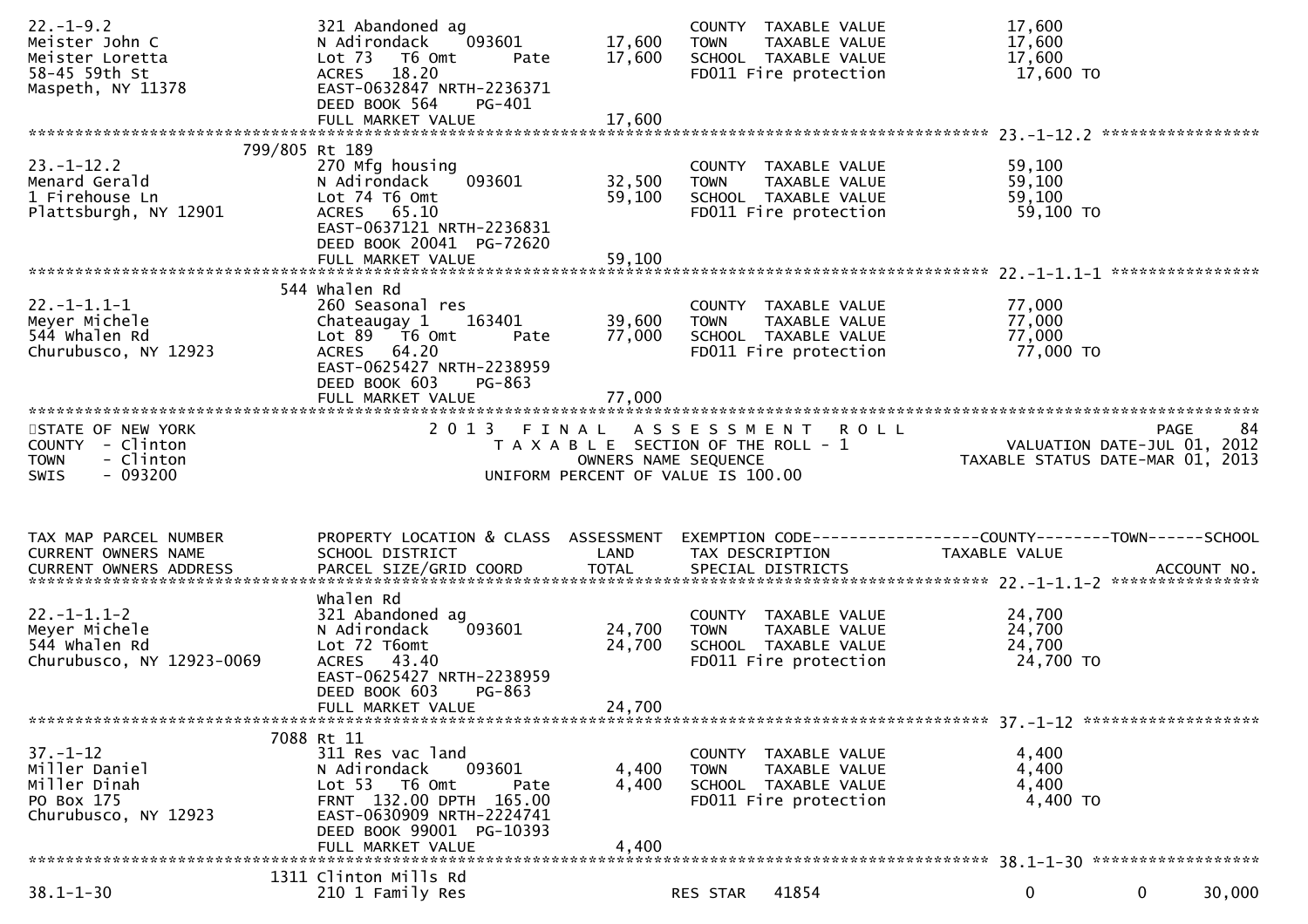| Miller Daniel L<br>Simmons Miller Dinah D<br>PO Box 175<br>Churubusco, NY 12923               | 093601<br>N Adirondack<br>Lot 55  T6 Omt<br>Pate<br>Also Deed 916/158<br>FRNT 99.00 DPTH 230.00<br>EAST-0640123 NRTH-2230677<br>DEED BOOK 916<br><b>PG-160</b>                                        | 4,600<br>56,500<br>TOWN                                    | COUNTY TAXABLE VALUE<br>TAXABLE VALUE<br>SCHOOL TAXABLE VALUE<br>FD011 Fire protection             | 56,500<br>56,500<br>26,500<br>56,500 TO                                         |                        |
|-----------------------------------------------------------------------------------------------|-------------------------------------------------------------------------------------------------------------------------------------------------------------------------------------------------------|------------------------------------------------------------|----------------------------------------------------------------------------------------------------|---------------------------------------------------------------------------------|------------------------|
| $8. - 1 - 11$<br>Miller Gerald S<br>211 Liberty Pole Rd<br>Churubusco, NY 12923               | 211 Liberty Pole Rd<br>240 Rural res<br>N Adirondack<br>093601<br>$Lot 85$ T6 Omt<br>Pate<br>ACRES 100.00<br>EAST-0642813 NRTH-2245963<br>DEED BOOK 903<br>PG-191                                     | RES STAR<br>60,200<br>91,300<br><b>TOWN</b>                | 41854<br>COUNTY TAXABLE VALUE<br>TAXABLE VALUE<br>SCHOOL TAXABLE VALUE<br>FD011 Fire protection    | $\overline{0}$<br>91,300<br>91,300<br>61,300<br>91,300 TO                       | $\mathbf{0}$<br>30,000 |
| $8. - 1 - 13$<br>Miller Gerald S<br>211 Liberty Pole Rd<br>Churubusco, NY 12923               | Liberty Pole Rd<br>260 Seasonal res<br>093601<br>N Adirondack<br>$Lot 85$ T6 Omt<br>Pate<br>ACRES 293.00<br>EAST-0647100 NRTH-2246395<br>DEED BOOK 903<br>PG-193<br>FULL MARKET VALUE                 | 93,300<br><b>TOWN</b><br>93,300<br>93,300                  | COUNTY TAXABLE VALUE<br>TAXABLE VALUE<br>SCHOOL TAXABLE VALUE<br>FD011 Fire protection             | 93,300<br>93,300<br>93,300<br>93,300 TO                                         |                        |
| STATE OF NEW YORK<br>COUNTY - Clinton<br><b>TOWN</b><br>- Clinton<br>$-093200$<br><b>SWIS</b> |                                                                                                                                                                                                       | OWNERS NAME SEQUENCE<br>UNIFORM PERCENT OF VALUE IS 100.00 | 2013 FINAL ASSESSMENT ROLL<br>T A X A B L E SECTION OF THE ROLL - 1                                | VALUATION DATE-JUL 01, 2012<br>TAXABLE STATUS DATE-MAR 01, 2013                 | 85<br>PAGE             |
| TAX MAP PARCEL NUMBER<br>CURRENT OWNERS NAME                                                  | PROPERTY LOCATION & CLASS ASSESSMENT<br>SCHOOL DISTRICT                                                                                                                                               | LAND                                                       | TAX DESCRIPTION                                                                                    | EXEMPTION CODE------------------COUNTY--------TOWN------SCHOOL<br>TAXABLE VALUE |                        |
| $38.1 - 1 - 31$<br>Miller Kim M<br>1313 Clinton Mills Rd<br>Churubusco, NY 12923              | 1313 Clinton Mills Rd<br>210 1 Family Res<br>093601<br>N Adirondack<br>Lot 55  T6 Omt<br>Pate<br>FRNT 82.50 DPTH 230.00<br>EAST-0640031 NRTH-2230666<br>DEED BOOK 20061 PG-97355<br>FULL MARKET VALUE | RES STAR<br>4,100<br>44,600<br><b>TOWN</b><br>44,600       | 41854<br>COUNTY TAXABLE VALUE<br>TAXABLE VALUE<br>SCHOOL TAXABLE VALUE<br>FD011 Fire protection    | 0<br>44,600<br>44,600<br>14,600<br>44,600 TO                                    | $\mathbf 0$<br>30,000  |
| $38.1 - 1 - 37$<br>Miller Leon<br>Miller Barbara<br>PO Box 5<br>Churubusco, NY 12923-0005     | 1332 Clinton Mills Rd<br>210 1 Family Res<br>093601<br>N Adirondack<br>Lot 66<br>T6 Omt<br>Pate<br>1.00<br><b>ACRES</b><br>EAST-0639532 NRTH-2230902<br>DEED BOOK 458<br>PG-589<br>FULL MARKET VALUE  | SR STAR<br>5,000<br>60,000<br><b>TOWN</b><br>60,000        | 41834<br>COUNTY<br>TAXABLE VALUE<br>TAXABLE VALUE<br>SCHOOL TAXABLE VALUE<br>FD011 Fire protection | $\mathbf{0}$<br>60,000<br>60,000<br>$\mathbf 0$<br>60,000 TO                    | $\mathbf 0$<br>60,000  |
| $38.1 - 1 - 39$                                                                               | 1326 Clinton Mills Rd<br>210 1 Family Res                                                                                                                                                             |                                                            | AGED COUN 41802                                                                                    | 20,050                                                                          | 0<br>0                 |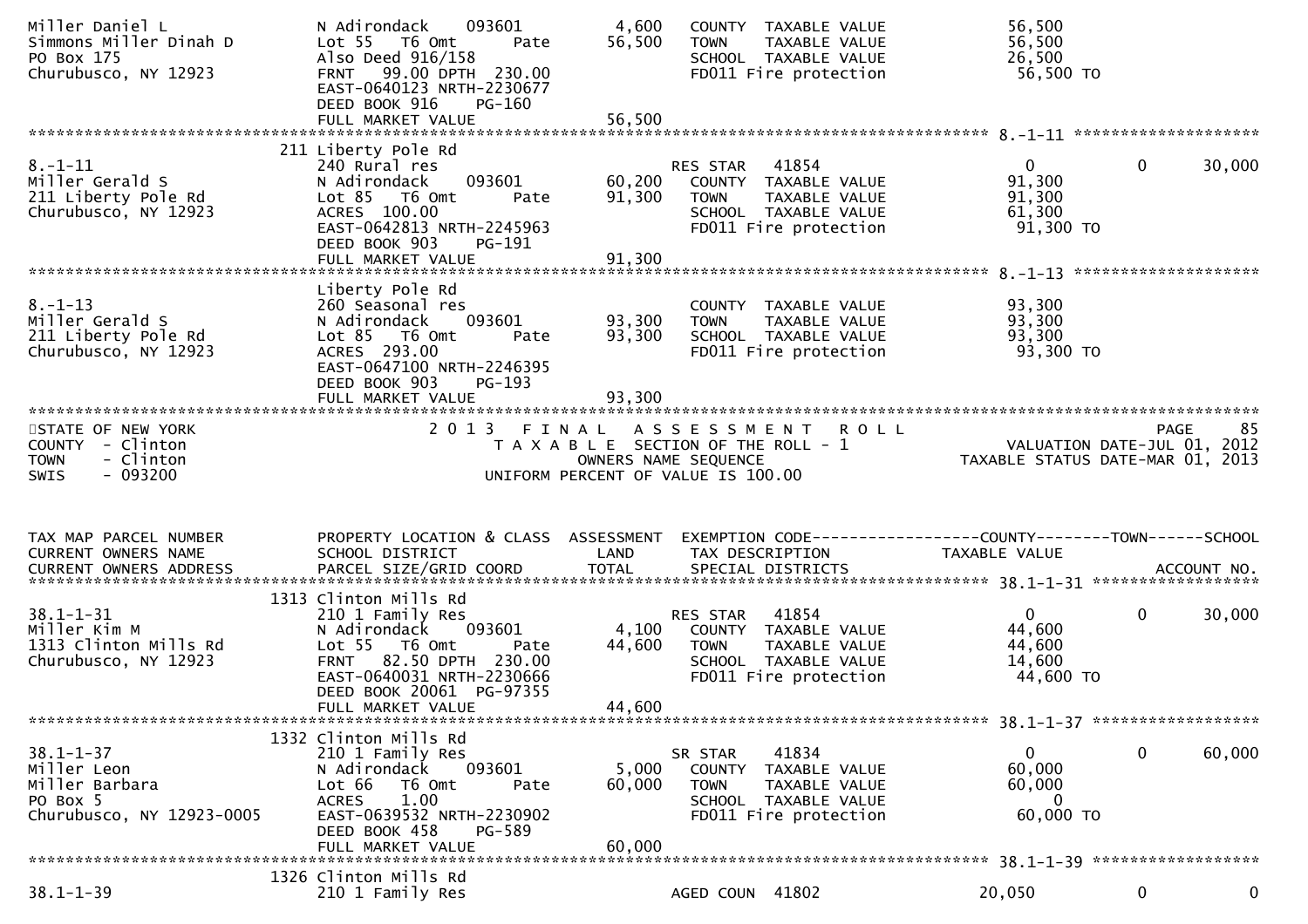| Miller Life Use Harold<br>Miller Life Use Veronica<br>1326 Clinton Mills Rd<br>Churubusco, NY 12923 | 093601<br>N Adirondack<br>Lot 66 T6 Omt<br>Pate<br>FRNT 82.00 DPTH 255.00<br>EAST-0639739 NRTH-2230926<br>DEED BOOK 20051 PG-79192                                                                                                     | 40,100                       | 41834<br>4,000 SR STAR<br>COUNTY TAXABLE VALUE<br><b>TOWN</b><br>TAXABLE VALUE<br>SCHOOL TAXABLE VALUE<br>FD011 Fire protection           | $\mathbf 0$<br>$\mathbf{0}$<br>20,050<br>40,100<br>$\overline{0}$<br>40,100 TO                                | 40,100 |
|-----------------------------------------------------------------------------------------------------|----------------------------------------------------------------------------------------------------------------------------------------------------------------------------------------------------------------------------------------|------------------------------|-------------------------------------------------------------------------------------------------------------------------------------------|---------------------------------------------------------------------------------------------------------------|--------|
| $38.1 - 1 - 13$<br>Miller Sheryl A<br>26 Smith St<br>Churubusco, NY 12923                           | 26 Smith St<br>210 1 Family Res<br>N Adirondack<br>093601<br>Lot 66 T6 Omt<br>Pate<br>FRNT 132.50 DPTH 284.10<br>EAST-0640343 NRTH-2231549<br>DEED BOOK 20011 PG-32430                                                                 | 4,800<br>46,100              | RES STAR<br>41854<br>COUNTY TAXABLE VALUE<br>TAXABLE VALUE<br><b>TOWN</b><br>SCHOOL TAXABLE VALUE<br>FD011 Fire protection                | $\overline{0}$<br>$\mathbf 0$<br>46,100<br>46,100<br>16,100<br>46,100 TO                                      | 30,000 |
| $38. - 1 - 29$<br>Miller Willard C<br>Miller Betty A<br>43 Melody Ln<br>Plattsburgh, NY 12901       | Rt 189<br>311 Res vac land<br>093601<br>N Adirondack<br>Loc #001168<br>App Factor 100% In Nac<br>Churubusco Sub Site<br>74.00 DPTH 124.00<br><b>FRNT</b><br>EAST-0639061 NRTH-2230752<br>DEED BOOK 20041 PG-66206<br>FULL MARKET VALUE | 3,100<br>3,100<br>3,100      | COUNTY TAXABLE VALUE<br>TAXABLE VALUE<br><b>TOWN</b><br>SCHOOL TAXABLE VALUE<br>FD011 Fire protection                                     | 3,100<br>3,100<br>3,100<br>3,100 TO                                                                           |        |
| STATE OF NEW YORK<br>COUNTY - Clinton<br>- Clinton<br><b>TOWN</b><br>- 093200<br><b>SWIS</b>        | 2 0 1 3                                                                                                                                                                                                                                | FINAL                        | A S S E S S M E N T<br><b>ROLL</b><br>T A X A B L E SECTION OF THE ROLL - 1<br>OWNERS NAME SEQUENCE<br>UNIFORM PERCENT OF VALUE IS 100.00 | 86 PAGE 96<br>VALUATION DATE-JUL 01, 2012<br>TAXABLE STATUS DATE 112 2012<br>TAXABLE STATUS DATE-MAR 01, 2013 |        |
| TAX MAP PARCEL NUMBER<br>CURRENT OWNERS NAME                                                        | PROPERTY LOCATION & CLASS ASSESSMENT<br>SCHOOL DISTRICT                                                                                                                                                                                | LAND                         | TAX DESCRIPTION                                                                                                                           | EXEMPTION CODE------------------COUNTY--------TOWN------SCHOOL<br>TAXABLE VALUE                               |        |
| $51. - 1 - 1.1$<br>Miner Thomas J<br>Miner Lillian M<br>7546 Rt 11<br>Chateaugay, NY 12920          | 7546 Rt 11<br>240 Rural res<br>Chateaugay 1<br>163401<br>Lot 51 T6 Omt Patent<br>Prior Deed 378 Pg 195<br>ACRES 154.70<br>EAST-0619979 NRTH-2223023<br>DEED BOOK 20061 PG-97807<br>FULL MARKET VALUE                                   | 71,200<br>183,000<br>183.000 | 41834<br>SR STAR<br>COUNTY TAXABLE VALUE<br>TAXABLE VALUE<br><b>TOWN</b><br>SCHOOL TAXABLE VALUE<br>FD011 Fire protection                 | $\overline{0}$<br>$\mathbf{0}$<br>183,000<br>183,000<br>119,700<br>183,000 TO                                 | 63,300 |
|                                                                                                     |                                                                                                                                                                                                                                        |                              |                                                                                                                                           |                                                                                                               |        |
| $51.-1-13.2$<br>Misner Mark A<br>Misner Deborah A<br>7547 Rt. 11<br>Chateaugay, NY 12920            | 7547 Rt 11<br>210 1 Family Res<br>163401<br>Chateaugay 1<br>Lot 50 T6omt<br>6.29 BANK<br>080<br><b>ACRES</b><br>EAST-0619985 NRTH-2222761<br>DEED BOOK 20082 PG-61106<br>FULL MARKET VALUE                                             | 8,700<br>66,700<br>66,700    | RES STAR<br>41854<br>COUNTY TAXABLE VALUE<br><b>TOWN</b><br>TAXABLE VALUE<br>SCHOOL TAXABLE VALUE<br>FD011 Fire protection                | $\mathbf{0}$<br>$\mathbf 0$<br>66,700<br>66,700<br>36,700<br>66,700 TO                                        | 30,000 |
|                                                                                                     |                                                                                                                                                                                                                                        |                              |                                                                                                                                           |                                                                                                               |        |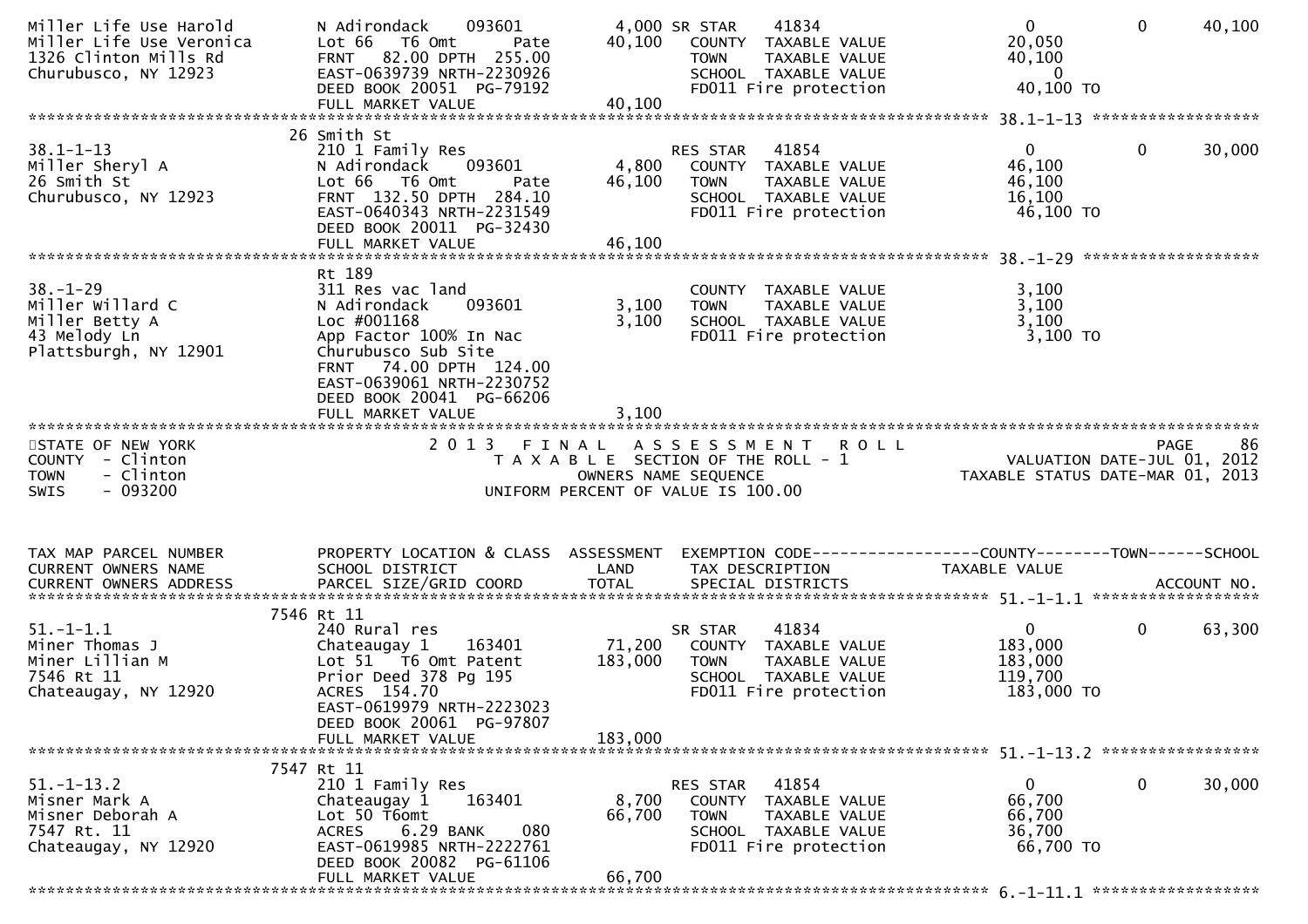| $6. - 1 - 11.1$<br>Molleur Robert P<br>1 Kimberly Dr<br>Essex Junction, VT 05452              | Mcnierney Rd<br>322 Rural vac>10<br>Chateaugay 1<br>163401<br>Lot $90$ $\overline{76}$ Omt<br>Pate<br>ACRES 28.00<br>EAST-0620262 NRTH-2242644<br>DEED BOOK 20122 PG-51226<br>FULL MARKET VALUE             | 21,500<br>21,500<br>21,500 | COUNTY TAXABLE VALUE<br><b>TOWN</b><br>TAXABLE VALUE<br>SCHOOL TAXABLE VALUE<br>FD011 Fire protection | 21,500<br>21,500<br>21,500<br>21,500 TO                                                                |
|-----------------------------------------------------------------------------------------------|-------------------------------------------------------------------------------------------------------------------------------------------------------------------------------------------------------------|----------------------------|-------------------------------------------------------------------------------------------------------|--------------------------------------------------------------------------------------------------------|
|                                                                                               |                                                                                                                                                                                                             |                            |                                                                                                       |                                                                                                        |
| $6. -1 - 11.2$<br>Molleur Robert P<br>1 Kimberly Dr<br>Essex Junction, VT 05452               | Mcnierney Rd<br>$322$ Rural vac $>10$<br>163401<br>Chateaugay 1<br>Lot 90 T6omt<br>ACRES 50.00<br>EAST-0620042 NRTH-2240261<br>DEED BOOK 20122 PG-51226                                                     | 32,500<br>32,500           | COUNTY TAXABLE VALUE<br><b>TOWN</b><br>TAXABLE VALUE<br>SCHOOL TAXABLE VALUE<br>FD011 Fire protection | 32,500<br>32,500<br>32,500<br>32,500 TO                                                                |
|                                                                                               | Frontier Rd                                                                                                                                                                                                 |                            |                                                                                                       |                                                                                                        |
| $7. - 1 - 11.1$<br>Monahan John<br>14 Doran Farm Ln<br>Lexington, MA 02420                    | 312 Vac w/imprv<br>163401<br>Chateaugay 1<br>Lot $88$ $\overline{76}$ Omt<br>Pate<br>ACRES 47.30<br>EAST-0628914 NRTH-2244580<br>DEED BOOK 99001 PG-17144                                                   | 30,200<br>31,500           | COUNTY TAXABLE VALUE<br><b>TOWN</b><br>TAXABLE VALUE<br>SCHOOL TAXABLE VALUE<br>FD011 Fire protection | 31,500<br>31,500<br>31,500<br>31,500 TO                                                                |
|                                                                                               |                                                                                                                                                                                                             |                            |                                                                                                       |                                                                                                        |
| STATE OF NEW YORK<br>COUNTY - Clinton<br>- Clinton<br><b>TOWN</b><br>$-093200$<br><b>SWIS</b> | 2 0 1 3<br>FINAL                                                                                                                                                                                            | OWNERS NAME SEQUENCE       | ASSESSMENT ROLL<br>T A X A B L E SECTION OF THE ROLL - 1<br>UNIFORM PERCENT OF VALUE IS 100.00        | PAGE 87<br>VALUATION DATE-JUL 01, 2012<br>TAXARLE STATUS DATE :::-<br>TAXABLE STATUS DATE-MAR 01, 2013 |
|                                                                                               |                                                                                                                                                                                                             |                            |                                                                                                       |                                                                                                        |
| TAX MAP PARCEL NUMBER<br>CURRENT OWNERS NAME                                                  | PROPERTY LOCATION & CLASS ASSESSMENT<br>SCHOOL DISTRICT                                                                                                                                                     | LAND                       | TAX DESCRIPTION                                                                                       | EXEMPTION CODE------------------COUNTY--------TOWN------SCHOOL<br>TAXABLE VALUE                        |
| $7. - 1 - 12$<br>Monahan John<br>14 Doran Farm Ln<br>Lexington, MA 02420                      | 538 Frontier Rd<br>260 Seasonal res<br>163401<br>Chateaugay 1<br>Lot $88$ $\overline{76}$ Omt<br>Pate<br><b>ACRES</b><br>1.70<br>EAST-0628464 NRTH-2246475<br>DEED BOOK 943<br>$PG-45$<br>FULL MARKET VALUE | 5,500<br>40,000<br>40,000  | COUNTY TAXABLE VALUE<br>TAXABLE VALUE<br><b>TOWN</b><br>SCHOOL TAXABLE VALUE<br>FD011 Fire protection | 40,000<br>40,000<br>40,000<br>40,000 TO                                                                |
|                                                                                               |                                                                                                                                                                                                             |                            |                                                                                                       |                                                                                                        |
| $51. - 1 - 5.41$<br>Montgomery Michael J<br>2802 W Downing Ct<br>Fresno, CA 93711             | County Line Rd<br>321 Abandoned ag<br>Chateaugay 1<br>163401<br>Lot 50 T6omt Patent<br>ACRES 19.00<br>EAST-0618502 NRTH-2220422<br>DEED BOOK 20051 PG-81307                                                 | 17,000<br>17,000           | COUNTY TAXABLE VALUE<br><b>TOWN</b><br>TAXABLE VALUE<br>SCHOOL TAXABLE VALUE<br>FD011 Fire protection | 17,000<br>17,000<br>17,000<br>17,000 TO                                                                |
|                                                                                               | FULL MARKET VALUE<br>1079 Rt 189                                                                                                                                                                            | 17,000                     |                                                                                                       |                                                                                                        |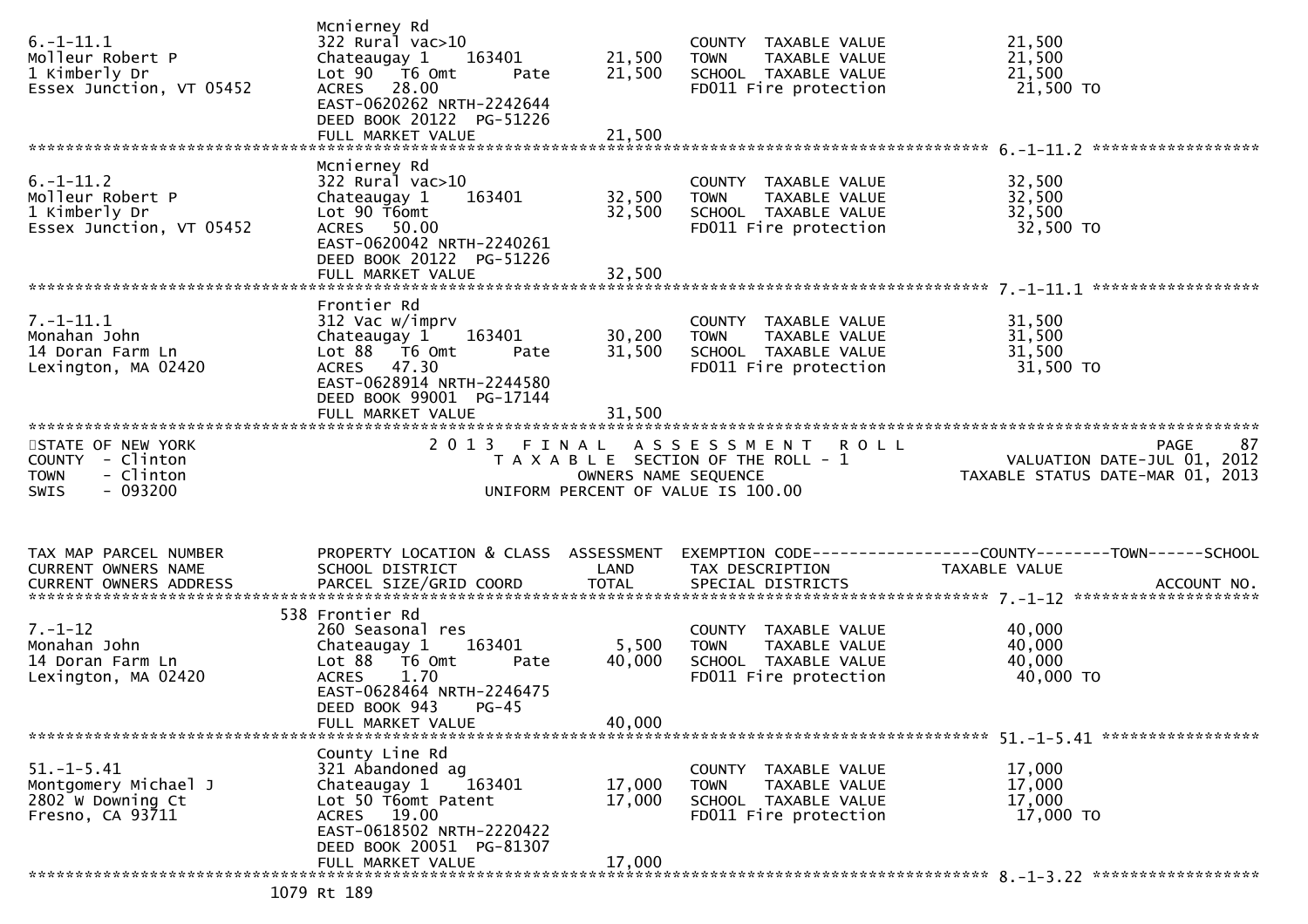| $8. - 1 - 3.22$<br>Montour Gail<br>PO Box 807<br>Kahnawke QC, Canada JOL1B                                   | 240 Rural res<br>093601<br>N Adirondack<br>Lot 86 T6omt<br>ACRES 13.20<br>EAST-0637932 NRTH-2243497<br>DEED BOOK 20061 PG-94446                                              | 13,500<br>22,400          | COUNTY TAXABLE VALUE<br>TAXABLE VALUE<br><b>TOWN</b><br>SCHOOL TAXABLE VALUE<br>FD011 Fire protection                       | 22,400<br>22,400<br>22,400<br>22,400 TO<br>*****************                           |                                       |
|--------------------------------------------------------------------------------------------------------------|------------------------------------------------------------------------------------------------------------------------------------------------------------------------------|---------------------------|-----------------------------------------------------------------------------------------------------------------------------|----------------------------------------------------------------------------------------|---------------------------------------|
|                                                                                                              | Campbell Rd                                                                                                                                                                  |                           |                                                                                                                             |                                                                                        |                                       |
| $67. - 1 - 18.3$<br>Morrison Barbara Poupore<br>12 Pauline St 12<br>whitehall, NY 12887-1514                 | 321 Abandoned ag<br>093601<br>N Adirondack<br>Lot 32 T6omt<br>ACRES 11.70<br>EAST-0629608 NRTH-2213985<br>DEED BOOK 807<br><b>PG-87</b>                                      | 13,300<br>13,300          | COUNTY TAXABLE VALUE<br><b>TOWN</b><br>TAXABLE VALUE<br>SCHOOL TAXABLE VALUE<br>FD011 Fire protection                       | 13,300<br>13,300<br>13,300<br>13,300 TO                                                |                                       |
|                                                                                                              | 595 Patnode Rd                                                                                                                                                               |                           |                                                                                                                             |                                                                                        |                                       |
| $52.-1-21.1$<br>Morrison Life Use Howard H<br>Morrison Howard Jr<br>273 Cornelia St<br>Plattsburgh, NY 12901 | 210 1 Family Res<br>N Adirondack<br>093601<br>Lot 33<br>T6 Omt<br>Pate<br>2.20<br><b>ACRES</b><br>EAST-0635087 NRTH-2217121<br>DEED BOOK 20041 PG-65093<br>FULL MARKET VALUE | 5,800<br>66,800<br>66,800 | COUNTY TAXABLE VALUE<br>TAXABLE VALUE<br>TOWN<br>SCHOOL TAXABLE VALUE<br>FD011 Fire protection                              | 66,800<br>66,800<br>66,800<br>66,800 TO                                                |                                       |
|                                                                                                              |                                                                                                                                                                              |                           |                                                                                                                             |                                                                                        |                                       |
| STATE OF NEW YORK<br>COUNTY - Clinton<br>- Clinton<br><b>TOWN</b><br>$-093200$<br>SWIS                       | 2013 FINAL                                                                                                                                                                   |                           | ASSESSMENT ROLL<br>T A X A B L E SECTION OF THE ROLL - 1<br>OWNERS NAME SEQUENCE<br>UNIFORM PERCENT OF VALUE IS 100.00      | <b>PAGE</b><br>VALUATION DATE-JUL 01, 2012<br>TAXABLE STATUS DATE-MAR 01, 2013         | 88                                    |
|                                                                                                              |                                                                                                                                                                              |                           |                                                                                                                             |                                                                                        |                                       |
| TAX MAP PARCEL NUMBER<br>CURRENT OWNERS NAME                                                                 | PROPERTY LOCATION & CLASS ASSESSMENT<br>SCHOOL DISTRICT                                                                                                                      | LAND                      | TAX DESCRIPTION                                                                                                             | EXEMPTION CODE------------------COUNTY--------TOWN------SCHOOL<br>TAXABLE VALUE        |                                       |
|                                                                                                              | 586 Patnode Rd                                                                                                                                                               |                           |                                                                                                                             |                                                                                        |                                       |
| $68. - 1 - 1.2$<br>Morrison Walker Sheila A                                                                  | 210 1 Family Res                                                                                                                                                             |                           |                                                                                                                             |                                                                                        |                                       |
| 586 Patnode Rd<br>Churubusco, NY 12923                                                                       | 093601<br>N Adirondack<br>Lot 34 T6omt<br>FRNT 240.00 DPTH 181.00<br><b>BANK</b><br>080                                                                                      |                           | WARNONALL 41121<br>5,000 WARDISALL 41141<br>75,100 SR STAR<br>41834<br>COUNTY TAXABLE VALUE<br><b>TOWN</b><br>TAXABLE VALUE | 11,265<br>11,265<br>26,285<br>26,285<br>$\overline{0}$<br>$\Omega$<br>37,550<br>37,550 | $\mathbf 0$<br>$\mathbf{0}$<br>63,300 |
|                                                                                                              | EAST-0635396 NRTH-2216913<br>DEED BOOK 20011 PG-30219                                                                                                                        |                           | SCHOOL TAXABLE VALUE<br>FD011 Fire protection                                                                               | 11,800<br>75,100 TO                                                                    |                                       |
|                                                                                                              | FULL MARKET VALUE                                                                                                                                                            | 75,100                    |                                                                                                                             |                                                                                        |                                       |
| $69. - 1 - 7$<br>Morrow Jeremy<br>PO Box 131<br>Ellenburg Center, NY 12934                                   | Lafrancis Rd<br>323 Vacant rural<br>093601<br>N Adirondack<br>Lot 24 T6 Omt<br>Pate<br>ACRES 113.40<br>EAST-0657501 NRTH-2212034<br>DEED BOOK 20051 PG-81458                 | 25,300<br>25,300          | COUNTY TAXABLE VALUE<br><b>TOWN</b><br>TAXABLE VALUE<br>SCHOOL TAXABLE VALUE<br>FD011 Fire protection                       | 25,300<br>25,300<br>25,300<br>25,300 TO                                                |                                       |
|                                                                                                              | FULL MARKET VALUE<br>7585 Rt 11                                                                                                                                              | 25,300                    |                                                                                                                             |                                                                                        |                                       |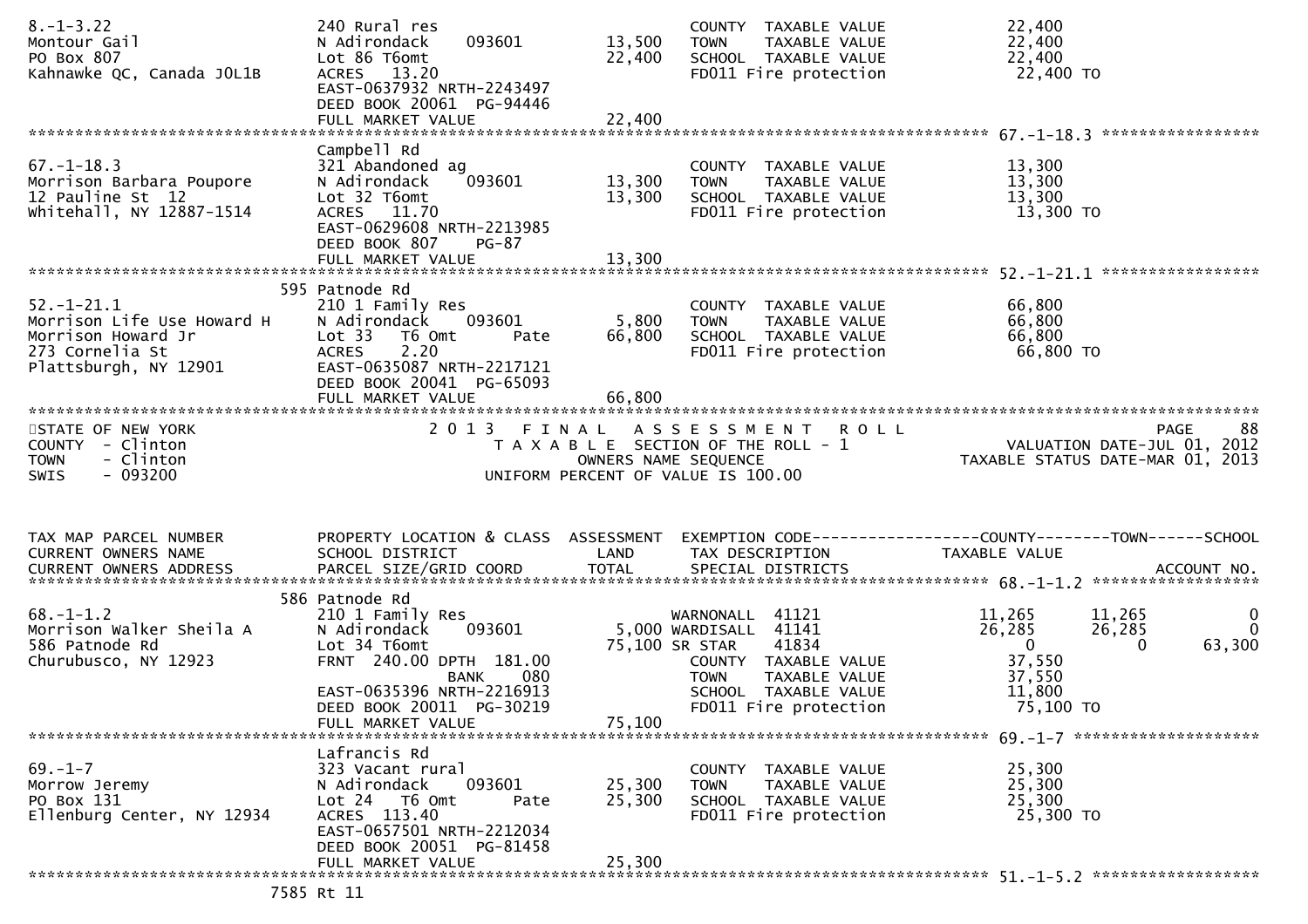| $51. - 1 - 5.2$<br>Muchler Sharon<br>1347 Whispering Pines Dr<br>Clearwater, FL 33764                                                                       | 210 1 Family Res<br>Chateaugay 1<br>163401<br>Lot 50 T6omt<br>4.70<br><b>ACRES</b><br>EAST-0619059 NRTH-2222513<br>DEED BOOK 20122 PG-51593                                                     | 7,600<br>82,500           | COUNTY TAXABLE VALUE<br>TAXABLE VALUE<br><b>TOWN</b><br>SCHOOL TAXABLE VALUE<br>FD011 Fire protection                             | 82,500<br>82,500<br>82,500<br>82,500 TO                   |                             |
|-------------------------------------------------------------------------------------------------------------------------------------------------------------|-------------------------------------------------------------------------------------------------------------------------------------------------------------------------------------------------|---------------------------|-----------------------------------------------------------------------------------------------------------------------------------|-----------------------------------------------------------|-----------------------------|
|                                                                                                                                                             | 269 Lafrancis Rd                                                                                                                                                                                |                           |                                                                                                                                   |                                                           |                             |
| $69. - 1 - 3.8$<br>Myatt Travis<br>Myatt Amanda<br>269 Lafrancis Rd<br>Ellenburg Center, NY 12934<br>MAY BE SUBJECT TO PAYMENT<br>UNDER AGDIST LAW TIL 2017 | 280 Res Multiple<br>N Adirondack<br>093601<br>T6 Omt<br>Lot 25<br>Pate<br>1.60 BANK<br><b>ACRES</b><br>850<br>EAST-0652032 NRTH-2216699<br>DEED BOOK 20092 PG-23866<br>FULL MARKET VALUE        | 5,500<br>86,800<br>86,800 | 41854<br><b>RES STAR</b><br>COUNTY TAXABLE VALUE<br>TAXABLE VALUE<br><b>TOWN</b><br>SCHOOL TAXABLE VALUE<br>FD011 Fire protection | $\overline{0}$<br>86,800<br>86,800<br>56,800<br>86,800 TO | $\mathbf 0$<br>30,000       |
|                                                                                                                                                             |                                                                                                                                                                                                 |                           |                                                                                                                                   |                                                           |                             |
| $67. - 1 - 6.1$<br>Nawrath William F<br>7 Atlantic Ave<br>Port Jeff Station, NY 11776                                                                       | Patnode Rd<br>321 Abandoned ag<br>093601<br>N Adirondack<br>Lot 28<br>T6 Omt<br>Pate<br>25.60<br><b>ACRES</b><br>EAST-0634692 NRTH-2209980<br>DEED BOOK 589<br>PG-387                           | 20,300<br>20,300          | COUNTY TAXABLE VALUE<br>TAXABLE VALUE<br><b>TOWN</b><br>SCHOOL TAXABLE VALUE<br>FD011 Fire protection                             | 20,300<br>20,300<br>20,300<br>20,300 TO                   |                             |
| ************************                                                                                                                                    | FULL MARKET VALUE                                                                                                                                                                               | 20,300                    |                                                                                                                                   |                                                           |                             |
| STATE OF NEW YORK<br>COUNTY - Clinton                                                                                                                       |                                                                                                                                                                                                 |                           | 2013 FINAL ASSESSMENT ROLL                                                                                                        |                                                           | 89<br>PAGE                  |
| - Clinton<br><b>TOWN</b><br>$-093200$<br><b>SWIS</b>                                                                                                        |                                                                                                                                                                                                 | OWNERS NAME SEQUENCE      | T A X A B L E SECTION OF THE ROLL - 1<br>UNIFORM PERCENT OF VALUE IS 100.00                                                       | TAXABLE STATUS DATE-MAR 01, 2013                          | VALUATION DATE-JUL 01, 2012 |
| TAX MAP PARCEL NUMBER                                                                                                                                       | PROPERTY LOCATION & CLASS ASSESSMENT                                                                                                                                                            |                           | EXEMPTION CODE------------------COUNTY--------TOWN------SCHOOL                                                                    |                                                           |                             |
| CURRENT OWNERS NAME                                                                                                                                         | SCHOOL DISTRICT                                                                                                                                                                                 | LAND                      | TAX DESCRIPTION                                                                                                                   | TAXABLE VALUE                                             |                             |
| $38.1 - 1 - 33.2$<br>Nichols Adam<br>Nichols Beverly<br>6985 Rt 11<br>Churubusco, NY 12923                                                                  | 1329 Clinton Mills Rd<br>210 1 Family Res<br>093601<br>N Adirondack<br><b>ACRES</b><br>1.10<br>EAST-0639702 NRTH-2230527<br>DEED BOOK 20031 PG-57041                                            | 5,100<br>35,900           | 41854<br>RES STAR<br>COUNTY TAXABLE VALUE<br><b>TOWN</b><br>TAXABLE VALUE<br>SCHOOL TAXABLE VALUE<br>FD011 Fire protection        | $\overline{0}$<br>35,900<br>35,900<br>5,900<br>35,900 TO  | 0<br>30,000                 |
|                                                                                                                                                             | FULL MARKET VALUE                                                                                                                                                                               | 35,900                    |                                                                                                                                   |                                                           |                             |
| $52.-1-15.1$<br>Nichols Darrell<br>Nichols Kimberley<br>6977 Rt 11<br>Churubusco, NY 12923                                                                  | 6977 Rt 11<br>270 Mfg housing<br>093601<br>N Adirondack<br>T6 Omt<br>Lot 48<br>Pate<br>4.00<br><b>ACRES</b><br>EAST-0633213 NRTH-2222954<br>DEED BOOK 977<br><b>PG-211</b><br>FULL MARKET VALUE | 7,400<br>43,800<br>43,800 | 41854<br>RES STAR<br>COUNTY TAXABLE VALUE<br>TAXABLE VALUE<br><b>TOWN</b><br>SCHOOL TAXABLE VALUE<br>FD011 Fire protection        | $\Omega$<br>43,800<br>43,800<br>13,800<br>43,800 TO       | $\mathbf 0$<br>30,000       |
|                                                                                                                                                             | 6985 Rt 11                                                                                                                                                                                      |                           |                                                                                                                                   |                                                           |                             |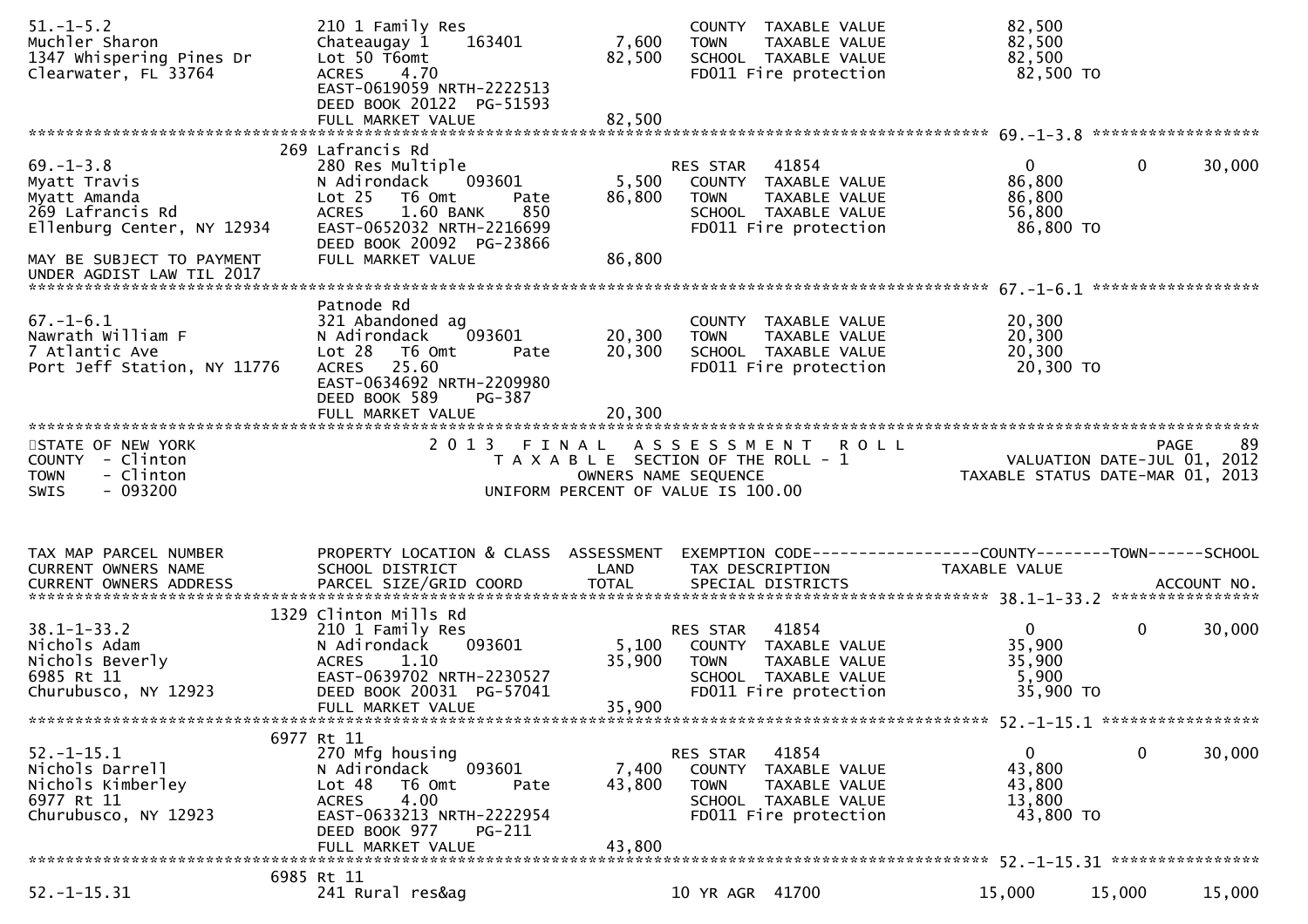| Nichols Edwin<br>Nichols Beverly<br>6985 Rt 11<br>Churubusco, NY 12923<br>MAY BE SUBJECT TO PAYMENT | N Adirondack<br>093601<br>Lot 48 T6 Omt<br>Pate<br>ACRES 332.90<br>EAST-0633432 NRTH-2221923<br>DEED BOOK 617<br><b>PG-575</b><br>FULL MARKET VALUE                            | 260,800                    | 154,500 RES STAR<br>41854<br>260,800 483A EX<br>42100<br>COUNTY TAXABLE VALUE<br><b>TOWN</b><br>TAXABLE VALUE<br>SCHOOL TAXABLE VALUE<br>FD011 Fire protection | $\mathbf 0$<br>2,700<br>243,100<br>243,100<br>213,100<br>258,100 TO | $\mathbf{0}$<br>30,000<br>2,700<br>2,700                                             |
|-----------------------------------------------------------------------------------------------------|--------------------------------------------------------------------------------------------------------------------------------------------------------------------------------|----------------------------|----------------------------------------------------------------------------------------------------------------------------------------------------------------|---------------------------------------------------------------------|--------------------------------------------------------------------------------------|
|                                                                                                     |                                                                                                                                                                                |                            |                                                                                                                                                                |                                                                     |                                                                                      |
| $53. - 1 - 19.23$<br>Nichols Gene<br>Nichols Jane<br>327 Gagnier Rd<br>Churubusco, NY 12923         | Rt 11<br>$314$ Rural vac<10<br>N Adirondack<br>093601<br>Lot 47 T6omt<br>8.90<br><b>ACRES</b><br>EAST-0635585 NRTH-2220765<br>DEED BOOK 20031 PG-63409                         | 10,500<br>10,500           | COUNTY TAXABLE VALUE<br>TAXABLE VALUE<br><b>TOWN</b><br>SCHOOL TAXABLE VALUE<br>FD011 Fire protection                                                          | 10,500<br>10,500<br>10,500<br>10,500 TO                             |                                                                                      |
|                                                                                                     | Patnode Rd                                                                                                                                                                     |                            |                                                                                                                                                                |                                                                     |                                                                                      |
| $53. - 1 - 19.24$<br>Nichols Gene<br>Nichols Jane<br>327 Gagnier Rd<br>Churubusco, NY 12923         | 314 Rural vac<10<br>093601<br>N Adirondack<br>Lot 47 T6omt<br>9.70<br><b>ACRES</b><br>EAST-0635245 NRTH-2220611<br>DEED BOOK 20031 PG-63409<br>FULL MARKET VALUE               | 11,100<br>11,100<br>11,100 | COUNTY TAXABLE VALUE<br>TAXABLE VALUE<br><b>TOWN</b><br>SCHOOL TAXABLE VALUE<br>FD011 Fire protection                                                          | 11,100<br>11,100<br>11,100<br>11,100 TO                             |                                                                                      |
|                                                                                                     |                                                                                                                                                                                |                            |                                                                                                                                                                |                                                                     |                                                                                      |
| STATE OF NEW YORK<br>COUNTY - Clinton<br><b>TOWN</b><br>- Clinton<br>- 093200<br><b>SWIS</b>        |                                                                                                                                                                                |                            | 2013 FINAL ASSESSMENT ROLL<br>T A X A B L E SECTION OF THE ROLL - 1<br>OWNERS NAME SEQUENCE<br>OWNERS NAME SEQUENCE<br>UNIFORM PERCENT OF VALUE IS 100.00      |                                                                     | 90<br><b>PAGE</b><br>VALUATION DATE-JUL 01, 2012<br>TAXABLE STATUS DATE-MAR 01, 2013 |
| TAX MAP PARCEL NUMBER<br>CURRENT OWNERS NAME                                                        | PROPERTY LOCATION & CLASS ASSESSMENT<br>SCHOOL DISTRICT                                                                                                                        | LAND                       | EXEMPTION CODE------------------COUNTY--------TOWN------SCHOOL<br>TAX DESCRIPTION                                                                              | TAXABLE VALUE                                                       |                                                                                      |
|                                                                                                     | Rt 11                                                                                                                                                                          |                            |                                                                                                                                                                |                                                                     |                                                                                      |
| $52. - 1 - 14$<br>Nichols Gene R<br>Nichols Jane E<br>327 Gagnier Rd<br>Churubusco, NY 12923-1822   | $314$ Rural vac<10<br>093601<br>N Adirondack<br>Lot 48<br>T6 Omt<br>Pate<br>1.60<br><b>ACRES</b><br>EAST-0634526 NRTH-2222364<br>DEED BOOK 20001 PG-19224<br>FULL MARKET VALUE | 5,500<br>5,500<br>5,500    | COUNTY TAXABLE VALUE<br><b>TOWN</b><br>TAXABLE VALUE<br>SCHOOL TAXABLE VALUE<br>FD011 Fire protection                                                          | 5,500<br>5,500<br>5,500<br>5,500 TO                                 |                                                                                      |
|                                                                                                     |                                                                                                                                                                                |                            |                                                                                                                                                                |                                                                     |                                                                                      |
| $53. - 1 - 19.21$<br>Nichols Gene R<br>327 Gagnier Rd<br>Churubusco, NY 12926                       | Rt 11<br>321 Abandoned ag<br>N Adirondack<br>093601<br>T6 Omt<br>Lot 47<br>Pate<br>ACRES 54.40<br>EAST-0636104 NRTH-2219633<br>DEED BOOK 20072 PG-10243<br>FULL MARKET VALUE   | 24,900<br>24,900<br>24,900 | COUNTY TAXABLE VALUE<br>TAXABLE VALUE<br><b>TOWN</b><br>SCHOOL TAXABLE VALUE<br>FD011 Fire protection                                                          | 24,900<br>24,900<br>24,900<br>24,900 TO                             |                                                                                      |
|                                                                                                     |                                                                                                                                                                                |                            |                                                                                                                                                                |                                                                     |                                                                                      |
| $52. - 1 - 13$                                                                                      | Rt 11<br>321 Abandoned ag                                                                                                                                                      |                            | AGRI DISTR 41720                                                                                                                                               | 40,224                                                              | 40,224<br>40,224                                                                     |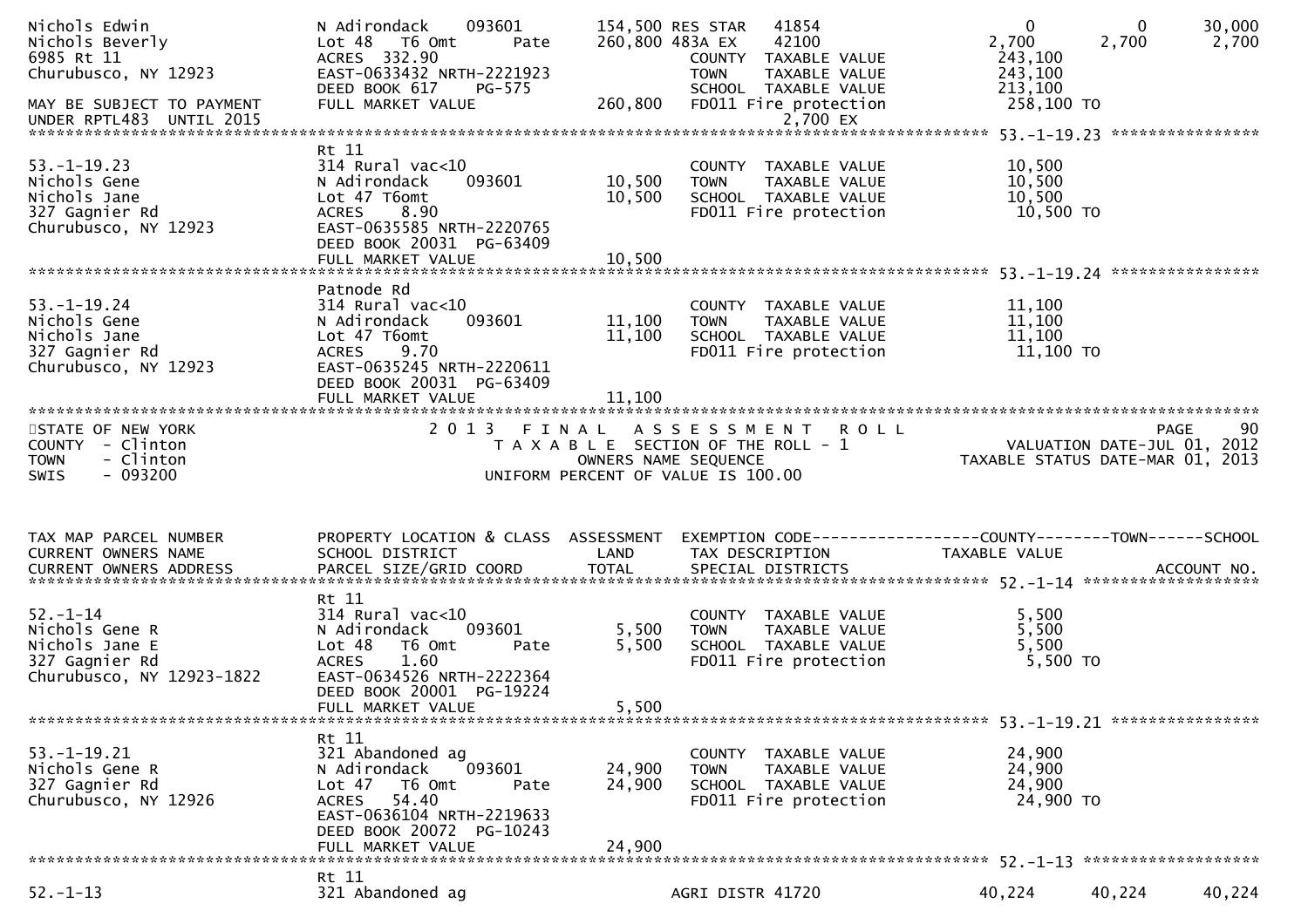| Nichols Gerald<br>Nichols Bernadette<br>52 Nichols Rd<br>Churubusco, NY 12923                                                                               | N Adirondack<br>093601<br>Lot 47 T6 Omt<br>Pate<br>ACRES 115.50<br>EAST-0634591 NRTH-2221114<br>DEED BOOK 552<br><b>PG-528</b>                                                            | 64,900<br>64,900             | COUNTY TAXABLE VALUE<br><b>TOWN</b><br>TAXABLE VALUE<br>SCHOOL TAXABLE VALUE<br>FD011 Fire protection                                                                                                                                                                  | 24,676<br>24,676<br>24,676<br>64,900 TO                                                                                                                                                                                    |
|-------------------------------------------------------------------------------------------------------------------------------------------------------------|-------------------------------------------------------------------------------------------------------------------------------------------------------------------------------------------|------------------------------|------------------------------------------------------------------------------------------------------------------------------------------------------------------------------------------------------------------------------------------------------------------------|----------------------------------------------------------------------------------------------------------------------------------------------------------------------------------------------------------------------------|
| MAY BE SUBJECT TO PAYMENT<br>UNDER AGDIST LAW TIL 2017                                                                                                      | FULL MARKET VALUE                                                                                                                                                                         | 64,900                       |                                                                                                                                                                                                                                                                        |                                                                                                                                                                                                                            |
| $53. - 1 - 6$<br>Nichols Gerald<br>Nichols Bernadette<br>52 Nichols Rd<br>Churubusco, NY 12923<br>MAY BE SUBJECT TO PAYMENT<br>UNDER AGDIST LAW TIL 2017    | 52 Nichols Rd<br>112 Dairy farm<br>093601<br>N Adirondack<br>Lot 47 76 0mt<br>Pate<br>ACRES 213.60<br>EAST-0638029 NRTH-2222383<br>DEED BOOK 458<br>PG-283<br>FULL MARKET VALUE           | 212,000                      | 51 PCT OF VALUE USED FOR EXEMPTION PURPOSES<br>10 YR AGR 41700<br>108,500 AGRI DISTR 41720<br>212,000 AGED COUN 41802<br>41834<br>SR STAR<br>42100<br>483A EX<br>COUNTY TAXABLE VALUE<br><b>TOWN</b><br>TAXABLE VALUE<br>SCHOOL TAXABLE VALUE<br>FD011 Fire protection | 18,600<br>18,600<br>18,600<br>34,462<br>34,462<br>34,462<br>54,060<br>$\overline{0}$<br>$\overline{0}$<br>63,300<br>$\mathbf{0}$<br>$\overline{0}$<br>7,500<br>7,500<br>7,500<br>97,378<br>151,438<br>88,138<br>204,500 TO |
| $53. - 1 - 17.1$<br>Nichols Gerald<br>Nichols Bernadette<br>52 Nichols Rd<br>Churubusco, NY 12923<br>MAY BE SUBJECT TO PAYMENT<br>UNDER AGDIST LAW TIL 2017 | 6774 Rt 11<br>240 Rural res<br>N Adirondack<br>093601<br>Lot 47<br>T6 Omt<br>Pate<br>84.00<br><b>ACRES</b><br>EAST-0638756 NRTH-2219972<br>DEED BOOK 552<br>$PG-528$<br>FULL MARKET VALUE | 57,500<br>124,100<br>124,100 | AGRI DISTR 41720<br>COUNTY TAXABLE VALUE<br>TAXABLE VALUE<br><b>TOWN</b><br>SCHOOL TAXABLE VALUE<br>FD011 Fire protection                                                                                                                                              | 26,171<br>26,171<br>26,171<br>97,929<br>97,929<br>97,929<br>124,100 TO                                                                                                                                                     |
|                                                                                                                                                             |                                                                                                                                                                                           |                              |                                                                                                                                                                                                                                                                        |                                                                                                                                                                                                                            |
| STATE OF NEW YORK<br>COUNTY - Clinton<br>- Clinton<br><b>TOWN</b><br>$-093200$<br><b>SWIS</b>                                                               |                                                                                                                                                                                           |                              | 2013 FINAL ASSESSMENT ROLL<br>T A X A B L E SECTION OF THE ROLL - 1<br>OWNERS NAME SEQUENCE<br>UNIFORM PERCENT OF VALUE IS 100.00                                                                                                                                      | 91<br><b>PAGE</b><br>VALUATION DATE-JUL 01, 2012<br>TAXABLE STATUS DATE-MAR 01, 2013                                                                                                                                       |
| TAX MAP PARCEL NUMBER<br>CURRENT OWNERS NAME<br><b>CURRENT OWNERS ADDRESS</b>                                                                               | PROPERTY LOCATION & CLASS ASSESSMENT<br>SCHOOL DISTRICT<br>PARCEL SIZE/GRID COORD                                                                                                         | LAND<br><b>TOTAL</b>         | TAX DESCRIPTION<br>SPECIAL DISTRICTS                                                                                                                                                                                                                                   | EXEMPTION CODE------------------COUNTY--------TOWN------SCHOOL<br>TAXABLE VALUE<br>ACCOUNT NO.                                                                                                                             |
| $52 - 1 - 18$<br>Nichols Gerald E<br>Nichols Bernadette<br>52 Nichols Rd<br>Churubusco, NY 12923                                                            | Campbell Rd<br>321 Abandoned ag<br>093601<br>N Adirondack<br>Lot 48 T6 Omt<br>Pate<br>ACRES 48.70<br>EAST-0631101 NRTH-2220669                                                            | 31,900                       | AGRI DISTR 41720<br>31,900 COUNTY TAXABLE VALUE<br><b>TOWN</b><br>TAXABLE VALUE<br>SCHOOL TAXABLE VALUE<br>FD011 Fire protection                                                                                                                                       | 19,238<br>19,238<br>19,238<br>12,662<br>12,662<br>12,662<br>31,900 TO                                                                                                                                                      |
| MAY BE SUBJECT TO PAYMENT<br>UNDER AGDIST LAW TIL 2017                                                                                                      | DEED BOOK 610<br><b>PG-608</b><br>FULL MARKET VALUE                                                                                                                                       | 31,900                       |                                                                                                                                                                                                                                                                        |                                                                                                                                                                                                                            |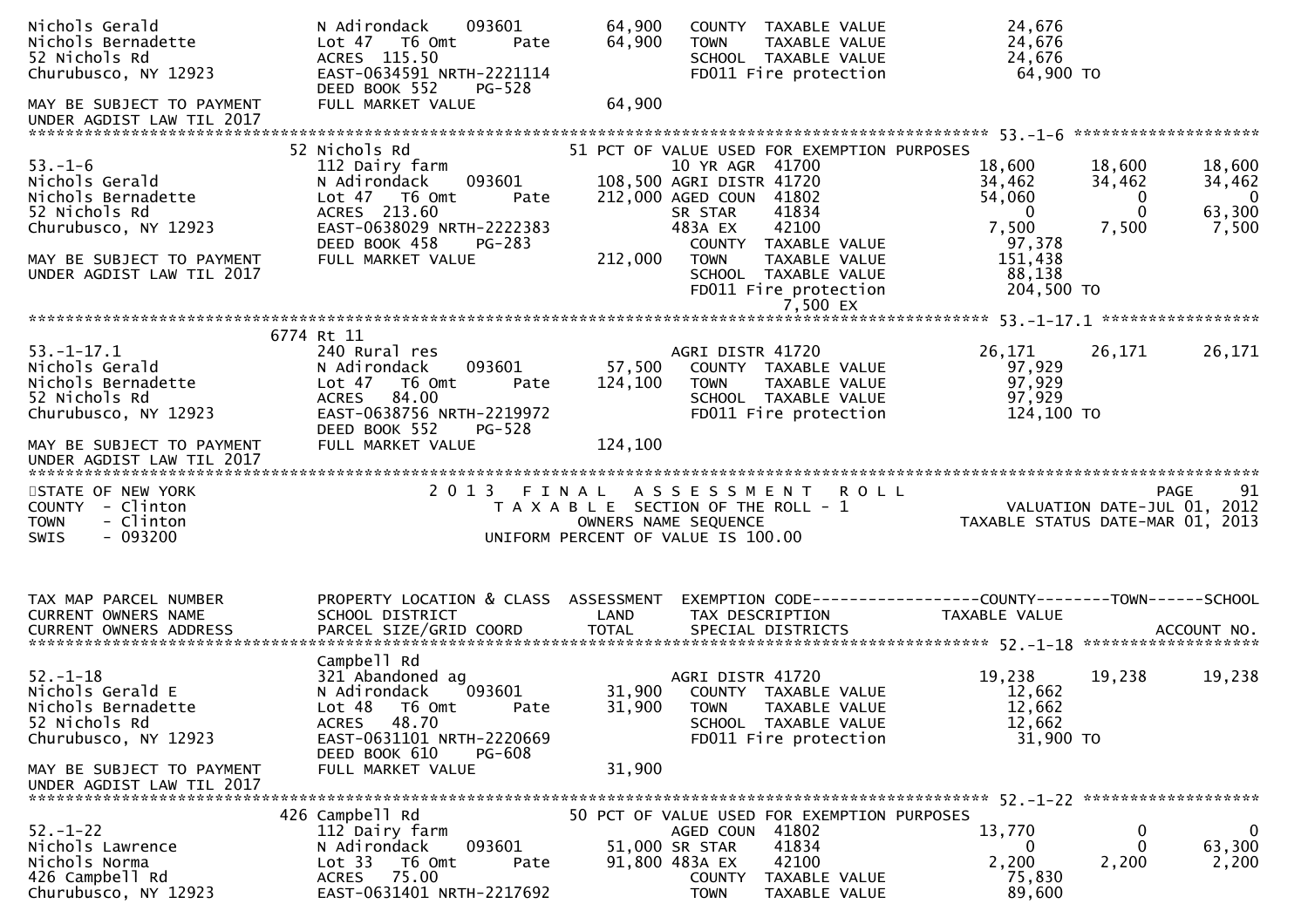|                                                                                               | DEED BOOK 470<br>PG-669<br>FULL MARKET VALUE                                                                                                                                   | 91,800                       | SCHOOL TAXABLE VALUE<br>FD011 Fire protection                                                                                           | 26,300<br>89,600 TO                                                                                                              |        |
|-----------------------------------------------------------------------------------------------|--------------------------------------------------------------------------------------------------------------------------------------------------------------------------------|------------------------------|-----------------------------------------------------------------------------------------------------------------------------------------|----------------------------------------------------------------------------------------------------------------------------------|--------|
|                                                                                               |                                                                                                                                                                                |                              |                                                                                                                                         |                                                                                                                                  |        |
| $52.-1-16.1$<br>Nichols Paul J<br>Nichols Anne F<br>544 Campbell Rd<br>Churubusco, NY 12923   | Campbell Rd<br>$322$ Rural vac $>10$<br>N Adirondack<br>093601<br>Lot <sub>48</sub><br>T6 Omt<br>Pate<br>ACRES 127.00<br>EAST-0629753 NRTH-2222697<br>DEED BOOK 20122 PG-50004 | 63,200<br>63,200             | COUNTY TAXABLE VALUE<br><b>TOWN</b><br>TAXABLE VALUE<br>SCHOOL TAXABLE VALUE<br>FD011 Fire protection<br>OT002 Omitted Tax-County       | 63,200<br>63,200<br>63,200<br>63,200 TO<br>8.63 MT                                                                               |        |
|                                                                                               |                                                                                                                                                                                |                              |                                                                                                                                         |                                                                                                                                  |        |
| $52 - 1 - 17$<br>Nichols Paul J<br>Nichols Anne F<br>544 Campbell Rd<br>Churubusco, NY 12923  | 544 Campbell Rd<br>210 1 Family Res<br>N Adirondack<br>093601<br>Lot 48 T6 Omt<br>Pate<br>FRNT 90.00 DPTH 360.00<br>EAST-0629645 NRTH-2220218<br>DEED BOOK 919<br>PG-340       | 4,400<br>80,400              | RES STAR 41854<br>COUNTY TAXABLE VALUE<br>TAXABLE VALUE<br><b>TOWN</b><br>SCHOOL TAXABLE VALUE<br>FD011 Fire protection                 | $\mathbf 0$<br>$\mathbf{0}$<br>80,400<br>80,400<br>50,400<br>80,400 TO                                                           | 30,000 |
|                                                                                               |                                                                                                                                                                                |                              |                                                                                                                                         |                                                                                                                                  |        |
|                                                                                               | 387 Ryan Rd                                                                                                                                                                    |                              |                                                                                                                                         |                                                                                                                                  |        |
| $82. -2 - 1.911$<br>Nichols Richard P<br>387 Ryan Rd<br>Churubusco, NY 12923                  | 241 Rural res&ag<br>Chateaugay 1<br>163401<br>Lot 30 T6omt<br>080<br>ACRES 34.20 BANK<br>EAST-0624317 NRTH-2207409<br>DEED BOOK 20092 PG-23623<br>FULL MARKET VALUE            | 24,600<br>135,000<br>135,000 | COUNTY TAXABLE VALUE<br>TAXABLE VALUE<br><b>TOWN</b><br>SCHOOL TAXABLE VALUE<br>FD011 Fire protection                                   | 135,000<br>135,000<br>135,000<br>135,000 TO                                                                                      |        |
|                                                                                               |                                                                                                                                                                                |                              |                                                                                                                                         |                                                                                                                                  |        |
| STATE OF NEW YORK<br>COUNTY - Clinton<br>- Clinton<br><b>TOWN</b><br>$-093200$<br><b>SWIS</b> |                                                                                                                                                                                | OWNERS NAME SEQUENCE         | 2013 FINAL ASSESSMENT ROLL<br>T A X A B L E SECTION OF THE ROLL - 1<br>UNIFORM PERCENT OF VALUE IS 100.00                               | <b>PAGE</b><br>VALUATION DATE-JUL $01$ , $2012$<br>TAXABLE STATUS DATE-MAR 01, 2013                                              | 92     |
| TAX MAP PARCEL NUMBER<br>CURRENT OWNERS NAME                                                  | PROPERTY LOCATION & CLASS ASSESSMENT<br>SCHOOL DISTRICT                                                                                                                        | LAND                         | TAX DESCRIPTION                                                                                                                         | TAXABLE VALUE<br>.0URRENT OWNERS ADDRESS PARCEL SIZE/GRID COORD TOTAL SPECIAL DISTRICTS ACCOUNT NO ACCOUNT NO ACCOUNT NO ACCOUNT |        |
|                                                                                               | 6922 Rt 11                                                                                                                                                                     |                              |                                                                                                                                         |                                                                                                                                  |        |
| $52. - 1 - 15.32$<br>Nichols Thomas<br>6922 Rt 11<br>Churubusco, NY 12923                     | 210 1 Family Res<br>N Adirondack 093601<br>Lot 48 T6 Omt<br>FRNT 225.00 DPTH 200.00<br>EAST-0634345 NRTH-2222453<br>DEED BOOK 774<br>PG-246                                    | 73,100                       | RES STAR<br>41854<br>4,800 COUNTY TAXABLE VALUE<br><b>TAXABLE VALUE</b><br><b>TOWN</b><br>SCHOOL TAXABLE VALUE<br>FD011 Fire protection | $\Omega$<br>0<br>73,100<br>73,100<br>43,100<br>73,100 TO                                                                         | 30,000 |
|                                                                                               | FULL MARKET VALUE                                                                                                                                                              | 73,100                       |                                                                                                                                         |                                                                                                                                  |        |
|                                                                                               | 426 Looby Rd                                                                                                                                                                   |                              |                                                                                                                                         |                                                                                                                                  |        |
| $37. - 1 - 17.22$<br>Nichols Timothy<br>Nichols Wendy<br>426 Looby Rd<br>Churubusco, NY 12923 | 210 1 Family Res<br>093601<br>N Adirondack<br>Lot 53 T60MT<br>5.00<br><b>ACRES</b><br>EAST-0630382 NRTH-2227345                                                                | 7,800<br>111,400             | RES STAR<br>41854<br>COUNTY TAXABLE VALUE<br>TAXABLE VALUE<br><b>TOWN</b><br>SCHOOL TAXABLE VALUE<br>FD011 Fire protection              | $\Omega$<br>0<br>111,400<br>111,400<br>81,400<br>111,400 TO                                                                      | 30,000 |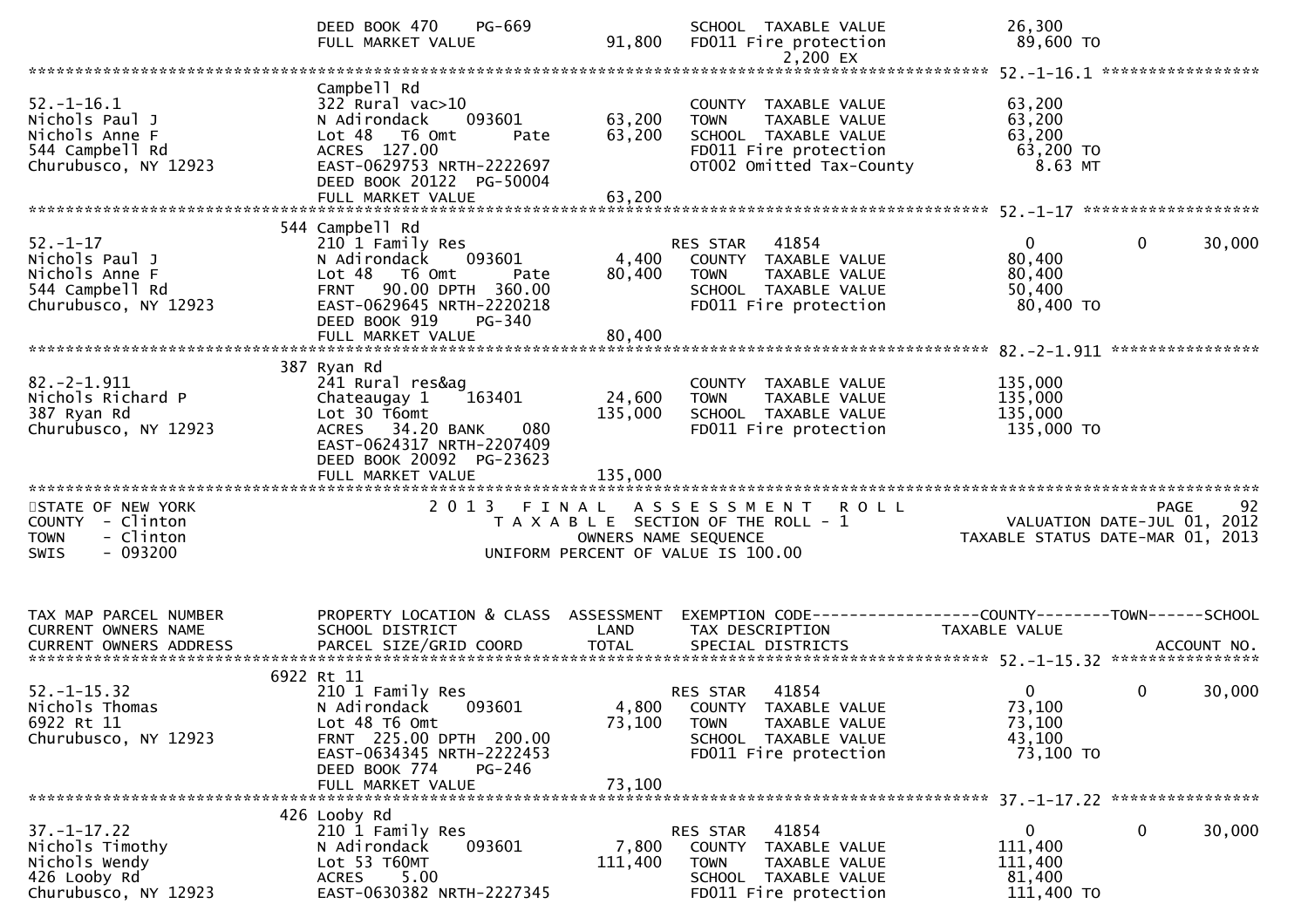|                                                                                                                           | DEED BOOK 20051 PG-79452<br>FULL MARKET VALUE                                                                                                                                 | 111,400                       |                                                                                                            |                                                                                      |
|---------------------------------------------------------------------------------------------------------------------------|-------------------------------------------------------------------------------------------------------------------------------------------------------------------------------|-------------------------------|------------------------------------------------------------------------------------------------------------|--------------------------------------------------------------------------------------|
| $37. - 1 - 17.21$<br>Nichols Timothy L<br>Nichols Wendy A<br>426 Looby Rd<br>Churusbusco, NY 12923                        | Looby Rd<br>321 Abandoned ag<br>N Adirondack<br>093601<br>Lot 53 T6omt<br>ACRES 32.20<br>EAST-0630009 NRTH-2227849<br>DEED BOOK 20041 PG-70770<br>FULL MARKET VALUE           | 24,600<br>24,600<br>24,600    | COUNTY TAXABLE VALUE<br><b>TOWN</b><br>TAXABLE VALUE<br>SCHOOL TAXABLE VALUE<br>FD011 Fire protection      | 24,600<br>24,600<br>24,600<br>24,600 TO                                              |
|                                                                                                                           | Ryan Rd                                                                                                                                                                       |                               |                                                                                                            |                                                                                      |
| $82. - 2 - 1.92$<br>Noble Development LLC<br>8 Railroad Ave<br>Essex, CT 06426                                            | $314$ Rural vac<10<br>Chateaugay 1<br>163401<br>Lot 30 T6omt<br>5.00<br><b>ACRES</b><br>EAST-0624247 NRTH-2208015<br>DEED BOOK 20082 PG-13501<br>FULL MARKET VALUE            | 8,200<br>8,200<br>8,200       | COUNTY TAXABLE VALUE<br><b>TOWN</b><br>TAXABLE VALUE<br>SCHOOL TAXABLE VALUE<br>FD011 Fire protection      | 8,200<br>8,200<br>8,200<br>8,200 TO                                                  |
|                                                                                                                           |                                                                                                                                                                               |                               |                                                                                                            |                                                                                      |
| $82 - 2 - 1.14$<br>Noble Ellenburg Windpark LLC<br>Noble Clinton Windpark I LLC<br>8 Railroad Av Ste 8<br>Essex, CT 06426 | Number 5 Rd<br>321 Abandoned ag<br>163401<br>Chateaugay 1<br>Lot 30 T6omt<br>ACRES 22.20<br>EAST-0623333 NRTH-2207803<br>DEED BOOK 20072 PG-5675                              | 9,200<br>9,200                | COUNTY TAXABLE VALUE<br><b>TOWN</b><br>TAXABLE VALUE<br>SCHOOL TAXABLE VALUE<br>FD011 Fire protection      | 9,200<br>9,200<br>9,200<br>9,200 TO                                                  |
|                                                                                                                           | FULL MARKET VALUE                                                                                                                                                             | 9,200                         |                                                                                                            |                                                                                      |
| STATE OF NEW YORK<br>COUNTY - Clinton<br>- Clinton<br>TOWN<br>$-093200$<br>SWIS                                           | 2 0 1 3                                                                                                                                                                       | FINAL<br>OWNERS NAME SEQUENCE | A S S E S S M E N T R O L L<br>T A X A B L E SECTION OF THE ROLL - 1<br>UNIFORM PERCENT OF VALUE IS 100.00 | 93<br><b>PAGE</b><br>VALUATION DATE-JUL 01, 2012<br>TAXABLE STATUS DATE-MAR 01, 2013 |
| TAX MAP PARCEL NUMBER<br>CURRENT OWNERS NAME<br><b>CURRENT OWNERS ADDRESS</b>                                             | PROPERTY LOCATION & CLASS ASSESSMENT<br>SCHOOL DISTRICT<br>PARCEL SIZE/GRID COORD                                                                                             | LAND<br><b>TOTAL</b>          | TAX DESCRIPTION<br>SPECIAL DISTRICTS                                                                       | EXEMPTION CODE-----------------COUNTY-------TOWN------SCHOOL<br>TAXABLE VALUE        |
|                                                                                                                           |                                                                                                                                                                               |                               |                                                                                                            | ACCOUNT NO.                                                                          |
| $82. - 2 - 10.1$<br>Noble Ellenburg Windpark LLC<br>Noble Clinton Windpark LLC<br>8 Railroad Ave Ste 8<br>Essex, CT 06426 | Ryan Rd<br>$314$ Rural vac<10<br>Chateaugay 1<br>163401<br>Lot $29 \tilde{T}6$ OMT<br>ACRES 1.33<br>EAST-0625913 NRTH-2207535<br>DEED BOOK 20072 PG-5677<br>FULL MARKET VALUE | 5,300<br>5,300<br>5,300       | COUNTY TAXABLE VALUE<br>TAXABLE VALUE<br><b>TOWN</b><br>SCHOOL TAXABLE VALUE<br>FD011 Fire protection      | 5,300<br>5,300<br>5,300<br>5,300 TO                                                  |
|                                                                                                                           | Number 5 Rd                                                                                                                                                                   |                               |                                                                                                            |                                                                                      |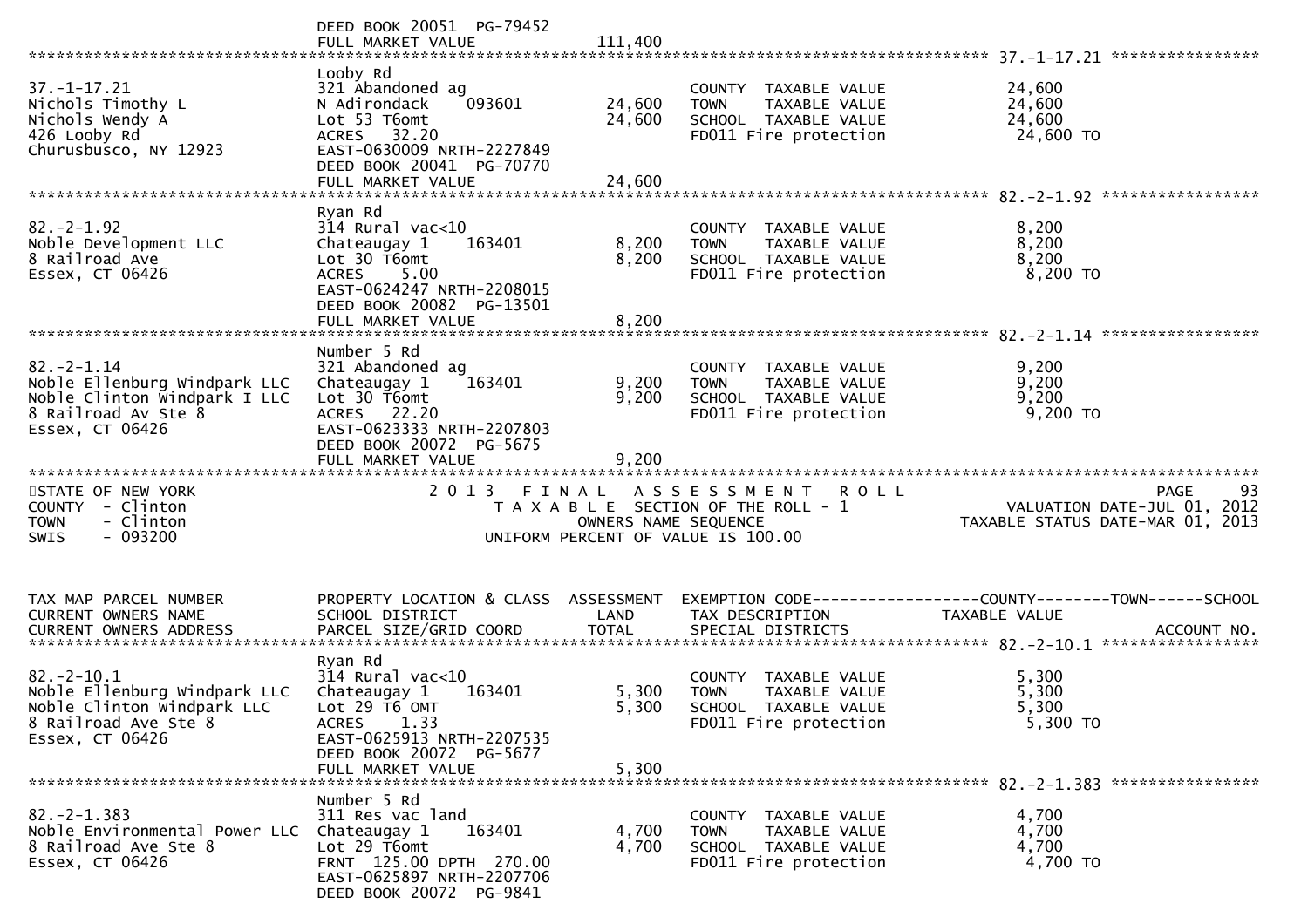|                                                                                                    | FULL MARKET VALUE                                                                                                                                                                                     | 4,700                        |                                                                                                                     |                                                                                                |
|----------------------------------------------------------------------------------------------------|-------------------------------------------------------------------------------------------------------------------------------------------------------------------------------------------------------|------------------------------|---------------------------------------------------------------------------------------------------------------------|------------------------------------------------------------------------------------------------|
| $37. - 1 - 24.2$<br>Noble Wind Operations LLC<br>8 Railroad Ave Ste B<br>Essex, CT 06426           | 23 Lost Nation Rd<br>430 Mtor veh srv<br>163401<br>Chateaugay 1<br>Lot 5152 T6 Omt<br>Pate<br>survey map 2010/231470<br><b>ACRES</b><br>3.74<br>EAST-0622529 NRTH-2224003<br>DEED BOOK 20102 PG-31714 | 18,700<br>228,000            | COUNTY TAXABLE VALUE<br>TAXABLE VALUE<br><b>TOWN</b><br>SCHOOL TAXABLE VALUE<br>FD011 Fire protection               | 228,000<br>228,000<br>228,000<br>228,000 TO                                                    |
|                                                                                                    | Lafrancis Rd                                                                                                                                                                                          |                              |                                                                                                                     |                                                                                                |
| $54. - 2 - 13$<br>O'Neil Daniel R<br>2677 Ethan Allen Hwy<br>Saint Albans, VT 05478                | 321 Abandoned ag<br>093601<br>N Adirondack<br>Lot 44 T6 Omt<br>Survey Map 20061/99069 Lo<br>ACRES 25.16<br>EAST-0651995 NRTH-2222710                                                                  | 20,100<br>20,100             | COUNTY TAXABLE VALUE<br><b>TOWN</b><br>TAXABLE VALUE<br>SCHOOL TAXABLE VALUE<br>FD011 Fire protection               | 20,100<br>20,100<br>20,100<br>20,100 TO                                                        |
|                                                                                                    | DEED BOOK 20062 PG-214<br>FULL MARKET VALUE                                                                                                                                                           | 20,100                       |                                                                                                                     |                                                                                                |
|                                                                                                    | 604 Lost Nation Rd                                                                                                                                                                                    |                              |                                                                                                                     |                                                                                                |
| $21. - 1 - 7$<br>O'Neil Fred L<br>Williams Joan L<br>24 Bellewood Ave<br>Dobbs Ferry, NY 10522     | 240 Rural res<br>Chateaugay 1<br>163401<br>Lot 72  T6 0mt<br>Pate<br>95.00<br>ACRES<br>EAST-0622272 NRTH-2237434<br>DEED BOOK 20031 PG-59410                                                          | 58,000<br>103,800<br>103,800 | COUNTY TAXABLE VALUE<br>TAXABLE VALUE<br><b>TOWN</b><br>SCHOOL TAXABLE VALUE<br>FD011 Fire protection               | 103,800<br>103,800<br>103,800<br>$103,800$ TO                                                  |
| STATE OF NEW YORK<br>COUNTY - Clinton<br>- Clinton<br><b>TOWN</b><br>$-093200$<br><b>SWIS</b>      |                                                                                                                                                                                                       | OWNERS NAME SEQUENCE         | 2013 FINAL ASSESSMENT<br><b>ROLL</b><br>T A X A B L E SECTION OF THE ROLL - 1<br>UNIFORM PERCENT OF VALUE IS 100.00 | 94<br>PAGE<br>VALUATION DATE-JUL 01, 2012<br>TAXABLE STATUS DATE-MAR 01, 2013                  |
| TAX MAP PARCEL NUMBER<br>CURRENT OWNERS NAME<br>CURRENT OWNERS ADDRESS                             | PROPERTY LOCATION & CLASS ASSESSMENT<br>SCHOOL DISTRICT<br>PARCEL SIZE/GRID COORD                                                                                                                     | LAND<br><b>TOTAL</b>         | TAX DESCRIPTION<br>SPECIAL DISTRICTS                                                                                | EXEMPTION CODE------------------COUNTY--------TOWN------SCHOOL<br>TAXABLE VALUE<br>ACCOUNT NO. |
| $68. - 1 - 10$<br>o'valle C victor<br>O'Valle Marlene Boyea<br>912 Rt 374<br>Cadyville, NY 12918   | Rt 11<br>321 Abandoned ag<br>093601<br>N Adirondack<br>Lot $26$<br>T6 Omt<br>Pate<br>ACRES 100.00<br>EAST-0645276 NRTH-2211500<br>DEED BOOK 20041 PG-68950<br>FULL MARKET VALUE                       | 57,500<br>57,500<br>57,500   | COUNTY TAXABLE VALUE<br><b>TOWN</b><br>TAXABLE VALUE<br>SCHOOL TAXABLE VALUE<br>FD011 Fire protection               | 57,500<br>57,500<br>57,500<br>57,500 TO                                                        |
|                                                                                                    | 6131 Rt 11                                                                                                                                                                                            |                              |                                                                                                                     |                                                                                                |
| $69. - 1 - 11.1$<br>o'valle C victor<br>O'Valle Marlene Boyea<br>912 Rt 374<br>Cadyville, NY 12918 | 312 Vac w/imprv<br>093601<br>N Adirondack<br>T6 Omt<br>Lot <sub>25</sub><br>Pate<br>11.20<br><b>ACRES</b><br>EAST-0649432 NRTH-2210531                                                                | 12,600<br>19,500             | COUNTY TAXABLE VALUE<br>TAXABLE VALUE<br><b>TOWN</b><br>SCHOOL TAXABLE VALUE<br>FD011 Fire protection               | 19,500<br>19,500<br>19,500<br>19,500 TO                                                        |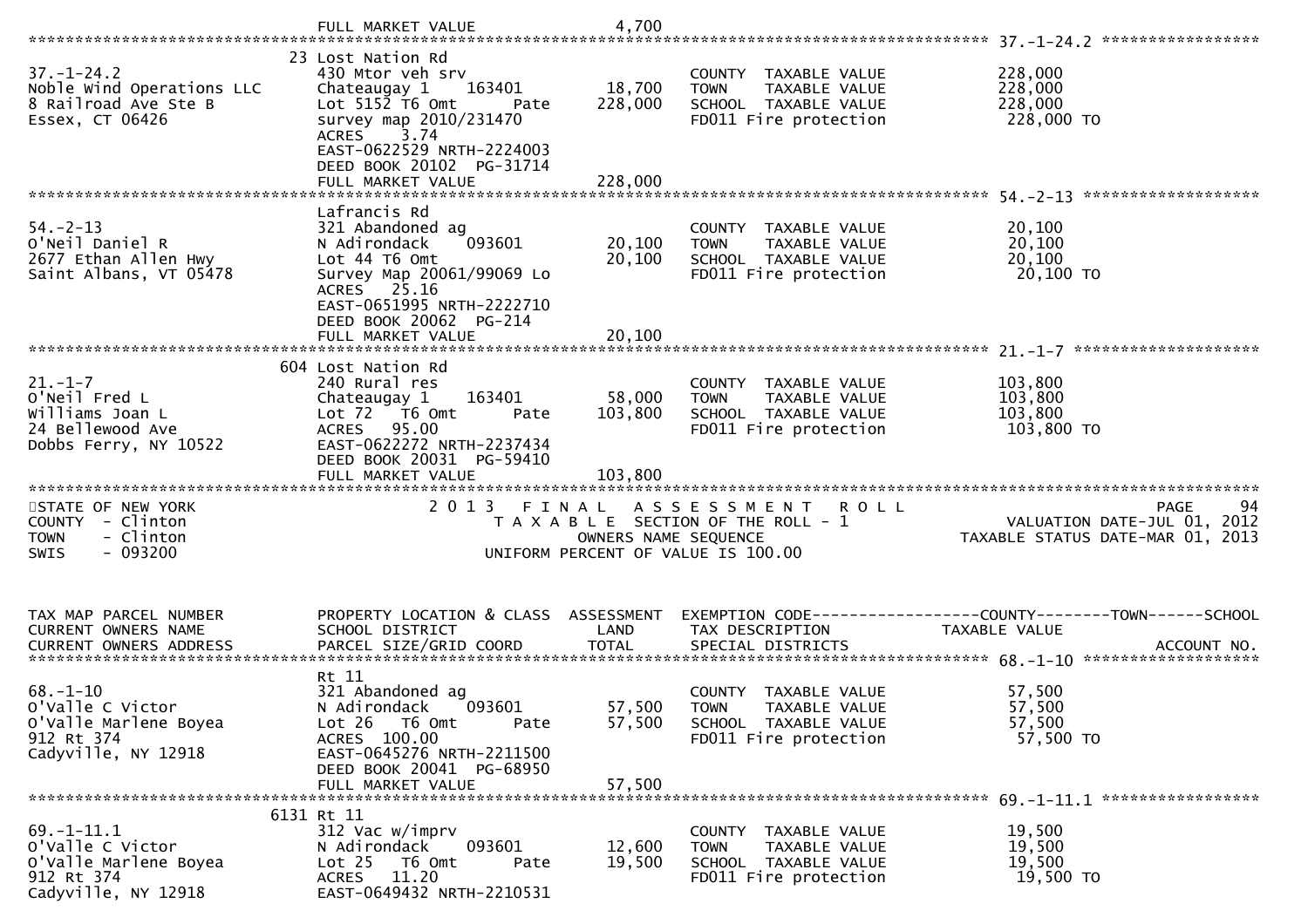|                                                                                                       | DEED BOOK 20041 PG-68950<br>FULL MARKET VALUE                                                                                                                                           | 19,500                     |                                                                                                                                      |                                                                                                |
|-------------------------------------------------------------------------------------------------------|-----------------------------------------------------------------------------------------------------------------------------------------------------------------------------------------|----------------------------|--------------------------------------------------------------------------------------------------------------------------------------|------------------------------------------------------------------------------------------------|
| $52. - 1 - 9.38$<br>OBrien Patrick<br>OBrien Janice<br>43 Edwards Rd<br>Bethany, CT 06524             | Campbell Rd<br>$314$ Rural vac<10<br>Chateaugay 1<br>163401<br>Lot 49 T6omt<br>5.40<br><b>ACRES</b><br>EAST-0628229 NRTH-2222870<br>DEED BOOK 659<br><b>PG-235</b><br>FULL MARKET VALUE | 8,500<br>8,500<br>8,500    | 41101<br><b>VETERANS</b><br>COUNTY TAXABLE VALUE<br><b>TOWN</b><br>TAXABLE VALUE<br>SCHOOL TAXABLE VALUE<br>FD011 Fire protection    | 2,900<br>2,900<br>$\mathbf{0}$<br>5,600<br>5,600<br>8,500<br>8,500 TO                          |
|                                                                                                       |                                                                                                                                                                                         |                            |                                                                                                                                      |                                                                                                |
| $21. - 1 - 5$<br>Oddi Alfred<br>957 North 6th St<br>New Hyde Park, NY 11040                           | 533 Lost Nation Rd<br>321 Abandoned ag<br>Chateaugay 1<br>163401<br>Lot 71  T6 0mt<br>Pate<br>ACRES 63.00<br>EAST-0619780 NRTH-2236145<br>DEED BOOK 20041 PG-75815                      | 42,000<br>42,000           | COUNTY TAXABLE VALUE<br><b>TOWN</b><br>TAXABLE VALUE<br>SCHOOL TAXABLE VALUE<br>FD011 Fire protection                                | 42,000<br>42,000<br>42,000<br>42,000 TO                                                        |
|                                                                                                       | FULL MARKET VALUE                                                                                                                                                                       | 42,000                     |                                                                                                                                      |                                                                                                |
| $67. - 1 - 13.3$<br>Ohlsen Christopher<br>Ohlsen Deborah Ann<br>44 Pearsall Rd<br>Owls Head, NY 12969 | 231 Campbell Rd<br>240 Rural res<br>093601<br>N Adirondack<br>Lot 29 T6omt<br>ACRES 46.00<br>EAST-0628744 NRTH-2212572<br>DEED BOOK 20051 PG-82935<br>FULL MARKET VALUE                 | 30,500<br>58,000<br>58,000 | COUNTY TAXABLE VALUE<br><b>TOWN</b><br>TAXABLE VALUE<br>SCHOOL TAXABLE VALUE<br>FD011 Fire protection                                | 58,000<br>58,000<br>58,000<br>58,000 TO                                                        |
|                                                                                                       |                                                                                                                                                                                         |                            |                                                                                                                                      |                                                                                                |
| STATE OF NEW YORK<br>COUNTY - Clinton<br>- Clinton<br><b>TOWN</b><br>$-093200$<br><b>SWIS</b>         | 2013 FINAL                                                                                                                                                                              | OWNERS NAME SEQUENCE       | <b>ROLL</b><br>A S S E S S M E N T<br>T A X A B L E SECTION OF THE ROLL - 1<br>UNIFORM PERCENT OF VALUE IS 100.00                    | 95<br>PAGE<br>VALUATION DATE-JUL 01, 2012<br>TAXABLE STATUS DATE-MAR 01, 2013                  |
|                                                                                                       |                                                                                                                                                                                         |                            |                                                                                                                                      |                                                                                                |
| TAX MAP PARCEL NUMBER<br>CURRENT OWNERS NAME<br><b>CURRENT OWNERS ADDRESS</b>                         | PROPERTY LOCATION & CLASS ASSESSMENT<br>SCHOOL DISTRICT<br>PARCEL SIZE/GRID COORD                                                                                                       | LAND<br><b>TOTAL</b>       | TAX DESCRIPTION<br>SPECIAL DISTRICTS                                                                                                 | EXEMPTION CODE------------------COUNTY--------TOWN------SCHOOL<br>TAXABLE VALUE<br>ACCOUNT NO. |
| $8.-1-10.1$<br>Osakowicz John J<br>14 Pine Valley Dr<br>South Glens Falls, NY 12803                   | Liberty Pole Rd<br>260 Seasonal res<br>N Adirondack<br>093601<br>Lot 86 T6omt<br>ACRES 124.70<br>EAST-0641650 NRTH-2245867<br>DEED BOOK 20031 PG-52481<br>FULL MARKET VALUE             | 65,900<br>76,000<br>76,000 | COUNTY TAXABLE VALUE<br><b>TOWN</b><br><b>TAXABLE VALUE</b><br>SCHOOL TAXABLE VALUE<br>FD011 Fire protection                         | 76,000<br>76,000<br>76,000<br>76,000 TO                                                        |
|                                                                                                       | 114 Lagree Rd                                                                                                                                                                           |                            |                                                                                                                                      |                                                                                                |
| $38. - 1 - 16$<br>Padula Dominic A<br>Padula Janice<br>42 William St<br>Plattsburgh, NY 12901-2738    | 240 Rural res<br>N Adirondack<br>093601<br>Lot <sub>54</sub><br>T6 Omt<br>Pate<br>ACRES 144.00<br>EAST-0635675 NRTH-2226412<br>DEED BOOK 898<br>$PG-55$                                 | 64,100<br>97,800           | 41101<br><b>VETERANS</b><br>COUNTY<br>TAXABLE VALUE<br><b>TOWN</b><br>TAXABLE VALUE<br>SCHOOL TAXABLE VALUE<br>FD011 Fire protection | 0<br>3,210<br>3,210<br>94,590<br>94,590<br>97,800<br>97,800 TO                                 |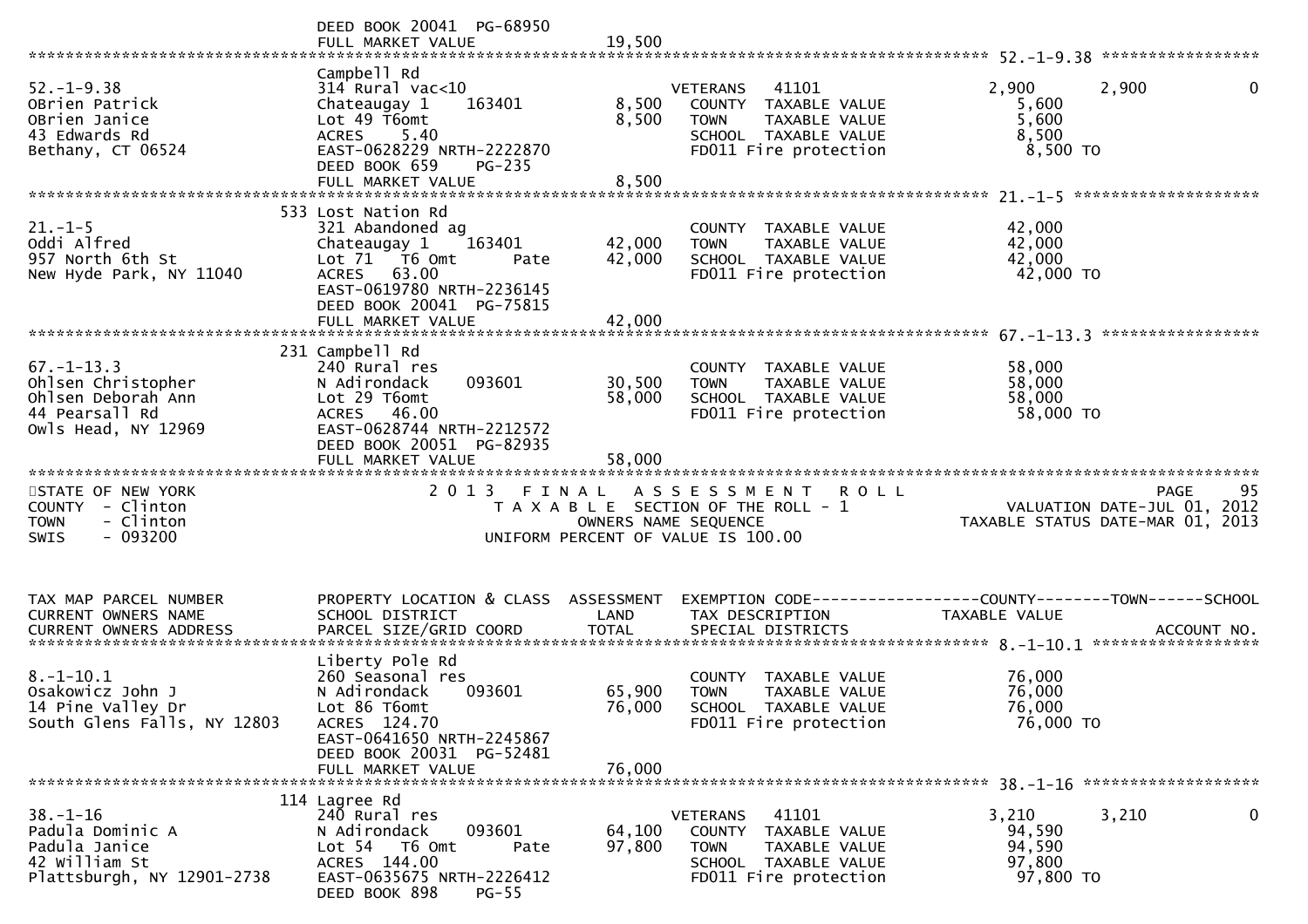|                                                                                                       | FULL MARKET VALUE                                                                                                                                                                                         | 97,800                       |                                                                                                                                   |                                                                         |                                 |
|-------------------------------------------------------------------------------------------------------|-----------------------------------------------------------------------------------------------------------------------------------------------------------------------------------------------------------|------------------------------|-----------------------------------------------------------------------------------------------------------------------------------|-------------------------------------------------------------------------|---------------------------------|
| $67. - 1 - 19$<br>Paige Walter D<br>656 Ryan Rd<br>Churubusco, NY 12923                               | 648/656 Ryan Rd<br>270 Mfg housing<br>093601<br>N Adirondack<br>Lot 32<br>T6 Omt<br>Pate<br>20.00<br><b>ACRES</b><br>EAST-0625510 NRTH-2214433<br>DEED BOOK 20021 PG-45858<br>FULL MARKET VALUE           | 17,500<br>46,400<br>46,400   | RES STAR<br>41854<br>COUNTY TAXABLE VALUE<br><b>TOWN</b><br>TAXABLE VALUE<br>SCHOOL TAXABLE VALUE<br>FD011 Fire protection        | $\mathbf{0}$<br>$\mathbf 0$<br>46,400<br>46,400<br>16,400<br>46,400 TO  | 30,000                          |
| $54. - 2 - 5$<br>Parah Gregory A<br>Parah Kimberly A<br>448 Nottingham Dr<br>Milton, VT 05468         | 357 Lafrancis Rd<br>260 Seasonal res<br>N Adirondack<br>093601<br>Lot 37 T6 Omt<br>Survey Map 20061/99069 Lo<br>ACRES 20.00<br>EAST-0651225 NRTH-2218373<br>DEED BOOK 20061 PG-99246<br>FULL MARKET VALUE | 17,500<br>101,900<br>101,900 | COUNTY TAXABLE VALUE<br><b>TOWN</b><br>TAXABLE VALUE<br>SCHOOL TAXABLE VALUE<br>FD011 Fire protection                             | 101,900<br>101,900<br>101,900<br>101,900 TO                             | ****************                |
| $68. - 1 - 18.21$<br>Parent Cathy L<br>166 Gagnier Rd<br>Churubusco, NY 12923                         | 166 Gagnier Rd<br>210 1 Family Res<br>093601<br>N Adirondack<br>Lot 34<br>T6 Omt<br>Pate<br>1.04<br><b>ACRES</b><br>EAST-0638724 NRTH-2214250<br>DEED BOOK 20011 PG-37235<br>FULL MARKET VALUE            | 5,200<br>77,900<br>77,900    | 41854<br><b>RES STAR</b><br>COUNTY TAXABLE VALUE<br><b>TOWN</b><br>TAXABLE VALUE<br>SCHOOL TAXABLE VALUE<br>FD011 Fire protection | $\mathbf{0}$<br>$\mathbf{0}$<br>77,900<br>77,900<br>47,900<br>77,900 TO | 30,000                          |
| STATE OF NEW YORK<br>COUNTY - Clinton<br><b>TOWN</b><br>- Clinton<br>$-093200$<br><b>SWIS</b>         | 2 0 1 3<br>FINAL                                                                                                                                                                                          | OWNERS NAME SEQUENCE         | A S S E S S M E N T R O L L<br>T A X A B L E SECTION OF THE ROLL - 1<br>UNIFORM PERCENT OF VALUE IS 100.00                        | PAGE<br>VALUATION DATE-JUL 01, 2012<br>TAXABLE STATUS DATE-MAR 01, 2013 | 96                              |
| TAX MAP PARCEL NUMBER<br>CURRENT OWNERS NAME                                                          | PROPERTY LOCATION & CLASS ASSESSMENT<br>SCHOOL DISTRICT                                                                                                                                                   | LAND                         | TAX DESCRIPTION                                                                                                                   | TAXABLE VALUE                                                           | ACCOUNT NO.<br>**************** |
| $68. - 1 - 18.22$<br>Parent Cathy L<br>166 Gagnier Rd<br>Churubusco, NY 12923                         | Gagnier Rd<br>321 Abandoned ag<br>N Adirondack<br>093601<br>Lot 34 T6omt<br>ACRES 24.00<br>EAST-0638758 NRTH-2214886<br>DEED BOOK 20011 PG-37236<br>FULL MARKET VALUE                                     | 20,100<br>20,100<br>20,100   | COUNTY TAXABLE VALUE<br><b>TOWN</b><br>TAXABLE VALUE<br>SCHOOL TAXABLE VALUE<br>FD011 Fire protection                             | 20,100<br>20,100<br>20,100<br>20,100 ТО                                 |                                 |
| $22. - 1 - 16.3$<br>Parent Mark<br>231 whalen Rd<br>Churubusco, NY 12923<br>MAY BE SUBJECT TO PAYMENT | whalen Rd<br>321 Abandoned ag<br>093601<br>N Adirondack<br>Lot 69 T6omt<br>ACRES 107.40<br>EAST-0626338 NRTH-2231804<br>DEED BOOK 20011 PG-31000                                                          | 71,200<br>71,200             | AGRI DISTR 41720<br>COUNTY TAXABLE VALUE<br><b>TOWN</b><br>TAXABLE VALUE<br>SCHOOL TAXABLE VALUE<br>FD011 Fire protection         | 40,291<br>40,291<br>30,909<br>30,909<br>30,909<br>71,200 TO             | 40,291                          |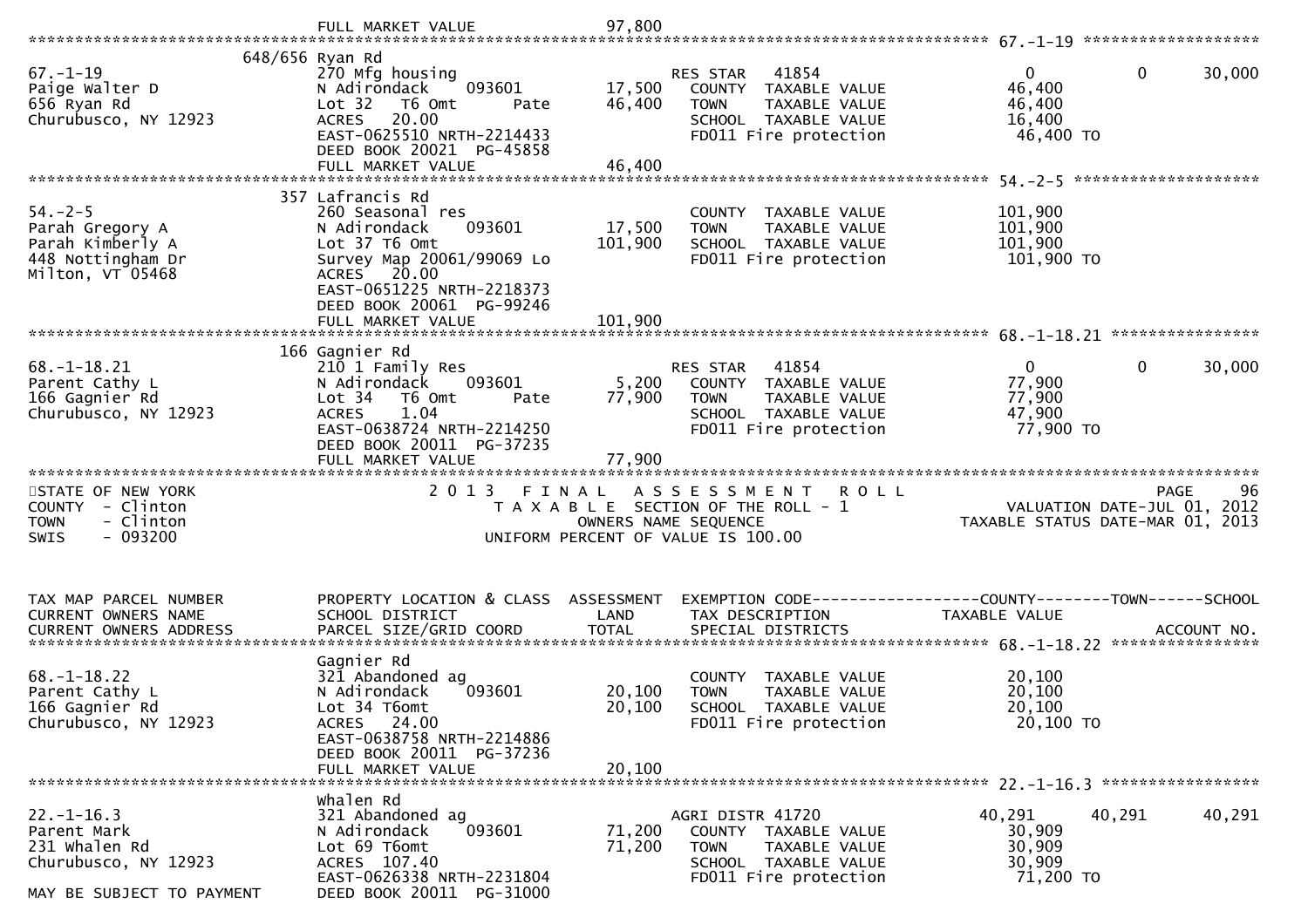| UNDER AGDIST LAW TIL 2017                                                                      | FULL MARKET VALUE                                                                                                                                                                                        | 71,200                  |                                                                                                                           |                                                                                |        |
|------------------------------------------------------------------------------------------------|----------------------------------------------------------------------------------------------------------------------------------------------------------------------------------------------------------|-------------------------|---------------------------------------------------------------------------------------------------------------------------|--------------------------------------------------------------------------------|--------|
| $38.1 - 1 - 18.1$<br>Parent Oliver<br>Parent Rachael<br>507 North Farm Rd<br>Chazy, NY 12921   | Clinton Mills Rd<br>311 Res vac land<br>N Adirondack<br>093601<br>Lot 66 T6 Omt<br>Pate<br>90.00 DPTH 115.00<br><b>FRNT</b><br>EAST-0640339 NRTH-2230913<br>DEED BOOK 483<br>PG-794<br>FULL MARKET VALUE | 3,400<br>3,400<br>3,400 | COUNTY TAXABLE VALUE<br>TAXABLE VALUE<br><b>TOWN</b><br>SCHOOL TAXABLE VALUE<br>FD011 Fire protection                     | 3,400<br>3,400<br>3,400<br>3,400 TO                                            |        |
|                                                                                                | 6 Broad St                                                                                                                                                                                               |                         |                                                                                                                           |                                                                                |        |
| $38.1 - 1 - 18.2$<br>Parent Paul<br>Parent Susan<br>236 Duprey Rd<br>Chazy, NY 12921-2009      | 220 2 Family Res<br>093601<br>N Adirondack<br>Lot 66 T6omt<br>FRNT 82.50 DPTH 264.00<br>EAST-0640403 NRTH-2231008<br>DEED BOOK 677<br>$PG-41$                                                            | 4,100<br>10,000         | COUNTY TAXABLE VALUE<br>TAXABLE VALUE<br><b>TOWN</b><br>SCHOOL TAXABLE VALUE<br>FD011 Fire protection                     | 10,000<br>10,000<br>10,000<br>10,000 TO                                        |        |
|                                                                                                |                                                                                                                                                                                                          |                         |                                                                                                                           |                                                                                |        |
| $22. - 1 - 16.2$<br>Parent Sherwood<br>Parent Carolyn<br>231 whalen Rd<br>Churubusco, NY 12923 | whalen Rd<br>$314$ Rural vac<10<br>093601<br>N Adirondack<br>Lot 69 T6omt<br>7.00<br><b>ACRES</b><br>EAST-0625223 NRTH-2233391<br>DEED BOOK 20011 PG-30999                                               | 9,800<br>9,800          | AGRI DISTR 41720<br>COUNTY TAXABLE VALUE<br><b>TOWN</b><br>TAXABLE VALUE<br>SCHOOL TAXABLE VALUE<br>FD011 Fire protection | 7,980<br>7,980<br>1,820<br>1,820<br>1,820<br>9,800 TO                          | 7,980  |
| MAY BE SUBJECT TO PAYMENT                                                                      | FULL MARKET VALUE                                                                                                                                                                                        | 9,800                   |                                                                                                                           |                                                                                |        |
| UNDER AGDIST LAW TIL 2017                                                                      |                                                                                                                                                                                                          |                         |                                                                                                                           |                                                                                |        |
| STATE OF NEW YORK<br>COUNTY - Clinton<br>- Clinton<br><b>TOWN</b><br>$-093200$<br><b>SWIS</b>  | 2013 FINAL                                                                                                                                                                                               | OWNERS NAME SEQUENCE    | A S S E S S M E N T R O L L<br>T A X A B L E SECTION OF THE ROLL - 1<br>UNIFORM PERCENT OF VALUE IS 100.00                | <b>PAGE</b><br>VALUATION DATE-JUL 01, 2012<br>TAXABLE STATUS DATE-MAR 01, 2013 | 97     |
| TAX MAP PARCEL NUMBER<br>CURRENT OWNERS NAME                                                   | PROPERTY LOCATION & CLASS ASSESSMENT<br>SCHOOL DISTRICT                                                                                                                                                  | LAND                    | TAX DESCRIPTION                                                                                                           | EXEMPTION CODE-----------------COUNTY-------TOWN------SCHOOL<br>TAXABLE VALUE  |        |
| $22. - 1 - 19$<br>Parent Sherwood<br>Parent Carolyn<br>231 Whalen Rd<br>Churubusco, NY 12923   | Whalen Rd<br>105 Vac farmland<br>N Adirondack<br>093601<br>Lot 72 T6omt<br>ACRES 54.40<br>EAST-0624449 NRTH-2235740                                                                                      | 43,600                  | AGRI DISTR 41720<br>42,600 COUNTY TAXABLE VALUE<br>TOWN TAXABLE VALUE<br>SCHOOL TAXABLE VALUE<br>FD011 Fire protection    | 18,627<br>18,627<br>24,973<br>24,973<br>24,973<br>43,600 TO                    | 18,627 |
| MAY BE SUBJECT TO PAYMENT<br>UNDER AGDIST LAW TIL 2017                                         | DEED BOOK 464<br>PG-247<br>FULL MARKET VALUE                                                                                                                                                             | 43,600                  |                                                                                                                           |                                                                                |        |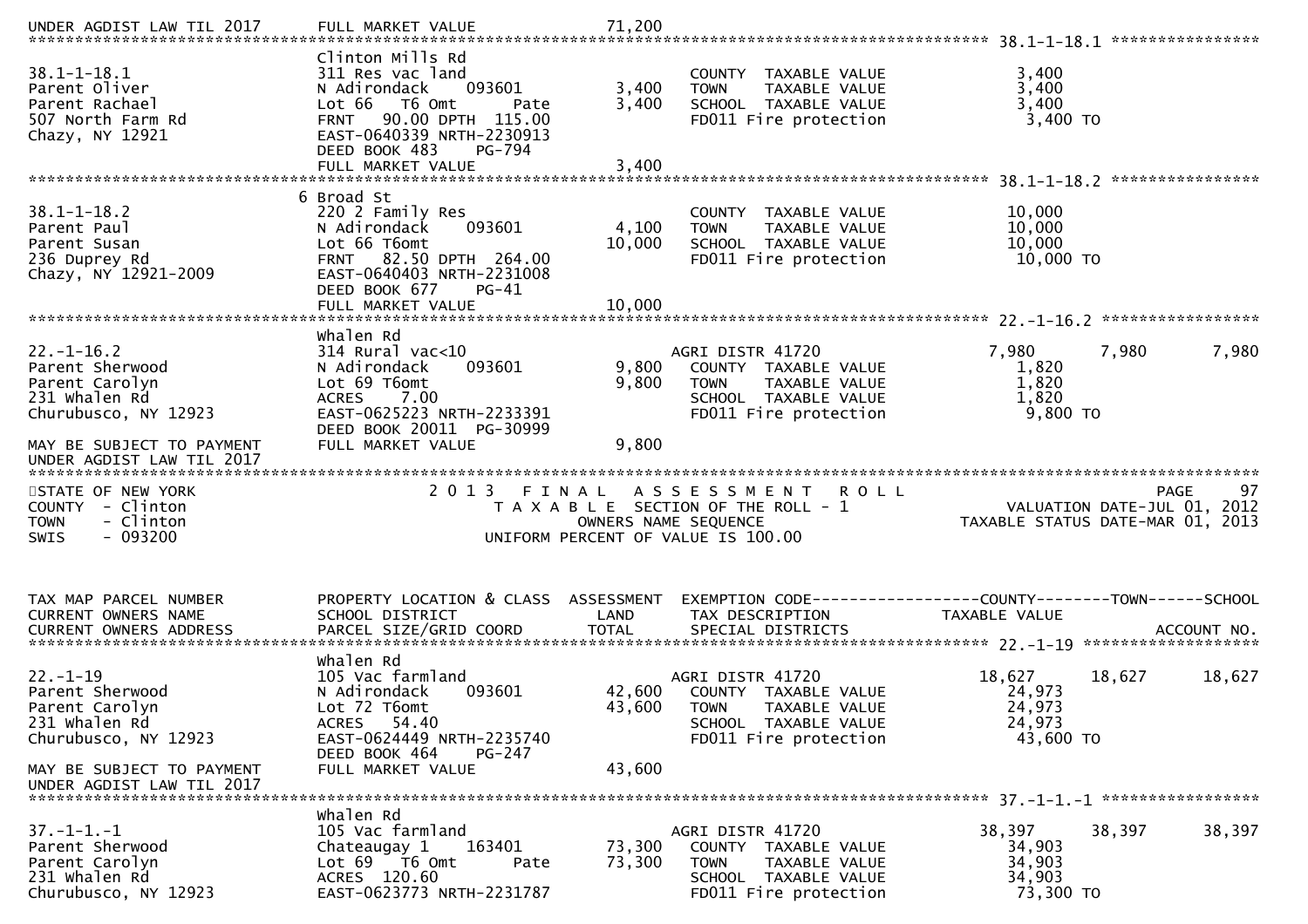| MAY BE SUBJECT TO PAYMENT<br>UNDER AGDIST LAW TIL 2017                                           | PG-00247<br>DEED BOOK 464<br>FULL MARKET VALUE                                                                                                                                                         | 73,300                             |                                                                                                                                           |                                                                                        |                                     |
|--------------------------------------------------------------------------------------------------|--------------------------------------------------------------------------------------------------------------------------------------------------------------------------------------------------------|------------------------------------|-------------------------------------------------------------------------------------------------------------------------------------------|----------------------------------------------------------------------------------------|-------------------------------------|
|                                                                                                  |                                                                                                                                                                                                        |                                    |                                                                                                                                           |                                                                                        |                                     |
| $37. - 1 - 1. - 2$<br>Parent Sherwood<br>Parent Carolyn<br>231 whalen Rd<br>Churubusco, NY 12923 | 231 whalen Rd<br>241 Rural res&ag<br>N Adirondack<br>093601<br>Lot 69 T6 Omt Patent<br>93.00<br><b>ACRES</b><br>EAST-0623773 NRTH-2231787                                                              |                                    | 10 YR AGR 41700<br>64,000 AGRI DISTR 41720<br>153,300 RES STAR<br>41854<br>42100<br>483A EX<br>COUNTY TAXABLE VALUE                       | 10,000<br>10,000<br>37,234<br>37,234<br>$\mathbf{0}$<br>0<br>4,300<br>4,300<br>101,766 | 10,000<br>37,234<br>30,000<br>4,300 |
| MAY BE SUBJECT TO PAYMENT<br>UNDER AGDIST LAW TIL 2017                                           | DEED BOOK 464<br>$PG-247$<br>FULL MARKET VALUE                                                                                                                                                         | 153,300                            | <b>TAXABLE VALUE</b><br><b>TOWN</b><br>SCHOOL TAXABLE VALUE<br>FD011 Fire protection<br>4,300 EX                                          | 101,766<br>71,766<br>149,000 TO                                                        |                                     |
|                                                                                                  |                                                                                                                                                                                                        |                                    |                                                                                                                                           |                                                                                        |                                     |
| $21. - 1 - 14.1$<br>Parent Sherwood J<br>Parent Carolyn<br>231 whalen Rd<br>Churubusco, NY 12923 | Lost Nation Rd<br>321 Abandoned ag<br>093601<br>N Adirondack<br>Lot 71<br>T6 Omt<br>Pate<br>70.00<br><b>ACRES</b><br>EAST-0623131 NRTH-2233760<br>DEED BOOK 20041 PG-74107                             | 49,500<br>49,500                   | AGRI DISTR 41720<br>COUNTY TAXABLE VALUE<br>TAXABLE VALUE<br><b>TOWN</b><br>SCHOOL TAXABLE VALUE<br>FD011 Fire protection                 | 25,423<br>25,423<br>24,077<br>24,077<br>24,077<br>49,500 TO                            | 25,423                              |
| MAY BE SUBJECT TO PAYMENT<br>UNDER AGDIST LAW TIL 2017                                           | FULL MARKET VALUE                                                                                                                                                                                      | 49,500                             |                                                                                                                                           |                                                                                        |                                     |
| $82 - 2 - 8.2$<br>Parisi Michael P<br>664 Forest Rd<br>Northford, CT 06472                       | Gagnier Rd<br>321 Abandoned ag<br>N Adirondack<br>093601<br>Lot 28 T6 Omt<br>17.40<br><b>ACRES</b><br>EAST-0634742 NRTH-2208492<br>DEED BOOK 588<br>PG-632<br>FULL MARKET VALUE                        | 16,200<br>16,200<br>16,200         | COUNTY TAXABLE VALUE<br>TAXABLE VALUE<br><b>TOWN</b><br>SCHOOL TAXABLE VALUE<br>FD011 Fire protection                                     | 16,200<br>16,200<br>16,200<br>16,200 TO                                                |                                     |
| STATE OF NEW YORK<br>COUNTY - Clinton<br>- Clinton<br><b>TOWN</b><br>$-093200$<br><b>SWIS</b>    | 2 0 1 3<br>FINAL                                                                                                                                                                                       |                                    | A S S E S S M E N T<br><b>ROLL</b><br>T A X A B L E SECTION OF THE ROLL - 1<br>OWNERS NAME SEQUENCE<br>UNIFORM PERCENT OF VALUE IS 100.00 | <b>PAGE</b><br>VALUATION DATE-JUL 01, 2012<br>TAXABLE STATUS DATE-MAR 01, 2013         | 98                                  |
| TAX MAP PARCEL NUMBER<br>CURRENT OWNERS NAME<br><b>CURRENT OWNERS ADDRESS</b>                    | PROPERTY LOCATION & CLASS<br>SCHOOL DISTRICT<br>PARCEL SIZE/GRID COORD                                                                                                                                 | ASSESSMENT<br>LAND<br><b>TOTAL</b> | TAX DESCRIPTION<br>SPECIAL DISTRICTS                                                                                                      | EXEMPTION CODE-----------------COUNTY-------TOWN------SCHOOL<br>TAXABLE VALUE          | ACCOUNT NO.                         |
| $22. - 1 - 2$<br>Parmeter Dale<br>Beach Brian<br>630 Cassidy Rd<br>Chateaugay, NY 12920          | Merchia Rd<br>321 Abandoned ag<br>Chateaugay 1<br>163401<br>Lot <sub>73</sub><br>T6 Omt<br>Pate<br><b>ACRES</b><br>50.00<br>EAST-0627376 NRTH-2238103<br>DEED BOOK 99001 PG-13379<br>FULL MARKET VALUE | 16,000<br>16,000<br>16,000         | COUNTY TAXABLE VALUE<br><b>TOWN</b><br><b>TAXABLE VALUE</b><br>SCHOOL TAXABLE VALUE<br>FD011 Fire protection                              | 16,000<br>16,000<br>16,000<br>16,000 TO                                                |                                     |
| $21. - 1 - 19.1$<br>Parmeter Roger                                                               | County Line Rd<br>321 Abandoned ag<br>Chateaugay 1<br>163401                                                                                                                                           | 24,800                             | TAXABLE VALUE<br><b>COUNTY</b><br><b>TOWN</b><br>TAXABLE VALUE                                                                            | 24,800<br>24,800                                                                       |                                     |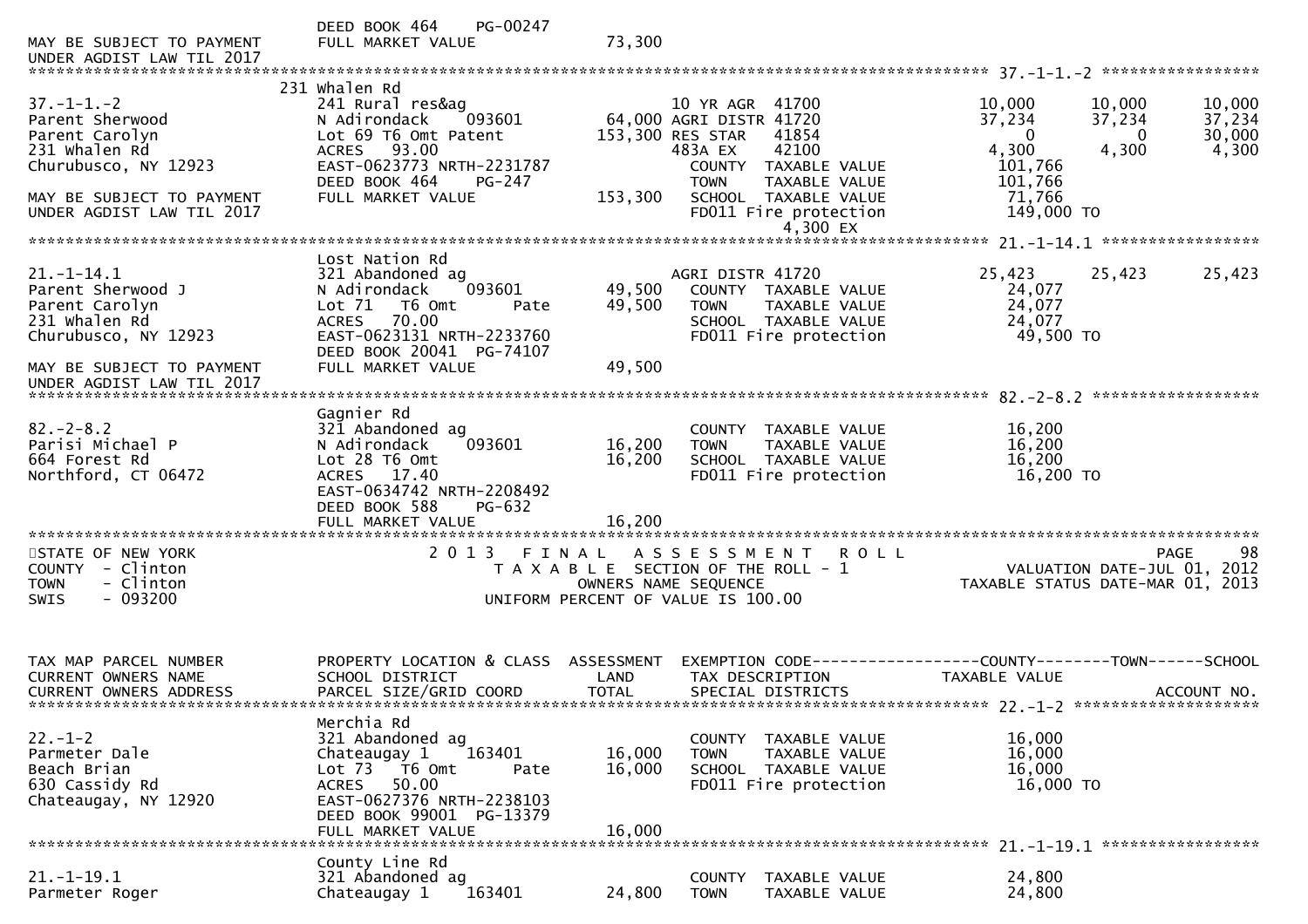| 1348 County Line Rd<br>Chateaugay, NY 12920                                                          | T6 Omt<br>Lot $71$<br>Pate<br>38.00<br><b>ACRES</b><br>EAST-0616514 NRTH-2236636<br>DEED BOOK 646<br>PG-1130                                                      | 24,800           | SCHOOL TAXABLE VALUE<br>FD011 Fire protection                                                                                                     | 24,800<br>24,800 TO                                                                    |                   |
|------------------------------------------------------------------------------------------------------|-------------------------------------------------------------------------------------------------------------------------------------------------------------------|------------------|---------------------------------------------------------------------------------------------------------------------------------------------------|----------------------------------------------------------------------------------------|-------------------|
|                                                                                                      |                                                                                                                                                                   |                  |                                                                                                                                                   |                                                                                        |                   |
| $21. - 1 - 16.2$<br>Parmeter Roger L<br>1348 County Line Rd<br>Chateaugay, NY 12920                  | 1348 County Line Rd<br>210 1 Family Res<br>Chateaugay 1<br>163401<br>Lot 71 T6omt<br><b>ACRES</b><br>2.50<br>EAST-0616128 NRTH-2233472<br>DEED BOOK 622<br>PG-571 | 73,600           | RES STAR 41854<br>6,200 RS STAR MH 41864<br>COUNTY TAXABLE VALUE<br><b>TOWN</b><br>TAXABLE VALUE<br>SCHOOL TAXABLE VALUE<br>FD011 Fire protection | 0<br>$\mathbf 0$<br>$\mathbf 0$<br>$\Omega$<br>73,600<br>73,600<br>30,000<br>73,600 TO | 30,000<br>13,600  |
|                                                                                                      |                                                                                                                                                                   |                  |                                                                                                                                                   |                                                                                        |                   |
| $37. - 1 - 7.1$<br>Patnode Kenneth<br>Patnode Cathy<br>1307 Clinton Mills Rd<br>Churubusco, NY 12923 | Looby Rd<br>321 Abandoned ag<br>N Adirondack<br>093601<br>ACRES 25.50<br>EAST-0632984 NRTH-2231842<br>DEED BOOK 20072 PG-4478                                     | 20,300<br>20,300 | COUNTY TAXABLE VALUE<br>TAXABLE VALUE<br><b>TOWN</b><br>SCHOOL TAXABLE VALUE<br>FD011 Fire protection                                             | 20,300<br>20,300<br>20,300<br>20,300 TO                                                |                   |
|                                                                                                      | FULL MARKET VALUE                                                                                                                                                 | 20,300           |                                                                                                                                                   |                                                                                        |                   |
|                                                                                                      | 1307 Clinton Mills Rd                                                                                                                                             |                  |                                                                                                                                                   |                                                                                        |                   |
| $38.1 - 1 - 29$<br>Patnode Kenneth J<br>Patnode Cathy<br>PO Box 73<br>Churubusco, NY 12923-0073      | 210 1 Family Res<br>N Adirondack<br>093601<br>Lot 55 T6 Omt<br>Pate<br>FRNT 84.00 DPTH 230.00<br>EAST-0640217 NRTH-2230689<br>DEED BOOK 99001 PG-13724            | 4,100<br>54,300  | 41854<br>RES STAR<br>COUNTY TAXABLE VALUE<br><b>TOWN</b><br>TAXABLE VALUE<br>SCHOOL TAXABLE VALUE<br>FD011 Fire protection                        | $\overline{0}$<br>$\mathbf 0$<br>54,300<br>54,300<br>24,300<br>54,300 TO               | 30,000            |
|                                                                                                      |                                                                                                                                                                   |                  |                                                                                                                                                   |                                                                                        |                   |
| STATE OF NEW YORK<br>COUNTY - Clinton<br>- Clinton<br><b>TOWN</b><br>$-093200$<br><b>SWIS</b>        | 2 0 1 3                                                                                                                                                           | FINAL            | A S S E S S M E N T<br><b>ROLL</b><br>T A X A B L E SECTION OF THE ROLL - 1<br>OWNERS NAME SEQUENCE<br>UNIFORM PERCENT OF VALUE IS 100.00         | VALUATION DATE-JUL 01, 2012<br>TAXABLE STATUS DATE-MAR 01, 2013                        | 99<br><b>PAGE</b> |
|                                                                                                      |                                                                                                                                                                   |                  |                                                                                                                                                   |                                                                                        |                   |
| TAX MAP PARCEL NUMBER<br>CURRENT OWNERS NAME                                                         | PROPERTY LOCATION & CLASS ASSESSMENT<br>SCHOOL DISTRICT                                                                                                           | LAND             | TAX DESCRIPTION                                                                                                                                   | EXEMPTION CODE-----------------COUNTY--------TOWN------SCHOOL<br>TAXABLE VALUE         |                   |
|                                                                                                      | 162 Frontier Rd                                                                                                                                                   |                  |                                                                                                                                                   |                                                                                        |                   |
| $7. - 1 - 21.2$<br>Patnode Thomas W<br>693 Deweys Bridge Rd<br>whitehall, NY 12887                   | 240 Rural res<br>N Adirondack<br>093601<br>T6omt Lot 87<br>ACRES 27.70<br>EAST-0633640 NRTH-2243241<br>DEED BOOK 20072 PG-8413                                    | 23,600<br>61,500 | COUNTY TAXABLE VALUE<br><b>TOWN</b><br>TAXABLE VALUE<br>SCHOOL TAXABLE VALUE<br>FD011 Fire protection                                             | 61,500<br>61,500<br>61,500<br>61,500 TO                                                |                   |
|                                                                                                      | FULL MARKET VALUE                                                                                                                                                 | 61,500           |                                                                                                                                                   |                                                                                        |                   |
| $82 - 2 - 4$<br>Patnode Warren<br>69 Virginia Ave<br>Rochester, NY 14619                             | 61 Campbell Rd<br>$314$ Rural vac<10<br>093601<br>N Adirondack<br>Lot 29 T6 Omt<br>2.25<br><b>ACRES</b>                                                           | 6,000<br>6,000   | COUNTY TAXABLE VALUE<br>TAXABLE VALUE<br><b>TOWN</b><br>SCHOOL TAXABLE VALUE<br>FD011 Fire protection                                             | 6,000<br>6,000<br>6,000<br>6,000 TO                                                    |                   |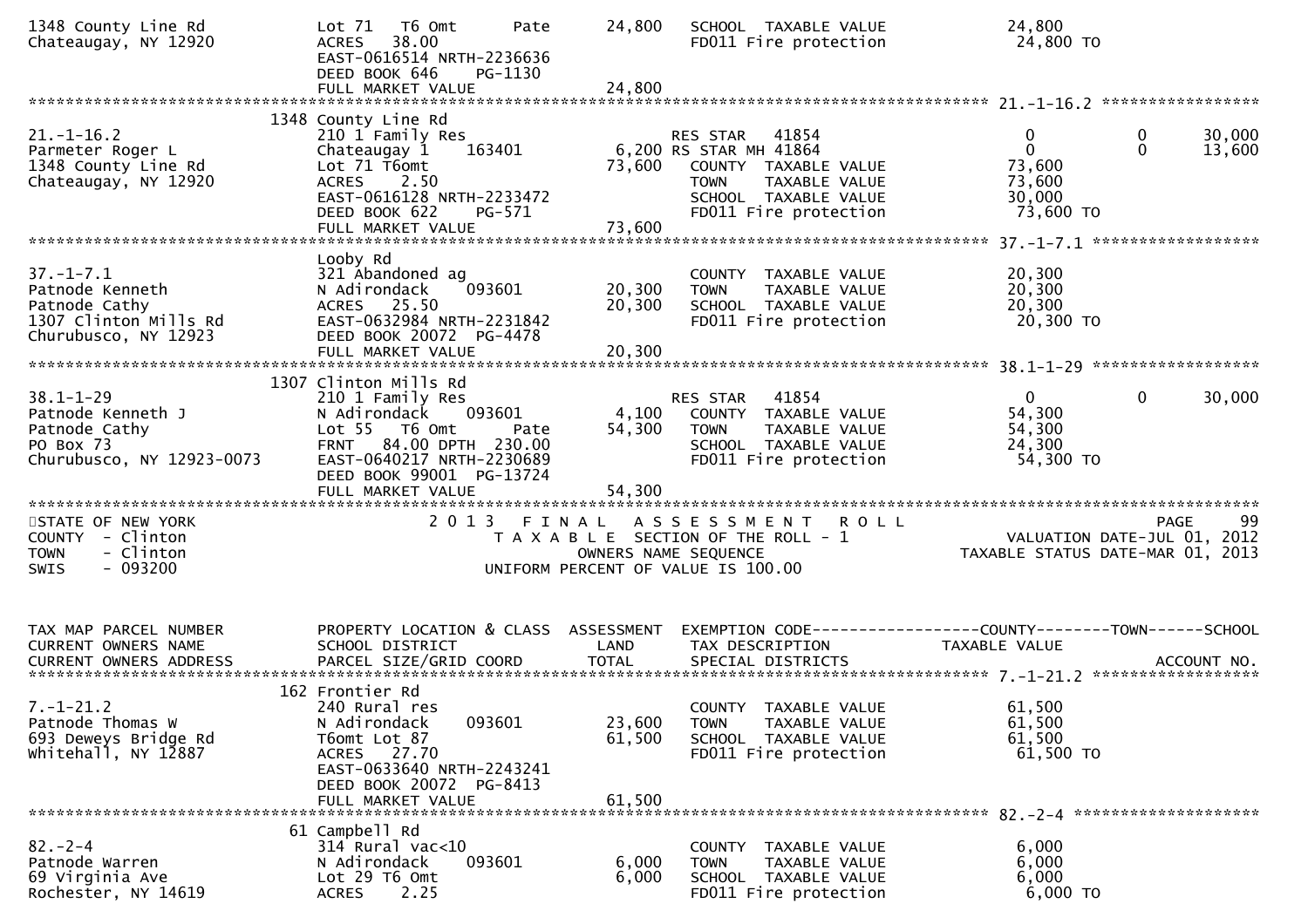|                                                                                               | EAST-0630626 NRTH-2208506<br>DEED BOOK 583<br>PG-1138<br>FULL MARKET VALUE                                                                                                                          | 6,000                      |                                                                                                                                                     |                                                                 |                                                                                |
|-----------------------------------------------------------------------------------------------|-----------------------------------------------------------------------------------------------------------------------------------------------------------------------------------------------------|----------------------------|-----------------------------------------------------------------------------------------------------------------------------------------------------|-----------------------------------------------------------------|--------------------------------------------------------------------------------|
| $68. - 1 - 3$<br>Patnode William L<br>Patnode Linda M<br>27 McIntosh Dr<br>Peru, NY 12972     | Rt 11<br>311 Res vac land<br>N Adirondack<br>093601<br>Lot 35  T6 0mt<br>Pate<br>FRNT 176.10 DPTH 441.02<br>EAST-0640586 NRTH-2216752<br>DEED BOOK 20092 PG-26770<br>FULL MARKET VALUE              | 4,900<br>4,900<br>4,900    | COUNTY TAXABLE VALUE<br><b>TOWN</b><br>TAXABLE VALUE<br>SCHOOL TAXABLE VALUE<br>FD011 Fire protection                                               | 4,900<br>4,900<br>4,900<br>4,900 TO                             |                                                                                |
| $66. - 1 - 2.1$<br>Payne Gary<br>542 High St<br>Bridport, VT 05734                            | Ryan Rd<br>321 Abandoned ag<br>Chateaugay 1<br>163401<br>Lot 31 76 0mt<br>Pate<br>ACRES 58.80<br>EAST-0622593 NRTH-2215715<br>DEED BOOK 99001 PG-17306<br>FULL MARKET VALUE                         | 20,200<br>20,200<br>20,200 | COUNTY TAXABLE VALUE<br><b>TOWN</b><br>TAXABLE VALUE<br>SCHOOL TAXABLE VALUE<br>FD011 Fire protection                                               | 20,200<br>20,200<br>20,200<br>20,200 TO                         |                                                                                |
| $7. - 1 - 4.1$<br>Peck Todd J<br>683 Frontier Rd<br>Churubusco, NY 12923                      | 681-683 Frontier Rd<br>210 1 Family Res<br>Chateaugay 1<br>163401<br>Lot 89 T6 Omt Patent<br>ACRES 1.00 BANK<br>860<br>EAST-0625509 NRTH-2244391<br>DEED BOOK 20102 PG-37215<br>FULL MARKET VALUE   | 5,000<br>67,700<br>67,700  | 41854<br>RES STAR<br>COUNTY TAXABLE VALUE<br><b>TOWN</b><br>TAXABLE VALUE<br>SCHOOL TAXABLE VALUE<br>FD011 Fire protection                          | $\overline{0}$<br>67,700<br>67,700<br>37,700<br>67,700 TO       | $\mathbf{0}$<br>30,000                                                         |
| STATE OF NEW YORK<br>COUNTY - Clinton<br>- Clinton<br><b>TOWN</b><br>$-093200$<br><b>SWIS</b> |                                                                                                                                                                                                     |                            | 2013 FINAL ASSESSMENT ROLL<br>T A X A B L E SECTION OF THE ROLL - 1<br>OWNERS NAME SEQUENCE<br>UNIFORM PERCENT OF VALUE IS 100.00                   |                                                                 | 100<br>PAGE<br>VALUATION DATE-JUL 01, 2012<br>TAXABLE STATUS DATE-MAR 01, 2013 |
| TAX MAP PARCEL NUMBER<br>CURRENT OWNERS NAME<br>CURRENT OWNERS ADDRESS                        | PROPERTY LOCATION & CLASS ASSESSMENT<br>SCHOOL DISTRICT<br>PARCEL SIZE/GRID COORD                                                                                                                   | LAND<br><b>TOTAL</b>       | TAX DESCRIPTION<br>SPECIAL DISTRICTS                                                                                                                | TAXABLE VALUE                                                   | ACCOUNT NO.                                                                    |
| $69. - 1 - 14.2$<br>Pelletier Marcel A<br>466 Brandy Brook Rd<br>Ellenburg Center, NY 12934   | 466 Brandy Brook Rd<br>210 1 Family Res<br>093601<br>N Adirondack<br>Lot 25 T6omt<br>9.30 BANK<br><b>ACRES</b><br>432<br>EAST-0648355 NRTH-2209628<br>DEED BOOK 20102 PG-30807<br>FULL MARKET VALUE | 120,000<br>120,000         | AGED COUN 41802<br>11,600 SR STAR<br>41834<br>COUNTY TAXABLE VALUE<br><b>TOWN</b><br>TAXABLE VALUE<br>SCHOOL TAXABLE VALUE<br>FD011 Fire protection | 60,000<br>$\Omega$<br>60,000<br>120,000<br>56,700<br>120,000 TO | 0<br>$\bf{0}$<br>$\Omega$<br>63,300<br>38.1-1-15 *******************           |
| $38.1 - 1 - 15$<br>Perrault Jean-Paul<br>85 Sycamore Rd<br>Jersey City, NJ 07305              | 16 Smith St<br>210 1 Family Res<br>093601<br>N Adirondack<br>Lot 66<br>T6 Omt<br>Pate<br>FRNT 82.50 DPTH 255.00<br>EAST-0640374 NRTH-2231248                                                        | 4,100<br>15,000            | COUNTY TAXABLE VALUE<br>TAXABLE VALUE<br><b>TOWN</b><br>SCHOOL TAXABLE VALUE<br>FD011 Fire protection                                               | 15,000<br>15,000<br>15,000<br>15,000 TO                         |                                                                                |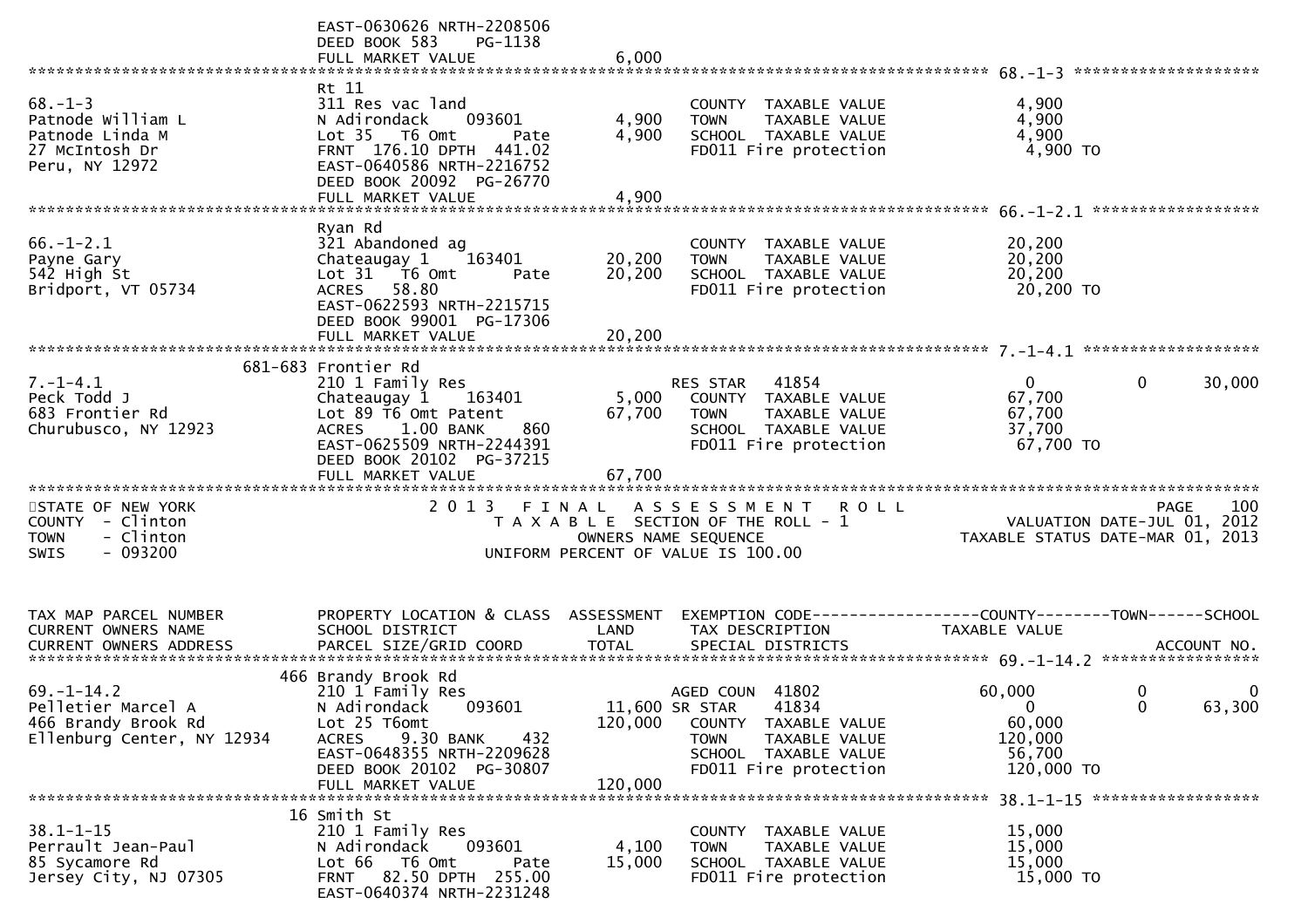|                                                                                               | DEED BOOK 20102 PG-34118<br>FULL MARKET VALUE                                                                                                                                                        | 15,000                    |                                                                                                                                                               |                                                                                      |        |
|-----------------------------------------------------------------------------------------------|------------------------------------------------------------------------------------------------------------------------------------------------------------------------------------------------------|---------------------------|---------------------------------------------------------------------------------------------------------------------------------------------------------------|--------------------------------------------------------------------------------------|--------|
| $38.1 - 1 - 25$<br>Perreault Alvin M<br>PO Box 134<br>Churubusco, NY 12923                    | 1259 Clinton Mills Rd<br>210 1 Family Res<br>N Adirondack<br>093601<br>Lot 55 T6 Omt<br>Pate<br>FRNT 99.00 DPTH 140.00<br>EAST-0641397 NRTH-2230878<br>DEED BOOK 20061 PG-90839<br>FULL MARKET VALUE | 4,000<br>48,300<br>48,300 | RES STAR 41854<br>COUNTY TAXABLE VALUE<br><b>TOWN</b><br>TAXABLE VALUE<br>SCHOOL TAXABLE VALUE<br>FD011 Fire protection                                       | $\overline{0}$<br>0<br>48,300<br>48,300<br>18,300<br>48,300 TO                       | 30,000 |
|                                                                                               |                                                                                                                                                                                                      |                           |                                                                                                                                                               |                                                                                      |        |
| $25. - 1 - 5.1$<br>Perrin Michael M<br>606 Canaan Rd<br>Ellenburg Depot, NY 12935             | 68 Clinton Mills Rd<br>210 1 Family Res<br>093601<br>N Adirondack<br>Lot 61 T6 Omt<br>Pate<br>2.50<br><b>ACRES</b><br>EAST-0670245 NRTH-2234992<br>DEED BOOK 20132 PG-54184<br>FULL MARKET VALUE     | 6,200<br>37,300<br>37,300 | COUNTY TAXABLE VALUE<br>TAXABLE VALUE<br><b>TOWN</b><br>SCHOOL TAXABLE VALUE<br>FD011 Fire protection<br>OT002 Omitted Tax-County<br>OT003 Omitted Tax-School | 37,300<br>37,300<br>37,300<br>37,300 TO<br>47.79 MT<br>78.22 MT                      |        |
|                                                                                               | Frontier Rd                                                                                                                                                                                          |                           |                                                                                                                                                               |                                                                                      |        |
| $6. - 1 - 8$<br>Perry Robert<br>Jarvis Darlene S<br>153 Prospect Ave<br>Plattsburgh, NY 12901 | 260 Seasonal res<br>163401<br>Chateaugay 1<br>Lot 89 T6 Omt<br>Pate<br>ACRES 189.80<br>EAST-0621761 NRTH-2244555<br>DEED BOOK 1025 PG-22                                                             | 77,500<br>83,600          | COUNTY TAXABLE VALUE<br>TAXABLE VALUE<br><b>TOWN</b><br>SCHOOL TAXABLE VALUE<br>FD011 Fire protection                                                         | 83,600<br>83,600<br>83,600<br>83,600 TO                                              |        |
|                                                                                               | FULL MARKET VALUE                                                                                                                                                                                    | 83,600                    |                                                                                                                                                               |                                                                                      |        |
| STATE OF NEW YORK<br>COUNTY - Clinton<br>- Clinton<br><b>TOWN</b><br>$-093200$<br><b>SWIS</b> |                                                                                                                                                                                                      | OWNERS NAME SEQUENCE      | 2013 FINAL ASSESSMENT ROLL<br>T A X A B L E SECTION OF THE ROLL - 1<br>UNIFORM PERCENT OF VALUE IS 100.00                                                     | PAGE 101<br>VALUATION DATE-JUL 01, 2012<br>TAXABLE STATUS DATE 11: 2012              |        |
| TAX MAP PARCEL NUMBER<br>CURRENT OWNERS NAME                                                  | PROPERTY LOCATION & CLASS ASSESSMENT<br>SCHOOL DISTRICT                                                                                                                                              | LAND                      | TAX DESCRIPTION                                                                                                                                               | EXEMPTION CODE-----------------COUNTY-------TOWN------SCHOOL<br><b>TAXABLE VALUE</b> |        |
| $22. - 1 - 9.1$<br>Perry Roy M<br>234 Merchia Rd<br>Churubusco, NY 12923                      | 5 Merchia Rd<br>270 Mfg housing<br>093601<br>N Adirondack<br>Lot 73 T6 Omt<br>Pate<br>ACRES 44.40<br>EAST-0632358 NRTH-2236325<br>DEED BOOK 20041 PG-65633<br>FULL MARKET VALUE                      | 48,000<br>48,000          | 41854<br>RES STAR<br>29,700 COUNTY TAXABLE VALUE<br><b>TOWN</b><br>TAXABLE VALUE<br>SCHOOL TAXABLE VALUE<br>FD011 Fire protection                             | 0<br>$\Omega$<br>48,000<br>48,000<br>18,000<br>48,000 TO                             | 30,000 |
| $21. - 1 - 11$<br>Peryea Gary<br>Peryea Melissa<br>105 Brunell Rd<br>Altona, NY 12910         | Lost Nation Rd<br>321 Abandoned ag<br>093601<br>N Adirondack<br>Lot 72<br>T6 Omt<br>Pate<br>42.90<br>ACRES<br>EAST-0622460 NRTH-2235453                                                              | 29,000<br>29,000          | COUNTY TAXABLE VALUE<br>TAXABLE VALUE<br><b>TOWN</b><br>SCHOOL TAXABLE VALUE<br>FD011 Fire protection                                                         | 29,000<br>29,000<br>29,000<br>29,000 TO                                              |        |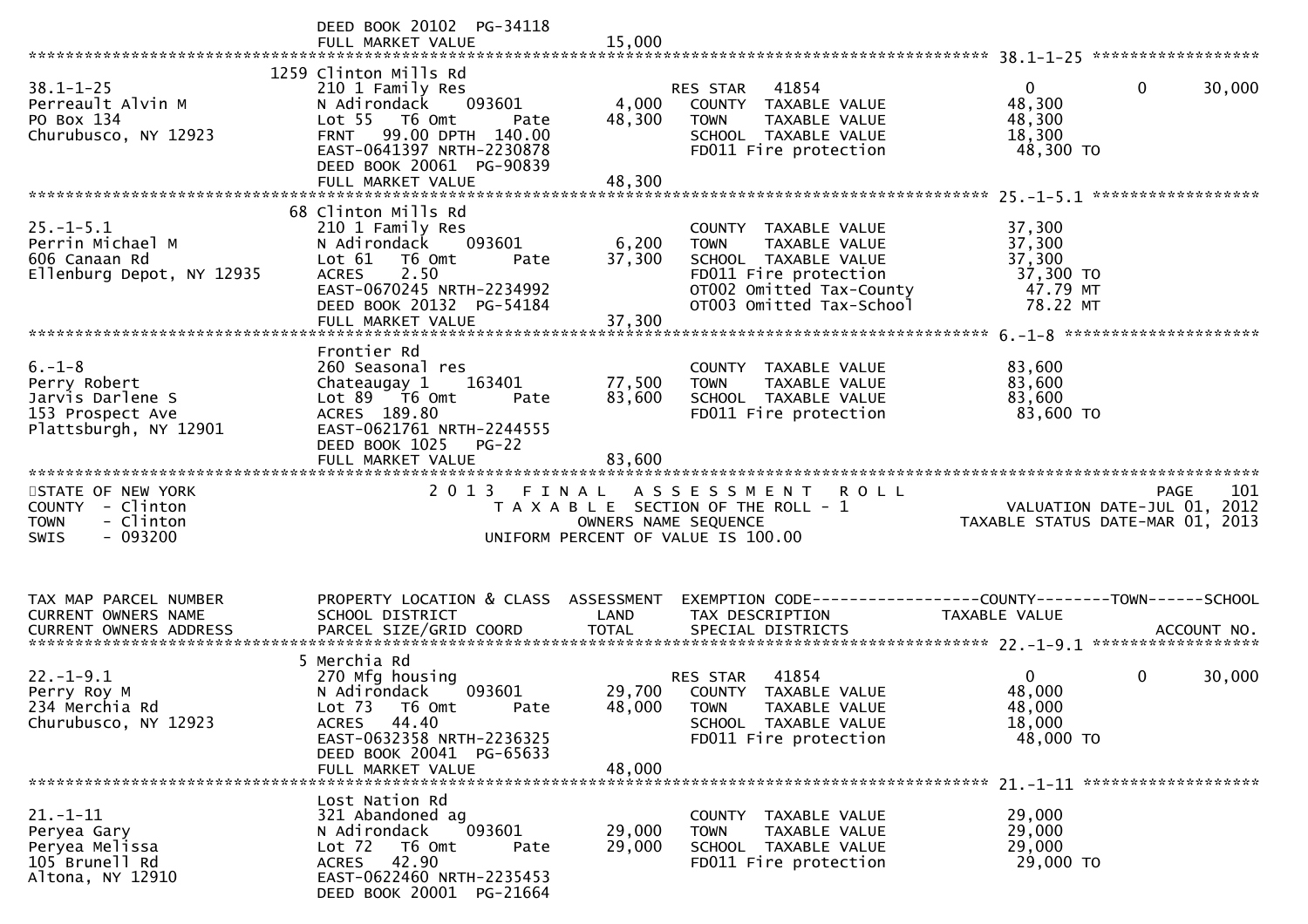|                                                                                               | FULL MARKET VALUE                                                                                                                                                                   | 29,000                     |                                                                                                                   |                                                                                              |
|-----------------------------------------------------------------------------------------------|-------------------------------------------------------------------------------------------------------------------------------------------------------------------------------------|----------------------------|-------------------------------------------------------------------------------------------------------------------|----------------------------------------------------------------------------------------------|
| $21.-1-12.1$<br>Peryea Gary<br>Peryea Melissa<br>105 Brunell Rd<br>Altona, NY 12910           | Lost Nation Rd<br>321 Abandoned ag<br>163401<br>Chateaugay 1<br>Lot 72  T6 Omt<br>Pate<br>ACRES 29.60<br>EAST-0622422 NRTH-2234420<br>DEED BOOK 20041 PG-76652<br>FULL MARKET VALUE | 22,300<br>22,300<br>22,300 | COUNTY TAXABLE VALUE<br>TAXABLE VALUE<br><b>TOWN</b><br>SCHOOL TAXABLE VALUE<br>FD011 Fire protection             | 22,300<br>22,300<br>22,300<br>22,300 TO                                                      |
| $21. - 1 - 12.2$<br>Peryea Gary<br>Peryea Melissa<br>103 Brunell Rd<br>Altona, NY 12910       | Lost Nation Rd<br>$314$ Rural vac< $10$<br>093601<br>N Adirondack<br>Lot 72 T6omt<br>ACRES 10.00<br>EAST-0622161 NRTH-2234849<br>DEED BOOK 20132 PG-53668                           | 12,200<br>12,200           | COUNTY TAXABLE VALUE<br>TAXABLE VALUE<br><b>TOWN</b><br>SCHOOL TAXABLE VALUE<br>FD011 Fire protection             | 12,200<br>12,200<br>12,200<br>12,200 TO                                                      |
| $21. - 1 - 12.4$<br>Peryea Gary<br>Peryea Melissa<br>105 Brunell Rd<br>Altona, NY 12910       | whalen Rd<br>321 Abandoned ag<br>N Adirondack<br>093601<br>72 T6omt<br>ACRES 16.50<br>EAST-0624012 NRTH-2234632<br>DEED BOOK 20092 PG-28929<br>FULL MARKET VALUE                    | 15,800<br>15,800<br>15,800 | COUNTY TAXABLE VALUE<br><b>TOWN</b><br>TAXABLE VALUE<br>SCHOOL TAXABLE VALUE<br>FD011 Fire protection             | 15,800<br>15,800<br>15,800<br>15,800 TO                                                      |
|                                                                                               |                                                                                                                                                                                     |                            |                                                                                                                   |                                                                                              |
| STATE OF NEW YORK<br>COUNTY - Clinton<br>- Clinton<br><b>TOWN</b><br>$-093200$<br><b>SWIS</b> | 2 0 1 3<br>FINAL                                                                                                                                                                    | OWNERS NAME SEQUENCE       | A S S E S S M E N T<br><b>ROLL</b><br>T A X A B L E SECTION OF THE ROLL - 1<br>UNIFORM PERCENT OF VALUE IS 100.00 | 102<br><b>PAGE</b><br>VALUATION DATE-JUL 01, 2012<br>TAXABLE STATUS DATE-MAR 01, 2013        |
| TAX MAP PARCEL NUMBER<br>CURRENT OWNERS NAME<br><b>CURRENT OWNERS ADDRESS</b>                 | PROPERTY LOCATION & CLASS ASSESSMENT<br>SCHOOL DISTRICT<br>PARCEL SIZE/GRID COORD                                                                                                   | LAND<br><b>TOTAL</b>       | TAX DESCRIPTION<br>SPECIAL DISTRICTS                                                                              | EXEMPTION CODE-----------------COUNTY-------TOWN------SCHOOL<br>TAXABLE VALUE<br>ACCOUNT NO. |
| $21. - 1 - 9$<br>Peryea Gary A<br>Peryea Melissa M<br>105 Brunell Rd<br>Altona, NY 12910      | whalen Rd<br>321 Abandoned ag<br>N Adirondack<br>093601<br>Lot 72 T6 Omt<br>ACRES 35.10<br>EAST-0623740 NRTH-2237508<br>DEED BOOK 995<br>$PG-125$<br>FULL MARKET VALUE              | 28,900<br>28,900<br>28,900 | COUNTY TAXABLE VALUE<br><b>TOWN</b><br>TAXABLE VALUE<br>SCHOOL TAXABLE VALUE<br>FD011 Fire protection             | 28,900<br>28,900<br>28,900<br>28,900 TO                                                      |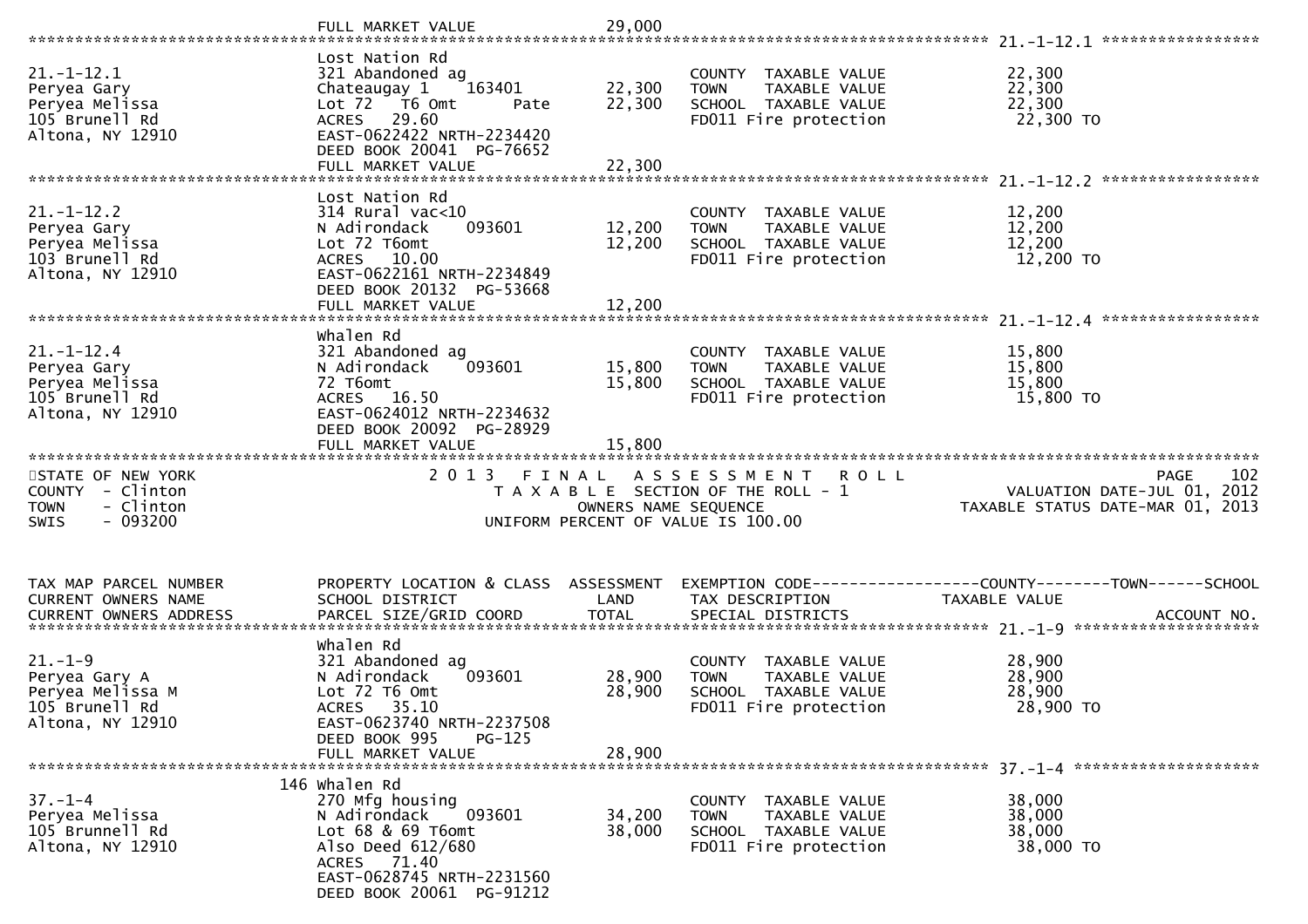|                                                                                                                                        | FULL MARKET VALUE                                                                                                                                                    | 38,000                        |                                                                                                                            |                                                                                       |
|----------------------------------------------------------------------------------------------------------------------------------------|----------------------------------------------------------------------------------------------------------------------------------------------------------------------|-------------------------------|----------------------------------------------------------------------------------------------------------------------------|---------------------------------------------------------------------------------------|
| $21. - 1 - 12.3$<br>Peryea Melissa M<br>Peryea Gary A<br>105 Brunell Rd<br>Altona, NY 12910                                            | whalen Rd<br>321 Abandoned ag<br>163401<br>Chateaugay 1<br>Lot 72 T6omt<br>ACRES 12.00<br>EAST-0623724 NRTH-2235066<br>DEED BOOK 20041 PG-78425<br>FULL MARKET VALUE | 13,500<br>13,500<br>13,500    | COUNTY TAXABLE VALUE<br>TAXABLE VALUE<br><b>TOWN</b><br>SCHOOL TAXABLE VALUE<br>FD011 Fire protection                      | 13,500<br>13,500<br>13,500<br>13,500 TO                                               |
| $36. - 1 - 4$<br>Petrecca Giovanni<br>Arganese Mario<br>128 Lake Roxanne Rd<br>Ellenburg Depot, NY 12935                               | County Line Rd<br>260 Seasonal res<br>Chateaugay 1<br>163401<br>Lot 51 76 0mt<br>Pate<br>ACRES 65.00<br>EAST-0617909 NRTH-2226101<br>DEED BOOK 20112 PG-42414        | 36,000<br>48,000              | COUNTY TAXABLE VALUE<br>TAXABLE VALUE<br><b>TOWN</b><br>SCHOOL TAXABLE VALUE<br>FD011 Fire protection                      | 48,000<br>48,000<br>48,000<br>48,000 TO                                               |
| $68. - 1 - 2.3$<br>Piccone Joseph<br>6649 Route 11<br>Churubusco, NY 12923                                                             | 6649 Rt 11<br>240 Rural res<br>093601<br>N Adirondack<br>Lot 34<br>T6 Omt<br>Pate<br>35.70<br><b>ACRES</b><br>EAST-0638556 NRTH-2217894<br>DEED BOOK 20112 PG-41911  | 25,400<br>93,000<br>93,000    | RES STAR<br>41854<br>COUNTY TAXABLE VALUE<br><b>TOWN</b><br>TAXABLE VALUE<br>SCHOOL TAXABLE VALUE<br>FD011 Fire protection | $\mathbf{0}$<br>$\mathbf 0$<br>30,000<br>93,000<br>93,000<br>63,000<br>93,000 TO      |
| STATE OF NEW YORK<br>COUNTY - Clinton<br>- Clinton<br><b>TOWN</b><br>$-093200$<br><b>SWIS</b>                                          | 2 0 1 3                                                                                                                                                              | FINAL<br>OWNERS NAME SEQUENCE | A S S E S S M E N T<br><b>ROLL</b><br>T A X A B L E SECTION OF THE ROLL - 1<br>UNIFORM PERCENT OF VALUE IS 100.00          | 103<br><b>PAGE</b><br>VALUATION DATE-JUL 01, 2012<br>TAXABLE STATUS DATE-MAR 01, 2013 |
| TAX MAP PARCEL NUMBER<br>CURRENT OWNERS NAME<br>CURRENT OWNERS ADDRESS                                                                 | PROPERTY LOCATION & CLASS ASSESSMENT<br>SCHOOL DISTRICT                                                                                                              | LAND                          | TAX DESCRIPTION                                                                                                            | EXEMPTION CODE-----------------COUNTY-------TOWN------SCHOOL<br>TAXABLE VALUE         |
| $22. - 1 - 12.2$<br>Pisar Johnny<br>Rodrigue Jean Luc<br>Attn: Jean-Pierre-LeBlanc<br>66 Armand St<br>St Timothee QC, Canada<br>J6S2L2 | 306 Merchia Rd<br>321 Abandoned ag<br>093601<br>N Adirondack<br>Lot 73 T6omt<br>ACRES 45.00<br>EAST-0630725 NRTH-2236023<br>DEED BOOK 856<br>$PG-248$                | 30,000<br>30,000              | TAXABLE VALUE<br>COUNTY<br><b>TOWN</b><br>TAXABLE VALUE<br>SCHOOL TAXABLE VALUE<br>FD011 Fire protection                   | 30,000<br>30,000<br>30,000<br>30,000 TO                                               |
|                                                                                                                                        | FULL MARKET VALUE                                                                                                                                                    | 30,000                        |                                                                                                                            |                                                                                       |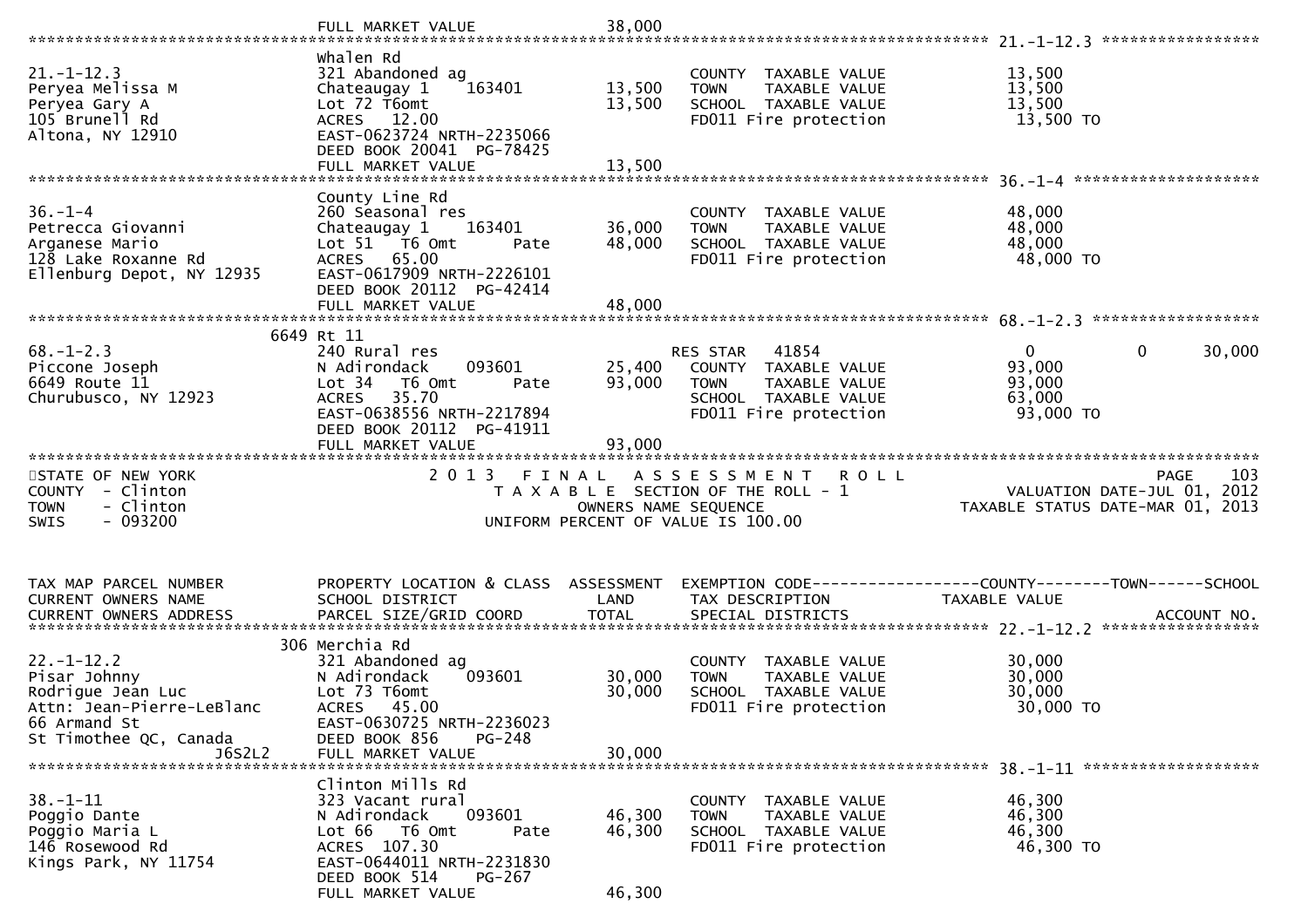| $69. - 1 - 2$<br>Polletta Vittorio<br>5816 Rt 11<br>Ellenburg Center, NY 12934                | Lafrancis Rd<br>321 Abandoned ag<br>093601<br>N Adirondack<br>Lot 25 T6 Omt<br>Pate<br>ACRES 108.30<br>EAST-0651253 NRTH-2213876<br>DEED BOOK 555<br>PG-1097                             | 52,900<br>52,900           | COUNTY TAXABLE VALUE<br>TAXABLE VALUE<br><b>TOWN</b><br>SCHOOL TAXABLE VALUE<br>FD011 Fire protection | 52,900<br>52,900<br>52,900<br>52,900 TO                                                        |
|-----------------------------------------------------------------------------------------------|------------------------------------------------------------------------------------------------------------------------------------------------------------------------------------------|----------------------------|-------------------------------------------------------------------------------------------------------|------------------------------------------------------------------------------------------------|
| $8. - 1 - 9$<br>Pollic John<br>Pollic Lucia<br>12615 Shery Ln<br>Southgate, MI 48195          | Liberty Pole Rd<br>321 Abandoned ag<br>093601<br>N Adirondack<br>Lot 86 T6 Omt<br>Pate<br>ACRES 68.20<br>EAST-0640038 NRTH-2242505<br>DEED BOOK 20021 PG-49135                           | 41,600<br>41,600           | COUNTY TAXABLE VALUE<br>TAXABLE VALUE<br><b>TOWN</b><br>SCHOOL TAXABLE VALUE<br>FD011 Fire protection | 41,600<br>41,600<br>41,600<br>41,600 TO                                                        |
| $8. - 1 - 14.1$<br>Pollic John<br>Pollic Lucia<br>12615 Shery Ln<br>Southgate, MI 48195       | 268 Liberty Pole Rd<br>321 Abandoned ag<br>093601<br>N Adirondack<br>Lot 85 T6 Omt<br>Pate<br>ACRES 142.00<br>EAST-0645560 NRTH-2243159<br>DEED BOOK 20041 PG-72181<br>FULL MARKET VALUE | 65,600<br>65,600<br>65,600 | COUNTY TAXABLE VALUE<br>TAXABLE VALUE<br><b>TOWN</b><br>SCHOOL TAXABLE VALUE<br>FD011 Fire protection | 65,600<br>65,600<br>65,600<br>65,600 TO                                                        |
| STATE OF NEW YORK<br>COUNTY - Clinton<br><b>TOWN</b><br>- Clinton<br>$-093200$<br><b>SWIS</b> | 2 0 1 3<br>FINAL                                                                                                                                                                         | OWNERS NAME SEQUENCE       | ASSESSMENT ROLL<br>T A X A B L E SECTION OF THE ROLL - 1<br>UNIFORM PERCENT OF VALUE IS 100.00        | 104<br><b>PAGE</b><br>VALUATION DATE-JUL 01, 2012<br>TAXABLE STATUS DATE-MAR 01, 2013          |
| TAX MAP PARCEL NUMBER<br>CURRENT OWNERS NAME<br>CURRENT OWNERS ADDRESS                        | PROPERTY LOCATION & CLASS ASSESSMENT<br>SCHOOL DISTRICT<br>PARCEL SIZE/GRID COORD                                                                                                        | LAND<br><b>TOTAL</b>       | TAX DESCRIPTION<br>SPECIAL DISTRICTS                                                                  | EXEMPTION CODE------------------COUNTY--------TOWN------SCHOOL<br>TAXABLE VALUE<br>ACCOUNT NO. |
| $8. - 1 - 14.2$<br>Pollic John                                                                | Liberty Pole Rd<br>321 Abandoned ag                                                                                                                                                      |                            |                                                                                                       |                                                                                                |
| Pollic Lucia M<br>12615 Shery Ln<br>Southgate, MI 48195                                       | 093601<br>N Adirondack<br>Lot 85 T6omt<br>ACRES 101.43<br>EAST-0647334 NRTH-2243711<br>DEED BOOK 20132 PG-54031                                                                          | 28,800<br>28,800           | COUNTY TAXABLE VALUE<br>TAXABLE VALUE<br><b>TOWN</b><br>SCHOOL TAXABLE VALUE<br>FD011 Fire protection | 28,800<br>28,800<br>28,800<br>28,800 TO                                                        |
|                                                                                               | FULL MARKET VALUE                                                                                                                                                                        | 28,800                     |                                                                                                       |                                                                                                |
| $8. - 1 - 10.43$<br>Pollic John J<br>Pollic Lucia M<br>12615 Shery Ln<br>Southgate, MI 48195  | Liberty Pole Rd<br>321 Abandoned ag<br>093601<br>N Adirondack<br>Lot 86 T6omt<br>ACRES 29.80<br>EAST-0642557 NRTH-2242410<br>DEED BOOK 99001 PG-11708<br>FULL MARKET VALUE               | 6,000<br>6,000<br>6,000    | COUNTY TAXABLE VALUE<br><b>TOWN</b><br>TAXABLE VALUE<br>SCHOOL TAXABLE VALUE<br>FD011 Fire protection | 6,000<br>6,000<br>6,000<br>$6,000$ TO                                                          |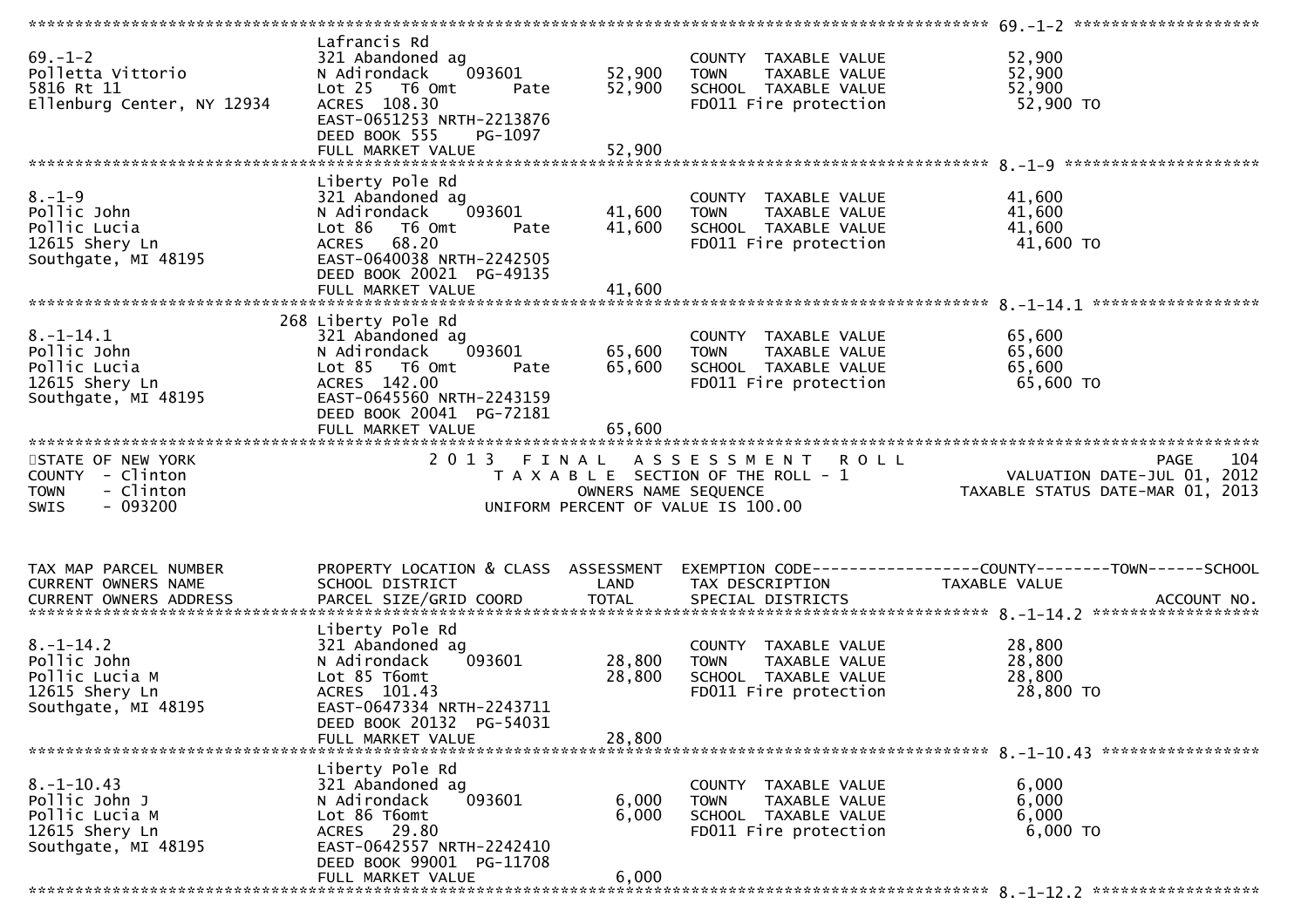| 369 Campbell Rd<br>$67. - 1 - 1$<br>241 Rural res&ag<br>COUNTY TAXABLE VALUE<br>106,500<br>093601<br>65,500<br>106,500<br>Poupore Alma<br>N Adirondack<br>TAXABLE VALUE<br><b>TOWN</b><br>Poupore Reginald J<br>106,500<br>106,500<br>Lot 32 76 0mt<br>SCHOOL TAXABLE VALUE<br>Pate<br>147 Nephew Rd<br>ACRES 100.00<br>FD011 Fire protection<br>106,500 TO<br>Mooers Forks, NY 12959<br>EAST-0628211 NRTH-2216136<br>DEED BOOK 20051 PG-83930<br>106,500<br>FULL MARKET VALUE<br>572 Rt 189<br>$38.1 - 1 - 54$<br>$\mathbf{0}$<br>210 1 Family Res<br>RES STAR<br>41854<br>$\Omega$<br>30,000<br>4,900<br>093601<br>57,400<br>Poupore Delton<br>N Adirondack<br>COUNTY TAXABLE VALUE<br>57,400<br>46 Smiddy Rd<br>Lot 66  T6 0mt<br>57,400<br><b>TOWN</b><br>TAXABLE VALUE<br>Pate<br>FRNT 165.00 DPTH 247.73<br>Fort Covington, NY 12937<br>27,400<br>SCHOOL TAXABLE VALUE<br>57,400 TO<br>EAST-0639271 NRTH-2231167<br>FD011 Fire protection<br>DEED BOOK 20092 PG-28855<br>2013 FINAL ASSESSMENT<br>105<br>STATE OF NEW YORK<br><b>ROLL</b><br>PAGE<br>VALUATION DATE-JUL $01$ , 2012<br>COUNTY - Clinton<br>T A X A B L E SECTION OF THE ROLL - 1<br>- Clinton<br>TAXABLE STATUS DATE-MAR 01, 2013<br><b>TOWN</b><br>OWNERS NAME SEQUENCE<br>- 093200<br>SWIS<br>UNIFORM PERCENT OF VALUE IS 100.00<br>PROPERTY LOCATION & CLASS ASSESSMENT<br>TAX MAP PARCEL NUMBER<br>EXEMPTION        CODE-----------------COUNTY-------TOWN------SCHOOL<br>CURRENT OWNERS NAME<br>SCHOOL DISTRICT<br>LAND<br>TAX DESCRIPTION<br>TAXABLE VALUE<br>1331 Clinton Mills Rd<br>$38.1 - 1 - 33.1$<br>RES STAR 41854<br>$\mathbf{0}$<br>$\mathbf 0$<br>30,000<br>210 1 Family Res<br>89,700<br>093601<br>4,800<br>N Adirondack<br>COUNTY TAXABLE VALUE<br>Poupore Gregory<br>89,700<br>89,700<br>Poupore Allison<br>Lot 55  T6 Omt<br><b>TOWN</b><br>TAXABLE VALUE<br>Pate<br>FRNT 132.02 DPTH 305.44<br>1331 Clinton Mills Rd<br>59,700<br>SCHOOL TAXABLE VALUE<br>89,700 TO<br>PO Box 53<br>FD011 Fire protection<br>080<br>BANK<br>Churubusco, NY 12923<br>EAST-0639581 NRTH-2230592<br>DEED BOOK 20021 PG-44841<br>89,700<br>FULL MARKET VALUE<br>1318 Clinton Mills Rd<br>$38.1 - 1 - 41$<br>41854<br>0<br>15,800<br>210 1 Family Res<br>0<br><b>RES STAR</b><br>093601<br>4,600<br>15,800<br>N Adirondack<br>Poupore Jason J<br>COUNTY TAXABLE VALUE<br>Lot 66 T6 Omt<br>PO Box 84<br>15,800<br>15,800<br>TAXABLE VALUE<br>Pate<br><b>TOWN</b><br>FRNT 111.00 DPTH 255.00<br>Churubusco, NY 12923<br>0<br>SCHOOL TAXABLE VALUE<br>15,800 TO<br>EAST-0639918 NRTH-2230936<br>FD011 Fire protection<br>DEED BOOK 20041 PG-70382<br>15,800<br>FULL MARKET VALUE | $8. - 1 - 12.2$<br>Pollic John J<br>Pollic Lucia M<br>12615 Shery Ln<br>Southgate, MI 48195 | Liberty Pole Rd<br>321 Abandoned ag<br>N Adirondack<br>093601<br>Lot 76 & 85 T6omt<br>ACRES 29.70<br>EAST-0644734 NRTH-2241494<br>DEED BOOK 99001 PG-11710<br>FULL MARKET VALUE | 7,200<br>7,200<br>7,200 | COUNTY TAXABLE VALUE<br>TAXABLE VALUE<br><b>TOWN</b><br>SCHOOL TAXABLE VALUE<br>FD011 Fire protection | 7,200<br>7,200<br>7,200<br>7,200 TO |  |
|------------------------------------------------------------------------------------------------------------------------------------------------------------------------------------------------------------------------------------------------------------------------------------------------------------------------------------------------------------------------------------------------------------------------------------------------------------------------------------------------------------------------------------------------------------------------------------------------------------------------------------------------------------------------------------------------------------------------------------------------------------------------------------------------------------------------------------------------------------------------------------------------------------------------------------------------------------------------------------------------------------------------------------------------------------------------------------------------------------------------------------------------------------------------------------------------------------------------------------------------------------------------------------------------------------------------------------------------------------------------------------------------------------------------------------------------------------------------------------------------------------------------------------------------------------------------------------------------------------------------------------------------------------------------------------------------------------------------------------------------------------------------------------------------------------------------------------------------------------------------------------------------------------------------------------------------------------------------------------------------------------------------------------------------------------------------------------------------------------------------------------------------------------------------------------------------------------------------------------------------------------------------------------------------------------------------------------------------------------------------------------------------------------------------------------------------------------------------------------------------------------------------------------------------------------------------------------------------------------------------------------------------------|---------------------------------------------------------------------------------------------|---------------------------------------------------------------------------------------------------------------------------------------------------------------------------------|-------------------------|-------------------------------------------------------------------------------------------------------|-------------------------------------|--|
|                                                                                                                                                                                                                                                                                                                                                                                                                                                                                                                                                                                                                                                                                                                                                                                                                                                                                                                                                                                                                                                                                                                                                                                                                                                                                                                                                                                                                                                                                                                                                                                                                                                                                                                                                                                                                                                                                                                                                                                                                                                                                                                                                                                                                                                                                                                                                                                                                                                                                                                                                                                                                                                      |                                                                                             |                                                                                                                                                                                 |                         |                                                                                                       |                                     |  |
|                                                                                                                                                                                                                                                                                                                                                                                                                                                                                                                                                                                                                                                                                                                                                                                                                                                                                                                                                                                                                                                                                                                                                                                                                                                                                                                                                                                                                                                                                                                                                                                                                                                                                                                                                                                                                                                                                                                                                                                                                                                                                                                                                                                                                                                                                                                                                                                                                                                                                                                                                                                                                                                      |                                                                                             |                                                                                                                                                                                 |                         |                                                                                                       |                                     |  |
|                                                                                                                                                                                                                                                                                                                                                                                                                                                                                                                                                                                                                                                                                                                                                                                                                                                                                                                                                                                                                                                                                                                                                                                                                                                                                                                                                                                                                                                                                                                                                                                                                                                                                                                                                                                                                                                                                                                                                                                                                                                                                                                                                                                                                                                                                                                                                                                                                                                                                                                                                                                                                                                      |                                                                                             |                                                                                                                                                                                 |                         |                                                                                                       |                                     |  |
|                                                                                                                                                                                                                                                                                                                                                                                                                                                                                                                                                                                                                                                                                                                                                                                                                                                                                                                                                                                                                                                                                                                                                                                                                                                                                                                                                                                                                                                                                                                                                                                                                                                                                                                                                                                                                                                                                                                                                                                                                                                                                                                                                                                                                                                                                                                                                                                                                                                                                                                                                                                                                                                      |                                                                                             |                                                                                                                                                                                 |                         |                                                                                                       |                                     |  |
|                                                                                                                                                                                                                                                                                                                                                                                                                                                                                                                                                                                                                                                                                                                                                                                                                                                                                                                                                                                                                                                                                                                                                                                                                                                                                                                                                                                                                                                                                                                                                                                                                                                                                                                                                                                                                                                                                                                                                                                                                                                                                                                                                                                                                                                                                                                                                                                                                                                                                                                                                                                                                                                      |                                                                                             |                                                                                                                                                                                 |                         |                                                                                                       |                                     |  |
|                                                                                                                                                                                                                                                                                                                                                                                                                                                                                                                                                                                                                                                                                                                                                                                                                                                                                                                                                                                                                                                                                                                                                                                                                                                                                                                                                                                                                                                                                                                                                                                                                                                                                                                                                                                                                                                                                                                                                                                                                                                                                                                                                                                                                                                                                                                                                                                                                                                                                                                                                                                                                                                      |                                                                                             |                                                                                                                                                                                 |                         |                                                                                                       |                                     |  |
|                                                                                                                                                                                                                                                                                                                                                                                                                                                                                                                                                                                                                                                                                                                                                                                                                                                                                                                                                                                                                                                                                                                                                                                                                                                                                                                                                                                                                                                                                                                                                                                                                                                                                                                                                                                                                                                                                                                                                                                                                                                                                                                                                                                                                                                                                                                                                                                                                                                                                                                                                                                                                                                      |                                                                                             |                                                                                                                                                                                 |                         |                                                                                                       |                                     |  |
|                                                                                                                                                                                                                                                                                                                                                                                                                                                                                                                                                                                                                                                                                                                                                                                                                                                                                                                                                                                                                                                                                                                                                                                                                                                                                                                                                                                                                                                                                                                                                                                                                                                                                                                                                                                                                                                                                                                                                                                                                                                                                                                                                                                                                                                                                                                                                                                                                                                                                                                                                                                                                                                      |                                                                                             |                                                                                                                                                                                 |                         |                                                                                                       |                                     |  |
|                                                                                                                                                                                                                                                                                                                                                                                                                                                                                                                                                                                                                                                                                                                                                                                                                                                                                                                                                                                                                                                                                                                                                                                                                                                                                                                                                                                                                                                                                                                                                                                                                                                                                                                                                                                                                                                                                                                                                                                                                                                                                                                                                                                                                                                                                                                                                                                                                                                                                                                                                                                                                                                      |                                                                                             |                                                                                                                                                                                 |                         |                                                                                                       |                                     |  |
|                                                                                                                                                                                                                                                                                                                                                                                                                                                                                                                                                                                                                                                                                                                                                                                                                                                                                                                                                                                                                                                                                                                                                                                                                                                                                                                                                                                                                                                                                                                                                                                                                                                                                                                                                                                                                                                                                                                                                                                                                                                                                                                                                                                                                                                                                                                                                                                                                                                                                                                                                                                                                                                      |                                                                                             |                                                                                                                                                                                 |                         |                                                                                                       |                                     |  |
|                                                                                                                                                                                                                                                                                                                                                                                                                                                                                                                                                                                                                                                                                                                                                                                                                                                                                                                                                                                                                                                                                                                                                                                                                                                                                                                                                                                                                                                                                                                                                                                                                                                                                                                                                                                                                                                                                                                                                                                                                                                                                                                                                                                                                                                                                                                                                                                                                                                                                                                                                                                                                                                      |                                                                                             |                                                                                                                                                                                 |                         |                                                                                                       |                                     |  |
|                                                                                                                                                                                                                                                                                                                                                                                                                                                                                                                                                                                                                                                                                                                                                                                                                                                                                                                                                                                                                                                                                                                                                                                                                                                                                                                                                                                                                                                                                                                                                                                                                                                                                                                                                                                                                                                                                                                                                                                                                                                                                                                                                                                                                                                                                                                                                                                                                                                                                                                                                                                                                                                      |                                                                                             |                                                                                                                                                                                 |                         |                                                                                                       |                                     |  |
|                                                                                                                                                                                                                                                                                                                                                                                                                                                                                                                                                                                                                                                                                                                                                                                                                                                                                                                                                                                                                                                                                                                                                                                                                                                                                                                                                                                                                                                                                                                                                                                                                                                                                                                                                                                                                                                                                                                                                                                                                                                                                                                                                                                                                                                                                                                                                                                                                                                                                                                                                                                                                                                      |                                                                                             |                                                                                                                                                                                 |                         |                                                                                                       |                                     |  |
|                                                                                                                                                                                                                                                                                                                                                                                                                                                                                                                                                                                                                                                                                                                                                                                                                                                                                                                                                                                                                                                                                                                                                                                                                                                                                                                                                                                                                                                                                                                                                                                                                                                                                                                                                                                                                                                                                                                                                                                                                                                                                                                                                                                                                                                                                                                                                                                                                                                                                                                                                                                                                                                      |                                                                                             |                                                                                                                                                                                 |                         |                                                                                                       |                                     |  |
|                                                                                                                                                                                                                                                                                                                                                                                                                                                                                                                                                                                                                                                                                                                                                                                                                                                                                                                                                                                                                                                                                                                                                                                                                                                                                                                                                                                                                                                                                                                                                                                                                                                                                                                                                                                                                                                                                                                                                                                                                                                                                                                                                                                                                                                                                                                                                                                                                                                                                                                                                                                                                                                      |                                                                                             |                                                                                                                                                                                 |                         |                                                                                                       |                                     |  |
|                                                                                                                                                                                                                                                                                                                                                                                                                                                                                                                                                                                                                                                                                                                                                                                                                                                                                                                                                                                                                                                                                                                                                                                                                                                                                                                                                                                                                                                                                                                                                                                                                                                                                                                                                                                                                                                                                                                                                                                                                                                                                                                                                                                                                                                                                                                                                                                                                                                                                                                                                                                                                                                      |                                                                                             |                                                                                                                                                                                 |                         |                                                                                                       |                                     |  |
|                                                                                                                                                                                                                                                                                                                                                                                                                                                                                                                                                                                                                                                                                                                                                                                                                                                                                                                                                                                                                                                                                                                                                                                                                                                                                                                                                                                                                                                                                                                                                                                                                                                                                                                                                                                                                                                                                                                                                                                                                                                                                                                                                                                                                                                                                                                                                                                                                                                                                                                                                                                                                                                      |                                                                                             |                                                                                                                                                                                 |                         |                                                                                                       |                                     |  |
|                                                                                                                                                                                                                                                                                                                                                                                                                                                                                                                                                                                                                                                                                                                                                                                                                                                                                                                                                                                                                                                                                                                                                                                                                                                                                                                                                                                                                                                                                                                                                                                                                                                                                                                                                                                                                                                                                                                                                                                                                                                                                                                                                                                                                                                                                                                                                                                                                                                                                                                                                                                                                                                      |                                                                                             |                                                                                                                                                                                 |                         |                                                                                                       |                                     |  |
|                                                                                                                                                                                                                                                                                                                                                                                                                                                                                                                                                                                                                                                                                                                                                                                                                                                                                                                                                                                                                                                                                                                                                                                                                                                                                                                                                                                                                                                                                                                                                                                                                                                                                                                                                                                                                                                                                                                                                                                                                                                                                                                                                                                                                                                                                                                                                                                                                                                                                                                                                                                                                                                      |                                                                                             |                                                                                                                                                                                 |                         |                                                                                                       |                                     |  |
|                                                                                                                                                                                                                                                                                                                                                                                                                                                                                                                                                                                                                                                                                                                                                                                                                                                                                                                                                                                                                                                                                                                                                                                                                                                                                                                                                                                                                                                                                                                                                                                                                                                                                                                                                                                                                                                                                                                                                                                                                                                                                                                                                                                                                                                                                                                                                                                                                                                                                                                                                                                                                                                      |                                                                                             |                                                                                                                                                                                 |                         |                                                                                                       |                                     |  |
|                                                                                                                                                                                                                                                                                                                                                                                                                                                                                                                                                                                                                                                                                                                                                                                                                                                                                                                                                                                                                                                                                                                                                                                                                                                                                                                                                                                                                                                                                                                                                                                                                                                                                                                                                                                                                                                                                                                                                                                                                                                                                                                                                                                                                                                                                                                                                                                                                                                                                                                                                                                                                                                      |                                                                                             |                                                                                                                                                                                 |                         |                                                                                                       |                                     |  |
|                                                                                                                                                                                                                                                                                                                                                                                                                                                                                                                                                                                                                                                                                                                                                                                                                                                                                                                                                                                                                                                                                                                                                                                                                                                                                                                                                                                                                                                                                                                                                                                                                                                                                                                                                                                                                                                                                                                                                                                                                                                                                                                                                                                                                                                                                                                                                                                                                                                                                                                                                                                                                                                      |                                                                                             |                                                                                                                                                                                 |                         |                                                                                                       |                                     |  |
|                                                                                                                                                                                                                                                                                                                                                                                                                                                                                                                                                                                                                                                                                                                                                                                                                                                                                                                                                                                                                                                                                                                                                                                                                                                                                                                                                                                                                                                                                                                                                                                                                                                                                                                                                                                                                                                                                                                                                                                                                                                                                                                                                                                                                                                                                                                                                                                                                                                                                                                                                                                                                                                      |                                                                                             |                                                                                                                                                                                 |                         |                                                                                                       |                                     |  |
|                                                                                                                                                                                                                                                                                                                                                                                                                                                                                                                                                                                                                                                                                                                                                                                                                                                                                                                                                                                                                                                                                                                                                                                                                                                                                                                                                                                                                                                                                                                                                                                                                                                                                                                                                                                                                                                                                                                                                                                                                                                                                                                                                                                                                                                                                                                                                                                                                                                                                                                                                                                                                                                      |                                                                                             |                                                                                                                                                                                 |                         |                                                                                                       |                                     |  |
|                                                                                                                                                                                                                                                                                                                                                                                                                                                                                                                                                                                                                                                                                                                                                                                                                                                                                                                                                                                                                                                                                                                                                                                                                                                                                                                                                                                                                                                                                                                                                                                                                                                                                                                                                                                                                                                                                                                                                                                                                                                                                                                                                                                                                                                                                                                                                                                                                                                                                                                                                                                                                                                      |                                                                                             |                                                                                                                                                                                 |                         |                                                                                                       |                                     |  |
|                                                                                                                                                                                                                                                                                                                                                                                                                                                                                                                                                                                                                                                                                                                                                                                                                                                                                                                                                                                                                                                                                                                                                                                                                                                                                                                                                                                                                                                                                                                                                                                                                                                                                                                                                                                                                                                                                                                                                                                                                                                                                                                                                                                                                                                                                                                                                                                                                                                                                                                                                                                                                                                      |                                                                                             |                                                                                                                                                                                 |                         |                                                                                                       |                                     |  |
|                                                                                                                                                                                                                                                                                                                                                                                                                                                                                                                                                                                                                                                                                                                                                                                                                                                                                                                                                                                                                                                                                                                                                                                                                                                                                                                                                                                                                                                                                                                                                                                                                                                                                                                                                                                                                                                                                                                                                                                                                                                                                                                                                                                                                                                                                                                                                                                                                                                                                                                                                                                                                                                      |                                                                                             |                                                                                                                                                                                 |                         |                                                                                                       |                                     |  |
|                                                                                                                                                                                                                                                                                                                                                                                                                                                                                                                                                                                                                                                                                                                                                                                                                                                                                                                                                                                                                                                                                                                                                                                                                                                                                                                                                                                                                                                                                                                                                                                                                                                                                                                                                                                                                                                                                                                                                                                                                                                                                                                                                                                                                                                                                                                                                                                                                                                                                                                                                                                                                                                      |                                                                                             |                                                                                                                                                                                 |                         |                                                                                                       |                                     |  |
|                                                                                                                                                                                                                                                                                                                                                                                                                                                                                                                                                                                                                                                                                                                                                                                                                                                                                                                                                                                                                                                                                                                                                                                                                                                                                                                                                                                                                                                                                                                                                                                                                                                                                                                                                                                                                                                                                                                                                                                                                                                                                                                                                                                                                                                                                                                                                                                                                                                                                                                                                                                                                                                      |                                                                                             |                                                                                                                                                                                 |                         |                                                                                                       |                                     |  |
|                                                                                                                                                                                                                                                                                                                                                                                                                                                                                                                                                                                                                                                                                                                                                                                                                                                                                                                                                                                                                                                                                                                                                                                                                                                                                                                                                                                                                                                                                                                                                                                                                                                                                                                                                                                                                                                                                                                                                                                                                                                                                                                                                                                                                                                                                                                                                                                                                                                                                                                                                                                                                                                      |                                                                                             |                                                                                                                                                                                 |                         |                                                                                                       |                                     |  |
|                                                                                                                                                                                                                                                                                                                                                                                                                                                                                                                                                                                                                                                                                                                                                                                                                                                                                                                                                                                                                                                                                                                                                                                                                                                                                                                                                                                                                                                                                                                                                                                                                                                                                                                                                                                                                                                                                                                                                                                                                                                                                                                                                                                                                                                                                                                                                                                                                                                                                                                                                                                                                                                      |                                                                                             |                                                                                                                                                                                 |                         |                                                                                                       |                                     |  |
|                                                                                                                                                                                                                                                                                                                                                                                                                                                                                                                                                                                                                                                                                                                                                                                                                                                                                                                                                                                                                                                                                                                                                                                                                                                                                                                                                                                                                                                                                                                                                                                                                                                                                                                                                                                                                                                                                                                                                                                                                                                                                                                                                                                                                                                                                                                                                                                                                                                                                                                                                                                                                                                      |                                                                                             |                                                                                                                                                                                 |                         |                                                                                                       |                                     |  |
|                                                                                                                                                                                                                                                                                                                                                                                                                                                                                                                                                                                                                                                                                                                                                                                                                                                                                                                                                                                                                                                                                                                                                                                                                                                                                                                                                                                                                                                                                                                                                                                                                                                                                                                                                                                                                                                                                                                                                                                                                                                                                                                                                                                                                                                                                                                                                                                                                                                                                                                                                                                                                                                      |                                                                                             |                                                                                                                                                                                 |                         |                                                                                                       |                                     |  |
|                                                                                                                                                                                                                                                                                                                                                                                                                                                                                                                                                                                                                                                                                                                                                                                                                                                                                                                                                                                                                                                                                                                                                                                                                                                                                                                                                                                                                                                                                                                                                                                                                                                                                                                                                                                                                                                                                                                                                                                                                                                                                                                                                                                                                                                                                                                                                                                                                                                                                                                                                                                                                                                      |                                                                                             |                                                                                                                                                                                 |                         |                                                                                                       |                                     |  |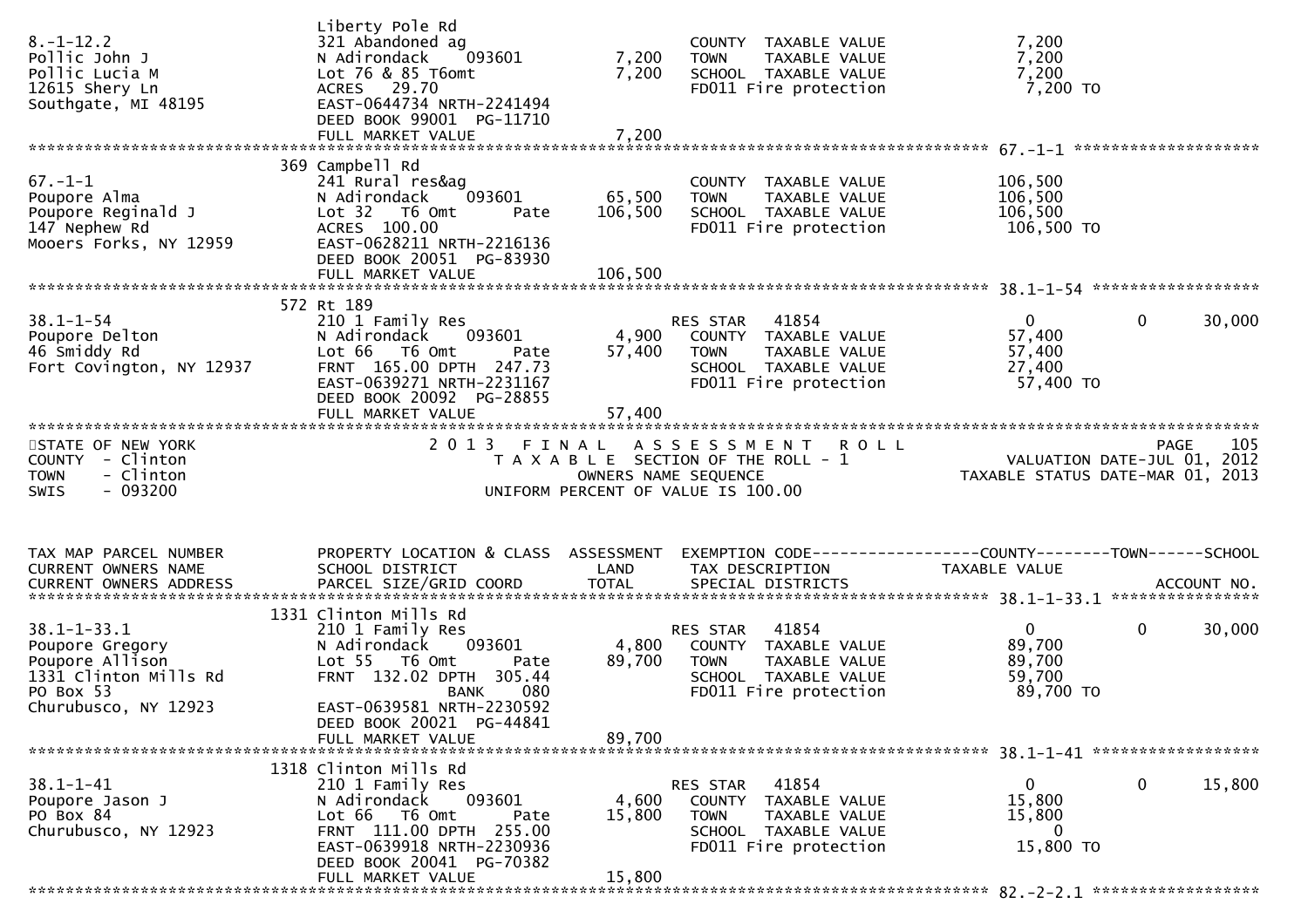| $82 - 2 - 2.1$<br>Poupore Leon P<br>Poupore Ann M<br>71 Campbell Rd<br>Churubusco, NY 12923    | 85 Campbell Rd<br>$314$ Rural vac<10<br>N Adirondack<br>093601<br>Lot 29 T6 Omt<br><b>ACRES</b><br>6.70<br>EAST-0630461 NRTH-2209103<br>DEED BOOK 99001 PG-14192<br>FULL MARKET VALUE | 8,700<br>8,700<br>8,700 | COUNTY TAXABLE VALUE<br>TAXABLE VALUE<br><b>TOWN</b><br>SCHOOL TAXABLE VALUE<br>FD011 Fire protection                                                                                              | 8,700<br>8,700<br>8,700<br>8,700 TO                                         |                                                         |
|------------------------------------------------------------------------------------------------|---------------------------------------------------------------------------------------------------------------------------------------------------------------------------------------|-------------------------|----------------------------------------------------------------------------------------------------------------------------------------------------------------------------------------------------|-----------------------------------------------------------------------------|---------------------------------------------------------|
|                                                                                                |                                                                                                                                                                                       |                         |                                                                                                                                                                                                    |                                                                             |                                                         |
| $82 - 2 - 2.2$<br>Poupore Leon P<br>Poupore Ann M<br>71 Campbell Rd<br>Churubusco, NY 12923    | 71 Campbell Rd<br>270 Mfg housing<br>093601<br>N Adirondack<br>Lot 29 T6omt<br>1.50<br><b>ACRES</b><br>EAST-0630562 NRTH-2208758<br>DEED BOOK 811<br>PG-245<br>FULL MARKET VALUE      | 23,600<br>23,600        | 98 PCT OF VALUE USED FOR EXEMPTION PURPOSES<br>WARCOMALL 41131<br>5,400 RES STAR<br>41854<br>COUNTY TAXABLE VALUE<br><b>TOWN</b><br>TAXABLE VALUE<br>SCHOOL TAXABLE VALUE<br>FD011 Fire protection | 5,782<br>0<br>17,818<br>17,818<br>$\bf{0}$<br>23,600 TO                     | 5,782<br>0<br>23,600<br>$\bf{0}$                        |
|                                                                                                |                                                                                                                                                                                       |                         |                                                                                                                                                                                                    |                                                                             |                                                         |
| $23 - 1 - 12.1$<br>Poupore Ross J<br>Poupore Carol<br>780 Rt 189<br>Churubusco, NY 12923       | 780 Rt 189<br>240 Rural res<br>093601<br>N Adirondack<br>Lot 75 T6 Omt<br>ACRES 79.00<br>EAST-0639846 NRTH-2236882<br>DEED BOOK 404<br>PG-243<br>FULL MARKET VALUE                    | 106,000<br>106,000      | 63 PCT OF VALUE USED FOR EXEMPTION PURPOSES<br>AGED COUN 41802<br>44,000 SR STAR<br>41834<br>COUNTY TAXABLE VALUE<br>TAXABLE VALUE<br>TOWN<br>SCHOOL TAXABLE VALUE<br>FD011 Fire protection        | 23,373<br>$\mathbf{0}$<br>82,627<br>106,000<br>42,700<br>106,000 TO         | $\mathbf 0$<br>$\overline{0}$<br>$\mathbf{0}$<br>63,300 |
|                                                                                                |                                                                                                                                                                                       |                         |                                                                                                                                                                                                    |                                                                             |                                                         |
| STATE OF NEW YORK<br>COUNTY - Clinton<br>- Clinton<br><b>TOWN</b><br>$-093200$<br>SWIS         | 2 0 1 3                                                                                                                                                                               |                         | FINAL ASSESSMENT<br><b>ROLL</b><br>T A X A B L E SECTION OF THE ROLL - 1<br>OWNERS NAME SEQUENCE<br>UNIFORM PERCENT OF VALUE IS 100.00                                                             | PAGE 106<br>VALUATION DATE-JUL 01, 2012<br>TAXABLE STATUS DATE-MAR 01, 2013 | 106<br><b>PAGE</b>                                      |
| TAX MAP PARCEL NUMBER<br>CURRENT OWNERS NAME                                                   | PROPERTY LOCATION & CLASS ASSESSMENT<br>SCHOOL DISTRICT                                                                                                                               | LAND                    | EXEMPTION CODE------------------COUNTY--------TOWN------SCHOOL<br>TAX DESCRIPTION                                                                                                                  | TAXABLE VALUE                                                               |                                                         |
|                                                                                                |                                                                                                                                                                                       |                         |                                                                                                                                                                                                    |                                                                             |                                                         |
|                                                                                                |                                                                                                                                                                                       |                         |                                                                                                                                                                                                    |                                                                             |                                                         |
| $37. - 1 - 9.1$<br>Poupore Terrance<br>Poupore Amanda<br>525 Looby Rd<br>Churubusco, NY 12923  | 283 Looby Rd<br>112 Dairy farm<br>N Adirondack<br>093601<br>Lot 53<br>T6 Omt<br>Pate<br>ACRES 191.10<br>EAST-0632387 NRTH-2228201<br>DEED BOOK 99001 PG-12592                         | 101,000<br>178,000      | 483A EX<br>42100<br>COUNTY TAXABLE VALUE<br>TAXABLE VALUE<br>TOWN<br>SCHOOL TAXABLE VALUE<br>FD011 Fire protection<br>$4,000$ EX                                                                   | 4,000<br>174,000<br>174,000<br>174,000<br>174,000 TO                        | 4,000<br>4,000                                          |
| MAY BE SUBJECT TO PAYMENT<br>UNDER AGDIST LAW TIL 2016                                         | FULL MARKET VALUE                                                                                                                                                                     | 178,000                 |                                                                                                                                                                                                    |                                                                             |                                                         |
|                                                                                                |                                                                                                                                                                                       |                         |                                                                                                                                                                                                    |                                                                             |                                                         |
| $37. - 1 - 9.21$<br>Poupore Terrence<br>Poupore Amanda<br>525 Looby Rd<br>Churubusco, NY 12923 | Lagree Rd<br>$32\overline{2}$ Rural vac $>10$<br>093601<br>N Adirondack<br>Lot 53 T6omt<br>ACRES 119.90<br>EAST-0631942 NRTH-2226058<br>DEED BOOK 1024<br><b>PG-26</b>                | 51,200<br>51,200        | COUNTY TAXABLE VALUE<br><b>TOWN</b><br>TAXABLE VALUE<br>SCHOOL TAXABLE VALUE<br>FD011 Fire protection                                                                                              | 51,200<br>51,200<br>51,200<br>51,200 TO                                     |                                                         |
|                                                                                                | FULL MARKET VALUE                                                                                                                                                                     | 51,200                  |                                                                                                                                                                                                    |                                                                             |                                                         |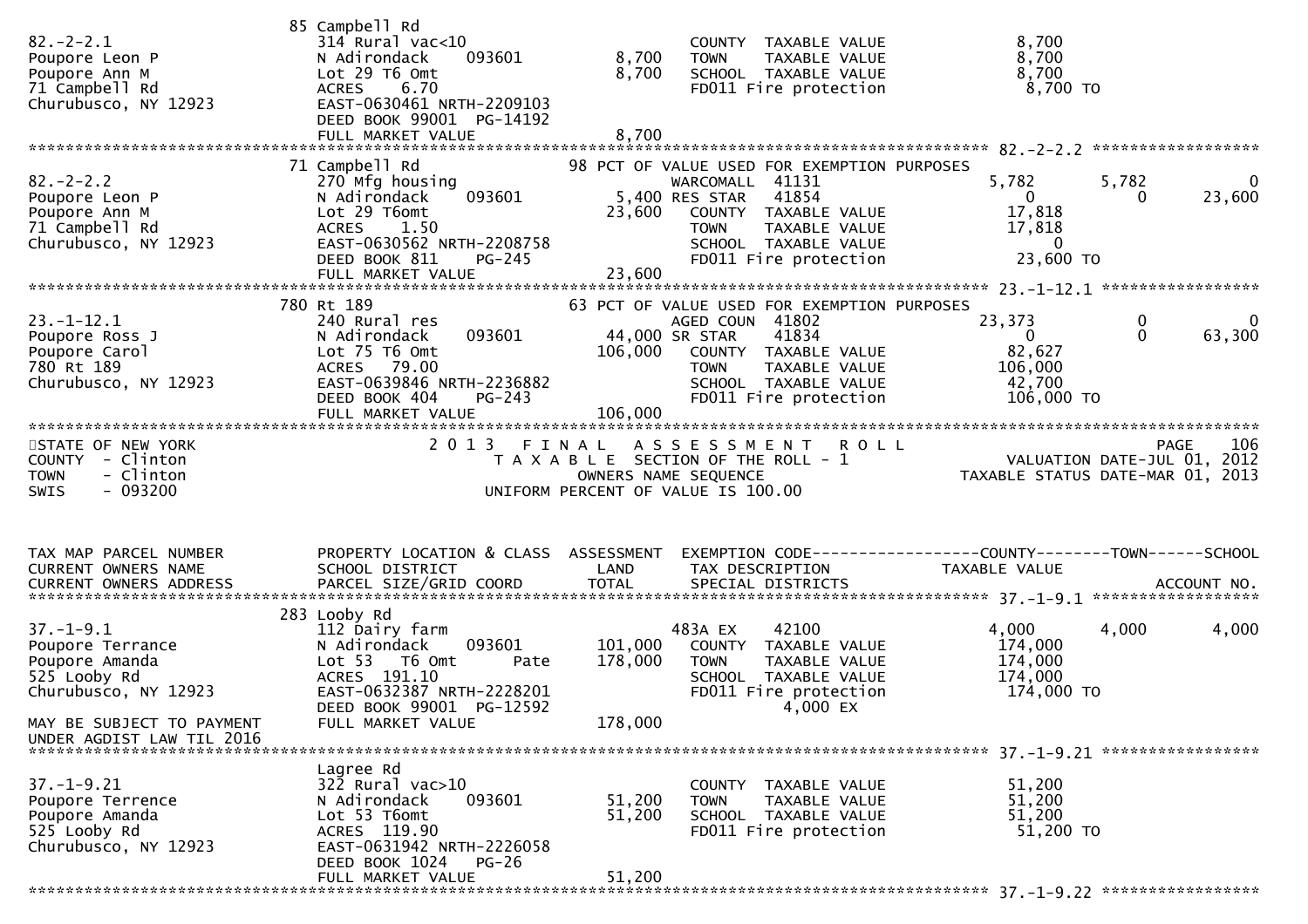| $37. - 1 - 9.22$<br>Poupore Terrence<br>Poupore Amanda<br>525 Looby Rd<br>Churubusco, NY 12923        | 525 Looby Rd<br>210 1 Family Res<br>N Adirondack<br>093601<br>Lot 53 T6 Omt<br><b>ACRES</b><br>1.10<br>EAST-0631114 NRTH-2224999<br>DEED BOOK 760<br><b>PG-169</b><br>FULL MARKET VALUE                       | 5,100<br>80,500<br>80,500  | 41854<br>RES STAR<br>COUNTY TAXABLE VALUE<br><b>TOWN</b><br>SCHOOL TAXABLE VALUE<br>FD011 Fire protection                                                                                                 | TAXABLE VALUE                                                  | $\mathbf 0$<br>80,500<br>80,500<br>50,500<br>80,500 TO                                        | $\mathbf 0$<br>30,000                                                                             |
|-------------------------------------------------------------------------------------------------------|---------------------------------------------------------------------------------------------------------------------------------------------------------------------------------------------------------------|----------------------------|-----------------------------------------------------------------------------------------------------------------------------------------------------------------------------------------------------------|----------------------------------------------------------------|-----------------------------------------------------------------------------------------------|---------------------------------------------------------------------------------------------------|
|                                                                                                       | 317 Campbell Rd                                                                                                                                                                                               |                            |                                                                                                                                                                                                           |                                                                |                                                                                               |                                                                                                   |
| $67. - 1 - 18.2$<br>Poupore Wayne K<br>Poupore Barbara<br>317 Campbell Rd<br>Churubusco, NY 12923     | 210 1 Family Res<br>N Adirondack<br>093601<br>Lot 32 T6omt<br><b>ACRES</b><br>8.20<br>EAST-0629551 NRTH-2214508<br>DEED BOOK 730<br>$PG-35$<br>FULL MARKET VALUE                                              | 10,800<br>72,000<br>72,000 | 41834<br>SR STAR<br>COUNTY TAXABLE VALUE<br><b>TOWN</b><br>SCHOOL TAXABLE VALUE<br>FD011 Fire protection                                                                                                  | TAXABLE VALUE                                                  | $\overline{0}$<br>72,000<br>72,000<br>8,700<br>72,000 TO                                      | $\mathbf{0}$<br>63,300                                                                            |
|                                                                                                       |                                                                                                                                                                                                               |                            |                                                                                                                                                                                                           |                                                                |                                                                                               |                                                                                                   |
| $22. - 1 - 15$<br>Poupore William J<br>885 Rt 189<br>Churubusco, NY 12923                             | 428-438 Merchia Rd<br>321 Abandoned ag<br>093601<br>N Adirondack<br>Lot <sub>73</sub><br>T6 Omt<br>Pate<br>29.00<br><b>ACRES</b><br>EAST-0627942 NRTH-2234858<br>DEED BOOK 20072 PG-4259<br>FULL MARKET VALUE | 22,000<br>22,000<br>22,000 | COUNTY TAXABLE VALUE<br>TOWN<br>SCHOOL TAXABLE VALUE<br>FD011 Fire protection                                                                                                                             | TAXABLE VALUE                                                  | 22,000<br>22,000<br>22,000<br>22,000 TO                                                       |                                                                                                   |
| STATE OF NEW YORK<br>COUNTY - Clinton<br>- Clinton<br><b>TOWN</b><br>$-093200$<br><b>SWIS</b>         | 2 0 1 3                                                                                                                                                                                                       | FINAL                      | A S S E S S M E N T<br>T A X A B L E SECTION OF THE ROLL - 1<br>OWNERS NAME SEQUENCE<br>UNIFORM PERCENT OF VALUE IS 100.00                                                                                | <b>ROLL</b>                                                    |                                                                                               | 107<br><b>PAGE</b><br>PAGE IO7<br>VALUATION DATE-JUL 01, 2012<br>TAXABLE STATUS DATE-MAR 01, 2013 |
| TAX MAP PARCEL NUMBER<br>CURRENT OWNERS NAME<br>CURRENT OWNERS ADDRESS                                | PROPERTY LOCATION & CLASS ASSESSMENT<br>SCHOOL DISTRICT                                                                                                                                                       | LAND                       | TAX DESCRIPTION                                                                                                                                                                                           | EXEMPTION CODE------------------COUNTY--------TOWN------SCHOOL | TAXABLE VALUE                                                                                 |                                                                                                   |
| $23. - 1 - 15.1$<br>Poupore William J<br>Poupore Catherine A<br>885 Rt 189<br>Churubusco, NY 12923    | 885 Rt 189<br>241 Rural res&ag<br>093601<br>N Adirondack<br>Lot $75$<br>T6 Omt<br>Pate<br>79.90<br><b>ACRES</b><br>EAST-0636846 NRTH-2238841<br>DEED BOOK 20041 PG-66833<br>FULL MARKET VALUE                 | 97,700                     | 58 PCT OF VALUE USED FOR EXEMPTION PURPOSES<br>WARCOMALL 41131<br>46,500 WARDISALL 41141<br>97,700 RES STAR 41854<br>COUNTY TAXABLE VALUE<br><b>TOWN</b><br>SCHOOL TAXABLE VALUE<br>FD011 Fire protection | TAXABLE VALUE                                                  | 14,167<br>14,167<br>2,833<br>2,833<br>$\mathbf{0}$<br>80,700<br>80,700<br>67,700<br>97,700 TO | 0<br>$\overline{0}$<br>$\Omega$<br>30,000                                                         |
| $67. - 1 - 6.4$<br>Powers Christopher<br>Powers Roslyn F<br>7398 Hopkins Way<br>Clarksville, NY 21029 | Patnode Rd<br>$314$ Rural vac<10<br>093601<br>N Adirondack<br>28 T6omt<br>5.00<br><b>ACRES</b><br>EAST-0635323 NRTH-2209893                                                                                   | 8,200<br>8,200             | COUNTY TAXABLE VALUE<br><b>TOWN</b><br>SCHOOL TAXABLE VALUE<br>FD011 Fire protection                                                                                                                      | TAXABLE VALUE                                                  | 8,200<br>8,200<br>8,200<br>8,200 TO                                                           |                                                                                                   |
|                                                                                                       | DEED BOOK 585<br>PG-301<br>FULL MARKET VALUE                                                                                                                                                                  | 8,200                      |                                                                                                                                                                                                           |                                                                |                                                                                               |                                                                                                   |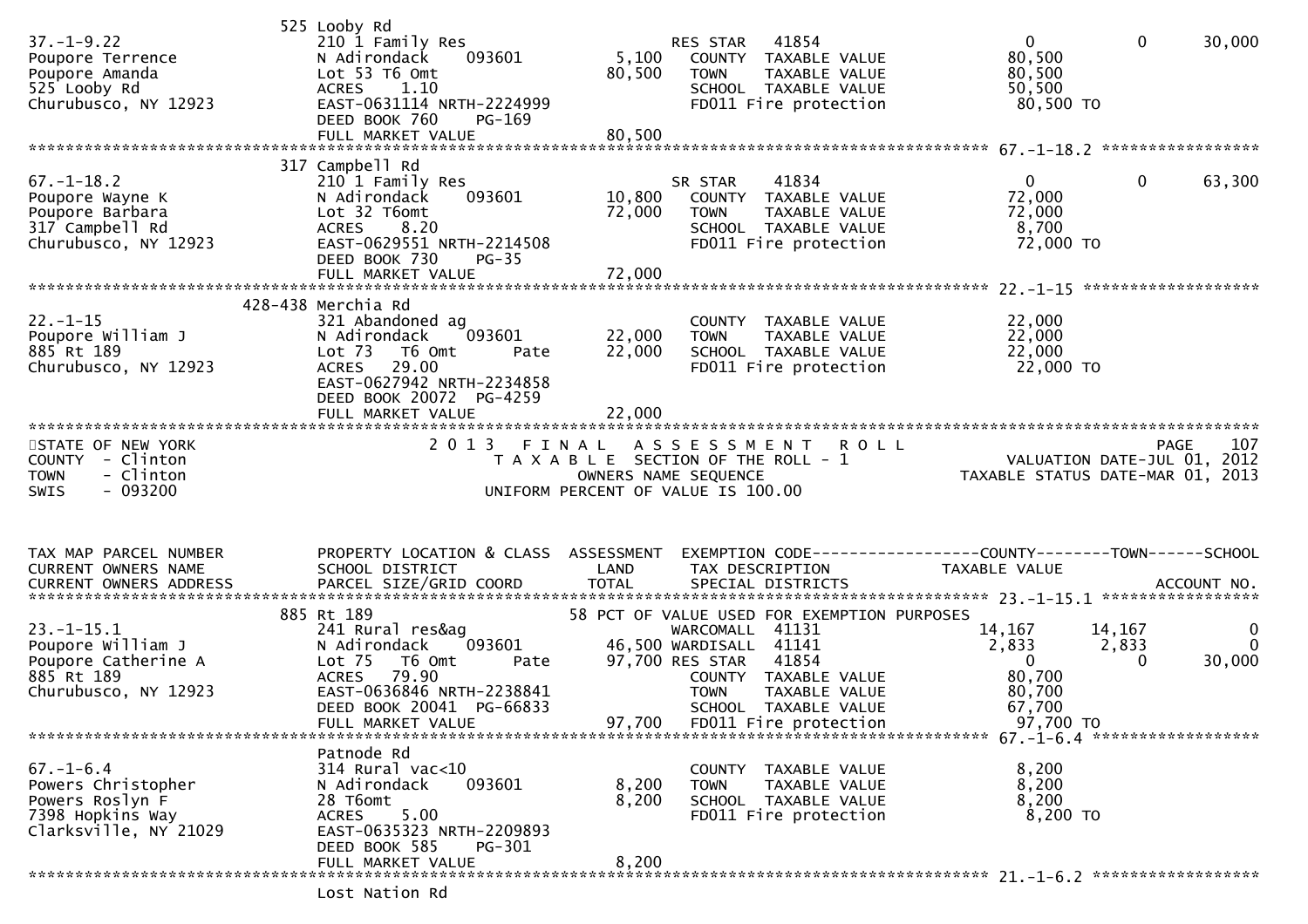| $21. - 1 - 6.2$<br>Powers Kenneth L<br>842 Ryan Rd<br>Churubusco, NY 12923                                                                         | $314$ Rural vac<10<br>163401<br>Chateaugay 1<br>Lot 72 T6omt<br><b>ACRES</b><br>2.90<br>EAST-0621434 NRTH-2235936<br>DEED BOOK 633<br>PG-301<br>FULL MARKET VALUE      | 6,300<br>6,300<br>6,300 | COUNTY TAXABLE VALUE<br><b>TOWN</b><br>TAXABLE VALUE<br>SCHOOL TAXABLE VALUE<br>FD011 Fire protection                                                                                             | 6,300<br>6,300<br>6,300<br>6,300 TO                                                           |                                |
|----------------------------------------------------------------------------------------------------------------------------------------------------|------------------------------------------------------------------------------------------------------------------------------------------------------------------------|-------------------------|---------------------------------------------------------------------------------------------------------------------------------------------------------------------------------------------------|-----------------------------------------------------------------------------------------------|--------------------------------|
|                                                                                                                                                    | 842 Ryan Rd                                                                                                                                                            |                         |                                                                                                                                                                                                   |                                                                                               |                                |
| $52. - 1 - 27$<br>Powers Kenneth L<br>842 Ryan Rd<br>Churubusco, NY 12923                                                                          | 210 1 Family Res<br>163401<br>Chateaugay 1<br>Lot $25$ T6omt<br>FRNT 204.00 DPTH 204.00<br>080<br><b>BANK</b><br>EAST-0623647 NRTH-2218614<br>DEED BOOK 20031 PG-63281 | 5,000<br>76,500         | RES STAR<br>41854<br>COUNTY TAXABLE VALUE<br><b>TOWN</b><br>TAXABLE VALUE<br>SCHOOL TAXABLE VALUE<br>FD011 Fire protection                                                                        | $\overline{0}$<br>76,500<br>76,500<br>46,500<br>76,500 TO                                     | 30,000<br>$\mathbf{0}$         |
|                                                                                                                                                    |                                                                                                                                                                        |                         |                                                                                                                                                                                                   |                                                                                               |                                |
| $38.1 - 1 - 16$<br>Premo John A<br>PO Box 22<br>Churubusco, NY 12923                                                                               | 12 Smith St<br>210 1 Family Res<br>093601<br>N Adirondack<br>Lot 66 T6 Omt<br>Pate<br>FRNT 82.50 DPTH 260.00<br>EAST-0640385 NRTH-2231167<br>DEED BOOK 758<br>$PG-74$  |                         | WARCOMALL 41131<br>41834<br>4,100 SR STAR<br>47,000 COUNTY TAXABLE VALUE<br><b>TOWN</b><br>TAXABLE VALUE<br>SCHOOL TAXABLE VALUE<br>FD011 Fire protection                                         | 11,750<br>11,750<br>$\mathbf{0}$<br>35,250<br>35,250<br>$\mathbf{0}$<br>47,000 TO             | 0<br>47,000<br>0               |
|                                                                                                                                                    | FULL MARKET VALUE                                                                                                                                                      | 47,000                  |                                                                                                                                                                                                   |                                                                                               |                                |
|                                                                                                                                                    |                                                                                                                                                                        |                         |                                                                                                                                                                                                   |                                                                                               |                                |
| STATE OF NEW YORK<br>COUNTY - Clinton<br>- Clinton<br><b>TOWN</b><br>- 093200<br><b>SWIS</b>                                                       | 2 0 1 3                                                                                                                                                                | FINAL                   | A S S E S S M E N T<br><b>ROLL</b><br>T A X A B L E SECTION OF THE ROLL - 1<br>OWNERS NAME SEQUENCE<br>UNIFORM PERCENT OF VALUE IS 100.00                                                         | VALUATION DATE-JUL 01, 2012<br>TAXABLE STATUS DATE-MAR 01, 2013                               | 108<br>PAGE                    |
| TAX MAP PARCEL NUMBER                                                                                                                              | PROPERTY LOCATION & CLASS ASSESSMENT                                                                                                                                   |                         | EXEMPTION CODE------------------COUNTY--------TOWN------SCHOOL                                                                                                                                    |                                                                                               |                                |
| CURRENT OWNERS NAME<br>CURRENT OWNERS ADDRESS                                                                                                      | SCHOOL DISTRICT<br>PARCEL SIZE/GRID COORD                                                                                                                              | LAND<br><b>TOTAL</b>    | TAX DESCRIPTION<br>SPECIAL DISTRICTS                                                                                                                                                              | TAXABLE VALUE                                                                                 | ACCOUNT NO.                    |
|                                                                                                                                                    | Campbell Rd                                                                                                                                                            |                         |                                                                                                                                                                                                   |                                                                                               |                                |
| $67. - 1 - 2.8$<br>Premo Paul T<br>Premo Donna M<br>105 Gagnier Rd<br>Churubusco, NY 12923                                                         | 113 Cattle farm<br>N Adirondack<br>093601<br>Lot 33 & 28 T6omt<br>ACRES 123.60<br>EAST-0632195 NRTH-2213909<br>DEED BOOK 961<br>PG-194                                 | 78,100<br>94,800        | AGRI DISTR 41720<br>COUNTY TAXABLE VALUE<br>TAXABLE VALUE<br><b>TOWN</b><br>SCHOOL TAXABLE VALUE<br>FD011 Fire protection                                                                         | 20,437<br>20,437<br>74,363<br>74,363<br>74,363<br>94,800 TO                                   | 20,437                         |
| MAY BE SUBJECT TO PAYMENT<br>UNDER AGDIST LAW TIL 2017                                                                                             | FULL MARKET VALUE                                                                                                                                                      | 94,800                  |                                                                                                                                                                                                   |                                                                                               |                                |
|                                                                                                                                                    | 105-103 Gagnier Rd                                                                                                                                                     |                         |                                                                                                                                                                                                   |                                                                                               |                                |
| $68 - 1 - 14$<br>Premo Paul T<br>Premo Donna M<br>105 Gagnier Rd<br>Churubusco, NY 12923<br>MAY BE SUBJECT TO PAYMENT<br>UNDER AGDIST LAW TIL 2017 | 112 Dairy farm<br>093601<br>N Adirondack<br>Lot 26 T6 Omt<br>Pate<br>ACRES 330.00<br>EAST-0639939 NRTH-2214974<br>DEED BOOK 724<br>$PG-262$<br>FULL MARKET VALUE       | 209,300                 | AGRI DISTR 41720<br>41854<br>148,100 RES STAR<br>42100<br>209,300 483A EX<br>COUNTY<br>TAXABLE VALUE<br><b>TOWN</b><br>TAXABLE VALUE<br>SCHOOL TAXABLE VALUE<br>FD011 Fire protection<br>6,600 EX | 38,294<br>38,294<br>$\bf{0}$<br>6,600<br>6,600<br>164,406<br>164,406<br>134,406<br>202,700 TO | 38,294<br>30,000<br>0<br>6,600 |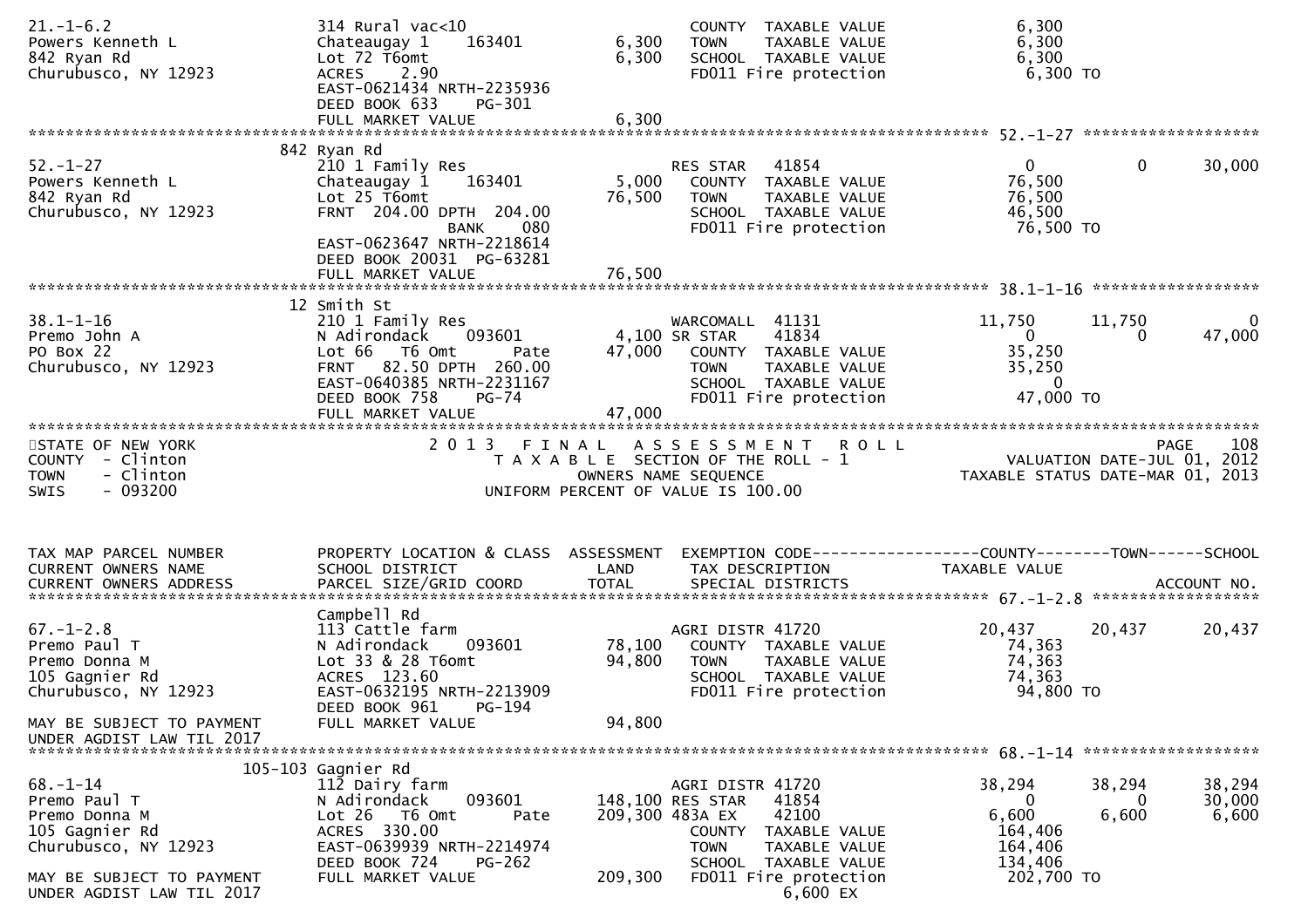| $68. - 1 - 18.1$<br>Premo Paul T<br>Premo Donna M<br>105 Gagnier Rd<br>Churubusco, NY 12923        | 133 Gagnier Rd<br>210 1 Family Res<br>093601<br>N Adirondack<br>Lot 27 T5omt<br>FRNT 135.00 DPTH 275.00<br>EAST-0639534 NRTH-2214045<br>DEED BOOK 20001 PG-27850                          | 4,800<br>32,700         | COUNTY TAXABLE VALUE<br><b>TOWN</b><br>TAXABLE VALUE<br>SCHOOL TAXABLE VALUE<br>FD011 Fire protection                             | 32,700<br>32,700<br>32,700<br>32,700 TO                                                |        |
|----------------------------------------------------------------------------------------------------|-------------------------------------------------------------------------------------------------------------------------------------------------------------------------------------------|-------------------------|-----------------------------------------------------------------------------------------------------------------------------------|----------------------------------------------------------------------------------------|--------|
| $7. - 1 - 13$<br>Preston William E<br>Preston Frances M<br>522 Frontier Rd<br>Churubusco, NY 12923 | 528 Frontier Rd<br>260 Seasonal res<br>Chateaugay 1 163401<br>Lot 88 T6 Omt<br>Pate<br>FRNT 100.00 DPTH 120.00<br>EAST-0628676 NRTH-2246549<br>DEED BOOK 20001 PG-18855                   | 3,900<br>18,900         | COUNTY TAXABLE VALUE<br>TAXABLE VALUE<br><b>TOWN</b><br>SCHOOL TAXABLE VALUE<br>FD011 Fire protection                             | 18,900<br>18,900<br>18,900<br>18,900 TO                                                |        |
| $7. - 1 - 15$<br>Preston William E<br>Preston Frances M<br>522 Frontier Rd<br>Churubusco, NY 12923 | Frontier Rd<br>$314$ Rural vac<10<br>163401<br>Chateaugay 1<br>Lot 88 T6 Omt<br>Pate<br>2.10<br><b>ACRES</b><br>EAST-0628928 NRTH-2246123<br>DEED BOOK 20072 PG-7246<br>FULL MARKET VALUE | 5,300<br>5,300<br>5,300 | COUNTY TAXABLE VALUE<br>TAXABLE VALUE<br><b>TOWN</b><br>SCHOOL TAXABLE VALUE<br>FD011 Fire protection                             | 5,300<br>5,300<br>5,300<br>5,300 TO                                                    |        |
| STATE OF NEW YORK<br>COUNTY - Clinton<br>- Clinton<br><b>TOWN</b><br>$-093200$<br><b>SWIS</b>      | 2 0 1 3<br>FINAL                                                                                                                                                                          |                         | ASSESSMENT ROLL<br>T A X A B L E SECTION OF THE ROLL - 1<br>OWNERS NAME SEQUENCE<br>UNIFORM PERCENT OF VALUE IS 100.00            | <b>PAGE</b><br>کند.<br>VALUATION DATE-JUL 01, 2012<br>TAXABLE STATUS DATE-MAR 01, 2013 | 109    |
| TAX MAP PARCEL NUMBER<br>CURRENT OWNERS NAME                                                       | PROPERTY LOCATION & CLASS ASSESSMENT<br>SCHOOL DISTRICT                                                                                                                                   | LAND                    | TAX DESCRIPTION                                                                                                                   | EXEMPTION CODE------------------COUNTY--------TOWN------SCHOOL<br>TAXABLE VALUE        |        |
| $7. - 1 - 16$<br>Preston William E<br>Preston Frances M<br>522 Frontier Rd<br>Churubusco, NY 12923 | 522 Frontier Rd<br>240 Rural res<br>163401<br>Chateaugay 1<br>Lot 88 T6 Omt<br>Pate<br>ACRES 54.80<br>EAST-0629740 NRTH-2245808<br>PG-620<br>DEED BOOK 593<br>FULL MARKET VALUE           | 102,600<br>102,600      | 41854<br>RES STAR<br>39,500 COUNTY TAXABLE VALUE<br>TAXABLE VALUE<br><b>TOWN</b><br>SCHOOL TAXABLE VALUE<br>FD011 Fire protection | $\mathbf 0$<br>$\mathbf{0}$<br>102,600<br>102,600<br>72,600<br>102,600 TO              | 30,000 |
|                                                                                                    |                                                                                                                                                                                           |                         |                                                                                                                                   |                                                                                        |        |
| $7. - 1 - 33.3$<br>Prevost Robert L<br>Prevost Flora J<br>9 Stevens St<br>Malone, NY 12953         | 122 Santamore Rd<br>270 Mfg housing<br>163401<br>Chateaugay 1<br>Lot 88 T6omt<br>ACRES 12.00<br>EAST-0626498 NRTH-2242350<br>DEED BOOK 20031 PG-56372                                     | 11,400<br>47,900        | COUNTY TAXABLE VALUE<br><b>TOWN</b><br>TAXABLE VALUE<br>SCHOOL TAXABLE VALUE<br>FD011 Fire protection                             | 47,900<br>47,900<br>47,900<br>47,900 TO                                                |        |
|                                                                                                    | FULL MARKET VALUE                                                                                                                                                                         | 47,900                  |                                                                                                                                   |                                                                                        |        |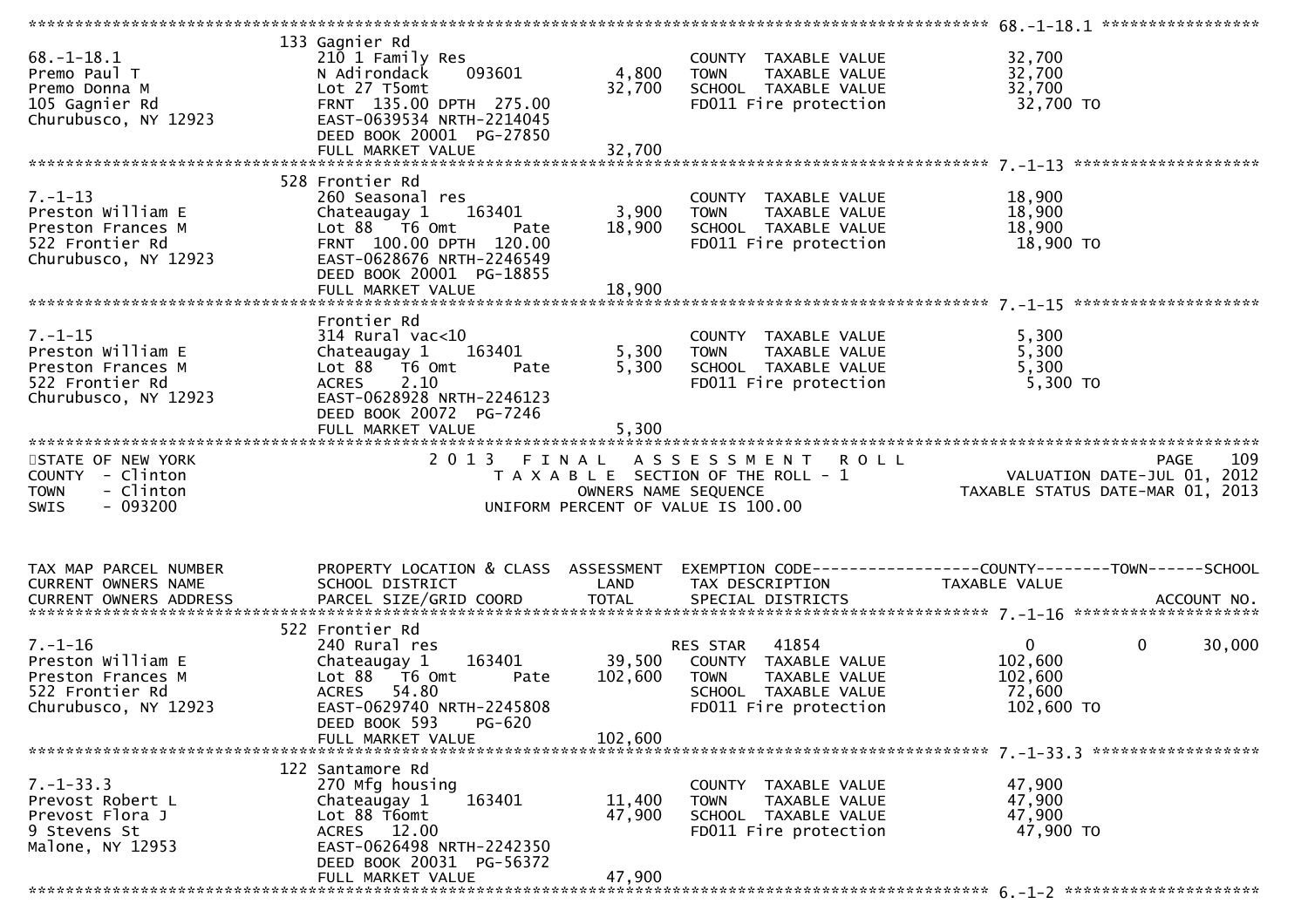| $6. - 1 - 2$<br>Pronovost Darryl<br>PO Box 234<br>St Isidore PQ, Canada JOL2A                   | Mcnierney Rd<br>321 Abandoned ag<br>Chateaugay 1<br>163401<br>Lot $90$ $\overline{76}$ Omt<br>Pate<br>ACRES 20.00<br>EAST-0616073 NRTH-2245247<br>DEED BOOK 945<br>PG-231<br>FULL MARKET VALUE                 | 8,800<br>8,800<br>8,800    | COUNTY TAXABLE VALUE<br><b>TOWN</b><br>TAXABLE VALUE<br>SCHOOL TAXABLE VALUE<br>FD011 Fire protection               | 8,800<br>8,800<br>8,800<br>8,800 TO                                    |                    |
|-------------------------------------------------------------------------------------------------|----------------------------------------------------------------------------------------------------------------------------------------------------------------------------------------------------------------|----------------------------|---------------------------------------------------------------------------------------------------------------------|------------------------------------------------------------------------|--------------------|
|                                                                                                 | 7126 Rt 11                                                                                                                                                                                                     |                            |                                                                                                                     |                                                                        |                    |
| $37. - 1 - 13$<br>Rabideau Shelley<br>LaBombard Ronald<br>7126 Rt 11<br>Churubusco, NY 12923    | 210 1 Family Res<br>093601<br>N Adirondack<br>Lot 53 T6 Omt<br>Pate<br>FRNT 180.00 DPTH 175.00<br>EAST-0629974 NRTH-2224663<br>DEED BOOK 20072 PG-6409<br>FULL MARKET VALUE                                    | 4,700<br>80,000<br>80,000  | 41854<br>RES STAR<br>COUNTY TAXABLE VALUE<br>TAXABLE VALUE<br>TOWN<br>SCHOOL TAXABLE VALUE<br>FD011 Fire protection | $\mathbf{0}$<br>$\mathbf 0$<br>80,000<br>80,000<br>50,000<br>80,000 TO | 30,000             |
|                                                                                                 |                                                                                                                                                                                                                |                            |                                                                                                                     |                                                                        |                    |
| $52. - 1 - 9.33$<br>Rapisarda James J<br>Rapisarda Lisa<br>110 Richard Ave<br>Colcott, CT 06716 | Rt 11<br>$314$ Rural vac<10<br>Chateaugay 1<br>163401<br>Lot $49$ T6omt<br>ACRES 10.00<br>EAST-0627756 NRTH-2223807<br>DEED BOOK 768<br><b>PG-224</b>                                                          | 11,800<br>11,800           | COUNTY TAXABLE VALUE<br>TAXABLE VALUE<br><b>TOWN</b><br>SCHOOL TAXABLE VALUE<br>FD011 Fire protection               | 11,800<br>11,800<br>11,800<br>11,800 TO                                |                    |
|                                                                                                 |                                                                                                                                                                                                                |                            |                                                                                                                     |                                                                        |                    |
| STATE OF NEW YORK<br>COUNTY - Clinton<br>- Clinton<br><b>TOWN</b><br>- 093200<br><b>SWIS</b>    |                                                                                                                                                                                                                | OWNERS NAME SEQUENCE       | 2013 FINAL ASSESSMENT ROLL<br>T A X A B L E SECTION OF THE ROLL - 1<br>UNIFORM PERCENT OF VALUE IS 100.00           | VALUATION DATE-JUL 01, 2012<br>TAXABLE STATUS DATE-MAR 01, 2013        | 110<br><b>PAGE</b> |
| TAX MAP PARCEL NUMBER<br><b>CURRENT OWNERS NAME</b>                                             | PROPERTY LOCATION & CLASS ASSESSMENT<br>SCHOOL DISTRICT                                                                                                                                                        | LAND                       | TAX DESCRIPTION                                                                                                     | <b>TAXABLE VALUE</b>                                                   |                    |
| $7. - 1 - 6$<br>Recore Deborah<br>260 Douglas Rd<br>Chateaugay, NY 12920                        | Frontier Rd<br>321 Abandoned ag<br>163401<br>Chateaugay 1<br>Lot $89$ $\overline{76}$ Omt<br>Pate<br><b>ACRES</b><br>88.80<br>EAST-0626372 NRTH-2243737<br>DEED BOOK 934<br><b>PG-203</b><br>FULL MARKET VALUE | 45,900<br>45,900<br>45,900 | COUNTY TAXABLE VALUE<br>TAXABLE VALUE<br><b>TOWN</b><br>SCHOOL TAXABLE VALUE<br>FD011 Fire protection               | 45,900<br>45,900<br>45,900<br>45,900 TO                                |                    |
|                                                                                                 |                                                                                                                                                                                                                |                            |                                                                                                                     |                                                                        |                    |
| $7. - 1 - 34.2$<br>Recore Deborah<br>260 Douglas Rd<br>Chateaugay, NY 12920                     | Frontier Rd<br>321 Abandoned ag<br>163401<br>Chateaugay 1<br>Lot 89 T6omt<br>ACRES 33.60<br>EAST-0624882 NRTH-2243013<br>DEED BOOK 643<br>PG-618                                                               | 24,300<br>24,300           | COUNTY TAXABLE VALUE<br><b>TOWN</b><br>TAXABLE VALUE<br>SCHOOL TAXABLE VALUE<br>FD011 Fire protection               | 24,300<br>24,300<br>24,300<br>24,300 TO                                |                    |
|                                                                                                 | FULL MARKET VALUE                                                                                                                                                                                              | 24,300                     |                                                                                                                     |                                                                        |                    |
|                                                                                                 | 1298 Clinton Mills Rd                                                                                                                                                                                          |                            |                                                                                                                     |                                                                        |                    |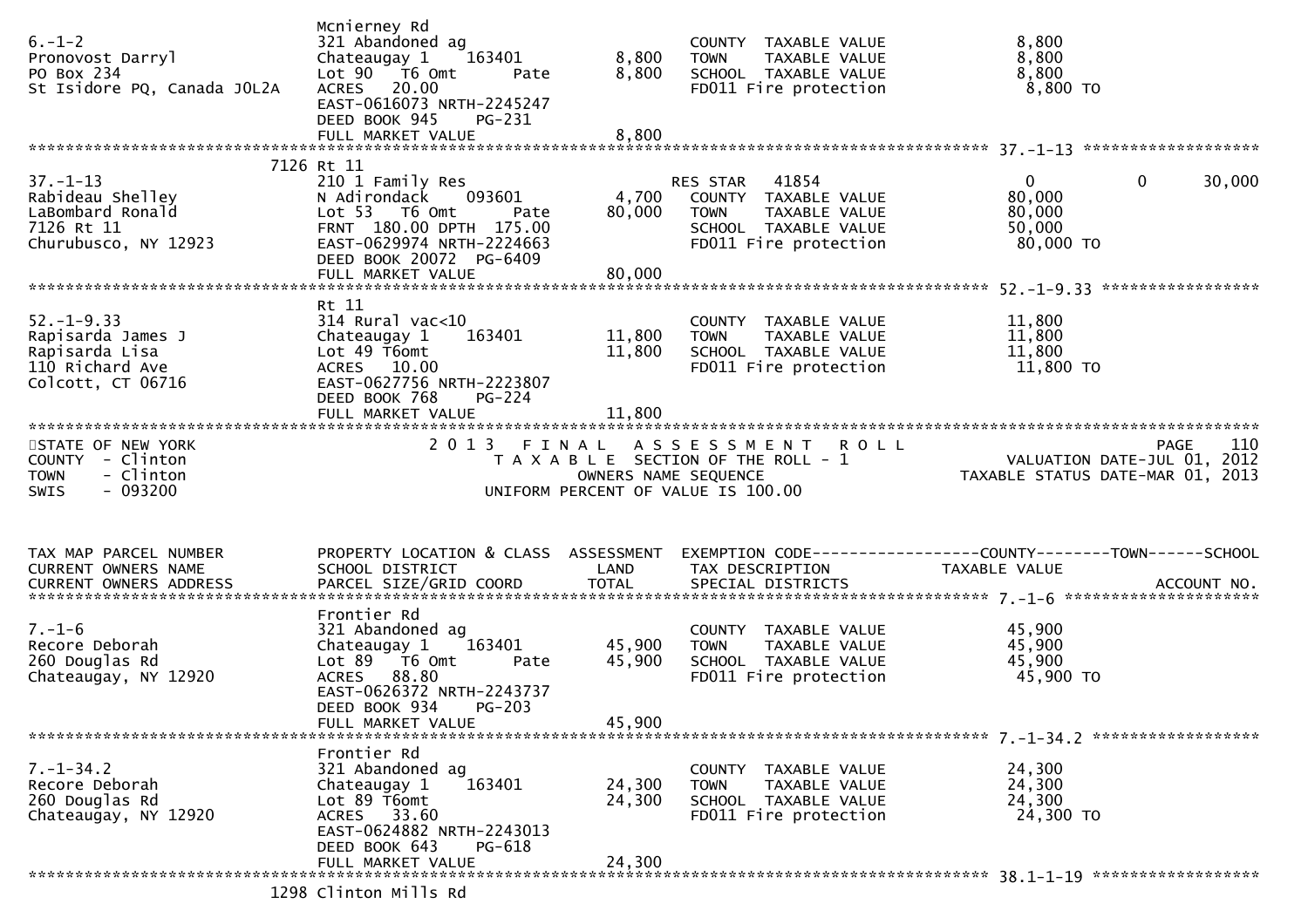| $38.1 - 1 - 19$<br>Recore Life Use Donald J<br>Recore Life Use Betty A<br>PO Box 91<br>Churubusco, NY 12923 | 210 1 Family Res<br>093601<br>N Adirondack<br>Lot 66 T6 Omt<br>Pate<br>FRNT 163.00 DPTH 100.00<br>EAST-0640469 NRTH-2230930<br>DEED BOOK 20082 PG-12410                                              | 3,400<br>8,800               | 41854<br>RES STAR<br>COUNTY TAXABLE VALUE<br><b>TOWN</b><br>TAXABLE VALUE<br>SCHOOL TAXABLE VALUE<br>FD011 Fire protection | $\mathbf{0}$<br>8,800<br>8,800<br>$\overline{\mathbf{0}}$<br>8,800 TO | $\mathbf{0}$ | 8,800  |
|-------------------------------------------------------------------------------------------------------------|------------------------------------------------------------------------------------------------------------------------------------------------------------------------------------------------------|------------------------------|----------------------------------------------------------------------------------------------------------------------------|-----------------------------------------------------------------------|--------------|--------|
| $38.1 - 1 - 26$<br>Recore Life Use Donald J<br>Recore Life Use Betty A<br>PO Box 91<br>Churubusco, NY 12923 | Clinton Mills Rd<br>311 Res vac land<br>093601<br>N Adirondack<br>Lot 55 T6 Omt<br>Pate<br>FRNT 82.50 DPTH 107.00<br>EAST-0640512 NRTH-2230787<br>DEED BOOK 20082 PG-12410                           | 3,100<br>3,100               | COUNTY TAXABLE VALUE<br>TAXABLE VALUE<br><b>TOWN</b><br>SCHOOL TAXABLE VALUE<br>FD011 Fire protection                      | 3,100<br>3,100<br>3,100<br>3,100 TO                                   |              |        |
| $38.1 - 1 - 27$<br>Recore Life Use Donald J<br>Recore Life Use Betty A<br>PO Box 91<br>Churubusco, NY 12923 | 1297 Clinton Mills Rd<br>210 1 Family Res<br>N Adirondack<br>093601<br>Lot 55 T6 Omt<br>Pate<br>FRNT 82.50 DPTH 173.00<br>EAST-0640431 NRTH-2230746<br>DEED BOOK 20082 PG-12410<br>FULL MARKET VALUE | 3,800<br>33,800<br>33,800    | COUNTY TAXABLE VALUE<br>TAXABLE VALUE<br>TOWN<br>SCHOOL TAXABLE VALUE<br>FD011 Fire protection                             | 33,800<br>33,800<br>33,800<br>33,800 TO                               |              |        |
| STATE OF NEW YORK<br>COUNTY - Clinton<br><b>TOWN</b><br>- Clinton<br>$-093200$<br><b>SWIS</b>               | 2013 FINAL                                                                                                                                                                                           | OWNERS NAME SEQUENCE         | ASSESSMENT ROLL<br>T A X A B L E SECTION OF THE ROLL - 1<br>OWNERS NAME SEQUENCE<br>UNIFORM PERCENT OF VALUE IS 100.00     |                                                                       | <b>PAGE</b>  | 111    |
| TAX MAP PARCEL NUMBER<br>CURRENT OWNERS NAME                                                                | PROPERTY LOCATION & CLASS ASSESSMENT<br>SCHOOL DISTRICT                                                                                                                                              | LAND                         | EXEMPTION CODE------------------COUNTY-------TOWN------SCHOOL<br>TAX DESCRIPTION                                           | TAXABLE VALUE                                                         |              |        |
| $67. - 1 - 2.1$<br>Rees Arthur<br>280 Campbell Rd<br>Churubusco, NY 12923                                   | 269/280 Campbell Rd<br>240 Rural res<br>093601<br>N Adirondack<br>Lot 32 & 33 T6omt<br>ACRES 46.30<br>EAST-0628546 NRTH-2213261<br>DEED BOOK 20001 PG-19163<br>FULL MARKET VALUE                     | 26,000<br>98,000<br>98,000   | 41854<br>RES STAR<br>COUNTY TAXABLE VALUE<br><b>TOWN</b><br>TAXABLE VALUE<br>SCHOOL TAXABLE VALUE<br>FD011 Fire protection | $\overline{0}$<br>98,000<br>98,000<br>68,000<br>98,000 TO             | $\mathbf 0$  | 30,000 |
|                                                                                                             |                                                                                                                                                                                                      |                              |                                                                                                                            |                                                                       |              |        |
| $53. - 1 - 9$<br>Rego Gary<br>Rego Kathleen<br>228 Rt 189<br>Churubusco, NY 12923                           | 228 Rt 189<br>240 Rural res<br>093601<br>N Adirondack<br>Lot 46<br>T6 Omt<br>Pate<br>ACRES 157.10<br>EAST-0641360 NRTH-2223809<br>DEED BOOK 99001 PG-14112<br>FULL MARKET VALUE                      | 54,800<br>124,000<br>124,000 | RES STAR 41854<br>COUNTY TAXABLE VALUE<br>TAXABLE VALUE<br><b>TOWN</b><br>SCHOOL TAXABLE VALUE<br>FD011 Fire protection    | $\mathbf{0}$<br>124,000<br>124,000<br>94,000<br>124,000 TO            | $\mathbf 0$  | 30,000 |
| $38.1 - 1 - 51$                                                                                             | 27 Smith St<br>482 Det row bldg                                                                                                                                                                      |                              | COUNTY TAXABLE VALUE                                                                                                       | 50,000                                                                |              |        |
|                                                                                                             |                                                                                                                                                                                                      |                              |                                                                                                                            |                                                                       |              |        |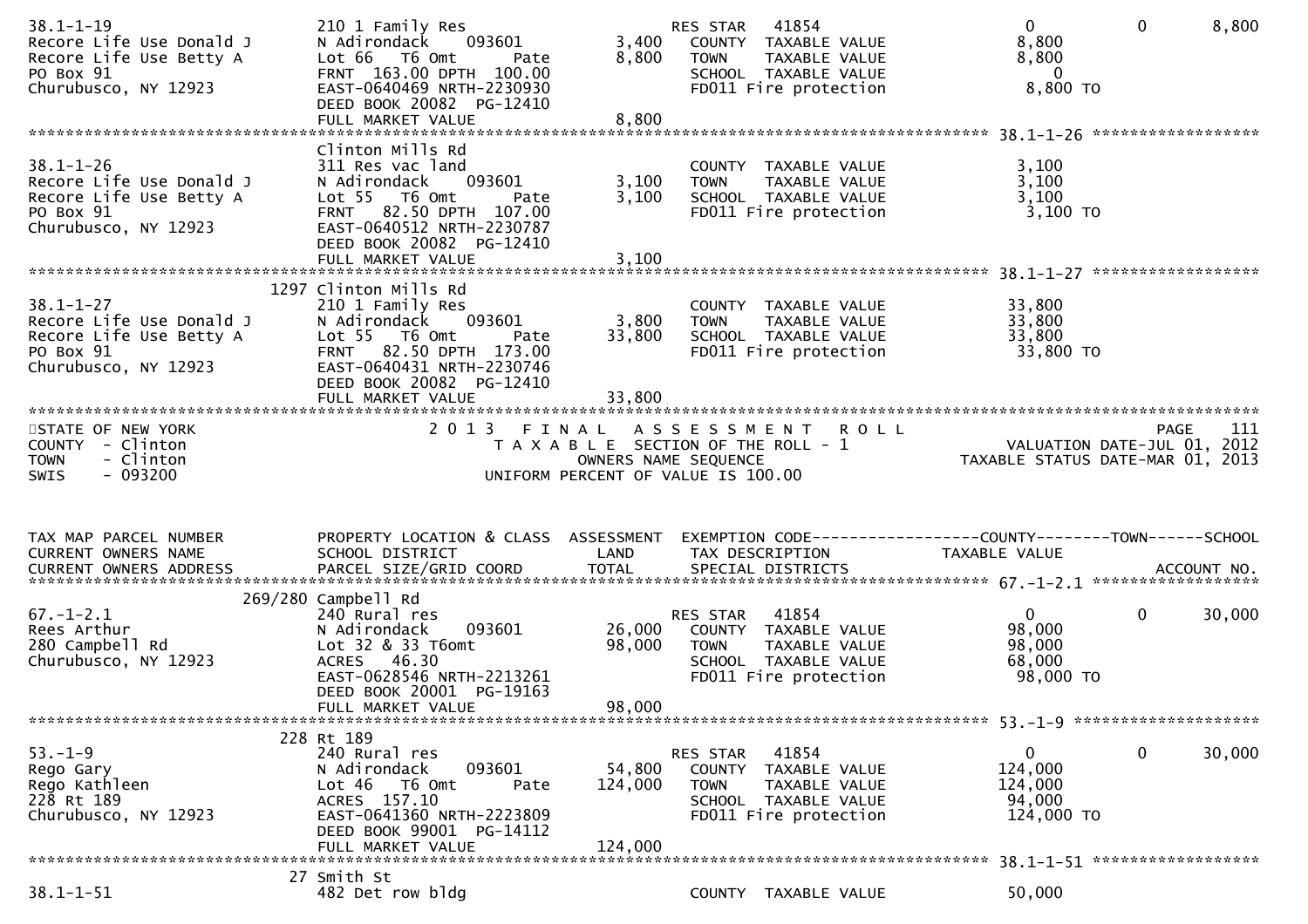| Reome Yvonne M<br>Box 153<br>Churubusco, NY 12923-0153                                              | 093601<br>N Adirondack<br>Lot 66 T6 Omt<br>Pate<br>FRNT 82.00 DPTH 264.00<br>EAST-0640030 NRTH-2231543<br>DEED BOOK 878<br><b>PG-277</b><br>FULL MARKET VALUE                               | 4,000<br>50,000<br>50,000  | TAXABLE VALUE<br><b>TOWN</b><br>SCHOOL TAXABLE VALUE<br>FD011 Fire protection                                                                      | 50,000<br>50,000<br>50,000 TO                                   |                                         |
|-----------------------------------------------------------------------------------------------------|---------------------------------------------------------------------------------------------------------------------------------------------------------------------------------------------|----------------------------|----------------------------------------------------------------------------------------------------------------------------------------------------|-----------------------------------------------------------------|-----------------------------------------|
|                                                                                                     |                                                                                                                                                                                             |                            |                                                                                                                                                    |                                                                 |                                         |
| $23. - 1 - 22.271$<br>Reyell Irving<br>Box 131 Rt 189<br>Churubusco, NY 12923                       | Off Rt 189<br>$314$ Rural vac<10<br>093601<br>N Adirondack<br>Lot 67 T6omt<br><b>ACRES</b><br>1.30<br>EAST-0638285 NRTH-2234656<br>DEED BOOK 20001 PG-27660<br>FULL MARKET VALUE            | 5,200<br>5,200<br>5,200    | COUNTY TAXABLE VALUE<br><b>TOWN</b><br>TAXABLE VALUE<br>SCHOOL TAXABLE VALUE<br>FD011 Fire protection                                              | 5,200<br>5,200<br>5,200<br>5,200 TO                             |                                         |
|                                                                                                     | 713 Rt 189                                                                                                                                                                                  |                            | 99 PCT OF VALUE USED FOR EXEMPTION PURPOSES                                                                                                        |                                                                 |                                         |
| $23. - 1 - 22.274$<br>Reyell Life Est Irving L<br>Ekvall Lisa<br>PO Box 131<br>Churubusco, NY 12923 | 270 Mfg housing<br>N Adirondack<br>093601<br>Lot 67 T6 Omt<br><b>ACRES</b><br>1.30<br>EAST-0638560 NRTH-2234690<br>DEED BOOK 20001 PG-26024<br>FULL MARKET VALUE                            | 23,000<br>23,000           | AGED COUN 41802<br>41834<br>5,200 SR STAR<br>COUNTY TAXABLE VALUE<br>TAXABLE VALUE<br><b>TOWN</b><br>SCHOOL TAXABLE VALUE<br>FD011 Fire protection | 11,385<br>$\overline{0}$<br>11,615<br>23,000<br>0<br>23,000 TO  | 0<br>$\Omega$<br>$\mathbf{0}$<br>23,000 |
|                                                                                                     |                                                                                                                                                                                             |                            |                                                                                                                                                    |                                                                 |                                         |
| STATE OF NEW YORK<br>COUNTY - Clinton<br>- Clinton<br><b>TOWN</b><br>$-093200$<br><b>SWIS</b>       |                                                                                                                                                                                             |                            | 2013 FINAL ASSESSMENT ROLL<br>T A X A B L E SECTION OF THE ROLL - 1<br>OWNERS NAME SEQUENCE<br>UNIFORM PERCENT OF VALUE IS 100.00                  | VALUATION DATE-JUL 01, 2012<br>TAXABLE STATUS DATE-MAR 01, 2013 | 112<br>PAGE                             |
|                                                                                                     |                                                                                                                                                                                             |                            |                                                                                                                                                    |                                                                 |                                         |
| TAX MAP PARCEL NUMBER                                                                               | PROPERTY LOCATION & CLASS ASSESSMENT                                                                                                                                                        |                            |                                                                                                                                                    | EXEMPTION CODE-----------------COUNTY--------TOWN------SCHOOL   |                                         |
| CURRENT OWNERS NAME                                                                                 | SCHOOL DISTRICT                                                                                                                                                                             | LAND                       | TAX DESCRIPTION                                                                                                                                    | TAXABLE VALUE                                                   |                                         |
|                                                                                                     | 777 Rt 189                                                                                                                                                                                  |                            |                                                                                                                                                    |                                                                 |                                         |
| $23. - 1 - 16$<br>Reyes Carmen<br>PO Box 192<br>S Ozone Pk, NY 11420                                | 240 Rural res<br>N Adirondack<br>093601<br>Lot 74<br>T6 Omt<br>Pate<br>50.00<br><b>ACRES</b><br>EAST-0637242 NRTH-2235896<br>DEED BOOK 534<br>PG-279                                        | 36,500<br>75,300           | COUNTY TAXABLE VALUE<br>TAXABLE VALUE<br><b>TOWN</b><br>SCHOOL TAXABLE VALUE<br>FD011 Fire protection                                              | 75,300<br>75,300<br>75,300<br>75,300 TO                         |                                         |
|                                                                                                     | FULL MARKET VALUE                                                                                                                                                                           | 75,300                     |                                                                                                                                                    |                                                                 |                                         |
| 51. – 1–4.1<br>Rice Bruce W<br>Rice Carol Ann<br>18 Vanada Dr<br>Neptune, NJ 07753                  | County Line Rd<br>314 Rural vac<10<br>Chateaugay 1<br>163401<br>Lot 51 T6 Omt<br>Pate<br>12.00<br><b>ACRES</b><br>EAST-0617888 NRTH-2224305<br>DEED BOOK 942<br>PG-147<br>FULL MARKET VALUE | 13,500<br>13,500<br>13,500 | COUNTY TAXABLE VALUE<br><b>TOWN</b><br>TAXABLE VALUE<br>SCHOOL TAXABLE VALUE<br>FD011 Fire protection                                              | 13,500<br>13,500<br>13,500<br>13,500 TO                         |                                         |
|                                                                                                     | Lafrancis Rd                                                                                                                                                                                |                            |                                                                                                                                                    |                                                                 |                                         |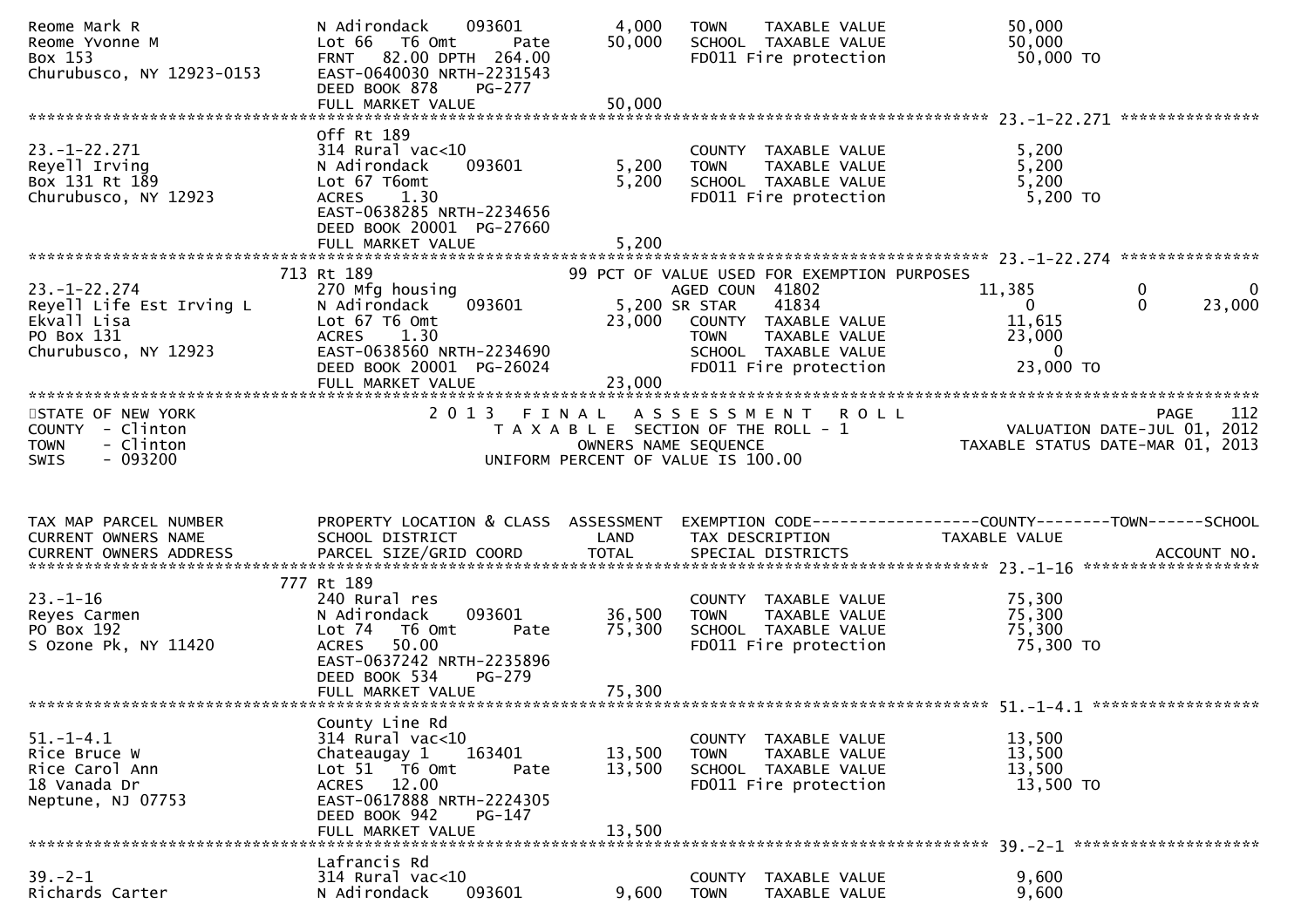| Richards Tracey<br>2057 Cass St<br>Sarasota, FL 33423-7017                                            | Lot 56 T6omt<br>Rural Haven Bk 7 Pg 13 Lo<br>6.74<br><b>ACRES</b><br>EAST-0647633 NRTH-2228015<br>DEED BOOK 678<br>$PG-235$                                                   | 9,600                      | SCHOOL TAXABLE VALUE<br>FD011 Fire protection                                                                                                       | 9,600<br>9,600 TO                                                         |                                                                                |
|-------------------------------------------------------------------------------------------------------|-------------------------------------------------------------------------------------------------------------------------------------------------------------------------------|----------------------------|-----------------------------------------------------------------------------------------------------------------------------------------------------|---------------------------------------------------------------------------|--------------------------------------------------------------------------------|
|                                                                                                       | FULL MARKET VALUE                                                                                                                                                             | 9,600                      |                                                                                                                                                     |                                                                           |                                                                                |
| $68. - 1 - 2.21$<br>Ritchie Alan Estate of Testame N Adirondack<br>31 Hoffman St<br>Chatham, NY 12037 | Rt 11<br>321 Abandoned ag<br>093601<br>Lot 34 T6 Omt<br>Pate<br>ACRES 109.00<br>EAST-0640900 NRTH-2217897<br>DEED BOOK 20072 PG-8134<br>FULL MARKET VALUE                     | 59,600<br>59,600<br>59,600 | COUNTY TAXABLE VALUE<br><b>TOWN</b><br>TAXABLE VALUE<br>SCHOOL TAXABLE VALUE<br>FD011 Fire protection                                               | 59,600<br>59,600<br>59,600<br>59,600 TO                                   |                                                                                |
|                                                                                                       | 394 Looby Rd                                                                                                                                                                  |                            |                                                                                                                                                     |                                                                           |                                                                                |
| $37. - 1 - 17.1$<br>Robare Herman L<br>394 Looby Rd<br>Churubusco, NY 12923                           | 210 1 Family Res<br>N Adirondack<br>093601<br>Lot 53  T6 Omt<br>Pate<br>FRNT 87.00 DPTH 185.00<br>EAST-0630523 NRTH-2228163<br>DEED BOOK 530<br>PG-461<br>FULL MARKET VALUE   | 33,300<br>33,300           | AGED - ALL 41800<br>3,900 SR STAR<br>41834<br>COUNTY TAXABLE VALUE<br>TAXABLE VALUE<br><b>TOWN</b><br>SCHOOL TAXABLE VALUE<br>FD011 Fire protection | 16,650<br>$\mathbf{0}$<br>16,650<br>16,650<br>$\overline{0}$<br>33,300 TO | 16,650<br>16,650<br>16,650<br>0                                                |
|                                                                                                       |                                                                                                                                                                               |                            |                                                                                                                                                     |                                                                           |                                                                                |
| STATE OF NEW YORK<br>COUNTY - Clinton<br>- Clinton<br><b>TOWN</b><br>$-093200$<br>SWIS                | 2 0 1 3                                                                                                                                                                       | FINAL                      | ASSESSMENT ROLL<br>T A X A B L E SECTION OF THE ROLL - 1<br>OWNERS NAME SEQUENCE<br>UNIFORM PERCENT OF VALUE IS 100.00                              |                                                                           | 113<br>PAGE<br>VALUATION DATE-JUL 01, 2012<br>TAXABLE STATUS DATE-MAR 01, 2013 |
| TAX MAP PARCEL NUMBER<br>CURRENT OWNERS NAME                                                          | PROPERTY LOCATION & CLASS ASSESSMENT<br>SCHOOL DISTRICT                                                                                                                       | LAND                       | TAX DESCRIPTION                                                                                                                                     | TAXABLE VALUE                                                             |                                                                                |
|                                                                                                       | 18 Broad St                                                                                                                                                                   |                            |                                                                                                                                                     |                                                                           |                                                                                |
| $38.1 - 1 - 6$<br>Robare Joseph<br>Robare Patricia<br>18 Broad St<br>Churubusco, NY 12923             | 210 1 Family Res<br>N Adirondack<br>093601<br>Lot 66 T6 Omt<br>Pate<br>FRNT 82.50 DPTH 260.00<br>EAST-0639656 NRTH-2231899<br>DEED BOOK 509<br>PG-268<br>FULL MARKET VALUE    | 4,200<br>65,400<br>65,400  | 41834<br>SR STAR<br>COUNTY TAXABLE VALUE<br><b>TOWN</b><br>TAXABLE VALUE<br>SCHOOL TAXABLE VALUE<br>FD011 Fire protection                           | $\mathbf{0}$<br>65,400<br>65,400<br>2,100<br>65,400 TO                    | 63,300<br>0                                                                    |
|                                                                                                       | 14 Broad St                                                                                                                                                                   |                            |                                                                                                                                                     |                                                                           |                                                                                |
| $38.1 - 1 - 7$<br>Robare Joseph<br>Robare Patricia<br>18 Broad St<br>Churubusco, NY 12923             | 311 Res vac land<br>093601<br>N Adirondack<br>Lot 66<br>T6 Omt<br>Pate<br>FRNT 82.50 DPTH 260.00<br>EAST-0639741 NRTH-2231908<br>DEED BOOK 954<br>PG-271<br>FULL MARKET VALUE | 4,000<br>4,000<br>4,000    | COUNTY TAXABLE VALUE<br>TAXABLE VALUE<br><b>TOWN</b><br>SCHOOL TAXABLE VALUE<br>FD011 Fire protection                                               | 4,000<br>4,000<br>4,000<br>4,000 TO                                       |                                                                                |
|                                                                                                       | Merchia Rd                                                                                                                                                                    |                            |                                                                                                                                                     |                                                                           |                                                                                |
| $36. - 1 - 2.3$<br>Robare Michael J                                                                   | $322$ Rural vac $>10$<br>163401<br>Chateaugay 1                                                                                                                               | 17,000                     | COUNTY<br>TAXABLE VALUE<br><b>TOWN</b><br>TAXABLE VALUE                                                                                             | 17,000<br>17,000                                                          |                                                                                |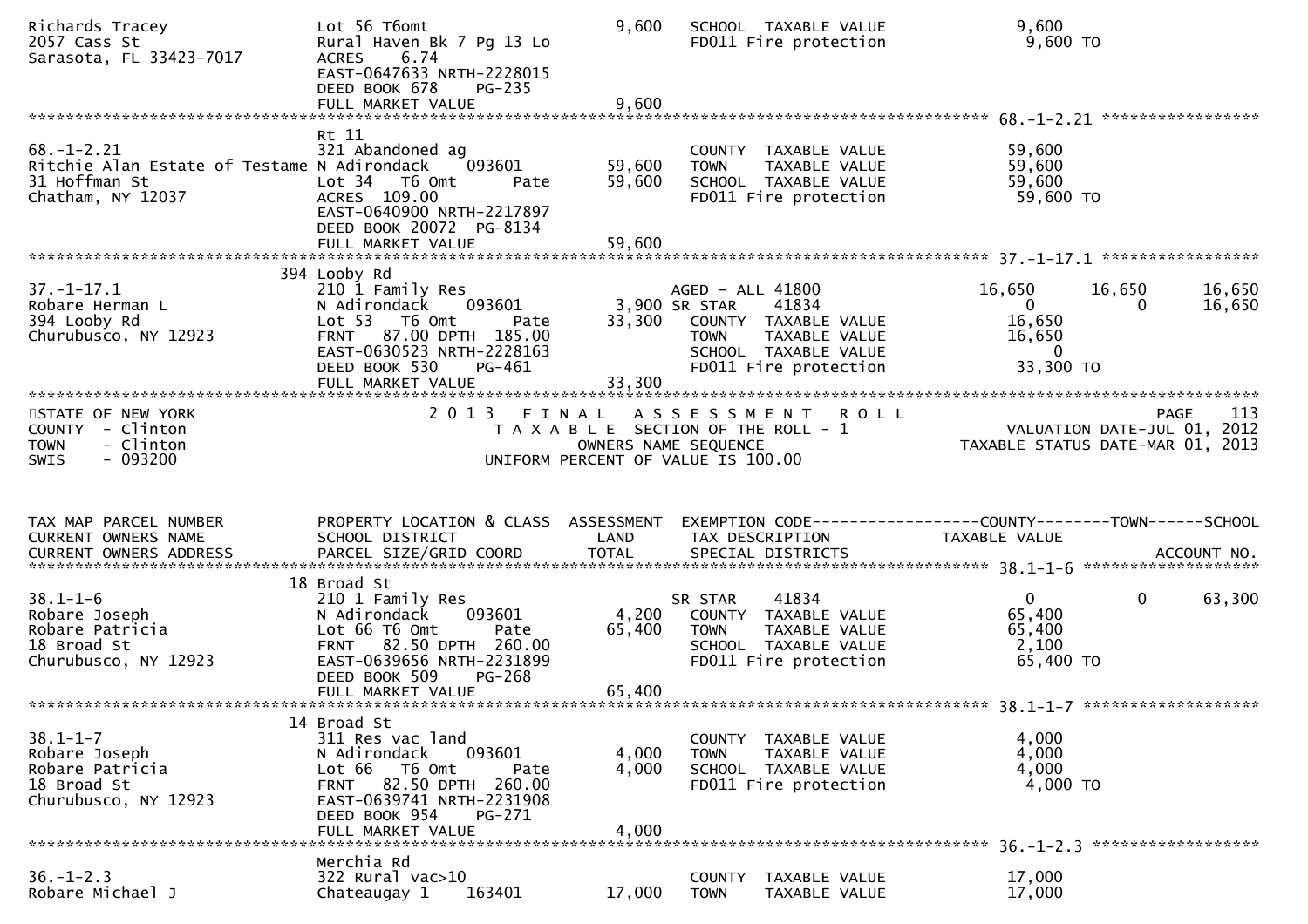| Robare Peggy S<br>PO Box 114<br>Churubusco, NY 12923                                                 | Lot 70 T6 omt Pate<br>ACRES 25.10<br>EAST-0617177 NRTH-2230852<br>DEED BOOK 20112 PG-42954                                                                                           | 17,000                     | SCHOOL TAXABLE VALUE<br>FD011 Fire protection                                                                              | 17,000<br>17,000 TO                                             |                        |
|------------------------------------------------------------------------------------------------------|--------------------------------------------------------------------------------------------------------------------------------------------------------------------------------------|----------------------------|----------------------------------------------------------------------------------------------------------------------------|-----------------------------------------------------------------|------------------------|
|                                                                                                      | 8 Smith St                                                                                                                                                                           |                            |                                                                                                                            |                                                                 |                        |
| $38.1 - 1 - 17$<br>Robare Michael J<br>Soucia Peggy S<br>8 Smith St<br>Churubusco, NY 12923          | 210 1 Family Res<br>093601<br>N Adirondack<br>Lot 66<br>T6 Omt<br>Pate<br>FRNT 82.50 DPTH 260.00<br>EAST-0640395 NRTH-2231089<br>DEED BOOK 99001 PG-13656                            | 4,100<br>59,200            | 41854<br>RES STAR<br>COUNTY TAXABLE VALUE<br><b>TOWN</b><br>TAXABLE VALUE<br>SCHOOL TAXABLE VALUE<br>FD011 Fire protection | $\overline{0}$<br>59,200<br>59,200<br>29,200<br>59,200 TO       | $\mathbf{0}$<br>30,000 |
|                                                                                                      |                                                                                                                                                                                      |                            |                                                                                                                            |                                                                 |                        |
| $21. - 1 - 1.4$<br>Robinson Daniel<br>177 McNierney Rd<br>Churubusco, NY 12923                       | 177 Mcnierney Rd<br>210 1 Family Res<br>163401<br>Chateaugay 1<br>Lot 90 T6omt<br>9.10<br><b>ACRES</b><br>EAST-0616346 NRTH-2239648<br>DEED BOOK 20001 PG-23100<br>FULL MARKET VALUE | 11,500<br>20,900<br>20,900 | 41854<br>RES STAR<br>COUNTY TAXABLE VALUE<br><b>TOWN</b><br>TAXABLE VALUE<br>SCHOOL TAXABLE VALUE<br>FD011 Fire protection | $\mathbf{0}$<br>20,900<br>20,900<br>$\overline{0}$<br>20,900 ТО | 20,900<br>$\mathbf{0}$ |
|                                                                                                      |                                                                                                                                                                                      |                            |                                                                                                                            |                                                                 | 114                    |
| STATE OF NEW YORK<br>COUNTY - Clinton<br><b>TOWN</b><br>- Clinton<br>$-093200$<br><b>SWIS</b>        | 2 0 1 3                                                                                                                                                                              | OWNERS NAME SEQUENCE       | <b>ROLL</b><br>FINAL ASSESSMENT<br>T A X A B L E SECTION OF THE ROLL - 1<br>UNIFORM PERCENT OF VALUE IS 100.00             | VALUATION DATE-JUL 01, 2012<br>TAXABLE STATUS DATE-MAR 01, 2013 | PAGE                   |
|                                                                                                      |                                                                                                                                                                                      |                            |                                                                                                                            |                                                                 |                        |
| TAX MAP PARCEL NUMBER                                                                                | PROPERTY LOCATION & CLASS ASSESSMENT                                                                                                                                                 |                            |                                                                                                                            |                                                                 |                        |
| CURRENT OWNERS NAME                                                                                  | SCHOOL DISTRICT                                                                                                                                                                      | LAND                       | TAX DESCRIPTION                                                                                                            | TAXABLE VALUE                                                   |                        |
|                                                                                                      | 7631 Rt 11                                                                                                                                                                           |                            |                                                                                                                            |                                                                 |                        |
| $51. - 1 - 5.1$<br>Rockhill Kirk M<br>Rockhill Elizabeth A<br>7631 Rt 11<br>Chateaugay, NY 12920     | 210 1 Family Res<br>Chateaugay 1<br>163401<br>Lot 50 T6 Omt<br>Pate<br>1.00 BANK<br>080<br><b>ACRES</b><br>EAST-0617725 NRTH-2222495                                                 | 5,000<br>80,000            | 41854<br>RES STAR<br>COUNTY TAXABLE VALUE<br><b>TOWN</b><br>TAXABLE VALUE<br>SCHOOL TAXABLE VALUE<br>FD011 Fire protection | $\overline{0}$<br>80,000<br>80,000<br>50,000<br>80,000 TO       | $\mathbf 0$<br>30,000  |
|                                                                                                      | DEED BOOK 20092 PG-26356                                                                                                                                                             |                            |                                                                                                                            |                                                                 |                        |
| $51. - 1 - 5.5$<br>Rockhill Kirk M<br>Linkins Elizabeth A<br>7631 Rt 11<br>Chateaugay, NY 12920-9607 | Rt 11<br>322 Rural vac>10<br>Chateaugay 1<br>163401<br>Lot 50 T60mt<br>ACRES 58.40<br>EAST-0618491 NRTH-2221804<br>DEED BOOK 20011 PG-37861<br>FULL MARKET VALUE                     | 42,900<br>42,900<br>42,900 | COUNTY TAXABLE VALUE<br>TAXABLE VALUE<br><b>TOWN</b><br>SCHOOL TAXABLE VALUE<br>FD011 Fire protection                      | 42,900<br>42,900<br>42,900<br>42,900 TO                         |                        |
| $7. - 1 - 27$                                                                                        | Santamore Rd<br>321 Abandoned ag                                                                                                                                                     |                            |                                                                                                                            | 8,800                                                           |                        |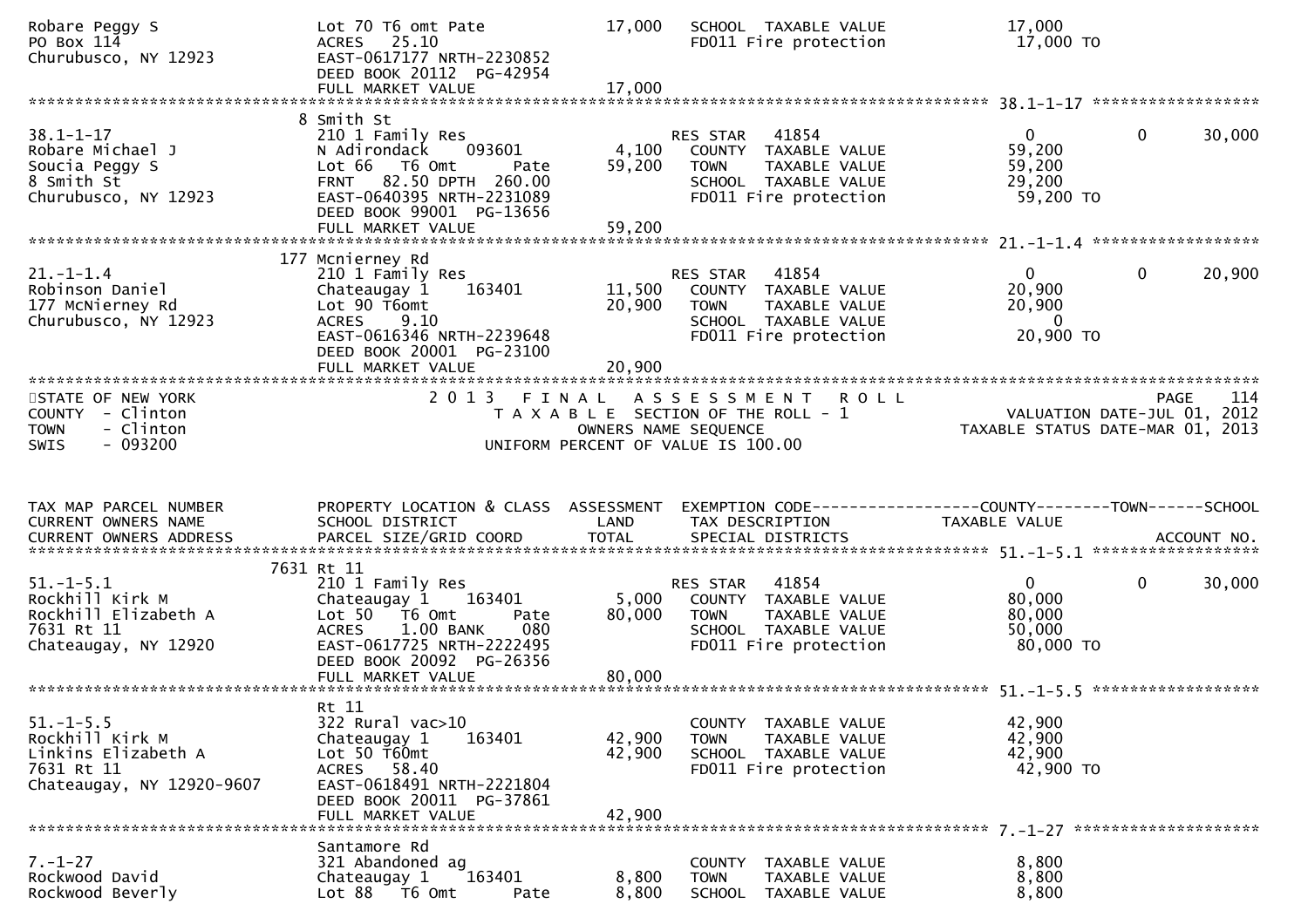| 34 West Rd<br>Burlington, VT 05401                                                                          | 10.90<br><b>ACRES</b><br>EAST-0630471 NRTH-2241984<br>DEED BOOK 20021 PG-44396<br>FULL MARKET VALUE                                                                                                  | 8,800                                                               | FD011 Fire protection                                                                                                                                                                                       | 8,800 TO                                                                      |                                                                                        |
|-------------------------------------------------------------------------------------------------------------|------------------------------------------------------------------------------------------------------------------------------------------------------------------------------------------------------|---------------------------------------------------------------------|-------------------------------------------------------------------------------------------------------------------------------------------------------------------------------------------------------------|-------------------------------------------------------------------------------|----------------------------------------------------------------------------------------|
|                                                                                                             |                                                                                                                                                                                                      |                                                                     |                                                                                                                                                                                                             |                                                                               |                                                                                        |
| $7. - 1 - 17.1$<br>Rockwood David M<br>Rockwood Beverly J<br>34 West Rd<br>Burlington, VT 05401             | 352 Frontier Rd<br>240 Rural res<br>163401<br>Chateaugay 1<br>Lot 88 T6 Omt<br>Pate<br>ACRES 28.40<br>EAST-0630246 NRTH-2242706<br>DEED BOOK 983<br>PG-299                                           | 24,700<br>90,000                                                    | COUNTY TAXABLE VALUE<br>TAXABLE VALUE<br><b>TOWN</b><br>SCHOOL TAXABLE VALUE<br>FD011 Fire protection                                                                                                       | 90,000<br>90,000<br>90,000<br>90,000 TO                                       |                                                                                        |
|                                                                                                             |                                                                                                                                                                                                      |                                                                     |                                                                                                                                                                                                             |                                                                               |                                                                                        |
| $69. - 1 - 8.63$<br>Rodriguez Samuel E<br>Rodriguez Celia<br>161-28 Grand Central Pkwy<br>Jamaica, NY 11432 | 88 Lafrancis Rd<br>240 Rural res<br>093601<br>N Adirondack<br>Lot 24 T6omt<br>Survey Map 20082/12925 Lo<br>ACRES 75.40<br>EAST-0654394 NRTH-2212887<br>DEED BOOK 20082 PG-13243<br>FULL MARKET VALUE | 45,200<br>76,900<br>76,900                                          | COUNTY TAXABLE VALUE<br><b>TOWN</b><br>TAXABLE VALUE<br>SCHOOL TAXABLE VALUE<br>FD011 Fire protection                                                                                                       | 76,900<br>76,900<br>76,900<br>76,900 TO                                       |                                                                                        |
|                                                                                                             |                                                                                                                                                                                                      |                                                                     |                                                                                                                                                                                                             |                                                                               |                                                                                        |
| STATE OF NEW YORK<br>COUNTY - Clinton<br><b>TOWN</b><br>- Clinton<br>$-093200$<br><b>SWIS</b>               | 2 0 1 3                                                                                                                                                                                              | FINAL<br>OWNERS NAME SEQUENCE<br>UNIFORM PERCENT OF VALUE IS 100.00 | A S S E S S M E N T<br><b>ROLL</b><br>T A X A B L E SECTION OF THE ROLL - 1                                                                                                                                 |                                                                               | 115<br><b>PAGE</b><br>VALUATION DATE-JUL 01, 2012<br>TAXABLE STATUS DATE-MAR 01, 2013  |
| TAX MAP PARCEL NUMBER<br>CURRENT OWNERS NAME                                                                | PROPERTY LOCATION & CLASS ASSESSMENT<br>SCHOOL DISTRICT                                                                                                                                              | LAND                                                                | TAX DESCRIPTION                                                                                                                                                                                             | EXEMPTION CODE-----------------COUNTY-------TOWN------SCHOOL<br>TAXABLE VALUE |                                                                                        |
| $24. -1 - 1.142$<br>Rogers Brenda Ann<br>12 Arbella Rd<br>Dorchester, MA 02124                              | Rogers Rd<br>311 Res vac land<br>N Adirondack<br>093601<br>Lot 84 T6 OMT Patent<br>FRNT 260.00 DPTH 200.00<br>EAST-0652474 NRTH-2232972<br>DEED BOOK 20082 PG-16550                                  | 4,800<br>4,800                                                      | COUNTY TAXABLE VALUE<br>TAXABLE VALUE<br><b>TOWN</b><br>SCHOOL TAXABLE VALUE<br>FD011 Fire protection                                                                                                       | 4,800<br>4,800<br>4,800<br>4,800 TO                                           |                                                                                        |
|                                                                                                             |                                                                                                                                                                                                      |                                                                     |                                                                                                                                                                                                             |                                                                               |                                                                                        |
|                                                                                                             |                                                                                                                                                                                                      |                                                                     |                                                                                                                                                                                                             |                                                                               |                                                                                        |
| $24. -1 - 1.141$<br>Rogers William J Jr<br>124 Rogers Rd<br>Ellenburg Depot, NY 12935                       | 124 Rogers Rd<br>270 Mfg housing<br>093601<br>N Adirondack<br>Lot 84 T6 OMT Patent<br>ACRES 41.20<br>EAST-0651072 NRTH-2233535<br>DEED BOOK 20051 PG-82290<br>FULL MARKET VALUE                      | 22,600 WARDISALL<br>34,200 AGED COUN<br>34,200                      | 49 PCT OF VALUE USED FOR EXEMPTION PURPOSES<br>41121<br>WARNONALL<br>41141<br>41802<br>41834<br>SR STAR<br><b>COUNTY</b><br>TAXABLE VALUE<br>TAXABLE VALUE<br><b>TOWN</b><br>TAXABLE VALUE<br><b>SCHOOL</b> | 2,514<br>838<br>1,341<br>0<br>29,507<br>30,848<br>0                           | 2,514<br>0<br>838<br>$\mathbf 0$<br>$\mathbf{0}$<br>$\bf{0}$<br>$\mathbf{0}$<br>34,200 |
|                                                                                                             |                                                                                                                                                                                                      |                                                                     | FD011 Fire protection                                                                                                                                                                                       | 34,200 TO                                                                     | 54. - 2 - 14 ********************                                                      |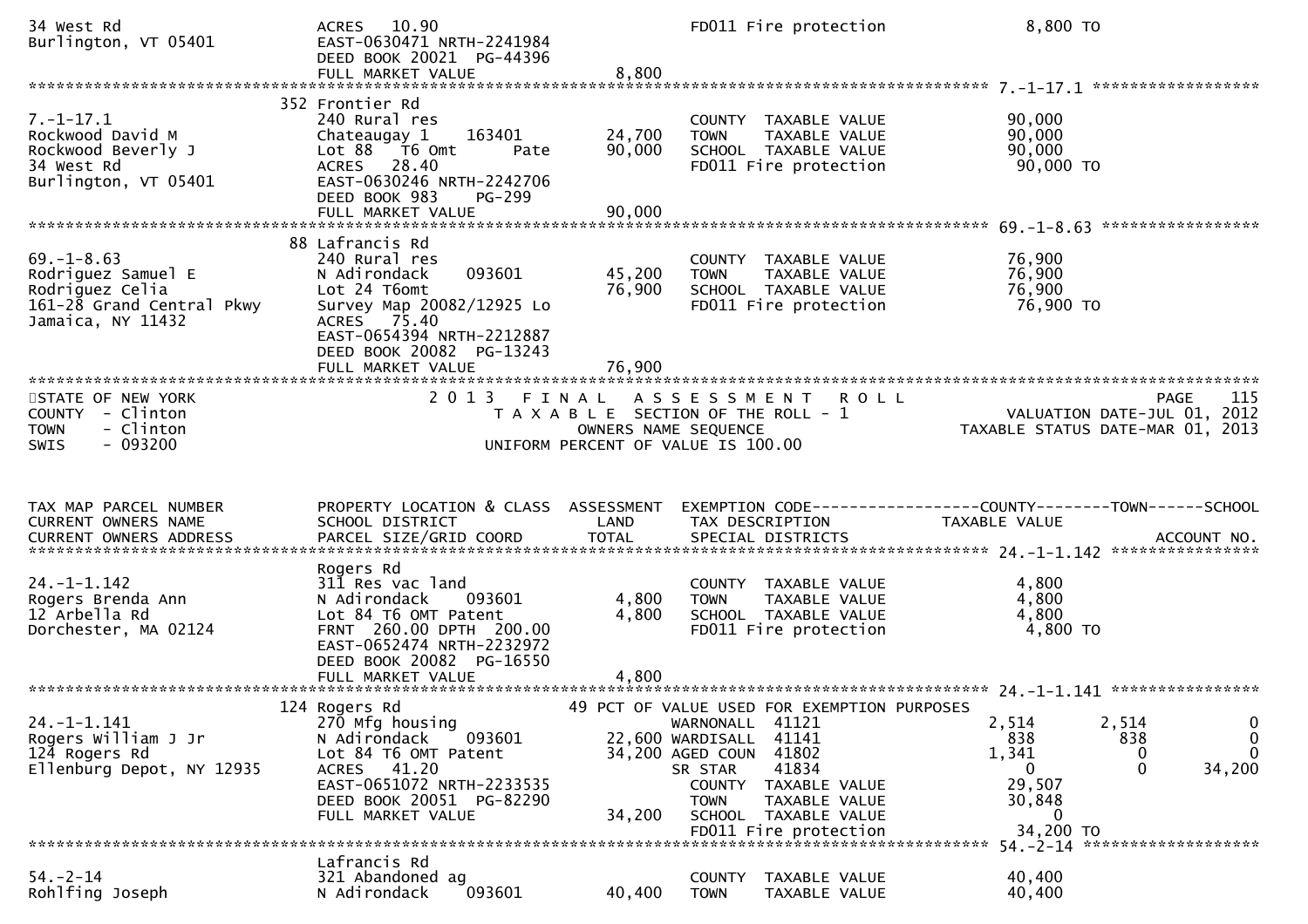| Bilz Susan<br>4018 Gravel Hill Rd<br>Havre-de-Grace, MD 21078                                               | Lot 44 T6 Omt<br>Survey Map 20061/99069 Lo<br>ACRES 65.86<br>EAST-0652670 NRTH-2223759<br>DEED BOOK 20102 PG-31867<br>FULL MARKET VALUE                                           | 40,400<br>40,400     | SCHOOL TAXABLE VALUE<br>FD011 Fire protection                                                         | 40,400<br>40,400 TO                                                                   |
|-------------------------------------------------------------------------------------------------------------|-----------------------------------------------------------------------------------------------------------------------------------------------------------------------------------|----------------------|-------------------------------------------------------------------------------------------------------|---------------------------------------------------------------------------------------|
|                                                                                                             | Lafrancis Rd                                                                                                                                                                      |                      |                                                                                                       |                                                                                       |
| $54. - 2 - 19$<br>Rohlfing Joseph M<br>Bilz Susan Mary M<br>4018 Gravel Hill Rd<br>Havre De Grace, MD 21078 | 321 Abandoned ag<br>093601<br>N Adirondack<br>Lot 44 76 0mt<br>Survey Map 20061/99069 Lo<br>ACRES 231.07<br>EAST-0655966 NRTH-2222480<br>DEED BOOK 20061 PG-99070                 | 84,000<br>84,000     | COUNTY TAXABLE VALUE<br><b>TOWN</b><br>TAXABLE VALUE<br>SCHOOL TAXABLE VALUE<br>FD011 Fire protection | 84,000<br>84,000<br>84,000<br>84,000 TO                                               |
|                                                                                                             |                                                                                                                                                                                   |                      |                                                                                                       |                                                                                       |
| $54. - 2 - 20$<br>Rohlfing Joseph M<br>Bilz Susan M<br>4018 Gravel Hill Rd<br>Havre De Grace, MD 21078      | Lafrancis Rd<br>321 Abandoned ag<br>093601<br>N Adirondack<br>Lot 44 T6 Omt<br>Survey Map 20061/99069 Lo<br>ACRES 119.81<br>EAST-0656641 NRTH-2219731<br>DEED BOOK 20112 PG-41707 | 61,800<br>61,800     | COUNTY TAXABLE VALUE<br><b>TOWN</b><br>TAXABLE VALUE<br>SCHOOL TAXABLE VALUE<br>FD011 Fire protection | 61,800<br>61,800<br>61,800<br>61,800 TO                                               |
|                                                                                                             |                                                                                                                                                                                   | 61,800               |                                                                                                       |                                                                                       |
| STATE OF NEW YORK<br>COUNTY - Clinton<br>- Clinton<br><b>TOWN</b><br>$-093200$<br><b>SWIS</b>               | 2013 FINAL                                                                                                                                                                        | OWNERS NAME SEQUENCE | ASSESSMENT ROLL<br>T A X A B L E SECTION OF THE ROLL - 1<br>UNIFORM PERCENT OF VALUE IS 100.00        | <b>PAGE</b><br>116<br>VALUATION DATE-JUL 01, 2012<br>TAXABLE STATUS DATE-MAR 01, 2013 |
| TAX MAP PARCEL NUMBER<br>CURRENT OWNERS NAME                                                                | PROPERTY LOCATION & CLASS ASSESSMENT<br>SCHOOL DISTRICT                                                                                                                           | LAND                 | TAX DESCRIPTION                                                                                       | EXEMPTION CODE-----------------COUNTY-------TOWN------SCHOOL<br>TAXABLE VALUE         |
| $54. - 2 - 21$<br>Rohlfing Joseph M<br>Bilz Susan M<br>4018 Gravel Hill Rd<br>Havre De Grace, MD 21078      | Lafrancis Rd<br>321 Abandoned ag<br>093601<br>N Adirondack<br>Lot 44 T6 Omt<br>Survey Map 20061/99069 Lo<br>ACRES 50.07<br>EAST-0654726 NRTH-2219538<br>DEED BOOK 20112 PG-41707  | 32,500<br>32,500     | COUNTY TAXABLE VALUE<br><b>TOWN</b><br>TAXABLE VALUE<br>SCHOOL TAXABLE VALUE<br>FD011 Fire protection | 32,500<br>32,500<br>32,500<br>32,500 TO                                               |
|                                                                                                             | FULL MARKET VALUE                                                                                                                                                                 | 32,500               |                                                                                                       |                                                                                       |
| $68. - 1 - 17.3$<br>Roll Donald<br>8601 Estate Dr<br>West Palm Beach, FL 33411                              | Patnode Rd<br>321 Abandoned ag<br>093601<br>N Adirondack<br>Lot 27 T6omt<br>ACRES 11.60<br>EAST-0637911 NRTH-2209601<br>DEED BOOK 702<br>PG-285                                   | 10,800<br>10,800     | COUNTY TAXABLE VALUE<br><b>TOWN</b><br>TAXABLE VALUE<br>SCHOOL TAXABLE VALUE<br>FD011 Fire protection | 10,800<br>10,800<br>10,800<br>10,800 TO                                               |
|                                                                                                             | FULL MARKET VALUE                                                                                                                                                                 | 10,800               |                                                                                                       |                                                                                       |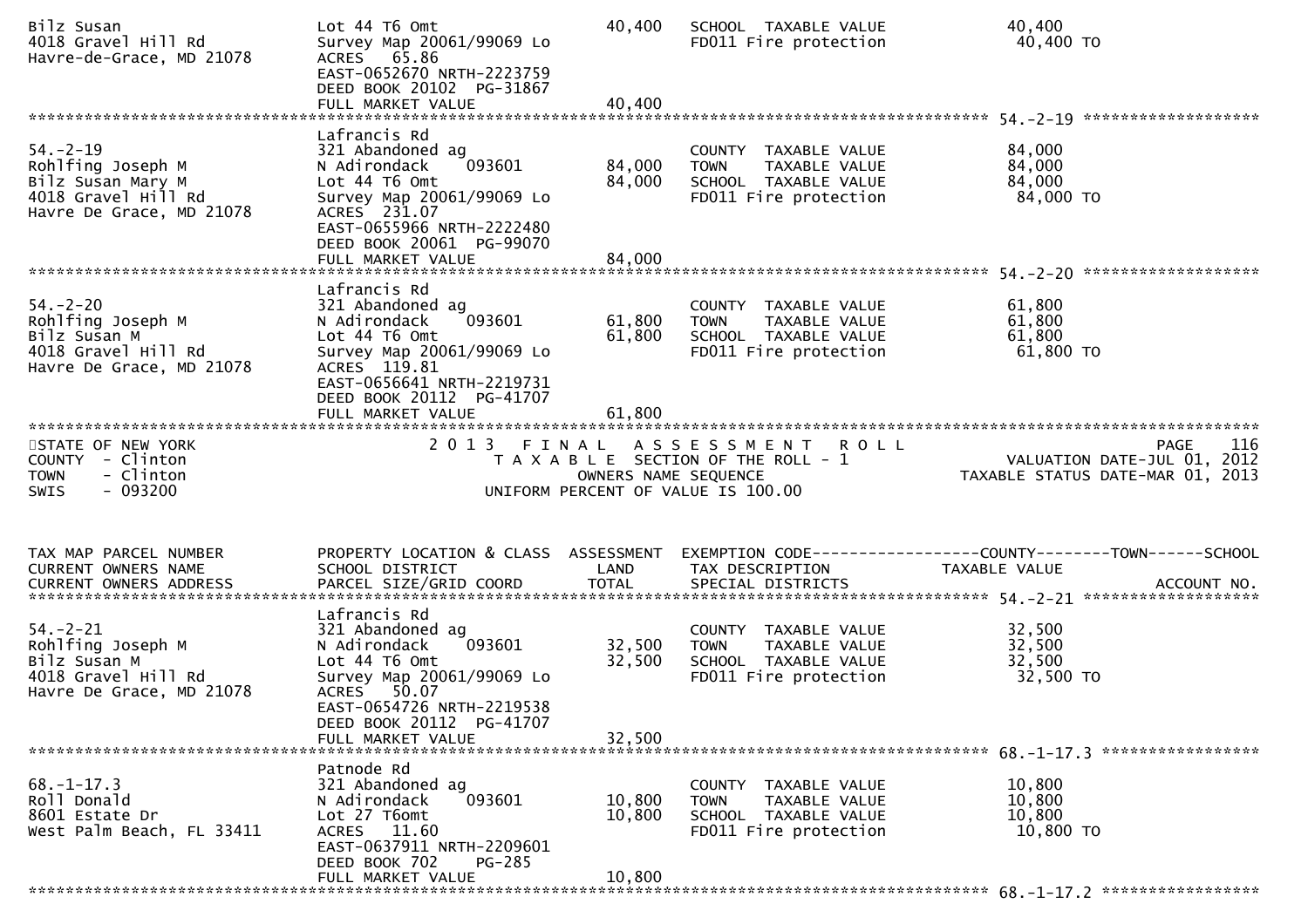| $68. - 1 - 17.2$<br>Roll Mary<br>8601 Estate Dr<br>West Palm Beach, FL 33411                                           | Patnode Rd<br>321 Abandoned ag<br>093601<br>N Adirondack<br>Lot 27 T6omt<br>ACRES 11.60<br>EAST-0636618 NRTH-2209461<br>DEED BOOK 702<br>PG-286<br>FULL MARKET VALUE       | 13,300<br>13,300<br>13,300 | COUNTY TAXABLE VALUE<br>TAXABLE VALUE<br><b>TOWN</b><br>SCHOOL TAXABLE VALUE<br>FD011 Fire protection | 13,300<br>13,300<br>13,300<br>13,300 TO                                                |
|------------------------------------------------------------------------------------------------------------------------|----------------------------------------------------------------------------------------------------------------------------------------------------------------------------|----------------------------|-------------------------------------------------------------------------------------------------------|----------------------------------------------------------------------------------------|
|                                                                                                                        | Ryan Rd                                                                                                                                                                    |                            |                                                                                                       |                                                                                        |
| $82 - 2 - 1.13$<br>Romano Joseph<br>Digiacomo Rosemary<br>149 Newington Rd<br>West Hartford, CT 06110                  | 321 Abandoned ag<br>163401<br>Chateaugay 1<br>Lot 30 T6omt<br>ACRES 20.20<br>EAST-0624421 NRTH-2206576<br>DEED BOOK 849<br>$PG-269$<br>FULL MARKET VALUE                   | 18,400<br>18,400<br>18,400 | COUNTY TAXABLE VALUE<br><b>TOWN</b><br>TAXABLE VALUE<br>SCHOOL TAXABLE VALUE<br>FD011 Fire protection | 18,400<br>18,400<br>18,400<br>18,400 TO                                                |
|                                                                                                                        |                                                                                                                                                                            |                            |                                                                                                       |                                                                                        |
| $39. - 1 - 4$<br>Rossdeutscher Simon<br>Rossdeutscher Harry<br>7925 Kinsley Rd 110<br>Cote St Luc QC, Canada<br>H4W1P5 | Clinton Mills Rd<br>321 Abandoned ag<br>093601<br>N Adirondack<br>Lot 58 T6 Omt<br>Pate<br>ACRES 100.00<br>EAST-0660494 NRTH-2230917<br>DEED BOOK 366<br>PG-391            | 45,000<br>45,000           | COUNTY TAXABLE VALUE<br><b>TOWN</b><br>TAXABLE VALUE<br>SCHOOL TAXABLE VALUE<br>FD011 Fire protection | 45,000<br>45,000<br>45,000<br>45,000 TO                                                |
|                                                                                                                        |                                                                                                                                                                            |                            |                                                                                                       |                                                                                        |
| STATE OF NEW YORK                                                                                                      |                                                                                                                                                                            |                            | 2013 FINAL ASSESSMENT ROLL                                                                            | 117<br>PAGE                                                                            |
| COUNTY - Clinton<br>- Clinton<br><b>TOWN</b><br>- 093200<br>SWIS                                                       |                                                                                                                                                                            | OWNERS NAME SEQUENCE       | T A X A B L E SECTION OF THE ROLL - 1<br>UNIFORM PERCENT OF VALUE IS 100.00                           | VALUATION DATE-JUL $01$ , 2012<br>TAXABLE STATUS DATE-MAR 01, 2013                     |
|                                                                                                                        |                                                                                                                                                                            |                            |                                                                                                       |                                                                                        |
| TAX MAP PARCEL NUMBER<br>CURRENT OWNERS NAME                                                                           | PROPERTY LOCATION & CLASS ASSESSMENT<br>SCHOOL DISTRICT                                                                                                                    | LAND                       | TAX DESCRIPTION                                                                                       | EXEMPTION CODE------------------COUNTY--------TOWN------SCHOOL<br><b>TAXABLE VALUE</b> |
|                                                                                                                        |                                                                                                                                                                            |                            |                                                                                                       |                                                                                        |
| $54. - 1 - 3$<br>Rossdeutscher Simon<br>Rossdeutscher Harry<br>7925 Kinsley Rd 110<br>Cote St Luc QC, Canada           | Clinton Mills Rd (Lnd Lk)<br>321 Abandoned ag<br>093601<br>N Adirondack<br>Lot 43  T6 Omt<br>Pate<br>ACRES 918.00<br>EAST-0659538 NRTH-2223545                             | 190,200<br>190,200         | COUNTY TAXABLE VALUE<br><b>TOWN</b><br>TAXABLE VALUE<br>SCHOOL TAXABLE VALUE<br>FD011 Fire protection | 190,200<br>190,200<br>190,200<br>190,200 TO                                            |
| H4W1P5                                                                                                                 | DEED BOOK 592 PG-415<br>FULL MARKET VALUE                                                                                                                                  | 190,200                    |                                                                                                       |                                                                                        |
|                                                                                                                        |                                                                                                                                                                            |                            |                                                                                                       |                                                                                        |
| $38. - 1 - 28$<br>Rossi Roland<br>5 Beatty Ln<br>Pine Bush, NY 12566-7107                                              | Looby Rd<br>321 Abandoned ag<br>093601<br>N Adirondack<br>Lot 67<br>T6 Omt<br>Pate<br>27.20<br><b>ACRES</b><br>EAST-0636854 NRTH-2230823<br>DEED BOOK 556<br><b>PG-915</b> | 22,900<br>22,900           | COUNTY TAXABLE VALUE<br><b>TOWN</b><br>TAXABLE VALUE<br>SCHOOL TAXABLE VALUE<br>FD011 Fire protection | 22,900<br>22,900<br>22,900<br>22,900 TO                                                |
|                                                                                                                        | FULL MARKET VALUE                                                                                                                                                          | 22,900                     |                                                                                                       |                                                                                        |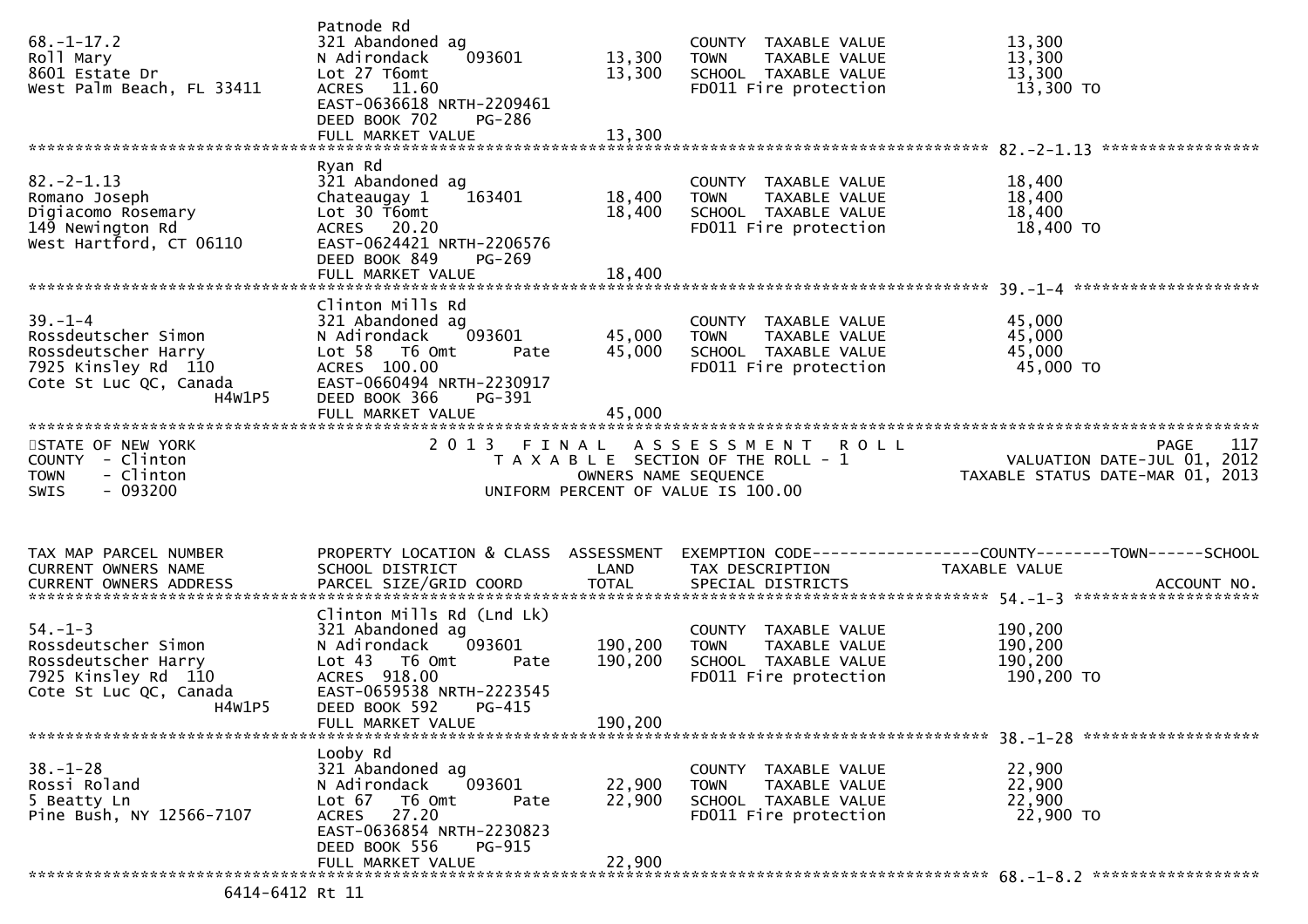| $68. - 1 - 8.2$<br>Rounds Life Use Bernadette Ann N Adirondack<br>Rounds Jody L<br>6414 Rt 11<br>Ellenburg Center, NY 12935 | 210 1 Family Res<br>093601<br>Lot 26 T6 Omt<br>1.00<br>ACRES<br>EAST-0643564 NRTH-2214453                                                                                                                | 5,000<br>76,600  | RES STAR<br>41854<br>COUNTY TAXABLE VALUE<br><b>TOWN</b><br>TAXABLE VALUE<br>SCHOOL TAXABLE VALUE<br>FD011 Fire protection                                                    | $\overline{0}$<br>$\mathbf{0}$<br>76,600<br>76,600<br>46,600<br>76,600 TO                                 | 30,000                     |
|-----------------------------------------------------------------------------------------------------------------------------|----------------------------------------------------------------------------------------------------------------------------------------------------------------------------------------------------------|------------------|-------------------------------------------------------------------------------------------------------------------------------------------------------------------------------|-----------------------------------------------------------------------------------------------------------|----------------------------|
|                                                                                                                             | DEED BOOK 20092 PG-25019                                                                                                                                                                                 |                  |                                                                                                                                                                               |                                                                                                           |                            |
| $69. - 1 - 8.51$<br>Rowe Aaron T<br>Rowe Mark<br>Attn: Neil Rowe<br>6726 Star Rt<br>Ellenburg Center, NY 12934              | 6048 Rt 11<br>321 Abandoned ag<br>N Adirondack<br>093601<br>Lot 25 T6omt<br>ACRES 120.00<br>EAST-0651801 NRTH-2211953<br>DEED BOOK 20001 PG-18754                                                        | 58,800<br>58,800 | COUNTY TAXABLE VALUE<br>TAXABLE VALUE<br><b>TOWN</b><br>SCHOOL TAXABLE VALUE<br>FD011 Fire protection                                                                         | 58,800<br>58,800<br>58,800<br>58,800 TO                                                                   |                            |
|                                                                                                                             | 37/43 Lafrancis Rd                                                                                                                                                                                       |                  |                                                                                                                                                                               |                                                                                                           |                            |
| $69. - 1 - 8.52$<br>Rowe Aaron T<br>PO Box 327<br>Ellenburg Depot, NY 12935                                                 | 210 1 Family Res<br>N Adirondack<br>093601<br>Lot 25 T6omt<br>8.63<br><b>ACRES</b><br>EAST-0652947 NRTH-2211147<br>DEED BOOK 980<br>$PG-253$                                                             | 11,100<br>91,700 | RES STAR 41854<br>COUNTY TAXABLE VALUE<br><b>TOWN</b><br>TAXABLE VALUE<br>SCHOOL TAXABLE VALUE<br>FD011 Fire protection                                                       | $\overline{0}$<br>$\mathbf{0}$<br>91,700<br>91,700<br>61,700<br>91,700 TO                                 | 30,000                     |
|                                                                                                                             | FULL MARKET VALUE                                                                                                                                                                                        | 91,700           |                                                                                                                                                                               |                                                                                                           |                            |
| STATE OF NEW YORK<br>COUNTY - Clinton<br><b>TOWN</b><br>- Clinton<br>$-093200$<br><b>SWIS</b>                               | 2013 FINAL                                                                                                                                                                                               |                  | ASSESSMENT ROLL<br>T A X A B L E SECTION OF THE ROLL - 1<br>OWNERS NAME SEQUENCE<br>UNIFORM PERCENT OF VALUE IS 100.00                                                        | VALUATION DATE-JUL 01, 2012<br>TAXABLE STATUS DATE-MAR 01, 2013                                           | 118<br>PAGE                |
| TAX MAP PARCEL NUMBER<br>CURRENT OWNERS NAME                                                                                | PROPERTY LOCATION & CLASS ASSESSMENT<br>SCHOOL DISTRICT                                                                                                                                                  | LAND             | TAX DESCRIPTION                                                                                                                                                               | EXEMPTION CODE------------------COUNTY--------TOWN------SCHOOL<br>TAXABLE VALUE                           |                            |
|                                                                                                                             | Rt 11                                                                                                                                                                                                    |                  |                                                                                                                                                                               |                                                                                                           |                            |
| $69. - 1 - 8.55$<br>Rowe Mark<br>Rowe Neil<br>6726 Star Rd<br>Ellenburg Center, NY 12934                                    | 449 Other Storag<br>093601<br>N Adirondack<br>Lot 25 T6omt<br><b>ACRES</b><br>3.80<br>EAST-0651545 NRTH-2210769<br>DEED BOOK 20041 PG-66107                                                              | 7,200<br>53,600  | COUNTY TAXABLE VALUE<br><b>TOWN</b><br>TAXABLE VALUE<br>SCHOOL TAXABLE VALUE<br>FD011 Fire protection                                                                         | 53,600<br>53,600<br>53,600<br>53,600 TO                                                                   |                            |
|                                                                                                                             | FULL MARKET VALUE                                                                                                                                                                                        | 53,600           |                                                                                                                                                                               |                                                                                                           |                            |
| $38.1 - 1 - 8$<br>Rushford Bradley W<br>12 Broad St<br>Churubusco, NY 12923                                                 | 12 Broad St<br>210 1 Family Res<br>093601<br>N Adirondack<br>Lot 66<br>T6 Omt<br>Pate<br>82.50 DPTH 260.00<br><b>FRNT</b><br>890<br><b>BANK</b><br>EAST-0639823 NRTH-2231927<br>DEED BOOK 20082 PG-18893 |                  | WARCOMALL 41131<br>4,200 WARDISALL 41141<br>44,000 RES STAR<br>41854<br>COUNTY TAXABLE VALUE<br><b>TOWN</b><br>TAXABLE VALUE<br>SCHOOL TAXABLE VALUE<br>FD011 Fire protection | 11,000<br>11,000<br>8,800<br>8,800<br>$\mathbf{0}$<br>$\Omega$<br>24,200<br>24,200<br>14,000<br>44,000 TO | 0<br>$\mathbf 0$<br>30,000 |
|                                                                                                                             | FULL MARKET VALUE                                                                                                                                                                                        | 44,000           |                                                                                                                                                                               |                                                                                                           |                            |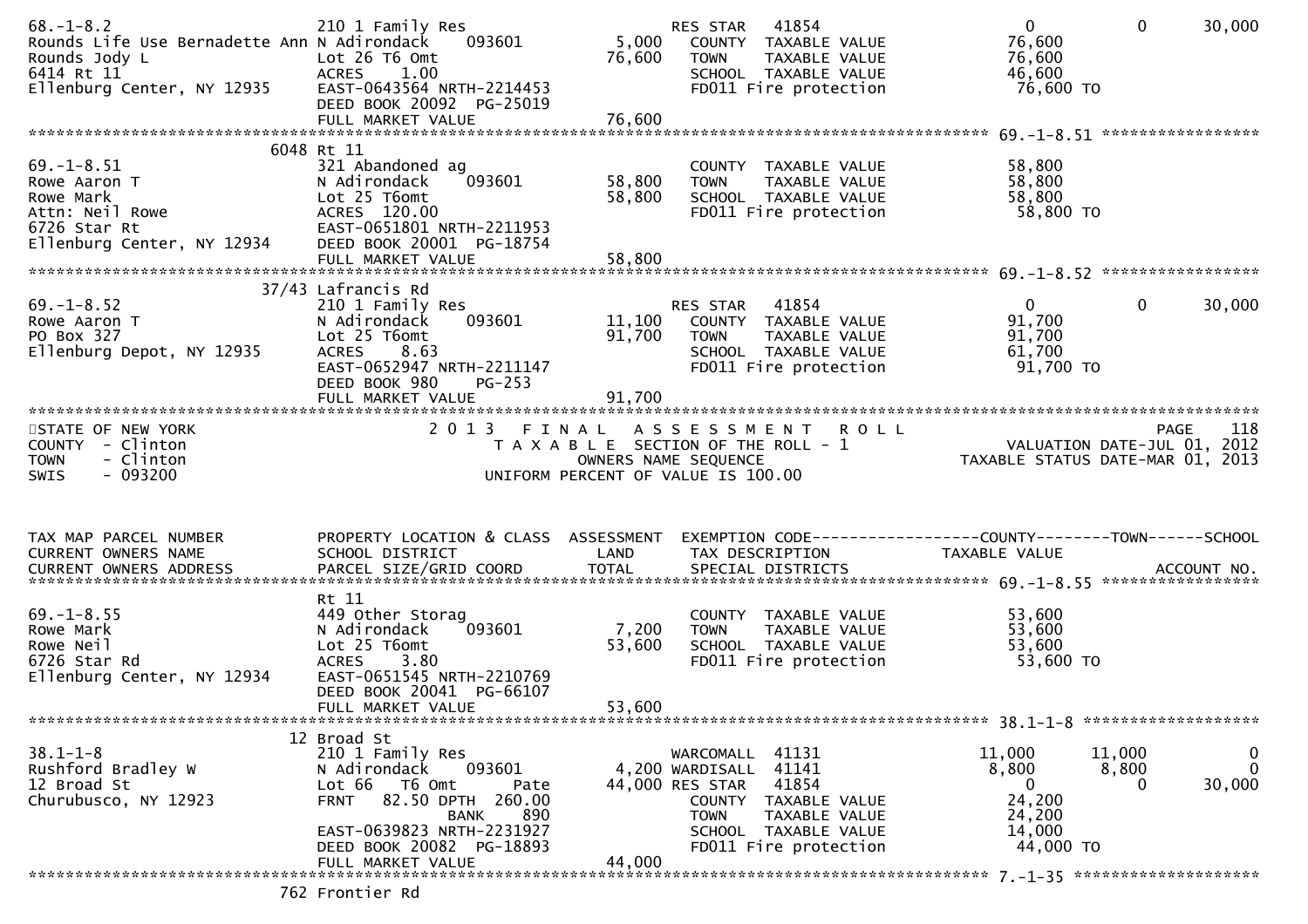| $7. - 1 - 35$<br>Rushford Garry<br>Rushford Linda<br>762 Frontier Rd<br>Churubusco, NY 12923 | 240 Rural res<br>Chateaugay 1<br>163401<br>Lot 89 T6 Omt<br>Pate<br>ACRES 69.90 BANK<br>080<br>EAST-0623521 NRTH-2244873<br>DEED BOOK 572<br><b>PG-236</b>                               | 47,500<br>112,000       | 41834<br>SR STAR<br>COUNTY TAXABLE VALUE<br><b>TOWN</b><br>TAXABLE VALUE<br>SCHOOL TAXABLE VALUE<br>FD011 Fire protection  | $\mathbf 0$<br>$\mathbf{0}$<br>63,300<br>112,000<br>112,000<br>48,700<br>112,000 TO |  |
|----------------------------------------------------------------------------------------------|------------------------------------------------------------------------------------------------------------------------------------------------------------------------------------------|-------------------------|----------------------------------------------------------------------------------------------------------------------------|-------------------------------------------------------------------------------------|--|
|                                                                                              |                                                                                                                                                                                          |                         |                                                                                                                            |                                                                                     |  |
| $22. - 1 - 18$<br>Rushford Harold<br>8546 Sentry Cir<br>N Charleston, SC 29420               | whalen Rd<br>$314$ Rural vac<10<br>093601<br>N Adirondack<br>Lot 72 T6omt<br>wills<br>1.10<br><b>ACRES</b><br>EAST-0624632 NRTH-2234983<br>DEED BOOK 20041 PG-73835<br>FULL MARKET VALUE | 5,100<br>5,100<br>5,100 | COUNTY TAXABLE VALUE<br><b>TOWN</b><br>TAXABLE VALUE<br>SCHOOL TAXABLE VALUE<br>FD011 Fire protection                      | 5,100<br>5,100<br>5,100<br>$5,100$ TO                                               |  |
|                                                                                              | 8 Broad St                                                                                                                                                                               |                         |                                                                                                                            |                                                                                     |  |
| $38.1 - 1 - 9$<br>Rushford James<br>8 Broad St<br>Churubusco, NY 12923                       | 210 1 Family Res<br>N Adirondack<br>093601<br>Lot 66 T6 Omt<br>Pate<br>82.50 DPTH 260.00<br><b>FRNT</b><br>EAST-0639909 NRTH-2231936<br>DEED BOOK 622<br><b>PG-273</b>                   | 4,000<br>70,000         | 41854<br>RES STAR<br>COUNTY TAXABLE VALUE<br>TAXABLE VALUE<br><b>TOWN</b><br>SCHOOL TAXABLE VALUE<br>FD011 Fire protection | $\mathbf{0}$<br>$\mathbf{0}$<br>30,000<br>70,000<br>70,000<br>40,000<br>70,000 TO   |  |
|                                                                                              | FULL MARKET VALUE                                                                                                                                                                        | 70,000                  |                                                                                                                            |                                                                                     |  |
| STATE OF NEW YORK<br>COUNTY - Clinton                                                        | 2013 FINAL                                                                                                                                                                               |                         | ASSESSMENT ROLL                                                                                                            | 119<br><b>PAGE</b>                                                                  |  |
| - Clinton<br><b>TOWN</b><br>$-093200$<br><b>SWIS</b>                                         |                                                                                                                                                                                          |                         | T A X A B L E SECTION OF THE ROLL - 1<br>OWNERS NAME SEQUENCE<br>UNIFORM PERCENT OF VALUE IS 100.00                        | VALUATION DATE-JUL 01, 2012<br>TAXABLE STATUS DATE-MAR 01, 2013                     |  |
| TAX MAP PARCEL NUMBER                                                                        | PROPERTY LOCATION & CLASS ASSESSMENT                                                                                                                                                     |                         |                                                                                                                            | EXEMPTION CODE-----------------COUNTY--------TOWN------SCHOOL                       |  |
| CURRENT OWNERS NAME                                                                          | SCHOOL DISTRICT                                                                                                                                                                          | LAND                    | TAX DESCRIPTION                                                                                                            | TAXABLE VALUE                                                                       |  |
| $38. - 1 - 4$<br>Rushford Robert<br>Rushford Charlene<br>623 Rt 189<br>Churubusco, NY 12923  | 623 Rt 189<br>210 1 Family Res<br>093601<br>N Adirondack<br>T6 Omt<br>Lot 67<br>Pate<br>2.00<br><b>ACRES</b><br>EAST-0638619 NRTH-2232419<br>DEED BOOK 614<br>PG-1023                    | 5,700<br>59,800         | RES STAR<br>41854<br>COUNTY TAXABLE VALUE<br>TAXABLE VALUE<br><b>TOWN</b><br>SCHOOL TAXABLE VALUE<br>FD011 Fire protection | 0<br>30,000<br>$\mathbf{0}$<br>59,800<br>59,800<br>29,800<br>59,800 TO              |  |
|                                                                                              | FULL MARKET VALUE                                                                                                                                                                        | 59,800                  |                                                                                                                            |                                                                                     |  |
|                                                                                              |                                                                                                                                                                                          |                         |                                                                                                                            |                                                                                     |  |
| $25. - 1 - 12$<br>Ryan Connie<br>412 Clinton Mills Rd<br>Ellenburg Depot, NY 12935           | 412 Clinton Mills Rd<br>210 1 Family Res<br>093601<br>N Adirondack<br>Lot 62<br>T6 Omt<br>Pate<br>5.00<br><b>ACRES</b><br>EAST-0661750 NRTH-2233901<br>DEED BOOK 929<br><b>PG-85</b>     | 8,000<br>100,000        | 41854<br>RES STAR<br>COUNTY TAXABLE VALUE<br>TAXABLE VALUE<br><b>TOWN</b><br>SCHOOL TAXABLE VALUE<br>FD011 Fire protection | 0<br>30,000<br>0<br>100,000<br>100,000<br>70,000<br>100,000 TO                      |  |
|                                                                                              | FULL MARKET VALUE                                                                                                                                                                        | 100,000                 |                                                                                                                            |                                                                                     |  |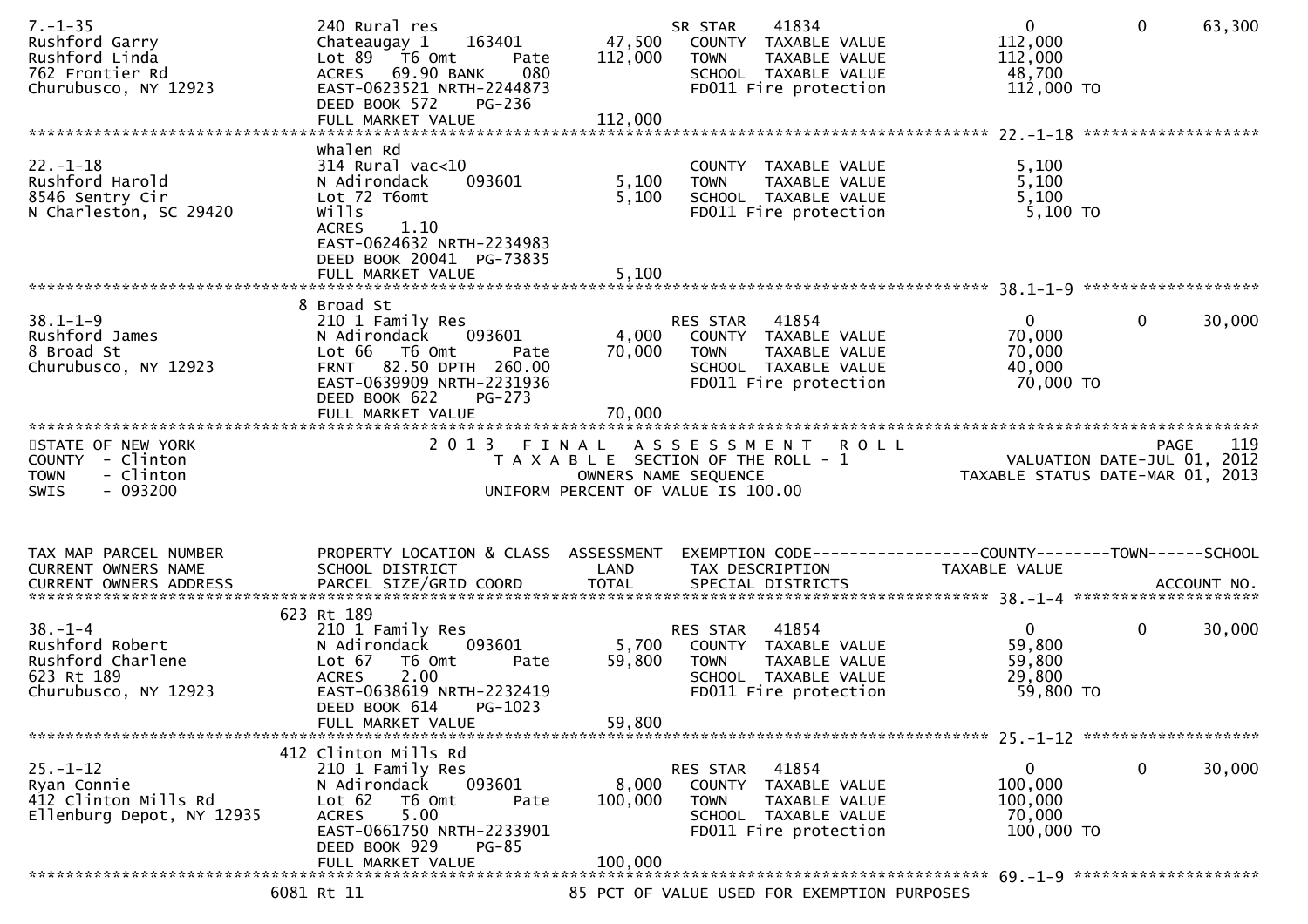| $69. - 1 - 9$<br>Ryan William M<br>6081 Route 11<br>Ellenburg Depot, NY 12935                                | 280 Res Multiple<br>N Adirondack<br>093601<br>Lot <sub>25</sub><br>T6 Omt<br>Pate<br>ACRES 15.60<br>EAST-0650511 NRTH-2210322<br>DEED BOOK 20082 PG-15496<br>FULL MARKET VALUE                         | 19,800 RES STAR<br>133,900<br>133,900 | WARCOMALL 41131<br>41854<br>COUNTY TAXABLE VALUE<br><b>TOWN</b><br>TAXABLE VALUE<br>SCHOOL TAXABLE VALUE<br>FD011 Fire protection | 28,454<br>20,000<br>$\mathbf{0}$<br>30,000<br>$\overline{0}$<br>0<br>105,446<br>113,900<br>103,900<br>133,900 TO |
|--------------------------------------------------------------------------------------------------------------|--------------------------------------------------------------------------------------------------------------------------------------------------------------------------------------------------------|---------------------------------------|-----------------------------------------------------------------------------------------------------------------------------------|------------------------------------------------------------------------------------------------------------------|
| $7. - 1 - 34.1$<br>Santamore Ronald<br>264 Santamore Rd<br>Churubusco, NY 12923                              | 264 Santamore Rd<br>240 Rural res<br>163401<br>Chateaugay 1<br>Lot 89 T6 Omt<br>Previous Deed 454-262<br>ACRES 12.00<br>EAST-0623124 NRTH-2241974<br>DEED BOOK 599<br>PG-726<br>FULL MARKET VALUE      | 12,700<br>71,700<br>71,700            | RES STAR 41854<br>COUNTY TAXABLE VALUE<br><b>TOWN</b><br>TAXABLE VALUE<br>SCHOOL TAXABLE VALUE<br>FD011 Fire protection           | $\mathbf{0}$<br>$\mathbf 0$<br>30,000<br>71,700<br>71,700<br>41,700<br>71,700 TO                                 |
| $24. - 1 - 8$<br>Santos Rogers Brenda Ann<br>D'amore Catherine Mary<br>12 Arbella Rd<br>Dorchester, MA 02124 | 140 Rogers Rd<br>210 1 Family Res<br>093601<br>N Adirondack<br>Lot 64 T6 Omt<br>Pate<br>25.00 DPTH 260.00<br><b>FRNT</b><br>EAST-0652373 NRTH-2232944<br>DEED BOOK 20001 PG-21472<br>FULL MARKET VALUE | 4,600<br>17,200<br>17,200             | COUNTY TAXABLE VALUE<br><b>TOWN</b><br>TAXABLE VALUE<br>SCHOOL TAXABLE VALUE<br>FD011 Fire protection                             | 17,200<br>17,200<br>17,200<br>17,200 TO                                                                          |
| STATE OF NEW YORK<br>COUNTY - Clinton<br>- Clinton<br><b>TOWN</b><br>$-093200$<br>SWIS                       |                                                                                                                                                                                                        | OWNERS NAME SEQUENCE                  | 2013 FINAL ASSESSMENT ROLL<br>T A X A B L E SECTION OF THE ROLL - 1<br>UNIFORM PERCENT OF VALUE IS 100.00                         | 120<br><b>PAGE</b><br>0 L L<br>7012 VALUATION DATE-JUL 01, 2012<br>713 TAXABLE STATUS DATE-MAR 01, 2013          |
| TAX MAP PARCEL NUMBER<br>CURRENT OWNERS NAME<br>$68. - 1 - 4.2$<br>Scaggs Danny L<br>Scaggs Alma J           | PROPERTY LOCATION & CLASS ASSESSMENT<br>SCHOOL DISTRICT<br>Gagnier Rd<br>$314$ Rural vac<10<br>093601<br>N Adirondack<br>T6 Omt<br>Lot <sub>35</sub><br>Pate                                           | LAND<br>5,000<br>5,000                | TAX DESCRIPTION<br>COUNTY TAXABLE VALUE<br><b>TOWN</b><br>TAXABLE VALUE<br>SCHOOL TAXABLE VALUE                                   | EXEMPTION CODE-----------------COUNTY--------TOWN------SCHOOL<br>TAXABLE VALUE<br>5,000<br>5,000<br>5,000        |
| PO Box 242<br>Mexico, NY 13114                                                                               | <b>ACRES</b><br>1.00<br>EAST-0640892 NRTH-2214481<br>DEED BOOK 926<br>$PG-229$<br>FULL MARKET VALUE                                                                                                    | 5,000                                 | FD011 Fire protection                                                                                                             | 5,000 TO                                                                                                         |
| $67. - 1 - 6.6$<br>Scarpati Hannah F<br>172 N Putt Corners Rd<br>New Paltz, NY 12561                         | Patnode Rd<br>314 Rural vac<10<br>093601<br>N Adirondack<br>28 T6omt<br>5.00<br><b>ACRES</b><br>EAST-0635361 NRTH-2209493<br>DEED BOOK 585<br><b>PG-999</b><br>FULL MARKET VALUE                       | 8,200<br>8,200<br>8,200               | COUNTY TAXABLE VALUE<br>TAXABLE VALUE<br><b>TOWN</b><br>SCHOOL TAXABLE VALUE<br>FD011 Fire protection                             | 8,200<br>8,200<br>8,200<br>8,200 TO                                                                              |
|                                                                                                              | 1372 County Line Rd                                                                                                                                                                                    |                                       |                                                                                                                                   |                                                                                                                  |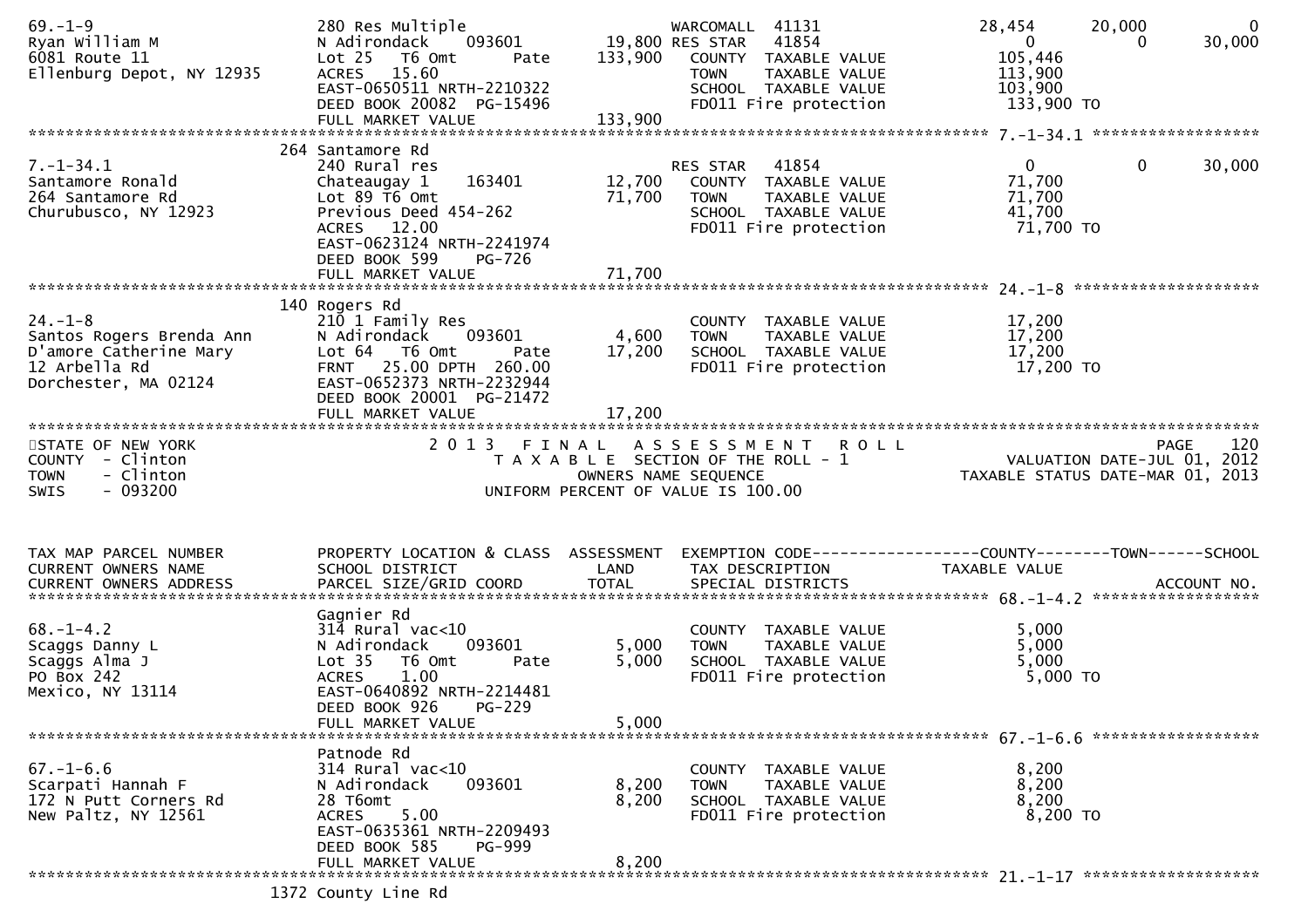| $21. - 1 - 17$<br>Schafer Alex<br>Lalonde Robert<br>336 Maple Grove Blvd<br>Maple Grove, Quebec, CANADA<br>J6N 1M1 | 321 Abandoned ag<br>Chateaugay 1<br>163401<br>Lot 21 T6 Omt<br>Pate<br>ACRES 100.00<br>EAST-0617535 NRTH-2233987<br>DEED BOOK 20122 PG-49371                                          | 59,100<br>59,100          | COUNTY TAXABLE VALUE<br>TAXABLE VALUE<br><b>TOWN</b><br>SCHOOL TAXABLE VALUE<br>FD011 Fire protection                             | 59,100<br>59,100<br>59,100<br>59,100 TO                                         |                    |
|--------------------------------------------------------------------------------------------------------------------|---------------------------------------------------------------------------------------------------------------------------------------------------------------------------------------|---------------------------|-----------------------------------------------------------------------------------------------------------------------------------|---------------------------------------------------------------------------------|--------------------|
|                                                                                                                    |                                                                                                                                                                                       |                           |                                                                                                                                   |                                                                                 | ****************** |
| $7. - 1 - 10.1$<br>Schoonmaker Robert W<br>Schoonmaker Rachel J<br>108 Campbell Rd<br>Churubusco, NY 12923         | Frontier Rd<br>$322$ Rural vac $>10$<br>Chateaugay 1<br>163401<br>Lot 88 T6 Omt<br>Pate<br>ACRES 25.50<br>EAST-0628128 NRTH-2245844<br>DEED BOOK 20122 PG-51838                       | 18,100<br>18,100          | COUNTY TAXABLE VALUE<br><b>TOWN</b><br>TAXABLE VALUE<br>SCHOOL TAXABLE VALUE<br>FD011 Fire protection                             | 18,100<br>18,100<br>18,100<br>18,100 TO                                         |                    |
|                                                                                                                    | 6801 Rt 11                                                                                                                                                                            |                           |                                                                                                                                   |                                                                                 |                    |
| $53. - 1 - 19.3$<br>Scott Edward J<br>Scott Jacqueline<br>6801 Rt 11<br>Churubusco, NY 12923                       | 210 1 Family Res<br>N Adirondack<br>093601<br>Lot 47<br>T6 Omt<br>Pate<br>3.30 BANK<br>115<br><b>ACRES</b><br>EAST-0636347 NRTH-2220361<br>DEED BOOK 1015 PG-219<br>FULL MARKET VALUE | 6,600<br>65,300<br>65,300 | RES STAR 41854<br>COUNTY TAXABLE VALUE<br><b>TOWN</b><br>TAXABLE VALUE<br>SCHOOL TAXABLE VALUE<br>FD011 Fire protection           | $\mathbf{0}$<br>$\overline{0}$<br>65,300<br>65,300<br>35,300<br>65,300 TO       | 30,000             |
|                                                                                                                    |                                                                                                                                                                                       |                           |                                                                                                                                   |                                                                                 |                    |
| STATE OF NEW YORK<br>COUNTY - Clinton<br><b>TOWN</b><br>- Clinton<br>$-093200$<br>SWIS                             |                                                                                                                                                                                       |                           | 2013 FINAL ASSESSMENT ROLL<br>T A X A B L E SECTION OF THE ROLL - 1<br>OWNERS NAME SEQUENCE<br>UNIFORM PERCENT OF VALUE IS 100.00 |                                                                                 | 121<br><b>PAGE</b> |
| TAX MAP PARCEL NUMBER<br>CURRENT OWNERS NAME                                                                       | PROPERTY LOCATION & CLASS ASSESSMENT<br>SCHOOL DISTRICT                                                                                                                               | LAND                      | TAX DESCRIPTION                                                                                                                   | EXEMPTION CODE------------------COUNTY--------TOWN------SCHOOL<br>TAXABLE VALUE |                    |
|                                                                                                                    | 6848 Rt 11                                                                                                                                                                            |                           |                                                                                                                                   |                                                                                 |                    |
| $53. - 1 - 20$<br>Scriver Katie<br>6848 Rt 11<br>Churubusco, NY 12923                                              | 210 1 Family Res<br>N Adirondack<br>093601<br>Lot 47 T6 Omt<br>Pate<br>FRNT 200.00 DPTH 147.00<br>BANK<br>080                                                                         | 4,600<br>92,000           | 41854<br>RES STAR<br>COUNTY TAXABLE VALUE<br>TAXABLE VALUE<br><b>TOWN</b><br>SCHOOL TAXABLE VALUE<br>FD011 Fire protection        | $\mathbf 0$<br>$\overline{0}$<br>92,000<br>92,000<br>62,000<br>92,000 TO        | 30,000             |
|                                                                                                                    | EAST-0635721 NRTH-2221291<br>DEED BOOK 20021 PG-48273<br>FULL MARKET VALUE                                                                                                            | 92,000                    |                                                                                                                                   |                                                                                 |                    |
|                                                                                                                    | 20 Whalen Rd                                                                                                                                                                          |                           |                                                                                                                                   |                                                                                 |                    |
| $37. - 1 - 5.1$<br>Sears Calvin<br>Ryan Connie<br>20 Whalen Rd<br>Churubusco, NY 12923                             | 240 Rural res<br>093601<br>N Adirondack<br>Lot 68<br>T6 Omt<br>Pate<br>ACRES 247.50<br>EAST-0629744 NRTH-2231691<br>DEED BOOK 918<br>PG-148                                           | 102,100<br>148,500        | COUNTY TAXABLE VALUE<br>TAXABLE VALUE<br><b>TOWN</b><br>SCHOOL TAXABLE VALUE<br>FD011 Fire protection                             | 148,500<br>148,500<br>148,500<br>148,500 TO                                     |                    |
|                                                                                                                    | FULL MARKET VALUE                                                                                                                                                                     | 148,500                   |                                                                                                                                   |                                                                                 |                    |
|                                                                                                                    | 523 Rt 189                                                                                                                                                                            |                           |                                                                                                                                   |                                                                                 |                    |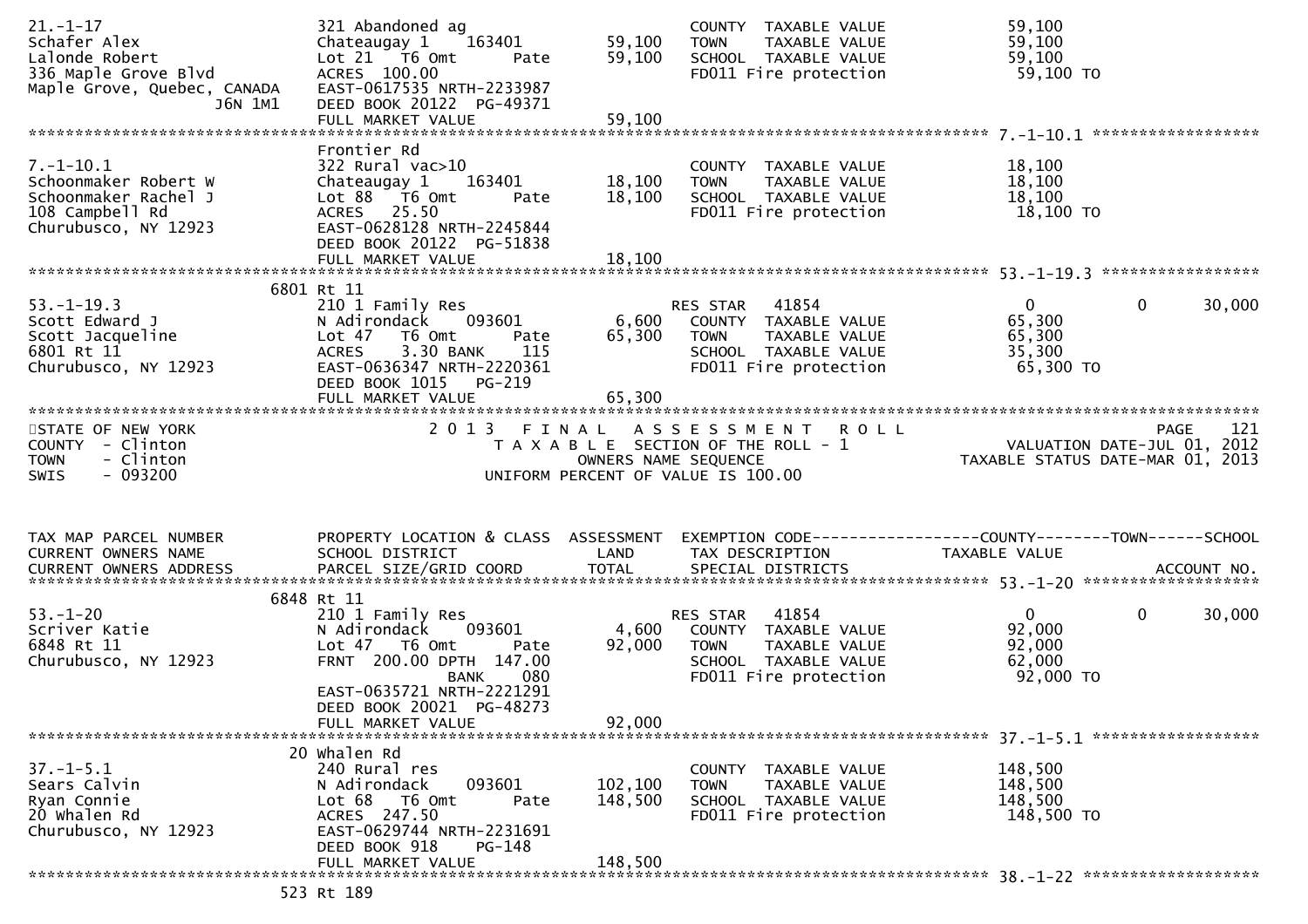| $38. - 1 - 22$<br>Sears Calvin T<br>523 Rt 189<br>Churubusco, NY 12923                                | 210 1 Family Res<br>093601<br>N Adirondack<br>Lot 54 T6 Omt<br>Pate<br>FRNT 148.50 DPTH 214.50<br>EAST-0639113 NRTH-2229972<br>DEED BOOK 20061 PG-92801  | 4,600<br>47,000              | 41854<br>RES STAR<br>COUNTY TAXABLE VALUE<br>TAXABLE VALUE<br><b>TOWN</b><br>SCHOOL TAXABLE VALUE<br>FD011 Fire protection        | $\overline{0}$<br>47,000<br>47,000<br>17,000<br>47,000 TO  | $\mathbf{0}$<br>****************** | 30,000      |
|-------------------------------------------------------------------------------------------------------|----------------------------------------------------------------------------------------------------------------------------------------------------------|------------------------------|-----------------------------------------------------------------------------------------------------------------------------------|------------------------------------------------------------|------------------------------------|-------------|
|                                                                                                       | 36 Whalen Rd                                                                                                                                             |                              |                                                                                                                                   |                                                            |                                    |             |
| $37. - 1 - 5.2$<br>Sears Justin T<br>36 Whalen Rd<br>Churubusco, NY 12923                             | 210 1 Family Res<br>093601<br>N Adirondack<br>Lot 53 T6omt<br>FRNT 200.00 DPTH 125.00<br>EAST-0630015 NRTH-2229522<br>DEED BOOK 20112 PG-38171           | 4,200<br>20,000              | COUNTY TAXABLE VALUE<br>TAXABLE VALUE<br><b>TOWN</b><br>SCHOOL TAXABLE VALUE<br>FD011 Fire protection                             | 20,000<br>20,000<br>20,000<br>20,000 TO                    |                                    |             |
|                                                                                                       | whalen Rd                                                                                                                                                |                              |                                                                                                                                   |                                                            |                                    |             |
| $37. - 1 - 5.3$<br>Sears Justin T<br>36 Whalen Rd<br>Churubusco, NY 12923                             | $314$ Rural vac< $10$<br>093601<br>N Adirondack<br>5.00<br><b>ACRES</b><br>EAST-0630117 NRTH-2229624<br>DEED BOOK 20112 PG-38170                         | 5,300<br>5,300               | COUNTY TAXABLE VALUE<br><b>TOWN</b><br>TAXABLE VALUE<br>SCHOOL TAXABLE VALUE                                                      | 5,300<br>5,300<br>5,300                                    |                                    |             |
|                                                                                                       |                                                                                                                                                          |                              |                                                                                                                                   |                                                            |                                    |             |
| STATE OF NEW YORK<br>COUNTY - Clinton<br>- Clinton<br><b>TOWN</b><br><b>SWIS</b><br>- 093200          |                                                                                                                                                          |                              | 2013 FINAL ASSESSMENT ROLL<br>T A X A B L E SECTION OF THE ROLL - 1<br>OWNERS NAME SEQUENCE<br>UNIFORM PERCENT OF VALUE IS 100.00 | VALUATION DATE-JUL 01,<br>TAXABLE STATUS DATE-MAR 01, 2013 | <b>PAGE</b>                        | 122<br>2012 |
| TAX MAP PARCEL NUMBER                                                                                 | PROPERTY LOCATION & CLASS ASSESSMENT                                                                                                                     |                              |                                                                                                                                   |                                                            |                                    |             |
| CURRENT OWNERS NAME                                                                                   | SCHOOL DISTRICT                                                                                                                                          | LAND                         | TAX DESCRIPTION                                                                                                                   | TAXABLE VALUE                                              |                                    |             |
|                                                                                                       | 298 Lafrancis Rd                                                                                                                                         |                              |                                                                                                                                   |                                                            |                                    |             |
| $54. - 2 - 23$<br>Sears Trevor J<br>Sears Amanda L<br>298 Lafrancis Rd<br>Ellenburg Center, NY 12934  | 210 1 Family Res<br>093601<br>N Adirondack<br>Lot 37 T6omt<br>080<br><b>ACRES</b><br>3.60 BANK<br>EAST-0652360 NRTH-2217223<br>DEED BOOK 20122 PG-47341  | 6,800<br>80,100              | 41854<br>RES STAR<br>COUNTY TAXABLE VALUE<br>TAXABLE VALUE<br><b>TOWN</b><br>SCHOOL TAXABLE VALUE<br>FD011 Fire protection        | $\overline{0}$<br>80,100<br>80,100<br>50,100<br>80,100 TO  | $\mathbf{0}$                       | 30,000      |
|                                                                                                       | 48/58 Campbell Rd                                                                                                                                        |                              |                                                                                                                                   |                                                            |                                    |             |
| $82 - 2 - 5$<br>Shippee Life Estate Rita M<br>Brunet Cora M<br>58 Campbell Rd<br>Churubusco, NY 12923 | 240 Rural res<br>N Adirondack<br>093601<br>Lot 28 T6 Omt<br>25.00<br>ACRES<br>EAST-0631565 NRTH-2208201<br>DEED BOOK 20122 PG-47639<br>FULL MARKET VALUE | 26,300<br>181,700<br>181,700 | 41854<br>RES STAR<br>COUNTY<br>TAXABLE VALUE<br><b>TOWN</b><br>TAXABLE VALUE<br>SCHOOL TAXABLE VALUE<br>FD011 Fire protection     | 0<br>181,700<br>181,700<br>151,700<br>181,700 TO           | $\mathbf 0$                        | 30,000      |
|                                                                                                       |                                                                                                                                                          |                              |                                                                                                                                   |                                                            |                                    |             |
| $53. - 1 - 17.2$<br>Silver Thomas                                                                     | 6750 Rt 11<br>210 1 Family Res<br>093601<br>N Adirondack                                                                                                 | 5,300                        | 41834<br>SR STAR<br>TAXABLE VALUE<br><b>COUNTY</b>                                                                                | $\mathbf{0}$<br>76,100                                     | 0                                  | 63,300      |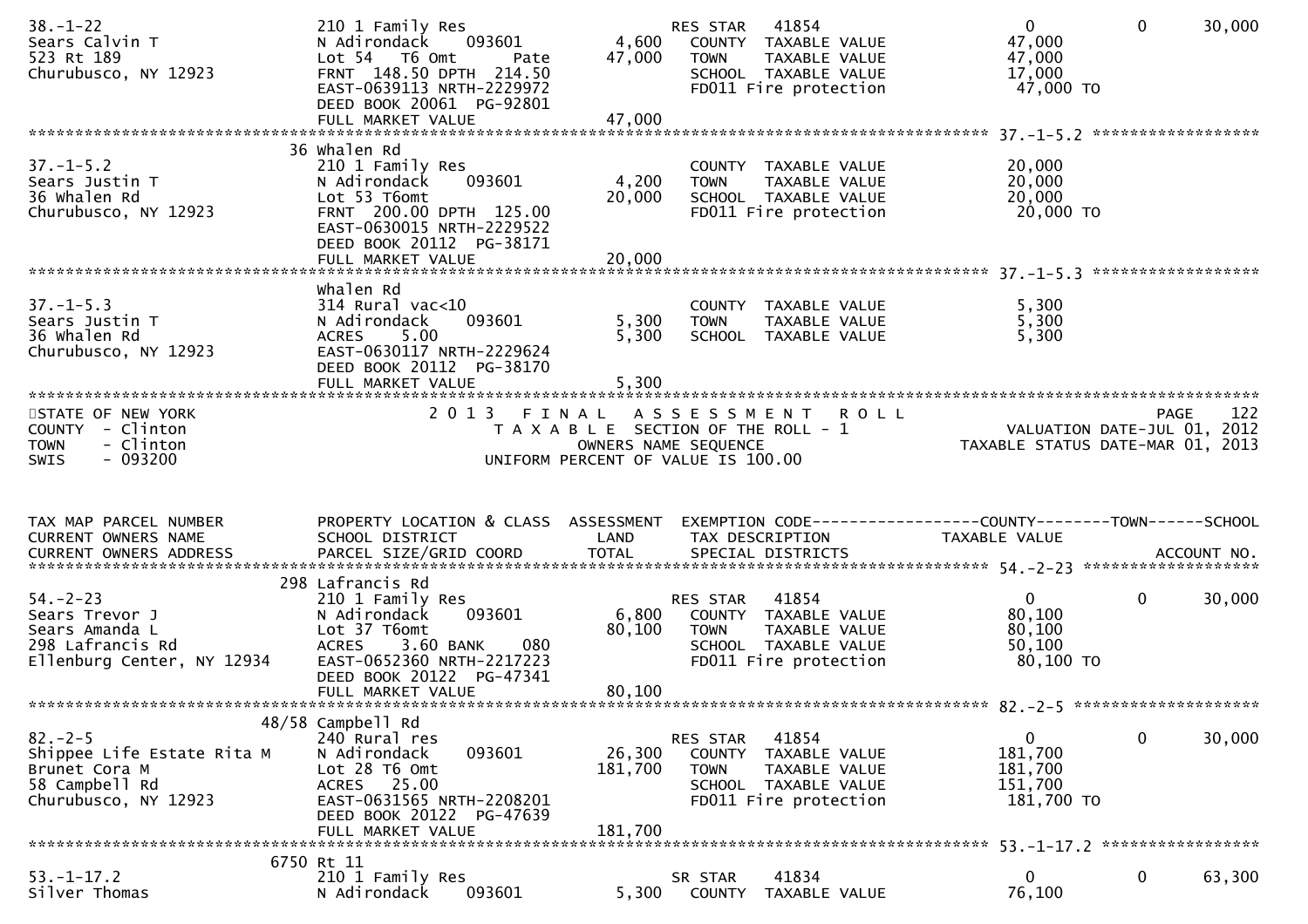| 6750 Rt 11<br>Churubusco, NY 12923                                                                       | Lot 47 T6omt<br>1.05<br><b>ACRES</b><br>EAST-0637515 NRTH-2219826<br>DEED BOOK 20011 PG-32583<br>FULL MARKET VALUE                                                                            | 76,100<br>76,100           | <b>TOWN</b><br>TAXABLE VALUE<br>SCHOOL TAXABLE VALUE<br>FD011 Fire protection                                              | 76,100<br>12,800<br>76,100 TO                                                       |     |
|----------------------------------------------------------------------------------------------------------|-----------------------------------------------------------------------------------------------------------------------------------------------------------------------------------------------|----------------------------|----------------------------------------------------------------------------------------------------------------------------|-------------------------------------------------------------------------------------|-----|
| $53. - 1 - 19.22$<br>Silver Victor F<br>6747 Route 11<br>Churubusco, NY 12923                            | 6747 Rt 11<br>210 1 Family Res<br>N Adirondack<br>093601<br>Lot 47 T6omt<br>ACRES<br>7.00<br>EAST-0637467 NRTH-2219414<br>DEED BOOK 837<br>$PG-210$                                           | 9,700<br>76,400            | 41854<br>RES STAR<br>COUNTY TAXABLE VALUE<br>TAXABLE VALUE<br><b>TOWN</b><br>SCHOOL TAXABLE VALUE<br>FD011 Fire protection | $\mathbf{0}$<br>30,000<br>$\overline{0}$<br>76,400<br>76,400<br>46,400<br>76,400 TO |     |
| $69. - 1 - 4$<br>Sitzman Gloria<br>Stark Rosalind<br>Attn: Stark<br>Gromet Matthew<br>2266 Compass Pt Ln | FULL MARKET VALUE<br>Lafrancis Rd<br>321 Abandoned ag<br>093601<br>N Adirondack<br>Lot 24<br>T6 Omt<br>Pate<br>50.00<br><b>ACRES</b><br>EAST-0653803 NRTH-2216063<br>DEED BOOK 98001 PG-03764 | 76,400<br>32,500<br>32,500 | COUNTY TAXABLE VALUE<br><b>TOWN</b><br>TAXABLE VALUE<br>SCHOOL TAXABLE VALUE<br>FD011 Fire protection                      | 32,500<br>32,500<br>32,500<br>32,500 TO                                             |     |
| STATE OF NEW YORK<br>COUNTY - Clinton<br>- Clinton<br><b>TOWN</b><br>$-093200$<br><b>SWIS</b>            |                                                                                                                                                                                               | OWNERS NAME SEQUENCE       | 2013 FINAL ASSESSMENT<br><b>ROLL</b><br>T A X A B L E SECTION OF THE ROLL - 1<br>UNIFORM PERCENT OF VALUE IS 100.00        | PAGE<br>VALUATION DATE-JUL 01, 2012<br>TAXABLE STATUS DATE-MAR 01, 2013             | 123 |
| TAX MAP PARCEL NUMBER                                                                                    | PROPERTY LOCATION & CLASS ASSESSMENT                                                                                                                                                          |                            |                                                                                                                            |                                                                                     |     |
| CURRENT OWNERS NAME                                                                                      | SCHOOL DISTRICT                                                                                                                                                                               | LAND                       | TAX DESCRIPTION                                                                                                            | TAXABLE VALUE                                                                       |     |
| $68 - 1 - 1.4$<br>Skidders Lawrence<br>284 Racquette Point Rd<br>Akwesasne, NY 13655                     | Patnode Rd<br>321 Abandoned ag<br>093601<br>N Adirondack<br>Lot 34 T6omt<br>ACRES 92.30<br>EAST-0636302 NRTH-2216993<br>DEED BOOK 849<br>$PG-143$<br>FULL MARKET VALUE                        | 56,700<br>56,700<br>56,700 | COUNTY TAXABLE VALUE<br>TAXABLE VALUE<br><b>TOWN</b><br>SCHOOL TAXABLE VALUE<br>FD011 Fire protection                      | 56,700<br>56,700<br>56,700<br>56,700 TO                                             |     |
| $36. - 1 - 5$<br>Smith Jeffrey R<br>416 Flat Rock Rd<br>Malone, NY 12953                                 | County Line Rd<br>321 Abandoned ag<br>163401<br>Chateaugay 1<br>Lot 51 T6 Omt<br>Pate<br>ACRES 23.00<br>EAST-0618225 NRTH-2227160<br>DEED BOOK 20041 PG-74175<br>FULL MARKET VALUE            | 19,000<br>19,000<br>19,000 | COUNTY TAXABLE VALUE<br><b>TOWN</b><br>TAXABLE VALUE<br>SCHOOL TAXABLE VALUE<br>FD011 Fire protection                      | 19,000<br>19,000<br>19,000<br>19,000 TO                                             |     |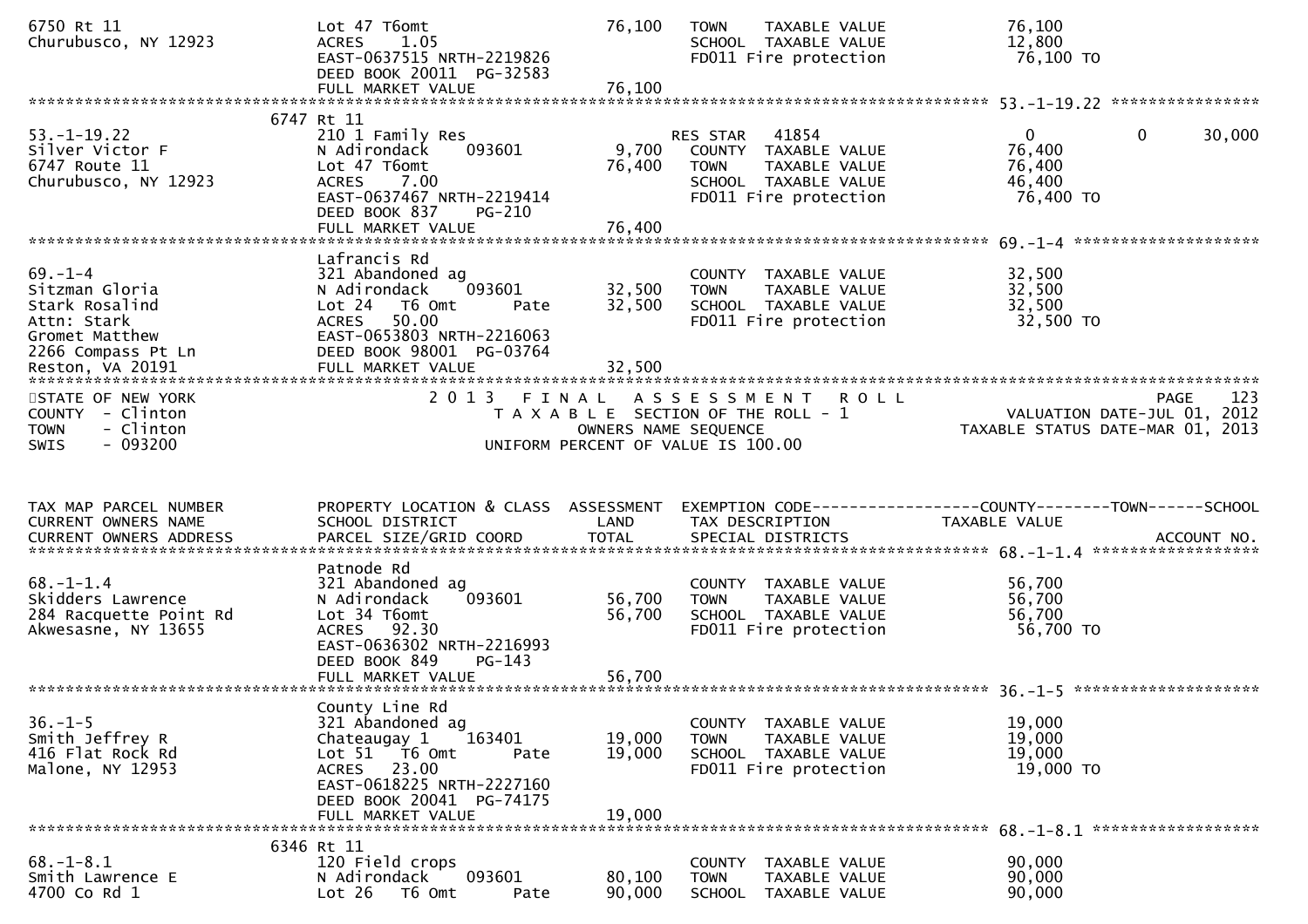| Canandaigua, NY 14424                                                                                        | ACRES 137.60<br>EAST-0645109 NRTH-2213754<br>DEED BOOK 20031 PG-54172<br>FULL MARKET VALUE                                                                                                              | 90,000                     | FD011 Fire protection                                                                                                                                 | 90,000 TO                                                                                             |        |
|--------------------------------------------------------------------------------------------------------------|---------------------------------------------------------------------------------------------------------------------------------------------------------------------------------------------------------|----------------------------|-------------------------------------------------------------------------------------------------------------------------------------------------------|-------------------------------------------------------------------------------------------------------|--------|
| $67. - 1 - 8$<br>Smith Robert K<br>c/o Robert & Doris Schoonmaker Lot 28<br>4607 Rt 374<br>Merrill, NY 12955 | 108 Campbell Rd<br>210 1 Family Res<br>N Adirondack<br>093601<br>T6 Omt<br>Pate<br>3.50<br><b>ACRES</b><br>EAST-0630822 NRTH-2209771<br>DEED BOOK 20072 PG-11648                                        | 6,800<br>55,000            | 41854<br>RES STAR<br>COUNTY TAXABLE VALUE<br><b>TOWN</b><br>TAXABLE VALUE<br>SCHOOL TAXABLE VALUE<br>FD011 Fire protection                            | $\mathbf{0}$<br>$\overline{0}$<br>55,000<br>55,000<br>25,000<br>55,000 TO                             | 30,000 |
| $38.1 - 1 - 22$<br>Snide Paul<br>Snide Rose<br>16 Railroad St 104<br>Churubusco, NY 12923                    | 16 Railroad St<br>210 1 Family Res<br>093601<br>N Adirondack<br>Lot 66 T6 Omt<br>Pate<br>89.50 DPTH 124.00<br><b>FRNT</b><br>EAST-0641059 NRTH-2231370<br>DEED BOOK 814<br>$PG-35$<br>FULL MARKET VALUE | 3,400<br>34,000<br>34,000  | 41854<br>RES STAR<br>COUNTY TAXABLE VALUE<br>TAXABLE VALUE<br><b>TOWN</b><br>SCHOOL TAXABLE VALUE<br>FD011 Fire protection                            | $\overline{0}$<br>0<br>34,000<br>34,000<br>4,000<br>34,000 TO                                         | 30,000 |
| STATE OF NEW YORK<br>COUNTY - Clinton<br>- Clinton<br><b>TOWN</b><br>$-093200$<br>SWIS                       | 2 0 1 3                                                                                                                                                                                                 | FINAL                      | A S S E S S M E N T<br><b>ROLL</b><br>T A X A B L E SECTION OF THE ROLL - 1<br>OWNERS NAME SEQUENCE<br>UNIFORM PERCENT OF VALUE IS 100.00             | PAGE<br>rage - 124<br>VALUATION DATE-JUL 01, 2012<br>TAXABLE STATUS DATE-MAR 01, 2013                 | 124    |
| TAX MAP PARCEL NUMBER                                                                                        | PROPERTY LOCATION & CLASS ASSESSMENT                                                                                                                                                                    |                            |                                                                                                                                                       | EXEMPTION CODE------------------COUNTY--------TOWN------SCHOOL                                        |        |
| CURRENT OWNERS NAME                                                                                          | SCHOOL DISTRICT                                                                                                                                                                                         | LAND                       | TAX DESCRIPTION                                                                                                                                       | TAXABLE VALUE                                                                                         |        |
| $23. - 1 - 22.28$<br>Snide Paul J<br>Snide Rose M<br>16 Railroad St<br>PO Box 104<br>Churubusco, NY 12923    | 137 Jones Rd<br>321 Abandoned ag<br>093601<br>N Adirondack<br>Lot 67 T6omt<br>ACRES 40.50<br>EAST-0634539 NRTH-2234110<br>DEED BOOK 99001 PG-17926<br>FULL MARKET VALUE                                 | 32,400<br>32,400<br>32,400 | COUNTY TAXABLE VALUE<br><b>TOWN</b><br>TAXABLE VALUE<br>SCHOOL TAXABLE VALUE<br>FD011 Fire protection                                                 | 32,400<br>32,400<br>32,400<br>32,400 TO                                                               |        |
| $38.1 - 1 - 3$<br>Snide Shirley Dupree<br>PO Box 34<br>Churubusco, NY 12923-0034                             | 30 Broad St<br>210 1 Family Res<br>093601<br>N Adirondack<br>Lot 66<br>T6 Omt<br>Pate<br>FRNT 77.66 DPTH 260.00<br>EAST-0639410 NRTH-2231857<br>DEED BOOK 539<br>PG-358<br>FULL MARKET VALUE            | 48,700<br>48,700           | 41121<br>WARNONALL<br>3,900 SR STAR<br>41834<br>COUNTY TAXABLE VALUE<br><b>TOWN</b><br>TAXABLE VALUE<br>SCHOOL TAXABLE VALUE<br>FD011 Fire protection | 7,305<br>7,305<br>$\overline{0}$<br>$\overline{0}$<br>41,395<br>41,395<br>$\overline{0}$<br>48,700 TO | 48,700 |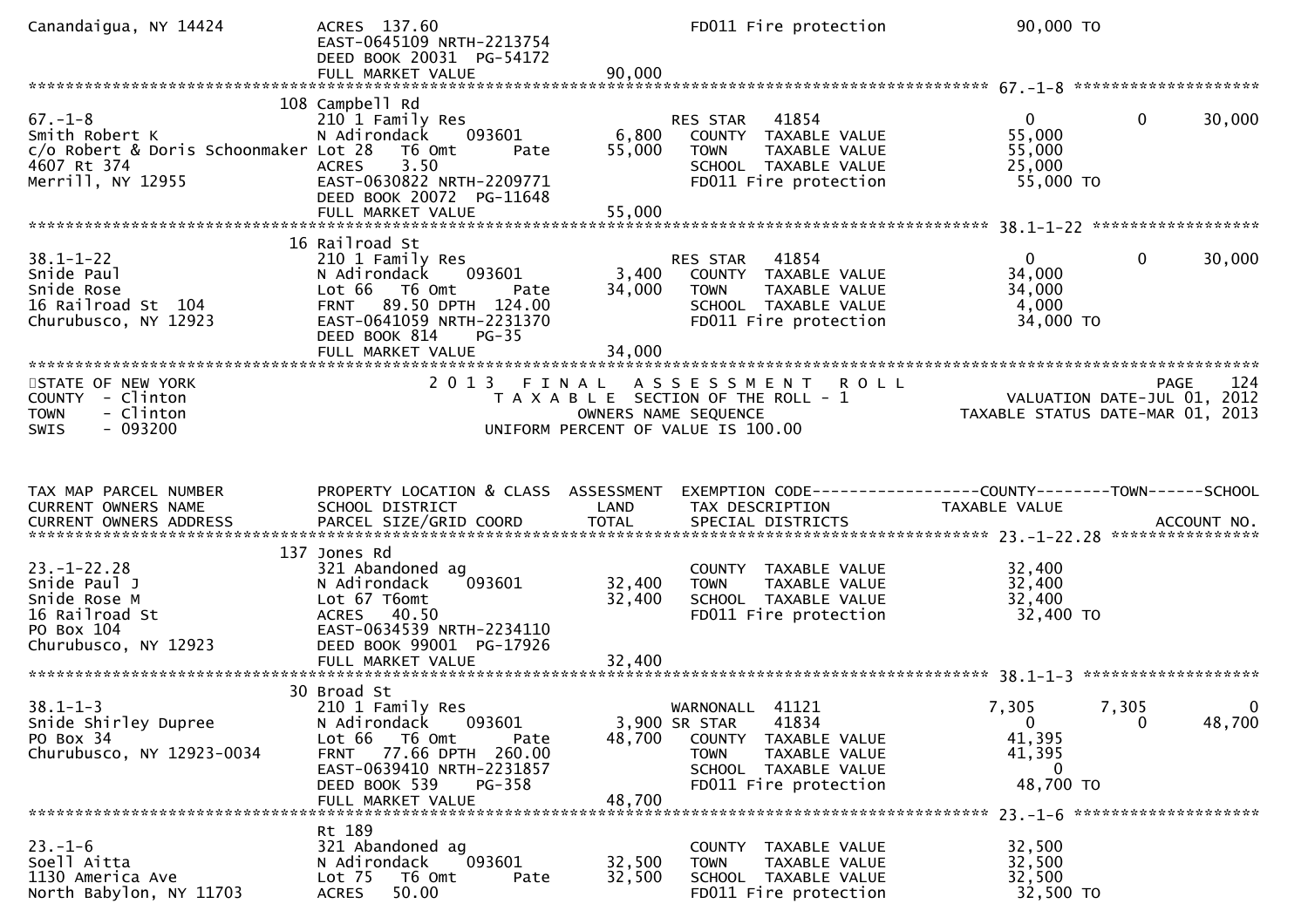|                                                                                                           | EAST-0642211 NRTH-2238310<br>DEED BOOK 713<br>PG-98<br>FULL MARKET VALUE                                                                                                    | 32,500                     |                                                                                                                                   |                                                                             |             |
|-----------------------------------------------------------------------------------------------------------|-----------------------------------------------------------------------------------------------------------------------------------------------------------------------------|----------------------------|-----------------------------------------------------------------------------------------------------------------------------------|-----------------------------------------------------------------------------|-------------|
|                                                                                                           |                                                                                                                                                                             |                            |                                                                                                                                   |                                                                             |             |
| $23. - 1 - 7.1$<br>Soell Aitta<br>1130 America Ave<br>North Babylon, NY 11703                             | Rt 189<br>321 Abandoned ag<br>N Adirondack<br>093601<br>Lot 75 T6 Omt<br>Pate<br>ACRES 80.00<br>EAST-0643226 NRTH-2237269<br>DEED BOOK 704<br>PG-48                         | 47,500<br>47,500           | COUNTY TAXABLE VALUE<br><b>TOWN</b><br>TAXABLE VALUE<br>SCHOOL TAXABLE VALUE<br>FD011 Fire protection                             | 47,500<br>47,500<br>47,500<br>47,500 TO                                     |             |
|                                                                                                           |                                                                                                                                                                             |                            |                                                                                                                                   |                                                                             |             |
|                                                                                                           |                                                                                                                                                                             |                            |                                                                                                                                   |                                                                             |             |
| $23. - 1 - 14$<br>Soell Aitta<br>1130 America Ave<br>North Babylon, NY 11703                              | 852 Rt 189<br>270 Mfg housing<br>093601<br>N Adirondack<br>Lot 75 T6 Omt<br>Pate<br>ACRES 25.00<br>EAST-0639706 NRTH-2238264<br>DEED BOOK 704<br>PG-48<br>FULL MARKET VALUE | 22,800<br>38,400<br>38,400 | COUNTY TAXABLE VALUE<br><b>TOWN</b><br>TAXABLE VALUE<br>SCHOOL TAXABLE VALUE<br>FD011 Fire protection                             | 38,400<br>38,400<br>38,400<br>38,400 TO                                     |             |
|                                                                                                           |                                                                                                                                                                             |                            |                                                                                                                                   |                                                                             |             |
| STATE OF NEW YORK<br>COUNTY - Clinton<br>- Clinton<br><b>TOWN</b><br>$-093200$<br><b>SWIS</b>             |                                                                                                                                                                             |                            | 2013 FINAL ASSESSMENT ROLL<br>T A X A B L E SECTION OF THE ROLL - 1<br>OWNERS NAME SEQUENCE<br>UNIFORM PERCENT OF VALUE IS 100.00 | rage 123<br>VALUATION DATE-JUL 01, 2012<br>TAXABLE STATUS DATE-MAR 01, 2013 | 125<br>PAGE |
|                                                                                                           |                                                                                                                                                                             |                            |                                                                                                                                   |                                                                             |             |
|                                                                                                           |                                                                                                                                                                             |                            |                                                                                                                                   |                                                                             |             |
| TAX MAP PARCEL NUMBER<br>CURRENT OWNERS NAME                                                              | PROPERTY LOCATION & CLASS ASSESSMENT<br>SCHOOL DISTRICT                                                                                                                     | LAND                       | EXEMPTION CODE-----------------COUNTY--------TOWN------SCHOOL<br>TAX DESCRIPTION                                                  | TAXABLE VALUE                                                               |             |
|                                                                                                           |                                                                                                                                                                             |                            |                                                                                                                                   |                                                                             |             |
| $7. - 1 - 18$<br>Soltysik Edward<br>Soltysik Bernice<br>220 Frontier Rd<br>Churubusco, NY 12923           | 220 Pete LeClair Rd<br>241 Rural res&ag<br>163401<br>Chateaugay 1<br>Lot 89 T6 Omt<br>Pate<br>ACRES 164.40<br>EAST-0630780 NRTH-2243958<br>DEED BOOK 558<br>PG-71           | 73,400<br>109,700          | RES STAR 41854<br>COUNTY TAXABLE VALUE<br><b>TOWN</b><br>TAXABLE VALUE<br>SCHOOL TAXABLE VALUE<br>FD011 Fire protection           | $\overline{0}$<br>109,700<br>109,700<br>79,700<br>109,700 TO                | 0<br>30,000 |
|                                                                                                           | FULL MARKET VALUE                                                                                                                                                           | 109,700                    |                                                                                                                                   |                                                                             |             |
|                                                                                                           |                                                                                                                                                                             |                            |                                                                                                                                   |                                                                             |             |
| $67. - 1 - 7.2$<br>Sorrell Oliver<br>Sorrell Joan<br>88 Campbell Rd<br>Churubusco, NY 12923               | 88 Campbell Rd<br>241 Rural res&ag<br>N Adirondack<br>093601<br>Lot 28 T6omt<br>15.60<br>ACRES<br>EAST-0631255 NRTH-2209506                                                 | 42,500                     | 41834<br>SR STAR<br>15,300 COUNTY TAXABLE VALUE<br><b>TOWN</b><br>TAXABLE VALUE<br>SCHOOL TAXABLE VALUE<br>FD011 Fire protection  | 0<br>42,500<br>42,500<br>0<br>42,500 TO                                     | 0<br>42,500 |
|                                                                                                           | DEED BOOK 817<br>$PG-32$<br>FULL MARKET VALUE                                                                                                                               | 42,500                     |                                                                                                                                   |                                                                             |             |
|                                                                                                           |                                                                                                                                                                             |                            |                                                                                                                                   |                                                                             |             |
| $36. - 1 - 2.1$<br>Soucia Jacqueline M<br>Soucia William I<br>1254 County Line Rd<br>Chateaugay, NY 12920 | 1254 Merchia Rd<br>241 Rural res&ag<br>163401<br>Chateaugay 1<br>Lot 70 T6 Omt<br>Pate<br>ACRES 11.40<br>EAST-0616748 NRTH-2231468                                          | 13,200<br>46,900           | 41854<br>RES STAR<br>COUNTY<br>TAXABLE VALUE<br><b>TOWN</b><br>TAXABLE VALUE<br>SCHOOL TAXABLE VALUE<br>FD011 Fire protection     | 0<br>46,900<br>46,900<br>16,900<br>46,900 TO                                | 0<br>30,000 |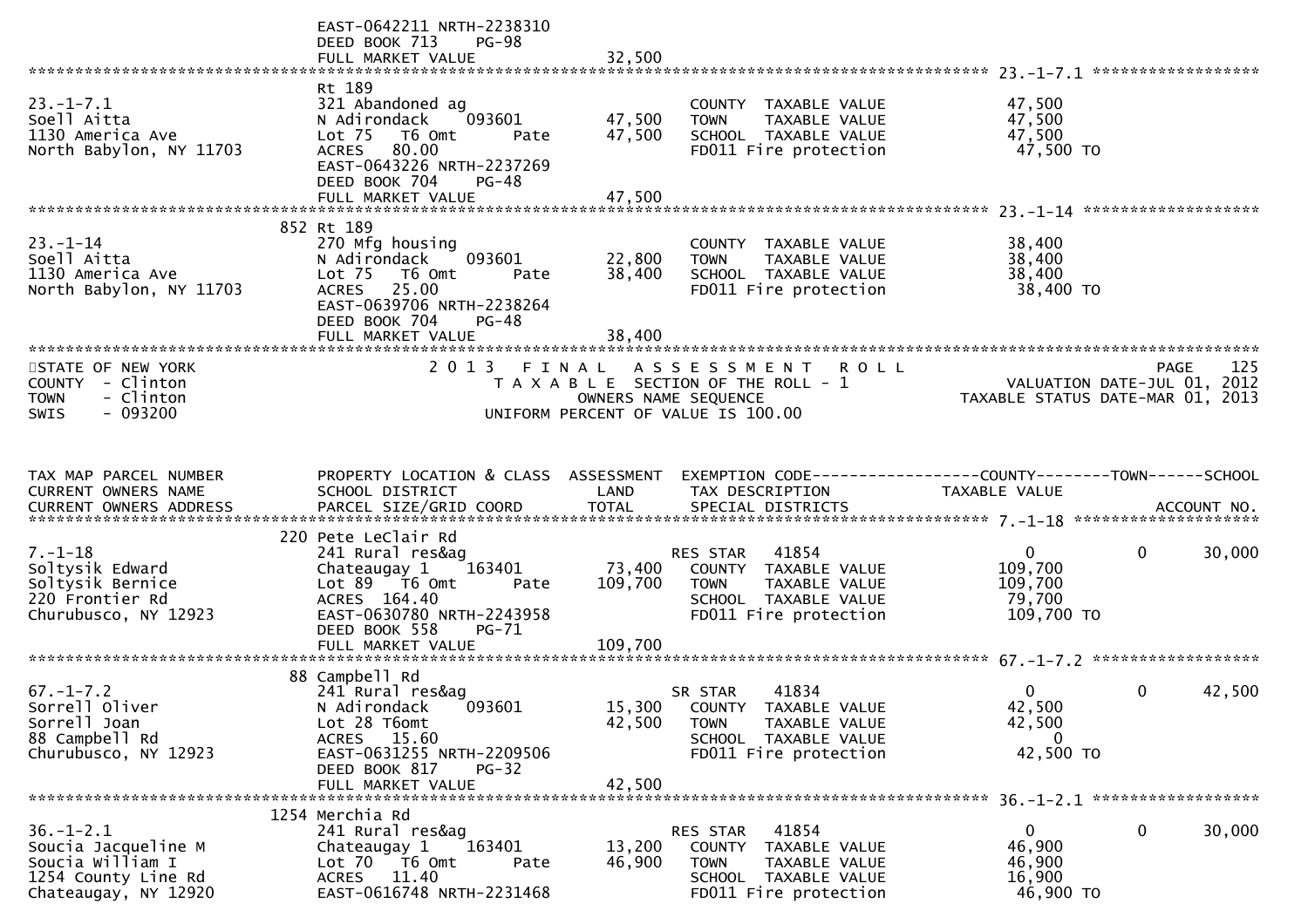|                                                                                                         | DEED BOOK 20102 PG-33100                                                                                                                                                                  |                            |                                                                                                                                                                              |                                                                                         |                                        |
|---------------------------------------------------------------------------------------------------------|-------------------------------------------------------------------------------------------------------------------------------------------------------------------------------------------|----------------------------|------------------------------------------------------------------------------------------------------------------------------------------------------------------------------|-----------------------------------------------------------------------------------------|----------------------------------------|
| $37. - 1 - 21.2$<br>Soucia Olive<br>47 Whalen Rd<br>Churubusco, NY 12923                                | 47 whalen Rd<br>270 Mfg housing<br>093601<br>N Adirondack<br>Lot 68<br>T6 Omt<br>Pate<br>ACRES 18.41<br>EAST-0629459 NRTH-2228691<br>DEED BOOK 20072 PG-1989<br>FULL MARKET VALUE         | 16,700<br>29,500<br>29,500 | COUNTY TAXABLE VALUE<br>TAXABLE VALUE<br><b>TOWN</b><br>SCHOOL TAXABLE VALUE<br>FD011 Fire protection                                                                        | 29,500<br>29,500<br>29,500<br>29,500 TO                                                 |                                        |
|                                                                                                         |                                                                                                                                                                                           |                            |                                                                                                                                                                              |                                                                                         |                                        |
| $7. - 1 - 28.1$<br>Southwick John B<br>Southwick Joanne<br>PO Box 232<br>Champlain, NY 12919            | Frontier Rd<br>321 Abandoned ag<br>Chateaugay 1<br>163401<br>Lot 88 T6 Omt<br>Pate<br>ACRES 40.30<br>EAST-0630098 NRTH-2240572<br>DEED BOOK 615<br>PG-728                                 | 21,700<br>21,700           | COUNTY TAXABLE VALUE<br><b>TOWN</b><br>TAXABLE VALUE<br>SCHOOL TAXABLE VALUE<br>FD011 Fire protection                                                                        | 21,700<br>21,700<br>21,700<br>21,700 TO                                                 |                                        |
|                                                                                                         | FULL MARKET VALUE                                                                                                                                                                         | 21,700                     |                                                                                                                                                                              |                                                                                         |                                        |
| STATE OF NEW YORK<br>COUNTY - Clinton<br><b>TOWN</b><br>- Clinton<br>$-093200$<br><b>SWIS</b>           | 2013 FINAL                                                                                                                                                                                |                            | ASSESSMENT ROLL<br>T A X A B L E SECTION OF THE ROLL - 1<br>OWNERS NAME SEQUENCE<br>OWNERS NAME SEQUENCE<br>UNIFORM PERCENT OF VALUE IS 100.00                               | VALUATION DATE-JUL 01, 2012<br>TAXABLE STATUS DATE-MAR 01, 2013                         | 126<br><b>PAGE</b>                     |
| TAX MAP PARCEL NUMBER<br>CURRENT OWNERS NAME                                                            | PROPERTY LOCATION & CLASS ASSESSMENT<br>SCHOOL DISTRICT                                                                                                                                   | LAND                       | TAX DESCRIPTION                                                                                                                                                              | EXEMPTION CODE------------------COUNTY--------TOWN------SCHOOL<br>TAXABLE VALUE         |                                        |
| $25. - 1 - 3$<br>Spoor Chad F<br>97 Colgan Rd<br>Ellenburg Depot, NY 12935<br>MAY BE SUBJECT TO PAYMENT | 97 Colgan Rd<br>241 Rural res&ag<br>N Adirondack 093601 255,200 AGRI DISTR 41720<br>Lot $62$ $8$ $63$ T6 Omt Pate<br>ACRES 769.40<br>EAST-0662339 NRTH-2237399<br>DEED BOOK 996<br>PG-332 |                            | 10 YR AGR 41700<br>449,000 RES STAR<br>41854<br>COUNTY TAXABLE VALUE<br><b>TOWN</b><br>TAXABLE VALUE<br>SCHOOL TAXABLE VALUE                                                 | 32,000<br>32,000<br>41,244<br>41,244<br>$\overline{0}$<br>375,756<br>375,756<br>345,756 | 32,000<br>41,244<br>$\Omega$<br>30,000 |
|                                                                                                         |                                                                                                                                                                                           |                            |                                                                                                                                                                              |                                                                                         |                                        |
| $53. - 1 - 19.211$<br>Spoor Cheryl Ann<br>Spoor Terry Lynn<br>778 Patnode Rd<br>Churubusco, NY 12923    | 778 Patnode Rd<br>210 1 Family Res<br>N Adirondack<br>093601<br>Lot 47 T6omt<br>2.20<br><b>ACRES</b><br>EAST-0634987 NRTH-2221445<br>DEED BOOK 20122 PG-50226                             |                            | 41854<br>RES STAR<br>6,000 COUNTY TAXABLE VALUE<br>77,300 TOWN<br>TAXABLE VALUE<br>SCHOOL TAXABLE VALUE<br>FD011 Fire protection                                             | $\overline{0}$<br>77,300<br>77,300<br>47,300<br>77,300 TO                               | $\mathbf 0$<br>30,000                  |
|                                                                                                         | FULL MARKET VALUE                                                                                                                                                                         | 77,300                     |                                                                                                                                                                              |                                                                                         |                                        |
| $68. - 1 - 4.1$<br>Spoor Life Use Carmen<br>Cowan Isabelle J<br>6509 Rt 11<br>Churubusco, NY 12923      | 6523 Rt 11<br>270 Mfg housing<br>093601<br>N Adirondack<br>Lot <sub>35</sub><br>T6 Omt<br>Pate<br>32.70<br><b>ACRES</b><br>EAST-0640991 NRTH-2215614                                      |                            | 62 PCT OF VALUE USED FOR EXEMPTION PURPOSES<br>WARCOMALL 41131<br>23,900 AGED - ALL 41800<br>50,200 SR STAR<br>41834<br>COUNTY TAXABLE VALUE<br><b>TOWN</b><br>TAXABLE VALUE | 7,781<br>7,781<br>11,672<br>11,672<br>0<br>30,747<br>30,747                             | $\mathbf 0$<br>15,562<br>34,638<br>0   |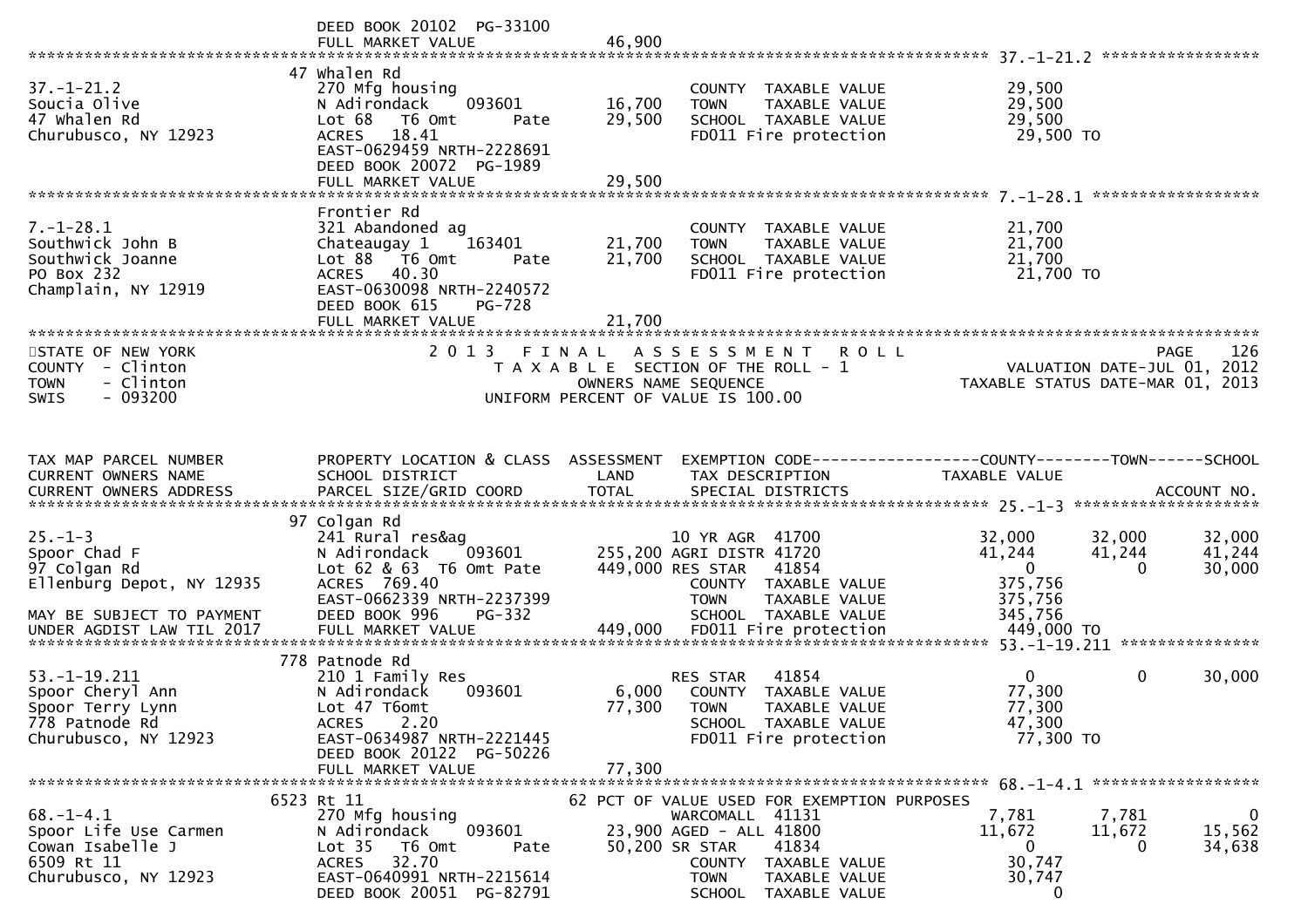|                                               | FULL MARKET VALUE                                           | 50,200               | FD011 Fire protection                                        | 50,200 TO        |                                  |
|-----------------------------------------------|-------------------------------------------------------------|----------------------|--------------------------------------------------------------|------------------|----------------------------------|
|                                               | 7165 Rt 11                                                  |                      |                                                              |                  |                                  |
| $52. - 1 - 10.1$                              | 220 2 Family Res                                            |                      | AGED - ALL 41800                                             | 39,950           | 39,950<br>39,950                 |
| Spoor Life Use Ruth                           | N Adirondack<br>093601                                      |                      | 5,100 SR STAR<br>41834                                       | $\overline{0}$   | 39,950<br>$\Omega$               |
| Spoor Shawn D                                 | Lot 48<br>T6 Omt<br>Pate                                    | 79,900               | COUNTY TAXABLE VALUE                                         | 39,950           |                                  |
| 7165 Rt 11                                    | 1.10<br><b>ACRES</b>                                        |                      | TAXABLE VALUE<br><b>TOWN</b>                                 | 39,950           |                                  |
| Churubusco, NY 12923                          | EAST-0629140 NRTH-2224309                                   |                      | SCHOOL TAXABLE VALUE                                         | $\Omega$         |                                  |
|                                               | DEED BOOK 20051 PG-78969                                    |                      | FD011 Fire protection                                        | 79,900 TO        |                                  |
|                                               | FULL MARKET VALUE                                           | 79,900               |                                                              |                  |                                  |
|                                               |                                                             |                      |                                                              |                  |                                  |
| $38. - 1 - 13.2$                              | 472 Rt 189<br>240 Rural res                                 |                      | RES STAR<br>41854                                            | $\mathbf{0}$     | $\mathbf{0}$<br>30,000           |
| Spoor Shawn                                   | 093601<br>N Adirondack                                      | 13,500               | COUNTY TAXABLE VALUE                                         | 112,000          |                                  |
| Spoor Darlene                                 | Lot 55 T6omt                                                | 112,000              | <b>TOWN</b><br>TAXABLE VALUE                                 | 112,000          |                                  |
| 472 Rt 189                                    | ACRES 11.90                                                 |                      | SCHOOL TAXABLE VALUE                                         | 82,000           |                                  |
| Churubusco, NY 12923                          | EAST-0639595 NRTH-2229156                                   |                      | FD011 Fire protection                                        | 112,000 TO       |                                  |
|                                               | DEED BOOK 20072 PG-6145                                     |                      |                                                              |                  |                                  |
|                                               | FULL MARKET VALUE                                           | 112,000              |                                                              |                  |                                  |
| ********************                          |                                                             |                      |                                                              |                  |                                  |
| STATE OF NEW YORK                             | 2 0 1 3                                                     | FINAL                | A S S E S S M E N T<br><b>ROLL</b>                           |                  | 127<br>PAGE                      |
| COUNTY - Clinton                              |                                                             |                      | T A X A B L E SECTION OF THE ROLL - 1                        |                  | VALUATION DATE-JUL 01, 2012      |
| <b>TOWN</b><br>- Clinton<br>$-093200$<br>SWIS |                                                             | OWNERS NAME SEQUENCE | UNIFORM PERCENT OF VALUE IS 100.00                           |                  | TAXABLE STATUS DATE-MAR 01, 2013 |
|                                               |                                                             |                      |                                                              |                  |                                  |
|                                               |                                                             |                      |                                                              |                  |                                  |
|                                               |                                                             |                      |                                                              |                  |                                  |
| TAX MAP PARCEL NUMBER                         | PROPERTY LOCATION & CLASS ASSESSMENT                        |                      | EXEMPTION CODE-----------------COUNTY-------TOWN------SCHOOL |                  |                                  |
| CURRENT OWNERS NAME                           | SCHOOL DISTRICT                                             | LAND                 | TAX DESCRIPTION                                              | TAXABLE VALUE    |                                  |
|                                               |                                                             |                      |                                                              |                  | ACCOUNT NO.                      |
|                                               |                                                             |                      |                                                              |                  | *****************                |
| $38. - 1 - 13.3$                              | 404 Rt 189                                                  |                      |                                                              | 250,600          |                                  |
| Spoor Shawn                                   | 112 Dairy farm<br>093601<br>N Adirondack                    | 144,800              | COUNTY TAXABLE VALUE<br>TAXABLE VALUE<br><b>TOWN</b>         | 250,600          |                                  |
| Spoor Darlene                                 | Lot <sub>55</sub><br>T6 Omt<br>Pate                         | 250,600              | SCHOOL TAXABLE VALUE                                         | 250,600          |                                  |
| 472 Rt 189                                    | ACRES 332.40                                                |                      | FD011 Fire protection                                        | 250,600 TO       |                                  |
| Churubusco, NY 12923                          | EAST-0641313 NRTH-2228103                                   |                      |                                                              |                  |                                  |
|                                               | DEED BOOK 20122 PG-50045                                    |                      |                                                              |                  |                                  |
|                                               | FULL MARKET VALUE                                           | 250,600              |                                                              |                  |                                  |
|                                               |                                                             |                      |                                                              |                  |                                  |
|                                               | 540 Rt 189                                                  |                      |                                                              |                  |                                  |
| $38.1 - 1 - 34$                               | 210 1 Family Res                                            |                      | COUNTY TAXABLE VALUE                                         | 42,000           |                                  |
| Spoor Shawn D<br>Spoor Darlene M              | N Adirondack<br>093601                                      | 5,400                | TAXABLE VALUE<br><b>TOWN</b>                                 | 42,000<br>42,000 |                                  |
| 472 Rt 189                                    | Lot <sub>55</sub><br>T6 Omt<br>Pate<br>1.50<br><b>ACRES</b> | 42,000               | SCHOOL TAXABLE VALUE<br>FD011 Fire protection                | 42,000 TO        |                                  |
| Churubusco, NY 12923                          | EAST-0639422 NRTH-2230387                                   |                      |                                                              |                  |                                  |
|                                               | DEED BOOK 20031 PG-55596                                    |                      |                                                              |                  |                                  |
|                                               | FULL MARKET VALUE                                           | 42,000               |                                                              |                  |                                  |
|                                               |                                                             |                      |                                                              |                  |                                  |
|                                               | 6863 Rt 11                                                  |                      |                                                              |                  |                                  |
| $53. - 1 - 19.213$                            | 210 1 Family Res                                            |                      | COUNTY TAXABLE VALUE                                         | 40,000           |                                  |
| Spoor Terry                                   | N Adirondack<br>093601                                      | 5,400                | TAXABLE VALUE<br><b>TOWN</b>                                 | 40,000           |                                  |
| Spoor Cheryl                                  | Lot 47 T6omt                                                | 40,000               | SCHOOL TAXABLE VALUE                                         | 40,000           |                                  |
| 778 Patnode Rd<br>Churubusco, NY 12923        | 1.50<br><b>ACRES</b><br>EAST-0635183 NRTH-2221361           |                      | FD011 Fire protection                                        | 40,000 TO        |                                  |
|                                               | DEED BOOK 20122 PG-47631                                    |                      |                                                              |                  |                                  |
|                                               | FULL MARKET VALUE                                           | 40,000               |                                                              |                  |                                  |
|                                               |                                                             |                      |                                                              |                  |                                  |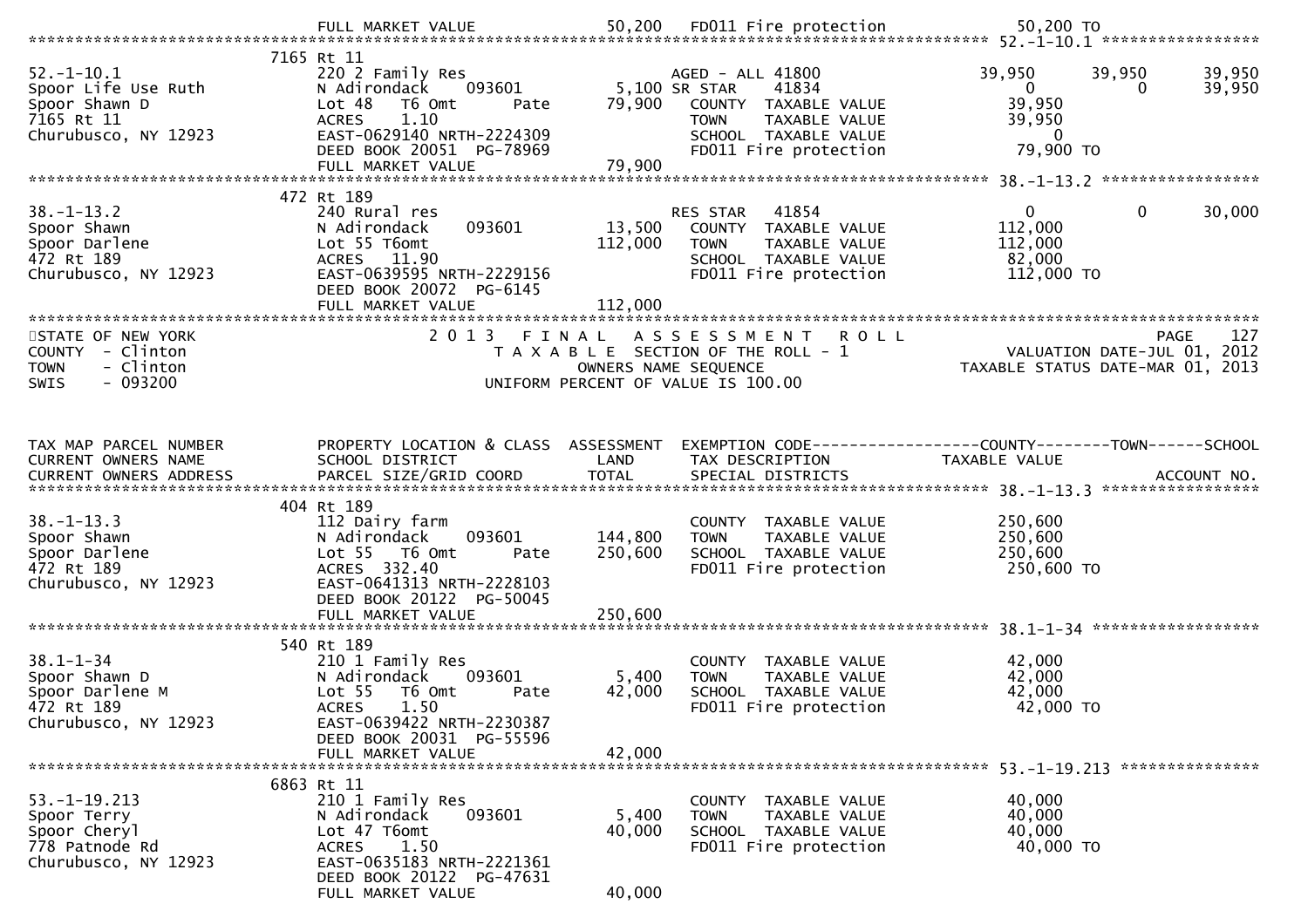| $25. - 1 - 4.1$<br>Spoor Travis<br>Spoor Jennifer<br>194 Clinton Mills Rd<br>Ellenburg, NY 12933                                                           | 194 Clinton Mills Rd<br>112 Dairy farm<br>093601<br>N Adirondack<br>Lot 61 T6omt<br>ACRES 48.30 BANK<br>080<br>EAST-0667277 NRTH-2235699<br>DEED BOOK 20031 PG-59538                         | 35,900 483A EX<br>100,700    | RES STAR<br>41854<br>42100<br>COUNTY TAXABLE VALUE<br><b>TOWN</b><br>TAXABLE VALUE<br>SCHOOL TAXABLE VALUE<br>FD011 Fire protection | 30,000<br>0<br>$\bf{0}$<br>700<br>700<br>700<br>100,000<br>100,000<br>70,000<br>100,000 TO |
|------------------------------------------------------------------------------------------------------------------------------------------------------------|----------------------------------------------------------------------------------------------------------------------------------------------------------------------------------------------|------------------------------|-------------------------------------------------------------------------------------------------------------------------------------|--------------------------------------------------------------------------------------------|
| $25. - 1 - 5.2$<br>St Thomas Gary<br>VanHanehan Dave<br>c/o Dennis Smolinkski<br>PO Box 148<br>Rose, NY 14542                                              | Clinton Mills Rd<br>260 Seasonal res<br>093601<br>N Adirondack<br>Lot 61 T6omt<br>ACRES 170.00<br>EAST-0670684 NRTH-2237440<br>DEED BOOK 20082 PG-14204<br>FULL MARKET VALUE                 | 73,800<br>83,500<br>83,500   | COUNTY TAXABLE VALUE<br><b>TOWN</b><br>TAXABLE VALUE<br>SCHOOL TAXABLE VALUE<br>FD011 Fire protection                               | 83,500<br>83,500<br>83,500<br>83,500 TO                                                    |
| STATE OF NEW YORK<br>COUNTY - Clinton<br><b>TOWN</b><br>- Clinton<br><b>SWIS</b><br>$-093200$                                                              | 2013 FINAL                                                                                                                                                                                   |                              | A S S E S S M E N T R O L L<br>T A X A B L E SECTION OF THE ROLL - 1<br>OWNERS NAME SEQUENCE<br>UNIFORM PERCENT OF VALUE IS 100.00  | 128<br><b>PAGE</b><br>VALUATION DATE-JUL 01, 2012<br>TAXABLE STATUS DATE-MAR 01, 2013      |
| TAX MAP PARCEL NUMBER<br>CURRENT OWNERS NAME                                                                                                               | PROPERTY LOCATION & CLASS ASSESSMENT<br>SCHOOL DISTRICT                                                                                                                                      | LAND                         | TAX DESCRIPTION                                                                                                                     | EXEMPTION CODE-----------------COUNTY-------TOWN------SCHOOL<br>TAXABLE VALUE              |
| $25. - 1 - 6$<br>St Thomas Gary<br>Van Hanehan David<br>11319 Lyman Rd<br>N. Rose, NY 14516                                                                | Clinton Mills Rd<br>920 Priv Hunt/Fi<br>093601<br>N Adirondack<br>Lot 61 T6omt Pate<br>ACRES 210.00<br>EAST-0669064 NRTH-2237271<br>DEED BOOK 961<br>PG-287<br>FULL MARKET VALUE             | 82,500<br>116,000<br>116,000 | COUNTY TAXABLE VALUE<br><b>TOWN</b><br>TAXABLE VALUE<br>SCHOOL TAXABLE VALUE<br>FD011 Fire protection                               | 116,000<br>116,000<br>116,000<br>116,000 TO                                                |
| $67. - 1 - 16$<br>Staley Life Estate Edith Louis N Adirondack<br>Staley Williams Jessica Louise Lot 29 T6 Omt<br>703 Shingle St<br>Morrisonville, NY 12962 | 185 Campbell Rd<br>240 Rural res<br>093601<br>Pate<br>ACRES 75.00<br>EAST-0629011 NRTH-2210900<br>DEED BOOK 20122 PG-47583<br>FULL MARKET VALUE                                              | 23,900<br>55,600<br>55,600   | COUNTY TAXABLE VALUE<br>TAXABLE VALUE<br><b>TOWN</b><br>SCHOOL TAXABLE VALUE<br>FD011 Fire protection                               | 55,600<br>55,600<br>55,600<br>55,600 TO                                                    |
| $38. - 1 - 20$<br>Stanzione Katherine<br>56 Berkshire Dr<br>Sewell, NJ 08080                                                                               | Looby Rd<br>321 Abandoned ag<br>093601<br>N Adirondack<br>Lot <sub>54</sub><br>T6 Omt<br>Pate<br>37.50<br>ACRES<br>EAST-0636988 NRTH-2229095<br>DEED BOOK 556<br>PG-567<br>FULL MARKET VALUE | 28,100<br>28,100<br>28,100   | COUNTY TAXABLE VALUE<br><b>TOWN</b><br>TAXABLE VALUE<br>SCHOOL TAXABLE VALUE<br>FD011 Fire protection                               | 28,100<br>28,100<br>28,100<br>28,100 TO                                                    |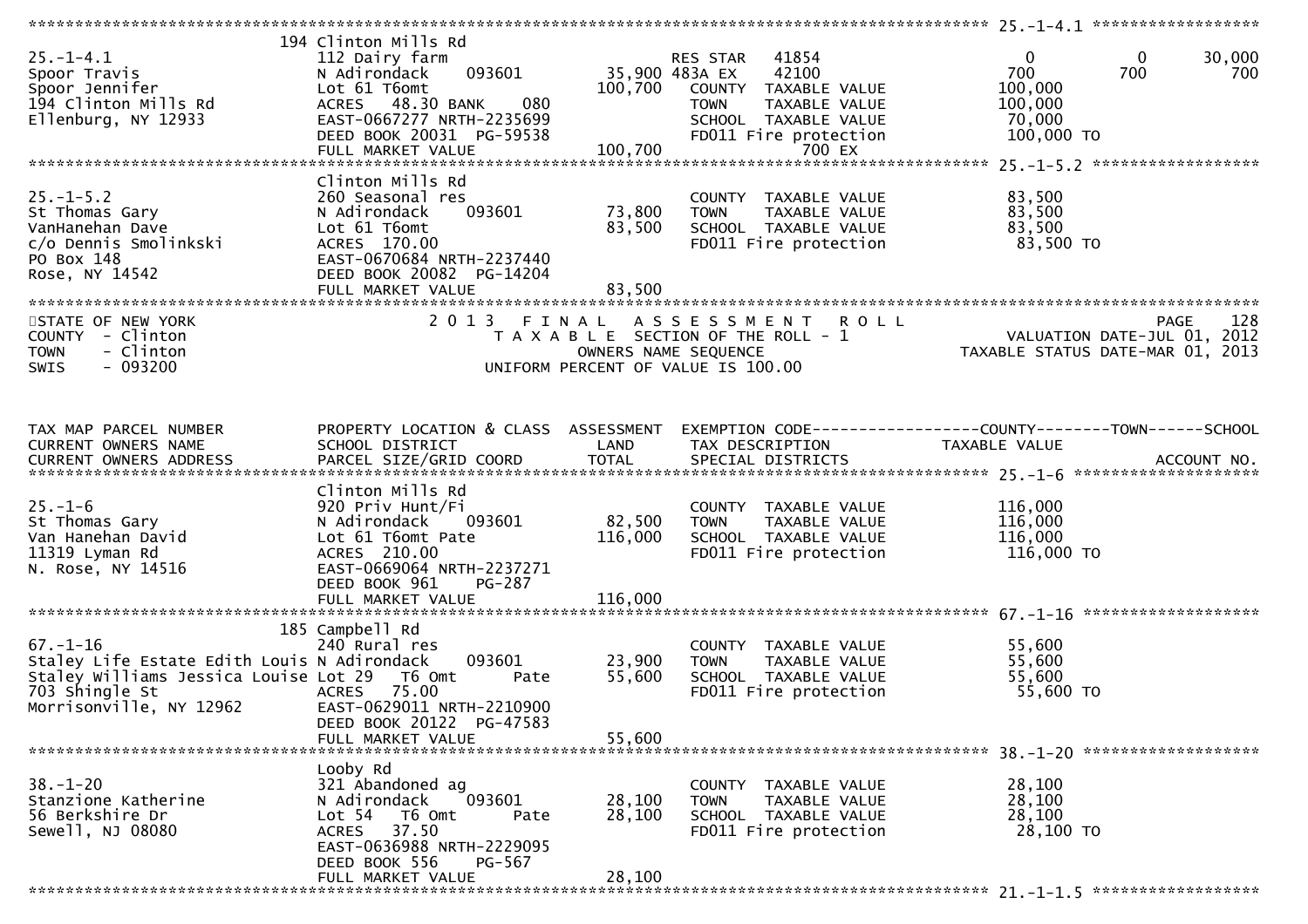| $21. - 1 - 1.5$<br>Stermer Gracanne<br>203 McNeirney Rd<br>Churubusco, NY 12923                        | 193-201 Mcnierney Rd<br>210 1 Family Res<br>Chateaugay 1<br>163401<br>Lot 90 T6omt<br><b>ACRES</b><br>6.72<br>EAST-0615980 NRTH-2239746<br>DEED BOOK 20082 PG-17306<br>FULL MARKET VALUE                         | 9,600<br>51,200<br>51,200 | RES STAR<br>41854<br>COUNTY TAXABLE VALUE<br><b>TOWN</b><br>TAXABLE VALUE<br>SCHOOL TAXABLE VALUE<br>FD011 Fire protection                          | $\mathbf{0}$<br>51,200<br>51,200<br>21,200<br>$51,200$ TO           | $\mathbf 0$   | 30,000      |
|--------------------------------------------------------------------------------------------------------|------------------------------------------------------------------------------------------------------------------------------------------------------------------------------------------------------------------|---------------------------|-----------------------------------------------------------------------------------------------------------------------------------------------------|---------------------------------------------------------------------|---------------|-------------|
| $54. - 2 - 22$<br>Stevens Rodney A<br>Stevens Kate T<br>254 Lafrancis Rd<br>Ellenburg Center, NY 12934 | 254 Lafrancis Rd<br>270 Mfg housing<br>093601<br>N Adirondack<br>Lot 37 T6 Omt<br>Pate<br>FRNT 200.00 DPTH 175.00<br>EAST-0652383 NRTH-2216307<br>DEED BOOK 849<br>PG-116<br>FULL MARKET VALUE                   | 4,800<br>32,700<br>32,700 | RES STAR<br>41854<br>COUNTY TAXABLE VALUE<br>TAXABLE VALUE<br><b>TOWN</b><br>SCHOOL TAXABLE VALUE<br>FD011 Fire protection                          | 0<br>32,700<br>32,700<br>2,700<br>32,700 TO                         | 0             | 30,000      |
| STATE OF NEW YORK<br>COUNTY - Clinton<br>- Clinton<br><b>TOWN</b><br>$-093200$<br><b>SWIS</b>          | 2 0 1 3                                                                                                                                                                                                          | FINAL                     | A S S E S S M E N T<br><b>ROLL</b><br>T A X A B L E SECTION OF THE ROLL - 1<br>OWNERS NAME SEQUENCE<br>UNIFORM PERCENT OF VALUE IS 100.00           | VALUATION DATE-JUL 01, 2012<br>TAXABLE STATUS DATE-MAR 01, 2013     | <b>PAGE</b>   | 129         |
| TAX MAP PARCEL NUMBER<br>CURRENT OWNERS NAME                                                           | PROPERTY LOCATION & CLASS ASSESSMENT<br>SCHOOL DISTRICT                                                                                                                                                          | LAND                      | EXEMPTION CODE------------------COUNTY--------TOWN------SCHOOL<br>TAX DESCRIPTION                                                                   | TAXABLE VALUE                                                       |               |             |
| $23. - 1 - 22.211$<br>Stumpf Carol<br>133 Jones Rd<br>Churubusco, NY 12923                             | 133 Jones Rd<br>270 Mfg housing<br>093601<br>N Adirondack<br>Lot 67 T6omt<br>7.50<br><b>ACRES</b><br>EAST-0634589 NRTH-2233516<br>DEED BOOK 20051 PG-80166<br>FULL MARKET VALUE                                  | 31,700<br>31,700          | LIM INC DI 41932<br>9,600 SR STAR<br>41834<br>COUNTY TAXABLE VALUE<br>TAXABLE VALUE<br><b>TOWN</b><br>SCHOOL TAXABLE VALUE<br>FD011 Fire protection | 13,473<br>$\Omega$<br>18,227<br>31,700<br>$\mathbf{0}$<br>31,700 TO | 0<br>$\Omega$ | 0<br>31,700 |
| $25. - 1 - 7$<br>Suarez Jon D<br>124 Clinton Mills Rd<br>Ellenburg Depot, NY 12935                     | 124 Clinton Mills Rd<br>210 1 Family Res<br>N Adirondack<br>093601<br>Lot 61<br>T6 Omt<br>Pate<br><b>ACRES</b><br>2.30 BANK<br>080<br>EAST-0669060 NRTH-2234791<br>DEED BOOK 20041 PG-78414<br>FULL MARKET VALUE | 5,900<br>64,200<br>64,200 | 41854<br>RES STAR<br>COUNTY TAXABLE VALUE<br><b>TOWN</b><br>TAXABLE VALUE<br>SCHOOL TAXABLE VALUE<br>FD011 Fire protection                          | 0 <sup>1</sup><br>64,200<br>64,200<br>34,200<br>64,200 TO           | $\mathbf{0}$  | 30,000      |
| $6. -1 - 9.1$<br>Sullivan Richard<br>Sullivan Gisele<br>38 Scholl Dr<br>Farmingdale, NY 11735          | Frontier Rd<br>$314$ Rural vac<10<br>Chateaugay 1<br>163401<br>$Lot 89$ T6 Omt<br>Pate<br><b>ACRES</b><br>1.80<br>EAST-0623048 NRTH-2243076<br>DEED BOOK 700<br>$PG-333$<br>FULL MARKET VALUE<br>Marchia Dd      | 5,600<br>5,600<br>5,600   | COUNTY TAXABLE VALUE<br>TAXABLE VALUE<br><b>TOWN</b><br>SCHOOL TAXABLE VALUE<br>FD011 Fire protection                                               | 5,600<br>5,600<br>5,600<br>5,600 TO                                 |               |             |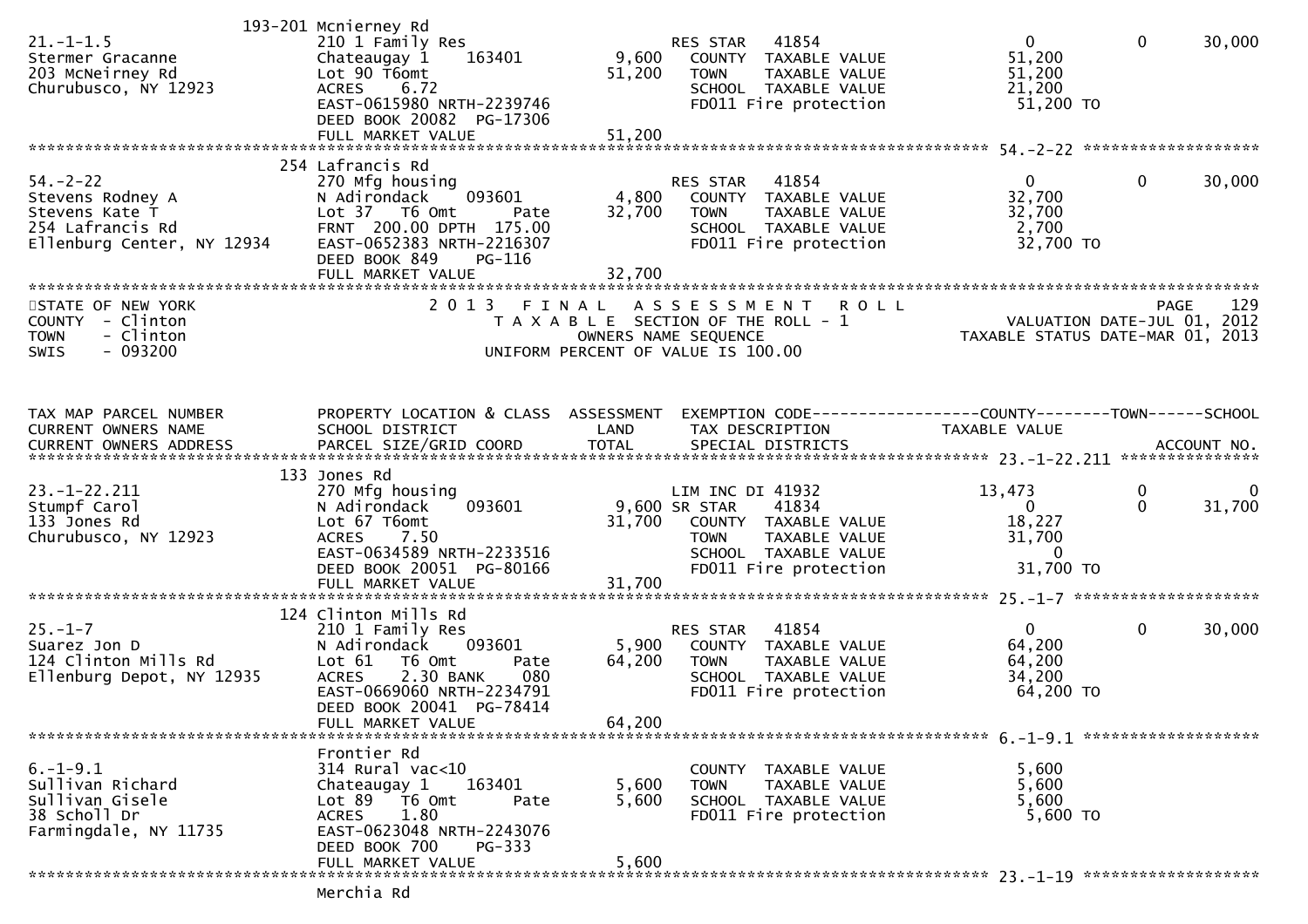| $23. - 1 - 19$                               | 321 Abandoned ag                                        | COUNTY TAXABLE VALUE                                                     | 13,400                                                                          |
|----------------------------------------------|---------------------------------------------------------|--------------------------------------------------------------------------|---------------------------------------------------------------------------------|
| Talt George<br>Talt Marjorie                 | N Adirondack<br>093601<br>Lot 67 T6 Omt<br>Pate         | 13,400<br><b>TOWN</b><br>TAXABLE VALUE<br>13,400<br>SCHOOL TAXABLE VALUE | 13,400<br>13,400                                                                |
| 70 Bayard St                                 | ACRES 13.00                                             | FD011 Fire protection                                                    | 13,400 TO                                                                       |
| New Rochelle, NY 10805                       | EAST-0637792 NRTH-2235101                               |                                                                          |                                                                                 |
|                                              | DEED BOOK 549<br>$PG-1$                                 |                                                                          |                                                                                 |
|                                              |                                                         |                                                                          |                                                                                 |
|                                              | 722 Ryan Rd                                             |                                                                          |                                                                                 |
| $66. - 1 - 2.3$                              | 210 1 Family Res                                        | 41834<br>SR STAR                                                         | $\mathbf 0$<br>48,100<br>$\Omega$                                               |
| Tavernia Edward L                            | 163401<br>Chateaugay 1                                  | 6,000<br>COUNTY TAXABLE VALUE                                            | 48,100                                                                          |
| Tavernia Veronica                            | Lot 32 T6omt                                            | 48,100<br><b>TOWN</b><br>TAXABLE VALUE                                   | 48,100                                                                          |
| 722 Ryan Rd                                  | ACRES 2.20                                              | SCHOOL TAXABLE VALUE                                                     | $\overline{0}$                                                                  |
| Churubusco, NY 12923                         | EAST-0624158 NRTH-2215698<br>DEED BOOK 779<br>PG-31     | FD011 Fire protection                                                    | 48,100 TO                                                                       |
|                                              | FULL MARKET VALUE                                       | 48,100                                                                   |                                                                                 |
|                                              |                                                         |                                                                          |                                                                                 |
| STATE OF NEW YORK                            | 2013 FINAL                                              | <b>ROLL</b><br>A S S E S S M E N T                                       | PAGE 130<br>VALUATION DATE-JUL 01, 2012<br>TAXARLE STATUS DATE :::- 21, 2012    |
| COUNTY - Clinton<br><b>TOWN</b>              |                                                         | T A X A B L E SECTION OF THE ROLL - 1                                    |                                                                                 |
| - Clinton<br>$-093200$<br>SWIS               |                                                         | OWNERS NAME SEQUENCE<br>UNIFORM PERCENT OF VALUE IS 100.00               | TAXABLE STATUS DATE-MAR 01, 2013                                                |
|                                              |                                                         |                                                                          |                                                                                 |
|                                              |                                                         |                                                                          |                                                                                 |
|                                              |                                                         |                                                                          |                                                                                 |
| TAX MAP PARCEL NUMBER<br>CURRENT OWNERS NAME | PROPERTY LOCATION & CLASS ASSESSMENT<br>SCHOOL DISTRICT | LAND<br>TAX DESCRIPTION                                                  | EXEMPTION CODE------------------COUNTY--------TOWN------SCHOOL<br>TAXABLE VALUE |
|                                              |                                                         |                                                                          |                                                                                 |
|                                              |                                                         |                                                                          |                                                                                 |
|                                              | 194 Campbell Rd                                         |                                                                          |                                                                                 |
| $67. - 1 - 10$                               | 210 1 Family Res                                        | AGED C&T<br>41801                                                        | 17,000<br>17,000<br>0                                                           |
| Tavernia William G<br>Tavernia Shirley       | N Adirondack<br>093601<br>$Lot 28$ T6 Omt<br>Pate       | 41834<br>4,800 SR STAR<br>34,000 COUNTY TAXABLE VALUE                    | $\mathbf{0}$<br>34,000<br>$\Omega$<br>17,000                                    |
| 194 Campbell Rd                              | FRNT 300.00 DPTH 135.00                                 | <b>TOWN</b><br>TAXABLE VALUE                                             | 17,000                                                                          |
| Churubusco, NY 12923                         | EAST-0630510 NRTH-2211684                               | SCHOOL TAXABLE VALUE                                                     | $\mathbf{0}$                                                                    |
|                                              | DEED BOOK 578<br>PG-1071                                | FD011 Fire protection                                                    | 34,000 TO                                                                       |
|                                              | FULL MARKET VALUE                                       | 34,000                                                                   |                                                                                 |
|                                              | Colgan Rd                                               |                                                                          |                                                                                 |
| $25. - 1 - 2$                                | 920 Priv Hunt/Fi                                        | COUNTY TAXABLE VALUE                                                     | 72,800                                                                          |
| Tedford Stewart E                            | N Adirondack<br>093601                                  | 54,300<br><b>TOWN</b><br>TAXABLE VALUE                                   | 72,800                                                                          |
| Napper Rick                                  | Lot 79<br>T6 Omt<br>Pate                                | 72,800<br>SCHOOL TAXABLE VALUE                                           | 72,800                                                                          |
| 33 Nashville Rd<br>Saranac, NY 12981         | ACRES 93.50<br>EAST-0665125 NRTH-2240239                | FD011 Fire protection                                                    | 72,800 TO                                                                       |
|                                              | DEED BOOK 20122 PG-45623                                |                                                                          |                                                                                 |
|                                              | FULL MARKET VALUE                                       | 72,800                                                                   |                                                                                 |
|                                              |                                                         |                                                                          |                                                                                 |
|                                              | 196 Mcnierney Rd                                        |                                                                          |                                                                                 |
| $6. -1 - 1.1$<br>Thibeault James T           | 240 Rural res<br>163401<br>Chateaugay 1                 | 41854<br>RES STAR<br>14,900<br>COUNTY TAXABLE VALUE                      | 0<br>0<br>30,000<br>81,400                                                      |
| Thibeault Patricia                           | Lot $90$ $\overline{16}$ Omt                            | 81,400<br><b>TOWN</b><br>TAXABLE VALUE                                   | 81,400                                                                          |
| 196 Mcnierney Rd                             | ACRES 15.10                                             | SCHOOL TAXABLE VALUE                                                     | 51,400                                                                          |
| Churubusco, NY 12923                         | EAST-0616083 NRTH-2240618                               | FD011 Fire protection                                                    | 81,400 TO                                                                       |
|                                              | DEED BOOK 750<br>PG-183                                 | 81,400                                                                   |                                                                                 |
|                                              | FULL MARKET VALUE                                       |                                                                          |                                                                                 |
|                                              | 19 Campbell Rd                                          |                                                                          |                                                                                 |
| $82 - 2 - 3$                                 | 240 Rural res                                           | 41854<br>RES STAR                                                        | 0<br>30,000<br>0                                                                |
|                                              |                                                         |                                                                          |                                                                                 |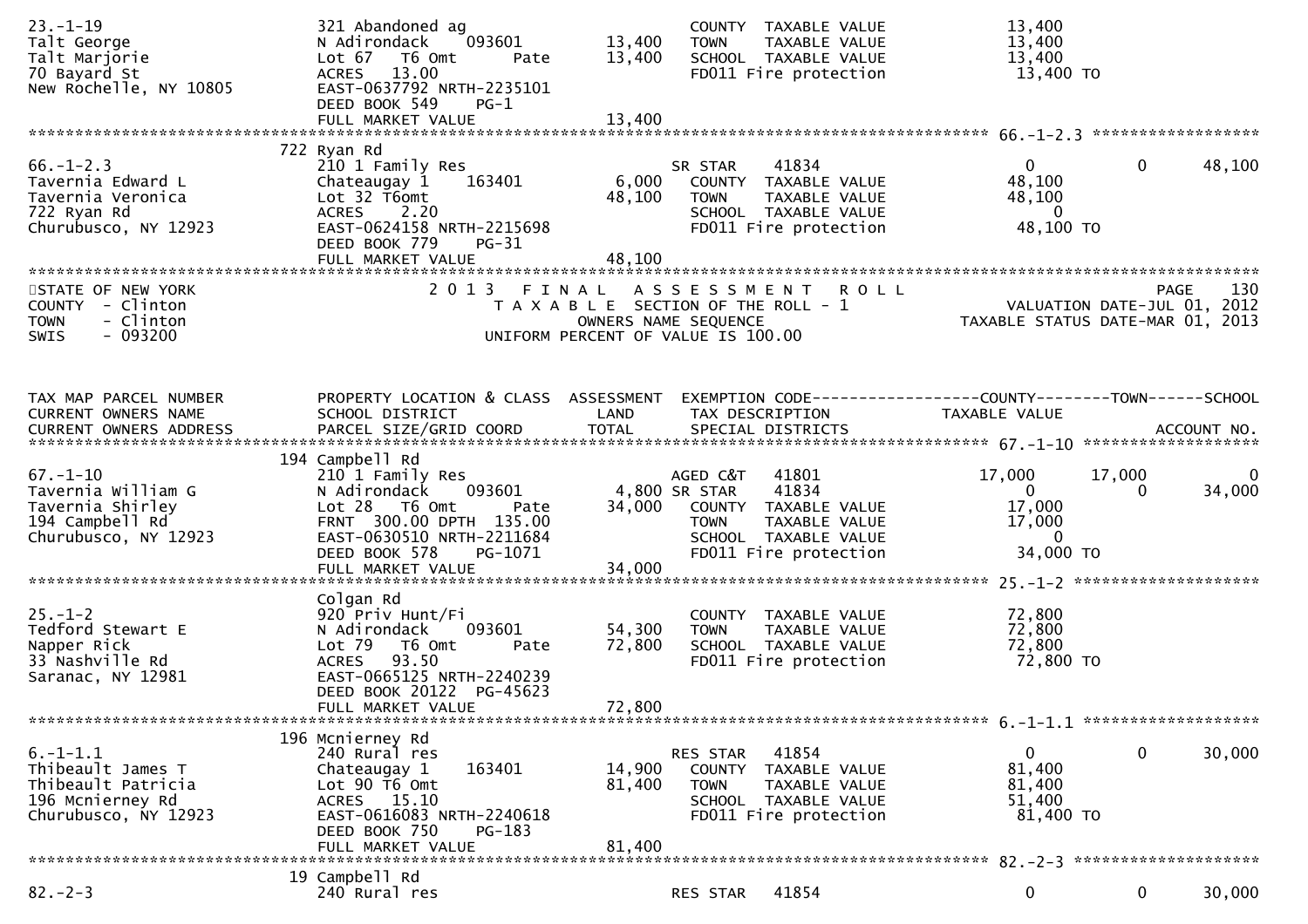| Thomas Kenneth E<br>Thomas Olda D<br>19 Campbell Rd<br>Churubusco, NY 12923                                                                                     | 093601<br>N Adirondack<br>Lot 29 T6 Omt<br>ACRES 86.90<br>EAST-0629437 NRTH-2207466<br>DEED BOOK 930<br>PG-157                                                                                                                | 42,000<br>87,500              | COUNTY TAXABLE VALUE<br>TAXABLE VALUE<br><b>TOWN</b><br>SCHOOL TAXABLE VALUE<br>FD011 Fire protection                     | 87,500<br>87,500<br>57,500<br>87,500 TO                                               |
|-----------------------------------------------------------------------------------------------------------------------------------------------------------------|-------------------------------------------------------------------------------------------------------------------------------------------------------------------------------------------------------------------------------|-------------------------------|---------------------------------------------------------------------------------------------------------------------------|---------------------------------------------------------------------------------------|
|                                                                                                                                                                 |                                                                                                                                                                                                                               |                               |                                                                                                                           |                                                                                       |
| $6. - 1 - 13$<br>Tieder Richard<br>494 Spinnaker Rd<br>Weston, FL 33326<br>PRIOR OWNER ON 3/01/2013                                                             | Mcnierney Rd<br>321 Abandoned ag<br>163401<br>Chateaugay 1<br>Lot 90  T6 0mt<br>Pate<br>ACRES 10.00<br>EAST-0618704 NRTH-2240987<br>DEED BOOK 20132 PG-56302                                                                  | 12,200<br>12,200              | COUNTY TAXABLE VALUE<br><b>TOWN</b><br>TAXABLE VALUE<br>SCHOOL TAXABLE VALUE<br>FD011 Fire protection                     | 12,200<br>12,200<br>12,200<br>12,200 TO                                               |
|                                                                                                                                                                 |                                                                                                                                                                                                                               |                               |                                                                                                                           |                                                                                       |
| STATE OF NEW YORK<br>COUNTY - Clinton<br>- Clinton<br><b>TOWN</b><br>$-093200$<br><b>SWIS</b>                                                                   | 2 0 1 3                                                                                                                                                                                                                       | FINAL<br>OWNERS NAME SEQUENCE | A S S E S S M E N T<br>R O L L<br>T A X A B L E SECTION OF THE ROLL - 1<br>UNIFORM PERCENT OF VALUE IS 100.00             | 131<br><b>PAGE</b><br>VALUATION DATE-JUL 01, 2012<br>TAXABLE STATUS DATE-MAR 01, 2013 |
| TAX MAP PARCEL NUMBER<br>CURRENT OWNERS NAME                                                                                                                    | PROPERTY LOCATION & CLASS ASSESSMENT<br>SCHOOL DISTRICT                                                                                                                                                                       | LAND                          | TAX DESCRIPTION                                                                                                           | EXEMPTION CODE-----------------COUNTY-------TOWN------SCHOOL<br>TAXABLE VALUE         |
| $21. - 1 - 2$<br>Tieder Richard<br>494 Spinnaker Rd<br>Weston, FL 33326<br>PRIOR OWNER ON 3/01/2013                                                             | Mcnierney Rd<br>321 Abandoned ag<br>163401<br>Chateaugay 1<br>Lot 90  T6 0mt<br>Pate<br>ACRES 37.10<br>EAST-0617711 NRTH-2239080<br>DEED BOOK 20132 PG-56302                                                                  | 26,100<br>26,100              | COUNTY TAXABLE VALUE<br>TAXABLE VALUE<br><b>TOWN</b><br>SCHOOL TAXABLE VALUE<br>FD011 Fire protection                     | 26,100<br>26,100<br>26,100<br>26,100 TO                                               |
|                                                                                                                                                                 |                                                                                                                                                                                                                               |                               |                                                                                                                           |                                                                                       |
| $67. - 1 - 7.1$<br>Tobin John<br>Tobin Judy<br>133 old Post Rd<br>PO Box 561<br>Worthington, MA 01098<br>MAY BE SUBJECT TO PAYMENT<br>UNDER RPTL480A UNTIL 2022 | Campbell Rd<br>912 Forest s480a<br>093601<br>N Adirondack<br>Lot 28 T6 Omt<br>Pate<br>58ac 480A Elig 2/00<br>(34000/110)x58x.80<br>ACRES 127.80<br>EAST-0632527 NRTH-2209731<br>DEED BOOK 98001 PG-01674<br>FULL MARKET VALUE | 71,800<br>71,800<br>71,800    | 480A EX<br>47460<br>COUNTY TAXABLE VALUE<br><b>TOWN</b><br>TAXABLE VALUE<br>SCHOOL TAXABLE VALUE<br>FD011 Fire protection | 23,200<br>23,200<br>23,200<br>48,600<br>48,600<br>48,600<br>71,800 TO                 |
|                                                                                                                                                                 | 185 Frontier Rd                                                                                                                                                                                                               |                               |                                                                                                                           |                                                                                       |
| $7. - 1 - 25. - 1$<br>Todoruk Mary Olga<br>Todoruk Christine Mary<br>185 Frontier Rd<br>Churubusco, NY 12923                                                    | 240 Rural res<br>N Adirondack<br>093601<br>Lot 89<br>T6 Omt<br>Pate<br>37.30<br>ACRES<br>EAST-0633242 NRTH-2240493<br>DEED BOOK 20031 PG-56373                                                                                | 24,800<br>68,500              | COUNTY TAXABLE VALUE<br><b>TOWN</b><br>TAXABLE VALUE<br>SCHOOL TAXABLE VALUE<br>FD011 Fire protection                     | 68,500<br>68,500<br>68,500<br>68,500 TO                                               |
|                                                                                                                                                                 | FULL MARKET VALUE                                                                                                                                                                                                             | 68,500                        |                                                                                                                           |                                                                                       |
|                                                                                                                                                                 |                                                                                                                                                                                                                               |                               |                                                                                                                           |                                                                                       |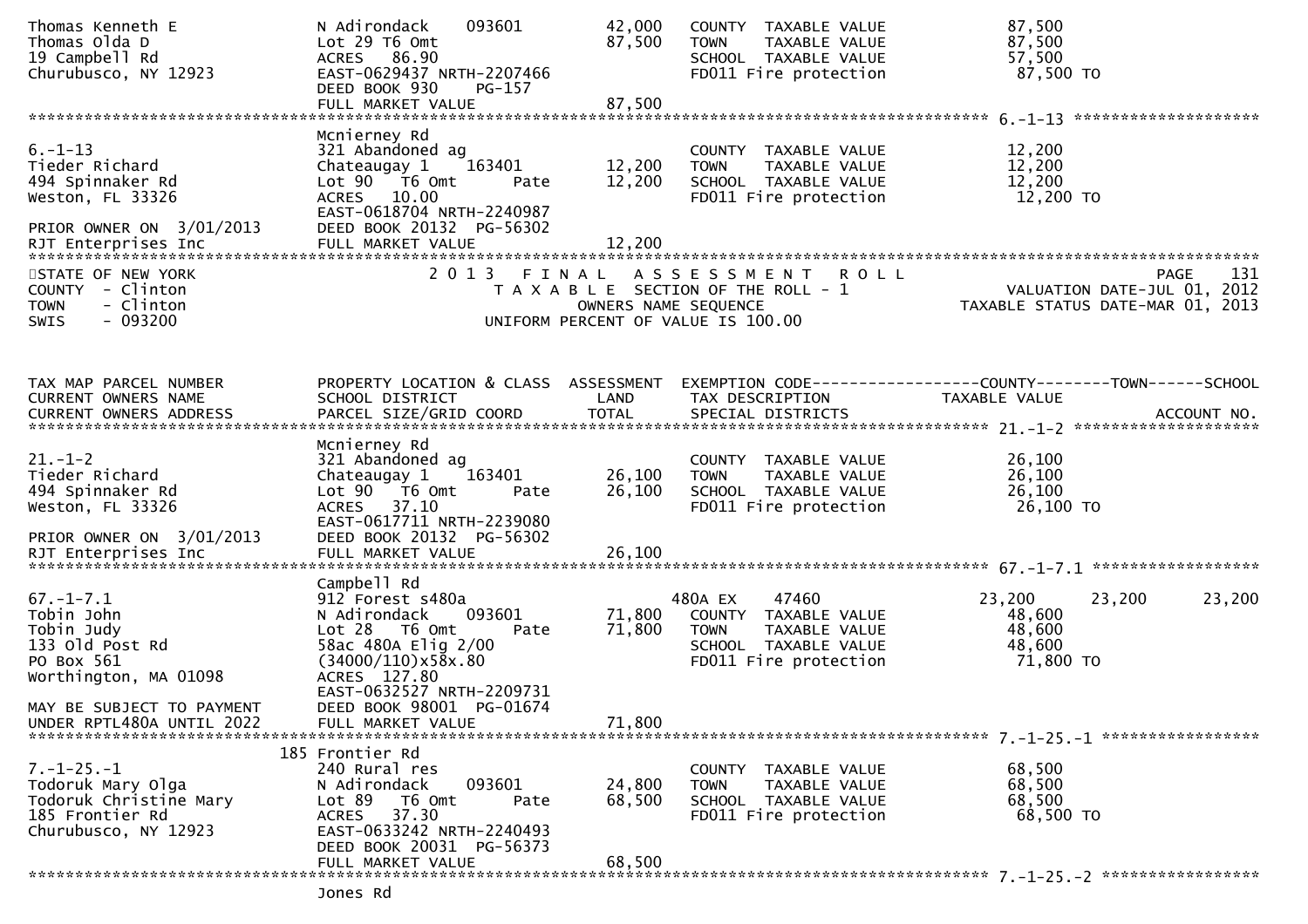| $7. - 1 - 25. - 2$<br>Todoruk Mary Olga<br>Todoruk Christine Mary<br>185 Frontier Rd<br>Churubusco, NY 12923                     | 321 Abandoned ag<br>Chateaugay 1<br>163401<br>Lot 74 T6omt<br>ACRES 29.80<br>EAST-0633242 NRTH-2240493<br>DEED BOOK 20031 PG-56373<br>FULL MARKET VALUE                                                         | 7,500<br>7,500<br>7,500    | COUNTY TAXABLE VALUE<br><b>TOWN</b><br>TAXABLE VALUE<br>SCHOOL TAXABLE VALUE<br>FD011 Fire protection                                                                                                                  | 7,500<br>7,500<br>7,500<br>7,500 TO                                                                              |
|----------------------------------------------------------------------------------------------------------------------------------|-----------------------------------------------------------------------------------------------------------------------------------------------------------------------------------------------------------------|----------------------------|------------------------------------------------------------------------------------------------------------------------------------------------------------------------------------------------------------------------|------------------------------------------------------------------------------------------------------------------|
| $67. - 1 - 13.1$<br>Tornillo Jennifer L<br>Ruggles Franklin J Jr<br>250 Campbell Rd<br>Churubusco, NY 12923<br>STATE OF NEW YORK | 250 Campbell Rd<br>241 Rural res&ag<br>093601<br>N Adirondack<br>Lot 28<br>T6 Omt<br>Pate<br>ACRES 34.40 BANK<br>320<br>EAST-0631558 NRTH-2212612<br>DEED BOOK 20072 PG-2127<br>FULL MARKET VALUE<br>2013 FINAL | 151,000<br>151,000         | 87 PCT OF VALUE USED FOR EXEMPTION PURPOSES<br>WARNONALL 41121<br>24,700 RES STAR<br>41854<br>COUNTY TAXABLE VALUE<br><b>TOWN</b><br>TAXABLE VALUE<br>SCHOOL TAXABLE VALUE<br>FD011 Fire protection<br>ASSESSMENT ROLL | 19,706<br>12,000<br>0<br>30,000<br>$\mathbf{0}$<br>0<br>131,294<br>139,000<br>121,000<br>151,000 TO              |
| COUNTY - Clinton<br>- Clinton<br><b>TOWN</b><br>- 093200<br>SWIS                                                                 |                                                                                                                                                                                                                 | OWNERS NAME SEQUENCE       | T A X A B L E SECTION OF THE ROLL - 1<br>UNIFORM PERCENT OF VALUE IS 100.00                                                                                                                                            | PAGE 132<br>VALUATION DATE-JUL 01, 2012<br>TAXARLE STATUS DATE :::- 21, 2012<br>TAXABLE STATUS DATE-MAR 01, 2013 |
| TAX MAP PARCEL NUMBER<br>CURRENT OWNERS NAME                                                                                     | PROPERTY LOCATION & CLASS ASSESSMENT<br>SCHOOL DISTRICT                                                                                                                                                         | LAND                       | TAX DESCRIPTION                                                                                                                                                                                                        | EXEMPTION        CODE-----------------COUNTY-------TOWN------SCHOOL<br>TAXABLE VALUE                             |
| $36. - 1 - 7$<br>Tourville Amanda<br>298 Lafrancis Rd<br>Ellenburg Center, NY 12934                                              | 1198 County Line Rd<br>260 Seasonal res<br>163401<br>Chateaugay 1<br>Lot 51 76 0mt<br>Pate<br>ACRES 120.00<br>EAST-0617887 NRTH-2229523<br>DEED BOOK 20112 PG-44237<br>FULL MARKET VALUE                        | 61,800<br>64,000<br>64,000 | COUNTY TAXABLE VALUE<br><b>TOWN</b><br>TAXABLE VALUE<br>SCHOOL TAXABLE VALUE<br>FD011 Fire protection                                                                                                                  | 64,000<br>64,000<br>64,000<br>64,000 TO                                                                          |
| $6. - 1 - 4$<br>Tourville Gordon<br>328 Bart Merrill Rd<br>Cadyville, NY 12918                                                   | Mcnierney Rd<br>321 Abandoned ag<br>163401<br>Chateaugay 1<br>Lot 90 T6 Omt<br>Pate<br>ACRES 49.00<br>EAST-0617851 NRTH-2245235<br>DEED BOOK 20021 PG-39590<br>FULL MARKET VALUE                                | 14,600<br>14,600<br>14,600 | COUNTY TAXABLE VALUE<br><b>TOWN</b><br>TAXABLE VALUE<br>SCHOOL TAXABLE VALUE<br>FD011 Fire protection                                                                                                                  | 14,600<br>14,600<br>14,600<br>14,600 TO                                                                          |
| $6. - 1 - 5$<br>Tourville Gordon H<br>328 Bart Merrill Rd<br>Cadyville, NY 12918                                                 | Mcnierney Rd<br>321 Abandoned ag<br>Chateaugay 1<br>163401<br>Lot 90  T6 0mt<br>Pate<br>ACRES 40.00<br>EAST-0619396 NRTH-2245483<br>DEED BOOK 840<br><b>PG-202</b><br>FULL MARKET VALUE                         | 28,700<br>28,700<br>28,700 | COUNTY TAXABLE VALUE<br>TAXABLE VALUE<br><b>TOWN</b><br>SCHOOL TAXABLE VALUE<br>FD011 Fire protection                                                                                                                  | 28,700<br>28,700<br>28,700<br>28,700 TO                                                                          |
| $6. - 1 - 3$                                                                                                                     | Mcnierney Rd<br>321 Abandoned ag                                                                                                                                                                                |                            | COUNTY TAXABLE VALUE                                                                                                                                                                                                   | 77,000                                                                                                           |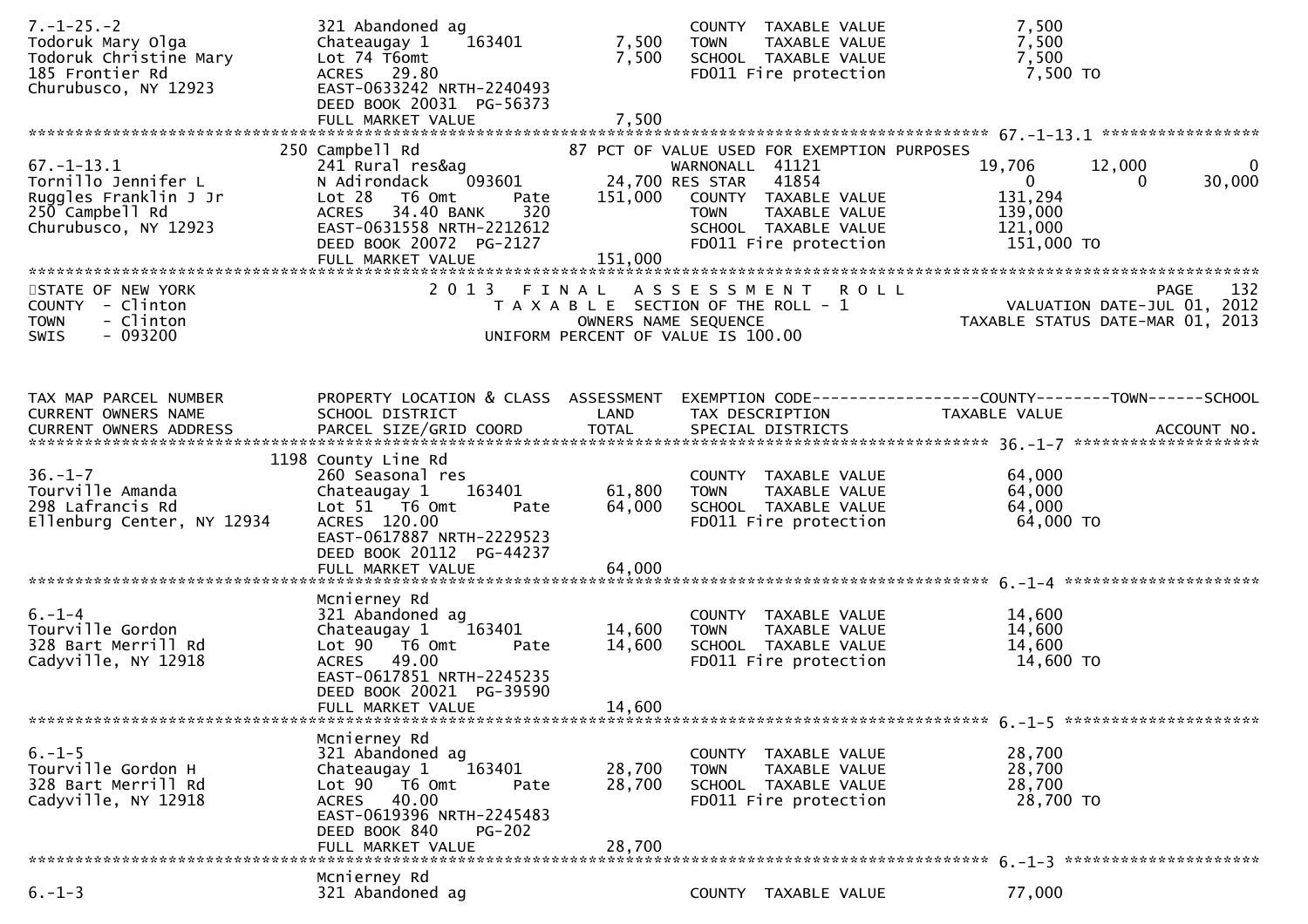| Trainer Real Estate LLC<br>630 Co Rt 39<br>Chateaugay, NY 12920                        | 163401<br>Chateaugay 1<br>Lot 90 T6 Omt<br>Pate<br>ACRES 158.50<br>EAST-0617741 NRTH-2242514<br>DEED BOOK 20122 PG-49021<br>FULL MARKET VALUE                                                                   | 77,000<br>77,000<br>77,000    | <b>TOWN</b><br>TAXABLE VALUE<br>SCHOOL TAXABLE VALUE<br>FD011 Fire protection                                                         | 77,000<br>77,000<br>77,000 TO                                                  |        |
|----------------------------------------------------------------------------------------|-----------------------------------------------------------------------------------------------------------------------------------------------------------------------------------------------------------------|-------------------------------|---------------------------------------------------------------------------------------------------------------------------------------|--------------------------------------------------------------------------------|--------|
| $6. -1 - 6.1$<br>Trainer Real Estate LLC<br>630 Co Rt 39<br>Chateaugay, NY 12920       | Mcnierney Rd<br>105 Vac farmland<br>163401<br>Chateaugay 1<br>Lot 90 T6 Omt<br>Pate<br>ACRES 81.70<br>EAST-0619457 NRTH-2242410<br>DEED BOOK 20122 PG-49021<br>FULL MARKET VALUE                                | 56,400<br>56,400<br>56,400    | COUNTY TAXABLE VALUE<br><b>TOWN</b><br>TAXABLE VALUE<br>SCHOOL TAXABLE VALUE<br>FD011 Fire protection                                 | 56,400<br>56,400<br>56,400<br>56,400 TO                                        |        |
| STATE OF NEW YORK<br>COUNTY - Clinton<br>- Clinton<br><b>TOWN</b><br>$-093200$<br>SWIS |                                                                                                                                                                                                                 | OWNERS NAME SEQUENCE          | 2013 FINAL ASSESSMENT ROLL<br>T A X A B L E SECTION OF THE ROLL - 1<br>UNIFORM PERCENT OF VALUE IS 100.00                             | <b>PAGE</b><br>VALUATION DATE-JUL 01, 2012<br>TAXABLE STATUS DATE-MAR 01, 2013 | 133    |
| TAX MAP PARCEL NUMBER<br>CURRENT OWNERS NAME<br>CURRENT OWNERS ADDRESS                 | PROPERTY LOCATION & CLASS ASSESSMENT<br>SCHOOL DISTRICT                                                                                                                                                         | LAND                          | TAX DESCRIPTION                                                                                                                       | EXEMPTION CODE-----------------COUNTY-------TOWN------SCHOOL<br>TAXABLE VALUE  |        |
| $6. - 1 - 12$<br>Trainer Real Estate LLC<br>630 Co Rt 39<br>Chateaugay, NY 12920       | 38 Mcnierney Rd<br>210 1 Family Res<br>163401<br>Chateaugay 1<br>Lot $90$ $\overline{76}$ Omt<br>Pate<br>FRNT 256.00 DPTH 79.00<br>EAST-0619735 NRTH-2240968<br>DEED BOOK 20122 PG-49021                        | 3,100<br>29,100               | COUNTY TAXABLE VALUE<br><b>TOWN</b><br>TAXABLE VALUE<br>SCHOOL TAXABLE VALUE<br>FD011 Fire protection                                 | 29,100<br>29,100<br>29,100<br>29,100 TO                                        |        |
| $21. - 1 - 3$<br>Trainer Real Estate LLC<br>630 Co Rt 39<br>Chateaugay, NY 12920       | 103-101 Mcnierney Rd<br>113 Cattle farm<br>Chateaugay 1<br>163401<br>Lot 90 & 71 T6omt<br>Also Title Deed 479/749<br>ACRES 178.50<br>EAST-0619304 NRTH-2238714<br>DEED BOOK 20122 PG-49021<br>FULL MARKET VALUE | 113,800<br>196,000<br>196,000 | 42100<br>483A EX<br>COUNTY TAXABLE VALUE<br><b>TOWN</b><br>TAXABLE VALUE<br>SCHOOL TAXABLE VALUE<br>FD011 Fire protection<br>2,600 EX | 2,600<br>2,600<br>193,400<br>193,400<br>193,400<br>193,400 TO                  | 2,600  |
| $21. - 1 - 8.1$<br>Trainer Real Estate LLC<br>630 Co Rt 39<br>Chateaugay, NY 12920     | Lost Nation Rd<br>321 Abandoned ag<br>163401<br>Chateaugay 1<br>Lot 89 T6 Omt<br>Pate<br>ACRES 71.60<br>EAST-0622150 NRTH-2239013<br>DEED BOOK 20122 PG-49021<br>FULL MARKET VALUE                              | 50,100<br>50,100<br>50,100    | COUNTY TAXABLE VALUE<br>TAXABLE VALUE<br><b>TOWN</b><br>SCHOOL TAXABLE VALUE<br>FD011 Fire protection                                 | 50,100<br>50,100<br>50,100<br>50,100 TO                                        |        |
| $38.1 - 1 - 32$                                                                        | 1323 Clinton Mills Rd<br>210 1 Family Res                                                                                                                                                                       |                               | 41854<br>RES STAR                                                                                                                     | $\mathbf 0$<br>$\mathbf{0}$                                                    | 24,900 |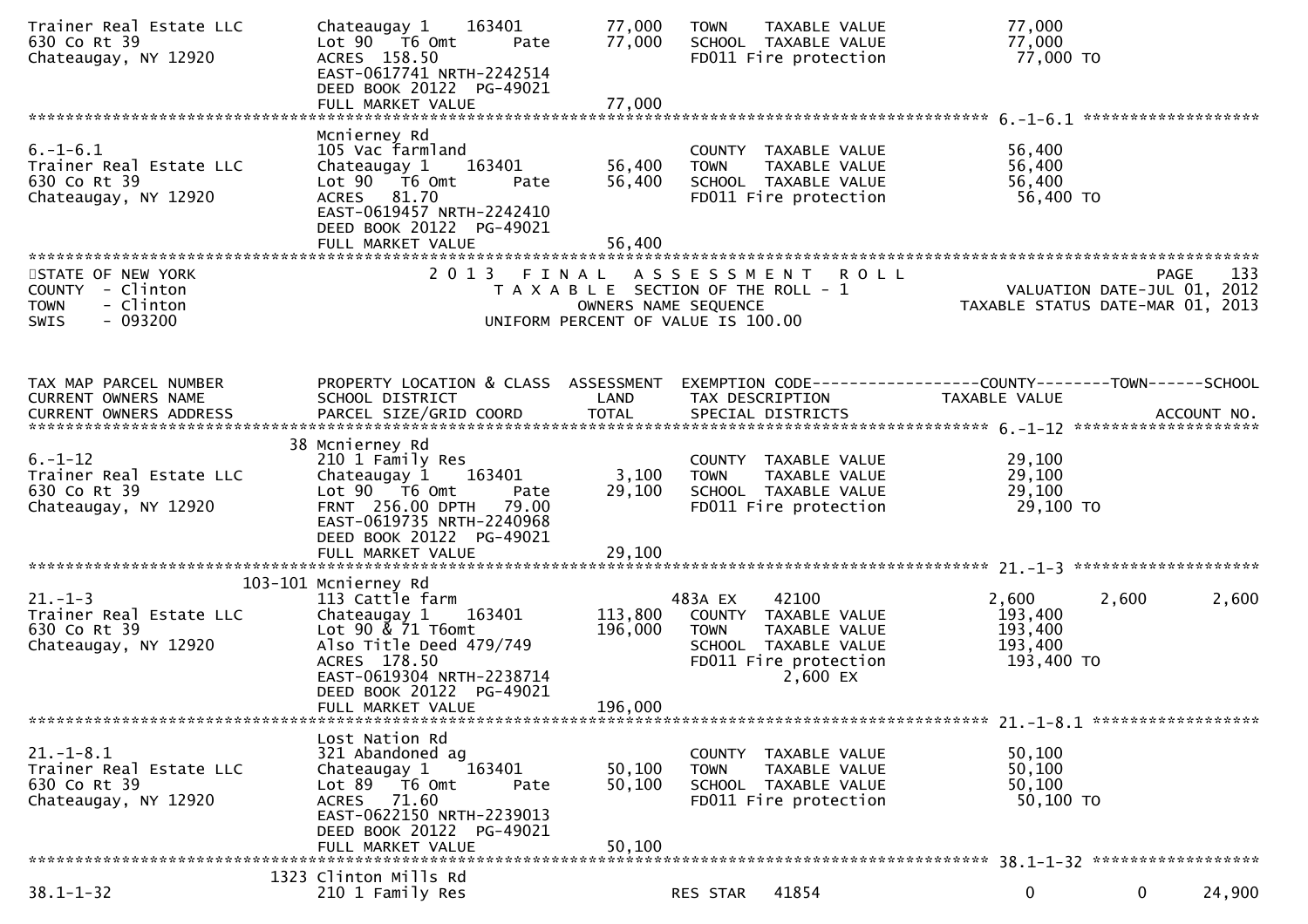| Trombley Cynthia S<br>25 Smith St<br>PO Box 6<br>Churubusco, NY 12923                                            | 093601<br>N Adirondack<br>Lot 55 T6 Omt<br>Pate<br>66.00 DPTH 140.00<br><b>FRNT</b><br>EAST-0639782 NRTH-2230684<br>DEED BOOK 20061 PG-96093                                                            | 3,100<br>24,900            | COUNTY TAXABLE VALUE<br><b>TOWN</b><br>TAXABLE VALUE<br>SCHOOL TAXABLE VALUE<br>FD011 Fire protection                      | 24,900<br>24,900<br>$\overline{0}$<br>24,900 TO                                |        |
|------------------------------------------------------------------------------------------------------------------|---------------------------------------------------------------------------------------------------------------------------------------------------------------------------------------------------------|----------------------------|----------------------------------------------------------------------------------------------------------------------------|--------------------------------------------------------------------------------|--------|
|                                                                                                                  |                                                                                                                                                                                                         |                            |                                                                                                                            |                                                                                |        |
| $54. - 1 - 1$<br>Trombley Danny<br>Trombley Cheryl<br>PO Box 131<br>Mooers Forks, NY 12959                       | Lafrancis Rd<br>321 Abandoned ag<br>093601<br>N Adirondack<br>Lot 45 T6 Omt<br>Pate<br>ACRES 283.50<br>EAST-0648278 NRTH-2222510<br>DEED BOOK 20112 PG-38155<br>FULL MARKET VALUE                       | 96,000<br>96,000<br>96,000 | COUNTY TAXABLE VALUE<br><b>TOWN</b><br>TAXABLE VALUE<br>SCHOOL TAXABLE VALUE<br>FD011 Fire protection                      | 96,000<br>96,000<br>96,000<br>96,000 TO                                        |        |
|                                                                                                                  |                                                                                                                                                                                                         |                            |                                                                                                                            |                                                                                |        |
| STATE OF NEW YORK<br>COUNTY - Clinton<br>- Clinton<br><b>TOWN</b><br>$-093200$<br><b>SWIS</b>                    | 2013<br>FINAL                                                                                                                                                                                           | OWNERS NAME SEQUENCE       | ASSESSMENT ROLL<br>T A X A B L E SECTION OF THE ROLL - 1<br>UNIFORM PERCENT OF VALUE IS 100.00                             | <b>PAGE</b><br>VALUATION DATE-JUL 01, 2012<br>TAXABLE STATUS DATE-MAR 01, 2013 | 134    |
| TAX MAP PARCEL NUMBER                                                                                            | PROPERTY LOCATION & CLASS ASSESSMENT                                                                                                                                                                    |                            |                                                                                                                            | EXEMPTION CODE------------------COUNTY--------TOWN------SCHOOL                 |        |
| CURRENT OWNERS NAME                                                                                              | SCHOOL DISTRICT                                                                                                                                                                                         | LAND                       | TAX DESCRIPTION                                                                                                            | TAXABLE VALUE                                                                  |        |
|                                                                                                                  | 157 Rt 189                                                                                                                                                                                              |                            |                                                                                                                            |                                                                                |        |
| $53. - 1 - 7$<br>Trombley Reginald<br>Trombley Rhonda<br>PO Box 157<br>Churubusco, NY 12923                      | 270 Mfg housing<br>N Adirondack<br>093601<br>Lot 47 T6 Omt<br>Pate<br>84.00 DPTH 117.00<br><b>FRNT</b><br>EAST-0645848 NRTH-2217606<br>DEED BOOK 773<br><b>PG-98</b>                                    | 3,300<br>39,000            | RES STAR 41854<br>COUNTY TAXABLE VALUE<br><b>TOWN</b><br>TAXABLE VALUE<br>SCHOOL TAXABLE VALUE<br>FD011 Fire protection    | $\mathbf{0}$<br>$\mathbf{0}$<br>39,000<br>39,000<br>9,000<br>39,000 TO         | 30,000 |
|                                                                                                                  | 470 Brandy Brook Rd                                                                                                                                                                                     |                            |                                                                                                                            |                                                                                |        |
| $69. -1 - 13.33$<br>Trombley Reginald Jr<br>Trombley Jill L<br>470 Brandy Brook Rd<br>Ellenburg Center, NY 12934 | 210 1 Family Res<br>093601<br>N Adirondack<br>Lot 25 T6omt<br>4.00<br>ACRES<br>EAST-0648472 NRTH-2209926<br>DEED BOOK 20061 PG-94371<br>FULL MARKET VALUE                                               | 7,400<br>52,200<br>52,200  | COUNTY TAXABLE VALUE<br><b>TOWN</b><br>TAXABLE VALUE<br>SCHOOL TAXABLE VALUE<br>FD011 Fire protection                      | 52,200<br>52,200<br>52,200<br>52,200 TO                                        |        |
|                                                                                                                  |                                                                                                                                                                                                         |                            |                                                                                                                            |                                                                                |        |
| $38.1 - 1 - 50$<br>Trombley Ronald A<br>25 Smith St<br>Churubusco, NY 12923                                      | 25 Smith St<br>210 1 Family Res<br>N Adirondack<br>093601<br>T6 Omt<br>Lot 66<br>Pate<br>50.00 DPTH 264.00<br><b>FRNT</b><br>EAST-0640027 NRTH-2231469<br>DEED BOOK 20001 PG-21707<br>FULL MARKET VALUE | 3,300<br>88,400<br>88,400  | 41854<br>RES STAR<br>COUNTY TAXABLE VALUE<br><b>TOWN</b><br>TAXABLE VALUE<br>SCHOOL TAXABLE VALUE<br>FD011 Fire protection | 0<br>0<br>88,400<br>88,400<br>58,400<br>88,400 TO                              | 30,000 |
|                                                                                                                  |                                                                                                                                                                                                         |                            |                                                                                                                            | 68. -1-11.3 ******************                                                 |        |
| $68. - 1 - 11.3$<br>Tryon John M                                                                                 | 515 Brandy Brook Rd<br>270 Mfg housing<br>093601<br>N Adirondack                                                                                                                                        | 5,000                      | 41834<br>SR STAR<br>TAXABLE VALUE<br><b>COUNTY</b>                                                                         | 0<br>0<br>31,000                                                               | 31,000 |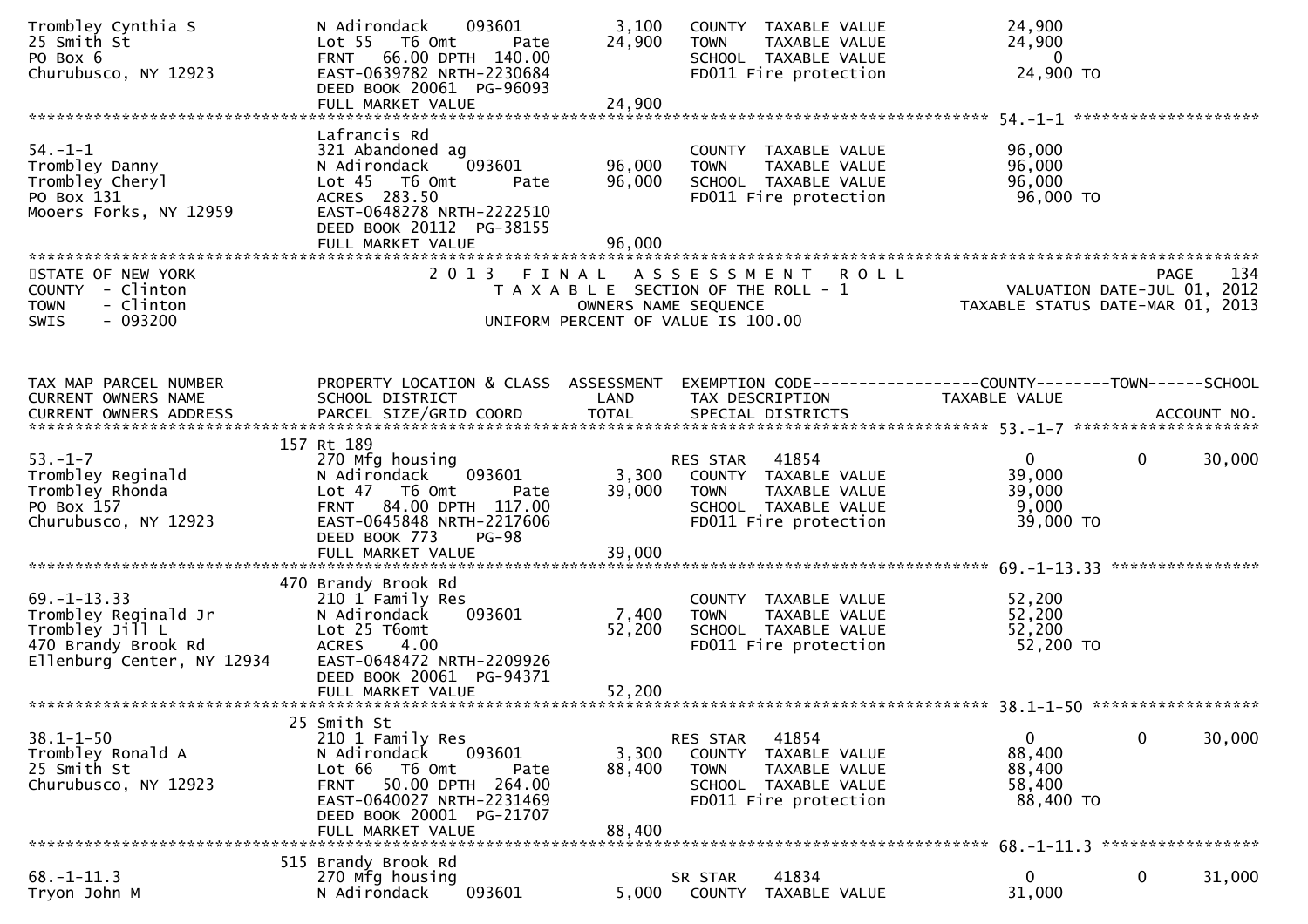| 515 Brandy Brook Rd<br>Ellenburg Center, NY 12934                                             | Lot 26 T6omt<br>1.00<br><b>ACRES</b><br>EAST-0647286 NRTH-2210770<br>DEED BOOK 20122 PG-46994<br>FULL MARKET VALUE                                                                                   | 31,000<br>31,000           | <b>TOWN</b><br>TAXABLE VALUE<br>SCHOOL TAXABLE VALUE<br>FD011 Fire protection                                     | 31,000<br>$\mathbf{0}$<br>31,000 TO                                            |
|-----------------------------------------------------------------------------------------------|------------------------------------------------------------------------------------------------------------------------------------------------------------------------------------------------------|----------------------------|-------------------------------------------------------------------------------------------------------------------|--------------------------------------------------------------------------------|
|                                                                                               | Merchia Rd                                                                                                                                                                                           |                            |                                                                                                                   |                                                                                |
| $22. - 1 - 12.1$<br>Turner Raymond<br>348 Penn Ave<br>Staten Island, NY 10306                 | 321 Abandoned ag<br>093601<br>N Adirondack<br>Lot <sub>73</sub><br>T6 Omt<br>Pate<br>ACRES 15.00<br>EAST-0630274 NRTH-2235908<br>DEED BOOK 1031<br>PG-190<br>FULL MARKET VALUE                       | 15,000<br>15,000<br>15,000 | COUNTY TAXABLE VALUE<br><b>TOWN</b><br>TAXABLE VALUE<br>SCHOOL TAXABLE VALUE<br>FD011 Fire protection             | 15,000<br>15,000<br>15,000<br>15,000 TO                                        |
|                                                                                               |                                                                                                                                                                                                      |                            |                                                                                                                   |                                                                                |
| STATE OF NEW YORK<br>COUNTY - Clinton<br>- Clinton<br><b>TOWN</b><br>$-093200$<br><b>SWIS</b> | 2013 FINAL                                                                                                                                                                                           | OWNERS NAME SEQUENCE       | A S S E S S M E N T<br><b>ROLL</b><br>T A X A B L E SECTION OF THE ROLL - 1<br>UNIFORM PERCENT OF VALUE IS 100.00 | 135<br>PAGE<br>VALUATION DATE-JUL 01, 2012<br>TAXABLE STATUS DATE-MAR 01, 2013 |
| TAX MAP PARCEL NUMBER<br>CURRENT OWNERS NAME                                                  | PROPERTY LOCATION & CLASS ASSESSMENT<br>SCHOOL DISTRICT                                                                                                                                              | LAND                       | TAX DESCRIPTION                                                                                                   | EXEMPTION CODE-----------------COUNTY-------TOWN------SCHOOL<br>TAXABLE VALUE  |
|                                                                                               | Patnode Rd                                                                                                                                                                                           |                            |                                                                                                                   |                                                                                |
| $82 - 2 - 9$<br>Turner Richard L<br>Turner Melanie<br>Shepardson Rd<br>Fairfax, VT 05454      | 321 Abandoned ag<br>093601<br>N Adirondack<br>Lot 28 T6 Omt<br>ACRES 36.00<br>EAST-0634829 NRTH-2207749<br>DEED BOOK 20051 PG-79455<br>FULL MARKET VALUE                                             | 25,500<br>25,500<br>25,500 | COUNTY TAXABLE VALUE<br>TAXABLE VALUE<br><b>TOWN</b><br>SCHOOL TAXABLE VALUE<br>FD011 Fire protection             | 25,500<br>25,500<br>25,500<br>25,500 TO                                        |
|                                                                                               |                                                                                                                                                                                                      |                            |                                                                                                                   |                                                                                |
| $7. - 1 - 11.2$<br>Uhl John J<br>3704 Quail Hollow Ct<br>Louisville, KY 40241                 | Frontier Rd<br>$314$ Rural vac<10<br>Chateaugay 1<br>163401<br>Lot 88<br>T6 Omt<br>Pate<br>2.50<br><b>ACRES</b><br>EAST-0628853 NRTH-2246005<br>DEED BOOK 573<br>PG-1025                             | 6,100<br>6,100             | COUNTY TAXABLE VALUE<br>TAXABLE VALUE<br><b>TOWN</b><br>SCHOOL TAXABLE VALUE<br>FD011 Fire protection             | 6,100<br>6,100<br>6,100<br>$6,100$ TO                                          |
|                                                                                               | FULL MARKET VALUE                                                                                                                                                                                    | 6,100                      |                                                                                                                   |                                                                                |
| $54. -2 - 7$<br>Valencia Jose<br>Valencia Kathryn L<br>8 Inland Ct<br>Carmel, NY 10512        | Lafrancis Rd<br>321 Abandoned ag<br>093601<br>N Adirondack<br>Lot 37 T6 Omt<br>Survey Map 20061/99069 Lo<br>ACRES 20.00<br>EAST-0650973 NRTH-2219859<br>DEED BOOK 20062 PG-1043<br>FULL MARKET VALUE | 17,500<br>17,500<br>17,500 | COUNTY TAXABLE VALUE<br>TAXABLE VALUE<br><b>TOWN</b><br>SCHOOL TAXABLE VALUE<br>FD011 Fire protection             | 17,500<br>17,500<br>17,500<br>17,500 TO                                        |
| $38. - 1 - 21$                                                                                | 75 Looby Rd<br>270 Mfg housing                                                                                                                                                                       |                            | COUNTY<br>TAXABLE VALUE                                                                                           | 33,000                                                                         |
| Vallieres Paul W                                                                              | N Adirondack<br>093601                                                                                                                                                                               | 27,100                     | <b>TOWN</b><br>TAXABLE VALUE                                                                                      | 33,000                                                                         |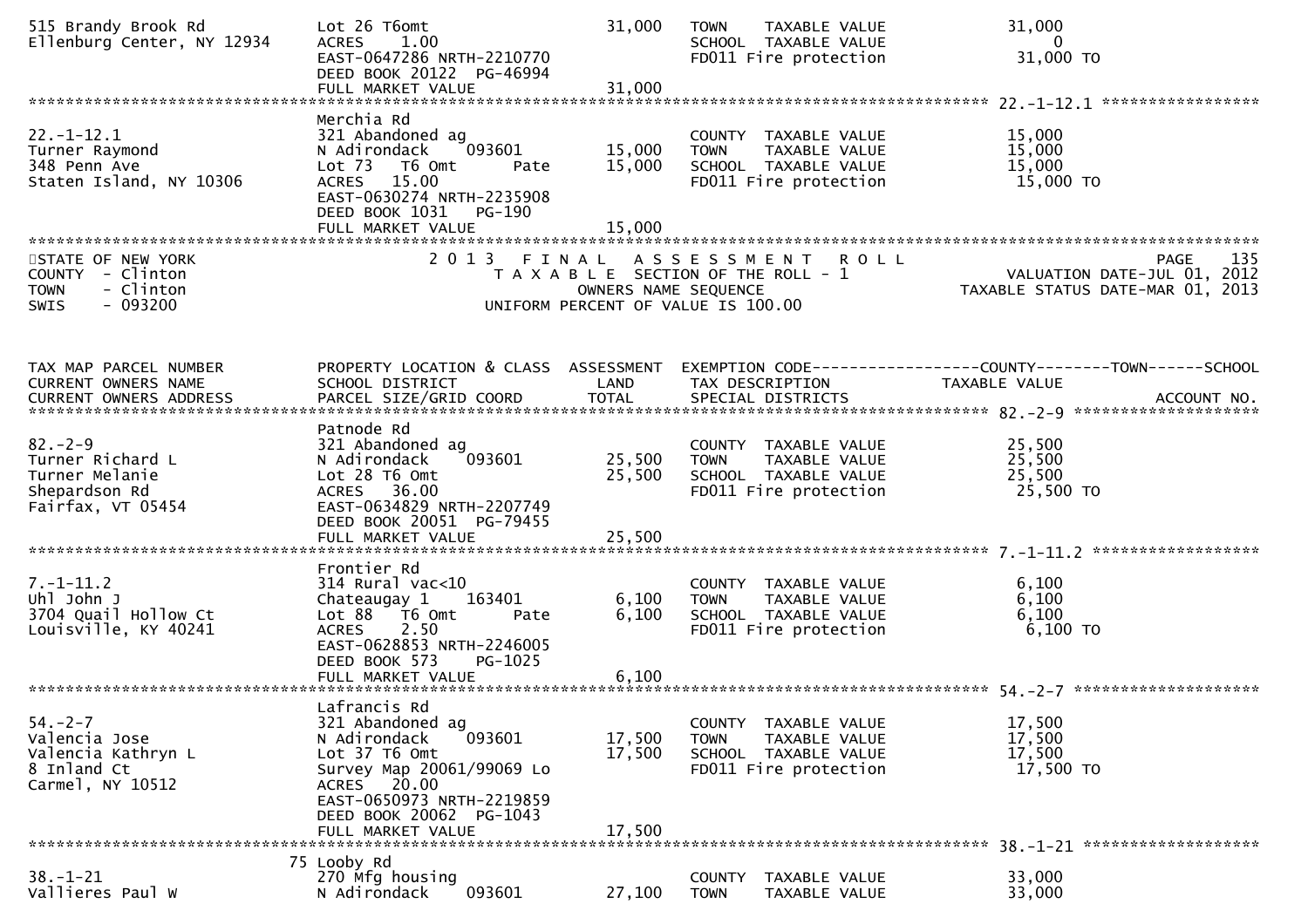| 188 Davern Rd<br>Peru, NY 12972                                                               | Lot <sub>54</sub><br>T6 Omt<br>Pate<br>37.49<br><b>ACRES</b><br>EAST-0637585 NRTH-2229146<br>DEED BOOK 977<br>PG-318                                                                        | 33,000                     | SCHOOL TAXABLE VALUE<br>FD011 Fire protection                                                                           | 33,000<br>33,000 TO                                                                     |
|-----------------------------------------------------------------------------------------------|---------------------------------------------------------------------------------------------------------------------------------------------------------------------------------------------|----------------------------|-------------------------------------------------------------------------------------------------------------------------|-----------------------------------------------------------------------------------------|
|                                                                                               |                                                                                                                                                                                             |                            |                                                                                                                         |                                                                                         |
| $37. - 1 - 18$<br>Van Weort Jimmy J<br>3 Whalen Rd<br>Churubusco, NY 12923                    | 3 Whalen Rd<br>210 1 Family Res<br>093601<br>N Adirondack<br>Lot 53  T6 Omt<br>Pate<br>FRNT 84.00 DPTH 132.00<br>EAST-0630520 NRTH-2228806<br>DEED BOOK 20031 PG-62914<br>FULL MARKET VALUE | 3,400<br>24,000<br>24,000  | RES STAR 41854<br>COUNTY TAXABLE VALUE<br><b>TOWN</b><br>TAXABLE VALUE<br>SCHOOL TAXABLE VALUE<br>FD011 Fire protection | 24,000<br>$\mathbf{0}$<br>$\mathbf{0}$<br>24,000<br>24,000<br>$\mathbf{0}$<br>24,000 TO |
|                                                                                               |                                                                                                                                                                                             |                            |                                                                                                                         |                                                                                         |
| STATE OF NEW YORK<br>COUNTY - Clinton<br><b>TOWN</b><br>- Clinton<br>$-093200$<br><b>SWIS</b> | 2013 FINAL                                                                                                                                                                                  | OWNERS NAME SEQUENCE       | ASSESSMENT ROLL<br>T A X A B L E SECTION OF THE ROLL - 1<br>UNIFORM PERCENT OF VALUE IS 100.00                          | 136<br><b>PAGE</b><br>VALUATION DATE-JUL 01, 2012<br>TAXABLE STATUS DATE-MAR 01, 2013   |
|                                                                                               |                                                                                                                                                                                             |                            |                                                                                                                         |                                                                                         |
| TAX MAP PARCEL NUMBER<br>CURRENT OWNERS NAME                                                  | PROPERTY LOCATION & CLASS ASSESSMENT<br>SCHOOL DISTRICT                                                                                                                                     | LAND                       | TAX DESCRIPTION                                                                                                         | EXEMPTION CODE------------------COUNTY--------TOWN------SCHOOL<br>TAXABLE VALUE         |
|                                                                                               | 241 Patnode Rd                                                                                                                                                                              |                            |                                                                                                                         |                                                                                         |
| $82. - 2 - 8.1$<br>Vann Alfred G<br>PO Box 8<br>Cadyville, NY 12918                           | 321 Abandoned ag<br>093601<br>N Adirondack<br>Lot 28 T6 Omt<br>ACRES 17.40<br>EAST-0634778 NRTH-2208193<br>DEED BOOK 900<br>$PG-95$                                                         | 16,200<br>16,200           | COUNTY TAXABLE VALUE<br><b>TOWN</b><br>TAXABLE VALUE<br>SCHOOL TAXABLE VALUE<br>FD011 Fire protection                   | 16,200<br>16,200<br>16,200<br>16,200 TO                                                 |
|                                                                                               | Brandy Brook Rd                                                                                                                                                                             |                            |                                                                                                                         |                                                                                         |
| $69. -1 - 14.11$<br>Vann Mark S<br>524 Cass Rd<br>Saranac, NY 12981                           | 311 Res vac land<br>093601<br>N Adirondack<br>Lot 25 T6 Omt<br>FRNT 20.00 DPTH 375.00<br>EAST-0647542 NRTH-2211460<br>DEED BOOK 20072 PG-12036                                              | 1,300<br>1,300             | COUNTY TAXABLE VALUE<br>TAXABLE VALUE<br><b>TOWN</b><br>SCHOOL TAXABLE VALUE<br>FD011 Fire protection                   | 1,300<br>1,300<br>1,300<br>1,300 TO                                                     |
|                                                                                               |                                                                                                                                                                                             |                            |                                                                                                                         |                                                                                         |
| $23. - 1 - 22.24$<br>Viens Larry<br>PO Box 7359<br>Jupiter, FL 33468                          | Jones Rd<br>321 Abandoned ag<br>093601<br>N Adirondack<br>Lot 67 T6omt<br>ACRES 19.90<br>EAST-0634681 NRTH-2232724<br>DEED BOOK 723<br>PG-331<br>FULL MARKET VALUE                          | 17,500<br>17,500<br>17,500 | COUNTY TAXABLE VALUE<br>TAXABLE VALUE<br><b>TOWN</b><br>SCHOOL TAXABLE VALUE<br>FD011 Fire protection                   | 17,500<br>17,500<br>17,500<br>17,500 TO                                                 |
|                                                                                               | Soucia Rd                                                                                                                                                                                   |                            |                                                                                                                         |                                                                                         |
| $10. - 1 - 1.4$<br>Wang James<br>1 The Circle Rd                                              | 321 Abandoned ag<br>093601<br>N Adirondack<br>Lot 79-80-81-82 T6omt                                                                                                                         | 57,500<br>57,500           | <b>COUNTY</b><br>TAXABLE VALUE<br>TAXABLE VALUE<br>TOWN<br><b>SCHOOL</b><br>TAXABLE VALUE                               | 57,500<br>57,500<br>57,500                                                              |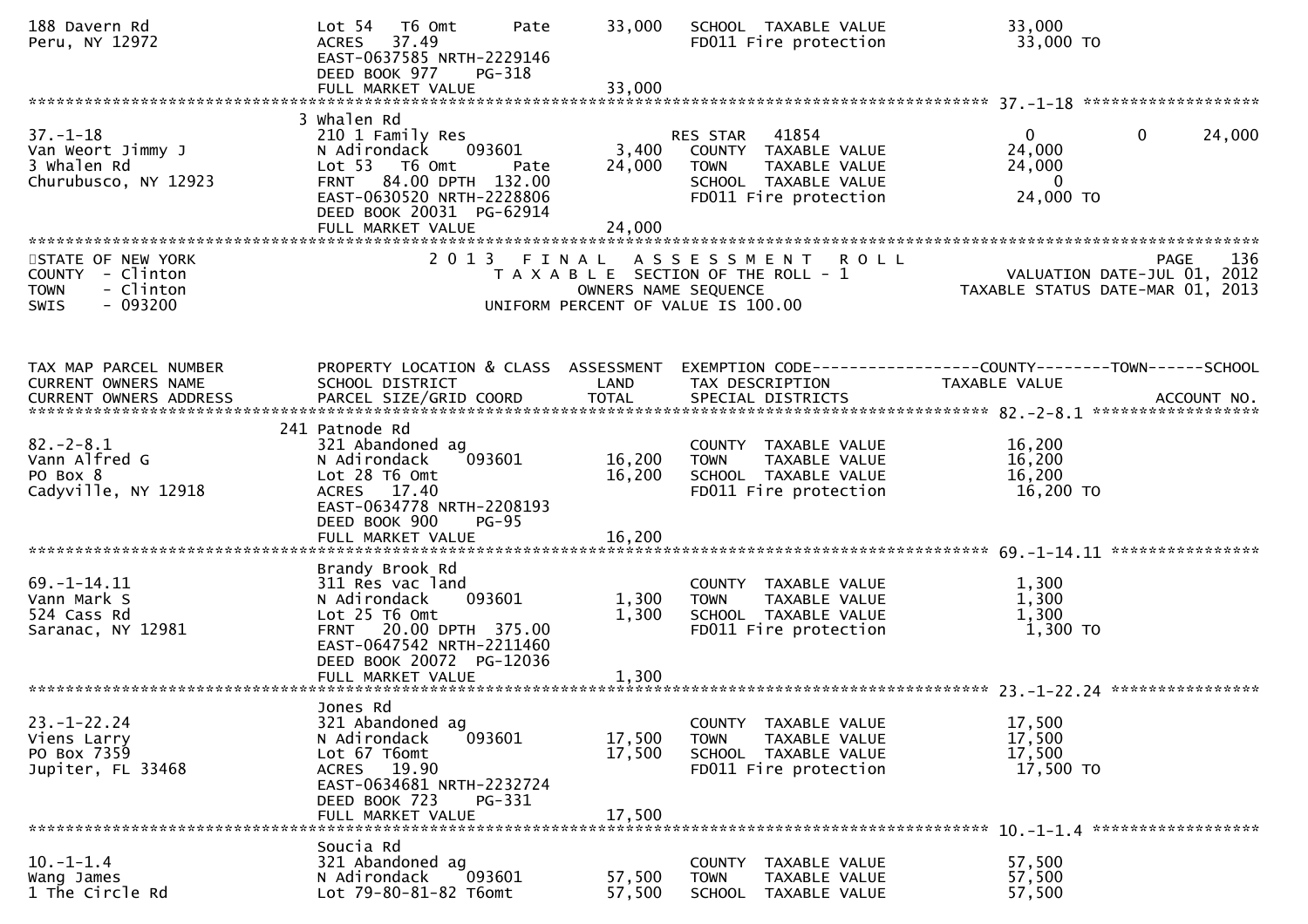| Great Neck, NY 11020                                                                          | ACRES 100.00<br>EAST-0668721 NRTH-2247597<br>DEED BOOK 20122 PG-48314<br>FULL MARKET VALUE                                                      | 57,500               | FD011 Fire protection                                                                                     | 57,500 TO                                                                             |
|-----------------------------------------------------------------------------------------------|-------------------------------------------------------------------------------------------------------------------------------------------------|----------------------|-----------------------------------------------------------------------------------------------------------|---------------------------------------------------------------------------------------|
|                                                                                               |                                                                                                                                                 |                      |                                                                                                           |                                                                                       |
| $10. -1 - 1.5$<br>Wang James<br>1 The Circle Rd<br>Great Neck, NY 11020                       | Soucia Rd<br>321 Abandoned ag<br>093601<br>N Adirondack<br>Lot 81 T6omt<br>ACRES 65.00<br>EAST-0666987 NRTH-2247548<br>DEED BOOK 20122 PG-53530 | 35,500<br>35,500     | COUNTY TAXABLE VALUE<br>TAXABLE VALUE<br><b>TOWN</b><br>SCHOOL TAXABLE VALUE<br>FD011 Fire protection     | 35,500<br>35,500<br>35,500<br>35,500 TO                                               |
|                                                                                               | FULL MARKET VALUE                                                                                                                               | 35,500               |                                                                                                           |                                                                                       |
|                                                                                               |                                                                                                                                                 |                      |                                                                                                           |                                                                                       |
| STATE OF NEW YORK<br>COUNTY - Clinton<br>- Clinton<br><b>TOWN</b><br>$-093200$<br>SWIS        |                                                                                                                                                 | OWNERS NAME SEQUENCE | 2013 FINAL ASSESSMENT ROLL<br>T A X A B L E SECTION OF THE ROLL - 1<br>UNIFORM PERCENT OF VALUE IS 100.00 | 137<br><b>PAGE</b><br>VALUATION DATE-JUL 01, 2012<br>TAXABLE STATUS DATE-MAR 01, 2013 |
|                                                                                               |                                                                                                                                                 |                      |                                                                                                           |                                                                                       |
| TAX MAP PARCEL NUMBER<br>CURRENT OWNERS NAME<br>CURRENT OWNERS ADDRESS                        | PROPERTY LOCATION & CLASS ASSESSMENT<br>SCHOOL DISTRICT                                                                                         | LAND                 | TAX DESCRIPTION                                                                                           | <b>TAXABLE VALUE</b>                                                                  |
|                                                                                               |                                                                                                                                                 |                      |                                                                                                           |                                                                                       |
| $38. - 1 - 6$<br>Weiler Luciano<br>PO Box 1077<br>Champlain, NY 12919                         | Rt 189<br>$314$ Rural vac<10<br>093601<br>N Adirondack<br>Lot $67$<br>T6 Omt<br>Pate<br><b>ACRES</b><br>2.20                                    | 6,000<br>6,000       | COUNTY TAXABLE VALUE<br>TAXABLE VALUE<br><b>TOWN</b><br>SCHOOL TAXABLE VALUE<br>FD011 Fire protection     | 6,000<br>6,000<br>6,000<br>6,000 TO                                                   |
|                                                                                               | EAST-0638572 NRTH-2232863<br>DEED BOOK 20092 PG-26399<br>FULL MARKET VALUE                                                                      | 6,000                |                                                                                                           |                                                                                       |
|                                                                                               | Mcnierney Rd                                                                                                                                    |                      |                                                                                                           |                                                                                       |
| $6. - 1 - 6.2$<br>Wells Dennis<br>Tourville Gordon<br>29 Hartwell St<br>Plattsburgh, NY 12901 | 321 Abandoned ag<br>163401<br>Chateaugay 1<br>Lot 90 T6omt<br>ACRES 62.10<br>EAST-0618898 NRTH-2244322<br>DEED BOOK 20021 PG-48530              | 38,600<br>38,600     | COUNTY TAXABLE VALUE<br>TAXABLE VALUE<br><b>TOWN</b><br>SCHOOL TAXABLE VALUE<br>FD011 Fire protection     | 38,600<br>38,600<br>38,600<br>38,600 TO                                               |
|                                                                                               |                                                                                                                                                 |                      |                                                                                                           |                                                                                       |
|                                                                                               | Soucia Rd                                                                                                                                       |                      |                                                                                                           |                                                                                       |
| $24. - 1 - 1.23$<br>Wetlands of Clinton LLC<br>PO Box 241<br>Chateaugay, NY 12920             | 323 Vacant rural<br>N Adirondack<br>093601<br>Lot 78 & 83 T6omt<br>ACRES 1196.90<br>EAST-0656712 NRTH-2242741<br>DEED BOOK 20061 PG-94948       | 241,000<br>241,000   | COUNTY TAXABLE VALUE<br>TAXABLE VALUE<br><b>TOWN</b><br>SCHOOL TAXABLE VALUE<br>FD011 Fire protection     | 241,000<br>241,000<br>241,000<br>241,000 TO                                           |
|                                                                                               | FULL MARKET VALUE                                                                                                                               | 241,000              |                                                                                                           |                                                                                       |
|                                                                                               | 600 Clinton Mills Rd                                                                                                                            |                      |                                                                                                           |                                                                                       |
| $24. - 1 - 3.22$<br>Wetlands of Clinton LLC<br>PO Box 241<br>Chateaugay, NY 12920             | 920 Priv Hunt/Fi<br>093601<br>N Adirondack<br>Lot 63 T6omt<br>1.90<br><b>ACRES</b>                                                              | 5,700<br>44,000      | COUNTY TAXABLE VALUE<br>TAXABLE VALUE<br><b>TOWN</b><br>SCHOOL TAXABLE VALUE<br>FD011 Fire protection     | 44,000<br>44,000<br>44,000<br>44,000 TO                                               |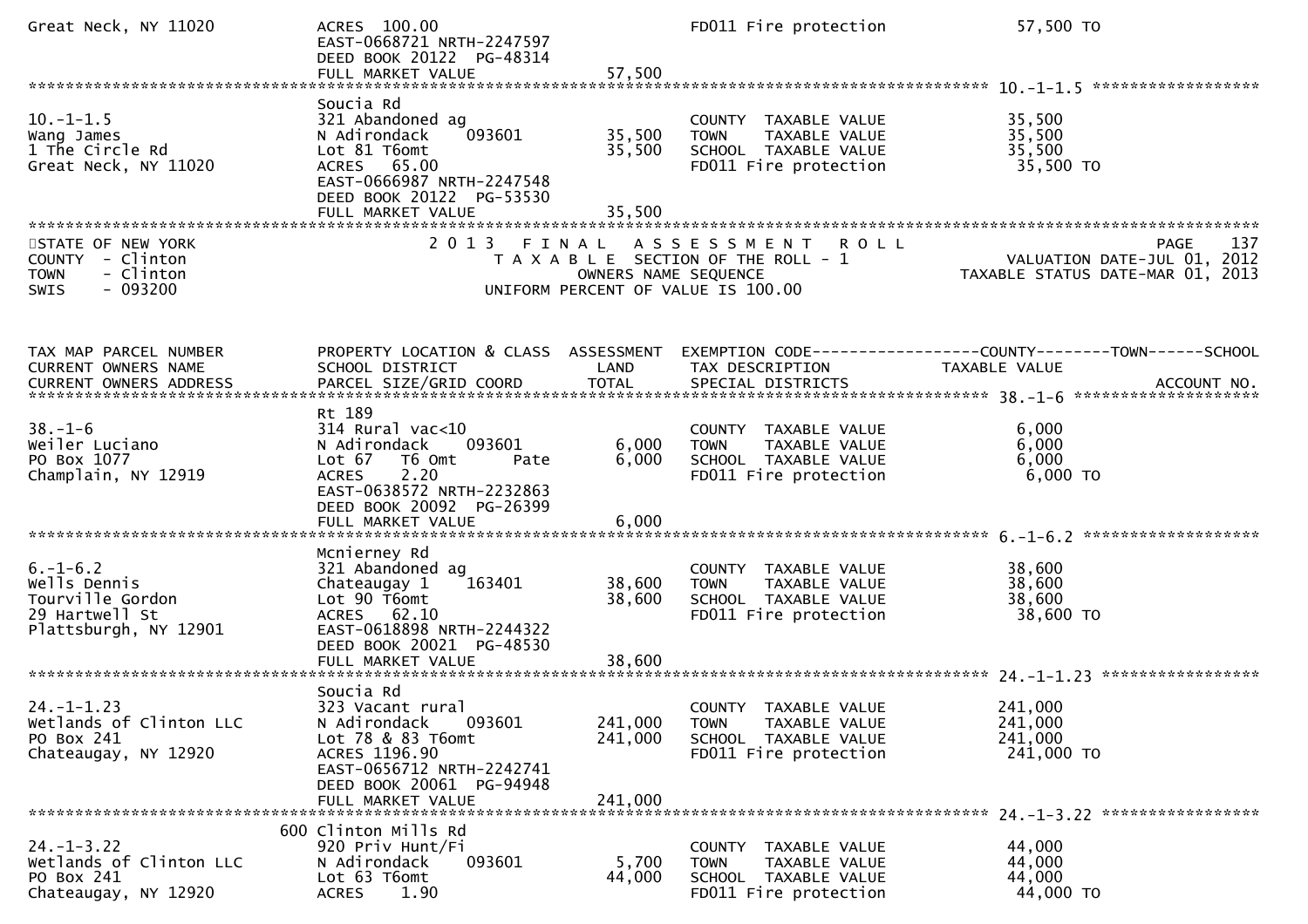|                                                                                                    | EAST-0657323 NRTH-2233408<br>DEED BOOK 20061 PG-94948<br>FULL MARKET VALUE                                                                                                            | 44,000                        |                                                                                                                            |                                                                                       |
|----------------------------------------------------------------------------------------------------|---------------------------------------------------------------------------------------------------------------------------------------------------------------------------------------|-------------------------------|----------------------------------------------------------------------------------------------------------------------------|---------------------------------------------------------------------------------------|
|                                                                                                    |                                                                                                                                                                                       |                               |                                                                                                                            |                                                                                       |
| $39. - 1 - 3$<br>Wetlands of Clinton LLC<br>PO Box 241<br>Chateaugay, NY 12920                     | Clinton Mills Rd<br>321 Abandoned ag<br>093601<br>N Adirondack<br>Lot 58 T6 Omt<br>Pate<br>ACRES 118.60<br>EAST-0659575 NRTH-2230815<br>DEED BOOK 20061 PG-94948<br>FULL MARKET VALUE | 51,700<br>51,700<br>51,700    | COUNTY TAXABLE VALUE<br>TAXABLE VALUE<br><b>TOWN</b><br>SCHOOL TAXABLE VALUE<br>FD011 Fire protection                      | 51,700<br>51,700<br>51,700<br>51,700 TO                                               |
|                                                                                                    |                                                                                                                                                                                       |                               |                                                                                                                            |                                                                                       |
| STATE OF NEW YORK<br>COUNTY - Clinton<br>- Clinton<br><b>TOWN</b><br>$-093200$<br><b>SWIS</b>      |                                                                                                                                                                                       | OWNERS NAME SEQUENCE          | 2013 FINAL ASSESSMENT ROLL<br>T A X A B L E SECTION OF THE ROLL - 1<br>UNIFORM PERCENT OF VALUE IS 100.00                  | 138<br><b>PAGE</b><br>VALUATION DATE-JUL 01, 2012<br>TAXABLE STATUS DATE-MAR 01, 2013 |
| TAX MAP PARCEL NUMBER<br><b>CURRENT OWNERS NAME</b>                                                | PROPERTY LOCATION & CLASS ASSESSMENT<br>SCHOOL DISTRICT                                                                                                                               | LAND                          | TAX DESCRIPTION                                                                                                            | TAXABLE VALUE                                                                         |
| $23. - 1 - 22.214$<br>Whitetail Ridge<br>Hunting Club<br>217 No 5 Rd<br>Churubusco, NY 12923       | Off Rt 189<br>321 Abandoned ag<br>093601<br>N Adirondack<br>Lot 67 T6 Omt<br>ACRES 13.70<br>EAST-0636569 NRTH-2234383<br>DEED BOOK 979<br>$PG-22$<br>FULL MARKET VALUE                | 13,900<br>13,900<br>13,900    | COUNTY TAXABLE VALUE<br><b>TOWN</b><br>TAXABLE VALUE<br>SCHOOL TAXABLE VALUE<br>FD011 Fire protection                      | 13,900<br>13,900<br>13,900<br>13,900 TO                                               |
|                                                                                                    | Clinton Mills Rd                                                                                                                                                                      |                               |                                                                                                                            |                                                                                       |
| $24. -1 - 1.12$<br>Wilkins William T<br>1217 Prairie St<br>Houston, TX 77002                       | 323 Vacant rural<br>N Adirondack<br>093601<br>Lot 84 76 0mt<br>Pate<br>ACRES 1648.00<br>EAST-0651416 NRTH-2240966<br>DEED BOOK 592<br><b>PG-277</b>                                   | 263,900<br>263,900            | COUNTY<br>TAXABLE VALUE<br><b>TOWN</b><br>TAXABLE VALUE<br>SCHOOL TAXABLE VALUE<br>FD011 Fire protection                   | 263,900<br>263,900<br>263,900<br>263,900 TO                                           |
|                                                                                                    | FULL MARKET VALUE                                                                                                                                                                     | 263,900                       |                                                                                                                            |                                                                                       |
| $39 - 2 - 2$<br>Wilkins William T<br>1217 Prairie St<br>Houston, TX 77002                          | Clinton Mills Rd<br>321 Abandoned ag<br>N Adirondack<br>093601<br>Lot 56 T6omt<br>ACRES 754.00<br>EAST-0647329 NRTH-2228229<br>DEED BOOK 574<br>PG-1036<br>FULL MARKET VALUE          | 164,600<br>164,600<br>164,600 | <b>COUNTY</b><br>TAXABLE VALUE<br><b>TOWN</b><br>TAXABLE VALUE<br>SCHOOL TAXABLE VALUE<br>FD011 Fire protection            | 164,600<br>164,600<br>164,600<br>164,600 TO                                           |
|                                                                                                    | 1280 Clinton Mills Rd                                                                                                                                                                 |                               |                                                                                                                            |                                                                                       |
| $38.1 - 1 - 23$<br>Willard Life Use Melody<br>Trombley Cynthia<br>PO Box 6<br>Churubusco, NY 12923 | 210 1 Family Res<br>093601<br>N Adirondack<br>Lot 66 T6 Omt<br>Pate<br>FRNT 123.75 DPTH 164.75<br>EAST-0640895 NRTH-2231019                                                           | 4,300<br>35,000               | 41854<br>RES STAR<br>COUNTY TAXABLE VALUE<br>TAXABLE VALUE<br><b>TOWN</b><br>SCHOOL TAXABLE VALUE<br>FD011 Fire protection | 0<br>0<br>30,000<br>35,000<br>35,000<br>5,000<br>35,000 TO                            |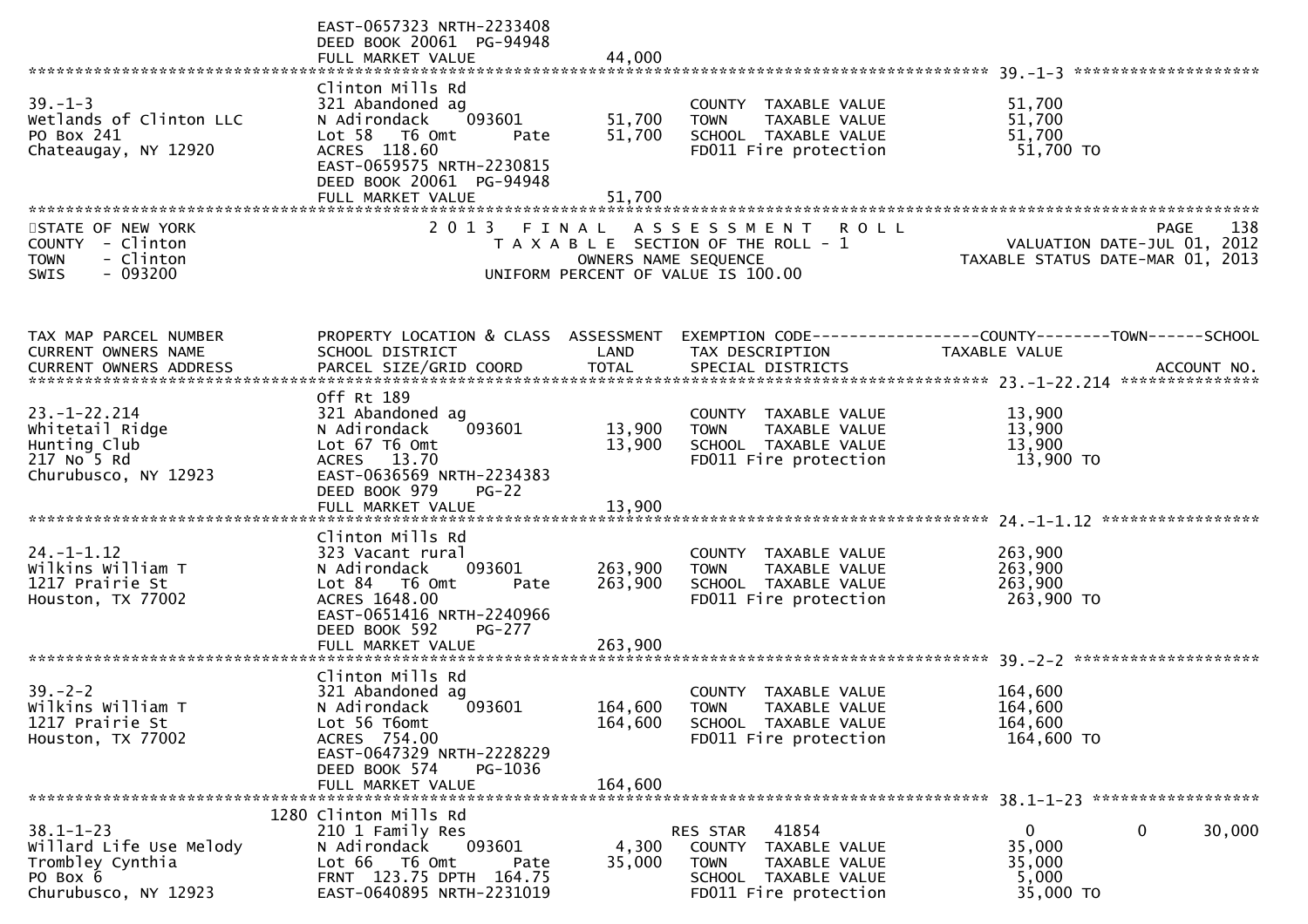|                                                                                                                                        | DEED BOOK 20082 PG-19657<br>FULL MARKET VALUE                                                                                                                                                                  | 35,000                                                                                                                                                                      |                                                                                                          |
|----------------------------------------------------------------------------------------------------------------------------------------|----------------------------------------------------------------------------------------------------------------------------------------------------------------------------------------------------------------|-----------------------------------------------------------------------------------------------------------------------------------------------------------------------------|----------------------------------------------------------------------------------------------------------|
| $8. - 1 - 1$<br>Wilson Walter D<br>Wilson Tracey A<br>26 Frontier Rd<br>Churubusco, NY 12923<br>MAY BE SUBJECT TO PAYMENT              | 26 Frontier Rd<br>240 Rural res<br>093601<br>N Adirondack<br>Lot 87 76 0mt<br>Pate<br>ACRES 126.30<br>EAST-0637173 NRTH-2242742<br>DEED BOOK 20001 PG-20020<br>FULL MARKET VALUE                               | AGRI DISTR 41720<br>77,900 RES STAR<br>41854<br>152,500<br>COUNTY TAXABLE VALUE<br><b>TOWN</b><br>TAXABLE VALUE<br>SCHOOL TAXABLE VALUE<br>FD011 Fire protection<br>152,500 | 10,836<br>10,836<br>10,836<br>$\mathbf{0}$<br>30,000<br>0<br>141,664<br>141,664<br>111,664<br>152,500 TO |
| STATE OF NEW YORK<br>- Clinton<br><b>COUNTY</b><br>- Clinton<br><b>TOWN</b><br>$-093200$<br>SWIS                                       | 2013 FINAL                                                                                                                                                                                                     | ASSESSMENT ROLL<br>T A X A B L E SECTION OF THE ROLL - 1<br>OWNERS NAME SEQUENCE<br>UNIFORM PERCENT OF VALUE IS 100.00                                                      | 139<br>PAGE<br>VALUATION DATE-JUL 01, 2012<br>TAXABLE STATUS DATE-MAR 01, 2013                           |
| TAX MAP PARCEL NUMBER<br>CURRENT OWNERS NAME                                                                                           | PROPERTY LOCATION & CLASS ASSESSMENT<br>SCHOOL DISTRICT                                                                                                                                                        | LAND<br>TAX DESCRIPTION                                                                                                                                                     | EXEMPTION CODE-----------------COUNTY-------TOWN------SCHOOL<br><b>TAXABLE VALUE</b>                     |
| $7. - 1 - 29.3$<br>Wodzicky Maria<br>PO Box 121<br>Churubusco, NY 12923                                                                | 65 Santamore Rd<br>260 Seasonal res<br>163401<br>Chateaugay 1<br>Lot 88 T6omt<br>ACRES 35.00<br>EAST-0628638 NRTH-2240731<br>DEED BOOK 967<br><b>PG-308</b><br>FULL MARKET VALUE                               | COUNTY TAXABLE VALUE<br>25,800<br><b>TOWN</b><br>TAXABLE VALUE<br>30,000<br>SCHOOL TAXABLE VALUE<br>FD011 Fire protection<br>30,000                                         | 30,000<br>30,000<br>30,000<br>30,000 TO                                                                  |
| $38.1 - 1 - 40$<br>Woodard Rollin<br>Woodard Melissa<br>1322 Clinton Mills Rd<br>Churubusco, NY 12923                                  | 1322 Clinton Mills Rd<br>210 1 Family Res<br>093601<br>N Adirondack<br>Lot 66 T6 Omt<br>Pate<br>82.00 DPTH 255.00<br><b>FRNT</b><br>EAST-0639823 NRTH-2230935<br>DEED BOOK 20122 PG-48205<br>FULL MARKET VALUE | 41854<br><b>RES STAR</b><br>4,000<br>COUNTY TAXABLE VALUE<br>48,000<br><b>TOWN</b><br>TAXABLE VALUE<br>SCHOOL TAXABLE VALUE<br>FD011 Fire protection<br>48,000              | 0<br>$\mathbf{0}$<br>30,000<br>48,000<br>48,000<br>18,000<br>48,000 TO                                   |
| $8. - 1 - 8$<br>Woods Life Use Ernest & Doroth N Adirondack<br>Woods James W & Elaine M<br>121 Liberty Pole Rd<br>Churubusco, NY 12923 | 121 Liberty Pole Rd<br>241 Rural res&ag<br>093601<br>Lot 86<br>T6 Omt<br>Pate<br>70.80<br><b>ACRES</b><br>EAST-0640311 NRTH-2245244<br>DEED BOOK 1002<br>PG-202<br>FULL MARKET VALUE                           | 41802<br>AGED COUN<br>50,900 SR STAR<br>41834<br>101,000<br>COUNTY TAXABLE VALUE<br>TAXABLE VALUE<br>TOWN<br>SCHOOL TAXABLE VALUE<br>FD011 Fire protection<br>101,000       | 50,500<br>0<br>0<br>63,300<br>0<br>$\Omega$<br>50,500<br>101,000<br>37,700<br>101,000 TO                 |
| $69. - 1 - 3.7$<br>Wright Bradley James<br>5282 Route 11<br>Ellenburg Depot, NY 12935                                                  | Lafrancis Rd<br>$314$ Rural vac<10<br>093601<br>N Adirondack<br>Lot 36 T6omt<br>1.20<br><b>ACRES</b><br>EAST-0652112 NRTH-2216455                                                                              | COUNTY TAXABLE VALUE<br>5,200<br><b>TOWN</b><br>TAXABLE VALUE<br>5,200<br>SCHOOL TAXABLE VALUE<br>FD011 Fire protection                                                     | 5,200<br>5,200<br>5,200<br>5,200 TO                                                                      |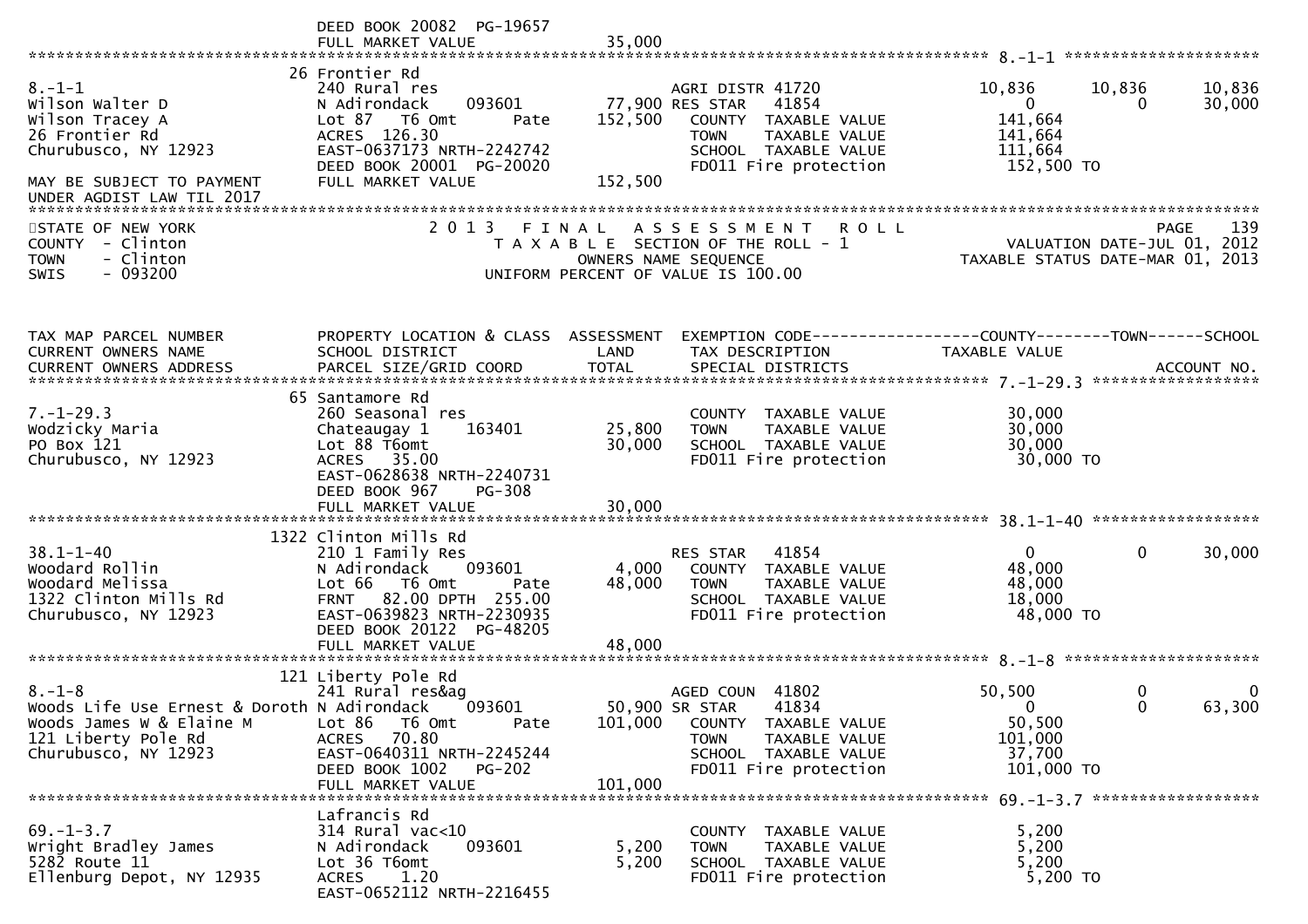|                                                                                                | DEED BOOK 20011 PG-28185                                                                                                                                                                           |                               |                                                                                                                                | ******************                                                                      |
|------------------------------------------------------------------------------------------------|----------------------------------------------------------------------------------------------------------------------------------------------------------------------------------------------------|-------------------------------|--------------------------------------------------------------------------------------------------------------------------------|-----------------------------------------------------------------------------------------|
| $69. - 1 - 8.2$<br>Wyant Harry R<br>Wyant Joan M<br>84 North Rd<br>Milan, NY 12571             | 6018 Rt 11<br>210 1 Family Res<br>N Adirondack<br>093601<br>25 T6omt<br>7.75<br><b>ACRES</b><br>EAST-0652544 NRTH-2210644<br>DEED BOOK 20092 PG-25985<br>FULL MARKET VALUE                         | 9,700<br>40,400<br>40,400     | COUNTY TAXABLE VALUE<br>TAXABLE VALUE<br><b>TOWN</b><br>SCHOOL TAXABLE VALUE<br>FD011 Fire protection                          | 40,400<br>40,400<br>40,400<br>40,400 TO                                                 |
| STATE OF NEW YORK<br>COUNTY - Clinton<br>- Clinton<br><b>TOWN</b><br>$-093200$<br><b>SWIS</b>  | 2 0 1 3                                                                                                                                                                                            | FINAL<br>OWNERS NAME SEQUENCE | A S S E S S M E N T<br><b>ROLL</b><br>T A X A B L E SECTION OF THE ROLL - 1<br>UNIFORM PERCENT OF VALUE IS 100.00              | 140<br><b>PAGE</b><br>VALUATION DATE-JUL 01, 2012<br>TAXABLE STATUS DATE-MAR 01, 2013   |
| TAX MAP PARCEL NUMBER<br>CURRENT OWNERS NAME                                                   | PROPERTY LOCATION & CLASS ASSESSMENT<br>SCHOOL DISTRICT                                                                                                                                            | LAND                          | TAX DESCRIPTION                                                                                                                | EXEMPTION CODE-----------------COUNTY-------TOWN------SCHOOL<br>TAXABLE VALUE           |
| $67. - 1 - 5$<br>Wyant Lisa Dorval<br>Wyant Robert<br>216 East Camp Rd<br>Germantown, NY 12526 | Gagnier Rd<br>312 Vac w/imprv<br>093601<br>N Adirondack<br>Lot 28<br>T6 Omt<br>Pate<br>ACRES 75.00<br>EAST-0634101 NRTH-2212069<br>DEED BOOK 876<br>$PG-163$                                       | 45,000<br>47,000              | COUNTY TAXABLE VALUE<br>TAXABLE VALUE<br><b>TOWN</b><br>SCHOOL TAXABLE VALUE<br>FD011 Fire protection                          | 47,000<br>47,000<br>47,000<br>47,000 TO                                                 |
| $38.1 - 1 - 47$<br>Yelle Larry<br>Yelle Helen<br>21 Smith St<br>Churubusco, NY 12923           | 21 Smith St<br>210 1 Family Res<br>093601<br>N Adirondack<br>Lot 66  T6 0mt<br>Pate<br>FRNT 165.00 DPTH 264.00<br>EAST-0640059 NRTH-2231300<br>DEED BOOK 723<br><b>PG-350</b><br>FULL MARKET VALUE | 4,900<br>69,100<br>69,100     | RES STAR 41854<br>COUNTY TAXABLE VALUE<br><b>TOWN</b><br>TAXABLE VALUE<br>SCHOOL TAXABLE VALUE<br>FD011 Fire protection        | $\overline{0}$<br>$\mathbf 0$<br>30,000<br>69,100<br>69,100<br>39,100<br>69,100 TO      |
| $7. - 1 - 2.31$<br>Young Joseph C<br>698 Frontier Rd<br>Churubusco, NY 12923                   | 698 Frontier Rd<br>240 Rural res<br>Chateaugay 1<br>163401<br>Lot 89 T6omt<br>ACRES 22.10<br>EAST-0624658 NRTH-2245258<br>DEED BOOK 20051 PG-88706<br>FULL MARKET VALUE                            | 27,000<br>27,000              | RES STAR 41854<br>20,200 COUNTY TAXABLE VALUE<br><b>TOWN</b><br>TAXABLE VALUE<br>SCHOOL TAXABLE VALUE<br>FD011 Fire protection | $\mathbf{0}$<br>$\mathbf{0}$<br>27,000<br>27,000<br>27,000<br>$\mathbf{0}$<br>27,000 TO |
| $54. - 2 - 1$<br>Zamot Edward A<br>Zamot Dora A<br>10 Fayva Ct<br>New City, NY 10956           | Lafrancis Rd<br>321 Abandoned ag<br>N Adirondack<br>093601<br>Lot 37 T6 Omt<br>Survey Map 20061/99069 Lo<br>ACRES 72.80<br>EAST-0655965 NRTH-2222479                                               | 43,900<br>43,900              | COUNTY TAXABLE VALUE<br><b>TOWN</b><br>TAXABLE VALUE<br>SCHOOL TAXABLE VALUE<br>FD011 Fire protection                          | 43,900<br>43,900<br>43,900<br>43,900 TO                                                 |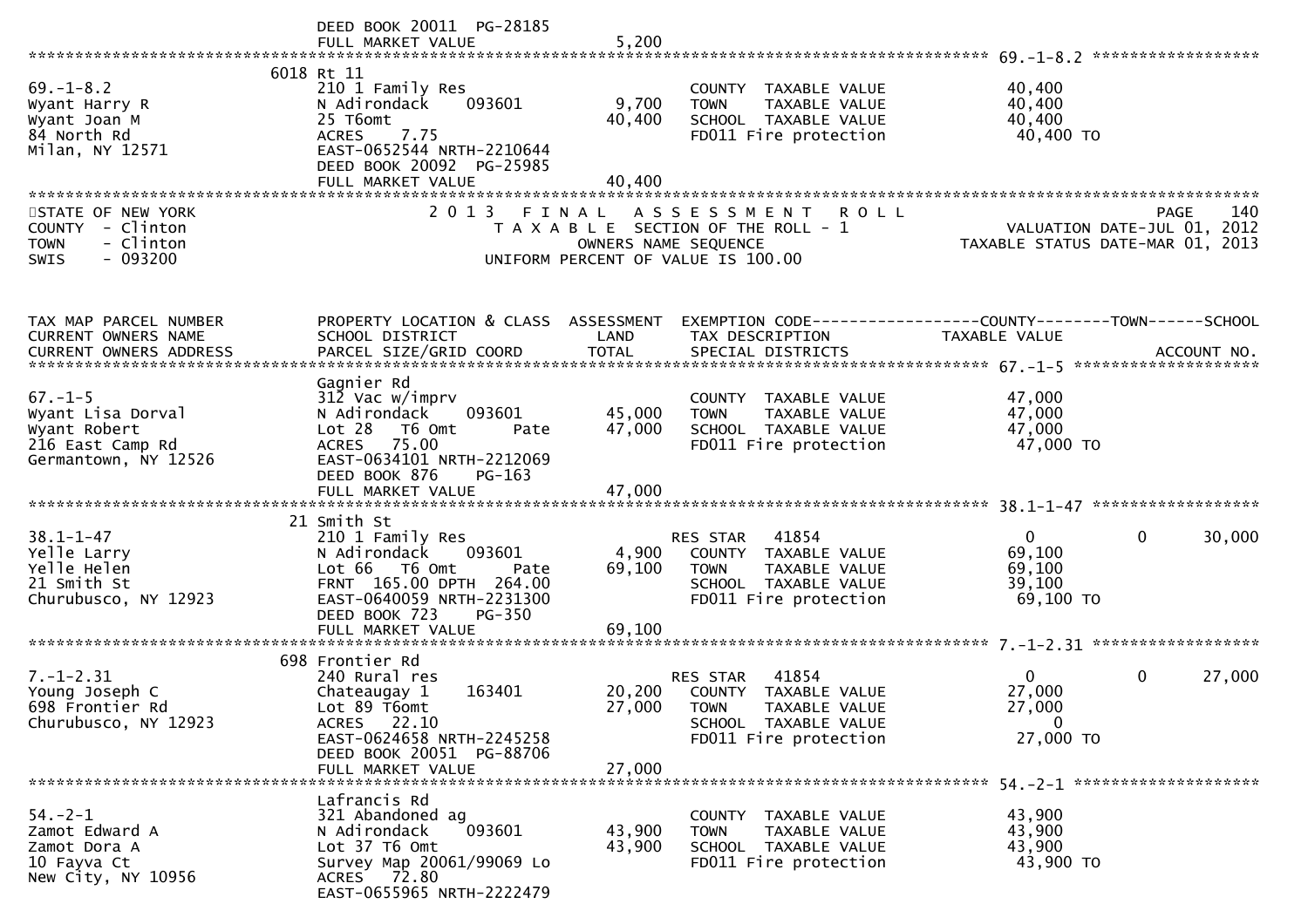|                                                                                               | DEED BOOK 20062 PG-213<br>FULL MARKET VALUE                                                                                                                                             | 43,900                                                                                                       |                                                                                               |                                                                                                                             |
|-----------------------------------------------------------------------------------------------|-----------------------------------------------------------------------------------------------------------------------------------------------------------------------------------------|--------------------------------------------------------------------------------------------------------------|-----------------------------------------------------------------------------------------------|-----------------------------------------------------------------------------------------------------------------------------|
| $36. - 1 - 6$<br>Zernay Family Trust July 20<br>4745 N Edenfield Ave<br>Covina, CA 91722      | County Line Rd<br>321 Abandoned ag<br>Chateaugay 1<br>163401<br>Lot 70 T6 Omt<br>Pate<br>ACRES 76.00<br>EAST-0618109 NRTH-2227959<br>DEED BOOK 20011 PG-37179<br>FULL MARKET VALUE      | 40,500<br><b>TOWN</b><br>40,500<br>40,500                                                                    | COUNTY TAXABLE VALUE<br>TAXABLE VALUE<br>SCHOOL TAXABLE VALUE<br>FD011 Fire protection        | 40,500<br>40,500<br>40,500<br>40,500 TO                                                                                     |
| STATE OF NEW YORK<br>COUNTY - Clinton<br>- Clinton<br><b>TOWN</b><br>$-093200$<br><b>SWIS</b> | 2 0 1 3                                                                                                                                                                                 | FINAL<br>T A X A B L E SECTION OF THE ROLL - 1<br>OWNERS NAME SEQUENCE<br>UNIFORM PERCENT OF VALUE IS 100.00 | A S S E S S M E N T<br>R O L L                                                                | 141<br>PAGE<br>VALUATION DATE-JUL 01, 2012<br>TAXABLE STATUS DATE-MAR 01, 2013                                              |
| TAX MAP PARCEL NUMBER<br><b>CURRENT OWNERS NAME</b><br>CURRENT OWNERS ADDRESS                 | PROPERTY LOCATION & CLASS ASSESSMENT<br>SCHOOL DISTRICT                                                                                                                                 | LAND                                                                                                         | TAX DESCRIPTION                                                                               | EXEMPTION CODE-----------------COUNTY-------TOWN------SCHOOL<br>TAXABLE VALUE                                               |
| $36. - 1 - 8$<br>Zernay Family Trust July 20<br>4745 N Edenfield Ave<br>Covina, CA 91722      | County Line Rd<br>$314$ Rural vac<10<br>Chateaugay 1<br>163401<br>Lot $70$ T6 Omt<br>7.60<br><b>ACRES</b><br>EAST-0617743 NRTH-2230531<br>DEED BOOK 20011 PG-37179<br>FULL MARKET VALUE | 6,700<br><b>TOWN</b><br>6,700<br>6,700                                                                       | COUNTY TAXABLE VALUE<br><b>TAXABLE VALUE</b><br>SCHOOL TAXABLE VALUE<br>FD011 Fire protection | 6,700<br>6,700<br>6,700<br>6,700 TO                                                                                         |
| STATE OF NEW YORK<br>COUNTY - Clinton<br>- Clinton<br><b>TOWN</b><br>$-093200$<br><b>SWIS</b> | 2 0 1 3                                                                                                                                                                                 | FINAL<br>T A X A B L E SECTION OF THE ROLL - 1<br>UNIFORM PERCENT OF VALUE IS 100.00                         | A S S E S S M E N T<br>R O L L                                                                | 142<br>PAGE<br>VALUATION DATE-JUL 01, 2012<br>TAXABLE STATUS DATE-MAR 01, 2013<br>RPS150/V04/L015<br>CURRENT DATE 6/24/2013 |
|                                                                                               |                                                                                                                                                                                         | ROLL SECTION TOTALS                                                                                          |                                                                                               |                                                                                                                             |
|                                                                                               | ***<br>SPECIAL                                                                                                                                                                          | D I S T R I C T                                                                                              | S U M M A R Y                                                                                 | ***                                                                                                                         |
| TOTAL EXTENSION                                                                               | <b>EXTENSION</b>                                                                                                                                                                        | AD VALOREM                                                                                                   | <b>EXEMPT</b>                                                                                 | <b>TAXABLE</b>                                                                                                              |

| CODE DISTRICT NAME PARCELS                                           | TYPF.                             | VALUE          | VALUE     | AMOUNT | VALUE                       |
|----------------------------------------------------------------------|-----------------------------------|----------------|-----------|--------|-----------------------------|
| OTOO2 Omitted Tax-Co<br>OTOO3 Omitted Tax-Sc<br>FD011 Fire protectio | 3 MOVTAX<br>1 MOVTAX<br>699 TOTAL | 56.42<br>78.22 | 38725,700 | 56.800 | 56.42<br>78.22<br>38668,900 |

\*\*\* S C H O O L D I S T R I C T S U M M A R Y \*\*\*

|      |                                | <b>TOTAL</b>   | CCTCCTD<br>-JJEL | $\sim$ $\sim$ $\sim$ $\sim$ $\sim$ $\sim$<br>-JJEL | EXEMP <sup>-</sup> | $T^{\wedge}$<br>VIAL | <b>STAR</b>              | <b>STAR</b> |
|------|--------------------------------|----------------|------------------|----------------------------------------------------|--------------------|----------------------|--------------------------|-------------|
| CODE | <b>DISTRICT</b><br><b>NAME</b> | <b>PARCELS</b> | _AND             | TATAI<br>OTAL                                      | AMOUN <sup>-</sup> | TAXABLE              | <b>AMOUN<sup>T</sup></b> | TAXABLE     |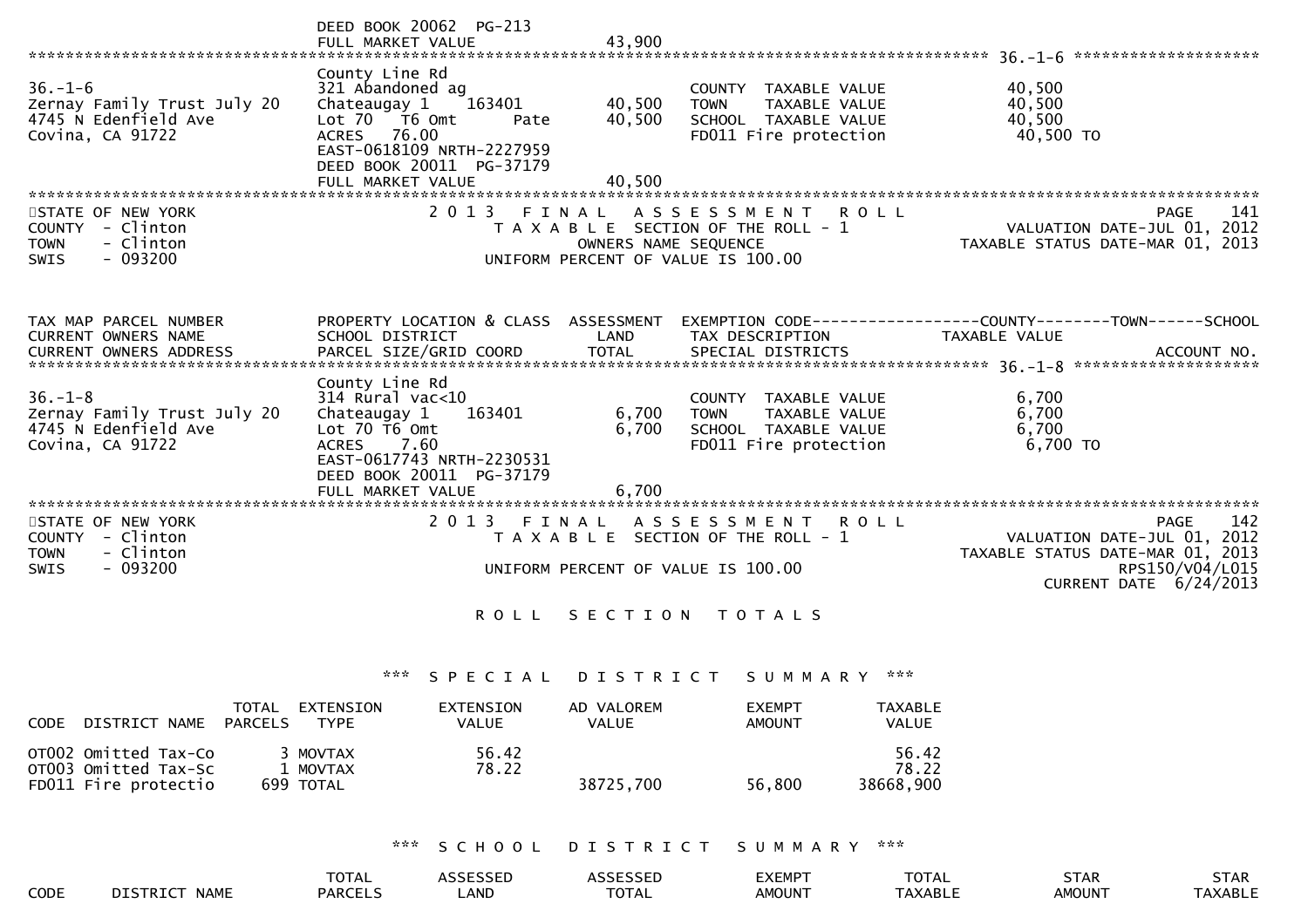| 093601<br>163401 | N Adirondack<br>Chateaugay 1 | 488<br>212 | 14361,300<br>5862,300 | 28348,800<br>10382,200 | 820,502<br>163,141 | 27528,298<br>10219,059 | 5994,088<br>1444,997 | 21534,210<br>8774,062 |
|------------------|------------------------------|------------|-----------------------|------------------------|--------------------|------------------------|----------------------|-----------------------|
|                  | $S \cup B - TO T A L$        | 700        | 20223,600             | 38731,000              | 983,643            | 37747,357              | 7439,085             | 30308,272             |
|                  | T O T A L                    | 700        | 20223,600             | 38731,000              | 983,643            | 37747,357              | 7439,085             | 30308,272             |

\*\*\* S Y S T E M C O D E S S U M M A R Y \*\*\*

NO SYSTEM EXEMPTIONS AT THIS LEVEL

## \*\*\* E X E M P T I O N S U M M A R Y \*\*\*

| <b>CODE</b>         | DESCRIPTION                  | <b>TOTAL</b><br><b>PARCELS</b> |                  | <b>COUNTY</b>                      | <b>TOWN</b>       | <b>SCHOOL</b>                                                      |
|---------------------|------------------------------|--------------------------------|------------------|------------------------------------|-------------------|--------------------------------------------------------------------|
| 41101<br>41121      | <b>VETERANS</b><br>WARNONALL | 12                             |                  | 10,910<br>119,134                  | 10,910<br>105,392 |                                                                    |
| 41131               | WARCOMALL                    | 10                             |                  | 136,317                            | 127,863           |                                                                    |
| 41141               | WARDISALL                    |                                |                  | 41,078                             | 41,078            |                                                                    |
| 41700               | 10 YR AGR                    | 8                              |                  | 148,334                            | 148,334           | 148,334                                                            |
| 41720               | <b>AGRI DISTR</b>            | 29                             |                  | 600,073                            | 600,073           | 600,073                                                            |
| 41730               | OS AG DIST                   |                                |                  | 18,721                             | 18,721            | 18,721                                                             |
| 41800               | AGED - ALL                   |                                |                  | 132,625                            | 132,625           | 136,515                                                            |
| 41801               | AGED C&T                     |                                |                  | 50,805                             | 50,805            |                                                                    |
| 41802               | AGED COUN                    | 15<br>46                       |                  | 343,727                            |                   |                                                                    |
| 41834               | SR STAR                      |                                |                  |                                    |                   | 2393,885                                                           |
|                     | STATE OF NEW YORK            |                                | 2 0 1 3<br>FINAL | ASSESSMENT                         | ROLL              | 143<br><b>PAGE</b>                                                 |
| COUNTY              | - Clinton<br>- Clinton       |                                | T A X A B L E    | SECTION OF THE ROLL - 1            |                   | 2012<br>VALUATION DATE-JUL 01,<br>TAXABLE STATUS DATE-MAR 01, 2013 |
| <b>TOWN</b><br>SWIS | $-093200$                    |                                |                  | UNIFORM PERCENT OF VALUE IS 100.00 |                   | RPS150/V04/L015                                                    |
|                     |                              |                                |                  |                                    |                   | 6/24/2013<br><b>CURRENT DATE</b>                                   |
|                     |                              |                                |                  |                                    |                   |                                                                    |

ROLL SECTION TOTALS

## \*\*\* E X E M P T I O N S U M M A R Y \*\*\*

| <b>CODE</b>             | <b>DESCRIPTION</b>                                 | <b>TOTAL</b><br><b>PARCELS</b> | <b>COUNTY</b>                 | <b>TOWN</b>                  | <b>SCHOOL</b>                |
|-------------------------|----------------------------------------------------|--------------------------------|-------------------------------|------------------------------|------------------------------|
| 41854<br>41864<br>41932 | <b>RES STAR</b><br><b>RS STAR MH</b><br>LIM INC DI | 170<br>4                       | 13,473                        |                              | 4983,000<br>62,200           |
| 42100<br>47460          | 483A EX<br>480A EX<br><b>TOTAL</b>                 | 12<br>326                      | 56,800<br>23,200<br>1695, 197 | 56,800<br>23,200<br>1315,801 | 56,800<br>23,200<br>8422,728 |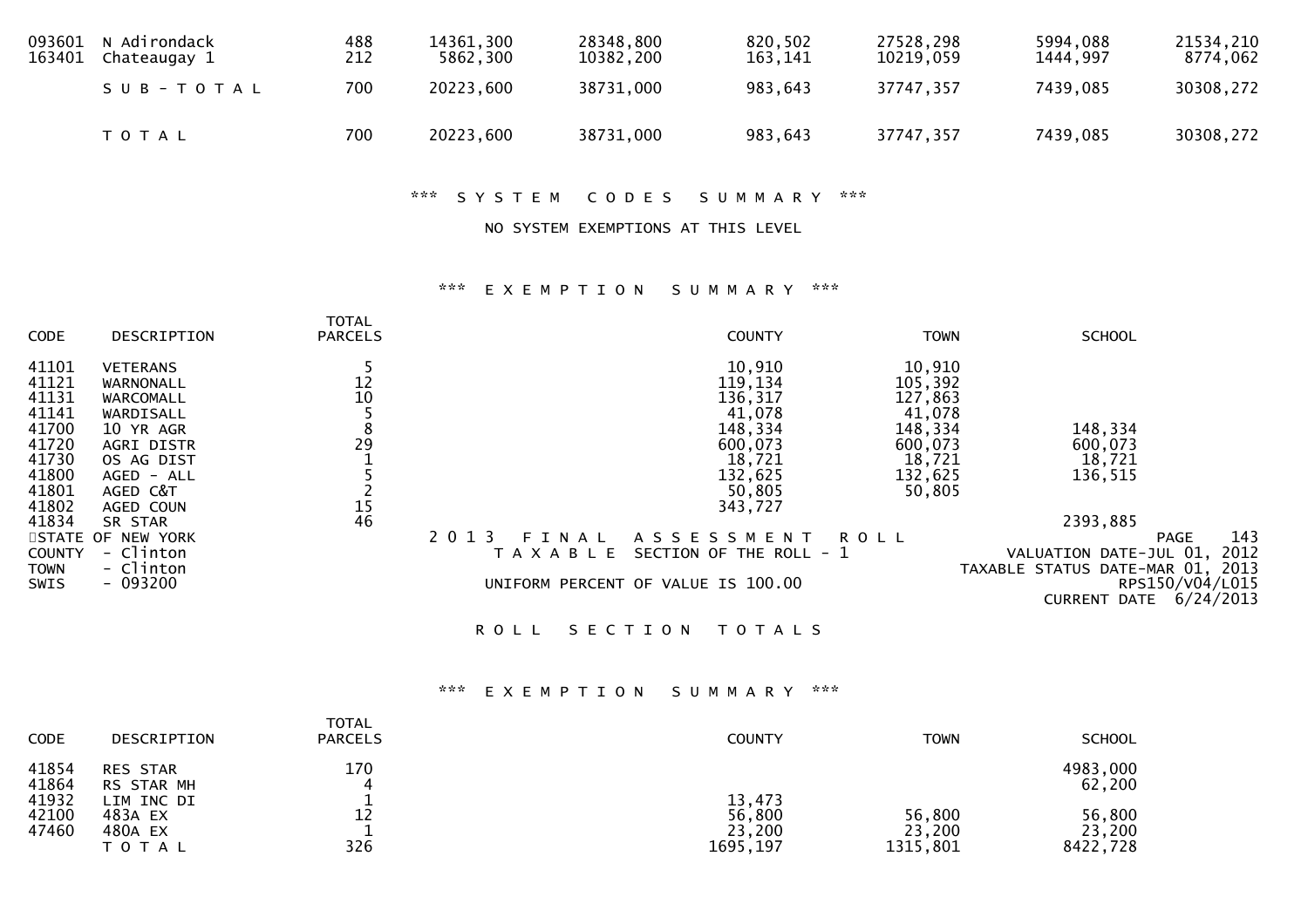## \*\*\* G R A N D T O T A L S \*\*\*

| <b>ROLL</b><br><b>SEC</b>    | DESCRIPTION                                                                                          | TOTAL<br><b>PARCELS</b> | ASSESSED<br>LAND                                                                                                                                                                                | ASSESSED<br>TOTAL |                                                                                                        |                          | TAXABLE<br><b>COUNTY</b>                                                                                                                | <b>TAXABLE</b><br><b>TOWN</b> | <b>TAXABLE</b><br><b>SCHOOL</b>         | <b>STAR</b><br><b>TAXABLE</b>                                                         |
|------------------------------|------------------------------------------------------------------------------------------------------|-------------------------|-------------------------------------------------------------------------------------------------------------------------------------------------------------------------------------------------|-------------------|--------------------------------------------------------------------------------------------------------|--------------------------|-----------------------------------------------------------------------------------------------------------------------------------------|-------------------------------|-----------------------------------------|---------------------------------------------------------------------------------------|
| $\mathbf{1}$                 | <b>TAXABLE</b>                                                                                       | 700                     | 20223,600                                                                                                                                                                                       | 38731,000         |                                                                                                        |                          | 37035,803                                                                                                                               | 37415,199                     | 37747,357                               | 30308,272                                                                             |
| <b>TOWN</b><br>SWIS          | STATE OF NEW YORK<br>COUNTY - Clinton<br>- Clinton<br>$-093200$                                      |                         | 2 0 1 3                                                                                                                                                                                         |                   | STATE OWNED LAND SECTION OF THE ROLL - 3<br>OWNERS NAME SEQUENCE<br>UNIFORM PERCENT OF VALUE IS 100.00 |                          | FINAL ASSESSMENT ROLL                                                                                                                   |                               |                                         | 144<br><b>PAGE</b><br>VALUATION DATE-JUL 01, 2012<br>TAXABLE STATUS DATE-MAR 01, 2013 |
|                              | TAX MAP PARCEL NUMBER<br>CURRENT OWNERS NAME<br>CURRENT OWNERS ADDRESS                               |                         | SCHOOL DISTRICT<br>PARCEL SIZE/GRID COORD                                                                                                                                                       |                   | LAND<br><b>TOTAL</b>                                                                                   |                          | PROPERTY LOCATION & CLASS ASSESSMENT EXEMPTION CODE---------------COUNTY-------TOWN------SCHOOL<br>TAX DESCRIPTION<br>SPECIAL DISTRICTS | TAXABLE VALUE                 |                                         | ACCOUNT NO.                                                                           |
| $53. - 1 - 15$<br>State Land | Attn: Clinton Co Treasurer<br>137 Margaret St<br>Plattsburgh, NY 12901                               | Rt 11                   | 931 Forest s532a<br>N Adirondack<br>Lot 35 Omt T6 250A<br>State #0120001<br>For Pres Rpt1532a Pre 190<br>ACRES 206.00<br>EAST-0644439 NRTH-2217070<br>DEED BOOK 87                              | 093601<br>PG-888  | 79,000<br>79,000                                                                                       | <b>TOWN</b>              | COUNTY TAXABLE VALUE<br>TAXABLE VALUE<br>SCHOOL TAXABLE VALUE<br>FD011 Fire protection                                                  |                               | 79,000<br>79,000<br>79,000<br>79,000 TO |                                                                                       |
|                              |                                                                                                      |                         | FULL MARKET VALUE                                                                                                                                                                               |                   | 79,000                                                                                                 |                          |                                                                                                                                         |                               |                                         |                                                                                       |
| $54. - 2 - 24$<br>State Land | Attn: Clinton Co Treasurer<br>137 Margaret St<br>Plattsburgh, NY 12901                               |                         | Lafrancis Rd<br>931 Forest s532a<br>N Adirondack<br>Lot $37$ Sub 4 Ont T6<br>State #0130001 52.81A<br>For Pres Rptl 532A<br>ACRES 52.80<br>EAST-0653245 NRTH-2219290<br>DEED BOOK 117           | 093601<br>PG-780  | 15,400<br>15,400                                                                                       | <b>TOWN</b>              | COUNTY TAXABLE VALUE<br>TAXABLE VALUE<br>SCHOOL TAXABLE VALUE<br>FD011 Fire protection                                                  |                               | 15,400<br>15,400<br>15,400<br>15,400 TO |                                                                                       |
|                              |                                                                                                      |                         |                                                                                                                                                                                                 |                   |                                                                                                        |                          |                                                                                                                                         |                               |                                         |                                                                                       |
| $69. - 1 - 5$<br>State Land  | Attn: Clinton Co Treasurer<br>137 Margaret St<br>Plattsburgh, NY 12901                               |                         | Lafrancis Rd<br>931 Forest s532a<br>N Adirondack<br>Lot 24 Omt T6 50A<br>State #0110001<br>For Pres Rptl 532A<br>ACRES 58.00<br>EAST-0656743 NRTH-2216624<br>DEED BOOK 111<br>FULL MARKET VALUE | 093601<br>PG-561  | 16,400<br>16,400<br>16,400                                                                             | <b>TOWN</b>              | COUNTY TAXABLE VALUE<br>TAXABLE VALUE<br>SCHOOL TAXABLE VALUE<br>FD011 Fire protection                                                  |                               | 16,400<br>16,400<br>16,400<br>16,400 TO |                                                                                       |
|                              |                                                                                                      |                         |                                                                                                                                                                                                 |                   |                                                                                                        |                          |                                                                                                                                         |                               |                                         |                                                                                       |
| $300 - 32 - 1$<br>State Land | Attn: Clinton County Treasurer Transition Assessment For<br>137 Margaret St<br>Plattsburgh, NY 12901 |                         | 993 Transition t<br>N Adirondack<br>Town County & FD011<br>FULL MARKET VALUE                                                                                                                    | 093601            | 0<br>0<br>0                                                                                            | SCHL EXMPT 50004<br>TOWN | COUNTY TAXABLE VALUE<br>TAXABLE VALUE<br>SCHOOL TAXABLE VALUE<br>FD011 Fire protection                                                  |                               | $\Omega$<br>0<br>0<br>$0$ TO            | 0<br>$\mathbf 0$                                                                      |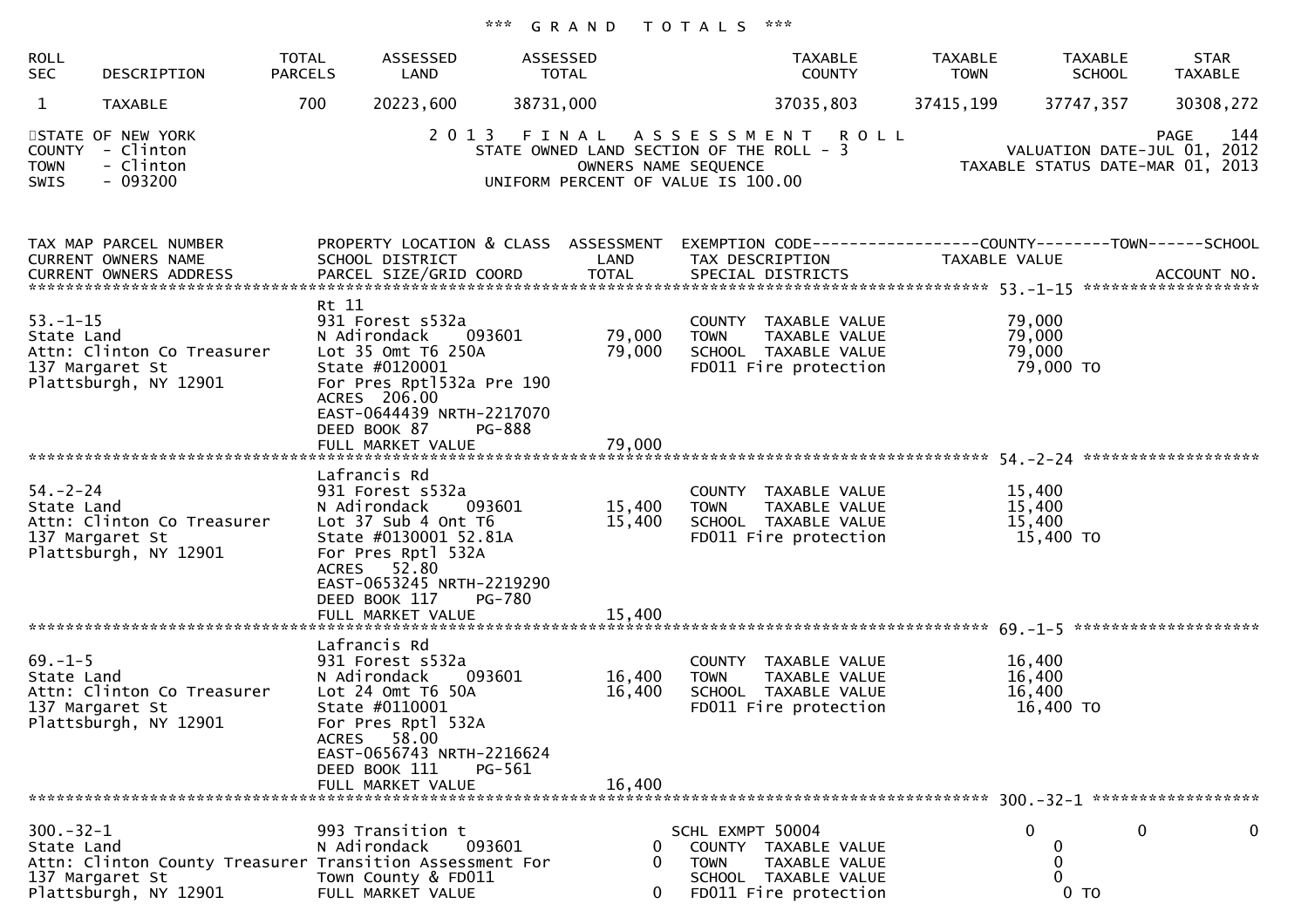| $336. - 32 - 1$<br>State Land               | Attn: Clinton County Treasurer Transition Assessment For<br>137 Margaret St<br>Plattsburgh, NY 12901 FULL MARKET VALUE | 993 Transition t<br>N Adirondack<br>School 093601 only | 093601                           | 0<br>0<br>0                                 | SCHL TAXBL 50001<br>COUNTY TAXABLE VALUE<br><b>TOWN</b><br>TAXABLE VALUE<br>SCHOOL TAXABLE VALUE |                                | $\Omega$<br>0<br>0<br>$\Omega$   | $\Omega$<br>0                                                                           |  |  |
|---------------------------------------------|------------------------------------------------------------------------------------------------------------------------|--------------------------------------------------------|----------------------------------|---------------------------------------------|--------------------------------------------------------------------------------------------------|--------------------------------|----------------------------------|-----------------------------------------------------------------------------------------|--|--|
| <b>COUNTY</b><br><b>TOWN</b><br><b>SWIS</b> | STATE OF NEW YORK<br>- Clinton<br>- Clinton<br>$-093200$                                                               |                                                        | 2 0 1 3                          | FINAL<br>UNIFORM PERCENT OF VALUE IS 100.00 | A S S E S S M E N T<br>STATE OWNED LAND SECTION OF THE ROLL - 3                                  | <b>ROLL</b>                    | TAXABLE STATUS DATE-MAR 01, 2013 | 145<br>PAGE<br>VALUATION DATE-JUL 01, 2012<br>RPS150/V04/L015<br>CURRENT DATE 6/24/2013 |  |  |
|                                             |                                                                                                                        |                                                        | <b>ROLL</b>                      | SECTION                                     | T O T A L S                                                                                      |                                |                                  |                                                                                         |  |  |
|                                             |                                                                                                                        | ***                                                    | SPECIAL                          | DISTRICT                                    | SUMMARY                                                                                          | ***                            |                                  |                                                                                         |  |  |
| <b>CODE</b>                                 | TOTAL EXTENSION<br>DISTRICT NAME<br><b>PARCELS</b>                                                                     | <b>TYPE</b>                                            | <b>EXTENSION</b><br><b>VALUE</b> | AD VALOREM<br><b>VALUE</b>                  | <b>EXEMPT</b><br><b>AMOUNT</b>                                                                   | <b>TAXABLE</b><br><b>VALUE</b> |                                  |                                                                                         |  |  |
|                                             | FD011 Fire protectio                                                                                                   | 4 TOTAL                                                |                                  | 110,800                                     |                                                                                                  | 110,800                        |                                  |                                                                                         |  |  |
|                                             |                                                                                                                        | ***                                                    | SCHOOL                           | DISTRICT                                    | S U M M A R Y                                                                                    | ***                            |                                  |                                                                                         |  |  |
| <b>CODE</b>                                 | DISTRICT NAME                                                                                                          | <b>TOTAL</b><br><b>PARCELS</b>                         | <b>ASSESSED</b><br>LAND          | ASSESSED<br><b>TOTAL</b>                    | <b>EXEMPT</b><br><b>AMOUNT</b>                                                                   | <b>TOTAL</b><br><b>TAXABLE</b> | <b>STAR</b><br><b>AMOUNT</b>     | <b>STAR</b><br><b>TAXABLE</b>                                                           |  |  |
| 093601                                      | N Adirondack                                                                                                           | 5                                                      | 110,800                          | 110,800                                     |                                                                                                  | 110,800                        |                                  | 110,800                                                                                 |  |  |
|                                             | SUB-TOTAL                                                                                                              | 5                                                      | 110,800                          | 110,800                                     |                                                                                                  | 110,800                        |                                  | 110,800                                                                                 |  |  |
|                                             | TOTAL                                                                                                                  | 5                                                      | 110,800                          | 110,800                                     |                                                                                                  | 110,800                        |                                  | 110,800                                                                                 |  |  |
|                                             | ***<br>***<br>CODES<br>SYSTEM<br>SUMMARY                                                                               |                                                        |                                  |                                             |                                                                                                  |                                |                                  |                                                                                         |  |  |
| <b>CODE</b>                                 | DESCRIPTION                                                                                                            | <b>TOTAL</b><br><b>PARCELS</b>                         |                                  |                                             | <b>COUNTY</b>                                                                                    | <b>TOWN</b>                    | <b>SCHOOL</b>                    |                                                                                         |  |  |
| 50001<br>50004                              | SCHL TAXBL<br><b>SCHL EXMPT</b><br>— <u>— — — —</u>                                                                    | $\mathbf 1$<br>$\mathbf 1$<br>$\sim$                   |                                  |                                             |                                                                                                  |                                |                                  |                                                                                         |  |  |

\*\*\* E X E M P T I O N S U M M A R Y \*\*\*

T O T A L <sup>2</sup>

NO EXEMPTIONS AT THIS LEVEL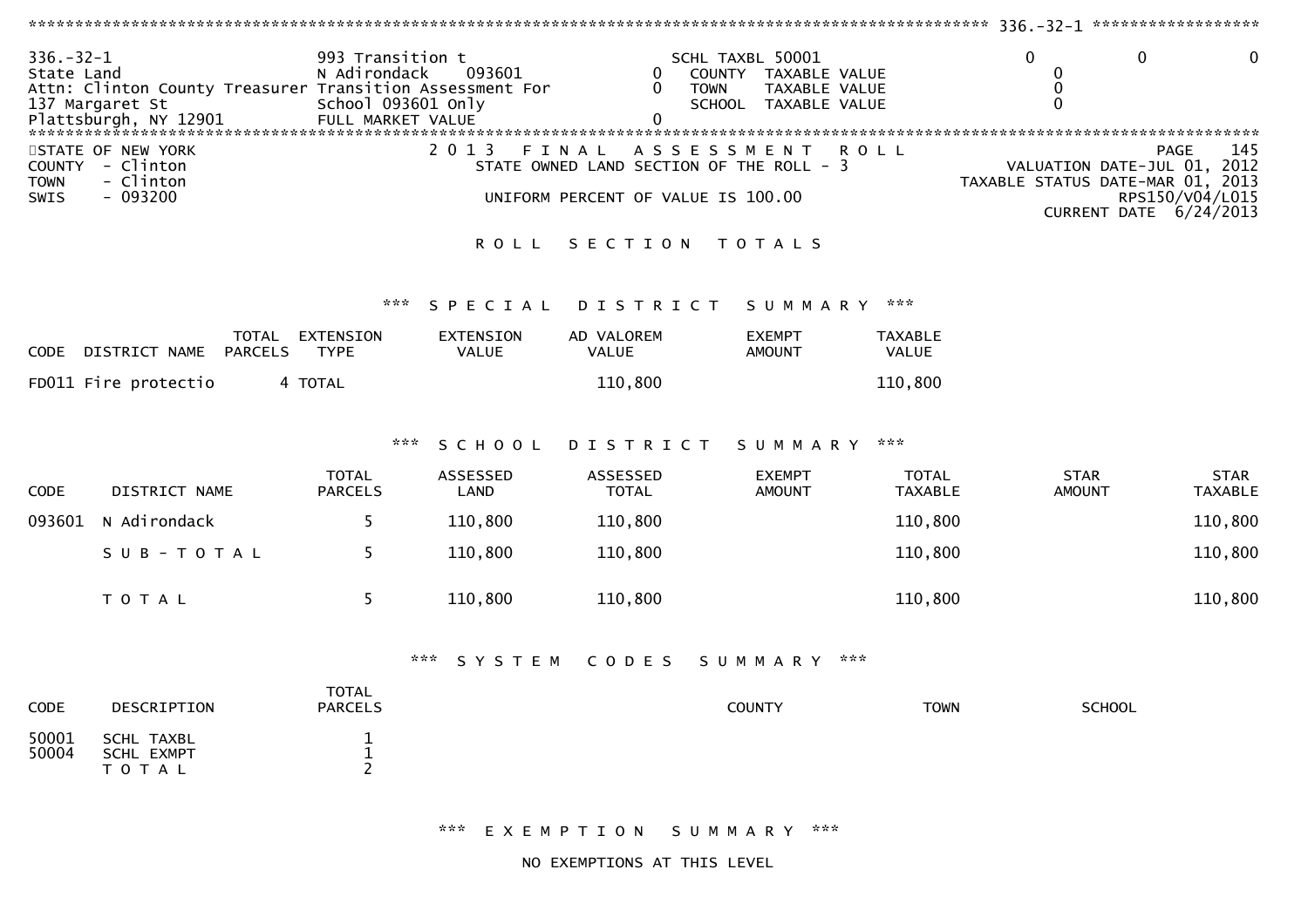## \*\*\* G R A N D T O T A L S \*\*\*

| <b>ROLL</b><br><b>SEC</b>        | DESCRIPTION                                                                                    | TOTAL<br><b>PARCELS</b> | ASSESSED<br>LAND                                                                                                                | ASSESSED<br>TOTAL                                            | <b>TAXABLE</b><br><b>COUNTY</b>                                                                          | <b>TAXABLE</b><br><b>TOWN</b> | <b>TAXABLE</b><br><b>SCHOOL</b>       | <b>STAR</b><br>TAXABLE                                                         |
|----------------------------------|------------------------------------------------------------------------------------------------|-------------------------|---------------------------------------------------------------------------------------------------------------------------------|--------------------------------------------------------------|----------------------------------------------------------------------------------------------------------|-------------------------------|---------------------------------------|--------------------------------------------------------------------------------|
| 3                                | STATE OWNED LAND                                                                               | 5.                      | 110,800                                                                                                                         | 110,800                                                      | 110,800                                                                                                  | 110,800                       | 110,800                               | 110,800                                                                        |
| <b>TOWN</b><br>SWIS              | STATE OF NEW YORK<br>COUNTY - Clinton<br>- Clinton<br>$-093200$                                |                         | 2 0 1 3                                                                                                                         | FINAL<br>UNIFORM PERCENT OF VALUE IS 100.00                  | ASSESSMENT ROLL<br>SPECIAL FRANCHISE SECTION OF THE ROLL - 5<br>OWNERS NAME SEQUENCE                     |                               |                                       | 146<br>PAGE<br>VALUATION DATE-JUL 01, 2012<br>TAXABLE STATUS DATE-MAR 01, 2013 |
|                                  | TAX MAP PARCEL NUMBER<br>CURRENT OWNERS NAME<br>CURRENT OWNERS ADDRESS                         |                         | SCHOOL DISTRICT<br>PARCEL SIZE/GRID COORD                                                                                       | PROPERTY LOCATION & CLASS ASSESSMENT<br>LAND<br><b>TOTAL</b> | EXEMPTION CODE------------------COUNTY--------TOWN------SCHOOL<br>TAX DESCRIPTION<br>SPECIAL DISTRICTS   | <b>TAXABLE VALUE</b>          |                                       | ACCOUNT NO.                                                                    |
| $516.-32-1$<br><b>NYSEG</b>      | Attn: Utility Shared Services<br>Local Tax Dept Freeport<br>70 Farm View Dr                    |                         | Electric & Gas<br>861 Elec & gas<br>163401<br>Chateaugay 1<br>Special Franchise<br>App Factor .2603 In Ccs<br>FULL MARKET VALUE | 0<br>152,560<br>152,560                                      | COUNTY TAXABLE VALUE<br><b>TOWN</b><br>TAXABLE VALUE<br>SCHOOL TAXABLE VALUE<br>FD011 Fire protection    | 152,560<br>152,560<br>152,560 | 152,560 TO                            |                                                                                |
| $536. - 32 - 1$<br><b>NYSEG</b>  | Attn: Utility Shared Services<br>Local Tax Dept Freeport<br>70 Farm View Dr                    |                         | Electric & Gas<br>861 Elec & gas<br>093601<br>N Adirondack<br>Special Franchise<br>App Factor .7397 In Nac<br>FULL MARKET VALUE | 0<br>433,532<br>433,532                                      | COUNTY TAXABLE VALUE<br><b>TOWN</b><br>TAXABLE VALUE<br>SCHOOL TAXABLE VALUE<br>FD011 Fire protection    | 433,532<br>433,532<br>433,532 | 433,532 TO                            |                                                                                |
| $516. - 32 - 3$<br>PO Box 7467   | Time Warner Of Champlain<br>Charlotte, NC 28241-7467                                           | Television              | 869 Television<br>093601<br>N Adirondack<br>Special Franchise<br>App Factor .2603 In Ccs<br>FULL MARKET VALUE                   | $\bf{0}$<br>3,951<br>3,951                                   | COUNTY TAXABLE VALUE<br>TAXABLE VALUE<br><b>TOWN</b><br>SCHOOL TAXABLE VALUE<br>FD011 Fire protection    |                               | 3,951<br>3,951<br>3,951<br>$3,951$ TO |                                                                                |
| $536. - 32 - 3$<br>PO Box 7467   | Time Warner Of Champlain<br>Charlotte, NC 28241-7467                                           | Television              | 869 Television<br>N Adirondack<br>093601<br>Special Franchise<br>App Factor .7397 In Nac<br>FULL MARKET VALUE                   | $\overline{0}$<br>11,227<br>11,227                           | COUNTY<br>TAXABLE VALUE<br><b>TOWN</b><br>TAXABLE VALUE<br>SCHOOL TAXABLE VALUE<br>FD011 Fire protection | 11,227<br>11,227<br>11,227    | 11,227 TO                             |                                                                                |
| $516. - 32 - 2$<br>PO Box 152206 | Verizon New York Inc<br>Company Code 631900<br>Verizon Communications<br>Irving, TX 75015-2206 | Telephone               | 866 Telephone<br>163401<br>Chateaugay 1<br>Special Franchise<br>App Factor .2603 In Ccs<br>FULL MARKET VALUE                    | $\bf{0}$<br>57,559<br>57,559                                 | COUNTY TAXABLE VALUE<br><b>TOWN</b><br>TAXABLE VALUE<br>SCHOOL TAXABLE VALUE<br>FD011 Fire protection    | 57,559<br>57,559<br>57,559    | 57,559 TO                             |                                                                                |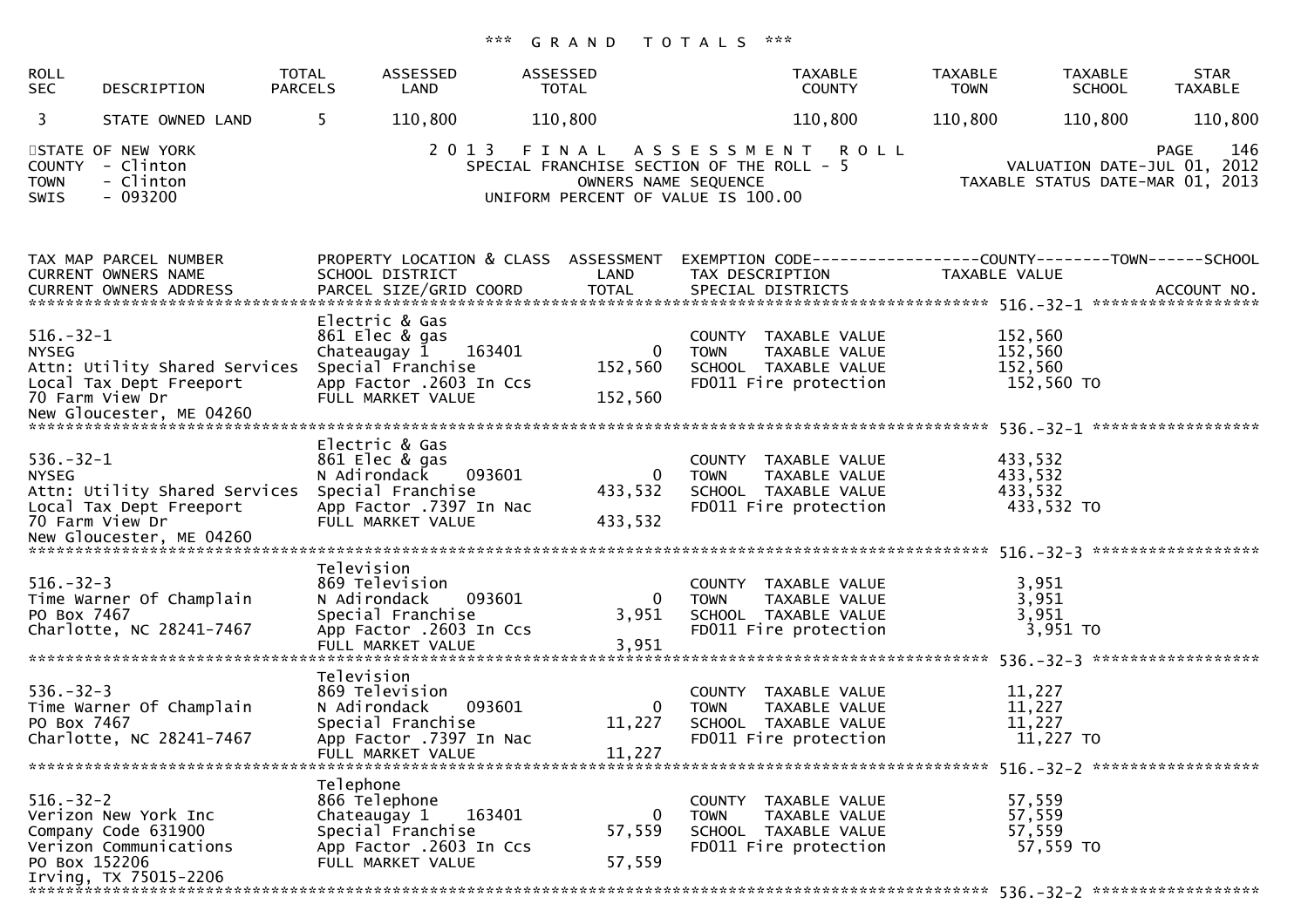| $536. - 32 - 2$<br>Verizon New York Inc<br>Company Code 631900<br>Verizon Communications<br>PO Box 152206<br>Irving, TX 75015-2206 | Telephone<br>866 Telephone<br>N Adirondack<br>093601<br>Special Franchise<br>App Factor .7397 In Nac<br>FULL MARKET VALUE | 163,567<br>163,567 | TAXABLE VALUE<br>COUNTY<br>TAXABLE VALUE<br><b>TOWN</b><br>SCHOOL TAXABLE VALUE<br>FD011 Fire protection | 163,567<br>163,567<br>163,567<br>163,567 TO                                                                                 |
|------------------------------------------------------------------------------------------------------------------------------------|---------------------------------------------------------------------------------------------------------------------------|--------------------|----------------------------------------------------------------------------------------------------------|-----------------------------------------------------------------------------------------------------------------------------|
|                                                                                                                                    |                                                                                                                           |                    |                                                                                                          |                                                                                                                             |
| STATE OF NEW YORK<br>COUNTY - Clinton<br>- Clinton<br><b>TOWN</b><br>- 093200<br>SWIS                                              |                                                                                                                           |                    | FINAL ASSESSMENT ROLL<br>SPECIAL FRANCHISE SECTION OF THE ROLL - 5<br>UNIFORM PERCENT OF VALUE IS 100.00 | 147<br>PAGE<br>VALUATION DATE-JUL 01, 2012<br>TAXABLE STATUS DATE-MAR 01, 2013<br>RPS150/V04/L015<br>CURRENT DATE 6/24/2013 |

## ROLL SECTION TOTALS

## \*\*\* S P E C I A L D I S T R I C T S U M M A R Y \*\*\*

| CODE DISTRICT NAME   | TOTAL<br>PARCELS | EXTENSION<br>TYPE | EXTENSION<br>VALUE | AD VALOREM<br><b>VALUE</b> | EXEMPT<br>AMOUNT | <b>TAXABLE</b><br>VALUE |
|----------------------|------------------|-------------------|--------------------|----------------------------|------------------|-------------------------|
| FD011 Fire protectio |                  | 6 TOTAL           |                    | 822,396                    |                  | 822,396                 |

### \*\*\* S C H O O L D I S T R I C T S U M M A R Y \*\*\*

| <b>CODE</b> | DISTRICT NAME                       | <b>TOTAL</b><br><b>PARCELS</b> | ASSESSED<br>LAND | ASSESSED<br><b>TOTAL</b> | <b>EXEMPT</b><br><b>AMOUNT</b> | <b>TOTAL</b><br>TAXABLE | <b>STAR</b><br><b>AMOUNT</b> | <b>STAR</b><br><b>TAXABLE</b> |
|-------------|-------------------------------------|--------------------------------|------------------|--------------------------|--------------------------------|-------------------------|------------------------------|-------------------------------|
| 163401      | 093601 N Adirondack<br>Chateaugay 1 | 4                              |                  | 612,277<br>210,119       |                                | 612,277<br>210,119      |                              | 612,277<br>210,119            |
|             | SUB-TOTAL                           |                                |                  | 822,396                  |                                | 822,396                 |                              | 822,396                       |
|             | <b>TOTAL</b>                        | b                              |                  | 822,396                  |                                | 822,396                 |                              | 822,396                       |

#### \*\*\* S Y S T E M C O D E S S U M M A R Y \*\*\*

#### NO SYSTEM EXEMPTIONS AT THIS LEVEL

\*\*\* E X E M P T I O N S U M M A R Y \*\*\*

## NO EXEMPTIONS AT THIS LEVEL

### \*\*\* G R A N D T O T A L S \*\*\*

ROLL TOTAL ASSESSED ASSESSED TAXABLE TAXABLE TAXABLE STAR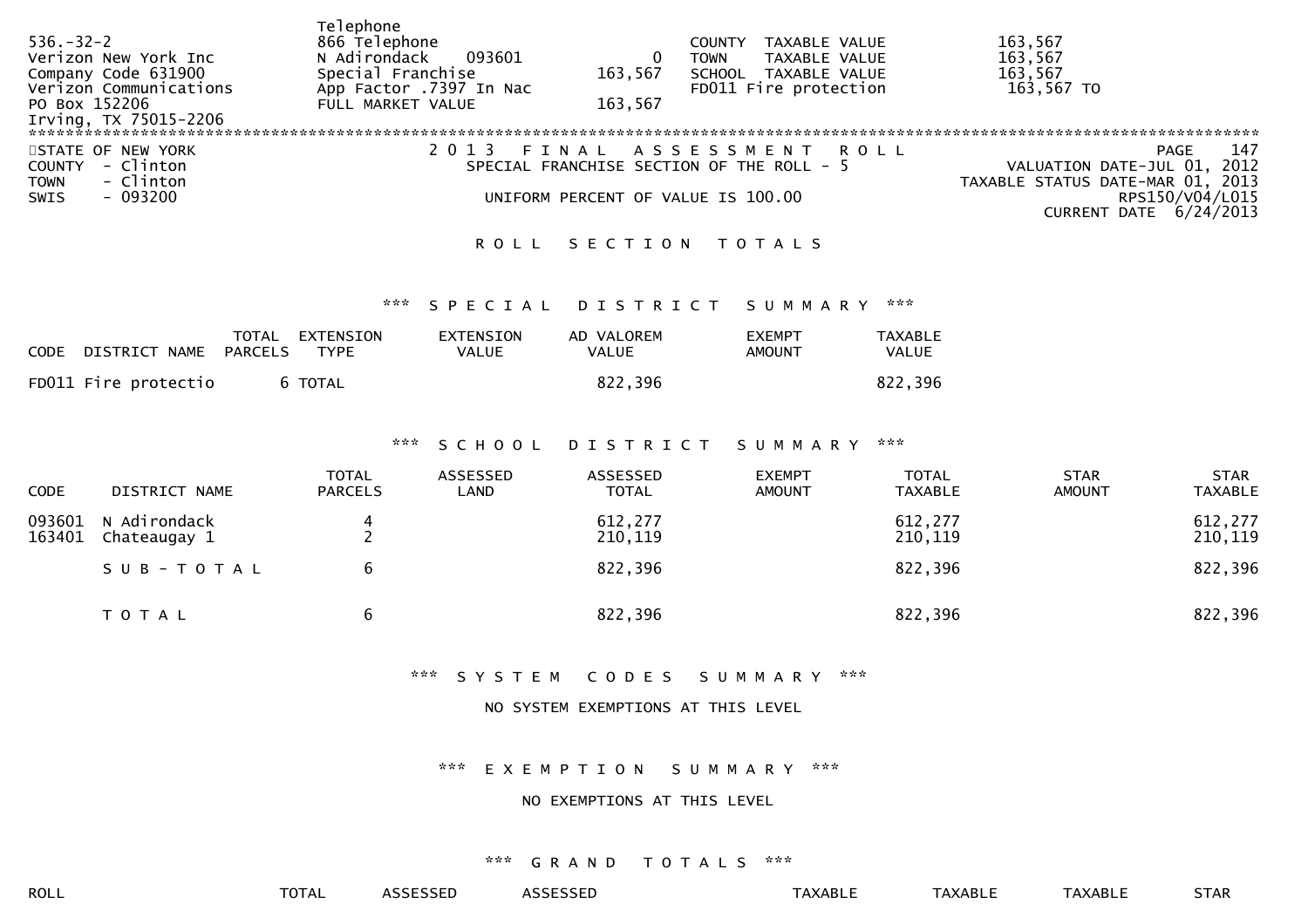| <b>SEC</b>                            | DESCRIPTION                                                                                                                                 | <b>PARCELS</b> | LAND                                                                                                                                                                                            |                   | <b>TOTAL</b>                                                                                                                       |             | <b>COUNTY</b>                                                                          | <b>TOWN</b> | <b>SCHOOL</b>                               | <b>TAXABLE</b>                                                                        |
|---------------------------------------|---------------------------------------------------------------------------------------------------------------------------------------------|----------------|-------------------------------------------------------------------------------------------------------------------------------------------------------------------------------------------------|-------------------|------------------------------------------------------------------------------------------------------------------------------------|-------------|----------------------------------------------------------------------------------------|-------------|---------------------------------------------|---------------------------------------------------------------------------------------|
| 5.                                    | SPECIAL FRANCHISE                                                                                                                           |                | 6                                                                                                                                                                                               |                   | 822,396                                                                                                                            |             | 822,396                                                                                | 822,396     | 822,396                                     | 822,396                                                                               |
| <b>COUNTY</b><br><b>TOWN</b><br>SWIS  | STATE OF NEW YORK<br>- Clinton<br>- Clinton<br>$-093200$                                                                                    |                |                                                                                                                                                                                                 |                   | 2013 FINAL ASSESSMENT ROLL<br>UTILITY & R.R. SECTION OF THE ROLL - 6<br>OWNERS NAME SEQUENCE<br>UNIFORM PERCENT OF VALUE IS 100.00 |             |                                                                                        |             |                                             | 148<br><b>PAGE</b><br>VALUATION DATE-JUL 01, 2012<br>TAXABLE STATUS DATE-MAR 01, 2013 |
|                                       | TAX MAP PARCEL NUMBER<br>CURRENT OWNERS NAME                                                                                                |                | PROPERTY LOCATION & CLASS ASSESSMENT<br>SCHOOL DISTRICT                                                                                                                                         |                   | LAND                                                                                                                               |             | TAX DESCRIPTION                                                                        |             | TAXABLE VALUE                               | EXEMPTION CODE------------------COUNTY--------TOWN------SCHOOL                        |
| $38.1 - 1 - 20.1 - 1$                 | Churubusco Volunteer Fire Dept N Adirondack<br>C/O AT&T Mobility<br>Attn: NREA Tax Department<br>5405 Windward Pkwy<br>Alpharetta, GA 30004 |                | 1260 Clinton Mills Rd<br>837 Cell Tower<br>Cellular Tower<br>60'x60' leased land<br>Tower Fence Bldg<br><b>ACRES</b><br>0.01<br>EAST-0641383 NRTH-2231409<br>DEED BOOK 779<br>FULL MARKET VALUE | 093601<br>$PG-63$ | $\bf{0}$<br>118,000<br>118,000                                                                                                     | <b>TOWN</b> | COUNTY TAXABLE VALUE<br>TAXABLE VALUE<br>SCHOOL TAXABLE VALUE<br>FD011 Fire protection |             | 118,000<br>118,000<br>118,000<br>118,000 TO |                                                                                       |
|                                       |                                                                                                                                             |                |                                                                                                                                                                                                 |                   |                                                                                                                                    |             |                                                                                        |             |                                             |                                                                                       |
| $52. - 1 - 16.2$<br><b>PMB 353</b>    | Crown Atlantic Co LLC<br>4017 Washington Rd<br>McMurray, PA 15317                                                                           |                | 587 Campbell Rd<br>837 Cell Tower<br>Chateaugay 1<br>Lot 48 T6 Omt<br>Apply Factor 100% in Chat<br>Cell Tower<br>ACRES 95.40<br>EAST-0628806 NRTH-2219965<br>DEED BOOK 20011 PG-31586           | 163401<br>Pate    | 55,200<br>155,500                                                                                                                  | <b>TOWN</b> | COUNTY TAXABLE VALUE<br>TAXABLE VALUE<br>SCHOOL TAXABLE VALUE<br>FD011 Fire protection |             | 155,500<br>155,500<br>155,500<br>155,500 TO |                                                                                       |
|                                       |                                                                                                                                             |                | FULL MARKET VALUE                                                                                                                                                                               |                   | 155,500                                                                                                                            |             |                                                                                        |             |                                             |                                                                                       |
| $68. - 1 - 14. - 1$<br><b>PMB 353</b> | Crown Atlantic Co LLC<br>4017 Washington Rd<br>McMurray, PA 15317<br>********************************                                       |                | 81 Gagnier Rd<br>837 Cell Tower<br>N Adirondack<br>Leased Ld/Inst 12 6058 in<br>From Premo<br>Cell Tower<br>EAST-0639939 NRTH-2214974<br>FULL MARKET VALUE                                      | 093601            | 0<br>100,000<br>100,000                                                                                                            | <b>TOWN</b> | COUNTY TAXABLE VALUE<br>TAXABLE VALUE<br>SCHOOL TAXABLE VALUE<br>FD011 Fire protection |             | 100,000<br>100,000<br>100,000<br>100,000 TO |                                                                                       |
|                                       |                                                                                                                                             |                | Ryan Rd                                                                                                                                                                                         |                   |                                                                                                                                    |             |                                                                                        |             |                                             |                                                                                       |
| $616. - 32 - 4$                       | Noble Envrionmental Power LLC<br>8 Railroad Ave Ste 8<br>Essex, CT 06426                                                                    |                | 882 Elec Trans Imp<br>Chateaugay 1<br>1 mile collection line 70<br>Poles - Frank Co/Clin Co<br>to Ryan Rd substation                                                                            | 163401            | 0<br>800,000                                                                                                                       | <b>TOWN</b> | COUNTY TAXABLE VALUE<br>TAXABLE VALUE<br>SCHOOL TAXABLE VALUE<br>FD011 Fire protection |             | 800,000<br>800,000<br>800,000<br>800,000 TO |                                                                                       |
|                                       |                                                                                                                                             |                | FULL MARKET VALUE                                                                                                                                                                               |                   | 800,000                                                                                                                            |             |                                                                                        |             |                                             | 38. -1-21. -1 *****************                                                       |
| $38. - 1 - 21. - 1$                   | NY RSA 2 Cellular Partnership                                                                                                               |                | Looby Rd<br>837 Cell Tower<br>N Adirondack                                                                                                                                                      | 093601            | 100                                                                                                                                | <b>TOWN</b> | COUNTY TAXABLE VALUE<br>TAXABLE VALUE                                                  |             | 110,000<br>110,000                          |                                                                                       |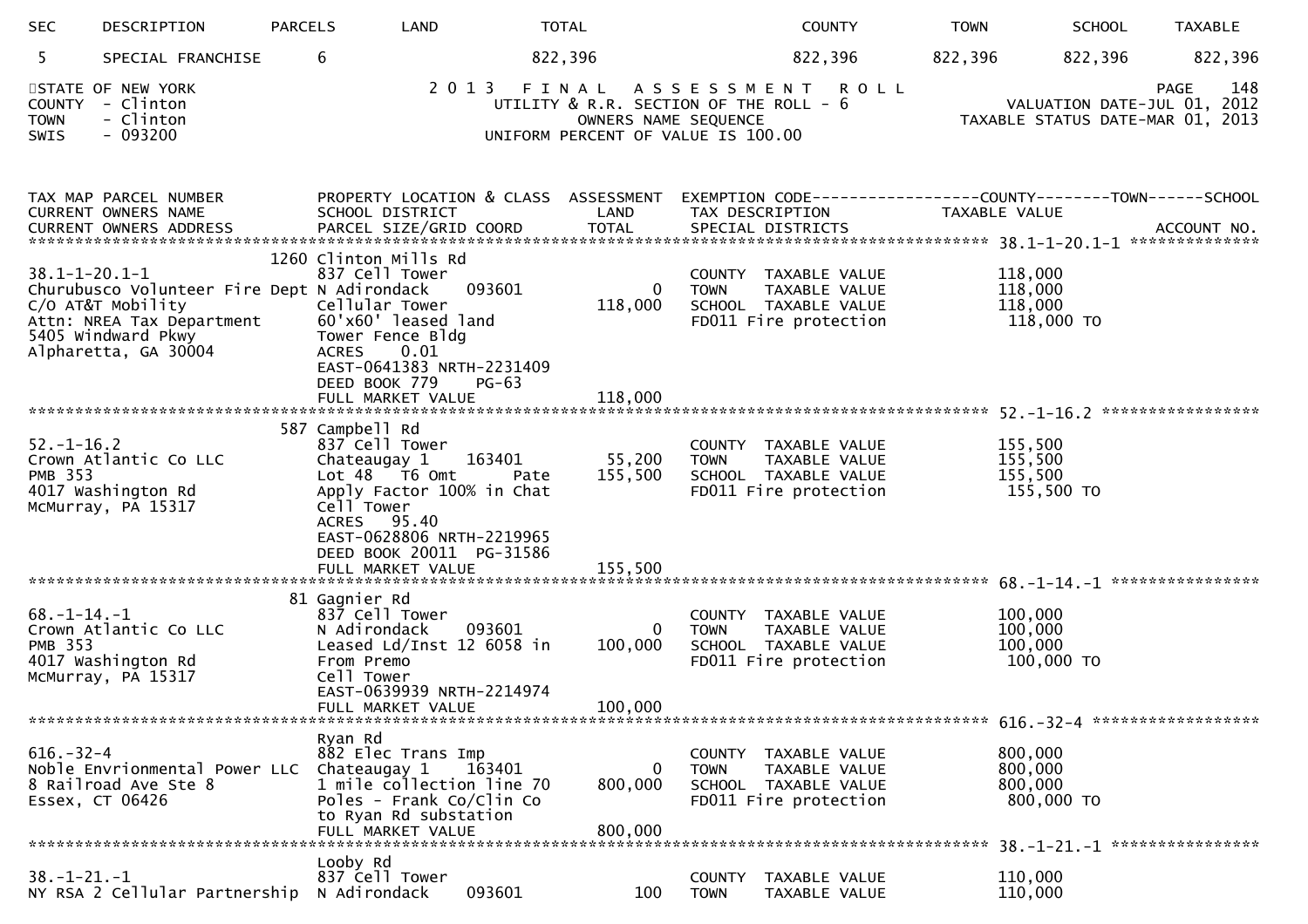| dba Verizon Wireless<br>Mail Stop 4AW100<br>1 Verizon Way<br>Basking Ridge, NJ 07920                                                                     | Lot 54<br>T6 Omt<br>Pate<br>0.01<br><b>ACRES</b><br>EAST-0637585 NRTH-2229146<br>DEED BOOK 977<br>PG-318                                                                                  | 110,000                 | SCHOOL TAXABLE VALUE<br>FD011 Fire protection                                                              | 110,000<br>110,000 TO                                                           |
|----------------------------------------------------------------------------------------------------------------------------------------------------------|-------------------------------------------------------------------------------------------------------------------------------------------------------------------------------------------|-------------------------|------------------------------------------------------------------------------------------------------------|---------------------------------------------------------------------------------|
| STATE OF NEW YORK<br>COUNTY - Clinton<br>- Clinton<br><b>TOWN</b><br>$-093200$<br>SWIS                                                                   |                                                                                                                                                                                           | OWNERS NAME SEQUENCE    | 2013 FINAL ASSESSMENT ROLL<br>UTILITY & R.R. SECTION OF THE ROLL - 6<br>UNIFORM PERCENT OF VALUE IS 100.00 | 149<br>PAGE<br>VALUATION DATE-JUL 01, 2012<br>TAXABLE STATUS DATE-MAR 01, 2013  |
| TAX MAP PARCEL NUMBER<br><b>CURRENT OWNERS NAME</b>                                                                                                      | PROPERTY LOCATION & CLASS ASSESSMENT<br>SCHOOL DISTRICT                                                                                                                                   | LAND                    | TAX DESCRIPTION                                                                                            | EXEMPTION CODE------------------COUNTY--------TOWN------SCHOOL<br>TAXABLE VALUE |
| $68. - 1 - 4.4$<br><b>NYSEG</b><br>Attn: Utility Shared Services<br>Local Tax Dept Freeport<br>70 Farm View Dr<br>New Gloucester, ME 04260               | 6471 Rt 11<br>871 Elec-Gas Facil<br>N Adirondack<br>093601<br>Electric & Gas Facility<br>App Factor 100 % In Nac<br>ACRES 18.20<br>EAST-0641782 NRTH-2214738<br>DEED BOOK 794<br>$PG-228$ | 21,100<br>512,300       | COUNTY TAXABLE VALUE<br>TAXABLE VALUE<br><b>TOWN</b><br>SCHOOL TAXABLE VALUE<br>FD011 Fire protection      | 512,300<br>512,300<br>512,300<br>512,300 TO                                     |
|                                                                                                                                                          | FULL MARKET VALUE                                                                                                                                                                         | 512,300                 |                                                                                                            |                                                                                 |
| 632. - 9999 - 131. 600 - 1881<br><b>NYSEG</b><br>Attn: Utility Shared Services<br>Local Tax Dept Freeport<br>70 Farm View Dr<br>New Gloucester, ME 04260 | Outside Plant<br>884 Elec Dist Out<br>N Adirondack<br>093601<br>Loc #888888 Poles, wires, c<br>App Factor .7397 In Nac<br>FULL MARKET VALUE                                               | 0<br>941,188<br>941,188 | COUNTY TAXABLE VALUE<br>TAXABLE VALUE<br><b>TOWN</b><br>SCHOOL TAXABLE VALUE<br>FD011 Fire protection      | 941,188<br>941,188<br>941,188<br>941,188 TO                                     |
| 632. - 9999 - 131. 600 - 1882<br><b>NYSEG</b><br>Attn: Utility Shared Services<br>Local Tax Dept Freeport<br>70 Farm View Dr                             | Outside Plant<br>884 Elec Dist Out<br>Chateaugay 1<br>163401<br>Loc #888888 Poles, wires, c<br>App Fact .2603 In CCS<br>FULL MARKET VALUE                                                 | 0<br>331,203<br>331,203 | COUNTY TAXABLE VALUE<br><b>TOWN</b><br>TAXABLE VALUE<br>SCHOOL TAXABLE VALUE<br>FD011 Fire protection      | 331,203<br>331,203<br>331,203<br>331,203 TO                                     |
| 632. - 9999 - 631. 900 - 1881<br>Verizon New York Inc<br>Company Code 631900<br>Verizon Communications<br>PO Box 152206<br>Irving, TX 75015-2206         | Outside Plant<br>836 Telecom. eq.<br>093601<br>N Adirondack<br>Loc #888888<br>App Factor .7397 In Nac<br>FULL MARKET VALUE                                                                | 0<br>96,689<br>96,689   | COUNTY TAXABLE VALUE<br>TAXABLE VALUE<br><b>TOWN</b><br>SCHOOL TAXABLE VALUE<br>FD011 Fire protection      | *****<br>96,689<br>96,689<br>96,689<br>96,689 TO                                |
| 632. -9999-631.900-1882<br>Verizon New York Inc<br>Company Code 631900<br>Verizon Communications<br>PO Box 152206                                        | Outside Plant<br>836 Telecom. eq.<br>163401<br>Chateaugay 1<br>Loc #888888 Poles, wires, c<br>App Factor .2603 In Ccs<br>FULL MARKET VALUE                                                | 0<br>34,025<br>34,025   | COUNTY TAXABLE VALUE<br><b>TOWN</b><br>TAXABLE VALUE<br>SCHOOL TAXABLE VALUE<br>FD011 Fire protection      | 34,025<br>34,025<br>34,025<br>34,025 TO                                         |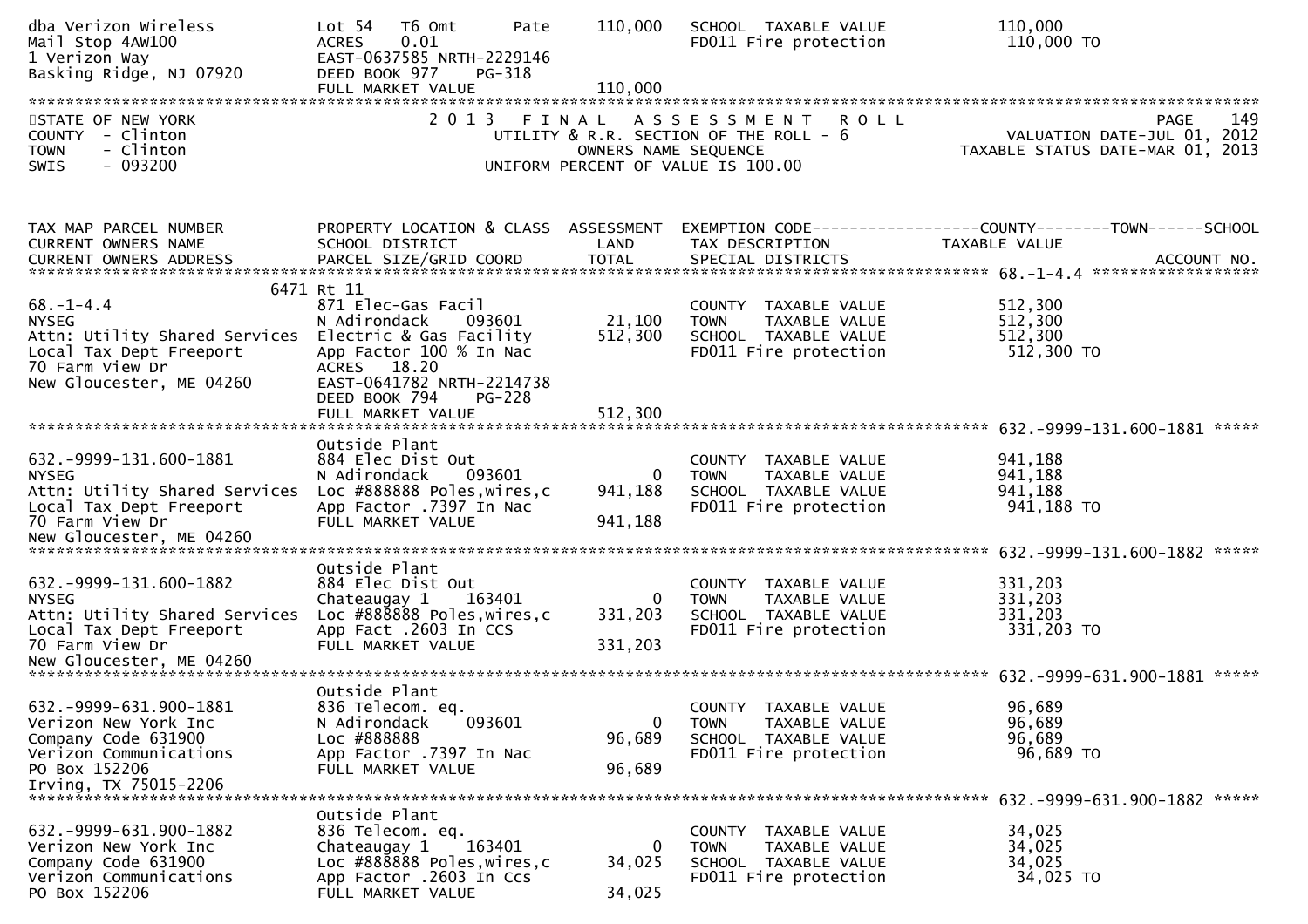| Irving, TX 75015-2206                                             |                                                                      |                                                                                |
|-------------------------------------------------------------------|----------------------------------------------------------------------|--------------------------------------------------------------------------------|
| STATE OF NEW YORK<br>COUNTY - Clinton<br>- Clinton<br><b>TOWN</b> | 2013 FINAL ASSESSMENT ROLL<br>UTILITY & R.R. SECTION OF THE ROLL - 6 | 150<br>PAGE<br>VALUATION DATE-JUL 01, 2012<br>TAXABLE STATUS DATE-MAR 01, 2013 |
| - 093200<br>SWIS                                                  | UNIFORM PERCENT OF VALUE IS 100.00                                   | RPS150/V04/L015<br>CURRENT DATE 6/24/2013                                      |

ROLL SECTION TOTALS

### \*\*\* S P E C I A L D I S T R I C T S U M M A R Y \*\*\*

| CODE DISTRICT NAME PARCELS | TOTAL EXTENSION<br><b>TYPE</b> | EXTENSION<br>VALUE | AD VALOREM<br>VALUE | <b>EXEMPT</b><br>AMOUNT | TAXABLE<br>VALUE |
|----------------------------|--------------------------------|--------------------|---------------------|-------------------------|------------------|
| FD011 Fire protectio       | 10 TOTAL                       |                    | 3198,905            |                         | 3198,905         |

### \*\*\* S C H O O L D I S T R I C T S U M M A R Y \*\*\*

| <b>CODE</b>      | DISTRICT NAME                | <b>TOTAL</b><br><b>PARCELS</b> | ASSESSED<br>LAND | <b>ASSESSED</b><br><b>TOTAL</b> | <b>EXEMPT</b><br><b>AMOUNT</b> | <b>TOTAL</b><br>TAXABLE | <b>STAR</b><br><b>AMOUNT</b> | <b>STAR</b><br>TAXABLE |
|------------------|------------------------------|--------------------------------|------------------|---------------------------------|--------------------------------|-------------------------|------------------------------|------------------------|
| 093601<br>163401 | N Adirondack<br>Chateaugay 1 | 6<br>4                         | 21,200<br>55,200 | 1878, 177<br>1320,728           |                                | 1878, 177<br>1320,728   |                              | 1878, 177<br>1320,728  |
|                  | SUB-TOTAL                    | 10                             | 76,400           | 3198,905                        |                                | 3198,905                |                              | 3198,905               |
|                  | <b>TOTAL</b>                 | 10                             | 76,400           | 3198,905                        |                                | 3198,905                |                              | 3198,905               |

\*\*\* S Y S T E M C O D E S S U M M A R Y \*\*\*

NO SYSTEM EXEMPTIONS AT THIS LEVEL

\*\*\* E X E M P T I O N S U M M A R Y \*\*\*

NO EXEMPTIONS AT THIS LEVEL

#### \*\*\* G R A N D T O T A L S \*\*\*

| ROLL<br><b>SEC</b> | DESCRIPTION                           | <b>TOTAL</b><br><b>PARCELS</b> | ASSESSED<br>LAND | ASSESSED<br><b>TOTAL</b> | TAXABLE<br><b>COUNTY</b>                                              | TAXABLE<br><b>TOWN</b> | TAXABLE<br><b>SCHOOL</b>    | <b>STAR</b><br>TAXABLE |
|--------------------|---------------------------------------|--------------------------------|------------------|--------------------------|-----------------------------------------------------------------------|------------------------|-----------------------------|------------------------|
| - 6                | UTILITIES & N.C.                      | 10                             | 76.400           | 3198.905                 | 3198,905                                                              | 3198,905               | 3198,905                    | 3198,905               |
|                    | STATE OF NEW YORK<br>COUNTY - Clinton |                                |                  |                          | 2013 FINAL ASSESSMENT ROLL<br>WHOLLY EXEMPT SECTION OF THE ROLL - $8$ |                        | VALUATION DATE-JUL 01, 2012 | 151<br>PAGE            |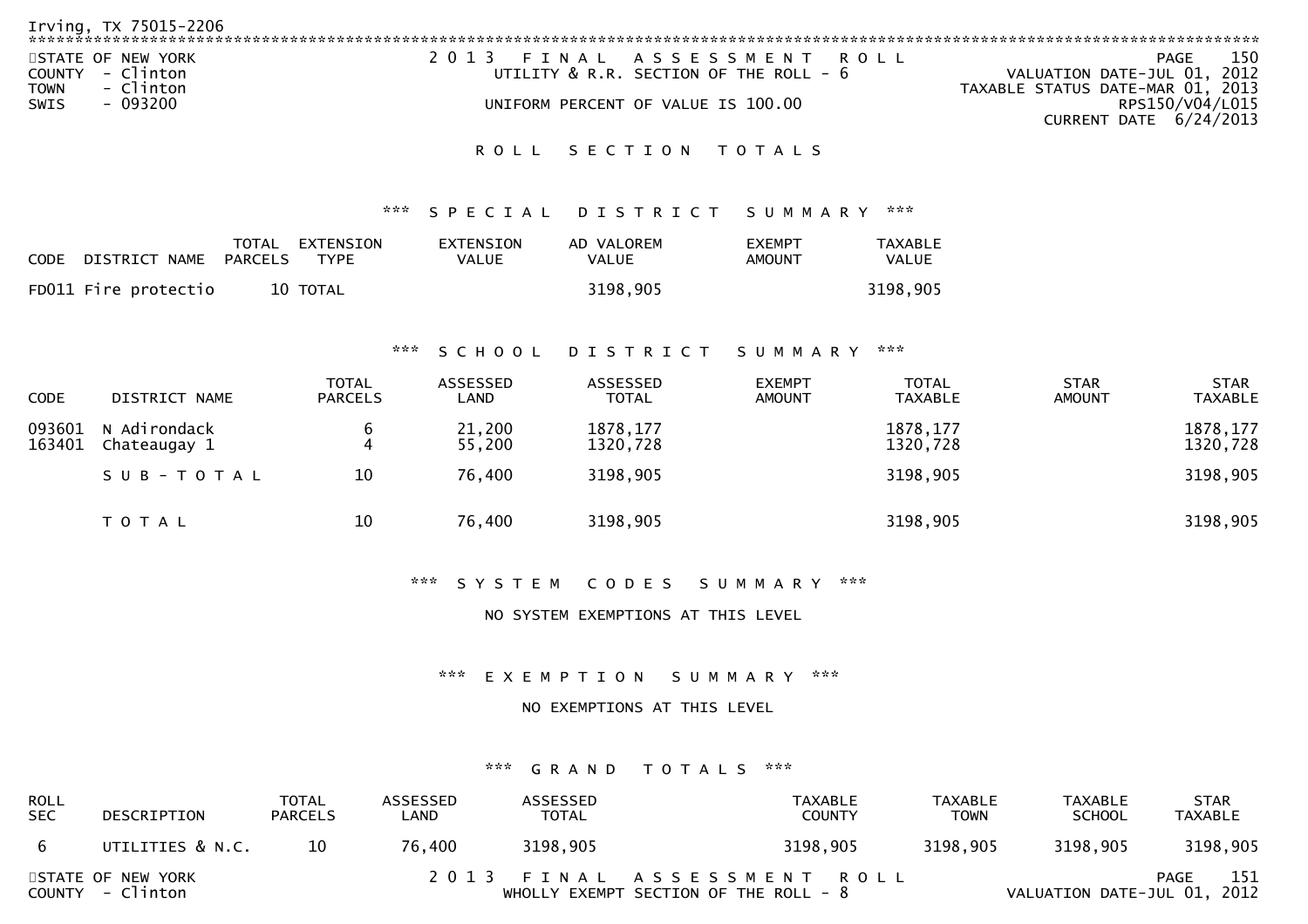# TOWN - Clinton OWNERS NAME SEQUENCE TAXABLE STATUS DATE-MAR 01, 2013SWIS - 093200 UNIFORM PERCENT OF VALUE IS 100.00

| TAX MAP PARCEL NUMBER                         | PROPERTY LOCATION & CLASS ASSESSMENT    |                      | EXEMPTION CODE------------------COUNTY-------TOWN------SCHOOL |                                         |                |                    |
|-----------------------------------------------|-----------------------------------------|----------------------|---------------------------------------------------------------|-----------------------------------------|----------------|--------------------|
| <b>CURRENT OWNERS NAME</b>                    | SCHOOL DISTRICT                         | LAND<br><b>TOTAL</b> | TAX DESCRIPTION                                               | TAXABLE VALUE                           |                |                    |
| <b>CURRENT OWNERS ADDRESS</b>                 | PARCEL SIZE/GRID COORD                  |                      | SPECIAL DISTRICTS                                             |                                         |                | ACCOUNT NO.        |
|                                               | 113-91 Frontier Rd                      |                      |                                                               |                                         |                |                    |
| $7. - 1 - 20. - 1$                            | 240 Rural res                           |                      | NONPR RELI 25110                                              | 85,000                                  | 85.000         | 85,000             |
| Apostles Of Infinite Love Inc N Adirondack    | 093601                                  | 36,000               | COUNTY TAXABLE VALUE                                          | 0                                       |                |                    |
| 113 Frontier Rd                               | 40.00<br><b>ACRES</b>                   | 85,000               | <b>TOWN</b><br>TAXABLE VALUE                                  | $\Omega$                                |                |                    |
| Churubusco, NY 12923                          | EAST-0635865 NRTH-2242234               |                      | SCHOOL TAXABLE VALUE                                          | $\Omega$                                |                |                    |
|                                               | DEED BOOK 558<br>PG-964                 |                      | FD011 Fire protection                                         |                                         | 0 <sub>T</sub> |                    |
|                                               | FULL MARKET VALUE                       | 85,000               | 85,000 EX                                                     |                                         |                |                    |
|                                               |                                         |                      |                                                               |                                         |                |                    |
|                                               | 1 Looby Rd                              |                      |                                                               |                                         |                |                    |
| $38. - 1 - 23$                                | 411 Apartment                           |                      | UDC PROJEC 28110                                              | 228,000                                 | 228,000        | 228,000            |
| Churubusco Sr Citizens Corp                   | 093601<br>N Adirondack                  | 6,000                | COUNTY TAXABLE VALUE                                          | $\mathbf{0}$                            |                |                    |
| 1 Looby Rd                                    | Lot 54 T6 Omt<br>Pate                   | 228,000              | TAXABLE VALUE<br><b>TOWN</b>                                  | $\Omega$                                |                |                    |
| Churubusco, NY 12923                          | <b>ACRES</b><br>2.40                    |                      | SCHOOL TAXABLE VALUE                                          | $\Omega$                                |                |                    |
|                                               | EAST-0638966 NRTH-2230506               |                      | FD011 Fire protection                                         |                                         | 0 <sub>T</sub> |                    |
|                                               | DEED BOOK 667<br>PG-218                 |                      | 228,000 EX                                                    |                                         |                |                    |
|                                               | FULL MARKET VALUE                       | 228,000              |                                                               |                                         |                |                    |
|                                               |                                         |                      |                                                               |                                         |                |                    |
|                                               | 1301 Clinton Mills Rd                   |                      |                                                               |                                         |                |                    |
| $38.1 - 1 - 28$                               | 662 Police/fire                         |                      | INCVOLFIRE 26400                                              | 127,100                                 | 127,100        | 127,100            |
| Churubusco Volunteer Fire                     | 093601<br>N Adirondack<br>Lot 55 T6 Omt | 3,600                | COUNTY TAXABLE VALUE                                          | 0<br>$\Omega$                           |                |                    |
| 1301 Clinton Mills Rd<br>Churubusco, NY 12923 | Pate<br>FRNT 132.00 DPTH 107.00         | 127,100              | <b>TOWN</b><br>TAXABLE VALUE<br>SCHOOL TAXABLE VALUE          |                                         |                |                    |
|                                               | EAST-0640320 NRTH-2230763               |                      | FD011 Fire protection                                         | $0$ TO                                  |                |                    |
|                                               | DEED BOOK 20051 PG-87958                |                      | 127,100 EX                                                    |                                         |                |                    |
|                                               | FULL MARKET VALUE                       | 127,100              |                                                               |                                         |                |                    |
|                                               |                                         |                      |                                                               |                                         |                |                    |
|                                               | Clinton Mills Rd                        |                      |                                                               |                                         |                |                    |
| $38.1 - 1 - 20.1$                             | 321 Abandoned ag                        |                      | INCVOLFIRE 26400                                              | 14,500                                  | 14,500         | 14,500             |
| Churubusco Volunteer Fire Co                  | N Adirondack<br>093601                  | 14,500               | COUNTY TAXABLE VALUE                                          | $\mathbf{0}$                            |                |                    |
| Box 135 Campbell Rd                           | Lot 66 T6 Omt<br>Pate                   | 14,500<br>14,500     | <b>TOWN</b><br>TAXABLE VALUE                                  | $\Omega$                                |                |                    |
| Churubusco, NY 12923                          | ACRES 14.00                             |                      | SCHOOL TAXABLE VALUE                                          | $\Omega$                                |                |                    |
|                                               | EAST-0641383 NRTH-2231409               |                      | FD011 Fire protection                                         |                                         | $0$ TO         |                    |
|                                               | DEED BOOK 779<br><b>PG-63</b>           |                      | 14,500 EX                                                     |                                         |                |                    |
|                                               |                                         |                      |                                                               |                                         |                |                    |
|                                               |                                         |                      |                                                               |                                         |                |                    |
|                                               | Rt 189                                  |                      |                                                               |                                         |                |                    |
| $23. - 1 - 7.2$                               | 321 Abandoned ag                        |                      | NONPR CORP 25300                                              | 26,300                                  | 26,300         | 26,300             |
| Chylinski-Polubinski Trust Ksi N Adirondack   | 093601                                  | 26,300               | COUNTY TAXABLE VALUE                                          | 0                                       |                |                    |
| 529 Dunkirk Rd                                | Lot $76$ Omt $6$                        | 26,300               | TAXABLE VALUE<br><b>TOWN</b>                                  | $\Omega$                                |                |                    |
| Anneslie, MD 21212                            | ACRES 37.50                             |                      | SCHOOL TAXABLE VALUE                                          |                                         |                |                    |
|                                               | EAST-0645568 NRTH-2237227               |                      | FD011 Fire protection                                         |                                         | 0 <sub>T</sub> |                    |
|                                               | DEED BOOK 20001 PG-23347                |                      | 26,300 EX                                                     |                                         |                |                    |
|                                               | FULL MARKET VALUE                       | 26,300               |                                                               |                                         |                |                    |
| STATE OF NEW YORK                             | 2 0 1 3<br>FINAL                        |                      | A S S E S S M E N T<br>R O L L                                |                                         |                | 152<br><b>PAGE</b> |
| COUNTY - Clinton                              |                                         |                      | WHOLLY EXEMPT SECTION OF THE ROLL $-8$                        | 252 PAGE<br>VALUATION DATE-JUL 01, 2012 |                |                    |
| <b>TOWN</b><br>- Clinton                      |                                         |                      | OWNERS NAME SEQUENCE                                          | TAXABLE STATUS DATE-MAR 01, 2013        |                |                    |
| <b>SWIS</b><br>- 093200                       |                                         |                      | UNIFORM PERCENT OF VALUE IS 100.00                            |                                         |                |                    |
|                                               |                                         |                      |                                                               |                                         |                |                    |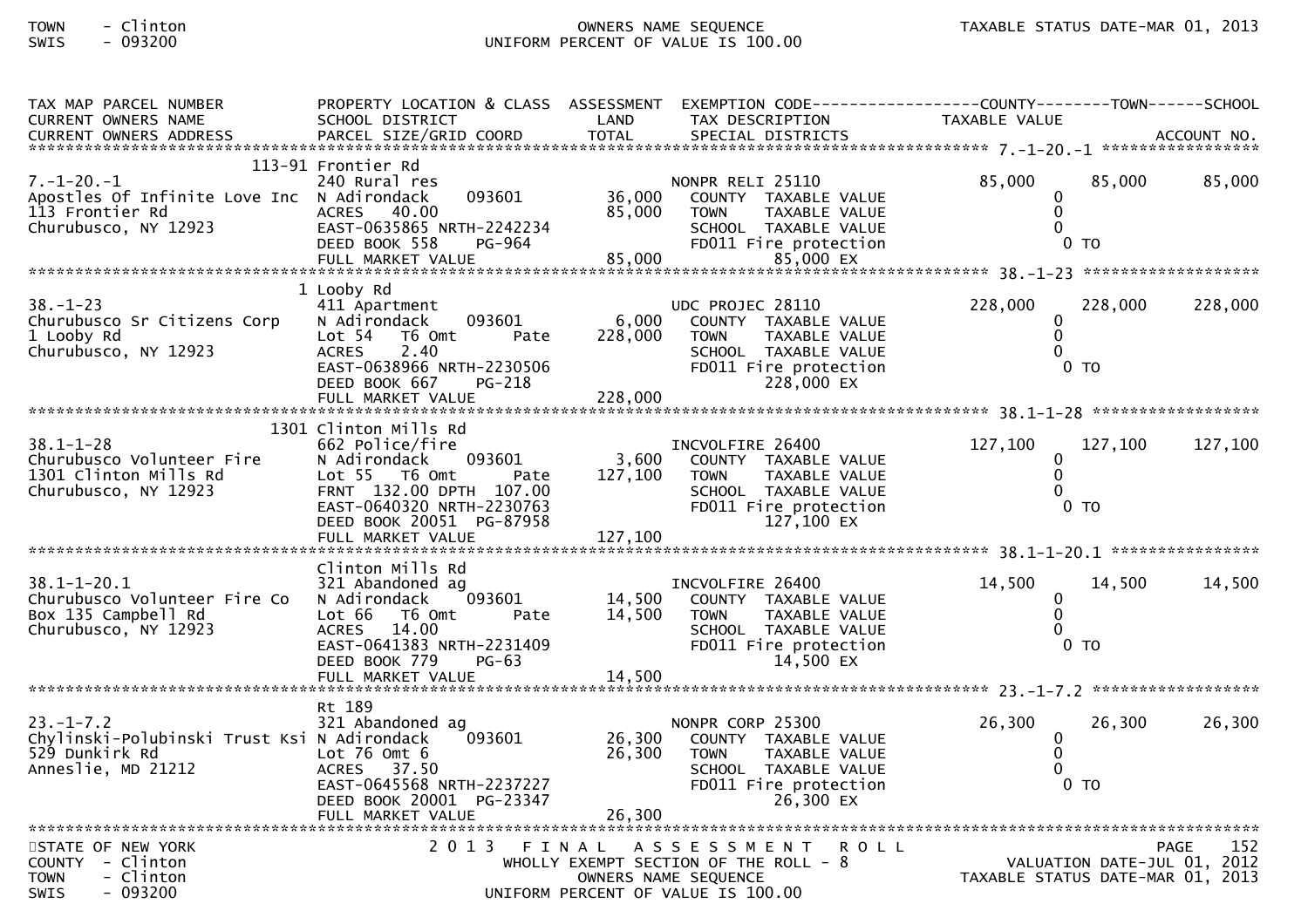| TAX MAP PARCEL NUMBER<br>CURRENT OWNERS NAME<br>CURRENT OWNERS ADDRESS                                              | PROPERTY LOCATION & CLASS ASSESSMENT<br>SCHOOL DISTRICT                                                                                                                                           | LAND                        | EXEMPTION CODE-----------------COUNTY--------TOWN------SCHOOL<br>TAX DESCRIPTION                                                        | TAXABLE VALUE                                                      |                           |                                            |
|---------------------------------------------------------------------------------------------------------------------|---------------------------------------------------------------------------------------------------------------------------------------------------------------------------------------------------|-----------------------------|-----------------------------------------------------------------------------------------------------------------------------------------|--------------------------------------------------------------------|---------------------------|--------------------------------------------|
| $24. - 1 - 1.3$<br>Chylinski-Polubinski Trust Ksi N Adirondack<br>529 Dunkirk Rd<br>Anneslie, MD 21212              | Clinton Mills Rd<br>920 Priv Hunt/Fi<br>093601<br>Lot 76 & 65 T6omt<br>ACRES 875.00<br>EAST-0646838 NRTH-2236918<br>DEED BOOK 20001 PG-23347                                                      | 161,000<br>171,000          | NONPR CORP 25300<br>COUNTY TAXABLE VALUE<br><b>TOWN</b><br>TAXABLE VALUE<br>SCHOOL TAXABLE VALUE<br>FD011 Fire protection<br>171,000 EX | 171,000<br>0<br>0<br>$\Omega$                                      | 171,000<br>0 <sub>T</sub> | 171,000                                    |
|                                                                                                                     | 1343 Clinton Mills Rd                                                                                                                                                                             |                             |                                                                                                                                         |                                                                    |                           |                                            |
| $38. - 1 - 2$<br>Immaculate Heart Of Mary<br>c/o St Edmunds Church<br>Cemetery<br>PO Box 119<br>Ellenburg, NY 12933 | 695 Cemetery<br>093601<br>N Adirondack<br>Lot 67 76 0mt<br>Pate<br>New Cemetery<br><b>ACRES</b><br>3.84<br>EAST-0638764 NRTH-2231723<br>DEED BOOK 80<br>PG-468                                    | 19,200<br>20,200            | PRI CMTERY 27350<br>COUNTY TAXABLE VALUE<br><b>TOWN</b><br>TAXABLE VALUE<br>SCHOOL TAXABLE VALUE<br>FD011 Fire protection<br>20,200 EX  | 20,200<br>0<br>$\mathbf 0$<br>$\Omega$                             | 20,200<br>0 <sub>T</sub>  | 20,200                                     |
|                                                                                                                     | FULL MARKET VALUE                                                                                                                                                                                 | 20,200                      |                                                                                                                                         |                                                                    |                           |                                            |
|                                                                                                                     |                                                                                                                                                                                                   |                             |                                                                                                                                         |                                                                    |                           |                                            |
| $38.1 - 1 - 35$<br>Immaculate Heart of Mary<br>Rt 189<br>Churubusco, NY 12923                                       | 595 Rt 189<br>695 Cemetery<br>N Adirondack<br>093601<br>Lot <sub>55</sub><br>T6 Omt<br>Pate<br>old Cemetery<br><b>ACRES</b><br>1.57<br>EAST-0639360 NRTH-2230586<br><b>PG-146</b><br>DEED BOOK 35 | 7,900<br>7,900              | PRI CMTERY 27350<br>COUNTY TAXABLE VALUE<br>TAXABLE VALUE<br><b>TOWN</b><br>SCHOOL TAXABLE VALUE<br>FD011 Fire protection<br>7,900 EX   | 7,900<br>$\bf{0}$<br>$\mathbf{0}$                                  | 7,900<br>$0$ TO           | 7,900                                      |
| 556-560 Rt 189                                                                                                      |                                                                                                                                                                                                   |                             |                                                                                                                                         |                                                                    |                           |                                            |
| $38.1 - 1 - 36$<br>Immaculate Heart Of Mary<br>c/o St Edmunds Church<br>PO Box 119<br>Ellenburg, NY 12933           | 620 Religious<br>N Adirondack<br>093601<br>Lot 66<br>T6 Omt<br>Pate<br><b>ACRES</b><br>1.57<br>EAST-0639309 NRTH-2230910<br>$PG-75$<br>DEED BOOK 205                                              | 7,900<br>301,600            | NONPR RELI 25110<br>COUNTY TAXABLE VALUE<br>TAXABLE VALUE<br><b>TOWN</b><br>SCHOOL TAXABLE VALUE<br>FD011 Fire protection               | 301,600<br>0<br>$\mathbf{0}$<br>90,000 TO                          | 301,600                   | 301,600                                    |
|                                                                                                                     |                                                                                                                                                                                                   |                             |                                                                                                                                         |                                                                    |                           |                                            |
|                                                                                                                     | 464 Jones Rd                                                                                                                                                                                      |                             |                                                                                                                                         |                                                                    |                           |                                            |
| $7. - 1 - 26. - 152$<br>Marble River LLC<br>808 Travis St Ste 700<br>Houston, TX 77002                              | 877 Elc Pwr Othr<br>163401<br>Chateaugay 1<br>Lot 88 T6 Omt<br>Pate<br>Fountain & Brusco<br><b>ACRES</b><br>0.01<br>EAST-0631568 NRTH-2241019<br>FULL MARKET VALUE                                | 100<br>3250,000<br>3250,000 | MUN INDDEV 18020<br>COUNTY TAXABLE VALUE<br>TAXABLE VALUE<br><b>TOWN</b><br>SCHOOL TAXABLE VALUE<br>FD011 Fire protection               | 3250,000<br>$\mathbf{0}$<br>$\bf{0}$<br>$\mathbf 0$<br>3250,000 TO | 3250,000                  | 3250,000                                   |
|                                                                                                                     |                                                                                                                                                                                                   |                             |                                                                                                                                         |                                                                    |                           |                                            |
| STATE OF NEW YORK<br>- Clinton<br><b>COUNTY</b><br>- Clinton<br><b>TOWN</b>                                         | 2 0 1 3                                                                                                                                                                                           |                             | FINAL ASSESSMENT<br>R O L L<br>WHOLLY EXEMPT SECTION OF THE ROLL - 8<br>OWNERS NAME SEQUENCE                                            | TAXABLE STATUS DATE-MAR 01, 2013                                   |                           | 153<br>PAGE<br>VALUATION DATE-JUL 01, 2012 |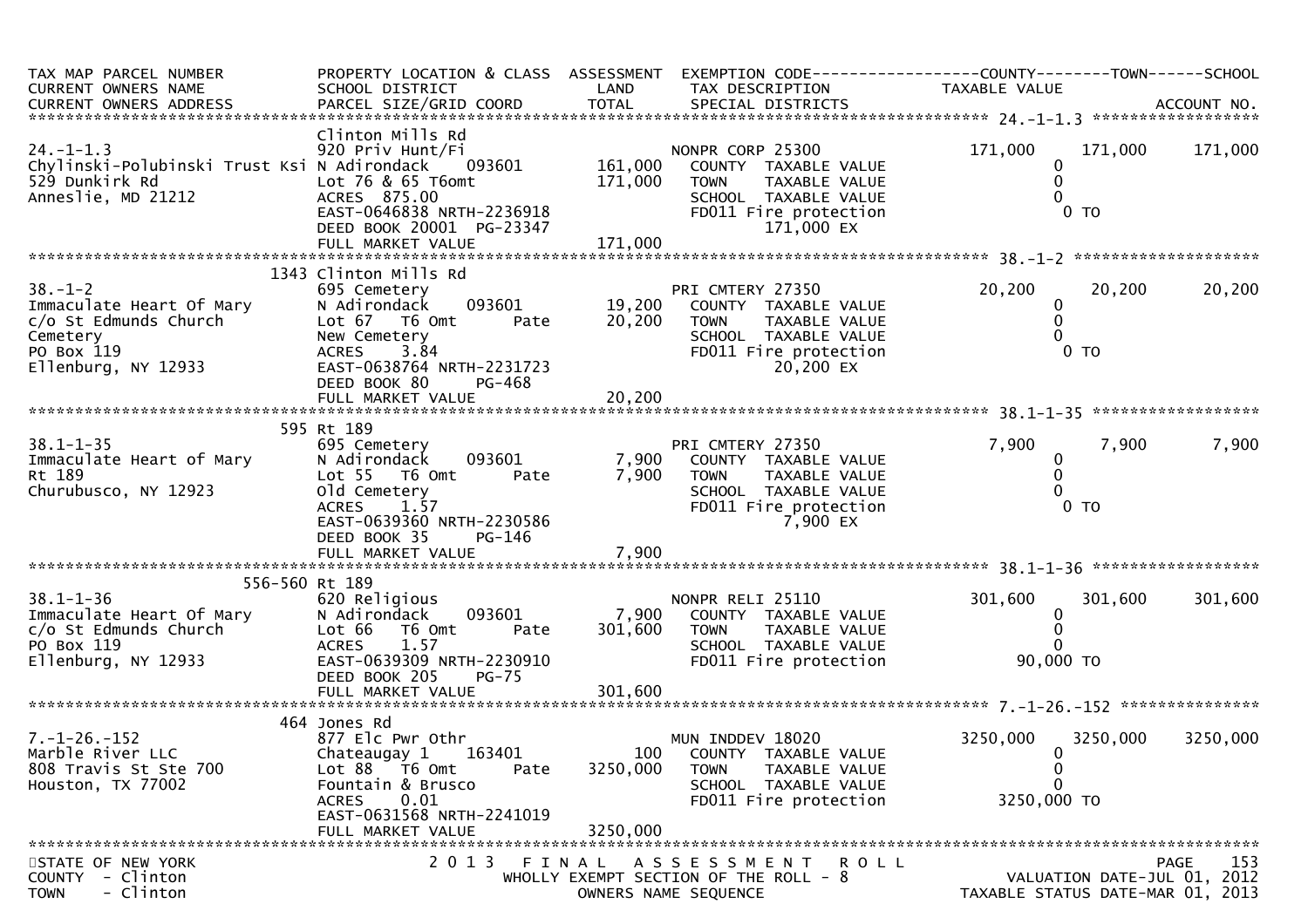$-093200$ SWIS

| TAX MAP PARCEL NUMBER                    | PROPERTY LOCATION & CLASS ASSESSMENT           |          |                                               | EXEMPTION CODE------------------COUNTY--------TOWN------SCHOOL |                    |
|------------------------------------------|------------------------------------------------|----------|-----------------------------------------------|----------------------------------------------------------------|--------------------|
| CURRENT OWNERS NAME                      | SCHOOL DISTRICT                                | LAND     | TAX DESCRIPTION                               | TAXABLE VALUE                                                  |                    |
|                                          |                                                |          |                                               |                                                                |                    |
| $8. - 1 - 9. - 163$                      | 140 Marys Way<br>877 Elc Pwr Othr              |          | MUN INDDEV 18020                              | 3250,000                                                       | 3250,000           |
| Marble River LLC                         | 093601<br>N Adirondack                         | 100      | COUNTY TAXABLE VALUE                          | 3250,000<br>$\Omega$                                           |                    |
| 808 Travis St Ste 700                    | Lot 86<br>T6 Omt<br>Pate                       | 3250,000 | TAXABLE VALUE<br><b>TOWN</b>                  |                                                                |                    |
| Houston, TX 77002                        | John & Lucia Pollic                            |          | SCHOOL TAXABLE VALUE                          |                                                                |                    |
|                                          | 0.01<br>ACRES<br>EAST-0640038 NRTH-2242505     |          | FD011 Fire protection                         | 3250,000 TO                                                    |                    |
|                                          |                                                |          |                                               |                                                                |                    |
|                                          |                                                |          |                                               |                                                                |                    |
|                                          | 203 Mikes Way                                  |          |                                               |                                                                |                    |
| $8. -1 - 10.1 - 170$<br>Marble River LLC | 877 Elc Pwr Othr<br>093601<br>N Adirondack     | 100      | MUN INDDEV 18020<br>COUNTY TAXABLE VALUE      | 3250,000<br>3250,000                                           | 3250,000           |
| 808 Travis St Ste 700                    | Lot 86 T6omt                                   | 3250,000 | <b>TOWN</b><br>TAXABLE VALUE                  |                                                                |                    |
| Houston, TX 77002                        | John Osakowicz                                 |          | SCHOOL TAXABLE VALUE                          |                                                                |                    |
|                                          | ACRES 0.01<br>EAST-0641650 NRTH-2245867        |          | FD011 Fire protection                         | 3250,000 TO                                                    |                    |
|                                          | FULL MARKET VALUE                              | 3250,000 |                                               |                                                                |                    |
|                                          |                                                |          |                                               |                                                                |                    |
| $8.-1-10.41-165$                         | 266 Liberty Pole Rd<br>877 Elc Pwr Othr        |          | MUN INDDEV 18020                              | 3250,000<br>3250,000                                           | 3250,000           |
| Marble River LLC                         | 093601<br>N Adirondack                         | 100      | COUNTY TAXABLE VALUE                          |                                                                |                    |
| 808 Travis St Ste 700                    | Lot 86 T6omt                                   | 3250,000 | TAXABLE VALUE<br>TOWN                         |                                                                |                    |
| Houston, TX 77002                        | Michael & Mary LeClair                         |          | SCHOOL TAXABLE VALUE                          |                                                                |                    |
| MAY BE SUBJECT TO PAYMENT                | ACRES 0.01<br>EAST-0641459 NRTH-2242765        |          | FD011 Fire protection                         | 3250,000 TO                                                    |                    |
| UNDER AGDIST LAW TIL 2017                |                                                |          |                                               |                                                                |                    |
|                                          |                                                |          |                                               |                                                                |                    |
| $8. -1 - 10.451 - 164$                   | 60 Marys Way<br>877 Elc Pwr Othr               |          | MUN INDDEV 18020                              | 3250,000<br>3250,000                                           | 3250,000           |
| Marble River LLC                         | 093601<br>N Adirondack                         | 100      | COUNTY TAXABLE VALUE                          |                                                                |                    |
| 808 Travis St Ste 700                    | Lot 86 T6omt                                   | 3250,000 | <b>TOWN</b><br>TAXABLE VALUE                  |                                                                |                    |
| Houston, TX 77002                        | Louis & Elaine Dupras<br><b>ACRES</b><br>0.01  |          | SCHOOL TAXABLE VALUE                          | 3250,000 TO                                                    |                    |
|                                          | EAST-0640876 NRTH-2242800                      |          | FD011 Fire protection                         |                                                                |                    |
|                                          | FULL MARKET VALUE                              | 3250,000 |                                               |                                                                |                    |
|                                          |                                                |          |                                               |                                                                |                    |
| $8. -1 - 12.1 - 168$                     | 48 Mikes Way<br>877 Elc Pwr Othr               |          | MUN INDDEV 18020                              | 3250,000<br>3250,000                                           | 3250,000           |
| Marble River LLC                         | 093601<br>N Adirondack                         | 100      | COUNTY TAXABLE VALUE                          |                                                                |                    |
| 808 Travis St Ste 700                    | Lot 85 T6 Omt                                  | 3250,000 | <b>TOWN</b><br>TAXABLE VALUE                  |                                                                |                    |
| Houston, TX 77002                        | Michael & Mary LeClair<br><b>ACRES</b><br>0.01 |          | SCHOOL TAXABLE VALUE<br>FD011 Fire protection | 3250,000 TO                                                    |                    |
| MAY BE SUBJECT TO PAYMENT                | EAST-0644035 NRTH-2245340                      |          |                                               |                                                                |                    |
| UNDER AGDIST LAW TIL 2017                | FULL MARKET VALUE                              | 3250,000 |                                               |                                                                |                    |
| STATE OF NEW YORK                        |                                                |          | 2013 FINAL ASSESSMENT ROLL                    |                                                                | 154<br><b>PAGE</b> |
| - Clinton<br><b>COUNTY</b>               |                                                |          | WHOLLY EXEMPT SECTION OF THE ROLL - 8         | VALUATION DATE-JUL 01, 2012                                    |                    |
| <b>TOWN</b><br>- Clinton                 |                                                |          | OWNERS NAME SEQUENCE                          | TAXABLE STATUS DATE-MAR 01, 2013                               |                    |
| $-093200$<br>SWIS                        |                                                |          | UNIFORM PERCENT OF VALUE IS 100.00            |                                                                |                    |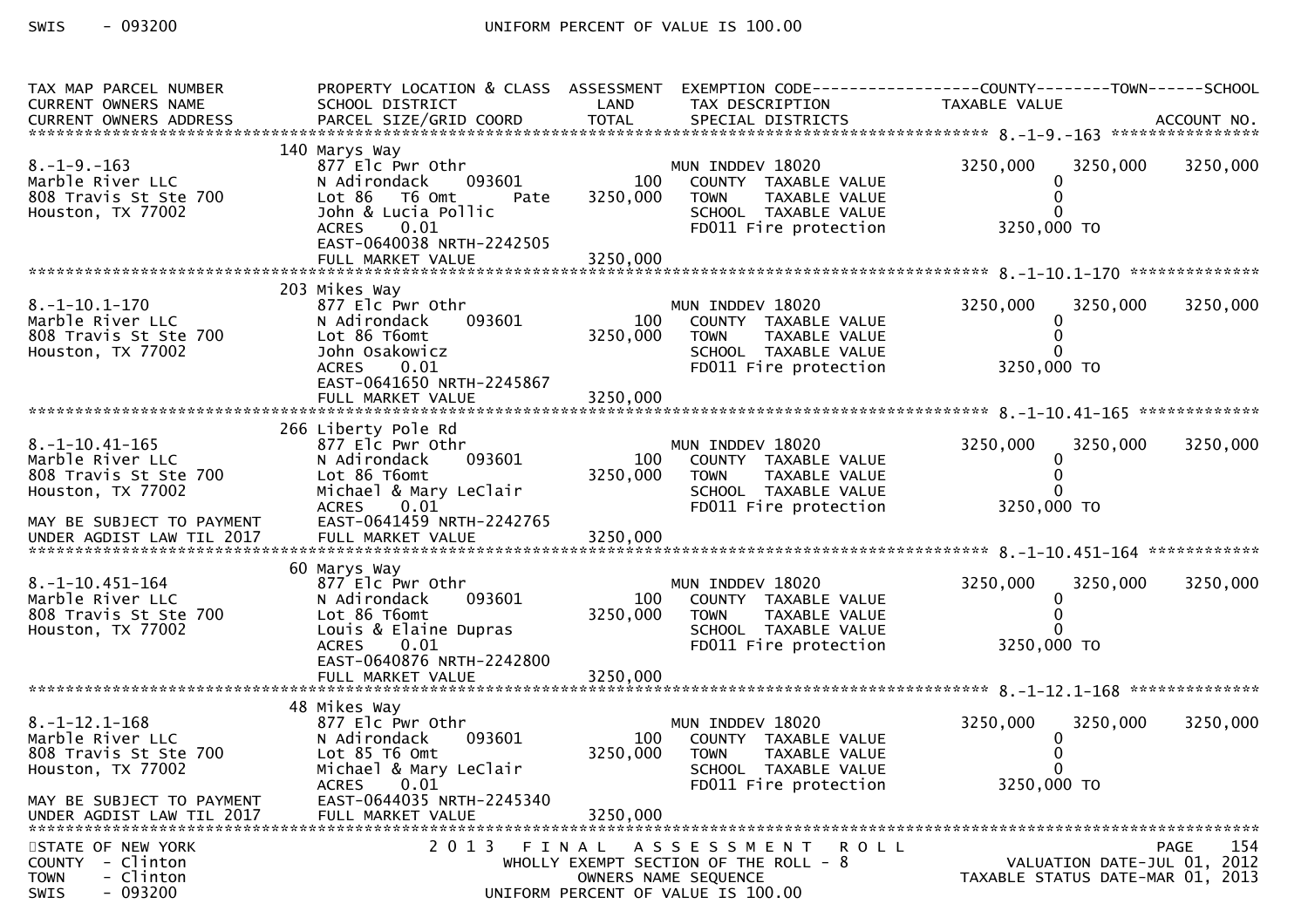| TAX MAP PARCEL NUMBER<br>CURRENT OWNERS NAME                                           | SCHOOL DISTRICT                                                                                                                                                         | LAND            | TAX DESCRIPTION                                                                                                                        | PROPERTY LOCATION & CLASS ASSESSMENT EXEMPTION CODE----------------COUNTY--------TOWN------SCHOOL<br>TAXABLE VALUE |             |
|----------------------------------------------------------------------------------------|-------------------------------------------------------------------------------------------------------------------------------------------------------------------------|-----------------|----------------------------------------------------------------------------------------------------------------------------------------|--------------------------------------------------------------------------------------------------------------------|-------------|
|                                                                                        |                                                                                                                                                                         |                 |                                                                                                                                        |                                                                                                                    |             |
| $8. -1 - 12.1 - 169$<br>Marble River LLC<br>808 Travis St Ste 700<br>Houston, TX 77002 | 89 Mikes Way<br>877 Elc Pwr Othr<br>093601<br>N Adirondack<br>Lot 85 T6 Omt<br>Michael & Mary LeClair<br><b>ACRES</b><br>0.01                                           | 100<br>3250,000 | MUN INDDEV 18020<br>COUNTY TAXABLE VALUE<br>TAXABLE VALUE<br><b>TOWN</b><br>SCHOOL TAXABLE VALUE<br>FD011 Fire protection              | 3250,000<br>3250,000<br>3250,000 TO                                                                                | 3250,000    |
| MAY BE SUBJECT TO PAYMENT<br>UNDER AGDIST LAW TIL 2017                                 | EAST-0644035 NRTH-2245340                                                                                                                                               |                 |                                                                                                                                        |                                                                                                                    |             |
| $8. -1 - 13. - 167$<br>Marble River LLC<br>808 Travis St Ste 700<br>Houston, TX 77002  | 353 Liberty Pole Rd<br>877 Elc Pwr Othr<br>093601<br>N Adirondack<br>Lot 85 T6 Omt<br>Pate<br>Gerald Miller<br>0.01<br><b>ACRES</b><br>EAST-0642813 NRTH-2245963        | 100<br>3250,000 | MUN INDDEV 18020<br>COUNTY TAXABLE VALUE<br><b>TOWN</b><br>TAXABLE VALUE<br>SCHOOL TAXABLE VALUE<br>FD011 Fire protection              | 3250,000<br>3250,000<br>3250,000 TO                                                                                | 3250,000    |
|                                                                                        | FULL MARKET VALUE                                                                                                                                                       | 3250,000        |                                                                                                                                        |                                                                                                                    |             |
| $8. -1 - 14.1 - 166$<br>Marble River LLC<br>808 Travis St Ste 700<br>Houston, TX 77002 | 354 Liberty Pole Rd<br>877 Elc Pwr Othr<br>093601<br>N Adirondack<br>Lot 85  T6 Omt<br>Pate<br>John & Lucia Pollic<br>0.01<br><b>ACRES</b><br>EAST-0645560 NRTH-2243159 | 100<br>3250,000 | MUN INDDEV 18020<br>COUNTY TAXABLE VALUE<br><b>TOWN</b><br>TAXABLE VALUE<br>SCHOOL TAXABLE VALUE<br>FD011 Fire protection              | 3250,000<br>3250,000<br>3250,000 TO                                                                                | 3250,000    |
|                                                                                        |                                                                                                                                                                         |                 |                                                                                                                                        |                                                                                                                    |             |
| $22. -1 - 3. -151$<br>Marble River LLC<br>808 Travis St Ste 700<br>Houston, TX 77002   | 385 Jones Rd<br>877 Elc Pwr Othr<br>163401<br>Chateaugay 1<br>Lot 73  T6 0mt<br>Pate<br>Glenn Fountain Sr<br>0.01<br>ACRES<br>EAST-0631359 NRTH-2239889                 | 100<br>3250,000 | MUN INDDEV 18020<br>COUNTY TAXABLE VALUE<br><b>TOWN</b><br>TAXABLE VALUE<br>SCHOOL TAXABLE VALUE<br>FD011 Fire protection              | 3250,000<br>3250,000<br>3250,000 TO                                                                                | 3250,000    |
|                                                                                        |                                                                                                                                                                         |                 |                                                                                                                                        |                                                                                                                    |             |
| $23. -1 - 1.2 - 160$<br>Marble River LLC<br>808 Travis St Ste 700<br>Houston, TX 77002 | 951 Rt 189<br>877 Elc Pwr Othr<br>093601<br>N Adirondack<br>Lot 74 T6 Omt<br>Pate<br>Estate of John Matthews<br>0.01<br><b>ACRES</b>                                    | 100<br>3250,000 | MUN INDDEV 18020<br>COUNTY TAXABLE VALUE<br><b>TOWN</b><br><b>TAXABLE VALUE</b><br>SCHOOL TAXABLE VALUE<br>FD011 Fire protection       | 3250,000<br>3250,000<br>3250,000 TO                                                                                | 3250,000    |
| MAY BE SUBJECT TO PAYMENT<br>UNDER AGDIST LAW TIL 2015                                 | EAST-0636785 NRTH-2240517<br>FULL MARKET VALUE                                                                                                                          | 3250,000        |                                                                                                                                        |                                                                                                                    |             |
| STATE OF NEW YORK<br>COUNTY - Clinton<br>- Clinton<br><b>TOWN</b><br>$-093200$<br>SWIS | 2013 FINAL                                                                                                                                                              |                 | A S S E S S M E N T<br>R O L L<br>WHOLLY EXEMPT SECTION OF THE ROLL $-8$<br>OWNERS NAME SEQUENCE<br>UNIFORM PERCENT OF VALUE IS 100.00 | VALUATION DATE-JUL 01, 2012<br>TAXABLE STATUS DATE-MAR 01, 2013                                                    | 155<br>PAGE |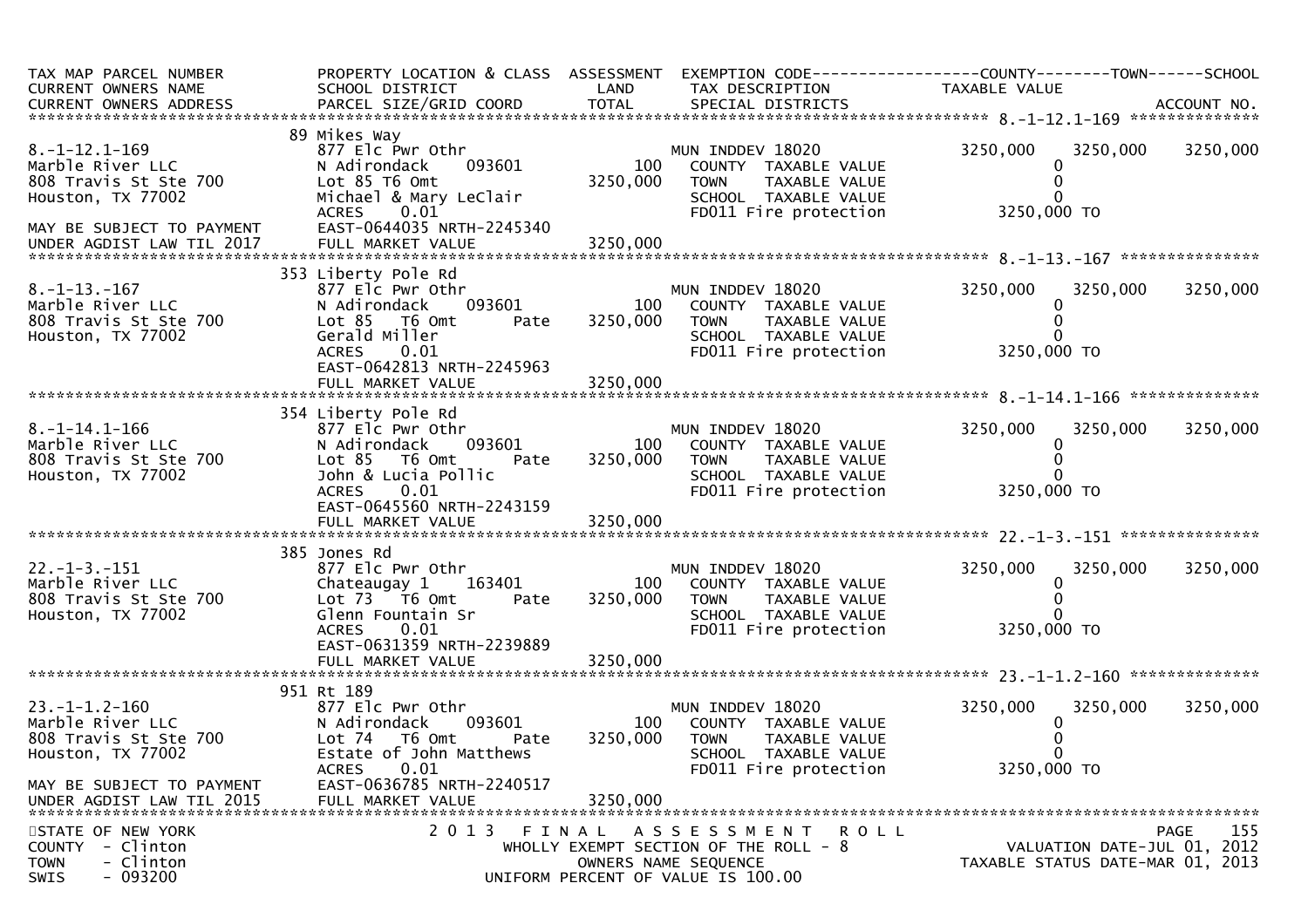| TAX MAP PARCEL NUMBER<br>CURRENT OWNERS NAME                                                  | PROPERTY LOCATION & CLASS ASSESSMENT<br>SCHOOL DISTRICT                                                                           | LAND            | TAX DESCRIPTION                                                                                                           | EXEMPTION CODE------------------COUNTY--------TOWN------SCHOOL<br>TAXABLE VALUE |                    |
|-----------------------------------------------------------------------------------------------|-----------------------------------------------------------------------------------------------------------------------------------|-----------------|---------------------------------------------------------------------------------------------------------------------------|---------------------------------------------------------------------------------|--------------------|
|                                                                                               |                                                                                                                                   |                 |                                                                                                                           |                                                                                 |                    |
| $23. -1 - 3. -161$<br>Marble River LLC<br>808 Travis St Ste 700                               | 70 Robare Pond Rd<br>877 Elc Pwr Othr<br>093601<br>N Adirondack<br>Lot 75  T6 Omt                                                 | 100<br>3250,000 | MUN INDDEV 18020<br>COUNTY TAXABLE VALUE<br>TAXABLE VALUE<br><b>TOWN</b>                                                  | 3250,000<br>3250,000<br>0                                                       | 3250,000           |
| Houston, TX 77002<br>MAY BE SUBJECT TO PAYMENT                                                | Pate<br>Michael & Patrick LeClair<br>0.01<br><b>ACRES</b><br>EAST-0639321 NRTH-2240153                                            |                 | SCHOOL TAXABLE VALUE<br>FD011 Fire protection                                                                             | 3250,000 TO                                                                     |                    |
|                                                                                               |                                                                                                                                   |                 |                                                                                                                           |                                                                                 |                    |
|                                                                                               | 850 Rt 189                                                                                                                        |                 |                                                                                                                           |                                                                                 |                    |
| $23. -1 - 4.1 - 157$<br>Marble River LLC<br>808 Travis St Ste 700<br>Houston, TX 77002        | 877 Elc Pwr Othr<br>093601<br>N Adirondack<br>Lot <sub>75</sub><br>T6 Omt<br>Pate<br>Michael & Doris King<br>0.01<br><b>ACRES</b> | 100<br>3250,000 | MUN INDDEV 18020<br>COUNTY TAXABLE VALUE<br>TAXABLE VALUE<br><b>TOWN</b><br>SCHOOL TAXABLE VALUE<br>FD011 Fire protection | 3250,000<br>3250,000<br>0<br>3250,000 TO                                        | 3250,000           |
|                                                                                               | EAST-0640890 NRTH-2239042                                                                                                         |                 |                                                                                                                           |                                                                                 |                    |
|                                                                                               |                                                                                                                                   |                 |                                                                                                                           |                                                                                 |                    |
| $23. -1 - 4.24 - 162$<br>Marble River LLC<br>808 Travis St Ste 700<br>Houston, TX 77002       | 151 Marys Way<br>877 Elc Pwr Othr<br>093601<br>N Adirondack<br>Lot 75 & 76 T6omt<br>Louis Dupras et al                            | 100<br>3250,000 | MUN INDDEV 18020<br>COUNTY TAXABLE VALUE<br><b>TOWN</b><br>TAXABLE VALUE<br>SCHOOL TAXABLE VALUE                          | 3250,000<br>3250,000<br>0                                                       | 3250,000           |
|                                                                                               | ACRES 0.01<br>EAST-0644007 NRTH-2239419                                                                                           |                 | FD011 Fire protection                                                                                                     | 3250,000 TO                                                                     |                    |
|                                                                                               |                                                                                                                                   |                 |                                                                                                                           |                                                                                 |                    |
| $23. -1 - 10. -154$<br>Marble River LLC<br>808 Travis St Ste 700<br>Houston, TX 77002         | 686 Rt 189<br>877 Elc Pwr Othr<br>N Adirondack<br>093601<br>Lot 66<br>T6 Omt<br>Pate<br>Allan Matthews<br><b>ACRES</b><br>0.01    | 100<br>3250,000 | MUN INDDEV 18020<br>COUNTY TAXABLE VALUE<br>TAXABLE VALUE<br><b>TOWN</b><br>SCHOOL TAXABLE VALUE<br>FD011 Fire protection | 3250,000<br>3250,000<br>0<br>3250,000 TO                                        | 3250,000           |
|                                                                                               | EAST-0647380 NRTH-2234262<br>FULL MARKET VALUE                                                                                    | 3250,000        |                                                                                                                           |                                                                                 |                    |
|                                                                                               | 848 Rt 189                                                                                                                        |                 |                                                                                                                           |                                                                                 |                    |
| $23. -1 - 12.1 - 156$<br>Marble River LLC<br>808 Travis St Ste 700<br>Houston, TX 77002       | 877 Elc Pwr Othr<br>N Adirondack<br>093601<br>Lot 75 T6 Omt<br>Ross & Carol Poupore<br><b>ACRES</b><br>0.01                       | 100<br>3250,000 | MUN INDDEV 18020<br>COUNTY TAXABLE VALUE<br><b>TOWN</b><br>TAXABLE VALUE<br>SCHOOL TAXABLE VALUE                          | 3250,000<br>3250,000<br>0<br>3250,000 TO                                        | 3250,000           |
|                                                                                               | EAST-0639846 NRTH-2236882<br>FULL MARKET VALUE                                                                                    | 3250,000        | FD011 Fire protection                                                                                                     |                                                                                 |                    |
| STATE OF NEW YORK<br>COUNTY - Clinton<br>- Clinton<br><b>TOWN</b><br>$-093200$<br><b>SWIS</b> | 2013 FINAL                                                                                                                        |                 | ASSESSMENT ROLL<br>WHOLLY EXEMPT SECTION OF THE ROLL - 8<br>OWNERS NAME SEQUENCE<br>UNIFORM PERCENT OF VALUE IS 100.00    | VALUATION DATE-JUL 01, 2012<br>TAXABLE STATUS DATE-MAR 01, 2013                 | 156<br><b>PAGE</b> |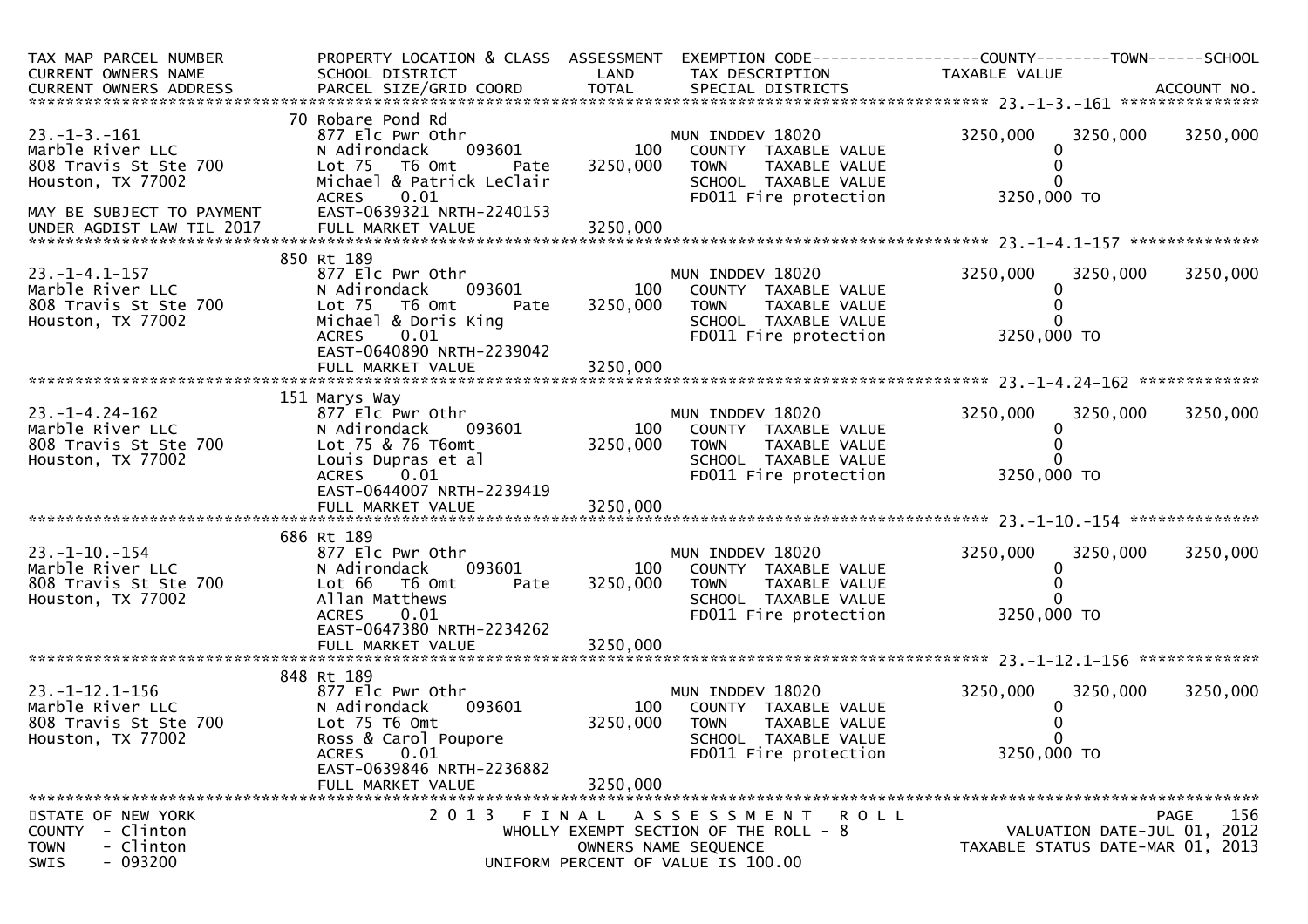| CURRENT OWNERS NAME<br>SCHOOL DISTRICT<br>LAND<br>TAX DESCRIPTION<br>TAXABLE VALUE<br>.4CCOUNT NO . PARCEL SIZE/GRID COORD TOTAL SPECIAL DISTRICTS . ACCOUNT NO . ACCOUNT NO . ACCOUNT NO . بالمحدثة المستوى المستوى المستوى المستوى المستوى المستوى المستوى المستوى المستوى المستوى المستوى المستوى المستوى المستوى<br>851 Rt 189<br>3250,000<br>$23. -1 - 15.1 - 159$<br>877 Elc Pwr Othr<br>MUN INDDEV 18020<br>3250,000<br>3250,000<br>Marble River LLC<br>093601<br>100<br>N Adirondack<br>COUNTY TAXABLE VALUE<br>0<br>808 Travis St Ste 700<br>3250,000<br>Lot 75  T6 Omt<br><b>TOWN</b><br>TAXABLE VALUE<br>Pate<br>William & Catherine Poupo<br>Houston, TX 77002<br>SCHOOL TAXABLE VALUE<br>3250,000 TO<br>0.01<br>FD011 Fire protection<br><b>ACRES</b><br>EAST-0636846 NRTH-2238841<br>849 Rt 189<br>$23. -1 - 15.21 - 158$<br>877 Elc Pwr Othr<br>3250,000<br>3250,000<br>3250,000<br>MUN INDDEV 18020<br>093601<br>100<br>Marble River LLC<br>COUNTY TAXABLE VALUE<br>N Adirondack<br>0<br>808 Travis St Ste 700<br>3250,000<br>Lot 74 T6omt<br><b>TOWN</b><br>TAXABLE VALUE<br>Michael & Mary LeClair<br>SCHOOL TAXABLE VALUE<br>Houston, TX 77002<br>3250,000 TO<br><b>ACRES</b><br>0.01<br>FD011 Fire protection<br>EAST-0637410 NRTH-2238086<br>MAY BE SUBJECT TO PAYMENT<br>3250,000<br>UNDER AGDIST LAW TIL 2017<br>FULL MARKET VALUE<br>50 Whalen Rd<br>3250,000<br>$37. - 1 - 5.1 - 149$<br>877 Elc Pwr Othr<br>MUN INDDEV 18020<br>3250,000<br>3250,000<br>Marble River LLC<br>093601<br>100<br>N Adirondack<br>COUNTY TAXABLE VALUE<br>$\bf{0}$<br>3250,000<br>808 Travis St Ste 700<br>Lot 68<br>T6 Omt<br><b>TOWN</b><br>TAXABLE VALUE<br>Pate<br>Houston, TX 77002<br>Sears et al<br>SCHOOL TAXABLE VALUE<br>3250,000 TO<br><b>ACRES</b><br>FD011 Fire protection<br>0.01<br>EAST-0629744 NRTH-2231691<br>381 Merchia Rd<br>$37. - 1 - 5.1 - 150$<br>MUN INDDEV 18020<br>3250,000<br>3250,000<br>3250,000<br>877 Elc Pwr Othr<br>Marble River LLC<br>093601<br>100<br>COUNTY TAXABLE VALUE<br>N Adirondack<br>0<br>808 Travis St Ste 700<br>3250,000<br>Lot 68<br>T6 Omt<br><b>TOWN</b><br>TAXABLE VALUE<br>Pate<br>Houston, TX 77002<br>Sears et al<br>SCHOOL TAXABLE VALUE<br>3250,000 TO<br>FD011 Fire protection<br><b>ACRES</b><br>0.01 |
|-------------------------------------------------------------------------------------------------------------------------------------------------------------------------------------------------------------------------------------------------------------------------------------------------------------------------------------------------------------------------------------------------------------------------------------------------------------------------------------------------------------------------------------------------------------------------------------------------------------------------------------------------------------------------------------------------------------------------------------------------------------------------------------------------------------------------------------------------------------------------------------------------------------------------------------------------------------------------------------------------------------------------------------------------------------------------------------------------------------------------------------------------------------------------------------------------------------------------------------------------------------------------------------------------------------------------------------------------------------------------------------------------------------------------------------------------------------------------------------------------------------------------------------------------------------------------------------------------------------------------------------------------------------------------------------------------------------------------------------------------------------------------------------------------------------------------------------------------------------------------------------------------------------------------------------------------------------------------------------------------------------------------------------------------------------------------------------------------------------------------------------------------------------------------------------------------------------------------------------------------------------------------|
|                                                                                                                                                                                                                                                                                                                                                                                                                                                                                                                                                                                                                                                                                                                                                                                                                                                                                                                                                                                                                                                                                                                                                                                                                                                                                                                                                                                                                                                                                                                                                                                                                                                                                                                                                                                                                                                                                                                                                                                                                                                                                                                                                                                                                                                                         |
|                                                                                                                                                                                                                                                                                                                                                                                                                                                                                                                                                                                                                                                                                                                                                                                                                                                                                                                                                                                                                                                                                                                                                                                                                                                                                                                                                                                                                                                                                                                                                                                                                                                                                                                                                                                                                                                                                                                                                                                                                                                                                                                                                                                                                                                                         |
|                                                                                                                                                                                                                                                                                                                                                                                                                                                                                                                                                                                                                                                                                                                                                                                                                                                                                                                                                                                                                                                                                                                                                                                                                                                                                                                                                                                                                                                                                                                                                                                                                                                                                                                                                                                                                                                                                                                                                                                                                                                                                                                                                                                                                                                                         |
|                                                                                                                                                                                                                                                                                                                                                                                                                                                                                                                                                                                                                                                                                                                                                                                                                                                                                                                                                                                                                                                                                                                                                                                                                                                                                                                                                                                                                                                                                                                                                                                                                                                                                                                                                                                                                                                                                                                                                                                                                                                                                                                                                                                                                                                                         |
|                                                                                                                                                                                                                                                                                                                                                                                                                                                                                                                                                                                                                                                                                                                                                                                                                                                                                                                                                                                                                                                                                                                                                                                                                                                                                                                                                                                                                                                                                                                                                                                                                                                                                                                                                                                                                                                                                                                                                                                                                                                                                                                                                                                                                                                                         |
|                                                                                                                                                                                                                                                                                                                                                                                                                                                                                                                                                                                                                                                                                                                                                                                                                                                                                                                                                                                                                                                                                                                                                                                                                                                                                                                                                                                                                                                                                                                                                                                                                                                                                                                                                                                                                                                                                                                                                                                                                                                                                                                                                                                                                                                                         |
|                                                                                                                                                                                                                                                                                                                                                                                                                                                                                                                                                                                                                                                                                                                                                                                                                                                                                                                                                                                                                                                                                                                                                                                                                                                                                                                                                                                                                                                                                                                                                                                                                                                                                                                                                                                                                                                                                                                                                                                                                                                                                                                                                                                                                                                                         |
|                                                                                                                                                                                                                                                                                                                                                                                                                                                                                                                                                                                                                                                                                                                                                                                                                                                                                                                                                                                                                                                                                                                                                                                                                                                                                                                                                                                                                                                                                                                                                                                                                                                                                                                                                                                                                                                                                                                                                                                                                                                                                                                                                                                                                                                                         |
|                                                                                                                                                                                                                                                                                                                                                                                                                                                                                                                                                                                                                                                                                                                                                                                                                                                                                                                                                                                                                                                                                                                                                                                                                                                                                                                                                                                                                                                                                                                                                                                                                                                                                                                                                                                                                                                                                                                                                                                                                                                                                                                                                                                                                                                                         |
|                                                                                                                                                                                                                                                                                                                                                                                                                                                                                                                                                                                                                                                                                                                                                                                                                                                                                                                                                                                                                                                                                                                                                                                                                                                                                                                                                                                                                                                                                                                                                                                                                                                                                                                                                                                                                                                                                                                                                                                                                                                                                                                                                                                                                                                                         |
|                                                                                                                                                                                                                                                                                                                                                                                                                                                                                                                                                                                                                                                                                                                                                                                                                                                                                                                                                                                                                                                                                                                                                                                                                                                                                                                                                                                                                                                                                                                                                                                                                                                                                                                                                                                                                                                                                                                                                                                                                                                                                                                                                                                                                                                                         |
|                                                                                                                                                                                                                                                                                                                                                                                                                                                                                                                                                                                                                                                                                                                                                                                                                                                                                                                                                                                                                                                                                                                                                                                                                                                                                                                                                                                                                                                                                                                                                                                                                                                                                                                                                                                                                                                                                                                                                                                                                                                                                                                                                                                                                                                                         |
|                                                                                                                                                                                                                                                                                                                                                                                                                                                                                                                                                                                                                                                                                                                                                                                                                                                                                                                                                                                                                                                                                                                                                                                                                                                                                                                                                                                                                                                                                                                                                                                                                                                                                                                                                                                                                                                                                                                                                                                                                                                                                                                                                                                                                                                                         |
|                                                                                                                                                                                                                                                                                                                                                                                                                                                                                                                                                                                                                                                                                                                                                                                                                                                                                                                                                                                                                                                                                                                                                                                                                                                                                                                                                                                                                                                                                                                                                                                                                                                                                                                                                                                                                                                                                                                                                                                                                                                                                                                                                                                                                                                                         |
|                                                                                                                                                                                                                                                                                                                                                                                                                                                                                                                                                                                                                                                                                                                                                                                                                                                                                                                                                                                                                                                                                                                                                                                                                                                                                                                                                                                                                                                                                                                                                                                                                                                                                                                                                                                                                                                                                                                                                                                                                                                                                                                                                                                                                                                                         |
|                                                                                                                                                                                                                                                                                                                                                                                                                                                                                                                                                                                                                                                                                                                                                                                                                                                                                                                                                                                                                                                                                                                                                                                                                                                                                                                                                                                                                                                                                                                                                                                                                                                                                                                                                                                                                                                                                                                                                                                                                                                                                                                                                                                                                                                                         |
|                                                                                                                                                                                                                                                                                                                                                                                                                                                                                                                                                                                                                                                                                                                                                                                                                                                                                                                                                                                                                                                                                                                                                                                                                                                                                                                                                                                                                                                                                                                                                                                                                                                                                                                                                                                                                                                                                                                                                                                                                                                                                                                                                                                                                                                                         |
|                                                                                                                                                                                                                                                                                                                                                                                                                                                                                                                                                                                                                                                                                                                                                                                                                                                                                                                                                                                                                                                                                                                                                                                                                                                                                                                                                                                                                                                                                                                                                                                                                                                                                                                                                                                                                                                                                                                                                                                                                                                                                                                                                                                                                                                                         |
|                                                                                                                                                                                                                                                                                                                                                                                                                                                                                                                                                                                                                                                                                                                                                                                                                                                                                                                                                                                                                                                                                                                                                                                                                                                                                                                                                                                                                                                                                                                                                                                                                                                                                                                                                                                                                                                                                                                                                                                                                                                                                                                                                                                                                                                                         |
|                                                                                                                                                                                                                                                                                                                                                                                                                                                                                                                                                                                                                                                                                                                                                                                                                                                                                                                                                                                                                                                                                                                                                                                                                                                                                                                                                                                                                                                                                                                                                                                                                                                                                                                                                                                                                                                                                                                                                                                                                                                                                                                                                                                                                                                                         |
|                                                                                                                                                                                                                                                                                                                                                                                                                                                                                                                                                                                                                                                                                                                                                                                                                                                                                                                                                                                                                                                                                                                                                                                                                                                                                                                                                                                                                                                                                                                                                                                                                                                                                                                                                                                                                                                                                                                                                                                                                                                                                                                                                                                                                                                                         |
|                                                                                                                                                                                                                                                                                                                                                                                                                                                                                                                                                                                                                                                                                                                                                                                                                                                                                                                                                                                                                                                                                                                                                                                                                                                                                                                                                                                                                                                                                                                                                                                                                                                                                                                                                                                                                                                                                                                                                                                                                                                                                                                                                                                                                                                                         |
|                                                                                                                                                                                                                                                                                                                                                                                                                                                                                                                                                                                                                                                                                                                                                                                                                                                                                                                                                                                                                                                                                                                                                                                                                                                                                                                                                                                                                                                                                                                                                                                                                                                                                                                                                                                                                                                                                                                                                                                                                                                                                                                                                                                                                                                                         |
|                                                                                                                                                                                                                                                                                                                                                                                                                                                                                                                                                                                                                                                                                                                                                                                                                                                                                                                                                                                                                                                                                                                                                                                                                                                                                                                                                                                                                                                                                                                                                                                                                                                                                                                                                                                                                                                                                                                                                                                                                                                                                                                                                                                                                                                                         |
|                                                                                                                                                                                                                                                                                                                                                                                                                                                                                                                                                                                                                                                                                                                                                                                                                                                                                                                                                                                                                                                                                                                                                                                                                                                                                                                                                                                                                                                                                                                                                                                                                                                                                                                                                                                                                                                                                                                                                                                                                                                                                                                                                                                                                                                                         |
|                                                                                                                                                                                                                                                                                                                                                                                                                                                                                                                                                                                                                                                                                                                                                                                                                                                                                                                                                                                                                                                                                                                                                                                                                                                                                                                                                                                                                                                                                                                                                                                                                                                                                                                                                                                                                                                                                                                                                                                                                                                                                                                                                                                                                                                                         |
|                                                                                                                                                                                                                                                                                                                                                                                                                                                                                                                                                                                                                                                                                                                                                                                                                                                                                                                                                                                                                                                                                                                                                                                                                                                                                                                                                                                                                                                                                                                                                                                                                                                                                                                                                                                                                                                                                                                                                                                                                                                                                                                                                                                                                                                                         |
|                                                                                                                                                                                                                                                                                                                                                                                                                                                                                                                                                                                                                                                                                                                                                                                                                                                                                                                                                                                                                                                                                                                                                                                                                                                                                                                                                                                                                                                                                                                                                                                                                                                                                                                                                                                                                                                                                                                                                                                                                                                                                                                                                                                                                                                                         |
|                                                                                                                                                                                                                                                                                                                                                                                                                                                                                                                                                                                                                                                                                                                                                                                                                                                                                                                                                                                                                                                                                                                                                                                                                                                                                                                                                                                                                                                                                                                                                                                                                                                                                                                                                                                                                                                                                                                                                                                                                                                                                                                                                                                                                                                                         |
|                                                                                                                                                                                                                                                                                                                                                                                                                                                                                                                                                                                                                                                                                                                                                                                                                                                                                                                                                                                                                                                                                                                                                                                                                                                                                                                                                                                                                                                                                                                                                                                                                                                                                                                                                                                                                                                                                                                                                                                                                                                                                                                                                                                                                                                                         |
|                                                                                                                                                                                                                                                                                                                                                                                                                                                                                                                                                                                                                                                                                                                                                                                                                                                                                                                                                                                                                                                                                                                                                                                                                                                                                                                                                                                                                                                                                                                                                                                                                                                                                                                                                                                                                                                                                                                                                                                                                                                                                                                                                                                                                                                                         |
|                                                                                                                                                                                                                                                                                                                                                                                                                                                                                                                                                                                                                                                                                                                                                                                                                                                                                                                                                                                                                                                                                                                                                                                                                                                                                                                                                                                                                                                                                                                                                                                                                                                                                                                                                                                                                                                                                                                                                                                                                                                                                                                                                                                                                                                                         |
|                                                                                                                                                                                                                                                                                                                                                                                                                                                                                                                                                                                                                                                                                                                                                                                                                                                                                                                                                                                                                                                                                                                                                                                                                                                                                                                                                                                                                                                                                                                                                                                                                                                                                                                                                                                                                                                                                                                                                                                                                                                                                                                                                                                                                                                                         |
| EAST-0629744 NRTH-2231691                                                                                                                                                                                                                                                                                                                                                                                                                                                                                                                                                                                                                                                                                                                                                                                                                                                                                                                                                                                                                                                                                                                                                                                                                                                                                                                                                                                                                                                                                                                                                                                                                                                                                                                                                                                                                                                                                                                                                                                                                                                                                                                                                                                                                                               |
| 3250,000<br>FULL MARKET VALUE                                                                                                                                                                                                                                                                                                                                                                                                                                                                                                                                                                                                                                                                                                                                                                                                                                                                                                                                                                                                                                                                                                                                                                                                                                                                                                                                                                                                                                                                                                                                                                                                                                                                                                                                                                                                                                                                                                                                                                                                                                                                                                                                                                                                                                           |
| 286 Lagree Rd                                                                                                                                                                                                                                                                                                                                                                                                                                                                                                                                                                                                                                                                                                                                                                                                                                                                                                                                                                                                                                                                                                                                                                                                                                                                                                                                                                                                                                                                                                                                                                                                                                                                                                                                                                                                                                                                                                                                                                                                                                                                                                                                                                                                                                                           |
| 3250,000<br>$37. - 1 - 9.21 - 148$<br>MUN INDDEV 18020<br>3250,000<br>3250,000<br>877 Elc Pwr Othr                                                                                                                                                                                                                                                                                                                                                                                                                                                                                                                                                                                                                                                                                                                                                                                                                                                                                                                                                                                                                                                                                                                                                                                                                                                                                                                                                                                                                                                                                                                                                                                                                                                                                                                                                                                                                                                                                                                                                                                                                                                                                                                                                                      |
| Marble River LLC<br>093601<br>100<br>N Adirondack<br>COUNTY TAXABLE VALUE<br>0                                                                                                                                                                                                                                                                                                                                                                                                                                                                                                                                                                                                                                                                                                                                                                                                                                                                                                                                                                                                                                                                                                                                                                                                                                                                                                                                                                                                                                                                                                                                                                                                                                                                                                                                                                                                                                                                                                                                                                                                                                                                                                                                                                                          |
| 3250,000<br>808 Travis St Ste 700<br>Lot 53 T6omt<br><b>TOWN</b><br>TAXABLE VALUE                                                                                                                                                                                                                                                                                                                                                                                                                                                                                                                                                                                                                                                                                                                                                                                                                                                                                                                                                                                                                                                                                                                                                                                                                                                                                                                                                                                                                                                                                                                                                                                                                                                                                                                                                                                                                                                                                                                                                                                                                                                                                                                                                                                       |
| Houston, TX 77002<br>Terrance & Amanda Poupore<br>SCHOOL TAXABLE VALUE                                                                                                                                                                                                                                                                                                                                                                                                                                                                                                                                                                                                                                                                                                                                                                                                                                                                                                                                                                                                                                                                                                                                                                                                                                                                                                                                                                                                                                                                                                                                                                                                                                                                                                                                                                                                                                                                                                                                                                                                                                                                                                                                                                                                  |
| 0.01<br>3250,000 TO<br>ACRES<br>FD011 Fire protection                                                                                                                                                                                                                                                                                                                                                                                                                                                                                                                                                                                                                                                                                                                                                                                                                                                                                                                                                                                                                                                                                                                                                                                                                                                                                                                                                                                                                                                                                                                                                                                                                                                                                                                                                                                                                                                                                                                                                                                                                                                                                                                                                                                                                   |
| EAST-0631942 NRTH-2226058                                                                                                                                                                                                                                                                                                                                                                                                                                                                                                                                                                                                                                                                                                                                                                                                                                                                                                                                                                                                                                                                                                                                                                                                                                                                                                                                                                                                                                                                                                                                                                                                                                                                                                                                                                                                                                                                                                                                                                                                                                                                                                                                                                                                                                               |
| 3250,000<br>FULL MARKET VALUE                                                                                                                                                                                                                                                                                                                                                                                                                                                                                                                                                                                                                                                                                                                                                                                                                                                                                                                                                                                                                                                                                                                                                                                                                                                                                                                                                                                                                                                                                                                                                                                                                                                                                                                                                                                                                                                                                                                                                                                                                                                                                                                                                                                                                                           |
|                                                                                                                                                                                                                                                                                                                                                                                                                                                                                                                                                                                                                                                                                                                                                                                                                                                                                                                                                                                                                                                                                                                                                                                                                                                                                                                                                                                                                                                                                                                                                                                                                                                                                                                                                                                                                                                                                                                                                                                                                                                                                                                                                                                                                                                                         |
| 157<br>2013 FINAL<br>STATE OF NEW YORK<br><b>PAGE</b><br>ASSESSMENT ROLL                                                                                                                                                                                                                                                                                                                                                                                                                                                                                                                                                                                                                                                                                                                                                                                                                                                                                                                                                                                                                                                                                                                                                                                                                                                                                                                                                                                                                                                                                                                                                                                                                                                                                                                                                                                                                                                                                                                                                                                                                                                                                                                                                                                                |
| VALUATION DATE-JUL 01, 2012<br>COUNTY - Clinton<br>WHOLLY EXEMPT SECTION OF THE ROLL - 8                                                                                                                                                                                                                                                                                                                                                                                                                                                                                                                                                                                                                                                                                                                                                                                                                                                                                                                                                                                                                                                                                                                                                                                                                                                                                                                                                                                                                                                                                                                                                                                                                                                                                                                                                                                                                                                                                                                                                                                                                                                                                                                                                                                |
| TAXABLE STATUS DATE-MAR 01, 2013<br><b>TOWN</b><br>- Clinton<br>OWNERS NAME SEQUENCE<br>$-093200$<br>SWIS<br>UNIFORM PERCENT OF VALUE IS 100.00                                                                                                                                                                                                                                                                                                                                                                                                                                                                                                                                                                                                                                                                                                                                                                                                                                                                                                                                                                                                                                                                                                                                                                                                                                                                                                                                                                                                                                                                                                                                                                                                                                                                                                                                                                                                                                                                                                                                                                                                                                                                                                                         |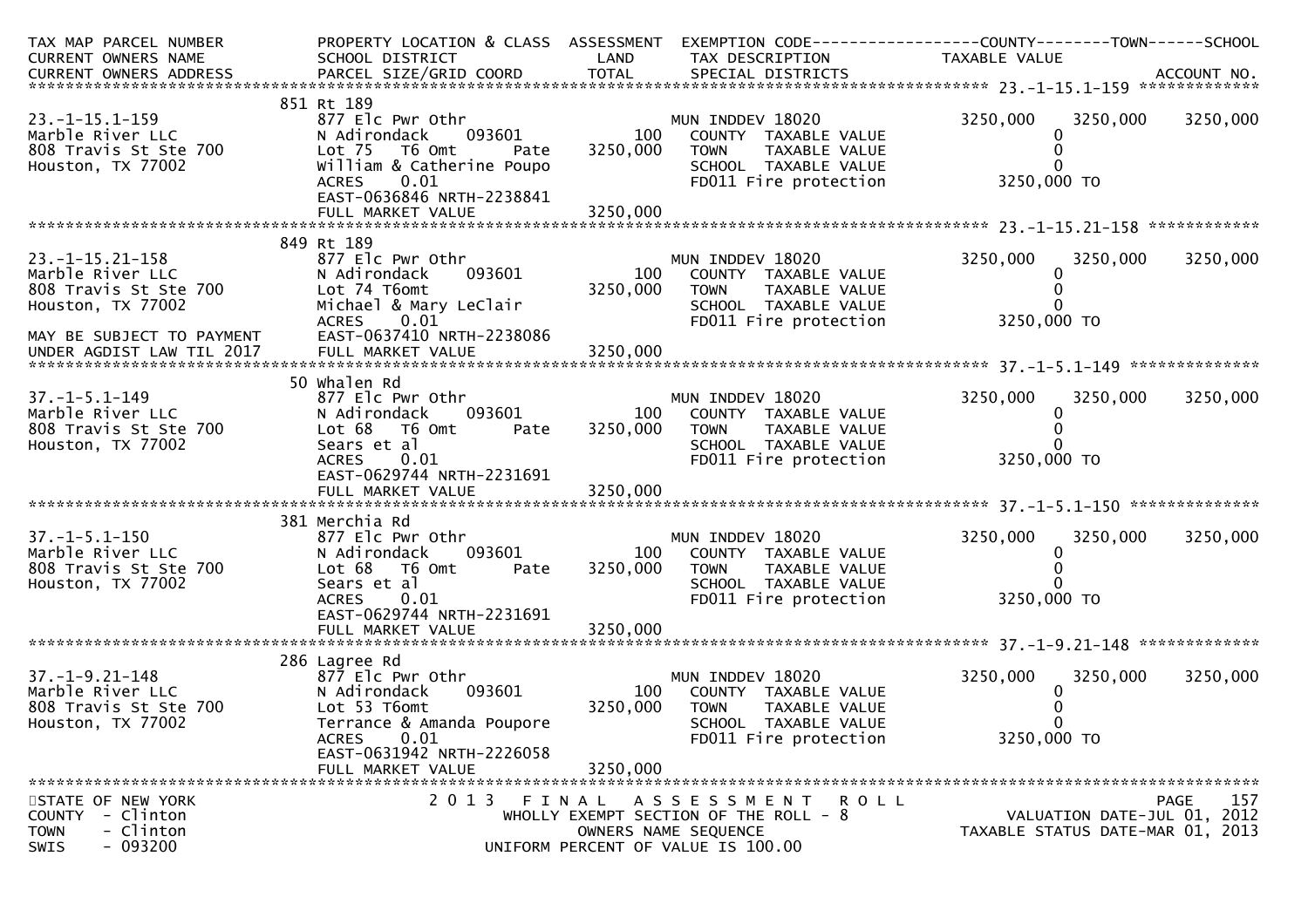| TAX MAP PARCEL NUMBER         | PROPERTY LOCATION & CLASS ASSESSMENT           |              |                                         | EXEMPTION CODE-----------------COUNTY-------TOWN------SCHOOL  |             |
|-------------------------------|------------------------------------------------|--------------|-----------------------------------------|---------------------------------------------------------------|-------------|
| CURRENT OWNERS NAME           | SCHOOL DISTRICT                                | LAND         | TAX DESCRIPTION                         | TAXABLE VALUE                                                 |             |
|                               |                                                |              |                                         |                                                               |             |
|                               | 685 Rt 189                                     |              |                                         |                                                               |             |
| $38. - 1 - 1. - 155$          | 877 Elc Pwr Othr                               |              | MUN INDDEV 18020                        | 3250,000<br>3250,000                                          | 3250,000    |
| Marble River LLC              | 093601<br>N Adirondack                         | 100          | COUNTY TAXABLE VALUE                    | $\Omega$                                                      |             |
| 808 Travis St Ste 700         | Lot 67 76 0mt<br>Pate                          | 3250,000     | TAXABLE VALUE<br><b>TOWN</b>            |                                                               |             |
| Houston, TX 77002             | Richard & Carmen Damour                        |              | SCHOOL TAXABLE VALUE                    |                                                               |             |
|                               | 0.01<br><b>ACRES</b>                           |              | FD011 Fire protection                   | 3250,000 TO                                                   |             |
| MAY BE SUBJECT TO PAYMENT     | EAST-0637256 NRTH-2232638                      |              |                                         |                                                               |             |
|                               |                                                |              |                                         |                                                               |             |
|                               |                                                |              |                                         |                                                               |             |
|                               | 140 Marjorielester Way                         |              |                                         |                                                               |             |
| $38. - 1 - 13.3 - 141$        | 877 Elc Pwr Othr                               |              | MUN INDDEV 18020                        | 3250,000<br>3250,000                                          | 3250,000    |
| Marble River LLC              | N Adirondack<br>093601                         | 100          | COUNTY TAXABLE VALUE                    |                                                               |             |
| 808 Travis St Ste 700         | Matthews & Spoor                               | 3250,000     | <b>TOWN</b><br>TAXABLE VALUE            |                                                               |             |
| Houston, TX 77002             | 0.01<br><b>ACRES</b>                           |              | SCHOOL TAXABLE VALUE                    |                                                               |             |
|                               | EAST-0641313 NRTH-2228103                      | 3250,000     | FD011 Fire protection                   | 3250,000 TO                                                   |             |
|                               | FULL MARKET VALUE                              |              |                                         |                                                               |             |
|                               | 77 Marjorielester Way                          |              |                                         |                                                               |             |
| $38. - 1 - 13.3 - 142$        | 877 Elc Pwr Othr                               |              | MUN INDDEV 18020                        | 3250,000<br>3250,000                                          | 3250,000    |
| Marble River LLC              | N Adirondack<br>093601                         | 100          | COUNTY TAXABLE VALUE                    |                                                               |             |
| 808 Travis St Ste 700         | Matthews & Spoor                               | 3250,000     | <b>TOWN</b><br>TAXABLE VALUE            |                                                               |             |
| Houston, TX 77002             | 0.01<br><b>ACRES</b>                           |              | SCHOOL TAXABLE VALUE                    |                                                               |             |
|                               | EAST-0641313 NRTH-2228103                      |              | FD011 Fire protection                   | 3250,000 TO                                                   |             |
|                               |                                                |              |                                         |                                                               |             |
|                               |                                                |              |                                         |                                                               |             |
|                               | 43 Marjorielester Way                          |              |                                         |                                                               |             |
| $38. -1 - 13.3 - 143$         | 877 Elc Pwr Othr                               |              | MUN INDDEV 18020                        | 3250,000<br>3250,000                                          | 3250,000    |
| Marble River LLC              | 093601<br>N Adirondack                         | 100          | COUNTY TAXABLE VALUE                    |                                                               |             |
| 808 Travis St Ste 700         | Matthews & Spoor                               | 3250,000     | TAXABLE VALUE<br><b>TOWN</b>            |                                                               |             |
| Houston, TX 77002             | 0.01<br><b>ACRES</b>                           |              | SCHOOL TAXABLE VALUE                    |                                                               |             |
|                               | EAST-0641313 NRTH-2228103<br>FULL MARKET VALUE | 3250,000     | FD011 Fire protection                   | 3250,000 TO                                                   |             |
|                               |                                                |              |                                         |                                                               |             |
|                               | 137 Looby Rd                                   |              |                                         |                                                               |             |
| $38. - 1 - 18. - 153$         | 877 Elc Pwr Othr                               |              | MUN INDDEV 18020                        | 3250,000<br>3250,000                                          | 3250,000    |
| Marble River LLC              | 093601<br>N Adirondack                         | 100          | COUNTY TAXABLE VALUE                    | $\Omega$                                                      |             |
| 808 Travis St Ste 700         | Lot <sub>54</sub><br>T6 Omt<br>Pate            | 3250,000     | <b>TOWN</b><br>TAXABLE VALUE            |                                                               |             |
| Houston, TX 77002             | James & Eunice LeClair                         |              | SCHOOL TAXABLE VALUE                    |                                                               |             |
|                               | 0.01<br><b>ACRES</b>                           |              | FD011 Fire protection                   | 3250,000 TO                                                   |             |
|                               | EAST-0635192 NRTH-2229078                      |              |                                         |                                                               |             |
|                               | FULL MARKET VALUE                              | 3250,000     |                                         |                                                               |             |
|                               |                                                |              |                                         |                                                               |             |
| STATE OF NEW YORK             | 2013 FINAL                                     |              | A S S E S S M E N T<br>R O L L          |                                                               | 158<br>PAGE |
| COUNTY - Clinton              |                                                |              | WHOLLY EXEMPT SECTION OF THE ROLL - $8$ | VALUATION DATE-JUL 01, 2012                                   |             |
| <b>TOWN</b><br>- Clinton      |                                                |              | OWNERS NAME SEOUENCE                    | TAXABLE STATUS DATE-MAR 01, 2013                              |             |
| - 093200<br>SWIS              |                                                |              | UNIFORM PERCENT OF VALUE IS 100.00      |                                                               |             |
|                               |                                                |              |                                         |                                                               |             |
|                               |                                                |              |                                         |                                                               |             |
| TAX MAP PARCEL NUMBER         | PROPERTY LOCATION & CLASS ASSESSMENT           |              |                                         | EXEMPTION CODE-----------------COUNTY--------TOWN------SCHOOL |             |
| CURRENT OWNERS NAME           | SCHOOL DISTRICT                                | LAND         | TAX DESCRIPTION                         | TAXABLE VALUE                                                 |             |
| <b>CURRENT OWNERS ADDRESS</b> | PARCEL SIZE/GRID COORD                         | <b>TOTAL</b> | SPECIAL DISTRICTS                       |                                                               | ACCOUNT NO. |
|                               |                                                |              |                                         |                                                               |             |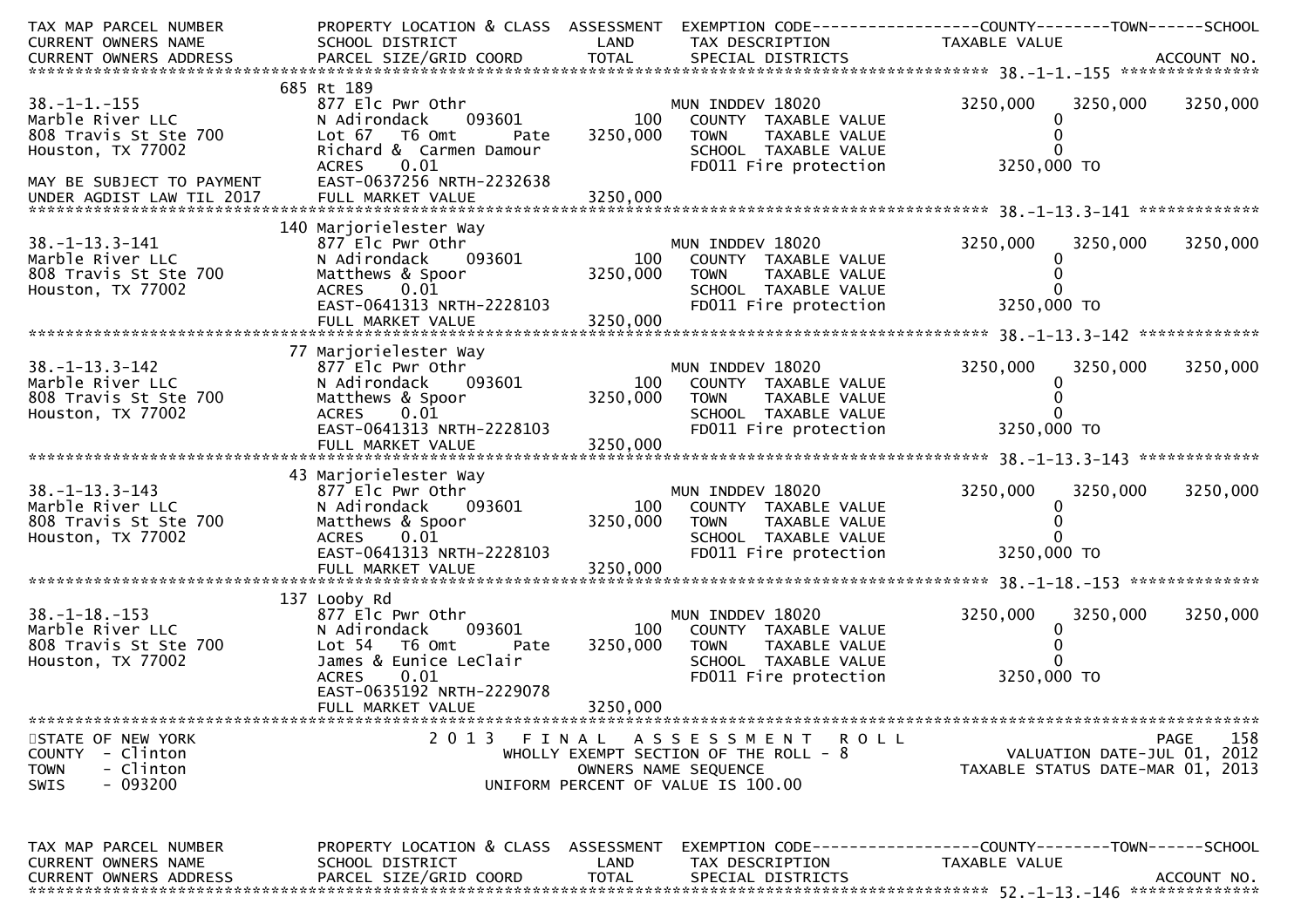| $52. - 1 - 13. - 146$<br>Marble River LLC<br>808 Travis St Ste 700<br>Houston, TX 77002<br>MAY BE SUBJECT TO PAYMENT                              | 245 Lagree Rd<br>877 Elc Pwr Othr<br>N Adirondack<br>093601<br>Lot 47<br>T6 Omt<br>Pate<br>Gerald & Bernadette Nicho<br><b>ACRES</b><br>0.01<br>EAST-0634591 NRTH-2221114                            | 100<br>3250,000             | MUN INDDEV 18020<br>COUNTY TAXABLE VALUE<br>TAXABLE VALUE<br><b>TOWN</b><br>SCHOOL TAXABLE VALUE<br>FD011 Fire protection                   | 3250,000<br>3250,000 TO | 3250,000                                                        | 3250,000           |
|---------------------------------------------------------------------------------------------------------------------------------------------------|------------------------------------------------------------------------------------------------------------------------------------------------------------------------------------------------------|-----------------------------|---------------------------------------------------------------------------------------------------------------------------------------------|-------------------------|-----------------------------------------------------------------|--------------------|
| $52. -1 - 15.31 - 144$<br>Marble River LLC<br>808 Travis St Ste 700<br>Houston, TX 77002<br>MAY BE SUBJECT TO PAYMENT<br>UNDER RPTL483 UNTIL 2015 | 6957 Rt 11<br>877 Elc Pwr Othr<br>N Adirondack<br>093601<br>Lot <sub>48</sub><br>T6 Omt<br>Pate<br>Edwin & Beverly Nichols<br><b>ACRES</b><br>0.01<br>EAST-0632274 NRTH-2221684<br>FULL MARKET VALUE | 100<br>3250,000<br>3250,000 | MUN INDDEV 18020<br>COUNTY TAXABLE VALUE<br><b>TOWN</b><br>TAXABLE VALUE<br>SCHOOL TAXABLE VALUE<br>FD011 Fire protection                   | 3250,000<br>3250,000 TO | 3250,000                                                        | 3250,000           |
|                                                                                                                                                   |                                                                                                                                                                                                      |                             |                                                                                                                                             |                         |                                                                 |                    |
| $52. -1 - 15.31 - 145$<br>Marble River LLC<br>808 Travis St Ste 700<br>Houston, TX 77002<br>MAY BE SUBJECT TO PAYMENT                             | 6959 Rt 11<br>877 Elc Pwr Othr<br>N Adirondack<br>093601<br>Lot 48<br>T6 Omt<br>Pate<br>Edwin & Beverly Nichols<br>0.01<br><b>ACRES</b><br>EAST-0632274 NRTH-2221684                                 | 100<br>3250,000             | MUN INDDEV 18020<br>COUNTY TAXABLE VALUE<br>TAXABLE VALUE<br><b>TOWN</b><br>SCHOOL TAXABLE VALUE<br>FD011 Fire protection                   | 3250,000<br>3250,000 TO | 3250,000<br>0                                                   | 3250,000           |
|                                                                                                                                                   |                                                                                                                                                                                                      |                             |                                                                                                                                             |                         |                                                                 |                    |
|                                                                                                                                                   | 247 Lagree Rd                                                                                                                                                                                        |                             |                                                                                                                                             |                         |                                                                 |                    |
| $52. -1 - 15.31 - 147$<br>Marble River LLC<br>808 Travis St Ste 700<br>Houston, TX 77002<br>MAY BE SUBJECT TO PAYMENT                             | 877 Elc Pwr Othr<br>N Adirondack<br>093601<br>Lot <sub>48</sub><br>T6 Omt<br>Pate<br>Edwin & Beverly Nichols<br>0.01<br><b>ACRES</b><br>EAST-0632274 NRTH-2221684                                    | 100<br>3250,000             | MUN INDDEV 18020<br>COUNTY TAXABLE VALUE<br><b>TOWN</b><br>TAXABLE VALUE<br>SCHOOL TAXABLE VALUE<br>FD011 Fire protection                   | 3250,000<br>3250,000 TO | 3250,000<br>0                                                   | 3250,000           |
| UNDER RPTL483 UNTIL 2015                                                                                                                          | FULL MARKET VALUE                                                                                                                                                                                    | 3250,000                    |                                                                                                                                             |                         |                                                                 |                    |
| $52. - 1 - 20.2 - 126$<br>Marble River LLC<br>808 Travis St Ste 700<br>Houston, TX 77002                                                          | 452 Campbell Rd<br>877 Elc Pwr Othr<br>N Adirondack<br>093601<br>48 T6omt<br>Daniel & Bonnie LaClair<br>0.01<br><b>ACRES</b><br>EAST-0631490 NRTH-2218676<br>FULL MARKET VALUE                       | 100<br>3250,000<br>3250,000 | MUN INDDEV 18020<br>COUNTY TAXABLE VALUE<br><b>TOWN</b><br>TAXABLE VALUE<br>SCHOOL TAXABLE VALUE<br>FD011 Fire protection                   | 3250,000<br>3250,000 TO | 3250,000<br>0                                                   | 3250,000           |
|                                                                                                                                                   |                                                                                                                                                                                                      |                             |                                                                                                                                             |                         |                                                                 |                    |
| STATE OF NEW YORK<br><b>COUNTY</b><br>- Clinton<br><b>TOWN</b><br>- Clinton<br>$-093200$<br><b>SWIS</b>                                           |                                                                                                                                                                                                      |                             | 2013 FINAL ASSESSMENT<br><b>ROLL</b><br>WHOLLY EXEMPT SECTION OF THE ROLL - 8<br>OWNERS NAME SEQUENCE<br>UNIFORM PERCENT OF VALUE IS 100.00 |                         | VALUATION DATE-JUL 01, 2012<br>TAXABLE STATUS DATE-MAR 01, 2013 | 159<br><b>PAGE</b> |
| TAX MAP PARCEL NUMBER<br>CURRENT OWNERS NAME<br><b>CURRENT OWNERS ADDRESS</b>                                                                     | PROPERTY LOCATION & CLASS ASSESSMENT<br>SCHOOL DISTRICT<br>PARCEL SIZE/GRID COORD                                                                                                                    | LAND<br><b>TOTAL</b>        | TAX DESCRIPTION<br>SPECIAL DISTRICTS                                                                                                        | TAXABLE VALUE           |                                                                 | ACCOUNT NO.        |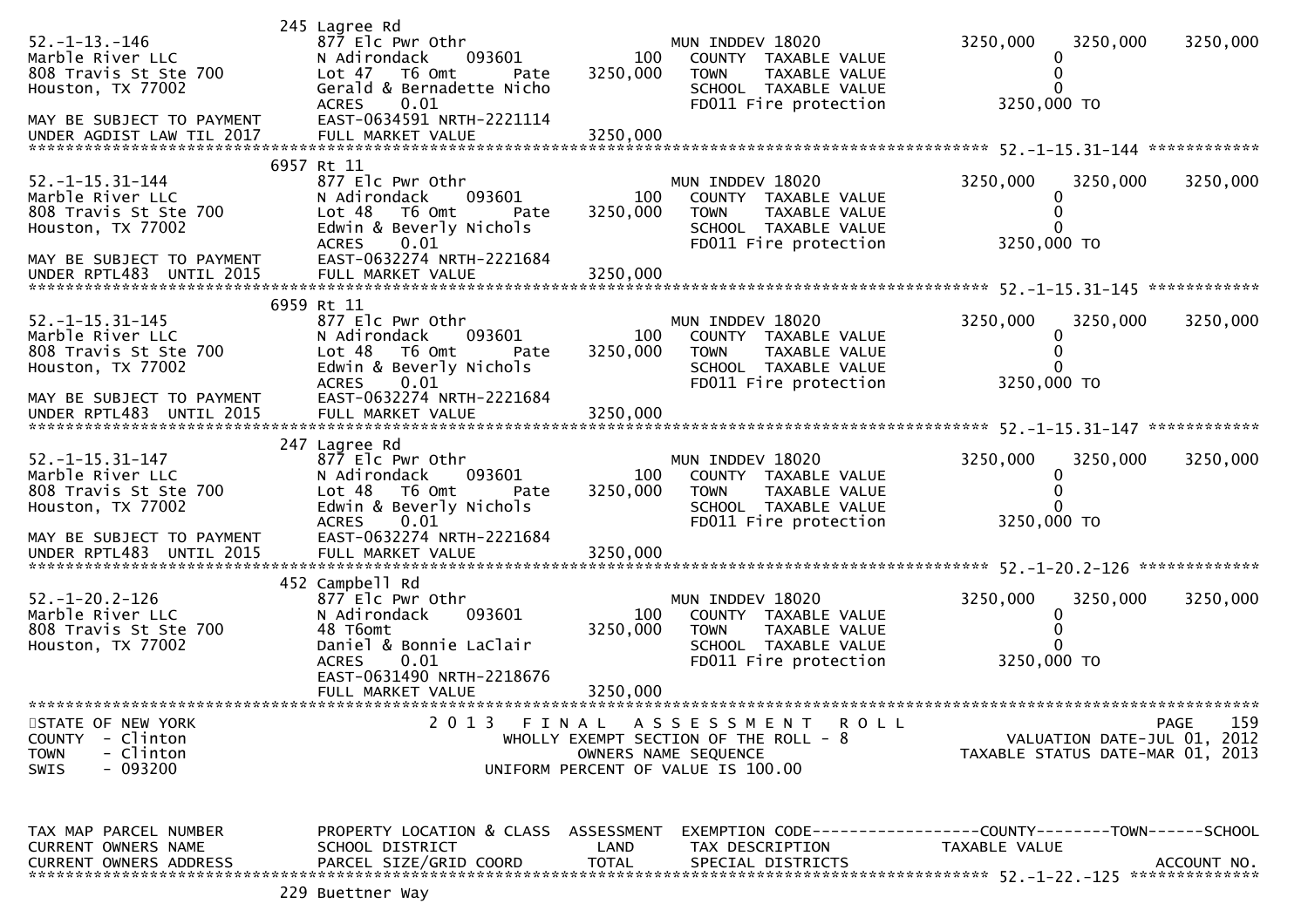| $52. - 1 - 22. - 125$<br>Marble River LLC<br>808 Travis St Ste 700<br>Houston, TX 77002                                                                                | 877 Elc Pwr Othr<br>N Adirondack<br>093601<br>Lot 33 T6 Omt<br>Pate<br>Lawrence & Norma Nichols<br>0.01<br><b>ACRES</b><br>EAST-0631401 NRTH-2217692                                               | 100<br>3250,000                    | MUN INDDEV 18020<br>COUNTY TAXABLE VALUE<br><b>TOWN</b><br>TAXABLE VALUE<br>SCHOOL TAXABLE VALUE<br>FD011 Fire protection     | 3250,000<br>3250,000 TO                      | 3250,000                    | 3250,000           |
|------------------------------------------------------------------------------------------------------------------------------------------------------------------------|----------------------------------------------------------------------------------------------------------------------------------------------------------------------------------------------------|------------------------------------|-------------------------------------------------------------------------------------------------------------------------------|----------------------------------------------|-----------------------------|--------------------|
|                                                                                                                                                                        |                                                                                                                                                                                                    |                                    |                                                                                                                               |                                              |                             |                    |
| $53. - 1 - 6. - 140$<br>Marble River LLC<br>Nichols Bernadette<br>808 Travis St Ste 700<br>Houston, TX 77002<br>MAY BE SUBJECT TO PAYMENT<br>UNDER AGDIST LAW TIL 2017 | 225 Rt 189<br>877 Elc Pwr Othr<br>N Adirondack<br>093601<br>Lot 47 T6 Omt<br>Pate<br>Gerald & Bernadette Nicho<br><b>ACRES</b><br>0.01<br>EAST-0638029 NRTH-2222383<br>FULL MARKET VALUE           | 100<br>3250,000<br>3250,000        | MUN INDDEV 18020<br>COUNTY TAXABLE VALUE<br><b>TOWN</b><br>TAXABLE VALUE<br>SCHOOL TAXABLE VALUE<br>FD011 Fire protection     | 3250,000<br>0<br>$\mathbf{0}$<br>3250,000 TO | 3250,000                    | 3250,000           |
|                                                                                                                                                                        |                                                                                                                                                                                                    |                                    |                                                                                                                               |                                              |                             |                    |
| $53. - 1 - 12.3$<br>Marble River LLC<br>808 Travis St ste 700<br>Houston, TX 77002                                                                                     | Lagree Rd<br>321 Abandoned ag<br>093601<br>N Adirondack<br>Lot 45 T6 Omt<br>Pate<br>ACRES 100.00<br>EAST-0646535 NRTH-2225222<br>DEED BOOK 20082 PG-19515                                          | 21,700<br>21,700                   | MUN INDDEV 18020<br>COUNTY TAXABLE VALUE<br><b>TOWN</b><br>TAXABLE VALUE<br>SCHOOL TAXABLE VALUE<br>FD011 Fire protection     | 21,700<br>$\bf{0}$<br>$\Omega$<br>21,700 TO  | 21,700                      | 21,700             |
|                                                                                                                                                                        |                                                                                                                                                                                                    |                                    |                                                                                                                               |                                              |                             |                    |
| $53. - 1 - 13$<br>Marble River LLC<br>Attn: Horizon Wind Energy<br>808 Travis St<br>Houston, TX 77002                                                                  | Rt 189<br>105 Vac farmland<br>N Adirondack<br>093601<br>Lot 46 T6 Omt<br>Pate<br>ACRES 212.40<br>EAST-0643904 NRTH-2224198<br>DEED BOOK 20072 PG-11248                                             | 82,800<br>82,800                   | MUN INDDEV 18020<br>COUNTY TAXABLE VALUE<br><b>TOWN</b><br>TAXABLE VALUE<br>SCHOOL TAXABLE VALUE<br>FD011 Fire protection     | 82,800<br>0<br>$\mathbf{0}$<br>82,800 TO     | 82,800                      | 82,800             |
|                                                                                                                                                                        | 11 Marble River Way                                                                                                                                                                                |                                    |                                                                                                                               |                                              |                             |                    |
| $53. - 1 - 14$<br>Marble River LLC<br>808 Travis St Ste 700<br>Houston, TX 77002                                                                                       | 877 Elc Pwr Othr<br>093601<br>N Adirondack<br>Lot 46 T6 Omt<br>Pate<br>Survey Map 2012/247893<br>Towers E136, E137, E138,<br>ACRES 443.03<br>EAST-0641112 NRTH-2220785<br>DEED BOOK 20082 PG-14331 | 213,100<br>13449,700               | MUN INDDEV 18020<br>COUNTY TAXABLE VALUE<br>TOWN TAXABLE VALUE<br>SCHOOL TAXABLE VALUE<br>FD011 Fire protection               | 13449,700<br>13449,700 TO                    | 13449,700                   | 13449,700          |
|                                                                                                                                                                        | FULL MARKET VALUE                                                                                                                                                                                  | 13449,700                          |                                                                                                                               |                                              |                             |                    |
| STATE OF NEW YORK<br>COUNTY - Clinton<br><b>TOWN</b><br>- Clinton<br>$-093200$<br><b>SWIS</b>                                                                          | 2 0 1 3                                                                                                                                                                                            |                                    | FINAL ASSESSMENT ROLL<br>WHOLLY EXEMPT SECTION OF THE ROLL $-8$<br>OWNERS NAME SEQUENCE<br>UNIFORM PERCENT OF VALUE IS 100.00 | TAXABLE STATUS DATE-MAR 01, 2013             | VALUATION DATE-JUL 01, 2012 | 160<br><b>PAGE</b> |
| TAX MAP PARCEL NUMBER<br><b>CURRENT OWNERS NAME</b><br>CURRENT OWNERS ADDRESS                                                                                          | PROPERTY LOCATION & CLASS<br>SCHOOL DISTRICT<br>PARCEL SIZE/GRID COORD                                                                                                                             | ASSESSMENT<br>LAND<br><b>TOTAL</b> | EXEMPTION        CODE------------------COUNTY-------TOWN------SCHOOL<br>TAX DESCRIPTION<br>SPECIAL DISTRICTS                  | TAXABLE VALUE                                |                             | ACCOUNT NO.        |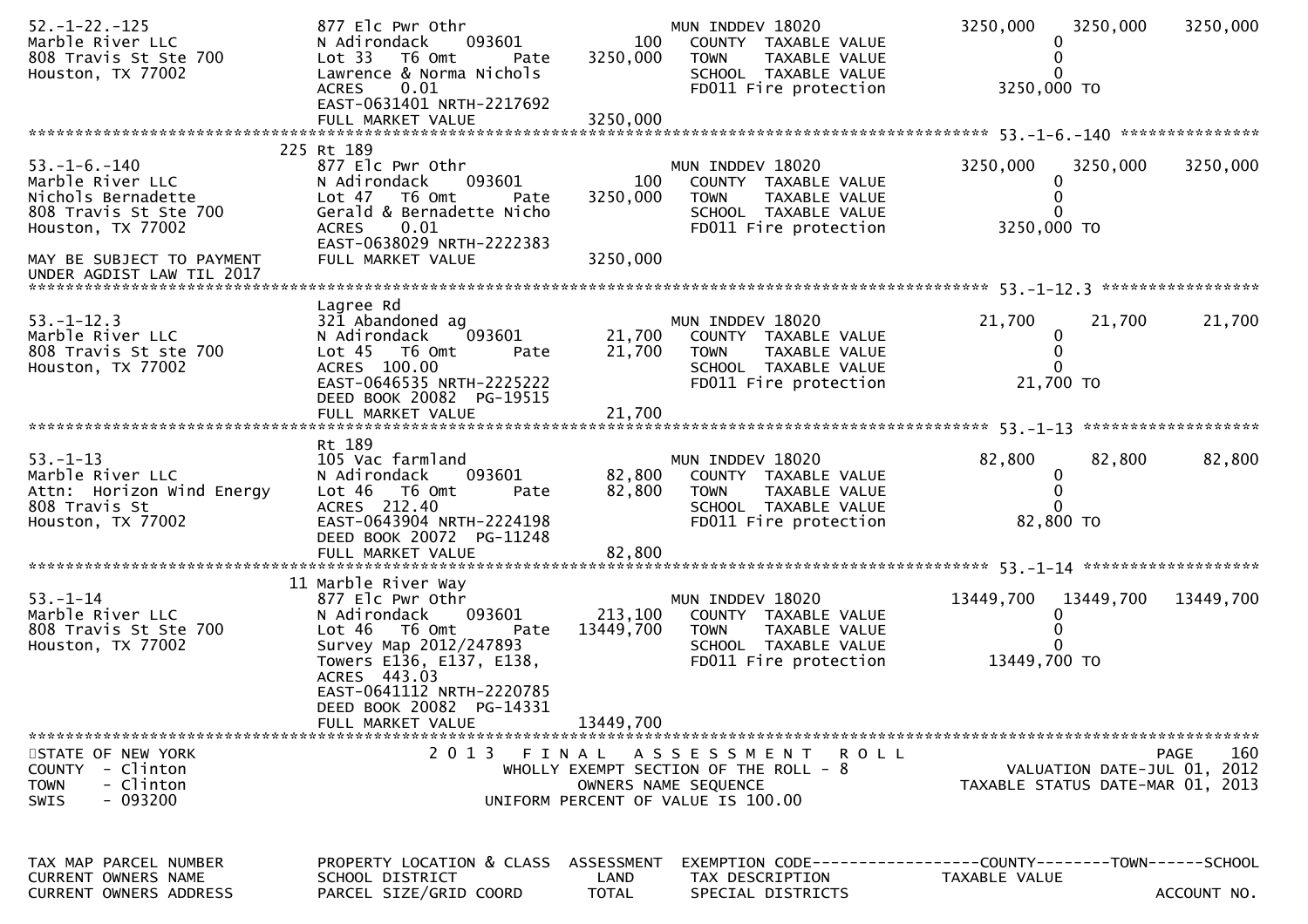|                                                                                                                                                   |                                                                                                                                                                                         |                             |                                                                                                                                 | ************* 67.-1-2.5-123 ***************     |                                            |
|---------------------------------------------------------------------------------------------------------------------------------------------------|-----------------------------------------------------------------------------------------------------------------------------------------------------------------------------------------|-----------------------------|---------------------------------------------------------------------------------------------------------------------------------|-------------------------------------------------|--------------------------------------------|
| $67. - 1 - 2.5 - 123$<br>Marble River LLC<br>808 Travis St Ste 700<br>Houston, TX 77002<br>MAY BE SUBJECT TO PAYMENT                              | 85 Buettner Way<br>877 Elc Pwr Othr<br>093601<br>N Adirondack<br>Lot 33 T6omt<br>Buettner Family Living Pa<br>0.01<br><b>ACRES</b><br>EAST-0631836 NRTH-2215734                         | 100<br>3250,000             | MUN INDDEV 18020<br>COUNTY TAXABLE VALUE<br><b>TOWN</b><br>TAXABLE VALUE<br>SCHOOL TAXABLE VALUE<br>FD011 Fire protection       | 3250,000<br>3250,000<br>3250,000 TO             | 3250,000                                   |
| $67. - 1 - 2.5 - 124$<br>Marble River LLC<br>808 Travis St Ste 700<br>Houston, TX 77002                                                           | 185 Buettner Way<br>877 Elc Pwr Othr<br>093601<br>N Adirondack<br>Buettner Family Living Pa<br>0.01<br><b>ACRES</b><br>EAST-0631836 NRTH-2215734<br>FULL MARKET VALUE                   | 100<br>3250,000<br>3250,000 | MUN INDDEV 18020<br>COUNTY TAXABLE VALUE<br><b>TOWN</b><br>TAXABLE VALUE<br>SCHOOL TAXABLE VALUE<br>FD011 Fire protection       | 3250,000<br>3250,000<br>$\Omega$<br>3250,000 TO | 3250,000                                   |
| $67. - 1 - 2.8 - 133$<br>Marble River LLC<br>808 Travis St Ste 700<br>Houston, TX 77002<br>MAY BE SUBJECT TO PAYMENT<br>UNDER AGDIST LAW TIL 2017 | 204 Bartenslager Way<br>877 Elc Pwr Othr<br>N Adirondack<br>093601<br>Lot 33 & 28 T6omt<br>Paul & Donna Premo<br><b>ACRES</b><br>0.01<br>EAST-0632195 NRTH-2213909<br>FULL MARKET VALUE | 100<br>3250,000<br>3250,000 | MUN INDDEV 18020<br>COUNTY TAXABLE VALUE<br><b>TOWN</b><br>TAXABLE VALUE<br>SCHOOL TAXABLE VALUE<br>FD011 Fire protection       | 3250,000<br>3250,000<br>3250,000 TO             | 3250,000                                   |
| $67. - 1 - 4. - 118$<br>Marble River LLC<br>808 Travis St Ste 700<br>Houston, TX 77002                                                            | 379 Patnode Rd<br>877 Elc Pwr Othr<br>093601<br>N Adirondack<br>$Lot 28$ T6 Omt<br>Pate<br>Jane Campbell<br>0.01<br><b>ACRES</b><br>EAST-0634787 NRTH-2212165                           | 100<br>3250,000             | MUN INDDEV 18020<br>COUNTY TAXABLE VALUE<br><b>TOWN</b><br>TAXABLE VALUE<br>SCHOOL TAXABLE VALUE<br>FD011 Fire protection       | 3250,000<br>3250,000<br>0<br>3250,000 TO        | 3250,000                                   |
| $67. - 1 - 5. - 119$<br>Marble River LLC<br>808 Travis St Ste 700<br>Houston, TX 77002                                                            | 381 Patnode Rd<br>877 Elc Pwr Othr<br>093601<br>N Adirondack<br>Lot 28<br>T6 Omt<br>Pate<br>Lisa Wyant<br><b>ACRES</b><br>0.01<br>EAST-0634101 NRTH-2212069<br>FULL MARKET VALUE        | 100<br>3250,000<br>3250,000 | MUN INDDEV 18020<br>COUNTY TAXABLE VALUE<br>TAXABLE VALUE<br><b>TOWN</b><br>SCHOOL TAXABLE VALUE<br>FD011 Fire protection       | 3250,000<br>3250,000<br>3250,000 TO             | 3250,000                                   |
| STATE OF NEW YORK<br>- Clinton<br><b>COUNTY</b><br><b>TOWN</b><br>- Clinton<br>- 093200<br><b>SWIS</b>                                            | 2013                                                                                                                                                                                    |                             | FINAL ASSESSMENT<br>ROLL<br>WHOLLY EXEMPT SECTION OF THE ROLL - 8<br>OWNERS NAME SEQUENCE<br>UNIFORM PERCENT OF VALUE IS 100.00 | TAXABLE STATUS DATE-MAR 01, 2013                | PAGE<br>161<br>VALUATION DATE-JUL 01, 2012 |
| TAX MAP PARCEL NUMBER<br>CURRENT OWNERS NAME<br>CURRENT OWNERS ADDRESS                                                                            | PROPERTY LOCATION & CLASS ASSESSMENT<br>SCHOOL DISTRICT<br>PARCEL SIZE/GRID COORD<br>$120 \text{ R}$                                                                                    | LAND<br><b>TOTAL</b>        | EXEMPTION CODE-----------------COUNTY-------TOWN------SCHOOL<br>TAX DESCRIPTION<br>SPECIAL DISTRICTS                            | TAXABLE VALUE                                   | ACCOUNT NO.                                |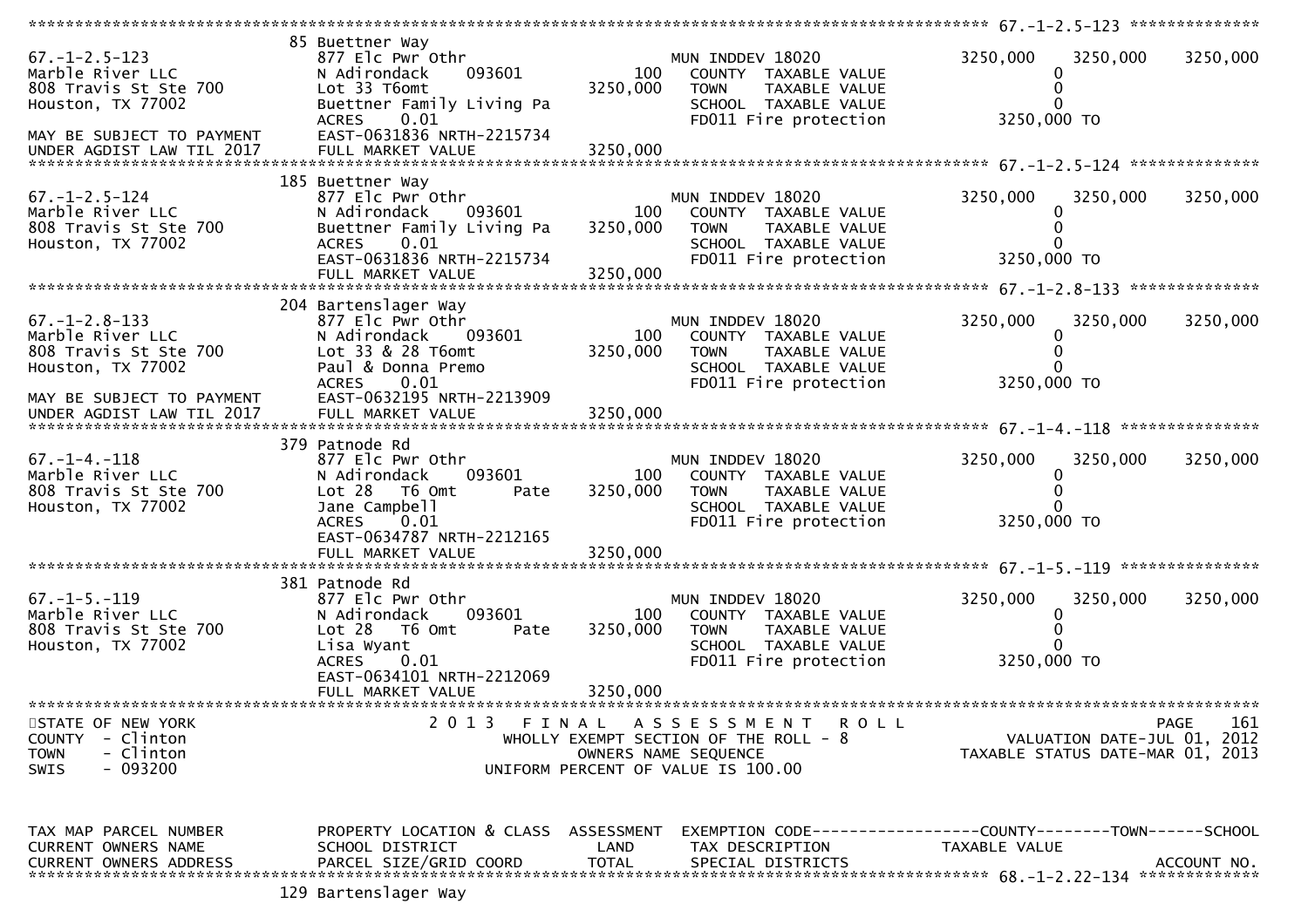| $68. - 1 - 2.22 - 134$<br>Marble River LLC<br>808 Travis St Ste 700<br>Houston, TX 77002                                           | 877 Elc Pwr Othr<br>093601<br>N Adirondack<br>Lot 34 T6omt<br>Anthony Cassani<br>0.01<br><b>ACRES</b><br>EAST-0638603 NRTH-2216986                                           | 100<br>3250,000             | MUN INDDEV 18020<br>COUNTY TAXABLE VALUE<br><b>TOWN</b><br>TAXABLE VALUE<br>SCHOOL TAXABLE VALUE<br>FD011 Fire protection                 | 3250,000<br>3250,000 TO | 3250,000                                                        | 3250,000    |
|------------------------------------------------------------------------------------------------------------------------------------|------------------------------------------------------------------------------------------------------------------------------------------------------------------------------|-----------------------------|-------------------------------------------------------------------------------------------------------------------------------------------|-------------------------|-----------------------------------------------------------------|-------------|
|                                                                                                                                    | 62 Rt 189                                                                                                                                                                    |                             |                                                                                                                                           |                         |                                                                 |             |
| $68. -1 - 5. -135$<br>Marble River LLC<br>808 Travis St Ste 700<br>Houston, TX 77002                                               | 877 Elc Pwr Othr<br>093601<br>N Adirondack<br>Lot <sub>35</sub><br>T6 Omt<br>Pate<br>Arnold Holmes<br>0.01<br><b>ACRES</b><br>EAST-0641828 NRTH-2217381<br>FULL MARKET VALUE | 100<br>3250,000<br>3250,000 | MUN INDDEV 18020<br>COUNTY TAXABLE VALUE<br><b>TOWN</b><br>TAXABLE VALUE<br>SCHOOL TAXABLE VALUE<br>FD011 Fire protection                 | 3250,000<br>3250,000 TO | 3250,000                                                        | 3250,000    |
|                                                                                                                                    | 459 Brandy Brook Rd                                                                                                                                                          |                             |                                                                                                                                           |                         |                                                                 |             |
| $68. -1 - 13. -127$<br>Marble River LLC<br>808 Travis St Ste 700<br>Houston, TX 77002                                              | 877 Elc Pwr Othr<br>093601<br>N Adirondack<br>$Lot 26$ T6 Omt<br>Pate<br>Allen & Edward Gartner<br>0.01<br><b>ACRES</b>                                                      | 100<br>3250,000             | MUN INDDEV 18020<br>COUNTY TAXABLE VALUE<br><b>TOWN</b><br>TAXABLE VALUE<br>SCHOOL TAXABLE VALUE<br>FD011 Fire protection                 | 3250,000<br>3250,000 TO | 3250,000<br>0                                                   | 3250,000    |
|                                                                                                                                    | EAST-0644150 NRTH-2209641<br>FULL MARKET VALUE                                                                                                                               | 3250,000                    |                                                                                                                                           |                         |                                                                 |             |
| $68. - 1 - 13. - 128$<br>Marble River LLC<br>808 Travis St Ste 700<br>Houston, TX 77002                                            | 461 Brandy Brook Rd<br>877 Elc Pwr Othr<br>093601<br>N Adirondack<br>Lot 26 T6 Omt<br>Pate<br>Allen & Edward Gartner<br><b>ACRES</b><br>0.01<br>EAST-0644150 NRTH-2209641    | 100<br>3250,000             | MUN INDDEV 18020<br>COUNTY TAXABLE VALUE<br><b>TOWN</b><br>TAXABLE VALUE<br>SCHOOL TAXABLE VALUE<br>FD011 Fire protection                 | 3250,000<br>3250,000 TO | 3250,000<br>$\Omega$                                            | 3250,000    |
|                                                                                                                                    | FULL MARKET VALUE                                                                                                                                                            | 3250,000                    |                                                                                                                                           |                         |                                                                 |             |
| $68. -1 - 14. -129$<br>Marble River LLC<br>808 Travis St Ste 700<br>Houston, TX 77002<br>MAY BE SUBJECT TO PAYMENT                 | 27 Gagnier Rd<br>877 Elc Pwr Othr<br>N Adirondack<br>093601<br>Lot 26<br>T6 Omt<br>Pate<br>Paul & Donna Premo<br><b>ACRES</b><br>0.01<br>EAST-0639939 NRTH-2214974           | 100<br>3250,000             | MUN INDDEV 18020<br>COUNTY TAXABLE VALUE<br><b>TOWN</b><br>TAXABLE VALUE<br>SCHOOL TAXABLE VALUE<br>FD011 Fire protection                 | 3250,000<br>3250,000 TO | 3250,000<br>0                                                   | 3250,000    |
| UNDER AGDIST LAW TIL 2017                                                                                                          |                                                                                                                                                                              |                             |                                                                                                                                           |                         |                                                                 |             |
| ******************************<br>STATE OF NEW YORK<br><b>COUNTY</b><br>- Clinton<br>- Clinton<br><b>TOWN</b><br>$-093200$<br>SWIS | 2 0 1 3<br>FINAL                                                                                                                                                             |                             | A S S E S S M E N T<br><b>ROLL</b><br>WHOLLY EXEMPT SECTION OF THE ROLL - 8<br>OWNERS NAME SEQUENCE<br>UNIFORM PERCENT OF VALUE IS 100.00 |                         | VALUATION DATE-JUL 01, 2012<br>TAXABLE STATUS DATE-MAR 01, 2013 | 162<br>PAGE |
| TAX MAP PARCEL NUMBER<br>CURRENT OWNERS NAME<br><b>CURRENT OWNERS ADDRESS</b>                                                      | PROPERTY LOCATION & CLASS ASSESSMENT<br>SCHOOL DISTRICT<br>PARCEL SIZE/GRID COORD                                                                                            | LAND<br><b>TOTAL</b>        | EXEMPTION        CODE-----------------COUNTY-------TOWN------SCHOOL<br>TAX DESCRIPTION<br>SPECIAL DISTRICTS                               | TAXABLE VALUE           |                                                                 | ACCOUNT NO. |
| $68. -1 - 14. -130$                                                                                                                | 25 Gagnier Rd<br>877 Elc Pwr Othr                                                                                                                                            |                             | MUN INDDEV 18020                                                                                                                          | 3250,000                | 3250,000                                                        | 3250,000    |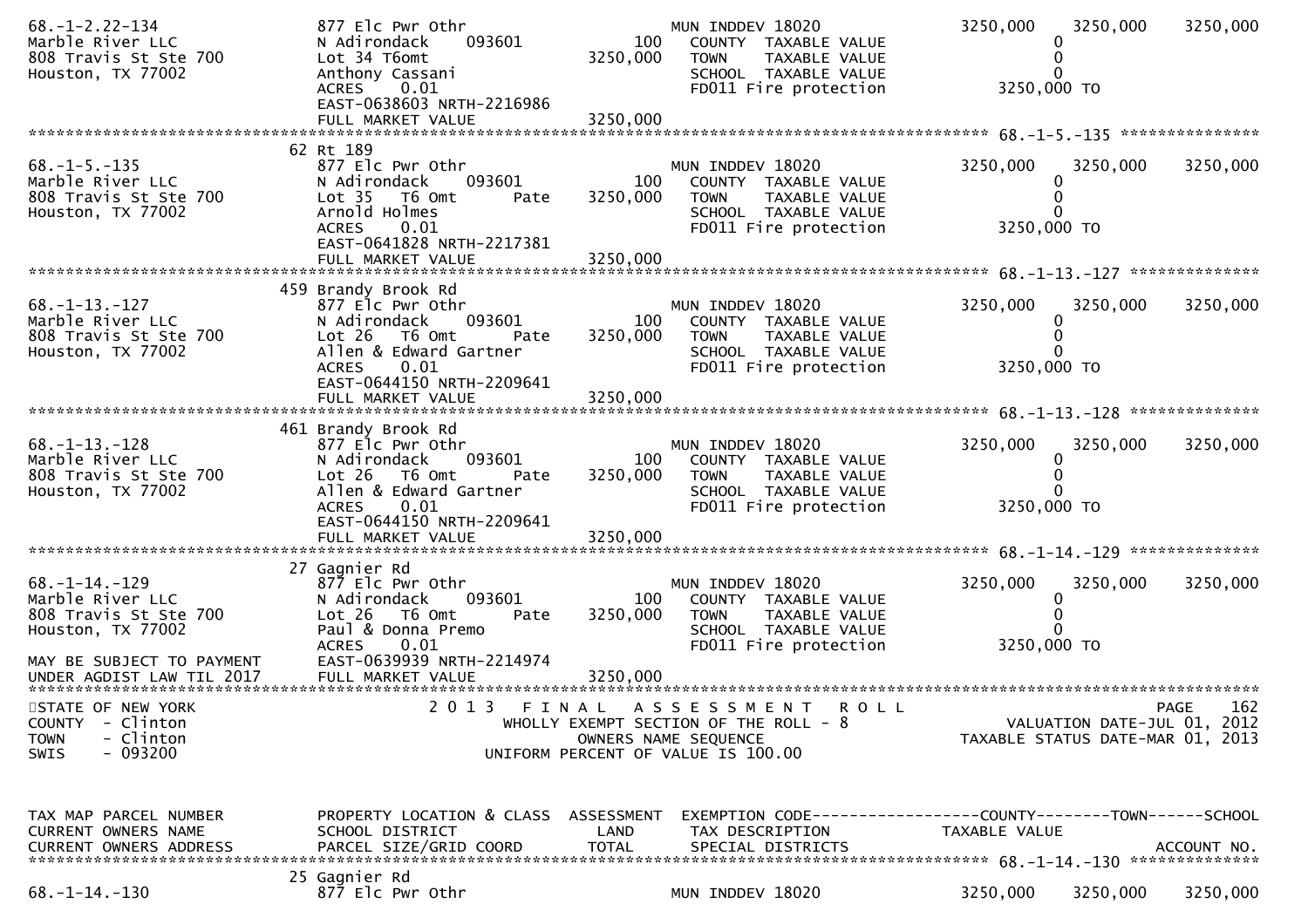| Marble River LLC<br>808 Travis St Ste 700<br>Houston, TX 77002                                                        | 093601<br>N Adirondack<br>Lot 26<br>T6 Omt<br>Pate<br>Paul & Donna Premo<br><b>ACRES</b><br>0.01                                                                                                                                    | 100<br>3250,000            | COUNTY TAXABLE VALUE<br><b>TOWN</b><br>TAXABLE VALUE<br>SCHOOL TAXABLE VALUE<br>FD011 Fire protection                                  | $\Omega$<br>3250,000 TO                                                              |             |
|-----------------------------------------------------------------------------------------------------------------------|-------------------------------------------------------------------------------------------------------------------------------------------------------------------------------------------------------------------------------------|----------------------------|----------------------------------------------------------------------------------------------------------------------------------------|--------------------------------------------------------------------------------------|-------------|
| MAY BE SUBJECT TO PAYMENT<br>UNDER AGDIST LAW TIL 2017                                                                | EAST-0639939 NRTH-2214974                                                                                                                                                                                                           |                            |                                                                                                                                        |                                                                                      |             |
| $68. - 1 - 16.1 - 117$<br>Marble River LLC<br>808 Travis St Ste 700<br>Houston, TX 77002                              | 250 Polarbear Way<br>877 Elc Pwr Othr<br>093601<br>N Adirondack<br>Lot 27 T6omt<br>Moore, Moore, Lacey<br>0.01<br><b>ACRES</b>                                                                                                      | 100<br>3250,000            | MUN INDDEV 18020<br>COUNTY TAXABLE VALUE<br><b>TOWN</b><br>TAXABLE VALUE<br>SCHOOL TAXABLE VALUE<br>FD011 Fire protection              | 3250,000<br>3250,000<br>3250,000 TO                                                  | 3250,000    |
|                                                                                                                       | EAST-0637411 NRTH-2208606<br>FULL MARKET VALUE                                                                                                                                                                                      | 3250,000                   |                                                                                                                                        |                                                                                      |             |
| $68. - 1 - 16.2$<br>Marble River LLC<br>808 Travis St Ste 700<br>Houston, TX 77002                                    | 214/216 Patnode Rd<br>$314$ Rural vac<10<br>093601<br>N Adirondack<br>Lot 27 T6omt<br>survey map 20082/18301<br>Survey Map 20102/33421<br>ACRES 10.85<br>EAST-0636571 NRTH-2207926<br>DEED BOOK 20102 PG-33422<br>FULL MARKET VALUE | 12,900<br>12,900<br>12,900 | MUN INDDEV 18020<br>COUNTY TAXABLE VALUE<br>TAXABLE VALUE<br><b>TOWN</b><br>SCHOOL TAXABLE VALUE<br>FD011 Fire protection              | 12,900<br>12,900<br>$\mathbf 0$<br>0<br>0<br>12,900 TO                               | 12,900      |
|                                                                                                                       |                                                                                                                                                                                                                                     |                            |                                                                                                                                        |                                                                                      |             |
| $68. - 1 - 17.1$<br>Marble River LLC<br>808 Travis St Ste 700<br>Houston, TX 77002                                    | Patnode Rd<br>321 Abandoned ag<br>093601<br>N Adirondack<br>Lot 27 76 0mt<br>Pate<br><b>ACRES</b><br>44.20<br>EAST-0637139 NRTH-2210493<br>DEED BOOK 20112 PG-38454                                                                 | 26,300<br>26,300           | MUN INDDEV 18020<br>COUNTY TAXABLE VALUE<br><b>TOWN</b><br>TAXABLE VALUE<br>SCHOOL TAXABLE VALUE<br>FD011 Fire protection              | 26,300<br>26,300<br>0<br>0<br>0<br>26,300 TO                                         | 26,300      |
|                                                                                                                       |                                                                                                                                                                                                                                     |                            |                                                                                                                                        |                                                                                      |             |
| $68. - 1 - 18.3 - 120$<br>Marble River LLC<br>808 Travis St Ste 700<br>Houston, TX 77002<br>MAY BE SUBJECT TO PAYMENT | 39 Purdham Way<br>877 Elc Pwr Othr<br>N Adirondack<br>093601<br>Lots 27 28 33 & 34 T6omt<br>Buettner Family Living Pa<br><b>ACRES</b><br>0.01<br>EAST-0634670 NRTH-2215267                                                          | 100<br>3250,000            | MUN INDDEV 18020<br>COUNTY TAXABLE VALUE<br>TAXABLE VALUE<br><b>TOWN</b><br>SCHOOL TAXABLE VALUE<br>FD011 Fire protection              | 3250,000<br>3250,000<br>0<br>3250,000 TO                                             | 3250,000    |
| UNDER AGDIST LAW TIL 2017                                                                                             | FULL MARKET VALUE                                                                                                                                                                                                                   | 3250,000                   |                                                                                                                                        |                                                                                      |             |
| STATE OF NEW YORK<br>- Clinton<br><b>COUNTY</b><br>- Clinton<br><b>TOWN</b><br>$-093200$<br><b>SWIS</b>               | 2 0 1 3                                                                                                                                                                                                                             |                            | FINAL ASSESSMENT<br><b>ROLL</b><br>WHOLLY EXEMPT SECTION OF THE ROLL - 8<br>OWNERS NAME SEQUENCE<br>UNIFORM PERCENT OF VALUE IS 100.00 | VALUATION DATE-JUL 01, 2012<br>TAXABLE STATUS DATE-MAR 01, 2013                      | 163<br>PAGE |
| TAX MAP PARCEL NUMBER<br>CURRENT OWNERS NAME<br><b>CURRENT OWNERS ADDRESS</b>                                         | PROPERTY LOCATION & CLASS ASSESSMENT<br>SCHOOL DISTRICT<br>PARCEL SIZE/GRID COORD                                                                                                                                                   | LAND<br><b>TOTAL</b>       | TAX DESCRIPTION<br>SPECIAL DISTRICTS                                                                                                   | EXEMPTION        CODE-----------------COUNTY-------TOWN------SCHOOL<br>TAXABLE VALUE | ACCOUNT NO. |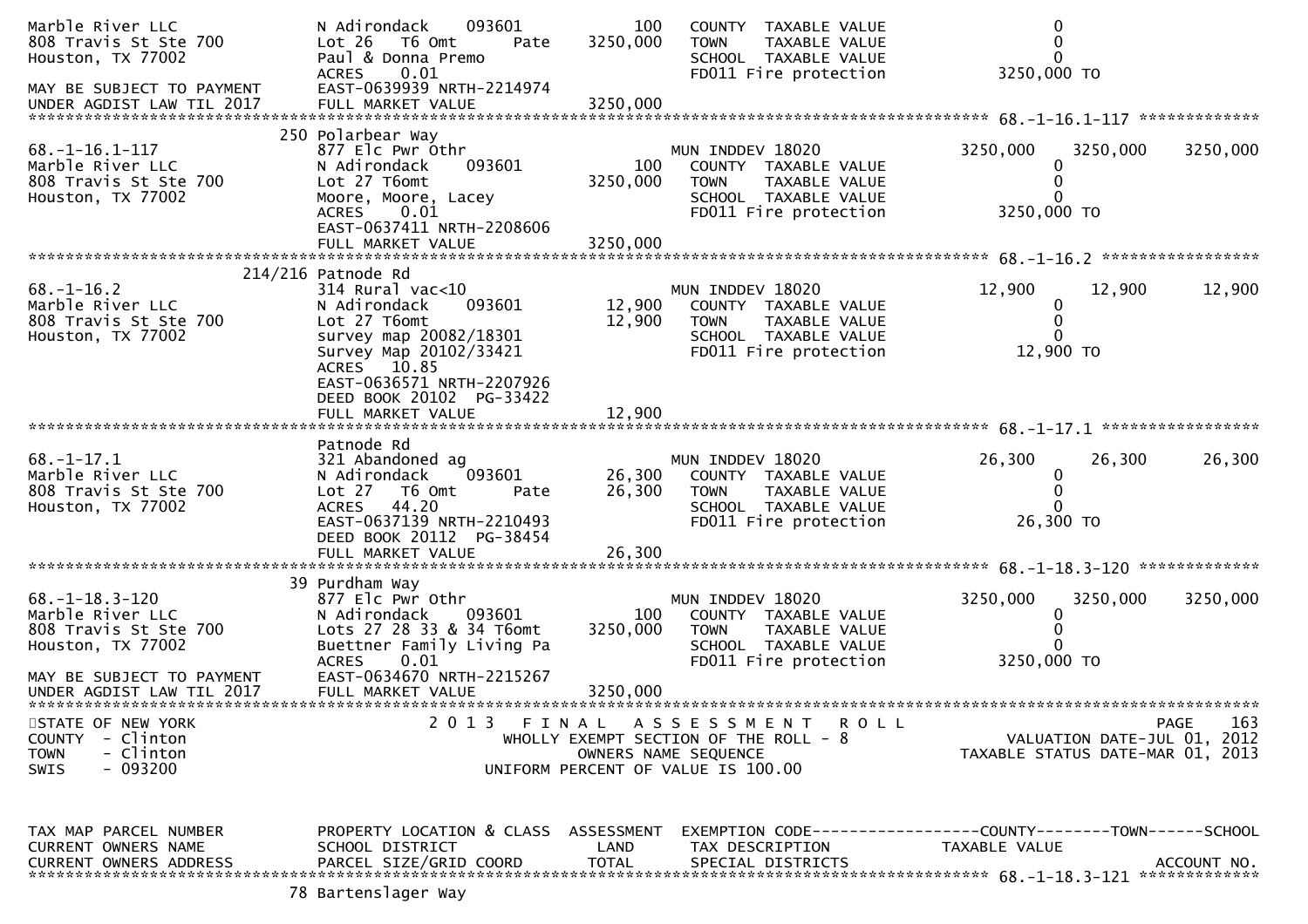| $68. -1 - 18.3 - 121$<br>Marble River LLC<br>808 Travis St Ste 700<br>Houston, TX 77002<br>MAY BE SUBJECT TO PAYMENT  | 877 Elc Pwr Othr<br>N Adirondack<br>093601<br>Lots 27 28 33 & 34 T6omt<br>Buettner Family Living Pa<br>0.01<br><b>ACRES</b><br>EAST-0634670 NRTH-2215267                                                    | 100<br>3250,000             | MUN INDDEV 18020<br>COUNTY TAXABLE VALUE<br><b>TOWN</b><br>TAXABLE VALUE<br>SCHOOL TAXABLE VALUE<br>FD011 Fire protection | 3250,000<br>3250,000 TO          | 3250,000                    | 3250,000    |
|-----------------------------------------------------------------------------------------------------------------------|-------------------------------------------------------------------------------------------------------------------------------------------------------------------------------------------------------------|-----------------------------|---------------------------------------------------------------------------------------------------------------------------|----------------------------------|-----------------------------|-------------|
| UNDER AGDIST LAW TIL 2017                                                                                             |                                                                                                                                                                                                             |                             |                                                                                                                           |                                  |                             |             |
| $68. - 1 - 18.3 - 122$<br>Marble River LLC<br>808 Travis St Ste 700<br>Houston, TX 77002<br>MAY BE SUBJECT TO PAYMENT | 44 Buettner Way<br>877 Elc Pwr Othr<br>093601<br>N Adirondack<br>Lots 27 28 33 & 34 T6omt<br>Buettner Family Living Pa<br><b>ACRES</b><br>0.01<br>EAST-0634670 NRTH-2215267                                 | 100<br>3250,000             | MUN INDDEV 18020<br>COUNTY TAXABLE VALUE<br><b>TOWN</b><br>TAXABLE VALUE<br>SCHOOL TAXABLE VALUE<br>FD011 Fire protection | 3250,000<br>3250,000 TO          | 3250,000                    | 3250,000    |
| UNDER AGDIST LAW TIL 2017                                                                                             |                                                                                                                                                                                                             |                             |                                                                                                                           |                                  |                             |             |
| $68. -1 - 18.3 - 131$<br>Marble River LLC<br>808 Travis St Ste 700<br>Houston, TX 77002<br>MAY BE SUBJECT TO PAYMENT  | 182 Purdham Way<br>877 Elc Pwr Othr<br>N Adirondack<br>093601<br>Lots 27 28 33 & 34 T6omt<br>Buettner Family Living Pa<br>0.01<br><b>ACRES</b><br>EAST-0634670 NRTH-2215267                                 | 100<br>3250,000             | MUN INDDEV 18020<br>COUNTY TAXABLE VALUE<br><b>TOWN</b><br>TAXABLE VALUE<br>SCHOOL TAXABLE VALUE<br>FD011 Fire protection | 3250,000<br>3250,000 TO          | 3250,000                    | 3250,000    |
| UNDER AGDIST LAW TIL 2017                                                                                             | FULL MARKET VALUE                                                                                                                                                                                           | 3250,000                    |                                                                                                                           |                                  |                             |             |
| $68. - 1 - 18.3 - 132$<br>Marble River LLC<br>808 Travis St Ste 700<br>Houston, TX 77002<br>MAY BE SUBJECT TO PAYMENT | 88 Purdham Way<br>877 Elc Pwr Othr<br>N Adirondack<br>093601<br>Lots 27 28 33 & 34 T6omt<br>Buettner Family Living Pa<br><b>ACRES</b><br>0.01<br>EAST-0634670 NRTH-2215267                                  | 100<br>3250,000             | MUN INDDEV 18020<br>COUNTY TAXABLE VALUE<br><b>TOWN</b><br>TAXABLE VALUE<br>SCHOOL TAXABLE VALUE<br>FD011 Fire protection | 3250,000<br>3250,000 TO          | 3250,000                    | 3250,000    |
| UNDER AGDIST LAW TIL 2017                                                                                             | FULL MARKET VALUE                                                                                                                                                                                           | 3250,000                    |                                                                                                                           |                                  |                             |             |
| $37. - 1 - 2.2 - 1$<br>Noble Environmental Power LLC Chateaugay 1<br>8 Railroad Ave Ste 8<br>Essex, CT 06426          | 279 Lost Nation Rd<br>877 Elc Pwr Othr<br>163401<br>Lot 69  T6 0mt<br>Pate<br>Decosse, Dick Landowner<br><b>ACRES</b><br>0.01<br>EAST-0620007 NRTH-2230092<br>DEED BOOK 20051 PG-84393<br>FULL MARKET VALUE | 100<br>2000,000<br>2000,000 | MUN INDDEV 18020<br>COUNTY TAXABLE VALUE<br>TAXABLE VALUE<br><b>TOWN</b><br>SCHOOL TAXABLE VALUE<br>FD011 Fire protection | 2000,000<br>2000,000 TO          | 2000,000                    | 2000,000    |
| STATE OF NEW YORK                                                                                                     | 2013                                                                                                                                                                                                        |                             | FINAL ASSESSMENT<br>R O L L                                                                                               |                                  |                             | 164<br>PAGE |
| COUNTY - Clinton<br>- Clinton<br><b>TOWN</b><br>$-093200$<br><b>SWIS</b>                                              |                                                                                                                                                                                                             |                             | WHOLLY EXEMPT SECTION OF THE ROLL - 8<br>OWNERS NAME SEQUENCE<br>UNIFORM PERCENT OF VALUE IS 100.00                       | TAXABLE STATUS DATE-MAR 01, 2013 | VALUATION DATE-JUL 01, 2012 |             |
| TAX MAP PARCEL NUMBER<br>CURRENT OWNERS NAME<br><b>CURRENT OWNERS ADDRESS</b>                                         | PROPERTY LOCATION & CLASS ASSESSMENT<br>SCHOOL DISTRICT<br>PARCEL SIZE/GRID COORD                                                                                                                           | LAND<br><b>TOTAL</b>        | EXEMPTION CODE------------------COUNTY--------TOWN------SCHOOL<br>TAX DESCRIPTION<br>SPECIAL DISTRICTS                    | TAXABLE VALUE                    |                             | ACCOUNT NO. |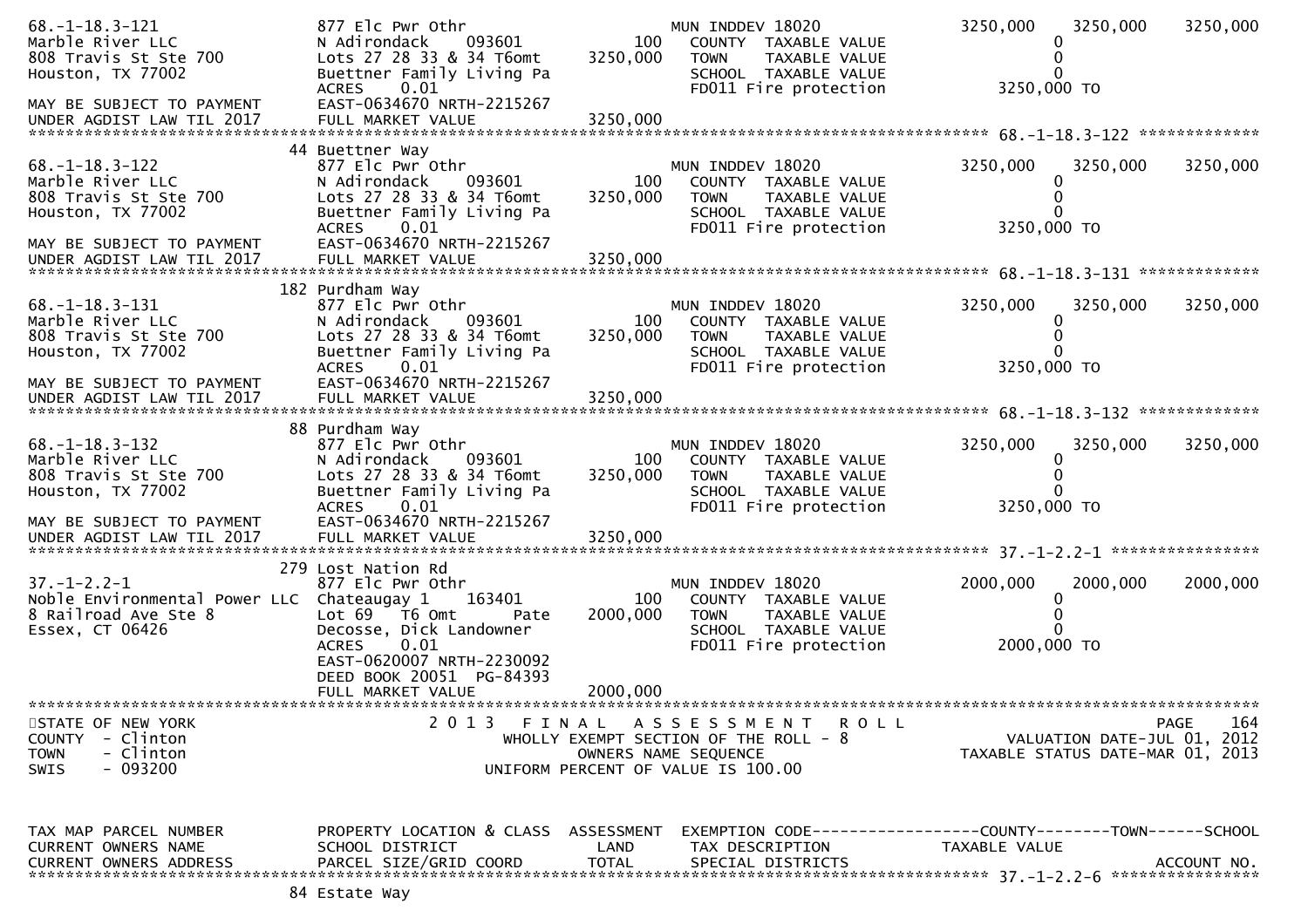| 57 Roses Way<br>$37. - 1 - 2.2 - 9$<br>MUN INDDEV 18020<br>2000,000<br>2000,000<br>877 Elc Pwr Othr<br>Noble Environmental Power LLC Chateaugay 1<br>163401<br>100<br>COUNTY TAXABLE VALUE<br>0<br>Lot $69$ $\overline{76}$ Omt<br>2000,000<br>8 Railroad Ave Ste 8<br>TAXABLE VALUE<br>TOWN<br>Pate<br>Essex, CT 06426<br>Decosse, Dick Landowner<br>SCHOOL TAXABLE VALUE<br>0.01<br>2000,000 TO<br><b>ACRES</b><br>FD011 Fire protection<br>EAST-0623227 NRTH-2229717<br>DEED BOOK 20051 PG-84393<br>21 Estate Way<br>$37. - 1 - 21.1 - 102$<br>877 Elc Pwr Othr<br>2000,000<br>MUN INDDEV 18020<br>2000,000<br>100<br>Noble Environmental Power LLC Chateaugay 1<br>163401<br>COUNTY TAXABLE VALUE<br>0<br>Lot 69 T6omt<br>2000,000<br>8 Railroad Ave Ste 8<br>TAXABLE VALUE<br><b>TOWN</b><br>0<br>Essex, CT 06426<br>Soucia Estate Landowner<br>SCHOOL TAXABLE VALUE<br>2000,000 TO<br>0.01<br>FD011 Fire protection<br><b>ACRES</b><br>EAST-0628141 NRTH-2230370<br>DEED BOOK 20072 PG-1988<br>84 Vernons Way<br>$37. - 1 - 23. - 7$<br>877 Elc Pwr Othr<br>MUN INDDEV 18020<br>2000,000<br>2000,000<br>Noble Environmental Power LLC Chateaugay 1<br>100<br>163401<br>COUNTY TAXABLE VALUE<br>0<br>8 Railroad Ave Ste 8<br>2000,000<br>Lot 52  T6 Omt<br><b>TOWN</b><br>TAXABLE VALUE<br>Pate<br>Essex, CT 06426<br>Fayette, Vernon Landowner<br>SCHOOL TAXABLE VALUE<br>FD011 Fire protection<br>2000,000 TO<br><b>ACRES</b><br>0.01<br>EAST-0620075 NRTH-2227804<br>DEED BOOK 245<br>PG-235<br>2000,000<br>FULL MARKET VALUE<br>190 Barrys Way<br>$37. - 1 - 23. - 8$<br>2000,000<br>2000,000<br>877 Elc Pwr Othr<br>MUN INDDEV 18020<br>163401<br>100<br>Noble Environmental Power LLC Chateaugay 1<br>COUNTY TAXABLE VALUE<br>0<br>8 Railroad Ave Ste 8<br>2000,000<br>Lot 52  T6 Omt<br><b>TOWN</b><br>TAXABLE VALUE<br>Pate<br>Essex, CT 06426<br>Fayette, Vernon Landowner<br>SCHOOL TAXABLE VALUE<br>2000,000 TO<br><b>ACRES</b><br>0.01<br>FD011 Fire protection<br>EAST-0626701 NRTH-2228409<br>DEED BOOK 245<br>$PG-235$<br>FULL MARKET VALUE<br>2000,000<br>2013 FINAL ASSESSMENT<br>STATE OF NEW YORK<br>PAGE<br>R O L L<br>COUNTY - Clinton<br>VALUATION DATE-JUL 01, 2012<br>WHOLLY EXEMPT SECTION OF THE ROLL - 8<br><b>TOWN</b><br>- Clinton<br>TAXABLE STATUS DATE-MAR 01, 2013<br>OWNERS NAME SEQUENCE<br>UNIFORM PERCENT OF VALUE IS 100.00 | $37. - 1 - 2.2 - 6$<br>Noble Environmental Power LLC Chateaugay 1<br>8 Railroad Ave Ste 8<br>Essex, CT 06426 | 877 Elc Pwr Othr<br>163401<br>Lot 69 T6 Omt<br>Pate<br>Decosse, Dick Landowner<br>0.01<br><b>ACRES</b><br>EAST-0626645 NRTH-2230586<br>DEED BOOK 20051 PG-84393<br>FULL MARKET VALUE | 100<br>2000,000<br>2000,000 | MUN INDDEV 18020<br>COUNTY TAXABLE VALUE<br><b>TOWN</b><br>TAXABLE VALUE<br>SCHOOL TAXABLE VALUE<br>FD011 Fire protection | 2000,000<br>0<br>2000,000 TO | 2000,000 | 2000,000 |
|------------------------------------------------------------------------------------------------------------------------------------------------------------------------------------------------------------------------------------------------------------------------------------------------------------------------------------------------------------------------------------------------------------------------------------------------------------------------------------------------------------------------------------------------------------------------------------------------------------------------------------------------------------------------------------------------------------------------------------------------------------------------------------------------------------------------------------------------------------------------------------------------------------------------------------------------------------------------------------------------------------------------------------------------------------------------------------------------------------------------------------------------------------------------------------------------------------------------------------------------------------------------------------------------------------------------------------------------------------------------------------------------------------------------------------------------------------------------------------------------------------------------------------------------------------------------------------------------------------------------------------------------------------------------------------------------------------------------------------------------------------------------------------------------------------------------------------------------------------------------------------------------------------------------------------------------------------------------------------------------------------------------------------------------------------------------------------------------------------------------------------------------------------------------------------------------------------------------------------------------------------------------------------------------------------------------------------------------------------------------|--------------------------------------------------------------------------------------------------------------|--------------------------------------------------------------------------------------------------------------------------------------------------------------------------------------|-----------------------------|---------------------------------------------------------------------------------------------------------------------------|------------------------------|----------|----------|
|                                                                                                                                                                                                                                                                                                                                                                                                                                                                                                                                                                                                                                                                                                                                                                                                                                                                                                                                                                                                                                                                                                                                                                                                                                                                                                                                                                                                                                                                                                                                                                                                                                                                                                                                                                                                                                                                                                                                                                                                                                                                                                                                                                                                                                                                                                                                                                        |                                                                                                              |                                                                                                                                                                                      |                             |                                                                                                                           |                              |          |          |
|                                                                                                                                                                                                                                                                                                                                                                                                                                                                                                                                                                                                                                                                                                                                                                                                                                                                                                                                                                                                                                                                                                                                                                                                                                                                                                                                                                                                                                                                                                                                                                                                                                                                                                                                                                                                                                                                                                                                                                                                                                                                                                                                                                                                                                                                                                                                                                        |                                                                                                              |                                                                                                                                                                                      |                             |                                                                                                                           |                              |          | 2000,000 |
|                                                                                                                                                                                                                                                                                                                                                                                                                                                                                                                                                                                                                                                                                                                                                                                                                                                                                                                                                                                                                                                                                                                                                                                                                                                                                                                                                                                                                                                                                                                                                                                                                                                                                                                                                                                                                                                                                                                                                                                                                                                                                                                                                                                                                                                                                                                                                                        |                                                                                                              |                                                                                                                                                                                      |                             |                                                                                                                           |                              |          |          |
|                                                                                                                                                                                                                                                                                                                                                                                                                                                                                                                                                                                                                                                                                                                                                                                                                                                                                                                                                                                                                                                                                                                                                                                                                                                                                                                                                                                                                                                                                                                                                                                                                                                                                                                                                                                                                                                                                                                                                                                                                                                                                                                                                                                                                                                                                                                                                                        |                                                                                                              |                                                                                                                                                                                      |                             |                                                                                                                           |                              |          | 2000,000 |
|                                                                                                                                                                                                                                                                                                                                                                                                                                                                                                                                                                                                                                                                                                                                                                                                                                                                                                                                                                                                                                                                                                                                                                                                                                                                                                                                                                                                                                                                                                                                                                                                                                                                                                                                                                                                                                                                                                                                                                                                                                                                                                                                                                                                                                                                                                                                                                        |                                                                                                              |                                                                                                                                                                                      |                             |                                                                                                                           |                              |          |          |
|                                                                                                                                                                                                                                                                                                                                                                                                                                                                                                                                                                                                                                                                                                                                                                                                                                                                                                                                                                                                                                                                                                                                                                                                                                                                                                                                                                                                                                                                                                                                                                                                                                                                                                                                                                                                                                                                                                                                                                                                                                                                                                                                                                                                                                                                                                                                                                        |                                                                                                              |                                                                                                                                                                                      |                             |                                                                                                                           |                              |          | 2000,000 |
|                                                                                                                                                                                                                                                                                                                                                                                                                                                                                                                                                                                                                                                                                                                                                                                                                                                                                                                                                                                                                                                                                                                                                                                                                                                                                                                                                                                                                                                                                                                                                                                                                                                                                                                                                                                                                                                                                                                                                                                                                                                                                                                                                                                                                                                                                                                                                                        |                                                                                                              |                                                                                                                                                                                      |                             |                                                                                                                           |                              |          |          |
|                                                                                                                                                                                                                                                                                                                                                                                                                                                                                                                                                                                                                                                                                                                                                                                                                                                                                                                                                                                                                                                                                                                                                                                                                                                                                                                                                                                                                                                                                                                                                                                                                                                                                                                                                                                                                                                                                                                                                                                                                                                                                                                                                                                                                                                                                                                                                                        |                                                                                                              |                                                                                                                                                                                      |                             |                                                                                                                           |                              |          |          |
|                                                                                                                                                                                                                                                                                                                                                                                                                                                                                                                                                                                                                                                                                                                                                                                                                                                                                                                                                                                                                                                                                                                                                                                                                                                                                                                                                                                                                                                                                                                                                                                                                                                                                                                                                                                                                                                                                                                                                                                                                                                                                                                                                                                                                                                                                                                                                                        |                                                                                                              |                                                                                                                                                                                      |                             |                                                                                                                           |                              |          | 2000,000 |
|                                                                                                                                                                                                                                                                                                                                                                                                                                                                                                                                                                                                                                                                                                                                                                                                                                                                                                                                                                                                                                                                                                                                                                                                                                                                                                                                                                                                                                                                                                                                                                                                                                                                                                                                                                                                                                                                                                                                                                                                                                                                                                                                                                                                                                                                                                                                                                        |                                                                                                              |                                                                                                                                                                                      |                             |                                                                                                                           |                              |          |          |
|                                                                                                                                                                                                                                                                                                                                                                                                                                                                                                                                                                                                                                                                                                                                                                                                                                                                                                                                                                                                                                                                                                                                                                                                                                                                                                                                                                                                                                                                                                                                                                                                                                                                                                                                                                                                                                                                                                                                                                                                                                                                                                                                                                                                                                                                                                                                                                        | $-093200$<br>SWIS                                                                                            |                                                                                                                                                                                      |                             |                                                                                                                           |                              |          | 165      |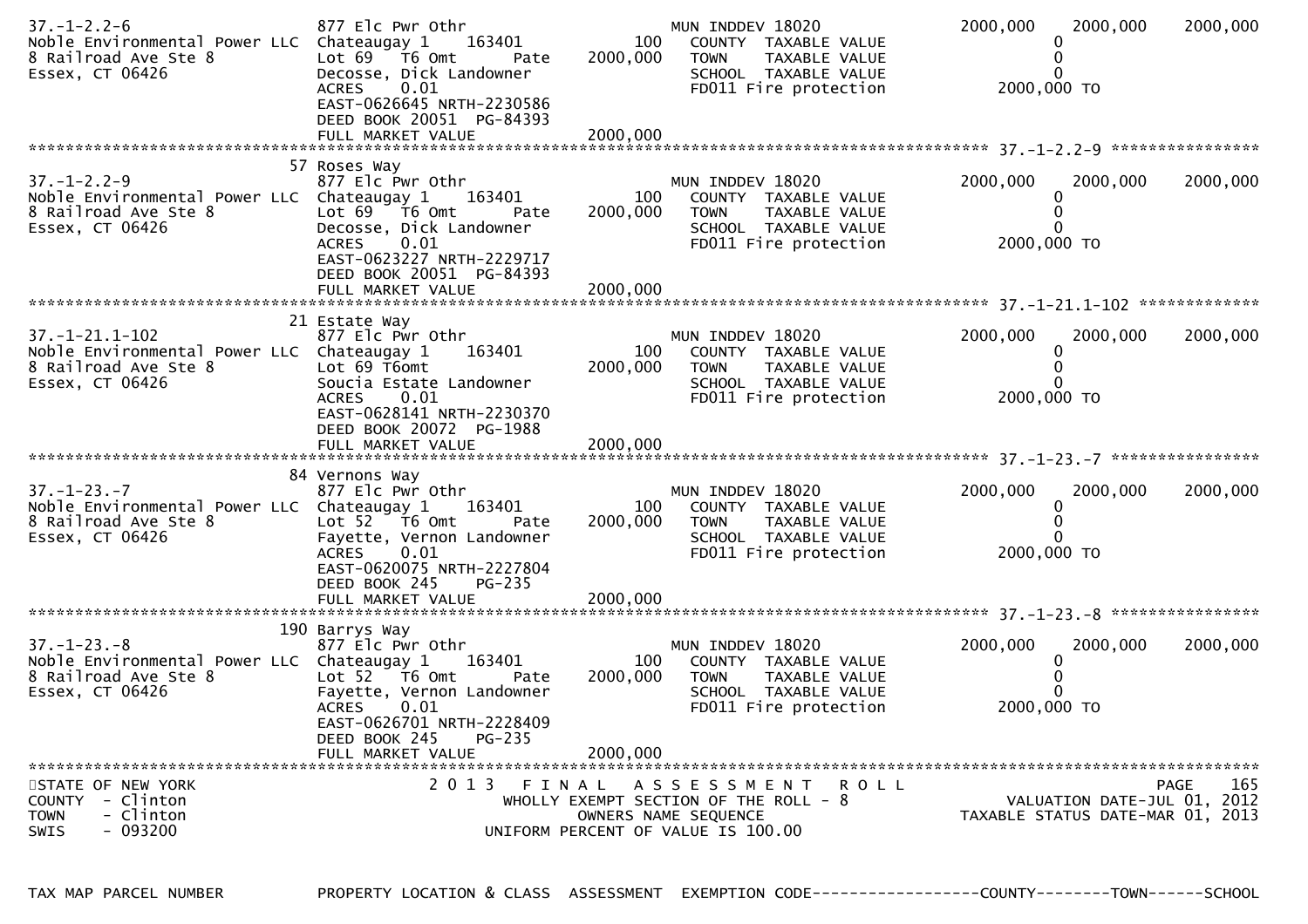| CURRENT OWNERS NAME                                                | SCHOOL DISTRICT                                        | LAND            | TAX DESCRIPTION                                               | TAXABLE VALUE |                                                                 |
|--------------------------------------------------------------------|--------------------------------------------------------|-----------------|---------------------------------------------------------------|---------------|-----------------------------------------------------------------|
| CURRENT OWNERS ADDRESS                                             |                                                        |                 |                                                               |               |                                                                 |
| $37. - 1 - 23. - 10$                                               | 180 Roses Way<br>877 Elc Pwr Othr                      |                 | MUN INDDEV 18020                                              | 2000,000      | 2000,000<br>2000,000                                            |
| Noble Environmental Power LLC Chateaugay 1                         | 163401                                                 | 100             | COUNTY TAXABLE VALUE                                          |               |                                                                 |
| 8 Railroad Ave Ste 8                                               | Lot 52 T6 Omt<br>Pate                                  | 2000,000        | TAXABLE VALUE<br><b>TOWN</b>                                  |               |                                                                 |
| Essex, CT 06426                                                    | Fayette, Vernon Landowner                              |                 | SCHOOL TAXABLE VALUE                                          |               |                                                                 |
|                                                                    | <b>ACRES</b><br>0.01<br>EAST-0626103 NRTH-2229427      |                 | FD011 Fire protection                                         | 2000,000 TO   |                                                                 |
|                                                                    | DEED BOOK 245<br>PG-235                                |                 |                                                               |               |                                                                 |
|                                                                    |                                                        |                 |                                                               |               |                                                                 |
|                                                                    | 156 Rutland Way                                        |                 |                                                               |               |                                                                 |
| $37. - 1 - 23. - 69$                                               | 877 Elc Pwr Othr                                       |                 | MUN INDDEV 18020                                              | 2000,000      | 2000,000<br>2000,000                                            |
| Noble Environmental Power LLC Chateaugay 1<br>8 Railroad Ave Ste 8 | 163401<br>Lot 52  T6 Omt<br>Pate                       | 100<br>2000,000 | COUNTY TAXABLE VALUE<br>TAXABLE VALUE<br><b>TOWN</b>          |               |                                                                 |
| Essex, CT 06426                                                    | Fayette, Vernon Landowner                              |                 | SCHOOL TAXABLE VALUE                                          |               |                                                                 |
|                                                                    | 0.01<br><b>ACRES</b>                                   |                 | FD011 Fire protection                                         | 2000,000 TO   |                                                                 |
|                                                                    | EAST-0626098 NRTH-2227018<br>DEED BOOK 245<br>$PG-235$ |                 |                                                               |               |                                                                 |
|                                                                    | FULL MARKET VALUE                                      | 2000,000        |                                                               |               |                                                                 |
|                                                                    |                                                        |                 |                                                               |               |                                                                 |
| $37. - 1 - 23. - 70$                                               | 131 Roses Way<br>877 Elc Pwr Othr                      |                 | MUN INDDEV 18020                                              | 2000,000      | 2000,000<br>2000,000                                            |
| Noble Environmental Power LLC Chateaugay 1                         | 163401                                                 | 100             | COUNTY TAXABLE VALUE                                          | 0             |                                                                 |
| 8 Railroad Ave Ste 8                                               | Lot 52  T6 0mt<br>Pate                                 | 2000,000        | <b>TOWN</b><br>TAXABLE VALUE                                  |               |                                                                 |
| Essex, CT 06426                                                    | Fayette, Vernon Landowner<br>0.01<br><b>ACRES</b>      |                 | SCHOOL TAXABLE VALUE<br>FD011 Fire protection                 | 2000,000 TO   |                                                                 |
|                                                                    | EAST-0624841 NRTH-2229655                              |                 |                                                               |               |                                                                 |
|                                                                    | DEED BOOK 245<br>PG-235                                |                 |                                                               |               |                                                                 |
|                                                                    |                                                        |                 |                                                               |               |                                                                 |
|                                                                    | 155 Rutland Way                                        |                 |                                                               |               |                                                                 |
| $37. - 1 - 24.1 - 17$                                              | 877 Elc Pwr Othr                                       |                 | MUN INDDEV 18020                                              | 2000,000      | 2000,000<br>2000,000                                            |
| Noble Environmental Power LLC Chateaugay 1<br>8 Railroad Ave Ste 8 | 163401<br>Lot $5152$ T6 Omt<br>Pate                    | 100<br>2000,000 | COUNTY TAXABLE VALUE<br><b>TOWN</b><br>TAXABLE VALUE          |               |                                                                 |
| Essex, CT 06426                                                    | Decosse, Richard Landowne                              |                 | SCHOOL TAXABLE VALUE                                          |               |                                                                 |
|                                                                    | 0.01<br><b>ACRES</b>                                   |                 | FD011 Fire protection                                         | 2000,000 TO   |                                                                 |
|                                                                    | EAST-0625089 NRTH-2226667<br>DEED BOOK 20051 PG-81579  |                 |                                                               |               |                                                                 |
|                                                                    |                                                        |                 |                                                               |               |                                                                 |
|                                                                    |                                                        |                 |                                                               |               |                                                                 |
| $37. - 1 - 24.1 - 60$                                              | 138 Barrys Way<br>877 Elc Pwr Othr                     |                 | MUN INDDEV 18020                                              | 2000,000      | 2000,000<br>2000,000                                            |
| Noble Environmental Power LLC Chateaugay 1                         | 163401                                                 | 100             | COUNTY TAXABLE VALUE                                          | 0             |                                                                 |
| 8 Railroad Ave Ste 8                                               | Lot 5152 T6 Omt<br>Pate<br>Decosse, Dick Landowner     | 2000,000        | <b>TOWN</b><br>TAXABLE VALUE<br>SCHOOL TAXABLE VALUE          | 0<br>0        |                                                                 |
| Essex, CT 06426                                                    | 0.01<br><b>ACRES</b>                                   |                 | FD011 Fire protection                                         | 2000,000 TO   |                                                                 |
|                                                                    | EAST-0625455 NRTH-2228092                              |                 |                                                               |               |                                                                 |
|                                                                    | DEED BOOK 20051 PG-81579<br>FULL MARKET VALUE          | 2000.000        |                                                               |               |                                                                 |
|                                                                    |                                                        |                 |                                                               |               |                                                                 |
| STATE OF NEW YORK                                                  | 2 0 1 3<br>FINAL                                       |                 | A S S E S S M E N T<br>R O L L                                |               | 166<br><b>PAGE</b>                                              |
| COUNTY - Clinton<br>- Clinton<br><b>TOWN</b>                       |                                                        |                 | WHOLLY EXEMPT SECTION OF THE ROLL - 8<br>OWNERS NAME SEQUENCE |               | VALUATION DATE-JUL 01, 2012<br>TAXABLE STATUS DATE-MAR 01, 2013 |
| $-093200$<br>SWIS                                                  |                                                        |                 | UNIFORM PERCENT OF VALUE IS 100.00                            |               |                                                                 |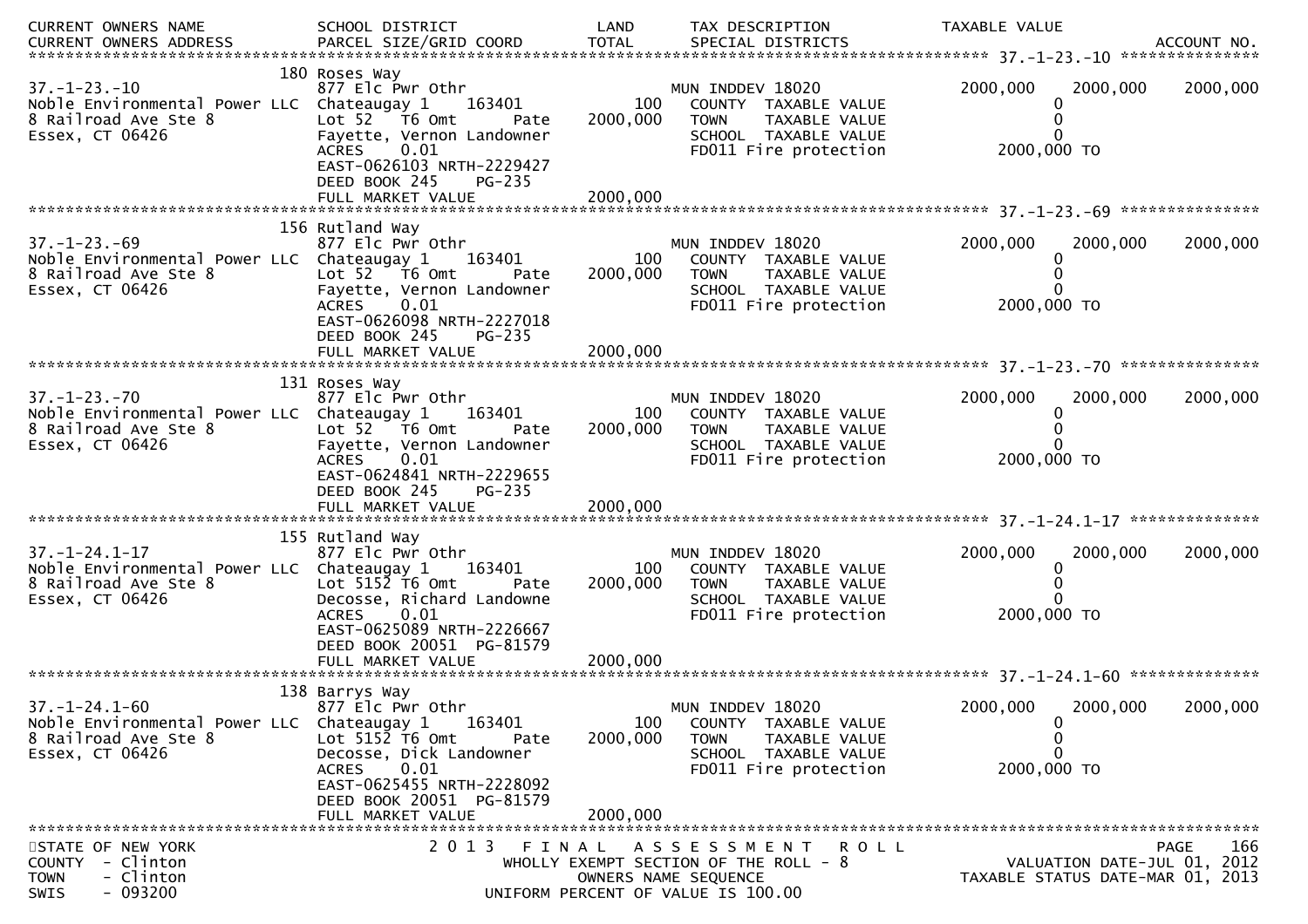| TAX MAP PARCEL NUMBER<br>CURRENT OWNERS NAME<br>CURRENT OWNERS ADDRESS                                         | PROPERTY LOCATION & CLASS ASSESSMENT<br>SCHOOL DISTRICT                                                                                                                                         | LAND            | TAX DESCRIPTION                                                                                                           | TAXABLE VALUE                            |          |
|----------------------------------------------------------------------------------------------------------------|-------------------------------------------------------------------------------------------------------------------------------------------------------------------------------------------------|-----------------|---------------------------------------------------------------------------------------------------------------------------|------------------------------------------|----------|
| $37. - 1 - 24.1 - 61$<br>Noble Environmental Power LLC Chateaugay 1<br>8 Railroad Ave Ste 8<br>Essex, CT 06426 | 61 Lost Nation Rd<br>877 Elc Pwr Othr<br>163401<br>Lot $5152$ T6 Omt<br>Pate<br>Decosse, Richard Landowne<br>0.01<br><b>ACRES</b><br>EAST-0621900 NRTH-2224675<br>DEED BOOK 20051 PG-81579      | 100<br>2000,000 | MUN INDDEV 18020<br>COUNTY TAXABLE VALUE<br><b>TOWN</b><br>TAXABLE VALUE<br>SCHOOL TAXABLE VALUE<br>FD011 Fire protection | 2000,000<br>2000,000<br>2000,000 TO      | 2000,000 |
|                                                                                                                |                                                                                                                                                                                                 |                 |                                                                                                                           |                                          |          |
| $37. - 1 - 25. - 62$<br>Noble Environmental Power LLC Chateaugay 1<br>8 Railroad Ave Ste 8<br>Essex, CT 06426  | 26 Barrys Way<br>877 Elc Pwr Othr<br>163401<br>Lot 52 T6 Omt<br>Pate<br>Brown, Barry Landowner<br>ACRES 0.01<br>EAST-0622727 NRTH-2228473<br>DEED BOOK 444<br>$PG-19$                           | 100<br>2000,000 | MUN INDDEV 18020<br>COUNTY TAXABLE VALUE<br><b>TOWN</b><br>TAXABLE VALUE<br>SCHOOL TAXABLE VALUE<br>FD011 Fire protection | 2000,000<br>2000,000<br>2000,000 TO      | 2000,000 |
|                                                                                                                |                                                                                                                                                                                                 |                 |                                                                                                                           |                                          |          |
|                                                                                                                |                                                                                                                                                                                                 |                 |                                                                                                                           |                                          |          |
| $37. - 1 - 25. - 101$<br>Noble Environmental Power LLC Chateaugay 1<br>8 Railroad Ave Ste 8<br>Essex, CT 06426 | 78 Barrys Way<br>877 Elc Pwr Othr<br>163401<br>Lot 52  T6 Omt<br>Pate<br>Brown, Barry Landowner<br><b>ACRES</b><br>0.01<br>EAST-0624103 NRTH-2228599<br>DEED BOOK 444<br>$PG-19$                | 100<br>2000,000 | MUN INDDEV 18020<br>COUNTY TAXABLE VALUE<br>TAXABLE VALUE<br>TOWN<br>SCHOOL TAXABLE VALUE<br>FD011 Fire protection        | 2000,000<br>2000,000<br>0<br>2000,000 TO | 2000,000 |
|                                                                                                                | FULL MARKET VALUE                                                                                                                                                                               | 2000,000        |                                                                                                                           |                                          |          |
|                                                                                                                |                                                                                                                                                                                                 |                 |                                                                                                                           |                                          |          |
| $51. - 1 - 1.2 - 5$<br>Noble Environmental Power LLC Chateaugay 1<br>8 Railroad Ave Ste 8<br>Essex, CT 06426   | 139 DonRetta Way<br>877 Elc Pwr Othr<br>163401<br>Lot 50 $\&$ 51 T6omt<br>Fowler, Donald Landowner<br>ACRES 0.01<br>EAST-0620609 NRTH-2224568<br>DEED BOOK 20001 PG-26479                       | 100<br>2000,000 | MUN INDDEV 18020<br>COUNTY TAXABLE VALUE<br><b>TOWN</b><br>TAXABLE VALUE<br>SCHOOL TAXABLE VALUE<br>FD011 Fire protection | 2000,000<br>2000,000<br>2000,000 TO      | 2000,000 |
|                                                                                                                |                                                                                                                                                                                                 |                 |                                                                                                                           |                                          |          |
|                                                                                                                |                                                                                                                                                                                                 |                 |                                                                                                                           |                                          |          |
| $51. - 1 - 1.2 - 47$<br>Noble Environmental Power LLC<br>8 Railroad Ave Ste 8<br>Essex, CT 06426               | 58 DonRetta Way<br>877 Elc Pwr Othr<br>Chateaugay 1<br>163401<br>Lot 50 & 51 T6omt<br>Fowler, Donald Landowner<br>0.01<br><b>ACRES</b><br>EAST-0620387 NRTH-2225698<br>DEED BOOK 20001 PG-26479 | 100<br>2000,000 | MUN INDDEV 18020<br>COUNTY TAXABLE VALUE<br><b>TOWN</b><br>TAXABLE VALUE<br>SCHOOL TAXABLE VALUE<br>FD011 Fire protection | 2000,000<br>2000,000<br>2000,000 TO      | 2000,000 |
|                                                                                                                | FULL MARKET VALUE                                                                                                                                                                               | 2000,000        |                                                                                                                           |                                          |          |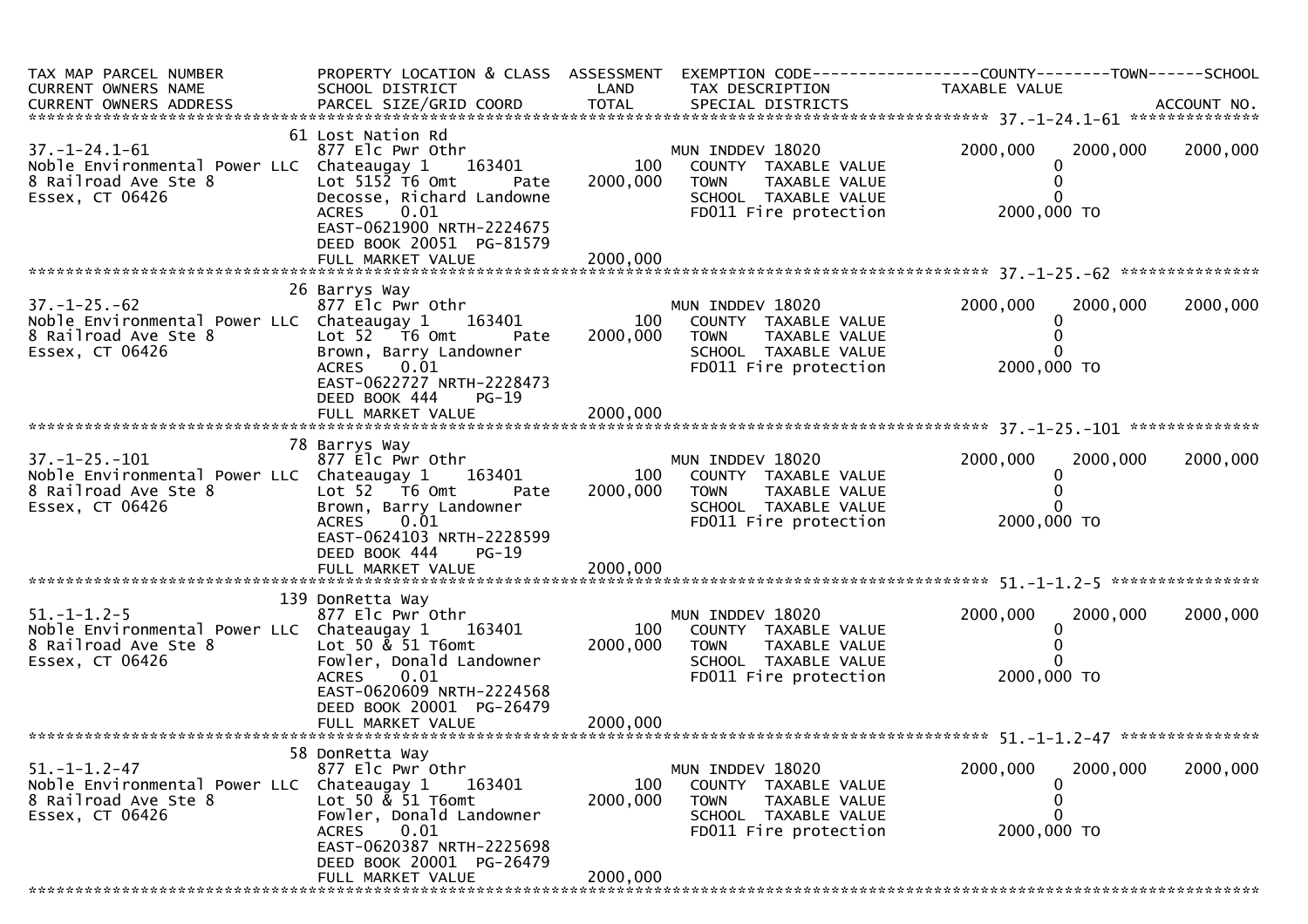| STATE OF NEW YORK<br>COUNTY - Clinton<br>- Clinton<br><b>TOWN</b><br>$-093200$<br><b>SWIS</b>                  |                                                                                                                                                                                                         |                             | 2013 FINAL ASSESSMENT ROLL<br>WHOLLY EXEMPT SECTION OF THE ROLL - 8<br>OWNERS NAME SEQUENCE<br>UNIFORM PERCENT OF VALUE IS 100.00 | VALUATION DATE-JUL 01, 2012<br>TAXABLE STATUS DATE-MAR 01, 2013                                                   | 167<br>PAGE |
|----------------------------------------------------------------------------------------------------------------|---------------------------------------------------------------------------------------------------------------------------------------------------------------------------------------------------------|-----------------------------|-----------------------------------------------------------------------------------------------------------------------------------|-------------------------------------------------------------------------------------------------------------------|-------------|
| TAX MAP PARCEL NUMBER<br>CURRENT OWNERS NAME                                                                   | SCHOOL DISTRICT                                                                                                                                                                                         | LAND                        | TAX DESCRIPTION                                                                                                                   | PROPERTY LOCATION & CLASS ASSESSMENT EXEMPTION CODE----------------COUNTY-------TOWN------SCHOOL<br>TAXABLE VALUE |             |
| $51. - 1 - 1.2 - 65$<br>Noble Environmental Power LLC Chateaugay 1<br>8 Railroad Ave Ste 8<br>Essex, CT 06426  | 36 DonRetta Way<br>877 Elc Pwr Othr<br>163401<br>Lot 50 $\&$ 51 T6omt<br>Fowler, Donald Landowner<br>0.01<br><b>ACRES</b><br>EAST-0621475 NRTH-2226542<br>DEED BOOK 20001 PG-26479<br>FULL MARKET VALUE | 100<br>2000,000<br>2000,000 | MUN INDDEV 18020<br>COUNTY TAXABLE VALUE<br><b>TOWN</b><br>TAXABLE VALUE<br>SCHOOL TAXABLE VALUE<br>FD011 Fire protection         | 2000,000<br>2000,000<br>0<br>0<br>0<br>2000,000 TO                                                                | 2000,000    |
| $51. - 1 - 1.2 - 66$<br>Noble Environmental Power LLC Chateaugay 1<br>8 Railroad Ave Ste 8<br>Essex, CT 06426  | 969 Ryan Rd<br>877 Elc Pwr Othr<br>163401<br>Lot 50 & 51 T6omt<br>Fowler, Donald Landowner<br><b>ACRES</b><br>0.01<br>EAST-0622027 NRTH-2221816<br>DEED BOOK 20001 PG-26479                             | 100<br>2000,000             | MUN INDDEV 18020<br>COUNTY TAXABLE VALUE<br><b>TOWN</b><br>TAXABLE VALUE<br>SCHOOL TAXABLE VALUE<br>FD011 Fire protection         | 2000,000<br>2000,000<br>0<br>0<br>0<br>2000,000 TO                                                                | 2000,000    |
| $51. -1 - 1.2 - 112$<br>Noble Environmental Power LLC Chateaugay 1<br>8 Railroad Ave Ste 8<br>Essex, CT 06426  | 140 Cole Way<br>877 Elc Pwr Othr<br>163401<br>Lot 50 $\&$ 51 T6omt<br>Fowler, Donald Landowner<br>0.01<br><b>ACRES</b><br>EAST-0621116 NRTH-2220985<br>DEED BOOK 20001 PG-26479<br>FULL MARKET VALUE    | 100<br>2000,000<br>2000,000 | MUN INDDEV 18020<br>COUNTY TAXABLE VALUE<br><b>TOWN</b><br>TAXABLE VALUE<br>SCHOOL TAXABLE VALUE<br>FD011 Fire protection         | 2000,000<br>2000,000<br>0<br>0<br>0<br>2000,000 TO                                                                | 2000,000    |
| $51. -1 - 5.41 - 104$<br>Noble Environmental Power LLC Chateaugay 1<br>8 Railroad Ave Ste 8<br>Essex, CT 06426 | 35 Isabel Way<br>877 Elc Pwr Othr<br>163401<br>Lot 50 T6omt Patent<br>St Lawrence Dairy Landown<br>0.01<br><b>ACRES</b><br>EAST-0618853 NRTH-2220178<br>DEED BOOK 20051 PG-81307<br>FULL MARKET VALUE   | 2000,000<br>2000,000        | MUN INDDEV 18020<br>100 COUNTY TAXABLE VALUE<br><b>TOWN</b><br>TAXABLE VALUE<br>SCHOOL TAXABLE VALUE<br>FD011 Fire protection     | 2000,000<br>2000,000<br>$\bf{0}$<br>0<br>$\overline{0}$<br>2000,000 TO                                            | 2000,000    |
| $51. - 1 - 11.1 - 42$<br>Noble Environmental Power LLC Chateaugay 1<br>8 Railroad Ave Ste 8<br>Essex, CT 06426 | 97 Cole Way<br>877 Elc Pwr Othr<br>163401<br>Lot 50  T6 0mt<br>Pate<br>Cole, Gertrude Landowner<br>0.01<br><b>ACRES</b>                                                                                 | 100<br>2000,000             | MUN INDDEV 18020<br>COUNTY TAXABLE VALUE<br><b>TOWN</b><br>TAXABLE VALUE<br>SCHOOL TAXABLE VALUE<br>FD011 Fire protection         | 2000,000<br>2000,000<br>$\bf{0}$<br>0<br>0<br>2000,000 TO                                                         | 2000,000    |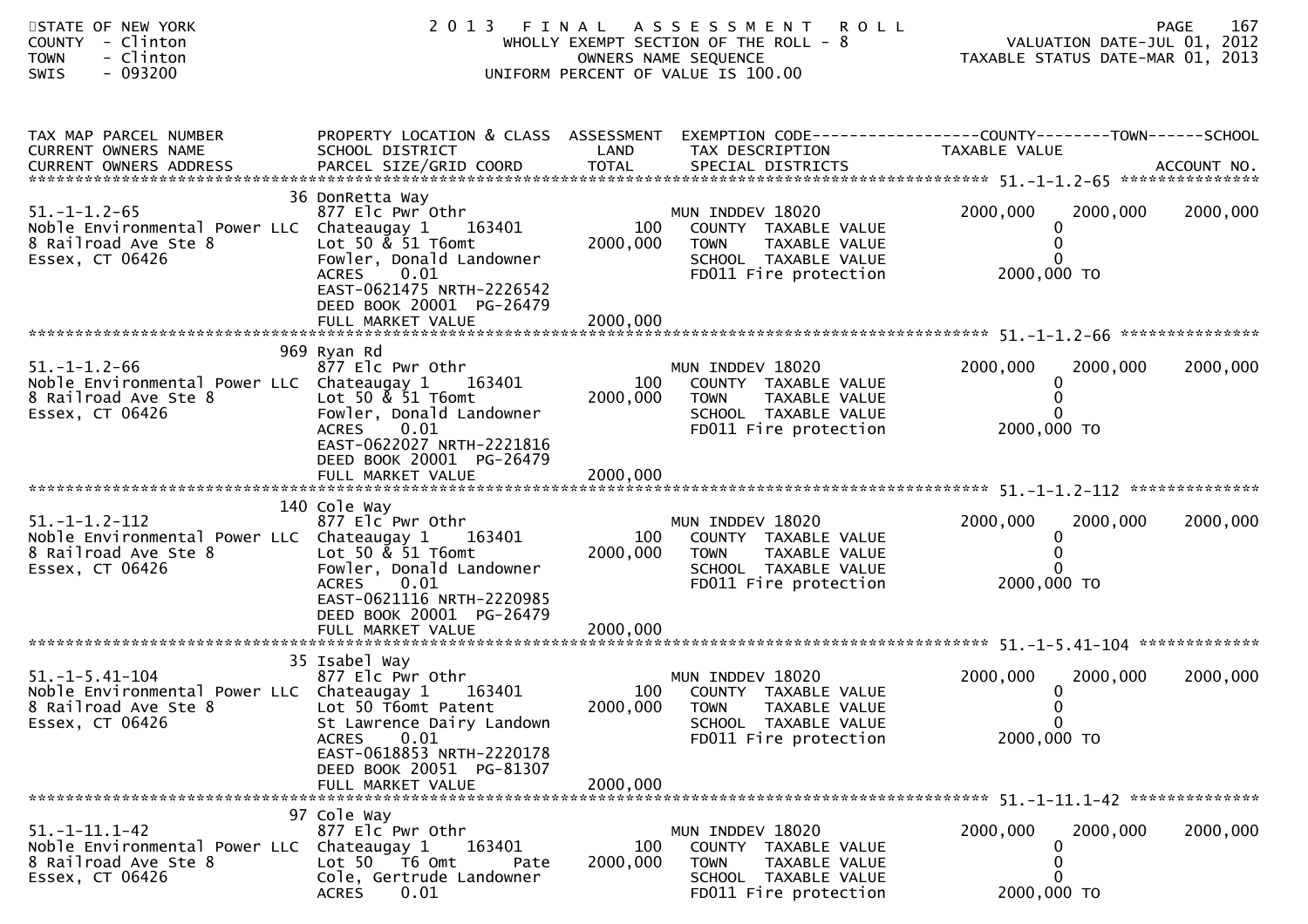| ********************                                                                                                                                               | EAST-0621599 NRTH-2220063<br>DEED BOOK 20011 PG-31882<br>FULL MARKET VALUE                                                                                                                                            | 2000,000                    |                                                                                                                                           |                                                                                       |                    |
|--------------------------------------------------------------------------------------------------------------------------------------------------------------------|-----------------------------------------------------------------------------------------------------------------------------------------------------------------------------------------------------------------------|-----------------------------|-------------------------------------------------------------------------------------------------------------------------------------------|---------------------------------------------------------------------------------------|--------------------|
| STATE OF NEW YORK<br>COUNTY - Clinton<br><b>TOWN</b><br>- Clinton<br>- 093200<br><b>SWIS</b>                                                                       | 2 0 1 3<br>FINAL                                                                                                                                                                                                      |                             | A S S E S S M E N T<br><b>ROLL</b><br>WHOLLY EXEMPT SECTION OF THE ROLL - 8<br>OWNERS NAME SEQUENCE<br>UNIFORM PERCENT OF VALUE IS 100.00 | VALUATION DATE-JUL 01, 2012<br>TAXABLE STATUS DATE-MAR 01, 2013                       | 168<br>PAGE        |
| TAX MAP PARCEL NUMBER<br>CURRENT OWNERS NAME<br>.CURRENT OWNERS ADDRESS PARCEL SIZE/GRID COORD TOTAL SPECIAL DISTRICTS ACCOUNT NO ACCOUNT NO ACCOUNT NO ACCOUNT NO | PROPERTY LOCATION & CLASS ASSESSMENT<br>SCHOOL DISTRICT                                                                                                                                                               | LAND                        | TAX DESCRIPTION                                                                                                                           | EXEMPTION        CODE------------------COUNTY-------TOWN------SCHOOL<br>TAXABLE VALUE |                    |
| $51. -1 - 11.1 - 63$<br>Noble Environmental Power LLC Chateaugay 1<br>8 Railroad Ave Ste 8<br>Essex, CT 06426                                                      | 53 Cole Way<br>877 Elc Pwr Othr<br>163401<br>Lot 50 T6 Omt<br>Pate<br>Cole, Gertrude Landowner<br>0.01<br><b>ACRES</b><br>EAST-0621980 NRTH-2219063<br>DEED BOOK 20011 PG-31882<br>FULL MARKET VALUE                  | 100<br>2000,000<br>2000,000 | MUN INDDEV 18020<br>COUNTY TAXABLE VALUE<br><b>TOWN</b><br>TAXABLE VALUE<br>SCHOOL TAXABLE VALUE<br>FD011 Fire protection                 | 2000,000<br>2000,000<br>0<br>0<br>2000,000 TO                                         | 2000,000           |
| $51. -1 - 11.1 - 64$<br>Noble Environmental Power LLC Chateaugay 1<br>8 Railroad Ave Ste 8<br>Essex, CT 06426                                                      | 49 Cole Way<br>877 Elc Pwr Othr<br>163401<br>Lot $50$ $\overline{76}$ Omt<br>Pate<br>Cole, Gertrude Landowner<br>0.01<br><b>ACRES</b><br>EAST-0622138 NRTH-2218051<br>DEED BOOK 20011 PG-31882<br>FULL MARKET VALUE   | 100<br>2000,000<br>2000.000 | MUN INDDEV 18020<br>COUNTY TAXABLE VALUE<br>TAXABLE VALUE<br><b>TOWN</b><br>SCHOOL TAXABLE VALUE<br>FD011 Fire protection                 | 2000,000<br>2000,000<br>0<br>$\Omega$<br>2000,000 TO                                  | 2000,000           |
| $51. -1 - 11.2 - 111$<br>Noble Environmental Power LLC Chateaugay 1<br>8 Railroad Ave Ste 8<br>Essex, CT 06426<br>*************************                        | 75 Quirke Way<br>877 Elc Pwr Othr<br>163401<br>Lot 50  T6 0mt<br>Pate<br>Grenier, John Landowner<br>0.01<br><b>ACRES</b><br>EAST-0624339 NRTH-2220000<br>DEED BOOK 871<br>PG-198<br>FULL MARKET VALUE                 | 100<br>2000,000<br>2000,000 | MUN INDDEV 18020<br>COUNTY TAXABLE VALUE<br><b>TOWN</b><br>TAXABLE VALUE<br>SCHOOL TAXABLE VALUE<br>FD011 Fire protection                 | 2000,000<br>2000,000<br>0<br>0<br>2000,000 TO                                         | 2000,000           |
| $51. - 1 - 12. - 15$<br>Noble Environmental Power LLC Chateaugay 1<br>8 Railroad Ave Ste 8<br>Essex, CT 06426                                                      | 706 County Line Rd<br>877 Elc Pwr Othr<br>163401<br>Lot 50 T6 Omt<br>Pate<br>St Lawrence Dairy Landown<br>164 A<br>0.01<br><b>ACRES</b><br>EAST-0619062 NRTH-2218441<br>DEED BOOK 20031 PG-64922<br>FULL MARKET VALUE | 100<br>2000,000<br>2000,000 | MUN INDDEV 18020<br>COUNTY TAXABLE VALUE<br><b>TOWN</b><br>TAXABLE VALUE<br>SCHOOL TAXABLE VALUE<br>FD011 Fire protection                 | 2000,000<br>2000,000<br>0<br>0<br>0<br>2000,000 TO                                    | 2000,000           |
| STATE OF NEW YORK                                                                                                                                                  | 2 0 1 3                                                                                                                                                                                                               | FINAL                       | A S S E S S M E N T<br><b>ROLL</b>                                                                                                        |                                                                                       | 169<br><b>PAGE</b> |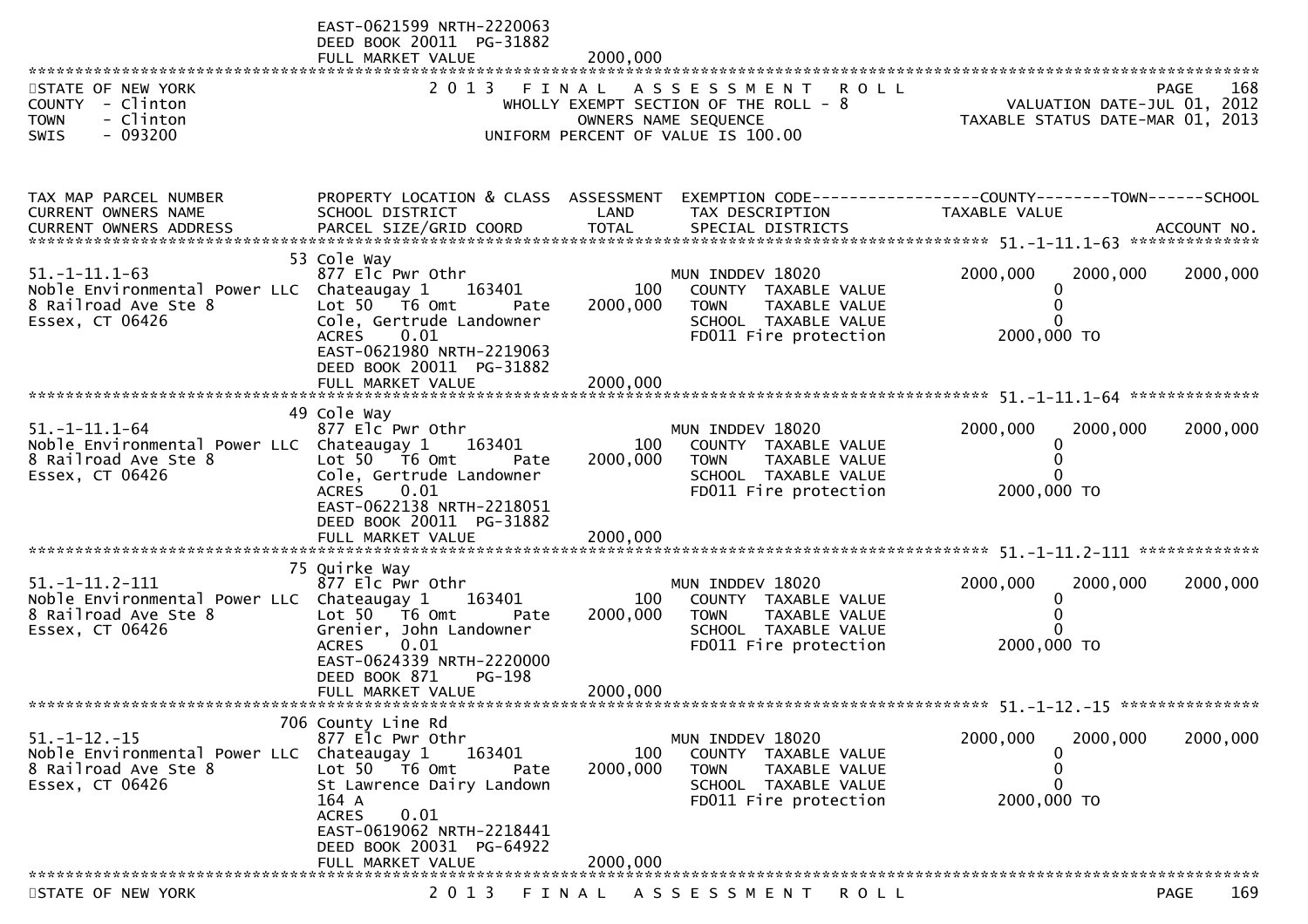| COUNTY - Clinton<br>- Clinton<br><b>TOWN</b><br>$-093200$<br>SWIS                                                    |                                                                                                                                                                                                            |                             | WHOLLY EXEMPT SECTION OF THE ROLL - 8<br>OWNERS NAME SEQUENCE<br>UNIFORM PERCENT OF VALUE IS 100.00                                | TAXABLE STATUS DATE-MAR 01, 2013                     | VALUATION DATE-JUL 01, 2012 |                    |
|----------------------------------------------------------------------------------------------------------------------|------------------------------------------------------------------------------------------------------------------------------------------------------------------------------------------------------------|-----------------------------|------------------------------------------------------------------------------------------------------------------------------------|------------------------------------------------------|-----------------------------|--------------------|
| TAX MAP PARCEL NUMBER<br>CURRENT OWNERS NAME                                                                         | PROPERTY LOCATION & CLASS ASSESSMENT EXEMPTION CODE----------------COUNTY-------TOWN------SCHOOL<br>SCHOOL DISTRICT                                                                                        | LAND                        | TAX DESCRIPTION                                                                                                                    | TAXABLE VALUE                                        |                             |                    |
| $51. - 1 - 12. - 39$<br>Noble Environmental Power LLC Chateaugay 1 163401<br>8 Railroad Ave Ste 8<br>Essex, CT 06426 | 21 Sophia Way<br>877 Elc Pwr Othr<br>Lot 50 T6 Omt<br>Pate<br>St Lawrence Dairy Landown<br>164 A<br><b>ACRES</b><br>0.01<br>EAST-0618969 NRTH-2217198<br>DEED BOOK 20031 PG-64922<br>FULL MARKET VALUE     | 100<br>2000,000<br>2000.000 | MUN INDDEV 18020<br>COUNTY TAXABLE VALUE<br>TAXABLE VALUE<br>TOWN<br>SCHOOL TAXABLE VALUE<br>FD011 Fire protection                 | 2000,000<br>0<br>2000,000 TO                         | 2000,000                    | 2000,000           |
|                                                                                                                      |                                                                                                                                                                                                            |                             |                                                                                                                                    |                                                      |                             |                    |
| $51. - 1 - 12. - 45$<br>Noble Environmental Power LLC Chateaugay 1<br>8 Railroad Ave Ste 8<br>Essex, CT 06426        | 50 Isabel Way<br>877 Elc Pwr Othr<br>163401<br>Lot 50 T6 Omt<br>Pate<br>St Lawrence Dairy Landown<br>164 A<br>0.01<br><b>ACRES</b><br>EAST-0619593 NRTH-2219452                                            | 100<br>2000,000             | MUN INDDEV 18020<br>COUNTY TAXABLE VALUE<br>TAXABLE VALUE<br><b>TOWN</b><br>SCHOOL TAXABLE VALUE<br>FD011 Fire protection          | 2000,000<br>0<br>2000,000 TO                         | 2000,000                    | 2000,000           |
|                                                                                                                      | DEED BOOK 20031 PG-64922                                                                                                                                                                                   |                             |                                                                                                                                    |                                                      |                             |                    |
|                                                                                                                      |                                                                                                                                                                                                            |                             |                                                                                                                                    |                                                      |                             |                    |
| $51. - 1 - 13.1 - 44$<br>Noble Environmental Power LLC Chateaugay 1<br>8 Railroad Ave Ste 8<br>Essex, CT 06426       | 82 Isabel Way<br>877 Elc Pwr Othr<br>163401<br>Lot $50$ $\overline{76}$ Omt<br>Pate<br>Fowler, Donald Landowner<br><b>ACRES</b><br>0.01<br>EAST-0619986 NRTH-2220404<br>DEED BOOK 20001 PG-26479           | 100<br>2000,000             | MUN INDDEV 18020<br>COUNTY TAXABLE VALUE<br><b>TOWN</b><br>TAXABLE VALUE<br>SCHOOL TAXABLE VALUE<br>FD011 Fire protection          | 2000,000<br>0<br>2000,000 TO                         | 2000,000                    | 2000,000           |
|                                                                                                                      |                                                                                                                                                                                                            |                             |                                                                                                                                    |                                                      |                             |                    |
| $51. - 1 - 13.1 - 46$<br>Noble Environmental Power LLC Chateaugay 1<br>8 Railroad Ave Ste 8<br>Essex, CT 06426       | 128 Isabel Way<br>877 Elc Pwr Othr<br>163401<br>Lot 50<br>T6 Omt<br>Pate<br>Fowler, Donald Landowner<br><b>ACRES</b><br>0.01<br>EAST-0620081 NRTH-2221431<br>DEED BOOK 20001 PG-26479<br>FULL MARKET VALUE | 100<br>2000,000<br>2000,000 | MUN INDDEV 18020<br>COUNTY TAXABLE VALUE<br>TAXABLE VALUE<br><b>TOWN</b><br>SCHOOL TAXABLE VALUE<br>FD011 Fire protection          | 2000,000<br>$\Omega$<br>0<br>$\Omega$<br>2000,000 TO | 2000,000                    | 2000,000           |
| STATE OF NEW YORK<br>COUNTY - Clinton<br>- Clinton<br><b>TOWN</b><br>$-093200$<br>SWIS                               | 2013 FINAL                                                                                                                                                                                                 |                             | A S S E S S M E N T<br>ROLL<br>WHOLLY EXEMPT SECTION OF THE ROLL - 8<br>OWNERS NAME SEQUENCE<br>UNIFORM PERCENT OF VALUE IS 100.00 | TAXABLE STATUS DATE-MAR 01, 2013                     | VALUATION DATE-JUL 01, 2012 | 170<br><b>PAGE</b> |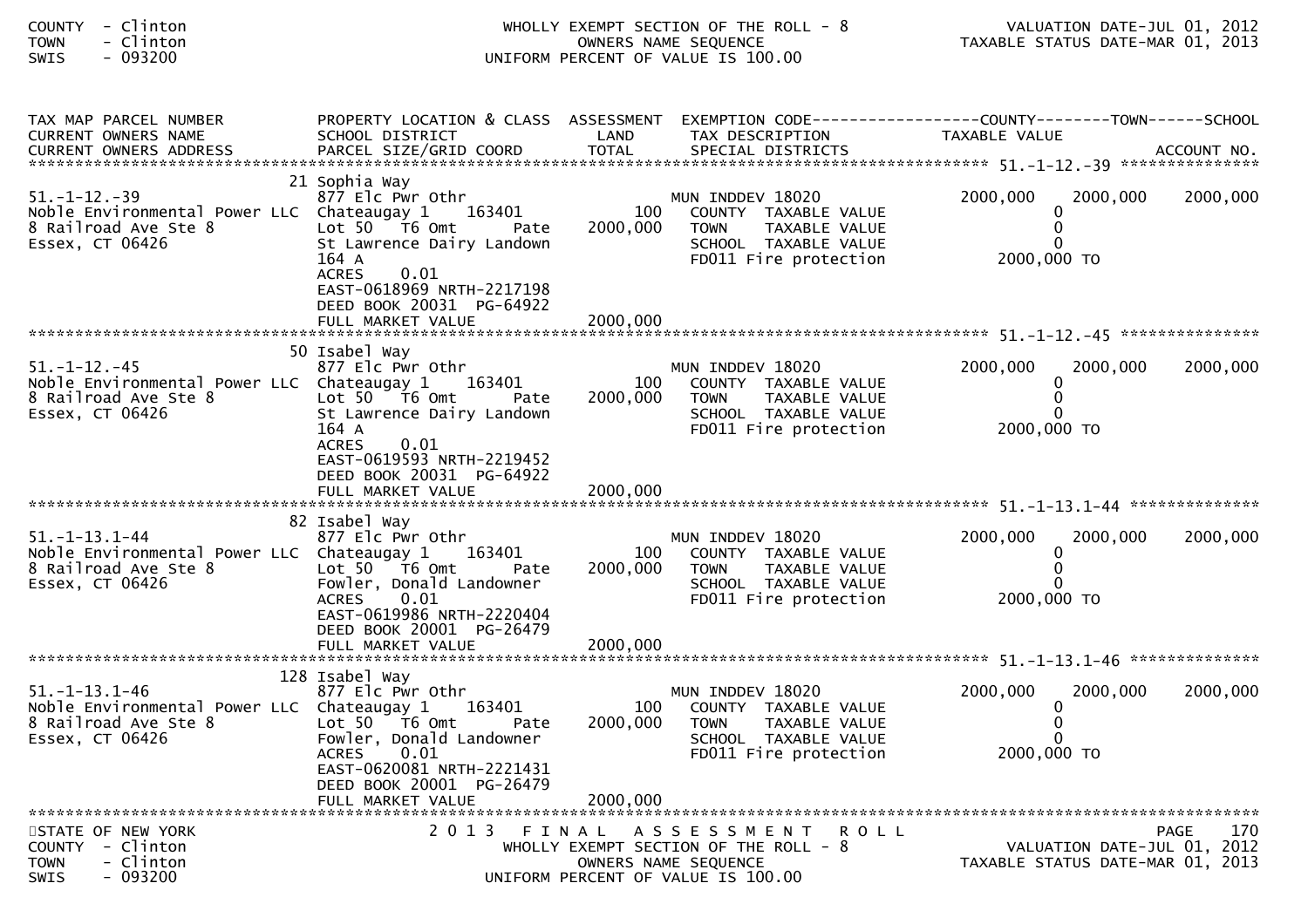| TAX MAP PARCEL NUMBER<br><b>CURRENT OWNERS NAME</b><br>CURRENT OWNERS ADDRESS                                      | PROPERTY LOCATION & CLASS ASSESSMENT<br>SCHOOL DISTRICT                                                                                                                                                         | LAND                        | TAX DESCRIPTION                                                                                                           | EXEMPTION CODE-----------------COUNTY-------TOWN------SCHOOL<br>TAXABLE VALUE |                    |
|--------------------------------------------------------------------------------------------------------------------|-----------------------------------------------------------------------------------------------------------------------------------------------------------------------------------------------------------------|-----------------------------|---------------------------------------------------------------------------------------------------------------------------|-------------------------------------------------------------------------------|--------------------|
|                                                                                                                    |                                                                                                                                                                                                                 |                             |                                                                                                                           |                                                                               |                    |
| $52. - 1 - 2. - 4$<br>Noble Environmental Power LLC Chateaugay 1 163401<br>8 Railroad Ave Ste 8<br>Essex, CT 06426 | 30 Lost Nation Rd<br>877 Elc Pwr Othr<br>Lot 49 76 0mt<br>Pate<br>Brown, Ryan Landowner<br>0.01<br><b>ACRES</b><br>EAST-0624132 NRTH-2224769<br>DEED BOOK 216<br>PG-193<br>FULL MARKET VALUE                    | 100<br>2000,000<br>2000,000 | MUN INDDEV 18020<br>COUNTY TAXABLE VALUE<br><b>TOWN</b><br>TAXABLE VALUE<br>SCHOOL TAXABLE VALUE<br>FD011 Fire protection | 2000,000<br>2000,000<br>2000,000 TO                                           | 2000,000           |
|                                                                                                                    |                                                                                                                                                                                                                 |                             |                                                                                                                           |                                                                               |                    |
| $52. - 1 - 2. - 13$<br>Noble Environmental Power LLC Chateaugay 1<br>8 Railroad Ave Ste 8<br>Essex, CT 06426       | 156 Brown Way<br>877 Elc Pwr Othr<br>163401<br>Lot 49 76 0mt<br>Pate<br>Brown, Ryan Landowner<br>ACRES 0.01<br>EAST-0624222 NRTH-2222432<br>DEED BOOK 216<br>PG-193                                             | 100<br>2000,000             | MUN INDDEV 18020<br>COUNTY TAXABLE VALUE<br><b>TOWN</b><br>TAXABLE VALUE<br>SCHOOL TAXABLE VALUE<br>FD011 Fire protection | 2000,000<br>2000,000<br>2000,000 TO                                           | 2000,000           |
|                                                                                                                    | FULL MARKET VALUE                                                                                                                                                                                               | 2000,000                    |                                                                                                                           |                                                                               |                    |
|                                                                                                                    | 90 Brown Way                                                                                                                                                                                                    |                             |                                                                                                                           |                                                                               |                    |
| $52. - 1 - 2. - 16$<br>Noble Environmental Power LLC Chateaugay 1<br>8 Railroad Ave Ste 8<br>Essex, CT 06426       | 877 Elc Pwr Othr<br>163401<br>Lot $49$ $\overline{76}$ Omt<br>Pate<br>Brown, Ryan Landowner<br>0.01<br>ACRES<br>EAST-0625411 NRTH-2220863<br>DEED BOOK 216<br>PG-193                                            | 100<br>2000,000             | MUN INDDEV 18020<br>COUNTY TAXABLE VALUE<br><b>TOWN</b><br>TAXABLE VALUE<br>SCHOOL TAXABLE VALUE<br>FD011 Fire protection | 2000,000<br>2000,000<br>2000,000 TO                                           | 2000,000           |
|                                                                                                                    |                                                                                                                                                                                                                 |                             |                                                                                                                           |                                                                               |                    |
| $52. - 1 - 2. - 110$<br>Noble Environmental Power LLC Chateaugay 1<br>8 Railroad Ave Ste 8<br>Essex, CT 06426      | 50 Brown Way<br>877 Elc Pwr Othr<br>163401<br>Lot $49$ $\overline{76}$ Omt<br>Pate<br>Brown, Ryan Landowner<br>ACRES 0.01<br>EAST-0624388 NRTH-2221073<br>DEED BOOK 216<br>PG-193                               | 100<br>2000,000             | MUN INDDEV 18020<br>COUNTY TAXABLE VALUE<br>TOWN<br>TAXABLE VALUE<br>SCHOOL TAXABLE VALUE<br>FD011 Fire protection        | 2000,000<br>2000,000<br>2000,000 TO                                           | 2000,000           |
|                                                                                                                    |                                                                                                                                                                                                                 |                             |                                                                                                                           |                                                                               |                    |
| $52. -1 - 5.2 - 12$<br>Noble Environmental Power LLC<br>8 Railroad Ave Ste 8<br>Essex, CT 06426                    | 114 Rutland Way<br>877 Elc Pwr Othr<br>Chateaugay 1<br>163401<br>Lot 52 T6 Omt<br>Pate<br>Grenier, John Landowner<br>0.01<br>ACRES<br>EAST-0625601 NRTH-2225184<br>DEED BOOK 871<br>PG-193<br>FULL MARKET VALUE | 100<br>2000,000<br>2000,000 | MUN INDDEV 18020<br>COUNTY TAXABLE VALUE<br><b>TOWN</b><br>TAXABLE VALUE<br>SCHOOL TAXABLE VALUE<br>FD011 Fire protection | 2000,000<br>2000,000<br>2000,000 TO                                           | 2000,000           |
|                                                                                                                    |                                                                                                                                                                                                                 |                             |                                                                                                                           |                                                                               |                    |
| STATE OF NEW YORK                                                                                                  | 2 0 1 3                                                                                                                                                                                                         | FINAL                       | ASSESSMENT<br><b>ROLL</b>                                                                                                 |                                                                               | 171<br><b>PAGE</b> |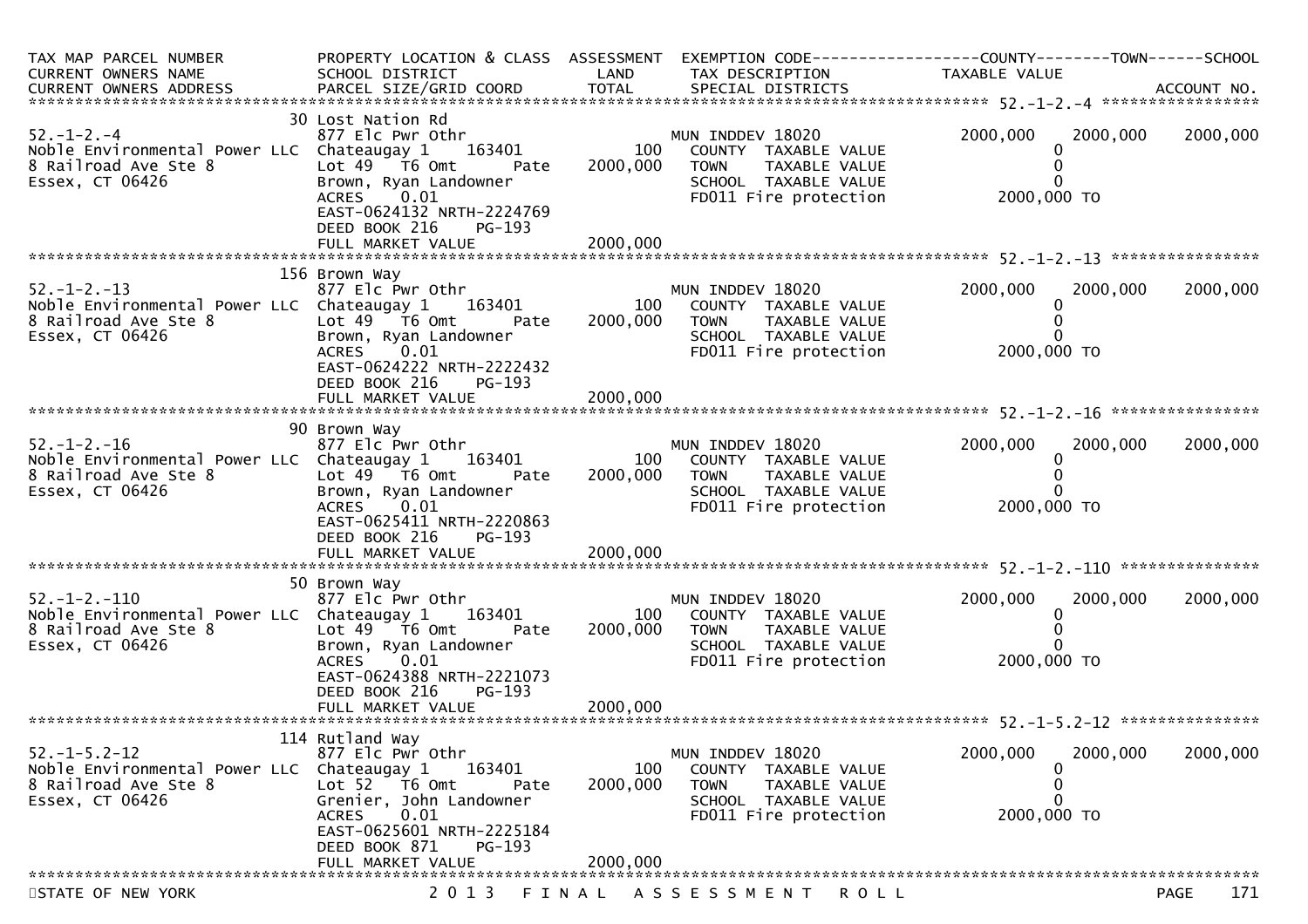| - Clinton<br>COUNTY<br>- Clinton<br><b>TOWN</b><br>$-093200$<br>SWIS                                                 |                                                                                                                                                                                 |                             | WHOLLY EXEMPT SECTION OF THE ROLL - 8<br>OWNERS NAME SEQUENCE<br>UNIFORM PERCENT OF VALUE IS 100.00                       | VALUATION DATE-JUL 01, 2012<br>TAXABLE STATUS DATE-MAR 01, 2013               |          |
|----------------------------------------------------------------------------------------------------------------------|---------------------------------------------------------------------------------------------------------------------------------------------------------------------------------|-----------------------------|---------------------------------------------------------------------------------------------------------------------------|-------------------------------------------------------------------------------|----------|
| TAX MAP PARCEL NUMBER<br>CURRENT OWNERS NAME<br>CURRENT OWNERS ADDRESS                                               | PROPERTY LOCATION & CLASS ASSESSMENT<br>SCHOOL DISTRICT                                                                                                                         | LAND                        | TAX DESCRIPTION                                                                                                           | EXEMPTION CODE-----------------COUNTY-------TOWN------SCHOOL<br>TAXABLE VALUE |          |
| $52. -1 - 5.3 - 14$<br>Noble Environmental Power LLC Chateaugay 1<br>8 Railroad Ave Ste 8<br>Essex, CT 06426         | 114 Brown Way<br>877 Elc Pwr Othr<br>163401<br>Lot 49 T6omt<br>Grenier, John Landowner<br>0.01<br><b>ACRES</b><br>EAST-0625105 NRTH-2221862<br>DEED BOOK 871<br>PG-193          | 100<br>2000,000             | MUN INDDEV 18020<br>COUNTY TAXABLE VALUE<br><b>TOWN</b><br>TAXABLE VALUE<br>SCHOOL TAXABLE VALUE<br>FD011 Fire protection | 2000,000<br>2000,000<br>0<br>2000,000 TO                                      | 2000,000 |
| $52. - 1 - 24. - 19$<br>Noble Environmental Power LLC Chateaugay 1 163401<br>8 Railroad Ave Ste 8<br>Essex, CT 06426 | 34 Quirke Way<br>877 Elc Pwr Othr<br>Lot $32$ T6 Omt<br>Pate<br>Johnson, Don Landowner<br>0.01<br>ACRES<br>EAST-0625855 NRTH-2217329<br>DEED BOOK 817<br>PG-69                  | 100<br>2000,000             | MUN INDDEV 18020<br>COUNTY TAXABLE VALUE<br><b>TOWN</b><br>TAXABLE VALUE<br>SCHOOL TAXABLE VALUE<br>FD011 Fire protection | 2000,000<br>2000,000<br>2000,000 TO                                           | 2000,000 |
| $52. - 1 - 25. - 18$<br>Noble Environmental Power LLC Chateaugay 1<br>8 Railroad Ave Ste 8<br>Essex, CT 06426        | 90 Quirke Way<br>877 Elc Pwr Othr<br>163401<br>Lot 32 T6 Omt<br>Pate<br>Johnson, Don Landowner<br>0.01<br>ACRES<br>EAST-0624892 NRTH-2218730<br>DEED BOOK 817<br>PG-69          | 100<br>2000,000             | MUN INDDEV 18020<br>COUNTY TAXABLE VALUE<br>TOWN TAXABLE VALUE<br>SCHOOL TAXABLE VALUE<br>FD011 Fire protection           | 2000,000<br>2000,000<br>0<br>2000,000 TO                                      | 2000,000 |
| $52. - 1 - 25. - 59$<br>Noble Environmental Power LLC Chateaugay 1 163401<br>8 Railroad Ave Ste 8<br>Essex, CT 06426 | 153 Quirke Way<br>877 Elc Pwr Othr<br>Lot 32 76 0mt<br>Pate<br>Johnson, Don Landowner<br>ACRES 0.01<br>EAST-0626324 NRTH-2218872<br>DEED BOOK 817<br>PG-69<br>FULL MARKET VALUE | 100<br>2000,000<br>2000,000 | MUN INDDEV 18020<br>COUNTY TAXABLE VALUE<br><b>TOWN</b><br>TAXABLE VALUE<br>SCHOOL TAXABLE VALUE<br>FD011 Fire protection | 2000,000<br>2000,000<br>2000,000 TO                                           | 2000,000 |
| $66. - 1 - 1. - 40$<br>Noble Environmental Power LLC<br>8 Railroad Ave Ste 8<br>Essex, CT 06426                      | 34 Sophia Way<br>877 Elc Pwr Othr<br>Chateaugay 1<br>163401<br>Lot 31 76 0mt<br>Pate<br>Hermann, Irma Landowner<br>0.01<br><b>ACRES</b><br>EAST-0619485 NRTH-2216249            | 100<br>2000,000             | MUN INDDEV 18020<br>COUNTY TAXABLE VALUE<br>TAXABLE VALUE<br><b>TOWN</b><br>SCHOOL TAXABLE VALUE<br>FD011 Fire protection | 2000,000<br>2000,000<br>0<br>2000,000 TO                                      | 2000,000 |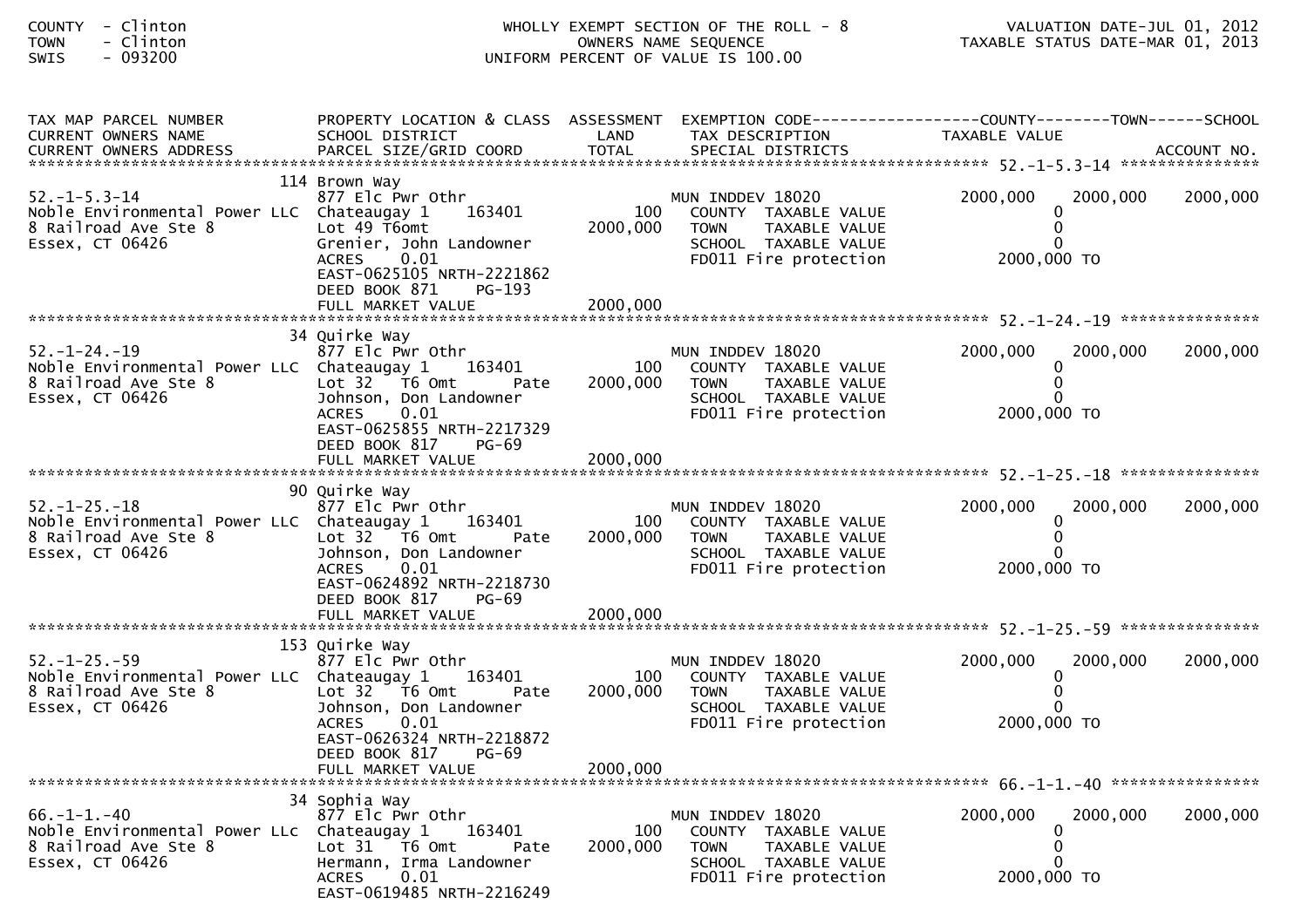|                                                                                                                   | PG-1040<br>DEED BOOK 614<br>FULL MARKET VALUE                                                                                                                                                          | 2000,000                    |                                                                                                                              |                                                                 |                    |
|-------------------------------------------------------------------------------------------------------------------|--------------------------------------------------------------------------------------------------------------------------------------------------------------------------------------------------------|-----------------------------|------------------------------------------------------------------------------------------------------------------------------|-----------------------------------------------------------------|--------------------|
| STATE OF NEW YORK<br>COUNTY - Clinton<br><b>TOWN</b><br>- Clinton<br>$-093200$<br><b>SWIS</b>                     | 2 0 1 3                                                                                                                                                                                                |                             | FINAL ASSESSMENT ROLL<br>WHOLLY EXEMPT SECTION OF THE ROLL - 8<br>OWNERS NAME SEQUENCE<br>UNIFORM PERCENT OF VALUE IS 100.00 | VALUATION DATE-JUL 01, 2012<br>TAXABLE STATUS DATE-MAR 01, 2013 | 172<br><b>PAGE</b> |
| TAX MAP PARCEL NUMBER<br>CURRENT OWNERS NAME                                                                      | PROPERTY LOCATION & CLASS ASSESSMENT<br>SCHOOL DISTRICT                                                                                                                                                | LAND                        | TAX DESCRIPTION                                                                                                              | TAXABLE VALUE                                                   |                    |
| $66. -1 - 1. -50$<br>Noble Environmental Power LLc Chateaugay 1 163401<br>8 Railroad Ave Ste 8<br>Essex, CT 06426 | 71 Sophia Way<br>877 Elc Pwr Othr<br>Lot 31 76 0mt<br>Pate<br>Hermann, Irma Landowner<br><b>ACRES</b><br>0.01<br>EAST-0620323 NRTH-2217009<br>DEED BOOK 614<br>PG-1040                                 | 100<br>2000,000             | MUN INDDEV 18020<br>COUNTY TAXABLE VALUE<br><b>TOWN</b><br>TAXABLE VALUE<br>SCHOOL TAXABLE VALUE<br>FD011 Fire protection    | 2000,000<br>2000,000<br>0<br>2000,000 TO                        | 2000,000           |
| $66. - 1 - 2.4 - 20$<br>Noble Environmental Power LLC Chateaugay 1<br>8 Railroad Ave Ste 8<br>Essex, CT 06426     | 786 Ryan Rd<br>877 Elc Pwr Othr<br>163401<br>Lot 32 T6omt<br>Johnson, Don Landowner<br>0.01<br>ACRES<br>EAST-0625927 NRTH-2215744<br>DEED BOOK 817<br><b>PG-69</b><br>FULL MARKET VALUE                | 100<br>2000,000<br>2000,000 | MUN INDDEV 18020<br>COUNTY TAXABLE VALUE<br><b>TOWN</b><br>TAXABLE VALUE<br>SCHOOL TAXABLE VALUE<br>FD011 Fire protection    | 2000,000<br>2000,000<br>2000,000 TO                             | 2000,000           |
|                                                                                                                   | 45 Hebert Way                                                                                                                                                                                          |                             |                                                                                                                              |                                                                 |                    |
| $66. -1 - 4.1 - 32$<br>Noble Environmental Power LLC Chateaugay 1<br>8 Railroad Ave Ste 8<br>Essex, CT 06426      | 877 Elc Pwr Othr<br>163401<br>Lot $31$ T6 Omt<br>Pate<br>Hebert, Brenda Landowner<br>0.01<br>ACRES<br>EAST-0623547 NRTH-2211866<br>DEED BOOK 20051 PG-82302                                            | 100<br>2000,000             | MUN INDDEV 18020<br>COUNTY TAXABLE VALUE<br>TAXABLE VALUE<br><b>TOWN</b><br>SCHOOL TAXABLE VALUE<br>FD011 Fire protection    | 2000,000<br>2000,000<br>0<br>$\Omega$<br>2000,000 TO            | 2000,000           |
|                                                                                                                   |                                                                                                                                                                                                        |                             |                                                                                                                              |                                                                 |                    |
| $66. - 1 - 4.1 - 34$<br>Noble Environmental Power LLC Chateaugay 1<br>8 Railroad Ave Ste 8<br>Essex, CT 06426     | 64 Hebert Way<br>877 Elc Pwr Othr<br>163401<br>Lot 31 T6 Omt<br>Pate<br>Hebert, Brenda Landowner<br>0.01<br><b>ACRES</b><br>EAST-0622321 NRTH-2213620<br>DEED BOOK 20051 PG-82302<br>FULL MARKET VALUE | 100<br>2000,000<br>2000,000 | MUN INDDEV 18020<br>COUNTY TAXABLE VALUE<br><b>TOWN</b><br>TAXABLE VALUE<br>SCHOOL TAXABLE VALUE<br>FD011 Fire protection    | 2000,000<br>2000,000<br>0<br>0<br>2000,000 TO                   | 2000,000           |
| $66. - 1 - 4.1 - 35$                                                                                              | 48 Hebert Way<br>877 Elc Pwr Othr                                                                                                                                                                      |                             | MUN INDDEV 18020                                                                                                             | 2000,000<br>2000,000                                            | 2000,000           |
| Noble Environmental Power LLC Chateaugay 1                                                                        | 163401                                                                                                                                                                                                 | 100                         | COUNTY TAXABLE VALUE                                                                                                         | $\Omega$                                                        |                    |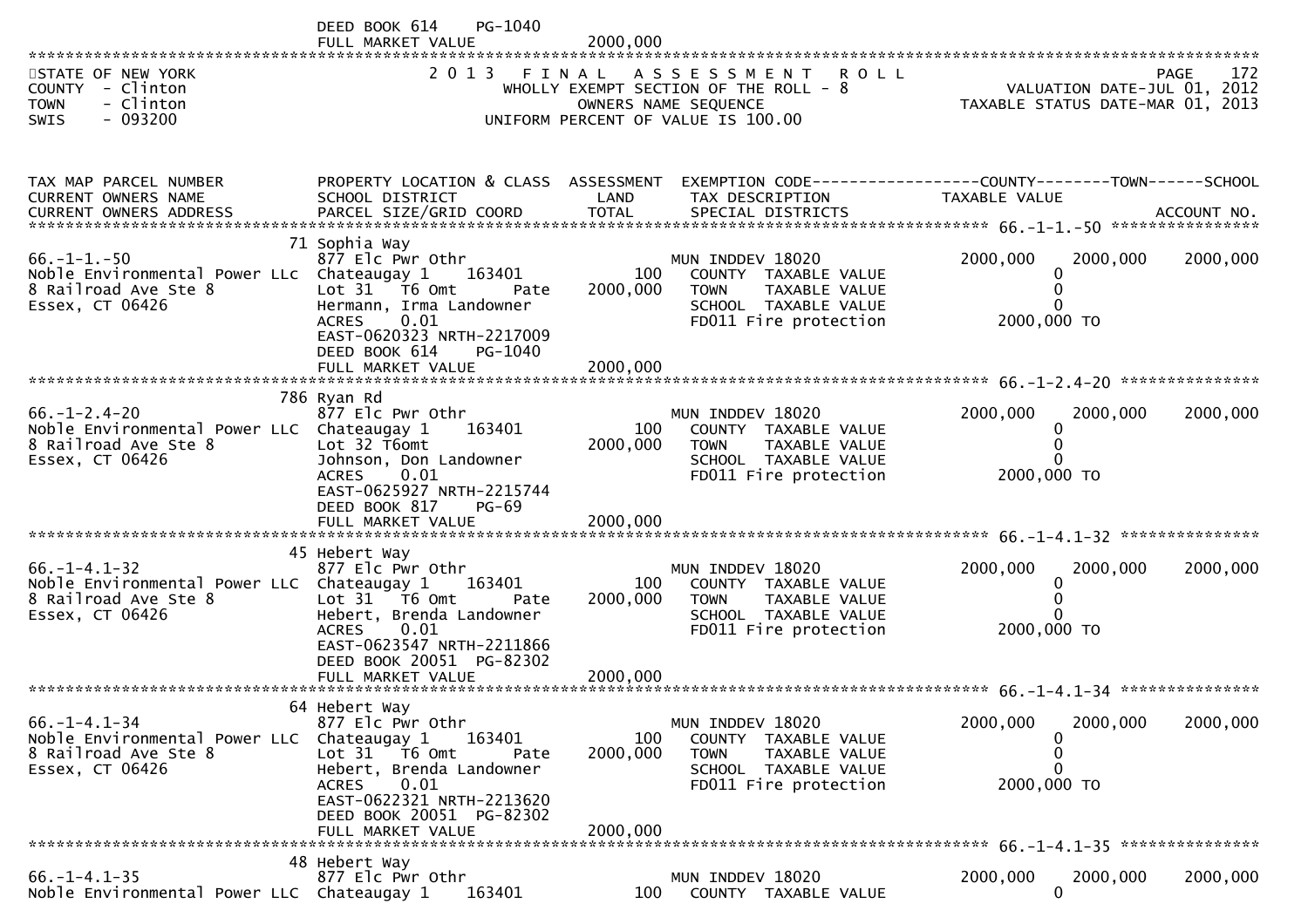| 8 Railroad Ave Ste 8<br>Essex, CT 06426                                                                       | Lot 31 76 0mt<br>Pate<br>Hebert, Brenda Landowner<br>0.01<br><b>ACRES</b><br>EAST-0623051 NRTH-2214396<br>DEED BOOK 20051 PG-82302                                                                    | 2000,000                    | TAXABLE VALUE<br><b>TOWN</b><br>SCHOOL TAXABLE VALUE<br>FD011 Fire protection                                                               | $\mathbf{0}$<br>$\Omega$<br>2000,000 TO                                                                                         |          |
|---------------------------------------------------------------------------------------------------------------|-------------------------------------------------------------------------------------------------------------------------------------------------------------------------------------------------------|-----------------------------|---------------------------------------------------------------------------------------------------------------------------------------------|---------------------------------------------------------------------------------------------------------------------------------|----------|
|                                                                                                               |                                                                                                                                                                                                       |                             |                                                                                                                                             |                                                                                                                                 |          |
| STATE OF NEW YORK<br>COUNTY - Clinton<br>- Clinton<br><b>TOWN</b><br>$-093200$<br><b>SWIS</b>                 |                                                                                                                                                                                                       |                             | 2013 FINAL ASSESSMENT<br><b>ROLL</b><br>WHOLLY EXEMPT SECTION OF THE ROLL - 8<br>OWNERS NAME SEQUENCE<br>UNIFORM PERCENT OF VALUE IS 100.00 | <b>PAGE</b><br>PAGE 173<br>VALUATION DATE-JUL 01, 2012<br>TAXARLE STATUS DATE :::- 21, 2012<br>TAXABLE STATUS DATE-MAR 01, 2013 | 173      |
| TAX MAP PARCEL NUMBER<br>CURRENT OWNERS NAME                                                                  | PROPERTY LOCATION & CLASS ASSESSMENT<br>SCHOOL DISTRICT                                                                                                                                               | LAND                        | TAX DESCRIPTION                                                                                                                             | EXEMPTION CODE------------------COUNTY--------TOWN------SCHOOL<br>TAXABLE VALUE                                                 |          |
| $66. - 1 - 4.1 - 54$<br>Noble Environmental Power LLC Chateaugay 1<br>8 Railroad Ave Ste 8<br>Essex, CT 06426 | 47 Hebert Way<br>877 Elc Pwr Othr<br>163401<br>Lot $31 - 76$ Omt<br>Pate<br>Hebert, Brenda Landowner<br>0.01<br><b>ACRES</b><br>EAST-0623163 NRTH-2212869<br>DEED BOOK 20051 PG-82302                 | 100<br>2000,000             | MUN INDDEV 18020<br>COUNTY TAXABLE VALUE<br><b>TOWN</b><br>TAXABLE VALUE<br>SCHOOL TAXABLE VALUE<br>FD011 Fire protection                   | 2000,000<br>2000,000<br>0<br>$\Omega$<br>2000,000 TO                                                                            | 2000,000 |
|                                                                                                               | FULL MARKET VALUE                                                                                                                                                                                     | 2000,000                    |                                                                                                                                             |                                                                                                                                 |          |
|                                                                                                               |                                                                                                                                                                                                       |                             |                                                                                                                                             |                                                                                                                                 |          |
| $66. -1 - 4.2 - 113$<br>Noble Environmental Power LLC Chateaugay 1<br>8 Railroad Ave Ste 8<br>Essex, CT 06426 | 784 Ryan Rd<br>877 Elc Pwr Othr<br>163401<br>Lot 32 T6omt<br>Dominic, Roland Landowner<br><b>ACRES</b><br>0.01<br>EAST-0625334 NRTH-2214799<br>DEED BOOK 20031 PG-58795                               | 100<br>2000,000             | MUN INDDEV 18020<br>COUNTY TAXABLE VALUE<br><b>TOWN</b><br>TAXABLE VALUE<br>SCHOOL TAXABLE VALUE<br>FD011 Fire protection                   | 2000,000<br>2000,000<br>0<br>0<br>2000,000 TO                                                                                   | 2000,000 |
|                                                                                                               |                                                                                                                                                                                                       |                             |                                                                                                                                             |                                                                                                                                 |          |
| $66. - 1 - 6.1 - 33$<br>Noble Environmental Power LLC Chateaugay 1<br>8 Railroad Ave Ste 8<br>Essex, CT 06426 | 77 McCann Way<br>877 Elc Pwr Othr<br>163401<br>Lot 30 76 0<br>Pate<br>Lamountain, Wilbur Landow<br><b>ACRES</b><br>0.01<br>EAST-0621088 NRTH-2211209<br>DEED BOOK 20001 PG-19533<br>FULL MARKET VALUE | 100<br>2000,000<br>2000,000 | MUN INDDEV 18020<br>COUNTY TAXABLE VALUE<br><b>TOWN</b><br>TAXABLE VALUE<br>SCHOOL TAXABLE VALUE<br>FD011 Fire protection                   | 2000,000<br>2000,000<br>0<br>$\Omega$<br>2000,000 TO                                                                            | 2000,000 |
|                                                                                                               | 372 County Line Rd                                                                                                                                                                                    |                             |                                                                                                                                             |                                                                                                                                 |          |
| $66. -1 - 7. -36$<br>Noble Environmental Power LLC<br>8 Railroad Ave Ste 8<br>Essex, CT 06426                 | 877 Elc Pwr Othr<br>163401<br>Chateaugay 1<br>Lot 30 76 0mt<br>Pate<br>Darrah, Richard Landowner<br>0.01<br><b>ACRES</b><br>EAST-0620176 NRTH-2210079<br>DEED BOOK 98001 PG-06753                     | 100<br>2000,000             | MUN INDDEV 18020<br>COUNTY TAXABLE VALUE<br>TAXABLE VALUE<br><b>TOWN</b><br>SCHOOL TAXABLE VALUE<br>FD011 Fire protection                   | 2000,000<br>2000,000<br>0<br>0<br>0<br>2000,000 TO                                                                              | 2000,000 |
|                                                                                                               | FULL MARKET VALUE                                                                                                                                                                                     | 2000,000                    |                                                                                                                                             |                                                                                                                                 |          |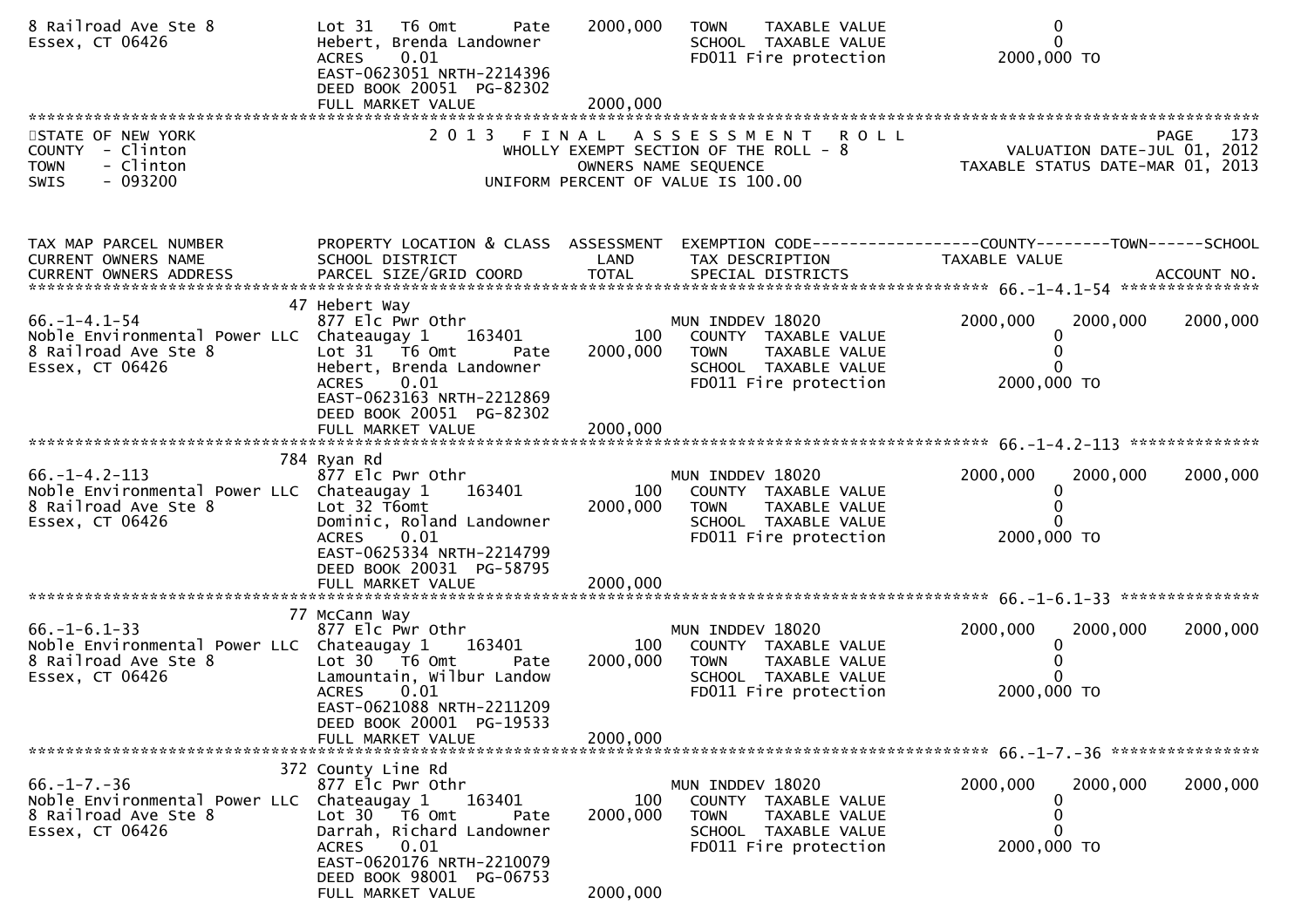| $66. - 1 - 7. - 37$<br>Noble Environmental Power LLC Chateaugay 1<br>8 Railroad Ave Ste 8<br>Essex, CT 06426  | 35 Johnson Way<br>877 Elc Pwr Othr<br>163401<br>Lot 30<br>T6 Omt<br>Pate<br>Darrah, Richard Landowner<br>0.01<br><b>ACRES</b><br>EAST-0620575 NRTH-2208833<br>DEED BOOK 98001 PG-06753<br>FULL MARKET VALUE | 100<br>2000,000<br>2000,000 | MUN INDDEV 18020<br>COUNTY TAXABLE VALUE<br><b>TOWN</b><br>TAXABLE VALUE<br>SCHOOL TAXABLE VALUE<br>FD011 Fire protection | 2000,000<br>2000,000<br>2000,000 TO                                             | 2000,000    |
|---------------------------------------------------------------------------------------------------------------|-------------------------------------------------------------------------------------------------------------------------------------------------------------------------------------------------------------|-----------------------------|---------------------------------------------------------------------------------------------------------------------------|---------------------------------------------------------------------------------|-------------|
| STATE OF NEW YORK<br>COUNTY - Clinton                                                                         |                                                                                                                                                                                                             |                             | 2013 FINAL ASSESSMENT<br><b>ROLL</b><br>WHOLLY EXEMPT SECTION OF THE ROLL - 8                                             | VALUATION DATE-JUL 01, 2012                                                     | 174<br>PAGE |
| - Clinton<br><b>TOWN</b><br>$-093200$<br><b>SWIS</b>                                                          |                                                                                                                                                                                                             |                             | OWNERS NAME SEQUENCE<br>UNIFORM PERCENT OF VALUE IS 100.00                                                                | TAXABLE STATUS DATE-MAR 01, 2013                                                |             |
| TAX MAP PARCEL NUMBER<br>CURRENT OWNERS NAME                                                                  | PROPERTY LOCATION & CLASS ASSESSMENT<br>SCHOOL DISTRICT                                                                                                                                                     | LAND                        | TAX DESCRIPTION                                                                                                           | EXEMPTION CODE------------------COUNTY--------TOWN------SCHOOL<br>TAXABLE VALUE |             |
|                                                                                                               |                                                                                                                                                                                                             |                             |                                                                                                                           |                                                                                 |             |
| $66. - 1 - 8.1 - 30$                                                                                          | 155 Hebert Way<br>877 Elc Pwr Othr                                                                                                                                                                          |                             | MUN INDDEV 18020                                                                                                          | 2000,000<br>2000,000                                                            | 2000,000    |
| Noble Environmental Power LLC Chateaugay 1<br>8 Railroad Ave Ste 8<br>Essex, CT 06426                         | 163401<br>Lot 31 T6 Omt Patent<br>Brown, William Landowner                                                                                                                                                  | 100<br>2000,000             | COUNTY TAXABLE VALUE<br><b>TOWN</b><br>TAXABLE VALUE<br>SCHOOL TAXABLE VALUE                                              | 0                                                                               |             |
|                                                                                                               | 0.01<br><b>ACRES</b><br>EAST-0620698 NRTH-2213846<br>DEED BOOK 956<br>$PG-39$<br>FULL MARKET VALUE                                                                                                          | 2000,000                    | FD011 Fire protection                                                                                                     | 2000,000 TO                                                                     |             |
|                                                                                                               |                                                                                                                                                                                                             |                             |                                                                                                                           |                                                                                 |             |
| $66. - 1 - 8.21 - 29$<br>Noble Environmental Power LLC Chateaugay 1<br>8 Railroad Ave<br>Essex, CT 06426      | 29 McCann Way<br>877 Elc Pwr Othr<br>163401<br>Lot $31$ T6 Omt<br>McCann, Steven Landowner<br>0.01<br><b>ACRES</b><br>EAST-0620190 NRTH-2211857<br>DEED BOOK 20051 PG-87790                                 | 100<br>2000,000             | MUN INDDEV 18020<br>COUNTY TAXABLE VALUE<br><b>TOWN</b><br>TAXABLE VALUE<br>SCHOOL TAXABLE VALUE<br>FD011 Fire protection | 2000,000<br>2000,000<br>2000,000 TO                                             | 2000,000    |
|                                                                                                               |                                                                                                                                                                                                             |                             |                                                                                                                           |                                                                                 |             |
| $66. -1 - 8.22 - 31$<br>Noble Environmental Power LLC Chateaugay 1<br>8 Railroad Ave Ste 8<br>Essex, CT 06426 | 95 Hebert Way<br>877 Elc Pwr Othr<br>163401<br>Lot 31 T6 Omt<br>Camp Acres LLC Landowner                                                                                                                    | 100<br>2000,000             | MUN INDDEV 18020<br>COUNTY TAXABLE VALUE<br>TOWN<br>TAXABLE VALUE<br>SCHOOL TAXABLE VALUE                                 | 2000,000<br>2000,000<br>0<br>$\mathbf 0$<br>$\Omega$                            | 2000,000    |
|                                                                                                               | 0.01<br><b>ACRES</b><br>EAST-0621809 NRTH-2212143<br>DEED BOOK 20051 PG-84956<br>FULL MARKET VALUE                                                                                                          | 2000.000                    | FD011 Fire protection                                                                                                     | 2000,000 TO                                                                     |             |
|                                                                                                               | 111 Hebert Way                                                                                                                                                                                              |                             |                                                                                                                           |                                                                                 |             |
| $66. - 1 - 8.22 - 106$<br>Noble Environmental Power LLC<br>8 Railroad Ave Ste 8<br>Essex, CT 06426            | 877 Elc Pwr Othr<br>Chateaugay 1<br>163401<br>Lot 31 T6 Omt<br>Camp Acres LLC Landowner                                                                                                                     | 100<br>2000,000             | MUN INDDEV 18020<br>COUNTY TAXABLE VALUE<br><b>TOWN</b><br>TAXABLE VALUE<br>SCHOOL TAXABLE VALUE                          | 2000,000<br>2000,000<br>0                                                       | 2000,000    |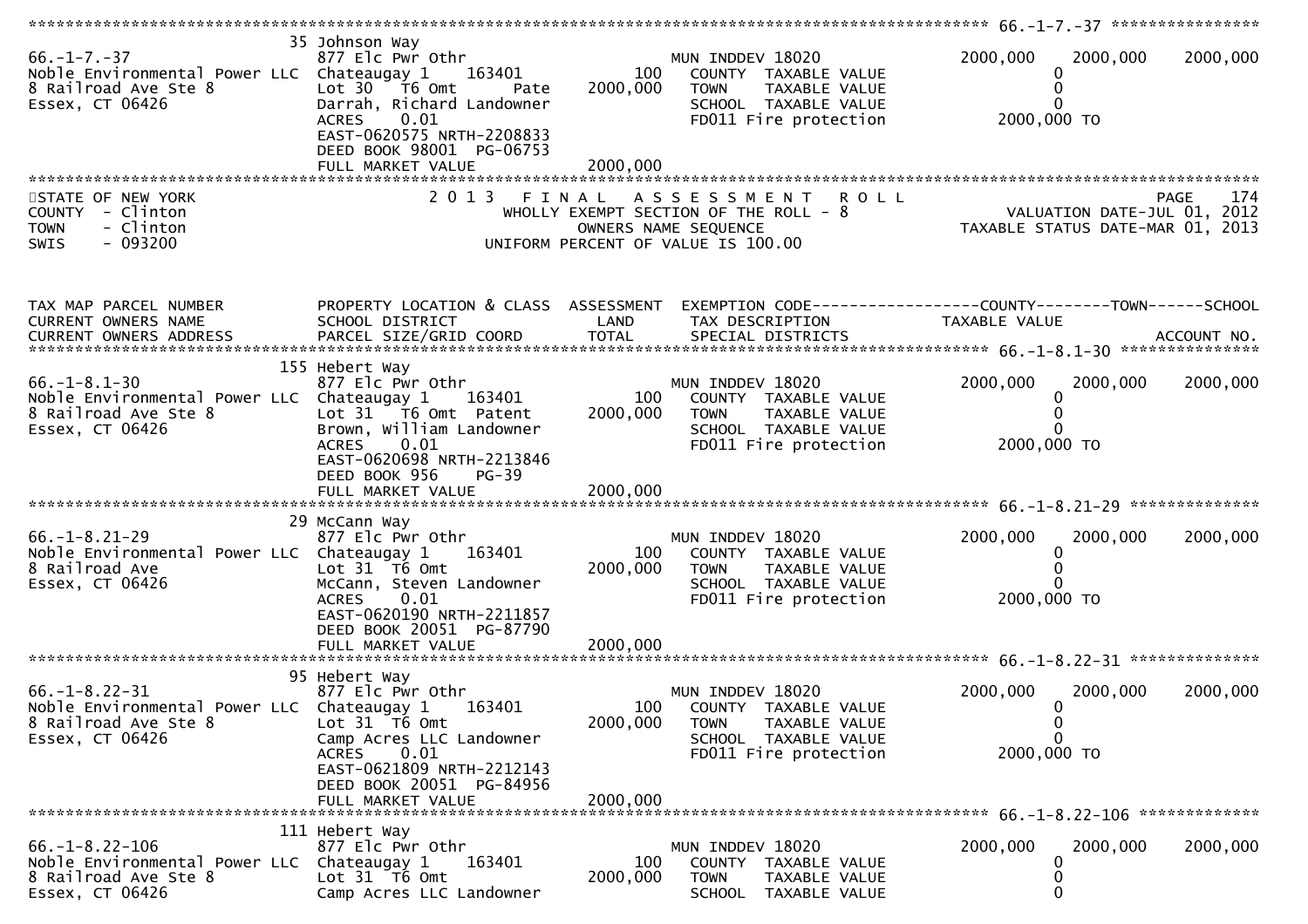|                                                                                                                      | 0.01<br><b>ACRES</b><br>EAST-0621422 NRTH-2213110<br>DEED BOOK 20051 PG-84956<br>FULL MARKET VALUE                                                                        | 2000,000        | FD011 Fire protection                                                                                                              | 2000,000 TO                                                                    |                    |
|----------------------------------------------------------------------------------------------------------------------|---------------------------------------------------------------------------------------------------------------------------------------------------------------------------|-----------------|------------------------------------------------------------------------------------------------------------------------------------|--------------------------------------------------------------------------------|--------------------|
|                                                                                                                      |                                                                                                                                                                           |                 |                                                                                                                                    |                                                                                |                    |
| $66. - 1 - 8.24 - 56$<br>Noble Environmental Power LLC Chateaugay 1<br>8 Railroad Ave Ste 8<br>Essex, CT 06426       | 27 McCann Way<br>877 Elc Pwr Othr<br>163401<br>Lot 31 T6 Omt<br>Camp Acres LLC Landowner<br>0.01<br><b>ACRES</b><br>EAST-0619782 NRTH-2212805<br>DEED BOOK 20041 PG-77982 | 100<br>2000,000 | MUN INDDEV 18020<br>COUNTY TAXABLE VALUE<br><b>TOWN</b><br>TAXABLE VALUE<br>SCHOOL TAXABLE VALUE<br>FD011 Fire protection          | 2000,000<br>2000,000<br>2000,000 TO                                            | 2000,000           |
|                                                                                                                      |                                                                                                                                                                           |                 |                                                                                                                                    |                                                                                |                    |
|                                                                                                                      |                                                                                                                                                                           |                 |                                                                                                                                    |                                                                                |                    |
| STATE OF NEW YORK<br>COUNTY - Clinton<br>- Clinton<br><b>TOWN</b><br>$-093200$<br>SWIS                               |                                                                                                                                                                           |                 | 2013 FINAL ASSESSMENT ROLL<br>WHOLLY EXEMPT SECTION OF THE ROLL $-8$<br>OWNERS NAME SEQUENCE<br>UNIFORM PERCENT OF VALUE IS 100.00 | VALUATION DATE-JUL 01, 2012<br>TAXABLE STATUS DATE-MAR 01, 2013                | <b>PAGE</b><br>175 |
|                                                                                                                      |                                                                                                                                                                           |                 |                                                                                                                                    |                                                                                |                    |
| TAX MAP PARCEL NUMBER<br>CURRENT OWNERS NAME                                                                         | PROPERTY LOCATION & CLASS ASSESSMENT<br>SCHOOL DISTRICT                                                                                                                   | LAND            | TAX DESCRIPTION                                                                                                                    | EXEMPTION CODE-----------------COUNTY--------TOWN------SCHOOL<br>TAXABLE VALUE |                    |
|                                                                                                                      |                                                                                                                                                                           |                 |                                                                                                                                    |                                                                                |                    |
|                                                                                                                      |                                                                                                                                                                           |                 |                                                                                                                                    |                                                                                |                    |
|                                                                                                                      | 162 Ridge Way                                                                                                                                                             |                 |                                                                                                                                    |                                                                                |                    |
| $67. - 1 - 17. - 27$<br>Noble Environmental Power LLC Chateaugay 1<br>8 Railroad Ave Ste 8<br>Essex, CT 06426        | 877 Elc Pwr Othr<br>163401<br>Lot 29 T6 Omt<br>Pate<br>Also Title Bk 886 Pg 85<br>Bouchard, Tony (Land Owne<br>$\left[0.01\right]$<br>ACRES                               | 100<br>2000,000 | MUN INDDEV 18020<br>COUNTY TAXABLE VALUE<br>TAXABLE VALUE<br>TOWN<br>SCHOOL TAXABLE VALUE<br>FD011 Fire protection                 | 2000,000<br>2000,000<br>2000,000 TO                                            | 2000,000           |
|                                                                                                                      | EAST-0627133 NRTH-2208457<br>DEED BOOK 886<br>PG-131                                                                                                                      |                 |                                                                                                                                    |                                                                                |                    |
|                                                                                                                      |                                                                                                                                                                           |                 |                                                                                                                                    |                                                                                |                    |
|                                                                                                                      | 83 Ridge Way                                                                                                                                                              |                 |                                                                                                                                    |                                                                                |                    |
| $67. - 1 - 17. - 28$<br>Noble Environmental Power LLC Chateaugay 1 163401<br>8 Railroad Ave Ste 8<br>Essex, CT 06426 | 877 Elc Pwr Othr<br>Lot $29$ $\overline{16}$ Omt<br>Pate<br>Also Title Bk 886 Pg 85<br>Bouchard, Tony (Land Owne<br><b>ACRES</b><br>0.01                                  | 100<br>2000,000 | MUN INDDEV 18020<br>COUNTY TAXABLE VALUE<br>TOWN TAXABLE VALUE<br>SCHOOL TAXABLE VALUE<br>FD011 Fire protection                    | 2000,000<br>2000,000<br>$\mathbf{0}$<br>2000,000 TO                            | 2000,000           |
|                                                                                                                      | EAST-0626657 NRTH-2211214                                                                                                                                                 |                 |                                                                                                                                    |                                                                                |                    |
|                                                                                                                      | DEED BOOK 886<br>$PG-131$                                                                                                                                                 |                 |                                                                                                                                    |                                                                                |                    |
|                                                                                                                      | FULL MARKET VALUE                                                                                                                                                         | 2000,000        |                                                                                                                                    |                                                                                |                    |
|                                                                                                                      |                                                                                                                                                                           |                 |                                                                                                                                    |                                                                                |                    |
| $67. - 1 - 17. - 48$                                                                                                 | 120 Ridge Way<br>877 Elc Pwr Othr                                                                                                                                         |                 | MUN INDDEV 18020                                                                                                                   | 2000,000<br>2000,000                                                           | 2000,000           |
| Noble Environmental Power LLC<br>8 Railroad Ave Ste 8<br>Essex, CT 06426                                             | 163401<br>Chateaugay 1<br>Lot 29  T6 Omt<br>Pate<br>Also Title Bk 886 Pg 85                                                                                               | 100<br>2000,000 | COUNTY TAXABLE VALUE<br><b>TOWN</b><br>TAXABLE VALUE<br>SCHOOL TAXABLE VALUE                                                       | 0                                                                              |                    |
|                                                                                                                      | Bouchard, Tony (Land Owne<br><b>ACRES</b><br>0.01<br>EAST-0626992 NRTH-2210165<br>DEED BOOK 886<br>PG-131                                                                 |                 | FD011 Fire protection                                                                                                              | 2000,000 TO                                                                    |                    |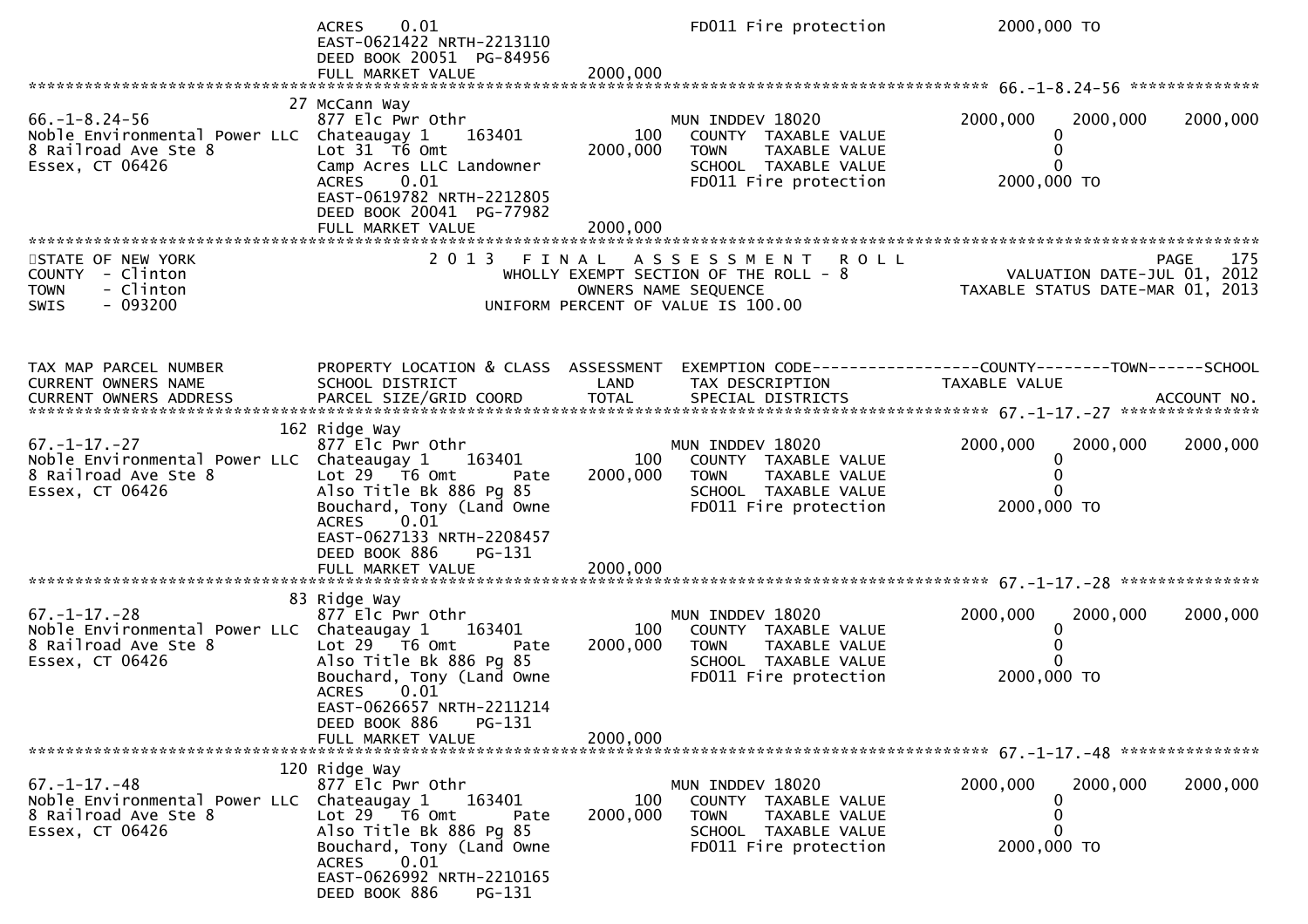|                                                                                                                | FULL MARKET VALUE                                                                                                                                  | 2000,000                                                                                                                                     |                                                                                 |          |
|----------------------------------------------------------------------------------------------------------------|----------------------------------------------------------------------------------------------------------------------------------------------------|----------------------------------------------------------------------------------------------------------------------------------------------|---------------------------------------------------------------------------------|----------|
|                                                                                                                | 132 Ridge Way                                                                                                                                      |                                                                                                                                              |                                                                                 |          |
| $67. - 1 - 17. - 58$<br>Noble Environmental Power LLC Chateaugay 1<br>8 Railroad Ave Ste 8<br>Essex, CT 06426  | 877 Elc Pwr Othr<br>163401<br>Lot $29$ $\overline{16}$ Omt<br>Pate<br>Also Title Bk 886 Pg 85<br>Bouchard, Tony (Land Owne<br><b>ACRES</b><br>0.01 | MUN INDDEV 18020<br>100<br>COUNTY TAXABLE VALUE<br>2000,000<br><b>TOWN</b><br>TAXABLE VALUE<br>SCHOOL TAXABLE VALUE<br>FD011 Fire protection | 2000,000<br>2000,000<br>2000,000 TO                                             | 2000,000 |
|                                                                                                                | EAST-0625760 NRTH-2209391<br>DEED BOOK 886<br>PG-131                                                                                               |                                                                                                                                              |                                                                                 |          |
| STATE OF NEW YORK<br>COUNTY - Clinton<br>- Clinton<br><b>TOWN</b><br>$-093200$<br>SWIS                         | 2013 FINAL                                                                                                                                         | A S S E S S M E N T<br><b>ROLL</b><br>WHOLLY EXEMPT SECTION OF THE ROLL $-8$<br>OWNERS NAME SEQUENCE<br>UNIFORM PERCENT OF VALUE IS 100.00   | <b>PAGE</b><br>VALUATION DATE-JUL 01, 2012<br>TAXABLE STATUS DATE-MAR 01, 2013  | 176      |
| TAX MAP PARCEL NUMBER<br>CURRENT OWNERS NAME<br>CURRENT OWNERS ADDRESS                                         | PROPERTY LOCATION & CLASS ASSESSMENT<br>SCHOOL DISTRICT                                                                                            | LAND<br>TAX DESCRIPTION                                                                                                                      | EXEMPTION CODE------------------COUNTY--------TOWN------SCHOOL<br>TAXABLE VALUE |          |
|                                                                                                                | 29 Ridge Way                                                                                                                                       |                                                                                                                                              |                                                                                 |          |
| $67. - 1 - 17. - 105$<br>Noble Environmental Power LLC Chateaugay 1<br>8 Railroad Ave Ste 8<br>Essex, CT 06426 | 877 Elc Pwr Othr<br>163401<br>Lot 29 T6 Omt<br>Pate<br>Also Title Bk 886 Pg 85                                                                     | MUN INDDEV 18020<br>100<br>COUNTY TAXABLE VALUE<br>2000,000<br>TAXABLE VALUE<br><b>TOWN</b><br>SCHOOL TAXABLE VALUE                          | 2000,000<br>2000,000                                                            | 2000,000 |
|                                                                                                                | Bouchard, Tony (Land Owne<br>0.01<br><b>ACRES</b><br>EAST-0625436 NRTH-2210588<br>DEED BOOK 886<br>PG-131<br>FULL MARKET VALUE                     | FD011 Fire protection<br>2000,000                                                                                                            | 2000,000 TO                                                                     |          |
|                                                                                                                | 35 Dumont Way                                                                                                                                      |                                                                                                                                              |                                                                                 |          |
| $81. - 1 - 1. - 53$<br>Noble Environmental Power LLC<br>8 Railroad Ave Ste 8<br>Essex, CT 06426                | 877 Elc Pwr Othr<br>Chateaugay 1<br>163401<br>Lot 30 76 0mt<br>Pate<br>Dumont, Kenneth Landowner<br>0.01<br><b>ACRES</b>                           | MUN INDDEV 18020<br>100<br>COUNTY TAXABLE VALUE<br>2000,000<br><b>TOWN</b><br>TAXABLE VALUE<br>SCHOOL TAXABLE VALUE<br>FD011 Fire protection | 2000,000<br>2000,000<br>2000,000 TO                                             | 2000,000 |
|                                                                                                                | EAST-0620730 NRTH-2207470<br>DEED BOOK 616<br>PG-965<br>FULL MARKET VALUE                                                                          | 2000,000                                                                                                                                     |                                                                                 |          |
|                                                                                                                | 84 Johnson Way                                                                                                                                     |                                                                                                                                              |                                                                                 |          |
| $81. - 1 - 2.2 - 52$<br>Noble Environmental Power LLC<br>8 Railroad Ave Ste 8<br>Essex, CT 06426               | 877 Elc Pwr Othr<br>Chateaugay 1<br>163401<br>Lot 30 T6omt<br>Boadway Donald A (land ow<br>0.01<br><b>ACRES</b>                                    | MUN INDDEV 18020<br>100<br>COUNTY TAXABLE VALUE<br>2000,000<br>TAXABLE VALUE<br><b>TOWN</b><br>SCHOOL TAXABLE VALUE<br>FD011 Fire protection | 2000,000<br>2000,000<br>2000,000 TO                                             | 2000,000 |
|                                                                                                                | EAST-0621897 NRTH-2208772<br>DEED BOOK 20031 PG-52433<br>FULL MARKET VALUE                                                                         | 2000,000                                                                                                                                     |                                                                                 |          |
| $81. - 1 - 2.2 - 55$                                                                                           | 95 Dumont Way<br>877 Elc Pwr Othr                                                                                                                  | MUN INDDEV 18020                                                                                                                             | 2000,000<br>2000,000                                                            | 2000,000 |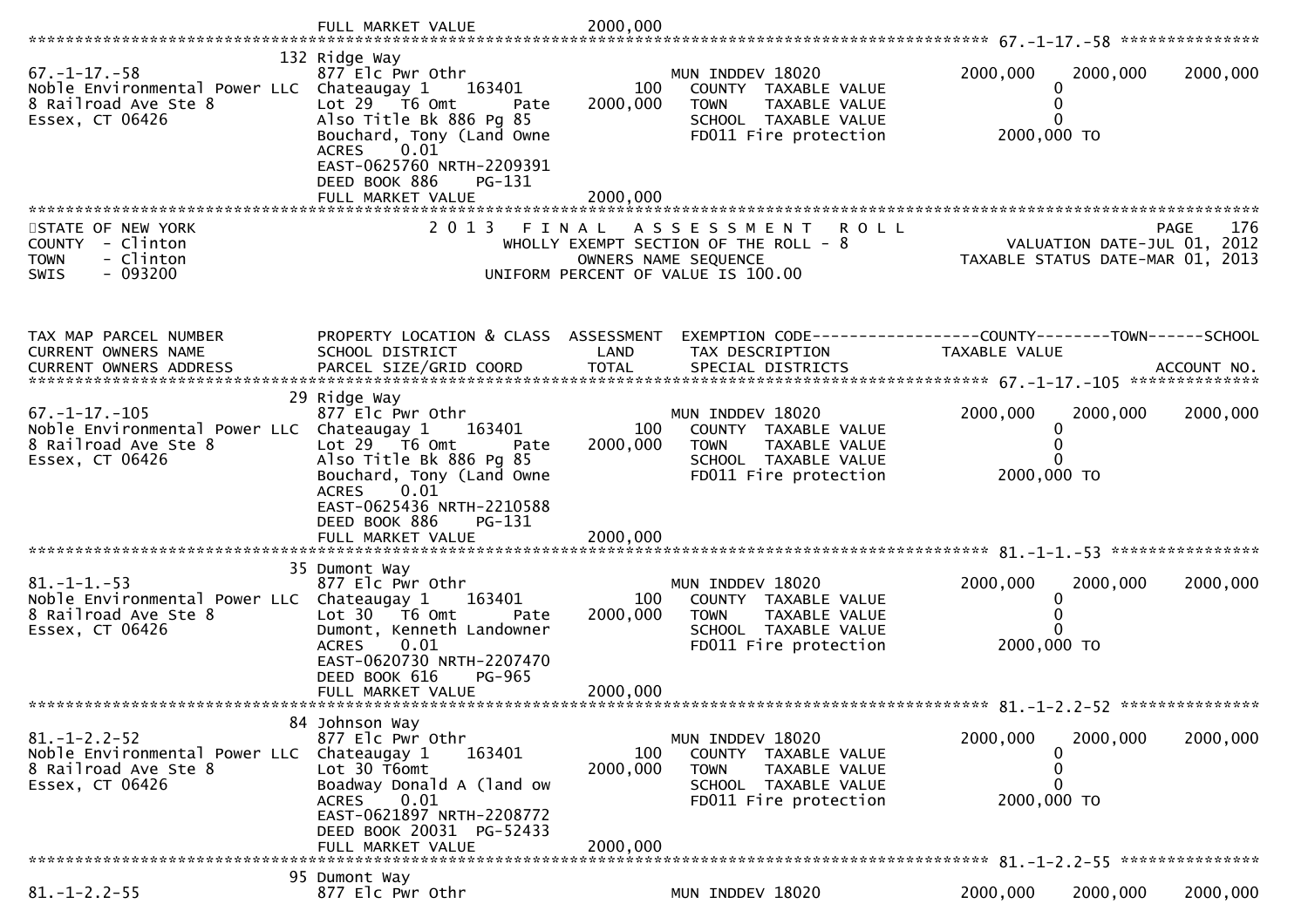| Noble Environmental Power LLC Chateaugay 1<br>8 Railroad Ave Ste 8<br>Essex, CT 06426                          | 163401<br>Lot 30 T6omt<br>Boadway Donald A (land ow<br>0.01<br><b>ACRES</b><br>EAST-0621974 NRTH-2207446<br>DEED BOOK 20031 PG-52433<br>FULL MARKET VALUE             | 100<br>2000,000<br>2000,000 | COUNTY TAXABLE VALUE<br>TAXABLE VALUE<br><b>TOWN</b><br>SCHOOL TAXABLE VALUE<br>FD011 Fire protection                                     | $\Omega$<br>2000,000 TO                                                       |          |
|----------------------------------------------------------------------------------------------------------------|-----------------------------------------------------------------------------------------------------------------------------------------------------------------------|-----------------------------|-------------------------------------------------------------------------------------------------------------------------------------------|-------------------------------------------------------------------------------|----------|
| STATE OF NEW YORK<br>COUNTY - Clinton<br>- Clinton<br><b>TOWN</b><br>$-093200$<br>SWIS                         | 2 0 1 3                                                                                                                                                               | FINAL                       | A S S E S S M E N T<br><b>ROLL</b><br>WHOLLY EXEMPT SECTION OF THE ROLL - 8<br>OWNERS NAME SEQUENCE<br>UNIFORM PERCENT OF VALUE IS 100.00 | PAGE<br>VALUATION DATE-JUL 01, 2012<br>TAXABLE STATUS DATE-MAR 01, 2013       | 177      |
| TAX MAP PARCEL NUMBER<br>CURRENT OWNERS NAME                                                                   | PROPERTY LOCATION & CLASS ASSESSMENT<br>SCHOOL DISTRICT                                                                                                               | LAND                        | TAX DESCRIPTION                                                                                                                           | EXEMPTION CODE-----------------COUNTY-------TOWN------SCHOOL<br>TAXABLE VALUE |          |
| $82. -2 - 1.62 - 38$<br>Noble Environmental Power LLC Chateaugay 1<br>8 Railroad Ave Ste 8<br>Essex, CT 06426  | 138 Johnson Way<br>877 Elc Pwr Othr<br>163401<br>Lot 30 T60MT<br>Courtney, Jennifer Landow<br>0.01<br>ACRES<br>EAST-0623049 NRTH-2209264<br>DEED BOOK 20041 PG-77976  | 100<br>2000,000             | MUN INDDEV 18020<br>COUNTY TAXABLE VALUE<br>TAXABLE VALUE<br><b>TOWN</b><br>SCHOOL TAXABLE VALUE<br>FD011 Fire protection                 | 2000,000<br>2000,000<br>2000,000 TO                                           | 2000,000 |
|                                                                                                                |                                                                                                                                                                       |                             |                                                                                                                                           |                                                                               |          |
| $82 - 2 - 2 - 3 - 23$<br>Noble Environmental Power LLC N Adirondack<br>8 Railroad Ave Ste 8<br>Essex, CT 06426 | 208 Ridge Way<br>877 Elc Pwr Othr<br>093601<br>Lot 29 T6 Omt<br>Breen, Jon Landowner<br>0.01<br><b>ACRES</b><br>EAST-0628268 NRTH-2208500<br>DEED BOOK 922<br>$PG-24$ | 100<br>2000,000             | MUN INDDEV 18020<br>COUNTY TAXABLE VALUE<br>TAXABLE VALUE<br><b>TOWN</b><br>SCHOOL TAXABLE VALUE<br>FD011 Fire protection                 | 2000,000<br>2000,000<br>0<br>2000,000 TO                                      | 2000,000 |
|                                                                                                                | FULL MARKET VALUE                                                                                                                                                     | 2000,000                    |                                                                                                                                           |                                                                               |          |
| $82 - 2 - 2 - 3 - 24$<br>Noble Environmental Power LLC N Adirondack<br>8 Railroad Ave Ste 8<br>Essex, CT 06426 | 253 Ridge Way<br>877 Elc Pwr Othr<br>093601<br>Lot 29 T6 Omt<br>Breen, Jon Landowner<br><b>ACRES</b><br>0.01<br>EAST-0629484 NRTH-2208781                             | 100<br>2000,000             | MUN INDDEV 18020<br>COUNTY TAXABLE VALUE<br><b>TOWN</b><br>TAXABLE VALUE<br>SCHOOL TAXABLE VALUE<br>FD011 Fire protection                 | 2000,000<br>2000,000<br>2000,000 TO                                           | 2000,000 |
|                                                                                                                | DEED BOOK 922<br>$PG-24$<br>FULL MARKET VALUE                                                                                                                         | 2000,000                    |                                                                                                                                           |                                                                               |          |
|                                                                                                                | 167 Ridge Way                                                                                                                                                         |                             |                                                                                                                                           |                                                                               |          |
| $82 - 2 - 2 - 3 - 108$<br>Noble Environmental Power LLC<br>8 Railroad Ave Ste 8<br>Essex, CT 06426             | 877 Elc Pwr Othr<br>N Adirondack<br>093601<br>Lot 29 T6 Omt<br>Breen, Jon Landowner<br>0.01<br><b>ACRES</b><br>EAST-0627824 NRTH-2209421<br>DEED BOOK 922<br>$PG-24$  | 100<br>2000,000             | MUN INDDEV 18020<br>COUNTY TAXABLE VALUE<br><b>TOWN</b><br>TAXABLE VALUE<br>SCHOOL TAXABLE VALUE<br>FD011 Fire protection                 | 2000,000<br>2000,000<br>0<br>0<br>0<br>2000,000 TO                            | 2000,000 |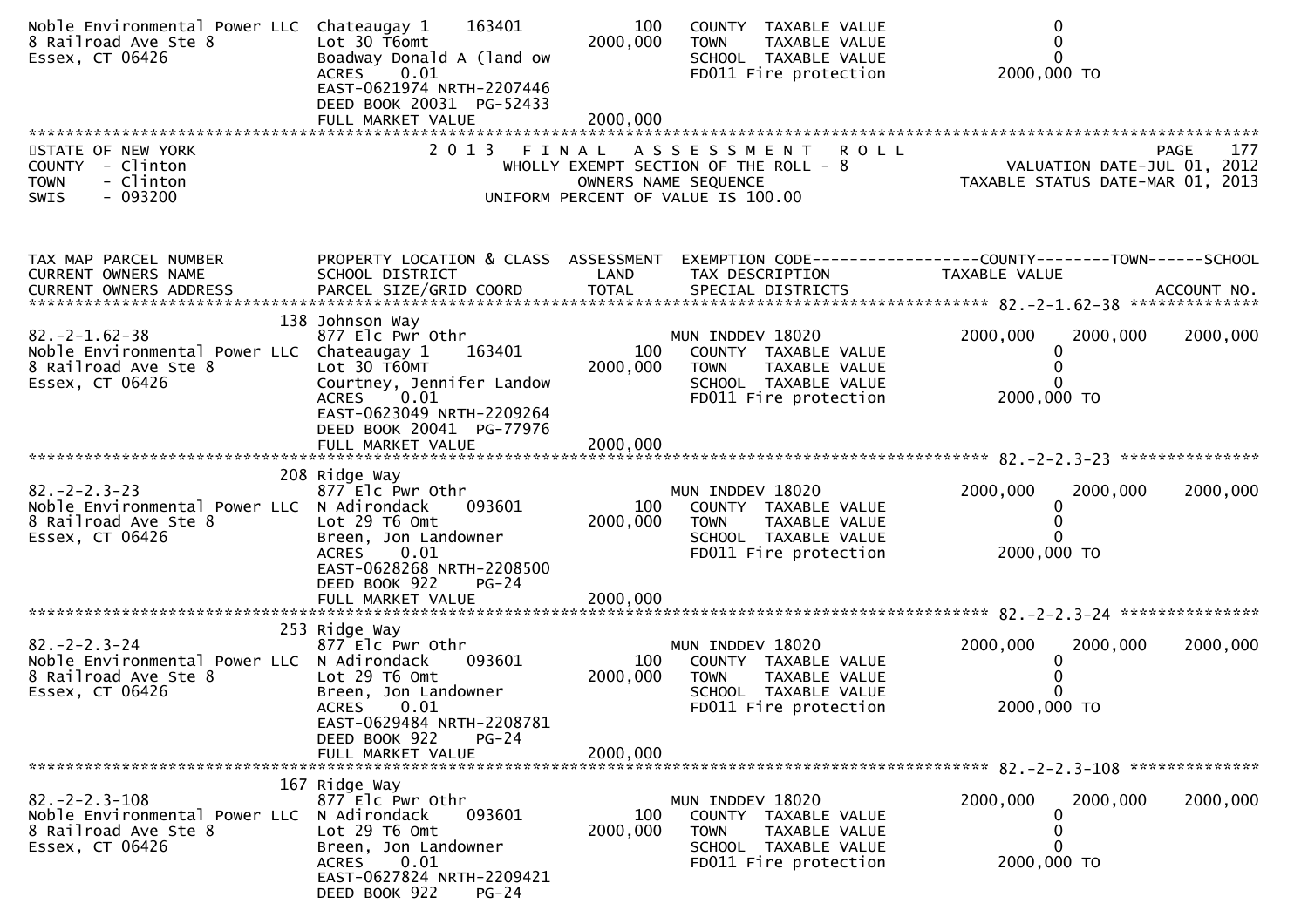|                                                                                                       | FULL MARKET VALUE                                                                                                                                                                                      | 2000,000                    |                                                                                                                                             |                           |                                                                                       |
|-------------------------------------------------------------------------------------------------------|--------------------------------------------------------------------------------------------------------------------------------------------------------------------------------------------------------|-----------------------------|---------------------------------------------------------------------------------------------------------------------------------------------|---------------------------|---------------------------------------------------------------------------------------|
|                                                                                                       | 40 Vernons Way                                                                                                                                                                                         |                             |                                                                                                                                             |                           |                                                                                       |
| $37. - 1 - 23. - 2$<br>Noble Evironmental Power LLC<br>8 Railroad Ave Ste 8<br>Essex, CT 06426        | 877 Elc Pwr Othr<br>Chateaugay 1<br>163401<br>Lot 52  T6 Omt<br>Pate<br>Fayette, Vernon Landowner<br><b>ACRES</b><br>0.01<br>EAST-0621144 NRTH-2228234                                                 | 100<br>2000,000             | MUN INDDEV 18020<br>COUNTY TAXABLE VALUE<br><b>TOWN</b><br>TAXABLE VALUE<br>SCHOOL TAXABLE VALUE<br>FD011 Fire protection                   | 2000,000<br>2000,000 TO   | 2000,000<br>2000,000                                                                  |
|                                                                                                       | DEED BOOK 245<br>$PG-235$<br>FULL MARKET VALUE                                                                                                                                                         | 2000,000                    |                                                                                                                                             |                           |                                                                                       |
| STATE OF NEW YORK<br>COUNTY - Clinton<br>- Clinton<br><b>TOWN</b><br>$-093200$<br><b>SWIS</b>         |                                                                                                                                                                                                        |                             | 2013 FINAL ASSESSMENT<br><b>ROLL</b><br>WHOLLY EXEMPT SECTION OF THE ROLL - 8<br>OWNERS NAME SEQUENCE<br>UNIFORM PERCENT OF VALUE IS 100.00 |                           | <b>PAGE</b><br>178<br>VALUATION DATE-JUL 01, 2012<br>TAXABLE STATUS DATE-MAR 01, 2013 |
| TAX MAP PARCEL NUMBER<br>CURRENT OWNERS NAME                                                          | PROPERTY LOCATION & CLASS ASSESSMENT<br>SCHOOL DISTRICT                                                                                                                                                | LAND                        | EXEMPTION CODE------------------COUNTY--------TOWN------SCHOOL<br>TAX DESCRIPTION                                                           | TAXABLE VALUE             | ACCOUNT NO.<br>******************                                                     |
|                                                                                                       | 22-20 Rt 189                                                                                                                                                                                           |                             |                                                                                                                                             |                           |                                                                                       |
| $68. - 1 - 2.1$<br>NYS DOT<br>Main Office<br>1220 Washington Ave<br>Albany, NY 12232                  | 651 Highway gar<br>N Adirondack<br>093601<br>Lot 34 T6 Omt<br>1.00<br><b>ACRES</b><br>EAST-0640566 NRTH-2217818<br>DEED BOOK 392<br>$PG-53$                                                            | 5,000<br>66,000             | 12100<br>NYS PROP<br>COUNTY TAXABLE VALUE<br><b>TOWN</b><br>TAXABLE VALUE<br>SCHOOL TAXABLE VALUE<br>FD011 Fire protection<br>66,000 EX     | 66,000<br>0               | 66,000<br>66,000<br>$0$ TO                                                            |
|                                                                                                       | FULL MARKET VALUE                                                                                                                                                                                      | 66,000                      |                                                                                                                                             |                           |                                                                                       |
|                                                                                                       | 386 Ryan Rd                                                                                                                                                                                            |                             |                                                                                                                                             |                           |                                                                                       |
| $82 - 2 - 10.2$<br>Power Authority of State of NY Chateaugay 1<br>30 S Pearl St<br>Albany, NY 12207   | 872 Elec-Substat<br>163401<br>Lot $29$ T6 OMT<br>ACRES 7.34<br>EAST-0625412 NRTH-2207590<br>DEED BOOK 20112 PG-44996<br>FULL MARKET VALUE                                                              | 10,100<br>10, 100<br>10,100 | NYS POW AU 12350<br>COUNTY TAXABLE VALUE<br><b>TOWN</b><br>TAXABLE VALUE<br>SCHOOL TAXABLE VALUE<br>FD011 Fire protection<br>10,100 EX      | 10,100<br>0<br>0          | 10,100<br>10,100<br>$0$ TO                                                            |
|                                                                                                       |                                                                                                                                                                                                        |                             |                                                                                                                                             |                           |                                                                                       |
| $82 - 2 - 11$<br>Power Authority of State of NY Chateaugay 1<br>30 South Pearl St<br>Albany, NY 12207 | Ryan Rd<br>311 Res vac land<br>163401<br>Lot 29 76 0mt<br>Pate<br>Also Title Bk 886 Pg 85<br>Survey Map 2010/231471<br>FRNT 25.00 DPTH 728.00<br>EAST-0625390 NRTH-2207810<br>DEED BOOK 20112 PG-44997 | 1,600<br>1,600              | NYS POW AU 12350<br>COUNTY TAXABLE VALUE<br><b>TOWN</b><br>TAXABLE VALUE<br>SCHOOL TAXABLE VALUE<br>FD011 Fire protection<br>1,600 EX       | 1,600<br>$\mathbf 0$<br>0 | 1,600<br>1,600<br>$0$ TO                                                              |
|                                                                                                       | FULL MARKET VALUE                                                                                                                                                                                      | 1,600                       |                                                                                                                                             |                           |                                                                                       |
|                                                                                                       | 999 Clinton Mills Rd                                                                                                                                                                                   |                             |                                                                                                                                             |                           |                                                                                       |
| $38 - 2 - 1$<br>Town Of Clinton<br>23 Smith St<br>Churubusco, NY 12923                                | 323 Vacant rural<br>093601<br>N Adirondack<br>Lot 56<br>T6 Omt<br>Pate<br>10.00<br><b>ACRES</b>                                                                                                        | 7,300<br>7,300              | TOWN PROP 13500<br><b>COUNTY</b><br>TAXABLE VALUE<br><b>TOWN</b><br>TAXABLE VALUE<br><b>SCHOOL</b><br>TAXABLE VALUE                         | 7,300                     | 7,300<br>7,300                                                                        |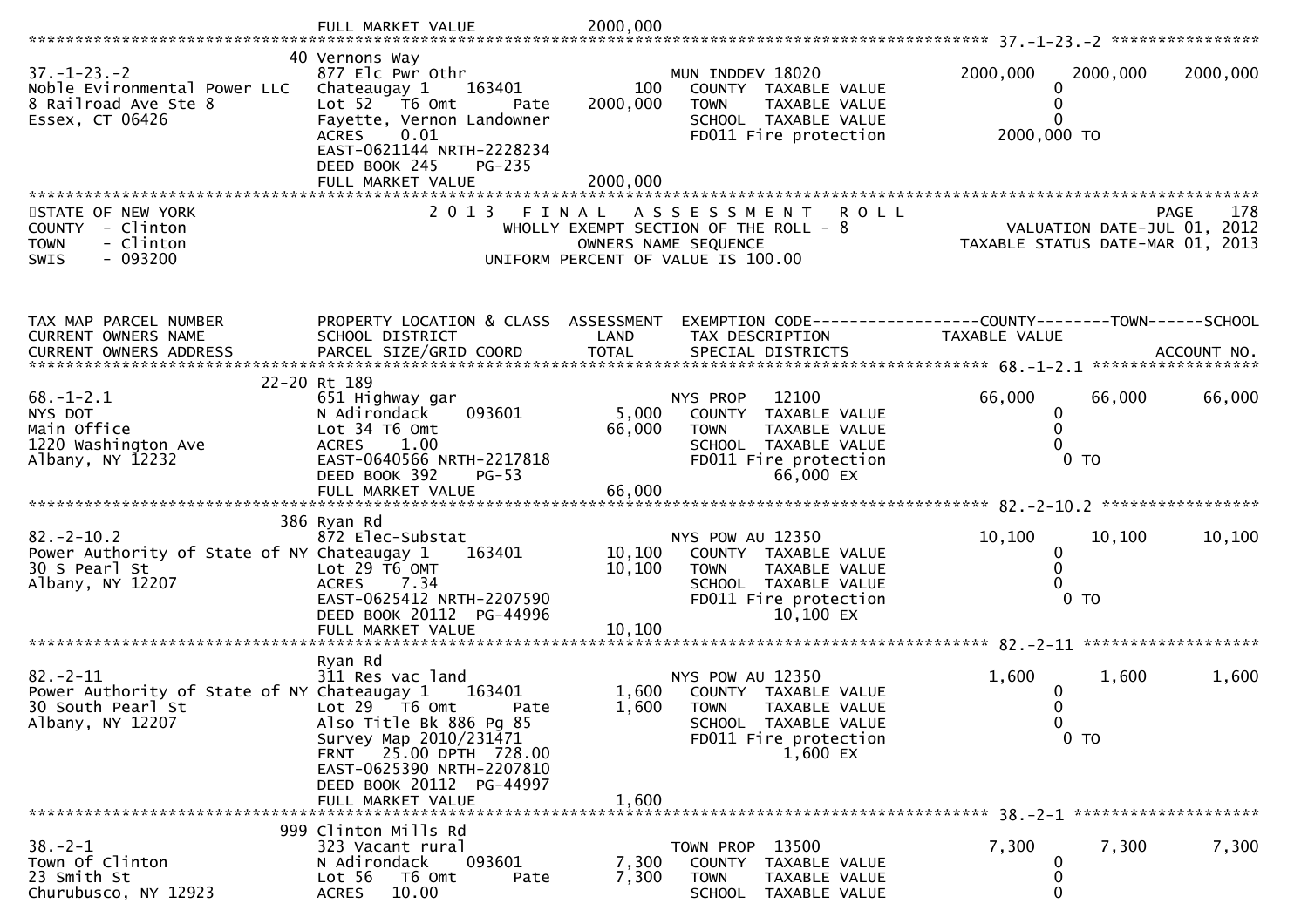|                                                                                                                                                 | EAST-0647308 NRTH-2231381<br>DEED BOOK 507<br>$PG-93$<br>FULL MARKET VALUE                                                                                                                             | 7,300                        | FD011 Fire protection<br>7,300 EX                                                                                                                  |                                              | 0 <sub>T</sub>                                                  |                  |
|-------------------------------------------------------------------------------------------------------------------------------------------------|--------------------------------------------------------------------------------------------------------------------------------------------------------------------------------------------------------|------------------------------|----------------------------------------------------------------------------------------------------------------------------------------------------|----------------------------------------------|-----------------------------------------------------------------|------------------|
|                                                                                                                                                 |                                                                                                                                                                                                        |                              |                                                                                                                                                    |                                              |                                                                 | **************** |
| $38.1 - 1 - 10.2$<br>Town Of Clinton<br>23 Smith St<br>Churubusco, NY 12923                                                                     | Broad St<br>$314$ Rural vac<10<br>093601<br>N Adirondack<br>Lot 6 T 60 m t<br>3.40<br><b>ACRES</b><br>EAST-0640377 NRTH-2232091<br>DEED BOOK 593<br>PG-451<br>FULL MARKET VALUE                        | 5,500<br>5,500<br>5,500      | TOWN PROP 13500<br>COUNTY<br>TAXABLE VALUE<br>TAXABLE VALUE<br><b>TOWN</b><br>SCHOOL TAXABLE VALUE<br>FD011 Fire protection<br>5,500 EX            | 5,500<br>0                                   | 5,500<br>0 <sub>T</sub>                                         | 5,500            |
| STATE OF NEW YORK<br><b>COUNTY</b><br>- Clinton<br>- Clinton<br><b>TOWN</b><br>$-093200$<br><b>SWIS</b>                                         | 2013 FINAL                                                                                                                                                                                             |                              | A S S E S S M E N T<br><b>ROLL</b><br>WHOLLY EXEMPT SECTION OF THE ROLL - 8<br>OWNERS NAME SEQUENCE<br>UNIFORM PERCENT OF VALUE IS 100.00          |                                              | VALUATION DATE-JUL 01, 2012<br>TAXABLE STATUS DATE-MAR 01, 2013 | 179<br>PAGE      |
| TAX MAP PARCEL NUMBER<br>CURRENT OWNERS NAME                                                                                                    | PROPERTY LOCATION & CLASS ASSESSMENT<br>SCHOOL DISTRICT                                                                                                                                                | LAND                         | TAX DESCRIPTION                                                                                                                                    | <b>TAXABLE VALUE</b>                         |                                                                 |                  |
| $38.1 - 1 - 20.2$<br>Town Of Clinton<br>23 Smith St<br>Churubusco, NY 12923                                                                     | Church St<br>314 Rural vac<10<br>093601<br>N Adirondack<br>Lot 66 T6omt<br>6.00<br><b>ACRES</b><br>EAST-0640688 NRTH-2231328<br>DEED BOOK 788<br>$PG-82$<br>FULL MARKET VALUE                          | 9,000<br>9,000<br>9,000      | TOWN PROP 13500<br>COUNTY TAXABLE VALUE<br><b>TOWN</b><br>TAXABLE VALUE<br>SCHOOL TAXABLE VALUE<br>FD011 Fire protection<br>9,000 EX               | 9,000<br>0                                   | 9,000<br>0 <sub>T</sub><br>*************                        | 9,000            |
| $38.1 - 1 - 48$<br>Town of Clinton<br>23 Smith St<br>Churubusco, NY 12923                                                                       | 23 Smith St<br>652 Govt bldgs<br>093601<br>N Adirondack<br>Lot 66<br>T6 Omt<br>Pate<br>76.00 DPTH 264.00<br><b>FRNT</b><br>EAST-0640056 NRTH-2231413<br>DEED BOOK 130<br>$PG-103$<br>FULL MARKET VALUE | 3,900<br>50,200<br>50,200    | TOWN PROP<br>13500<br><b>COUNTY</b><br>TAXABLE VALUE<br>TAXABLE VALUE<br><b>TOWN</b><br>SCHOOL TAXABLE VALUE<br>FD011 Fire protection<br>50,200 EX | 50,200<br>0                                  | 50,200<br>$0$ TO                                                | 50,200           |
|                                                                                                                                                 | 576 Rt 189                                                                                                                                                                                             |                              |                                                                                                                                                    |                                              |                                                                 |                  |
| $38.1 - 1 - 55$<br>Town Of Clinton<br>23 Smith St<br>Churubusco, NY 12923                                                                       | 651 Highway gar<br>N Adirondack<br>093601<br>Lot 66<br>T6 Omt<br>Pate<br>2.10<br><b>ACRES</b><br>EAST-0639286 NRTH-2231404<br>DEED BOOK 509<br>PG-477<br>FULL MARKET VALUE                             | 10,500<br>182,100<br>182,100 | TOWN PROP 13500<br>COUNTY TAXABLE VALUE<br>TAXABLE VALUE<br><b>TOWN</b><br>SCHOOL TAXABLE VALUE<br>FD011 Fire protection<br>182,100 EX             | 182,100<br>$\mathbf{0}$<br>0<br>$\mathbf{0}$ | 182,100<br>0 <sub>T</sub>                                       | 182,100          |
|                                                                                                                                                 |                                                                                                                                                                                                        |                              |                                                                                                                                                    |                                              |                                                                 |                  |
| $8. - 1 - 3.25$<br>United States of America<br>US Customs & Border Protection Lot 86 T6omt<br>6650 Telecom Dr Ste 200<br>Indianapolis, IN 46778 | 1211 Rt 189<br>314 Rural vac<10<br>093601<br>N Adirondack<br><b>ACRES</b><br>6.04<br>EAST-0636995 NRTH-2246646                                                                                         | 8,800<br>8,800               | US PROPETY 14100<br>COUNTY TAXABLE VALUE<br><b>TOWN</b><br>TAXABLE VALUE<br>SCHOOL TAXABLE VALUE<br>FD011 Fire protection                          | 8,800<br>0<br>0<br>0                         | 8,800<br>$0$ TO                                                 | 8,800            |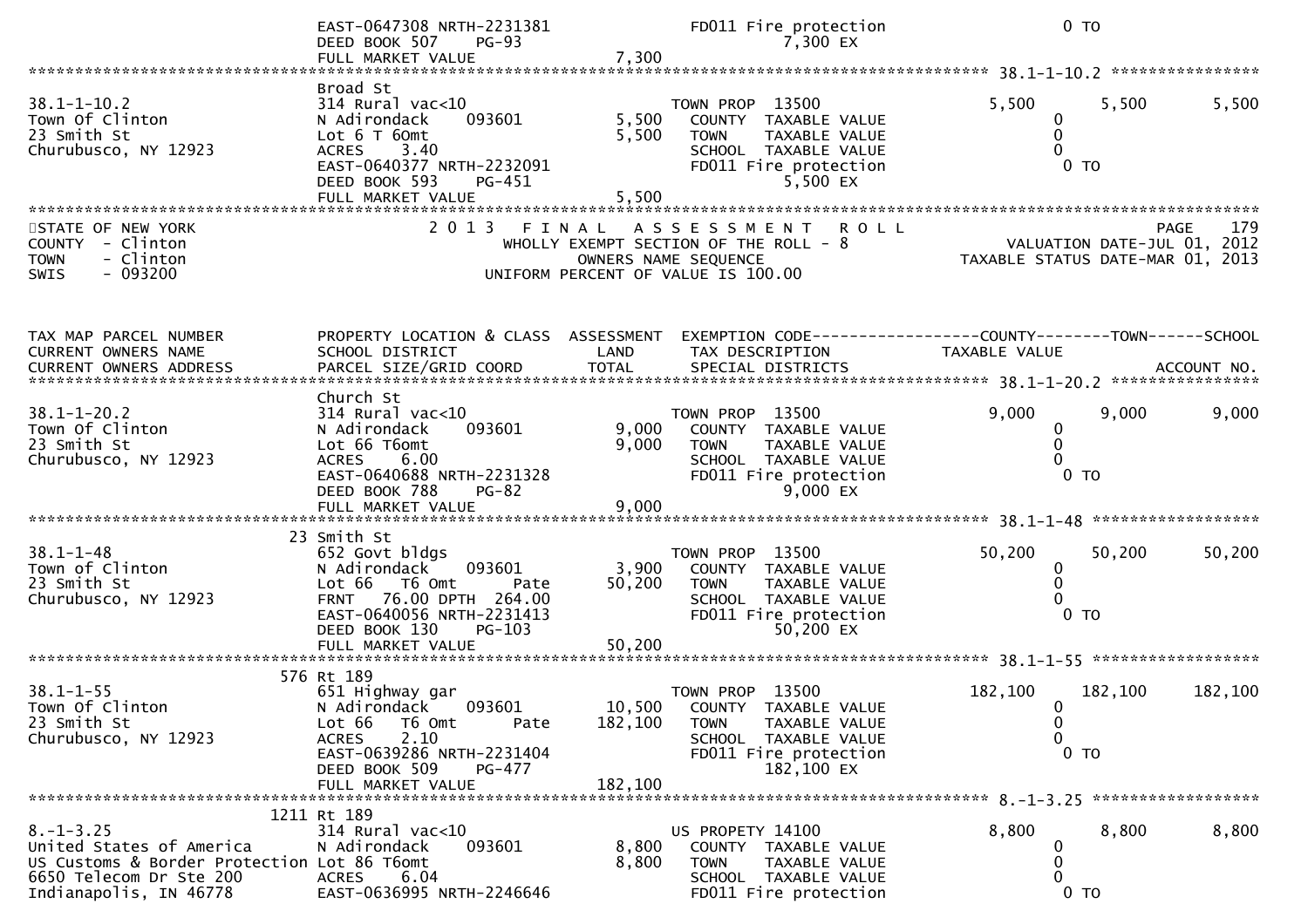|                                                                                                                                                                   | DEED BOOK 20102 PG-34089                                                                                                                                                                             |                                                                                                     | 8,800 EX                                                                                                                                                 |                                |                                                                                                                             |                               |
|-------------------------------------------------------------------------------------------------------------------------------------------------------------------|------------------------------------------------------------------------------------------------------------------------------------------------------------------------------------------------------|-----------------------------------------------------------------------------------------------------|----------------------------------------------------------------------------------------------------------------------------------------------------------|--------------------------------|-----------------------------------------------------------------------------------------------------------------------------|-------------------------------|
|                                                                                                                                                                   | FULL MARKET VALUE                                                                                                                                                                                    | 8,800                                                                                               |                                                                                                                                                          |                                |                                                                                                                             |                               |
| $38.1 - 1 - 44$<br>United States Postal Service<br>Attn: Facilities Contract Tech Lot 66<br>Facilities Service Office<br>6 Griffin Rd N<br>Windsor, CT 06006-0300 | 1306 Clinton Mills Rd<br>652 Govt bldgs<br>093601<br>N Adirondack<br>T6 Omt<br>Pate<br>80.40 DPTH 244.00<br><b>FRNT</b><br>EAST-0640183 NRTH-2230975<br>DEED BOOK 639<br>PG-655<br>FULL MARKET VALUE | 4,000<br>90,300<br>90,300                                                                           | 14110<br>USA PROP<br>TAXABLE VALUE<br><b>COUNTY</b><br><b>TOWN</b><br><b>TAXABLE VALUE</b><br>SCHOOL TAXABLE VALUE<br>FD011 Fire protection<br>90,300 EX | 90,300                         | 90,300<br>0<br>0<br>0<br>0 <sub>T</sub>                                                                                     | 90,300                        |
| STATE OF NEW YORK<br>COUNTY - Clinton<br>- Clinton<br><b>TOWN</b><br>$-093200$<br><b>SWIS</b>                                                                     | 2013 FINAL                                                                                                                                                                                           | WHOLLY EXEMPT SECTION OF THE ROLL - 8<br>OWNERS NAME SEQUENCE<br>UNIFORM PERCENT OF VALUE IS 100.00 | A S S E S S M E N T<br><b>ROLL</b>                                                                                                                       |                                | PAGE<br>VALUATION DATE-JUL 01, 2012<br>TAXABLE STATUS DATE-MAR 01, 2013                                                     | 180                           |
| TAX MAP PARCEL NUMBER<br>CURRENT OWNERS NAME                                                                                                                      | PROPERTY LOCATION & CLASS ASSESSMENT<br>SCHOOL DISTRICT                                                                                                                                              | LAND                                                                                                | EXEMPTION CODE------------------COUNTY--------TOWN------SCHOOL<br>TAX DESCRIPTION                                                                        | <b>TAXABLE VALUE</b>           |                                                                                                                             |                               |
| $8. - 1 - 2$<br>US Government<br>Afbca/da Plattsburgh<br>304 New York Rd<br>Plattsburgh, NY 12903                                                                 | 1219 Rt 189<br>662 Police/fire<br>093601<br>N Adirondack<br>Lot 87 T6 Omt<br>1.20<br><b>ACRES</b><br>EAST-0637082 NRTH-2246930<br>DEED BOOK 193<br>$PG-153$<br>FULL MARKET VALUE                     | 6,000<br>76,500<br>76,500                                                                           | 14110<br>USA PROP<br>COUNTY TAXABLE VALUE<br><b>TOWN</b><br>TAXABLE VALUE<br>SCHOOL TAXABLE VALUE<br>FD011 Fire protection<br>76,500 EX                  | 76,500                         | 76,500<br>$\bf{0}$<br>0<br>$0$ TO                                                                                           | 76,500                        |
| STATE OF NEW YORK<br>COUNTY - Clinton<br>- Clinton<br><b>TOWN</b><br>$-093200$<br><b>SWIS</b>                                                                     | 2 0 1 3                                                                                                                                                                                              | F I N A L<br>WHOLLY EXEMPT SECTION OF THE ROLL - 8<br>UNIFORM PERCENT OF VALUE IS 100.00            | A S S E S S M E N T<br><b>ROLL</b>                                                                                                                       |                                | <b>PAGE</b><br>VALUATION DATE-JUL 01, 2012<br>TAXABLE STATUS DATE-MAR 01, 2013<br>RPS150/V04/L015<br>CURRENT DATE 6/24/2013 | 181                           |
|                                                                                                                                                                   | <b>ROLL</b>                                                                                                                                                                                          | SECTION TOTALS                                                                                      |                                                                                                                                                          |                                |                                                                                                                             |                               |
| TOTAL EXTENSION                                                                                                                                                   | ***<br>SPECIAL<br><b>EXTENSION</b>                                                                                                                                                                   | D I S T R I C T<br>AD VALOREM                                                                       | S U M M A R Y<br><b>EXEMPT</b>                                                                                                                           | ***<br>TAXABLE                 |                                                                                                                             |                               |
| DISTRICT NAME PARCELS<br>CODE                                                                                                                                     | VALUE<br><b>TYPE</b>                                                                                                                                                                                 | VALUE                                                                                               | <b>AMOUNT</b>                                                                                                                                            | VALUE                          |                                                                                                                             |                               |
| FD011 Fire protectio<br>142 TOTAL                                                                                                                                 |                                                                                                                                                                                                      | 311370,800                                                                                          | 1187,400                                                                                                                                                 | 310183,400                     |                                                                                                                             |                               |
|                                                                                                                                                                   | ***<br>SCHOOL                                                                                                                                                                                        | DISTRICT                                                                                            | SUMMARY                                                                                                                                                  | ***                            |                                                                                                                             |                               |
| CODE<br>DISTRICT NAME                                                                                                                                             | <b>TOTAL</b><br>ASSESSED<br><b>PARCELS</b><br>LAND                                                                                                                                                   | ASSESSED<br><b>TOTAL</b>                                                                            | <b>EXEMPT</b><br><b>AMOUNT</b>                                                                                                                           | <b>TOTAL</b><br><b>TAXABLE</b> | <b>STAR</b><br><b>AMOUNT</b>                                                                                                | <b>STAR</b><br><b>TAXABLE</b> |
| 093601<br>N Adirondack                                                                                                                                            | 74<br>704,300                                                                                                                                                                                        | 177070,700                                                                                          | 177070,700                                                                                                                                               |                                |                                                                                                                             |                               |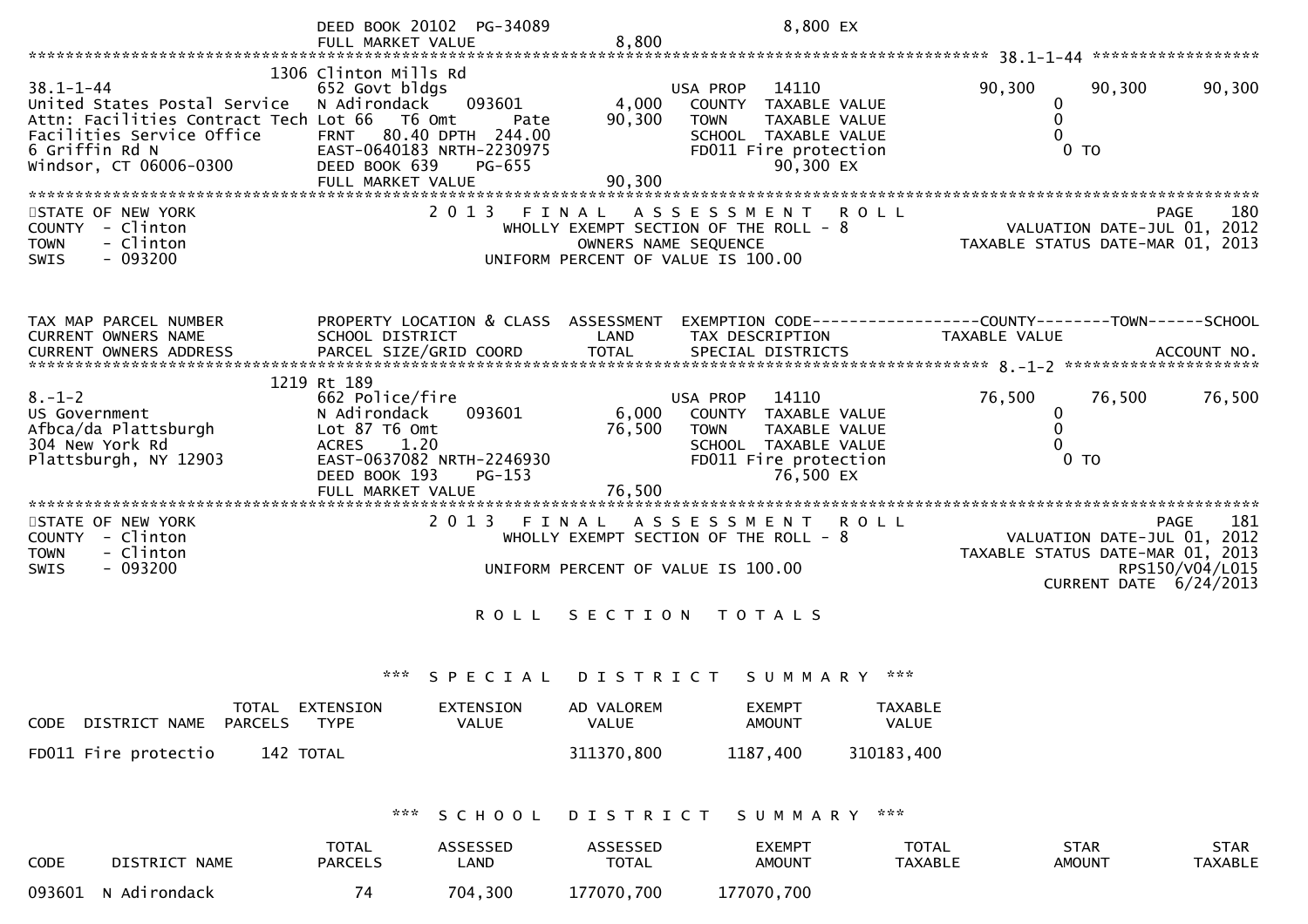| 163401 Chateaugay 1 | 68  | 18,300  | 134511,700 | 134511,700 |
|---------------------|-----|---------|------------|------------|
| SUB-TOTAL           | 142 | 722.600 | 311582,400 | 311582,400 |
| T O T A L           | 142 | 722,600 | 311582,400 | 311582,400 |

\*\*\* S Y S T E M C O D E S S U M M A R Y \*\*\*

## NO SYSTEM EXEMPTIONS AT THIS LEVEL

### \*\*\* E X E M P T I O N S U M M A R Y \*\*\*

| <b>CODE</b>                                                                                                              | DESCRIPTION                                                                                                                                                                                               | <b>TOTAL</b><br><b>PARCELS</b>                            |                          | <b>COUNTY</b>                                                                                                                                                                                     | <b>TOWN</b>                                                                                                                                      | <b>SCHOOL</b>                                                                                                                                                                                                                 |
|--------------------------------------------------------------------------------------------------------------------------|-----------------------------------------------------------------------------------------------------------------------------------------------------------------------------------------------------------|-----------------------------------------------------------|--------------------------|---------------------------------------------------------------------------------------------------------------------------------------------------------------------------------------------------|--------------------------------------------------------------------------------------------------------------------------------------------------|-------------------------------------------------------------------------------------------------------------------------------------------------------------------------------------------------------------------------------|
| 12100<br>12350<br>13500<br>14100<br>14110<br>18020<br>25110<br>25300<br>26400<br>27350<br>28110<br>COUNTY<br><b>TOWN</b> | NYS PROP<br>NYS POW AU<br>TOWN PROP<br>US PROPETY<br>USA PROP<br>MUN INDDEV<br>NONPR RELI<br>NONPR CORP<br>INCVOLFIRE<br>PRI CMTERY<br>UDC PROJEC<br>TOTAL<br>STATE OF NEW YORK<br>- Clinton<br>- Clinton | 1<br>2<br>5<br>1<br>2<br>122<br>$2222$<br>$21$<br>142     | 2 0 1 3<br>FINAL         | 66,000<br>11,700<br>254,100<br>8,800<br>166,800<br>310093,400<br>386,600<br>197,300<br>141,600<br>28,100<br>228,000<br>311582,400<br>A S S E S S M E N T<br>WHOLLY EXEMPT SECTION OF THE ROLL - 8 | 66,000<br>11,700<br>254,100<br>8,800<br>166,800<br>310093,400<br>386,600<br>197,300<br>141,600<br>28,100<br>228,000<br>311582,400<br><b>ROLL</b> | 66,000<br>11,700<br>254,100<br>8,800<br>166,800<br>310093,400<br>386,600<br>197,300<br>141,600<br>28,100<br>228,000<br>311582,400<br>182<br><b>PAGE</b><br>2012<br>VALUATION DATE-JUL 01,<br>TAXABLE STATUS DATE-MAR 01, 2013 |
| SWIS                                                                                                                     | $-093200$                                                                                                                                                                                                 |                                                           |                          | UNIFORM PERCENT OF VALUE IS 100.00                                                                                                                                                                |                                                                                                                                                  | RPS150/V04/L015<br>CURRENT DATE 6/24/2013                                                                                                                                                                                     |
|                                                                                                                          |                                                                                                                                                                                                           |                                                           | <b>ROLL</b>              | SECTION<br><b>TOTALS</b>                                                                                                                                                                          |                                                                                                                                                  |                                                                                                                                                                                                                               |
|                                                                                                                          |                                                                                                                                                                                                           |                                                           | $* * *$<br>GRAND         | $\mathbf{x} \times \mathbf{x}$<br>TOTALS                                                                                                                                                          |                                                                                                                                                  |                                                                                                                                                                                                                               |
| <b>ROLL</b><br><b>SEC</b>                                                                                                | DESCRIPTION                                                                                                                                                                                               | <b>TOTAL</b><br><b>ASSESSED</b><br><b>PARCELS</b><br>LAND | ASSESSED<br><b>TOTAL</b> | <b>TAXABLE</b><br><b>COUNTY</b>                                                                                                                                                                   | <b>TAXABLE</b><br><b>TOWN</b>                                                                                                                    | <b>TAXABLE</b><br><b>STAR</b><br><b>SCHOOL</b><br><b>TAXABLE</b>                                                                                                                                                              |
| 8                                                                                                                        | WHOLLY EXEMPT                                                                                                                                                                                             | 142<br>722,600                                            | 311582,400               |                                                                                                                                                                                                   |                                                                                                                                                  |                                                                                                                                                                                                                               |
| <b>COUNTY</b><br><b>TOWN</b><br>SWIS                                                                                     | STATE OF NEW YORK<br>- Clinton<br>- Clinton<br>$-093200$                                                                                                                                                  |                                                           | 2 0 1 3<br>FINAL<br>SWIS | A S S E S S M E N T<br>TOTALS<br>UNIFORM PERCENT OF VALUE IS 100.00                                                                                                                               | <b>ROLL</b>                                                                                                                                      | 183<br>PAGE<br>2012<br>VALUATION DATE-JUL 01,<br>TAXABLE STATUS DATE-MAR 01, 2013<br>RPS150/V04/L015<br>CURRENT DATE 6/24/2013                                                                                                |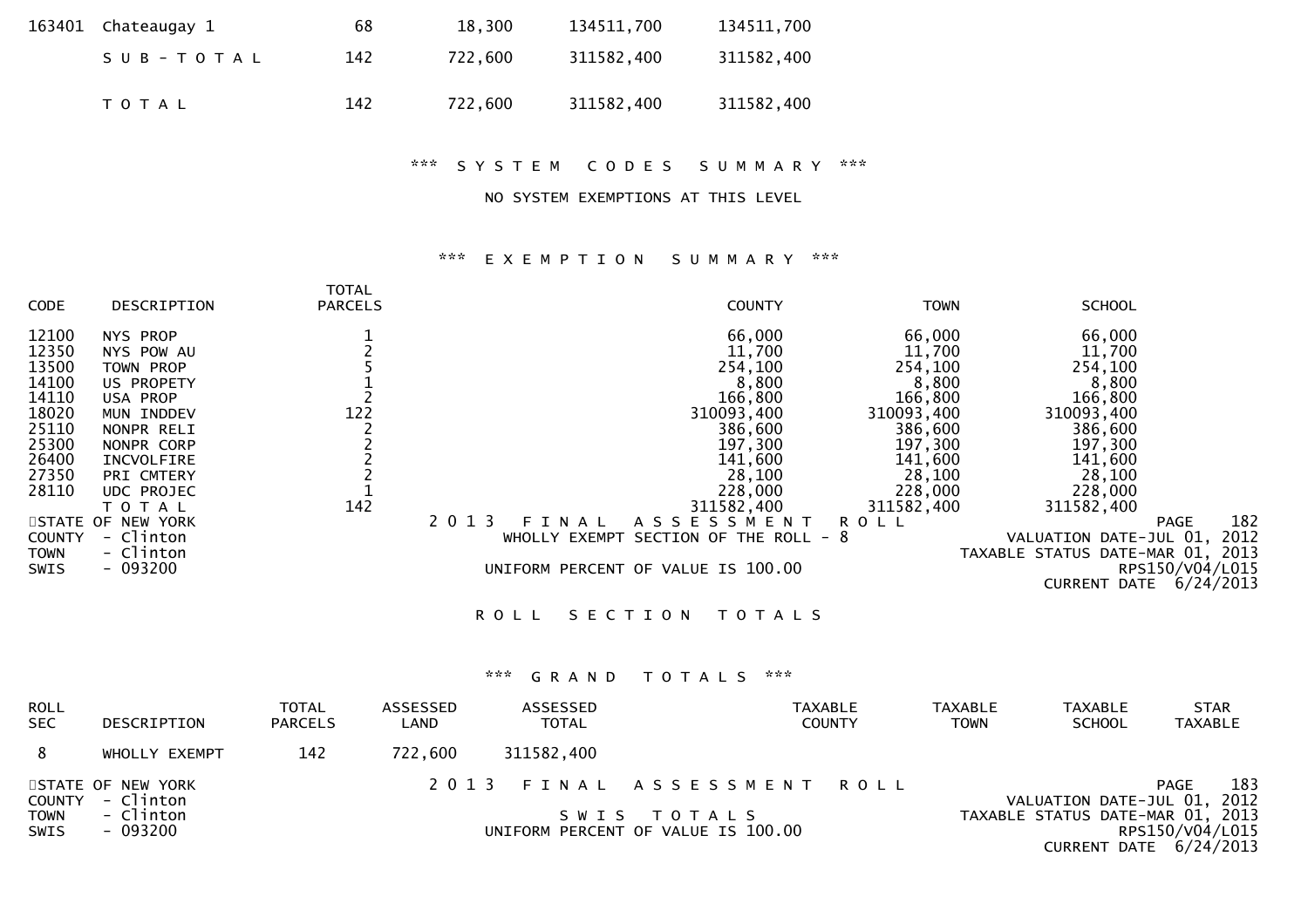## \*\*\* S P E C I A L D I S T R I C T S U M M A R Y \*\*\*

| <b>CODE</b> | DISTRICT NAME                                                        | <b>TOTAL</b><br>PARCELS | <b>EXTENSION</b><br><b>TYPF</b>   | <b>EXTENSTON</b><br>VALUE | AD VALOREM<br><b>VALUE</b> | <b>EXEMPT</b><br>AMOUNT | <b>TAXABLE</b><br><b>VALUE</b> |
|-------------|----------------------------------------------------------------------|-------------------------|-----------------------------------|---------------------------|----------------------------|-------------------------|--------------------------------|
|             | OT002 Omitted Tax-Co<br>OT003 Omitted Tax-Sc<br>FD011 Fire protectio |                         | 3 MOVTAX<br>1 MOVTAX<br>861 TOTAL | 56.42<br>78.22            | 354228.601                 | 1244.200                | 56.42<br>78.22<br>352984.401   |

# \*\*\* S C H O O L D I S T R I C T S U M M A R Y \*\*\*

| <b>CODE</b>      | DISTRICT NAME                | <b>TOTAL</b><br><b>PARCELS</b> | ASSESSED<br>LAND      | ASSESSED<br><b>TOTAL</b> | <b>EXEMPT</b><br><b>AMOUNT</b> | <b>TOTAL</b><br><b>TAXABLE</b> | <b>STAR</b><br><b>AMOUNT</b> | <b>STAR</b><br><b>TAXABLE</b> |
|------------------|------------------------------|--------------------------------|-----------------------|--------------------------|--------------------------------|--------------------------------|------------------------------|-------------------------------|
| 093601<br>163401 | N Adirondack<br>Chateaugay 1 | 577<br>286                     | 15197,600<br>5935,800 | 208020,754<br>146424.747 | 177891,202<br>134674.841       | 30129,552<br>11749.906         | 5994,088<br>1444.997         | 24135,464<br>10304,909        |
|                  | SUB-TOTAL                    | 863                            | 21133,400             | 354445,501               | 312566,043                     | 41879,458                      | 7439,085                     | 34440, 373                    |
|                  | T O T A L                    | 863                            | 21133,400             | 354445,501               | 312566,043                     | 41879,458                      | 7439,085                     | 34440, 373                    |

## \*\*\* S Y S T E M C O D E S S U M M A R Y \*\*\*

| <b>CODE</b>    | DESCRIPTION                           | <b>TOTAL</b><br><b>PARCELS</b> | <b>COUNTY</b> | <b>TOWN</b> | <b>SCHOOL</b> |
|----------------|---------------------------------------|--------------------------------|---------------|-------------|---------------|
| 50001<br>50004 | SCHL TAXBL<br>SCHL EXMPT<br>T O T A L |                                |               |             |               |

## \*\*\* E X E M P T I O N S U M M A R Y \*\*\*

| <b>CODE</b>             | DESCRIPTION                         | TOTAL<br><b>PARCELS</b> |         |         | <b>COUNTY</b>                                     | <b>TOWN</b>                 | <b>SCHOOL</b>                                                         |                   |
|-------------------------|-------------------------------------|-------------------------|---------|---------|---------------------------------------------------|-----------------------------|-----------------------------------------------------------------------|-------------------|
| 12100<br>12350          | NYS PROP<br>NYS POW AU              |                         |         |         | 66,000<br>11,700                                  | 66,000<br>11,700            | 66,000<br>11,700                                                      |                   |
| 13500<br>14100<br>14110 | TOWN PROP<br>US PROPETY<br>USA PROP |                         |         |         | 254,100<br>8,800<br>166,800                       | 254,100<br>8,800<br>166,800 | 254,100<br>8,800<br>166,800                                           |                   |
| 18020                   | MUN INDDEV<br>STATE OF NEW YORK     | 122                     | 2 0 1 3 | FINAL   | 310093,400<br>A S S E S S M E N T                 | 310093,400<br>ROLL          | 310093,400<br><b>PAGE</b>                                             | 184               |
| <b>COUNTY</b>           | - Clinton                           |                         |         |         |                                                   |                             | VALUATION DATE-JUL 01,                                                | 2012              |
| <b>TOWN</b><br>SWIS     | - Clinton<br>- 093200               |                         |         | S W I S | T O T A L S<br>UNIFORM PERCENT OF VALUE IS 100.00 |                             | TAXABLE STATUS DATE-MAR 01,<br>RPS150/V04/L015<br><b>CURRENT DATE</b> | 2013<br>6/24/2013 |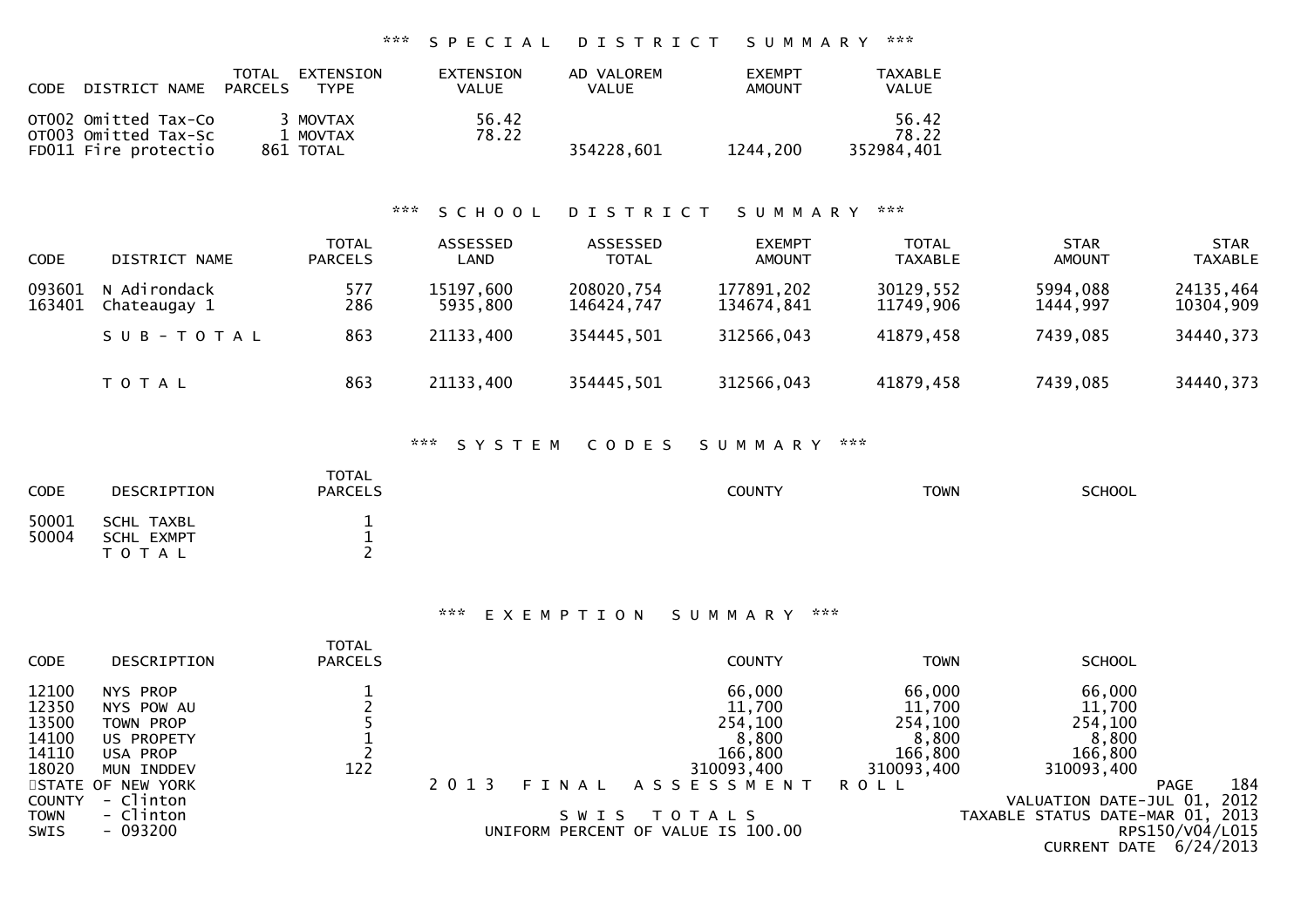|             |                 | <b>TOTAL</b>    |               |             |               |
|-------------|-----------------|-----------------|---------------|-------------|---------------|
| <b>CODE</b> | DESCRIPTION     | <b>PARCELS</b>  | <b>COUNTY</b> | <b>TOWN</b> | <b>SCHOOL</b> |
| 25110       | NONPR RELI      |                 | 386,600       | 386,600     | 386,600       |
| 25300       | NONPR CORP      |                 | 197,300       | 197,300     | 197,300       |
| 26400       | INCVOLFIRE      |                 | 141,600       | 141,600     | 141,600       |
| 27350       | PRI CMTERY      |                 | 28,100        | 28,100      | 28,100        |
| 28110       | UDC PROJEC      |                 | 228,000       | 228,000     | 228,000       |
| 41101       | <b>VETERANS</b> |                 | 10,910        | 10,910      |               |
| 41121       | WARNONALL       | 12              | 119,134       | 105,392     |               |
| 41131       | WARCOMALL       | 10              | 136,317       | 127,863     |               |
| 41141       | WARDISALL       | 5               | 41,078        | 41,078      |               |
| 41700       | 10 YR AGR       | 8               | 148,334       | 148,334     | 148,334       |
| 41720       | AGRI DISTR      | $2\overline{9}$ | 600,073       | 600,073     | 600,073       |
| 41730       | OS AG DIST      |                 | 18,721        | 18,721      | 18,721        |
| 41800       | AGED - ALL      |                 | 132,625       | 132,625     | 136,515       |
| 41801       | AGED C&T        |                 | 50,805        | 50,805      |               |
| 41802       | AGED COUN       | 15              | 343,727       |             |               |
| 41834       | SR STAR         | 46              |               |             | 2393,885      |
| 41854       | <b>RES STAR</b> | 170             |               |             | 4983,000      |
| 41864       | RS STAR MH      |                 |               |             | 62,200        |
| 41932       | LIM INC DI      |                 | 13,473        |             |               |
| 42100       | 483A EX         | 12              | 56,800        | 56,800      | 56,800        |
| 47460       | 480A EX         |                 | 23,200        | 23,200      | 23,200        |
|             | T O T A L       | 468             | 313277,597    | 312898,201  | 320005,128    |

## \*\*\* G R A N D T O T A L S \*\*\*

| <b>ROLL</b><br>SEC.                         | DESCRIPTION                                             | TOTAL<br><b>PARCELS</b> | ASSESSED<br>LAND | ASSESSED<br><b>TOTAL</b> | <b>TAXABLE</b><br><b>COUNTY</b>                                                         | <b>TAXABLE</b><br><b>TOWN</b> | <b>TAXABLE</b><br><b>SCHOOL</b>                            | <b>STAR</b><br><b>TAXABLE</b>                                                  |
|---------------------------------------------|---------------------------------------------------------|-------------------------|------------------|--------------------------|-----------------------------------------------------------------------------------------|-------------------------------|------------------------------------------------------------|--------------------------------------------------------------------------------|
| $\mathbf{1}$                                | <b>TAXABLE</b>                                          | 700                     | 20223,600        | 38731,000                | 37035,803                                                                               | 37415,199                     | 37747,357                                                  | 30308,272                                                                      |
| 3                                           | STATE OWNED LAND                                        |                         | 110,800          | 110,800                  | 110,800                                                                                 | 110,800                       | 110,800                                                    | 110,800                                                                        |
| 5.                                          | SPECIAL FRANCHISE                                       | 6                       |                  | 822,396                  | 822,396                                                                                 | 822,396                       | 822,396                                                    | 822,396                                                                        |
| <b>COUNTY</b><br><b>TOWN</b><br><b>SWIS</b> | STATE OF NEW YORK<br>- Clinton<br>- Clinton<br>- 093200 |                         | 2 0 1 3          | FINAL<br>S W I S         | A S S E S S M E N T<br><b>ROLL</b><br>T O T A L S<br>UNIFORM PERCENT OF VALUE IS 100.00 |                               | VALUATION DATE-JUL 01,<br>TAXABLE STATUS DATE-MAR 01, 2013 | 185<br><b>PAGE</b><br>2012<br>RPS150/V04/L015<br><b>CURRENT DATE 6/24/2013</b> |

### \*\*\* G R A N D T O T A L S \*\*\*

| <b>ROLL</b> | DESCRIPTION      | <b>TOTAL</b>   | <b>ASSESSED</b> | <b>ASSESSED</b> | <b>TAXABLE</b> | <b>TAXABLE</b> | <b>TAXABLE</b> | STAR           |
|-------------|------------------|----------------|-----------------|-----------------|----------------|----------------|----------------|----------------|
| <b>SEC</b>  |                  | <b>PARCELS</b> | ∟AND            | <b>TOTAL</b>    | <b>COUNTY</b>  | <b>TOWN</b>    | <b>SCHOOL</b>  | <b>TAXABLE</b> |
|             | UTILITIES & N.C. |                | 76,400          | 3198,905        | 3198,905       | 3198,905       | 3198,905       | 3198,905       |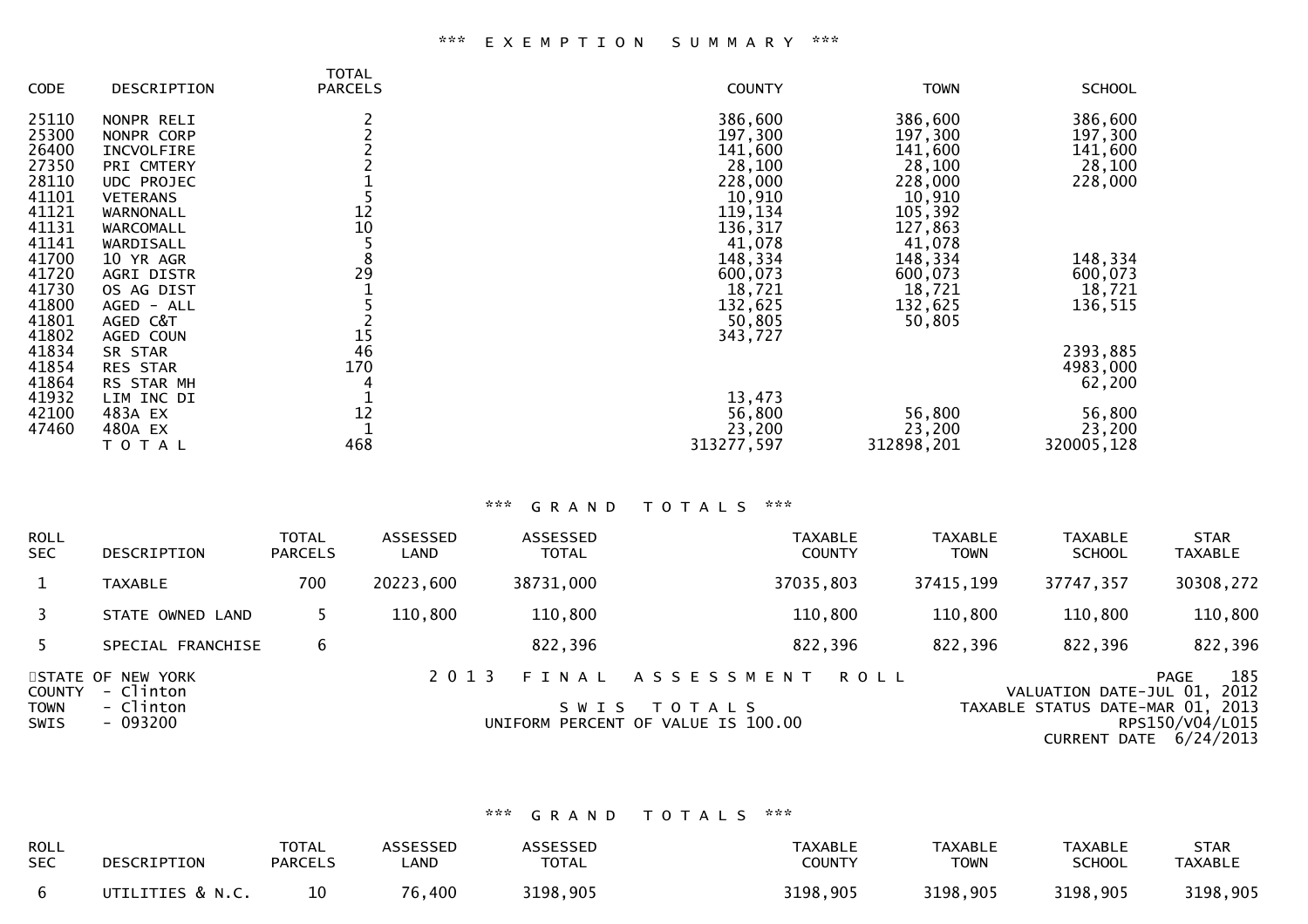| 8                                                      | WHOLLY EXEMPT                                                               | 142 | 722,600              | 311582,400                     |                                                                                   |           |                                                                              |                                                                       |
|--------------------------------------------------------|-----------------------------------------------------------------------------|-----|----------------------|--------------------------------|-----------------------------------------------------------------------------------|-----------|------------------------------------------------------------------------------|-----------------------------------------------------------------------|
| $\mathcal{H}$                                          | <b>TOTAL</b><br>SUB.                                                        | 863 | 21133,400            | 354445,501                     | 41167,904                                                                         | 41547,300 | 41879,458                                                                    | 34440, 373                                                            |
| $\mathbb{R}^n$<br><b>COUNTY</b><br><b>TOWN</b><br>SWIS | <b>GRAND TOTAL</b><br>STATE OF NEW YORK<br>- Clinton<br>- Clinton<br>- 0932 | 863 | 21133,400<br>2 0 1 3 | 354445,501<br>FINAL<br>T O W N | 41167,904<br>ASSESSMENT ROLL<br>T O T A L S<br>UNIFORM PERCENT OF VALUE IS 100.00 | 41547,300 | 41879,458<br>VALUATION DATE-JUL 01, 2012<br>TAXABLE STATUS DATE-MAR 01, 2013 | 34440,373<br>186<br>PAGE<br>RPS150/V04/L015<br>CURRENT DATE 6/24/2013 |

#### \*\*\* S P E C I A L D I S T R I C T S U M M A R Y \*\*\*

| <b>CODE</b> | DISTRICT NAME                                                        | TOTAL<br>PARCELS | EXTENSION<br><b>TYPE</b>          | EXTENSION<br>VALUE | AD VALOREM<br>VALUE | <b>EXEMPT</b><br><b>AMOUNT</b> | <b>TAXABLE</b><br>VALUE      |
|-------------|----------------------------------------------------------------------|------------------|-----------------------------------|--------------------|---------------------|--------------------------------|------------------------------|
|             | OT002 Omitted Tax-Co<br>OTO03 Omitted Tax-Sc<br>FD011 Fire protectio |                  | 3 MOVTAX<br>1 MOVTAX<br>861 TOTAL | 56.42<br>78.22     | 354228.601          | 1244,200                       | 56.42<br>78.22<br>352984.401 |

# \*\*\* S C H O O L D I S T R I C T S U M M A R Y \*\*\*

| <b>CODE</b>      | DISTRICT NAME                | <b>TOTAL</b><br><b>PARCELS</b> | ASSESSED<br>LAND      | ASSESSED<br><b>TOTAL</b> | <b>EXEMPT</b><br>AMOUNT  | <b>TOTAL</b><br>TAXABLE | <b>STAR</b><br><b>AMOUNT</b> | <b>STAR</b><br><b>TAXABLE</b> |
|------------------|------------------------------|--------------------------------|-----------------------|--------------------------|--------------------------|-------------------------|------------------------------|-------------------------------|
| 093601<br>163401 | N Adirondack<br>Chateaugay 1 | 577<br>286                     | 15197,600<br>5935,800 | 208020,754<br>146424,747 | 177891,202<br>134674,841 | 30129,552<br>11749,906  | 5994,088<br>1444,997         | 24135,464<br>10304,909        |
|                  | SUB-TOTAL                    | 863                            | 21133,400             | 354445,501               | 312566,043               | 41879,458               | 7439,085                     | 34440, 373                    |
|                  | <b>TOTAL</b>                 | 863                            | 21133,400             | 354445,501               | 312566,043               | 41879,458               | 7439,085                     | 34440, 373                    |

## \*\*\* S Y S T E M C O D E S S U M M A R Y \*\*\*

| <b>CODE</b>    | DESCRIPTION                           | <b>TOTAL</b><br><b>PARCELS</b> | <b>COUNTY</b> | <b>TOWN</b> | SCHOOL |
|----------------|---------------------------------------|--------------------------------|---------------|-------------|--------|
| 50001<br>50004 | SCHL TAXBL<br>SCHL EXMPT<br>T O T A L | --                             |               |             |        |

#### \*\*\* E X E M P T I O N S U M M A R Y \*\*\*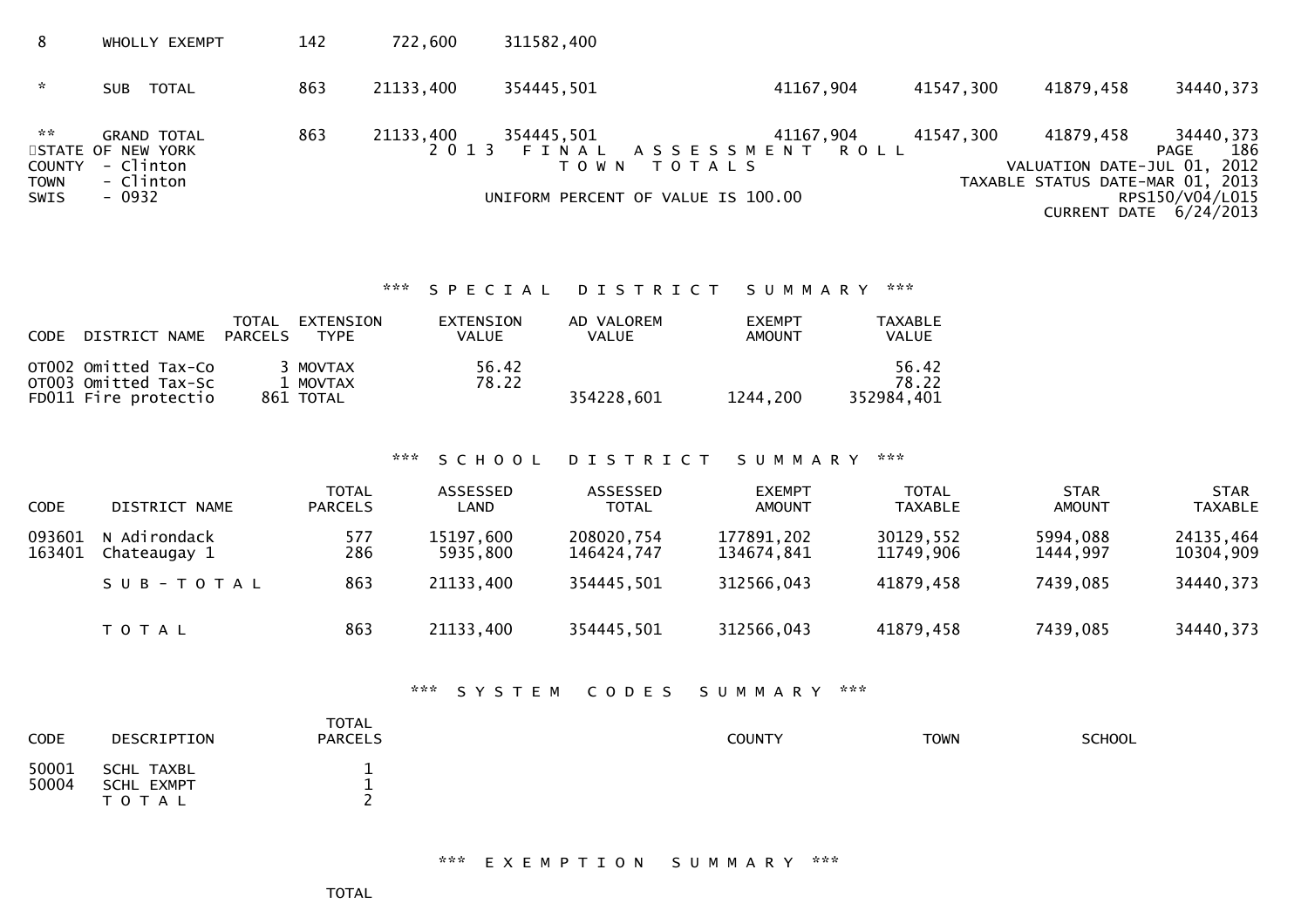| <b>CODE</b>   | DESCRIPTION       | <b>PARCELS</b> | <b>COUNTY</b>                           | TOWN        | <b>SCHOOL</b>                    |                          |
|---------------|-------------------|----------------|-----------------------------------------|-------------|----------------------------------|--------------------------|
| 12100         | NYS PROP          |                | 66,000                                  | 66,000      | 66,000                           |                          |
| 12350         | NYS POW AU        |                | 11,700                                  | 11,700      | 11,700                           |                          |
| 13500         | TOWN PROP         |                | 254,100                                 | 254,100     |                                  |                          |
| 14100         | US PROPETY        |                | 8,800                                   | 8,800       | 254,100<br>8,800                 |                          |
| 14110         | USA PROP          |                | 166,800                                 | 166,800     | 166,800                          |                          |
| 18020         | MUN INDDEV        | 122            | 310093,400                              | 310093,400  | 310093,400                       |                          |
|               | STATE OF NEW YORK |                | A S S E S S M E N T<br>2 0 1 3<br>FINAL | <b>ROLL</b> |                                  | 187<br>PAGE              |
| <b>COUNTY</b> | - Clinton         |                | T O T A L S<br>T O W N                  |             | VALUATION DATE-JUL 01,           | 2012                     |
| <b>TOWN</b>   | - Clinton         |                |                                         |             | TAXABLE STATUS DATE-MAR 01, 2013 |                          |
| SWIS          | - 0932            |                | UNIFORM PERCENT OF VALUE IS 100.00      |             |                                  | RPS150/V04/L015          |
|               |                   |                |                                         |             |                                  | CURRENT DATE $6/24/2013$ |

# \*\*\* E X E M P T I O N S U M M A R Y \*\*\*

|             |                 | <b>TOTAL</b>   |               |             |               |
|-------------|-----------------|----------------|---------------|-------------|---------------|
| <b>CODE</b> | DESCRIPTION     | <b>PARCELS</b> | <b>COUNTY</b> | <b>TOWN</b> | <b>SCHOOL</b> |
| 25110       | NONPR RELI      |                | 386,600       | 386,600     | 386,600       |
| 25300       | NONPR CORP      |                | 197,300       | 197,300     | 197,300       |
| 26400       | INCVOLFIRE      |                | 141,600       | 141,600     | 141,600       |
| 27350       | PRI CMTERY      |                | 28,100        | 28,100      | 28,100        |
| 28110       | UDC PROJEC      |                | 228,000       | 228,000     | 228,000       |
| 41101       | <b>VETERANS</b> |                | 10,910        | 10,910      |               |
| 41121       | WARNONALL       | 12             | 119,134       | 105,392     |               |
| 41131       | WARCOMALL       | 10             | 136,317       | 127,863     |               |
| 41141       | WARDISALL       | 5              | 41,078        | 41,078      |               |
| 41700       | 10 YR AGR       | 8              | 148,334       | 148,334     | 148,334       |
| 41720       | AGRI DISTR      | 29             | 600,073       | 600,073     | 600,073       |
| 41730       | OS AG DIST      |                | 18,721        | 18,721      | 18,721        |
| 41800       | AGED - ALL      |                | 132,625       | 132,625     | 136,515       |
| 41801       | AGED C&T        |                | 50,805        | 50,805      |               |
| 41802       | AGED COUN       | 15             | 343,727       |             |               |
| 41834       | SR STAR         | 46             |               |             | 2393,885      |
| 41854       | <b>RES STAR</b> | 170            |               |             | 4983,000      |
| 41864       | RS STAR MH      |                |               |             | 62,200        |
| 41932       | LIM INC DI      |                | 13,473        |             |               |
| 42100       | 483A EX         | 12             | 56,800        | 56,800      | 56,800        |
| 47460       | 480A EX         |                | 23,200        | 23,200      | 23,200        |
|             | TOTAL           | 468            | 313277,597    | 312898,201  | 320005,128    |

# \*\*\* G R A N D T O T A L S \*\*\*

| <b>ROLL</b><br><b>SEC</b> | DESCRIPTION       | <b>TOTAL</b><br><b>PARCELS</b> | ASSESSED<br>∟AND | ASSESSED<br><b>TOTAL</b> | <b>TAXABLE</b><br><b>COUNTY</b> | <b>TAXABLE</b><br><b>TOWN</b> | <b>TAXABLE</b><br><b>SCHOOL</b> | <b>STAR</b><br><b>TAXABLE</b> |
|---------------------------|-------------------|--------------------------------|------------------|--------------------------|---------------------------------|-------------------------------|---------------------------------|-------------------------------|
|                           | <b>TAXABLE</b>    | 700                            | 20223,600        | 38731,000                | 37035,803                       | 37415,199                     | 37747,357                       | 30308,272                     |
|                           | STATE OWNED LAND  |                                | 110,800          | 110,800                  | 110,800                         | 110,800                       | 110,800                         | 110,800                       |
|                           | SPECIAL FRANCHISE |                                |                  | 822,396                  | 822,396                         | 822,396                       | 822,396                         | 822,396                       |